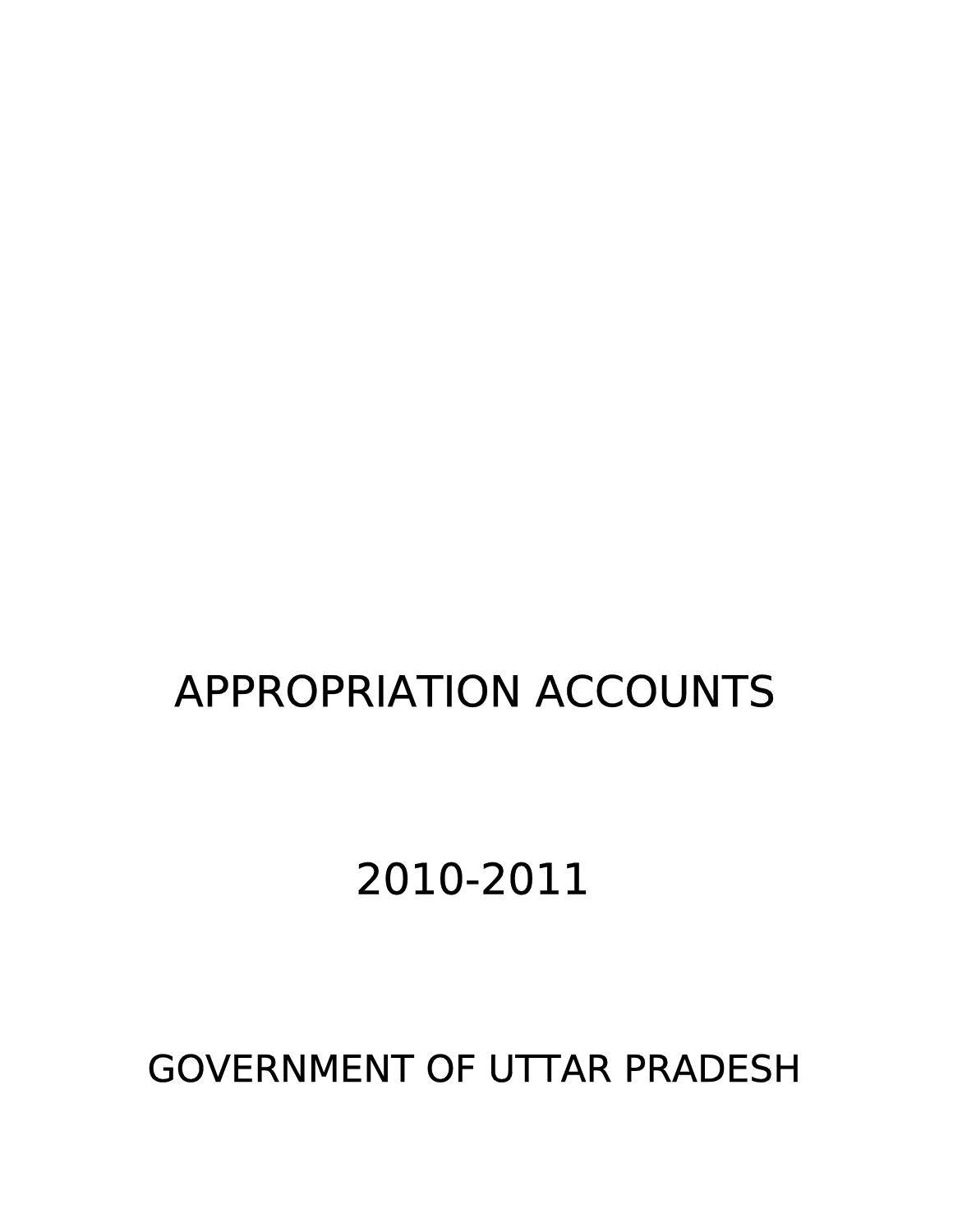#### TABLE OF CONTENTS

|     |                                                                                         | Page(s)           |
|-----|-----------------------------------------------------------------------------------------|-------------------|
|     | <b>INTRODUCTORY</b><br>SUMMARY OF APPROPRIATION ACCOUNTS                                | (vii)<br>$1 - 19$ |
|     | NUMBER AND NAME OF GRANT                                                                |                   |
| 1.  | <b>Excise Department</b>                                                                | 21                |
| 2.  | <b>Housing Department</b>                                                               | $22 - 25$         |
| 3.  | Industries Department (Small Industry<br>and Export Promotion)                          | 26-28             |
| 4.  | Industries Department (Mines and Minerals)                                              | 29-30             |
| 5.  | Industries Department (Handloom and<br>Village Industries)                              | 31-32             |
| 6.  | Industries Department (Handloom Industry)                                               | 33                |
| 7.  | Industries Department (Heavy and Medium Industries)                                     | 34-36             |
| 8.  | Industries Department (Printing and Stationery)                                         | 37                |
| 9.  | <b>Power Department</b>                                                                 | 38-40             |
| 10. | Agriculture and Other Allied Departments<br>(Horticultural and Sericulture Development) | 41-43             |
| 11. | Agriculture and Other Allied<br>Departments (Agriculture)                               | 44-55             |
| 12. | Agriculture and Other Allied<br>Departments (Land Development<br>and Water Resources)   | 56-58             |
| 13. | Agriculture and Other Allied<br>Departments (Rural Development)                         | 59-66             |
| 14. | Agriculture and Other Allied<br>Departments (Panchayati Raj)                            | 67-72             |
| 15. | Agriculture and Other Allied<br>Departments (Animal Husbandry)                          | 73-77             |
| 16. | Agriculture and Other Allied<br>Departments (Dairy Development)                         | 78-79             |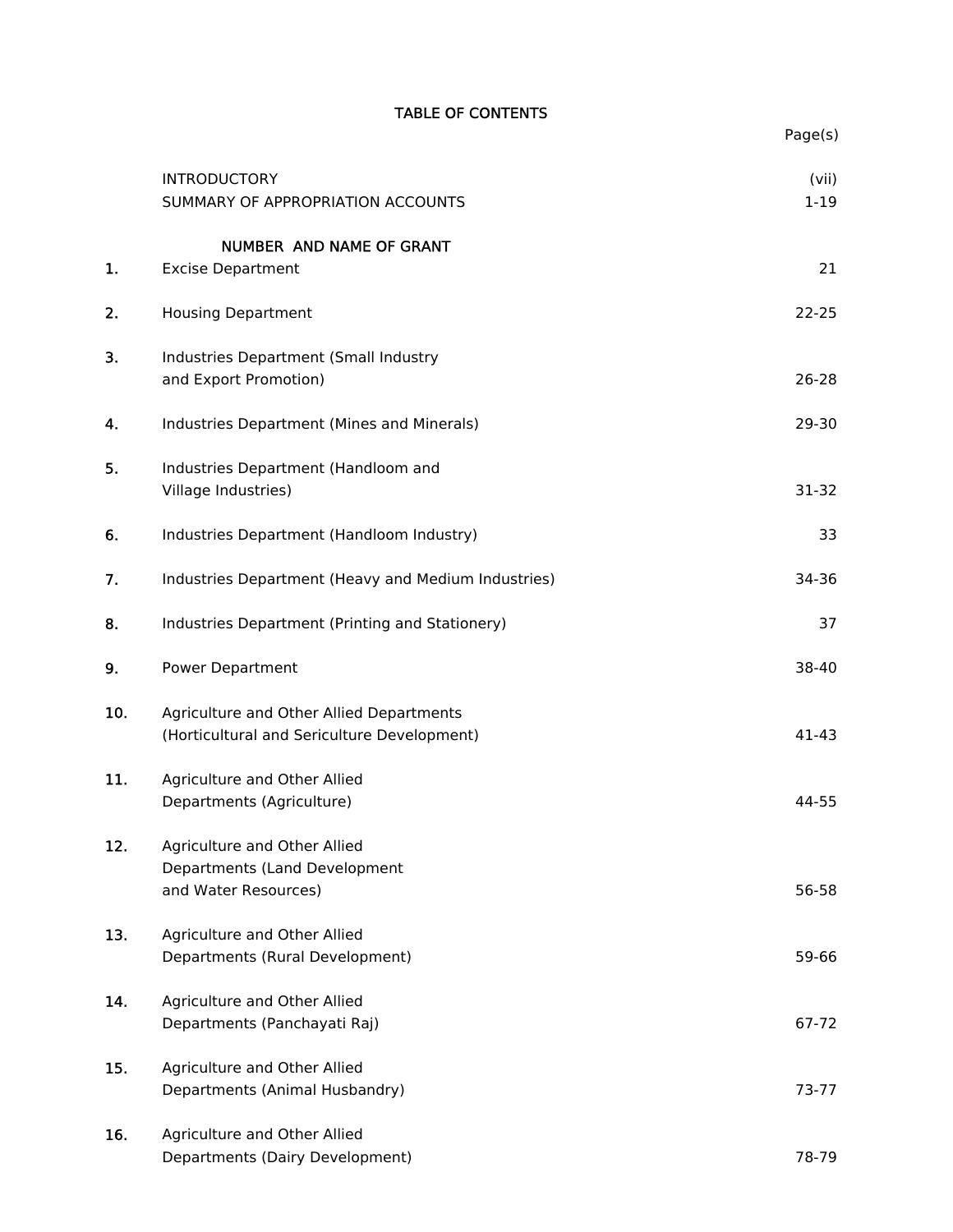|     | NUMBER AND NAME OF GRANT                                                                    | Page(s) |
|-----|---------------------------------------------------------------------------------------------|---------|
| 17. | Agriculture and Other Allied<br>Departments (Fisheries)                                     | 80-81   |
| 18. | Agriculture and Other Allied<br>Departments (Co-operative)                                  | 82-83   |
| 19. | Personnel Department (Training and<br>Other Expenditure)                                    | 84      |
| 20. | Personnel Department (Public Service Commission)                                            | 85      |
| 21. | Food and Civil Supplies Department                                                          | 86-89   |
| 22. | <b>Sports Department</b>                                                                    | 90-93   |
| 23. | Cane Development Department (Cane)                                                          | 94-96   |
| 24. | Cane Development Department (Sugar Industry)                                                | 97-98   |
| 25. | Home Department (Jails)                                                                     | 99-102  |
| 26. | Home Department (Police)                                                                    | 103-116 |
| 27. | Home Department (Civil Defence)                                                             | 117-119 |
| 28. | Home Department (Political Pension<br>and other Expenditure)                                | 120-123 |
| 29. | Confidential Department (Governor's Secretariat)                                            | 124-125 |
| 30. | Confidential Department (Revenue Special<br>Intelligence Directorate and other Expenditure) | 126     |
| 31. | <b>Medical Department (Medical</b><br><b>Education and Training)</b>                        | 127-129 |
| 32. | Medical Department (Allopathy)                                                              | 130-136 |
| 33. | Medical Department (Ayurvedic and Unani)                                                    | 137-139 |
| 34. | Medical Department (Homoeopathy)                                                            | 140-141 |
| 35. | Medical Department (Family Welfare)                                                         | 142-144 |
| 36. | Medical Department (Public Health)                                                          | 145-146 |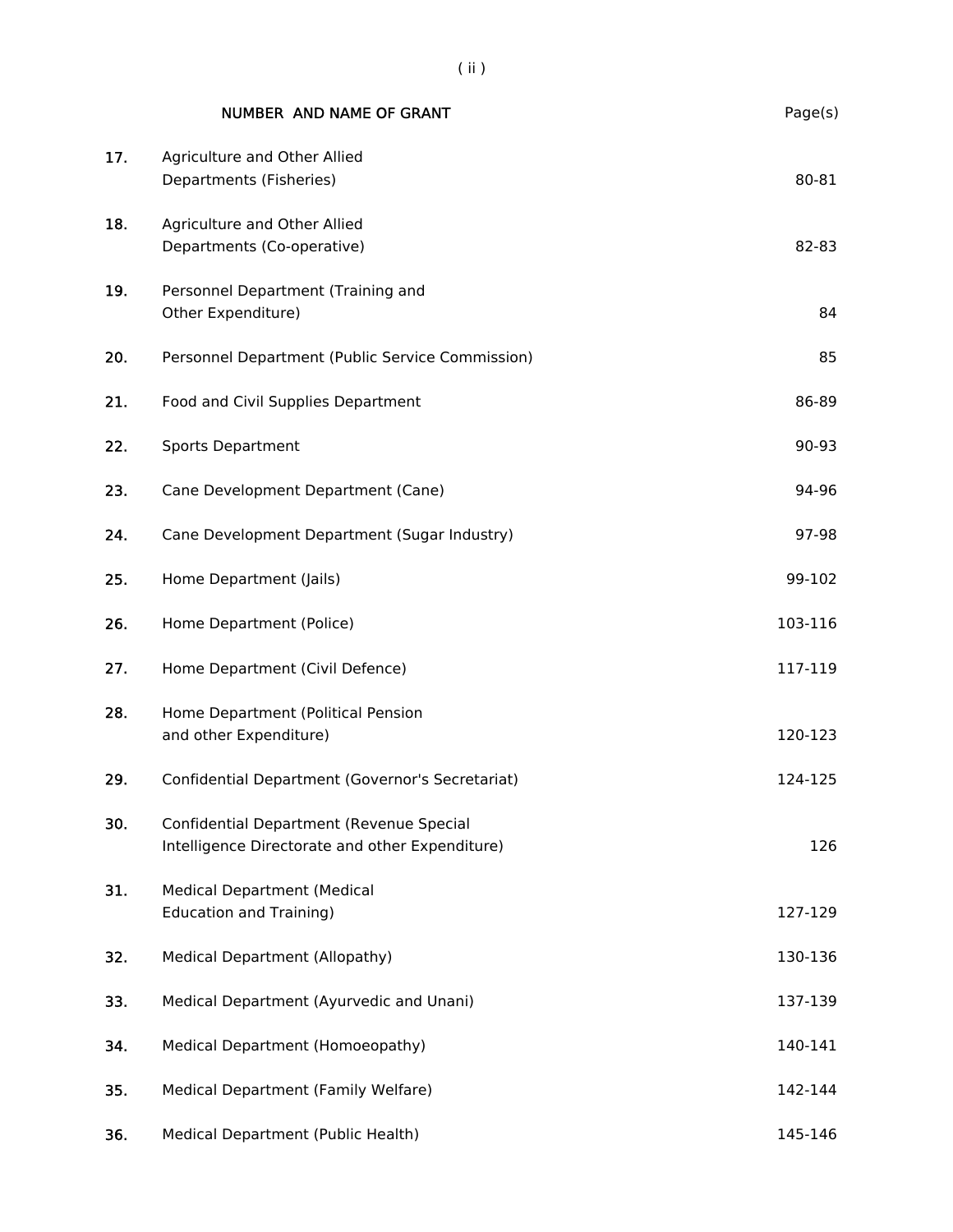|     | NUMBER AND NAME OF GRANT                                        | Page(s) |
|-----|-----------------------------------------------------------------|---------|
| 37. | Urban Development Department                                    | 147-151 |
| 38. | <b>Civil Aviation Department</b>                                | 152-153 |
| 39. | Language Department                                             | 154-156 |
| 40. | <b>Planning Department</b>                                      | 157-164 |
| 41. | <b>Election Department</b>                                      | 165-167 |
| 42. | <b>Judicial Department</b>                                      | 168-175 |
| 43. | <b>Transport Department</b>                                     | 176-178 |
| 44. | <b>Tourism Department</b>                                       | 179-181 |
| 45. | <b>Environment Department</b>                                   | 182     |
| 46. | Administrative Reforms Department                               | 183-184 |
| 47. | <b>Technical Education Department</b>                           | 185-192 |
| 48. | Minorities Welfare Department                                   | 193-197 |
| 49. | Women and Child Welfare Department                              | 198-200 |
| 50. | Revenue Department (District Administration)                    | 201-204 |
| 51. | Revenue Department (Relief on account<br>of Natural Calamities) | 205-207 |
| 52. | Revenue Department (Board of Revenue<br>and other Expenditure)  | 208-213 |
| 53. | National Integration Department                                 | 214-215 |
| 54. | Public Works Department (Establishment)                         | 216-217 |
| 55. | Public Works Department (Buildings)                             | 218-222 |
| 56. | Public Works Department (Special Area Programme)                | 223     |
| 57. | Public Works Department (Communications-Bridges)                | 224-226 |
| 58. | Public Works Department (Communications-Roads)                  | 227-235 |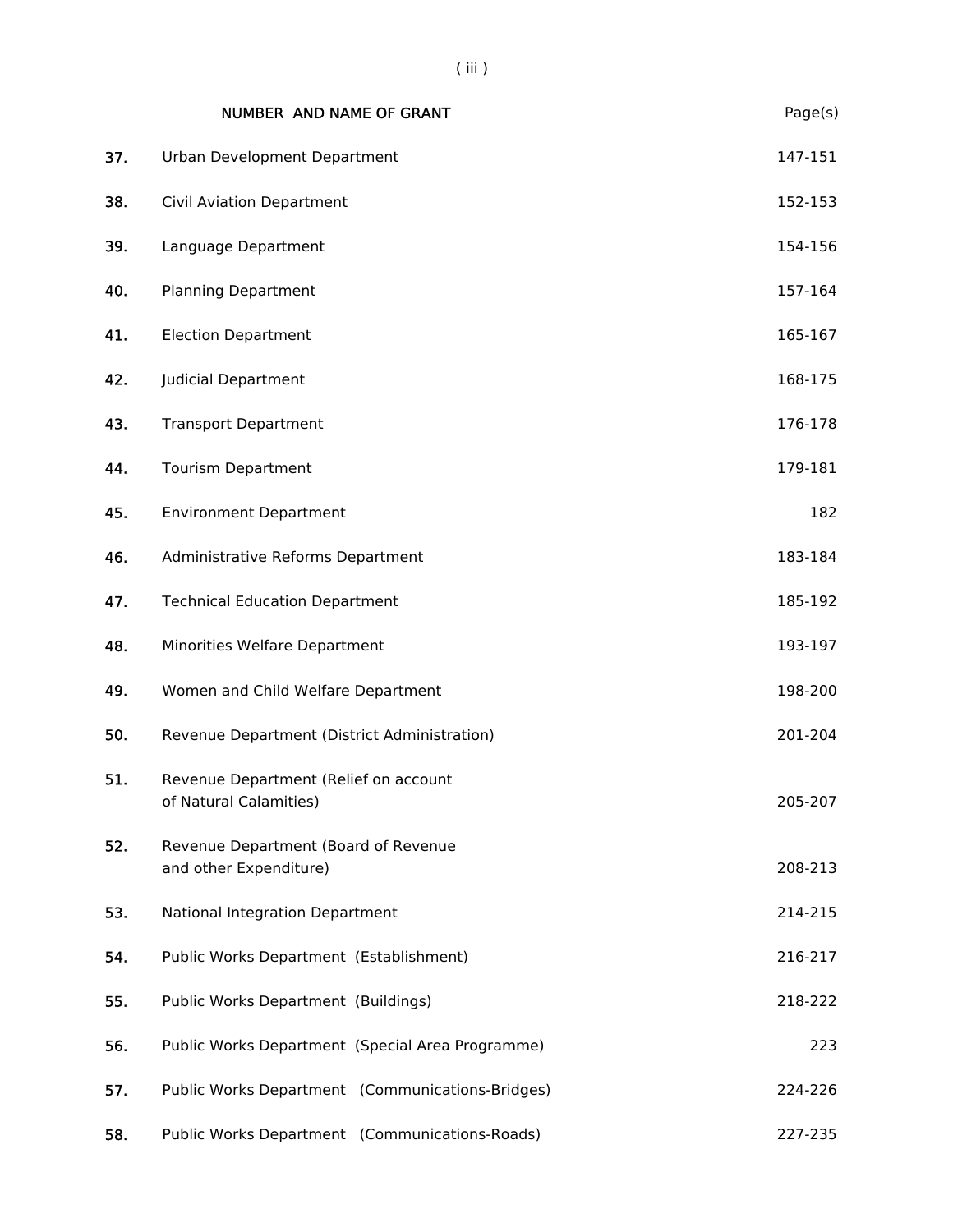|     | <b>NUMBER AND NAME OF GRANT</b>                                                   | Page(s) |
|-----|-----------------------------------------------------------------------------------|---------|
| 59. | Public Works Department (Estate Directorate)                                      | 236-240 |
| 60. | <b>Forest Department</b>                                                          | 241-243 |
| 61. | Finance Department (Debt Services<br>and other Expenditure)                       | 244-251 |
| 62. | Finance Department (Superannuation<br>Allowances and Pensions)                    | 252-253 |
| 63. | Finance Department (Treasury and<br><b>Accounts Administration)</b>               | 254-256 |
| 65. | Finance Department (Audit, Small Savings, etc.)                                   | 257-260 |
| 66. | Finance Department (Group Insurance)                                              | 261     |
| 67. | Legislative Council Secretariat                                                   | 262-263 |
| 68. | Legislative Assembly Secretariat                                                  | 264-266 |
| 70. | Science and Technology Department                                                 | 267     |
| 71. | <b>Education Department (Primary Education)</b>                                   | 268-274 |
| 72. | <b>Education Department (Secondary Education)</b>                                 | 275-283 |
| 73. | <b>Education Department (Higher Education)</b>                                    | 284-292 |
| 75. | <b>Education Department (State Council</b><br>of Education Research and Training) | 293-295 |
| 76. | Labour Department (Labour Welfare)                                                | 296-298 |
| 77. | Labour Department (Employment)                                                    | 299-301 |
| 78. | Secretariat Administration Department                                             | 302-305 |
| 79. | Social Welfare Department (Welfare of the<br>Handicapped and Backward Classes)    | 306-309 |
| 80. | Social Welfare Department (Social Welfare<br>and Welfare of Scheduled Castes)     | 310-313 |
| 81. | Social Welfare Department (Tribal Welfare)                                        | 314-317 |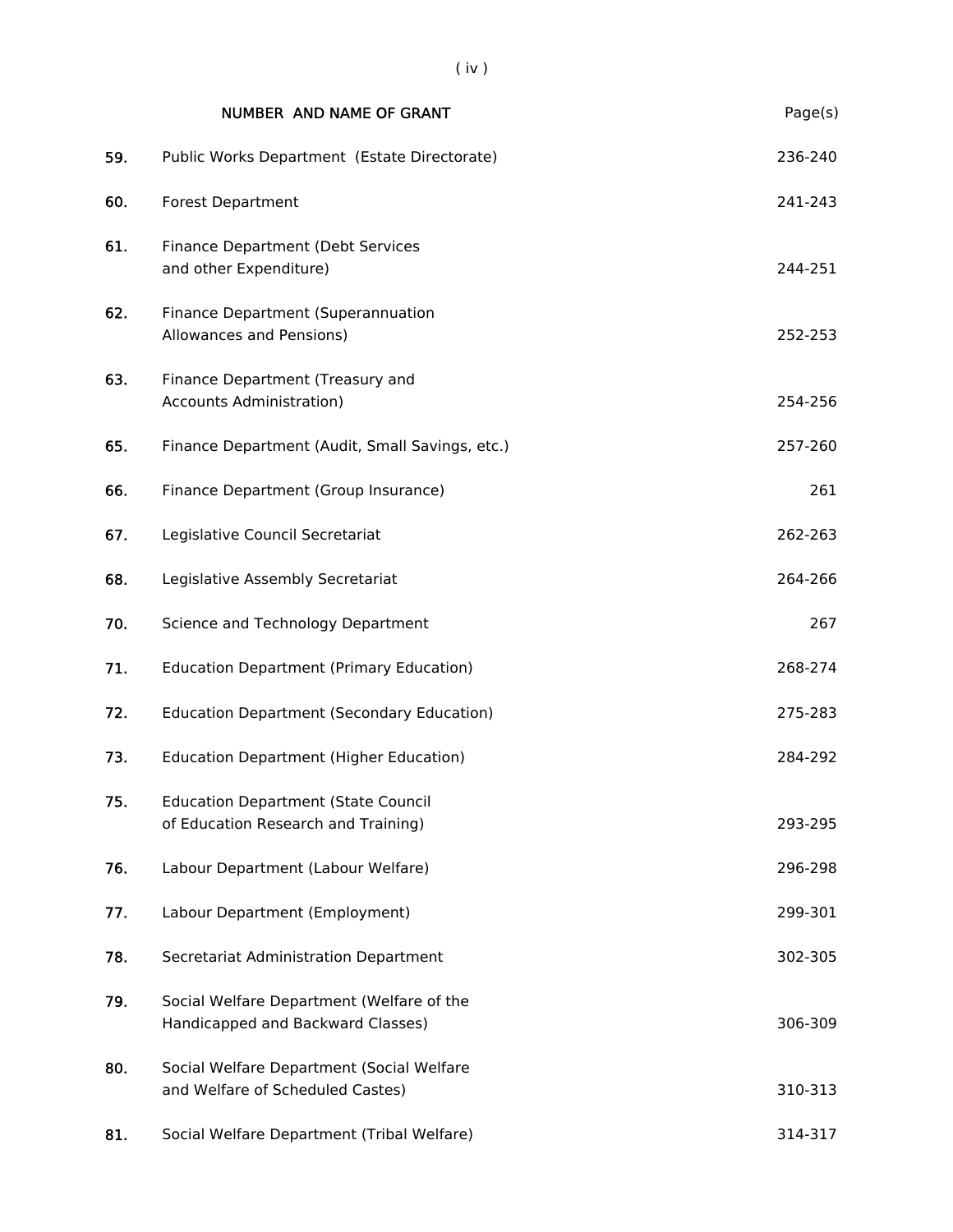|                                                     | NUMBER AND NAME OF GRANT                                                   |                                                                                                              | Page(s) |  |
|-----------------------------------------------------|----------------------------------------------------------------------------|--------------------------------------------------------------------------------------------------------------|---------|--|
| 82.                                                 | Vigilance Department                                                       |                                                                                                              | 318-319 |  |
| 83.                                                 | Social Welfare Department (Special<br>Component Plan for Scheduled Castes) |                                                                                                              | 320-329 |  |
| 84.                                                 | <b>General Administration Department</b>                                   |                                                                                                              | 330-331 |  |
| 85.                                                 | <b>Public Enterprises Department</b>                                       |                                                                                                              | 332     |  |
| 86.                                                 | <b>Information Department</b>                                              |                                                                                                              | 333-334 |  |
| 87.                                                 | Soldier's Welfare Department                                               |                                                                                                              |         |  |
| 88.                                                 | Institutional Finance Department (Directorate)                             |                                                                                                              |         |  |
| 89.                                                 | Institutional Finance Department (Commerial Tax)                           |                                                                                                              |         |  |
| 90.                                                 |                                                                            | Institutional Finance Department (Entertainment and Betting Tax)                                             | 341     |  |
| 91.                                                 |                                                                            | Institutional Finance Department (Stamps and Registration)                                                   | 342-343 |  |
| 92.                                                 | <b>Culture Department</b>                                                  |                                                                                                              | 344-346 |  |
| 94.                                                 | Irrigation Department (Works)                                              |                                                                                                              | 347-361 |  |
| 95.                                                 | Irrigation Department (Establishment)                                      |                                                                                                              | 362-364 |  |
|                                                     |                                                                            | <b>APPENDICES</b>                                                                                            |         |  |
| Appendix I-<br>the Fund till the close of the year. |                                                                            | Expenditure met out of advances from the Contingency<br>Fund sanctioned during 2010-2011 but not recouped to | 365     |  |

Appendix II- Statement showing Grantwise details of estimates and

|               | actuals in respect of recoveries adjusted in the<br>accounts in reduction of expenditure. | 366-369 |
|---------------|-------------------------------------------------------------------------------------------|---------|
| Appendix III- | Suspense transactions-Grant no. 94-Irrigation<br>Department (Works) - Revenue Portion     | 370.    |
| Appendix IV-  | Direction and Administration and Machinery and<br>Equipment Charges 2010-2011             | 371-374 |
| Appendix V-   | Suspense transactions-Grant no. 94-Irrigation<br>Department (Works) - Capital Portion     | 375-376 |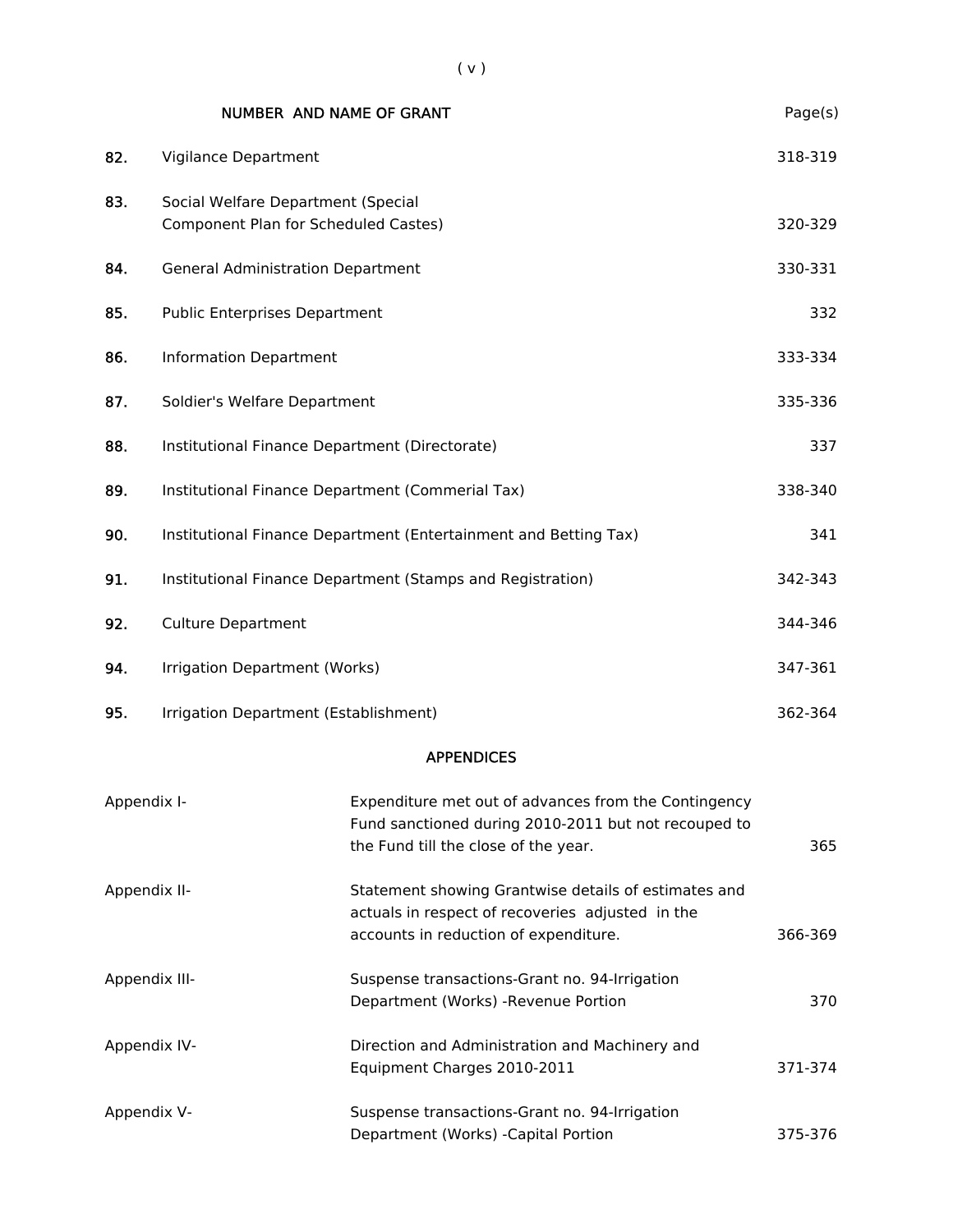#### **INTRODUCTORY**

 This compilation containing the Appropriation Accounts of the Government of Uttar Pradesh for the year 2010-2011 presents the accounts of sums expended in the year ended 31st March 2011, compared with the sums specified in the schedules appended to the Appropriation Acts passed under Articles 204 and 205 of the Constitution of India.

#### In these Accounts-

| "በ" | stands for original grant or appropriation                                                       |
|-----|--------------------------------------------------------------------------------------------------|
| "S" | stands for supplementary grant or appropriation                                                  |
| "R" | stands for re-appropriation, withdrawals or surrenders<br>sanctioned by the Competent Authority. |

Charged appropriations and expenditure are shown in *italics*.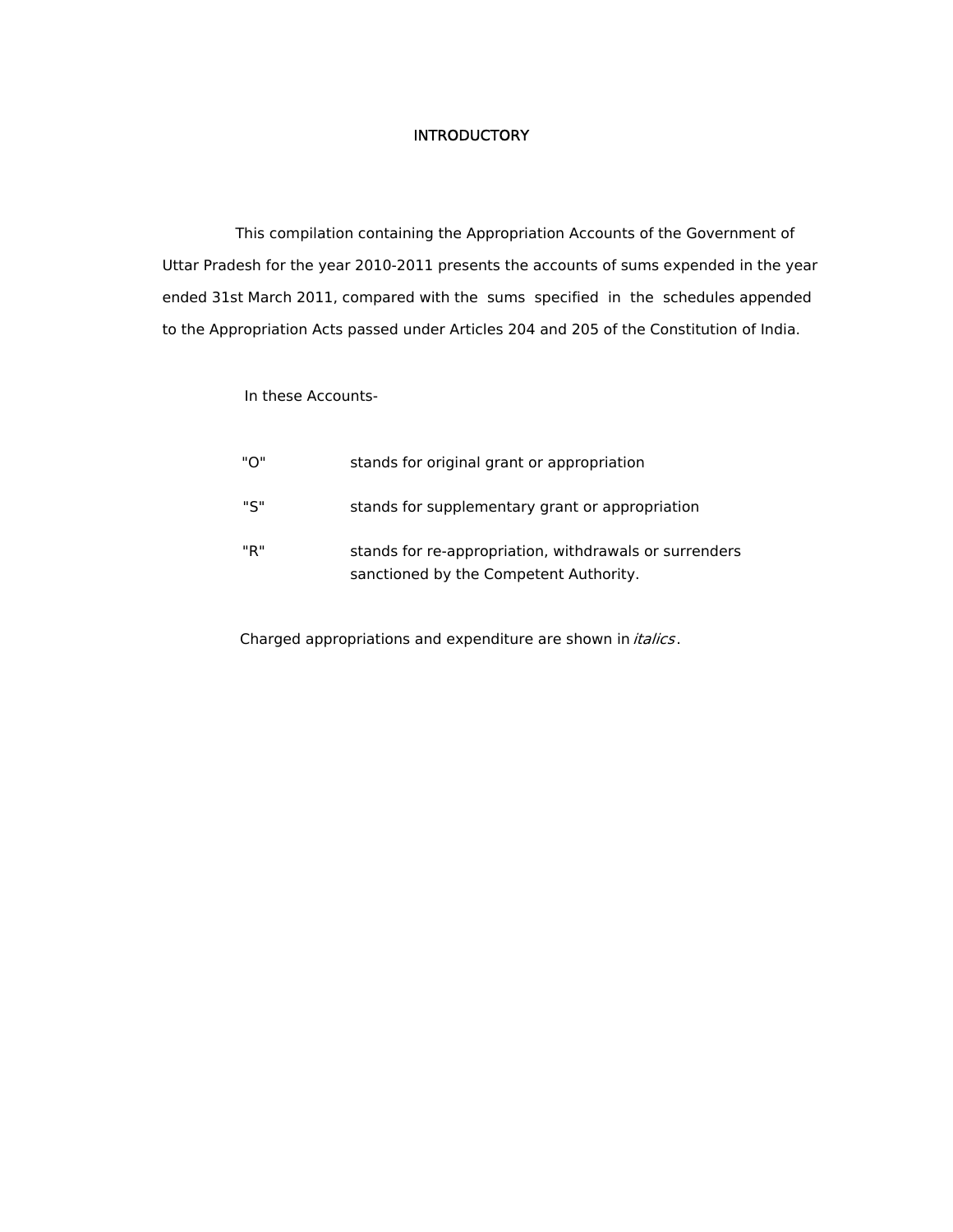#### SUMMARY OF APPROPRIATION ACCOUNTS

| Number and name of<br>grant or appropriation |                          | Total grant or<br>appropriation                            | <b>Expenditure</b> | <b>Expenditure compared with</b><br>Total grant / appropriation |                |                      |
|----------------------------------------------|--------------------------|------------------------------------------------------------|--------------------|-----------------------------------------------------------------|----------------|----------------------|
|                                              |                          |                                                            |                    | (₹in thousand)                                                  | Saving         | <b>Excess</b>        |
| 1.                                           |                          | <b>Excise Department-</b>                                  |                    |                                                                 |                |                      |
|                                              | Revenue-                 |                                                            |                    |                                                                 |                |                      |
|                                              |                          | Voted                                                      | 86,31,20           | 85,53,76                                                        | 77,44          |                      |
|                                              |                          | Charged                                                    | 20,00              | 18,20                                                           | 1,80           |                      |
|                                              | Capital-                 | Voted                                                      | 10,38,00           | 10,34,13                                                        | 3,87           |                      |
| 2.                                           | Revenue-                 | <b>Housing Department-</b>                                 |                    |                                                                 |                | $\ddot{\phantom{a}}$ |
|                                              |                          | Voted                                                      | 41,73,02           | 35,60,71                                                        | 6,12,31        |                      |
|                                              |                          | Charged                                                    | 5,44,26            | 5,44,24                                                         | $\overline{z}$ |                      |
|                                              | Capital-                 |                                                            |                    |                                                                 |                |                      |
|                                              |                          | Voted                                                      | 13,02,61,92        | 13,58,98,40                                                     | $\sim$         | 56,36,48             |
|                                              |                          | Charged                                                    | 8,85,54            | 8,85,53                                                         | 1              | (563647766)          |
| 3.                                           | Promotion)-<br>Revenue-  | <b>Industries Department</b><br>(Small Industry and Export |                    |                                                                 |                |                      |
|                                              |                          | Voted                                                      | 1,06,05,85         | 1,02,11,94                                                      | 3,93,91        |                      |
|                                              |                          | Charged                                                    | 4,00               | 5                                                               | 3,95           |                      |
|                                              | Capital-                 |                                                            |                    |                                                                 |                |                      |
| 4.                                           |                          | Voted<br>Industries Department                             | 2,39,31            | 1,94,30                                                         | 45,01          | .,                   |
|                                              | Revenue-                 | (Mines and Minerals)-<br>Voted                             | 18,37,82           | 17,96,90                                                        | 40,92          | $\cdot$              |
|                                              | Capital-                 |                                                            |                    |                                                                 |                |                      |
|                                              |                          | Voted                                                      | 7,00,00            | 6,18,65                                                         | 81,35          |                      |
| 5.                                           |                          | Industries Department                                      |                    |                                                                 |                |                      |
|                                              |                          | (Handloom and Village                                      |                    |                                                                 |                |                      |
|                                              | Industries)-<br>Revenue- |                                                            |                    |                                                                 |                |                      |
|                                              |                          | Voted                                                      | 1,23,52,05         | 46,63,57                                                        | 76,88,48       |                      |
| 6.                                           |                          | Industries Department                                      |                    |                                                                 |                |                      |
|                                              | Revenue-                 | (Handloom Industries)-                                     |                    |                                                                 |                |                      |
|                                              |                          | Voted                                                      | 37,47,53           | 29,35,52                                                        | 8,12,01        |                      |
| 7.                                           |                          | Industries Department                                      |                    |                                                                 |                |                      |
|                                              |                          | (Heavy and Medium                                          |                    |                                                                 |                |                      |
|                                              | Industries)-             |                                                            |                    |                                                                 |                |                      |
|                                              | Revenue-                 |                                                            |                    |                                                                 |                |                      |
|                                              |                          | Voted                                                      | 2,65,03,44         | 36,61,28                                                        | 2,28,42,16     |                      |
|                                              | Capital-                 | Voted                                                      | 2,17,52,86         | 1,56,65,69                                                      | 60,87,17       |                      |
| 8.                                           |                          | Industries Department<br>(Printing and Stationery)-        |                    |                                                                 |                | .,                   |
|                                              | Revenue-                 |                                                            |                    |                                                                 |                |                      |
|                                              |                          | Voted                                                      | 1,13,21,16         | 1,10,96,47                                                      | 2,24,69        |                      |
|                                              | Capital-                 |                                                            |                    |                                                                 |                |                      |
|                                              |                          | Voted                                                      | 50,00              | 49,90                                                           | 10             |                      |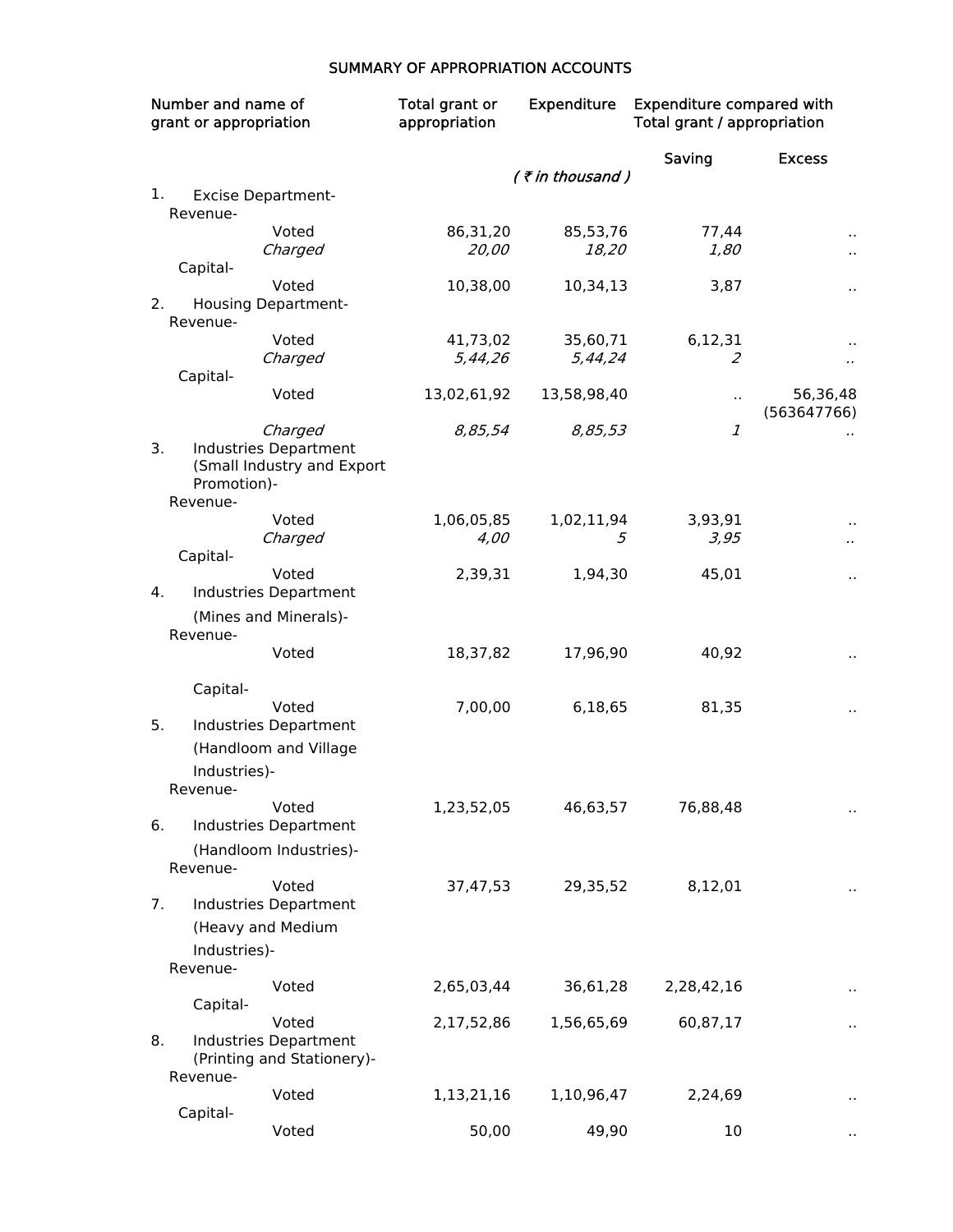| Number and name of<br>grant or appropriation |                            | Total grant or<br>appropriation                                                   | <b>Expenditure</b>        | <b>Expenditure compared with</b><br>Total grant / appropriation |                      |                         |
|----------------------------------------------|----------------------------|-----------------------------------------------------------------------------------|---------------------------|-----------------------------------------------------------------|----------------------|-------------------------|
|                                              |                            |                                                                                   |                           | (₹in thousand)                                                  | Saving               | <b>Excess</b>           |
| 9.                                           | Revenue-                   | Power Department-                                                                 |                           |                                                                 |                      |                         |
|                                              | Capital-                   | Voted<br>Charged                                                                  | 30,13,63,66<br>29, 25, 75 | 27,47,10,23<br>29,25,75                                         | 2,66,53,43           | $\ddot{\phantom{0}}$    |
| 10.                                          |                            | Voted<br>Charged<br>Agriculture and Other                                         | 48,95,00,01<br>6,39,96    | 42,63,52,40<br>6,39,96                                          | 6,31,47,61           | $\ddot{\phantom{0}}$    |
|                                              |                            | <b>Allied Departments</b>                                                         |                           |                                                                 |                      |                         |
|                                              | Development)-              | (Horticultural & Sericulture                                                      |                           |                                                                 |                      |                         |
|                                              | Revenue-                   | Voted<br>Charged                                                                  | 1,44,54,61<br>83,54       | 1,32,46,36<br>84,15                                             | 12,08,25             | 61                      |
|                                              | Capital-                   | Voted                                                                             | 2,10,00                   | 2,16,20                                                         | $\ddot{\phantom{a}}$ | (61086)<br>6,20         |
| 11.                                          |                            | Agriculture and Other<br><b>Allied Departments</b>                                |                           |                                                                 |                      | (619591)                |
|                                              | (Agriculture)-<br>Revenue- |                                                                                   |                           |                                                                 |                      |                         |
|                                              | Capital-                   | Voted<br>Charged                                                                  | 23,91,35,26<br>15,10      | 21,73,68,41<br>3,01                                             | 2,17,66,85<br>12,09  |                         |
| 12.                                          | Resources)-<br>Revenue-    | Voted<br>Agriculture and Other<br>Allied Departments (Land<br>Development & Water | 6,17,70,38                | 5,67,40,22                                                      | 50,30,16             |                         |
|                                              | Capital-                   | Voted                                                                             | 2,66,24,05                | 1,73,19,28                                                      | 93,04,77             | $\ddot{\phantom{a}}$    |
| 13.                                          | Development)-<br>Revenue-  | Voted<br>Agriculture and Other<br>Allied Departments (Rural                       | 75,00,00                  | 55                                                              | 74,99,45             |                         |
|                                              | Capital-                   | Voted<br>Charged                                                                  | 20,18,52,90<br>14,00      | 18,69,58,50<br>10,38                                            | 1,48,94,40<br>3,62   |                         |
| 14.                                          | Revenue-                   | Voted<br>Agriculture and Other<br><b>Allied Departments</b><br>(Panchayati Raj)-  | 12,56,39,55               | 12,07,76,31                                                     | 48,63,24             |                         |
|                                              | Capital-                   | Voted                                                                             | 21,15,81,63               | 18,88,89,37                                                     | 2,26,92,26           |                         |
|                                              |                            | Voted                                                                             | 5,72,66,10                | 5,83,50,20                                                      |                      | 10,84,10<br>(108410000) |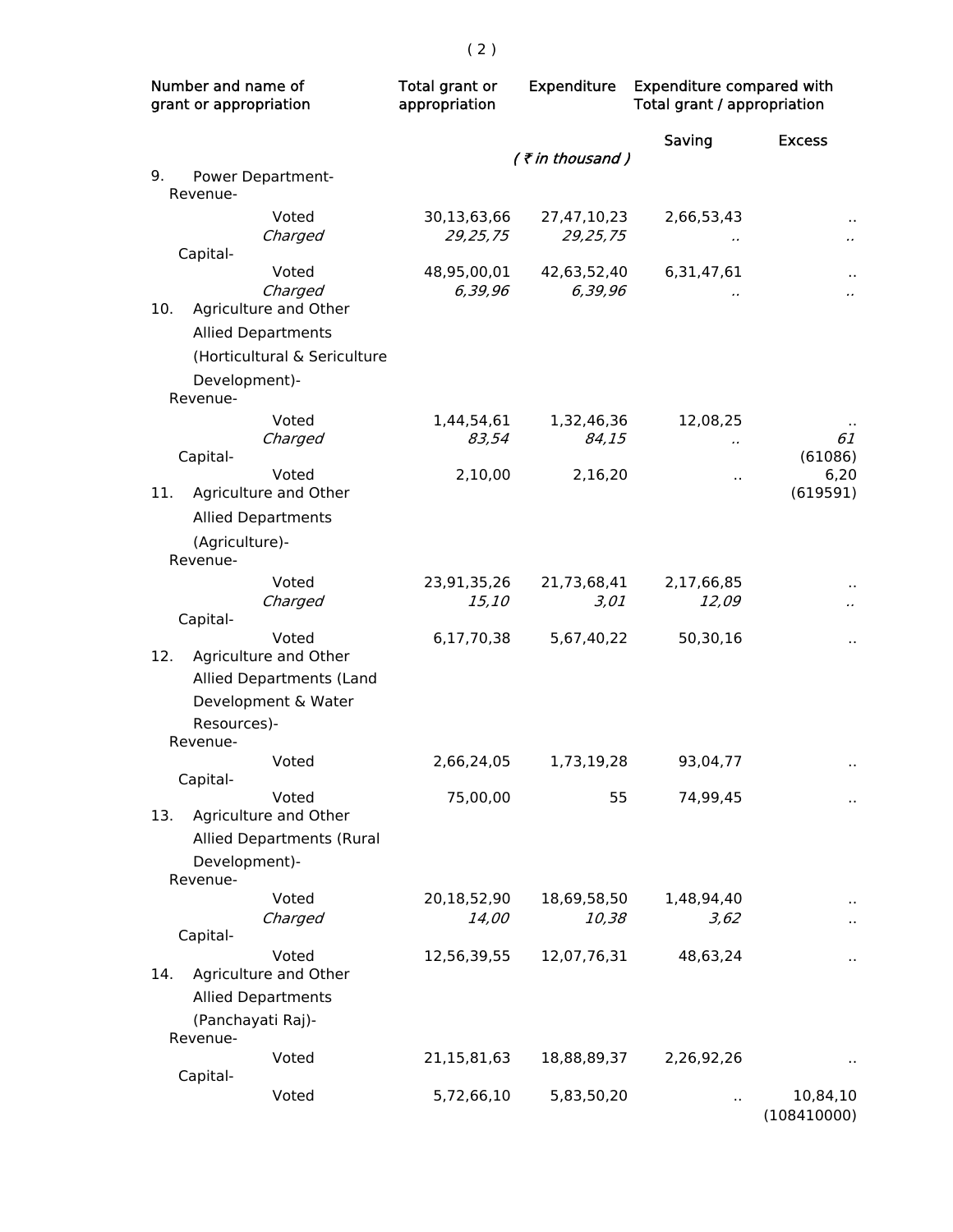| Number and name of<br>grant or appropriation |                                                                                           | Total grant or<br>appropriation | <b>Expenditure</b>         | <b>Expenditure compared with</b><br>Total grant / appropriation |                      |
|----------------------------------------------|-------------------------------------------------------------------------------------------|---------------------------------|----------------------------|-----------------------------------------------------------------|----------------------|
|                                              |                                                                                           |                                 |                            | Saving                                                          | <b>Excess</b>        |
| 15.                                          | Agriculture and Other<br>Allied Departments (Animal<br>Husbandry)-                        |                                 | $($ ₹ in thousand)         |                                                                 |                      |
|                                              | Revenue-                                                                                  |                                 |                            |                                                                 |                      |
|                                              | Voted<br>Charged<br>Capital-                                                              | 4,22,83,05<br>13,79             | 4,02,67,67<br>11,37        | 20,15,38<br>2,42                                                | $\ddot{\phantom{0}}$ |
|                                              | Voted                                                                                     | 17,50,61                        | 8,40,33                    | 9,10,28                                                         | $\ddot{\phantom{0}}$ |
| 16.                                          | Agriculture and Other<br><b>Allied Departments (Dairy</b><br>Development)-<br>Revenue-    |                                 |                            |                                                                 |                      |
|                                              | Voted                                                                                     | 41,39,85                        | 31,41,81                   | 9,98,04                                                         | $\ddot{\phantom{0}}$ |
| 17.                                          | Charged<br>Agriculture and Other<br><b>Allied Departments</b><br>(Fisheries)-<br>Revenue- | 10                              |                            | <i>10</i>                                                       | $\ddot{\phantom{0}}$ |
| 18.                                          | Voted<br>Agriculture and Other<br>Allied Departments (Co-<br>operative)-                  | 58,00,67                        | 45,75,52                   | 12,25,15                                                        | $\ddot{\phantom{0}}$ |
|                                              | Revenue-<br>Voted                                                                         | 1,98,05,58                      | 1,77,70,99                 | 20,34,59                                                        |                      |
|                                              | Charged                                                                                   | 4,77,88                         | 4,56,37                    | 21,51                                                           | $\ddot{\phantom{0}}$ |
|                                              | Capital-                                                                                  |                                 |                            |                                                                 |                      |
| 19.                                          | Voted<br>Charged<br>Personnel Department<br>(Training and other<br>Expenditure) -         | 4,90,00<br>10,63,82             | 4,90,00<br>10,52,29        | 11,53                                                           | Ϋ,                   |
|                                              | Revenue-                                                                                  |                                 |                            |                                                                 |                      |
| 20.                                          | Voted<br>Personnel Department<br>(Public Service<br>Commission)-<br>Revenue-              | 7,60,06                         | 4,72,56                    | 2,87,50                                                         |                      |
|                                              | Voted                                                                                     | 1,77,47                         | 1,75,24                    | 2,23                                                            |                      |
|                                              | Charged<br>Capital-                                                                       | 27,05,09                        | 27,04,95                   | 14                                                              |                      |
| 21.                                          | Charged<br>Food and Civil Supplies<br>Department-<br>Revenue-                             | 19,05                           | 19,05                      | .,                                                              |                      |
|                                              | Voted                                                                                     | 46,11,14                        | 44,17,29                   | 1,93,85                                                         |                      |
|                                              | Capital-                                                                                  |                                 |                            |                                                                 |                      |
| 22.                                          | Voted<br>Charged<br>Sports Department-                                                    | 1,06,24,21,75<br>28,62,04,00    | 66,61,21,84<br>13,52,71,96 | 39,62,99,91<br>15,09,32,04                                      |                      |
|                                              | Revenue-<br>Voted                                                                         | 43,44,17                        | 40,06,79                   | 3,37,38                                                         |                      |
|                                              | Capital-                                                                                  |                                 |                            |                                                                 |                      |
|                                              | Voted                                                                                     | 54,79,06                        | 52,16,28                   | 2,62,78                                                         |                      |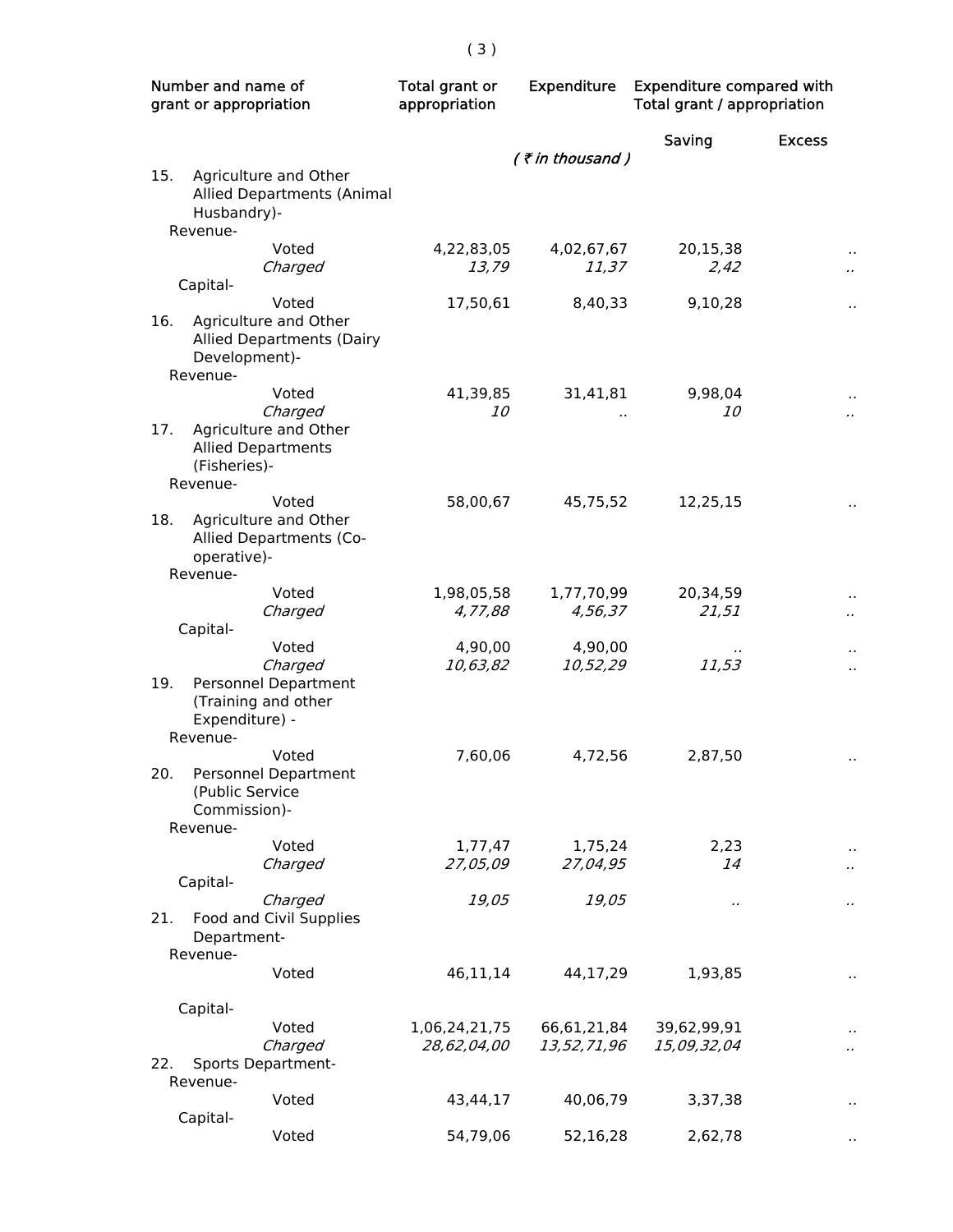| Number and name of<br>grant or appropriation |                                                                                                                       | Total grant or<br>appropriation | Expenditure         | <b>Expenditure compared with</b><br>Total grant / appropriation |                      |  |
|----------------------------------------------|-----------------------------------------------------------------------------------------------------------------------|---------------------------------|---------------------|-----------------------------------------------------------------|----------------------|--|
|                                              |                                                                                                                       |                                 | $($ ₹ in thousand)  | Saving                                                          | <b>Excess</b>        |  |
| 23.<br>Revenue-                              | Cane Development<br>Department (Cane)-                                                                                |                                 |                     |                                                                 |                      |  |
| Capital-                                     | Voted<br>Charged                                                                                                      | 1,49,32,22<br>1,50              | 1,21,54,24<br>3,66  | 27,77,98<br>                                                    | 2,16<br>(216483)     |  |
| 24.<br>Industry) -<br>Revenue-               | Voted<br>Cane Development<br>Department (Sugar                                                                        | 18,49,00                        | 18,49,00            | $\sim$                                                          |                      |  |
|                                              | Voted                                                                                                                 | 47,58,05                        | 44,98,33            | 2,59,72                                                         |                      |  |
| Capital-<br>25.<br>Revenue-                  | Voted<br>Home Department (Jails) -                                                                                    | 18,00,00                        | 18,00,00            | $\ddot{\phantom{a}}$                                            |                      |  |
|                                              | Voted                                                                                                                 | 3,21,90,94                      | 3,21,99,13          |                                                                 | 8,19<br>(818586)     |  |
| Capital-                                     | Charged                                                                                                               | <i>10,00</i>                    |                     | 10,00                                                           |                      |  |
| 26.                                          | Voted<br>Home Department (Police)-                                                                                    | 6,48,17,30                      | 5,23,97,45          | 1,24,19,85                                                      |                      |  |
| Revenue-                                     |                                                                                                                       |                                 |                     |                                                                 |                      |  |
|                                              | Voted<br>Charged                                                                                                      | 68,29,58,93<br>75,00            | 66,79,92,02<br>3,84 | 1,49,66,91<br>71,16                                             |                      |  |
| Capital-<br>27.<br>Defence) -<br>Revenue-    | Voted<br>Home Department (Civil                                                                                       | 6,14,38,25                      | 2,58,25,66          | 3,56,12,59                                                      | .,                   |  |
| Capital-                                     | Voted                                                                                                                 | 3,67,53,45                      | 3,57,22,07          | 10,31,38                                                        | $\ddot{\phantom{1}}$ |  |
| 28.<br>Revenue-                              | Voted<br>Home Department (Political<br>Pension and other<br>Expenditure) -                                            | 10,21,81                        | 1,39,45             | 8,82,36                                                         |                      |  |
| Capital-                                     | Voted                                                                                                                 | 1,03,19,15                      | 96,25,37            | 6,93,78                                                         |                      |  |
| 29.<br>Revenue-                              | Voted<br><b>Confidential Department</b><br>(Governor's Secretariat) -                                                 | 30,00                           |                     | 30,00                                                           |                      |  |
| 30.<br>Revenue-                              | Charged<br><b>Confidential Department</b><br>(Revenue Special<br>Intelligence Directorate<br>and other Expenditure) - | 8,05,21                         | 7,72,68             | 32,53                                                           | $\cdot$              |  |
|                                              | Voted                                                                                                                 | 2,79,36                         | 3,67,59             |                                                                 | 88,23<br>(8823044)   |  |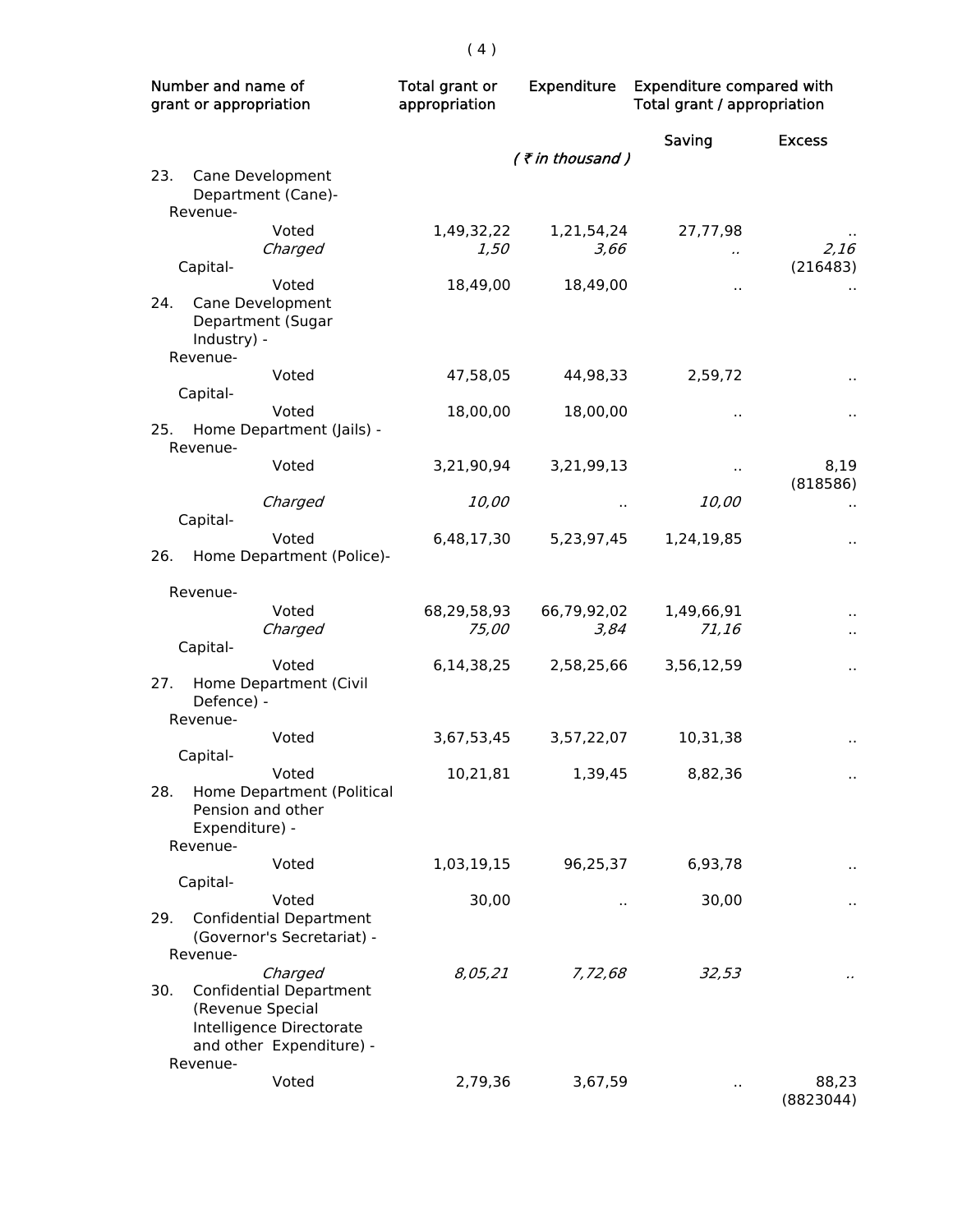| Number and name of<br>grant or appropriation                                | Total grant or<br>appropriation | <b>Expenditure</b>   | <b>Expenditure compared with</b><br>Total grant / appropriation |                                 |
|-----------------------------------------------------------------------------|---------------------------------|----------------------|-----------------------------------------------------------------|---------------------------------|
|                                                                             |                                 |                      | Saving                                                          | <b>Excess</b>                   |
| 31.<br><b>Medical Department</b><br>(Medical Education and<br>Training) -   |                                 | $($ ₹ in thousand)   |                                                                 |                                 |
| Revenue-                                                                    |                                 |                      |                                                                 |                                 |
| Voted                                                                       | 8,37,18,25                      | 8,22,18,81           | 14,99,44                                                        | $\ddot{\phantom{0}}$            |
| Capital-                                                                    |                                 |                      |                                                                 |                                 |
| Voted<br>32.<br><b>Medical Department</b><br>(Allopathy) -<br>Revenue-      | 4,98,89,66                      | 4,63,91,59           | 34,98,07                                                        | $\ddot{\phantom{1}}$            |
| Voted                                                                       | 24, 31, 26, 58                  | 22, 27, 64, 44       | 2,03,62,14                                                      | $\ddot{\phantom{0}}$            |
| Charged                                                                     | 20,00                           | 1, 14                | 18,86                                                           | $\ddot{\phantom{a}}$            |
| Capital-                                                                    |                                 |                      |                                                                 |                                 |
| Voted<br>33.<br><b>Medical Department</b><br>(Ayurvedic and Unani)-         | 3,03,47,40                      | 2,64,17,03           | 39,30,37                                                        | $\ddot{\phantom{1}}$            |
| Revenue-                                                                    |                                 |                      |                                                                 |                                 |
| Voted<br>Capital-                                                           | 3,80,43,87                      | 3,49,32,22           | 31,11,65                                                        | $\cdot$                         |
| Voted                                                                       | 30,40,00                        | 30,18,80             | 21,20                                                           |                                 |
| <b>Medical Department</b><br>34.<br>(Homoeopathy) -                         |                                 |                      |                                                                 | $\ddot{\phantom{0}}$            |
| Revenue-                                                                    |                                 |                      |                                                                 |                                 |
| Voted                                                                       | 1,65,12,36                      | 1,61,31,70           | 3,80,66                                                         | $\cdot$                         |
| Capital-                                                                    |                                 |                      |                                                                 |                                 |
| Voted<br>35.<br><b>Medical Department</b><br>(Family Welfare) -<br>Revenue- | 85,76                           | $\ddot{\phantom{a}}$ | 85,76                                                           | $\ddot{\phantom{0}}$            |
| Voted                                                                       | 14,08,71,65                     | 13,69,93,20          | 38,78,45                                                        | $\cdot$                         |
| Charged                                                                     | 15,00                           | 50                   | 14,50                                                           | $\ddot{\phantom{0}}$            |
| Capital-                                                                    |                                 |                      |                                                                 |                                 |
| Voted<br><b>Medical Department (Public</b><br>36.<br>Health)-<br>Revenue-   | 5,57,91                         | 1,82,66              | 3,75,25                                                         | $\ddot{\phantom{0}}$            |
| Voted                                                                       | 5,86,84,22                      | 3,91,48,14           | 1,95,36,08                                                      |                                 |
| Charged                                                                     | 1,00                            |                      | 1,00                                                            | $\ddot{\phantom{0}}$<br>$\cdot$ |
| Urban Development<br>37.<br>Department-<br>Revenue-                         |                                 |                      |                                                                 |                                 |
| Voted                                                                       | 13,28,30,12                     | 6,16,50,95           | 7,11,79,17                                                      |                                 |
| Capital-                                                                    |                                 |                      |                                                                 |                                 |
| Voted<br>38.<br>Civil Aviation Department -<br>Revenue-                     | 20,60,14,21                     | 13,73,01,90          | 6,87,12,31                                                      | .,                              |
| Voted                                                                       | 26,97,59                        | 24,52,96             | 2,44,63                                                         |                                 |
| Capital-                                                                    |                                 |                      |                                                                 |                                 |
| Voted                                                                       | 41,40,02                        | 33,23,22             | 8,16,80                                                         |                                 |
| 39.<br>Language Department-<br>Revenue-                                     |                                 |                      |                                                                 |                                 |
| Voted                                                                       | 10,38,90                        | 9,57,56              | 81,34                                                           |                                 |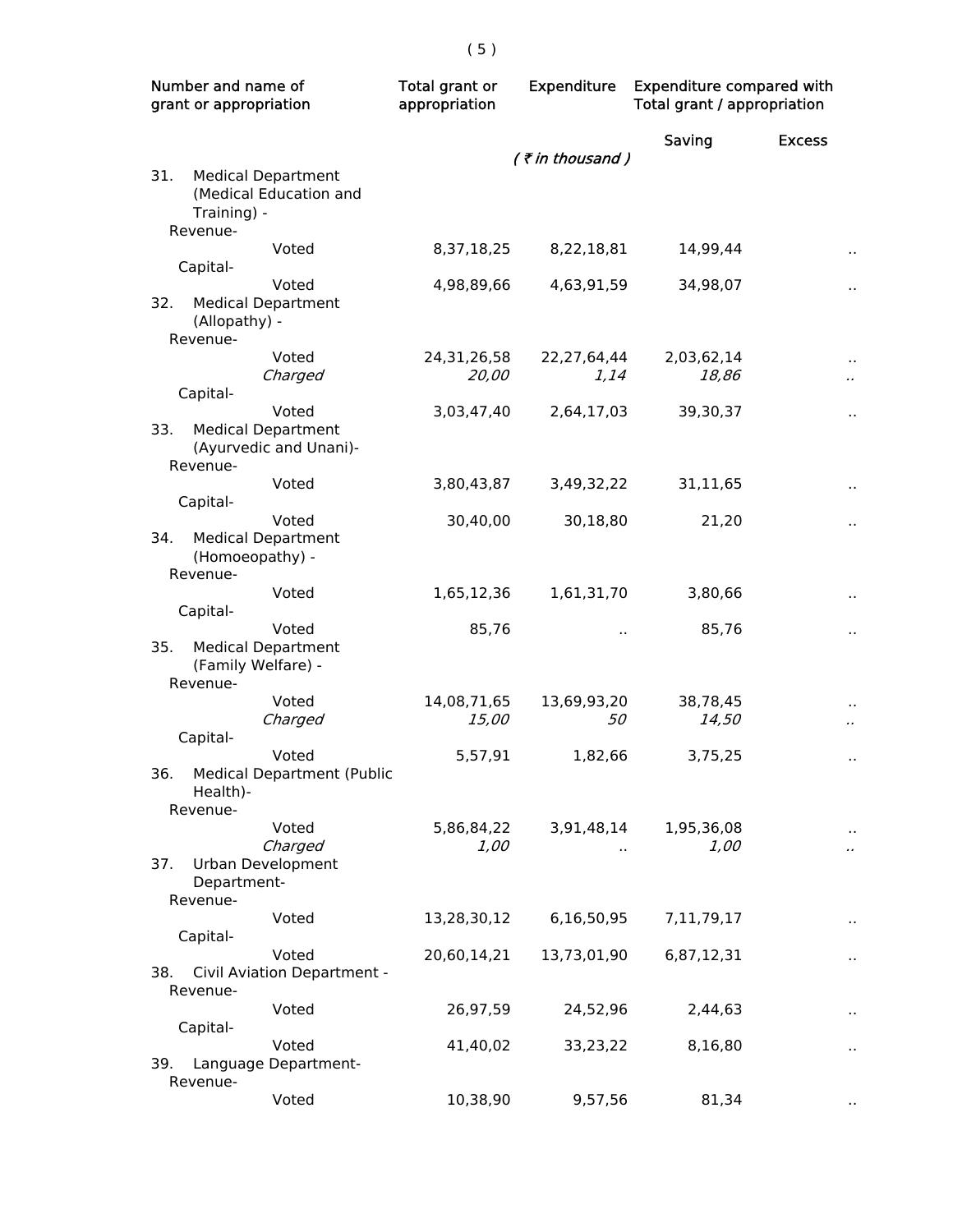| Saving<br><b>Excess</b><br>(₹in thousand)<br>40.<br>Planning Department -<br>Revenue-<br>3,58,02,07<br>1,74,30,76<br>Voted<br>1,83,71,31<br>Capital-<br>Voted<br>11,68,46,46<br>8,80,75,74<br>2,87,70,72<br>$\ddot{\phantom{0}}$<br>41.<br>Election Department -<br>Revenue-<br>Voted<br>83,86,67<br>8,45,06<br>75,41,61<br>$\ddot{\phantom{0}}$<br>42.<br>Judicial Department -<br>Revenue-<br>Voted<br>10,09,41,56<br>7,78,83,01<br>2,30,58,55<br>Charged<br>1,67,12,72<br>1,44,37,96<br>22,74,76<br>$\ddot{\phantom{0}}$<br>Capital-<br>Voted<br>1,61,39,44<br>65,30,31<br>96,09,13<br>.,<br>43.<br><b>Transport Department-</b><br>Revenue-<br>Voted<br>90,78,15<br>86,35,21<br>4,42,94<br>$\cdot$<br>Capital-<br>Voted<br>86,54<br>86,52<br>2<br>$\ddot{\phantom{0}}$<br>44.<br>Tourism Department -<br>Revenue-<br>Voted<br>21,12,75<br>16,13,22<br>4,99,53<br>.,<br>Capital-<br>Voted<br>1,44,99,92<br>1,00,98,79<br>44,01,13<br>$\ddot{\phantom{0}}$<br>45.<br><b>Environment Department -</b><br>Revenue-<br>Voted<br>9,66,12<br>3,10,68<br>6,55,44<br>$\ddot{\phantom{0}}$<br>46.<br><b>Administrative Reforms</b><br>Department -<br>Revenue-<br>Voted<br>7,10,40<br>7,64<br>7,18,04<br>Capital-<br>(764348)<br>15,05,36<br>5,36<br>15,00,00<br>Voted<br>47.<br><b>Technical Education</b><br>Department -<br>Revenue-<br>Voted<br>3,44,40,34<br>3,01,87,33<br>42,53,01<br>Charged<br>1,02<br>1,02<br>$\ddot{\phantom{a}}$<br>Capital-<br>Voted<br>2,28,62,93<br>2,04,52,30<br>24,10,63<br>.,<br><b>Minorities Welfare</b><br>48.<br>Department-<br>Revenue-<br>Voted<br>8,11,49,82<br>5,39,49,53<br>2,72,00,29<br>Charged<br>2,05<br>1,50<br>55<br>Capital-<br>4,27,50,04<br>2,61,93,83<br>Voted<br>1,65,56,21<br>.,<br>49.<br>Women and Child Welfare<br>Department -<br>Revenue-<br>Voted<br>35,22,55,41<br>33,41,93,04<br>1,80,62,37<br>Charged<br><i>10</i><br><i>10</i><br>Capital-<br>Voted<br>1,29,00<br>1,29,00 | Number and name of<br>grant or appropriation | Total grant or<br>appropriation | <b>Expenditure</b> |  | <b>Expenditure compared with</b><br>Total grant / appropriation |  |
|-------------------------------------------------------------------------------------------------------------------------------------------------------------------------------------------------------------------------------------------------------------------------------------------------------------------------------------------------------------------------------------------------------------------------------------------------------------------------------------------------------------------------------------------------------------------------------------------------------------------------------------------------------------------------------------------------------------------------------------------------------------------------------------------------------------------------------------------------------------------------------------------------------------------------------------------------------------------------------------------------------------------------------------------------------------------------------------------------------------------------------------------------------------------------------------------------------------------------------------------------------------------------------------------------------------------------------------------------------------------------------------------------------------------------------------------------------------------------------------------------------------------------------------------------------------------------------------------------------------------------------------------------------------------------------------------------------------------------------------------------------------------------------------------------------------------------------------------------------------------------------------------------------------------------------------|----------------------------------------------|---------------------------------|--------------------|--|-----------------------------------------------------------------|--|
|                                                                                                                                                                                                                                                                                                                                                                                                                                                                                                                                                                                                                                                                                                                                                                                                                                                                                                                                                                                                                                                                                                                                                                                                                                                                                                                                                                                                                                                                                                                                                                                                                                                                                                                                                                                                                                                                                                                                     |                                              |                                 |                    |  |                                                                 |  |
|                                                                                                                                                                                                                                                                                                                                                                                                                                                                                                                                                                                                                                                                                                                                                                                                                                                                                                                                                                                                                                                                                                                                                                                                                                                                                                                                                                                                                                                                                                                                                                                                                                                                                                                                                                                                                                                                                                                                     |                                              |                                 |                    |  |                                                                 |  |
|                                                                                                                                                                                                                                                                                                                                                                                                                                                                                                                                                                                                                                                                                                                                                                                                                                                                                                                                                                                                                                                                                                                                                                                                                                                                                                                                                                                                                                                                                                                                                                                                                                                                                                                                                                                                                                                                                                                                     |                                              |                                 |                    |  |                                                                 |  |
|                                                                                                                                                                                                                                                                                                                                                                                                                                                                                                                                                                                                                                                                                                                                                                                                                                                                                                                                                                                                                                                                                                                                                                                                                                                                                                                                                                                                                                                                                                                                                                                                                                                                                                                                                                                                                                                                                                                                     |                                              |                                 |                    |  |                                                                 |  |
|                                                                                                                                                                                                                                                                                                                                                                                                                                                                                                                                                                                                                                                                                                                                                                                                                                                                                                                                                                                                                                                                                                                                                                                                                                                                                                                                                                                                                                                                                                                                                                                                                                                                                                                                                                                                                                                                                                                                     |                                              |                                 |                    |  |                                                                 |  |
|                                                                                                                                                                                                                                                                                                                                                                                                                                                                                                                                                                                                                                                                                                                                                                                                                                                                                                                                                                                                                                                                                                                                                                                                                                                                                                                                                                                                                                                                                                                                                                                                                                                                                                                                                                                                                                                                                                                                     |                                              |                                 |                    |  |                                                                 |  |
|                                                                                                                                                                                                                                                                                                                                                                                                                                                                                                                                                                                                                                                                                                                                                                                                                                                                                                                                                                                                                                                                                                                                                                                                                                                                                                                                                                                                                                                                                                                                                                                                                                                                                                                                                                                                                                                                                                                                     |                                              |                                 |                    |  |                                                                 |  |
|                                                                                                                                                                                                                                                                                                                                                                                                                                                                                                                                                                                                                                                                                                                                                                                                                                                                                                                                                                                                                                                                                                                                                                                                                                                                                                                                                                                                                                                                                                                                                                                                                                                                                                                                                                                                                                                                                                                                     |                                              |                                 |                    |  |                                                                 |  |
|                                                                                                                                                                                                                                                                                                                                                                                                                                                                                                                                                                                                                                                                                                                                                                                                                                                                                                                                                                                                                                                                                                                                                                                                                                                                                                                                                                                                                                                                                                                                                                                                                                                                                                                                                                                                                                                                                                                                     |                                              |                                 |                    |  |                                                                 |  |
|                                                                                                                                                                                                                                                                                                                                                                                                                                                                                                                                                                                                                                                                                                                                                                                                                                                                                                                                                                                                                                                                                                                                                                                                                                                                                                                                                                                                                                                                                                                                                                                                                                                                                                                                                                                                                                                                                                                                     |                                              |                                 |                    |  |                                                                 |  |
|                                                                                                                                                                                                                                                                                                                                                                                                                                                                                                                                                                                                                                                                                                                                                                                                                                                                                                                                                                                                                                                                                                                                                                                                                                                                                                                                                                                                                                                                                                                                                                                                                                                                                                                                                                                                                                                                                                                                     |                                              |                                 |                    |  |                                                                 |  |
|                                                                                                                                                                                                                                                                                                                                                                                                                                                                                                                                                                                                                                                                                                                                                                                                                                                                                                                                                                                                                                                                                                                                                                                                                                                                                                                                                                                                                                                                                                                                                                                                                                                                                                                                                                                                                                                                                                                                     |                                              |                                 |                    |  |                                                                 |  |
|                                                                                                                                                                                                                                                                                                                                                                                                                                                                                                                                                                                                                                                                                                                                                                                                                                                                                                                                                                                                                                                                                                                                                                                                                                                                                                                                                                                                                                                                                                                                                                                                                                                                                                                                                                                                                                                                                                                                     |                                              |                                 |                    |  |                                                                 |  |
|                                                                                                                                                                                                                                                                                                                                                                                                                                                                                                                                                                                                                                                                                                                                                                                                                                                                                                                                                                                                                                                                                                                                                                                                                                                                                                                                                                                                                                                                                                                                                                                                                                                                                                                                                                                                                                                                                                                                     |                                              |                                 |                    |  |                                                                 |  |
|                                                                                                                                                                                                                                                                                                                                                                                                                                                                                                                                                                                                                                                                                                                                                                                                                                                                                                                                                                                                                                                                                                                                                                                                                                                                                                                                                                                                                                                                                                                                                                                                                                                                                                                                                                                                                                                                                                                                     |                                              |                                 |                    |  |                                                                 |  |
|                                                                                                                                                                                                                                                                                                                                                                                                                                                                                                                                                                                                                                                                                                                                                                                                                                                                                                                                                                                                                                                                                                                                                                                                                                                                                                                                                                                                                                                                                                                                                                                                                                                                                                                                                                                                                                                                                                                                     |                                              |                                 |                    |  |                                                                 |  |
|                                                                                                                                                                                                                                                                                                                                                                                                                                                                                                                                                                                                                                                                                                                                                                                                                                                                                                                                                                                                                                                                                                                                                                                                                                                                                                                                                                                                                                                                                                                                                                                                                                                                                                                                                                                                                                                                                                                                     |                                              |                                 |                    |  |                                                                 |  |
|                                                                                                                                                                                                                                                                                                                                                                                                                                                                                                                                                                                                                                                                                                                                                                                                                                                                                                                                                                                                                                                                                                                                                                                                                                                                                                                                                                                                                                                                                                                                                                                                                                                                                                                                                                                                                                                                                                                                     |                                              |                                 |                    |  |                                                                 |  |
|                                                                                                                                                                                                                                                                                                                                                                                                                                                                                                                                                                                                                                                                                                                                                                                                                                                                                                                                                                                                                                                                                                                                                                                                                                                                                                                                                                                                                                                                                                                                                                                                                                                                                                                                                                                                                                                                                                                                     |                                              |                                 |                    |  |                                                                 |  |
|                                                                                                                                                                                                                                                                                                                                                                                                                                                                                                                                                                                                                                                                                                                                                                                                                                                                                                                                                                                                                                                                                                                                                                                                                                                                                                                                                                                                                                                                                                                                                                                                                                                                                                                                                                                                                                                                                                                                     |                                              |                                 |                    |  |                                                                 |  |
|                                                                                                                                                                                                                                                                                                                                                                                                                                                                                                                                                                                                                                                                                                                                                                                                                                                                                                                                                                                                                                                                                                                                                                                                                                                                                                                                                                                                                                                                                                                                                                                                                                                                                                                                                                                                                                                                                                                                     |                                              |                                 |                    |  |                                                                 |  |
|                                                                                                                                                                                                                                                                                                                                                                                                                                                                                                                                                                                                                                                                                                                                                                                                                                                                                                                                                                                                                                                                                                                                                                                                                                                                                                                                                                                                                                                                                                                                                                                                                                                                                                                                                                                                                                                                                                                                     |                                              |                                 |                    |  |                                                                 |  |
|                                                                                                                                                                                                                                                                                                                                                                                                                                                                                                                                                                                                                                                                                                                                                                                                                                                                                                                                                                                                                                                                                                                                                                                                                                                                                                                                                                                                                                                                                                                                                                                                                                                                                                                                                                                                                                                                                                                                     |                                              |                                 |                    |  |                                                                 |  |
|                                                                                                                                                                                                                                                                                                                                                                                                                                                                                                                                                                                                                                                                                                                                                                                                                                                                                                                                                                                                                                                                                                                                                                                                                                                                                                                                                                                                                                                                                                                                                                                                                                                                                                                                                                                                                                                                                                                                     |                                              |                                 |                    |  |                                                                 |  |
|                                                                                                                                                                                                                                                                                                                                                                                                                                                                                                                                                                                                                                                                                                                                                                                                                                                                                                                                                                                                                                                                                                                                                                                                                                                                                                                                                                                                                                                                                                                                                                                                                                                                                                                                                                                                                                                                                                                                     |                                              |                                 |                    |  |                                                                 |  |
|                                                                                                                                                                                                                                                                                                                                                                                                                                                                                                                                                                                                                                                                                                                                                                                                                                                                                                                                                                                                                                                                                                                                                                                                                                                                                                                                                                                                                                                                                                                                                                                                                                                                                                                                                                                                                                                                                                                                     |                                              |                                 |                    |  |                                                                 |  |
|                                                                                                                                                                                                                                                                                                                                                                                                                                                                                                                                                                                                                                                                                                                                                                                                                                                                                                                                                                                                                                                                                                                                                                                                                                                                                                                                                                                                                                                                                                                                                                                                                                                                                                                                                                                                                                                                                                                                     |                                              |                                 |                    |  |                                                                 |  |
|                                                                                                                                                                                                                                                                                                                                                                                                                                                                                                                                                                                                                                                                                                                                                                                                                                                                                                                                                                                                                                                                                                                                                                                                                                                                                                                                                                                                                                                                                                                                                                                                                                                                                                                                                                                                                                                                                                                                     |                                              |                                 |                    |  |                                                                 |  |
|                                                                                                                                                                                                                                                                                                                                                                                                                                                                                                                                                                                                                                                                                                                                                                                                                                                                                                                                                                                                                                                                                                                                                                                                                                                                                                                                                                                                                                                                                                                                                                                                                                                                                                                                                                                                                                                                                                                                     |                                              |                                 |                    |  |                                                                 |  |
|                                                                                                                                                                                                                                                                                                                                                                                                                                                                                                                                                                                                                                                                                                                                                                                                                                                                                                                                                                                                                                                                                                                                                                                                                                                                                                                                                                                                                                                                                                                                                                                                                                                                                                                                                                                                                                                                                                                                     |                                              |                                 |                    |  |                                                                 |  |
|                                                                                                                                                                                                                                                                                                                                                                                                                                                                                                                                                                                                                                                                                                                                                                                                                                                                                                                                                                                                                                                                                                                                                                                                                                                                                                                                                                                                                                                                                                                                                                                                                                                                                                                                                                                                                                                                                                                                     |                                              |                                 |                    |  |                                                                 |  |
|                                                                                                                                                                                                                                                                                                                                                                                                                                                                                                                                                                                                                                                                                                                                                                                                                                                                                                                                                                                                                                                                                                                                                                                                                                                                                                                                                                                                                                                                                                                                                                                                                                                                                                                                                                                                                                                                                                                                     |                                              |                                 |                    |  |                                                                 |  |
|                                                                                                                                                                                                                                                                                                                                                                                                                                                                                                                                                                                                                                                                                                                                                                                                                                                                                                                                                                                                                                                                                                                                                                                                                                                                                                                                                                                                                                                                                                                                                                                                                                                                                                                                                                                                                                                                                                                                     |                                              |                                 |                    |  |                                                                 |  |
|                                                                                                                                                                                                                                                                                                                                                                                                                                                                                                                                                                                                                                                                                                                                                                                                                                                                                                                                                                                                                                                                                                                                                                                                                                                                                                                                                                                                                                                                                                                                                                                                                                                                                                                                                                                                                                                                                                                                     |                                              |                                 |                    |  |                                                                 |  |
|                                                                                                                                                                                                                                                                                                                                                                                                                                                                                                                                                                                                                                                                                                                                                                                                                                                                                                                                                                                                                                                                                                                                                                                                                                                                                                                                                                                                                                                                                                                                                                                                                                                                                                                                                                                                                                                                                                                                     |                                              |                                 |                    |  |                                                                 |  |
|                                                                                                                                                                                                                                                                                                                                                                                                                                                                                                                                                                                                                                                                                                                                                                                                                                                                                                                                                                                                                                                                                                                                                                                                                                                                                                                                                                                                                                                                                                                                                                                                                                                                                                                                                                                                                                                                                                                                     |                                              |                                 |                    |  |                                                                 |  |
|                                                                                                                                                                                                                                                                                                                                                                                                                                                                                                                                                                                                                                                                                                                                                                                                                                                                                                                                                                                                                                                                                                                                                                                                                                                                                                                                                                                                                                                                                                                                                                                                                                                                                                                                                                                                                                                                                                                                     |                                              |                                 |                    |  |                                                                 |  |
|                                                                                                                                                                                                                                                                                                                                                                                                                                                                                                                                                                                                                                                                                                                                                                                                                                                                                                                                                                                                                                                                                                                                                                                                                                                                                                                                                                                                                                                                                                                                                                                                                                                                                                                                                                                                                                                                                                                                     |                                              |                                 |                    |  |                                                                 |  |
|                                                                                                                                                                                                                                                                                                                                                                                                                                                                                                                                                                                                                                                                                                                                                                                                                                                                                                                                                                                                                                                                                                                                                                                                                                                                                                                                                                                                                                                                                                                                                                                                                                                                                                                                                                                                                                                                                                                                     |                                              |                                 |                    |  |                                                                 |  |
|                                                                                                                                                                                                                                                                                                                                                                                                                                                                                                                                                                                                                                                                                                                                                                                                                                                                                                                                                                                                                                                                                                                                                                                                                                                                                                                                                                                                                                                                                                                                                                                                                                                                                                                                                                                                                                                                                                                                     |                                              |                                 |                    |  |                                                                 |  |
|                                                                                                                                                                                                                                                                                                                                                                                                                                                                                                                                                                                                                                                                                                                                                                                                                                                                                                                                                                                                                                                                                                                                                                                                                                                                                                                                                                                                                                                                                                                                                                                                                                                                                                                                                                                                                                                                                                                                     |                                              |                                 |                    |  |                                                                 |  |
|                                                                                                                                                                                                                                                                                                                                                                                                                                                                                                                                                                                                                                                                                                                                                                                                                                                                                                                                                                                                                                                                                                                                                                                                                                                                                                                                                                                                                                                                                                                                                                                                                                                                                                                                                                                                                                                                                                                                     |                                              |                                 |                    |  |                                                                 |  |
|                                                                                                                                                                                                                                                                                                                                                                                                                                                                                                                                                                                                                                                                                                                                                                                                                                                                                                                                                                                                                                                                                                                                                                                                                                                                                                                                                                                                                                                                                                                                                                                                                                                                                                                                                                                                                                                                                                                                     |                                              |                                 |                    |  |                                                                 |  |
|                                                                                                                                                                                                                                                                                                                                                                                                                                                                                                                                                                                                                                                                                                                                                                                                                                                                                                                                                                                                                                                                                                                                                                                                                                                                                                                                                                                                                                                                                                                                                                                                                                                                                                                                                                                                                                                                                                                                     |                                              |                                 |                    |  |                                                                 |  |
|                                                                                                                                                                                                                                                                                                                                                                                                                                                                                                                                                                                                                                                                                                                                                                                                                                                                                                                                                                                                                                                                                                                                                                                                                                                                                                                                                                                                                                                                                                                                                                                                                                                                                                                                                                                                                                                                                                                                     |                                              |                                 |                    |  |                                                                 |  |
|                                                                                                                                                                                                                                                                                                                                                                                                                                                                                                                                                                                                                                                                                                                                                                                                                                                                                                                                                                                                                                                                                                                                                                                                                                                                                                                                                                                                                                                                                                                                                                                                                                                                                                                                                                                                                                                                                                                                     |                                              |                                 |                    |  |                                                                 |  |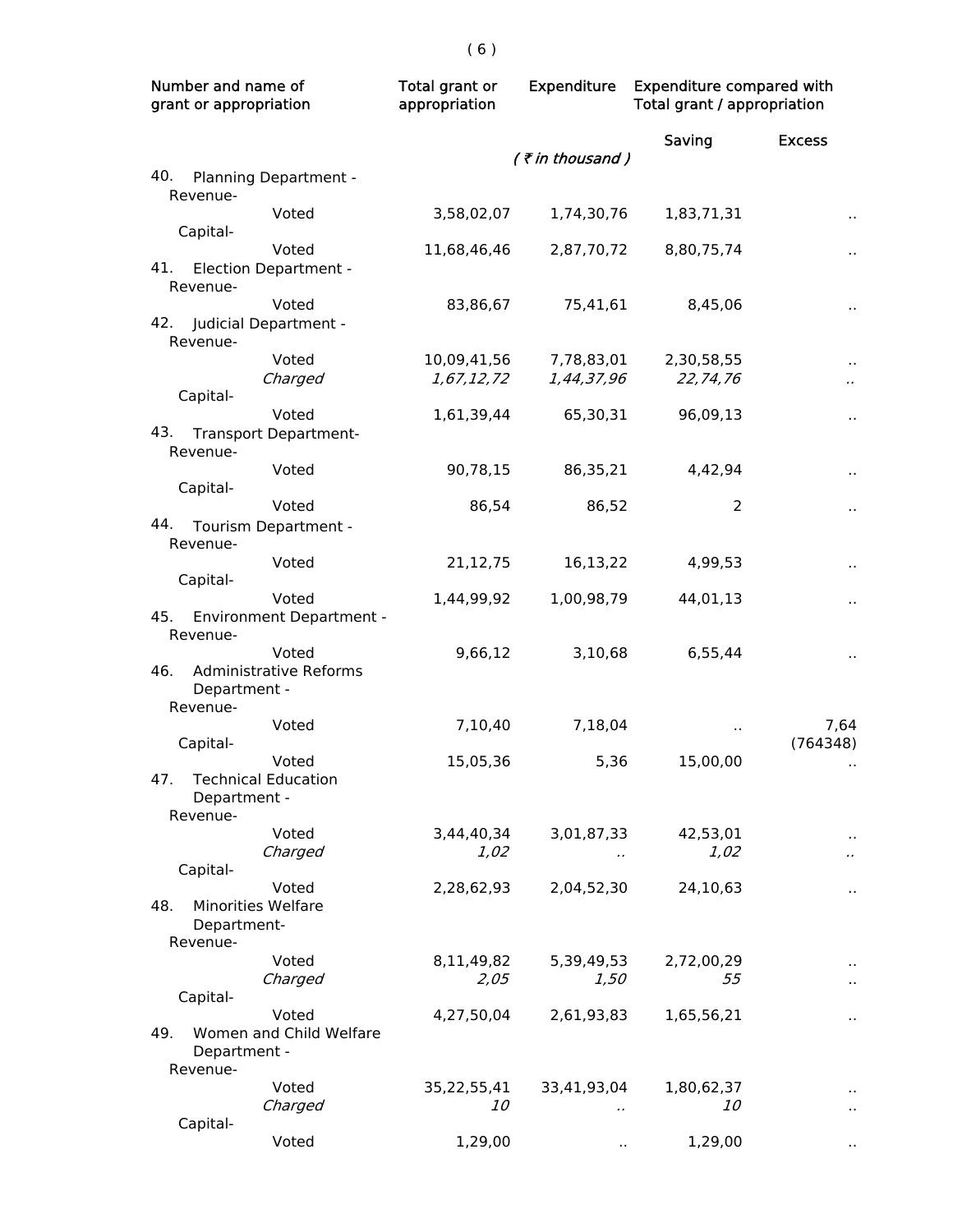| Number and name of<br>grant or appropriation |                                                  | Total grant or<br>appropriation | <b>Expenditure</b> |                      | <b>Expenditure compared with</b><br>Total grant / appropriation |  |
|----------------------------------------------|--------------------------------------------------|---------------------------------|--------------------|----------------------|-----------------------------------------------------------------|--|
|                                              |                                                  |                                 | (₹in thousand)     | Saving               | <b>Excess</b>                                                   |  |
| 50.                                          | Revenue Department<br>(District Administration)- |                                 |                    |                      |                                                                 |  |
|                                              | Revenue-                                         |                                 |                    |                      |                                                                 |  |
|                                              | Voted                                            | 4,91,20,24                      | 4,58,25,39         | 32,94,85             | $\ddot{\phantom{0}}$                                            |  |
|                                              | Charged                                          | 17,54                           | <i>1,16</i>        | 16,38                | $\ddot{\phantom{a}}$                                            |  |
|                                              | Capital-                                         |                                 |                    |                      |                                                                 |  |
|                                              | Voted                                            | 87,48,37                        | 81,17,97           | 6,30,40              | $\ddot{\phantom{1}}$                                            |  |
| 51.                                          | Revenue Department                               |                                 |                    |                      |                                                                 |  |
|                                              | (Relief on Account of<br>Natural Calamities) -   |                                 |                    |                      |                                                                 |  |
|                                              | Revenue-                                         |                                 |                    |                      |                                                                 |  |
|                                              | Voted                                            | 7,48,45,68                      | 9,22,80,64         |                      | 1,74,34,96                                                      |  |
|                                              | Capital-                                         |                                 |                    |                      | (1743496340)                                                    |  |
|                                              | Voted                                            | 25,00,00                        | 5,00,00            | 20,00,00             |                                                                 |  |
| 52.                                          | Revenue Department                               |                                 |                    |                      |                                                                 |  |
|                                              | (Board of Revenue and                            |                                 |                    |                      |                                                                 |  |
|                                              | other Expenditure)-                              |                                 |                    |                      |                                                                 |  |
|                                              | Revenue-                                         |                                 |                    |                      |                                                                 |  |
|                                              | Voted                                            | 15,76,81,63                     | 14,72,42,25        | 1,04,39,38           |                                                                 |  |
|                                              | Charged                                          | 69,56                           | 25,97              | 43,59                | $\ddot{\phantom{0}}$                                            |  |
|                                              | Capital-                                         |                                 |                    |                      |                                                                 |  |
|                                              | Voted                                            | 25,09,15                        | 91,75              | 24,17,40             | $\ddot{\phantom{0}}$                                            |  |
| 53.                                          | Charged                                          | 10,05                           |                    | 10,05                | $\ddot{\phantom{0}}$                                            |  |
|                                              | National Integration<br>Department-              |                                 |                    |                      |                                                                 |  |
|                                              | Revenue-                                         |                                 |                    |                      |                                                                 |  |
|                                              | Voted                                            | 1,07,62                         | 81,89              | 25,73                |                                                                 |  |
|                                              | Capital-                                         |                                 |                    |                      |                                                                 |  |
|                                              | Voted                                            | 1,00                            | Ω,                 | 1,00                 | $\ddot{\phantom{0}}$                                            |  |
| 54.                                          | Public Works Department                          |                                 |                    |                      |                                                                 |  |
|                                              | (Establishment)-                                 |                                 |                    |                      |                                                                 |  |
|                                              | Revenue-                                         |                                 |                    |                      |                                                                 |  |
|                                              | Voted                                            | 11,21,43,42                     | 7,24,87,79         | 3,96,55,63           |                                                                 |  |
|                                              | Charged                                          | 4,00                            | 3,48               | 52                   |                                                                 |  |
| 55.                                          | <b>Public Works</b>                              |                                 |                    |                      |                                                                 |  |
|                                              | Department(Buildings)-                           |                                 |                    |                      |                                                                 |  |
|                                              | Revenue-                                         |                                 |                    |                      |                                                                 |  |
|                                              | Voted                                            | 35,67,19                        | 37,14,22           | $\ddot{\phantom{a}}$ | 1,47,03<br>(14702947)                                           |  |
|                                              | Charged                                          | 2,65,37                         | 2,57,54            | 7,83                 |                                                                 |  |
|                                              | Capital-                                         |                                 |                    |                      |                                                                 |  |
|                                              | Voted                                            | 21,78,20                        | 1,65,98,29         |                      | 1,44,20,09                                                      |  |
|                                              |                                                  |                                 |                    |                      | (1442009092)                                                    |  |
|                                              | Charged                                          | 83,00                           | 62,67              | 20,33                |                                                                 |  |
| 56.                                          | Public Works Department                          |                                 |                    |                      |                                                                 |  |
|                                              | (Special Area Programme)-                        |                                 |                    |                      |                                                                 |  |
|                                              | Capital-                                         |                                 |                    |                      |                                                                 |  |
|                                              | Voted                                            | 1,98,00,00                      | 1,96,08,44         | 1,91,56              |                                                                 |  |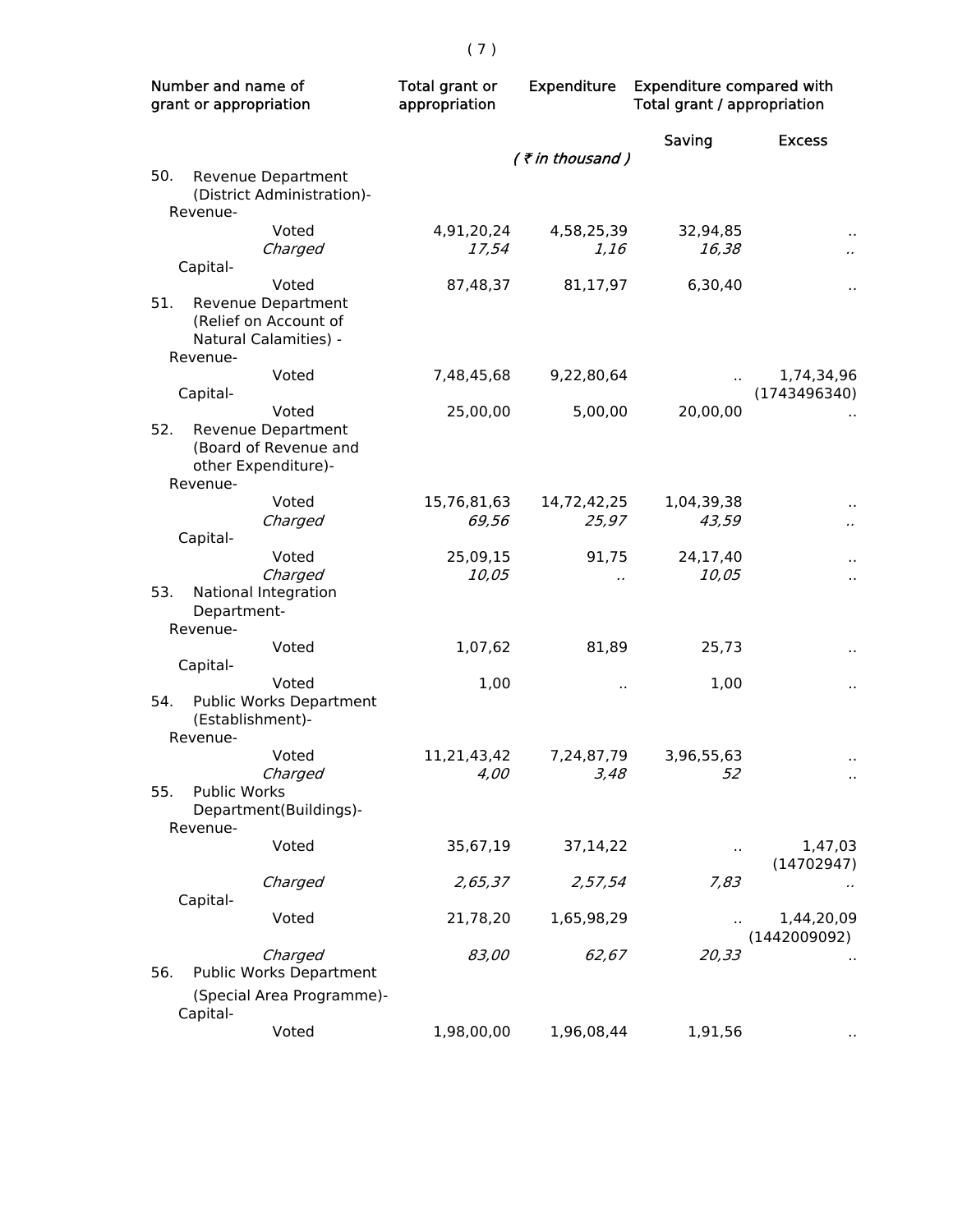| Number and name of<br>grant or appropriation |                                       | <b>Expenditure</b><br>Total grant or<br>appropriation                      |                         | <b>Expenditure compared with</b><br>Total grant / appropriation |                       |                              |
|----------------------------------------------|---------------------------------------|----------------------------------------------------------------------------|-------------------------|-----------------------------------------------------------------|-----------------------|------------------------------|
|                                              |                                       |                                                                            |                         | $($ ₹ in thousand)                                              | Saving                | <b>Excess</b>                |
| 57.                                          |                                       | Public Works Department<br>(Communication Bridges)-                        |                         |                                                                 |                       |                              |
|                                              | Revenue-<br>Capital-                  | Voted                                                                      | 11,00,00                | 11,78,90                                                        | $\sim$                | 78,90<br>(7890319)           |
| 58.                                          |                                       | Voted<br><b>Public Works Department</b><br>(Communications Roads)-         | 8,05,70,00              | 8,09,95,85                                                      | $\ddot{\phantom{a}}$  | 4,25,85<br>(42584871)        |
|                                              | Revenue-                              | Voted                                                                      | 14,81,37,87             | 16,02,74,61                                                     |                       | 1,21,36,74<br>(1213674369)   |
|                                              | Capital-                              | Charged                                                                    | 5,00                    |                                                                 | 5,00                  |                              |
|                                              |                                       | Voted                                                                      | 32,17,82,03             | 43,69,96,00                                                     |                       | 11,52,13,97<br>(11521397113) |
| 59.                                          | Revenue-                              | Charged<br>Public Works Department<br>(Estate Directorate)-                | 5,06,00                 | 1,36,35                                                         | 3,69,65               |                              |
|                                              | Capital-                              | Voted                                                                      | 98,17,08                | 96,53,10                                                        | 1,63,98               |                              |
| 60.                                          | Revenue-                              | Voted<br>Forest Department -                                               | 89,02,70                | 88,14,09                                                        | 88,61                 | Ω,                           |
|                                              |                                       | Voted<br>Charged                                                           | 3,56,67,78<br>13,70     | 3,51,35,94<br>1,60                                              | 5,31,84<br>12,10      | $\ddot{\phantom{1}}$         |
| 61.                                          | Capital-<br>Expenditure)-<br>Revenue- | Voted<br>Finance Department (Debt<br>Services and Other                    | 1,25,73,57              | 82,10,41                                                        | 43,63,16              | $\ddot{\phantom{a}}$         |
|                                              |                                       | Voted<br>Charged                                                           | 53,06,56,87             | 52,29,30,58<br>2,06,62,82,72 2,12,78,34,28                      | 77,26,29<br>.,        | 6,15,51,56<br>(6155156187)   |
|                                              | Capital-                              |                                                                            | 5,19,00,50              | 3,65,96,19                                                      | 1,53,04,31            |                              |
| 62.                                          | (Superannuation<br>Revenue-           | Voted<br>Charged<br><b>Finance Department</b><br>Allowances and Pensions)- | 1,56,45,36,15           | 63,57,30,09                                                     | 92,88,06,06           | $\ddot{\phantom{1}}$         |
|                                              |                                       | Voted<br>Charged                                                           | 99,74,60,43<br>16,51,39 | 99,05,63,77<br>14,34,64                                         | 68,96,66<br>2, 16, 75 |                              |
|                                              | Capital-                              | Voted                                                                      | 1,50,00,00              | 1,46,52,60                                                      | 3,47,40               | .,                           |
| 63.                                          | Administration)-<br>Revenue-          | <b>Finance Department</b><br>(Treasury and Accounts                        |                         |                                                                 |                       |                              |
|                                              |                                       | Voted                                                                      | 1,56,53,65              | 1,32,48,01                                                      | 24,05,64              |                              |
|                                              | Capital-                              | Voted                                                                      | 8,80,08                 | 5,41,73                                                         | 3,38,35               |                              |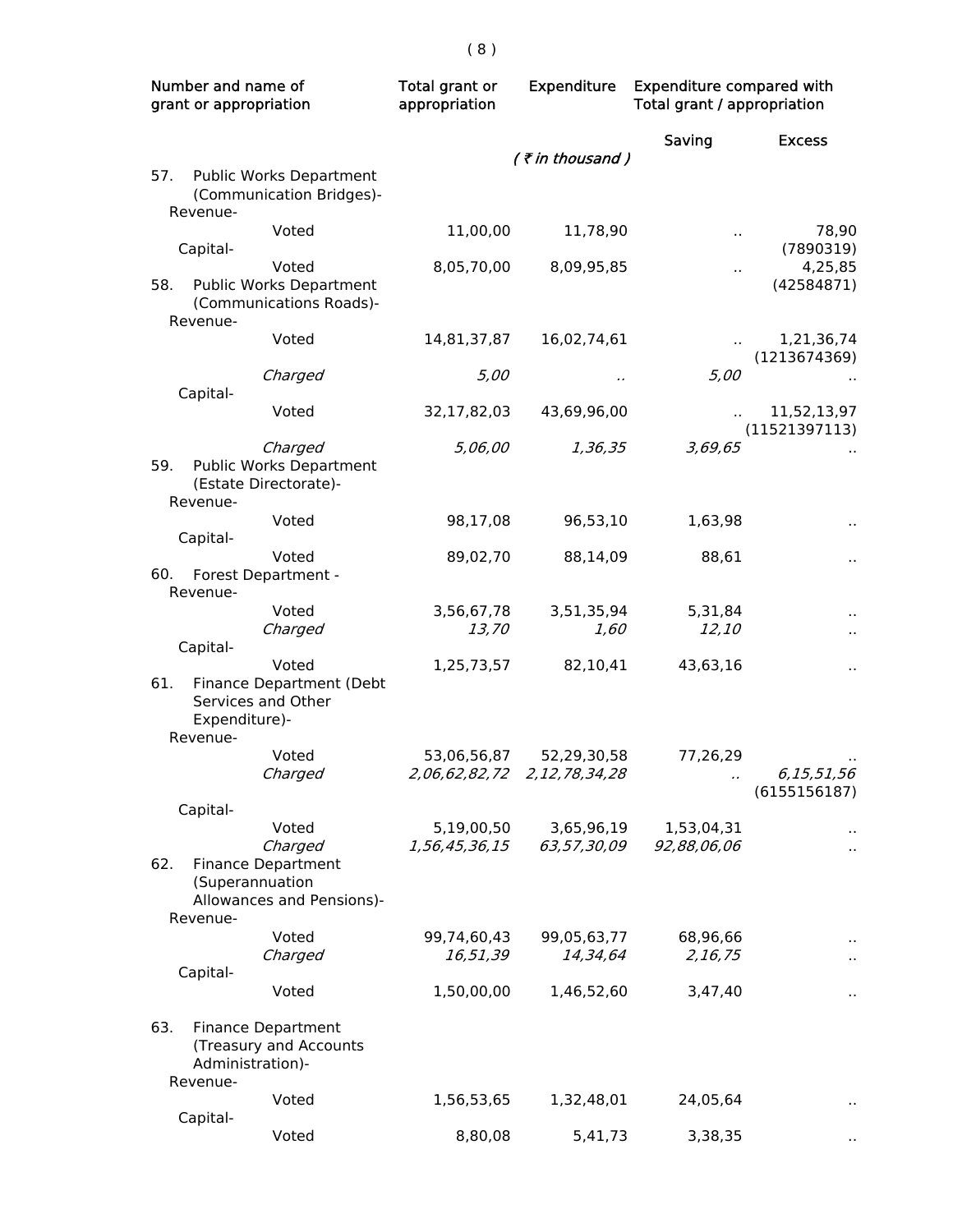| Number and name of<br>grant or appropriation                                            | Total grant or<br>Expenditure<br>appropriation |                             | <b>Expenditure compared with</b><br>Total grant / appropriation |                         |
|-----------------------------------------------------------------------------------------|------------------------------------------------|-----------------------------|-----------------------------------------------------------------|-------------------------|
|                                                                                         |                                                | $($ ₹ in thousand)          | Saving                                                          | <b>Excess</b>           |
| 65.<br>Finance Department (Audit,<br>Small Savings etc.)-<br>Revenue-                   |                                                |                             |                                                                 |                         |
| Voted                                                                                   | 1,58,06,60                                     | 1,43,66,36                  | 14,40,24                                                        | н.                      |
| Capital-<br>Voted<br>66.<br><b>Finance Department</b><br>(Group Insurance)-<br>Revenue- | 2,00                                           | 1,91                        | 9                                                               |                         |
| Voted<br>Charged<br>67.<br>Legislative Council<br>Secretariat-<br>Revenue-              | 2,44,81<br>1,46,01,49                          | 2,40,72<br>1,41,17,02       | 4,09<br>4,84,47                                                 |                         |
| Voted<br>Charged                                                                        | 23,78,03<br>47,31                              | 23,00,55<br>29,04           | 77,48<br>18,27                                                  |                         |
| Capital-                                                                                |                                                |                             |                                                                 | $\ddot{\phantom{0}}$    |
| Voted<br>68.<br>Legislative Assembly<br>Secretariat-<br>Revenue-                        | 6,00                                           |                             | 6,00                                                            | Ω,                      |
| Voted<br>Charged                                                                        | 71,73,70<br>66,01                              | 65,30,20<br>41,35           | 6,43,50<br>24,66                                                |                         |
| Capital-                                                                                |                                                |                             |                                                                 |                         |
| Voted<br>Science and Technology<br>70.<br>Department-<br>Revenue-                       | 2,00,64                                        | 1,75,52                     | 25,12                                                           | П,                      |
| Voted<br>71.<br><b>Education Department</b><br>(Primary Education) -<br>Revenue-        | 55,79,36                                       | 50,79,28                    | 5,00,08                                                         | н,                      |
| Voted<br>Capital-                                                                       |                                                | 1,44,51,16,72 1,44,76,60,99 |                                                                 | 25,44,27<br>(254427221) |
| Voted<br>72.<br><b>Education Department</b><br>(Secondary Education) -<br>Revenue-      | 73,97                                          | 9,32                        | 64,65                                                           |                         |
| Voted<br>Charged                                                                        | 65,43,93,64<br>2,70                            | 57,58,09,34<br>$\epsilon$ . | 7,85,84,30<br>2,70                                              |                         |
| Capital-<br>Voted                                                                       | 37,51,93                                       | 38,68,57                    |                                                                 | 1,16,64                 |
| <b>Education Department</b><br>73.<br>(Higher Education) -<br>Revenue-                  |                                                |                             |                                                                 | (11664329)              |
| Voted<br>Charged                                                                        | 18,96,25,06<br>1,00                            | 13,24,35,57<br>$\cdot$ .    | 5,71,89,49<br>1,00                                              |                         |
| Capital-<br>Voted                                                                       | 2,53,71,02                                     | 2,26,44,43                  | 27,26,59                                                        |                         |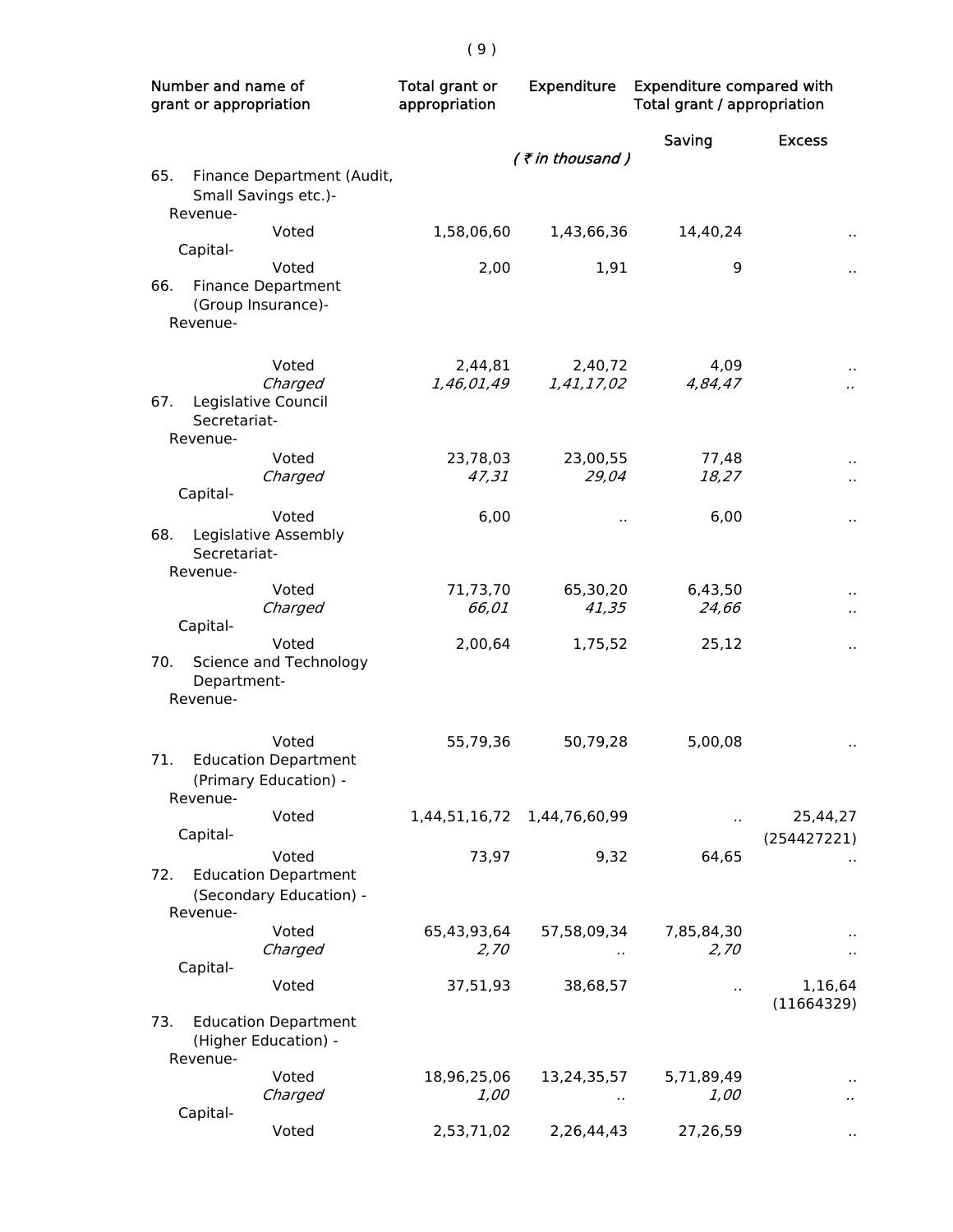| Number and name of<br>grant or appropriation |                                | <b>Expenditure</b><br>Total grant or<br>appropriation                                |             | <b>Expenditure compared with</b><br>Total grant / appropriation |                      |                      |
|----------------------------------------------|--------------------------------|--------------------------------------------------------------------------------------|-------------|-----------------------------------------------------------------|----------------------|----------------------|
|                                              |                                |                                                                                      |             | $($ ₹ in thousand)                                              | Saving               | <b>Excess</b>        |
| 75.                                          |                                | <b>Education Department</b><br>(State Council of Education<br>Research & Training) - |             |                                                                 |                      |                      |
|                                              | Revenue-                       |                                                                                      |             |                                                                 |                      |                      |
|                                              | Capital-                       | Voted                                                                                | 98,17,48    | 83,74,94                                                        | 14,42,54             |                      |
| 76.                                          |                                | Voted<br>Labour Department<br>(Labour Welfare)-                                      | 10,04       | 21,70                                                           | ٠.                   | 11,66<br>(1165953)   |
|                                              | Revenue-                       |                                                                                      |             |                                                                 |                      |                      |
| 77.                                          | (Employment)-<br>Revenue-      | Voted<br>Labour Department                                                           | 1,72,49,66  | 1,70,82,55                                                      | 1,67,11              |                      |
|                                              |                                | Voted                                                                                | 47,85,74    | 46,68,01                                                        | 1,17,73              | $\ddot{\phantom{0}}$ |
|                                              | Capital-                       | Voted                                                                                | 19,25       | 28,80                                                           | $\ddot{\phantom{a}}$ | 9,55<br>(954650)     |
| 78.                                          | Department-<br>Revenue-        | Secretariat Administration                                                           |             |                                                                 |                      |                      |
|                                              |                                | Voted                                                                                | 3,98,51,02  | 3,76,88,77                                                      | 21,62,25             | $\ddot{\phantom{0}}$ |
| 79.                                          | Capital-<br>(Welfare of the    | Voted<br>Social Welfare Department                                                   | 47,00,00    | 79,36                                                           | 46,20,64             | $\ddot{\phantom{1}}$ |
|                                              | Classes)-                      | Handicapped & Backward                                                               |             |                                                                 |                      |                      |
|                                              | Revenue-                       | Voted                                                                                | 13,65,40,25 | 13,49,46,40                                                     | 15,93,85             |                      |
|                                              | Capital-                       |                                                                                      |             |                                                                 |                      | $\ddot{\phantom{0}}$ |
| 80.                                          |                                | Voted                                                                                | 2,05,25,74  | 1,34,71,53                                                      | 70,54,21             | .,                   |
|                                              |                                | Social Welfare Department<br>(Social Welfare and Welfare<br>of Scheduled Castes)-    |             |                                                                 |                      |                      |
|                                              | Revenue-                       | Voted                                                                                | 31,72,75,98 | 30,24,75,99                                                     | 1,47,99,99           |                      |
| 81.                                          | (Tribal Welfare) -<br>Revenue- | Social Welfare Department                                                            |             |                                                                 |                      | ٠,                   |
|                                              |                                | Voted                                                                                | 42,31,87    | 27,04,64                                                        | 15,27,23             |                      |
|                                              |                                | Charged                                                                              | 10          |                                                                 | <i>10</i>            |                      |
|                                              | Capital-                       | Voted                                                                                | 39,18,75    | 12,77,44                                                        | 26,41,31             |                      |
| 82.                                          |                                | Vigilance Department -                                                               |             |                                                                 |                      |                      |
|                                              | Revenue-                       | Voted                                                                                | 31,03,24    | 29,09,03                                                        | 1,94,21              |                      |
|                                              | Capital-                       | Charged                                                                              | 2,48,43     | 2,78,51                                                         |                      | 30,08<br>(3007862)   |
|                                              |                                | Voted                                                                                | 12,31,84    | 3,24,97                                                         | 9,06,87              |                      |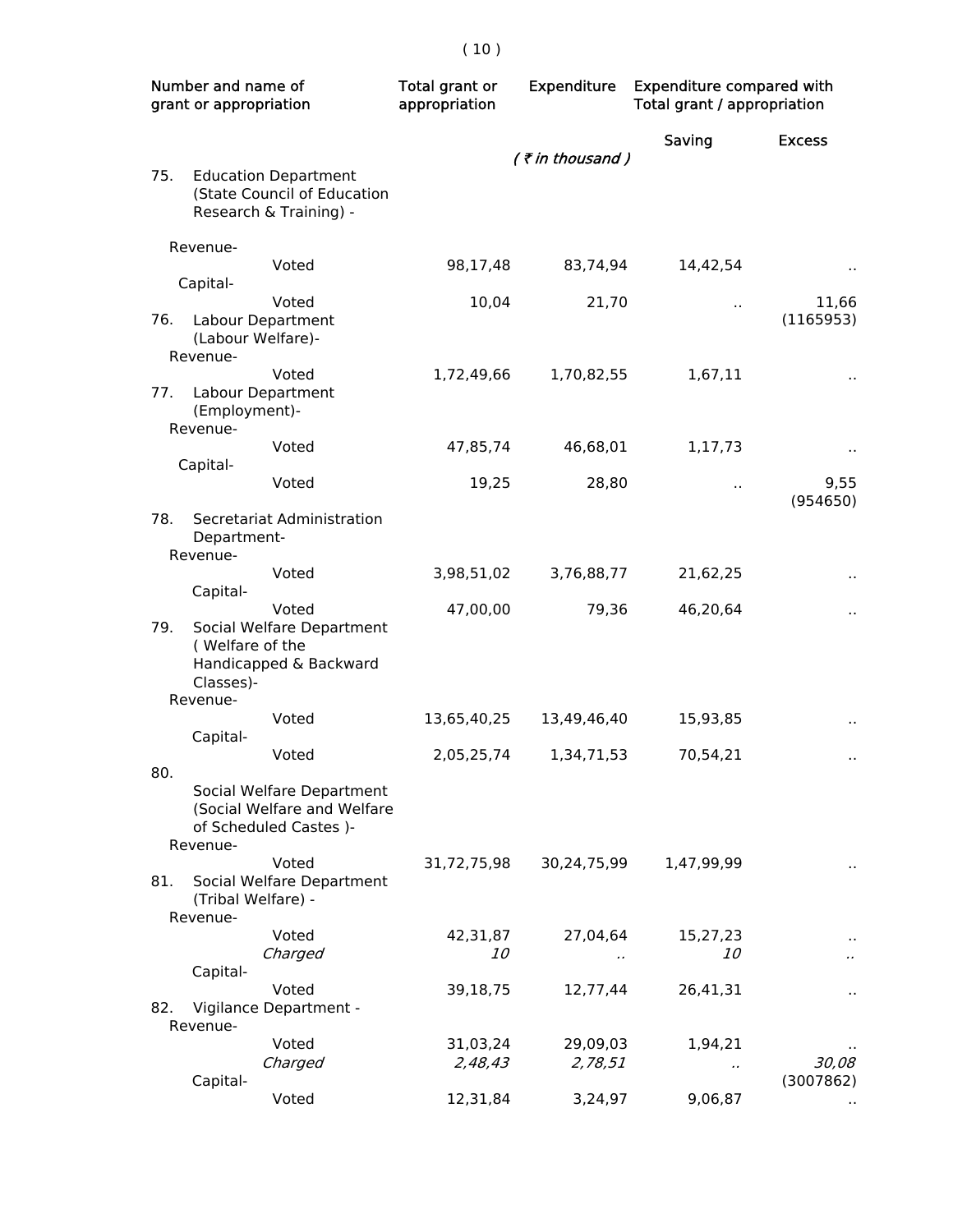| Number and name of<br>grant or appropriation |                                                      | Total grant or<br><b>Expenditure</b><br>appropriation               |             | <b>Expenditure compared with</b><br>Total grant / appropriation |                      |                       |
|----------------------------------------------|------------------------------------------------------|---------------------------------------------------------------------|-------------|-----------------------------------------------------------------|----------------------|-----------------------|
|                                              |                                                      |                                                                     |             | (₹in thousand)                                                  | Saving               | <b>Excess</b>         |
| 83.                                          |                                                      | Social Welfare Department                                           |             |                                                                 |                      |                       |
|                                              |                                                      | (Special Component Plan                                             |             |                                                                 |                      |                       |
|                                              |                                                      | for Scheduled Castes)-                                              |             |                                                                 |                      |                       |
|                                              | Revenue-<br>Capital-                                 | Voted                                                               | 54,02,01,57 | 52,91,68,33                                                     | 1,10,33,24           |                       |
| 84.                                          | Department-<br>Revenue-                              | Voted<br><b>General Administration</b>                              | 39,64,68,04 | 38,61,06,32                                                     | 1,03,61,72           |                       |
| 85.                                          | <b>Public Enterprises</b><br>Department-<br>Revenue- | Voted                                                               | 2,91,11,74  | 2,21,81,91                                                      | 69,29,83             |                       |
| 86.                                          | Revenue-                                             | Voted<br>Information Department-                                    | 4,20,80     | 4,06,69                                                         | 14,11                |                       |
| 87.                                          | Soldier's Welfare<br>Department-<br>Revenue-         | Voted                                                               | 1,47,90,97  | 78,54,79                                                        | 69,36,18             |                       |
|                                              |                                                      | Voted                                                               | 46,60,01    | 40,59,48                                                        | 6,00,53              | .,                    |
|                                              |                                                      | Charged                                                             | <i>10</i>   |                                                                 | <i>10</i>            |                       |
|                                              | Capital-                                             |                                                                     |             |                                                                 |                      |                       |
| 88.                                          | Revenue-                                             | Voted<br><b>Institutional Finance</b><br>Department (Directorate) - | 90,00       | 89,60                                                           | 40                   | .,                    |
| 89.                                          | $Tax) -$<br>Revenue-                                 | Voted<br><b>Institutional Finance</b><br>Department (Commercial     | 4,80,54     | 5,61,63                                                         |                      | 81,09<br>(8108523)    |
|                                              |                                                      | Voted                                                               | 4,08,88,39  | 4,08,05,04                                                      | 83,35                |                       |
|                                              | Capital-                                             | Charged                                                             | 65,44,39    | 65,34,81                                                        | 9,58                 |                       |
| 90.                                          | Department<br>$Tax$ ) -<br>Revenue-                  | Voted<br>Institutional Finance<br>(Entertainment and Betting        | 22,24,94    | 21,96,43                                                        | 28,51                |                       |
| 91.                                          | Registration) -<br>Revenue-                          | Voted<br><b>Institutional Finance</b><br>Department (Stamps &       | 67,02,04    | 63,95,81                                                        | 3,06,23              |                       |
|                                              |                                                      | Voted                                                               | 1,45,68,73  | 1,47,89,48                                                      | $\ddot{\phantom{1}}$ | 2,20,75<br>(22074983) |
|                                              | Capital-                                             | Charged                                                             | 4           |                                                                 | $\overline{4}$       |                       |
|                                              |                                                      | Voted                                                               | 2,82,68     | 2,65,87                                                         | 16,81                |                       |

( 11 )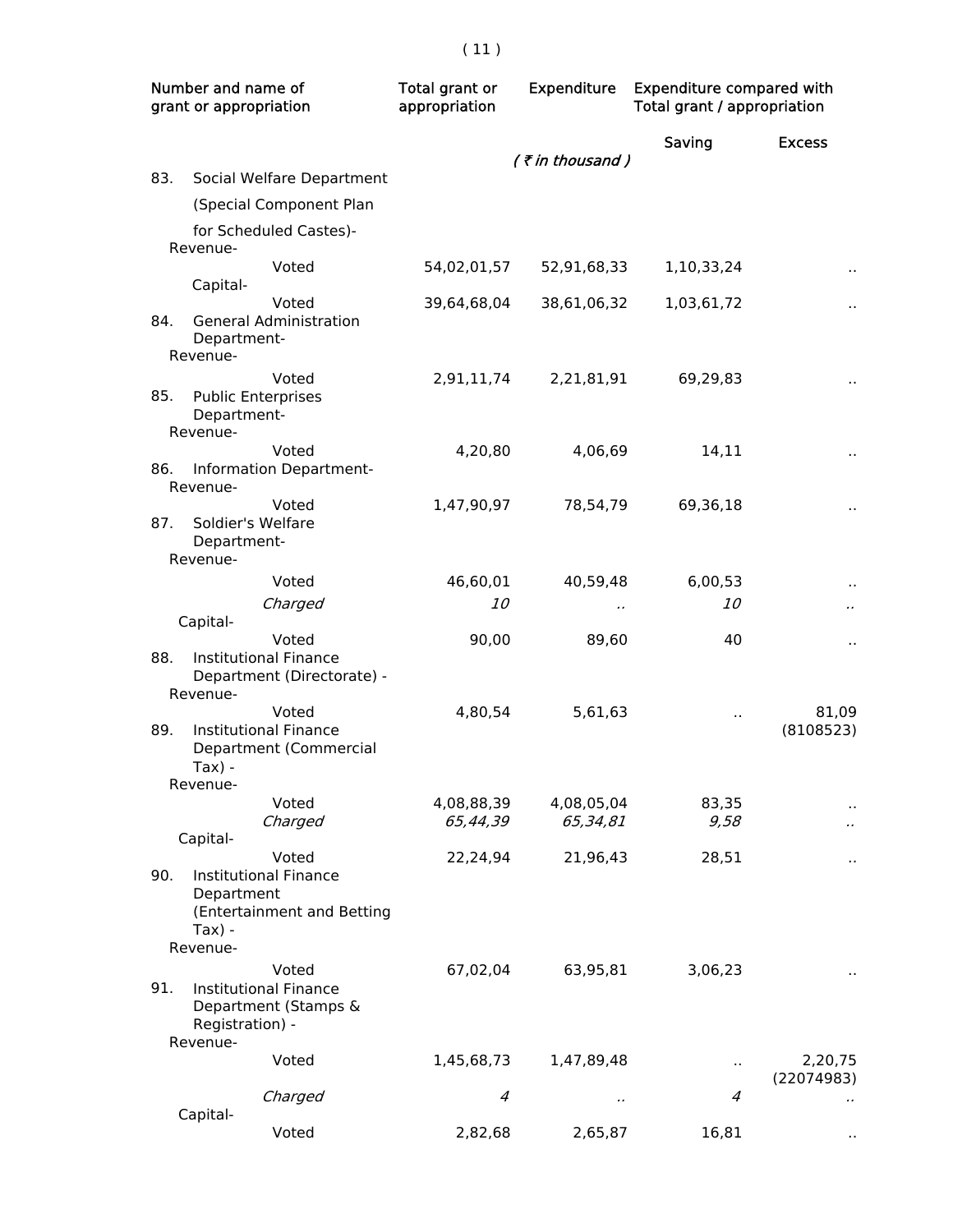| Number and name of<br>grant or appropriation |                              | Total grant or<br>appropriation | <b>Expenditure</b>                      | <b>Expenditure compared with</b><br>Total grant / appropriation |                      |
|----------------------------------------------|------------------------------|---------------------------------|-----------------------------------------|-----------------------------------------------------------------|----------------------|
|                                              |                              |                                 |                                         | Saving                                                          | <b>Excess</b>        |
|                                              |                              |                                 | (₹in thousand)                          |                                                                 |                      |
| 92.                                          | Culture Department -         |                                 |                                         |                                                                 |                      |
| Revenue-                                     | Voted                        | 30,32,92                        | 27,95,55                                | 2,37,37                                                         |                      |
|                                              | Charged                      | 5                               | $\cdot$                                 | 5                                                               |                      |
| Capital-                                     |                              |                                 |                                         |                                                                 |                      |
|                                              | Voted                        | 17,59,06                        | 15,36,21                                | 2,22,85                                                         |                      |
| 94.<br>(Works) -<br>Revenue-                 | <b>Irrigation Department</b> |                                 |                                         |                                                                 |                      |
|                                              | Voted                        | 14,14,89,50                     | 12,62,52,72                             | 1,52,36,78                                                      |                      |
| Capital-                                     |                              |                                 |                                         |                                                                 |                      |
|                                              | Voted                        | 41,80,56,45                     | 30,94,29,93                             | 10,86,26,52                                                     |                      |
|                                              | Charged                      | <i>18,40,00</i>                 | 12,81,52                                | 5,58,48                                                         | $\ddot{\phantom{a}}$ |
| 95.<br>(Establishment)-<br>Revenue-          | <b>Irrigation Department</b> |                                 |                                         |                                                                 |                      |
|                                              | Voted                        | 19,83,79,69                     | 19,69,09,07                             | 14,70,62                                                        |                      |
|                                              | Charged                      | 50,00                           | 7,72                                    | 42,28                                                           | $\ddot{\phantom{a}}$ |
| Capital-                                     |                              |                                 |                                         |                                                                 |                      |
|                                              | Voted                        | $\sim$                          | 6,15                                    | $\ddot{\phantom{1}}$                                            | 6,15<br>(615230)     |
| <b>Total Revenue-</b>                        |                              |                                 |                                         |                                                                 |                      |
|                                              | Voted-                       |                                 | 9,26,55,24,62 8,65,41,42,26 64,41,30,16 |                                                                 | 3,27,47,80           |
|                                              |                              |                                 |                                         | $-61, 13, 82, 36$                                               |                      |
|                                              | Charged-                     |                                 |                                         | 33,55,55                                                        | 6,15,84,41           |
|                                              |                              |                                 |                                         | 5,82,28,86                                                      |                      |
| <b>Total Capital-</b>                        |                              |                                 |                                         |                                                                 |                      |
|                                              | Voted-                       |                                 | 4,01,19,58,51 3,25,26,07,37             | 89,62,81,83<br>$-75,93,51,14$                                   | 13,69,30,69          |
|                                              |                              |                                 |                                         |                                                                 |                      |
|                                              | Charged-                     |                                 | 1,85,57,87,57 77,50,79,42 1,08,07,08,15 |                                                                 |                      |
|                                              |                              |                                 |                                         | $-1,08,07,08,15$                                                |                      |
| <b>GRAND TOTAL</b>                           |                              |                                 |                                         | 17,24,75,88,71 14,85,43,75,92 2,63,19,75,69 23,87,62,90         |                      |
|                                              |                              |                                 |                                         | $-2,39,32,12,79$                                                |                      |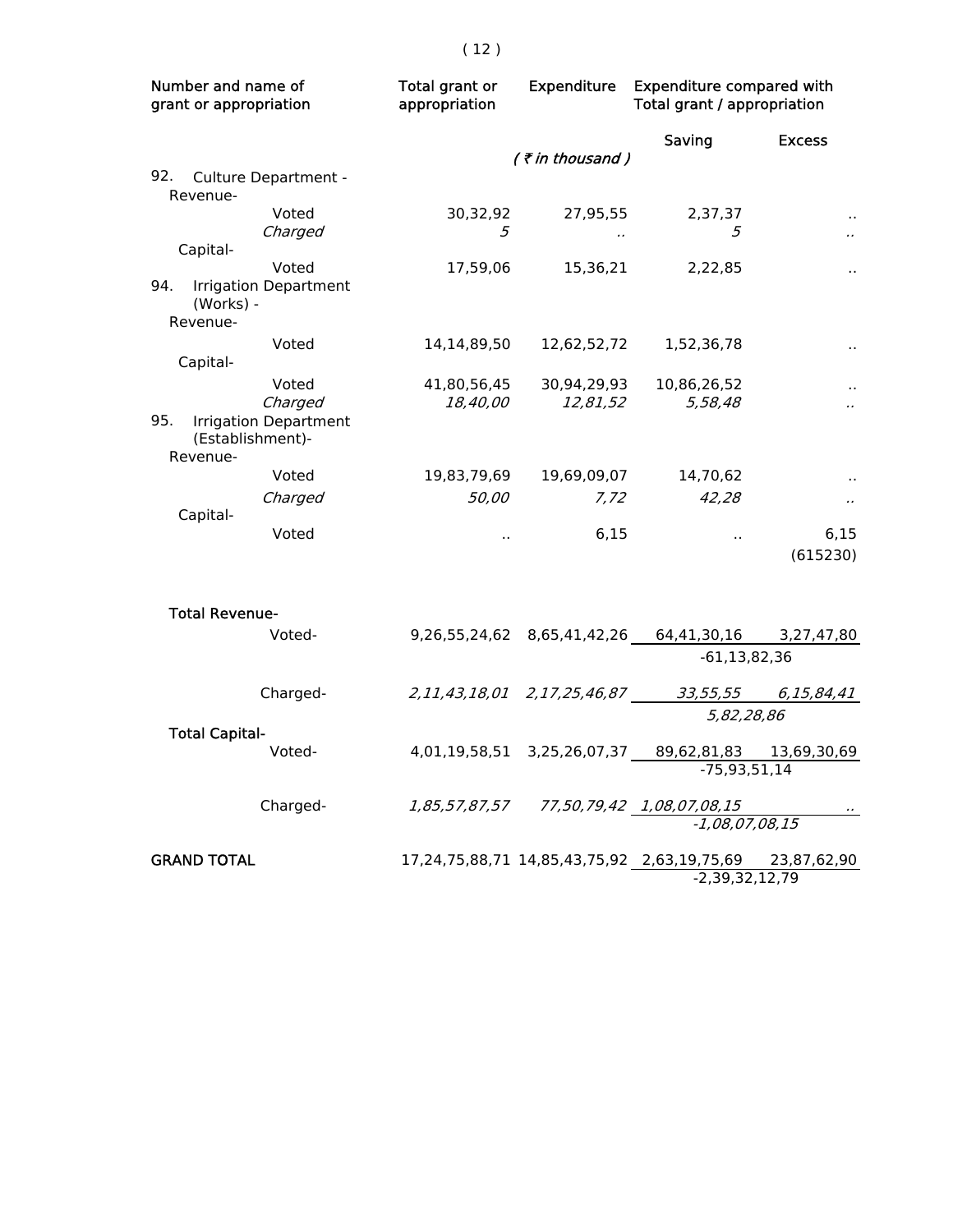The excess over the following voted grants requires regularisation:-

( Revenue portion )

| (i)   | 30. | <b>Confidential Department</b><br>(Revenue Special Intelligence<br>Directorate and other<br>Expenditure)      | ₹88,23,044      |
|-------|-----|---------------------------------------------------------------------------------------------------------------|-----------------|
| (i)   | 51. | Revenue Department (Relief on<br><b>Account of Natural Calamities)</b>                                        | ₹1,72,25,59,628 |
| (iii) | 91. | Institutional Finance<br>Department (Stamps &<br>Registration)                                                | ₹ 2,19,09,609   |
| (i)   | 10. | (Capital portion)<br>Agriculture and Other Allied<br>Departments (Horticultural &<br>Sericulture Development) | ₹ 5,84,912      |
| (ii)  | 55. | Public Works Department<br>(Buildings)                                                                        | ₹ 12,84,59,857  |
| (iii) | 58. | Public Works Department<br>(Communications-Roads)                                                             | ₹9,19,33,78,397 |
|       |     | The excess over the following charged appropriations requires regularisation:-                                |                 |
|       |     | (Revenue portion)                                                                                             |                 |

| (i)   | 10. | Agriculture and Other Allied<br>Departments (Horticultural &<br>Sericulture Development) | ₹61,086          |
|-------|-----|------------------------------------------------------------------------------------------|------------------|
| (ii)  | 23. | Cane Development Department<br>(Cane)                                                    | ₹2,16,483        |
| (iii) | 61. | Finance Department (Debt<br>Services & Other Expenditure)                                | ₹ 5,94,70,57,755 |
| (iv)  | 82. | Vigilance Department                                                                     | ₹ 30,07,862      |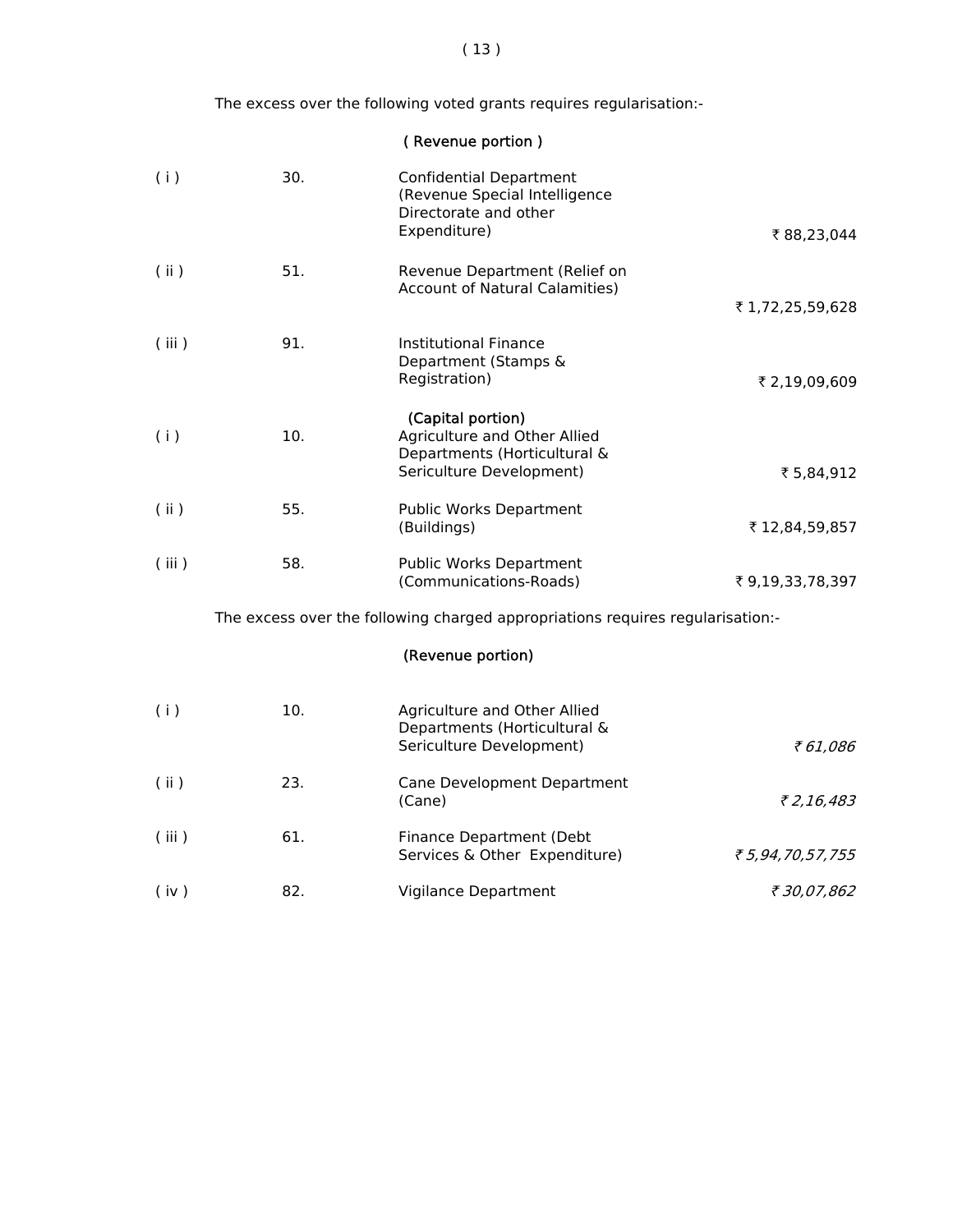The expenditure in the following cases also exceeded the voted grants and charged appropriation but this was due to adjustment of Suspense commented upon in the concerned grant, where the excess do not require regularisation.

| (i)   | 25. | (Revenue Voted)<br>Home Department (Jails)                                                |
|-------|-----|-------------------------------------------------------------------------------------------|
| (i)   | 46. | Administrative Reforms<br>Department                                                      |
| (iii) | 71. | <b>Education Department (Primary</b><br>Education)                                        |
| (iv)  | 88. | <b>Institutional Finance</b><br>Department (Directorate)                                  |
|       |     | (Capital Voted)                                                                           |
| (i)   | 2.  | <b>Housing Department</b>                                                                 |
| (i)   | 14. | Agriculture and Other Allied<br>Departments (Panchayati Raj)                              |
| (iii) | 72. | <b>Education Department (Secondary</b><br>Education)                                      |
| (iv)  | 75. | <b>Education Department (State</b><br><b>Council of Education Research</b><br>& Training) |
| (v)   | 77. | Labour Department<br>(Employment)                                                         |
| (vi)  | 95. | <b>Irrigation Department</b><br>(Establishment)                                           |

 The expenditure in the following cases also exceeded the voted grants but this was due to pro-rata adjustment commented upon in the concerned grant, where the excess do not require regularisation.

(Revenue Voted)

| (i)   | 55. | Public Works Department<br>(Buildings)                    |
|-------|-----|-----------------------------------------------------------|
| (i)   | 57. | <b>Public Works Department</b><br>(Communication Bridges) |
| (iii) | 58. | Public Works Department<br>(Communications-Roads)         |
|       |     | (Capital Voted)                                           |
| (i)   | 57. | <b>Public Works Department</b><br>(Communication Bridges) |

#### $(14)$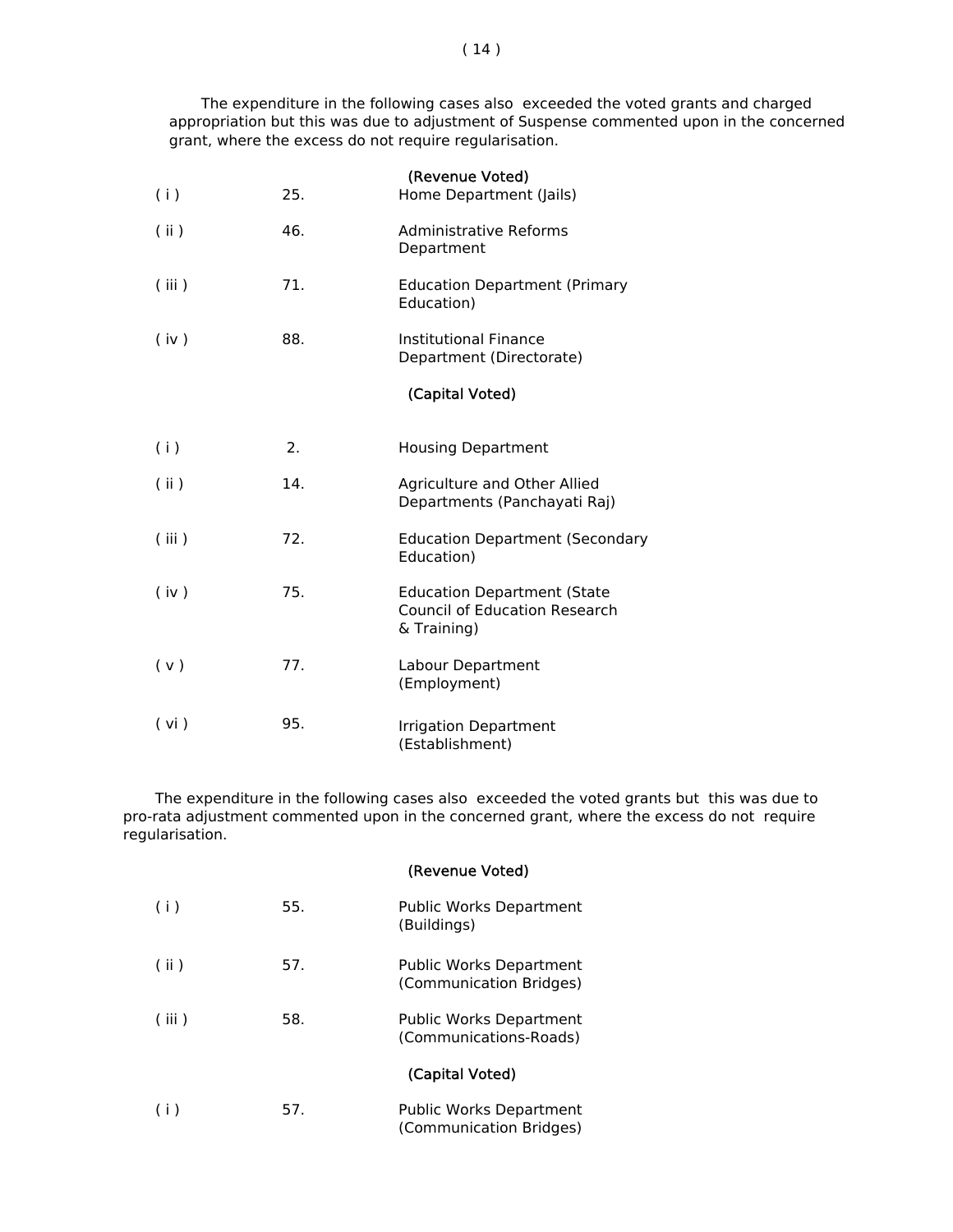The expenditure shown in the summary of Appropriation Accounts does not include ₹ 39,90,32 thousand spent out of advances from the Contingency Fund and not recouped to the Fund till close of the year, which was shown in Appendix-I.

 As the grants and appropriations are for gross amounts required for expenditure, the expenditure figures shown against them do not include recoveries (details given in Appendix-II) adjusted in the accounts in reduction of expenditure. The net expenditure figures are shown in the Finance Accounts.

 The reconciliation between the total expenditure according to the Appropriation Accounts 2010 - 2011 and that shown in the Finance Accounts for that year is given below:-

|                                                                                 | Charged       |          | Voted                                   |                          |
|---------------------------------------------------------------------------------|---------------|----------|-----------------------------------------|--------------------------|
|                                                                                 | Revenue       | Capital  | Revenue<br>( ₹ in thousand )            | Capital                  |
| Total expenditure according<br>to Appropriation Accounts                        | 2.17.25.46.87 |          | 77,50,79,42 8,65,41,42,26 3,25,26,07,37 |                          |
| Deduct-Total recoveries as<br>shown in Appendix-II                              |               |          |                                         | 5.91.28.30 1.16.52.76.86 |
| Net-total expenditure                                                           | 2,17,25,46,87 |          | 77,50,79,42 8,59,50,13,96 2,08,73,30,51 |                          |
| Expenditure as shown in Statement<br>No. 10 of Finance Accounts<br>(₹ in Crore) | 2.17.25.47    | 77,50,80 | 8.59.50.14                              | 2.08.73.30               |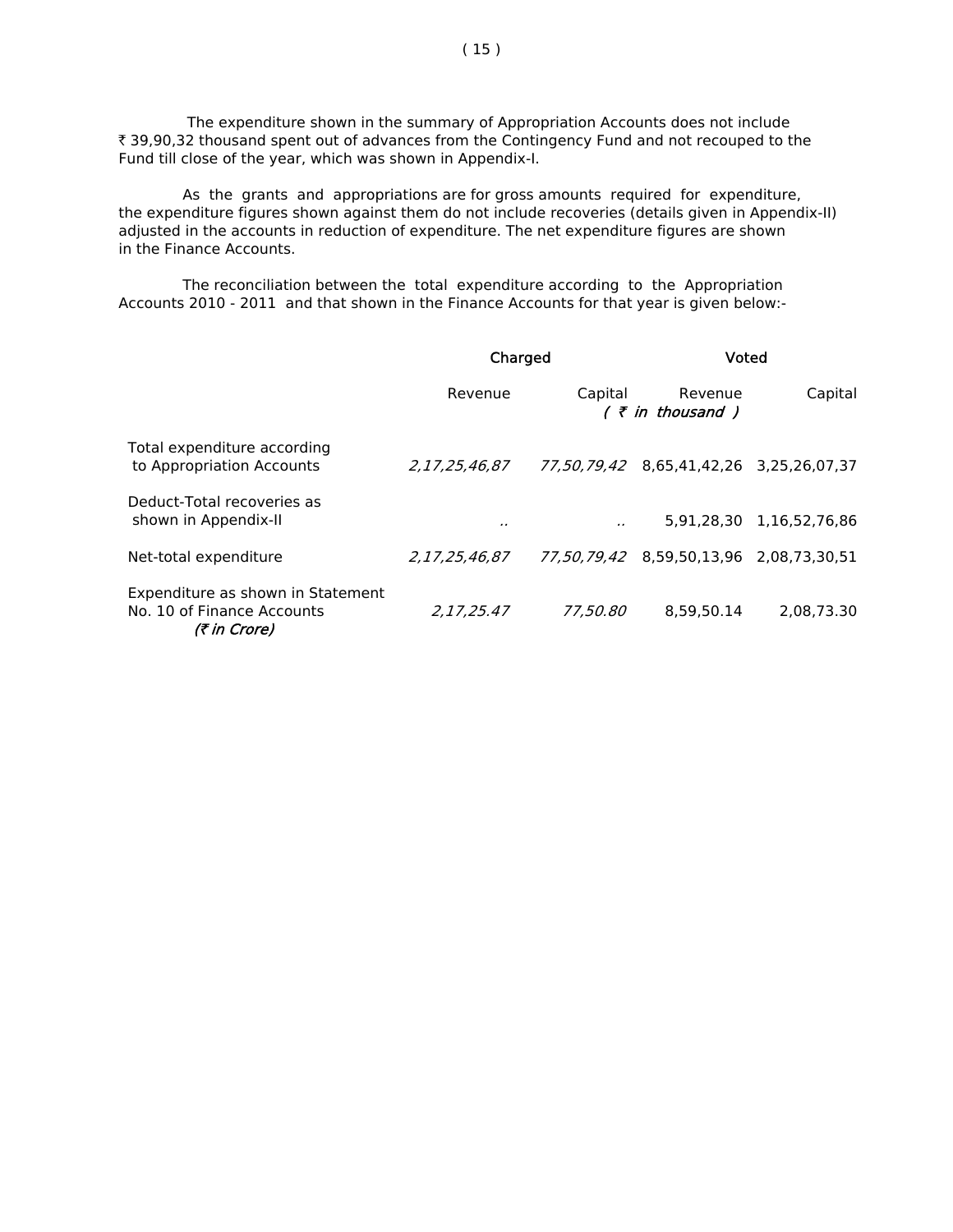#### CERTIFICATE OF THE COMPTROLLER AND AUDITOR GENERAL OF INDIA

 This compilation containing the Appropriation Accounts of the Government of Uttar Pradesh for the year ending  $31<sup>st</sup>$  March 2011 presents the accounts of the sums expended in the year compared with the sums specified in the schedules appended to the Appropriation Acts passed under Articles 204 and 205 of the Constitution of India. The Finance Accounts of the Government for the year showing the financial position along with the accounts of the receipts and disbursements of the Government for the year are presented in a separate compilation.

 The Appropriation Accounts have been prepared under my supervision in accordance with the requirements of the Comptroller and Auditor General's (Duties, Powers and Conditions of Service) Act, 1971 and have been compiled from the vouchers, challans and initial and subsidiary accounts rendered by the treasuries, offices, and departments responsible for the keeping of such accounts functioning under the control of the Government of Uttar Pradesh and the statements received from the Reserve Bank of India.

 The treasuries, offices and/or departments functioning under the control of the Government of Uttar Pradesh are primarily responsible for preparation and correctness of the initial and subsidiary accounts as well as ensuring the regularity of transactions in accordance with the applicable laws, standards, rules and regulations relating to such accounts and transactions. I am responsible for preparation and submission of Annual Accounts to the State Legislature. My responsibility for the preparation of accounts is discharged through the office of the Accountant General (A&E). The audit of these accounts is independently conducted through the office of the Principal Accountant General (Audit) in accordance with the requirements of Articles 149 and 151 of the Constitution of India and the Comptroller and Auditor General's (Duties, Powers and Conditions of Service ) Act, 1971, for expressing an opinion on these Accounts based on the results of such audit. These offices are independent organizations with distinct cadres, separate reporting lines and management structure.

17

 The audit was conducted in accordance with the Auditing Standards generally accepted in India. These Standards require that we plan and perform the audit to obtain reasonable assurance that the accounts are free from material misstatement. An audit includes examination, on a test basis, of evidence relevant to the amounts and disclosures in the financial statements.

 On the basis of the information and explanations that my officers required and have obtained, and according to the best of my information as a result of test audit of the accounts and on consideration of explanations given, I certify that, to the best of my knowledge and belief, the Appropriation Accounts read with observations in this compilation give a true and fair view of the accounts of the sums expended in the year ended  $31<sup>st</sup>$  March 2011 compared with the sums specified in the schedules appended to the Appropriation Act passed by the State Legislature under Articles 204 and 205 of the Constitution of India.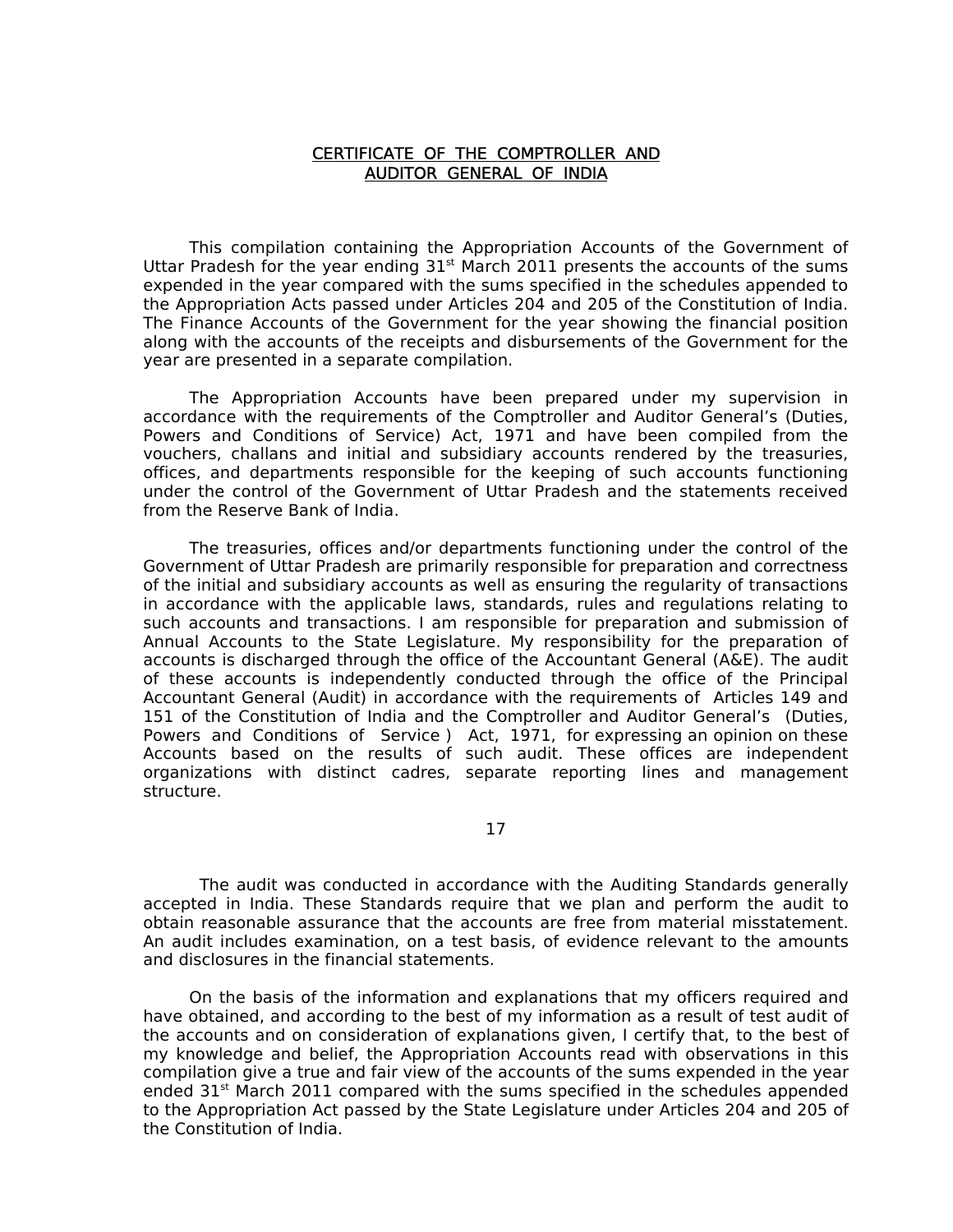Points of interest arising from study of these accounts as well as test audit conducted during the year or earlier years are contained in my Reports on the Government of Uttar Pradesh being presented separately for the year ended  $31<sup>st</sup>$ March 2011.

 ( VINOD RAI ) Comptroller and Auditor General of India

Date:

New Delhi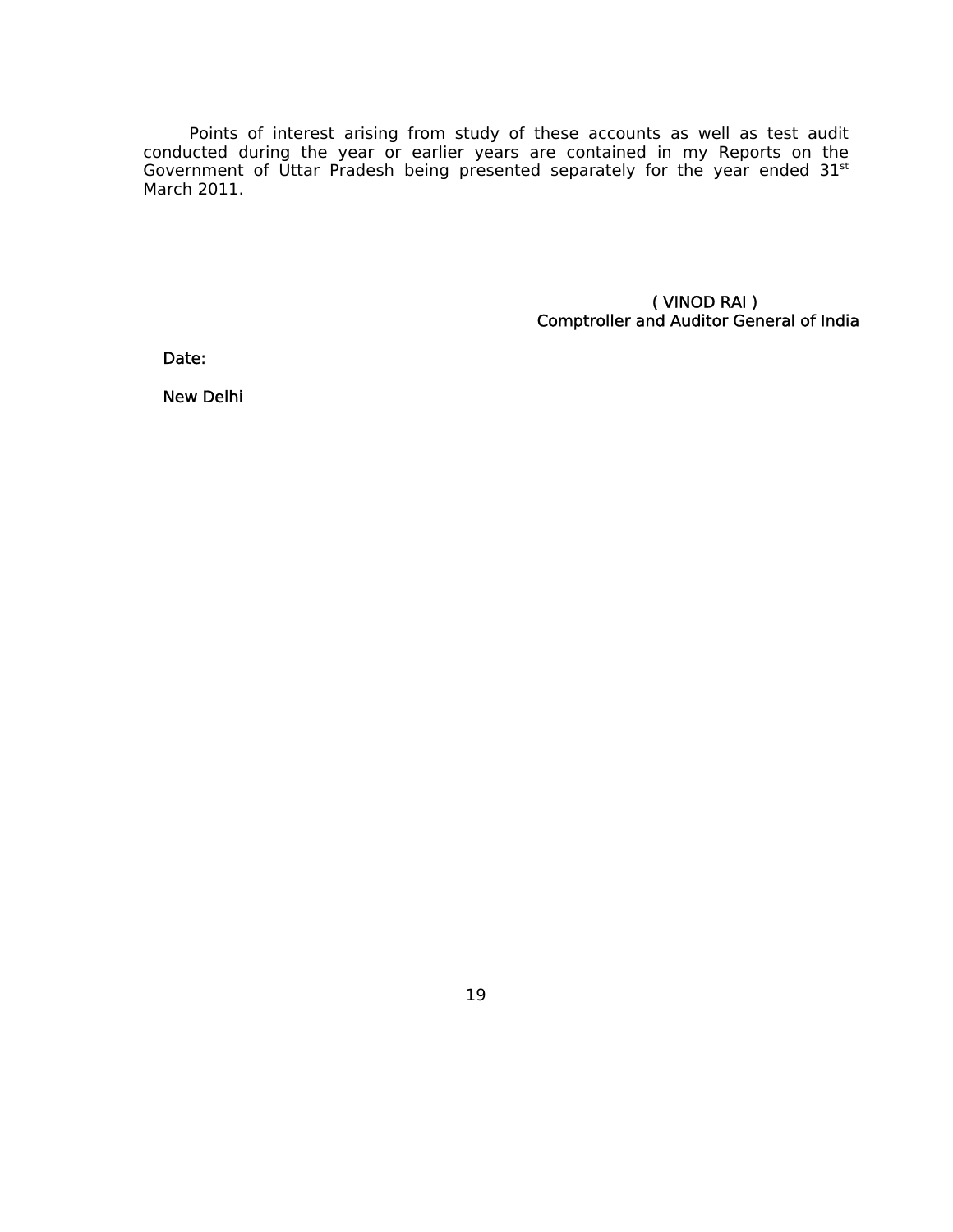### GRANT NO. 1- EXCISE DEPARTMENT

| <b>Major Heads</b>                                          |                                                    | <b>Total grant</b><br>or<br>appropriation | <b>Actual</b><br>expenditure | Excess +<br>Saving - |
|-------------------------------------------------------------|----------------------------------------------------|-------------------------------------------|------------------------------|----------------------|
|                                                             |                                                    |                                           | (₹in thousand)               |                      |
| Revenue-                                                    |                                                    |                                           |                              |                      |
| 2039-State Excise,                                          |                                                    |                                           |                              |                      |
| 2059-Public Works and                                       |                                                    |                                           |                              |                      |
| 2216-Housing                                                |                                                    |                                           |                              |                      |
| Voted-                                                      |                                                    |                                           |                              |                      |
| Original                                                    | $\begin{array}{c} 80,83,50 \\ 5,47,70 \end{array}$ | 86,31,20                                  |                              | $-77,44$             |
| Supplementary                                               |                                                    |                                           | 85,53,76                     |                      |
| Amount surrendered during the year(March 2011)              |                                                    |                                           |                              | 1,12,59              |
| Charged-                                                    |                                                    |                                           |                              |                      |
| Original                                                    | 20,00                                              | 20,00                                     | 18,20                        | $-1,80$              |
| Supplementary                                               |                                                    |                                           |                              |                      |
| Amount surrendered during the year(March 2011)              |                                                    |                                           |                              | 27                   |
| Capital-<br>4047-Capital outlay on Other Fiscal<br>Services |                                                    |                                           |                              |                      |
| Voted-                                                      |                                                    |                                           |                              |                      |
| Original                                                    |                                                    | 10,38,00                                  | 10,34,13                     | $-3,87$              |
| Supplementary                                               | 10,38,00                                           |                                           |                              |                      |
| Amount surrendered during the year(March 2011)              |                                                    |                                           |                              | 3,86                 |

## ( 21 )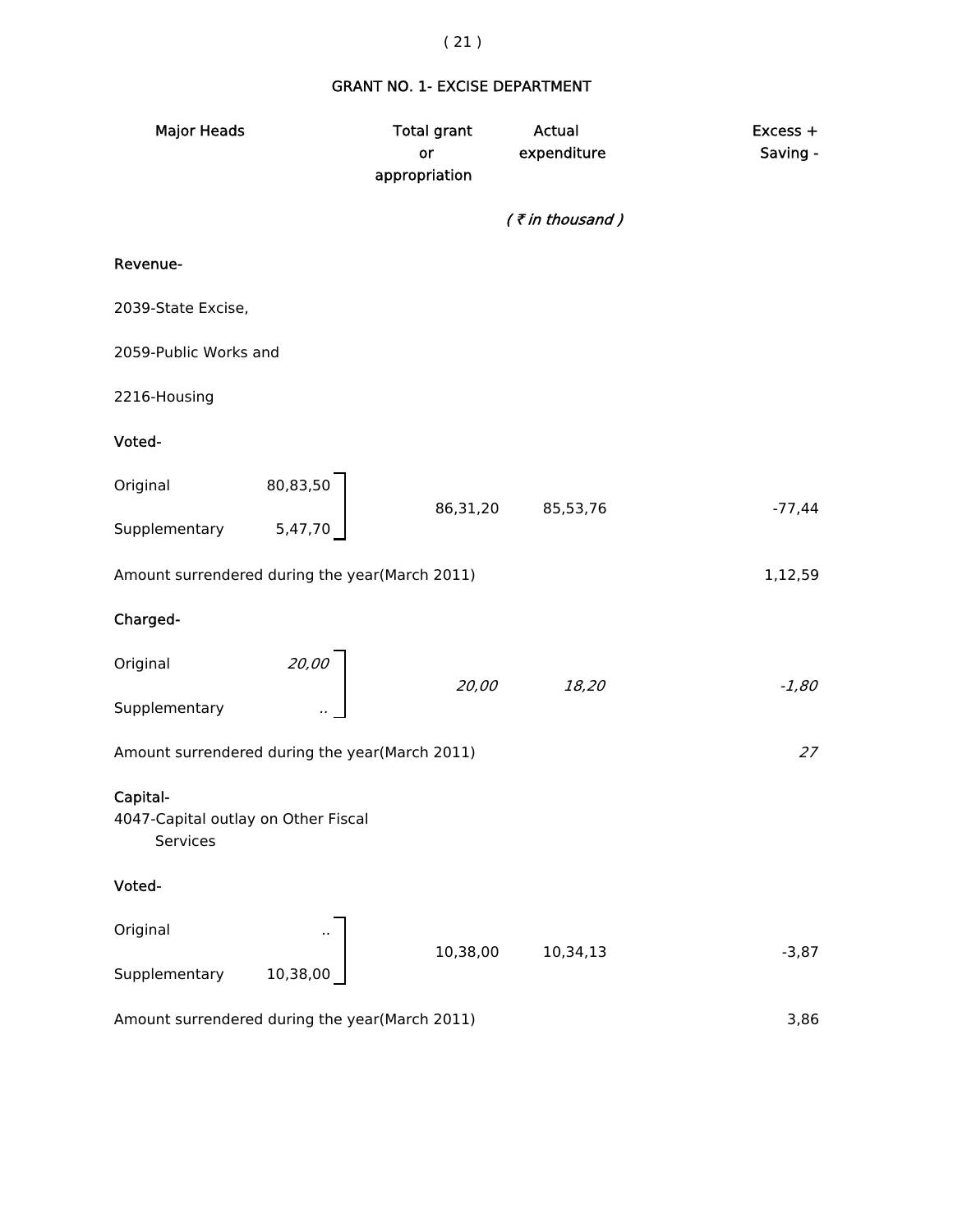## GRANT NO. 2- HOUSING DEPARTMENT

| <b>Major Heads</b>                             | <b>Total grant</b>                                                                   | Actual             | Excess +                    |
|------------------------------------------------|--------------------------------------------------------------------------------------|--------------------|-----------------------------|
|                                                | or                                                                                   | expenditure        | Saving -                    |
|                                                | appropriation                                                                        |                    |                             |
|                                                |                                                                                      | $($ ₹ in thousand) |                             |
| Revenue-                                       |                                                                                      |                    |                             |
| 2029-Land Revenue,                             |                                                                                      |                    |                             |
| 2049-Interest Payments,                        |                                                                                      |                    |                             |
| 2070-Other Administrative Services,            |                                                                                      |                    |                             |
| 2205-Art and Culture,                          |                                                                                      |                    |                             |
| 2217-Urban Development and                     |                                                                                      |                    |                             |
| 3475-Other General Economic Services           |                                                                                      |                    |                             |
| Voted-                                         |                                                                                      |                    |                             |
| Original                                       | $\left\{\n\begin{array}{ccc}\n41,73,02 & 41,73,02 & 35,60,71\n\end{array}\n\right\}$ |                    |                             |
|                                                |                                                                                      |                    | $-6,12,31$                  |
| Supplementary                                  |                                                                                      |                    |                             |
| Amount surrendered during the year(March 2011) |                                                                                      |                    | 4,20,17                     |
| Charged-                                       |                                                                                      |                    |                             |
|                                                |                                                                                      |                    |                             |
| Original                                       |                                                                                      |                    |                             |
|                                                | $\begin{array}{c cc}\n5,44,26 \\ & 5,44,26\n\end{array}$ 5,44,24                     |                    | $-2$                        |
| Supplementary                                  |                                                                                      |                    |                             |
| Amount surrendered during the year(March 2011) |                                                                                      |                    | $\mathcal{Z}_{\mathcal{C}}$ |
| Capital-                                       |                                                                                      |                    |                             |
| 4059-Capital outlay on Public works,           |                                                                                      |                    |                             |
| 4202-Capital outlay on Education, Sports       |                                                                                      |                    |                             |
| Art and culture,                               |                                                                                      |                    |                             |
| 4217-Capital outlay on Urban Development,      |                                                                                      |                    |                             |
| 6003-Internal Debt of the State Government,    |                                                                                      |                    |                             |
| 6216- Loans for Housing and                    |                                                                                      |                    |                             |
| 6217-Loans for Urban Development               |                                                                                      |                    |                             |
| Voted-                                         |                                                                                      |                    |                             |
| Original 8,11,68,76                            |                                                                                      |                    |                             |
|                                                | 13,02,61,92                                                                          | 13,58,98,40        | $+56,36,48$                 |
| 4,90,93,16<br>Supplementary                    |                                                                                      |                    |                             |
| Amount surrendered during the year(March 2011) |                                                                                      |                    | 9,00                        |
| Charged-                                       |                                                                                      |                    |                             |
| 8,85,54<br>Original                            |                                                                                      |                    |                             |
|                                                | 8,85,54                                                                              | 8,85,53            | $-1$                        |
| Supplementary                                  |                                                                                      |                    |                             |
| Amount surrendered during the year(March 2011) |                                                                                      |                    | $\mathcal{I}$               |

#### ( 22 )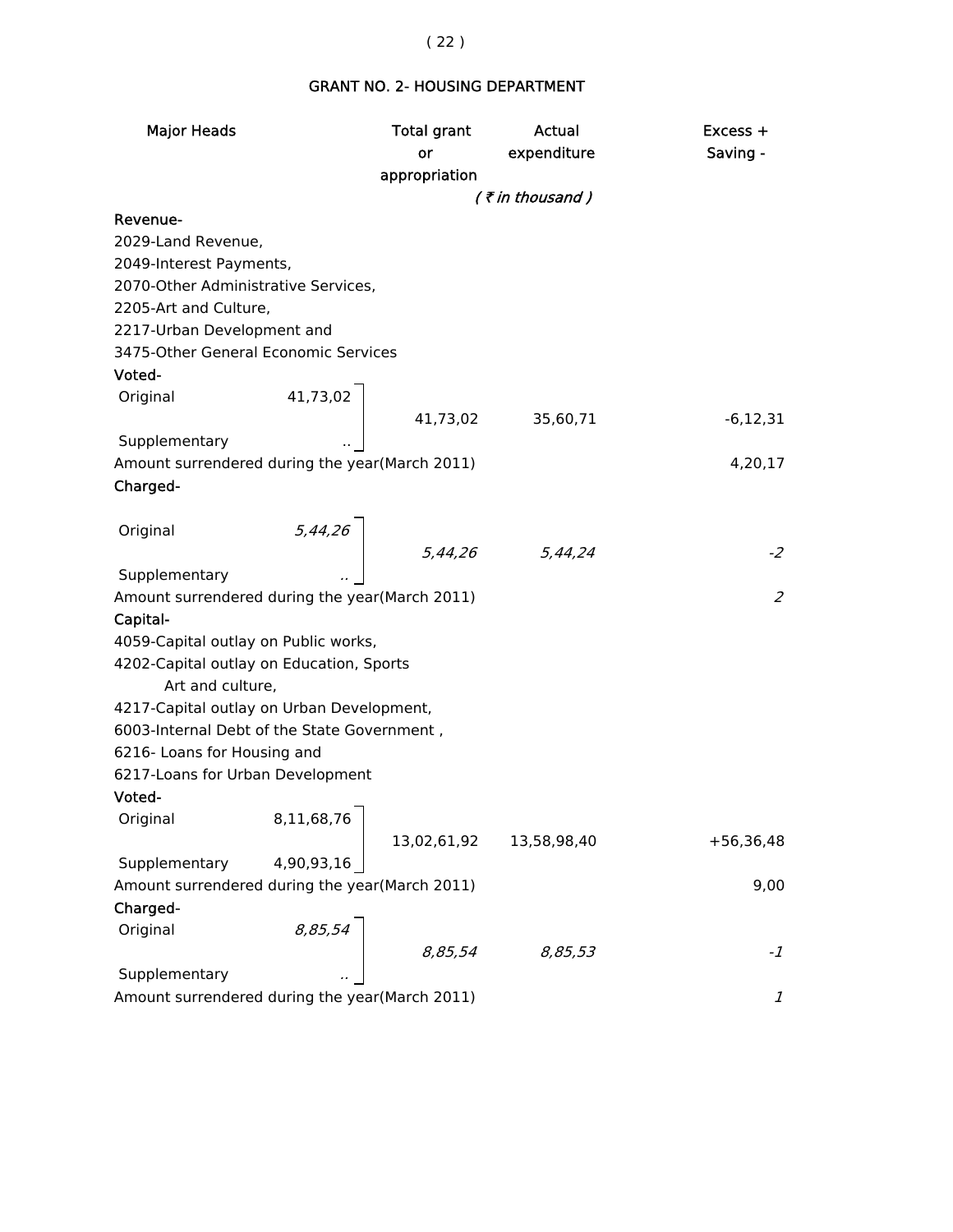| <b>Notes and Comments-</b><br>Revenue-<br>Voted- |                                                   |                    |                                                                                           |            |
|--------------------------------------------------|---------------------------------------------------|--------------------|-------------------------------------------------------------------------------------------|------------|
| surrender.                                       |                                                   |                    | (i) Out of the final saving of ₹ 6,12.31 lakh, only ₹ 4,20.17 lakh was anticipated for    |            |
|                                                  |                                                   |                    | (ii)Saving (partly counterbalanced by excess under another head) occurred mainly under :- |            |
| <b>Heads</b>                                     |                                                   | <b>Total grant</b> | Actual                                                                                    | $Excess +$ |
|                                                  |                                                   |                    | expenditure                                                                               | Saving -   |
|                                                  |                                                   |                    |                                                                                           |            |
|                                                  |                                                   |                    | (₹in lakh )                                                                               |            |
| 2029-Land Revenue-                               |                                                   |                    |                                                                                           |            |
|                                                  | 001-Direction and Administration-                 |                    |                                                                                           |            |
| 03-Collector's Office (Nazool)                   |                                                   | 65.89              | 47.32                                                                                     | $-18.57$   |
| 2205-Art and Culture-                            |                                                   |                    |                                                                                           |            |
| 800-Other Expenditure-                           |                                                   |                    |                                                                                           |            |
|                                                  | 06-International Baudha Research Institute, U.P.- |                    |                                                                                           |            |
| O.                                               | 11,70.81                                          |                    |                                                                                           |            |
|                                                  |                                                   |                    | 8,12.15 1,77.74                                                                           | $-6.34.41$ |
| R.                                               | $-3,58.66$                                        |                    |                                                                                           |            |
|                                                  |                                                   |                    | No specific reasons for surrender of ₹ 3,58.66 lakh have been intimated.                  |            |
| 2217-Urban Development                           |                                                   |                    |                                                                                           |            |
| 80-General-                                      |                                                   |                    |                                                                                           |            |
| 800-Other expenditure-                           |                                                   |                    |                                                                                           |            |
| 04-Payment of Arrears-                           |                                                   |                    |                                                                                           |            |
| O.                                               |                                                   |                    |                                                                                           |            |
|                                                  | 4,70.84                                           |                    | 4,66.41 2,49.10                                                                           | $-2,17.31$ |
| R.                                               |                                                   |                    |                                                                                           |            |
|                                                  |                                                   |                    | No specific reasons for surrender of $\bar{\tau}$ 4.43 lakh have been intimated.          |            |
|                                                  |                                                   |                    | Reasons for the final saving under the above heads have not been intimated                |            |
| (June 2011).                                     |                                                   |                    |                                                                                           |            |
| (iii) Excess occurred under :-                   |                                                   |                    |                                                                                           |            |
|                                                  |                                                   |                    |                                                                                           |            |
|                                                  | 3475-Other General Economic Services-             |                    |                                                                                           |            |
|                                                  | 201-Land Ceilings (Other than agricultural        |                    |                                                                                           |            |
| Land)-                                           |                                                   |                    |                                                                                           |            |
| 03-Urban Ceiling                                 |                                                   | 5,30.24            | 11,84.88                                                                                  | $+6,54.64$ |
|                                                  |                                                   |                    | Actual expenditure includes ₹ 20.51 lakh pertaining to clearance or suspense for the year |            |
|                                                  | 2001-02,2002-03,2003-04 and 2004-05.              |                    |                                                                                           |            |
|                                                  |                                                   |                    | Reasons for the final excess under the above head have not been intimated                 |            |
| (June 2011).                                     |                                                   |                    |                                                                                           |            |
|                                                  |                                                   |                    |                                                                                           |            |
| Capital-                                         |                                                   |                    |                                                                                           |            |
| Voted-                                           |                                                   |                    |                                                                                           |            |

(iv) Actual expenditure includes  $\bar{\tau}$  56,71.00 lakh pertaining to clearance of suspense for the year 1998-99 and 2002-03. Out of final saving of  $\bar{\tau}$  34.52 lakh ( $\bar{\tau}$  56,71.00 lakh-₹ 56,36.48 lakh) only ₹ 9.00 lakh was surrendered.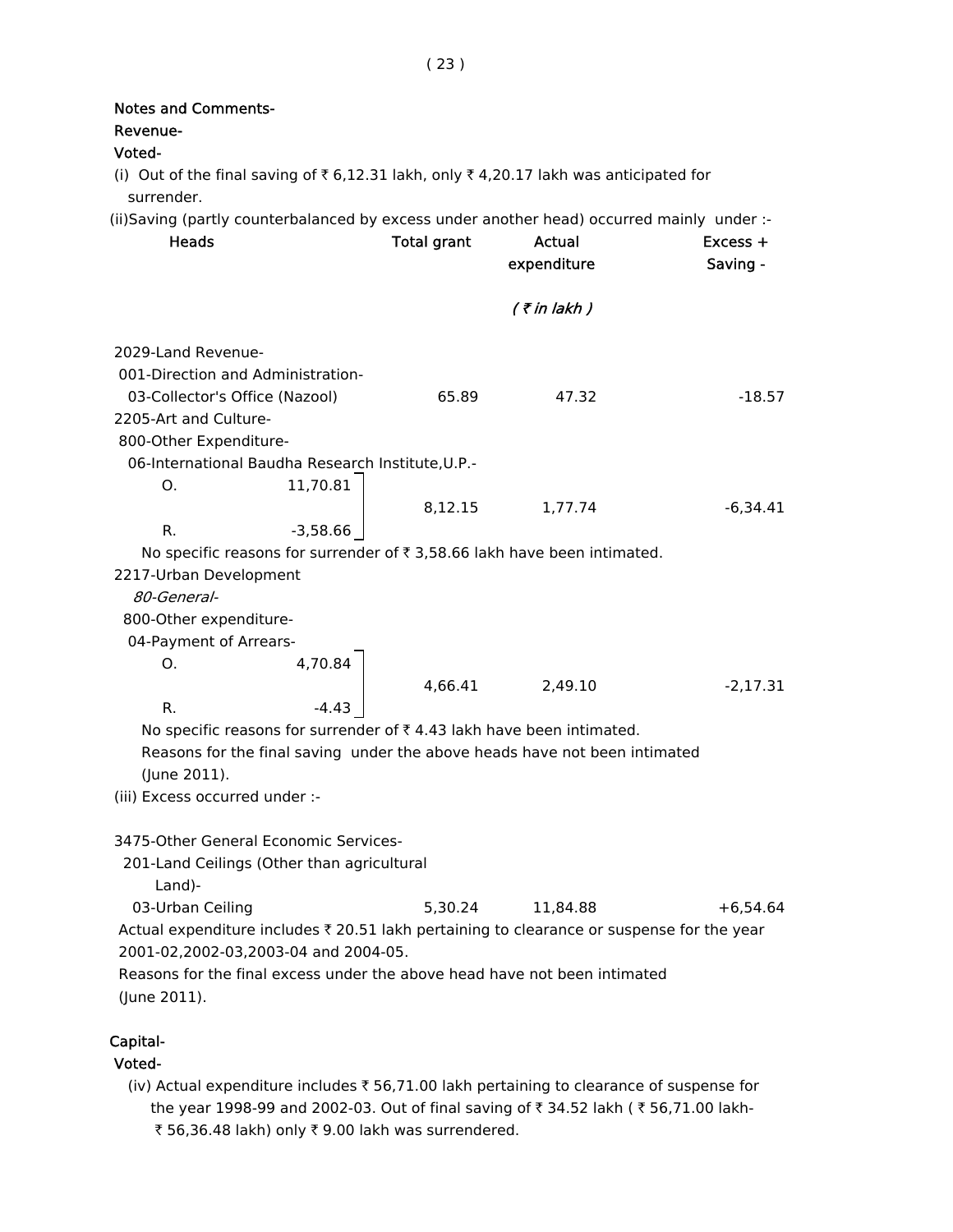(v) Saving( partly counterbalanced by excess under other heads) occurred mainly under :-

| Heads                                                                 |                                                          | <b>Total grant</b> | <b>Actual</b><br>expenditure                                                                         | $Excess +$<br>Saving - |
|-----------------------------------------------------------------------|----------------------------------------------------------|--------------------|------------------------------------------------------------------------------------------------------|------------------------|
|                                                                       |                                                          |                    | $($ ₹ in lakh $)$                                                                                    |                        |
| 4217-Capital outlay on Urban Development-                             |                                                          |                    |                                                                                                      |                        |
| 01-State Capital Development-                                         |                                                          |                    |                                                                                                      |                        |
| 051-Construction-                                                     |                                                          |                    |                                                                                                      |                        |
| 03-Integrated Development of Lucknow city-                            |                                                          |                    |                                                                                                      |                        |
| 0.                                                                    | 4,56,58.96                                               |                    |                                                                                                      |                        |
|                                                                       |                                                          | 2,91,96.96         | 2,82,03.89                                                                                           | $-9,93.07$             |
| R.                                                                    | $-1,64,62.00$                                            |                    |                                                                                                      |                        |
|                                                                       |                                                          |                    | Out of total reduction of provision by $\overline{\tau}$ 1,64,62.00 lakh , reduction of provision by |                        |
|                                                                       |                                                          |                    | ₹ 70,00.00 lakh was due to absence of matured proposals and reasons for reduction                    |                        |
|                                                                       | of provision by ₹ 94,62.00 lakh have not been intimated. |                    |                                                                                                      |                        |
|                                                                       |                                                          |                    |                                                                                                      |                        |
| 6217-Loans for Urban Development-                                     |                                                          |                    |                                                                                                      |                        |
| 03-Integrated Development of Small                                    |                                                          |                    |                                                                                                      |                        |
| and Medium Towns-                                                     |                                                          |                    |                                                                                                      |                        |
| 800-Other Expenditure-                                                |                                                          |                    |                                                                                                      |                        |
| 03-Adharic Capital investment in Baghpat-                             |                                                          |                    |                                                                                                      |                        |
|                                                                       | Baraut-Khekra Development                                |                    |                                                                                                      |                        |
| Authority                                                             |                                                          | 25.51              |                                                                                                      | $-25.51$               |
| 04-Adharik Capital investment in newly                                |                                                          |                    |                                                                                                      |                        |
|                                                                       | created Azamgarh Development                             |                    |                                                                                                      |                        |
| Authority-                                                            | 25.51                                                    |                    |                                                                                                      |                        |
| O.                                                                    |                                                          |                    |                                                                                                      |                        |
|                                                                       |                                                          | 16.56              | 16.56                                                                                                |                        |
| R.                                                                    | $-8.95$                                                  |                    |                                                                                                      |                        |
| purchase of vehicles.                                                 |                                                          |                    | ₹8.95 lakh was surrendered due to availability of old stock of stationary and non-                   |                        |
|                                                                       |                                                          |                    | Reasons for the saving under the above heads have not been intimated (June 2011).                    |                        |
|                                                                       |                                                          |                    |                                                                                                      |                        |
| (vi) Excess occurred under:-                                          |                                                          |                    |                                                                                                      |                        |
| 4202-Capital outlay on Education, Sports                              |                                                          |                    |                                                                                                      |                        |
| Art and culture-                                                      |                                                          |                    |                                                                                                      |                        |
| 04-Art and culture-                                                   |                                                          |                    |                                                                                                      |                        |
|                                                                       |                                                          |                    |                                                                                                      |                        |
| 800-Other Expenditure-<br>03-Establishment of Indira Gandhi Institute |                                                          |                    |                                                                                                      |                        |
| in Gomti Nagar, Lucknow-                                              |                                                          |                    |                                                                                                      |                        |
| O.                                                                    | 12,78.85                                                 |                    |                                                                                                      |                        |
|                                                                       |                                                          | 15,86.26           | 15,86.26                                                                                             |                        |
| R.                                                                    | 3,07.41                                                  |                    |                                                                                                      |                        |
|                                                                       |                                                          |                    | Augmentation of provision by $\overline{z}$ 3.07.41 lakh was due to sanction of amount as per        |                        |

Augmentation of provision by  $\bar{x}$  3,07.41 lakh was due to sanction of amount as per approved cost by Expenditure Finance Committee.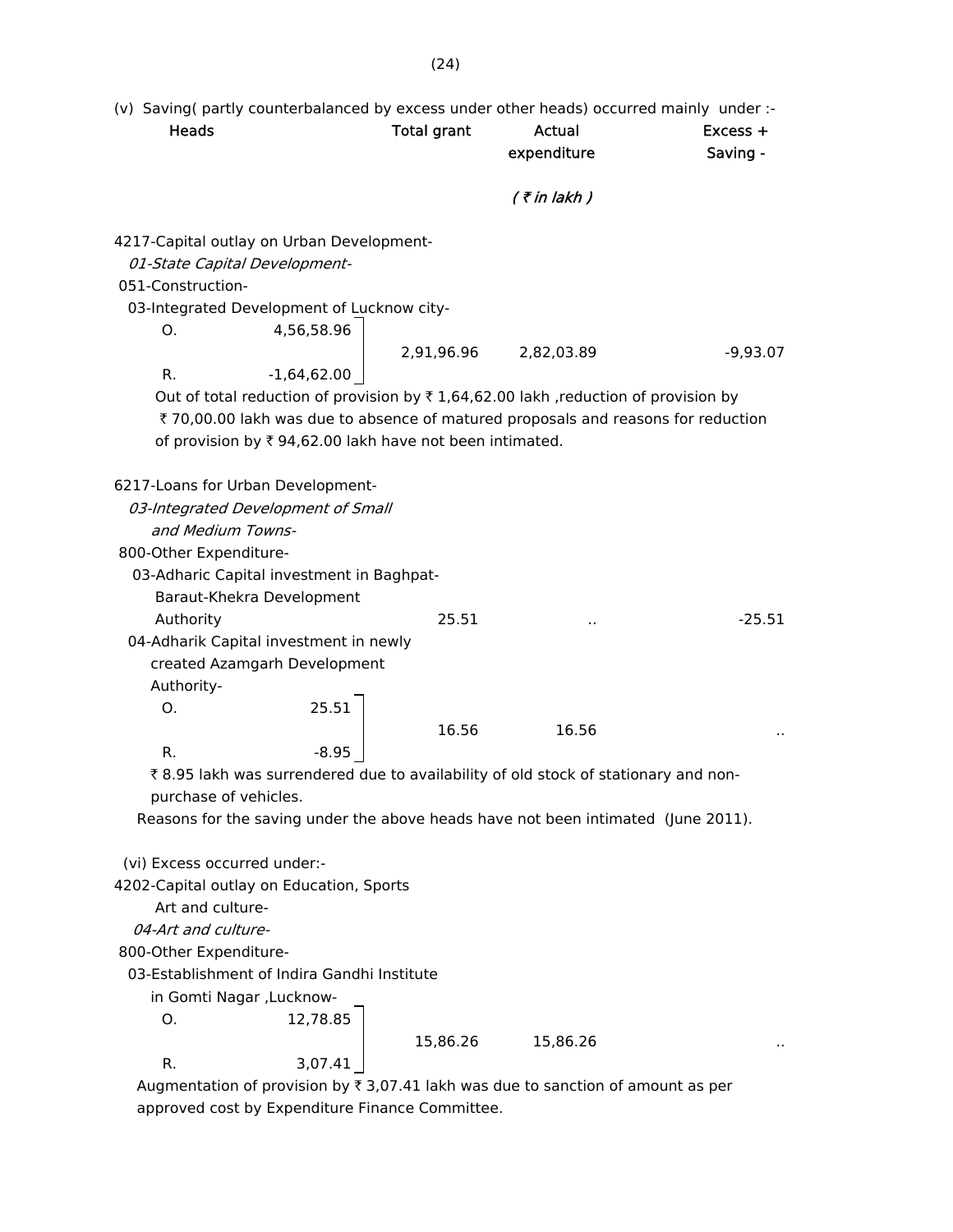| Head                                                                                                | <b>Total grant</b> | Actual<br>expenditure                                                      | $Excess +$<br>Saving - |
|-----------------------------------------------------------------------------------------------------|--------------------|----------------------------------------------------------------------------|------------------------|
|                                                                                                     |                    | $($ ₹ in lakh $)$                                                          |                        |
| 08-Beautification and development of                                                                |                    |                                                                            |                        |
| Hon'ble Kanshiramji Memorial Garden-                                                                |                    |                                                                            |                        |
| 14,91.71<br>R.                                                                                      | 14,91.71           | 14,91.71                                                                   |                        |
| Reasons for augmentation of provision by ₹14,91.71 lakh have not been intimated.                    |                    |                                                                            |                        |
|                                                                                                     |                    |                                                                            |                        |
| 10-Construction of building for International                                                       |                    |                                                                            |                        |
| <b>Buddha Organisation</b>                                                                          |                    | 9,93.07                                                                    | $+9,93.07$             |
| Reasons for incurring expenditure without provision have not been intimated.                        |                    |                                                                            |                        |
| 4217-Capital outlay on Urban Development-                                                           |                    |                                                                            |                        |
| 01-State Capital Development-                                                                       |                    |                                                                            |                        |
| 051-Construction-                                                                                   |                    |                                                                            |                        |
| 05-Acquisition and Development of land from                                                         |                    |                                                                            |                        |
| right embankment of Gomti river to Lamartinier-                                                     |                    |                                                                            |                        |
| 77,37.70<br>O.                                                                                      |                    |                                                                            |                        |
|                                                                                                     | 1,77,07.99         | 1,77,07.99                                                                 |                        |
| R.<br>99,70.29                                                                                      |                    |                                                                            |                        |
| Out of the total augmentation of provision by $\bar{\tau}$ 99,70.29 lakh ,augmentation of           |                    |                                                                            |                        |
| ₹ 20,00.00 lakh was due to sanction of amount as per approved cost by Expenditure                   |                    |                                                                            |                        |
| Finance Committee and reasons for augmentation of provision by $\overline{\tau}$ 79,70.29 lakh have |                    |                                                                            |                        |
| not been intimated.                                                                                 |                    |                                                                            |                        |
| 06-Construction of Manyvar Kanshiram                                                                |                    |                                                                            |                        |
| ji Green (Eco) Garden-                                                                              |                    |                                                                            |                        |
| 2,24,75.02<br>O.                                                                                    |                    |                                                                            |                        |
| S.<br>4,09,41.80                                                                                    |                    | 6,84,16.42 6,84,16.42                                                      |                        |
| 50,00.00<br>R.                                                                                      |                    |                                                                            |                        |
| Augmentation of provision by ₹50,00.00 lakh was due to sanction of amount                           |                    |                                                                            |                        |
| as per approved cost by Expenditure Finance Committee.                                              |                    |                                                                            |                        |
| 6216-Loans for Housing-                                                                             |                    |                                                                            |                        |
| 80-General-                                                                                         |                    |                                                                            |                        |
| 800-Other Loans-                                                                                    |                    |                                                                            |                        |
| 01-Loans to Development                                                                             |                    |                                                                            |                        |
| Authorities                                                                                         |                    | 43,71.00                                                                   | $+43,71.00$            |
| Actual expenditure pertains to clearance of suspense for the year 1998-99.                          |                    |                                                                            |                        |
| 6217-Loans for Urban Development-                                                                   |                    |                                                                            |                        |
| 02-National Capital Region-                                                                         |                    |                                                                            |                        |
| 800-Other Loans-                                                                                    |                    |                                                                            |                        |
| 04-Loans for organised development of                                                               |                    |                                                                            |                        |
| Metropolitan cities and regions of                                                                  |                    |                                                                            |                        |
| national importance (financed by NCR                                                                |                    |                                                                            |                        |
| Planning Board, 75%)                                                                                |                    | 13,00.00                                                                   | $+13,00.00$            |
|                                                                                                     |                    | Actual expenditure pertains to clearance of suspense for the year 2002-03. |                        |

(25)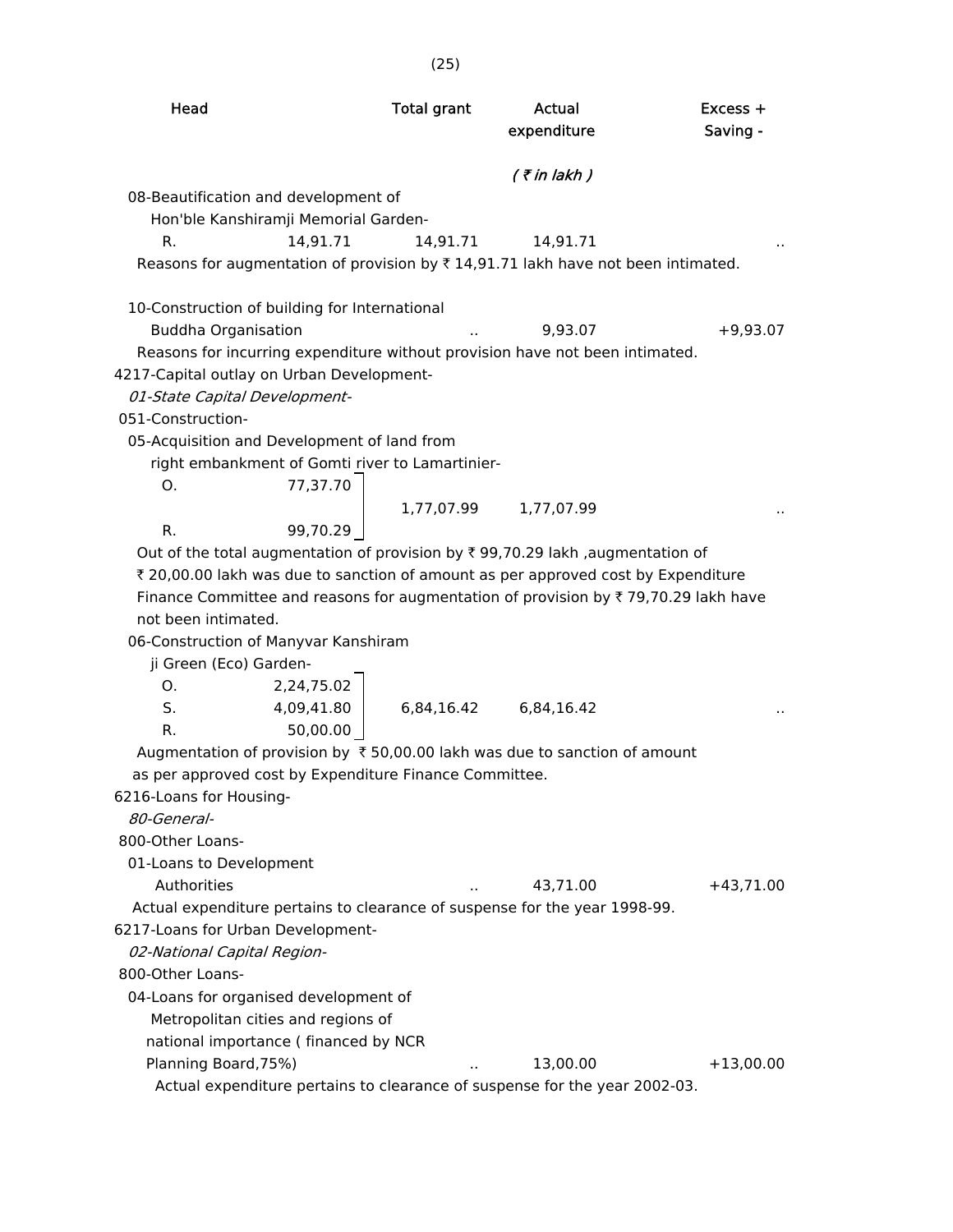( 26 )

#### GRANT NO.3- INDUSTRIES DEPARTMENT(SMALL INDUSTRY AND EXPORT PROMOTION)

| <b>Major Heads</b>                                                                                   |                         | <b>Total grant</b><br>or<br>appropriation | Actual<br>expenditure<br>(₹in thousand)                                             | Excess +<br>Saving - |
|------------------------------------------------------------------------------------------------------|-------------------------|-------------------------------------------|-------------------------------------------------------------------------------------|----------------------|
| Revenue-                                                                                             |                         |                                           |                                                                                     |                      |
| 2851-Village and Small Industries,<br>2852-Industries and<br>3453-Foreign Trade and Export Promotion |                         |                                           |                                                                                     |                      |
| Voted-                                                                                               |                         |                                           |                                                                                     |                      |
| Original                                                                                             | 1,05,49,46              |                                           | 1,06,05,85 1,02,11,94                                                               | $-3,93,91$           |
| Supplementary<br>Amount surrendered during the year (March 2011)                                     |                         |                                           |                                                                                     | 3,13,25              |
| Charged-                                                                                             |                         |                                           |                                                                                     |                      |
| Original                                                                                             | 4,00                    | 4,00                                      | 5                                                                                   | $-3,95$              |
| Supplementary<br>Amount surrendered during the year (March 2011)                                     |                         |                                           |                                                                                     | 4,00                 |
| Capital-                                                                                             |                         |                                           |                                                                                     |                      |
| 4059- Capital Outlay on Public Works and<br>4851- Capital Outlay on Village and Small<br>Industries  |                         |                                           |                                                                                     |                      |
| Voted-                                                                                               |                         |                                           |                                                                                     |                      |
| Original                                                                                             | $\mathbf{I}$<br>2,39,31 | 2,39,31                                   | 1,94,30                                                                             | $-45,01$             |
| Supplementary<br>Amount surrendered during the year (March 2011)                                     |                         |                                           |                                                                                     | 45,01                |
| <b>Notes and Comments-</b>                                                                           |                         |                                           |                                                                                     |                      |
| Revenue-<br>Voted-                                                                                   |                         |                                           |                                                                                     |                      |
|                                                                                                      |                         |                                           | (i) In view of the final saving of ₹3,93.91 lakh; the supplementary grant of ₹56.39 |                      |

lakh obtained in August 2010 proved unnecessary.

(ii) Out of the final saving of  $\bar{\tau}$  3,93.91 lakh; only  $\bar{\tau}$  3,13.25 lakh was anticipated for surrender.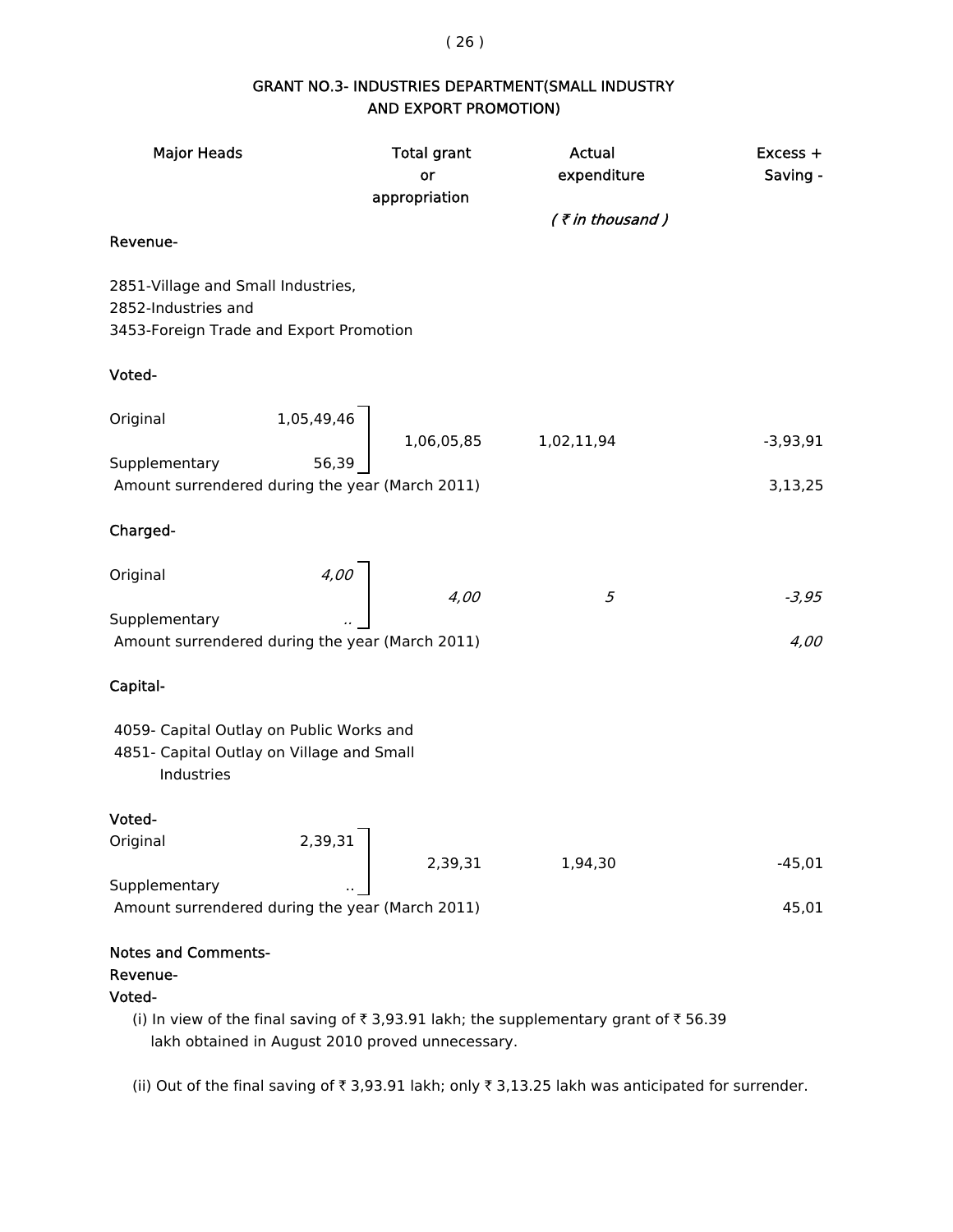(iii) Saving ( partly counterbalanced by small excess under other heads ) occurred mainly under:-

| Head                                |            | <b>Total grant</b> | Actual<br>expenditure<br>(₹in lakh )                                                      | $Excess +$<br>Saving - |
|-------------------------------------|------------|--------------------|-------------------------------------------------------------------------------------------|------------------------|
| 2851-Village and Small Industries-  |            |                    |                                                                                           |                        |
| 102-Small Scale Industries-         |            |                    |                                                                                           |                        |
| 01-Central Plan/Centrally Sponsored |            |                    |                                                                                           |                        |
| Schemes-                            |            |                    |                                                                                           |                        |
| O.                                  | 8,25.59    |                    |                                                                                           |                        |
|                                     |            | 3,79.06            | 3,69.47                                                                                   | $-9.59$                |
| R.                                  | $-4,46.53$ |                    |                                                                                           |                        |
|                                     |            |                    | Out of total anticipated saving of ₹4,46.53 lakh, reduction in provision by ₹1,65.00 lakh |                        |

and surrender of  $\bar{\tau}$  1.45 lakh was due to payment on the basis of actual dues.

Surrender of ₹ 2,80.08 lakh was due to non-receipt of Central share from Government of India.

20-Grant to Udyamita Vikas

Sansthan-

O. 25.00 R. 25.00

Out of total reduction of provision by  $\bar{x}$  25.00 lakh, reasons for reduction of provision by ₹ 14.41 lakh have not been intimated and reduction by ₹ 10.57 lakh was due to post of President-Udyamita Vikas Sansthan remaining vacant. Surrender of  $\bar{\tau}$  0.02 lakh was due to payment on the basis of actual dues.

800-Other expenditure-

14-Aeroplane freight help scheme-

O. 40.00

24.00 20.00 -4.00 R.  $-16.00$ 

.. .. ..

Out of total saving of  $\bar{\tau}$  16.00 lakh, reduction by reappropriation of  $\bar{\tau}$  9.43 lakh was due to payment on the basis of actual dues and surrender of  $\bar{\tau}$  6.57 lakh was due to requirements being nil.

(iv) Excess occurred under:-

2851-Village and Small Industries-

102- Small Scale Industries-

19-Rajya Poonji Upadan-

O. 0.01 R. 9.42

9.43 13.44 +4.01

Out of net augmentation of  $\bar{\tau}$  9.42 lakh, augmentation through reappropriation of  $\bar{\tau}$  9.43 lakh was due to excess demand than budget and surrender of  $\bar{\tau}$  0.01 lakh was due to token provision.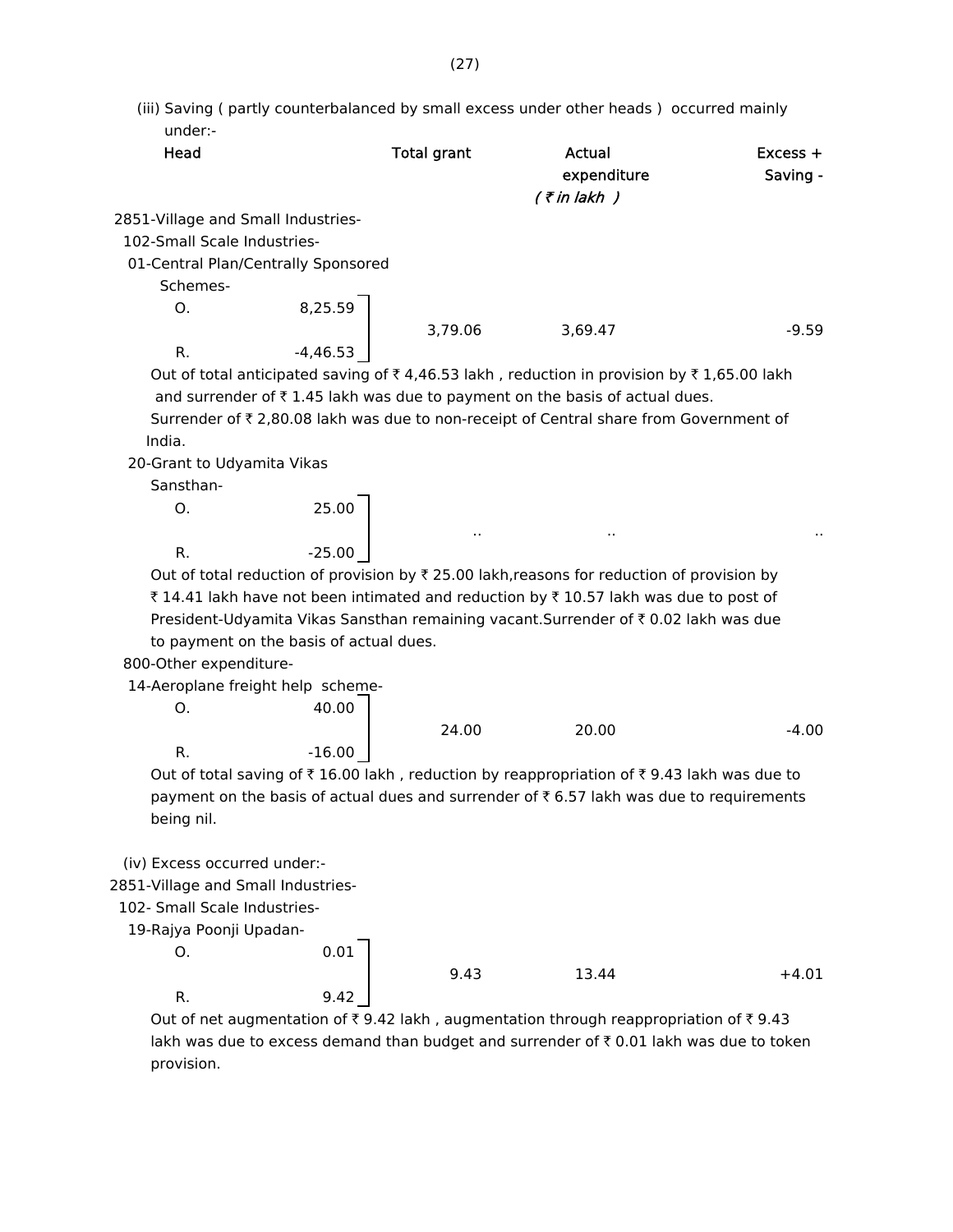| Head                                 |       | <b>Total grant</b> | Actual<br>expenditure<br>$($ ₹ in lakh $)$                                              | $Excess +$<br>Saving - |
|--------------------------------------|-------|--------------------|-----------------------------------------------------------------------------------------|------------------------|
| 800-Other expenditure-               |       |                    |                                                                                         |                        |
| 07-Establishment of Office of Export |       |                    |                                                                                         |                        |
| Promotion Bureau-                    |       |                    |                                                                                         |                        |
| O.                                   | 25.47 |                    |                                                                                         |                        |
|                                      |       | 27.87              | 27.87                                                                                   | $\sim$                 |
| R.                                   | 2.40  |                    |                                                                                         |                        |
|                                      |       |                    | Augmentation through reappropriation of ₹2.40 lakh was due to excess demand of fund for |                        |
| payment of wages than budget.        |       |                    |                                                                                         |                        |
| 2852-Industries-                     |       |                    |                                                                                         |                        |

80-General-

001-Direction and Administration-

03-Headquarters-

 $0. 24,39.87$ R. 1,70.14

26,10.01 26,10.70 +0.69

.. .. ..

Out of net augmentation by  $\bar{\tau}$  1,70.14 lakh,augmentation of provision by  $\bar{\tau}$  1,65.00 lakh was due to payment of pay,etc. in compliance of decision of Hon'ble High Court, augmentation of  $\bar{\tau}$  14.41 lakh was due to purchase of vehicle and reduction of provision

by  $\bar{\tau}$  2.40 lakh and surrender of  $\bar{\tau}$  17.44 lakh was on the basis of actual dues.

No reasons have been intimated for augmentation of  $\bar{\tau}$  10.57 lakh.

## Capital-

#### Voted-

(v) Saving occurred mainly under:-

4851- Capital Outlay on Village and Small

Industries-

800-Other expenditure-

04-Establishment of General Facilities

and Training Centre of Handicraft

in District Rampur-

O. 45.00

R.  $-45.00$ 

Surrender of  $\bar{\tau}$  45.00 lakh was due to non-issue of sanction.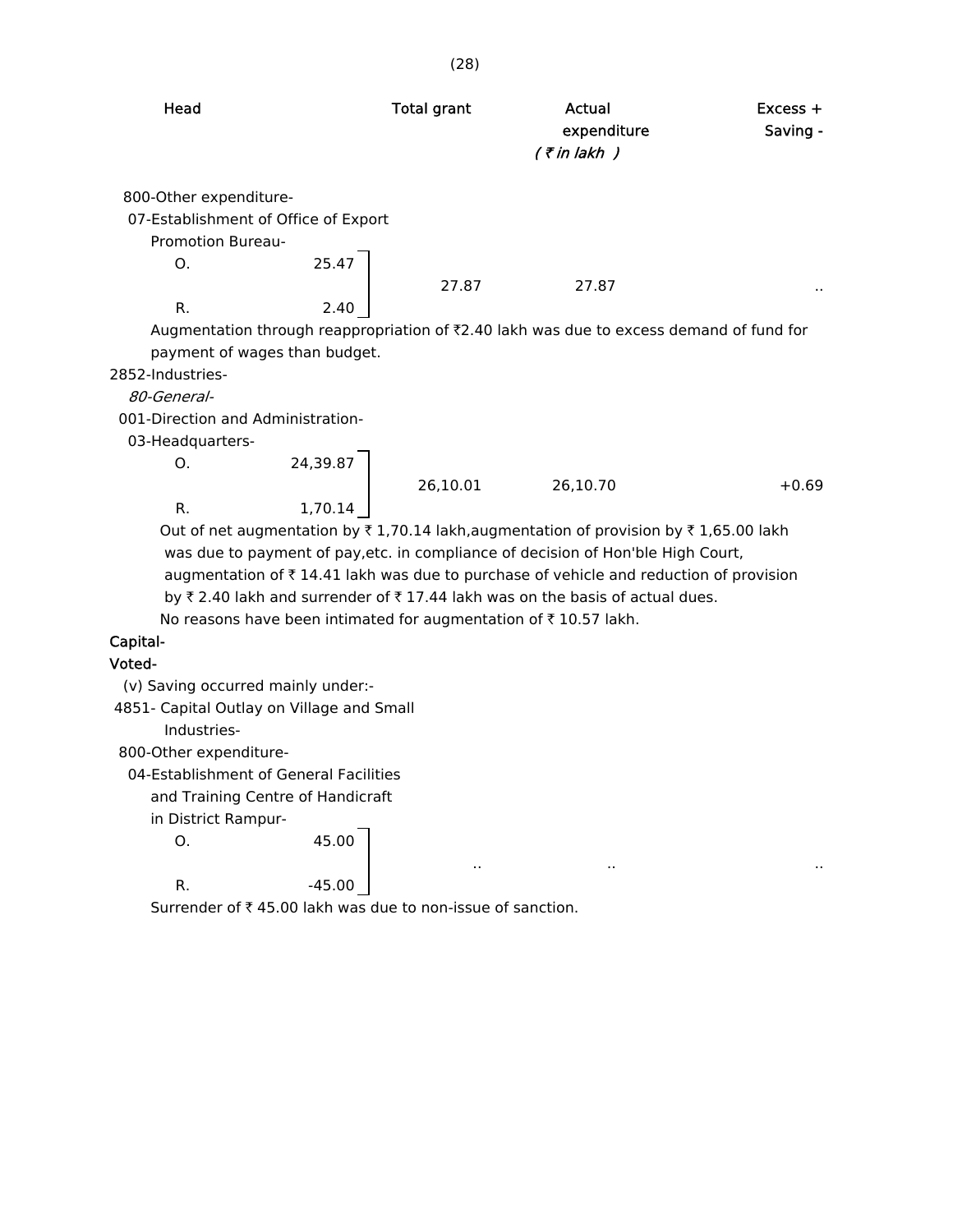## GRANT NO.4- INDUSTRIES DEPARTMENT (MINES AND MINERALS)

| <b>Major Heads</b>                                                  |                                           | <b>Total grant</b> | Actual<br>expenditure                                                                                  | Excess +<br>Saving - |
|---------------------------------------------------------------------|-------------------------------------------|--------------------|--------------------------------------------------------------------------------------------------------|----------------------|
|                                                                     |                                           |                    | $($ ₹ in thousand)                                                                                     |                      |
| Revenue-<br>2853-Non-Ferrous Mining and<br>Metallurgical Industries |                                           |                    |                                                                                                        |                      |
| Voted-                                                              |                                           |                    |                                                                                                        |                      |
| Original                                                            | 17,24,16                                  | 18,37,82           | 17,96,90                                                                                               | $-40,92$             |
| Supplementary<br>Amount surrendered during the year<br>Capital-     | 1,13,66                                   |                    |                                                                                                        |                      |
| 4853-Capital Outlay on Non-Ferrous Mining and                       |                                           |                    |                                                                                                        |                      |
| Metallurgical Industries,                                           |                                           |                    |                                                                                                        |                      |
| Voted-                                                              |                                           |                    |                                                                                                        |                      |
| Original                                                            | 7,00,00                                   |                    |                                                                                                        |                      |
|                                                                     |                                           | 7,00,00            | 6,18,65                                                                                                | $-81,35$             |
| Supplementary                                                       |                                           |                    |                                                                                                        |                      |
| Amount surrendered during the year                                  |                                           |                    |                                                                                                        |                      |
| Note/Comment-                                                       |                                           |                    |                                                                                                        |                      |
| Revenue-                                                            |                                           |                    |                                                                                                        |                      |
| Voted-                                                              |                                           |                    |                                                                                                        |                      |
|                                                                     | obtained in August 2010 proved excessive. |                    | (i) In view of the final saving of ₹40.92 lakh, the supplementary of ₹1,13.66 lakh                     |                      |
|                                                                     |                                           |                    | (ii) Out of the final saving of $\bar{\tau}$ 40.92 lakh, no amount could be anticipated for surrender. |                      |
| under:-                                                             |                                           |                    | (iii) Saving (partly counterbalanced by excess under another head) occured mainly                      |                      |
| Head                                                                |                                           | Total grant        | Actual                                                                                                 | Excess +             |
|                                                                     |                                           |                    | expenditure                                                                                            | Saving -             |
|                                                                     |                                           |                    | $($ ₹ in lakh $)$                                                                                      |                      |
|                                                                     |                                           |                    |                                                                                                        |                      |
| 2853-Non-Ferrous Mining and                                         |                                           |                    |                                                                                                        |                      |
| Metallurgical Industries-                                           |                                           |                    |                                                                                                        |                      |
| 02- Regulation and Development of<br>mines-                         |                                           |                    |                                                                                                        |                      |
| 001- Direction and Administration-                                  |                                           |                    |                                                                                                        |                      |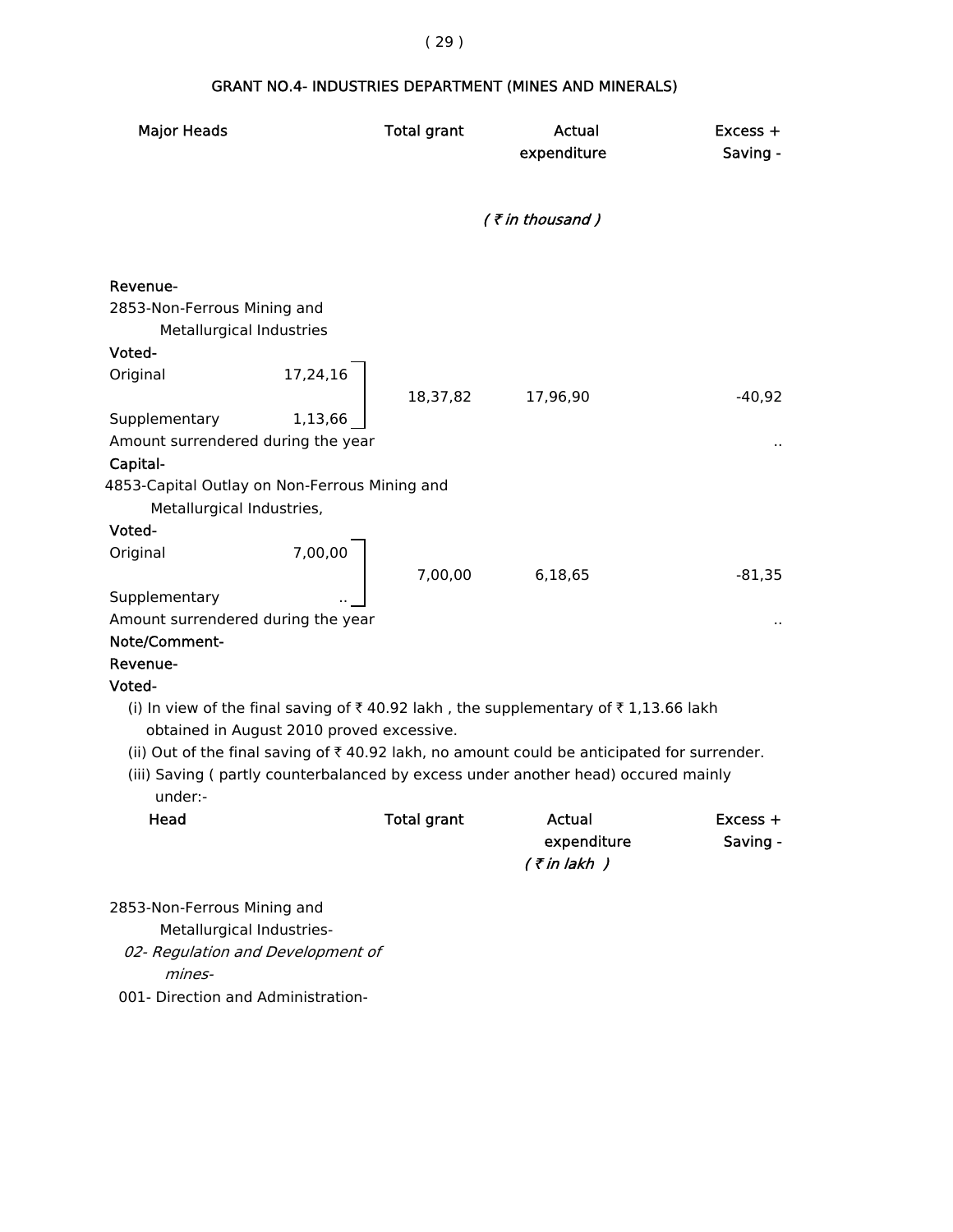| Head                                          |         | <b>Total grant</b> | Actual<br>expenditure<br>$($ ₹ in lakh $)$                                                                       | $Excess +$<br>Saving - |
|-----------------------------------------------|---------|--------------------|------------------------------------------------------------------------------------------------------------------|------------------------|
| 03- Scheme of Mining Administration-          |         |                    |                                                                                                                  |                        |
| O.                                            | 4,79.88 |                    |                                                                                                                  |                        |
| S.                                            | 1,13.66 | 5,87.53            | 5,32.30                                                                                                          | $-55.23$               |
| $R_{\cdot}$                                   | $-6.01$ |                    |                                                                                                                  |                        |
|                                               |         |                    | Out of net anticipated saving of $\overline{\xi}$ 6.01 lakh, augmentation of provision by $\overline{\xi}$ 46.71 |                        |
|                                               |         |                    | lakh was mainly due to implementation of revised pay-scale and A.C.P scheme.                                     |                        |
|                                               |         |                    | Reduction in provision by $\bar{\tau}$ 52.72 lakh was due to economy measures.                                   |                        |
|                                               |         |                    |                                                                                                                  |                        |
| 06-Schemes for Mineral                        |         |                    |                                                                                                                  |                        |
| Development                                   |         | 1,00.00            | 87.69                                                                                                            | $-12.31$               |
|                                               |         |                    | Reason for saving under above heads have not been intimated (June 2011).                                         |                        |
| (iv) Excess occurred under:-                  |         |                    |                                                                                                                  |                        |
| 2853-Non-Ferrous Mining and                   |         |                    |                                                                                                                  |                        |
| Metallurgical Industries-                     |         |                    |                                                                                                                  |                        |
| 02- Regulation and Development of             |         |                    |                                                                                                                  |                        |
| mines-                                        |         |                    |                                                                                                                  |                        |
| 004-Investigation and Develoment-             |         |                    |                                                                                                                  |                        |
| 03- Mineral Invention-                        |         |                    |                                                                                                                  |                        |
| O.                                            | 9,22.00 |                    |                                                                                                                  |                        |
|                                               |         | 9,25.11            | 9,51.74                                                                                                          | $+26.63$               |
| $R_{\cdot}$                                   | 3.11    |                    |                                                                                                                  |                        |
|                                               |         |                    | Out of net augmentation of provision by $\overline{\tau}$ 3.11 lakh, augmentation of provision by                |                        |
|                                               |         |                    | ₹7.72 lakh was mainly due to pending liabilities of computer and maintenance and                                 |                        |
|                                               |         |                    | reduction in provision by $\bar{\tau}$ 4.61 lakh was due to economy measures and requirements                    |                        |
| being nil.                                    |         |                    |                                                                                                                  |                        |
| Capital-                                      |         |                    |                                                                                                                  |                        |
| Voted-                                        |         |                    |                                                                                                                  |                        |
|                                               |         |                    | (v) Out of the final saving of $\overline{\xi}$ 81.35 lakh, no amount could be anticipated for surrender.        |                        |
| (vi) Saving occured mainly under:-            |         |                    |                                                                                                                  |                        |
| 4853-Capital Outlay on Non-Ferrous Mining and |         |                    |                                                                                                                  |                        |
| Metallurgical Industries-                     |         |                    |                                                                                                                  |                        |
| 01-Mineral Exploration and Development-       |         |                    |                                                                                                                  |                        |

( 30 )

800-Other Expenditure-

04-Schemes for Mining

Development 7,00.00 6,18.65 -81.35

Reason for saving under above heads have not been intimated (June 2011).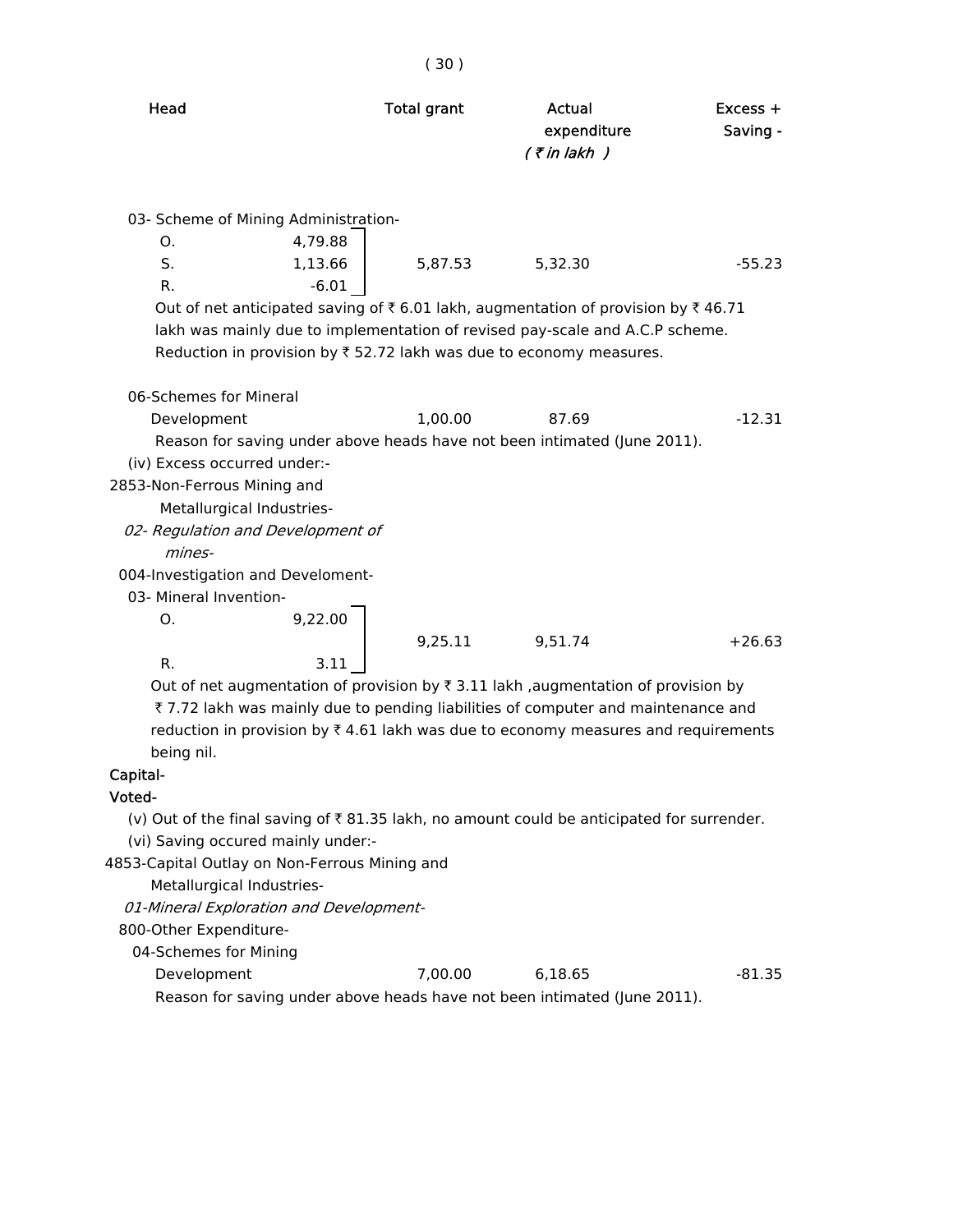#### ( 31 )

## GRANT NO. 5- INDUSTRIES DEPARTMENT (HANDLOOM AND VILLAGE INDUSTRIES)

| <b>Major heads</b>                                                                                                                        |             | <b>Total grant</b> | Actual<br>expenditure | Excess +<br>Saving -                                                               |
|-------------------------------------------------------------------------------------------------------------------------------------------|-------------|--------------------|-----------------------|------------------------------------------------------------------------------------|
|                                                                                                                                           |             |                    | $($ ₹ in thousand)    |                                                                                    |
| Revenue-                                                                                                                                  |             |                    |                       |                                                                                    |
| 2235-Social Security and Welfare and                                                                                                      |             |                    |                       |                                                                                    |
| 2851-Village and Small Industries                                                                                                         |             |                    |                       |                                                                                    |
| Voted-                                                                                                                                    |             |                    |                       |                                                                                    |
| Original                                                                                                                                  | 1,23,51,65  | 1,23,52,05         | 46,63,57              | $-76,88,48$                                                                        |
| Supplementary                                                                                                                             | 40          |                    |                       |                                                                                    |
| Amount surrendered during the year(March 2011)                                                                                            |             |                    |                       | 76,62,98                                                                           |
| <b>Notes and Comments-</b>                                                                                                                |             |                    |                       |                                                                                    |
| Revenue-                                                                                                                                  |             |                    |                       |                                                                                    |
| Voted-                                                                                                                                    |             |                    |                       |                                                                                    |
| (i) In view of the final saving of ₹ 76,88.48 lakh; the supplementary grant of ₹ 0.40 lakh<br>obtained in August 2010 proved unnecessary. |             |                    |                       |                                                                                    |
| (ii) Out of the final saving of ₹76,88.48 lakh only a sum of ₹76,62.98 lakh could be                                                      |             |                    |                       |                                                                                    |
| anticipated for surrender.                                                                                                                |             |                    |                       |                                                                                    |
| (iii) Saving (partly counterbalanced by small excess under other heads) occurred under:-                                                  |             |                    |                       |                                                                                    |
| <b>Heads</b>                                                                                                                              |             | <b>Total grant</b> | Actual                | $Excess +$                                                                         |
|                                                                                                                                           |             |                    | expenditure           | Saving -                                                                           |
|                                                                                                                                           |             |                    | $($ ₹ in lakh)        |                                                                                    |
|                                                                                                                                           |             |                    |                       |                                                                                    |
| 2851-Village and Small Industries-<br>105-Khadi and Village Industries-                                                                   |             |                    |                       |                                                                                    |
| 04-Rebate on sale of Khadi on                                                                                                             |             |                    |                       |                                                                                    |
| Gandhi Birthday-                                                                                                                          |             |                    |                       |                                                                                    |
| Ο.                                                                                                                                        | 80,00.00    |                    |                       |                                                                                    |
|                                                                                                                                           |             | 8,00.00            | 8,00.00               |                                                                                    |
| R.                                                                                                                                        | $-72,00.00$ |                    |                       |                                                                                    |
|                                                                                                                                           |             |                    |                       | Surrender of ₹72,00.00 lakh was due to amount being freezed by Finance Department. |
| 800-Other Expenditure-                                                                                                                    |             |                    |                       |                                                                                    |
| 03- Payment of Arrears-                                                                                                                   |             |                    |                       |                                                                                    |
|                                                                                                                                           |             |                    |                       |                                                                                    |
| Ο.                                                                                                                                        | 4,72.03     |                    |                       |                                                                                    |
| S.                                                                                                                                        | 0.33        | 9.60               | 9.60                  |                                                                                    |
|                                                                                                                                           |             |                    |                       |                                                                                    |

Surrender of  $\bar{\tau}$  4,62.76 lakh was due to economy measures.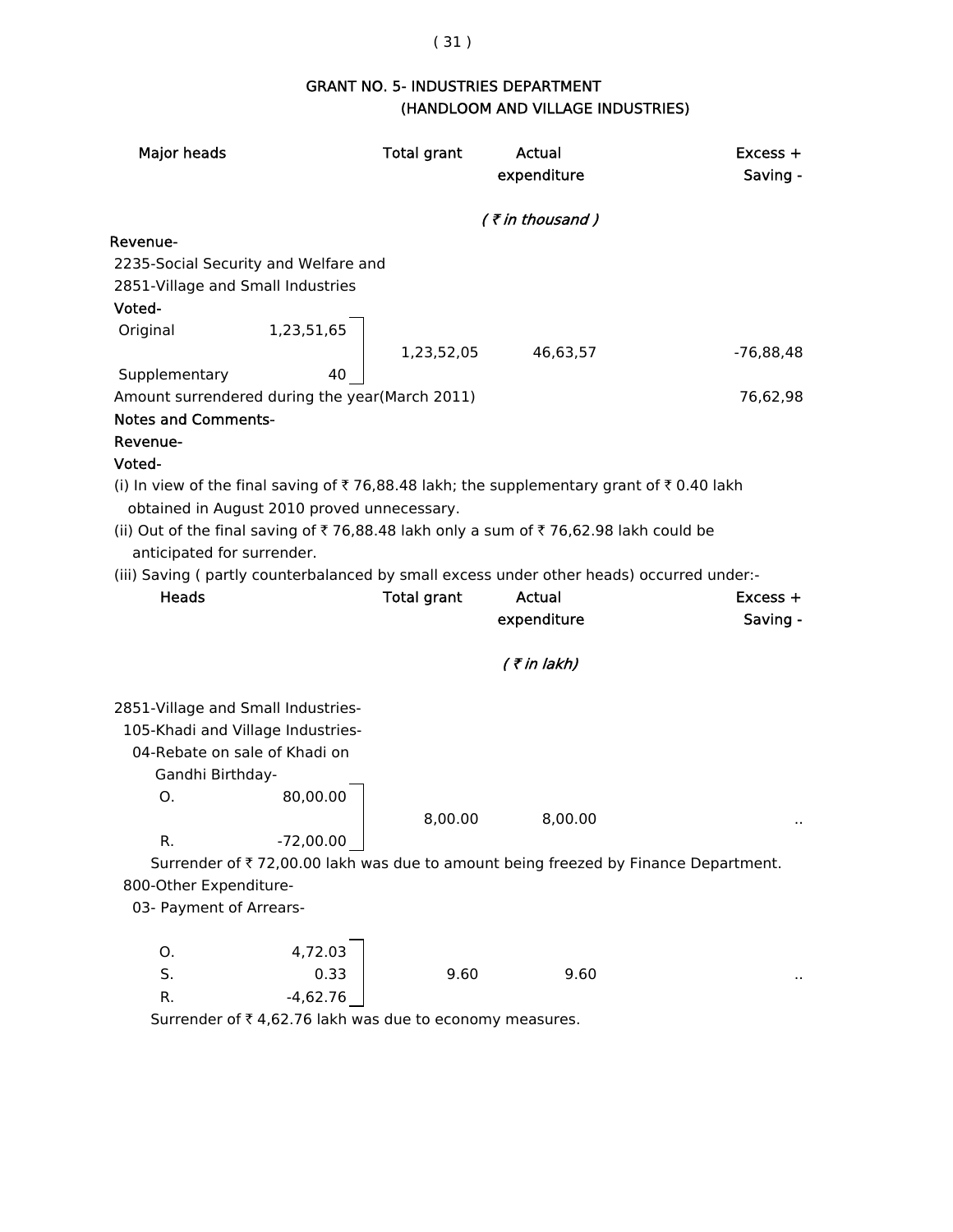(iv) Excess occurred under:-

| Heads                                                                                  | <b>Total grant</b> | Actual<br>expenditure | Excess +<br>Saving - |
|----------------------------------------------------------------------------------------|--------------------|-----------------------|----------------------|
|                                                                                        |                    |                       |                      |
|                                                                                        |                    | (₹in lakh)            |                      |
| 2851-Village and Small Industries-                                                     |                    |                       |                      |
| 105-Khadi and Village Industries-                                                      |                    |                       |                      |
| 11-Practical training to Units Financed                                                |                    |                       |                      |
| from Khadi Board (District                                                             |                    |                       |                      |
| Plan)                                                                                  | 40.00              | 46.50                 | $+6.50$              |
| Reasons for the final excess under the above head have not been intimated (June 2011). |                    |                       |                      |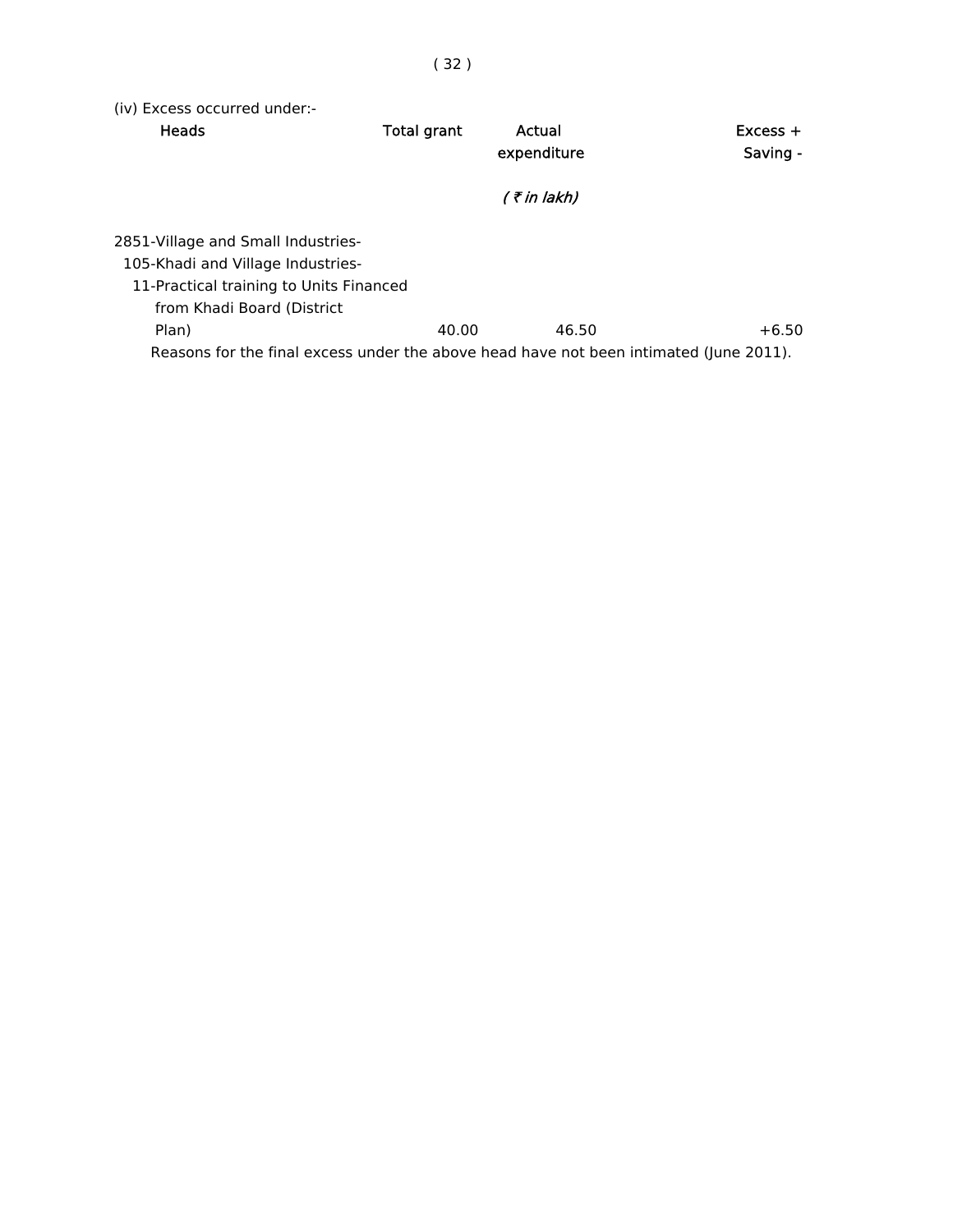| <b>Major Head</b>                   |                                                                    | <b>Total grant</b> | Actual<br>expenditure                                                                    | $Excess +$<br>Saving - |
|-------------------------------------|--------------------------------------------------------------------|--------------------|------------------------------------------------------------------------------------------|------------------------|
|                                     |                                                                    |                    |                                                                                          |                        |
|                                     |                                                                    |                    | (₹in thousand)                                                                           |                        |
| Revenue-                            |                                                                    |                    |                                                                                          |                        |
| 2851-Village and Small Industries   |                                                                    |                    |                                                                                          |                        |
| Voted-                              |                                                                    |                    |                                                                                          |                        |
| Original                            | 37,47,53                                                           |                    |                                                                                          |                        |
|                                     |                                                                    | 37,47,53           | 29,35,52                                                                                 | $-8,12,01$             |
| Supplementary                       |                                                                    |                    |                                                                                          |                        |
|                                     | Amount surrendered during the year( March 2011)                    |                    |                                                                                          | 9,30,51                |
| <b>Notes and Comments-</b>          |                                                                    |                    |                                                                                          |                        |
| Revenue-                            |                                                                    |                    |                                                                                          |                        |
| Voted-                              |                                                                    |                    |                                                                                          |                        |
|                                     |                                                                    |                    | (i) in view of the final saving of ₹8,12.01 lakh, surrender of ₹9,30.51 lakh was         |                        |
|                                     | injudicious and indicative of incorrect estimation of expenditure. |                    |                                                                                          |                        |
|                                     |                                                                    |                    | (ii) Saving (Partly counterbalanced by excess under another head) ocurred mainly under:- |                        |
| Head                                |                                                                    | <b>Total grant</b> | <b>Actual</b>                                                                            | Excess +               |
|                                     |                                                                    |                    | expenditure                                                                              | Saving -               |
|                                     |                                                                    |                    | $($ ₹ in lakh)                                                                           |                        |
| 2851- Village and Small Industries- |                                                                    |                    |                                                                                          |                        |
|                                     | 001-Direction and Administration-                                  |                    |                                                                                          |                        |
|                                     | 03-Establishment expenditure-Handloom                              |                    |                                                                                          |                        |
| Directorate-                        |                                                                    |                    |                                                                                          |                        |
| O <sub>1</sub>                      | 12,94.03                                                           |                    |                                                                                          |                        |
|                                     |                                                                    | 12,99.79           | 12,84.19                                                                                 | $-15.60$               |
| D                                   | <b>576</b>                                                         |                    |                                                                                          |                        |

#### Notes and Comments-

# $\overline{R}$

#### $\mathsf{v}$

R.  $5.76$ Out of net augmentation of  $\bar{\tau}$  5.76 lakh, Augmentation of  $\bar{\tau}$  17.92 lakh was due to payment of arrear and pending bills of medical claim. Reduction in provision by  $\bar{z}$  5.16 lakh was due to economy measures and reasons for surrender of  $\bar{\tau}$  7.00 lakh have not been intimated.

 Reasons for the final saving under the above head have not been intimated ( June 2011).

(iii) Excess ocurred mainly under:-

2851- Village and Small Industries-

### 103-Handloom Industries-

01-Central Plan/Centrally Sponsored

Schemes-

O. 22,50.02

R.  $-9,23.30$ 

13,26.72 14,61.55 +1,34.83

 Actual expenditure includes clearance of suspense for the year 2001-02 amounting to ₹ 1,34.83 lakh.

Reasons for surrender of  $\bar{\tau}$  9,23.30 lakh have not been intimated.

 Reasons for the final excess under the above head have not been intimated (June 2011).

### GRANT NO. 6-INDUSTRIES DEPARTMENT (HANDLOOM INDUSTRY)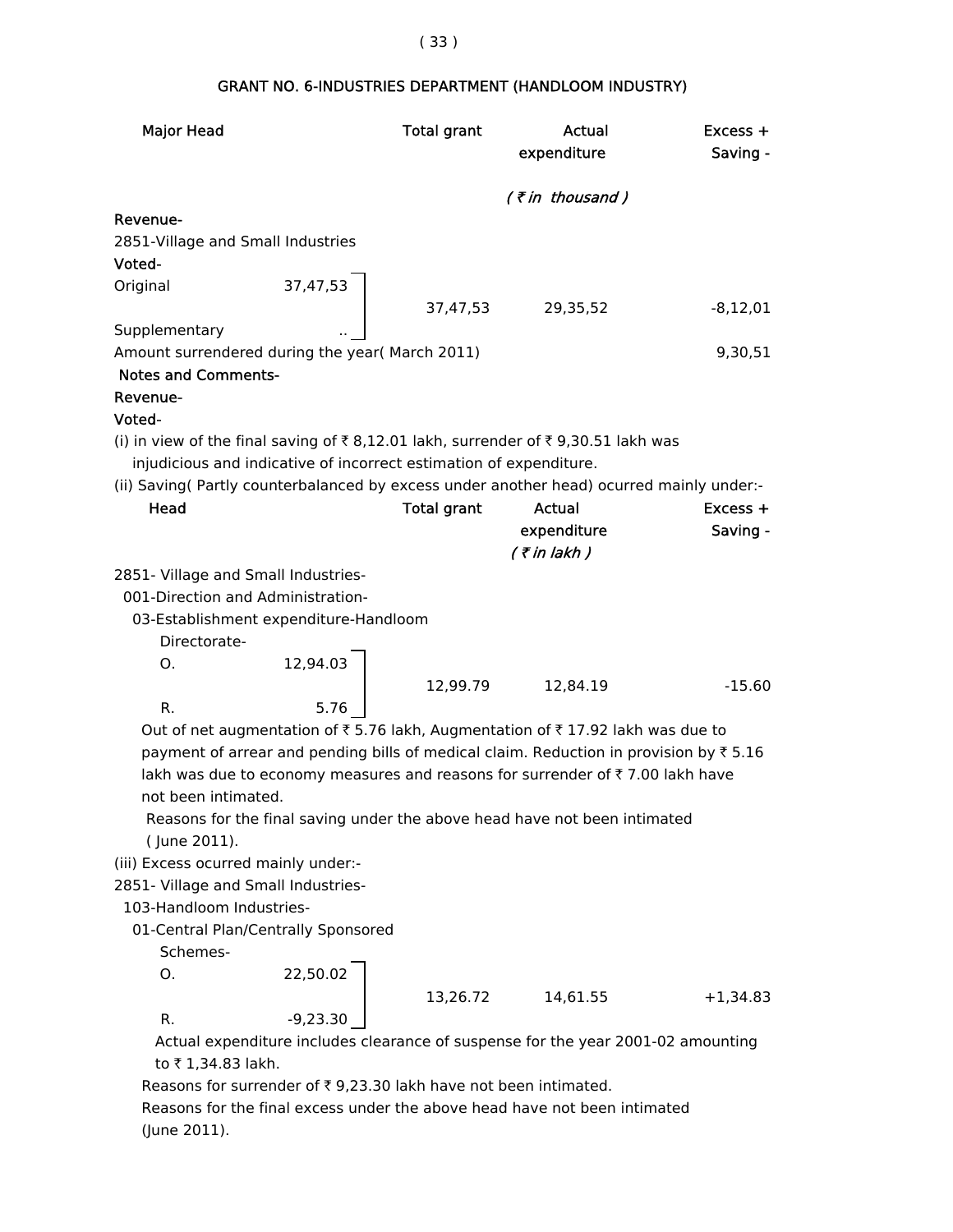# ( 34 )

# GRANT NO. 7-INDUSTRIES DEPARTMENT (HEAVY AND MEDIUM INDUSTRIES)

| <b>Major Heads</b>                                 |                                                          | <b>Total grant</b> | Actual<br>expenditure                                                                        | $Excess +$<br>Saving - |
|----------------------------------------------------|----------------------------------------------------------|--------------------|----------------------------------------------------------------------------------------------|------------------------|
|                                                    |                                                          |                    | (₹in thousand)                                                                               |                        |
| Revenue-                                           |                                                          |                    |                                                                                              |                        |
| 2052-Secretariat-General Services,                 |                                                          |                    |                                                                                              |                        |
| 2220-Information and Publicity,                    |                                                          |                    |                                                                                              |                        |
| 2852-Industries,                                   |                                                          |                    |                                                                                              |                        |
| 2885- Other Outlays on Industries and Minerals and |                                                          |                    |                                                                                              |                        |
| 3451-Secretariat-Economic Services                 |                                                          |                    |                                                                                              |                        |
| Voted-                                             |                                                          |                    |                                                                                              |                        |
| Original                                           | 2,64,53,44                                               |                    |                                                                                              |                        |
|                                                    |                                                          | 2,65,03,44         | 36,61,28                                                                                     | -2,28,42,16            |
| Supplementary                                      | 50,00                                                    |                    |                                                                                              |                        |
| Amount surrendered during the year (March 2011)    |                                                          |                    |                                                                                              | 1,94,94,00             |
| Capital-                                           |                                                          |                    |                                                                                              |                        |
| 4885-Other Capital Outlay on Industries            |                                                          |                    |                                                                                              |                        |
| and Minerals,                                      |                                                          |                    |                                                                                              |                        |
| 6860-Loans for Consumer Industries and             |                                                          |                    |                                                                                              |                        |
| 6885-Other Loans to Industries and Minerals        |                                                          |                    |                                                                                              |                        |
| Voted-                                             |                                                          |                    |                                                                                              |                        |
| Original                                           | 1,83,52,86                                               |                    |                                                                                              |                        |
|                                                    |                                                          |                    | 2,17,52,86 1,56,65,69                                                                        | $-60,87,17$            |
| Supplementary                                      | 34,00,00                                                 |                    |                                                                                              |                        |
| Amount surrendered during the year (March 2011)    |                                                          |                    |                                                                                              | 60,87,17               |
| <b>Notes and Comments-</b>                         |                                                          |                    |                                                                                              |                        |
| Revenue-                                           |                                                          |                    |                                                                                              |                        |
| Voted-                                             |                                                          |                    |                                                                                              |                        |
|                                                    |                                                          |                    | (i) Out of the final saving of ₹2,28,42.16 lakh, only a sum of ₹1,94,94.00 lakh was          |                        |
| surrendered.                                       |                                                          |                    |                                                                                              |                        |
|                                                    |                                                          |                    | (ii) In view of the final saving of $\bar{\tau}$ 2,28,42.16 lakh, the supplementary grant of |                        |
|                                                    | ₹ 50.00 lakh obtained in August 2010 proved unnecessary. |                    |                                                                                              |                        |
|                                                    |                                                          |                    | (iii) Saving(partly counterbalanced by excess under another head) occurred mainly            |                        |
| under:-                                            |                                                          |                    |                                                                                              |                        |
| Head                                               |                                                          | <b>Total grant</b> | Actual                                                                                       | Excess +               |
|                                                    |                                                          |                    | expenditure                                                                                  | Saving -               |
|                                                    |                                                          |                    |                                                                                              |                        |
|                                                    |                                                          |                    | $($ ₹ in lakh)                                                                               |                        |
| 2852-Industries-                                   |                                                          |                    |                                                                                              |                        |

80-General-

800-Other expenditure-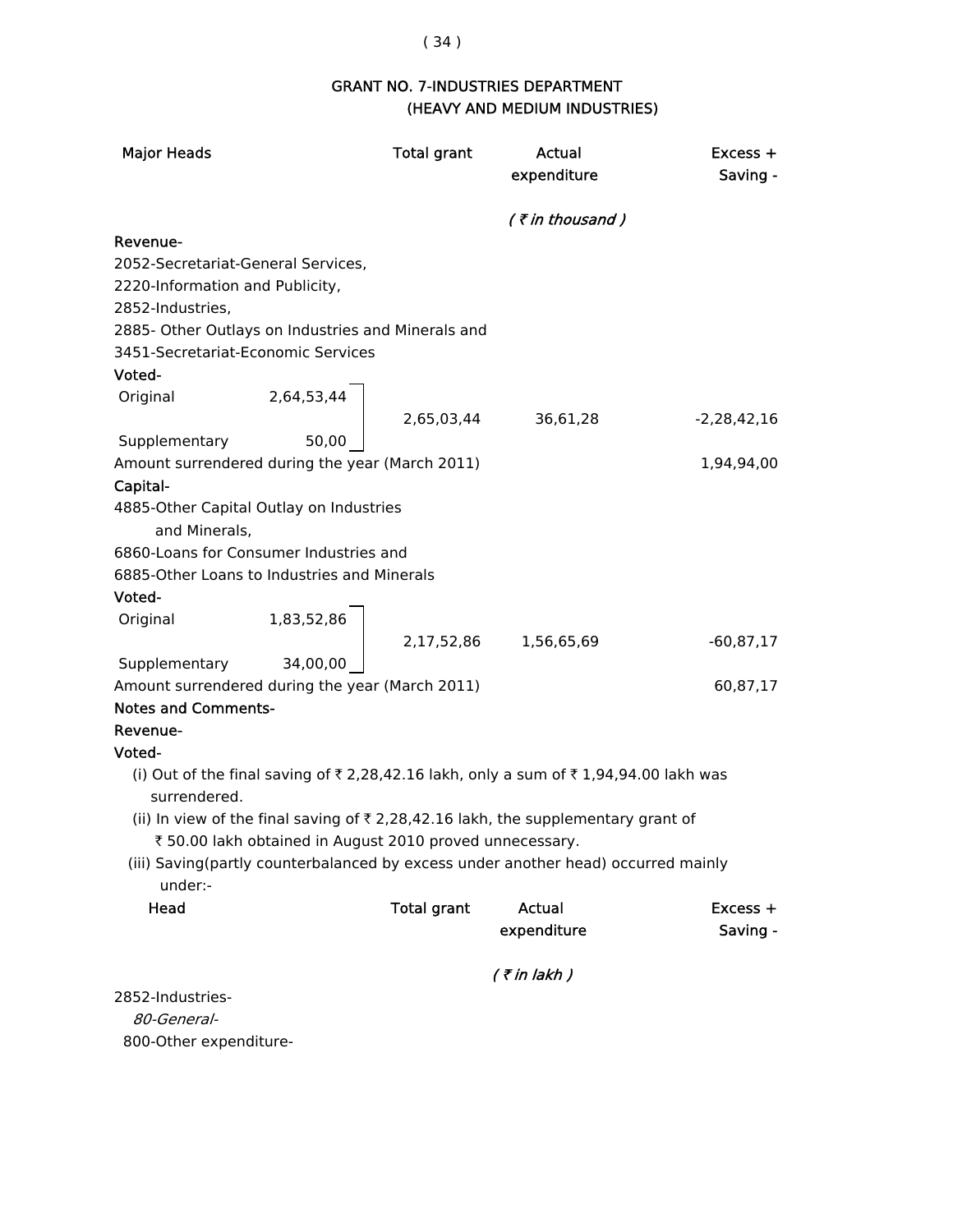| Head                                                                                                                                                                          | <b>Total grant</b> | Actual<br>expenditure | $Excess +$<br>Saving - |
|-------------------------------------------------------------------------------------------------------------------------------------------------------------------------------|--------------------|-----------------------|------------------------|
|                                                                                                                                                                               |                    | $($ ₹ in lakh $)$     |                        |
| 04-Express Way Schemes with Cooperation                                                                                                                                       |                    |                       |                        |
| of Private Sector-                                                                                                                                                            |                    |                       |                        |
| 15,00.00<br>Ο.                                                                                                                                                                |                    |                       |                        |
|                                                                                                                                                                               |                    |                       |                        |
| R.<br>$-15,00.00$<br>Surrender of ₹15,00.00 lakh was due to non-drawl of sanctioned amount.<br>09-National-E-Governance Action                                                |                    |                       |                        |
| Plan                                                                                                                                                                          | 60,00.00           | 26,53.30              | $-33,46.70$            |
| 10-Incentive to Industrial units under                                                                                                                                        |                    |                       |                        |
| Heavy Industries Investment Policy-                                                                                                                                           |                    |                       |                        |
| О.<br>1,80,00.00                                                                                                                                                              |                    |                       |                        |
|                                                                                                                                                                               |                    |                       |                        |
| $-1,80,00.00$<br>R.                                                                                                                                                           |                    |                       |                        |
| Out of total saving of ₹1,80,00.00 lakh. reason for surrender of ₹1,79,85.00 lakh was<br>due to non-utilization of amount in financial year and reasons for reduction through |                    |                       |                        |
| reappropriation of ₹15.00 lakh have not been intimated.                                                                                                                       |                    |                       |                        |
| Reasons for the saving under the above heads have not been intimated (June 2011).<br>(iv) Excess occurred under:-                                                             |                    |                       |                        |
| 2852-Industries-                                                                                                                                                              |                    |                       |                        |
| 80-General-                                                                                                                                                                   |                    |                       |                        |
| 800-Other expenditure-                                                                                                                                                        |                    |                       |                        |
| 06-Prosecution of Court-Cases-                                                                                                                                                |                    |                       |                        |
|                                                                                                                                                                               |                    |                       |                        |
| 15.00<br>Ο.                                                                                                                                                                   |                    |                       |                        |
|                                                                                                                                                                               | 30.00              | 28.56                 | $-1.44$                |
| R.<br>15.00                                                                                                                                                                   |                    |                       |                        |
| Reasons for augmentation of provision through reappropriation of $\bar{\tau}$ 15.00 lakh have<br>not been intimated.                                                          |                    |                       |                        |
| Reasons for the final saving under the above heads have not been intimated<br>(June 2011).                                                                                    |                    |                       |                        |
| Capital-                                                                                                                                                                      |                    |                       |                        |
| Voted-                                                                                                                                                                        |                    |                       |                        |
| (v) In view of the final saving of $\bar{\tau}$ 60,87.17 lakh, the supplementary grant of                                                                                     |                    |                       |                        |
| ₹ 34,00.00 lakh obtained in August 2010 proved unnecessary.                                                                                                                   |                    |                       |                        |
| (vi) Saving occurred under :-                                                                                                                                                 |                    |                       |                        |
| 4885-Other Capital Outlay on Industries                                                                                                                                       |                    |                       |                        |
| and Minerals-                                                                                                                                                                 |                    |                       |                        |
| 60-Others-                                                                                                                                                                    |                    |                       |                        |
| 800-Other Expenditure-                                                                                                                                                        |                    |                       |                        |
| 01-Central Plan/Centrally Sponsored schemes-                                                                                                                                  |                    |                       |                        |
| 2,00.00<br>О.                                                                                                                                                                 |                    |                       |                        |
|                                                                                                                                                                               |                    |                       |                        |
| R.<br>$-2,00.00$                                                                                                                                                              |                    |                       |                        |
| Reason for surrender of ₹ 2,00.00 lakh was due to non-receipt of Central Share.                                                                                               |                    |                       |                        |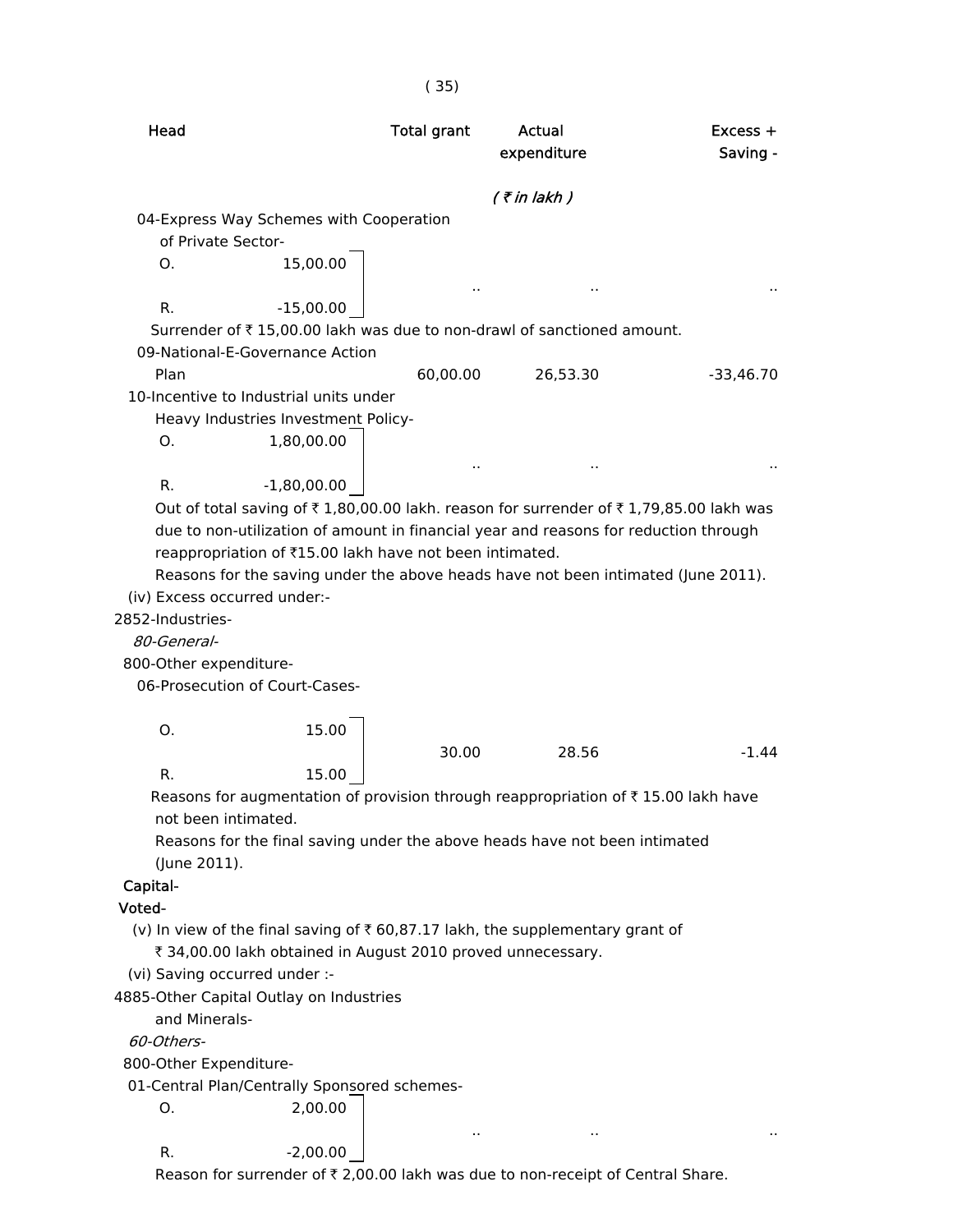|                                                                                               | (36)                 |                       |                        |
|-----------------------------------------------------------------------------------------------|----------------------|-----------------------|------------------------|
| Head                                                                                          | <b>Total grant</b>   | Actual<br>expenditure | $Excess +$<br>Saving - |
|                                                                                               |                      | $($ ₹ in lakh $)$     |                        |
| 6885-Other Loans to Industries and Minerals-                                                  |                      |                       |                        |
| 01- Loans to Industrial Financial Institutions-                                               |                      |                       |                        |
| 190-Loans to Public Sector and                                                                |                      |                       |                        |
| other Undertakings-                                                                           |                      |                       |                        |
| 04-Loans to Provincial Industrial Investment                                                  |                      |                       |                        |
| Corporation under interest free loan in                                                       |                      |                       |                        |
| Place of deferment to sick industrial                                                         |                      |                       |                        |
| units facilitated with deferred trade Tax                                                     |                      |                       |                        |
| Scheme-                                                                                       |                      |                       |                        |
| 10,00.00<br>O.                                                                                |                      |                       |                        |
|                                                                                               | 9,87.02              | 99.86                 | $-8,87.16$             |
| R.<br>$-12.98$                                                                                |                      |                       |                        |
| Reason for reduction in provision through reappropriation of $\bar{\tau}$ 12.98 lakh have not |                      |                       |                        |
| been intimated.                                                                               |                      |                       |                        |
| 60-Others-                                                                                    |                      |                       |                        |
| 190-Investments in Public Sector and                                                          |                      |                       |                        |
| other Undertakings-                                                                           |                      |                       |                        |
| 03-Incentive to Industrial Units under                                                        |                      |                       |                        |
| Heavy Industry Investment Plan-                                                               |                      |                       |                        |
| Ο.<br>50,00.00                                                                                |                      |                       |                        |
|                                                                                               | $\ddot{\phantom{a}}$ |                       |                        |
| R.<br>$-50,00.00$                                                                             |                      |                       |                        |
| Surrender of ₹ 50,00.00 lakh was due to non-utilization of amount in this                     |                      |                       |                        |
| financial year.<br>Reasons for the final saving under the above heads have not been intimated |                      |                       |                        |

(June 2011).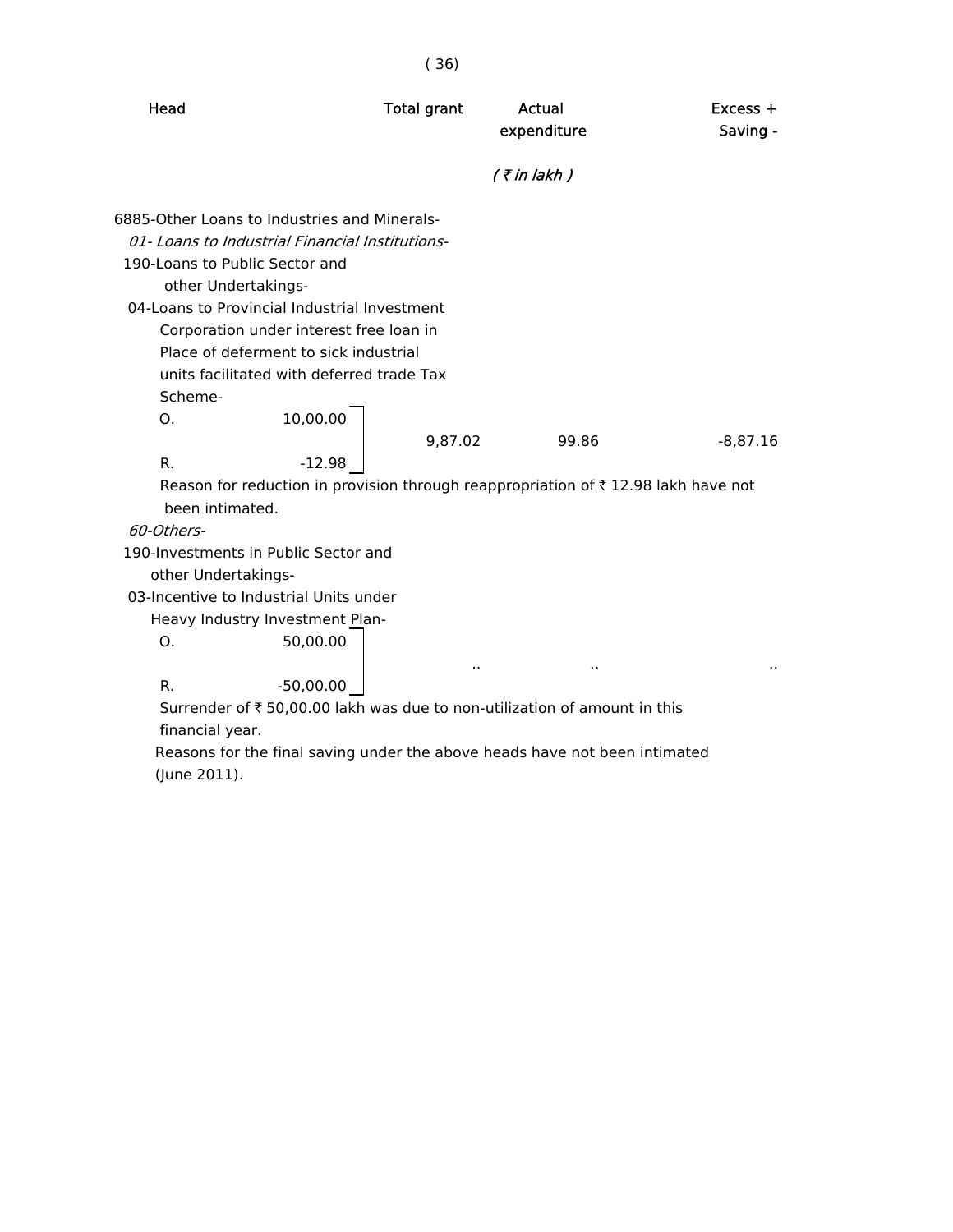#### GRANT NO. 9 - POWER DEPARTMENT

Major Heads Total grant Actual or expenditure appropriation  $($  ₹ in thousand ) Revenue- 2045-Other Taxes and Duties on Commodities and Services, 2049-Interest Payments, 2059-Public Works, 2071-Pensions and other Retirement Benefits and 2801-Power Voted- Original 30,05,08,66 30,13,63,66 27,47,10,23 Supplementary Amount surrendered during the year(March 2011) Charged- Original 29,25,75 29,25,75 29,25,75 Supplementary Amount surrendered during the year Capital- 4801-Capital Outlay on Power Projects and 6003-Internal Debt of State Government Voted- Original 47,95,00,01 48.95,00,01 42,63,52,40 Supplementary 1,00,00,00 Amount surrendered during the year(March 2011) Charged- **Original** 6,39,96 6,39,96 Supplementary 6,39,96 Amount surrendered during the year Notes and Comments- Revenue- Voted- (i) Against the final saving of  $\bar{\tau}$  2,66,53.43 lakh, only a sum of  $\bar{\tau}$  32.41 lakh was

(ii) In view of final saving of  $\bar{\tau}$  2,66,53.43 lakh,the supplementary grant of  $\bar{\tau}$  8,!

in August 2010 proved unnecessary.

#### ( 38 )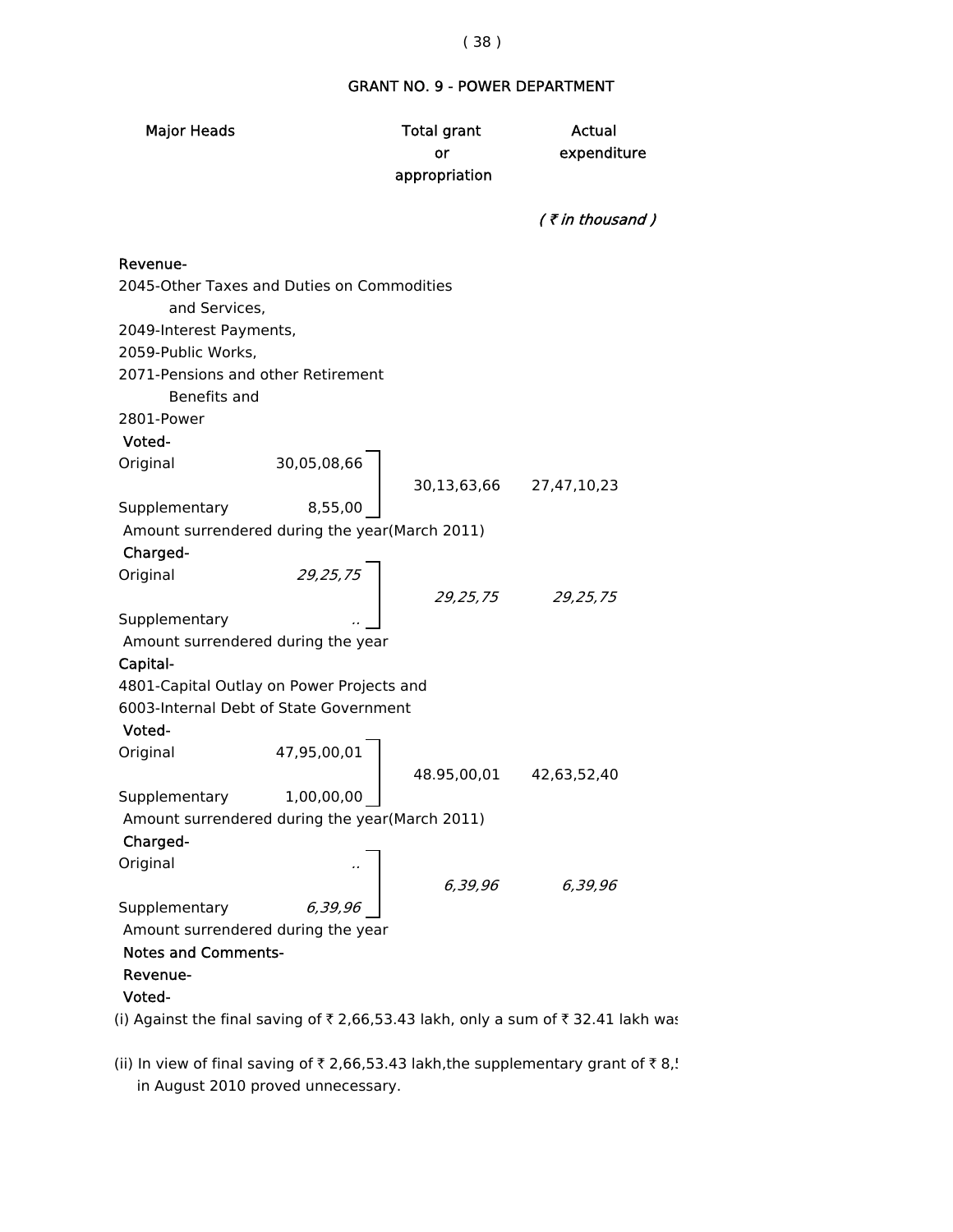( 39 )

(iii) Saving (partly counter balance by excess under another head ) occurred m

Head **Total grant** Actual expenditure

|                                    |                                                                                       |                       | (₹in lakh) |  |
|------------------------------------|---------------------------------------------------------------------------------------|-----------------------|------------|--|
| 2071-Pensions and other Retirement |                                                                                       |                       |            |  |
| Benefits-                          |                                                                                       |                       |            |  |
| 01- Civil-                         |                                                                                       |                       |            |  |
| 200-Other Pensions-                |                                                                                       |                       |            |  |
|                                    | 03- Retirement Benefits to working/retired                                            |                       |            |  |
|                                    | employees of Pre-divided State Electricity                                            |                       |            |  |
| Board                              |                                                                                       | 8,80,56.00 5,92,30.68 |            |  |
|                                    | Reasons for final saving under the above head have not been intimated (               |                       |            |  |
| (iv) Excess occurred under:-       |                                                                                       |                       |            |  |
| 2045-Other taxes and Duties on     |                                                                                       |                       |            |  |
|                                    | <b>Commodities and Services-</b>                                                      |                       |            |  |
| 103-Collection Charges-Electricity |                                                                                       |                       |            |  |
| Duties-                            |                                                                                       |                       |            |  |
|                                    | 03-Electricity Security Directorate-                                                  |                       |            |  |
| O.                                 | 12,91.59                                                                              |                       |            |  |
|                                    |                                                                                       | 14,26.32              | 14,33.09   |  |
| R.                                 | 1,34.73                                                                               |                       |            |  |
|                                    | Out of net augmentation of provision of $\bar{\tau}$ 1,34.73 lakh, reason for augment |                       |            |  |
|                                    | by ₹1,66.94 lakh was due to payment of A.C.P. and fullfilment of vacant p             |                       |            |  |
|                                    | $\blacksquare$                                                                        |                       |            |  |

surrender of  $\bar{\tau}$  32.21 lakh was mainly due to economic measures.

### 2801-Power-

80-General-

800- Other expenditure-

04- Payment of accumulated Provident Fund

dues os exployees of former U.P. State

Electricity Board to U.P. Power Field

personnel Trust-

O. 2,20,66.00

2,18,99.06 2,40,99.06

R.  $-1,66.94$ 

Reasons for reduction in provision through reappropriation of  $\bar{\tau}$  1,66.94 la non-sanction of amount owing to non-completion of procedure.

# Capital-

# Voted-

(v) In view of final saving of  $\bar{\tau}$  6,31,47.61 lakh,the supplementary grant of  $\bar{\tau}$  1, obtained in August 2010 proved unnecessary.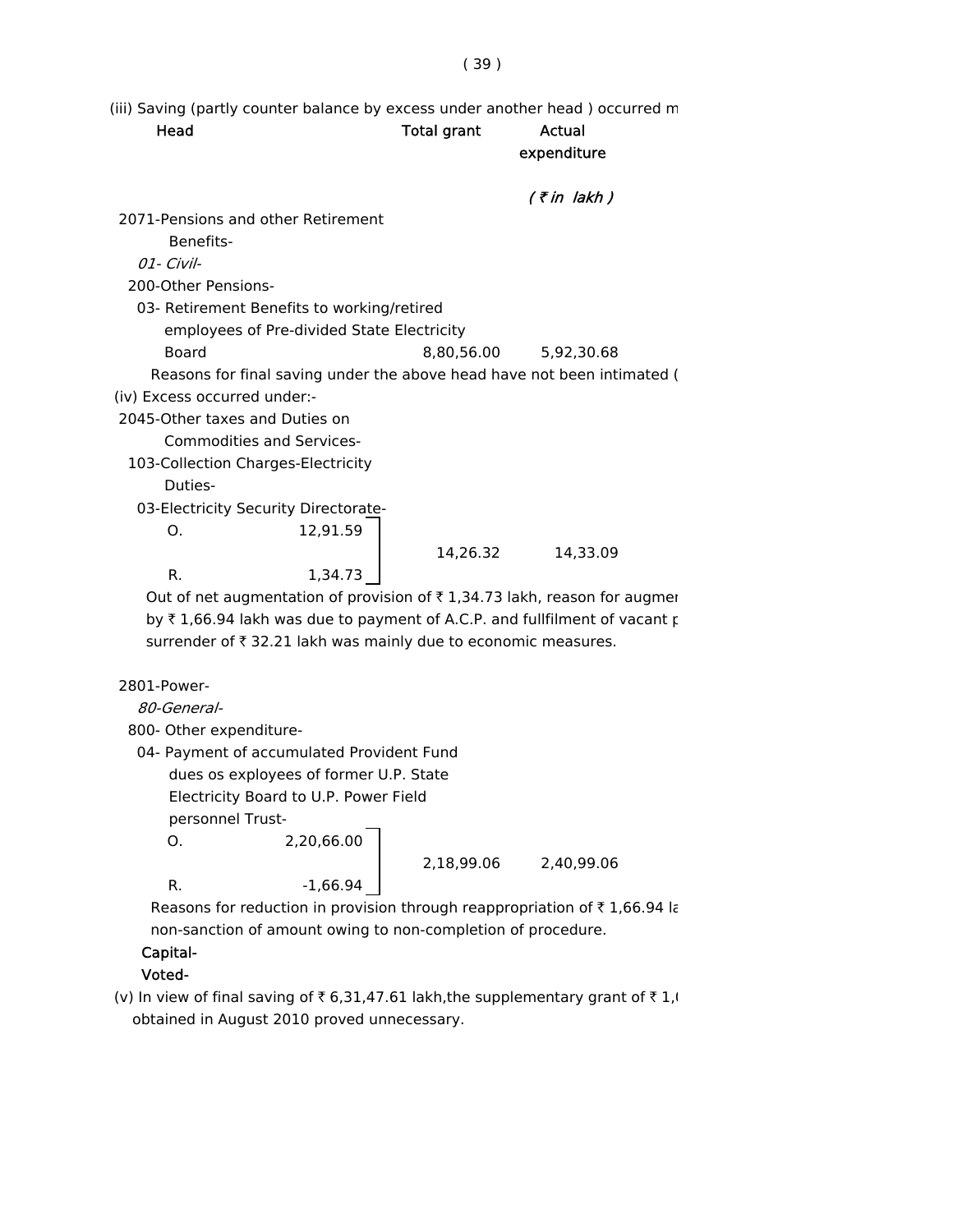(vi) Saving (partly counterbalanced by excess under other heads) occurred

# Head **Total grant** Actual expenditure

### $($  ₹ in lakh  $)$

4801-Capital Outlay on Power Projects-

02-Thermal Power Generation-

190-Investments in Public Sector

and Other Undertakings-

10-Share Capital Investment for extension of U.P.

Electricity Production Limited, Anpara

"D" 2\*600MW 3,00,00.00 ..

Reasons for non-utilisation of entire provision have not been intimated (

14-U.P. Electricity Production Nigam Limited-

O. 8,95,60.00

2,70,60.00 2,70,60.00

R.  $-6,25,00.00$ 

Surrender of  $\bar{\tau}$  4,30,00.00 lakh was due to non-approval by E.T.F., non-ap change of place and non-completion of D.P.R. Reduction in provision thro by  $\bar{\tau}$  1,95,00.00 lakh was non-approval of project.

06-Rural Electrification-

190-Investments in Public Sector

and Other Undertakings-

03-Investment in Share Capital of U.P. Power

Corporation for rapid electrification of rural area

(Rajeev Gandhi Rural Electrification Programme)(K-100)-

O. 3,00,00.00

98,52.10 98,52.10

R.  $-2,01,47.90$ 

₹ 2,01,47.90 lakh was surrendered due to non-receipt of fund from Governi (vii) Excess occurred under:-

4801-Capital Outlay on Power Projects-

02-Thermal Power Generation-

190-Investments in Public Sector

and Other Undertakings-

11-Share Capital investment for extention

of U.P.Electricity Production Limited

Anpara"D" 2\*500 m.w. .. 3,00,00.00

05-Transmission and Distribution

190-Investments in Public Sector

and Other Undertakings-

08-Share Capital to U.P.Power Corporation

Ltd. For strengthening of Transmisssion Network-

O. 12,16,00.00

14,11,00.00 14,11,00.00

R. 1,95,00.00

Augmentation of provision by  $\bar{\tau}$  1,95,00.00 lakh was due to unavoidable di during the year.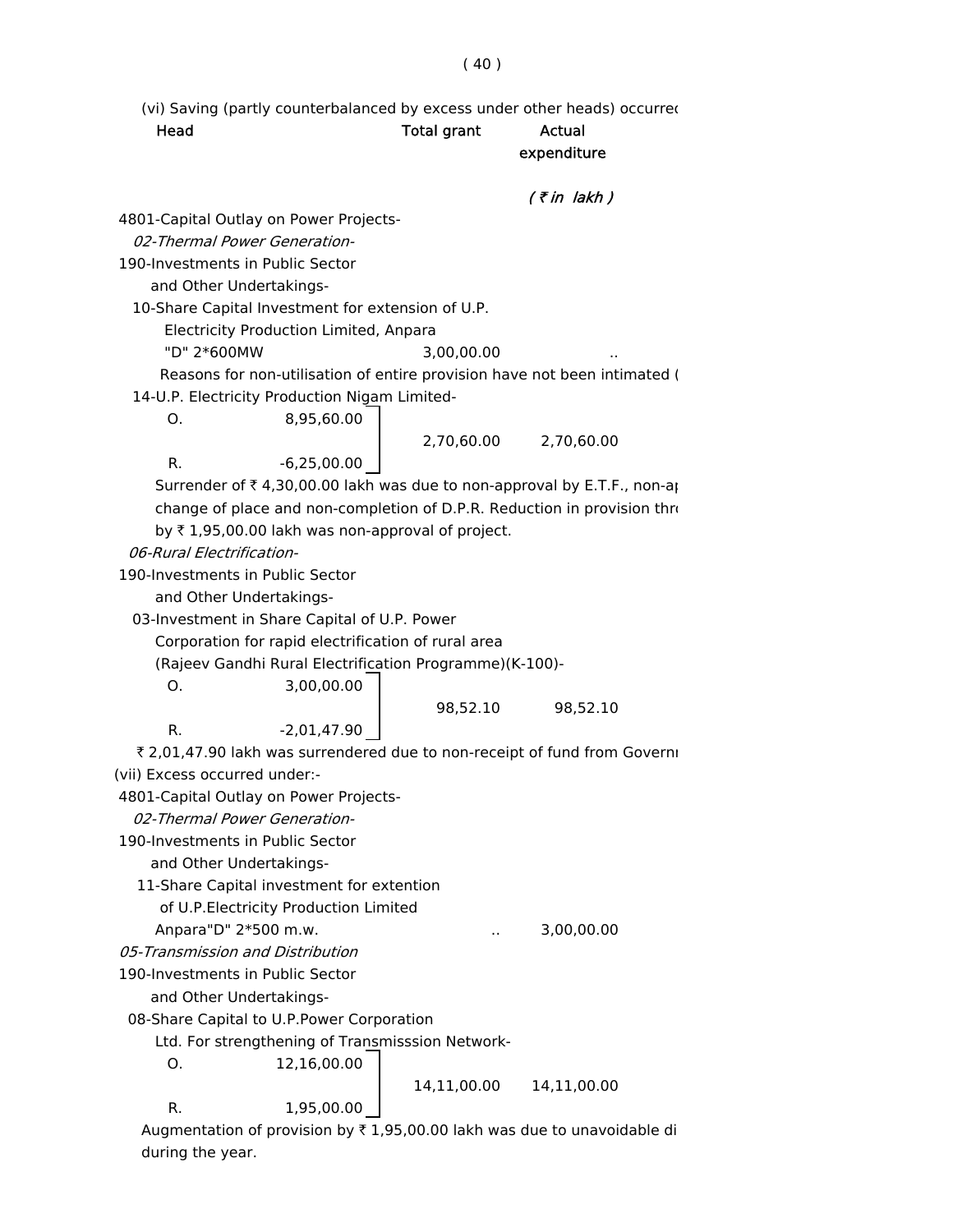Excess + Saving -

-2,66,53,43

32,41 ..

..

-6,31,47,61

6,31,47,91

..  $\mathcal{L}^{\text{max}}_{\text{max}}$ 

s surrendered.

55.00 lakh obtained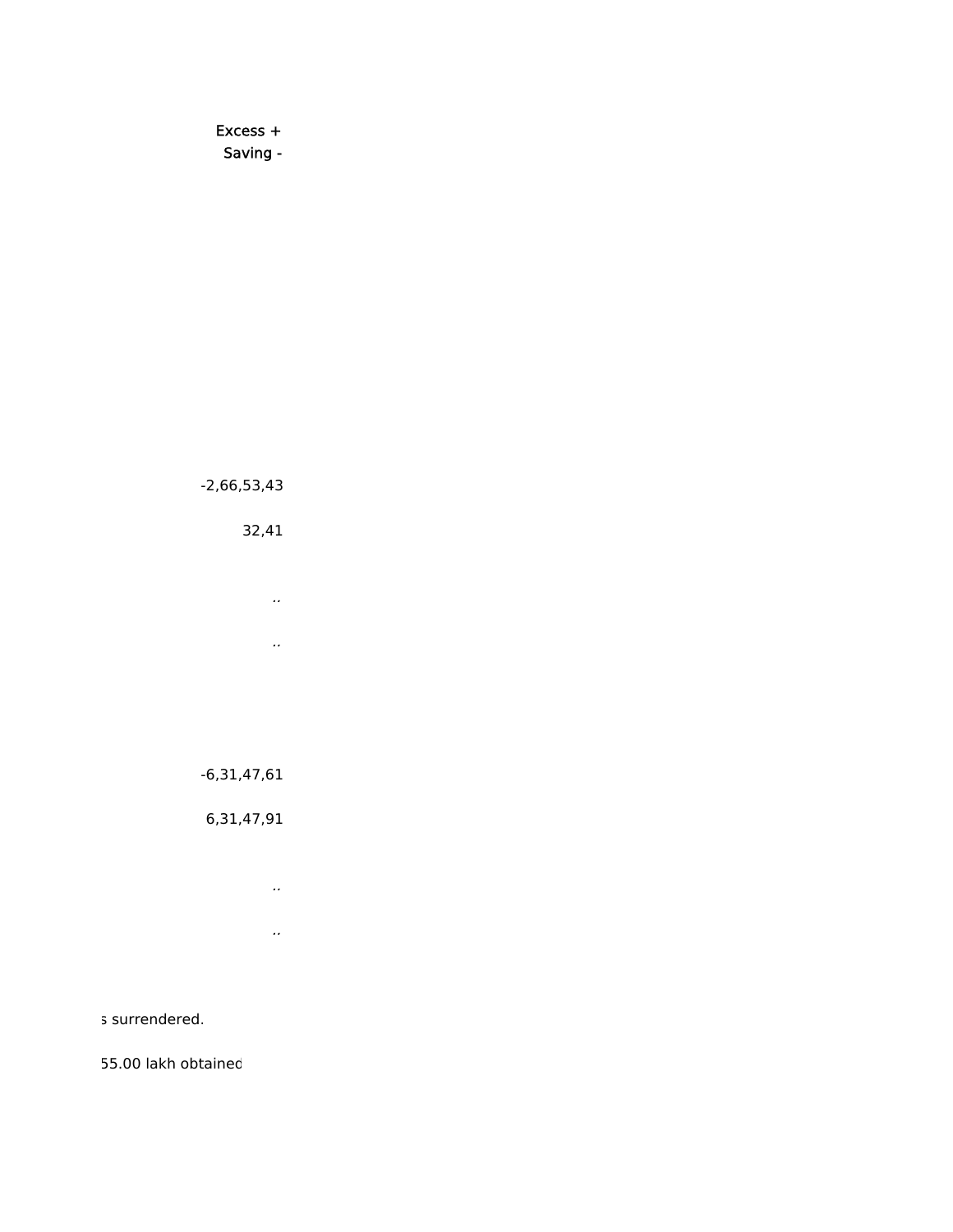mainly under:-

 Excess + Saving -

-2,88,25.32

(June 2011).

+6.77

ntation of provision posts and the

+22,00.00

akh was due to

00,00.00 lakh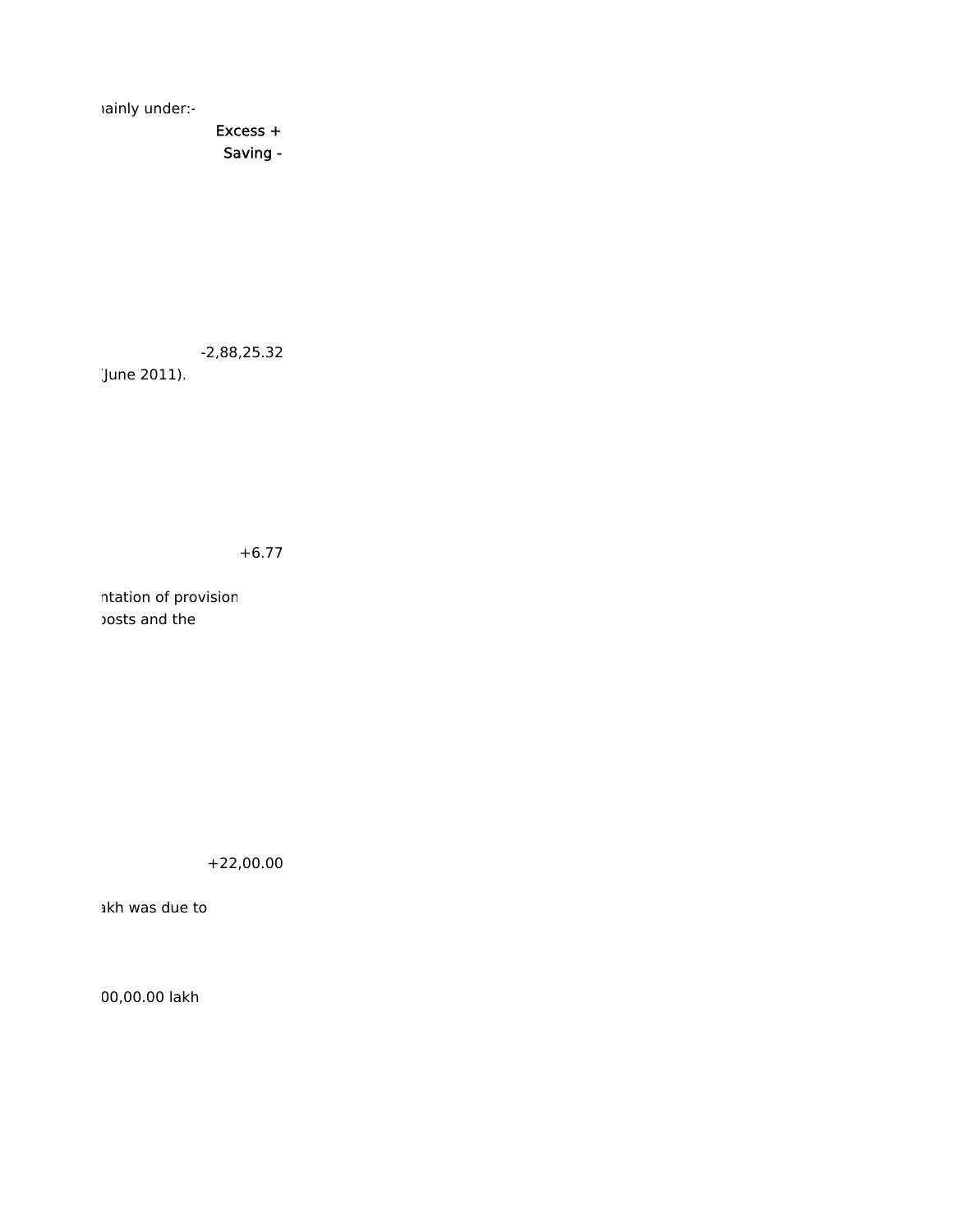d mainly under:-

 Excess + Saving -

-3,00,00.00

(june 2011)

..

pproval of project, ough re-appropriation

..

ment of Inida.

+3,00,00.00

..

stribution of work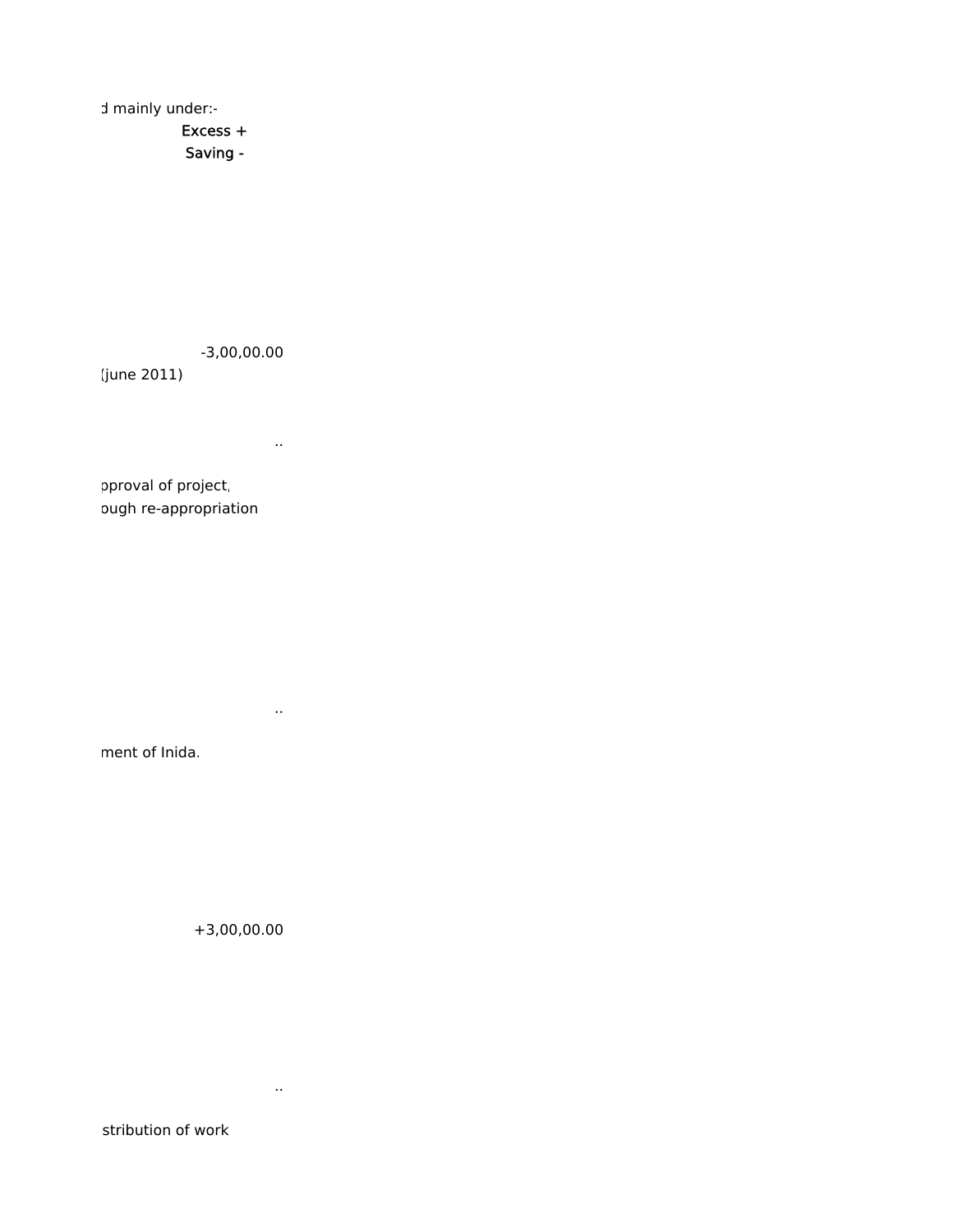# ( 41 )

| <b>GRANT NO. 10-AGRICULTURE AND OTHER ALLIED DEPARTMENTS</b> |  |
|--------------------------------------------------------------|--|
| (HORTICULTURAL AND SERICULTURE DEVELOPMENT)                  |  |

| <b>Major Heads</b>                              |          | <b>Total grant</b>                                                                           | Actual                                                                                                                         |           | $Excess +$  |
|-------------------------------------------------|----------|----------------------------------------------------------------------------------------------|--------------------------------------------------------------------------------------------------------------------------------|-----------|-------------|
|                                                 |          | or                                                                                           | expenditure                                                                                                                    |           | Saving -    |
|                                                 |          | appropriation                                                                                |                                                                                                                                |           |             |
|                                                 |          |                                                                                              | (₹ in thousand)                                                                                                                |           |             |
| Revenue-                                        |          |                                                                                              |                                                                                                                                |           |             |
| 2401-Crop Husbandry,                            |          |                                                                                              |                                                                                                                                |           |             |
| 2406-Forestry and Wild Life,                    |          |                                                                                              |                                                                                                                                |           |             |
| 2415-Agricultural Research and Education and    |          |                                                                                              |                                                                                                                                |           |             |
| 2851-Village and Small Industries               |          |                                                                                              |                                                                                                                                |           |             |
| Voted-                                          |          |                                                                                              |                                                                                                                                |           |             |
| Original                                        |          | $\left.\begin{array}{ccc} 1,42,04,60 & \\ & 1,44,54,61 & \\ 1,32,46,36 & \end{array}\right $ |                                                                                                                                |           |             |
|                                                 |          |                                                                                              |                                                                                                                                |           | $-12,08,25$ |
| Supplementary                                   |          |                                                                                              |                                                                                                                                |           |             |
| Amount surrendered during the year (March 2011) |          |                                                                                              |                                                                                                                                |           | 11,54,51    |
| Charged-                                        |          |                                                                                              |                                                                                                                                |           |             |
| Original                                        |          |                                                                                              |                                                                                                                                |           |             |
|                                                 | 83,54    | 83,54                                                                                        | 84,15                                                                                                                          | $^{+}$    | 61          |
| Supplementary                                   |          |                                                                                              |                                                                                                                                |           |             |
| Amount surrendered during the year (March 2011) |          |                                                                                              |                                                                                                                                |           | 1,88        |
| Capital-                                        |          |                                                                                              |                                                                                                                                |           |             |
|                                                 |          |                                                                                              |                                                                                                                                |           |             |
| 4401-Capital Outlay on Crop Husbandry<br>Voted- |          |                                                                                              |                                                                                                                                |           |             |
|                                                 |          |                                                                                              |                                                                                                                                |           |             |
| Original                                        | 2,10,00  |                                                                                              |                                                                                                                                |           |             |
|                                                 |          | 2,10,00                                                                                      | 2,16,20                                                                                                                        | $\ddot{}$ | 6,20        |
| Supplementary                                   |          |                                                                                              |                                                                                                                                |           |             |
| Amount surrendered during the year              |          |                                                                                              |                                                                                                                                |           |             |
| <b>Notes and Comments-</b>                      |          |                                                                                              |                                                                                                                                |           |             |
| Revenue-                                        |          |                                                                                              |                                                                                                                                |           |             |
| Voted-                                          |          |                                                                                              |                                                                                                                                |           |             |
|                                                 |          |                                                                                              | (i) Out of the final saving of ₹12,08.25 lakh, a sum of ₹11,54.51 lakh was surrendered.                                        |           |             |
|                                                 |          |                                                                                              | (ii) In view of the final saving of $\overline{\tau}$ 12,08.25 lakh, the supplementary grant of $\overline{\tau}$ 2,50.01 lakh |           |             |
|                                                 |          | obtained in August 2010 proved unnecessary.                                                  |                                                                                                                                |           |             |
|                                                 |          |                                                                                              | (iii) Saving (partly counterbalanced by excess under other heads) occurred mainly under :-                                     |           |             |
| Head                                            |          | <b>Total grant</b>                                                                           | <b>Actual</b>                                                                                                                  |           | $Excess +$  |
|                                                 |          |                                                                                              | expenditure                                                                                                                    |           | Saving -    |
|                                                 |          |                                                                                              | (7 in lakh)                                                                                                                    |           |             |
| 2401-Crop Husbandry-                            |          |                                                                                              |                                                                                                                                |           |             |
| 111-Agricultural Economics and                  |          |                                                                                              |                                                                                                                                |           |             |
| Statistics-                                     |          |                                                                                              |                                                                                                                                |           |             |
| 01-Central Plan/Centrally Sponsored             |          |                                                                                              |                                                                                                                                |           |             |
| Schemes-                                        |          |                                                                                              |                                                                                                                                |           |             |
| О.                                              | 66.72    |                                                                                              |                                                                                                                                |           |             |
|                                                 |          | 51.92                                                                                        | 51.68                                                                                                                          |           | $-0.24$     |
| R.                                              | $-14.80$ |                                                                                              |                                                                                                                                |           |             |

Reasons for surrender of  $\bar{\tau}$  14.80 lakh have not been intimated.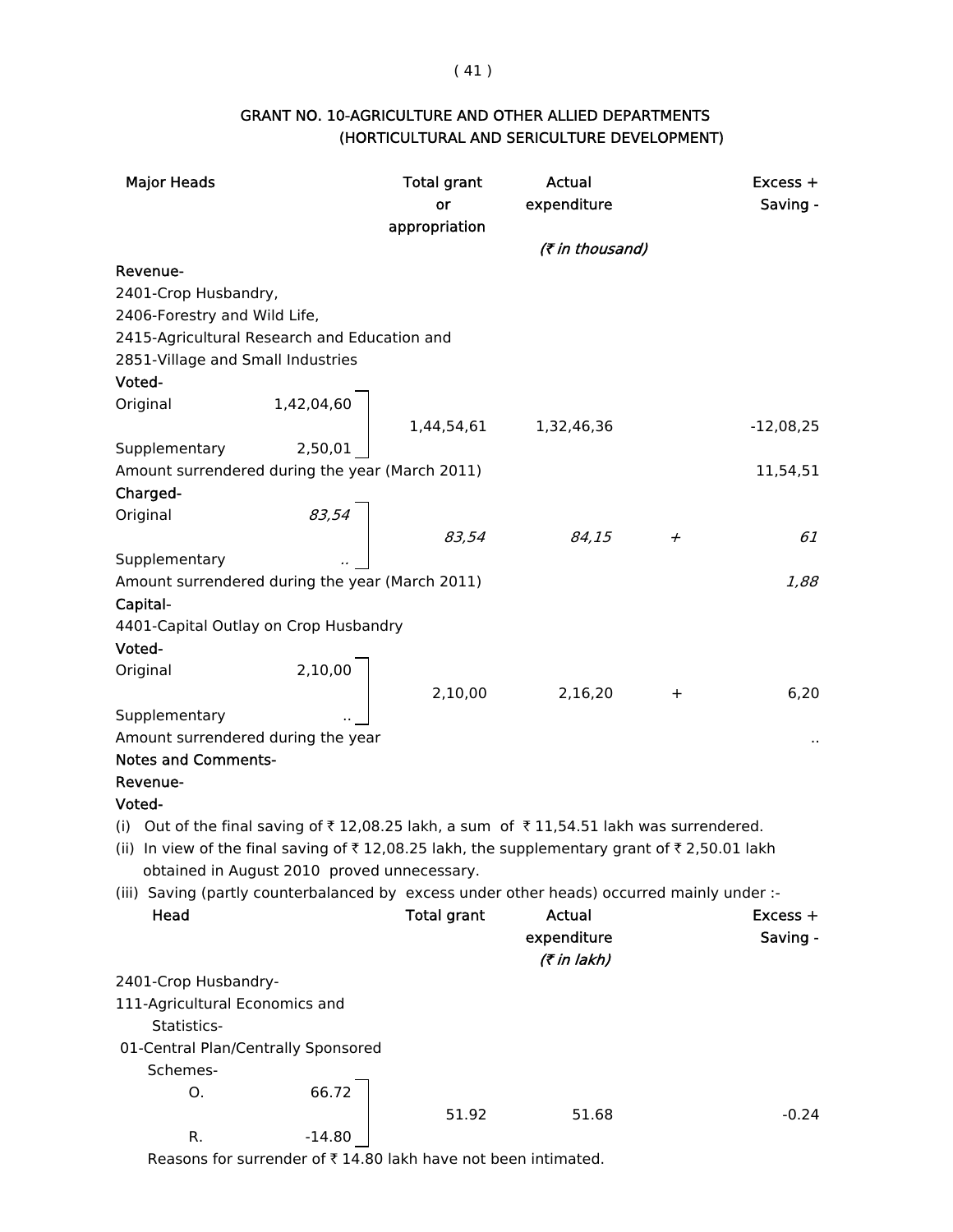| Head                                 |             | <b>Total grant</b> | Actual<br>expenditure                                                                                              | $Excess +$<br>Saving - |
|--------------------------------------|-------------|--------------------|--------------------------------------------------------------------------------------------------------------------|------------------------|
|                                      |             |                    | (₹ in lakh)                                                                                                        |                        |
| 119-Horticulture and Vegetable       |             |                    |                                                                                                                    |                        |
| Crops-                               |             |                    |                                                                                                                    |                        |
| 01-Central Plan/Centrally Sponsored  |             |                    |                                                                                                                    |                        |
| Schemes-                             |             |                    |                                                                                                                    |                        |
| O.                                   | 19,25.00    |                    |                                                                                                                    |                        |
| S.                                   | 2,50.00     | 11,53.19           | 11,46.89                                                                                                           | $-6.30$                |
| R.                                   | $-10,21.81$ |                    |                                                                                                                    |                        |
|                                      |             |                    | Out of total saving of $\bar{\tau}$ 10,21.81 lakh, reasons for reduction in provision by $\bar{\tau}$ 1,25.00 lakh |                        |
|                                      |             |                    | was due to non-receipt of amount to central share from Government of India under                                   |                        |
|                                      |             |                    | relevant scheme. While reasons for surrender of ₹8,96.81 lakh have not been intimated.                             |                        |
| (iv) Excess occurred mainly under :- |             |                    |                                                                                                                    |                        |
| 2406-Forestry and Wild Life-         |             |                    |                                                                                                                    |                        |
| 02-Environmental Forestry            |             |                    |                                                                                                                    |                        |
| and Wild Life-                       |             |                    |                                                                                                                    |                        |
| 112-Public Gardens-                  |             |                    |                                                                                                                    |                        |
| 03-Gardens-                          |             |                    |                                                                                                                    |                        |
| O.                                   | 13,15.75    |                    |                                                                                                                    |                        |
| S.                                   | 0.01        | 13,58.34           | 13,57.94                                                                                                           | $-0.40$                |
| R.                                   | 42.58       |                    |                                                                                                                    |                        |
|                                      |             |                    | Out of net augmentation of provision of $\overline{\tau}$ 42.58 lakh, reasons for augmentation of provision        |                        |
|                                      |             |                    | by ₹ 69.00 lakhs was due to give benefit of A. C. P. by the Government and enhancement in                          |                        |
|                                      |             |                    | the rate of dearness allowances. Reduction in provision by ₹ 3.18 lakh was due to surrender                        |                        |
|                                      |             |                    | of amount by the district officers while reasons for surrender of ₹ 23.24 lakh have not been                       |                        |
| intimated.                           |             |                    |                                                                                                                    |                        |
| 2415-Agricultural Research and       |             |                    |                                                                                                                    |                        |
| Education-                           |             |                    |                                                                                                                    |                        |
| 80-General-                          |             |                    |                                                                                                                    |                        |
| 004-Research-                        |             |                    |                                                                                                                    |                        |
| 06-Research and Training Centre-     |             |                    |                                                                                                                    |                        |
| O.                                   | 5,90.80     |                    |                                                                                                                    |                        |
|                                      |             | 5,97.36            | 5,96.20                                                                                                            | $-1.16$                |
| R.                                   | 6.56        |                    |                                                                                                                    |                        |
|                                      |             |                    | Out of net augmentation of provision of ₹6.56 lakh, reasons for augmentation of provision                          |                        |
|                                      |             |                    | by ₹16.00 lakh and surrender of ₹9.44 lakh have not been intimated.                                                |                        |
| 07-State Food Processing and         |             |                    |                                                                                                                    |                        |
| Technology Institute-                |             |                    |                                                                                                                    |                        |
| О.                                   | 79.00       |                    |                                                                                                                    |                        |
|                                      |             | 78.22              | 88.90                                                                                                              | $+10.68$               |
| R.                                   | -0.78       |                    |                                                                                                                    |                        |
|                                      |             |                    |                                                                                                                    |                        |

Reasons for surrender of  $\bar{\tau}$  0.78 lakh have not been intimated.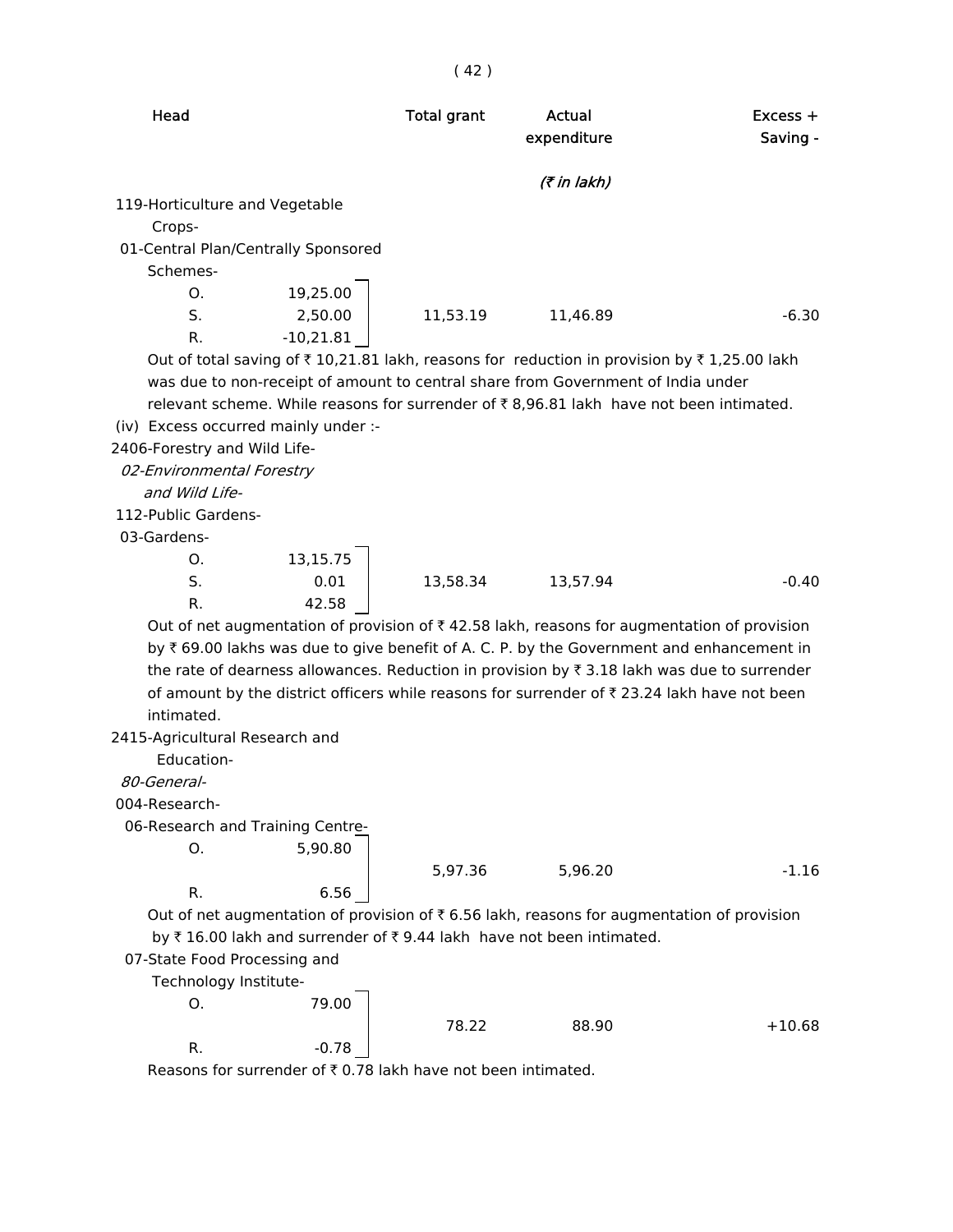| Head                                                                                               | <b>Total grant</b> | Actual<br>expenditure<br>(₹ in lakh) | $Excess +$<br>Saving - |
|----------------------------------------------------------------------------------------------------|--------------------|--------------------------------------|------------------------|
| 2851-Village and Small Industries-                                                                 |                    |                                      |                        |
| 107-Sericulture Industries-                                                                        |                    |                                      |                        |
| 04-Creation of Jobs through                                                                        |                    |                                      |                        |
| Sericulture in Naxal affected area-                                                                |                    |                                      |                        |
| 0.05<br>O.                                                                                         |                    |                                      |                        |
|                                                                                                    |                    | 6.02                                 | $+6.02$                |
| R.<br>$-0.05$                                                                                      |                    |                                      |                        |
| Reasons for surrender of ₹0.05 lakh have not been intimated.                                       |                    |                                      |                        |
| Reasons for the final saving / excess under the above heads have not been intimated                |                    |                                      |                        |
| (June 2011).                                                                                       |                    |                                      |                        |
| Charged-                                                                                           |                    |                                      |                        |
| (v) The expenditure exceeded the charged appropriation by $\bar{\tau}$ 61,086, the excess requires |                    |                                      |                        |
| regularisation.                                                                                    |                    |                                      |                        |
| (vi) Excess occurred mainly under :-<br>Head                                                       | <b>Total</b>       | Actual                               | $Excess +$             |
|                                                                                                    | appropriation      | expenditure                          | Saving -               |
|                                                                                                    |                    |                                      |                        |
|                                                                                                    |                    | (7 in lakh)                          |                        |
| 2401-Crop Husbandry-                                                                               |                    |                                      |                        |
| 119-Horticulture and Vegetable                                                                     |                    |                                      |                        |
| Crops-                                                                                             |                    |                                      |                        |
| 03-Nursery                                                                                         | 74.79              | 77.02                                | $+2.23$                |
| Reasons for the final excess under the above head have not been intimated (June 2011).             |                    |                                      |                        |
|                                                                                                    |                    |                                      |                        |
| Capital-                                                                                           |                    |                                      |                        |
| Voted-                                                                                             |                    |                                      |                        |
| (vii) Actual expenditure of ₹ 2,16,19,591 includes clearance of suspence ₹ 34,679 for the year     |                    |                                      |                        |
| 2004-05 and 2008-09. the expenditure exceeded the voted grant by ₹ 5,84,912                        |                    |                                      |                        |
| $(3.6, 19.591 - 34.679)$ , the excess requires regularisation.                                     |                    |                                      |                        |
| (viii) Excess occurred under :-                                                                    |                    |                                      |                        |
| Head                                                                                               | <b>Total grant</b> | Actual                               | Excess +               |
|                                                                                                    |                    | expenditure                          | Saving -               |
|                                                                                                    |                    | (7 in lakh)                          |                        |
| 4401-Capital Outlay on Crop                                                                        |                    |                                      |                        |
| Husbandry-                                                                                         |                    |                                      |                        |
| 103-Seeds-                                                                                         |                    |                                      |                        |
| 03-Disease free Potato Seeds, Plants and                                                           |                    |                                      |                        |
| Cost of Forked-Fencing Pillars including                                                           |                    |                                      |                        |
| <b>Incidental Charges</b>                                                                          |                    |                                      |                        |
| (Plain Area)                                                                                       | 2,10.00            | 2,16.20                              | $+6.20$                |
|                                                                                                    |                    |                                      |                        |

( 43 )

 Actual expenditure includes clearance of suspence for the year 2004-05 and 2008-09 amounting to  $\bar{\tau}$  0.35 lakh.

Reasons for the final excess under the above head have not been intimated (June 2011).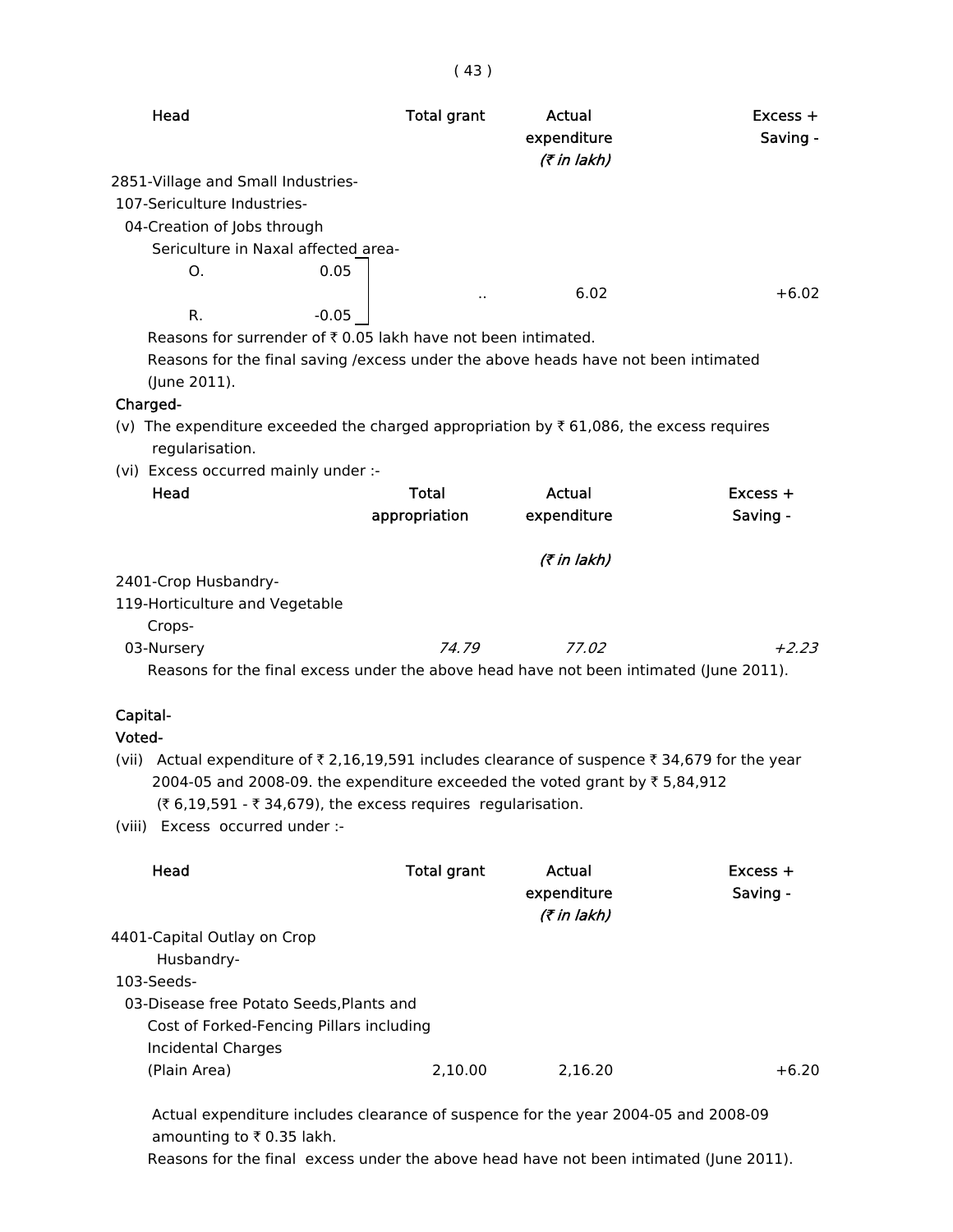### $(44)$

# GRANT NO. 11- AGRICULTURE AND OTHER ALLIED DEPARTMENTS (AGRICULTURE)

| <b>Major Heads</b>                  |                                                 | <b>Total grant</b><br>or<br>appropriation | <b>Actual</b><br>expenditure                                                            | $Excess +$<br>Saving - |
|-------------------------------------|-------------------------------------------------|-------------------------------------------|-----------------------------------------------------------------------------------------|------------------------|
|                                     |                                                 |                                           | (₹ in thousand)                                                                         |                        |
| Revenue-                            |                                                 |                                           |                                                                                         |                        |
| 2013-Council of Ministers,          |                                                 |                                           |                                                                                         |                        |
| 2401-Crop Husbandry,                |                                                 |                                           |                                                                                         |                        |
| 2402-Soil and Water Conservation,   |                                                 |                                           |                                                                                         |                        |
| 2415-Agricultural Research and      |                                                 |                                           |                                                                                         |                        |
| <b>Education and</b>                |                                                 |                                           |                                                                                         |                        |
|                                     | 2435-Other Agricultural Programmes              |                                           |                                                                                         |                        |
| Voted-                              |                                                 |                                           |                                                                                         |                        |
| Original                            | 20,89,65,06                                     |                                           |                                                                                         |                        |
|                                     |                                                 | 23,91,35,26                               | 21,73,68,41                                                                             | $-2,17,66,85$          |
| Supplementary                       | 3,01,70,20                                      |                                           |                                                                                         |                        |
|                                     | Amount surrendered during the year (March 2011) |                                           |                                                                                         | 1,48,26,39             |
| Charged-                            |                                                 |                                           |                                                                                         |                        |
| Original                            | 15,10                                           |                                           |                                                                                         |                        |
|                                     |                                                 | 15,10                                     | 3,01                                                                                    | $-12,09$               |
| Supplementary                       |                                                 |                                           |                                                                                         |                        |
|                                     | Amount surrendered during the year (March 2011) |                                           |                                                                                         | 2,51                   |
| Capital-                            |                                                 |                                           |                                                                                         |                        |
|                                     | 4401-Capital Outlay on Crop Husbandry and       |                                           |                                                                                         |                        |
| 4415-Capital Outlay on Agricultural |                                                 |                                           |                                                                                         |                        |
|                                     | <b>Research and Education</b>                   |                                           |                                                                                         |                        |
| Voted-                              |                                                 |                                           |                                                                                         |                        |
| Original                            | 5,93,07,36                                      |                                           |                                                                                         |                        |
|                                     |                                                 | 6,17,70,38                                | 5,67,40,22                                                                              | $-50,30,16$            |
| Supplementary                       | 24,63,02                                        |                                           |                                                                                         |                        |
|                                     | Amount surrendered during the year (March 2011) |                                           |                                                                                         | 40,37,23               |
| <b>Notes and Comments-</b>          |                                                 |                                           |                                                                                         |                        |
| Revenue-                            |                                                 |                                           |                                                                                         |                        |
| Voted-                              |                                                 |                                           |                                                                                         |                        |
|                                     |                                                 |                                           | (i) Out of the final saving of ₹2,17,66.85lakh, only a sum of ₹1,48,26.39 lakh could be |                        |
| anticipated for surrender.          |                                                 |                                           |                                                                                         |                        |

(ii) In view of the final saving of  $\bar{z}$  2,17,66.85 lakh, the supplementary grant of  $\bar{z}$  3,01,70.20 lakh obtained in August 2010 proved excessive.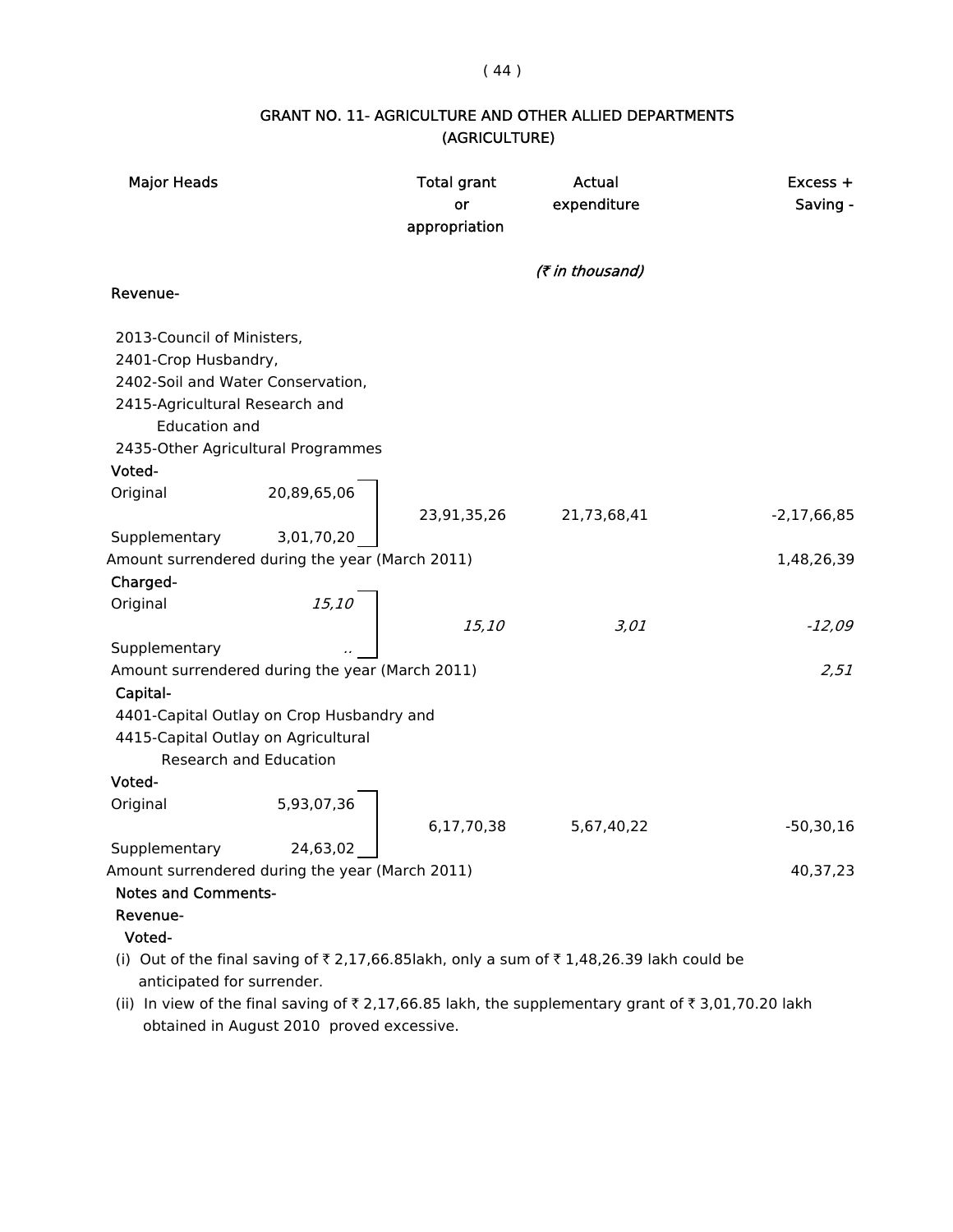(iii) Saving (partly counterbalanced by excess under other heads) occurred mainly under :-

| Head                               |                                                                                    | <b>Total grant</b> | Actual<br>expenditure                                                                                 | $Excess +$<br>Saving - |
|------------------------------------|------------------------------------------------------------------------------------|--------------------|-------------------------------------------------------------------------------------------------------|------------------------|
|                                    |                                                                                    |                    | (₹ in lakh)                                                                                           |                        |
| 2401-Crop Husbandry-               |                                                                                    |                    |                                                                                                       |                        |
| 102- Food grain crops-             |                                                                                    |                    |                                                                                                       |                        |
| 01-Central Plan / Centrally        |                                                                                    |                    |                                                                                                       |                        |
| Sponsored Schemes-                 |                                                                                    |                    |                                                                                                       |                        |
| O.                                 | 1,45,14.03                                                                         |                    |                                                                                                       |                        |
|                                    |                                                                                    | 1,07,53.48         | 1,04,39.32                                                                                            | $-3,14.16$             |
| R.                                 | $-37,60.55$                                                                        |                    |                                                                                                       |                        |
|                                    |                                                                                    |                    | Out of total anticipated saving of ₹ 37,60.55 lakh, ₹ 8,97.15 lakh was surrendered mainly due         |                        |
|                                    |                                                                                    |                    | to excess administrative sanction from Government of India while reasons for reduction in             |                        |
|                                    | provision by ₹ 28,63.40 lakh have not been intimated.                              |                    |                                                                                                       |                        |
| 103-Seeds-                         |                                                                                    |                    |                                                                                                       |                        |
| 04-Grant for Certified Seeds-      |                                                                                    |                    |                                                                                                       |                        |
| Ο.                                 | 70,00.00                                                                           |                    |                                                                                                       |                        |
|                                    |                                                                                    | 55,49.92           | 47,87.92                                                                                              | $-7,62.00$             |
| R.                                 | $-14,50.08$                                                                        |                    |                                                                                                       |                        |
|                                    |                                                                                    |                    | ₹ 14,50.08 lakh was surrendered due to non-distribution of sankar dhan seed target.                   |                        |
| 105-Manures and Fertilisers-<br>O. | 05-Distribution of Zinc Sulphate on<br>Subsidised rate to the Farmers-<br>12,00.00 |                    |                                                                                                       |                        |
| S.                                 | 6,00.00                                                                            | 12,00.00           | 11,99.86                                                                                              | $-0.14$                |
| R.                                 | $-6,00.00$                                                                         |                    |                                                                                                       |                        |
|                                    |                                                                                    |                    | Reasons for reduction in provision by $\bar{\tau}$ 6,00.00 lakh was mainly due to requirement of zinc |                        |
|                                    | sulphate owing to closure of sowing of Ravi crop.                                  |                    |                                                                                                       |                        |
| 107-Plant Protection-              |                                                                                    |                    |                                                                                                       |                        |
|                                    | 04-Insect/disease control through                                                  |                    |                                                                                                       |                        |
|                                    | different environmental resources-                                                 |                    |                                                                                                       |                        |
| Ο.                                 | 42,90.50                                                                           |                    |                                                                                                       |                        |
|                                    |                                                                                    | 31,42.05           | 31,38.12                                                                                              | $-3.93$                |
| R.                                 | $-11,48.45$                                                                        |                    |                                                                                                       |                        |
|                                    |                                                                                    |                    | Out of total anticipated saving of ₹11,48.45 lakh, ₹6,23.45 lakh was surrendered mainly due           |                        |
|                                    |                                                                                    |                    | to late receipt of administrative sanction of work plan. while reasons for reduction in               |                        |
|                                    | provision by ₹ 5,25.00 lakh have not been intimated.                               |                    |                                                                                                       |                        |
| 108-Commercial Crops-              |                                                                                    |                    |                                                                                                       |                        |
|                                    | 01-Central Plan/Centrally Sponsored                                                |                    |                                                                                                       |                        |
| Schemes-                           |                                                                                    |                    |                                                                                                       |                        |
| Ο.                                 | 1,45.58                                                                            |                    |                                                                                                       |                        |
|                                    |                                                                                    | 49.51              | 45.61                                                                                                 | $-3.90$                |
| R.                                 | $-96.07$                                                                           |                    |                                                                                                       |                        |

Surrender of  $\bar{\tau}$  96.07 lakh was due to excess administrative sanction from Government of India.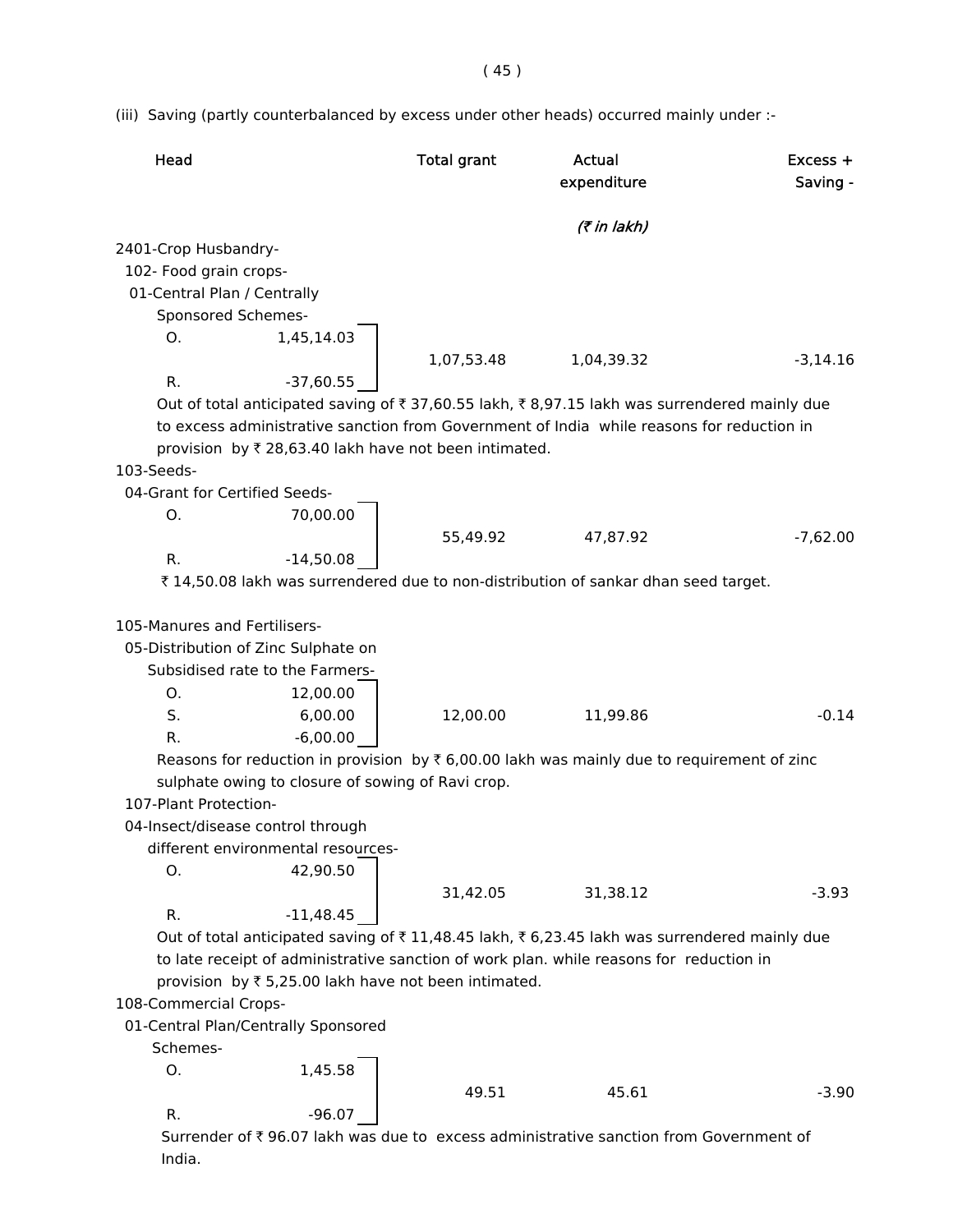| Head                      |                                                                             | <b>Total grant</b> | Actual<br>expenditure                                                                    | Excess +<br>Saving - |
|---------------------------|-----------------------------------------------------------------------------|--------------------|------------------------------------------------------------------------------------------|----------------------|
|                           |                                                                             |                    | (₹ in lakh)                                                                              |                      |
| Schemes-                  | 109-Extension and Farmers' Training-<br>01-Central Plan/Centrally Sponsored |                    |                                                                                          |                      |
|                           |                                                                             |                    |                                                                                          |                      |
| Ο.                        | 9,10.00                                                                     | 6,30.00            | 3,58.77                                                                                  | $-2,71.23$           |
| R.                        | $-2,80.00$                                                                  |                    |                                                                                          |                      |
| India.                    |                                                                             |                    | Surrender of ₹ 2,80.00 lakh was due to excess administrative sanction from Government of |                      |
| 05-Kisan-Mitra Yojana-    |                                                                             |                    |                                                                                          |                      |
| О.                        | 58,35.76                                                                    |                    |                                                                                          |                      |
|                           |                                                                             | 54,35.76           | 36,58.16                                                                                 | $-17,77.60$          |
| R.                        | $-4,00.00$                                                                  |                    |                                                                                          |                      |
|                           | Surrender of ₹4,00.00 lakh was due to no requirement.                       |                    |                                                                                          |                      |
| 110-Crop Insurance-       |                                                                             |                    |                                                                                          |                      |
|                           | 01-Central Plan/Centrally Sponsored                                         |                    |                                                                                          |                      |
| Schemes-                  |                                                                             |                    |                                                                                          |                      |
| S.                        | 4,10.16                                                                     | 4,10.16            | 2,19.82                                                                                  | $-1,90.34$           |
|                           |                                                                             |                    |                                                                                          |                      |
|                           | 111-Agricultural Economics and Statistics-                                  |                    |                                                                                          |                      |
|                           | 01-Central Plan/Centrally Sponsored                                         |                    |                                                                                          |                      |
| Schemes-                  |                                                                             |                    |                                                                                          |                      |
| Ο.                        | 6,91.45                                                                     |                    |                                                                                          |                      |
|                           |                                                                             | 6,75.70            | 4,77.63                                                                                  | $-1,98.07$           |
| R.                        | $-15.75$                                                                    |                    |                                                                                          |                      |
|                           |                                                                             |                    | ₹15.75 lakh was surrendered mainly due to economy measures and no requirement.           |                      |
| 04-Study and Designing of |                                                                             |                    |                                                                                          |                      |
|                           | Computerisation in Agriculture                                              |                    |                                                                                          |                      |
|                           | Department for Agricultural                                                 |                    |                                                                                          |                      |
|                           | <b>Statistics and Management-</b>                                           |                    |                                                                                          |                      |
| Ο.                        | 5,34.81                                                                     |                    |                                                                                          |                      |
|                           |                                                                             |                    |                                                                                          |                      |
|                           |                                                                             | 11.77              | 12.49                                                                                    | $+0.72$              |
| R.                        | $-5,23.04$                                                                  |                    |                                                                                          |                      |
|                           |                                                                             |                    | ₹5,23.04 lakh was surrendered due to less actual demand and non-sanction of scheme from  |                      |
|                           | expenditure financial committee.                                            |                    |                                                                                          |                      |
|                           | 05- Data Bank of Crops Production                                           |                    |                                                                                          |                      |
|                           | and Statistics of Production -                                              |                    |                                                                                          |                      |
| О.                        | 4,56.80                                                                     |                    |                                                                                          |                      |
|                           |                                                                             | 1,94.50            | 1,64.42                                                                                  | $-30.08$             |
| R.                        | $-2,62.30$                                                                  |                    |                                                                                          |                      |

 $\bar{\tau}$  2,62.30 lakh was surrendered due to non-sanction of staff on tender.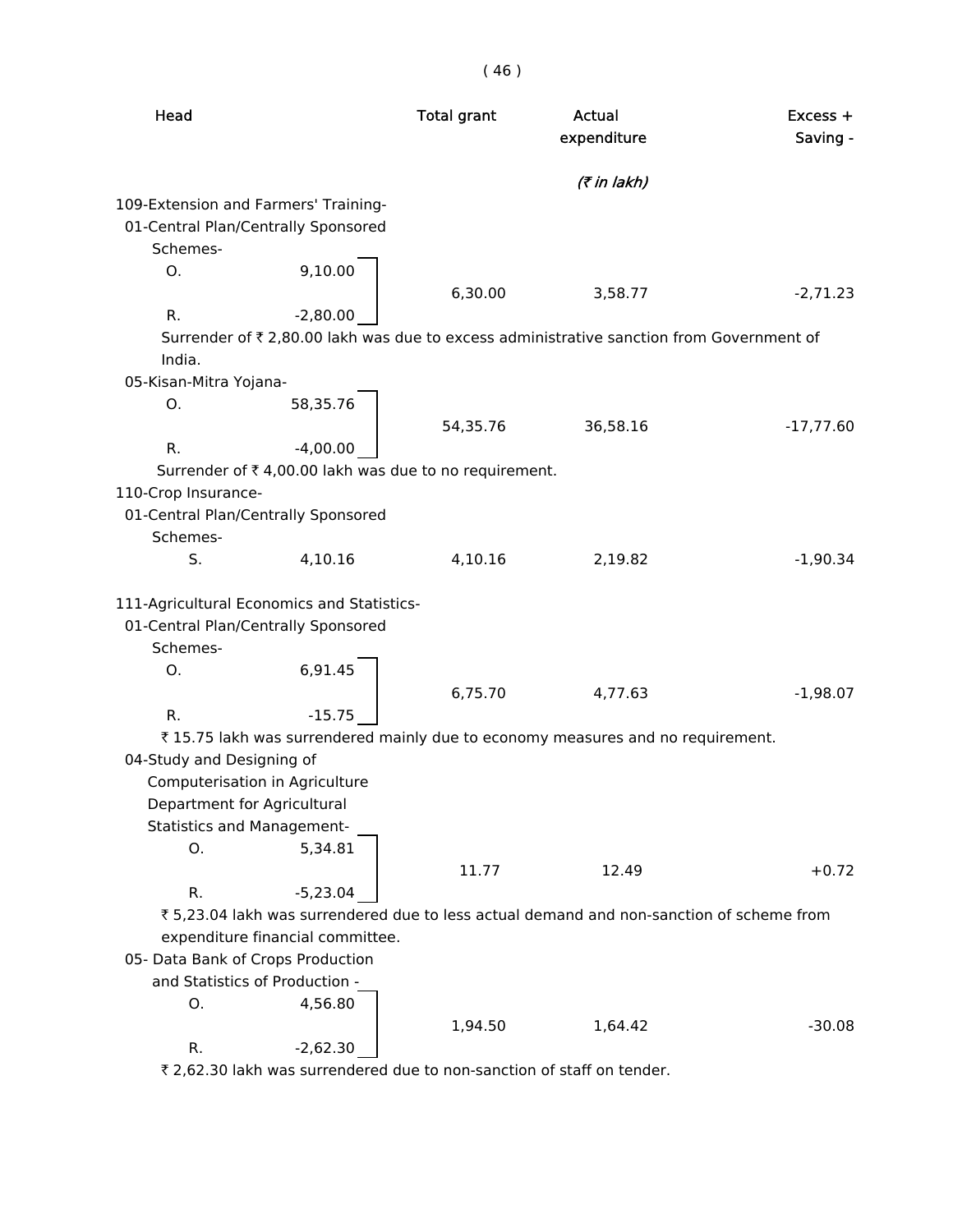|                                                                  |             | (41)                                                   |                                                                                            |                        |
|------------------------------------------------------------------|-------------|--------------------------------------------------------|--------------------------------------------------------------------------------------------|------------------------|
| Head                                                             |             | <b>Total grant</b>                                     | Actual<br>expenditure                                                                      | $Excess +$<br>Saving - |
|                                                                  |             |                                                        | (7 in lakh)                                                                                |                        |
| 112-Development of Pulses-                                       |             |                                                        |                                                                                            |                        |
| 03-Rabi Pulse Production                                         |             |                                                        |                                                                                            |                        |
| programmes-                                                      |             |                                                        |                                                                                            |                        |
| O.                                                               | 31,40.90    |                                                        |                                                                                            |                        |
| R.                                                               | $-7,77.51$  | 23,63.39                                               |                                                                                            | $-23,63.39$            |
|                                                                  |             |                                                        | Out of total anticipated saving of ₹7,77.51 lakh, ₹67.51 lakh was surrendered mainly       |                        |
|                                                                  |             |                                                        | due to non-receipt of administrative sanction of the scheme while reasons for reduction in |                        |
|                                                                  |             | provision by ₹7,10.00 lakh have not been intimated.    |                                                                                            |                        |
| 800-Other expenditure-                                           |             |                                                        |                                                                                            |                        |
| 01-Central Plan/Centrally                                        |             |                                                        |                                                                                            |                        |
| Sponsored Schemes-                                               |             |                                                        |                                                                                            |                        |
| O.                                                               | 3,44.00     |                                                        |                                                                                            | $+5.83$                |
| R.                                                               | $-3,44.00$  | $\sim$                                                 | 5.83                                                                                       |                        |
|                                                                  |             |                                                        | Surrender of ₹3,44.00 lakh was due to non-release of amount from Government of India.      |                        |
| 2402-Soil and Water Conservation-                                |             |                                                        |                                                                                            |                        |
| 001-Direction and Administration-                                |             |                                                        |                                                                                            |                        |
| 03-Establishment Expenditure-                                    |             |                                                        |                                                                                            |                        |
| O.                                                               | 3,58.24     |                                                        |                                                                                            |                        |
|                                                                  |             | 3,40.13                                                | 3,04.39                                                                                    | $-35.74$               |
| R.                                                               | $-18.11$    |                                                        |                                                                                            |                        |
|                                                                  |             | ₹18.11 lakh was surrendered due to less actual demand. |                                                                                            |                        |
| 101-Soil Survey and Testing-                                     |             |                                                        |                                                                                            |                        |
| 05-Strengthening of Bio-fertilizer<br>production labs/scheme for |             |                                                        |                                                                                            |                        |
| encouragement of use of                                          |             |                                                        |                                                                                            |                        |
| Bio-fertilizers-                                                 |             |                                                        |                                                                                            |                        |
| O.                                                               | 2,65.05     |                                                        |                                                                                            |                        |
|                                                                  |             | 2,31.85                                                | 1,19.16                                                                                    | $-1,12.69$             |
| R.                                                               | $-33.20$    |                                                        |                                                                                            |                        |
|                                                                  |             | Surrender of ₹ 33.20 lakh was due to no requirement.   |                                                                                            |                        |
| 103-Land Reclamation and                                         |             |                                                        |                                                                                            |                        |
| Development-                                                     |             |                                                        |                                                                                            |                        |
| 97-Externally Aided Schemes-                                     |             |                                                        |                                                                                            |                        |
| O.                                                               | 1,22,95.74  |                                                        |                                                                                            |                        |
| R.                                                               | $-37,77.74$ | 85,18.00                                               | 85,18.00                                                                                   |                        |

Surrender of  $\bar{t}$  37,77.74 lakh was due to no requirement.

# $(47)$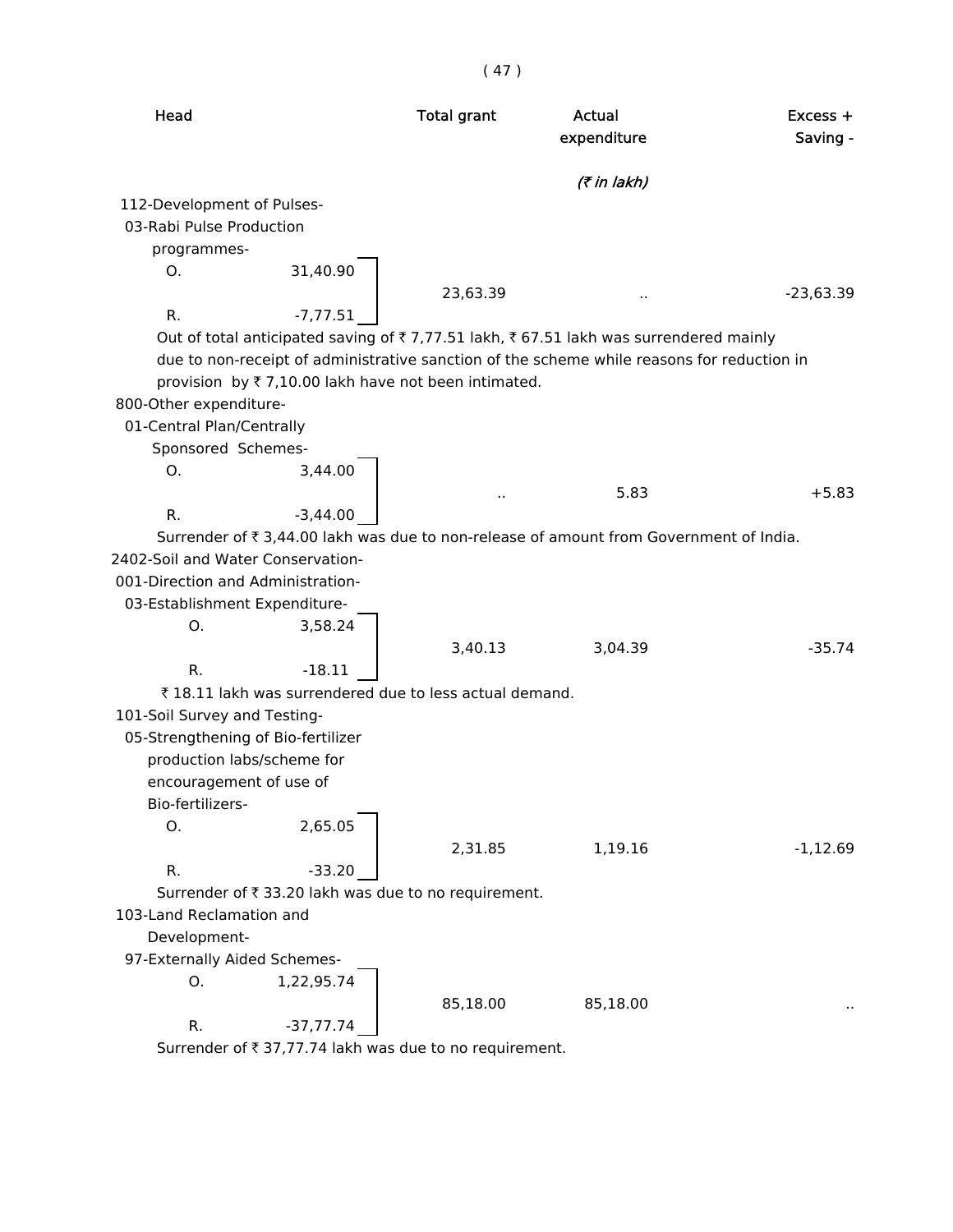| Head                                  |                                                          | <b>Total grant</b> | Actual<br>expenditure                                                       | $Excess +$<br>Saving - |
|---------------------------------------|----------------------------------------------------------|--------------------|-----------------------------------------------------------------------------|------------------------|
|                                       |                                                          |                    | (7 in lakh)                                                                 |                        |
| 2415-Agricultural Research and        |                                                          |                    |                                                                             |                        |
| Education-                            |                                                          |                    |                                                                             |                        |
| 01-Crop Husbandry-                    |                                                          |                    |                                                                             |                        |
| 277-Education-                        |                                                          |                    |                                                                             |                        |
|                                       | 03-Government Agriculture School-                        |                    |                                                                             |                        |
| O.                                    | 3,65.73                                                  |                    |                                                                             |                        |
|                                       |                                                          | 2,61.97            | 2,57.91                                                                     | $-4.06$                |
| R.                                    | $-1,03.76$                                               |                    |                                                                             |                        |
|                                       | ₹1,03.76 lakh was surrendered due to less actual demand. |                    |                                                                             |                        |
| 80-General-                           |                                                          |                    |                                                                             |                        |
| 120-Assistance to other Institutions- |                                                          |                    |                                                                             |                        |
| 20-Provision for audit-fee of         |                                                          |                    |                                                                             |                        |
| Government Agriculture                |                                                          |                    |                                                                             |                        |
| Universities-                         |                                                          |                    |                                                                             |                        |
| Ο.                                    | 2.32.50                                                  |                    |                                                                             |                        |
|                                       |                                                          | 1,97.71            | 1,97.71                                                                     |                        |
| R.                                    | $-34.79$                                                 |                    |                                                                             |                        |
|                                       | Surrender of ₹ 34.79 lakh was due to no expenditure.     |                    |                                                                             |                        |
|                                       | 23-Research Programme in Agriculture                     |                    |                                                                             |                        |
|                                       | and Technological Universities-                          |                    |                                                                             |                        |
| О.                                    | 3,00.00                                                  |                    |                                                                             |                        |
|                                       |                                                          | $\sim$             | $\ddot{\phantom{1}}$                                                        |                        |
| R.                                    | $-3,00.00$                                               |                    |                                                                             |                        |
|                                       |                                                          |                    | Surrender of ₹3,00.00 lakh was due to non-receipt of appropriate proposal.  |                        |
|                                       | 24-Agricultural extension Scheme in Agriculture          |                    |                                                                             |                        |
|                                       | and Technological Universities-                          |                    |                                                                             |                        |
| O.                                    | 2,00.00                                                  |                    |                                                                             |                        |
|                                       |                                                          | 1,34.00            | 1,34.00                                                                     |                        |
| R.                                    | $-66.00$                                                 |                    |                                                                             |                        |
|                                       |                                                          |                    | Surrender of ₹ 66.00 lakh was due to non-receipt of appropriate proposal.   |                        |
| 26-Strengthening of Agricultural      |                                                          |                    |                                                                             |                        |
|                                       | Research facilities in U.P.                              |                    |                                                                             |                        |
|                                       | Agricultural Research Council-                           |                    |                                                                             |                        |
| O.                                    | 2,00.00                                                  |                    |                                                                             |                        |
|                                       |                                                          | $\sim$             | $\blacksquare$                                                              |                        |
| R.                                    | $-2,00.00$                                               |                    |                                                                             |                        |
|                                       |                                                          |                    | Surrender of ₹ 2,00.00 lakh was due to non-receipt of appropriate proposal. |                        |
| 27-Establishment of Agricultural      |                                                          |                    |                                                                             |                        |
| University, Banda-                    |                                                          |                    |                                                                             |                        |
| Ο.                                    | 2,16.70                                                  |                    |                                                                             |                        |
|                                       |                                                          | 84.18              | 84.76                                                                       | $+0.58$                |
| R.                                    | $-1,32.52$                                               |                    |                                                                             |                        |
|                                       | Surrender of ₹1,32.52 lakh was due to no requirement.    |                    |                                                                             |                        |
|                                       |                                                          |                    |                                                                             |                        |

( 48 )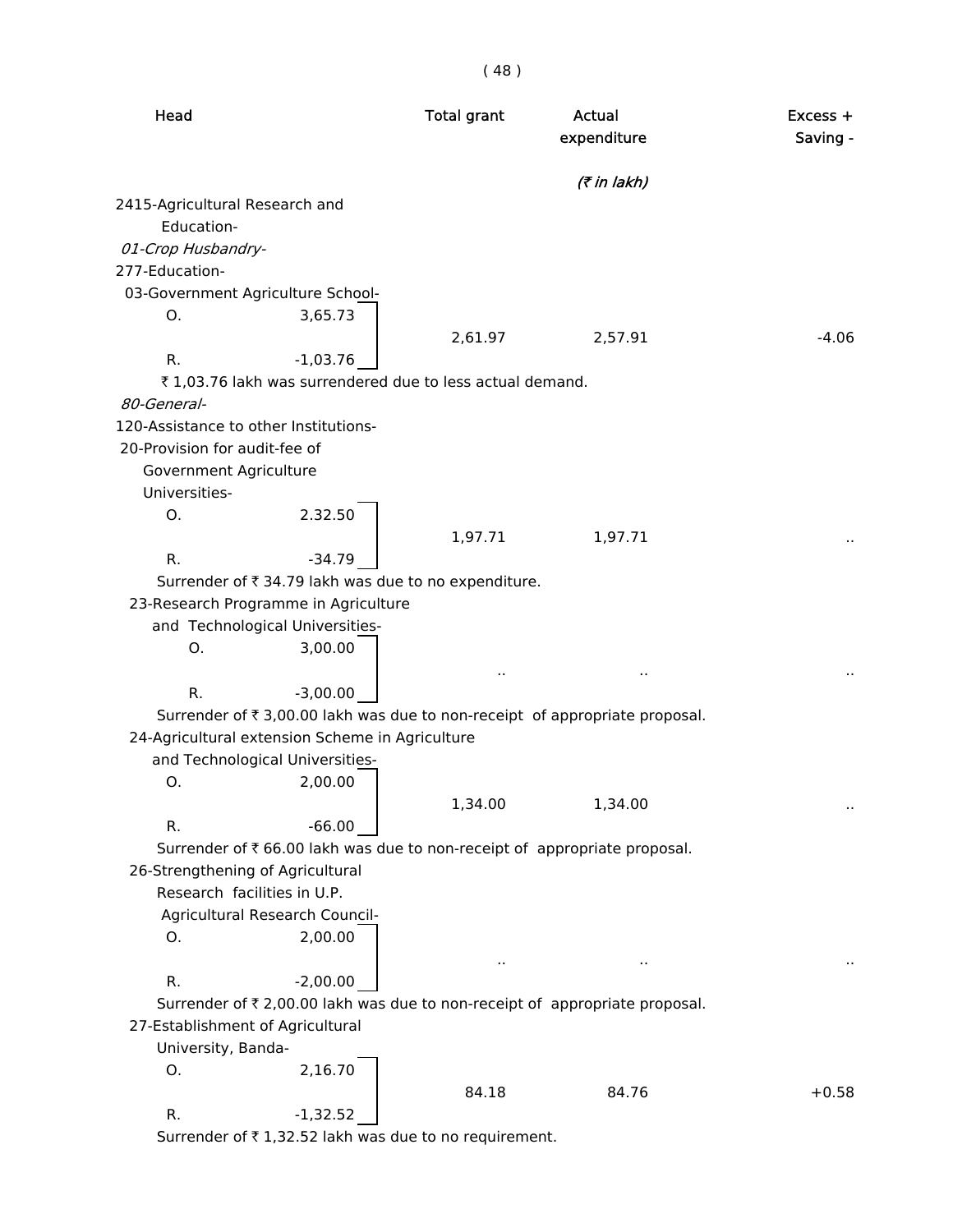# ( 49 )

| Head                                |                                                                           | <b>Total grant</b> | <b>Actual</b><br>expenditure                                                                  | Excess +<br>Saving - |
|-------------------------------------|---------------------------------------------------------------------------|--------------------|-----------------------------------------------------------------------------------------------|----------------------|
|                                     |                                                                           |                    | (7 in lakh)                                                                                   |                      |
| 800-Other Expenditure-              |                                                                           |                    |                                                                                               |                      |
| 03-Payment of Arrears-              |                                                                           |                    |                                                                                               |                      |
| Ο.                                  | 24,07.67                                                                  |                    |                                                                                               |                      |
|                                     |                                                                           | 19,15.39           | 19,15.39                                                                                      |                      |
| R.                                  | $-4,92.28$                                                                |                    |                                                                                               |                      |
|                                     | Reduction in provision by $\bar{\tau}$ 4,92.28 lakh was due to no demand. |                    |                                                                                               |                      |
| 2435-Other Agricultural Programmes- |                                                                           |                    |                                                                                               |                      |
| 01-Marketing and quality control-   |                                                                           |                    |                                                                                               |                      |
| 101-Marketing facilities-           |                                                                           |                    |                                                                                               |                      |
| 04-Market Control and Training      |                                                                           |                    |                                                                                               |                      |
| Centre-                             |                                                                           |                    |                                                                                               |                      |
| O.                                  | 1,31.86                                                                   |                    |                                                                                               |                      |
|                                     |                                                                           | 1,14.62            | 1,15.56                                                                                       | $+0.94$              |
| R.                                  | $-17.24$                                                                  |                    |                                                                                               |                      |
|                                     |                                                                           |                    | Out of total anticipated saving of ₹17.24 lakh, ₹6.93 lakh was surrendered on the basis of    |                      |
|                                     |                                                                           |                    | actual expenditure, no demand and economy measures while reasons for augmentation of          |                      |
|                                     |                                                                           |                    | provision by ₹1.69 lakh and reduction in provision by ₹12.00 lakh have not been intimated.    |                      |
|                                     |                                                                           |                    | Reasons for the final saving/excess/non-utilisation of entire provision under the above heads |                      |
|                                     | have not been intimated (June 2011).                                      |                    |                                                                                               |                      |
| (iv) Excess occurred under :-       |                                                                           |                    |                                                                                               |                      |
| 2401-Crop Husbandry-                |                                                                           |                    |                                                                                               |                      |
| 001-Direction and Administration-   |                                                                           |                    |                                                                                               |                      |
|                                     | 03-General Establishment of Agriculture                                   |                    |                                                                                               |                      |
| Directorate-                        |                                                                           |                    |                                                                                               |                      |
| O.                                  | 20,41.04                                                                  |                    |                                                                                               |                      |
|                                     |                                                                           | 22,47.43           | 22,65.28                                                                                      | $+17.85$             |
| R.                                  | 2,06.39                                                                   |                    |                                                                                               |                      |
|                                     |                                                                           |                    | Out of net augmentation of provision by ₹ 2,06.39 lakh, reasons for augmentation of provision |                      |
|                                     |                                                                           |                    | by ₹ 2,13.40 lakh have not been intimated. ₹ 7.01 lakh was surrendered due to less actual     |                      |
| demand.                             |                                                                           |                    |                                                                                               |                      |
| 05-District Organisation-           |                                                                           |                    |                                                                                               |                      |
| O.                                  | 41,53.06                                                                  |                    |                                                                                               |                      |
| S.                                  | 0.02                                                                      | 49,89.02           | 50,39.79                                                                                      | $+50.77$             |
| R.                                  | 8,35.94                                                                   |                    |                                                                                               |                      |
|                                     |                                                                           |                    | Out of net augmentation of provision by ₹8,35.94 lakh, reasons for augmentation of provision  |                      |
|                                     |                                                                           |                    | by ₹8,61.60 lakh have not been intimated. ₹25.66 lakh was surrendered due to less actual      |                      |
| demand.                             |                                                                           |                    |                                                                                               |                      |
| 103-Seeds-                          |                                                                           |                    |                                                                                               |                      |
| 03-Practical Zone Exhibition and    |                                                                           |                    |                                                                                               |                      |
| Seed Production Zone-               |                                                                           |                    |                                                                                               |                      |
| 0.                                  | 20,82.11                                                                  |                    |                                                                                               |                      |
|                                     |                                                                           | 20,80.00           | 21,11.06                                                                                      | $+31.06$             |
| R.                                  | $-2.11$                                                                   |                    |                                                                                               |                      |
|                                     | Surrender of ₹2.11 lakh was due to less actual demand.                    |                    |                                                                                               |                      |
|                                     |                                                                           |                    |                                                                                               |                      |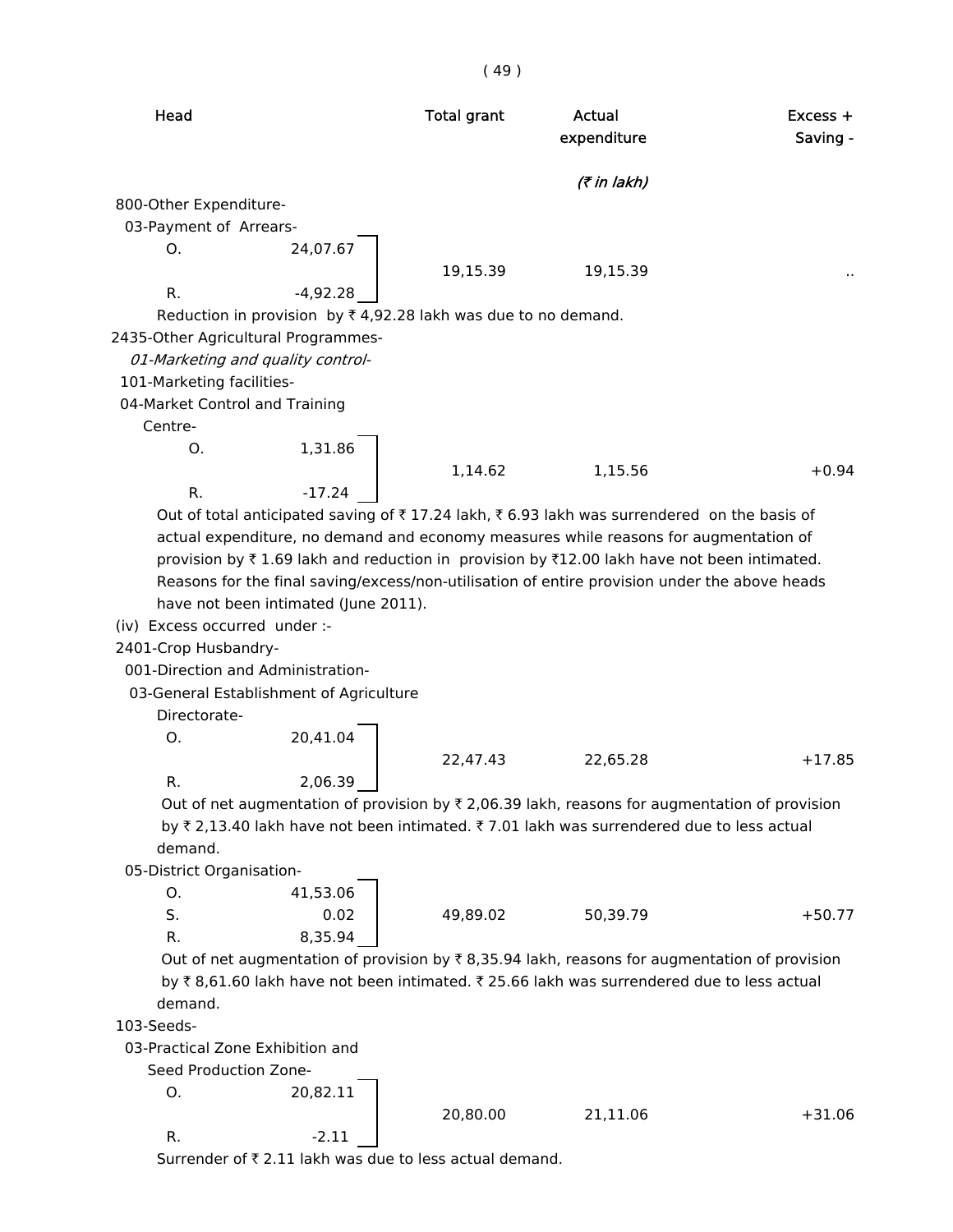( 50 )

| Head                                                                |             | <b>Total grant</b>                                                      | Actual<br>expenditure | $Excess +$<br>Saving -                                                                        |
|---------------------------------------------------------------------|-------------|-------------------------------------------------------------------------|-----------------------|-----------------------------------------------------------------------------------------------|
|                                                                     |             |                                                                         | (₹ in lakh)           |                                                                                               |
| 110-Crop Insurance-                                                 |             |                                                                         |                       |                                                                                               |
| 04-Payment of premium to                                            |             |                                                                         |                       |                                                                                               |
| Indian Agricultural Insurance                                       |             |                                                                         |                       |                                                                                               |
| Company Ltd. for Crop                                               |             |                                                                         |                       |                                                                                               |
| Insurance                                                           |             | 50,00.00                                                                | 50,42.42              | $+42.42$                                                                                      |
| 2402-Soil and Water Conservation-                                   |             |                                                                         |                       |                                                                                               |
| 101-Soil Survey and Testing-                                        |             |                                                                         |                       |                                                                                               |
| 03-Soil, Survey and Testing                                         |             |                                                                         |                       |                                                                                               |
| Programmes-                                                         |             |                                                                         |                       |                                                                                               |
| O.                                                                  | 1,28,20.85  |                                                                         |                       |                                                                                               |
|                                                                     |             | 1,28,16.97                                                              | 1,30,96.72            | $+2,79.75$                                                                                    |
| R.                                                                  | $-3.88$     |                                                                         |                       |                                                                                               |
|                                                                     |             | Surrender of ₹3.88 lakh was due to less actual demand.                  |                       |                                                                                               |
| 04- Scheme for Strengthening<br><b>Rhizobium Culture Production</b> |             |                                                                         |                       |                                                                                               |
| of Soil Testing Laboratories                                        |             |                                                                         |                       |                                                                                               |
| of 9 Districts in State-                                            |             |                                                                         |                       |                                                                                               |
| Ο.                                                                  | 96.25       |                                                                         |                       |                                                                                               |
|                                                                     |             | 95.10                                                                   | 1,10.05               | $+14.95$                                                                                      |
| R.                                                                  | $-1.15$     |                                                                         |                       |                                                                                               |
|                                                                     |             | Surrender of ₹1.15 lakh was due to less actual demand.                  |                       |                                                                                               |
| 102-Soil Conservation-                                              |             |                                                                         |                       |                                                                                               |
| 01-Central Plan/Centrally Sponsored                                 |             |                                                                         |                       |                                                                                               |
| Schemes-                                                            |             |                                                                         |                       |                                                                                               |
| Ο.                                                                  | 1,92.00     |                                                                         |                       |                                                                                               |
|                                                                     |             |                                                                         | 21,87.93              | $+21,87.93$                                                                                   |
| R.                                                                  | $-1,92.00$  |                                                                         |                       |                                                                                               |
|                                                                     |             | Surrender of ₹1,92.00 lakh was due to no scheme.                        |                       |                                                                                               |
| 05-Strengthening of Soil Health-                                    |             |                                                                         |                       |                                                                                               |
| О.                                                                  |             |                                                                         |                       |                                                                                               |
|                                                                     |             | 5,23.05                                                                 | 2,90.54               | $-2,32.51$                                                                                    |
| R.                                                                  | 5,23.05     |                                                                         |                       |                                                                                               |
|                                                                     |             |                                                                         |                       | Out of net augmentation of provision by ₹ 5,23.05 lakh, reasons for augmentation of provision |
|                                                                     |             |                                                                         |                       | by ₹7,10.00 lakh have not been intimated. ₹1,86.95 lakh was surrendered due to less actual    |
| demand.                                                             |             |                                                                         |                       |                                                                                               |
| 11-National Agriculture Development                                 |             |                                                                         |                       |                                                                                               |
| Scheme-                                                             |             |                                                                         |                       |                                                                                               |
| О.                                                                  | 82,99.97    |                                                                         |                       |                                                                                               |
| S.                                                                  | 29,00.00    | 94,08.36                                                                | 1,16,69.29            | $+22,60.93$                                                                                   |
| R.                                                                  | $-17,91.61$ | Surrender of $\overline{z}$ 17.91.61 lakh was due to less actual demand |                       |                                                                                               |
|                                                                     |             |                                                                         |                       |                                                                                               |

Surrender of  $\zeta$  17,91.61 lakh was due to less actual demand.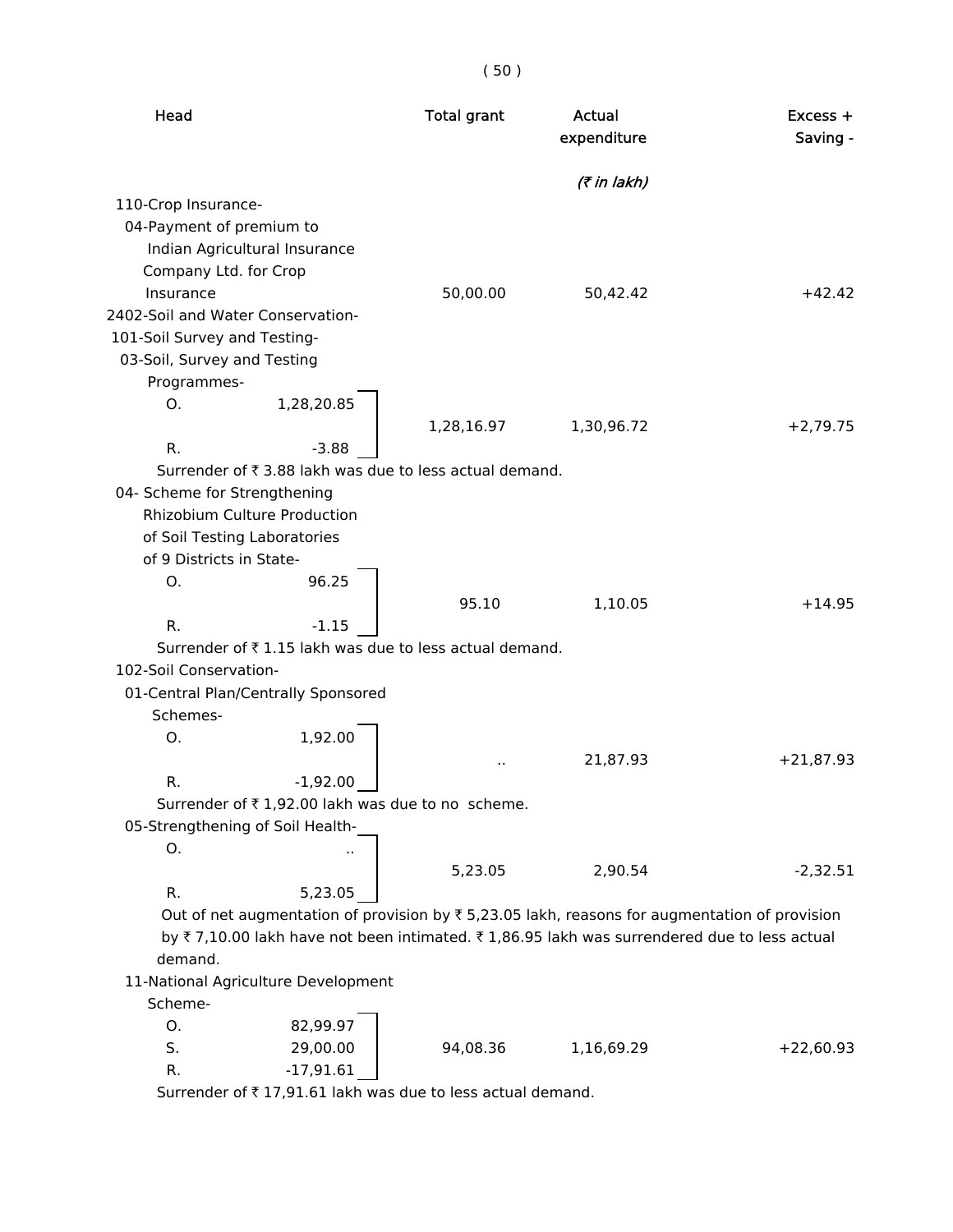| × | m. |
|---|----|

| (7 in lakh)<br>103-Land reclamation and<br>Development-<br>04-Kisan Hit Yojana<br>11,48.00<br>$+2,03.15$<br>13,51.15<br>2415-Agricultural Research and<br>Education-<br>80-General-<br>120-Assistance to other Institutions-<br>04-Grant to U.P. Agricultural<br>University, Kanpur-<br>Ο.<br>19,65.63<br>21,00.63<br>21,00.85<br>$+0.22$<br>R.<br>1,35.00<br>Reasons for augmentation of provision by $\overline{\tau}$ 1,35.00 lakh was due to no sufficient provision in<br>item.<br>05-Grants-in-Aid to U.P. Agriculture<br>University, Faizabad -<br>0.<br>11,33.94<br>12,63.94<br>12,63.94<br>R.<br>1,30.00<br>Reasons for augmentation of provision by $\overline{\tau}$ 1,30.00 lakh was due to no sufficient provision in<br>item.<br>06-Grant to U.P. Agricultural Research Council-<br>55.00<br>Ο.<br>97.28<br>97.28<br>R.<br>42.28<br>Reasons for augmentation of provision by $\bar{\tau}$ 42.28 lakh was due to no sufficient provision in<br>item.<br>09-Grant to Agricultural Institute,<br>Allahabad-<br>4,82.05<br>Ο.<br>5,42.05<br>5,42.05<br>R.<br>60.00<br>Reasons for augmentation of provision by $\overline{\tau}$ 60.00 lakh was due to no sufficient provision in<br>item.<br>12-Establishment of Agriculture<br>and Technological University,<br>Modipuram, Meerut-<br>6,75.00<br>Ο.<br>8,00.00<br>8,00.00<br>1,25.00<br>R.<br>Reasons for augmentation of provision by $\bar{\tau}$ 1,25.00 lakh was due to no sufficient provision in | Head | <b>Total grant</b> | <b>Actual</b><br>expenditure | $Excess +$<br>Saving - |
|--------------------------------------------------------------------------------------------------------------------------------------------------------------------------------------------------------------------------------------------------------------------------------------------------------------------------------------------------------------------------------------------------------------------------------------------------------------------------------------------------------------------------------------------------------------------------------------------------------------------------------------------------------------------------------------------------------------------------------------------------------------------------------------------------------------------------------------------------------------------------------------------------------------------------------------------------------------------------------------------------------------------------------------------------------------------------------------------------------------------------------------------------------------------------------------------------------------------------------------------------------------------------------------------------------------------------------------------------------------------------------------------------------------------------------------------------------------------|------|--------------------|------------------------------|------------------------|
|                                                                                                                                                                                                                                                                                                                                                                                                                                                                                                                                                                                                                                                                                                                                                                                                                                                                                                                                                                                                                                                                                                                                                                                                                                                                                                                                                                                                                                                                    |      |                    |                              |                        |
|                                                                                                                                                                                                                                                                                                                                                                                                                                                                                                                                                                                                                                                                                                                                                                                                                                                                                                                                                                                                                                                                                                                                                                                                                                                                                                                                                                                                                                                                    |      |                    |                              |                        |
|                                                                                                                                                                                                                                                                                                                                                                                                                                                                                                                                                                                                                                                                                                                                                                                                                                                                                                                                                                                                                                                                                                                                                                                                                                                                                                                                                                                                                                                                    |      |                    |                              |                        |
|                                                                                                                                                                                                                                                                                                                                                                                                                                                                                                                                                                                                                                                                                                                                                                                                                                                                                                                                                                                                                                                                                                                                                                                                                                                                                                                                                                                                                                                                    |      |                    |                              |                        |
|                                                                                                                                                                                                                                                                                                                                                                                                                                                                                                                                                                                                                                                                                                                                                                                                                                                                                                                                                                                                                                                                                                                                                                                                                                                                                                                                                                                                                                                                    |      |                    |                              |                        |
|                                                                                                                                                                                                                                                                                                                                                                                                                                                                                                                                                                                                                                                                                                                                                                                                                                                                                                                                                                                                                                                                                                                                                                                                                                                                                                                                                                                                                                                                    |      |                    |                              |                        |
|                                                                                                                                                                                                                                                                                                                                                                                                                                                                                                                                                                                                                                                                                                                                                                                                                                                                                                                                                                                                                                                                                                                                                                                                                                                                                                                                                                                                                                                                    |      |                    |                              |                        |
|                                                                                                                                                                                                                                                                                                                                                                                                                                                                                                                                                                                                                                                                                                                                                                                                                                                                                                                                                                                                                                                                                                                                                                                                                                                                                                                                                                                                                                                                    |      |                    |                              |                        |
|                                                                                                                                                                                                                                                                                                                                                                                                                                                                                                                                                                                                                                                                                                                                                                                                                                                                                                                                                                                                                                                                                                                                                                                                                                                                                                                                                                                                                                                                    |      |                    |                              |                        |
|                                                                                                                                                                                                                                                                                                                                                                                                                                                                                                                                                                                                                                                                                                                                                                                                                                                                                                                                                                                                                                                                                                                                                                                                                                                                                                                                                                                                                                                                    |      |                    |                              |                        |
|                                                                                                                                                                                                                                                                                                                                                                                                                                                                                                                                                                                                                                                                                                                                                                                                                                                                                                                                                                                                                                                                                                                                                                                                                                                                                                                                                                                                                                                                    |      |                    |                              |                        |
|                                                                                                                                                                                                                                                                                                                                                                                                                                                                                                                                                                                                                                                                                                                                                                                                                                                                                                                                                                                                                                                                                                                                                                                                                                                                                                                                                                                                                                                                    |      |                    |                              |                        |
|                                                                                                                                                                                                                                                                                                                                                                                                                                                                                                                                                                                                                                                                                                                                                                                                                                                                                                                                                                                                                                                                                                                                                                                                                                                                                                                                                                                                                                                                    |      |                    |                              |                        |
|                                                                                                                                                                                                                                                                                                                                                                                                                                                                                                                                                                                                                                                                                                                                                                                                                                                                                                                                                                                                                                                                                                                                                                                                                                                                                                                                                                                                                                                                    |      |                    |                              |                        |
|                                                                                                                                                                                                                                                                                                                                                                                                                                                                                                                                                                                                                                                                                                                                                                                                                                                                                                                                                                                                                                                                                                                                                                                                                                                                                                                                                                                                                                                                    |      |                    |                              |                        |
|                                                                                                                                                                                                                                                                                                                                                                                                                                                                                                                                                                                                                                                                                                                                                                                                                                                                                                                                                                                                                                                                                                                                                                                                                                                                                                                                                                                                                                                                    |      |                    |                              |                        |
|                                                                                                                                                                                                                                                                                                                                                                                                                                                                                                                                                                                                                                                                                                                                                                                                                                                                                                                                                                                                                                                                                                                                                                                                                                                                                                                                                                                                                                                                    |      |                    |                              |                        |
|                                                                                                                                                                                                                                                                                                                                                                                                                                                                                                                                                                                                                                                                                                                                                                                                                                                                                                                                                                                                                                                                                                                                                                                                                                                                                                                                                                                                                                                                    |      |                    |                              |                        |
|                                                                                                                                                                                                                                                                                                                                                                                                                                                                                                                                                                                                                                                                                                                                                                                                                                                                                                                                                                                                                                                                                                                                                                                                                                                                                                                                                                                                                                                                    |      |                    |                              |                        |
|                                                                                                                                                                                                                                                                                                                                                                                                                                                                                                                                                                                                                                                                                                                                                                                                                                                                                                                                                                                                                                                                                                                                                                                                                                                                                                                                                                                                                                                                    |      |                    |                              |                        |
|                                                                                                                                                                                                                                                                                                                                                                                                                                                                                                                                                                                                                                                                                                                                                                                                                                                                                                                                                                                                                                                                                                                                                                                                                                                                                                                                                                                                                                                                    |      |                    |                              |                        |
|                                                                                                                                                                                                                                                                                                                                                                                                                                                                                                                                                                                                                                                                                                                                                                                                                                                                                                                                                                                                                                                                                                                                                                                                                                                                                                                                                                                                                                                                    |      |                    |                              |                        |
|                                                                                                                                                                                                                                                                                                                                                                                                                                                                                                                                                                                                                                                                                                                                                                                                                                                                                                                                                                                                                                                                                                                                                                                                                                                                                                                                                                                                                                                                    |      |                    |                              |                        |
|                                                                                                                                                                                                                                                                                                                                                                                                                                                                                                                                                                                                                                                                                                                                                                                                                                                                                                                                                                                                                                                                                                                                                                                                                                                                                                                                                                                                                                                                    |      |                    |                              |                        |
|                                                                                                                                                                                                                                                                                                                                                                                                                                                                                                                                                                                                                                                                                                                                                                                                                                                                                                                                                                                                                                                                                                                                                                                                                                                                                                                                                                                                                                                                    |      |                    |                              |                        |
|                                                                                                                                                                                                                                                                                                                                                                                                                                                                                                                                                                                                                                                                                                                                                                                                                                                                                                                                                                                                                                                                                                                                                                                                                                                                                                                                                                                                                                                                    |      |                    |                              |                        |
|                                                                                                                                                                                                                                                                                                                                                                                                                                                                                                                                                                                                                                                                                                                                                                                                                                                                                                                                                                                                                                                                                                                                                                                                                                                                                                                                                                                                                                                                    |      |                    |                              |                        |
|                                                                                                                                                                                                                                                                                                                                                                                                                                                                                                                                                                                                                                                                                                                                                                                                                                                                                                                                                                                                                                                                                                                                                                                                                                                                                                                                                                                                                                                                    |      |                    |                              |                        |
|                                                                                                                                                                                                                                                                                                                                                                                                                                                                                                                                                                                                                                                                                                                                                                                                                                                                                                                                                                                                                                                                                                                                                                                                                                                                                                                                                                                                                                                                    |      |                    |                              |                        |
|                                                                                                                                                                                                                                                                                                                                                                                                                                                                                                                                                                                                                                                                                                                                                                                                                                                                                                                                                                                                                                                                                                                                                                                                                                                                                                                                                                                                                                                                    |      |                    |                              |                        |
|                                                                                                                                                                                                                                                                                                                                                                                                                                                                                                                                                                                                                                                                                                                                                                                                                                                                                                                                                                                                                                                                                                                                                                                                                                                                                                                                                                                                                                                                    |      |                    |                              |                        |
|                                                                                                                                                                                                                                                                                                                                                                                                                                                                                                                                                                                                                                                                                                                                                                                                                                                                                                                                                                                                                                                                                                                                                                                                                                                                                                                                                                                                                                                                    |      |                    |                              |                        |
|                                                                                                                                                                                                                                                                                                                                                                                                                                                                                                                                                                                                                                                                                                                                                                                                                                                                                                                                                                                                                                                                                                                                                                                                                                                                                                                                                                                                                                                                    |      |                    |                              |                        |
|                                                                                                                                                                                                                                                                                                                                                                                                                                                                                                                                                                                                                                                                                                                                                                                                                                                                                                                                                                                                                                                                                                                                                                                                                                                                                                                                                                                                                                                                    |      |                    |                              |                        |
|                                                                                                                                                                                                                                                                                                                                                                                                                                                                                                                                                                                                                                                                                                                                                                                                                                                                                                                                                                                                                                                                                                                                                                                                                                                                                                                                                                                                                                                                    |      |                    |                              |                        |
|                                                                                                                                                                                                                                                                                                                                                                                                                                                                                                                                                                                                                                                                                                                                                                                                                                                                                                                                                                                                                                                                                                                                                                                                                                                                                                                                                                                                                                                                    |      |                    |                              |                        |

item.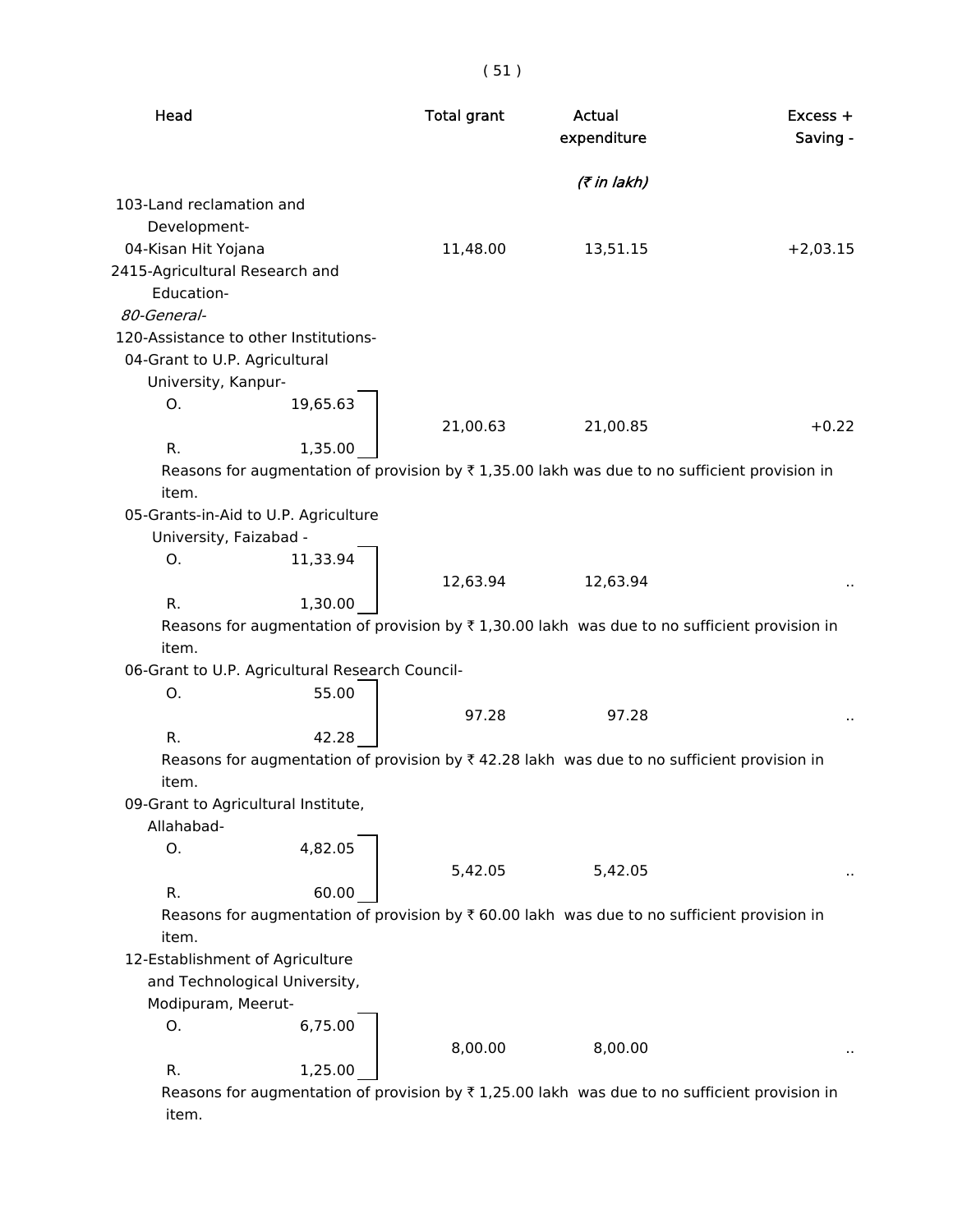| Head                                |                                   | <b>Total grant</b> | Actual<br>expenditure                                                                                               | $Excess +$<br>Saving - |
|-------------------------------------|-----------------------------------|--------------------|---------------------------------------------------------------------------------------------------------------------|------------------------|
|                                     |                                   |                    | (₹ in lakh)                                                                                                         |                        |
| 2435-Other Agricultural Programmes- |                                   |                    |                                                                                                                     |                        |
|                                     | 01-Marketing and quality control- |                    |                                                                                                                     |                        |
| 101-Marketing facilities-           |                                   |                    |                                                                                                                     |                        |
| 03-Business Oraganisation of        |                                   |                    |                                                                                                                     |                        |
| Agricultural Products-              |                                   |                    |                                                                                                                     |                        |
| O.                                  | 6,62.80                           |                    |                                                                                                                     |                        |
|                                     |                                   | 6,87.97            | 6.88.03                                                                                                             | $+0.06$                |
| R.                                  | 25.17                             |                    |                                                                                                                     |                        |
|                                     |                                   |                    | Out of net augmentation of provision by $\bar{\tau}$ 25.17 lakh, reasons for augmentation of provision              |                        |
|                                     |                                   |                    | by $\overline{\tau}$ 50.66 lakh and reduction in provision by $\overline{\tau}$ 14.50 lakh have not been intimated. |                        |
|                                     |                                   |                    | ₹10.99 lakh was surrendered due to less actual demand, on the basis of actual expenditure                           |                        |

and economy measures.

 Reasons for the final excess/saving/expenditure without provision under the above heads have not been intimated (June 2011).

#### Charged-

(v) Out of the final saving of  $\bar{\tau}$  12.09 lakh, only a sum of  $\bar{\tau}$  2.51 lakh could be anticipated for surrender.

(vi) Saving occurred mainly under :-

| Head                                    |         | <b>Total</b>  | Actual      | $Excess +$ |
|-----------------------------------------|---------|---------------|-------------|------------|
|                                         |         | appropriation | expenditure | Saving -   |
|                                         |         |               | (7 in lakh) |            |
| 2401-Crop Husbandry-                    |         |               |             |            |
| 001-Direction and Administration-       |         |               |             |            |
| 03-General Establishment of Agriculture |         |               |             |            |
| Directorate-                            |         |               |             |            |
| O                                       | 15.00   |               |             |            |
|                                         |         | 12.58         | 3.01        | $-9.57$    |
| R                                       | $-2.42$ |               |             |            |

₹ 2.42 lakh was surrendered due to less actual demand.

Reasons for the final saving under the above head have not been intimated (June 2011).

### Capital-

Voted-

(vii) Out of the final saving of  $\bar{\tau}$  50,30.16 lakh, only a sum of  $\bar{\tau}$  40,37.23 lakh could be anticipated for surrender.

(viii) In view of the final saving of  $\bar{\tau}$  50,30.16 lakh, the supplementary grant of  $\bar{\tau}$  24,63.02 lakh obtained in August 2010 proved unnecessary.

( 52 )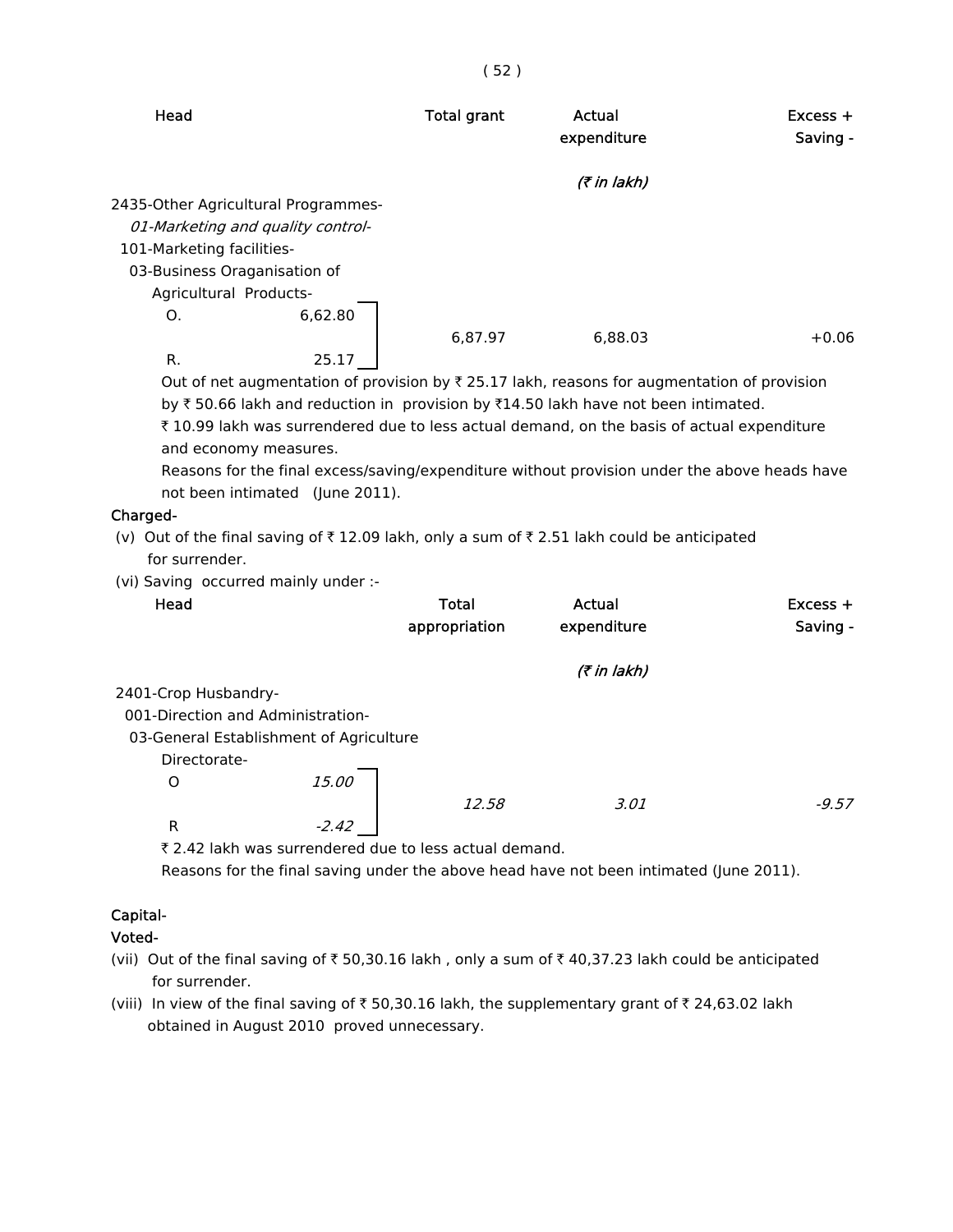(ix) Saving (partly counterbalanced by excess under other heads) occurred mainly under :-

| Head                                   |                                                        | <b>Total grant</b> | <b>Actual</b><br>expenditure<br>(7 in lakh)                                             | $Excess +$<br>Saving - |
|----------------------------------------|--------------------------------------------------------|--------------------|-----------------------------------------------------------------------------------------|------------------------|
| 4401-Capital Outlay on Crop Husbandry- |                                                        |                    |                                                                                         |                        |
| 102-Food Grains Crops-                 |                                                        |                    |                                                                                         |                        |
| 01-Central Plan/Centrally Sponsored    |                                                        |                    |                                                                                         |                        |
| Schemes-                               |                                                        |                    |                                                                                         |                        |
| O                                      | 2,00.00                                                | $\sim$             | $\ddot{\phantom{1}}$                                                                    |                        |
| $\mathsf{R}$                           | $-2,00.00$                                             |                    |                                                                                         |                        |
|                                        | Surrender of ₹ 2,00.00 lakh was due to no requirement. |                    |                                                                                         |                        |
| 105-Manures and Fertilisers-           |                                                        |                    |                                                                                         |                        |
| 03-Cost and Incidental Charges of      |                                                        |                    |                                                                                         |                        |
|                                        | <b>Chemical Fertilizers Manufactured</b>               |                    |                                                                                         |                        |
| in Country-                            |                                                        |                    |                                                                                         |                        |
| $\circ$                                | 5.00                                                   |                    |                                                                                         |                        |
|                                        |                                                        | 4.09               | $-2.64$                                                                                 | $-6.73$                |
| $\mathsf{R}$                           | $-0.91$                                                |                    |                                                                                         |                        |
|                                        | ₹ 0.91 lakh was surrendered due to less actual demand. |                    |                                                                                         |                        |
| 107-Plant Protection-                  |                                                        |                    |                                                                                         |                        |
| 04-Control of Insect/disease           |                                                        |                    |                                                                                         |                        |
| through different Environmental        |                                                        |                    |                                                                                         |                        |
| Resources-                             |                                                        |                    |                                                                                         |                        |
| Ο.                                     | 4,00.60                                                |                    |                                                                                         |                        |
|                                        |                                                        | 1,38.60            | 37.77                                                                                   | $-1,00.83$             |
| R.                                     | $-2,62.00$                                             |                    |                                                                                         |                        |
|                                        |                                                        |                    | ₹ 2,62.00 lakh was surrendered mainly due to late receipt of administrative sanction of |                        |
| work plan.                             |                                                        |                    |                                                                                         |                        |
| 190-Investments in Public Sector       |                                                        |                    |                                                                                         |                        |
| and Other Undertakings-                |                                                        |                    |                                                                                         |                        |
| 03-National Agriculture Development    |                                                        |                    |                                                                                         |                        |
| Scheme-                                |                                                        |                    |                                                                                         |                        |
| Ο.                                     | 35,00.00                                               |                    |                                                                                         |                        |
|                                        |                                                        | 34,99.22           | 26,14.48                                                                                | $-8,84.74$             |
| R.                                     | $-0.78$                                                |                    |                                                                                         |                        |
|                                        | ₹ 0.78 lakh was surrendered due to less actual demand. |                    |                                                                                         |                        |
| 800-Other expenditure-                 |                                                        |                    |                                                                                         |                        |
| 03-National Agriculture Development    |                                                        |                    |                                                                                         |                        |
| Scheme-                                |                                                        |                    |                                                                                         |                        |
| Ο.                                     | 44,00.00                                               |                    |                                                                                         |                        |
|                                        |                                                        | 30,90.67           | 29,98.62                                                                                | $-92.05$               |
| R.                                     | $-13,09.33$                                            |                    |                                                                                         |                        |

 $\bar{X}$  13,09.33 lakh was surrendered due to less actual demand.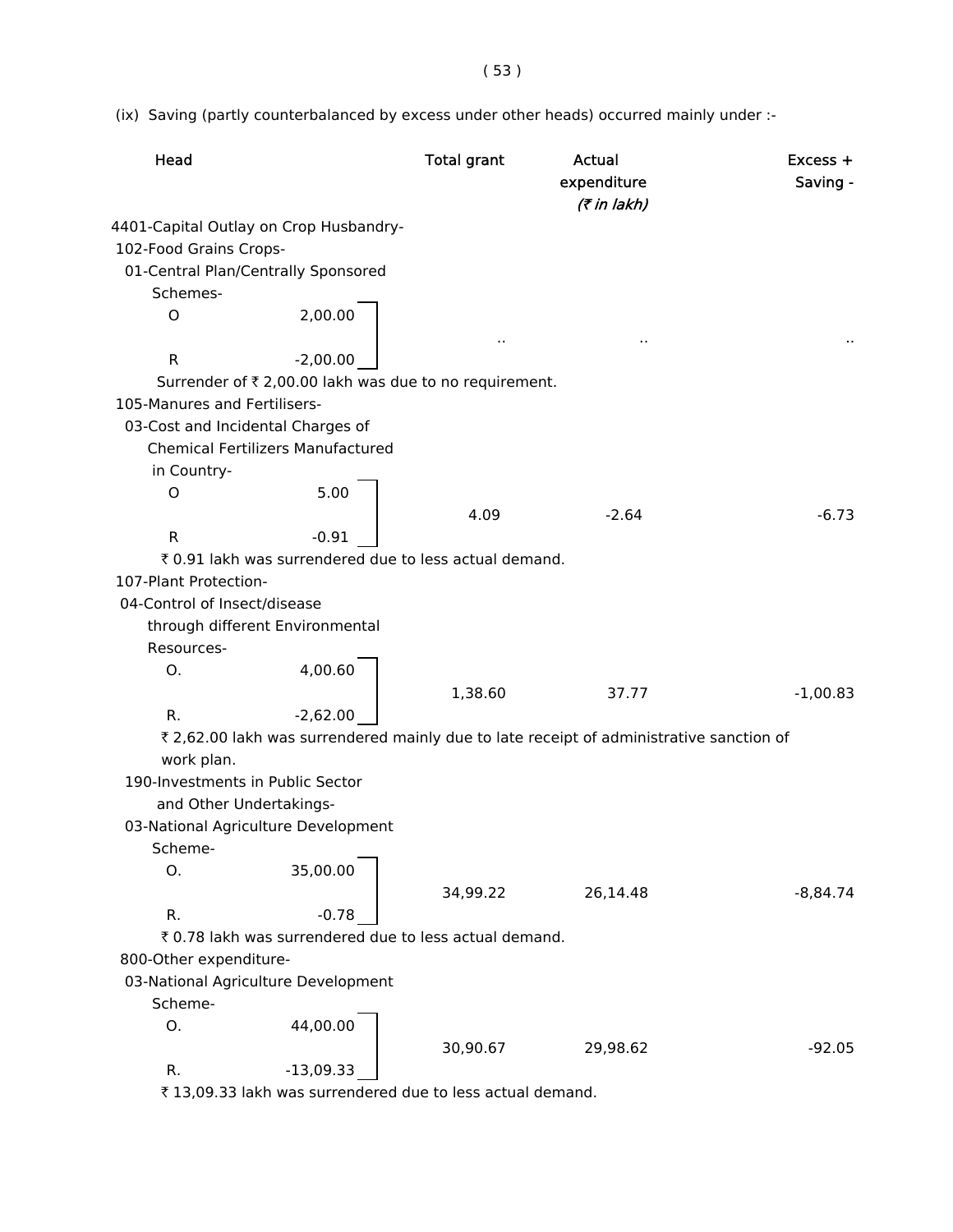| Head                                                                                                                                                                   |            | <b>Total grant</b> | Actual<br>expenditure                                                                                    | $Excess +$<br>Saving - |
|------------------------------------------------------------------------------------------------------------------------------------------------------------------------|------------|--------------------|----------------------------------------------------------------------------------------------------------|------------------------|
|                                                                                                                                                                        |            |                    | (7 in lakh)                                                                                              |                        |
| 4415-Capital Outlay on Agricultural                                                                                                                                    |            |                    |                                                                                                          |                        |
| Research and Education-                                                                                                                                                |            |                    |                                                                                                          |                        |
| 05-Fisheries-                                                                                                                                                          |            |                    |                                                                                                          |                        |
| 277-Education-                                                                                                                                                         |            |                    |                                                                                                          |                        |
| 03-Fisheries Degree                                                                                                                                                    |            |                    |                                                                                                          |                        |
| College, Etawah-                                                                                                                                                       |            |                    |                                                                                                          |                        |
| Ο.                                                                                                                                                                     | 2,00.00    | $\sim$             |                                                                                                          |                        |
| R.                                                                                                                                                                     | $-2,00.00$ |                    |                                                                                                          |                        |
|                                                                                                                                                                        |            |                    | ₹ 2,00.00 lakh was surrendered due to late receipt of sanction of proposal.                              |                        |
| 80-General-                                                                                                                                                            |            |                    |                                                                                                          |                        |
| 277-Education-                                                                                                                                                         |            |                    |                                                                                                          |                        |
| 06-Establishment of Veterinary Science                                                                                                                                 |            |                    |                                                                                                          |                        |
| and Animal Husbandry Degree College                                                                                                                                    |            |                    |                                                                                                          |                        |
| at Meerut District                                                                                                                                                     |            | 10,00.00           | 5,00.00                                                                                                  | $-5,00.00$             |
| 07-Construction of Dr. Ram Manohar<br>Lohiya Plant Bio-diversity and<br>Bio-technology Degree College<br>under Uttar Pradesh Agriculture<br>University Faizabad-<br>O. | 3,00.00    |                    |                                                                                                          |                        |
|                                                                                                                                                                        |            | 88.67              | 88.67                                                                                                    |                        |
| R.                                                                                                                                                                     | $-2,11.33$ |                    |                                                                                                          |                        |
|                                                                                                                                                                        |            |                    | Out of total anticipated saving of $\overline{\tau}$ 2,11.33 lakh, reasons for reduction in provision by |                        |
|                                                                                                                                                                        |            |                    | ₹1,70.00 lakh have not been intimated while ₹41.33 lakh was surrendered due to provision                 |                        |
| being more than requirement.                                                                                                                                           |            |                    |                                                                                                          |                        |
| 12-Construction of College of Basic<br>Science under Agriculture                                                                                                       |            |                    |                                                                                                          |                        |
| University, Meerut-                                                                                                                                                    |            |                    |                                                                                                          |                        |
| О.                                                                                                                                                                     | 2,00.00    |                    |                                                                                                          |                        |
|                                                                                                                                                                        |            | 1,42.39            | 1,42.39                                                                                                  |                        |
| R.                                                                                                                                                                     | $-57.61$   |                    |                                                                                                          |                        |
|                                                                                                                                                                        |            |                    | ₹57.61 lakh was surrendered due to provision being more than requirement.                                |                        |
| 18-Construction of Administrative                                                                                                                                      |            |                    |                                                                                                          |                        |
| <b>Building in Agriculture</b>                                                                                                                                         |            |                    |                                                                                                          |                        |
| University, Meerut-                                                                                                                                                    |            |                    |                                                                                                          |                        |
| О.                                                                                                                                                                     | 10,42.66   |                    |                                                                                                          |                        |
| R.                                                                                                                                                                     | $-1,12.00$ | 9,30.66            | 9,30.66                                                                                                  |                        |

 $\bar{\tau}$  1,12.00 lakh was surrendered due to no permission of withdrawl of 5 percent amount of the cost of work.

( 54 )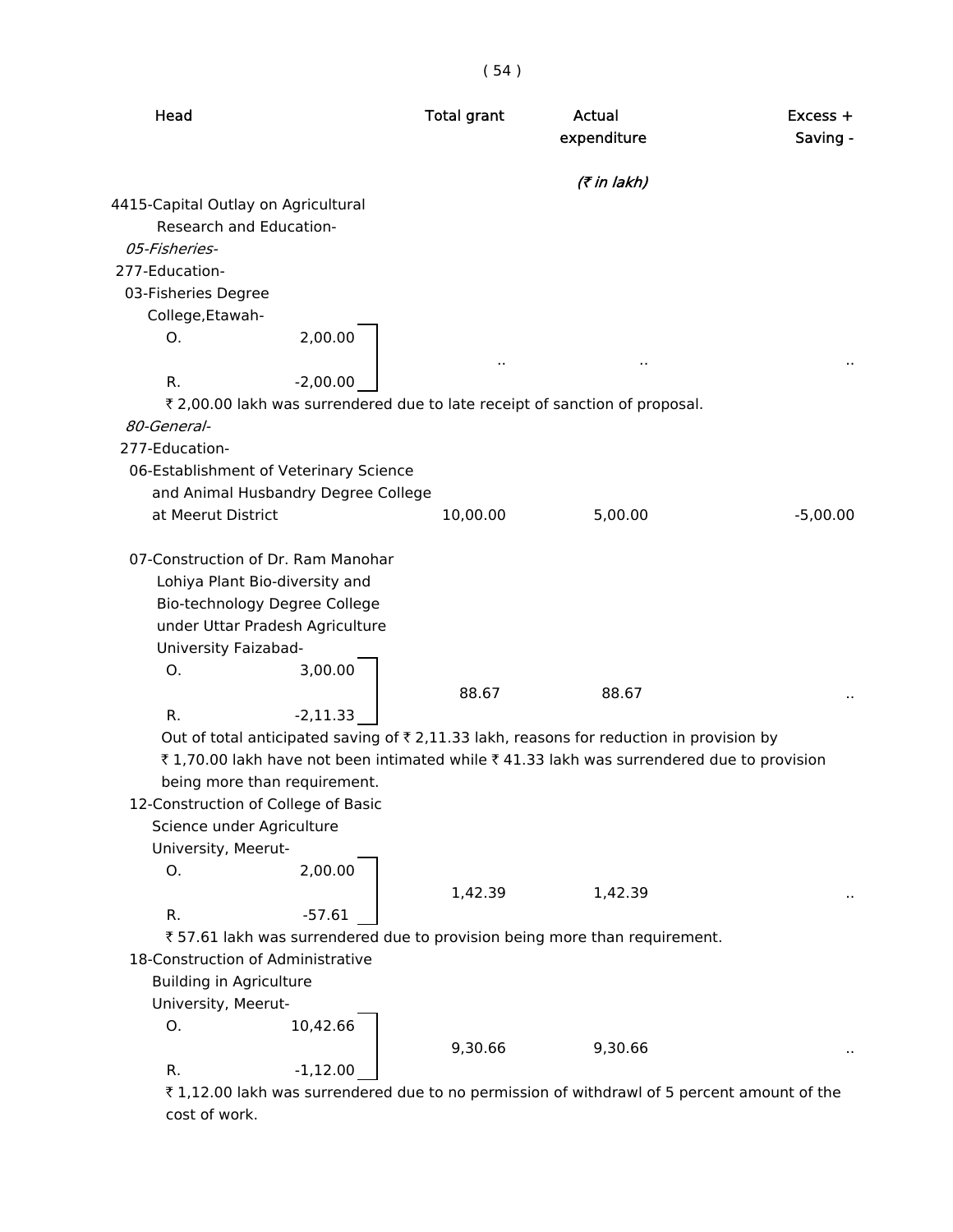| Head                                |                                                        | <b>Total grant</b> | Actual<br>expenditure                                                                   | $Excess +$<br>Saving - |
|-------------------------------------|--------------------------------------------------------|--------------------|-----------------------------------------------------------------------------------------|------------------------|
|                                     |                                                        |                    | (7 in lakh)                                                                             |                        |
| 20-Strengthening of residential     |                                                        |                    |                                                                                         |                        |
| building in Agriculture             |                                                        |                    |                                                                                         |                        |
| University, Faizabad-               |                                                        |                    |                                                                                         |                        |
|                                     |                                                        |                    |                                                                                         |                        |
| R.                                  | 1,70.00                                                | 1,70.00            |                                                                                         | $-1,70.00$             |
|                                     |                                                        |                    | Reasons for augmentation of provision by ₹1,70.00 lakh have not been intimated.         |                        |
| 27-Agricultural and Technical       |                                                        |                    |                                                                                         |                        |
|                                     | University, Modipuram, Meerut-                         |                    |                                                                                         |                        |
| О.                                  | 31,48.65                                               |                    |                                                                                         |                        |
|                                     |                                                        | 27,50.05           | 23,44.15                                                                                | $-4,05.90$             |
| R.                                  | $-3,98.60$                                             |                    |                                                                                         |                        |
|                                     |                                                        |                    | ₹ 3,98.60 lakh was surrendered due to provision being more than requirement and         |                        |
|                                     | non-receipt of appropriate proposal.                   |                    |                                                                                         |                        |
|                                     |                                                        |                    | Reasons for the final saving under the above heads have not been intimated (June 2011). |                        |
| (x) Excess occurred under :-        |                                                        |                    |                                                                                         |                        |
|                                     | 4401-Capital Outlay on Crop Husbandry-                 |                    |                                                                                         |                        |
| 103-Seeds-                          |                                                        |                    |                                                                                         |                        |
| 04-Adharic Seeds store-             |                                                        |                    |                                                                                         |                        |
| O.                                  | 2,01,71.03                                             |                    |                                                                                         |                        |
|                                     |                                                        | 2,01,67.56         | 2,02,66.69                                                                              | $+99.13$               |
| R.                                  | $-3.47$                                                |                    |                                                                                         |                        |
|                                     | ₹ 3.47 lakh was surrendered due to less actual demand. |                    |                                                                                         |                        |
| 4415-Capital Outlay on Agricultural |                                                        |                    |                                                                                         |                        |
| Research and Education-             |                                                        |                    |                                                                                         |                        |
| 80-General-                         |                                                        |                    |                                                                                         |                        |
| 277-Education-                      |                                                        |                    |                                                                                         |                        |
| 08-Establishment of Horticulture    |                                                        |                    |                                                                                         |                        |
|                                     | and Forestry Degree College                            |                    |                                                                                         |                        |
|                                     | under Agriculture University, Faizabad-                |                    |                                                                                         |                        |
| О.                                  | 7,00.00                                                |                    |                                                                                         |                        |
|                                     |                                                        | 6,09.68            | 11,09.68                                                                                | $+5,00.00$             |
| R.                                  | $-90.32$                                               |                    |                                                                                         |                        |
|                                     |                                                        |                    | ₹ 90.32 lakh was surrendered due to provision being more than requirement.              |                        |
| 09-Establishment of Fisheries       |                                                        |                    |                                                                                         |                        |
|                                     | Degree College under Agriculture                       |                    |                                                                                         |                        |
| University, Faizabad                |                                                        | 49.40              | 1,35.43                                                                                 | $+86.03$               |
|                                     |                                                        |                    |                                                                                         |                        |
| 28-Agricultural and Technical       |                                                        |                    |                                                                                         |                        |
| University, Faizabad-               |                                                        |                    |                                                                                         |                        |
| О.                                  | 18,16.31                                               |                    |                                                                                         |                        |
|                                     |                                                        | 21,92.13           | 23,84.29                                                                                | $+1,92.16$             |
| S.                                  | 3,75.82                                                |                    |                                                                                         |                        |
|                                     |                                                        |                    |                                                                                         |                        |

Reasons for the final excess under the above heads have not been intimated (June 2011).

# ( 55 )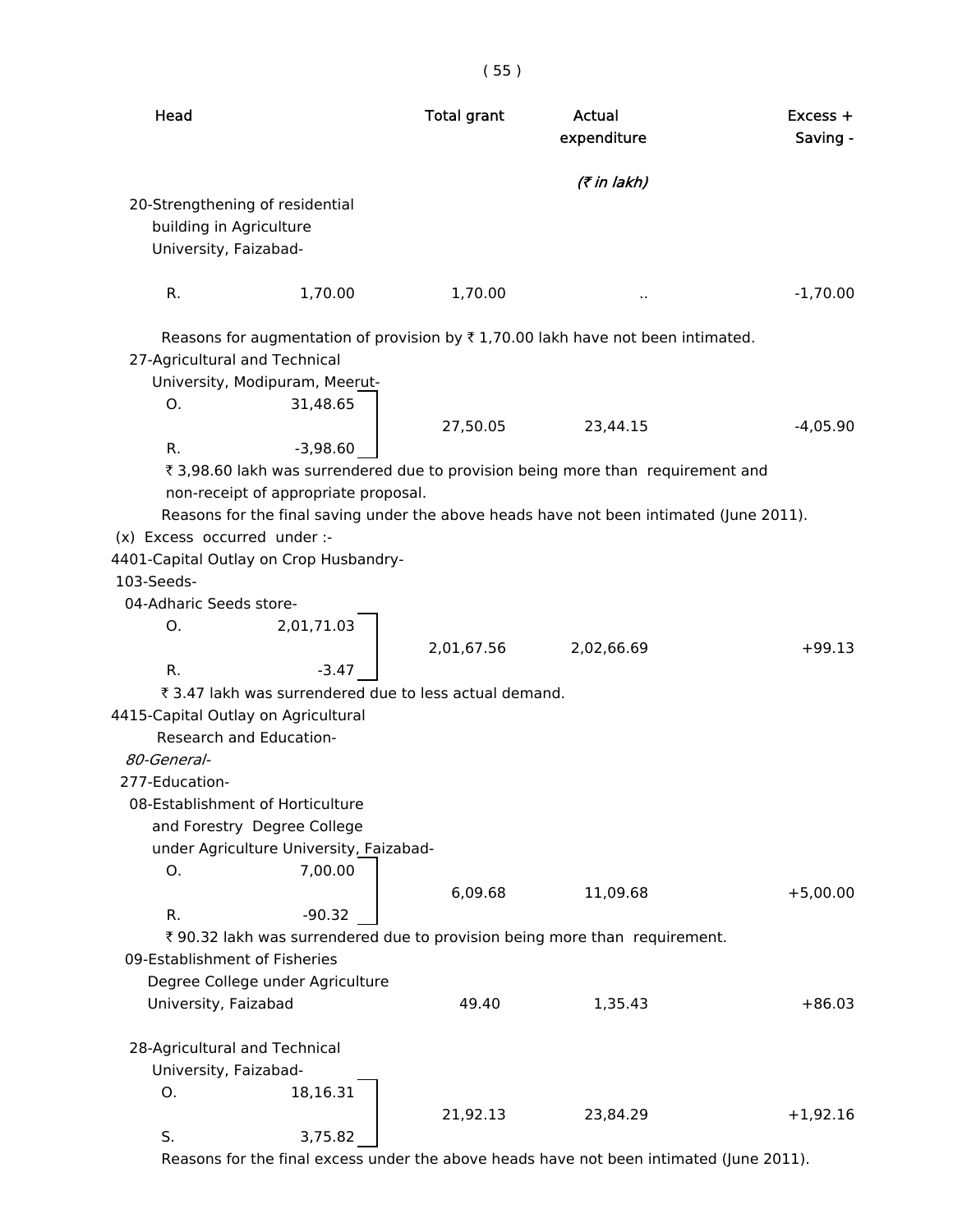#### ( 56 )

### GRANT NO. 12-AGRICULTURE AND OTHER ALLIED DEPARTMENTS (LAND DEVELOPMENT AND WATER RESOURCES)

| <b>Major Heads</b>                                |                        | <b>Total grant</b> | Actual<br>expenditure | Excess +<br>Saving - |
|---------------------------------------------------|------------------------|--------------------|-----------------------|----------------------|
| Revenue-                                          |                        |                    | (₹ in thousand)       |                      |
|                                                   |                        |                    |                       |                      |
| 2501-Special Programmes for Rural<br>Development, |                        |                    |                       |                      |
| 2515-Other Rural Development<br>Programmes and    |                        |                    |                       |                      |
| 2705-Command Area Development                     |                        |                    |                       |                      |
| Voted-                                            |                        |                    |                       |                      |
| Original                                          | 2,15,24,04             |                    |                       |                      |
| Supplementary                                     | 51,00,01               | 2,66,24,05         | 1,73,19,28            | $-93,04,77$          |
| Amount surrendered during the year (March 2011)   |                        |                    |                       | 93,03,94             |
| Capital-                                          |                        |                    |                       |                      |
| 4515-Capital Outlay on Other Rural                | Development Programmes |                    |                       |                      |
| Voted-                                            |                        |                    |                       |                      |
| Original                                          |                        | 75,00,00           | 55                    | $-74,99,45$          |
| Supplementary                                     | 75,00,00               |                    |                       |                      |
| Amount surrendered during the year (March 2011)   |                        |                    |                       | 75,00,00             |
|                                                   |                        |                    |                       |                      |
| <b>Notes and Comments-</b>                        |                        |                    |                       |                      |

# Revenue-

- Voted-
- (i) Against the final saving of  $\bar{\tau}$  93,04.77 lakh, a sum of  $\bar{\tau}$  93,03.94 lakh was surrendered.
- (ii) In view of the final saving of  $\bar{\tau}$  93,04.77 lakh, the supplementary grant of  $\bar{\tau}$  51,00.01 lakh obtained in August 2010 proved unnecessary and could have been limited to token amounts wherever necessary.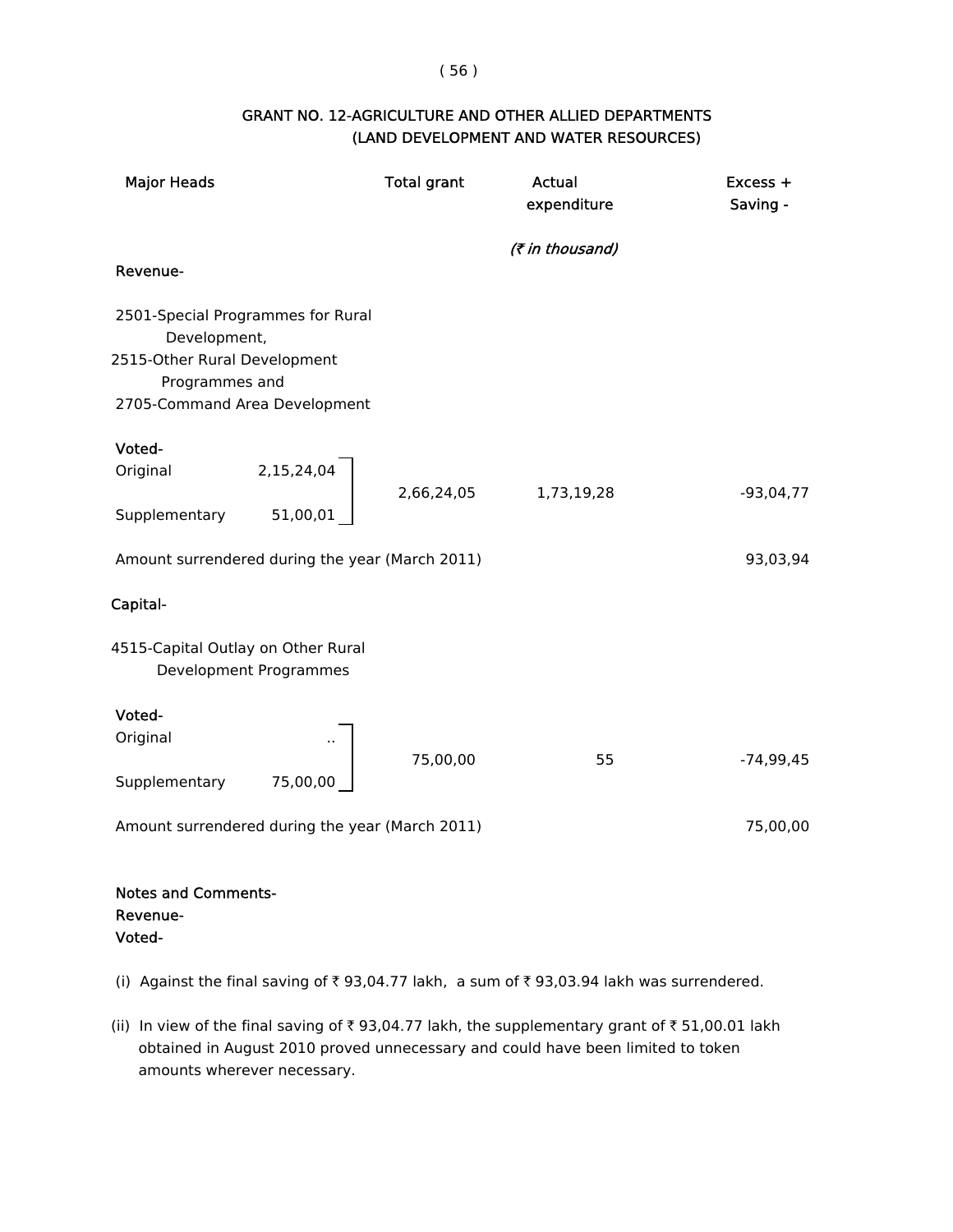(iii) Saving occurred mainly under :-

| Head                                |             | <b>Total grant</b>                                               | Actual<br>expenditure                                                             | Excess +<br>Saving - |
|-------------------------------------|-------------|------------------------------------------------------------------|-----------------------------------------------------------------------------------|----------------------|
|                                     |             |                                                                  | (7 in lakh)                                                                       |                      |
| 2501-Special Programmes for         |             |                                                                  |                                                                                   |                      |
| Rural Development-                  |             |                                                                  |                                                                                   |                      |
| 02-Draught Prone Areas              |             |                                                                  |                                                                                   |                      |
| Development Programme-              |             |                                                                  |                                                                                   |                      |
| 800-Other expenditure-              |             |                                                                  |                                                                                   |                      |
| 01-Central Plan/Centrally Sponsored |             |                                                                  |                                                                                   |                      |
| Schemes-                            |             |                                                                  |                                                                                   |                      |
| O.                                  | 6,49.75     |                                                                  |                                                                                   |                      |
|                                     |             | 3,36.60                                                          | 3,36.60                                                                           |                      |
| R.                                  | $-3,13.15$  |                                                                  |                                                                                   |                      |
|                                     |             |                                                                  | Surrender of ₹3,13.15 lakh was due to non-receipt of requisite Central share.     |                      |
| 05-Waste Land Development-          |             |                                                                  |                                                                                   |                      |
| 101-National Waste Land             |             |                                                                  |                                                                                   |                      |
| Development Programme-              |             |                                                                  |                                                                                   |                      |
| 01-Central Plan/Centrally Sponsored |             |                                                                  |                                                                                   |                      |
| Schemes-                            |             |                                                                  |                                                                                   |                      |
| O.                                  | 22,38.43    |                                                                  |                                                                                   |                      |
|                                     |             | 12,38.75                                                         | 12,38.51                                                                          | $-0.24$              |
| R.                                  | -9,99.68    |                                                                  |                                                                                   |                      |
|                                     |             |                                                                  | Surrender of ₹9,99.68 lakh was due to non-receipt of requisite Central share.     |                      |
| 2705-Command Area Development-      |             |                                                                  |                                                                                   |                      |
| 800-Other expenditure-              |             |                                                                  |                                                                                   |                      |
| 01-Central Plan/Centrally Sponsored |             |                                                                  |                                                                                   |                      |
| Schemes-                            |             |                                                                  |                                                                                   |                      |
| 0.                                  | 1,74,30.09  |                                                                  |                                                                                   |                      |
| S.                                  | 50,00.01    | 1,44,42.68                                                       | 1,50,69.90                                                                        | $+6,27.22$           |
| R.                                  | $-79,87.42$ |                                                                  |                                                                                   |                      |
|                                     |             | Reasons for surrender of ₹79,87.42 lakh have not been intimated. |                                                                                   |                      |
| 03-Payment of Arrears-              |             |                                                                  |                                                                                   |                      |
| O.                                  | 11,75.54    |                                                                  |                                                                                   |                      |
|                                     |             | 11,71.85                                                         | 5,44.04                                                                           | $-6,27.81$           |
| R.                                  | $-3.69$     |                                                                  |                                                                                   |                      |
|                                     |             | Reasons for surrender of ₹3.69 lakh have not been intimated.     |                                                                                   |                      |
|                                     |             |                                                                  | Reasons for the final saving/excess under the above heads have not been intimated |                      |
| (June 2011).                        |             |                                                                  |                                                                                   |                      |

# Capital-

# Voted-

(iv) Against the final saving of  $\bar{\tau}$  74,99.45 lakh, a sum of  $\bar{\tau}$  75,00.00 lakh was surrendered.

(v) In view of the final saving of  $\bar{z}$  74,99.45 lakh, the supplementary grant of  $\bar{z}$  75,00.00 lakh obtained in August 2010 proved unnecessary.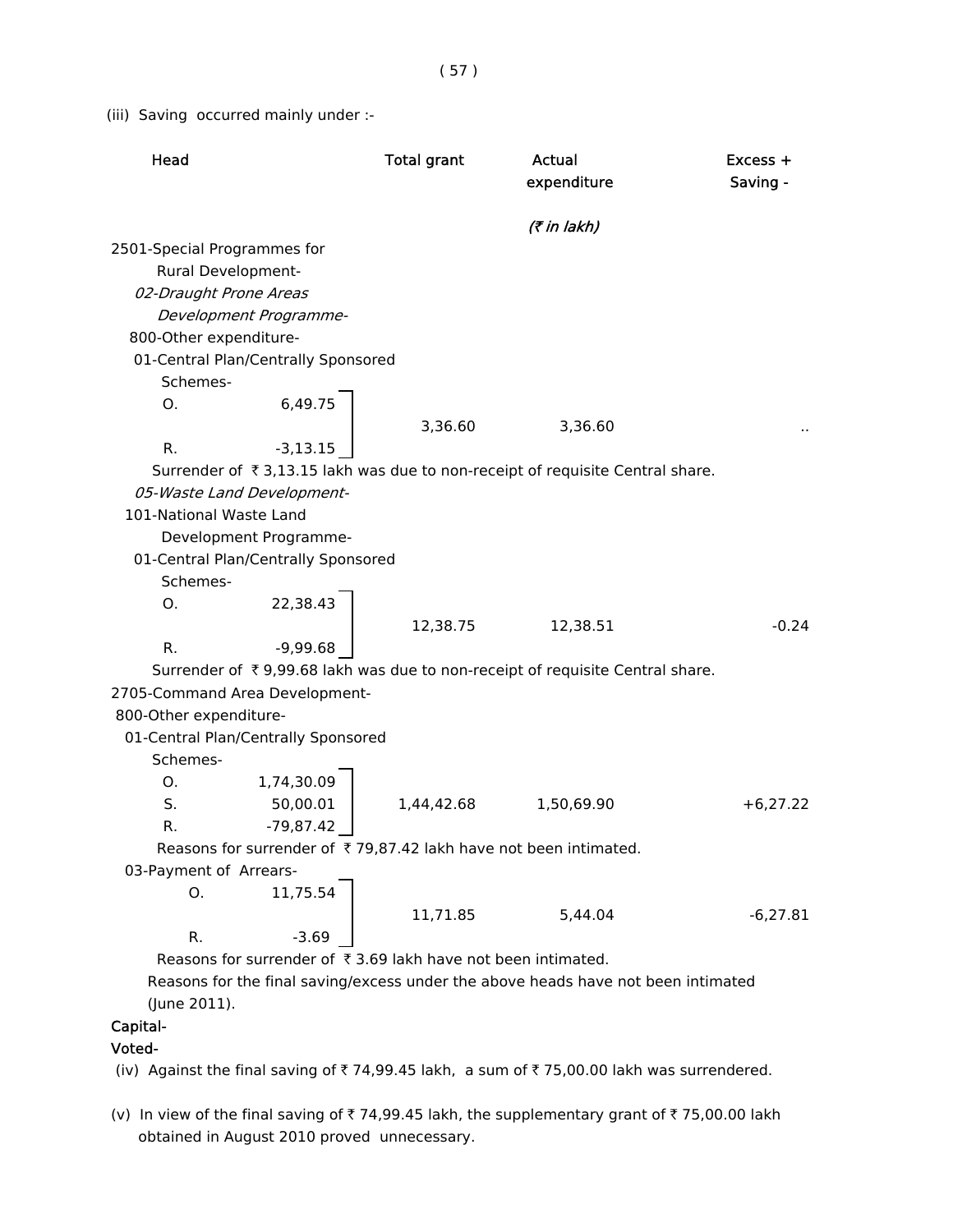(vi) Saving occurred mainly under :-

| Head                               |                                   | Total grant | Actual<br>expenditure                                                | $Excess +$<br>Saving - |
|------------------------------------|-----------------------------------|-------------|----------------------------------------------------------------------|------------------------|
|                                    |                                   |             | (₹ in lakh)                                                          |                        |
| 4515-Capital Outlay on Other Rural |                                   |             |                                                                      |                        |
|                                    | Development Programmes-           |             |                                                                      |                        |
| 800-Other Expenditure-             |                                   |             |                                                                      |                        |
|                                    | 03-Repair, Renewal and Renovation |             |                                                                      |                        |
| of Water Works Bodies-             |                                   |             |                                                                      |                        |
| S.                                 | 75,00.00                          |             |                                                                      |                        |
|                                    |                                   | ٠.          | 0.55                                                                 | $+0.55$                |
| R.                                 | -75,00.00                         |             |                                                                      |                        |
|                                    |                                   |             | Surrender of ₹75,00.00 lakh was due to non-receipt of Central share. |                        |

 Reasons for the final excess under the above head have not been intimated (June 2011).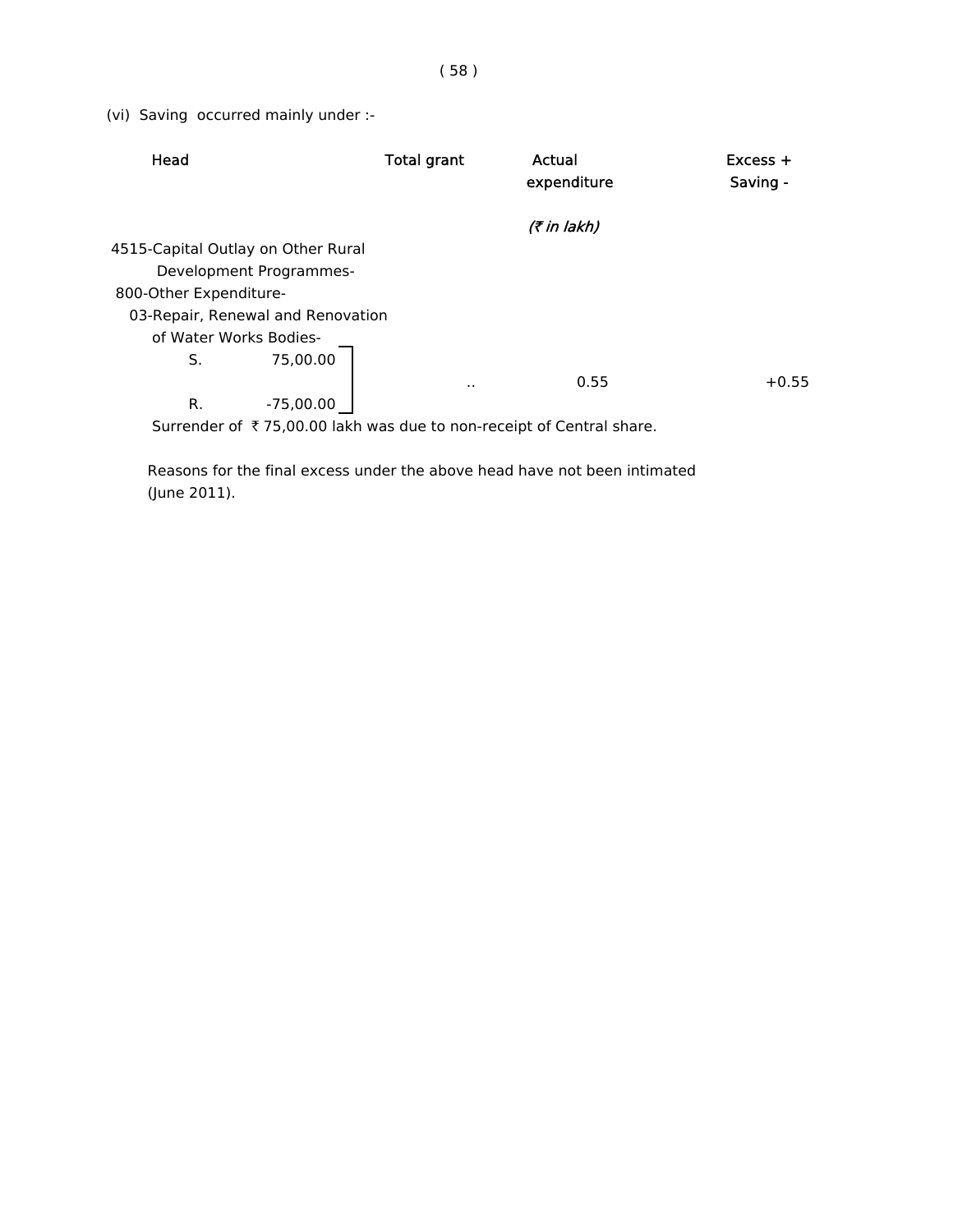### ( 59 )

# GRANT NO. 13-AGRICULTURE AND OTHER ALLIED DEPARTMENTS ( RURAL DEVELOPMENT )

| <b>Major Heads</b>           |                                                 | <b>Total grant</b><br>or<br>appropriation | Actual<br>expenditure<br>(₹ in thousand)                                                                                  | $Excess +$<br>Saving - |
|------------------------------|-------------------------------------------------|-------------------------------------------|---------------------------------------------------------------------------------------------------------------------------|------------------------|
| Revenue-                     |                                                 |                                           |                                                                                                                           |                        |
| 2013-Council of Ministers,   |                                                 |                                           |                                                                                                                           |                        |
|                              | 2215- Water Supply and Sanitation,              |                                           |                                                                                                                           |                        |
| 2230-Labour and Employment,  |                                                 |                                           |                                                                                                                           |                        |
| 2501-Special Programmes for  |                                                 |                                           |                                                                                                                           |                        |
| Rural Development,           |                                                 |                                           |                                                                                                                           |                        |
| 2505-Rural Employment,       |                                                 |                                           |                                                                                                                           |                        |
| 2515-Other Rural Development |                                                 |                                           |                                                                                                                           |                        |
| Programmes,                  |                                                 |                                           |                                                                                                                           |                        |
| 2702-Minor Irrigation and    |                                                 |                                           |                                                                                                                           |                        |
| 3054-Roads and Bridges       |                                                 |                                           |                                                                                                                           |                        |
| Voted-                       |                                                 |                                           |                                                                                                                           |                        |
| Original                     | 18,67,38,66                                     | 20,18,52,90                               | 18,69,58,50                                                                                                               | $-1,48,94,40$          |
| Supplementary                | 1,51,14,24                                      |                                           |                                                                                                                           |                        |
|                              | Amount surrendered during the year (March 2011) |                                           |                                                                                                                           | 95,97,66               |
| Charged-                     |                                                 |                                           |                                                                                                                           |                        |
| Original                     |                                                 |                                           |                                                                                                                           |                        |
|                              | $14,00$                                         | 14,00                                     | 10,38                                                                                                                     | $-3,62$                |
| Supplementary                |                                                 |                                           |                                                                                                                           |                        |
|                              | Amount surrendered during the year (March 2011) |                                           |                                                                                                                           | 3,62                   |
| Capital-                     |                                                 |                                           |                                                                                                                           |                        |
|                              | 4515-Capital Outlay on other Rural              |                                           |                                                                                                                           |                        |
|                              | Development Programmes,                         |                                           |                                                                                                                           |                        |
|                              | 4702-Capital Outlay on Minor Irrigation and     |                                           |                                                                                                                           |                        |
|                              | 5054-Capital Outlay on Roads and Bridges        |                                           |                                                                                                                           |                        |
| Voted-                       |                                                 |                                           |                                                                                                                           |                        |
| Original                     | 11,56,39,55                                     |                                           |                                                                                                                           |                        |
|                              |                                                 | 12,56,39,55                               | 12,07,76,31                                                                                                               | $-48,63,24$            |
| Supplementary                | 1,00,00,00                                      |                                           |                                                                                                                           |                        |
| <b>Notes and Comments -</b>  | Amount surrendered during the year (March 2011) |                                           |                                                                                                                           | 49,69,69               |
| Revenue-                     |                                                 |                                           |                                                                                                                           |                        |
| Voted-                       |                                                 |                                           |                                                                                                                           |                        |
|                              |                                                 |                                           | (i) Against the final saving of $\overline{z}$ 1 48 94 40 lakh only a sum of $\overline{z}$ 95 97 66 lakh was surrendered |                        |

(i) Against the final saving of  $\bar{\tau}$  1,48,94.40 lakh, only a sum of  $\bar{\tau}$  95,97.66 lakh was surrendered.

(ii) In view of the final saving of  $\bar{\tau}$  1,48,94.40 lakh, the supplementary grant of

₹ 1,51,14.24 lakh obtained in August 2010 proved excessive.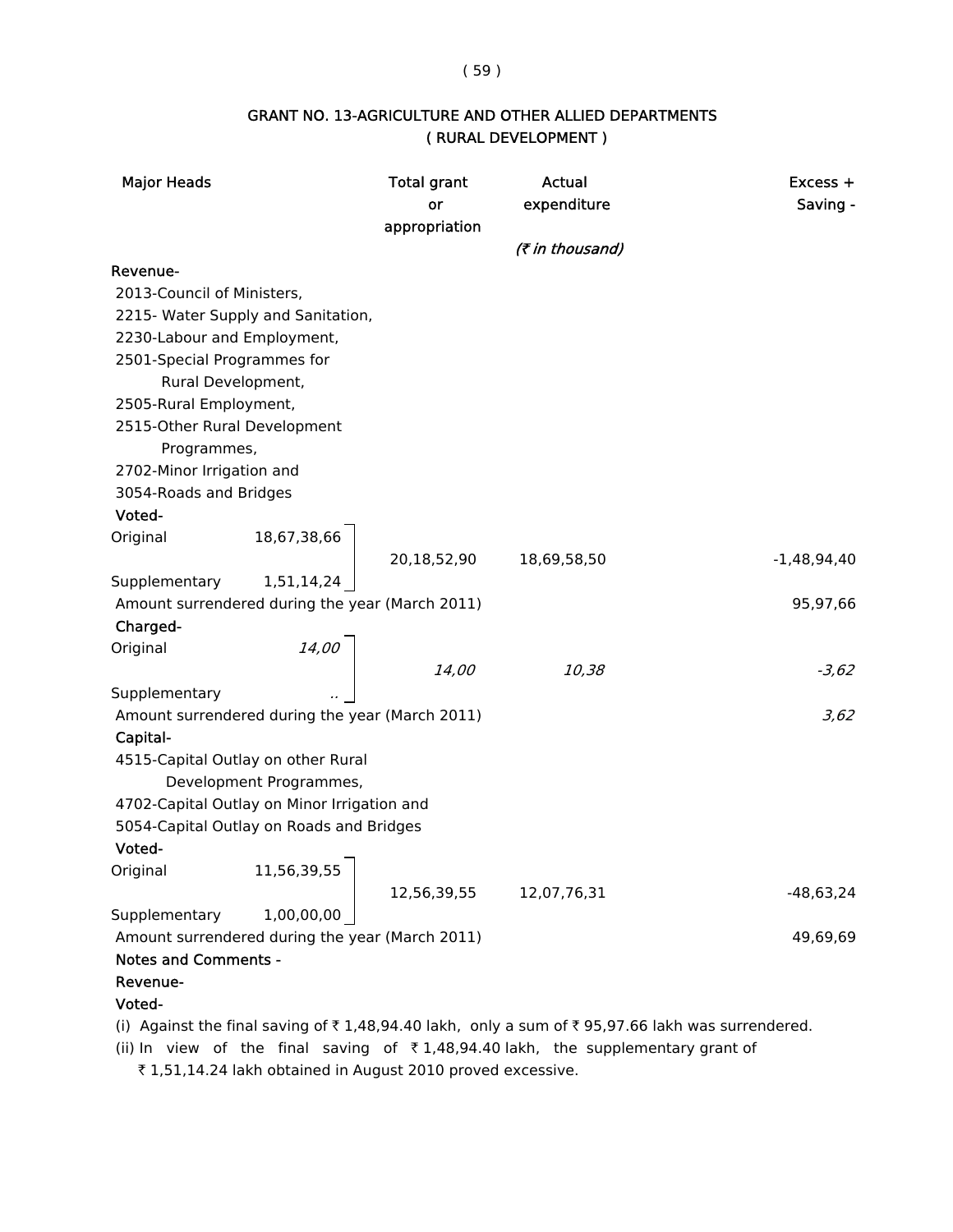( 60 )

(iii) Saving (partly counterbalanced by excess under other heads) occurred mainly under :-

| Head                                                               | <b>Total grant</b> | Actual<br>expenditure                                                                                                          | $Excess +$<br>Saving - |
|--------------------------------------------------------------------|--------------------|--------------------------------------------------------------------------------------------------------------------------------|------------------------|
|                                                                    |                    | (7 in lakh)                                                                                                                    |                        |
| 2230-Labour and Employment-<br>01-Labour-                          |                    |                                                                                                                                |                        |
| 103-General Labour Welfare-                                        |                    |                                                                                                                                |                        |
|                                                                    |                    |                                                                                                                                |                        |
| 01-Central Plan/Centrally Sponsored<br>Schemes-                    |                    |                                                                                                                                |                        |
| 1,55,13.00<br>0.                                                   |                    |                                                                                                                                |                        |
|                                                                    | 82,66.38           | 77,56.25                                                                                                                       | $-5,10.13$             |
| $-72,46.62$<br>R.                                                  |                    |                                                                                                                                |                        |
|                                                                    |                    | Out of total reduction in provision by $\overline{\xi}$ 72,46.62 lakh, reduction in provision by $\overline{\xi}$ 7,50.00 lakh |                        |
|                                                                    |                    | was due to non-issue of smart cards under the National Health Scheme and Reasons for                                           |                        |
| reduction in provision by ₹ 64,96.62 lakh have not been intimated. |                    |                                                                                                                                |                        |
| 2501-Special Programmes for                                        |                    |                                                                                                                                |                        |
| Rural Development-                                                 |                    |                                                                                                                                |                        |
| 01-Integrated Rural Development                                    |                    |                                                                                                                                |                        |
| Programme-                                                         |                    |                                                                                                                                |                        |
| 800-Other Expenditure-                                             |                    |                                                                                                                                |                        |
| 01-Central Plan/Centrally Sponsored                                |                    |                                                                                                                                |                        |
| Schemes-                                                           |                    |                                                                                                                                |                        |
| 93,52.31<br>0.                                                     |                    |                                                                                                                                |                        |
| S.<br>12,83.00                                                     | 64,55.20           | 65,40.21                                                                                                                       | $+85.01$               |
| $-41,80.12$<br>R.                                                  |                    |                                                                                                                                |                        |
| Reasons for surrender of ₹41,80.12 lakh have not been intimated.   |                    |                                                                                                                                |                        |
| 2505-Rural Employment-                                             |                    |                                                                                                                                |                        |
| 01-National Programmes-                                            |                    |                                                                                                                                |                        |
| 702-Jawahar Gram Samriddhi Yojana-                                 |                    |                                                                                                                                |                        |
| 01-Central Plan/Centrally Spons                                    |                    |                                                                                                                                |                        |
| Schemes-                                                           |                    |                                                                                                                                |                        |
| 1,20,00.00<br>О.                                                   |                    |                                                                                                                                |                        |
| S.<br>35,48.00                                                     | 1,55,62.15         | 1,00,51.30                                                                                                                     | $-55,10.85$            |
| R.<br>14.15                                                        |                    |                                                                                                                                |                        |
|                                                                    |                    | Out of net augmentation of ₹14.15 lakh, reasons for surrender of ₹55.99 lakh and                                               |                        |
| augmentation of provision by ₹70.14 lakh have not been intimated.  |                    |                                                                                                                                |                        |
| 2515- Other Rural Development                                      |                    |                                                                                                                                |                        |
| Programmes-                                                        |                    |                                                                                                                                |                        |
| 102-Community Development-                                         |                    |                                                                                                                                |                        |
| 01-Central Plan/Centrally Sponsored                                |                    |                                                                                                                                |                        |
| Schemes-                                                           |                    |                                                                                                                                |                        |
| 1,98.00<br>О.                                                      |                    |                                                                                                                                |                        |
| 2,63.21<br>S.                                                      | 2,46.18            | 2,37.90                                                                                                                        | $-8.28$                |
| $-2,15.03$<br>R.                                                   |                    |                                                                                                                                |                        |

Reasons for surrender of  $\bar{\tau}$  2,15.03 lakh have not been intimated.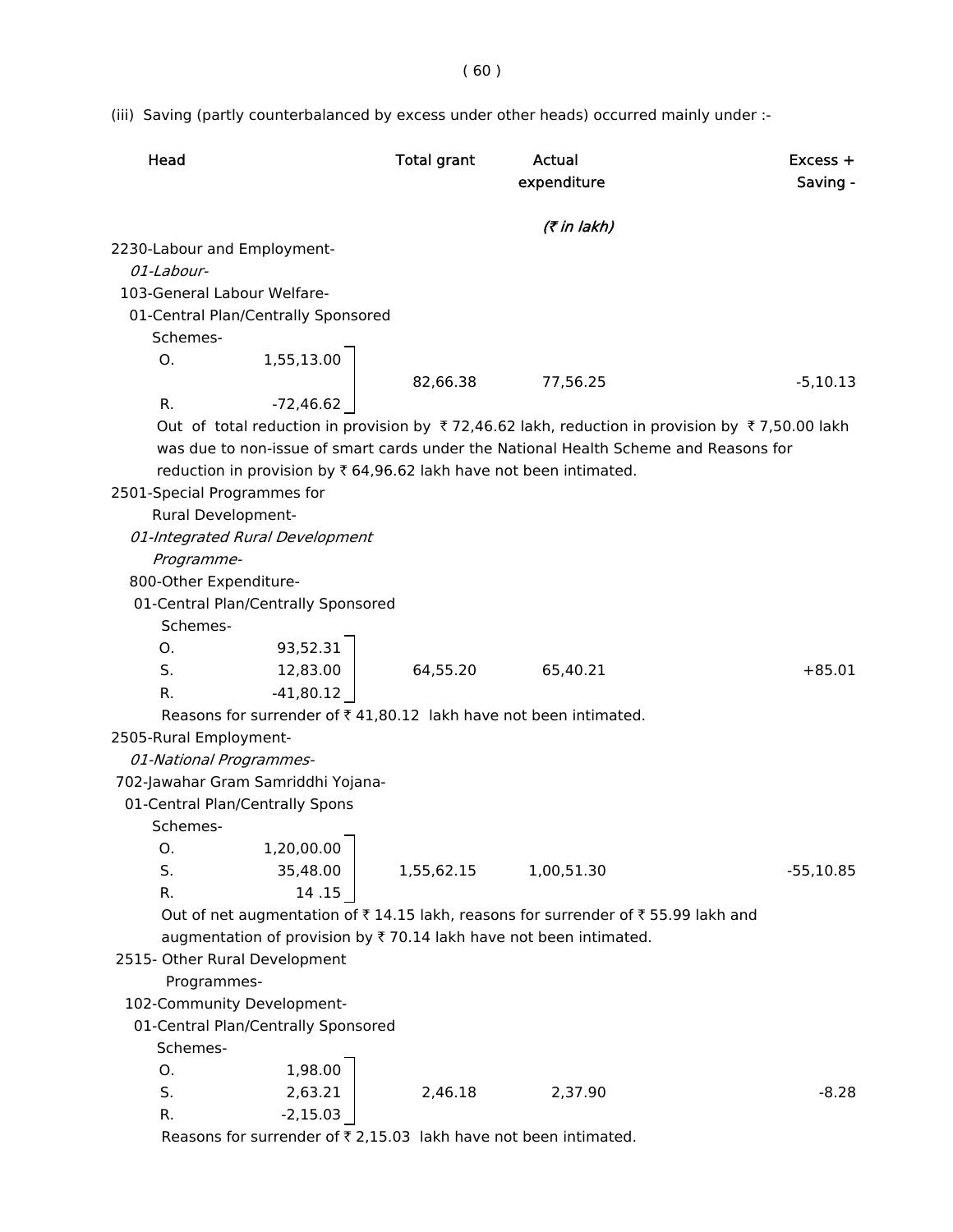| Head                                    |                                   | <b>Total grant</b>                                             | Actual<br>expenditure                                                           | Excess +<br>Saving - |
|-----------------------------------------|-----------------------------------|----------------------------------------------------------------|---------------------------------------------------------------------------------|----------------------|
|                                         |                                   |                                                                | (7 in lakh)                                                                     |                      |
| 08-Ambedkar Employment Scheme-          |                                   |                                                                |                                                                                 |                      |
| О.                                      | 16,00.00                          |                                                                |                                                                                 |                      |
|                                         |                                   | 7,49.05                                                        | 7,19.65                                                                         | $-29.40$             |
| R.                                      | $-8,50.95$                        |                                                                |                                                                                 |                      |
|                                         |                                   |                                                                | Reasons for surrender of ₹8,50.95 lakh have not been intimated.                 |                      |
| 800-Other Expenditure-                  |                                   |                                                                |                                                                                 |                      |
| 04-Prime Minister Gramodaya             |                                   |                                                                |                                                                                 |                      |
| Scheme-                                 |                                   |                                                                |                                                                                 |                      |
| Ο.                                      | 2,58.46                           |                                                                |                                                                                 |                      |
|                                         |                                   | 1,94.23                                                        | 1,94.23                                                                         |                      |
| R.                                      | $-64.23$                          |                                                                |                                                                                 |                      |
|                                         |                                   | Reasons for surrender of ₹ 64.23 lakh have not been intimated. |                                                                                 |                      |
| 2702-Minor Irrigation-                  |                                   |                                                                |                                                                                 |                      |
| 02-Ground Water-                        |                                   |                                                                |                                                                                 |                      |
| 005-Investigation-                      |                                   |                                                                |                                                                                 |                      |
| 04-Mapping of ground water resources    |                                   |                                                                |                                                                                 |                      |
|                                         | and Parameter test of deep ground |                                                                |                                                                                 |                      |
| water resources-                        |                                   |                                                                |                                                                                 |                      |
| Ο.                                      | 79.00                             |                                                                |                                                                                 |                      |
|                                         |                                   | 64.93                                                          | 61.08                                                                           | $-3.85$              |
| R.                                      | $-14.07$                          |                                                                |                                                                                 |                      |
| 80-General-                             |                                   | Reasons for surrender of ₹14.07 lakh have not been intimated.  |                                                                                 |                      |
|                                         |                                   |                                                                |                                                                                 |                      |
| 799-Suspense-<br>04-Miscellaneous Works |                                   |                                                                |                                                                                 |                      |
| Advance                                 |                                   |                                                                | $-1,15.57$                                                                      | $-1,15.57$           |
|                                         |                                   |                                                                | In view of the non-allocation of budget, transaction in this head is irregular. |                      |
|                                         |                                   |                                                                | Details of Suspense transactions are appended at comment no. (v).               |                      |
| 800-Other Expenditure-                  |                                   |                                                                |                                                                                 |                      |
| 01-Central Plan/Centrally Sponsored     |                                   |                                                                |                                                                                 |                      |
| Schemes-                                |                                   |                                                                |                                                                                 |                      |
| О.                                      | 2,51.18                           |                                                                |                                                                                 |                      |
|                                         |                                   | 87.93                                                          | 87.61                                                                           | $-0.32$              |
| R.                                      | $-1,63.25$                        |                                                                |                                                                                 |                      |
|                                         |                                   |                                                                | Reasons for surrender of ₹1,63.25 lakh have not been intimated.                 |                      |

 Reasons for the final saving/excess under the above heads have not been intimated (June 2011).

# ( 61 )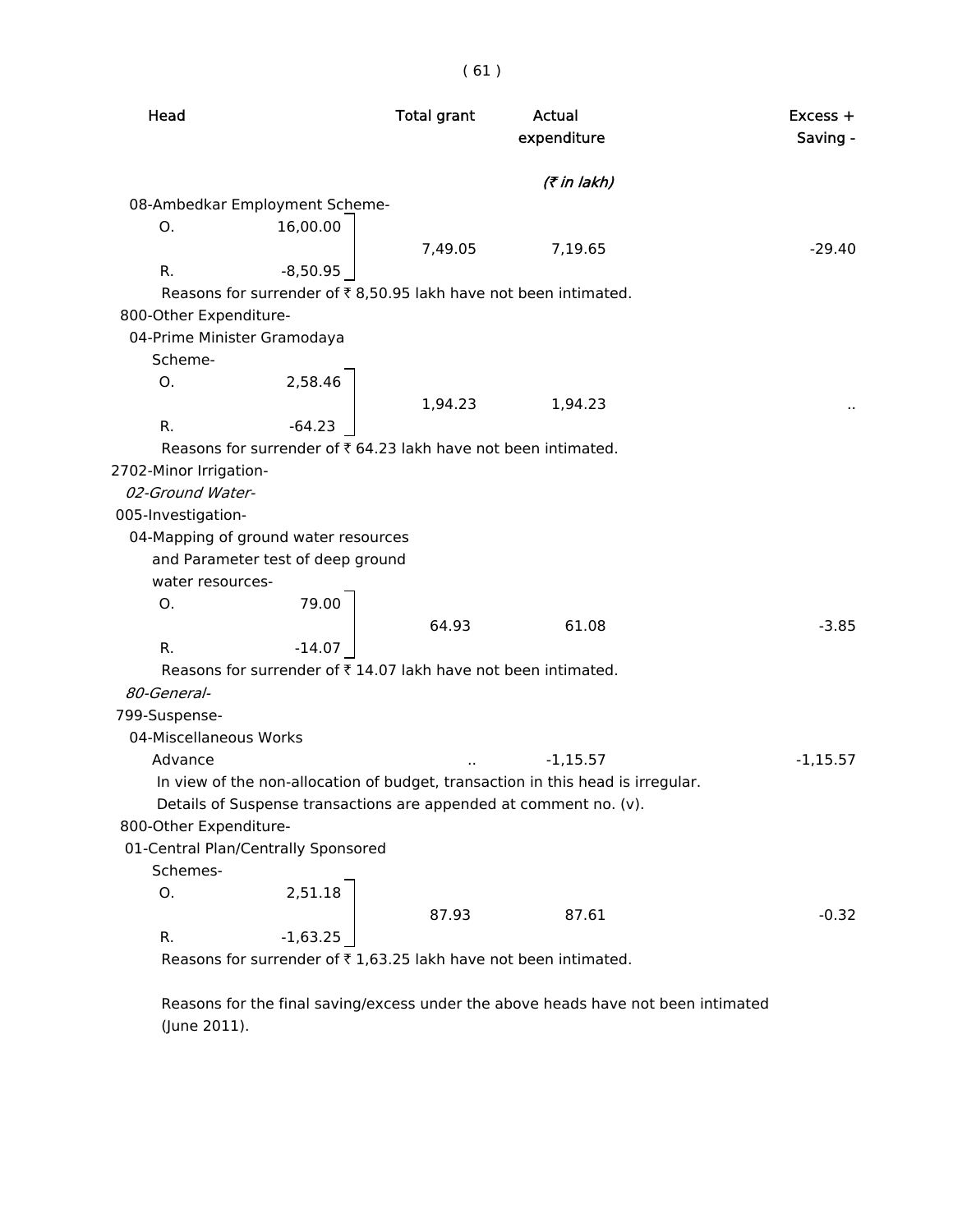(iv) Excess occurred mainly under :-

| Head                                    |                                 | <b>Total grant</b>                                             | <b>Actual</b><br>expenditure                                                                  | Excess +<br>Saving - |
|-----------------------------------------|---------------------------------|----------------------------------------------------------------|-----------------------------------------------------------------------------------------------|----------------------|
|                                         |                                 |                                                                | (7 in lakh)                                                                                   |                      |
| 2215-Water Supply and Sanitation-       |                                 |                                                                |                                                                                               |                      |
| 01-Water Supply-                        |                                 |                                                                |                                                                                               |                      |
| 102-Rural Water Supply Programmes-      |                                 |                                                                |                                                                                               |                      |
| 01-Central Plan/Centrally Sponsored     |                                 |                                                                |                                                                                               |                      |
| Schemes-                                |                                 |                                                                |                                                                                               |                      |
| O.                                      | 3,97,25.00                      |                                                                |                                                                                               |                      |
| S.                                      | 1,00,00.00                      | 5,25,30.48                                                     | 5,25,30.48                                                                                    |                      |
| R.                                      | 28,05.48                        |                                                                |                                                                                               |                      |
|                                         |                                 |                                                                | Out of net augmentation of ₹ 28,05.48 lakh, reasons for surrender of ₹ 21,21.00 lakh have not |                      |
|                                         |                                 |                                                                | been intimated. Augmentation of provision by ₹49,26.48 lakh was for the sake of State share   |                      |
| equal to Central share.                 |                                 |                                                                |                                                                                               |                      |
| 2515- Other Rural Development           |                                 |                                                                |                                                                                               |                      |
| Programmes-                             |                                 |                                                                |                                                                                               |                      |
| 001-Direction and Administration-       |                                 |                                                                |                                                                                               |                      |
| 03-Development Commissioner             |                                 |                                                                |                                                                                               |                      |
| (Headquarter)-                          |                                 |                                                                |                                                                                               |                      |
| O.                                      | 6,70.58                         |                                                                |                                                                                               |                      |
| S.                                      | 0.01                            | 6,77.52                                                        | 7,75.69                                                                                       | $+98.17$             |
| R.                                      | 6.93                            |                                                                |                                                                                               |                      |
|                                         |                                 |                                                                | Out of net augmentation of ₹ 6.93 lakh, augmentation of provision by ₹ 15.00 lakh was due to  |                      |
|                                         |                                 |                                                                | excess increase in dearness allowance during the financial year and sanction of A. C. P. to   |                      |
|                                         |                                 |                                                                | employees. Reasons for surrender of ₹8.07 lakh have not been intimated.                       |                      |
| 04-Regional Offices of Development      |                                 |                                                                |                                                                                               |                      |
| Commissioner-                           |                                 |                                                                |                                                                                               |                      |
| О.                                      | 6,03.20                         |                                                                |                                                                                               |                      |
|                                         |                                 | 5,73.40                                                        | 6,48.11                                                                                       | $+74.71$             |
| R.                                      | $-29.80$                        |                                                                |                                                                                               |                      |
|                                         |                                 | Reasons for surrender of ₹ 29.80 lakh have not been intimated. |                                                                                               |                      |
| 003-Training-                           |                                 |                                                                |                                                                                               |                      |
| 03-Training of Staff (Regional/District |                                 |                                                                |                                                                                               |                      |
|                                         | Village Development Institute)- |                                                                |                                                                                               |                      |
| O.                                      | 20,51.37                        |                                                                |                                                                                               |                      |
|                                         |                                 | 20,71.37                                                       | 22,32.33                                                                                      | $+1,60.96$           |
| S.                                      | 20.00                           |                                                                |                                                                                               |                      |
| 102-Community Development-              |                                 |                                                                |                                                                                               |                      |
| 03-Main Establishment-                  |                                 |                                                                |                                                                                               |                      |
| О.                                      |                                 |                                                                |                                                                                               |                      |
|                                         | 3,43,90.85                      |                                                                |                                                                                               |                      |
|                                         |                                 | 3,43,37.19                                                     | 3,49,78.53                                                                                    | $+6,41.34$           |

Reasons for surrender of  $\bar{\tau}$  53.66 lakh have not been intimated.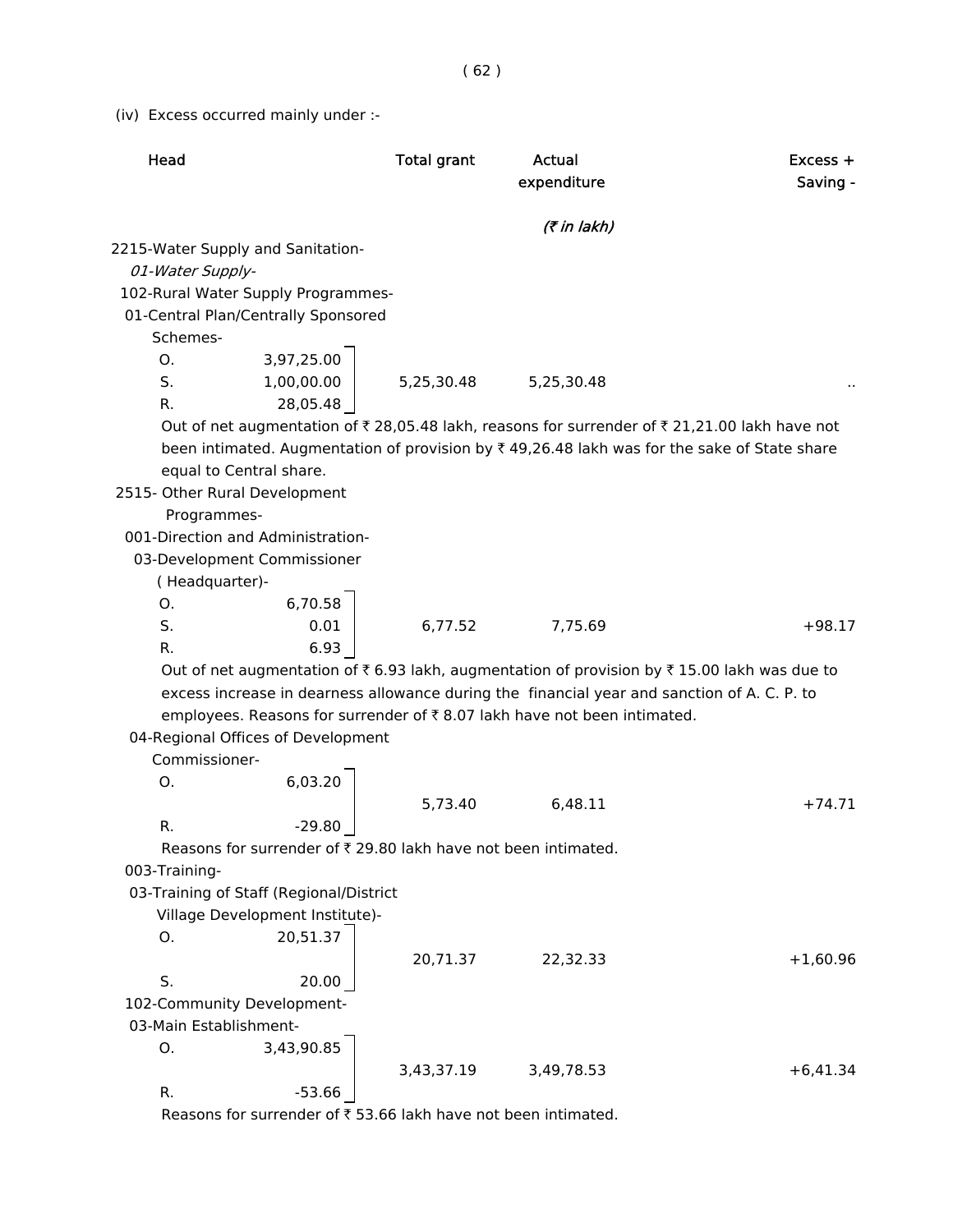Head **Total grant** Actual Excess + expenditure Saving - $($ ₹ in lakh) 06-Collective District Offices-O. 63,49.86 66,90.52 66,14.86 -75.66 R. 3,40.66 Out of net augmentation of provision by  $\bar{\tau}$  3,40.66 lakh, reasons for augmentation of provision by  $\bar{\tau}$  4,00.00 lakh was due to excess increase in dearness allowance during the financial year and sanction of A. C. P. to employees. Reasons for surrender of  $\bar{\tau}$  59.34 lakh have not been intimated. 800-Other Expenditure- 01-Central Plan/Centrally Sponsored Schemes-R. 11.50 11.50 11.76 +0.26 Out of net augmentation of  $\bar{\tau}$  11.50 lakh, reasons for surrender of  $\bar{\tau}$  14,88.50 lakh and augmentation of provision by  $\bar{\tau}$  15,00.00 lakh have not been intimated. 03-Rural Engineering Services-O. 1,56,77.67 S. 0.01 1.56.49.83 1.58.04.10 +1.54.27  $R.$   $-27.85$ Reasons for surrender of  $\bar{\tau}$  27.85 lakh have not been intimated. 05-Mahamaya Sarvajan Aawas Yojana- O. 90,00.00 89,19.74 92,75.71 +3,55.97  $R.$   $-80.26$ Reasons for surrender of  $\bar{x}$  80.26 lakh have not been intimated. 2702-Minor Irrigation- 02-Ground Water- 005-Investigation- 03-Development, Estimation and Strengthening of Ground Water Survey-O. 31,85.08 31,67.67 31,97.18 +29.51 R.  $-17.41$ Reasons for surrender of  $\bar{\tau}$  17.41 lakh have not been intimated. 800-Other Expenditure- 03-Scheme for Deepening of Wells of Blasting Units (District plan)- O. 4.00 2.30 14.86 +12.56

Reasons for surrender of  $\bar{\tau}$  1.70 lakh have not been intimated.

R.  $-1.70$ 

( 63 )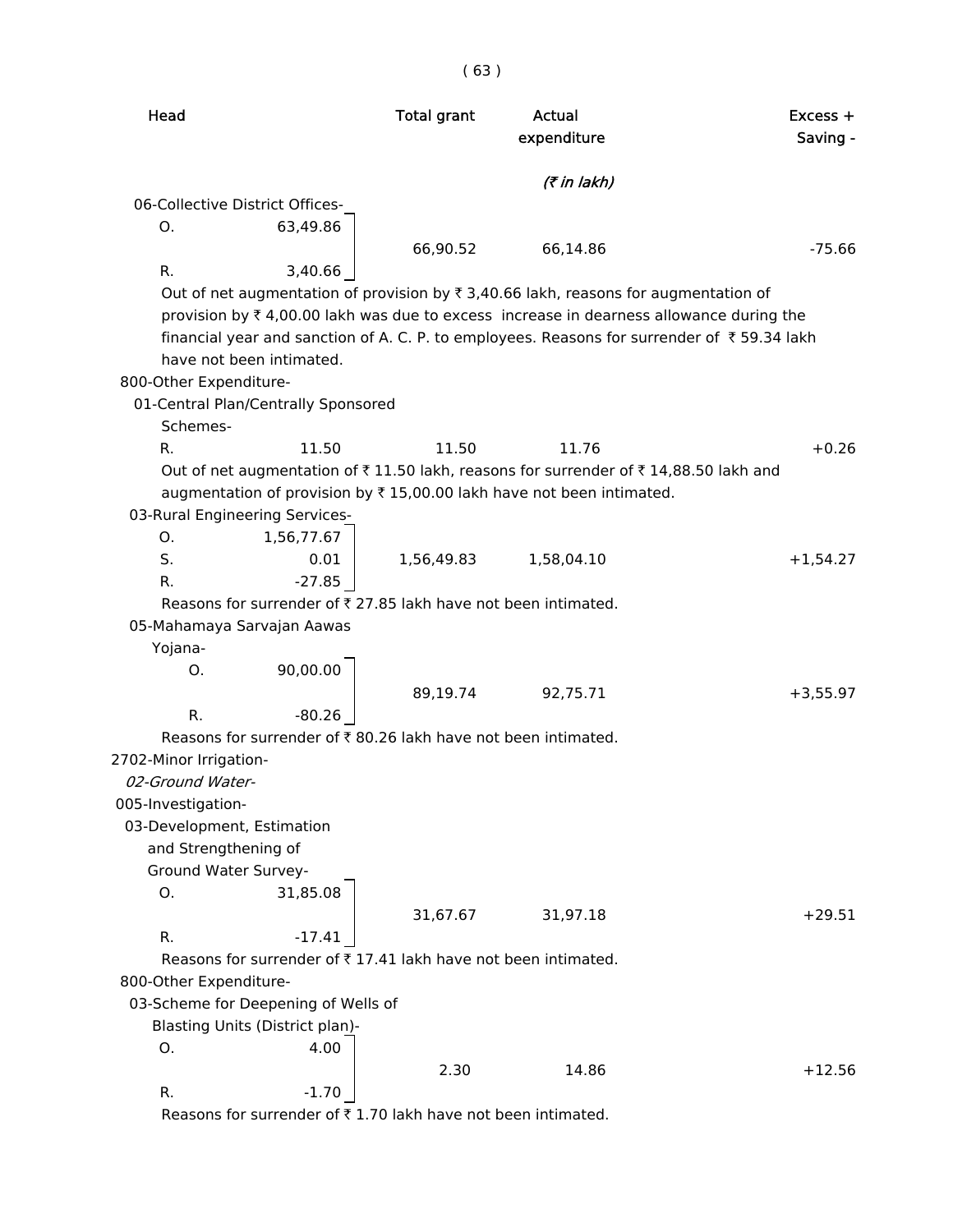| Head                           | <b>Total grant</b>                                                                | Actual<br>expenditure<br>(₹ in lakh) | $Excess +$<br>Saving - |
|--------------------------------|-----------------------------------------------------------------------------------|--------------------------------------|------------------------|
| <i>80-General-</i>             |                                                                                   |                                      |                        |
| 799-Suspense-                  |                                                                                   |                                      |                        |
| 03-Stock                       | $\cdot$ .                                                                         | 27.61                                | $+27.61$               |
|                                | In view of the non-allocation of budget, transaction in this head is irregular.   |                                      |                        |
|                                | Details of Suspense transactions are appended at comment no. (v).                 |                                      |                        |
| 800-Other Expenditure-         |                                                                                   |                                      |                        |
| 08-Dr. Ambedkar Group Tubewell |                                                                                   |                                      |                        |
| Scheme                         | 2.15.00                                                                           | 2.19.57                              | $+4.57$                |
| (June 2011).                   | Reasons for the final excess/saving under the above heads have not been intimated |                                      |                        |
|                                |                                                                                   |                                      |                        |

### (v) Suspense Transactions-

The expenditure in the grant includes  $\bar{\tau}$  -0.88 crores booked under "Suspense". The nature of 'Suspense Transactions' and their accounting have been explained in "Grant No. 94- Irrigation Department (Works)".

An analysis of the transactions during 2010-2011 together with the opening and closing balances is given below :-

| Head          | Opening balance<br>on 1st April 2010<br>(Debit $+$<br>Credit - ) | <b>Debit</b> | Credit               | <b>Net</b>  | Closing balance on<br><b>31st March 2011</b><br>(Debit $+$<br>Credit -) |
|---------------|------------------------------------------------------------------|--------------|----------------------|-------------|-------------------------------------------------------------------------|
|               |                                                                  |              |                      | (7 in lakh) |                                                                         |
| Suspense      |                                                                  |              |                      |             |                                                                         |
| Stock         | $+5,57.14$                                                       | 27.61        | $\ddot{\phantom{a}}$ | $+27.61$    | $+5,84.75$                                                              |
| Miscellaneous |                                                                  |              |                      |             |                                                                         |
| P.W. Advances | $+60.52$                                                         | $-1,15.57*$  | $\cdot$ .            | $-1,15.57$  | $-55.05$                                                                |
| Total         | $+6,17.66$                                                       | $-87.96$     | $\cdot$ .            | $-87.96$    | $+5,29.70$                                                              |

### Details of Transactions under Suspense Head "2702-Minor Irrigation" during 2010-2011

 \* Minus figure has appeared due to erroneous depiction of credit as minus debit under suspense. Capital-

Voted-

- (vi) In view of the final saving of  $\bar{\tau}$  48,63.24 lakh, surrender of  $\bar{\tau}$  49,69.69 lakh was injudicious and indicative of incorrect estimation of expenditure under the grant.
- (vii) In view of the final saving of  $\bar{\tau}$  48,63.24 lakh, the supplementary grant of  $\bar{\tau}$  1,00,00.00 lakh obtained in August 2010 proved excessive.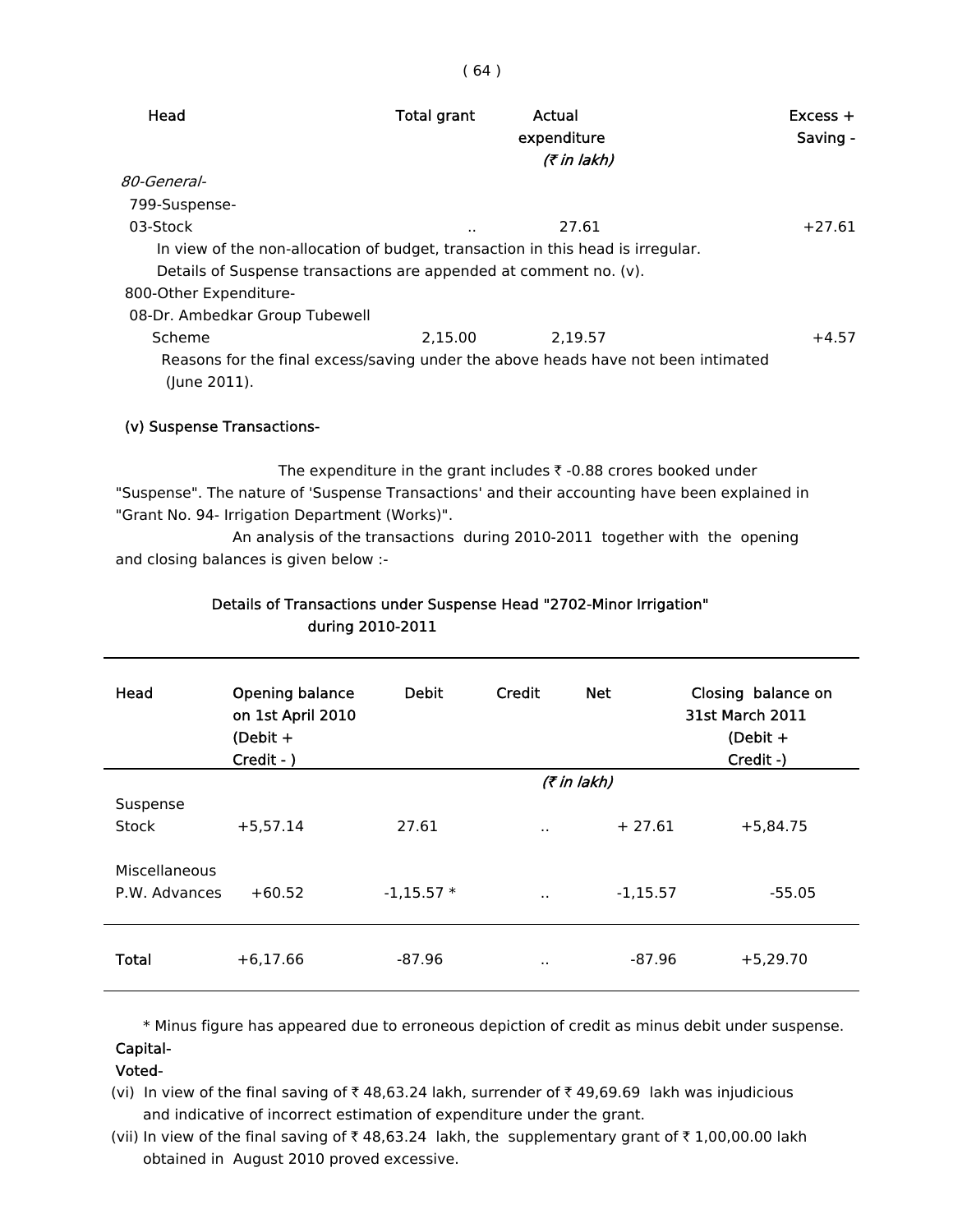( 65 )

(viii) Saving (partly counterbalanced by excess under other heads) occurred mainly under :-

| Head                                                                                   | <b>Total grant</b> | Actual<br>expenditure |            |  |
|----------------------------------------------------------------------------------------|--------------------|-----------------------|------------|--|
|                                                                                        |                    | (₹ in lakh)           |            |  |
| 4515-Capital Outlay on Other Rural                                                     |                    |                       |            |  |
| Development Programmes-                                                                |                    |                       |            |  |
| 102-Community Development-                                                             |                    |                       |            |  |
| 03-Construction of Buildings of District                                               |                    |                       |            |  |
| Development Offices and Buildings of                                                   |                    |                       |            |  |
| Community Development Block Offices/                                                   |                    |                       |            |  |
| Centres etc-                                                                           |                    |                       |            |  |
| 10,00.00<br>Ο.                                                                         |                    |                       |            |  |
|                                                                                        | 53.81              | 53.81                 |            |  |
| R.<br>-9,46.19                                                                         |                    |                       |            |  |
| Reasons for surrender of ₹9,46.19 lakh have not been intimated.                        |                    |                       |            |  |
| 4702-Capital Outlay on Minor Irrigation -                                              |                    |                       |            |  |
| 800-Other Expenditure-                                                                 |                    |                       |            |  |
| 03-Construction of Community                                                           |                    |                       |            |  |
| Blast well (NABARD Financed)<br>1,10,00.00<br>Ο.                                       |                    |                       |            |  |
|                                                                                        | 70,54.73           | 69,96.82              | $-57.91$   |  |
| R.<br>$-39,45.27$                                                                      |                    |                       |            |  |
| Reasons for surrender of ₹ 39,45.27 lakh have not been intimated.                      |                    |                       |            |  |
| 5054-Capital Outlay on Roads and Bridges-                                              |                    |                       |            |  |
| 04-District and Other Roads-                                                           |                    |                       |            |  |
| 337-Roads Works-                                                                       |                    |                       |            |  |
| 03-Construction of Roads under                                                         |                    |                       |            |  |
| Prime Minister Gramodaya                                                               |                    |                       |            |  |
| Scheme-                                                                                |                    |                       |            |  |
| 80.00<br>Ο.                                                                            |                    |                       |            |  |
|                                                                                        | 24.00              | 24.00                 |            |  |
| $-56.00$<br>R.                                                                         |                    |                       |            |  |
| Reasons for surrender of ₹ 56.00 lakh have not been intimated.                         |                    |                       |            |  |
| 04-Centage Charges under the Prime                                                     |                    |                       |            |  |
| Minister Gram Sadak Yojna-                                                             |                    |                       |            |  |
| 20.00<br>О.                                                                            |                    |                       |            |  |
|                                                                                        | $\cdot$ .          | $\cdot$ .             |            |  |
| $-20.00$<br>R.                                                                         |                    |                       |            |  |
| Reasons for surrender of ₹ 20.00 lakh have not been intimated.                         |                    |                       |            |  |
| Reasons for the final saving under the above head have not been intimated (June 2011). |                    |                       |            |  |
| (ix) Excess occurred under :-                                                          |                    |                       |            |  |
| 4702-Capital Outlay on Minor Irrigation -                                              |                    |                       |            |  |
| 799-Suspense-                                                                          |                    |                       |            |  |
| 03-Stock Suspense                                                                      |                    | 8,72.60               | $+8,72.60$ |  |
| In view of the non-allocation of budget, transaction in this head is irregular.        |                    |                       |            |  |
| Details of Suspense transactions are appended at comment no. (x).                      |                    |                       |            |  |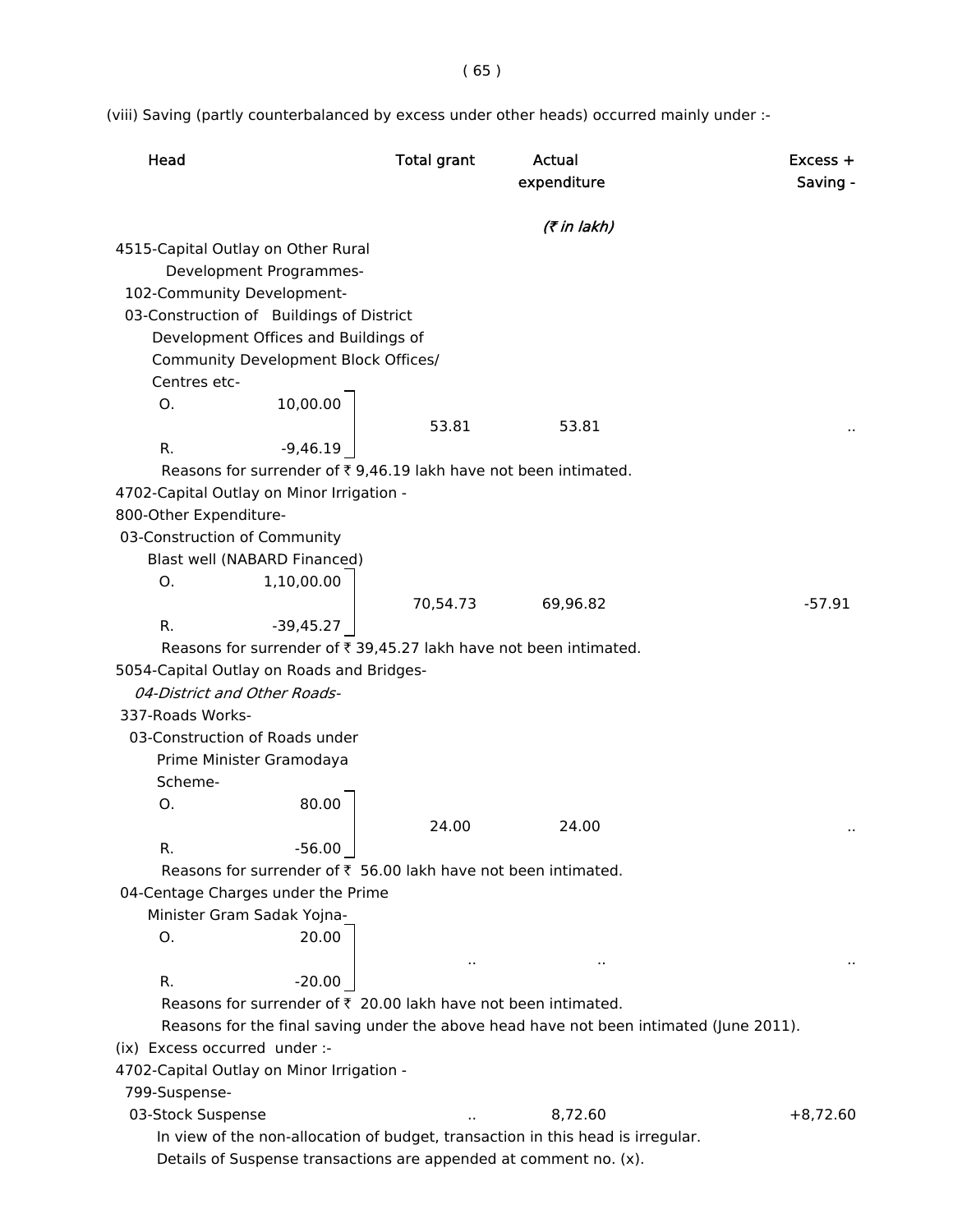| ۰,<br>I<br>× |  |
|--------------|--|
|              |  |

| Head                       | Total grant                                                       | Actual<br>expenditure                                                           | $Excess +$<br>Saving - |
|----------------------------|-------------------------------------------------------------------|---------------------------------------------------------------------------------|------------------------|
|                            |                                                                   | <i>(₹ in lakh)</i>                                                              |                        |
| 04-Miscellaneous Works     |                                                                   |                                                                                 |                        |
| Advance                    | $\cdots$                                                          | 43.81                                                                           | $+43.81$               |
|                            |                                                                   | In view of the non-allocation of budget, transaction in this head is irregular. |                        |
|                            | Details of Suspense transactions are appended at comment no. (x). |                                                                                 |                        |
|                            |                                                                   |                                                                                 |                        |
| (x) Suspense Transactions- |                                                                   |                                                                                 |                        |

The expenditure in the grant includes  $\bar{\tau}$  9.16 crores booked under "Suspense". The nature of 'Suspense Transactions' and their accounting have been explained in "Grant No. 94- Irrigation Department (Works)".

An analysis of the transactions during 2010-2011 together with the opening and closing balances is given below :-

# Details of Transactions under Suspense Head "4702-Capital Outlay on Minor Irrigation " during 2010-2011

| Head                                       | Opening balance<br>on 1st April 2010<br>(Debit $+$<br>Credit - ) | <b>Debit</b> | Credit | <b>Net</b>  | Closing balance on<br><b>31st March 2011</b><br>(Debit $+$<br>Credit -) |
|--------------------------------------------|------------------------------------------------------------------|--------------|--------|-------------|-------------------------------------------------------------------------|
|                                            |                                                                  |              |        | (7 in lakh) |                                                                         |
| Suspense<br><b>Stock</b>                   | $+68.57$                                                         | 8,72.60      | 14.66  | $+8,87.26$  | $+9,55.83$                                                              |
| Miscellaneous<br>P.W. Advances $+14,20.16$ |                                                                  | 43.81        | 13.22  | $+57.03$    | $+14,77.19$                                                             |
| Total                                      | $+14,88.73$                                                      | 9,16.41      | 27.88  | $+9,44.29$  | $+24,33.02$                                                             |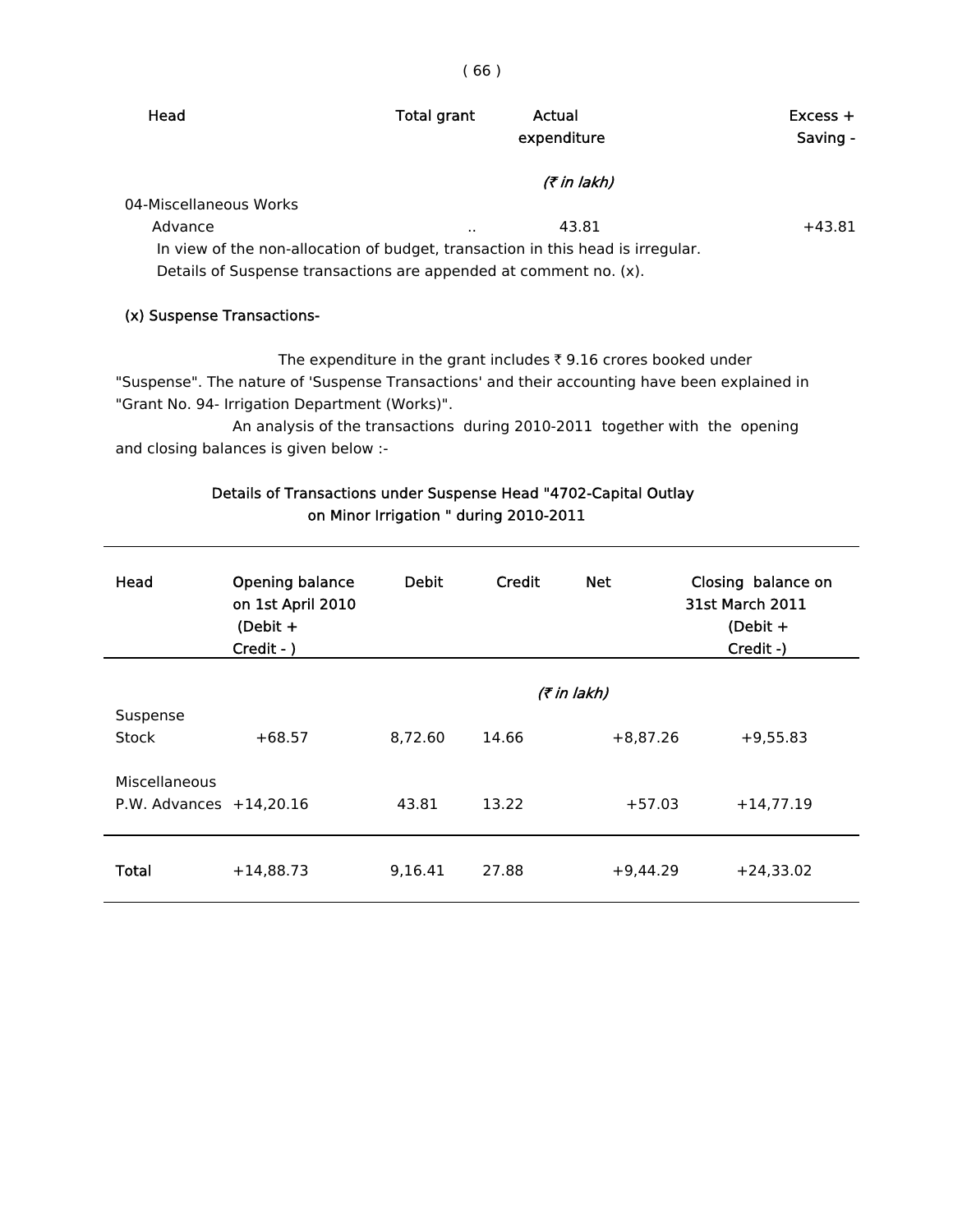## ( 67 )

## GRANT NO. 14- AGRICULTURE AND OTHER ALLIED DEPARTMENTS (PANCHAYATI RAJ)

| <b>Major Heads</b>                                                                                                                                                 | <b>Total grant</b> | <b>Actual</b><br>expenditure | $Excess +$<br>Saving - |
|--------------------------------------------------------------------------------------------------------------------------------------------------------------------|--------------------|------------------------------|------------------------|
|                                                                                                                                                                    |                    | (₹ in thousand)              |                        |
| Revenue-                                                                                                                                                           |                    |                              |                        |
| 2070-Other Administrative Services,<br>2204-Sports and Youth Services,<br>2515-Other Rural Development<br>Programmes and<br>2575-Other Special Areas<br>Programmes |                    |                              |                        |
| Voted-                                                                                                                                                             |                    |                              |                        |
| 17,92,18,93<br>Original                                                                                                                                            | 21,15,81,63        | 18,88,89,37                  | $-2,26,92,26$          |
| Supplementary<br>3,23,62,70<br>Amount surrendered during the year (March 2011)                                                                                     |                    |                              | 2,41,51,18             |
| Capital-<br>4070-Capital Outlay on Other<br>Administrative Services and<br>4575-Capital Outlay on Other Special<br>Areas Programmes                                |                    |                              |                        |
| Voted-                                                                                                                                                             |                    |                              |                        |
| 5,72,66,10<br>Original                                                                                                                                             | 5,72,66,10         | 5,83,50,20                   | $+10,84,10$            |
| Supplementary<br>Amount surrendered during the year (March 2011)                                                                                                   |                    |                              | 3,47,10                |
| <b>Notes and Comments -</b><br>Revenue-<br>Voted-                                                                                                                  |                    |                              |                        |
| (i) Against the final saving of ₹2,26,92.26 lakh, a sum of ₹2,41,51.18 lakh was                                                                                    |                    |                              |                        |

- surrendered. (ii) In view of the final saving of  $\bar{\tau}$  2,26,92.26 lakh, the supplementary grant of
	- ₹ 3,23,62.70 lakh obtained in August 2010 proved excessive.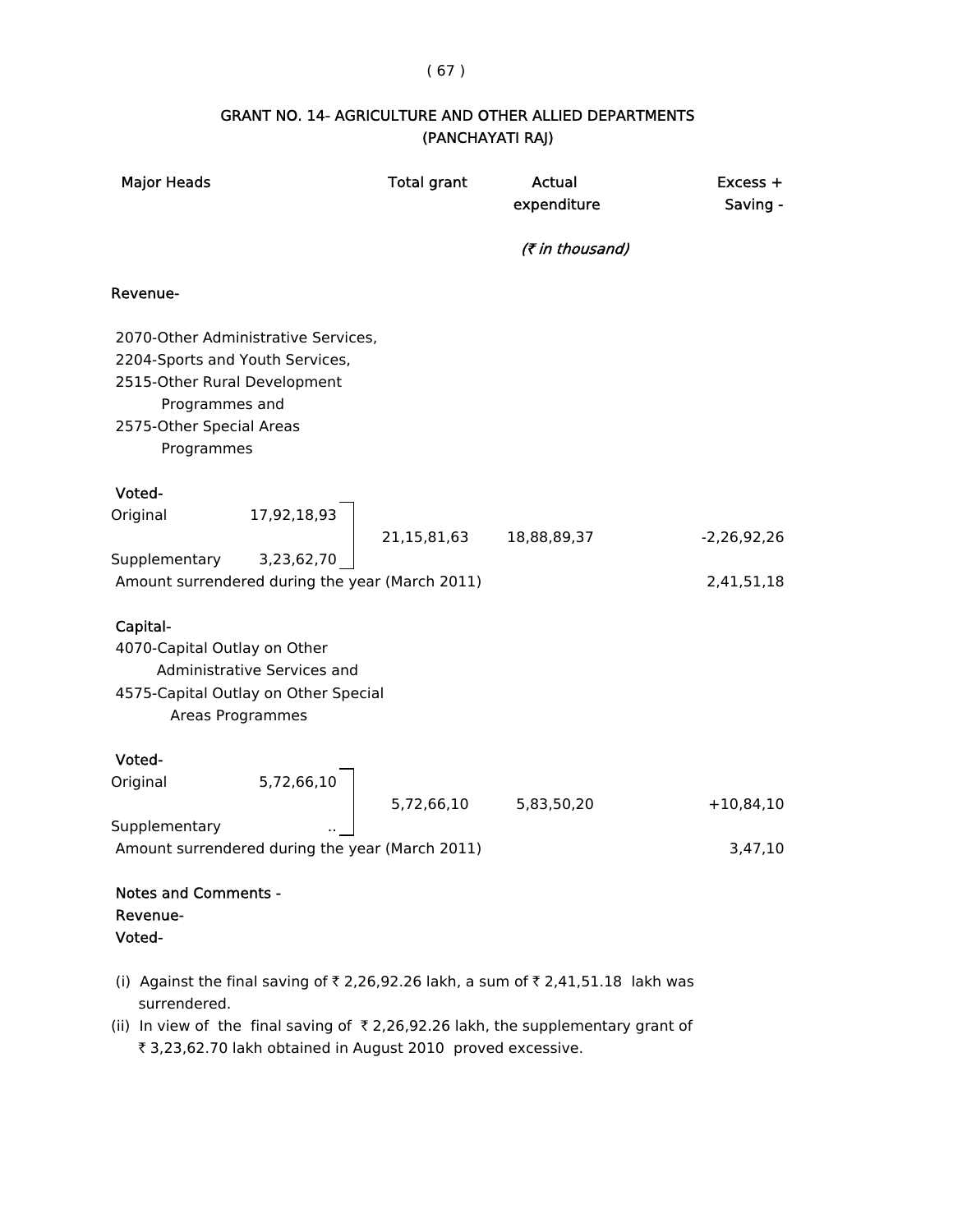(iii) Saving (partly counterbalanced by excess under other heads) occurred mainly under :-

| Head                                                                                  | <b>Total grant</b> | Actual<br>expenditure | $Excess +$<br>Saving - |
|---------------------------------------------------------------------------------------|--------------------|-----------------------|------------------------|
|                                                                                       |                    | (₹ in lakh)           |                        |
| 2070-Other Administrative Services-                                                   |                    |                       |                        |
| 800-Other expenditure-                                                                |                    |                       |                        |
| 01-Central Plan/Centrally Sponsored                                                   |                    |                       |                        |
| Schemes-                                                                              |                    |                       |                        |
| 56,13.00<br>O.                                                                        |                    |                       |                        |
|                                                                                       | 33,97.20           | 33,92.90              | $-4.30$                |
| R.<br>$-22,15.80$                                                                     |                    |                       |                        |
| Out of total anticipated saving of ₹ 22,15.80 lakh, reasons for surrender of          |                    |                       |                        |
| ₹12,68.70 lakh and reduction in provision by ₹9,47.10 lakh have not been intimated.   |                    |                       |                        |
| 04-Pradeshik Rakshak Dal-                                                             |                    |                       |                        |
| 1,50.00<br>O.                                                                         |                    |                       |                        |
|                                                                                       | 1,16.19            | 1,13.78               | $-2.41$                |
| $-33.81$<br>R.                                                                        |                    |                       |                        |
| Reasons for surrender of ₹ 33.81 lakh have not been intimated.                        |                    |                       |                        |
| 07-Payment of Arrears-                                                                |                    |                       |                        |
| 2,94.76<br>O.                                                                         |                    |                       |                        |
|                                                                                       | 2,68.33            | 2,63.95               | -4.38                  |
| $-26.43$<br>R.                                                                        |                    |                       |                        |
| Out of total anticipated saving of ₹ 26.43 lakh, reasons for surrender of ₹ 4.89 lakh |                    |                       |                        |
| and reduction in provision by ₹ 21.54 lakh have not been intimated.                   |                    |                       |                        |
| 2204-Sports and Youth Services-                                                       |                    |                       |                        |
| 104-Sports and Games-                                                                 |                    |                       |                        |
| 03-Organisation of Rural Sports                                                       |                    |                       |                        |
| and games competition                                                                 |                    |                       |                        |
| (District Plan)-                                                                      |                    |                       |                        |
| 56.00<br>O.                                                                           |                    |                       |                        |
|                                                                                       | 47.09              | 48.57                 | $+1.48$                |
| $-8.91$<br>R.                                                                         |                    |                       |                        |
| Reasons for surrender of ₹8.91 lakh have not been intimated.                          |                    |                       |                        |
| 2515-Other Rural Development                                                          |                    |                       |                        |
| Programmes-                                                                           |                    |                       |                        |
| 001-Direction and Administration-                                                     |                    |                       |                        |
| 03-Directorate of Panchayati Raj-                                                     |                    |                       |                        |
| O.<br>3,20.67                                                                         |                    |                       |                        |
| S.<br>1,00.01                                                                         | 3,28.09            | 3,81.75               | $+53.66$               |
| $-92.59$<br>R.                                                                        |                    |                       |                        |

Out of total anticipated saving of  $\bar{\tau}$  92.59 lakh, reduction in provision by  $\bar{\tau}$  13.60 lakh was due to less pending suits owing to conducting election as per Govt. orders and Act. Reasons for surrender of  $\bar{\tau}$  78.99 lakh have not been intimated.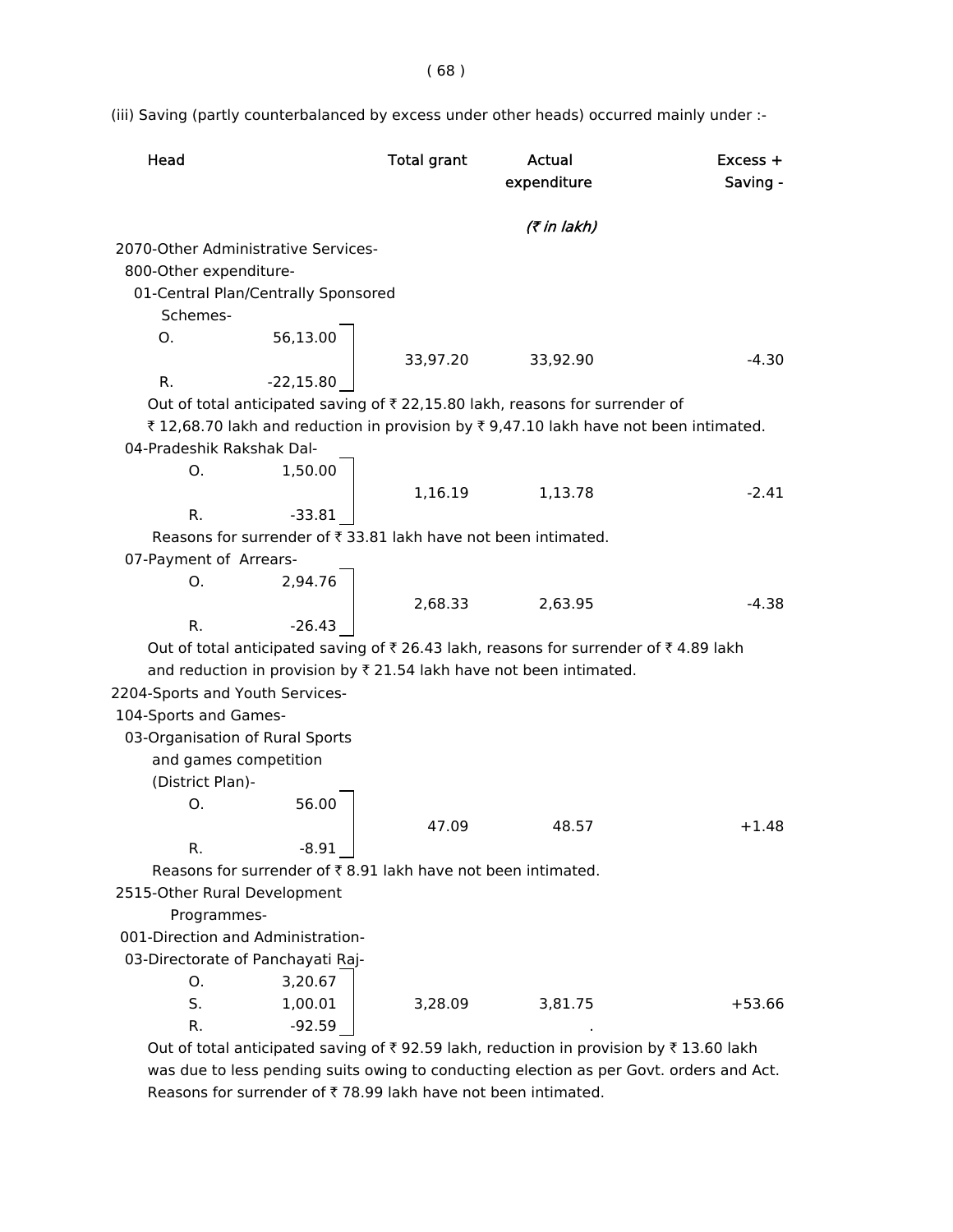| Head                                                                                  | <b>Total grant</b> | Actual<br>expenditure<br>(7 in lakh) | $Excess +$<br>Saving - |
|---------------------------------------------------------------------------------------|--------------------|--------------------------------------|------------------------|
| 101-Panchayati Raj-                                                                   |                    |                                      |                        |
| 01-Central Plan/Centrally Sponsored<br>Schemes-                                       |                    |                                      |                        |
| 1,00,00.00<br>0.                                                                      |                    |                                      |                        |
|                                                                                       | 49,49.98           | 49,93.84                             | +43.86                 |
| -50,50.02<br>R.                                                                       |                    |                                      |                        |
| Reasons for surrender of ₹ 50,50.02 lakh have not been intimated.                     |                    |                                      |                        |
| 08-Construction of clean Toilets                                                      |                    |                                      |                        |
| under Rural Cleanliness Drive-                                                        |                    |                                      |                        |
| Ο.<br>44,10.00                                                                        |                    |                                      |                        |
|                                                                                       |                    | 17,42.10 17,31.49                    | $-10.61$               |
| $-26,67.90$<br>R.                                                                     |                    |                                      |                        |
| Reasons for surrender of ₹ 26,67.90 lakh have not been intimated.                     |                    |                                      |                        |
| 800-Other expenditure-                                                                |                    |                                      |                        |
| 11-Arrangement for Election of Panchayti Raj-                                         |                    |                                      |                        |
| 2,25,00.00<br>Ο.                                                                      |                    |                                      |                        |
|                                                                                       |                    | 1,49,86.22 1,49,99.58                | $+13.36$               |
| R.<br>$-75,13.78$                                                                     |                    |                                      |                        |
| Out of total anticipated saving of ₹75,13.78 lakh, reasons for surrender of           |                    |                                      |                        |
| ₹ 75,03.78 lakh and reduction in provision by ₹ 10.00 lakh was due to expected saving |                    |                                      |                        |
| in released amount for three-tire panchayat General Election 2010.                    |                    |                                      |                        |
| Reasons for the final saving / excess under the above heads have not been intimated   |                    |                                      |                        |
| (June 2011).                                                                          |                    |                                      |                        |
| 2575-Other Special Areas Programmes-                                                  |                    |                                      |                        |
| 02-Backward Areas-                                                                    |                    |                                      |                        |
| 800-Other expenditure-                                                                |                    |                                      |                        |
| 03-Programmes Financed by Backward                                                    |                    |                                      |                        |
| areas Grant Fund-                                                                     |                    |                                      |                        |
| 63,09.68<br>О.                                                                        |                    |                                      |                        |
|                                                                                       |                    |                                      |                        |
| R.<br>$-63,09.68$                                                                     |                    |                                      |                        |
| Reasons for surrender of ₹ 63,09.68 lakh have not been intimated.                     |                    |                                      |                        |
| (iv) Excess occurred under :-                                                         |                    |                                      |                        |
| 2070-Other Administrative Services-                                                   |                    |                                      |                        |
| 800-Other expenditure-                                                                |                    |                                      |                        |
| 03-Pradeshik Vikas Dal-                                                               |                    |                                      |                        |
| 15,08.71<br>Ο.                                                                        |                    |                                      |                        |
| S.<br>12.21                                                                           | 15,19.98           | 15,29.65                             | $+9.67$                |
| R.                                                                                    | $-0.94$            |                                      |                        |
| Actual expenditure includes clearance of suspense for the year 2001-02, 2002-03,      |                    |                                      |                        |
| 2003-04, 2004-05, 2006-07 and 2008-09 amounting to ₹12.85 lakh.                       |                    |                                      |                        |
| Out of total anticipated saving of ₹0.94 lakh, augmentation of provision by           |                    |                                      |                        |

₹ 21.54 lakh was due to increase in Grade pay of staff, benefit of A.C.P. to employees etc. Reasons for surrender of  $\bar{\tau}$  22.48 lakh have not been intimated.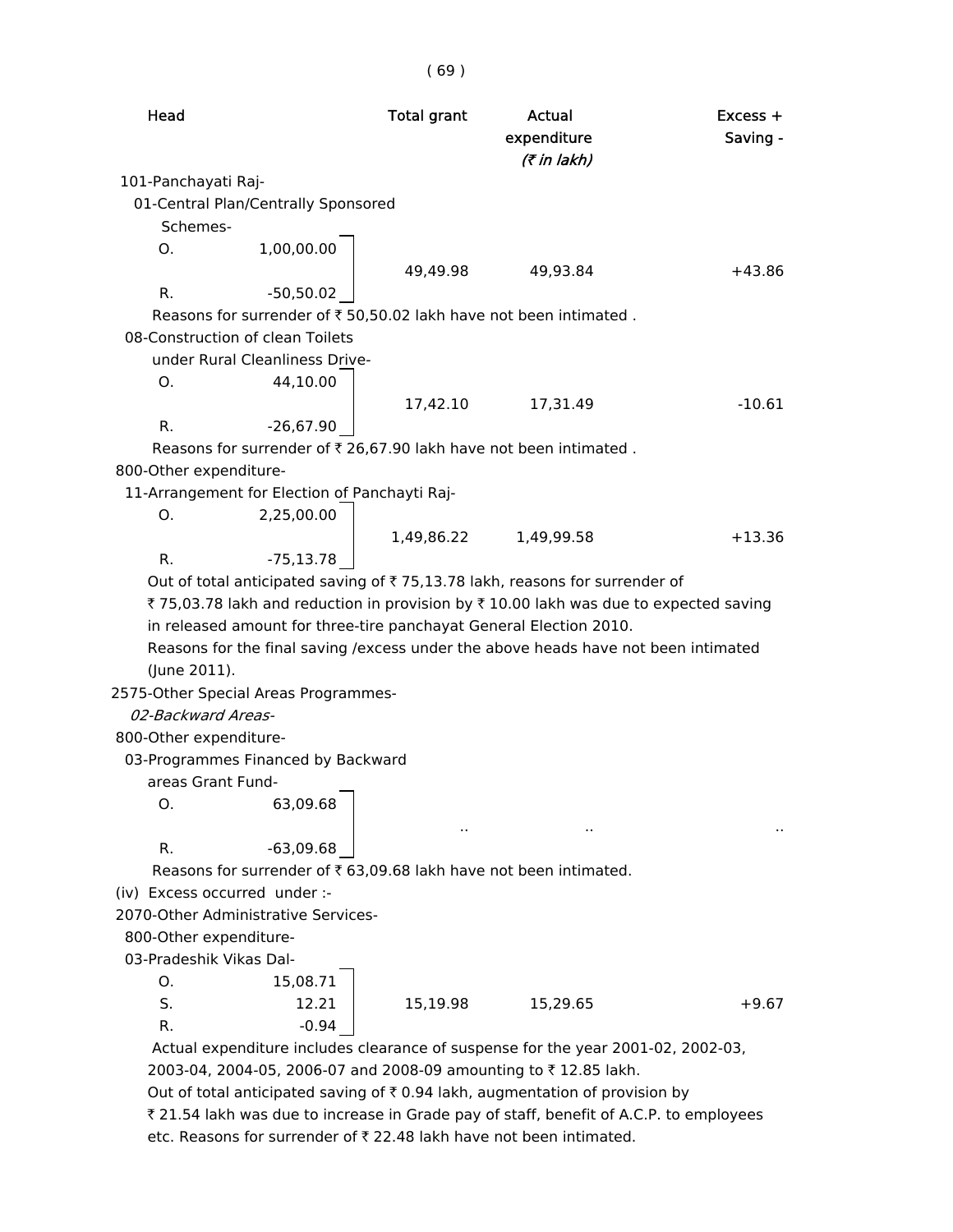| Head                                                                                    | <b>Total grant</b> | Actual<br>expenditure | $Excess +$<br>Saving - |
|-----------------------------------------------------------------------------------------|--------------------|-----------------------|------------------------|
|                                                                                         |                    |                       |                        |
|                                                                                         |                    | (7 in lakh)           |                        |
| 2204-Sports and Youth Services-                                                         |                    |                       |                        |
| 104-Sports and Games-                                                                   |                    |                       |                        |
| 01-Central Plan/Centrally Sponsored                                                     |                    |                       |                        |
| Schemes-                                                                                |                    |                       |                        |
| О.                                                                                      | 8,60.58            | 8,37.15               | $-23.43$               |
| R.<br>8,60.58                                                                           |                    |                       |                        |
| Out of net augmentation of provision by ₹8,60.58 lakh, reasons for surrender of         |                    |                       |                        |
| ₹86.52 lakh and augmentation of provision by ₹9,47.10 lakh have not been intimated.     |                    |                       |                        |
| 2515-Other Rural Development                                                            |                    |                       |                        |
| Programmes-                                                                             |                    |                       |                        |
| 101-Panchayati Raj-                                                                     |                    |                       |                        |
| 03-Zila Panchayat Administration-                                                       |                    |                       |                        |
| 17,57.55<br>О.                                                                          |                    |                       |                        |
|                                                                                         | 16,91.36           | 18,24.16              | $+1,32.80$             |
| R.<br>$-66.19$                                                                          |                    |                       |                        |
| Actual expenditure includes clearance of suspense for the year 2001-02, 2002-03,        |                    |                       |                        |
| 2004-05, 2005-06, 2006-07 and 2008-09 amounting to ₹. 1,17.13 lakh.                     |                    |                       |                        |
| Reasons for surrender of ₹ 66.19 lakh have not been intimated.                          |                    |                       |                        |
| 04-Mandal Panchayat                                                                     |                    |                       |                        |
| Administration-                                                                         |                    |                       |                        |
| 1,65.01<br>О.                                                                           |                    |                       |                        |
|                                                                                         | 1,69.96            | 3,38.35               | $+1,68.39$             |
| R.<br>4.95                                                                              |                    |                       |                        |
| Actual expenditure includes clearance of suspense for the year 2001-02, 2007-08,        |                    |                       |                        |
| and 2008-09 amounting to ₹. 23.81 lakh.                                                 |                    |                       |                        |
| Out of net augmentation of provision by ₹4.95 lakh, reasons for surrender of ₹8.65 lakh |                    |                       |                        |
| and augmentation of provision by ₹13.60 lakh have not been intimated.                   |                    |                       |                        |
| 800-Other expenditure-                                                                  |                    |                       |                        |
| 04-Accounts Organisation of District                                                    |                    |                       |                        |
| Boards and District Co-operatives-                                                      |                    |                       |                        |
| 5,66.32<br>О.                                                                           |                    |                       |                        |
|                                                                                         | 5,57.02            | 6,64.71               | $+1,07.69$             |
| R.<br>$-9.30$                                                                           |                    |                       |                        |
| Actual expenditure includes clearance of suspense for the year 2001-02, 2003-04,        |                    |                       |                        |
| 2004-05, 2006-07 and 2009-10 amounting to ₹. 98.97 lakh.                                |                    |                       |                        |

Reasons for surrender of  $\bar{\tau}$  9.30 lakh have not been intimated .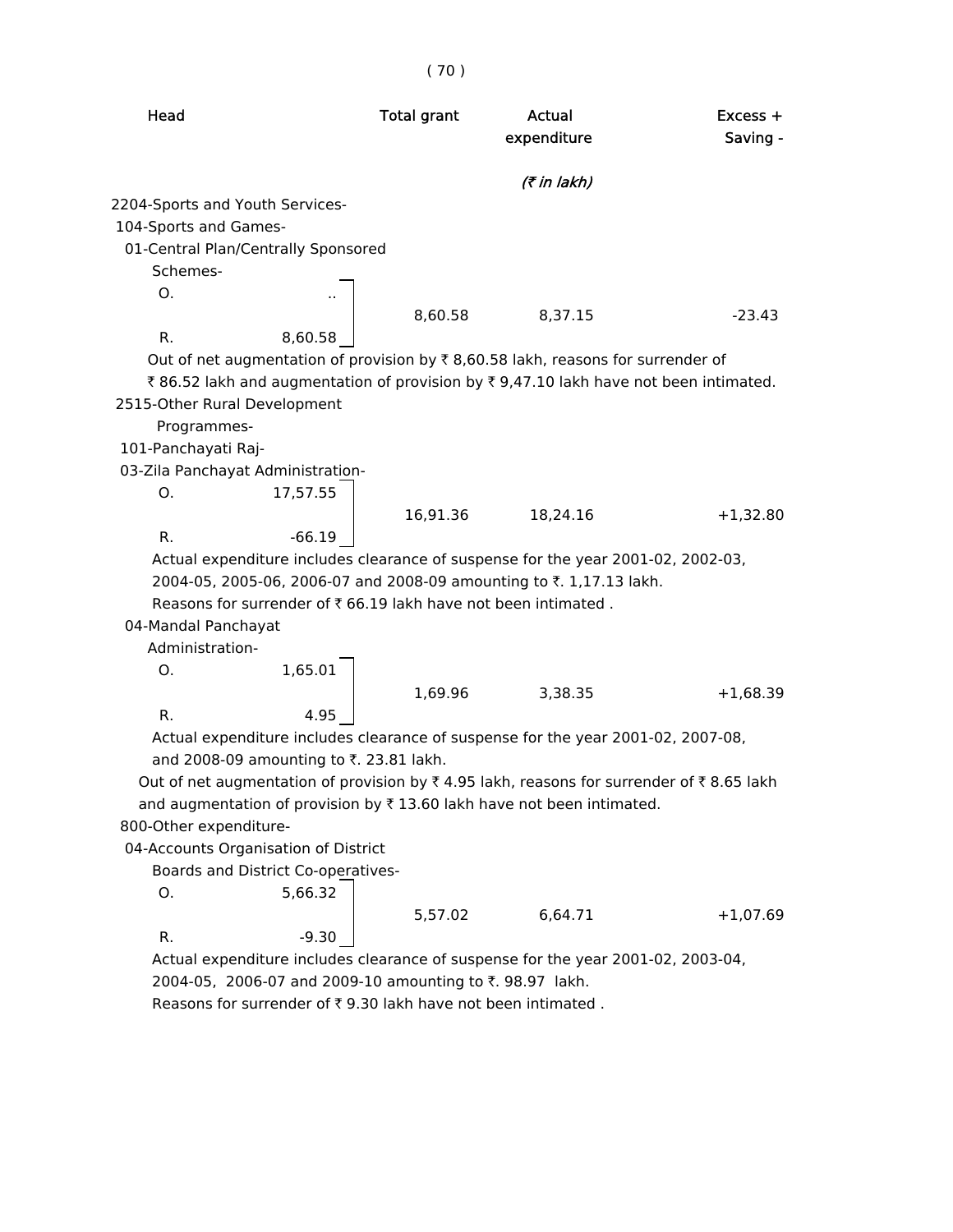| Head                                                                              | <b>Total grant</b> | Actual<br>expenditure | $Excess +$<br>Saving - |
|-----------------------------------------------------------------------------------|--------------------|-----------------------|------------------------|
|                                                                                   |                    | (7 in lakh)           |                        |
| 08-State Election Commission                                                      |                    |                       |                        |
| (District Level)-                                                                 |                    |                       |                        |
| 1,17.00<br>Ο.                                                                     |                    |                       |                        |
|                                                                                   | 1,11.24            | 2,52.17               | $+1,40.93$             |
| R.<br>$-5.76$                                                                     |                    |                       |                        |
| Actual expenditure includes clearance of suspense for the year 2001-02, 2002-03,  |                    |                       |                        |
| 2005-06, and 2007-08 amounting to ₹. 0.18 lakh.                                   |                    |                       |                        |
| Out of total anticipated saving of ₹5.76 lakh, augmentation of provision by       |                    |                       |                        |
| ₹ 10.00 lakh was due to non-drawl of pay and allowances of staff for the month    |                    |                       |                        |
| 02/2011. Reasons for surrender of ₹15.76 lakh have not been intimated.            |                    |                       |                        |
| 10-Provision for Pay etc. of Govt.                                                |                    |                       |                        |
| Officials/Officers transferred on deputation                                      |                    |                       |                        |
| basis to Rural Local Bodies-                                                      |                    |                       |                        |
| 1,60,01.30<br>0.                                                                  |                    |                       |                        |
|                                                                                   | 1,55,93.15         | 1,63,01.53            | $+7,08.38$             |
| R.<br>$-4,08.15$                                                                  |                    |                       |                        |
| Actual expenditure includes clearance of suspense for the year 2001-02, 2002-03,  |                    |                       |                        |
| 2003-04, 2005-06, 2006-07, 2007-08, 2008-09 and 2009-10 amounting to              |                    |                       |                        |
| ₹. 5,58.22 lakh.                                                                  |                    |                       |                        |
| Reasons for surrender of ₹4,08.15 lakh have not been intimated.                   |                    |                       |                        |
| 14-Provision in contest of                                                        |                    |                       |                        |
| recommendations of the                                                            |                    |                       |                        |
| 13th Finance Commission-                                                          |                    |                       |                        |
| 5,89,38.61<br>Ο.                                                                  |                    |                       |                        |
|                                                                                   | 9,11,28.61         | 9,16,70.18            | $+5,41.57$             |
| S.<br>3,21,90.00                                                                  |                    |                       |                        |
| Actual expenditure includes clearance of suspense for the year 2009-10 amounting  |                    |                       |                        |
| to ₹. 2,43.47 lakh.                                                               |                    |                       |                        |
| Reasons for the final excess/saving under the above heads have not been intimated |                    |                       |                        |

( 71 )

## Capital-

(June 2011).

Voted-

(v) Actual expenditure of  $\bar{z}$  5,83,50.20 lakh includes clearansce of suspense of  $\bar{\tau}$  14,31.20 lakh for the year 2006-07 and 2009-10. Out of the final saving of ₹ 3,47.10 lakh (₹ 14,31.20 lakh - ₹ 10,84.10 lakh); only a sum of ₹ 3,47.10 lakh could be anticipated for surrender.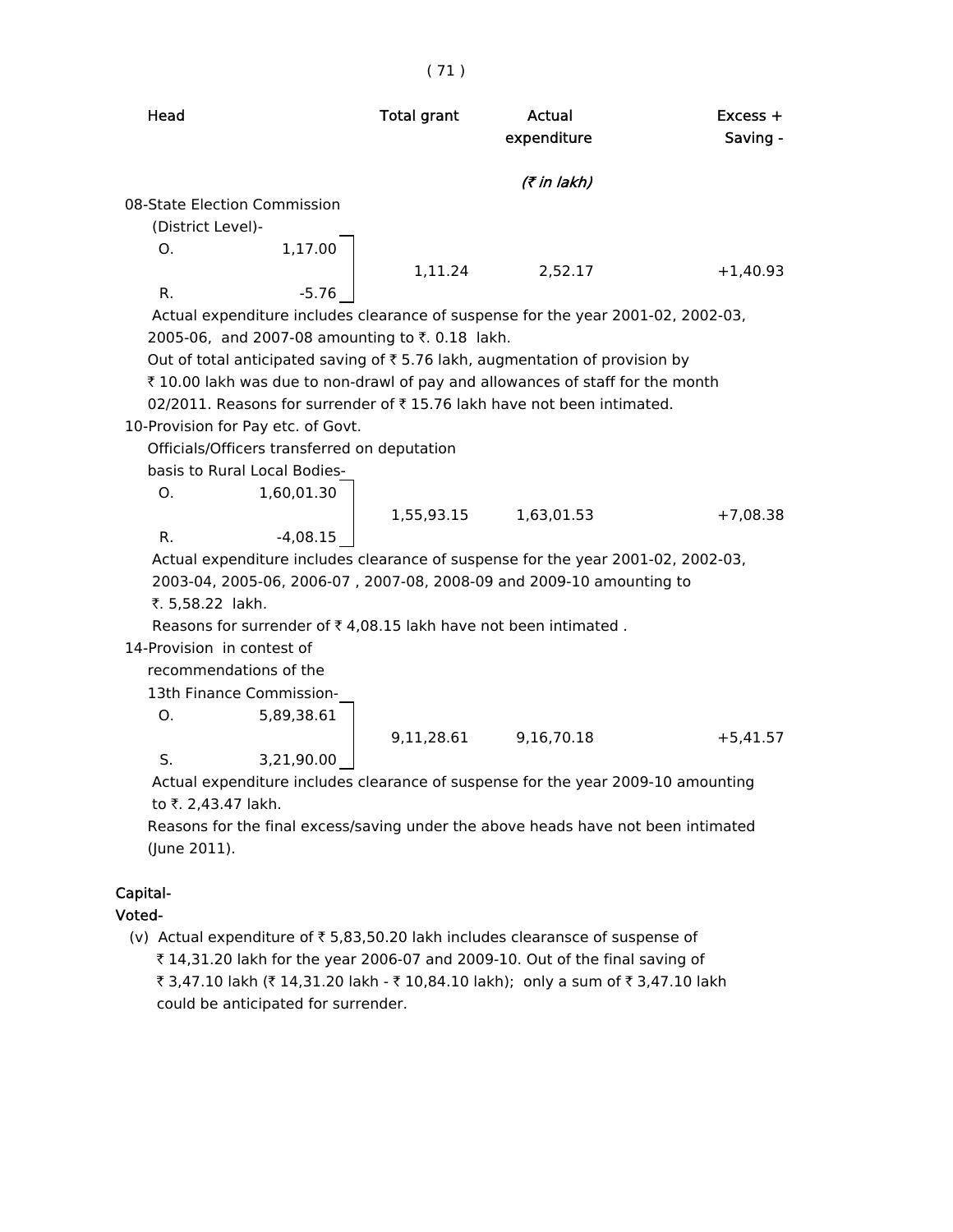| (vi) Saving (partly counterbalanced by excess under another head) occurred mainly |  |
|-----------------------------------------------------------------------------------|--|
| under :-                                                                          |  |

| Head                           |                                                               | <b>Total grant</b> | Actual<br>expenditure                                                              | $Excess +$<br>Saving - |
|--------------------------------|---------------------------------------------------------------|--------------------|------------------------------------------------------------------------------------|------------------------|
|                                |                                                               |                    | (₹ in lakh)                                                                        |                        |
| 4070-Capital Outlay on Other   |                                                               |                    |                                                                                    |                        |
|                                | Administrative Services-                                      |                    |                                                                                    |                        |
| 800-Other Expenditure-         |                                                               |                    |                                                                                    |                        |
|                                | 03-Construction of Rural Stadiums-                            |                    |                                                                                    |                        |
| O.                             | 18.00                                                         |                    |                                                                                    |                        |
|                                |                                                               | 9.00               | 9.00                                                                               |                        |
| R.                             | $-9.00$                                                       |                    |                                                                                    |                        |
|                                | Reasons for surrender of ₹ 9.00 lakh have not been intimated. |                    |                                                                                    |                        |
| (vii) Excess occurred under :- |                                                               |                    |                                                                                    |                        |
|                                | 4575-Capital Outlay on other Special                          |                    |                                                                                    |                        |
| Areas Programmes-              |                                                               |                    |                                                                                    |                        |
| 02-Backward Areas-             |                                                               |                    |                                                                                    |                        |
| 800-Other Expenditure-         |                                                               |                    |                                                                                    |                        |
| 03-Programmes Financed by      |                                                               |                    |                                                                                    |                        |
|                                | Backward Areas Grant Fund-                                    |                    |                                                                                    |                        |
| O.                             | 5,72,48.10                                                    |                    |                                                                                    |                        |
|                                |                                                               | 5,69,10.00         | 5,83,41.20                                                                         | $+14,31.20$            |
| R.                             | $-3,38.10$                                                    |                    |                                                                                    |                        |
|                                |                                                               |                    | Actual expenditure includes clearance of suspense for the year 2006-07 and 2009-10 |                        |
|                                |                                                               |                    |                                                                                    |                        |

amounting to  $\bar{\tau}$ . 14,31.20 lakh.

Reasons for surrender of  $\bar{\tau}$  3,38.10 lakh have not been intimated .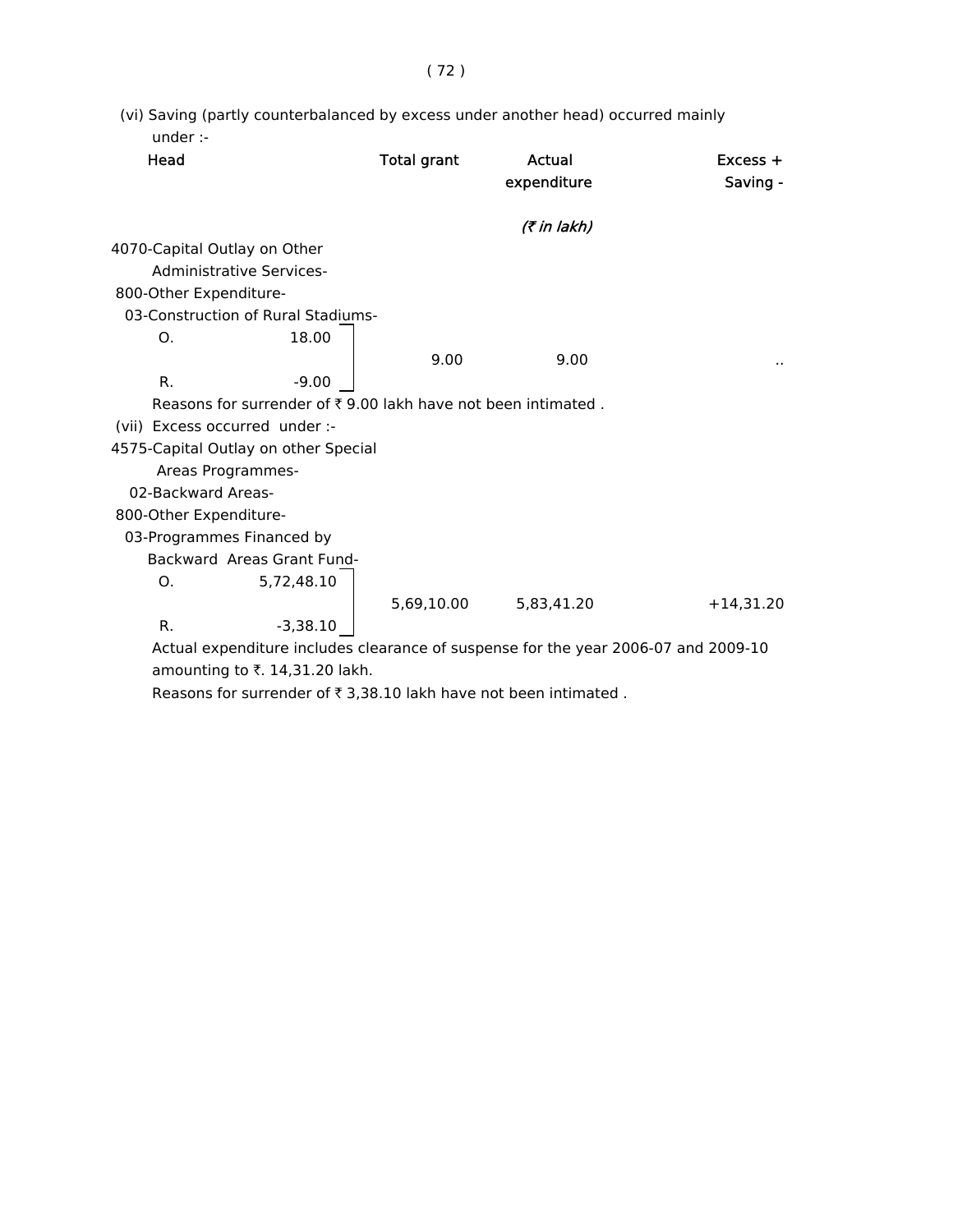#### ( 73 )

## GRANT NO. 15- AGRICULTURE AND OTHER ALLIED DEPARTMENTS (ANIMAL HUSBANDRY)

| <b>Major Heads</b>                                               |                                      | <b>Total grant</b><br>or<br>appropriation                                                                                                                                                                             | Actual<br>expenditure | Excess +<br>Saving - |
|------------------------------------------------------------------|--------------------------------------|-----------------------------------------------------------------------------------------------------------------------------------------------------------------------------------------------------------------------|-----------------------|----------------------|
|                                                                  |                                      |                                                                                                                                                                                                                       | (₹ in thousand)       |                      |
| Revenue-                                                         |                                      |                                                                                                                                                                                                                       |                       |                      |
| 2013-Council of Ministers and<br>2403-Animal Husbandry           |                                      |                                                                                                                                                                                                                       |                       |                      |
| Voted-                                                           |                                      |                                                                                                                                                                                                                       |                       |                      |
| Original                                                         |                                      | $\left\{\n \begin{array}{ccc}\n 4,20,90,80 \\  1,02,25\n \end{array}\n \right.\n \left.\n \begin{array}{ccc}\n 4,22,83,05\n \end{array}\n \right.\n \left.\n \begin{array}{ccc}\n 4,02,67,67\n \end{array}\n \right.$ |                       | $-20, 15, 38$        |
| Supplementary<br>Amount surrendered during the year (March 2011) |                                      |                                                                                                                                                                                                                       |                       | 19,83,93             |
| Charged-                                                         |                                      |                                                                                                                                                                                                                       |                       |                      |
| Original                                                         | $\begin{array}{c} 13,79 \end{array}$ | 13,79                                                                                                                                                                                                                 | 11,37                 | $-2,42$              |
| Supplementary<br>Amount surrendered during the year (March 2011) |                                      |                                                                                                                                                                                                                       |                       | 2,42                 |
| Capital-                                                         |                                      |                                                                                                                                                                                                                       |                       |                      |
| 4403-Capital Outlay on Animal Husbandry                          |                                      |                                                                                                                                                                                                                       |                       |                      |
| Voted-                                                           |                                      |                                                                                                                                                                                                                       |                       |                      |
| Original                                                         | 11,89,61                             | 17,50,61                                                                                                                                                                                                              | 8,40,33               | $-9,10.28$           |
| Supplementary                                                    | 5,61,00                              |                                                                                                                                                                                                                       |                       |                      |
| Amount surrendered during the year (March 2011)                  |                                      |                                                                                                                                                                                                                       |                       | 9,10.28              |
| <b>Notes and Comments-</b>                                       |                                      |                                                                                                                                                                                                                       |                       |                      |
| Revenue-<br>Voted-                                               |                                      |                                                                                                                                                                                                                       |                       |                      |

- (i) Out of the final saving of  $\bar{\tau}$  20,15.38 lakh; only a sum of  $\bar{\tau}$  19,83.93 lakh could be anticipated for surrender.
- (ii) In view of the final saving of  $\bar{\tau}$  20,15.38 lakh; the supplememtary grant of  $\bar{\tau}$  1,92.25 lakh obtained in August 2010 proved unnecessary.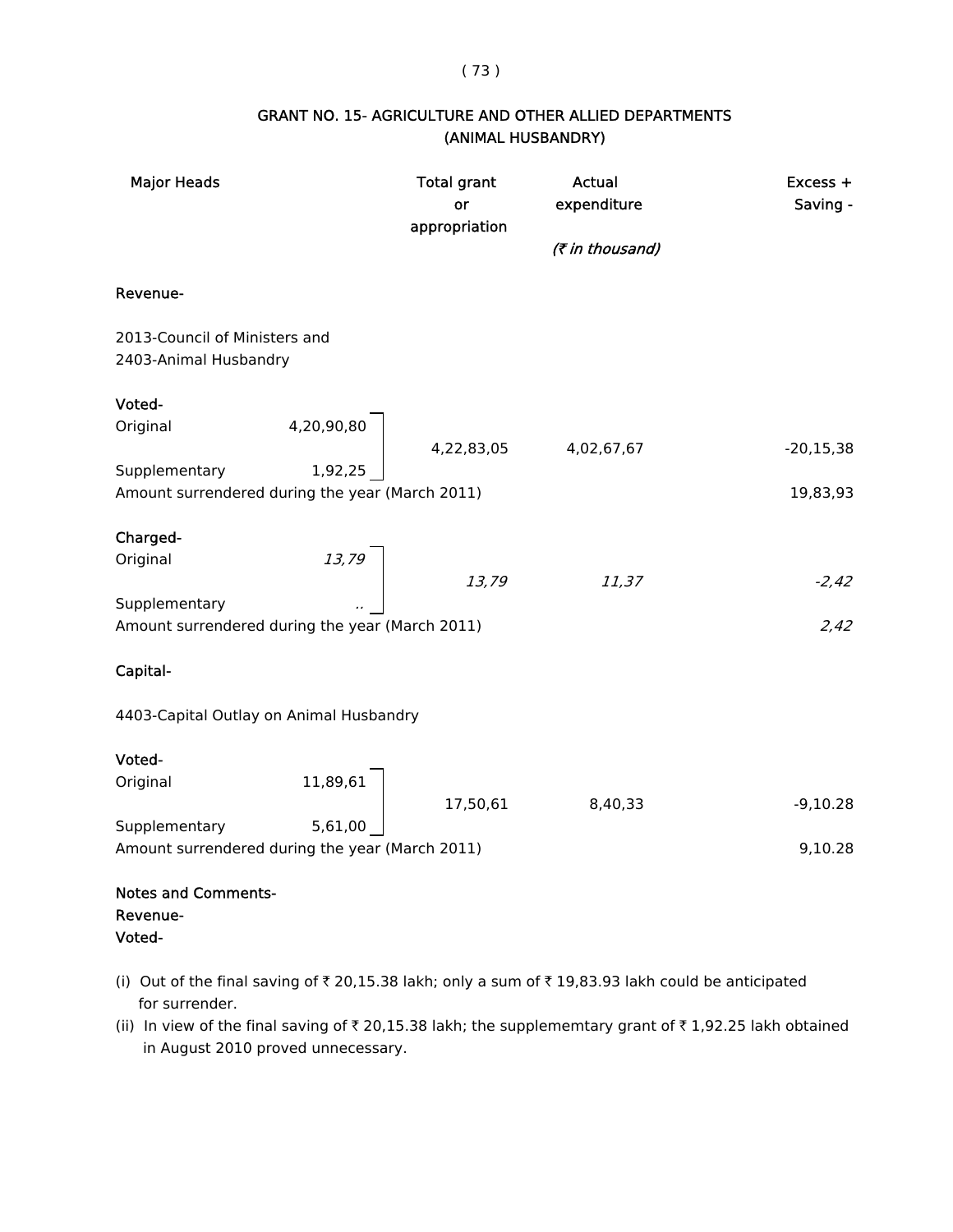(iii) Saving (partly counterbalanced by excess under other heads) occurred mainly under :-

| Head                                                                                                      | Total grant | Actual<br>expenditure<br>(7 in lakh) | $Excess +$<br>Saving - |
|-----------------------------------------------------------------------------------------------------------|-------------|--------------------------------------|------------------------|
| 2403-Animal Husbandry-                                                                                    |             |                                      |                        |
| 101-Veterinary Services and Animal Health-                                                                |             |                                      |                        |
| 01-Central Plan/Centrally Sponsored                                                                       |             |                                      |                        |
| Schemes-                                                                                                  |             |                                      |                        |
| O.                                                                                                        | 26,07.36    |                                      |                        |
|                                                                                                           | 15.29.85    | 15.46.40                             | $+16.55$               |
| $-10,77.51$<br>R.                                                                                         |             |                                      |                        |
| Out of total anticipated saving of $\bar{\tau}$ 10,77.51 lakh, reasons for reduction in provision through |             |                                      |                        |

reappropration of  $\bar{\tau}$  3.01 lakh was due to saving in pay item owing to posts remaining vacant. ₹ 10,74.50 lakh was surrendered due to posts remaining, non-requirement, non-receipt of bill, no election of parishad, non-receipt of central share.

102-Cattle and Buffalo Development-

04-Scheme of Pairawet-

O. 5,62.99

4,07.92 4,09.22 +1,30 R.  $-1.55.07$ 

 $1.00 +1.00$ 

.. .. ..

Out of total anticipated saving of  $\bar{\tau}$  1,55.07 lakh, reasons for reduction in provision through reappropration of  $\bar{\tau}$  11.00 lakh was due to saving on the basis of actual, posts remaining vacant pay item.  $\bar{\tau}$  1,44.07 lakh was surrendered due to surrender of minimum amount by district, less rate of goods, less receipt of sanction.

104-Sheep and Wool Development-

01-Central Plan/Centrally Sponsored

Schemes-

| О. | . .      |     |     |     |
|----|----------|-----|-----|-----|
| S. | 23.25    | . . | . . | . . |
| R. | $-23.25$ |     |     |     |

Surrender of  $\bar{\tau}$  23.25 lakh was due to non-passing of bills by treasury.

107-Fodder and Feed Development-

01-Central Plan/Centrally Sponsored

Schemes-

| O. | 5,50.00    |
|----|------------|
| R. | $-5,50.00$ |

Out of total anticipated saving of  $\bar{z}$  5,50.00 lakh, reasons for reduction in provision through reappropration of  $\bar{\tau}$  54.00 lakh was due to non-release of amount against budget provision under scheme of Govt. of India.  $\bar{\tau}$  4,96.00 lakh was surrendered due to non-issue of sanction under the scheme of Govt. of India.

04-Fodder and Feed Development

Scheme (District Plan )-

```
O. 16.00
R. -16.00
```
Surrender of  $\bar{\tau}$  16.00 lakh was due to non-issue of sanction under the scheme.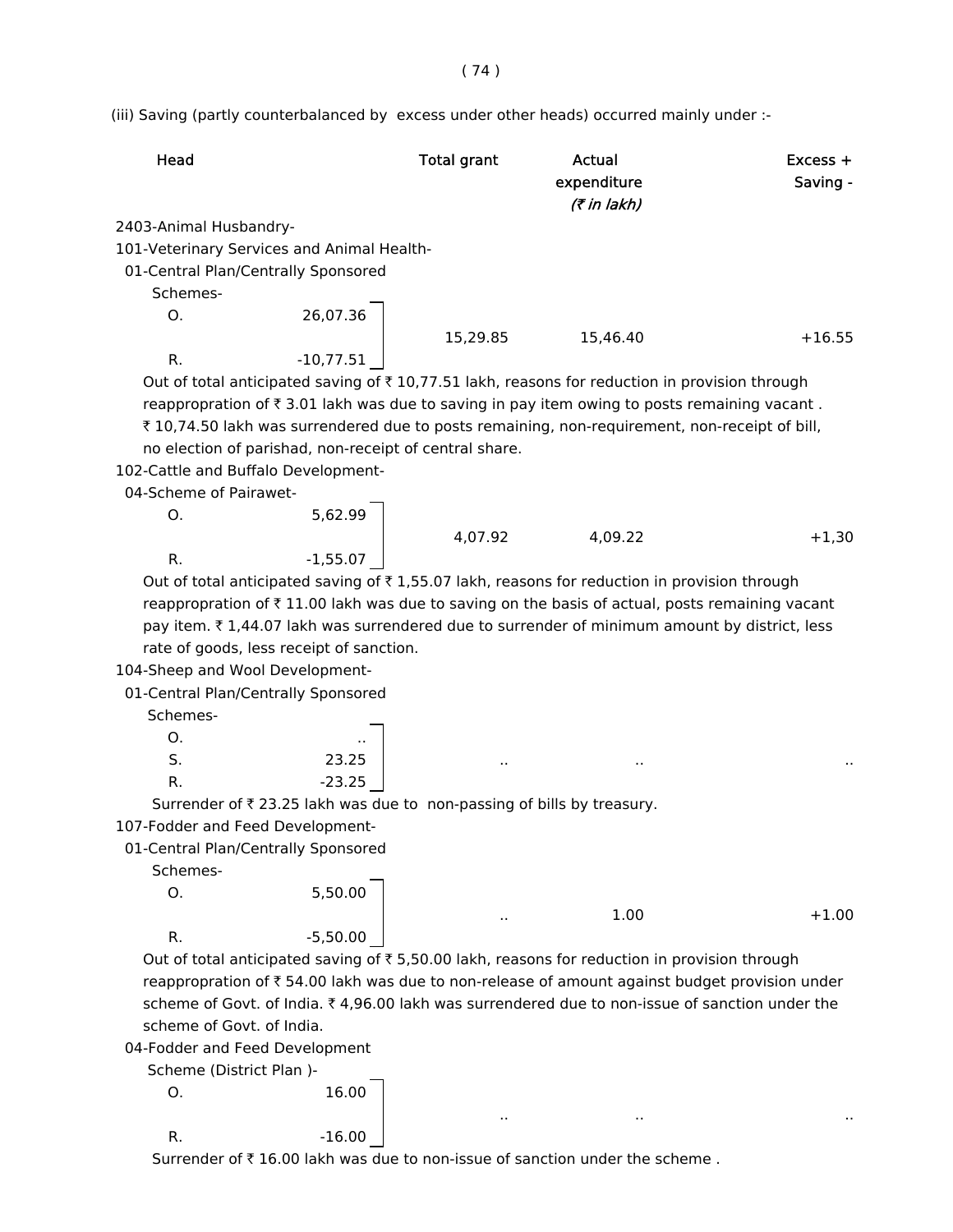|                                                                                                  | (75)               |                       |                        |
|--------------------------------------------------------------------------------------------------|--------------------|-----------------------|------------------------|
| Head                                                                                             | <b>Total grant</b> | Actual<br>expenditure | $Excess +$<br>Saving - |
|                                                                                                  |                    | (7 in lakh)           |                        |
| 113-Administrative Investigation                                                                 |                    |                       |                        |
| and Statistics-                                                                                  |                    |                       |                        |
| 01-Central Plan/Centrally Sponsored                                                              |                    |                       |                        |
| Schemes-                                                                                         |                    |                       |                        |
| 2,64.33<br>O.                                                                                    |                    |                       |                        |
| S.<br>1,69.00                                                                                    | 3,23.87            | 3,22.01               | $-1.85$                |
| $-1,09.46$<br>R.                                                                                 |                    |                       |                        |
| Out of total anticipated saving of ₹1,09.46 lakh, reasons for reduction in provision through     |                    |                       |                        |
| reappropration of ₹27.60 lakh was due to posts remaining vacant. ₹81.86 lakh was surrendered     |                    |                       |                        |
| due to surrender of minimum saving by A. D. A. under the scheme.                                 |                    |                       |                        |
| Reasons for the final saving/excess /expenditure without provision under the above heads have    |                    |                       |                        |
| not been intimated (June 2011).                                                                  |                    |                       |                        |
| (iv) Excess occurred mainly under :-                                                             |                    |                       |                        |
| 2403-Animal Husbandry-                                                                           |                    |                       |                        |
| 103-Poultry Development-                                                                         |                    |                       |                        |
| 01-Central Plan/Centrally Sponsored                                                              |                    |                       |                        |
| Schemes-                                                                                         |                    |                       |                        |
| 0.06<br>Ο.                                                                                       |                    |                       |                        |
|                                                                                                  | 51.98              | 51.98                 |                        |
| 51.92<br>R.                                                                                      |                    |                       |                        |
| Out of net augmentation of provision of ₹51.92 lakh, reasons for augmentation of provision       |                    |                       |                        |
| by ₹54.00 lakh was due to non-release of amount of budget provision under scheme by Govt.        |                    |                       |                        |
| of India. ₹2.08 lakh was surrendered due to less receipt of financial sanction and posts         |                    |                       |                        |
| remaining vacant under scheme.                                                                   |                    |                       |                        |
| 800-Other expenditure-                                                                           |                    |                       |                        |
| 06-Pt. Deen Dayal Veterinary Science                                                             |                    |                       |                        |
| University and Cow Research                                                                      |                    |                       |                        |
| Institute Mathura-                                                                               |                    |                       |                        |
| 8,05.15<br>O.                                                                                    |                    |                       |                        |
|                                                                                                  | 9,43.55            | 9,49.55               | $+6.00$                |
| 1,38.40<br>R.                                                                                    |                    |                       |                        |
| Out of net augmentation of provision of $\bar{\tau}$ 1,38.40 lakh, augmentation of provision by  |                    |                       |                        |
| ₹1,50.00 lakh was due to non-filling of posts remaining vacant and retirement of officers/staff. |                    |                       |                        |

Reasons for surrender of  $\bar{\tau}$  11.60 lakh was due to no expenditure and surrender of amount by Finance Officer, Mathura under scheme.

Reasons for the final excess under the above heads have not been intimated (June 2011).

# Capital-

## Voted-

(v) In view of the final saving of  $\bar{\tau}$  9,10.28 lakh; the supplememtary grant of  $\bar{\tau}$  5,61.00 lakh obtained in August 2010 proved unnecessary.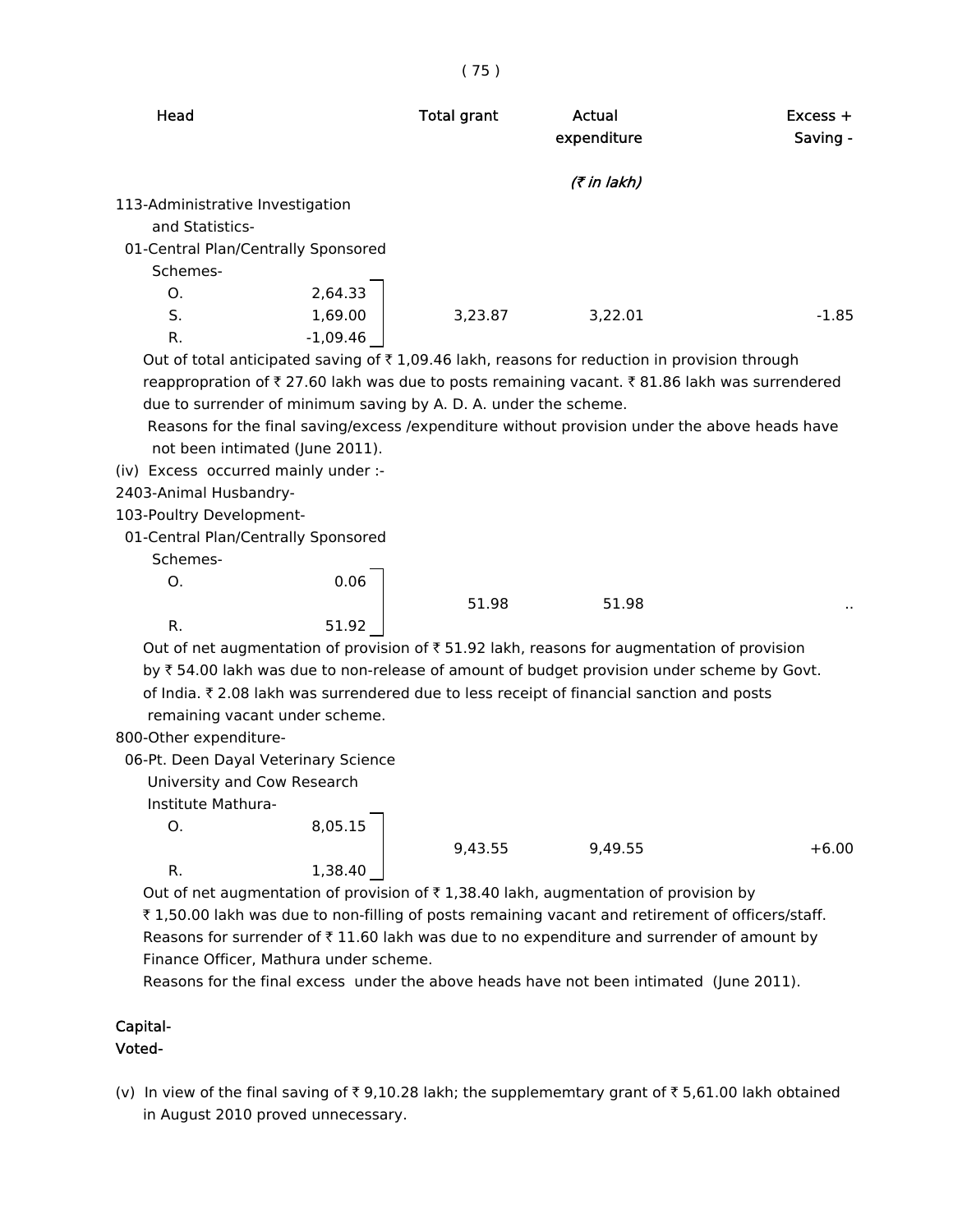( 76 )

(vi) Saving (partly counterbalanced by excess under another head) occurred mainly under :-

| Head                                       |            | <b>Total grant</b> | <b>Actual</b><br>expenditure                                                                                | $Excess +$<br>Saving - |
|--------------------------------------------|------------|--------------------|-------------------------------------------------------------------------------------------------------------|------------------------|
|                                            |            |                    | (₹ in lakh)                                                                                                 |                        |
| 4403-Capital Outlay on Animal Husbandry-   |            |                    |                                                                                                             |                        |
| 101-Veterinary Services and Animal Health- |            |                    |                                                                                                             |                        |
| 03-Construction of Veterinary              |            |                    |                                                                                                             |                        |
| Hospitals (District Plan)-                 |            |                    |                                                                                                             |                        |
| O.                                         | 2,00.00    |                    |                                                                                                             |                        |
|                                            |            | 14.25              | 14.25                                                                                                       |                        |
| R.                                         | $-1,85.75$ |                    |                                                                                                             |                        |
|                                            |            |                    | Reasons for reduction in provision through reappropration of $\bar{\tau}$ 1,85.75 lakh was due to non-issue |                        |
|                                            |            |                    | of financial sanction against sent proposals and non-receipt of proposal by districts.                      |                        |
| 07-Veterinary Services Centers/            |            |                    |                                                                                                             |                        |
| Hospitals of 'D' Category                  |            |                    |                                                                                                             |                        |
| (District Plan)-                           |            |                    |                                                                                                             |                        |
| O <sub>1</sub>                             | 50.00      |                    |                                                                                                             |                        |
|                                            |            | 9.86               | 9.86                                                                                                        |                        |
| R.                                         | $-40.14$   |                    |                                                                                                             |                        |
|                                            |            |                    | Reasons for reduction in provision through reappropration of $\bar{\tau}$ 40.14 lakh was due to non-issue   |                        |
| 08-Construction of Veterinary              |            |                    | of financial sanction against sent proposals and non-receipt of proposal by districts.                      |                        |
| Hospitals-R.I.D.F.                         |            |                    |                                                                                                             |                        |
| (District Plan)-                           |            |                    |                                                                                                             |                        |
| O.                                         | 8,00.00    |                    |                                                                                                             |                        |
|                                            |            | $\epsilon$ .       |                                                                                                             |                        |
| R.                                         | $-8,00.00$ |                    |                                                                                                             |                        |
|                                            |            |                    | Surrender of ₹8,00.00 lakh was due to non-receipt of financial sanction under scheme.                       |                        |
| 106-Other Live Stock Development-          |            |                    |                                                                                                             |                        |
| 04-State Animal Husbandry and              |            |                    |                                                                                                             |                        |
| <b>Agricultural Farms-</b>                 |            |                    |                                                                                                             |                        |
| Ο.                                         | 23.50      |                    |                                                                                                             |                        |
|                                            |            | 13.33              | 13.33                                                                                                       |                        |
| R.                                         | $-10.17$   |                    |                                                                                                             |                        |
|                                            |            |                    | Surrender of ₹10.17 lakh was due to non-receipt of sanction from Government.                                |                        |
| 107-Fodder and Feed Development-           |            |                    |                                                                                                             |                        |
| 01-Central Plan/Centrally Sponsored        |            |                    |                                                                                                             |                        |
| Schemes-                                   |            |                    |                                                                                                             |                        |
| O.                                         | 1,00.00    |                    |                                                                                                             |                        |
|                                            |            |                    |                                                                                                             |                        |
| R.                                         | $-1,00.00$ |                    |                                                                                                             |                        |

Surrender of ₹1,00.00 lakh was due to non-issue of sanction under scheme from Govt. of India.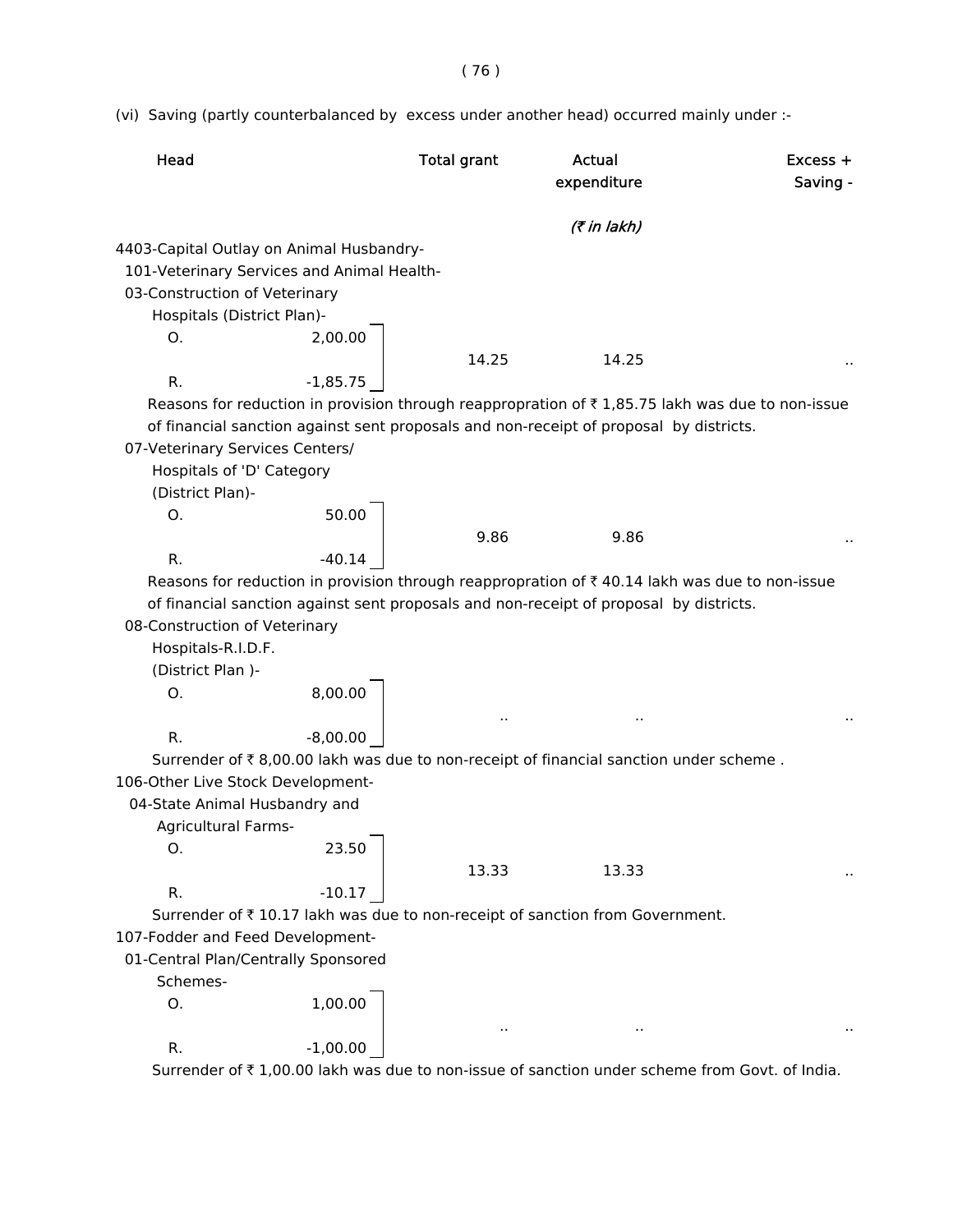(vii) Excess occurred under :-

| Head                                       | <b>Total grant</b> | Actual<br>expenditure | $Excess +$<br>Saving - |
|--------------------------------------------|--------------------|-----------------------|------------------------|
|                                            |                    | (₹ in lakh)           |                        |
| 4403-Capital Outlay on Animal Husbandry-   |                    |                       |                        |
| 101-Veterinary Services and Animal Health- |                    |                       |                        |
| 09-Establishment of Veterinary             |                    |                       |                        |
| Polyclinic in District Gautambuddha        |                    |                       |                        |
| Nagar, Village Badalpur-                   |                    |                       |                        |
| S.                                         | 5,56.00            |                       |                        |
|                                            | 7,81,89            | 7,81,89               | . .                    |
| R.<br>2,25.89                              |                    |                       |                        |

Reasons for augmentation of provision through reappropration of  $\bar{\tau}$  2,25.89 lakh was due to purchase land for Establishment of Veterinary Polyclinic in District Gautambuddha Nagar, Village Badalpur.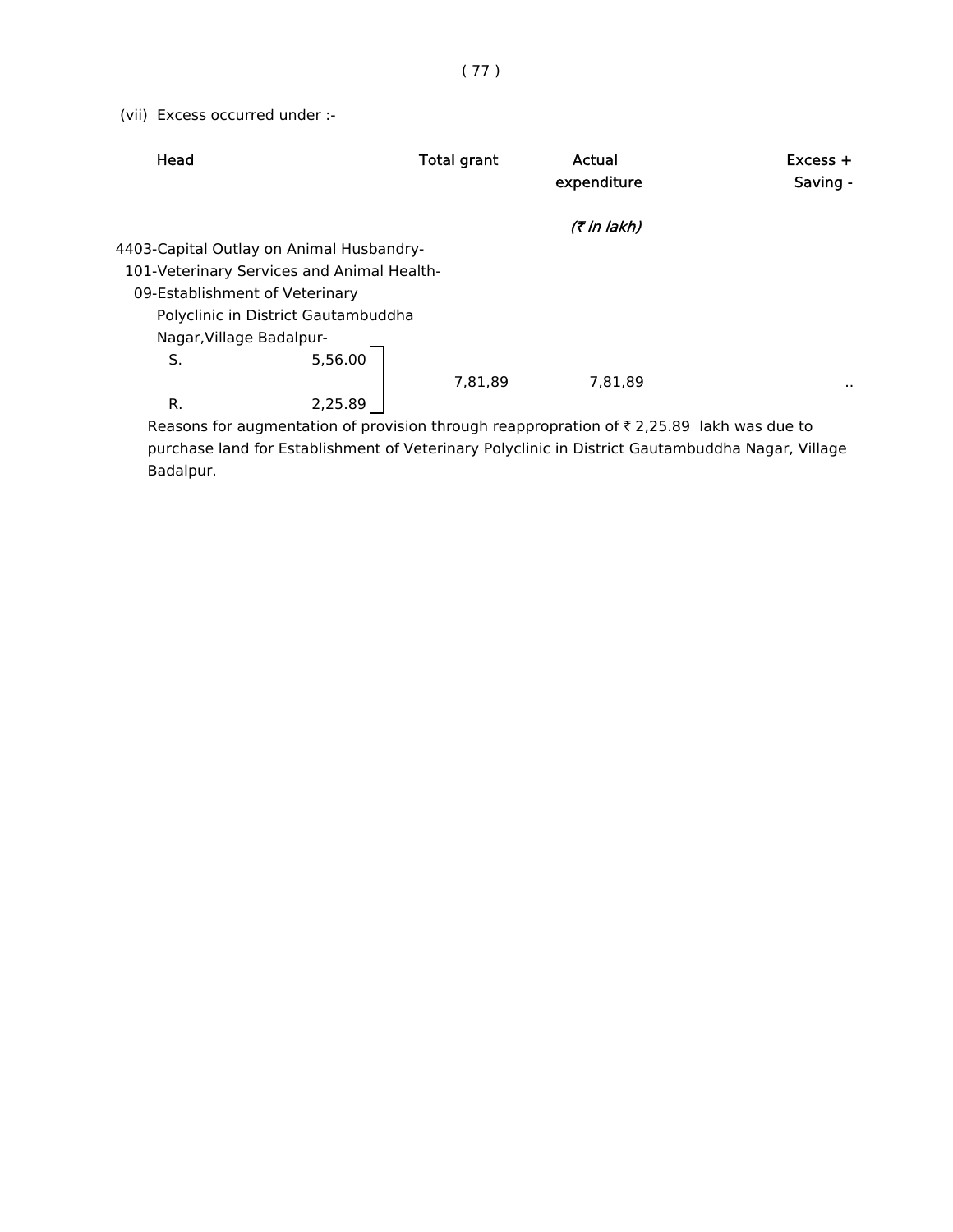## ( 78 )

## GRANT NO. 16-AGRICULTURE AND OTHER ALLIED DEPARTMENTS (DAIRY DEVELOPMENT)

| <b>Major Heads</b>                                                             |                                                 | <b>Total grant</b><br>or<br>appropriation | Actual<br>expenditure                                                                     | Excess +<br>Saving - |
|--------------------------------------------------------------------------------|-------------------------------------------------|-------------------------------------------|-------------------------------------------------------------------------------------------|----------------------|
|                                                                                |                                                 |                                           | (₹ in thousand)                                                                           |                      |
| Revenue-                                                                       |                                                 |                                           |                                                                                           |                      |
| 2404-Dairy Development                                                         |                                                 |                                           |                                                                                           |                      |
| Voted-                                                                         |                                                 |                                           |                                                                                           |                      |
| Original                                                                       | 41,39,85                                        | 41,39,85                                  | 31,41,81                                                                                  | $-9,98,04$           |
| Supplementary                                                                  |                                                 |                                           |                                                                                           |                      |
|                                                                                | Amount surrendered during the year (March 2011) |                                           |                                                                                           | 9,97,32              |
|                                                                                |                                                 |                                           |                                                                                           |                      |
| Charged-                                                                       |                                                 |                                           |                                                                                           |                      |
| Original                                                                       | <i>10</i>                                       | <i>10</i>                                 |                                                                                           | $-10$                |
| Supplementary                                                                  |                                                 |                                           |                                                                                           |                      |
|                                                                                | Amount surrendered during the year (March 2011) |                                           |                                                                                           | <i>10</i>            |
|                                                                                |                                                 |                                           |                                                                                           |                      |
| <b>Notes and Comments-</b><br>Revenue-<br>Voted-<br>anticipated for surrender. |                                                 |                                           | (i) Out of the final saving of ₹9,98.04 lakh, only a sum of ₹9,97.32 lakh could be        |                      |
|                                                                                |                                                 |                                           | (ii) Saving (partly counterbalanced by excess under other heads) occurred mainly under :- |                      |
| Head                                                                           |                                                 | <b>Total grant</b>                        | Actual<br>expenditure                                                                     | Excess +<br>Saving - |
|                                                                                |                                                 |                                           | (7 in lakh)                                                                               |                      |
| 2404-Dairy Development-                                                        |                                                 |                                           |                                                                                           |                      |
|                                                                                | 191-Assistance to Co-operatives/                |                                           |                                                                                           |                      |
|                                                                                | societies and Other Bodies-                     |                                           |                                                                                           |                      |
|                                                                                | 01-Central Plan/Centrally Sponsored             |                                           |                                                                                           |                      |
| Schemes-                                                                       |                                                 |                                           |                                                                                           |                      |
| О.                                                                             | 21,79.20                                        | 91.76                                     | 91.76                                                                                     |                      |

R.  $-20,87.44$ Reasons for reduction in provision by  $\bar{\tau}$  20,87.44 lakh have not been intimated.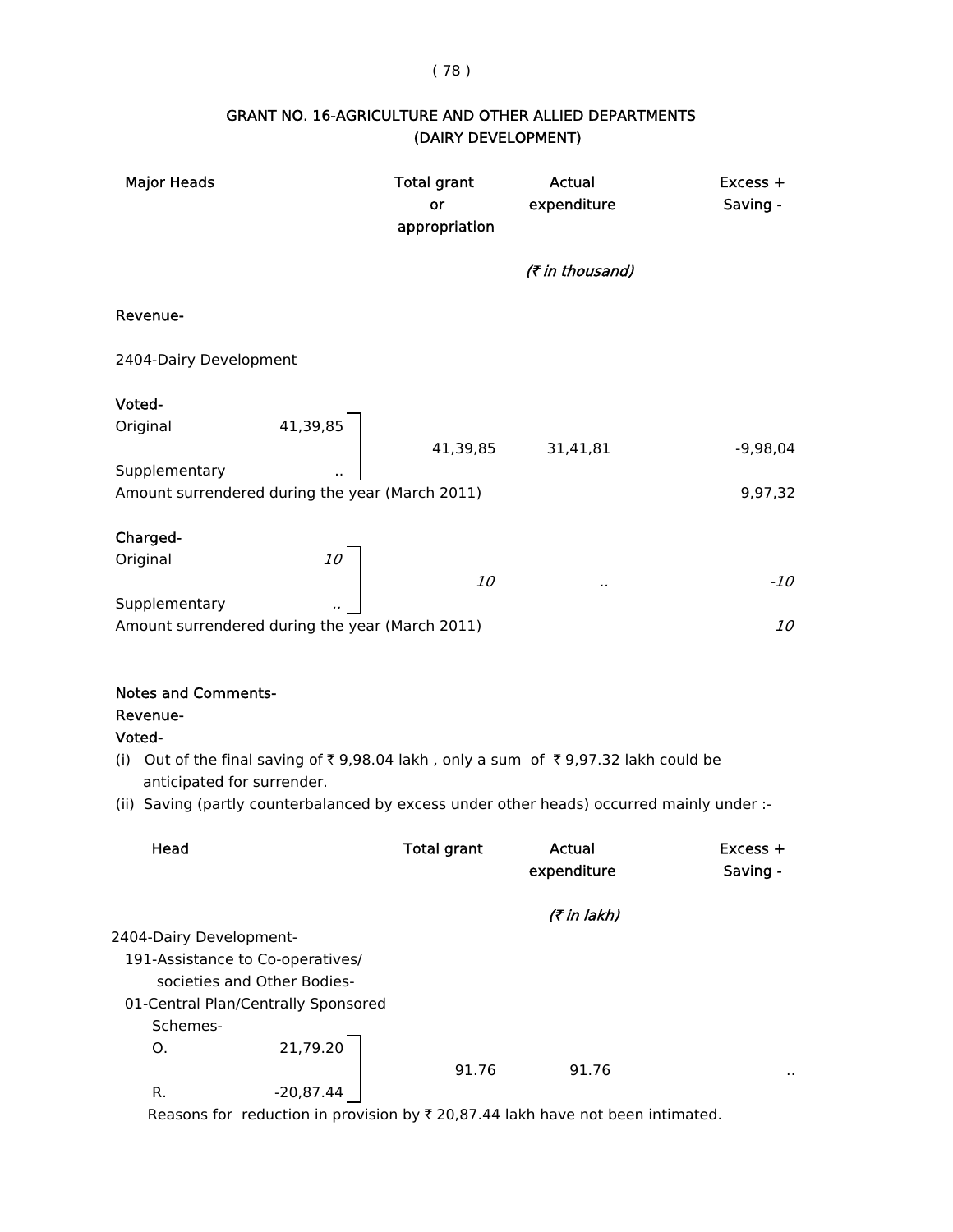(iii) Excess occurred under :-

| Head                                                                         |                                                                                                                                                                          | <b>Total grant</b> | Actual<br>expenditure | $Excess +$<br>Saving - |
|------------------------------------------------------------------------------|--------------------------------------------------------------------------------------------------------------------------------------------------------------------------|--------------------|-----------------------|------------------------|
|                                                                              |                                                                                                                                                                          |                    | (₹ in lakh)           |                        |
| 2404-Dairy Development-<br>01-Central Plan / Centrally<br>Sponsored Schemes- | 102-Dairy Development Projects-                                                                                                                                          |                    |                       |                        |
| R.                                                                           | 1,08.24                                                                                                                                                                  | 1,08.24            | 1,08.24               |                        |
|                                                                              | Reasons for augmentation of provision by $\overline{\tau}$ 1,08.24 lakh have not been intimated.                                                                         |                    |                       |                        |
| (District Plan)-                                                             | 191-Assistance to Co-operatives<br>societies and Other Bodies-<br>03-Grant to Milk Federations under<br>Strengthening and revival of present<br>Milk Federations Schemes |                    |                       |                        |
| R.                                                                           | 9,89.60                                                                                                                                                                  | 9,89.60            | 9,89.60               |                        |

Out of net augmentation of provision by  $\bar{\tau}$  9,89.60 lakh, reasons for augmentation of provision by  $\bar{\tau}$  19,79.20 lakh have not been intimated. Surrender of  $\bar{\tau}$  9,89.60 lakh was due to non-issue of sanction .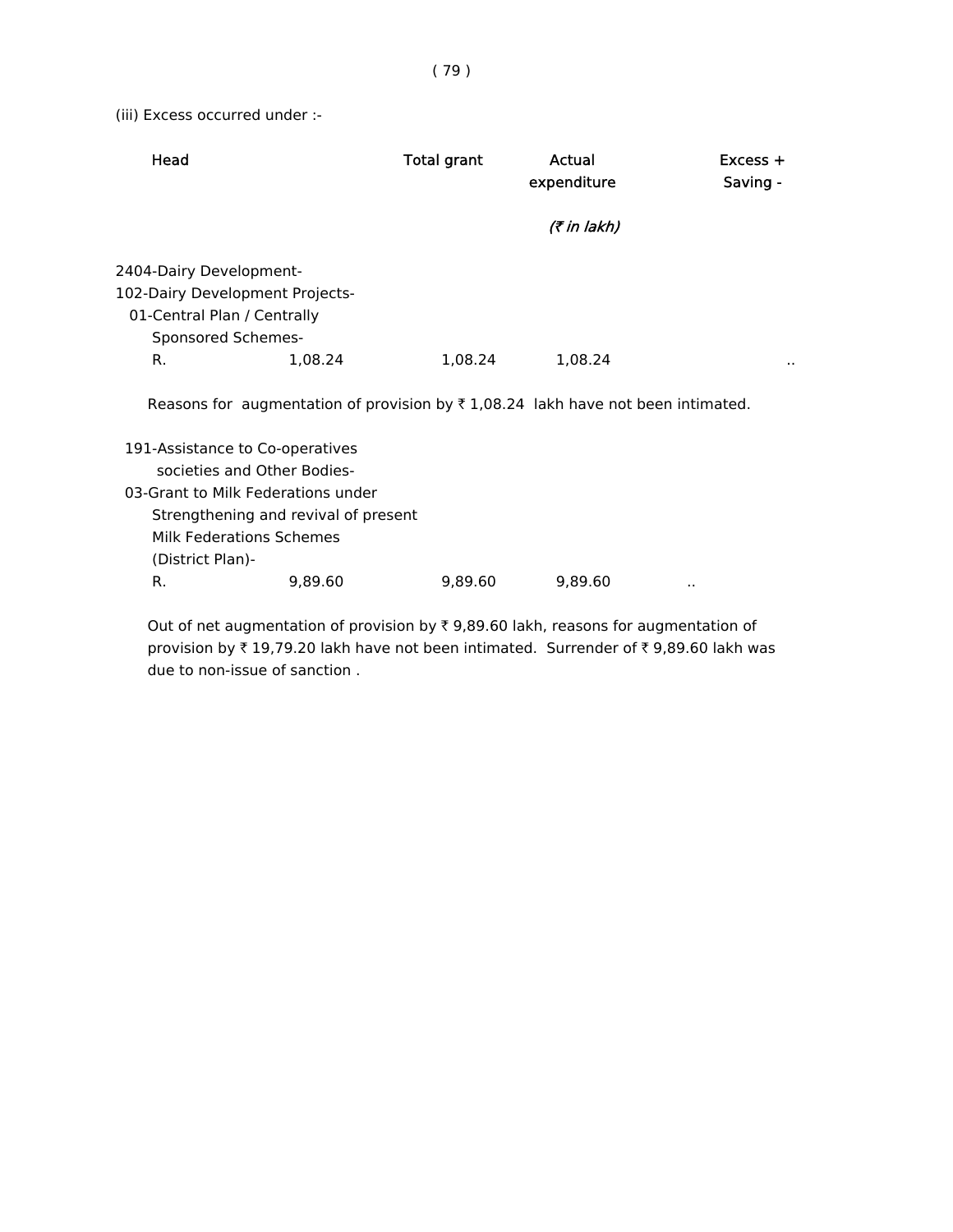# ( 80 )

## GRANT NO. 17- AGRICULTURE AND OTHER ALLIED DEPARTMENTS (FISHERIES)

| <b>Major Heads</b>                               |                                                 | <b>Total grant</b> | Actual<br>expenditure                                                                        | $Excess +$<br>Saving - |
|--------------------------------------------------|-------------------------------------------------|--------------------|----------------------------------------------------------------------------------------------|------------------------|
|                                                  |                                                 |                    | (₹ in thousand)                                                                              |                        |
| Revenue-                                         |                                                 |                    |                                                                                              |                        |
| 2405-Fisheries<br>Voted-                         |                                                 |                    |                                                                                              |                        |
| Original                                         | 58,00,67                                        |                    |                                                                                              |                        |
|                                                  |                                                 | 58,00,67           | 45,75,52                                                                                     | $-12,25,15$            |
| Supplementary                                    | ω,                                              |                    |                                                                                              |                        |
|                                                  | Amount surrendered during the year (March 2011) |                    |                                                                                              | 12,23,20               |
| <b>Notes and Comments-</b><br>Revenue-<br>Voted- |                                                 |                    |                                                                                              |                        |
| (i)<br>for surrender.                            |                                                 |                    | Out of the final saving of ₹12,25.15 lakh, only a sum of ₹12,23.20 lakh could be anticipated |                        |

(ii) Saving (partly counterbalanced by excess under another head) occurred mainly under:-

| Head                                |            | <b>Total grant</b> | Actual<br>expenditure                                                                   | $Excess +$<br>Saving - |
|-------------------------------------|------------|--------------------|-----------------------------------------------------------------------------------------|------------------------|
|                                     |            |                    | (₹ in lakh)                                                                             |                        |
| 2405-Fisheries-                     |            |                    |                                                                                         |                        |
| 001-Direction and Administration-   |            |                    |                                                                                         |                        |
| 04-Payment of Arrears-              |            |                    |                                                                                         |                        |
| Ο.                                  | 5,67.27    |                    |                                                                                         |                        |
|                                     |            | 4,93.70            | 4,92.80                                                                                 | $-0.90$                |
| R.                                  | $-73.57$   |                    |                                                                                         |                        |
|                                     |            |                    | Surrender of ₹73.57 lakh was mainly due to non-implementation of the recommendations of |                        |
| the sixth pay Commission.           |            |                    |                                                                                         |                        |
|                                     |            |                    |                                                                                         |                        |
| 109-Extension and Training-         |            |                    |                                                                                         |                        |
| 01-Central Plan/Centrally Sponsored |            |                    |                                                                                         |                        |
| Schemes-                            |            |                    |                                                                                         |                        |
| О.                                  | 1,94.65    |                    |                                                                                         |                        |
|                                     |            | $\sim$             | $\blacksquare$                                                                          | ٠,                     |
| R.                                  | $-1,94.65$ |                    |                                                                                         |                        |

Surrender of  $\bar{\tau}$  1,94.65 lakh was due to non-receipt of Central share.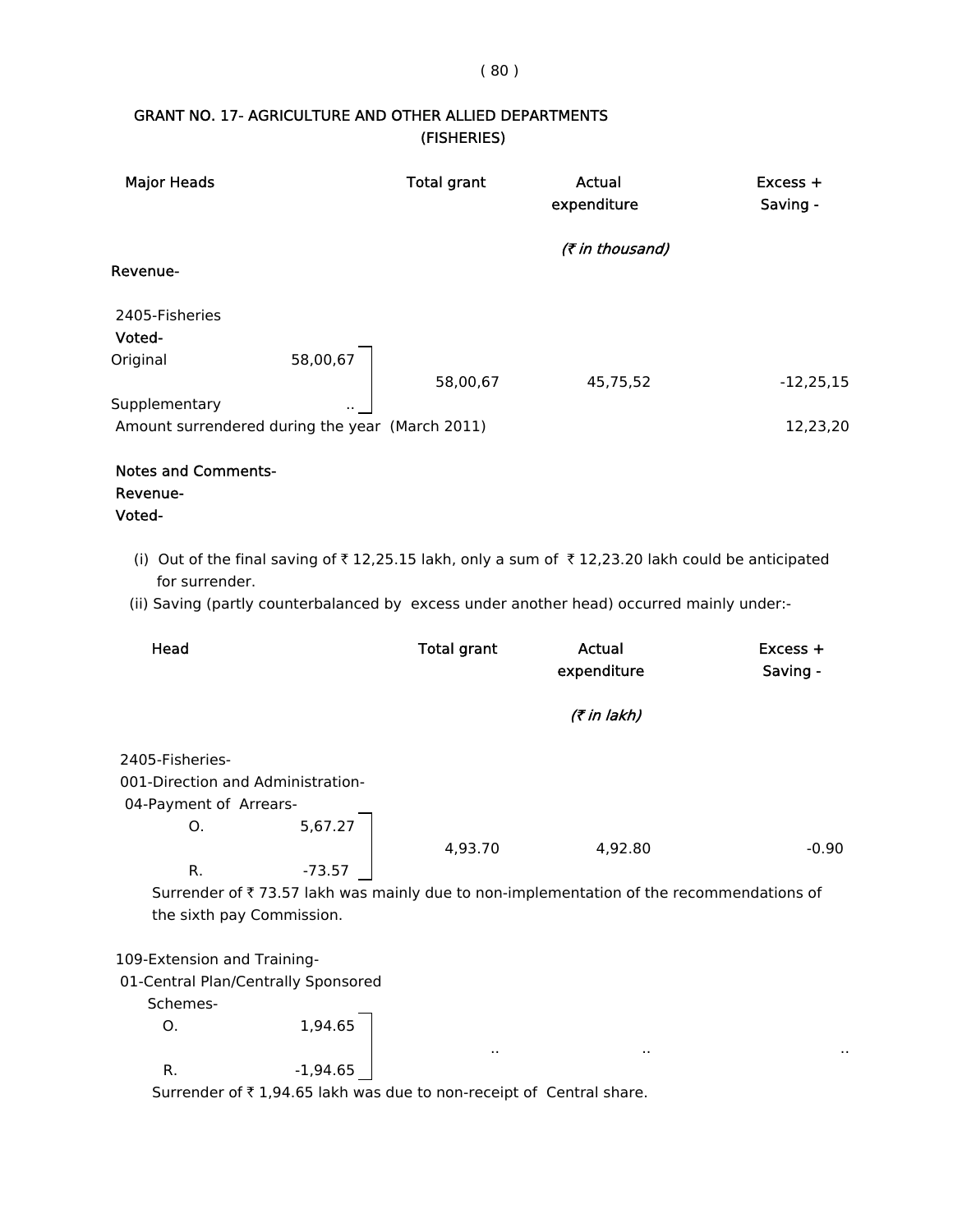| Head                                                                                              |                       | <b>Total grant</b>                                                   | Actual<br>expenditure                                                                   | $Excess +$<br>Saving - |
|---------------------------------------------------------------------------------------------------|-----------------------|----------------------------------------------------------------------|-----------------------------------------------------------------------------------------|------------------------|
|                                                                                                   |                       |                                                                      | (7 in lakh)                                                                             |                        |
| 190-Assistance to Public Sector and<br>Other Undertakings-<br>01-Central Plan/Centrally Sponsored |                       |                                                                      |                                                                                         |                        |
| Schemes-                                                                                          |                       |                                                                      |                                                                                         |                        |
| O.<br>R.                                                                                          | 8,38.92<br>$-2,75.28$ | 5,63.64                                                              | 5,63.31                                                                                 | $-0.33$                |
|                                                                                                   |                       |                                                                      | Surrender of ₹ 2,75.28 lakh was due to non-receipt of Central share and posts remaining |                        |
| vacant, economy measures.                                                                         |                       |                                                                      |                                                                                         |                        |
| 800-Other Expenditure-                                                                            |                       |                                                                      |                                                                                         |                        |
| 01-Central Plan/Centrally Sponsored<br>Schemes-                                                   |                       |                                                                      |                                                                                         |                        |
| О.                                                                                                | 11,58.66              | 5,29.16                                                              | 5,29.16                                                                                 |                        |
| R.                                                                                                | $-6,29.50$            |                                                                      |                                                                                         |                        |
|                                                                                                   |                       | Surrender of ₹ 6,29.50 lakh was due to non-receipt of Central share. |                                                                                         |                        |
| 04-Establishment of Pradeshik                                                                     |                       |                                                                      |                                                                                         |                        |
| Fisheries Development Agency-                                                                     |                       |                                                                      |                                                                                         |                        |
| О.                                                                                                | 66.55                 | 60.88                                                                | 59.61                                                                                   | $-1.27$                |
| R.                                                                                                | $-5.67$               |                                                                      |                                                                                         |                        |
|                                                                                                   |                       |                                                                      | Surrender of ₹5.67 lakh was mainly due to economy measures and on the basis of actual   |                        |

( 81 )

expenditure, posts remaining vacant.

Reasons for the final saving under the above heads have not been intimated (June 2011).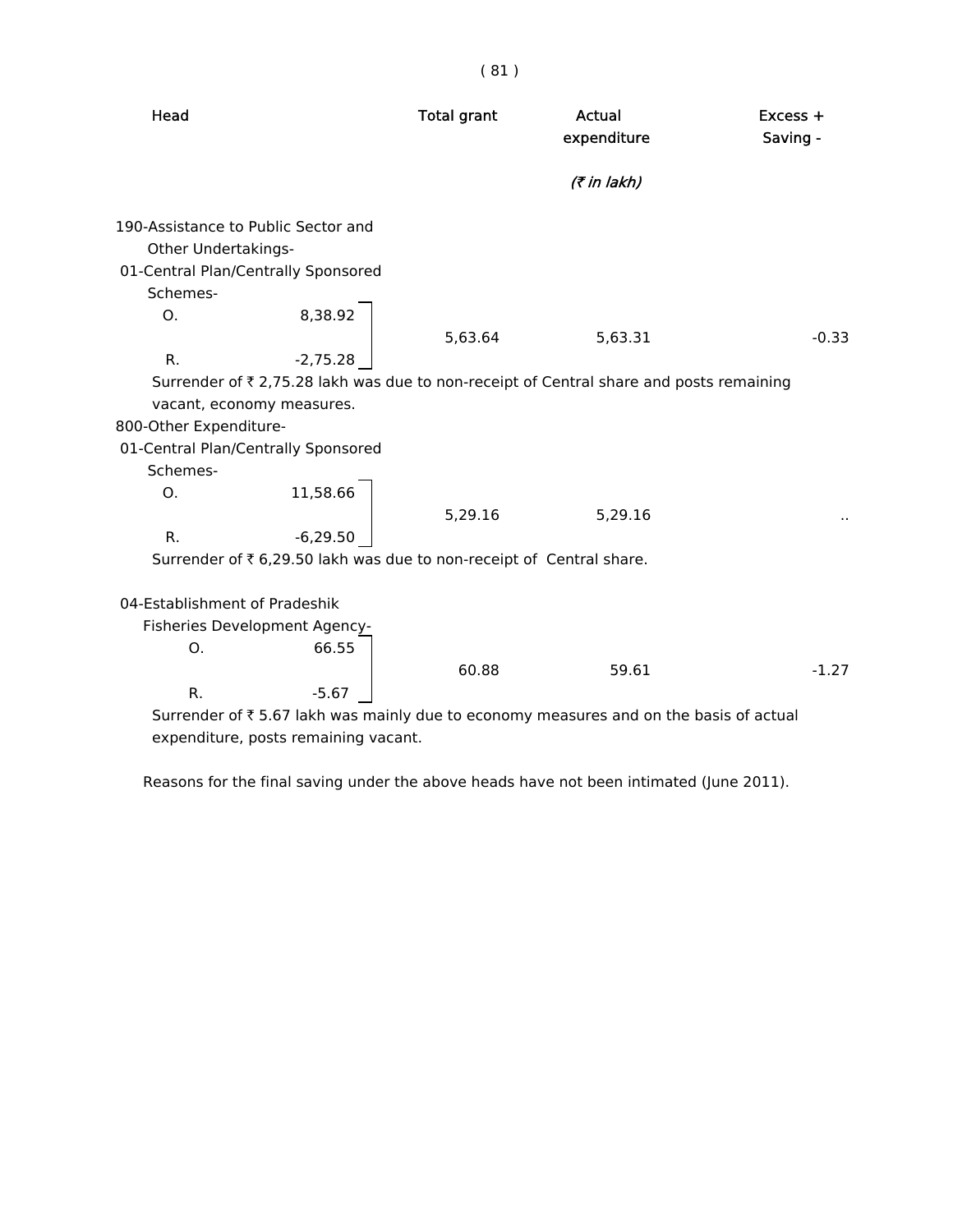( 82 )

#### GRANT NO. 18-AGRICULTURE AND OTHER ALLIED DEPARTMENTS (CO-OPERATIVE)

| <b>Major Heads</b>                                                                   |                                                                                        | <b>Total grant</b><br>or<br>appropriation | Actual<br>expenditure | Excess +<br>Saving - |
|--------------------------------------------------------------------------------------|----------------------------------------------------------------------------------------|-------------------------------------------|-----------------------|----------------------|
|                                                                                      |                                                                                        |                                           | (₹ in thousand)       |                      |
| Revenue-                                                                             |                                                                                        |                                           |                       |                      |
| 2013-Council of Ministers,<br>2049-Interest Payments,<br>2425-Co-operation<br>Voted- |                                                                                        |                                           |                       |                      |
| Original                                                                             | 1,98,05,57                                                                             |                                           |                       |                      |
| Supplementary                                                                        | $\mathbf{1}$                                                                           | 1,98,05,58                                | 1,77,70,99            | $-20,34,59$          |
| Charged-                                                                             | Amount surrendered during the year (March 2011)                                        |                                           |                       | 20,34,38             |
| Original                                                                             | 4,77,88                                                                                | 4,77,88                                   | 4,56,37               | $-21,51$             |
| Supplementary<br>Capital-                                                            | Amount surrendered during the year (March 2011)                                        |                                           |                       | 21,51                |
|                                                                                      | 4425-Capital Outlay on Co-operation,<br>6003-Internal Debt of the State Government and |                                           |                       |                      |
| 6425-Loans for Co-operation                                                          |                                                                                        |                                           |                       |                      |
| Voted-                                                                               |                                                                                        |                                           |                       |                      |
| Original                                                                             | 4,90,00                                                                                | 4,90,00                                   | 4,90,00               |                      |
| Supplementary                                                                        |                                                                                        |                                           |                       |                      |
| Amount surrendered during the year<br>Charged-                                       |                                                                                        |                                           |                       |                      |
| Original                                                                             | 10,63,82                                                                               | 10,63,82                                  | 10,52,29              | $-11,53$             |
| Supplementary                                                                        |                                                                                        |                                           |                       |                      |
|                                                                                      | Amount surrendered during the year (March 2011)                                        |                                           |                       | 11,53                |

## Notes and Comments-

Revenue-

#### Voted-

- (i) Actual expenditure includes the clearance of D. A. A. Suspense amounting to  $\bar{\tau}$  0.47 lakh for the year 2002-03.
- (ii) Out of the final saving of ₹ 20,35.06 lakh ( ₹ 20,34.59 lakh + ₹ 0.47 lakh ), a sum of ₹ 20,34.38 lakh was surrendered.
- (iii) In view of the final saving of  $\bar{z}$  20,35.06 lakh, the supplementary grant of  $\bar{z}$  0.01 lakh obtained in August 2010 proved unnecessary.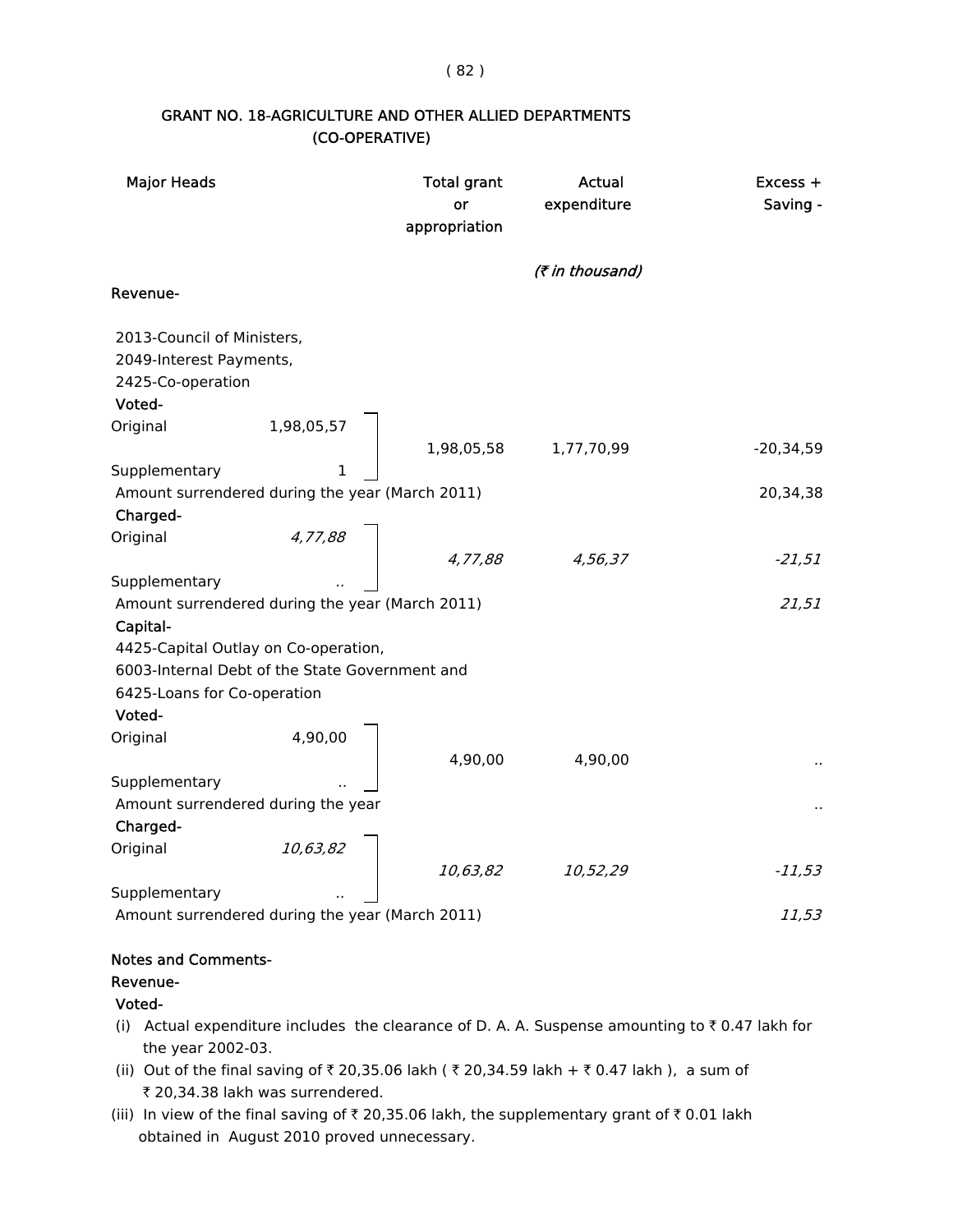( 83 )

(iv) Saving (partly counterbalanced by excess under other heads) occurred mainly under :-

| Head                                                                                   | <b>Total grant</b> | Actual<br>expenditure | $Excess +$<br>Saving - |
|----------------------------------------------------------------------------------------|--------------------|-----------------------|------------------------|
|                                                                                        |                    | (₹ in lakh)           |                        |
| 2425-Co-operation-                                                                     |                    |                       |                        |
| 001-Direction and Administration-                                                      |                    |                       |                        |
| 06-U.P. Co-operative Institutional                                                     |                    |                       |                        |
| Service Division-                                                                      |                    |                       |                        |
| 76.42<br>$\Omega$ .                                                                    |                    |                       |                        |
|                                                                                        | 64.83              | 60.85                 | $-3.98$                |
| R.<br>$-11.59$                                                                         |                    |                       |                        |
| Surrender of ₹11.59 lakh was due to nil requirement.                                   |                    |                       |                        |
| 800-Other expenditure-                                                                 |                    |                       |                        |
| 05-Advance storage scheme of                                                           |                    |                       |                        |
| chemical fertilsers-                                                                   |                    |                       |                        |
| 75,11.00<br>O.                                                                         |                    |                       |                        |
|                                                                                        | 55,20.00           | 55,20.00              |                        |
| R.<br>$-19,91.00$                                                                      |                    |                       |                        |
| Surrender of ₹19,91.00 lakh was due to Rack handling and transport expenditure,        |                    |                       |                        |
| Reimbursment of administrative expenses and non-sanction of Inter-state transport item |                    |                       |                        |
| in 22 districts by Council of Ministers.                                               |                    |                       |                        |

(v) Excess occurred mainly under :-

2425-Co-operation-

001-Direction and Administration-

03-General Establishment and

Supervision-

| 58,84.58 |          |
|----------|----------|
| 0.01     | 58,67.07 |
| $-17.52$ |          |

 Actual expenditure includes the clearance of D. A. A. Suspense for the year 2002-03 amounting to  $\bar{\tau}$  0.47 lakh.

S. 0.01 58,67.07 59,38.34 +71.27

Surrender of  $\bar{\tau}$  17.52 lakh was due to nil requirement.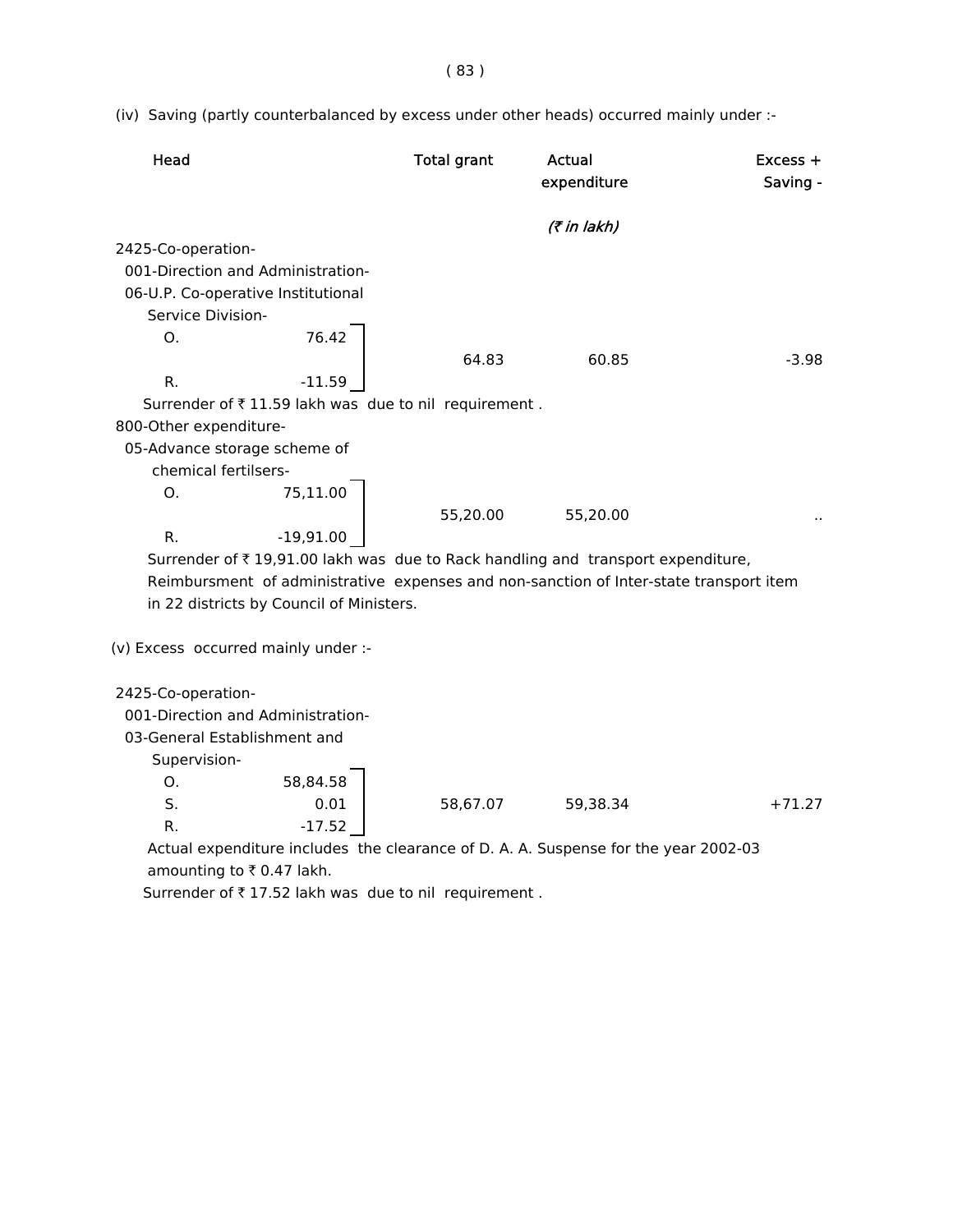#### ( 84 )

## GRANT NO. 19-PERSONNEL DEPARTMENT (TRAINING AND OTHER EXPENDITURE)

| <b>Major Heads</b>                                                                             |            | <b>Total grant</b> | Actual<br>expenditure<br>(₹ in thousand)                                                | Excess +<br>Saving - |
|------------------------------------------------------------------------------------------------|------------|--------------------|-----------------------------------------------------------------------------------------|----------------------|
| Revenue-                                                                                       |            |                    |                                                                                         |                      |
| 2070-Other Administrative Services                                                             |            |                    |                                                                                         |                      |
| Voted-                                                                                         |            |                    |                                                                                         |                      |
| Original                                                                                       | 7,60,06    |                    |                                                                                         |                      |
|                                                                                                |            | 7,60,06            | 4,72,56                                                                                 | $-2,87,50$           |
| Supplementary                                                                                  |            |                    |                                                                                         |                      |
| Amount surrendered during the year (March 2011)                                                |            |                    |                                                                                         | 2,82,07              |
| <b>Notes and Comments-</b>                                                                     |            |                    |                                                                                         |                      |
| Revenue-                                                                                       |            |                    |                                                                                         |                      |
| Voted-                                                                                         |            |                    |                                                                                         |                      |
| (i) Out of the final saving of ₹2,87.50 lakh, only a sum of ₹2,82.07 lakh could be anticipated |            |                    |                                                                                         |                      |
| for surrender.                                                                                 |            |                    |                                                                                         |                      |
| (ii)Saving (partly counterbalanced by small excess under other heads)occurred mainly under:-   |            |                    |                                                                                         |                      |
|                                                                                                |            |                    |                                                                                         |                      |
| Head                                                                                           |            | <b>Total grant</b> | Actual                                                                                  | $Excess +$           |
|                                                                                                |            |                    | expenditure                                                                             | Saving -             |
|                                                                                                |            |                    | (7 in lakh)                                                                             |                      |
| 2070-Other Administrative Services-                                                            |            |                    |                                                                                         |                      |
| 003-Training-                                                                                  |            |                    |                                                                                         |                      |
| 11-U.P.Administrative and Management                                                           |            |                    |                                                                                         |                      |
| Academy, Lucknow-                                                                              |            |                    |                                                                                         |                      |
| Ο.                                                                                             | 6,20.59    |                    |                                                                                         |                      |
|                                                                                                |            | 3,87.68            | 3,87.68                                                                                 |                      |
| R.                                                                                             | $-2,32.91$ |                    |                                                                                         |                      |
|                                                                                                |            |                    | ₹ 2,32.91 lakh was surrendered mainly due to less number of trainees, commencement      |                      |
|                                                                                                |            |                    | of 2nd training programme w.e.f. 16.03.2011 and non-organisation of training for P.C.S. |                      |
| Officers of 4th phase in current financial year.                                               |            |                    |                                                                                         |                      |
| 800-Other expenditure-                                                                         |            |                    |                                                                                         |                      |
| 03-Payment of Arrears-                                                                         |            |                    |                                                                                         |                      |
| О.                                                                                             | 10.91      |                    |                                                                                         |                      |
|                                                                                                |            | 11.06              | 3.83                                                                                    | $-7.23$              |
| R.                                                                                             | 0.15       |                    |                                                                                         |                      |
| 04-Centre for good Governance-                                                                 |            |                    |                                                                                         |                      |
| Ο.                                                                                             | 57.90      |                    |                                                                                         |                      |
|                                                                                                |            | 13.57              | 15.35                                                                                   | $+1.78$              |
| R.                                                                                             | $-44.33$   |                    |                                                                                         |                      |

₹ 44.33 lakh was surrendered due to non-requirement of fund for Centre for Good Governance owing to beginning stage of Centre, posts remaining vacant and non-issue of sanction of alloted budget by the Finance Department in view of requirements being nil. Reasons for the final saving/excess under the above heads have not been intimated (June 2011).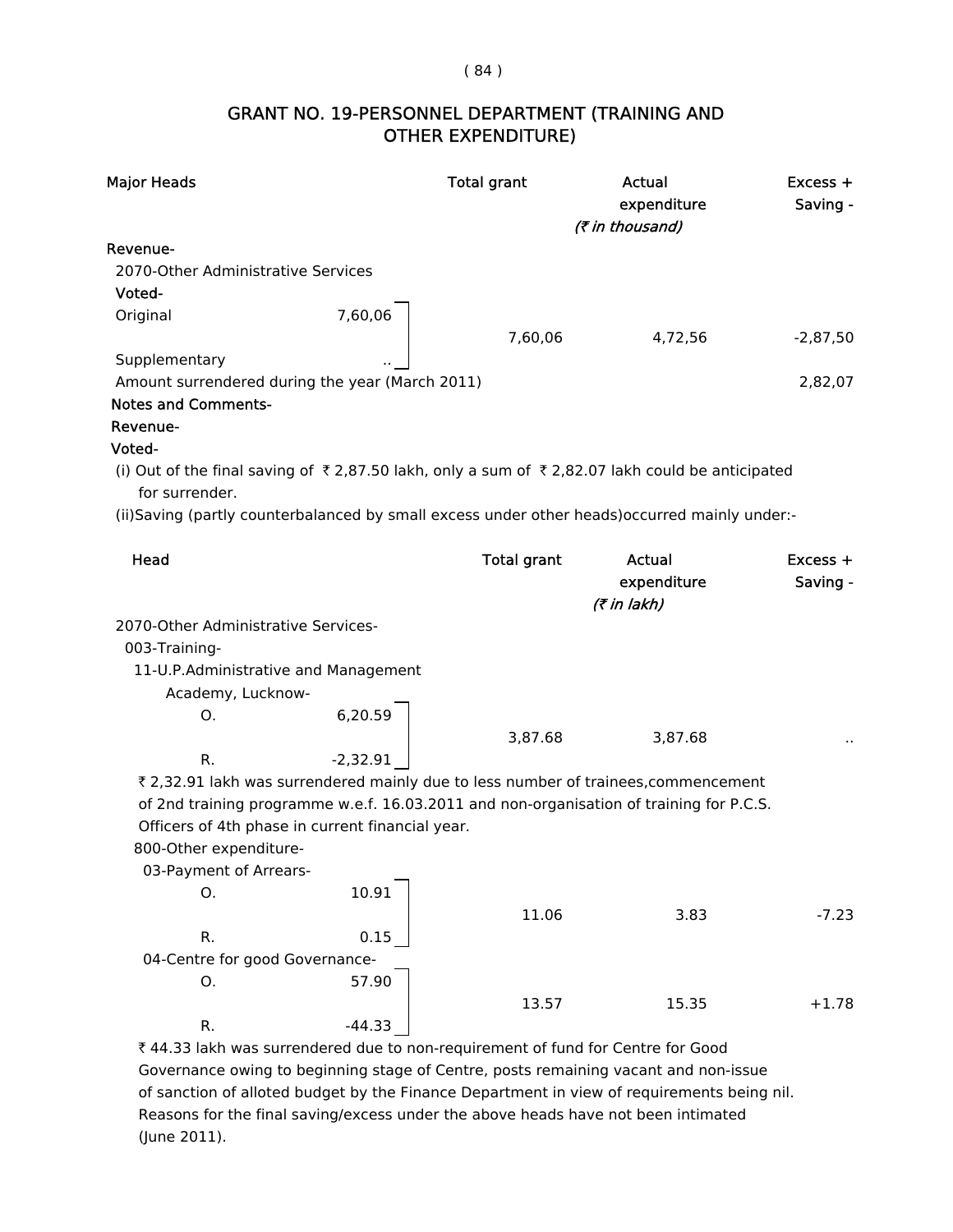( 85 )

## (PUBLIC SERVICE COMMISSION) GRANT NO. 20- PERSONNEL DEPARTMENT

| <b>Major Heads</b>                              | <b>Total grant</b><br>or<br>appropriation | Actual<br>expenditure | $Excess +$<br>Saving - |
|-------------------------------------------------|-------------------------------------------|-----------------------|------------------------|
| Revenue-                                        |                                           | (₹ in thousand)       |                        |
| 2051-Public Service Commission                  |                                           |                       |                        |
| Voted-                                          |                                           |                       |                        |
| 1,77,47<br>Original                             |                                           |                       |                        |
|                                                 | 1,77,47                                   | 1,75,24               | $-2,23$                |
| Supplementary                                   |                                           |                       |                        |
| Amount surrendered during the year (March 2011) |                                           |                       | 2,21                   |
|                                                 |                                           |                       |                        |
| Charged-                                        |                                           |                       |                        |
| 27,05,08<br>Original                            |                                           |                       |                        |
|                                                 | 27,05,09                                  | 27,04,95              | $-14$                  |
| Supplementary                                   |                                           |                       |                        |
| Amount surrendered during the year (March 2011) |                                           |                       | 13                     |
|                                                 |                                           |                       |                        |
| Capital-                                        |                                           |                       |                        |
|                                                 |                                           |                       |                        |
| 4059-Capital Outlay on Public Works and         |                                           |                       |                        |
| 4070-Capital Outlay on Administrative Service   |                                           |                       |                        |
| Charged-                                        |                                           |                       |                        |
| 19,05<br>Original                               |                                           |                       |                        |
|                                                 | 19,05                                     | 19,05                 | $\ddot{\phantom{0}}$   |
| Supplementary                                   |                                           |                       |                        |
| Amount surrendered during the year              |                                           |                       | $\cdot$ .              |
|                                                 |                                           |                       |                        |

Note and comment-

## Revenue-

Voted-

Out of the final saving of  $\bar{\tau}$  2.23 lakh, only  $\bar{\tau}$  2.21 lakh could be anticipated for surrender.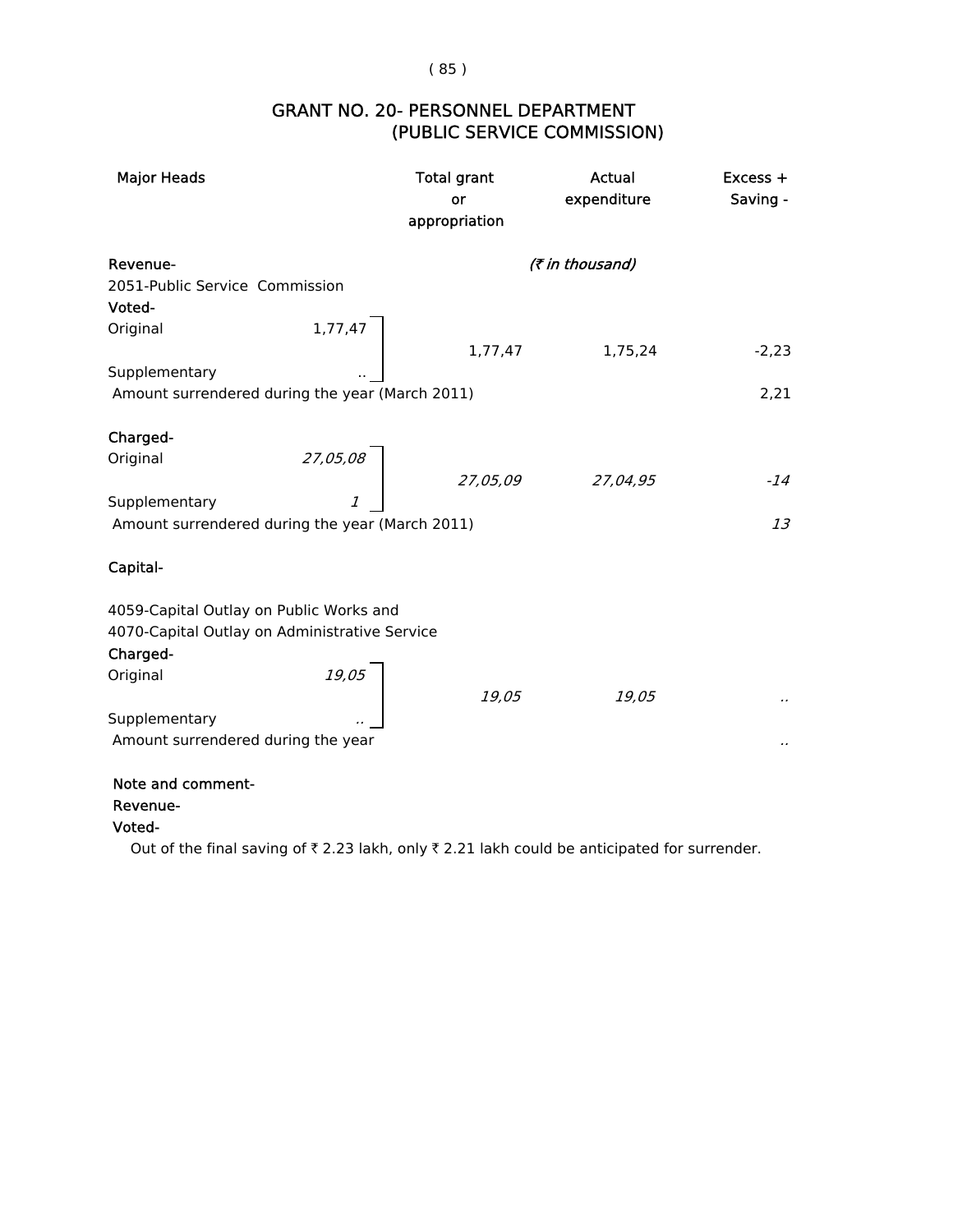( 86 )

## GRANT NO. 21- FOOD AND CIVIL SUPPLIES DEPARTMENT

| <b>Major Heads</b>                               |                                                                                                                                                                                                                                   | <b>Total grant</b><br>or<br>appropriation | Actual<br>expenditure | $Excess +$<br>Saving - |  |  |
|--------------------------------------------------|-----------------------------------------------------------------------------------------------------------------------------------------------------------------------------------------------------------------------------------|-------------------------------------------|-----------------------|------------------------|--|--|
|                                                  |                                                                                                                                                                                                                                   | (₹ in thousand)                           |                       |                        |  |  |
| Revenue-                                         |                                                                                                                                                                                                                                   |                                           |                       |                        |  |  |
| 3456-Civil Supplies and<br>Voted-                | 2075- Miscellaneous General Services,<br>3475-Other General Economic Services                                                                                                                                                     |                                           |                       |                        |  |  |
| Original                                         | 46,04,89                                                                                                                                                                                                                          |                                           |                       |                        |  |  |
|                                                  |                                                                                                                                                                                                                                   | 46,11,14                                  | 44,17,29              | $-1,93,85$             |  |  |
| Supplementary                                    | 6,25                                                                                                                                                                                                                              |                                           |                       |                        |  |  |
|                                                  | Amount surrendered during the year (March 2011)                                                                                                                                                                                   |                                           |                       | 2,19,14                |  |  |
| Capital-<br>Warehousing and                      | 4059-Capital Outlay on Public Works,<br>4408-Capital Outlay on Food Storage and<br>6003-Internal Debt of the State Government                                                                                                     |                                           |                       |                        |  |  |
| Voted-                                           | 1,06,22,97,47                                                                                                                                                                                                                     |                                           |                       |                        |  |  |
| Original                                         |                                                                                                                                                                                                                                   | 1,06,24,21,75                             | 66,61,21,84           | $-39,62,99,91$         |  |  |
| Supplementary                                    | 1,24,28                                                                                                                                                                                                                           |                                           |                       |                        |  |  |
|                                                  | Amount surrendered during the year (March 2011)                                                                                                                                                                                   |                                           |                       | 21,88,14               |  |  |
| Charged-<br>Original                             | 28,62,04,00                                                                                                                                                                                                                       |                                           |                       |                        |  |  |
|                                                  |                                                                                                                                                                                                                                   | 28,62,04,00                               | 13,52,71,96           | $-15,09,32,04$         |  |  |
| Supplementary                                    |                                                                                                                                                                                                                                   |                                           |                       |                        |  |  |
|                                                  | Amount surrendered during the year (March 2011)                                                                                                                                                                                   |                                           |                       | 3,46                   |  |  |
| <b>Notes and Comments-</b><br>Revenue-<br>Voted- |                                                                                                                                                                                                                                   |                                           |                       |                        |  |  |
|                                                  | (i)Actual expenditure includes clearance of suspense for the year 2001-02,2002-03,2003-04,<br>2004-05 and 2006-07 amounting to ₹32.66 lakh.<br>Out of the final saving of ₹2,26.51 lakh(₹1,93.85 lakh+₹32.66 lakh); only a sum of |                                           |                       |                        |  |  |

₹ 2,19.14 lakh could be anticipated for surrender.

 in August 2010 proved unnecessary. (ii)In view of the final saving of  $\bar{z}2,26.51$ lakh;the supplementary grant of  $\bar{z}6.25$  lakh obtained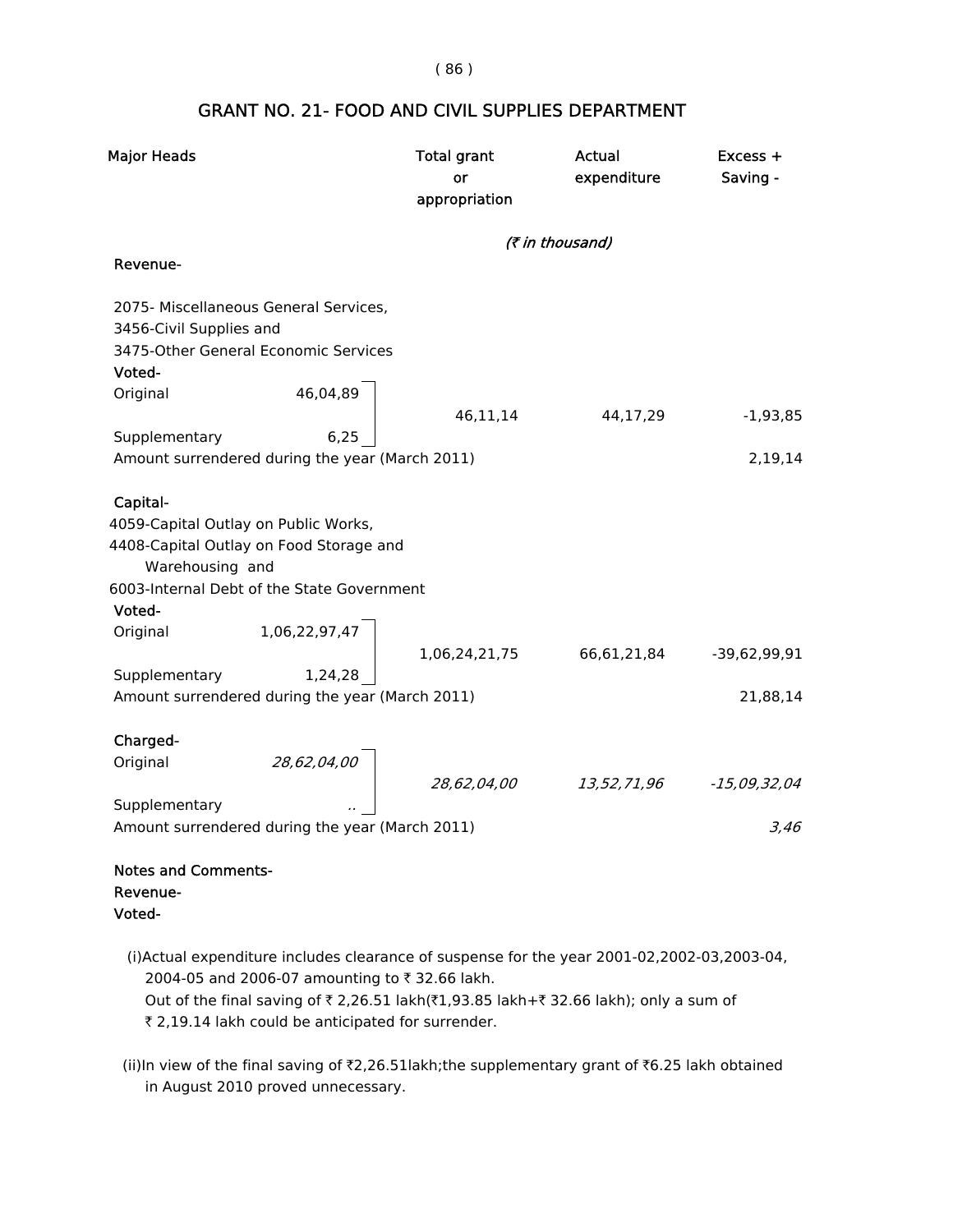( 87 )

(iii) Saving (partly counterbalanced by excess under other heads) occurred mainly under :-

| <b>Head</b>          |                                         |            | <b>Total grant</b>                                                                            | Actual<br>expenditure | Excess +<br>Saving - |
|----------------------|-----------------------------------------|------------|-----------------------------------------------------------------------------------------------|-----------------------|----------------------|
|                      |                                         |            |                                                                                               | (₹ in lakh)           |                      |
|                      | 2075- Miscellaneous General Services-   |            |                                                                                               |                       |                      |
|                      | 800-Other Expenditure-                  |            |                                                                                               |                       |                      |
|                      | 05-Payment of Arrears-                  |            |                                                                                               |                       |                      |
|                      | O.                                      | 5.67       |                                                                                               |                       |                      |
|                      |                                         |            |                                                                                               | 1.03                  | $+1.03$              |
|                      | R.                                      | $-5.67$    |                                                                                               |                       |                      |
|                      |                                         |            | Actual expenditure includes clearance of suspense for the year 2000-01 and 2001-02            |                       |                      |
|                      | amounting to ₹1.03 lakh.                |            |                                                                                               |                       |                      |
|                      |                                         |            | Surrender of ₹5.67 lakh was due to non-payment of arrear of pay.                              |                       |                      |
| 3456-Civil Supplies- |                                         |            |                                                                                               |                       |                      |
|                      | 001-Direction and Administration-       |            |                                                                                               |                       |                      |
|                      | 06-Establishment of State Commission    |            |                                                                                               |                       |                      |
|                      | and District Forums established under   |            |                                                                                               |                       |                      |
|                      | Consurmer Protection Programme-         |            |                                                                                               |                       |                      |
|                      | O.                                      | 16,71.66   |                                                                                               |                       |                      |
|                      | S.                                      | 6.25       | 14,67.61                                                                                      | 14,71.01              | $+3.40$              |
|                      | R.                                      | $-2,10.30$ |                                                                                               |                       |                      |
|                      |                                         |            | Actual expenditure includes clearance of suspense for the year 2000-01,2001-02,2002-03,       |                       |                      |
|                      |                                         |            | 2003-04,2004-05 and 2005-06 amounting to ₹4.88 lakh.                                          |                       |                      |
|                      |                                         |            | Out of total anticipated saving of ₹2,10.30 lakh, surrender of ₹1,34.77 lakh was mainly       |                       |                      |
|                      |                                         |            | due to posts remaining vacant, economy measures and reasons for reduction of provision        |                       |                      |
|                      | by ₹75.53 lakh have not been intimated. |            |                                                                                               |                       |                      |
|                      | 3475-Other General Economic Services-   |            |                                                                                               |                       |                      |
|                      | 106-Regulation of Weights and Measures- |            |                                                                                               |                       |                      |
|                      | 03-Establishment expenditure-           |            |                                                                                               |                       |                      |
|                      | O.                                      | 20,03.58   |                                                                                               |                       |                      |
|                      |                                         |            | 19,21.33                                                                                      | 19,60.20              | $+38.87$             |
|                      | R.                                      | $-82.25$   |                                                                                               |                       |                      |
|                      |                                         |            | Actual expenditure includes clearance of suspense for the year 2000-01,2001-02,2005-06,       |                       |                      |
|                      | and 2006-07 amounting to ₹ 26.32 lakh.  |            |                                                                                               |                       |                      |
|                      |                                         |            | Out of total saving of ₹82.25 lakh, ₹75.03 lakh was surrendered mainly due to posts           |                       |                      |
|                      |                                         |            | remaining vacant and economy measures and reasons for reduction of provision by               |                       |                      |
|                      | ₹7.22 lakh have not been intimated.     |            |                                                                                               |                       |                      |
|                      | 800-Other Expenditure-                  |            |                                                                                               |                       |                      |
|                      | 03-Payment of Arrears-                  |            |                                                                                               |                       |                      |
|                      | О.                                      | 2,86.11    |                                                                                               |                       |                      |
|                      |                                         |            | 2,93.31                                                                                       | 2,75.31               | $-18.00$             |
|                      | R.                                      | 7.20       |                                                                                               |                       |                      |
|                      |                                         |            | Reasons for augmentation of provision by $\overline{\tau}$ 7.20 lakh have not been intimated. |                       |                      |
|                      |                                         |            | cans for the final caving lovesse under the above bead bays not been intimated                |                       |                      |

 Reasons for the final saving/excess under the above head have not been intimated (June 2011).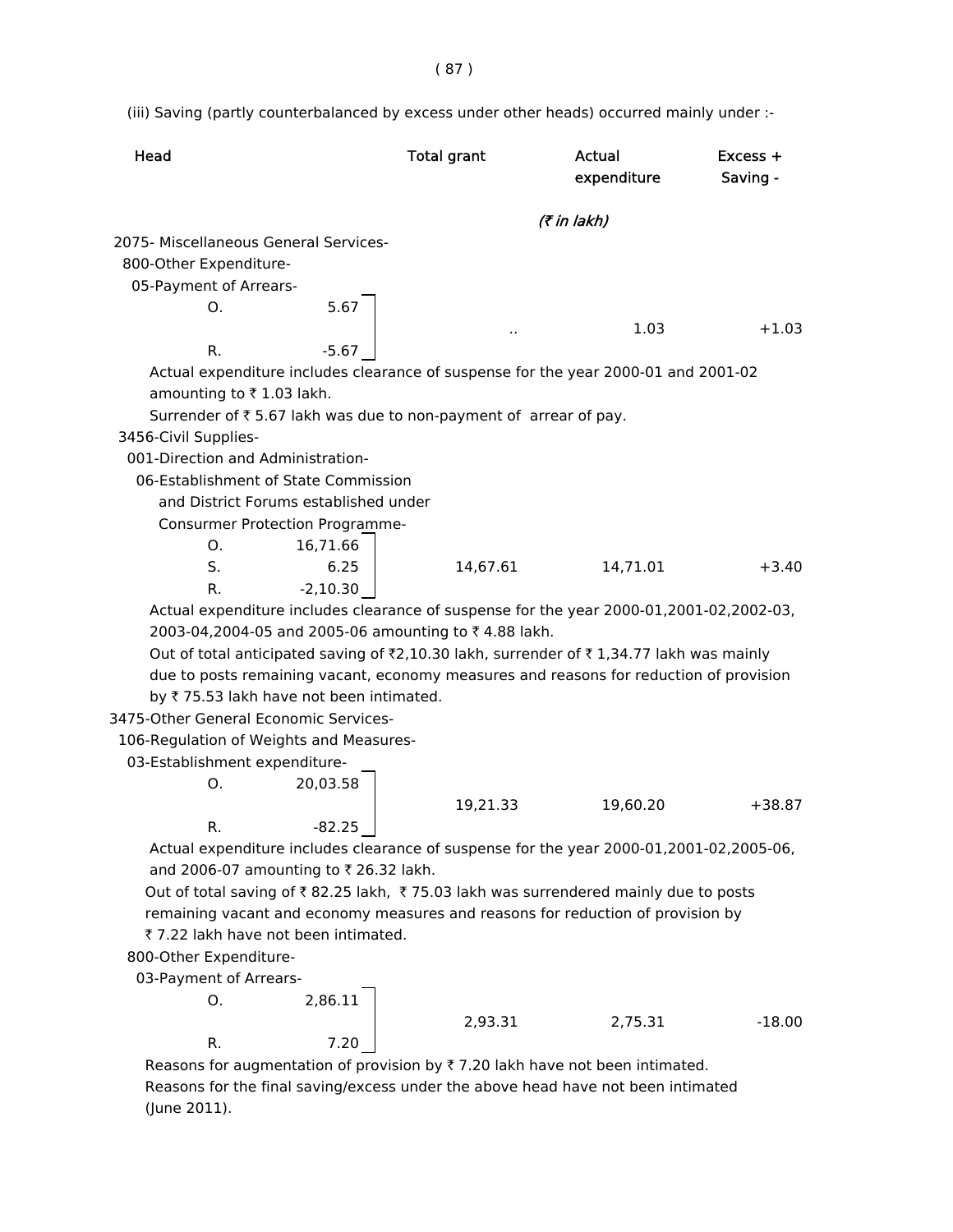(iv) Excess occurred mainly under:-

| Head |                        |                                      | <b>Total grant</b> | Actual<br>expenditure | $Excess +$<br>Saving - |
|------|------------------------|--------------------------------------|--------------------|-----------------------|------------------------|
|      |                        |                                      |                    | (7 in lakh)           |                        |
|      |                        | 2075-Miscellaneous General Services- |                    |                       |                        |
|      | 800-Other Expenditure- |                                      |                    |                       |                        |
|      |                        | 04-Uttar Pradesh Secretariat Welfare |                    |                       |                        |
|      | Corporation-           |                                      |                    |                       |                        |
|      | O.                     | 4,40.54                              |                    |                       |                        |
|      |                        |                                      | 5,16.07            | 5,16.07               | $\ddot{\phantom{1}}$   |
|      | R.                     | 75.53                                |                    |                       |                        |
|      | .<br>$\epsilon$        | . .                                  |                    |                       |                        |

Augmentation of provision by  $\bar{\tau}$  75.53 lakh was due to less budget.

## Capital-

#### Voted-

 (v)Actual expenditure incldues clearance of suspense for the year 2001-02,2002-03,2003-04, 2004-05, 2006-07 2007-08 2008-09 and 2009-10 amounting to ₹4,21.96 lakh. In view of the final saving of  $\bar{x}$  39,67,21.87 lakh( $\bar{x}$ 39,62,99.91 lakh+ $\bar{x}$  4,21.96 lakh); only a sum of  $\bar{\tau}$  21,88.14 lakh could be anticipated for surrender.

 obtained in August 2010 proved unnecessary. (vi)In veiw of the final saving of  $\bar{\tau}$  39,67,21.87 lakh;the supplementary grant of  $\bar{\tau}$  1,24.28 lakh

 (vii) Saving (partly counterbalanced by excess under another head) occurred mainly under:- 4408-Capital Outlay on Food Storage

and Warehousing-

01-Food-

001-Direction and Administration-

03-Establishment Expenditure-

|    | 1,40,79.04 |            |            |             |
|----|------------|------------|------------|-------------|
|    | 32.47      | 1,19,23.37 | 1,35,21.54 | $+15,98.17$ |
| R. | -21,88.14  |            |            |             |

 Actual expenditure includes clearance of suspense for the year 2007-08 and 2008-09 amounting to  $\bar{\tau}$  40.87 lakh.

Surrender of  $\bar{\ell}21,88.14$  lakh was mainly due to posts remaining vacant, economy measures. 101-Procurement and Supply-

03-Food Grain Supply Scheme-

O. 1,00,00,00.00

R.  $-3.00.00$ 

O. 1,40,79.04

99,97,00.00 63,79,95.44 -36,17,04.56

 Actual expenditure includes clearance of suspense for the year 2000-01,2001-02,2002-03, 2003-04,2004-05,2006-07,2007-08 and 2008-09 amounting to ₹5,17.44 lakh. Reduction in provision by  $\overline{x}3,00.00$  lakh was due to less purchase of wheat and saving

under machinering and equipment.

04-Description not Available-

R. 3,00.00 3,00.00 .. - 3,00.00 Augmentation of provision by  $\bar{\tau}$  3,00.00 lakh was due to less budget provision.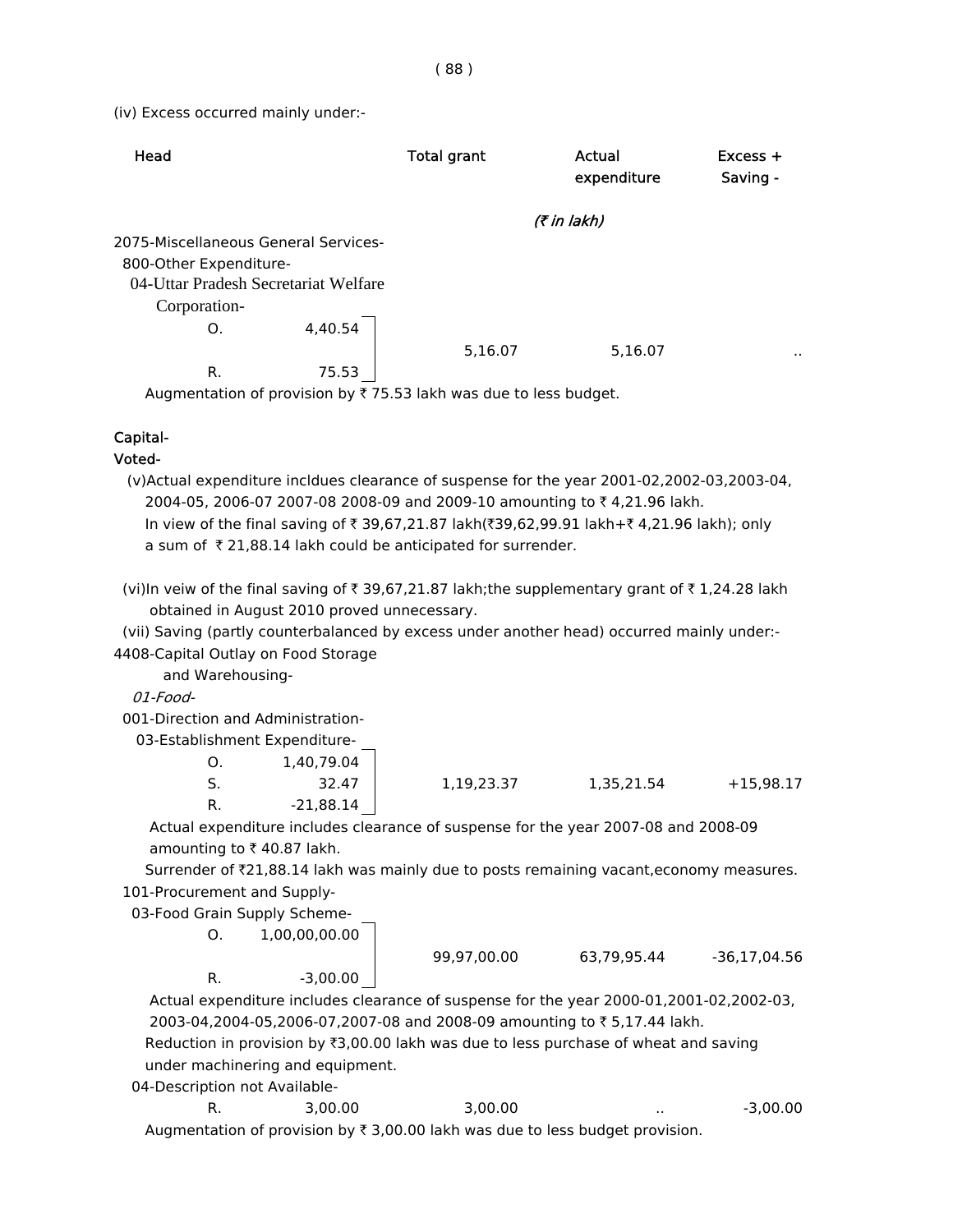| Head                                                                                                                                                                          | <b>Total grant</b>            | Actual<br>expenditure                | Excess +<br>Saving -   |
|-------------------------------------------------------------------------------------------------------------------------------------------------------------------------------|-------------------------------|--------------------------------------|------------------------|
|                                                                                                                                                                               |                               | (7 in lakh)                          |                        |
| 800-Other Expenditure-                                                                                                                                                        |                               |                                      |                        |
| 03-Molasses Sugar Scheme                                                                                                                                                      | 4,56,00.00                    | 1,21,00.43                           | $-3,34,99.57$          |
| Reasons for the final saving/excess/non-utilisation of entire provision under the above heads<br>have not been intimated (June 2011).                                         |                               |                                      |                        |
| 04-Other expenditure                                                                                                                                                          |                               | $-1,87.40$                           | $-1,87.40$             |
| Actual expenditure represents the clearance of suspense for the year 2001-02.                                                                                                 |                               |                                      |                        |
| Charged-                                                                                                                                                                      |                               |                                      |                        |
| (viii) Out of final saving saving of ₹15,09,32.04 lakh, only a sum of ₹3.46 lakh was<br>anticipated for surrender.<br>(ix) Saving occurred mainly under:-<br>Head             | <b>Total</b><br>appropriation | Actual<br>expenditure<br>(7 in lakh) | $Excess +$<br>Saving - |
| 4408-Capital Outlay on Food Storage<br>and Warehousing-<br>01-Food-<br>800-Other Expenditure-<br>05-Interest on loans taken for Purchase<br>of food grains from State Bank of |                               |                                      |                        |
| india and other Banks                                                                                                                                                         | 3,62,00.00                    | 3,52,71.96                           | $-9.28.04$             |
| 6003-Internal Debt of the State Government-<br>107-Loans from the State Bank of India<br>and other Banks-<br>03-Repayment of Loans received for purchase                      |                               |                                      |                        |
| of Food grains                                                                                                                                                                | 25,00,00.00                   | <i>10,00,00.00</i>                   | $-15,00,00.00$         |
| Reasons for the final saving under the above heads have not been intimated (June 2011).                                                                                       |                               |                                      |                        |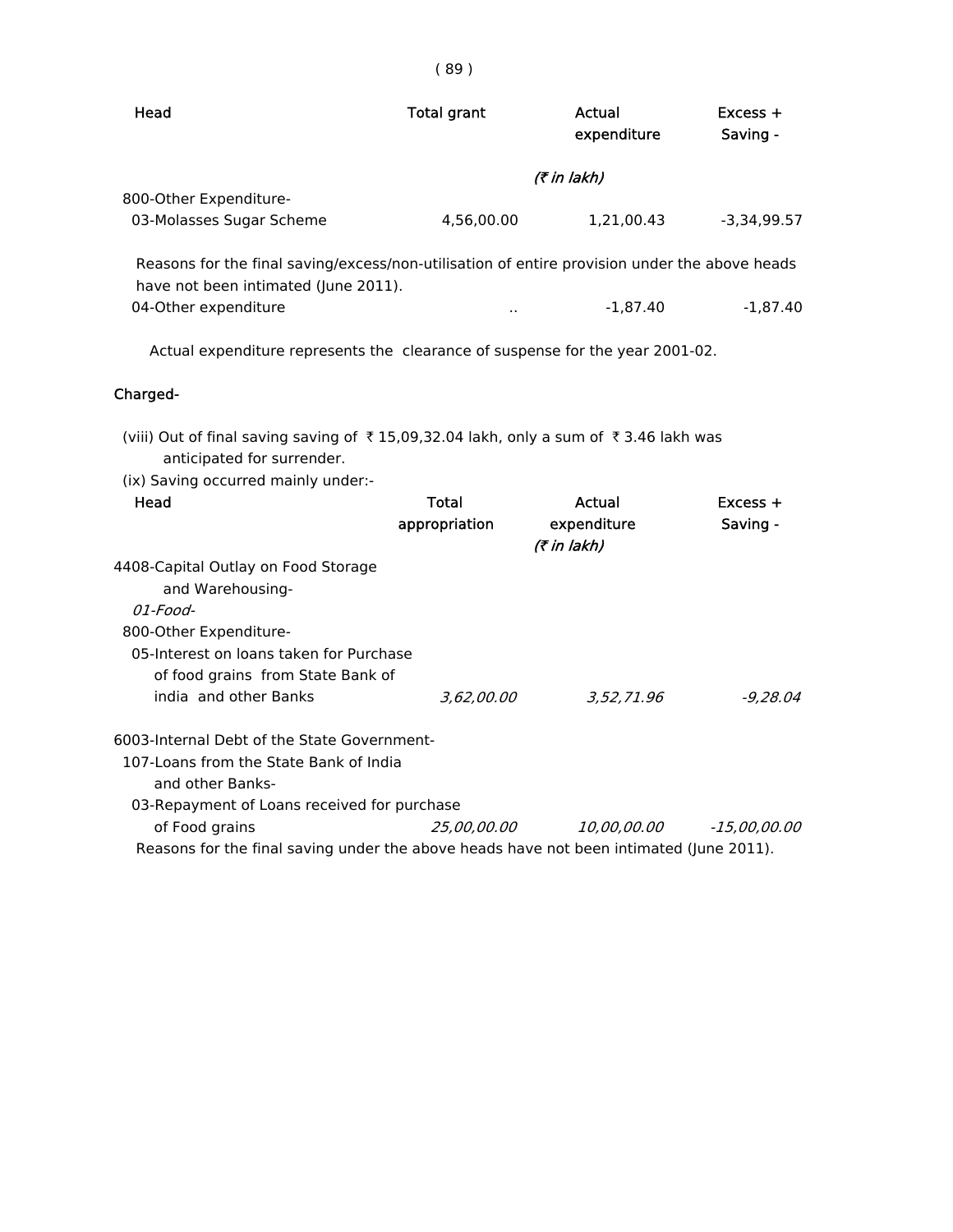## ( 90 )

# GRANT NO. 22- SPORTS DEPARTMENT

| <b>Major Heads</b>                              |          | <b>Total grant</b>                                                                               | Actual<br>expenditure | Excess +<br>Saving - |
|-------------------------------------------------|----------|--------------------------------------------------------------------------------------------------|-----------------------|----------------------|
|                                                 |          |                                                                                                  | (₹ in thousand)       |                      |
| Revenue-                                        |          |                                                                                                  |                       |                      |
| 2013-Council of Ministers,                      |          |                                                                                                  |                       |                      |
| 2059-Public Works and                           |          |                                                                                                  |                       |                      |
| 2204-Sports and Youth Services                  |          |                                                                                                  |                       |                      |
| Voted-                                          |          |                                                                                                  |                       |                      |
| Original                                        | 42,19,46 |                                                                                                  |                       |                      |
|                                                 |          | 43,44,17                                                                                         | 40,06,79              | $-3,37,38$           |
| Supplementary                                   | 1,24,71  |                                                                                                  |                       |                      |
| Amount surrendered during the year (March 2011) |          |                                                                                                  |                       | 3,02,68              |
| Capital-                                        |          |                                                                                                  |                       |                      |
| 4059-Capital Outlay on Public Works and         |          |                                                                                                  |                       |                      |
| 4202-Capital Outlay on Education, Sports,       |          |                                                                                                  |                       |                      |
| Art and Culture                                 |          |                                                                                                  |                       |                      |
| Voted-                                          |          |                                                                                                  |                       |                      |
| Original                                        | 36,70,50 |                                                                                                  |                       |                      |
|                                                 |          | 54,79,06                                                                                         | 52,16,28              | $-2,62,78$           |
| Supplementary                                   | 18,08,56 |                                                                                                  |                       |                      |
| Amount surrendered during the year (March 2011) |          |                                                                                                  |                       | 2,62,78              |
| <b>Notes and Comments-</b>                      |          |                                                                                                  |                       |                      |
| Revenue-                                        |          |                                                                                                  |                       |                      |
| Voted-                                          |          |                                                                                                  |                       |                      |
| for surrender.                                  |          | (i) Out of the final saving of ₹ 3,37.38 lakh, only a sum of ₹ 3,02.68 lakh could be anticipated |                       |                      |
|                                                 |          | (ii)In view of the final saving ₹ 3,37.38 lakh,the supplementary grant of ₹ 1,24.71 lakh         |                       |                      |
| obtained in August 2010 proved unnecessary.     |          |                                                                                                  |                       |                      |
|                                                 |          | (iii) Saving (partly counterbalanced by excess under other heads) occurred mainly under:-        |                       |                      |
| Head                                            |          | <b>Total grant</b>                                                                               | Actual                | Excess +             |
|                                                 |          |                                                                                                  | expenditure           | Saving -             |
|                                                 |          |                                                                                                  | (7 in lakh)           |                      |
| 2204-Sports and Youth Services-                 |          |                                                                                                  |                       |                      |
| 104-Sports and Games-                           |          |                                                                                                  |                       |                      |
| 04-Expenditure on Residential Sportsmen         |          |                                                                                                  |                       |                      |
| of Sports Hostel (For girls)-                   |          |                                                                                                  |                       |                      |
| Ο.                                              | 35.00    |                                                                                                  |                       |                      |
|                                                 |          | 22.34                                                                                            | 25.34                 | +3.00                |
| R.                                              | $-12.66$ |                                                                                                  |                       |                      |
|                                                 |          |                                                                                                  |                       |                      |

₹ 12.66 lakh was surrendered on the basis of actual requirement.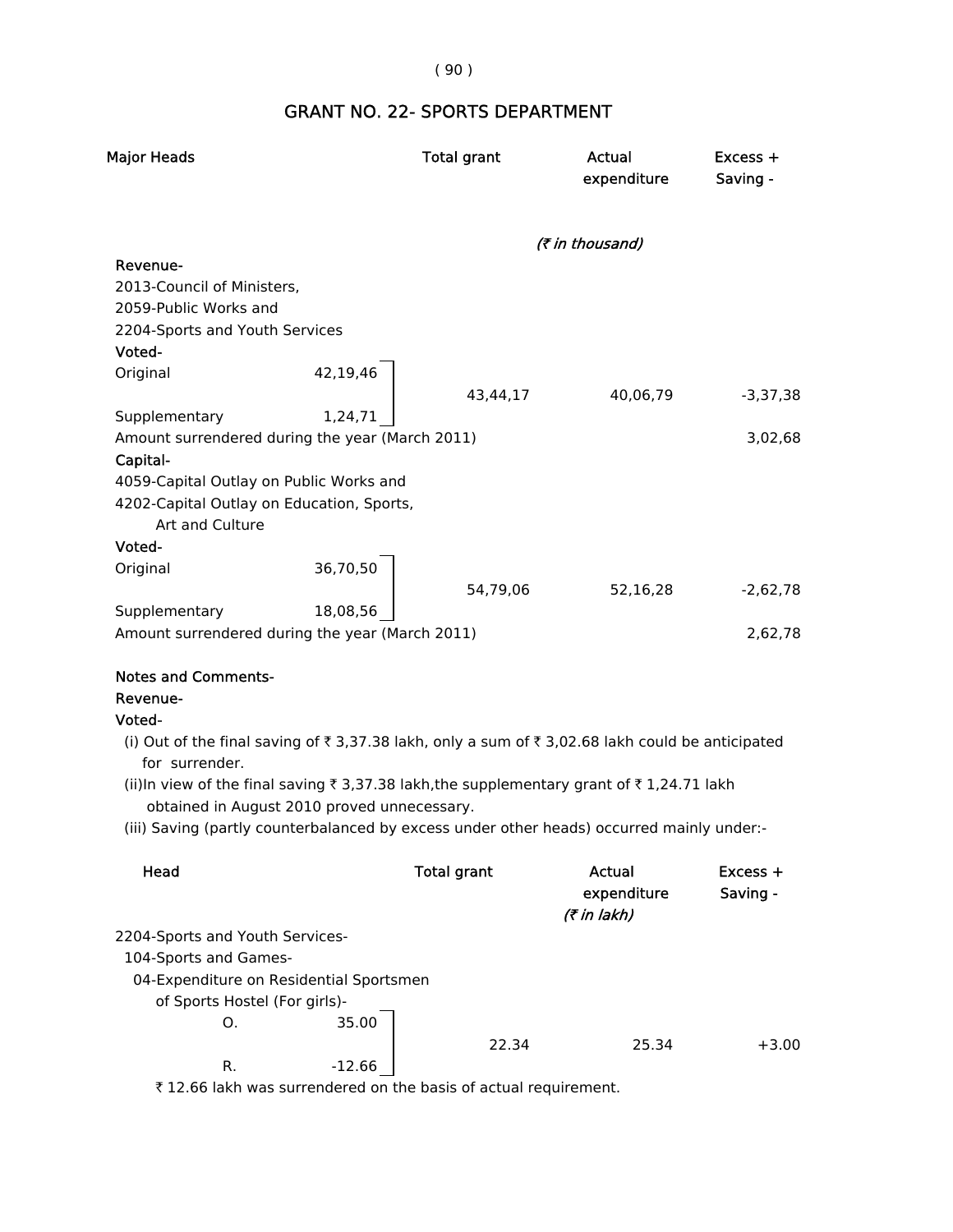| Head                                     |            | <b>Total grant</b>                                                                        | Actual<br>expenditure | $Excess +$<br>Saving - |
|------------------------------------------|------------|-------------------------------------------------------------------------------------------|-----------------------|------------------------|
|                                          |            |                                                                                           | (7 in lakh)           |                        |
| 06-Expenditure on Resident Sportsmen     |            |                                                                                           |                       |                        |
| of Sports Hostel (For Boys)-             |            |                                                                                           |                       |                        |
| O.                                       | 2,00.00    |                                                                                           |                       |                        |
| S.                                       | 1,23.95    | 2,38.02                                                                                   | 2,06.82               | $-31.20$               |
| R.                                       | $-85.93$   |                                                                                           |                       |                        |
|                                          |            | Out of total anticipated saving of ₹85.93 lakh, reduction in provision by ₹73.00 lakh was |                       |                        |
|                                          |            | due to non-issue of sanction and ₹12.93 lakh was surrendered on the basis of actual       |                       |                        |
| requirement.                             |            |                                                                                           |                       |                        |
| 09-Maintenance of Sports complex/        |            |                                                                                           |                       |                        |
| Sports-Stadia/Multipurpose-hall/Swimming |            |                                                                                           |                       |                        |
| Pools/Sports-Hostels and Buildings-      |            |                                                                                           |                       |                        |
| Ο.                                       | 4,00.00    |                                                                                           |                       |                        |
|                                          |            | 2,96.51                                                                                   | 2,82.79               | $-13.72$               |
| R.                                       | $-1,03.49$ |                                                                                           |                       |                        |
|                                          |            | ₹1,03.49 lakh was surrendered on the basis of actual requirement.                         |                       |                        |
| 18-Training(State Sector)-               |            |                                                                                           |                       |                        |
| O.                                       | 2,90.00    |                                                                                           |                       |                        |
|                                          |            | 2,53.19                                                                                   | 2,26.53               | $-26.66$               |
| R.                                       | $-36.81$   |                                                                                           |                       |                        |
|                                          |            | ₹ 36.81 lakh was surrendered on the basis of actual requirement.                          |                       |                        |
| 21-Arrangement of kits for the           |            |                                                                                           |                       |                        |
| players of State team for                |            |                                                                                           |                       |                        |
| participating in National                |            |                                                                                           |                       |                        |
| Competitions-                            |            |                                                                                           |                       |                        |
| Ο.                                       | 34.00      |                                                                                           |                       |                        |
|                                          |            | 27.93                                                                                     | 20.09                 | $-7.84$                |
| R.                                       | $-6.07$    |                                                                                           |                       |                        |
|                                          |            | ₹ 6.07 lakh was surrendered on the basis of actual requirement.                           |                       |                        |
|                                          |            |                                                                                           |                       |                        |
| 23-Grant to Sports Colleges-             |            |                                                                                           |                       |                        |
| Ο.                                       | 7,80.12    |                                                                                           |                       |                        |
| S.                                       | 0.76       | 7,35.69                                                                                   | 6,86.94               | $-48.75$               |
| R.                                       | $-45.19$   |                                                                                           |                       |                        |
|                                          |            | ₹45.19 lakh was surrendered on the basis of actual requirement.                           |                       |                        |
|                                          |            |                                                                                           |                       |                        |
| 29-Organisation of National and          |            |                                                                                           |                       |                        |
| International level Sport                |            |                                                                                           |                       |                        |
| competitions-                            |            |                                                                                           |                       |                        |
| Ο.                                       | 5.00       |                                                                                           |                       |                        |
|                                          |            | 2.50                                                                                      |                       | $-2.50$                |
| R.                                       | $-2.50$    |                                                                                           |                       |                        |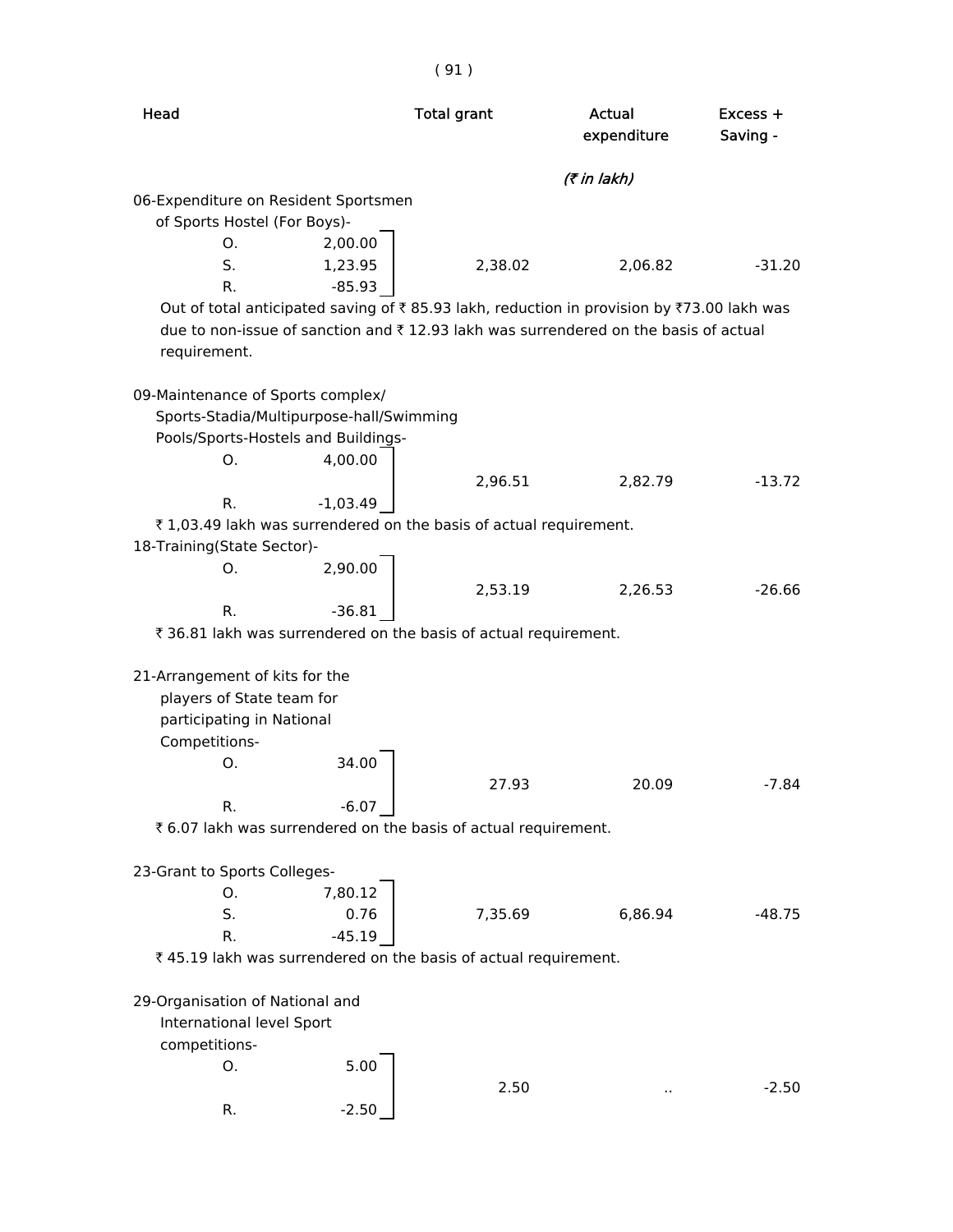₹ 2.50 lakh was surrendered on the basis of actual requirement.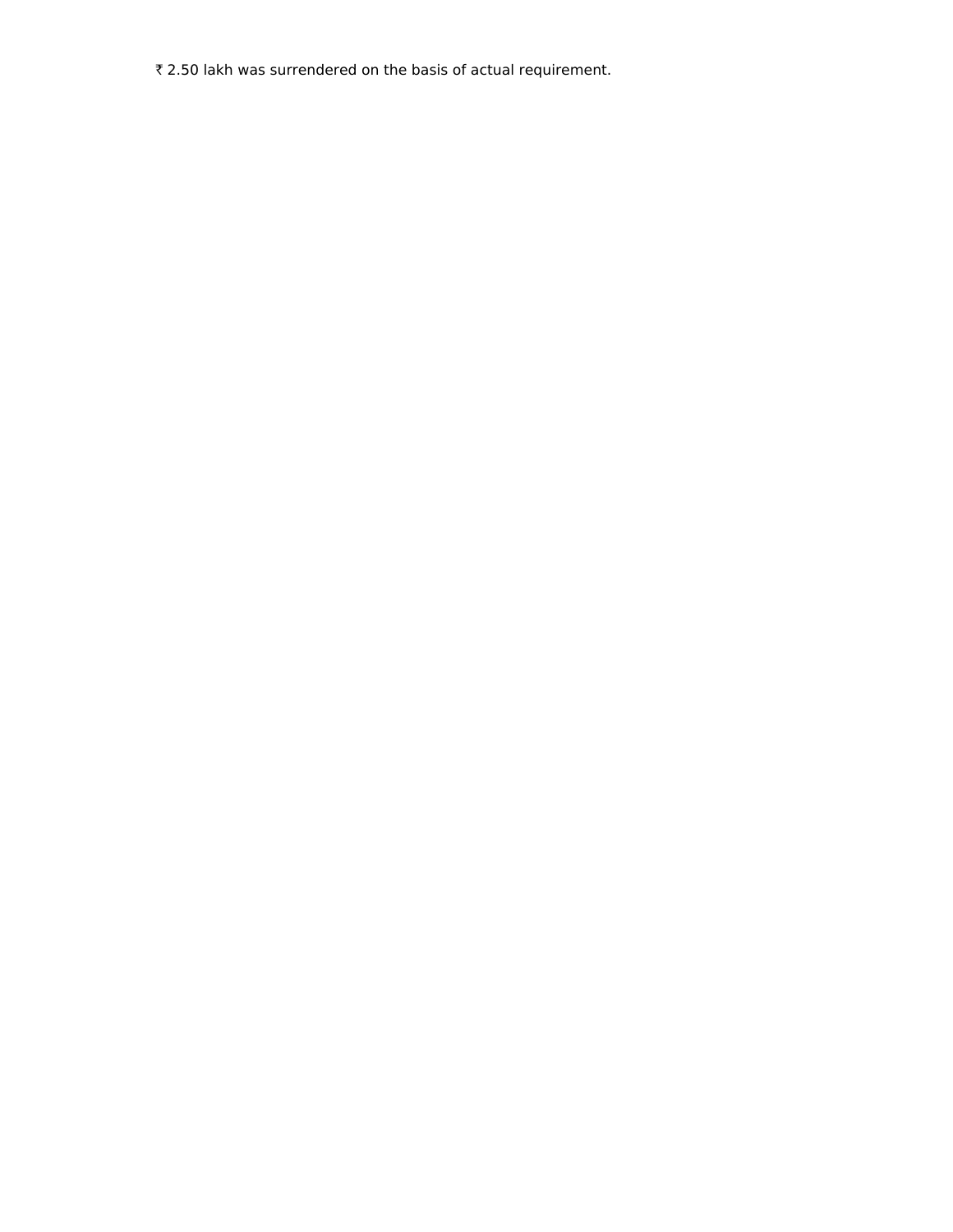| Head                                                                                                                                                                                                                                                                                                                                                                                                         | <b>Total grant</b> | Actual<br>expenditure | Excess +<br>Saving - |
|--------------------------------------------------------------------------------------------------------------------------------------------------------------------------------------------------------------------------------------------------------------------------------------------------------------------------------------------------------------------------------------------------------------|--------------------|-----------------------|----------------------|
|                                                                                                                                                                                                                                                                                                                                                                                                              |                    | (7 in lakh)           |                      |
| 35-Assistance for Sd. Modi Memorial                                                                                                                                                                                                                                                                                                                                                                          |                    |                       |                      |
| All India Prizemoney Badminton                                                                                                                                                                                                                                                                                                                                                                               |                    |                       |                      |
| Competition-                                                                                                                                                                                                                                                                                                                                                                                                 |                    |                       |                      |
| 25.00<br>O.                                                                                                                                                                                                                                                                                                                                                                                                  |                    |                       |                      |
|                                                                                                                                                                                                                                                                                                                                                                                                              | 12.50              |                       | $-12.50$             |
| $-12.50$<br>R.                                                                                                                                                                                                                                                                                                                                                                                               |                    |                       |                      |
| ₹12.50 lakh was surrendered on the basis of competition.                                                                                                                                                                                                                                                                                                                                                     |                    |                       |                      |
| Reasons for the final saving/excess/non utilisation of entire provision under the above                                                                                                                                                                                                                                                                                                                      |                    |                       |                      |
| heads have not been intimated (June 2011).                                                                                                                                                                                                                                                                                                                                                                   |                    |                       |                      |
| (iv) Excess occurred mainly under :-<br>2204-Sports and Youth Services-<br>001-Direction and Administration-<br>03-Sports and Games Directorate-<br>O.<br>15,27.40<br>R.<br>$-37.44$<br>₹ 37.44 lakh was surrendered on the basis of actual requirement.<br>Actual expenditure includes clearance of Suspence for the year 2001-02, 2002-03<br>2003-04,2004-05,2006-07 and 2009-10 amounting to ₹14.42 lakh. | 14,89.96           | 15,62.13              | $+72.17$             |
|                                                                                                                                                                                                                                                                                                                                                                                                              |                    |                       |                      |
| 104-Sports and Games-                                                                                                                                                                                                                                                                                                                                                                                        |                    |                       |                      |
| 13-Awards to winners of National/<br>International Competitions-                                                                                                                                                                                                                                                                                                                                             |                    |                       |                      |
| 2,00.00<br>Ο.                                                                                                                                                                                                                                                                                                                                                                                                |                    |                       |                      |
|                                                                                                                                                                                                                                                                                                                                                                                                              | 2,72.43            | 2,72.43               |                      |
| R.<br>72.43                                                                                                                                                                                                                                                                                                                                                                                                  |                    |                       |                      |
| Out of net augmentation of ₹72.43 lakh, augmentation of proviaion by ₹73.00 lakh was                                                                                                                                                                                                                                                                                                                         |                    |                       |                      |
| due to distribution of awards to players of U.P. participating in Asiad and Comman                                                                                                                                                                                                                                                                                                                           |                    |                       |                      |
| Wealth games $\bar{\tau}$ 0.57 lakh was surrendered on the basis of actual requirement.                                                                                                                                                                                                                                                                                                                      |                    |                       |                      |
| 800-Other Expenditure-                                                                                                                                                                                                                                                                                                                                                                                       |                    |                       |                      |
| 03-Payment of Arrears-                                                                                                                                                                                                                                                                                                                                                                                       |                    |                       |                      |
| 2,56.73<br>О.                                                                                                                                                                                                                                                                                                                                                                                                |                    |                       |                      |
|                                                                                                                                                                                                                                                                                                                                                                                                              | 2,53.04            | 2,92.95               | $+39.91$             |
| R.<br>$-3.69$                                                                                                                                                                                                                                                                                                                                                                                                |                    |                       |                      |

( 92 )

₹ 3.69 lakh was surrendered on the basis of actual requirement.

Reasons for the final excess under the above heads have not been intimated (June 2011).

## Capital-

#### Voted-

(v) In view of the final saving  $\bar{\tau}$  2,62.78 lakh, the supplementary grant of  $\bar{\tau}$  18,08.56 lakh obtained in August 2010 proved excessive.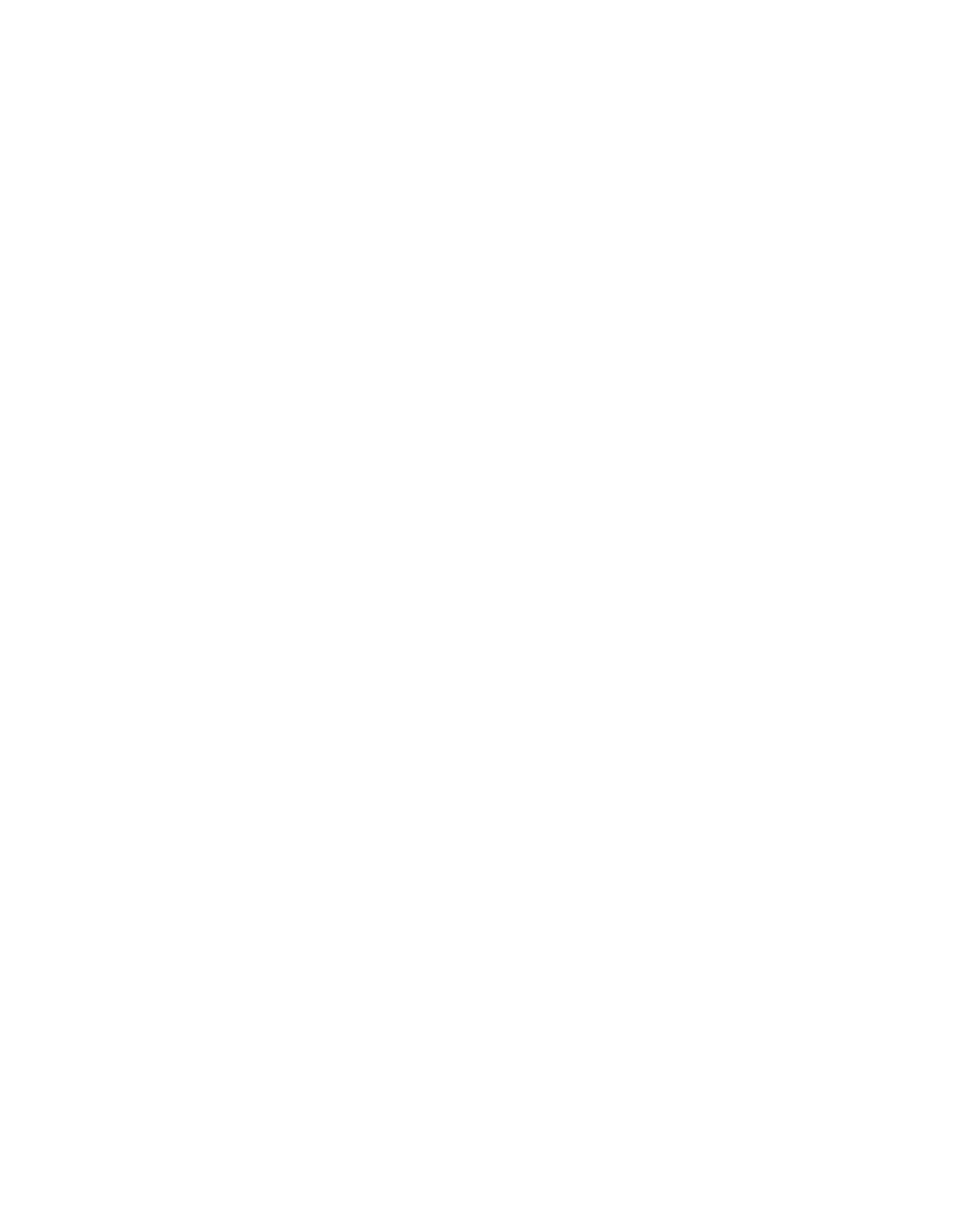( 93 )

(vi)Saving occurred mainly under:-

| Head                                                                 |            | <b>Total grant</b> |       | Actual<br>expenditure | $Excess +$<br>Saving - |
|----------------------------------------------------------------------|------------|--------------------|-------|-----------------------|------------------------|
|                                                                      |            |                    |       | (₹ in lakh)           |                        |
| 4202-Capital Outlay on Education, Sports, Art<br>and Culture-        |            |                    |       |                       |                        |
| 03-Sports and Youth Services-                                        |            |                    |       |                       |                        |
| 800-Other Expenditure-                                               |            |                    |       |                       |                        |
| 29- Provision of Flood light and renovation                          |            |                    |       |                       |                        |
| of K.D.Singh Babu Stadium-                                           |            |                    |       |                       |                        |
| Nagar district                                                       |            |                    |       |                       |                        |
| O.                                                                   | 80.00      |                    |       |                       |                        |
|                                                                      |            |                    |       |                       |                        |
| R.                                                                   | $-80.00$   |                    |       |                       |                        |
| Rs. 80.00 lakh was surrendered on the basis of actual requirement.   |            |                    |       |                       |                        |
| 32- Renovation of Boundery Wall                                      |            |                    |       |                       |                        |
| in Balrampur Stadium-                                                |            |                    |       |                       |                        |
| O.                                                                   | 30.00      |                    |       |                       |                        |
|                                                                      |            |                    | 25.00 | 25.00                 |                        |
| R.                                                                   | $-5.00$    |                    |       |                       |                        |
| Rs. 5.00 lakh was surrendered on the basis of actual requirement.    |            |                    |       |                       |                        |
| 34-Construction of residential Buildings                             |            |                    |       |                       |                        |
| of Type III and IV and tubewell in                                   |            |                    |       |                       |                        |
| Mayo Hall Allahabad-                                                 |            |                    |       |                       |                        |
| О.                                                                   | 25.00      |                    |       |                       |                        |
|                                                                      |            |                    | 10.00 | 10.00                 |                        |
| R.                                                                   | $-15.00$   |                    |       |                       |                        |
| Rs. 15.00 lakh was surrendered on the basis of actual requirement.   |            |                    |       |                       |                        |
| 37-Construction of Multipurpose Sports Hall<br>in Sant Kabir Nagar-  |            |                    |       |                       |                        |
| O.                                                                   |            |                    |       |                       |                        |
|                                                                      | 1,50.00    |                    | 50.00 | 50.00                 |                        |
| R.                                                                   | $-1,00.00$ |                    |       |                       |                        |
| Rs. 1,00.00 lakh was surrendered on the basis of actual requirement. |            |                    |       |                       |                        |
| 38-Construction of Swimming Pool                                     |            |                    |       |                       |                        |
| in Bulandhshahar-                                                    |            |                    |       |                       |                        |
| O.                                                                   | 1,00.00    |                    |       |                       |                        |
|                                                                      |            |                    | 47.35 | 47.35                 |                        |
| R.                                                                   | -52.65     |                    |       |                       |                        |
| Rs, 52,65 lakh was surrendered, on the basis of actual requirement   |            |                    |       |                       |                        |

Rs. 52.65 lakh was surrendered on the basis of actual requirement.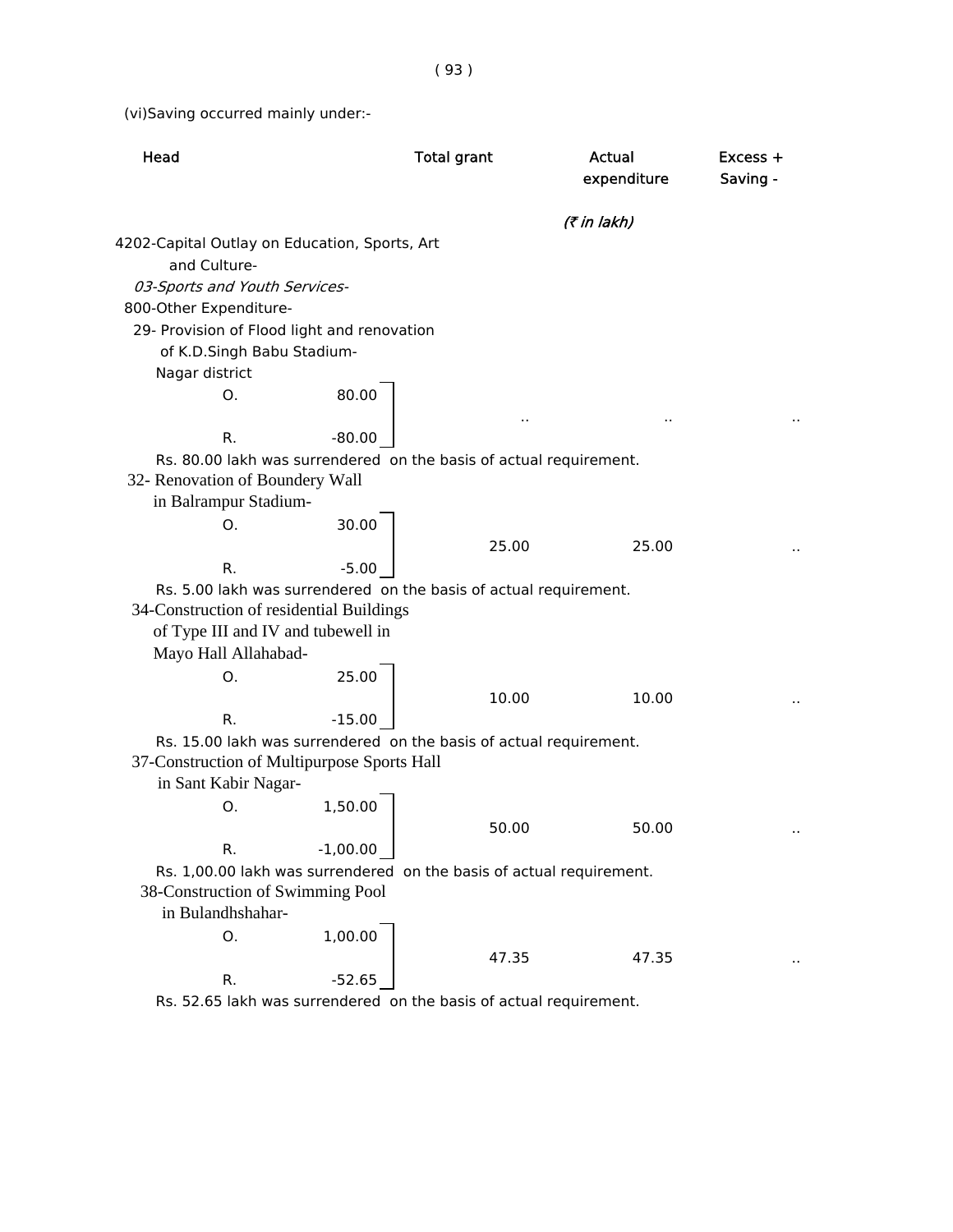( 94 )

# GRANT NO. 23- CANE DEVELOPMENT DEPARTMENT (CANE)

| <b>Major Heads</b>                              |                                     | <b>Total grant</b>                                                                   | Actual                | Excess +    |
|-------------------------------------------------|-------------------------------------|--------------------------------------------------------------------------------------|-----------------------|-------------|
|                                                 |                                     | or                                                                                   | expenditure           | Saving -    |
|                                                 |                                     | appropriation                                                                        |                       |             |
| Revenue-                                        |                                     |                                                                                      | (₹ in thousand)       |             |
| 2401-Crop Husbandry                             |                                     |                                                                                      |                       |             |
| Voted-                                          |                                     |                                                                                      |                       |             |
| Original                                        |                                     |                                                                                      |                       |             |
|                                                 | 1,49,32,22                          |                                                                                      | 1,49,32,22 1,21,54,24 | $-27,77,98$ |
| Supplementary                                   |                                     |                                                                                      |                       |             |
| Amount surrendered during the year (March 2011) |                                     |                                                                                      |                       | 27,05,94    |
|                                                 |                                     |                                                                                      |                       |             |
| Charged-                                        |                                     |                                                                                      |                       |             |
| Original                                        | $\begin{array}{c} 1,50 \end{array}$ |                                                                                      |                       |             |
| Supplementary                                   |                                     | 1,50                                                                                 | 3,66                  | $+2,16$     |
| Amount surrendered during the year (March 2011) |                                     |                                                                                      |                       | 26          |
|                                                 |                                     |                                                                                      |                       |             |
| Capital-                                        |                                     |                                                                                      |                       |             |
| 5054-Capital Outlay on Roads and Bridges        |                                     |                                                                                      |                       |             |
| Voted-                                          |                                     |                                                                                      |                       |             |
| Original                                        |                                     |                                                                                      |                       |             |
|                                                 | 18,49,00                            | 18,49,00                                                                             | 18,49,00              |             |
| Supplementary                                   |                                     |                                                                                      |                       |             |
| Amount surrendered during the year              |                                     |                                                                                      |                       |             |
| <b>Notes and Comments-</b>                      |                                     |                                                                                      |                       |             |
| Revenue-                                        |                                     |                                                                                      |                       |             |
| Voted-                                          |                                     |                                                                                      |                       |             |
|                                                 |                                     | (i) Out of the final saving of ₹27,77.98 lakh; only a sum of ₹27,05.94 lakh could be |                       |             |
| anticipated for surrender.                      |                                     |                                                                                      |                       |             |
|                                                 |                                     | (ii)Saving(partly counterbalanced by excess) occurred mainly under:-                 |                       |             |
|                                                 |                                     |                                                                                      |                       |             |
| Head                                            |                                     | <b>Total grant</b>                                                                   | Actual                | Excess +    |
|                                                 |                                     |                                                                                      | expenditure           | Saving -    |
|                                                 |                                     |                                                                                      | (7 in lakh)           |             |
| 2401-Crop Husbandry-                            |                                     |                                                                                      |                       |             |
| 001-Direction and Administration-               |                                     |                                                                                      |                       |             |
| 04-Regional Officers-                           |                                     |                                                                                      |                       |             |
| О.                                              | 29.48                               |                                                                                      |                       |             |
|                                                 |                                     | 23.76                                                                                | 23.67                 | $-0.09$     |
| R.                                              | $-5.72$                             |                                                                                      |                       |             |

₹ 5.72 lakh was surrendered mainly due to posts remaining vacant, requirements being nil and economy measures.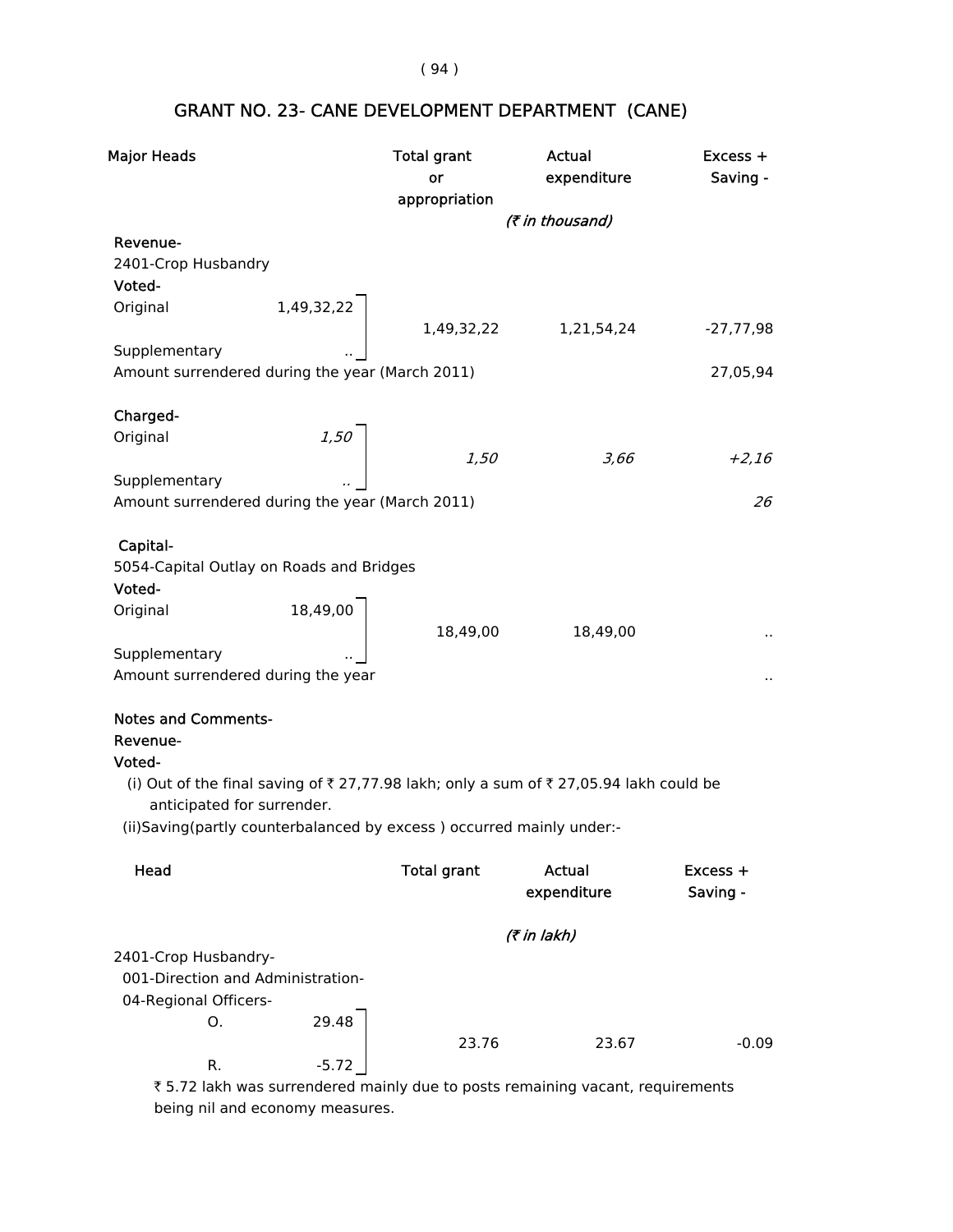| Head                                                                              | <b>Total grant</b> | Actual<br>expenditure | Excess +<br>Saving - |
|-----------------------------------------------------------------------------------|--------------------|-----------------------|----------------------|
|                                                                                   |                    | <i>(₹ in lakh)</i>    |                      |
| 108-Commercial Crops-                                                             |                    |                       |                      |
| 03-Cane Commissioner (Supervisor                                                  |                    |                       |                      |
| staff group)-                                                                     |                    |                       |                      |
| 56,57.24<br>$O_{\odot}$                                                           |                    |                       |                      |
|                                                                                   | 47.10.97           | 46.60.25              | $-50.72$             |
| $-9,46.27$<br>R.                                                                  |                    |                       |                      |
| Out of net anticipated saving of ₹9,46.27 lakh, ₹9,51.27 lakh was surrendered due |                    |                       |                      |
| to posts remaining vacant, requirements being nil and economy measures and        |                    |                       |                      |
| augmentation of provision by $\bar{\tau}$ 5.00 lakh was due to additional demand. |                    |                       |                      |
|                                                                                   |                    |                       |                      |

04-Development of Cane crop and

its intensification-

O. 57,41.94 R. -12,93.59

44,48.35 44,68.60 +20.25

Out of total anticipated saving of  $\bar{\tau}$  12,93.59 lakh,  $\bar{\tau}$  9,88.29 lakh was surrendered due to posts remaining vacant, requirements being nil and economy measures and reduction in provision by  $\bar{\tau}$  3,05.30 lakh was due to posts remaining vacant.

109-Extension and Farmers' Training-

01-Central Plan/Centrally Sponsored Schemes-

O. 6,80.00

 $R.$  -6,80.00

 $\bar{\tau}$  6,80.00 lakh was surrendered due to non-issuence of sanction owing to conversion. of scheme into 100%Central scheme.

#### 111-Agricultural Economics and Statistics-

03-Study of the action of Cane Production

Programme and its Import-

O. 22.95

R.  $-6.31$ 

16.64 16.72 +0.08

.. .. ..

 $\bar{\tau}$  6.31 lakh was surrendered mainly due to posts remaining vacant,requirements being nil and economy measures.

800-Other Expenditure-

03-Payment of Arrears-

O. 19,45.92 R. 2,67.08

22,13.00 21,68.41 -44.59

Out of net augmentation of provision by  $\bar{\tau}$  2,67.08 lakh, augmentation of provision by ₹ 2,98.30 lakh was due to additional demand. ₹ 31.22 lakh was surrendered due to surrender from districts.

 Reasons for the final saving/excess under the above heads have not been intimated (June 2011).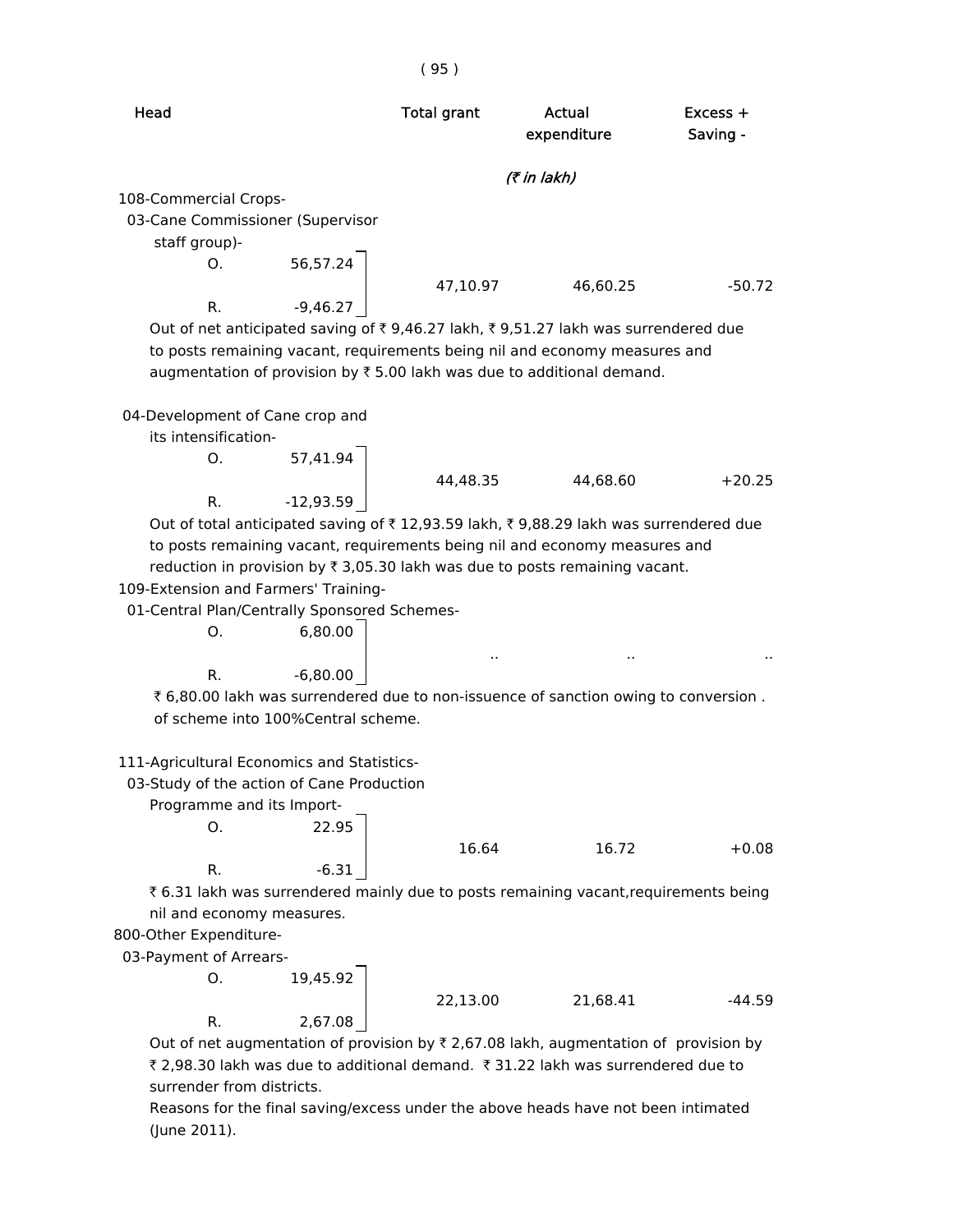### Charged-

- (iii) The expenditure exceeded the voted provision by  $\bar{\tau}$  2,16,483, the exess requires regularisation.
- (iv) In view of the final excess of  $\bar{\tau}$  2.16 lakh, surrender of  $\bar{\tau}$  0.26 lakh was injudicious and indicative of incorrect estimation of expenditure.
- (v) Excess occurred under:-

| Head                                   |         | <b>Total</b><br>appropriation | Actual<br>expenditure | $Excess +$<br>Saving - |
|----------------------------------------|---------|-------------------------------|-----------------------|------------------------|
|                                        |         |                               | (₹ in lakh)           |                        |
| 2401-Crop Husbandry-                   |         |                               |                       |                        |
| 001-Direction and Administration-      |         |                               |                       |                        |
| 03-Establishment of Cane Commissioner- |         |                               |                       |                        |
| O.                                     | 1.50    |                               |                       |                        |
|                                        |         | 1.24                          | 3.66                  | $+2.42$                |
| R.                                     | $-0.26$ |                               |                       |                        |
|                                        |         |                               |                       |                        |

₹ 0.26 lakh was surrendered due to demand being nil.

Reasons for the final excess under the above head have not been intimated(June 2011).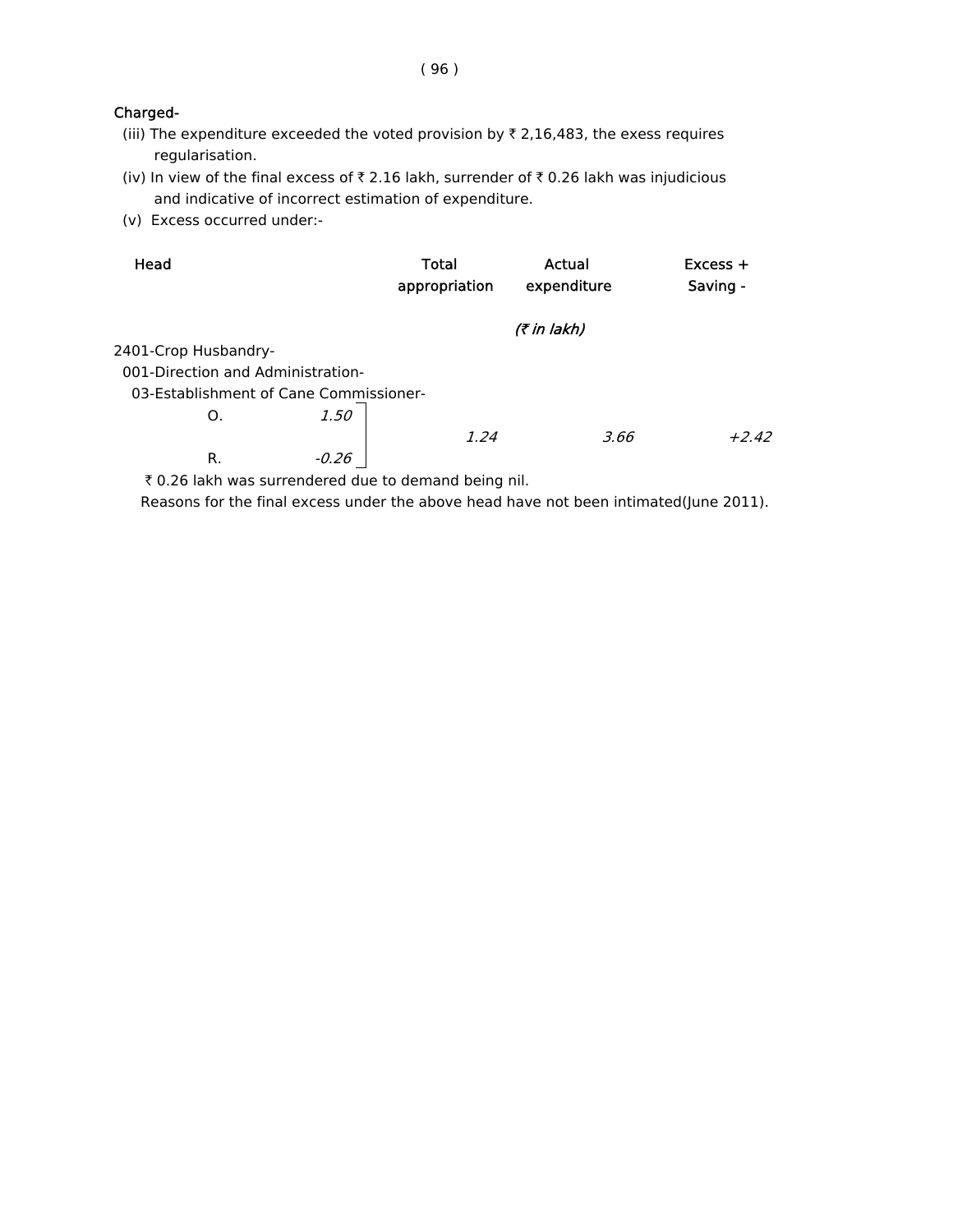#### ( 97 )

|                                                |          | 1999AN INDOSTINT   |                       |                        |
|------------------------------------------------|----------|--------------------|-----------------------|------------------------|
| <b>Major Heads</b>                             |          | <b>Total grant</b> | Actual<br>expenditure | $Excess +$<br>Saving - |
|                                                |          |                    | (₹ in thousand)       |                        |
| Revenue-                                       |          |                    |                       |                        |
| 2401-Crop Husbandry and                        |          |                    |                       |                        |
| 2852-Industries                                |          |                    |                       |                        |
| Voted-                                         |          |                    |                       |                        |
| Original                                       | 47,58,05 |                    |                       |                        |
|                                                |          | 47,58,05           | 44,98,33              | $-2,59,72$             |
| Supplementary                                  |          |                    |                       |                        |
| Amount surrendered during the year(March 2011) |          |                    |                       | 2,65,34                |
|                                                |          |                    |                       |                        |
| Capital-                                       |          |                    |                       |                        |
| 4860-Capital outlay on Consumer Industries and |          |                    |                       |                        |
| 6860-Loans for Consumer Industries             |          |                    |                       |                        |
|                                                |          |                    |                       |                        |
| Voted-                                         |          |                    |                       |                        |
| Original                                       |          |                    |                       |                        |
|                                                |          | 18,00,00           | 18,00,00              | $\sim$                 |
| Supplementary                                  | 18,00,00 |                    |                       |                        |
| Amount surrendered during the year             |          |                    |                       | .,                     |
|                                                |          |                    |                       |                        |
| <b>Notes and Comments-</b>                     |          |                    |                       |                        |

#### GRANT NO. 24-CANE DEVELOPMENT DEPARTMENT (SUGAR INDUSTRY)

### Revenue-

#### Voted-

(i) Out of the final saving of  $\bar{\tau}$  2,59.72 lakh;surrender of  $\bar{\tau}$  2,65.34 lakh was injudicious and indicative of incorrect estimation of expenditure under the grant.

(ii) Saving (partly counterbalanced by small excess) occurred mainly under:-

| Head                              |            | <b>Total grant</b> | Actual<br>expenditure | $Excess +$<br>Saving - |
|-----------------------------------|------------|--------------------|-----------------------|------------------------|
|                                   |            |                    | (7 in lakh)           |                        |
| 2852-Industries-                  |            |                    |                       |                        |
| 08-Consumer Industries-           |            |                    |                       |                        |
| 001-Direction and Administration- |            |                    |                       |                        |
| 03-Establishment of Sugar         |            |                    |                       |                        |
| Commissioner-                     |            |                    |                       |                        |
| O.                                | 10,80.38   |                    |                       |                        |
|                                   |            | 8,61.24            | 8,70.65               | $+9.41$                |
| R.                                | $-2.19.14$ |                    |                       |                        |

Surrender of  $\bar{\tau}$  2,19.14 lakh was surrendered mainly due to posts remaining vacant, nonreceipt of bills requirements being nil, non-utilisation of fund and economy measures.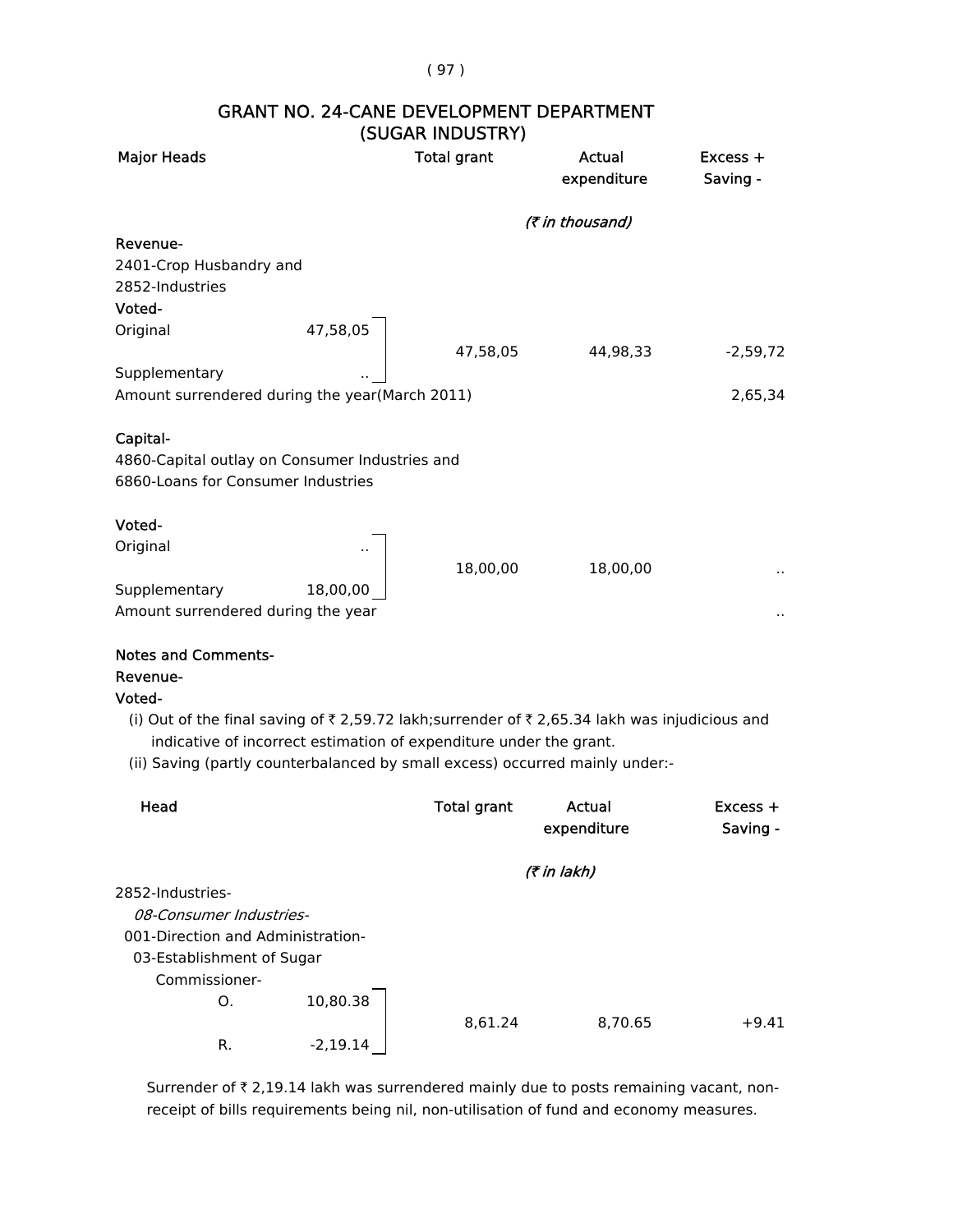| Head                                  | <b>Total grant</b> | Actual<br>expenditure | $Excess +$<br>Saving - |
|---------------------------------------|--------------------|-----------------------|------------------------|
|                                       |                    | (₹ in lakh)           |                        |
| 201-Sugar-                            |                    |                       |                        |
| 05-Payment to U.P. Sugar special fund |                    |                       |                        |
| Committee for maintenance and         |                    |                       |                        |
| enforcement of U.P. Welfare Fund-     |                    |                       |                        |
| 3,50.00<br>O.                         |                    |                       |                        |
|                                       | 3,13.99            | 3,14.59               | $+0.60$                |
| R.<br>-36.01                          |                    |                       |                        |

Surrender of  $\bar{\tau}$  36.01 lakh was due to non-implementation of 6th pay commission for the staff of special Sugar Fund..

Reasons for the final excess under the above head have not been intimated (June 2011).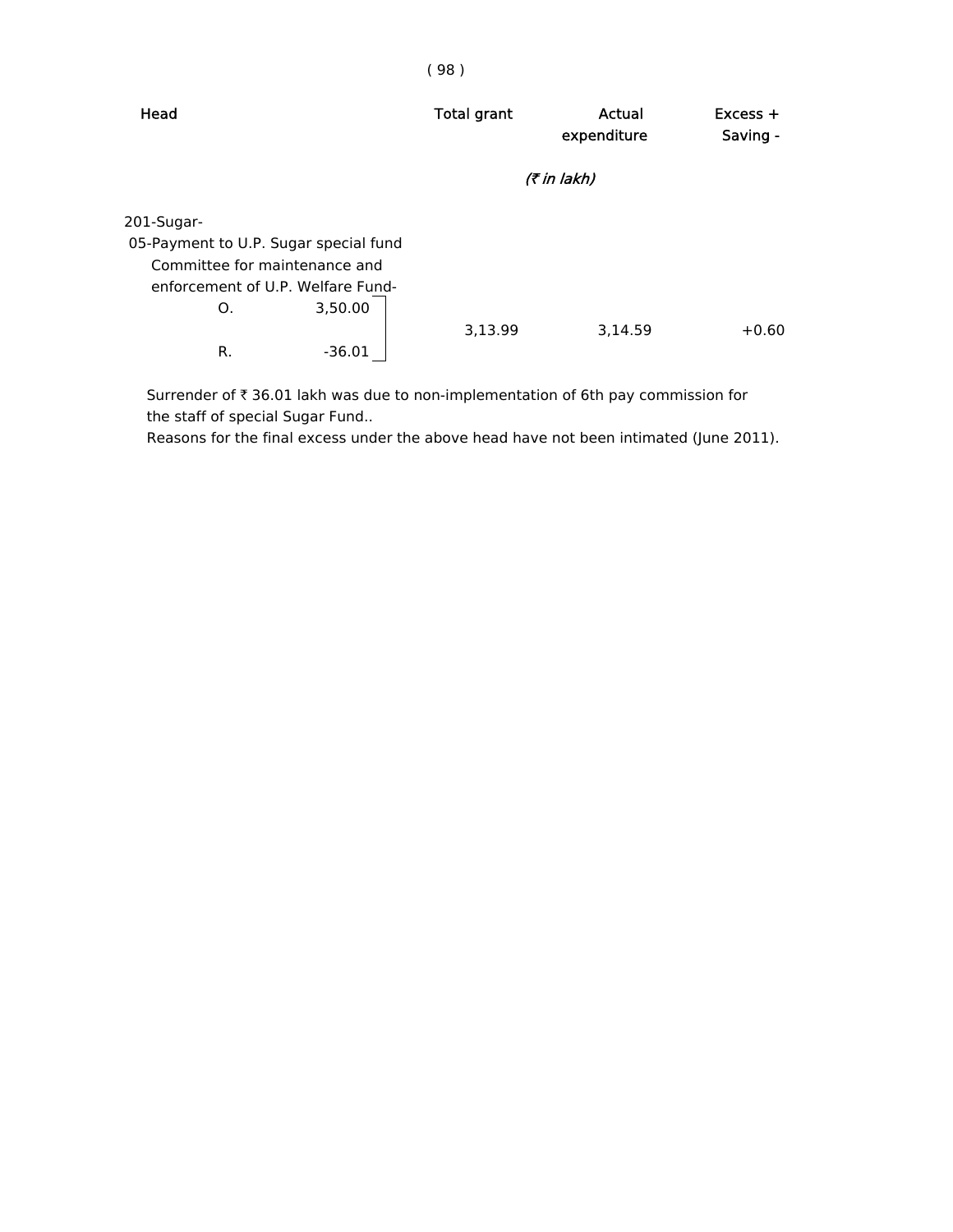( 99 )

# GRANT NO. 25- HOME DEPARTMENT (JAILS)

| Saving -                                                                                                                                                                     |
|------------------------------------------------------------------------------------------------------------------------------------------------------------------------------|
|                                                                                                                                                                              |
|                                                                                                                                                                              |
|                                                                                                                                                                              |
|                                                                                                                                                                              |
|                                                                                                                                                                              |
|                                                                                                                                                                              |
|                                                                                                                                                                              |
| $+8,19$                                                                                                                                                                      |
|                                                                                                                                                                              |
| 1,32                                                                                                                                                                         |
|                                                                                                                                                                              |
|                                                                                                                                                                              |
| $-10,00$                                                                                                                                                                     |
|                                                                                                                                                                              |
|                                                                                                                                                                              |
|                                                                                                                                                                              |
|                                                                                                                                                                              |
|                                                                                                                                                                              |
|                                                                                                                                                                              |
|                                                                                                                                                                              |
|                                                                                                                                                                              |
|                                                                                                                                                                              |
| $-1, 24, 19, 85$                                                                                                                                                             |
|                                                                                                                                                                              |
|                                                                                                                                                                              |
|                                                                                                                                                                              |
|                                                                                                                                                                              |
|                                                                                                                                                                              |
|                                                                                                                                                                              |
| (i) Actual expenditure includes ₹ 87.22 lakh pertaining to clearance of suspense for the year                                                                                |
|                                                                                                                                                                              |
|                                                                                                                                                                              |
|                                                                                                                                                                              |
| 2001-02,2002-03,2003-04,2004-05,2005-06, 2007-08 2008-09 and 2009-10. Against the<br>final saving of ₹79.03 lakh (₹87.22 lakh - ₹8.19 lakh), only ₹1.32 lakh was anticipated |

(ii) Saving (partly counterbalanced by excess under other heads) occurred mainly under:-

| Head                                                                                   | <b>Total grant</b> | Actual<br>expenditure | $Excess +$<br>Saving - |
|----------------------------------------------------------------------------------------|--------------------|-----------------------|------------------------|
|                                                                                        |                    | <i>(₹ in lakh)</i>    |                        |
| 2056-Jails-                                                                            |                    |                       |                        |
| 800-Other expenditure-                                                                 |                    |                       |                        |
| 04-Rehabilitation of prisoners by Public                                               |                    |                       |                        |
| Utility Schemes                                                                        | 84.64              | 69.94                 | $-14.70$               |
| Reasons for the final saving under the above head have not been intimated (June 2011). |                    |                       |                        |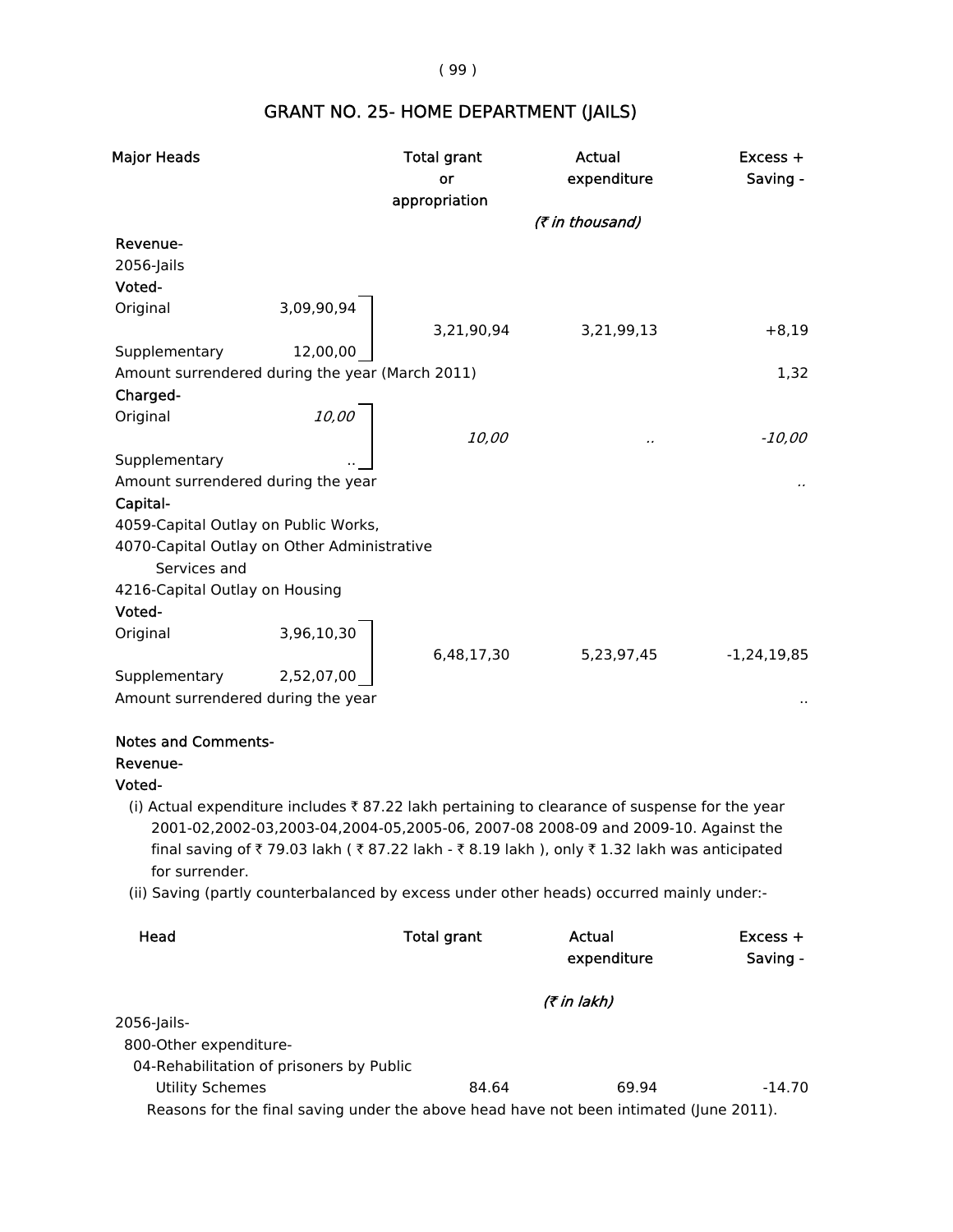(iii) Excess mainly occurred under:-

| Head          |                        |                                   | <b>Total grant</b> | Actual<br>expenditure                                                                                  | $Excess +$<br>Saving - |
|---------------|------------------------|-----------------------------------|--------------------|--------------------------------------------------------------------------------------------------------|------------------------|
|               |                        |                                   |                    | (₹ in lakh)                                                                                            |                        |
| 2056-Jails-   |                        |                                   |                    |                                                                                                        |                        |
|               |                        | 001-Direction and Administration- |                    |                                                                                                        |                        |
| 03-Main-      |                        |                                   |                    |                                                                                                        |                        |
|               | O.                     | 6.52.92                           |                    |                                                                                                        |                        |
|               |                        |                                   | 6.64.19            | 6.96.09                                                                                                | $+31.90$               |
|               | R.                     | 11.27                             |                    |                                                                                                        |                        |
|               |                        |                                   |                    | Out of net augmentation of provision by $\bar{\tau}$ 11.27 lakh, reasons for augmentation of provision |                        |
|               |                        |                                   |                    | by ₹11.30 lakh have not been intimated and surrender of ₹0.03 lakh was due to                          |                        |
|               | expenditure being nil. |                                   |                    |                                                                                                        |                        |
| $101$ -Jails- |                        |                                   |                    |                                                                                                        |                        |

03-All Jails-

| Ο. | 2,69,24.12 |            |            |          |
|----|------------|------------|------------|----------|
| S. | 11,00.00   | 2,80,09.10 | 2,81,08.43 | $+99.33$ |
| R. | $-15.02$   |            |            |          |

 Actual expenditure includes clearance of suspense for the year 2001-02,2002-03,2003-04, 2004-05,2005-06, 2007-08 and 2008-09 amounting to ₹82.21 lakh.

Out of total anticipated saving of  $\bar{\tau}$  15.02 lakh, reasons for reduction in provision by

₹ 13.90 lakh have not been intimated and surrender of ₹ 1.12 lakh was due to expenditure being nil.

800-Other Expenditure-

03-Jail Training Schools-

O. 1,32.73 1,35.33 1,37.14 +1.81 R. 2.60

 Actual expenditure includes clearance of suspense for the year 2001-02,2004-05,2008-09 and 2009-10 amounting to  $\bar{\tau}$  2.78 lakh.

Reasons for augmentation of provision by  $\bar{\tau}$  2.60 lakh have not been intimated.

Reasons for the final excess under the above heads have not been intimated (June 2011).

Charged-

(iv)Out of the final saving of  $\bar{\tau}$  10.00 lakh; no amount could be anticipated for surrender. (v)Saving occurred under:-

| Head                                             | <b>Total</b><br>appropriation | Actual<br>expenditure | $Excess +$<br>Saving - |  |  |
|--------------------------------------------------|-------------------------------|-----------------------|------------------------|--|--|
|                                                  | (7 in lakh)                   |                       |                        |  |  |
| 2056-Jails-<br>001-Direction and Administration- |                               |                       |                        |  |  |
| 03-Main                                          | <i>10.00</i>                  |                       | -10.00                 |  |  |

Reasons for non-utilisation of entire appropriation under the above head have not been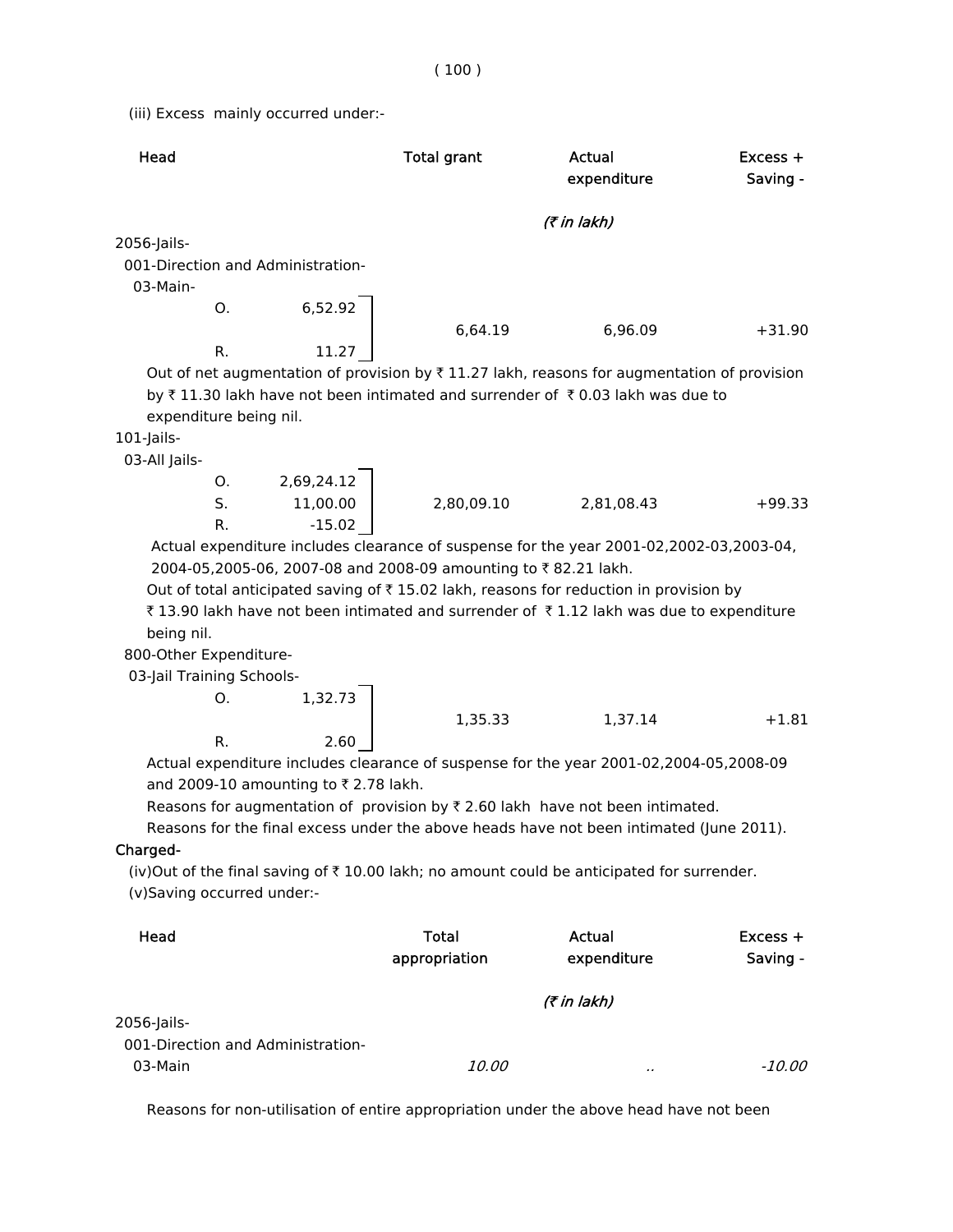intimated (June 2011).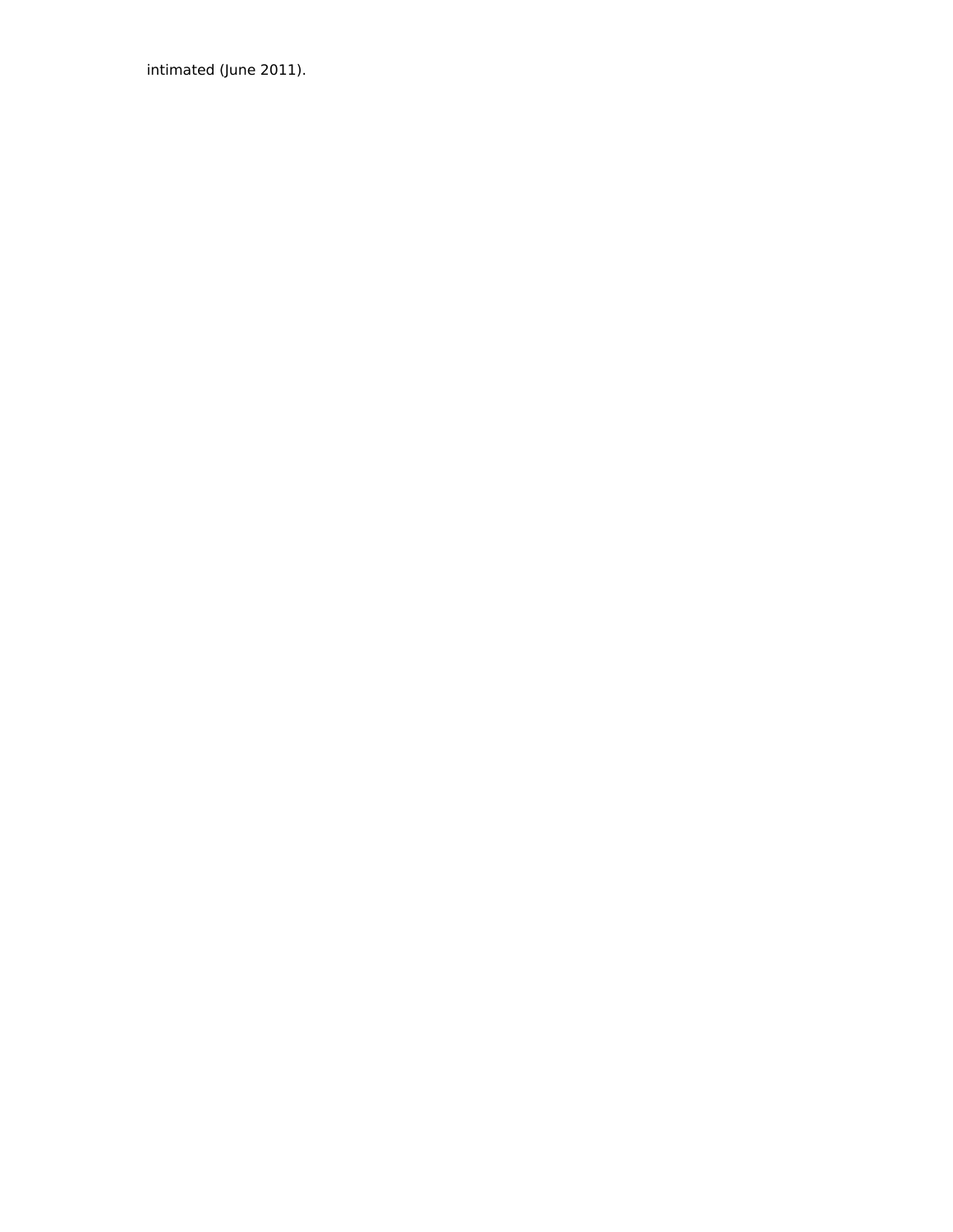Capital-

Voted-

- (vi) Out of the final saving of  $\bar{\tau}$  1,24,19.85 lakh; no amount could be anticipated for surrender.
- (vii) In view of the final saving of  $\bar{\tau}$  1,24,19.85 lakh; the supplementary grant of ₹ 2,52,07.00 lakh obtained in August 2010 proved excessive.
- (viii) Saving (partly counterbalanced by excess under another head) occurred mainly under:-

| Head                                                                                    | <b>Total grant</b> | <b>Actual</b><br>expenditure | $Excess +$<br>Saving - |
|-----------------------------------------------------------------------------------------|--------------------|------------------------------|------------------------|
|                                                                                         |                    | (₹ in lakh)                  |                        |
| 4059-Capital Outlay on Public Works-                                                    |                    |                              |                        |
| 80-General-                                                                             |                    |                              |                        |
| 051-Construction-                                                                       |                    |                              |                        |
| 03-Renovation, Renewal and                                                              |                    |                              |                        |
| <b>Upgradation of Jails-</b>                                                            |                    |                              |                        |
| 15,00.00<br>Ο.                                                                          |                    |                              |                        |
|                                                                                         | 1,59,07.00         | 65,15.61                     | $-93,91.39$            |
| S.<br>1,44,07.00                                                                        |                    |                              |                        |
| 04-Improvement in Water Supply                                                          |                    |                              |                        |
| and Sanitation in Jails-                                                                |                    |                              |                        |
| 10,00,00<br>О.                                                                          |                    |                              |                        |
|                                                                                         | 9,82.60            | 2,60.88                      | $-7,21.72$             |
| R.<br>$-17.40$                                                                          |                    |                              |                        |
| Reasons for reduction in provision by $\bar{\tau}$ 17.40 lakh have not been intimated.  |                    |                              |                        |
| 4070-Capital Outlay on Other Administrative                                             |                    |                              |                        |
| Services-                                                                               |                    |                              |                        |
| 800-Other Expenditure-                                                                  |                    |                              |                        |
| 08-Construction of Jails-                                                               |                    |                              |                        |
| 3,50,00.00<br>О.                                                                        |                    |                              |                        |
| S.<br>1,00,00.00                                                                        | 3,42,54.30         | 3,25,94.28                   | $-16,60.02$            |
| $-1,07,45.70$<br>R.                                                                     |                    |                              |                        |
| Reasons for reduction in provision by ₹1,07.45.70 lakh have not been intimated.         |                    |                              |                        |
| 15-Rain water harvesting through                                                        |                    |                              |                        |
| ponds in Jails-                                                                         |                    |                              |                        |
| 1,00.00<br>О.                                                                           |                    |                              |                        |
|                                                                                         | 13.15              | Ω,                           | $-13.15$               |
| $-86.85$<br>R.                                                                          |                    |                              |                        |
| Reasons for reduction in provision by ₹86.85 lakh have not been intimated.              |                    |                              |                        |
| 4216-Capital Outlay on Housing-                                                         |                    |                              |                        |
| 01-Government Residential Buildings-                                                    |                    |                              |                        |
| 700-Other Housing-                                                                      |                    |                              |                        |
| 03-Construction of Residential Buildings                                                |                    |                              |                        |
| for Jail Staff                                                                          | 10,00.00           | 6,75.19                      | -3,24.81               |
| Reasons for final saving/non-utilisation of entire provision under the above heads have |                    |                              |                        |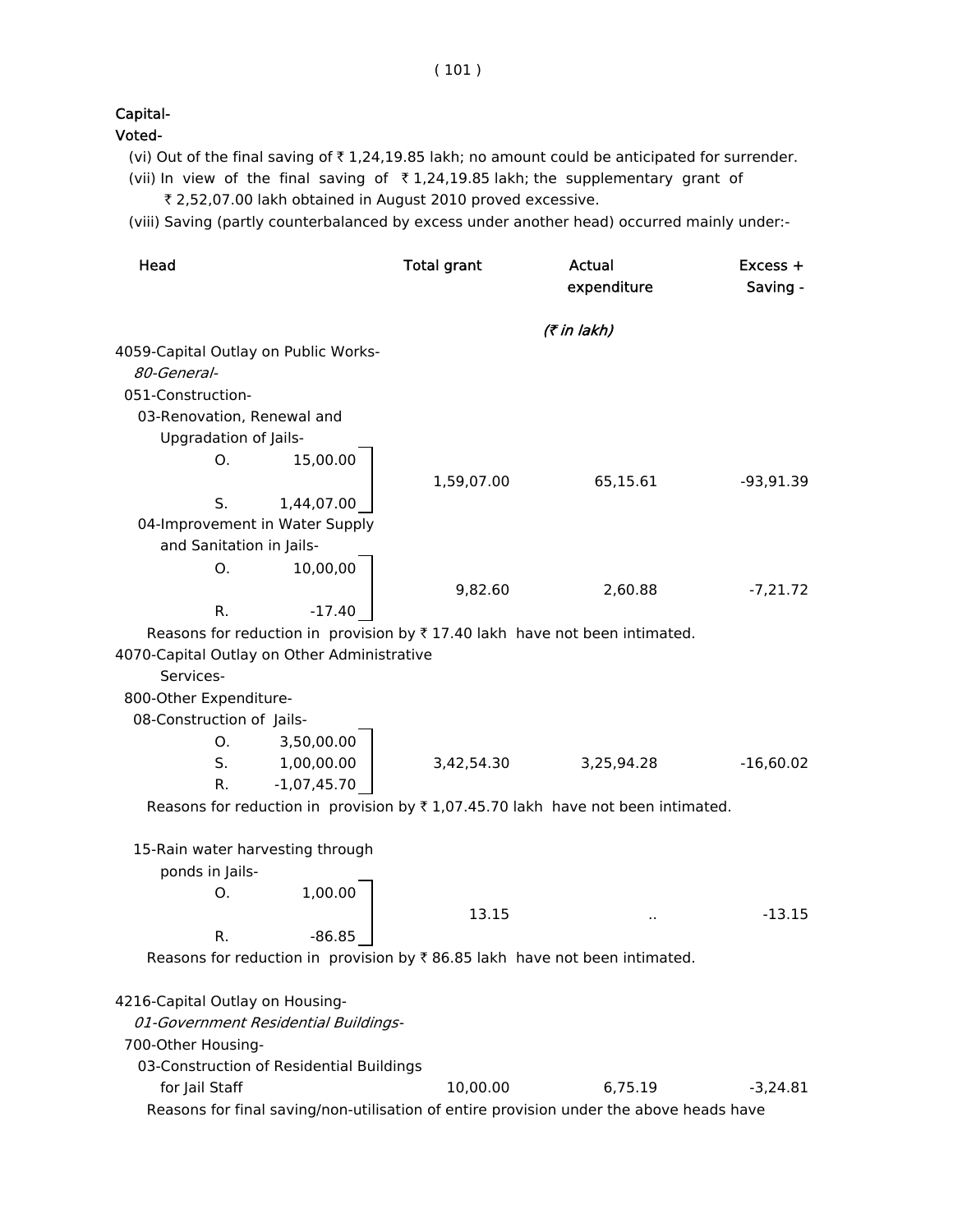not been intimated (June 2011).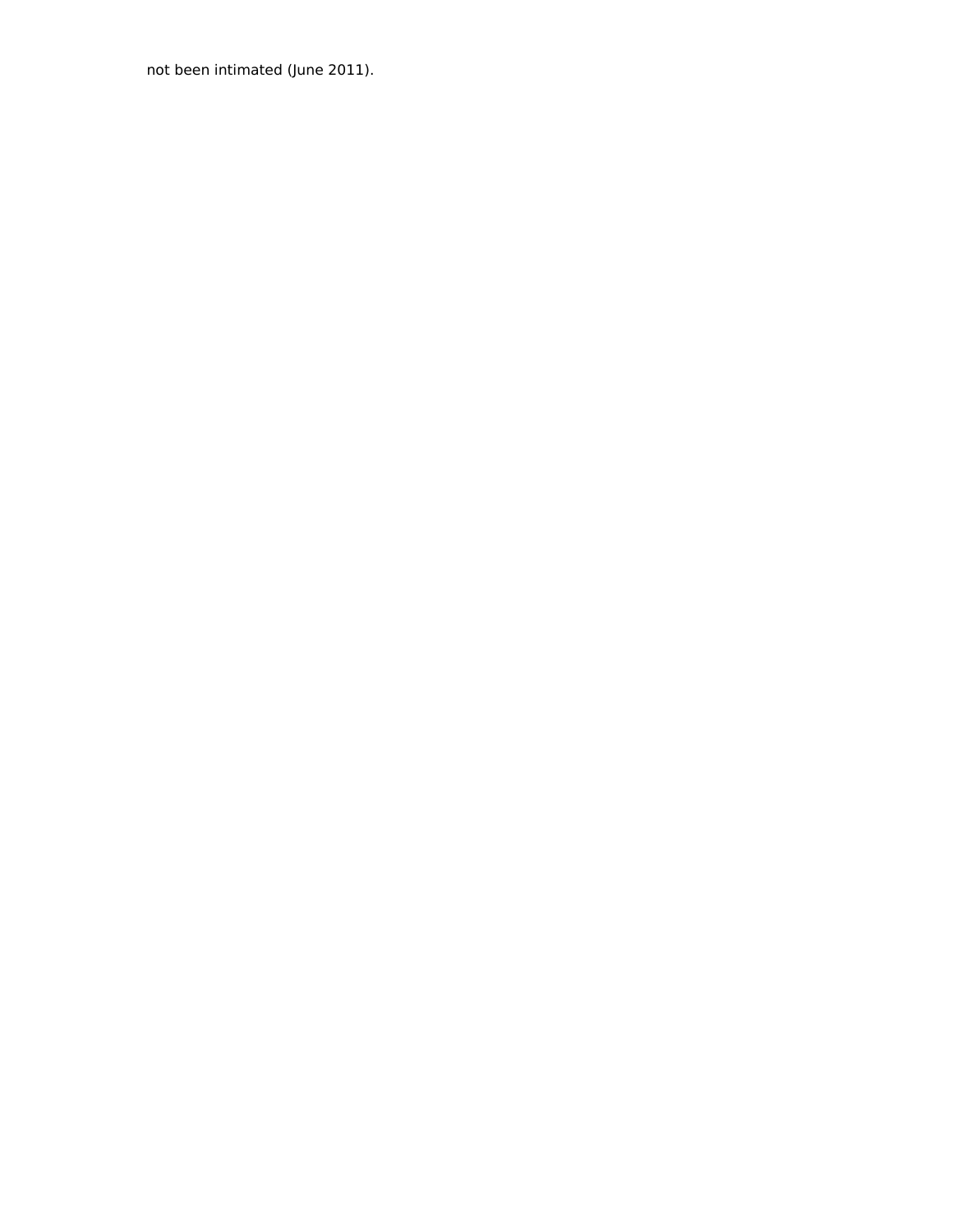(ix) Excess occurred under:-

| Head                                        |                                             | <b>Total grant</b>                                          | Actual<br>expenditure                                                                                | $Excess +$<br>Saving - |
|---------------------------------------------|---------------------------------------------|-------------------------------------------------------------|------------------------------------------------------------------------------------------------------|------------------------|
|                                             |                                             |                                                             | (7 in lakh)                                                                                          |                        |
| 4070-Capital Outlay on Other Administrative |                                             |                                                             |                                                                                                      |                        |
| Services-                                   |                                             |                                                             |                                                                                                      |                        |
| 800-Other Expenditure-                      |                                             |                                                             |                                                                                                      |                        |
|                                             | 09-Lump sum arrangement for purchasing      |                                                             |                                                                                                      |                        |
|                                             | of land and construction of Jails in        |                                                             |                                                                                                      |                        |
| newly created districts-                    |                                             |                                                             |                                                                                                      |                        |
| $\Omega$ .                                  | 10,00.00                                    |                                                             |                                                                                                      |                        |
| S.                                          | 8,00.00                                     | 1,25,45.70                                                  | 1,21,88.00                                                                                           | $-3,57.70$             |
| R.                                          | 1,07,45.70                                  |                                                             |                                                                                                      |                        |
|                                             |                                             |                                                             | Reasons for augmentation of provision by $\overline{\zeta}$ 1,07.45.70 lakh have not been intimated. |                        |
|                                             | 12-Provision for Miscellaneous Construction |                                                             |                                                                                                      |                        |
| Works of Jail Department-                   |                                             |                                                             |                                                                                                      |                        |
| O.                                          | 0.01                                        |                                                             |                                                                                                      |                        |
|                                             |                                             | 17.41                                                       | 17.40                                                                                                | $-0.01$                |
| R.                                          | 17.40                                       |                                                             |                                                                                                      |                        |
|                                             |                                             |                                                             | Reasons for augmentation of provision by $\overline{\tau}$ 17.40 lakh have not been intimated.       |                        |
|                                             | 14-Purchase of Staff-cars/Motor-Vehicles    |                                                             |                                                                                                      |                        |
| for official use-                           |                                             |                                                             |                                                                                                      |                        |
| Ο.                                          | 0.02                                        |                                                             |                                                                                                      |                        |
|                                             |                                             | 86.87                                                       | 1,36.06                                                                                              | $+49.19$               |
| R.                                          | 86.85                                       |                                                             |                                                                                                      |                        |
|                                             |                                             |                                                             | Augmentation of provision by $\bar{\tau}$ 86.85 was due to purchase of equipments and connectivity   |                        |
|                                             |                                             | for establishment of video conferencing units in six Jails. |                                                                                                      |                        |

 Reasons for the final saving/excess under the above heads have not been intimated (June 2011).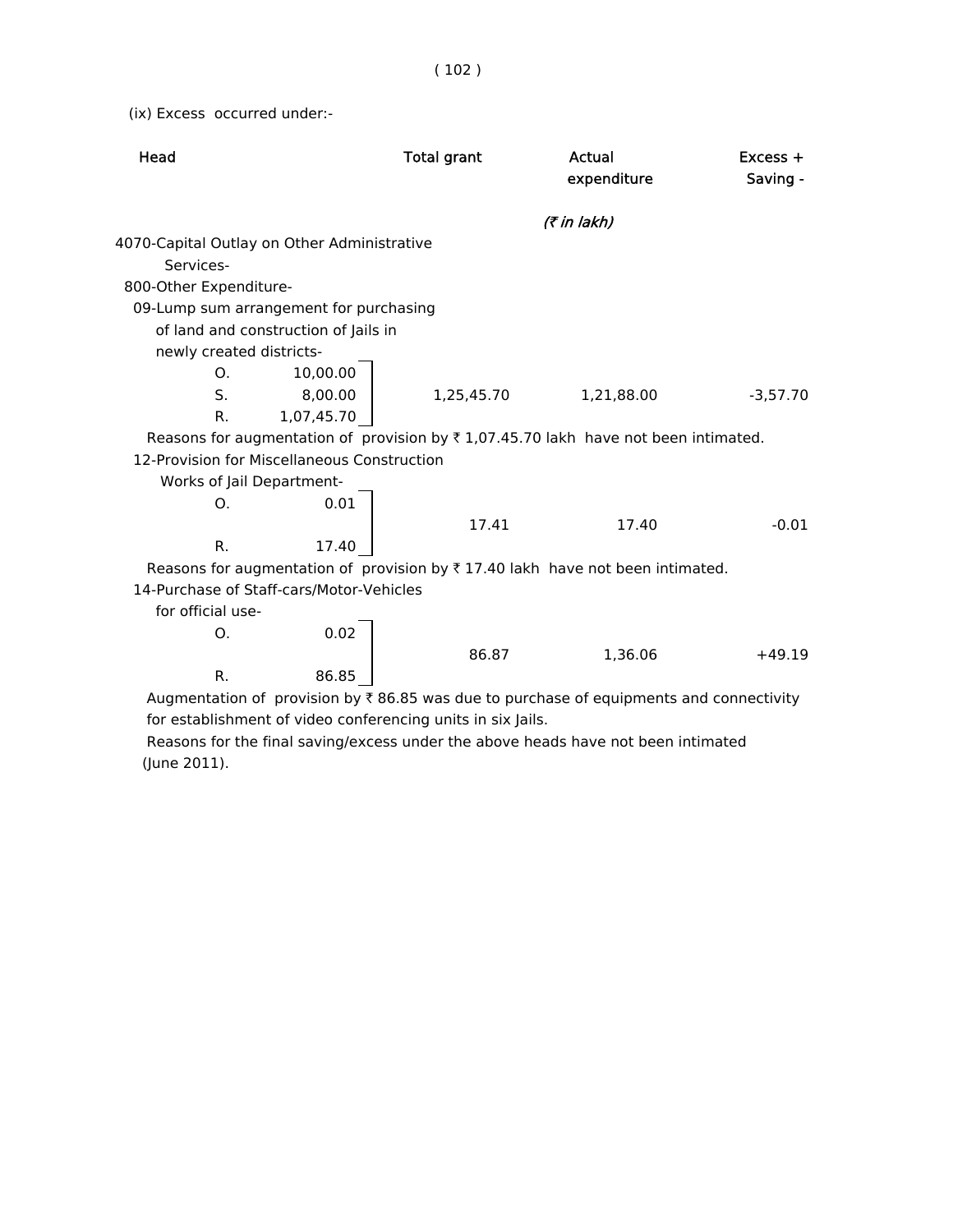#### ( 103 )

#### GRANT NO. 26-HOME DEPARTMENT (POLICE)

| <b>Major Heads</b>                                          | <b>Total grant</b><br>or<br>appropriation | Actual<br>expenditure | $Excess +$<br>Saving - |
|-------------------------------------------------------------|-------------------------------------------|-----------------------|------------------------|
|                                                             |                                           | (₹ in thousand)       |                        |
| Revenue-                                                    |                                           |                       |                        |
| 2013-Council of Ministers,                                  |                                           |                       |                        |
| 2055-Police,                                                |                                           |                       |                        |
| 2070-Other Administrative Services,                         |                                           |                       |                        |
| 2235-Social Security and Welfare and                        |                                           |                       |                        |
| 2251-Secretariat- Social Services                           |                                           |                       |                        |
| Voted-                                                      |                                           |                       |                        |
| 67,39,08,83<br>Original                                     |                                           |                       |                        |
|                                                             | 68,29,58,93                               | 66,79,92,02           | $-1,49,66,91$          |
| Supplementary<br>90,50,10                                   |                                           |                       |                        |
| Amount surrendered during the year(March 2011)              |                                           |                       | 1,15,15,58             |
| Charged-                                                    |                                           |                       |                        |
| 75,00<br>Original                                           |                                           |                       |                        |
|                                                             | 75,00                                     | 3,84                  | $-71,16$               |
| Supplementary                                               |                                           |                       |                        |
| Amount surrendered during the year(March 2011)              |                                           |                       | 7.94                   |
| Capital-                                                    |                                           |                       |                        |
| 4055-Capital Outlay on Police,                              |                                           |                       |                        |
| 4070-Capital Outlay on other Administrative<br>Services and |                                           |                       |                        |
| 5053-Capital Outlay on Civil Aviation                       |                                           |                       |                        |
| Voted-                                                      |                                           |                       |                        |
| 4,95,56,00<br>Original                                      |                                           |                       |                        |
|                                                             | 6,14,38,25                                | 2,58,25,66            | $-3,56,12,59$          |
| Supplementary<br>1,18,82,25                                 |                                           |                       |                        |
| Amount surrendered during the year(March 2011)              |                                           |                       | 3,32,29,79             |

 The expenditure under the Revenue and Capital sections of the grant does not include ₹ 4,45,35 thousand and ₹ 3,33,00 thousand respectively spent out of advances from the Contingency Fund sanctioned in March 2011 and October, 2010 but not recouped to the Fund till the close of the year.

#### Notes and Comments -

#### Revenue-

#### Voted-

 (i)Actual expenditure incldues clearance of suspense for the year 2001-02,2002-03,2003-04, 2004-05,2005-06,2006-07,2007-08,2008-09 and 2009-10 amounting to ₹15,03.68 lakh. Out of the final saving of  $\bar{z}1,64,70.59$  lakh( $\bar{z}1,49,66.91$  lakh+ $\bar{z}15,03.68$  lakh); only a sum of  $\bar{\tau}$  1,15,15.58 lakh could be anticipated for surrender.

(ii)In view of the final saving of  $\bar{\tau}$  1,64,70.59 lakh,the supplementary grant of  $\bar{\tau}$  90,50.10 lakh obtained in August 2010 proved unnecessary.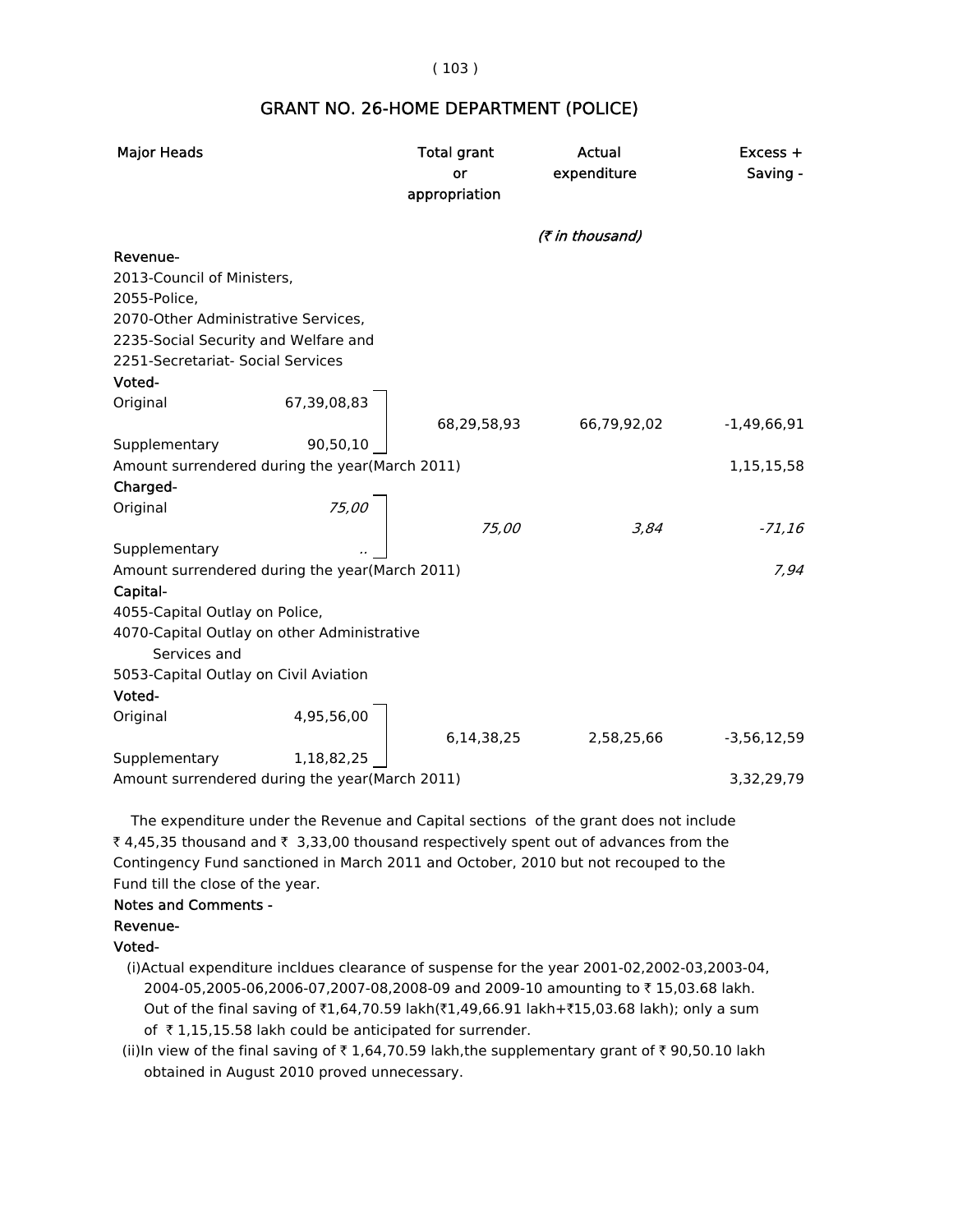(iii)Saving (partly counterbalanced by excess under other heads) occurred mainly under:-

| Head                                                   |                                     | <b>Total grant</b>                                                     | <b>Actual</b><br>expenditure                                                                       | Excess +<br>Saving |
|--------------------------------------------------------|-------------------------------------|------------------------------------------------------------------------|----------------------------------------------------------------------------------------------------|--------------------|
|                                                        |                                     |                                                                        | (₹ in lakh)                                                                                        |                    |
| 2055-Police-                                           |                                     |                                                                        |                                                                                                    |                    |
| 003-Education and Training-                            |                                     |                                                                        |                                                                                                    |                    |
| 04-Education and Training (Main)-                      |                                     |                                                                        |                                                                                                    |                    |
| Ο.                                                     | 1,45,61.73                          |                                                                        |                                                                                                    |                    |
| S.                                                     | 1,55.10                             | 1,32,86.14                                                             | 1,29,05.21                                                                                         | $-3,80.93$         |
| R.                                                     | $-14,30.69$                         |                                                                        |                                                                                                    |                    |
|                                                        |                                     |                                                                        | Out of total anticipated saving of ₹14,30.69 lakh, surrender of ₹12,30.25 lakh and                 |                    |
|                                                        |                                     | reduction of provision by ₹ 2,00.44 lakh was due to demands being nil. |                                                                                                    |                    |
| 101-Criminal Investigation and Vigilance-              |                                     |                                                                        |                                                                                                    |                    |
| 03-Intelligence Section (Main)-                        |                                     |                                                                        |                                                                                                    |                    |
| O.                                                     | 1,24,84.19                          |                                                                        |                                                                                                    |                    |
| S.                                                     | 74.85                               | 1,25,61.32                                                             | 1,20,26.10                                                                                         | $-5,35.22$         |
| R.                                                     | 2.28                                |                                                                        |                                                                                                    |                    |
|                                                        |                                     |                                                                        | Out of net augmentation of provision by ₹2.28 lakh, surrender of ₹1,81.47 lakh and                 |                    |
|                                                        |                                     |                                                                        | redction of provision by ₹ 2,60.12 lakh was due to demands being nil. Augmentation of              |                    |
|                                                        |                                     |                                                                        | provision by $\bar{\tau}$ 28.16 lakh was due payment of pending bills and reasons for augmentation |                    |
| of provision by ₹4,16.61 lakh have not been intimated. |                                     |                                                                        |                                                                                                    |                    |
| 104-Special Police-                                    |                                     |                                                                        |                                                                                                    |                    |
| 06-Organisation of India Reserve Battalion-            |                                     |                                                                        |                                                                                                    |                    |
| O.                                                     | 24,52.24                            |                                                                        |                                                                                                    |                    |
|                                                        |                                     | 22,50.89                                                               | 21,73.18                                                                                           | $-77.71$           |
| R.                                                     | $-2,01.35$                          |                                                                        |                                                                                                    |                    |
|                                                        |                                     |                                                                        | Out of total anticipated saving of ₹2,01.35 lakh, surrender of ₹3,48.89 lakh was due to            |                    |
|                                                        |                                     |                                                                        | demands being less and token amount and Augmentation of provision by $\bar{\tau}$ 1,47.54 lakh     |                    |
| was due to payment of pending bills pay.               |                                     |                                                                        |                                                                                                    |                    |
| 07-Uttar Pradesh Vishesh parikshetra                   |                                     |                                                                        |                                                                                                    |                    |
| Suraksha Vahini-                                       |                                     |                                                                        |                                                                                                    |                    |
| S.                                                     | 20,00.00                            |                                                                        |                                                                                                    |                    |
|                                                        |                                     | 10,84.31                                                               | 6,39.31                                                                                            | $-4,45.00$         |
| R.                                                     | $-9,15.69$                          |                                                                        |                                                                                                    |                    |
|                                                        |                                     | Surrender of ₹9,15.69 lakh was due to demands being less.              |                                                                                                    |                    |
|                                                        |                                     |                                                                        |                                                                                                    |                    |
| 109-District Police-                                   |                                     |                                                                        |                                                                                                    |                    |
| 06-Expenditure regarding River Police in               |                                     |                                                                        |                                                                                                    |                    |
|                                                        | Varanasi, to be borne by Government |                                                                        |                                                                                                    |                    |
| of India-                                              |                                     |                                                                        |                                                                                                    |                    |
| О.                                                     | 89.12                               |                                                                        |                                                                                                    |                    |
|                                                        |                                     | 73.60                                                                  | 75.66                                                                                              | $+2.06$            |
| R.                                                     | $-15.52$                            |                                                                        |                                                                                                    |                    |
|                                                        |                                     |                                                                        | Out of total anticipated saving of ₹15.52 lakh, reduction of provision by ₹14.32 lakh and          |                    |

surrender of  $\bar{\tau}$  1.20 lakh was due to demands being less.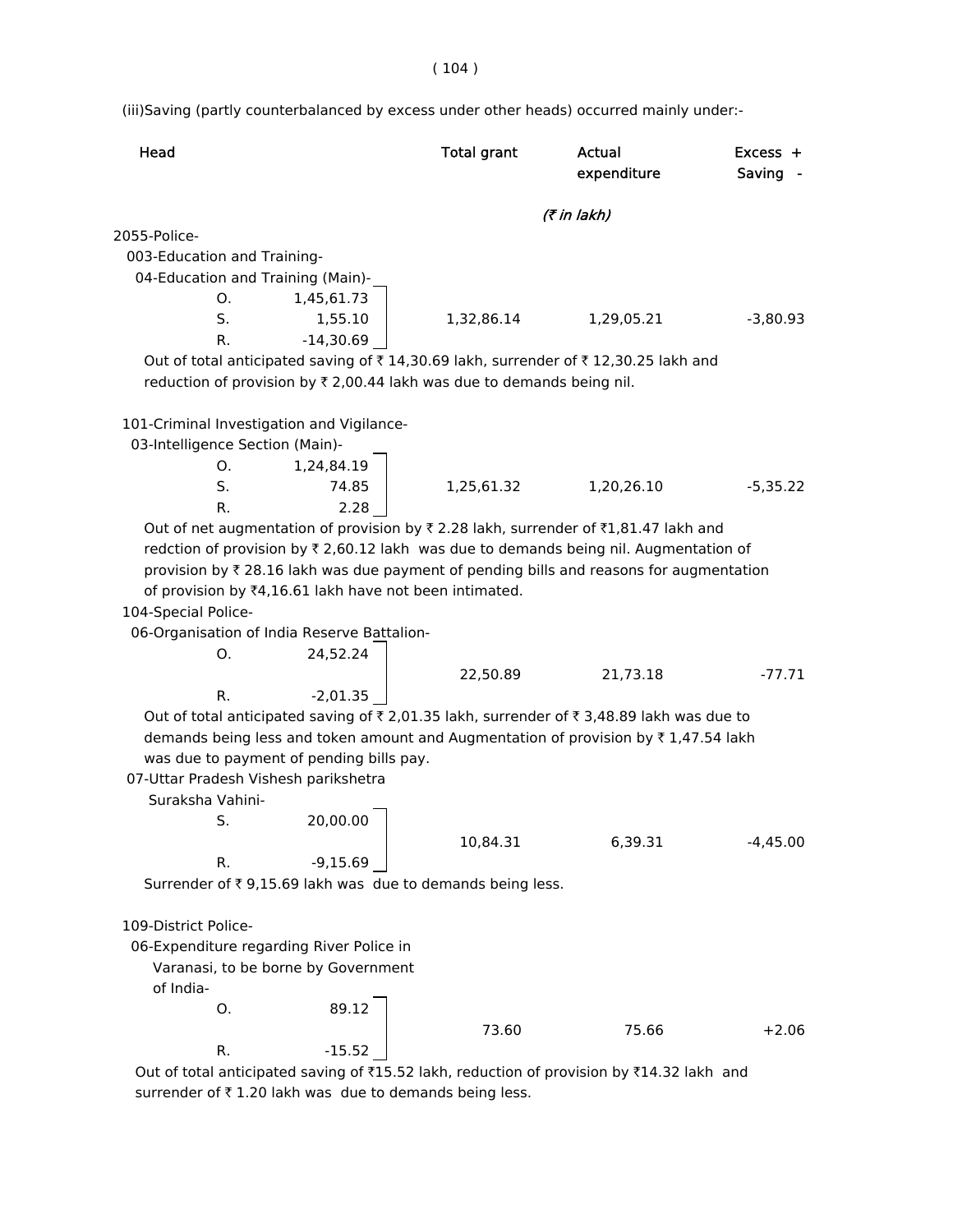| Head                       |          | Total grant | Actual<br>expenditure                                                                                  | $Excess +$<br>Saving |
|----------------------------|----------|-------------|--------------------------------------------------------------------------------------------------------|----------------------|
|                            |          |             | (₹ in lakh)                                                                                            |                      |
| 07-District Police(Thane)- |          |             |                                                                                                        |                      |
| O.                         | 29.36.46 |             |                                                                                                        |                      |
|                            |          | 30,02.67    | 29.08.74                                                                                               | $-93.93$             |
| R.                         | 66.21    |             |                                                                                                        |                      |
|                            |          |             | Out of net augmentation of provision by $\bar{\tau}$ 66.21 lakh, reasons for augmentation of provision |                      |
|                            |          |             | by ₹1,50.00 lakh have not been intimated and surrender of ₹83.79 lakh was due to                       |                      |
| demands being less.        |          |             |                                                                                                        |                      |

110-Village Police-

03-Village Police Establishment-

O. 80,26.80

67,02.41 67,71.45 +69.04 R. -13,24.39

 Actual expenditure includes clearance of suspense for the year 2000-01,2001-02,2003-04, and 2006-07 amounting to  $\bar{\tau}$  14.39 lakh.

Out of net anticipated saving of  $\text{\texttt{[13,24.39]}}$  lakh, reduction of provision by  $\text{\texttt{[1,00.00]}}$  lakh and surrender of  $\bar{\tau}$  3,24.39 lakh was due to demands being less and reasons for reduction of provision by  $\overline{3}9,00.00$  lakh have not been intimated..

111-Railway Police-

03-Main-

|    | 1,39,51.20 |            |            |          |
|----|------------|------------|------------|----------|
| S. | 3,45.48    | 1,40,77.07 | 1,40,92.08 | $+15.01$ |
| R. | $-2,19.61$ |            |            |          |

 Actual expenditure includes clearance of suspense for the year 2002-03-2004-05,2005-06, 2006-07,2007-08 and 2008-09 amounting to ₹10.66 lakh.

Out of net anticipated saving of  $\bar{\tau}$  2,19.61 lakh, reduction of provision by  $\bar{\tau}$ 3,02.12 lakh and surrender of  $\bar{\tau}$  17.38 lakh was due to demands being less. Reasons for augmentation of provision by  $\bar{\tau}$  99.89 lakh have not been intimated.

| 113-Welfare of Police Personnel-  |          |         |         |          |
|-----------------------------------|----------|---------|---------|----------|
| 03-Amenities of Police Personnels |          | 2.00.00 | 1.91.90 | -8.10    |
| 116-Forensic Science-             |          |         |         |          |
| 03-Forensic Science Laboratories- |          |         |         |          |
| O.                                | 8.00.05  |         |         |          |
|                                   |          | 7.50.14 | 7.91.22 | $+41.08$ |
| R.                                | $-49.91$ |         |         |          |
|                                   |          |         |         |          |

Out of net anticipated saving of  $\bar{\tau}$  49.91 lakh, reasons for augmentation of provision by ₹ 6.67 lakh have not been intimated. Surrender of ₹ 56.58 lakh was due to demands being less.

797-Transfer to Reserve Fund-

| 03-Transfer to Uttar Pradesh Police |          |     |             |
|-------------------------------------|----------|-----|-------------|
| Transport Management Fund           | 12.75.00 | . . | $-12.75.00$ |

#### ( 105 )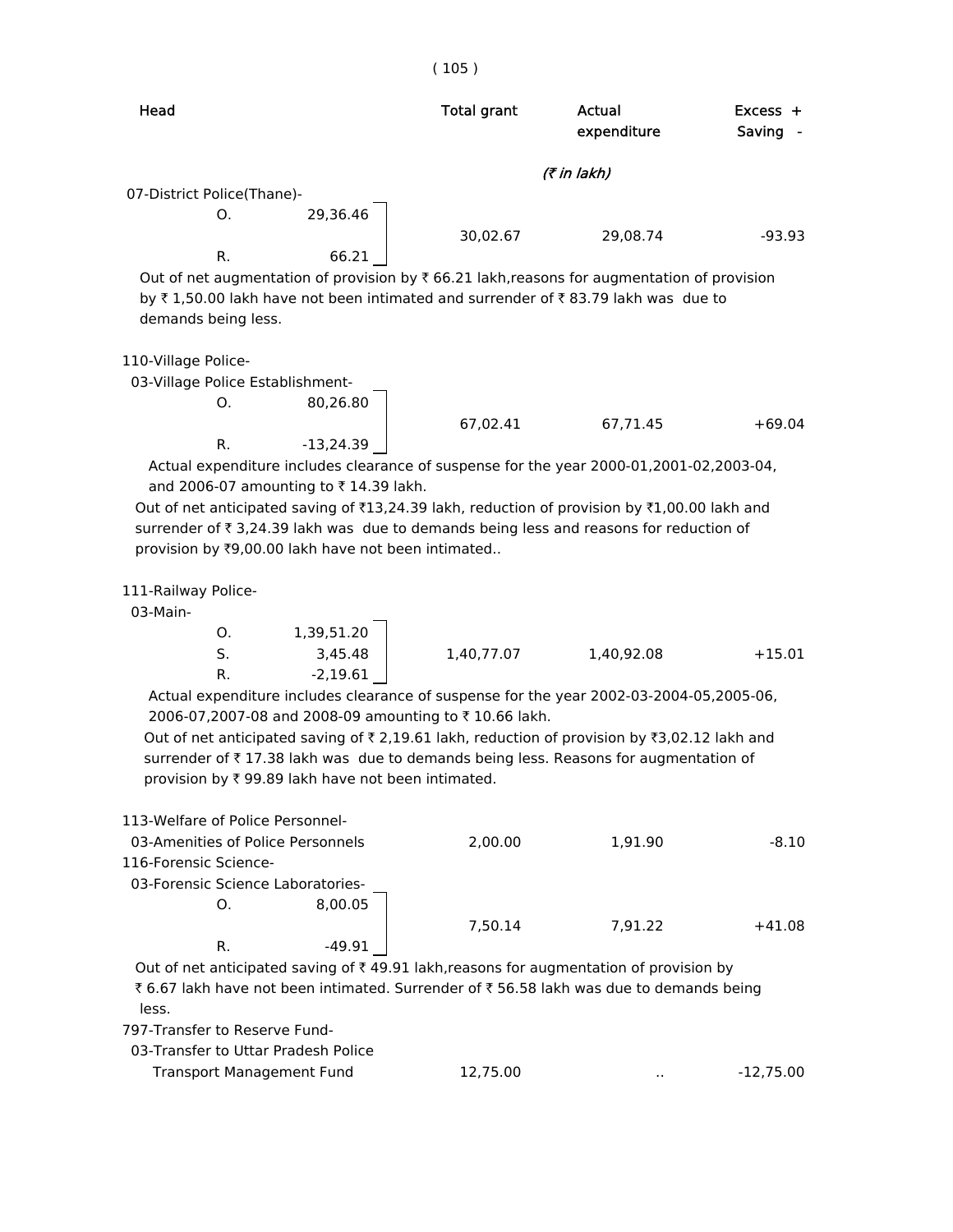| Head                                       |                                                                          | <b>Total grant</b> | Actual<br>expenditure<br>(7 in lakh)                                                       | $Excess +$<br>Saving - |
|--------------------------------------------|--------------------------------------------------------------------------|--------------------|--------------------------------------------------------------------------------------------|------------------------|
| 800-Other expenditure-                     |                                                                          |                    |                                                                                            |                        |
| 04-Police Force appointed by Government    |                                                                          |                    |                                                                                            |                        |
| of India District Police-                  |                                                                          |                    |                                                                                            |                        |
| 0.                                         | 68.02                                                                    |                    |                                                                                            |                        |
|                                            |                                                                          | 53.55              | 53.07                                                                                      | $-0.48$                |
| R.                                         | $-14.47$                                                                 |                    |                                                                                            |                        |
|                                            | Surrender of ₹14.47 lakh was due to demands being less.                  |                    |                                                                                            |                        |
| 07-Police Reform Commission-               |                                                                          |                    |                                                                                            |                        |
| Ο.                                         | 53.38                                                                    |                    |                                                                                            |                        |
|                                            |                                                                          | 30.65              | 49.46                                                                                      | $+18.81$               |
| R.                                         | $-22.73$                                                                 |                    |                                                                                            |                        |
| ₹2.40 lakh.                                |                                                                          |                    | Actual expenditure includes clearance of suspense for the year 2001-02 amounting to        |                        |
|                                            | Surrender of ₹ 22.73 lakh was due to demands being less.                 |                    |                                                                                            |                        |
| 10-Expenditure on Security works in        |                                                                          |                    |                                                                                            |                        |
| Naxal affected Districts-                  |                                                                          |                    |                                                                                            |                        |
| О.                                         | 7,27.70                                                                  |                    |                                                                                            |                        |
|                                            |                                                                          | 1,94.97            | 1,94.39                                                                                    | $-0.58$                |
| R.                                         | $-5,32.73$                                                               |                    |                                                                                            |                        |
|                                            | Surrender of ₹ 5,32.73 lakh was due to demands being less.               |                    |                                                                                            |                        |
| 11-Payment of Arrears-                     |                                                                          |                    |                                                                                            |                        |
| Ο.                                         | 7,84,52.52                                                               |                    |                                                                                            |                        |
| R.                                         | $-22,00.00$                                                              | 7,62,52.52         | 7,38,36.32                                                                                 | $-24,16.20$            |
|                                            | Reduction in provision by ₹ 22,00.00 lakh was due to demands being less. |                    |                                                                                            |                        |
| 13-Expenditure of Gram Panchayat Election- |                                                                          |                    |                                                                                            |                        |
| Ο.                                         | 1,51,28.50                                                               |                    |                                                                                            |                        |
|                                            |                                                                          | 59,58.24           | 49,87.64                                                                                   | $-9,70.60$             |
| R.                                         | $-91,70.26$                                                              |                    |                                                                                            |                        |
|                                            |                                                                          |                    | Out of net anticipated saving of ₹91,70.26 lakh, reasons for reduction of provision by     |                        |
|                                            |                                                                          |                    | ₹ 1,10,07.00 lakh and augmentation of provision by ₹19,00.00 lakh have not been intimated. |                        |
|                                            | Surrender of ₹ 63.26 lakh was due to demands being less.                 |                    |                                                                                            |                        |
| 14-Expenditure from Traffic police         |                                                                          |                    |                                                                                            |                        |
| Fund Uttar Pradesh -                       |                                                                          |                    |                                                                                            |                        |
| S.                                         | 10,88.00                                                                 |                    |                                                                                            |                        |
|                                            |                                                                          | 1,85.00            | 1,79.86                                                                                    | $-5.14$                |
| R.                                         | $-9,03.00$                                                               |                    |                                                                                            |                        |
|                                            |                                                                          |                    | Surrender of ₹ 9,03.00 lakh was due to non-utilization ofTraffic Management Fund.          |                        |
| 2070-Other Administrative Services-        |                                                                          |                    |                                                                                            |                        |
| 105-Special Commission of Enquiry-         |                                                                          |                    |                                                                                            |                        |
| 03-State Commission and Committees-        |                                                                          |                    |                                                                                            |                        |
| О.                                         | 1,51.47                                                                  |                    |                                                                                            |                        |
| R.                                         | $-70.42$                                                                 | 81.05              | 84.12                                                                                      | $+3.07$                |
|                                            |                                                                          |                    |                                                                                            |                        |

Surrender of  $\bar{\tau}$  70.42 lakh was due to demands being less.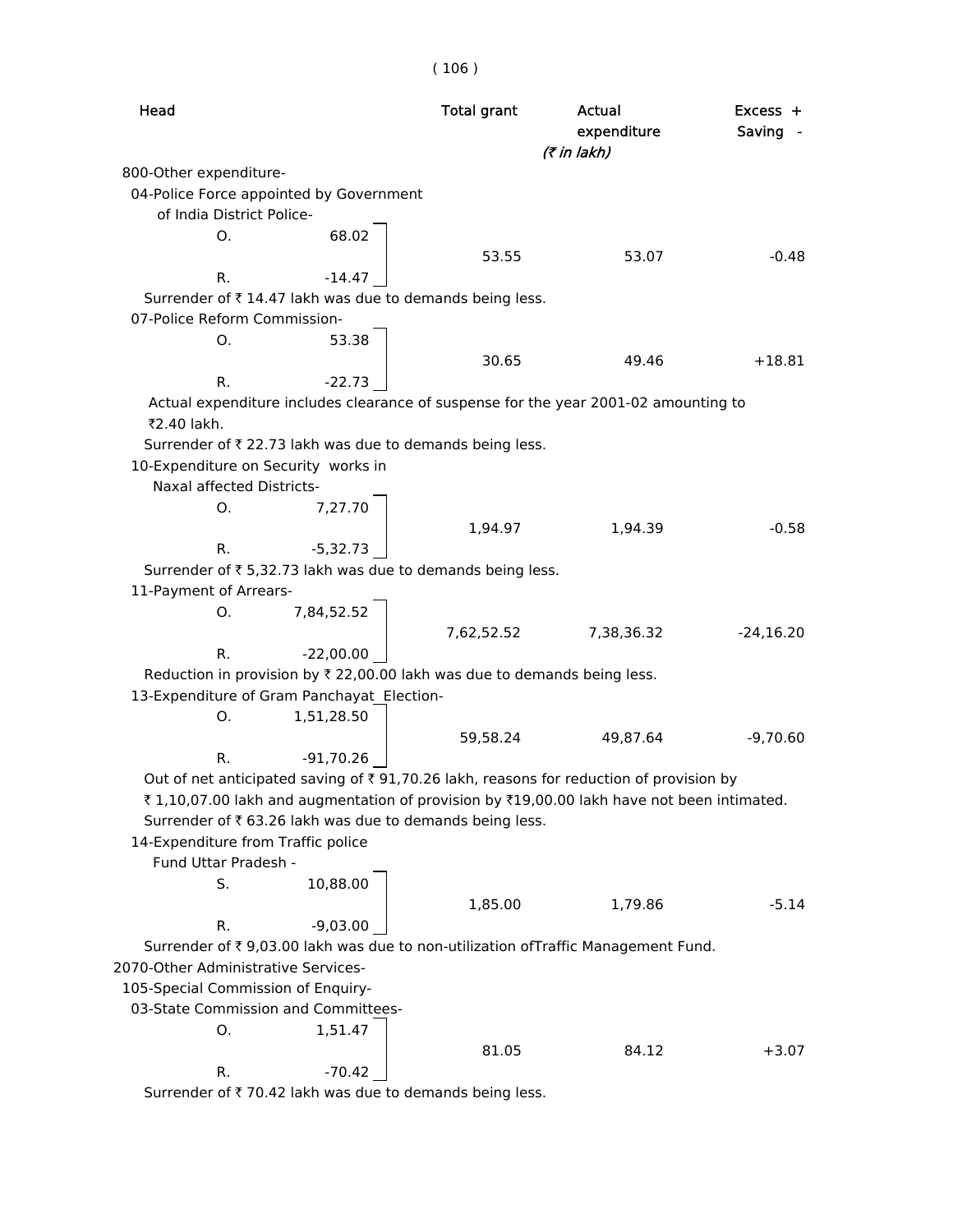| Head                                              |             | <b>Total grant</b>                                                                      | Actual<br>expenditure<br>(7 in lakh) | Excess +<br>Saving - |
|---------------------------------------------------|-------------|-----------------------------------------------------------------------------------------|--------------------------------------|----------------------|
| 108-Fire Protection and Control-                  |             |                                                                                         |                                      |                      |
| 01-Central Plan/Centrally Sponsored Schemes-      |             |                                                                                         |                                      |                      |
| О.                                                | 2,50.00     |                                                                                         |                                      |                      |
|                                                   |             | 1,09.00                                                                                 | 0.07                                 | $-1,08.93$           |
| R.                                                | $-1,41.00$  |                                                                                         |                                      |                      |
|                                                   |             | Surrender of ₹1,41.00 lakh was due to late receipt of sanction.                         |                                      |                      |
| 03-Administration-                                |             |                                                                                         |                                      |                      |
| Ο.                                                | 1,51,20.00  |                                                                                         |                                      |                      |
| S.                                                | 8.77        | 1,46,88.30                                                                              | 1,46,67.26                           | $-21.04$             |
| R.                                                | $-4.40.47$  |                                                                                         |                                      |                      |
|                                                   |             | Out of net saving of ₹4,40.47 lakh,surrender of ₹7,32.76 lakh was due to non-receipt of |                                      |                      |
|                                                   |             | administration santion. Reasons for augmentation of provision by ₹ 3,44.50 lakh and     |                                      |                      |
| redution of ₹52.21 lakh have not been intimated.  |             |                                                                                         |                                      |                      |
| 800-Other expenditure-                            |             |                                                                                         |                                      |                      |
| 03-Police Service Recruitment                     |             |                                                                                         |                                      |                      |
| and Promotion Board-                              |             |                                                                                         |                                      |                      |
| Ο.                                                | 18,32.28    |                                                                                         |                                      |                      |
| S.                                                | 3,68.58     | 11,58.64                                                                                | 9,97.85                              | $-1,60.79$           |
| R.                                                | $-10,42.22$ |                                                                                         |                                      |                      |
|                                                   |             | Actual expenditure includes clearance of suspense for the year 2000-01-2002-03,2004-05, |                                      |                      |
| and 2008-09 amounting to ₹7.72 lakh.              |             |                                                                                         |                                      |                      |
|                                                   |             | Surrender of ₹10,42.22 lakh was due to demands being less.                              |                                      |                      |
| 04-Organisation of State Human                    |             |                                                                                         |                                      |                      |
| <b>Rights Commission-</b>                         |             |                                                                                         |                                      |                      |
| Ο.                                                | 2,48.10     |                                                                                         |                                      |                      |
|                                                   |             | 2,15.11                                                                                 | 2,23.93                              | $+8.82$              |
| R.                                                | $-32.99$    |                                                                                         |                                      |                      |
|                                                   |             | Surrender of ₹32.99 lakh was due to demands being less.                                 |                                      |                      |
| 05-U.P. State Advisory Council                    |             |                                                                                         |                                      |                      |
| $(U.P.S.A.C.)-$                                   |             |                                                                                         |                                      |                      |
| Ο.                                                | 53.84       |                                                                                         |                                      |                      |
|                                                   |             | 2.27                                                                                    | 3.23                                 | +0.96                |
| R.                                                | $-51.57$    |                                                                                         |                                      |                      |
|                                                   |             | Surrender of ₹ 51.57 lakh was due to demands being less.                                |                                      |                      |
| 06-Payment of Arrears                             |             | 33.82                                                                                   | 25.00                                | -8.82                |
| 2235-Social Security and Welfare-                 |             |                                                                                         |                                      |                      |
| 60-Other Social Security and Welfare              |             |                                                                                         |                                      |                      |
| Programmes-                                       |             |                                                                                         |                                      |                      |
| 200-Other Programmes-                             |             |                                                                                         |                                      |                      |
| 04-Ex-gratia payment to the dependents of         |             |                                                                                         |                                      |                      |
| persons deceased/injured by anti-social elements- |             |                                                                                         |                                      |                      |
| О.                                                | 10.00       |                                                                                         |                                      |                      |
|                                                   |             | 0.20                                                                                    | 0.20                                 |                      |
| R.                                                | $-9.80$     |                                                                                         |                                      |                      |

Surrender of  $\bar{\tau}$  9.80 lakh was due to non-issue of sanction.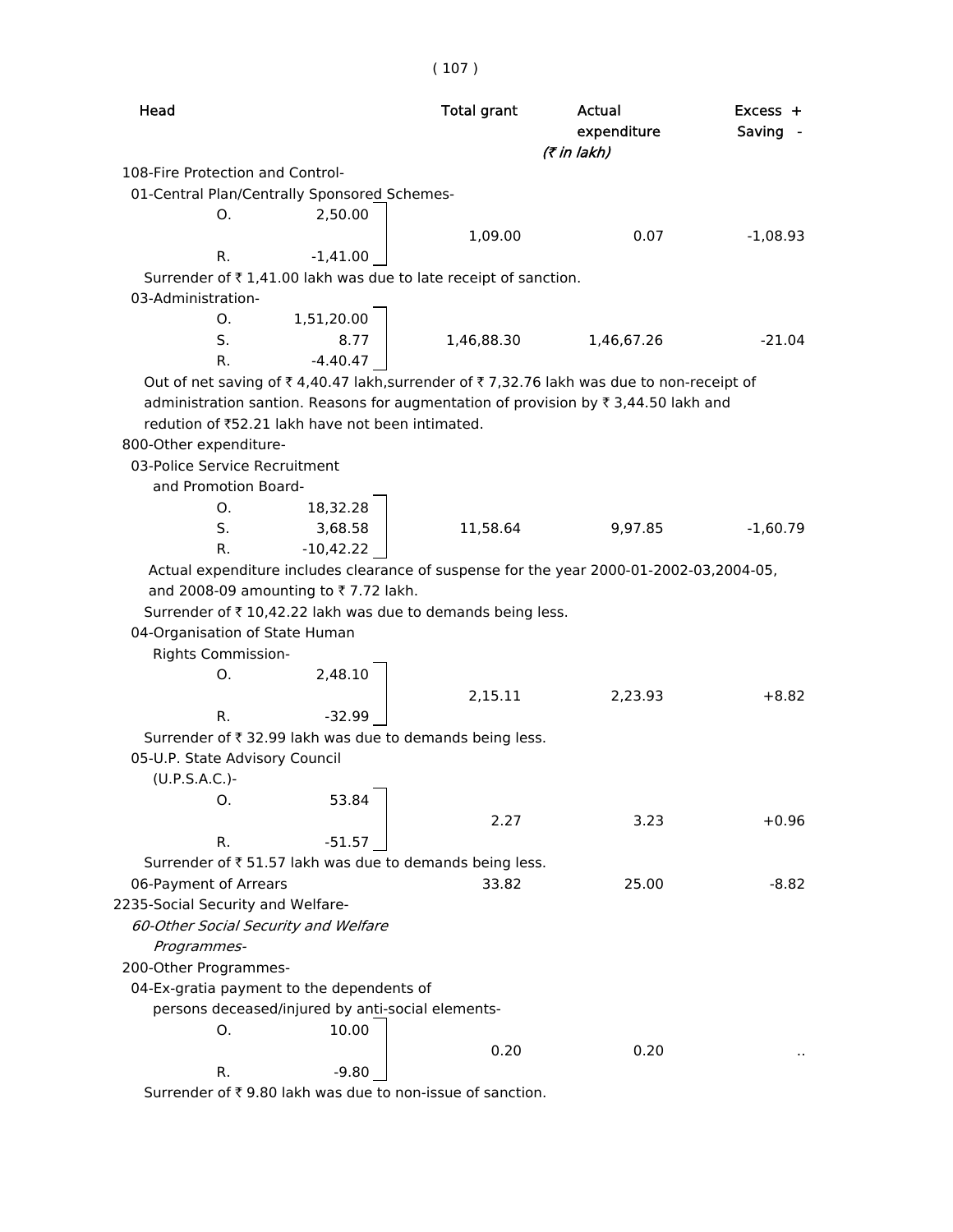| Head                                                                                                                                                                                        | <b>Total grant</b> | Actual<br>expenditure | $Excess +$<br>Saving - |
|---------------------------------------------------------------------------------------------------------------------------------------------------------------------------------------------|--------------------|-----------------------|------------------------|
|                                                                                                                                                                                             |                    | (7 in lakh)           |                        |
| 05-Financial assistance to non-Government                                                                                                                                                   |                    |                       |                        |
| persons dependents, deceased/injured                                                                                                                                                        |                    |                       |                        |
| during anti-violence activities of Police-                                                                                                                                                  |                    |                       |                        |
| 10.00<br>Ο.                                                                                                                                                                                 |                    |                       |                        |
|                                                                                                                                                                                             |                    | 0.30                  | $+0.30$                |
| $-10.00$<br>R.                                                                                                                                                                              |                    |                       |                        |
| Surrender of ₹10.00 lakh was due to non-issue of sanction.                                                                                                                                  |                    |                       |                        |
| 11-Financial assistance to victime of affright-                                                                                                                                             |                    |                       |                        |
| О.<br>12,00.00                                                                                                                                                                              |                    |                       |                        |
|                                                                                                                                                                                             | 5,04.67            | 4,62.99               | $-41.68$               |
| R.<br>-6,95.33                                                                                                                                                                              |                    |                       |                        |
| Actual expenditure includes clearance of suspense for the year 2007-08 amounting to                                                                                                         |                    |                       |                        |
| ₹ 0.24 lakh.                                                                                                                                                                                |                    |                       |                        |
| Surrender of ₹ 6,95.33 lakh was due to non-issue of sanction.                                                                                                                               |                    |                       |                        |
| 800-Other Expenditure-                                                                                                                                                                      |                    |                       |                        |
| 03-Terrorism, fire-accidents, etc affecting                                                                                                                                                 |                    |                       |                        |
| public arrangement-                                                                                                                                                                         |                    |                       |                        |
| 10,00.00<br>Ο.                                                                                                                                                                              |                    |                       |                        |
| R.                                                                                                                                                                                          | 37.05              | 37.89                 | $+0.84$                |
| $-9,62.95$                                                                                                                                                                                  |                    |                       |                        |
| Out of total anticipated saving of ₹9,62.95 lakh, reduction of provision by ₹1,50.00 lakh and<br>surrender of ₹8,12.95 lakh was mainly due to demands being less and non-issue of sanction. |                    |                       |                        |
| Reasons for the final saving/excess/non-utilisation of entire provision under the above heads                                                                                               |                    |                       |                        |
| have not been intimated( June 2011).                                                                                                                                                        |                    |                       |                        |
| (iv) Excess occurred mainly under:-                                                                                                                                                         |                    |                       |                        |
| 2055-Police-                                                                                                                                                                                |                    |                       |                        |
| 001- Direction and Administration-                                                                                                                                                          |                    |                       |                        |
| 03-Main-                                                                                                                                                                                    |                    |                       |                        |
| 0. 12,85.20                                                                                                                                                                                 |                    |                       |                        |
|                                                                                                                                                                                             | 14,46.15           | 14,40.33              | $-5.82$                |
| 1,60.95<br>R.                                                                                                                                                                               |                    |                       |                        |
| Out of net augmentation of provision by $\bar{\tau}$ 1,60.95 lakh, reasons for augmentation of                                                                                              |                    |                       |                        |
| provision by ₹2,16.01 lakh have not been intimated and surrender of ₹55.06 lakh was due                                                                                                     |                    |                       |                        |
| to demands being less.                                                                                                                                                                      |                    |                       |                        |

101-Criminal Investigation and Vigilance-

04-Research Section-

| S. |          |            |            |            |
|----|----------|------------|------------|------------|
|    | 2,51.15  | 1,16,87.29 | 1,20,58.07 | $+3,70.78$ |
| R. | 12,97.94 |            |            |            |

Out of net augmentation of provision by  $\bar{\tau}$  12,97.94 lakh, surrender of  $\bar{\tau}$  2,98.39 lakh reduction of provision by  $\bar{\tau}$  1,10.75 lakh was due to demands being less. Augmentation of provision by  $\bar{\tau}$  1,61.88 lakh was due to payment of pending of bills, construction works and purchase of 14 bus for security of Chief Minister and reasons for augmentation of provision by  $\bar{\tau}$  15,45.20 lakh have not been intimated.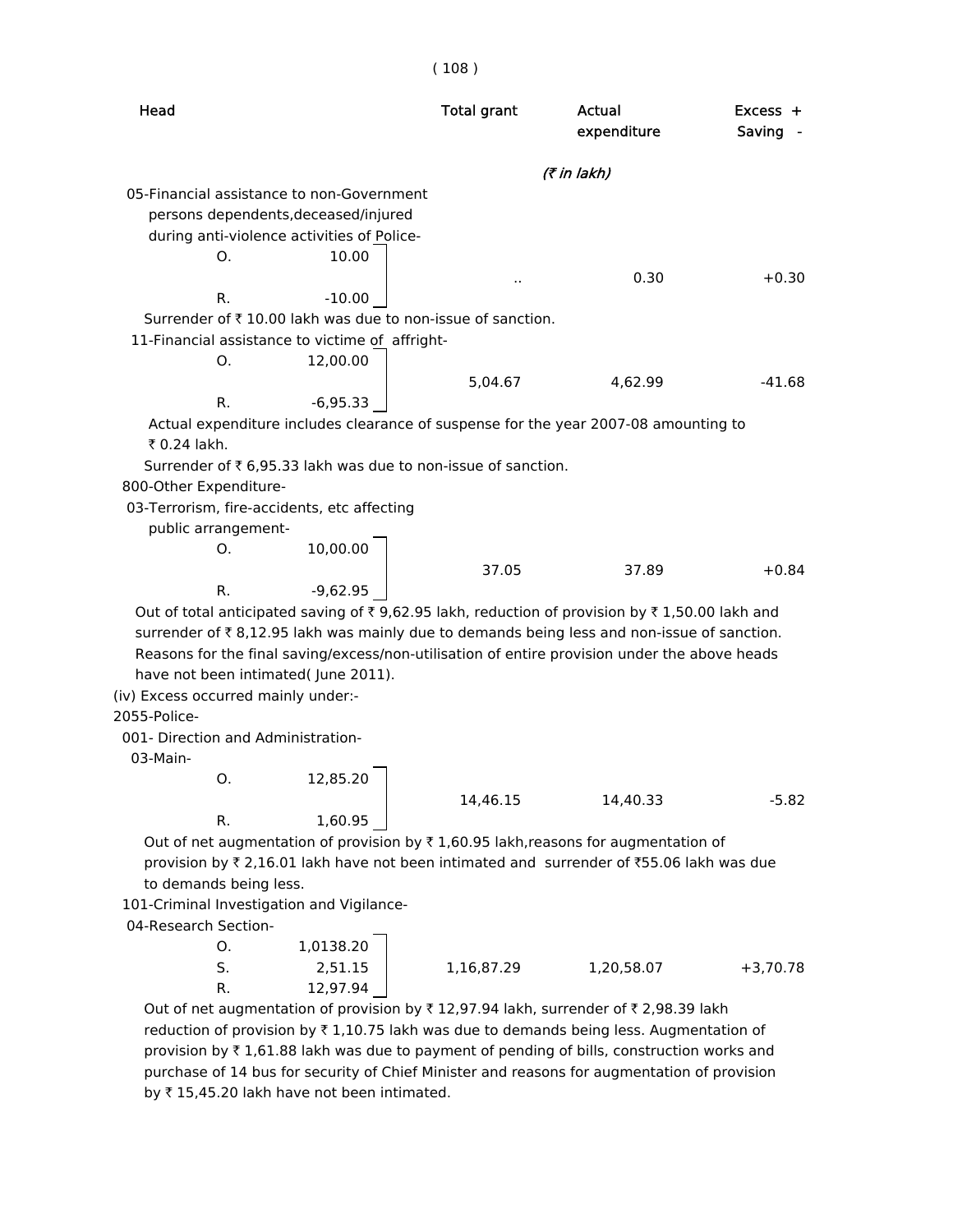| Head                |                                    | <b>Total grant</b> | Actual<br>expenditure | $Excess +$<br>Saving<br>$\sim$ |
|---------------------|------------------------------------|--------------------|-----------------------|--------------------------------|
|                     |                                    |                    | (₹ in lakh)           |                                |
| 104-Special Police- |                                    |                    |                       |                                |
|                     | 03-State Arms Constabulary (Main)- |                    |                       |                                |
| O.                  | 9,16,75.17                         |                    |                       |                                |
| S.                  | 1,40.07                            | 9,56,48.20         | 9,60,26.73            | $+3,78.53$                     |
| R.                  | 38,32.96                           |                    |                       |                                |

 Actual expenditure includes clearance of suspense for the year 2000-01,2001-02,2002-03, 2003-04,2004-05,2007-08 and 2008-09 amounting to ₹2,53.27 lakh.

Out of net augmentation of provision by  $\bar{\tau}$  38,32.96 lakh,reasons for augmentation of provision by  $\bar{\tau}$  45,12.87 lakh have not been intimated. Surrender of  $\bar{\tau}$  3,92.01 lakh and reduction of provision by  $\bar{\tau}$  2,87.90 lakh was due to demands being less.

108-State Headquarters Police-

03-State Police Headquarter-

| O. | 19,55.61 |          |          |            |
|----|----------|----------|----------|------------|
| S. | 1,30.12  | 20,19.92 | 23,26.85 | $+3,06.93$ |
| R. | -65.81   |          |          |            |

 Actual expenditure includes clearance of suspense for the year 2002-03,2004-05,2006-07, 2007-08 and 2008-09 amounting to ₹72.31 lakh.

Out of net anticipated saving of  $\bar{\tau}$  65.81 lakh, reasons for augmentation of provision by ₹ 27.00 lakh have not been intimated and surrender of ₹ 92.81 lakh was due to demands being less.

109-District Police-

03-District Police-Main-

|    | 35,93,62.46 |             |             |             |
|----|-------------|-------------|-------------|-------------|
|    | 37,13.04    | 36,15,08.38 | 36,35,69.62 | $+20,61.24$ |
| R. | -15,67.12   |             |             |             |

 Actual expenditure includes clearance of suspense for the year 2000-01,2001-02,2002-03, 2003-04,2004-05,2005-06,2006-07,2007-08 and 2008-09 amounting to ₹6,08.99 lakh.

Out of net anticipated saving of  $\bar{\tau}$  15,67.12 lakh, reduction of provision by  $\bar{\tau}$ 93,80.61 lakh and surrender of  $\bar{\tau}$  19,05.54 lakh was mainly due to demands being less. Reason for augmentation of provision by  $\bar{x}$  97,19.03 lakh was have not been intimated.

04-State Radio Section - Main-

| 1,39,90.01 |            |            |            |
|------------|------------|------------|------------|
| 6,50.00    | 1,73,58.98 | 1,67,08.66 | $-6,50.32$ |
| 27,18.97   |            |            |            |

Out of net augmentation of provision by  $\bar{\tau}$  27,18.97 lakh, reasons for augmentation of provision by  $\bar{\tau}$  28,52.88 lakh have not been intimated. Surrender of  $\bar{\tau}$ 1,20.68 lakh and reduction of provision by  $\bar{\tau}$  13.23 lakh was due to demands being less.

#### $(109)$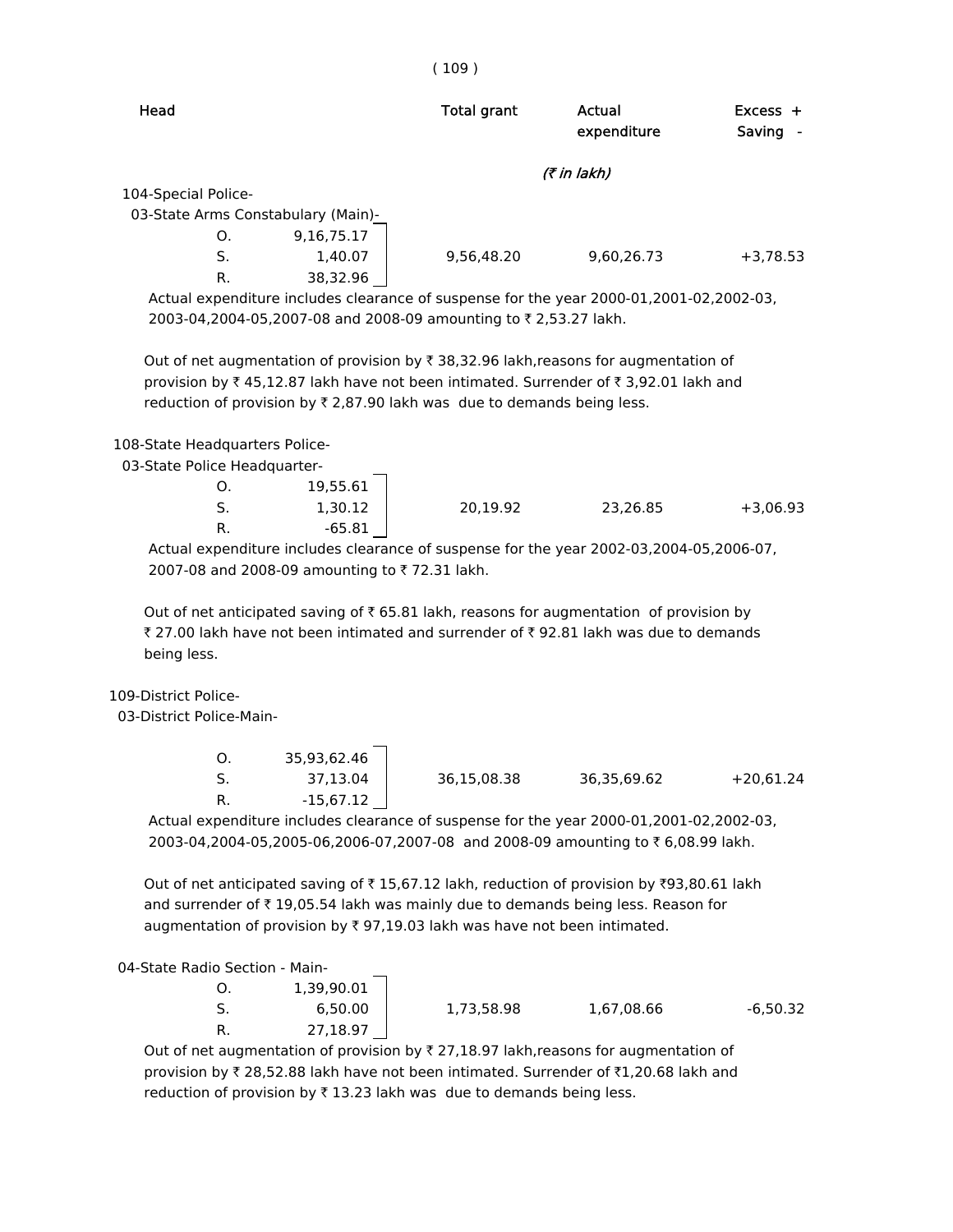| Head                              |            | <b>Total grant</b> | Actual<br>expenditure | $Excess +$<br>Saving<br>$\sim$ |
|-----------------------------------|------------|--------------------|-----------------------|--------------------------------|
|                                   |            |                    | (₹ in lakh)           |                                |
| 05-Motor Transport Section(Main)- |            |                    |                       |                                |
| O.                                | 1,68,50.21 |                    |                       |                                |
| S.                                | 1,24.61    | 1,88,86.87         | 1,92,62.29            | $+3,75.42$                     |
| R.                                | 19,12.05   |                    |                       |                                |

 Actual expenditure includes clearance of suspense for the year 2000-01,2002-03,2004-05, 2006-07,2007-08 and 2008-09 amounting to ₹ 23.91 lakh.

Out of net augmentation of provision by  $\bar{\tau}$  19,12.05 lakh,reasons for augmentation of provision by  $\bar{\tau}$  20,46.00 lakh have not been intimated. Surrender of  $\bar{\tau}$  2,26.35 lakh and reduction of provision by  $\overline{\tau}$  7.60 lakh was due to demands being less and payment of pending bills.

#### 113-Welfare of Police personnel-

04-Hospital Expenses-

O. 17,70.63 R. 90.32

18,60.95 19,06.61 +45.66

 Actual expenditure includes clearance of suspense for the year 2000-01,2001-02,2002-03, 2003-04 and 2004-05 amounting to ₹10.29 lakh.

Out of net augmentation of provision by  $\bar{\tau}$  90.32 lakh,reasons for augmentation of provision by  $\bar{\tau}$  1,22.05 lakh have not been intimated. Surrender of  $\bar{\tau}$  31.73 lakh was due to demands being less.

114-Wireless and Computers-

03-Police Computer Centre-

O. 5,46.58 5,78.80 5,65.22 -13.58 R. 32.22

Out of net augmentation of provision by  $\bar{\tau}$  32.22 lakh, reasons for augmentation of provision by  $\bar{\tau}$  54.80 lakh have not been intimated. Surrender of  $\bar{\tau}$ 22.58 lakh was due to demands being less.

### 115-Modernisation of Police Force-

03-Expenditure to be borne by State

Government-

O. 29,38.76 R. 3,03.33

 Actual expenditure includes clearance of suspense for the year 2000-01,2001-02,2002-03, 2003-04 and 2007-08 amounting to ₹7.61 lakh.

32,42.09 32,46.25 +4.16

Out of net augmentation of provision by  $\bar{x}$  3,03.33 lakh,augmentation of provision by ₹ 3,04.18 lakh was due to payment of pending bills and pay, etc. Surrender of ₹0.85 lakh was due to demands being less.

#### ( 110 )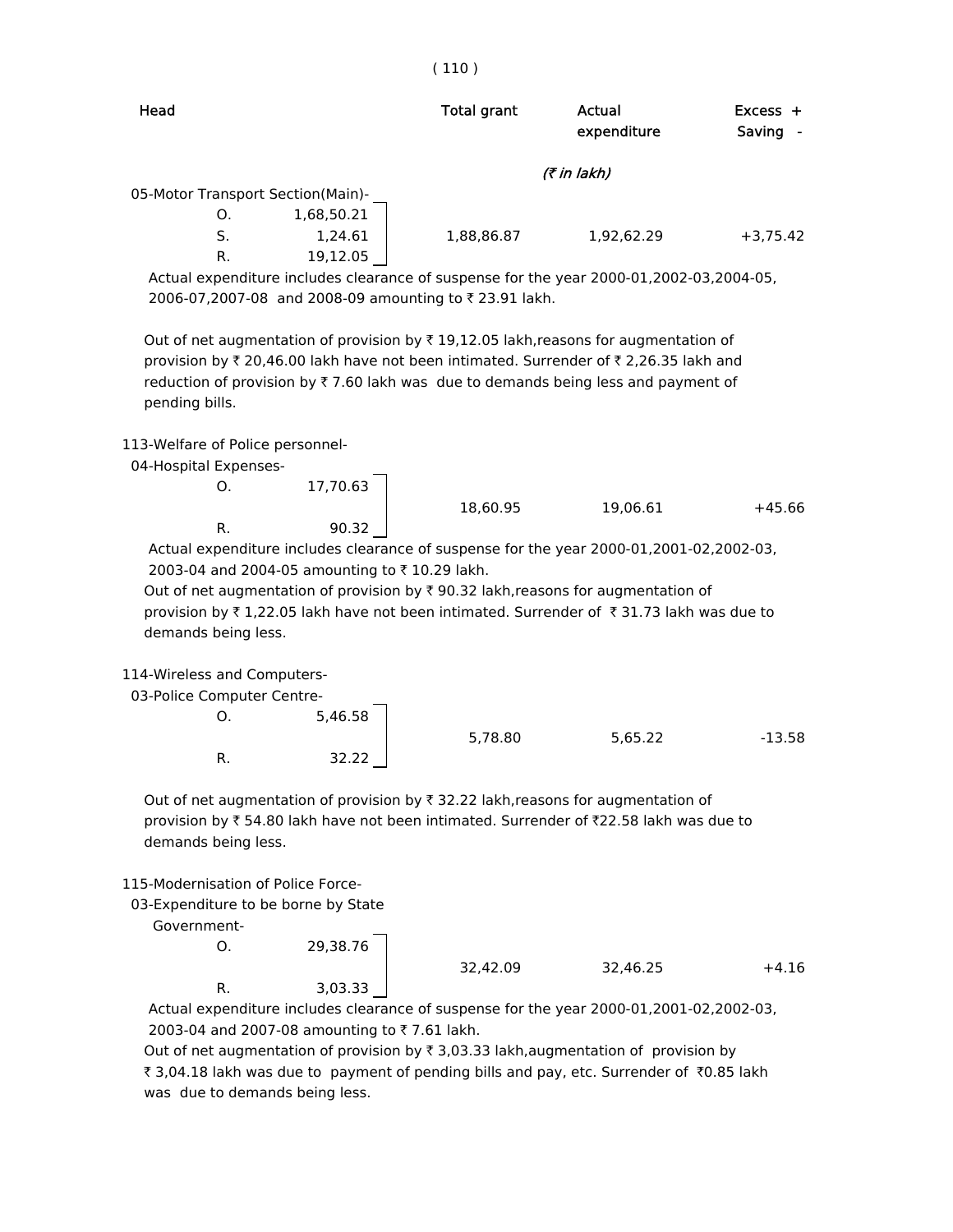| Head                                                                                                    | <b>Total grant</b> | Actual      | $Excess +$ |
|---------------------------------------------------------------------------------------------------------|--------------------|-------------|------------|
|                                                                                                         |                    | expenditure | Saving     |
|                                                                                                         |                    | (7 in lakh) |            |
| 800-Other Expenditure-                                                                                  |                    |             |            |
| 03-Police Force appointed by the                                                                        |                    |             |            |
| Government of India (Criminal                                                                           |                    |             |            |
| Investigation and Vigilance)-                                                                           |                    |             |            |
| 13,68.50<br>O.                                                                                          | 14,03.50           | 14,48.16    | $+44.66$   |
| R.<br>35.00                                                                                             |                    |             |            |
| Actual expenditure includes clearance of suspense for the year 2000-01,2001-02,2002-03,                 |                    |             |            |
| 2003-04,2004-05,2005-06,2006-07 and 2008-09 amounting to ₹19.02 lakh.                                   |                    |             |            |
| Out of net augmentation of provision by $\overline{\tau}$ 35.00 lakh, augmentation of provision by      |                    |             |            |
| ₹40.43 lakh was due to payment of bills pay, etc. Surrender of ₹5.43 lakh was due to                    |                    |             |            |
| demands being less.                                                                                     |                    |             |            |
|                                                                                                         |                    |             |            |
| 05-Lok Sabha Election                                                                                   | 0.06               | 13.47       | $+13.47$   |
| Actual expenditure represents clearance of suspense for the year 2000-01.                               |                    |             |            |
| 2235-Social Security and Welfare-                                                                       |                    |             |            |
| 60-Other Social Security and Welfare                                                                    |                    |             |            |
| Programmes-                                                                                             |                    |             |            |
| 200-Other Programmes-                                                                                   |                    |             |            |
| 03-Ex-gratia payment to the Families                                                                    |                    |             |            |
| of Policemen/Staff of Fire Services                                                                     |                    |             |            |
| deceased/injured during execution<br>of duties                                                          | 1,80.00            | 1,86.57     | $+6.57$    |
| Actual expenditure includes clearance of suspense for the year 2001-02,2003-04 and                      |                    |             |            |
| 2006-07 amounting to ₹1.99 lakh.                                                                        |                    |             |            |
|                                                                                                         |                    |             |            |
| 06-Assistance to the Families of                                                                        |                    |             |            |
| Persons deceased/injured in Rail accidents<br>0.01<br>0.                                                |                    |             |            |
|                                                                                                         |                    | 12.87       | +12.87     |
| R.<br>$-0.01$                                                                                           |                    |             |            |
| Actual expenditure includes clearance of suspense for the year 2000-01-2002-03,2003-04,                 |                    |             |            |
| 2005-06,2006-07 and 2008-09 amounting to ₹12.12 lakh.                                                   |                    |             |            |
| 07-Payment of compensation to the owners                                                                |                    |             |            |
| of animals and Persons deceased/injured                                                                 |                    |             |            |
| by wild animals-                                                                                        |                    |             |            |
| 0.01<br>O.                                                                                              |                    |             |            |
|                                                                                                         |                    | 5.18        | $+5.18$    |
| R.<br>-0.01<br>Actual expenditure represents clearance of suspense for the year 2001-02,2003-04,2004-05 |                    |             |            |

2005-06,2006-07,2007-08 and 2008-09.

#### ( 111 )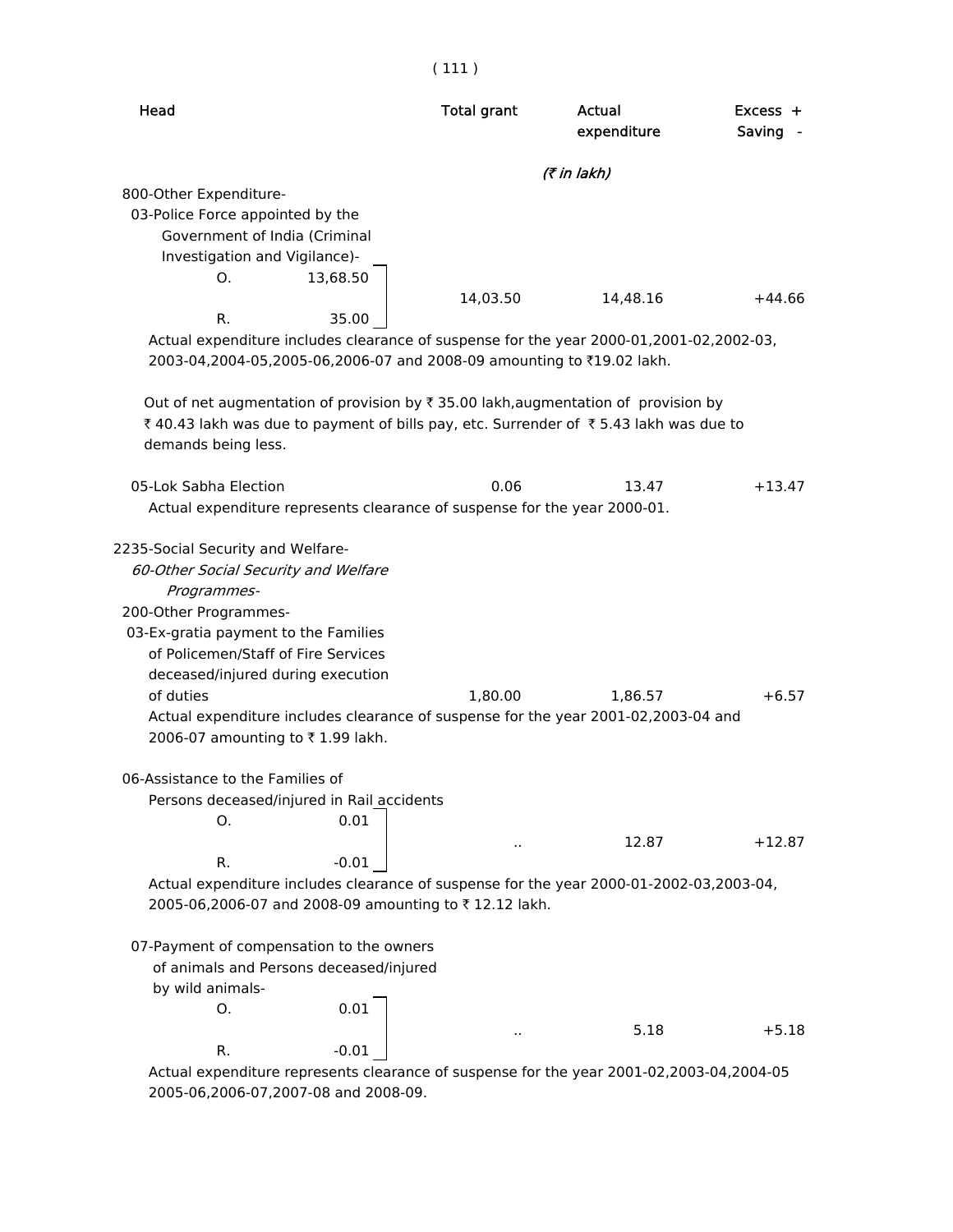| Head                                                                                           | Total grant | Actual<br>expenditure | $Excess +$<br>Saving |
|------------------------------------------------------------------------------------------------|-------------|-----------------------|----------------------|
|                                                                                                |             | (₹ in lakh)           |                      |
| 10-Financial assistance to victims/dependants                                                  |             |                       |                      |
| of injured/deceased in the cases of breach                                                     |             |                       |                      |
| of human rights by Police-                                                                     |             |                       |                      |
| O.                                                                                             | 1,00.00     |                       |                      |
|                                                                                                | 2,20.36     |                       | $-8.61$<br>2.11.75   |
| R.                                                                                             | 1,20.36     |                       |                      |
| Out of net augmentation of provision by $\bar{\tau}$ 1,20.36 lakh, reasons for augmentation of |             |                       |                      |
| provision by ₹1,50.00 lakh have not been intimated. Surrender of ₹29.64 lakh was               |             |                       |                      |
| due to non-issue of sanction.                                                                  |             |                       |                      |
|                                                                                                |             |                       |                      |
| 2251-Secretariat-Social Services-                                                              |             |                       |                      |
| 090-Secretariat-                                                                               |             |                       |                      |
| 03-Strengthening of Machinery for                                                              |             |                       |                      |

Implementation of Civil Rights

Protection Act-

| .  |         |         |         |         |
|----|---------|---------|---------|---------|
| O. | 4,01.88 |         |         |         |
| S. | 0.33    | 4,04.59 | 4,04.74 | $+0.15$ |
| R. | 2.38    |         |         |         |

 Actual expenditure includes clearance of suspense for the year 2000-01 and 2003-04 amounting to  $\bar{\tau}$  0.75 lakh.

Out of net augmentation of provision by  $\bar{\tau}$  2.38 lakh, augmentation of provision by ₹ 41.50 lakh was due to payment of pay etc. Surrender of ₹ 39.12 lakh was due to adjustment of medical expense.

 Reasons for the final saving/excess/non-utilisation of entire provision under the above heads have not been intimated( June 2011).

#### Charged-

(v)Out of the final saving of  $\overline{\tau}$  71.16 lakh; only a sum of  $\overline{\tau}$  7.94 lakh could be anticipated for surrender.

(vi) saving (partly counterbalanced by small excess under another head) occurred under:-

| Head                      |         | <b>Total</b><br>appropriation | Actual<br>expenditure | $Excess +$<br>Saving<br>$\overline{\phantom{a}}$ |
|---------------------------|---------|-------------------------------|-----------------------|--------------------------------------------------|
|                           |         |                               | (₹ in lakh)           |                                                  |
| 2055-Police-              |         |                               |                       |                                                  |
| 109-District Police-      |         |                               |                       |                                                  |
| 03-District Police(Main)- |         |                               |                       |                                                  |
| О.                        | 70.00   |                               |                       |                                                  |
|                           |         | 63.52                         | 3.84                  | -59.68                                           |
| R.                        | $-6.48$ |                               |                       |                                                  |

Surrender of  $\bar{\tau}$  6.48 lakh was due to demands being less.

#### ( 112 )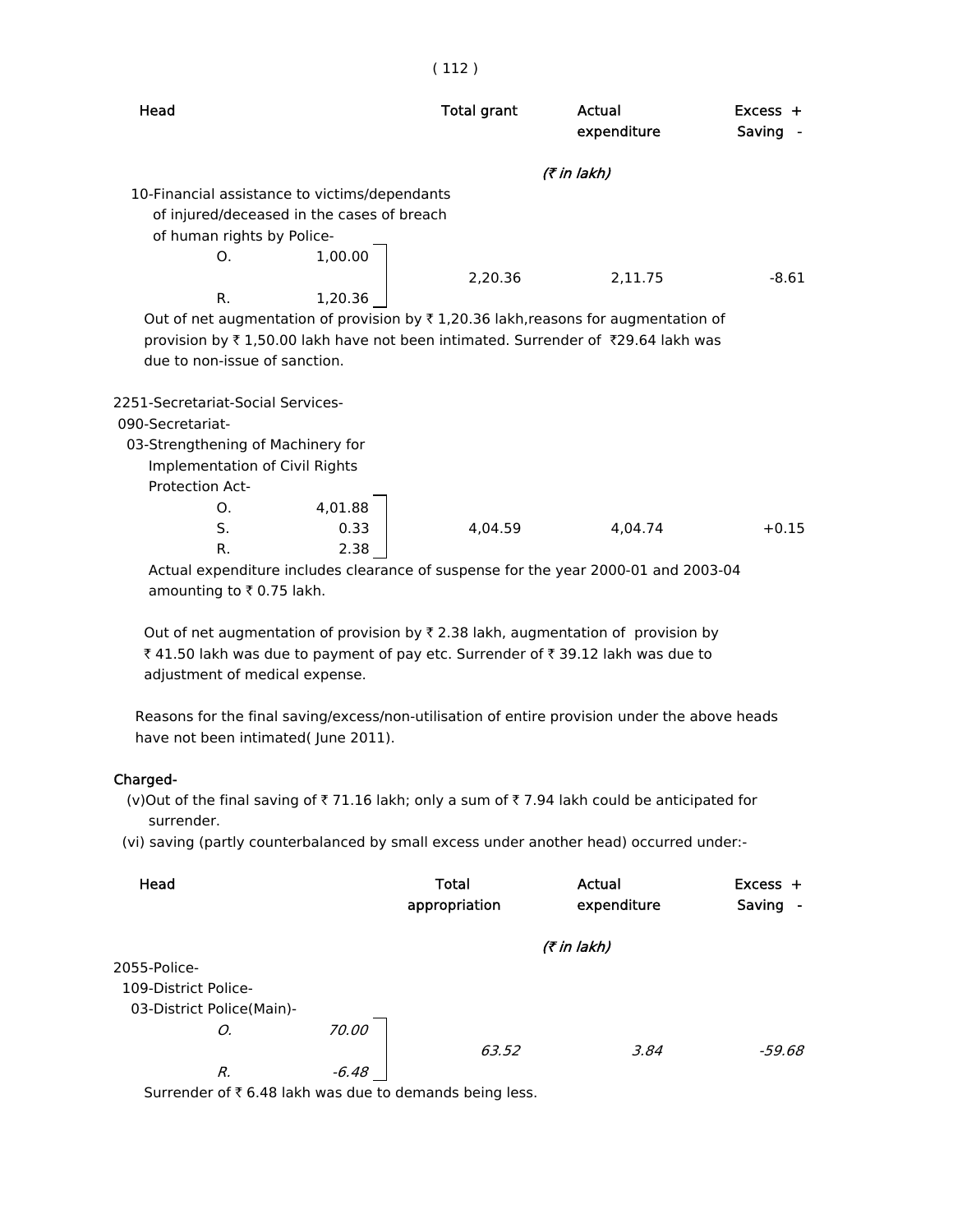| Head                                                       |         | <b>Total</b><br>appropriation | Actual<br>expenditure | $Excess +$<br>Saving<br>$\sim$ |
|------------------------------------------------------------|---------|-------------------------------|-----------------------|--------------------------------|
|                                                            |         |                               | (7 in lakh)           |                                |
| 2070-Other Administrative Services-                        |         |                               |                       |                                |
| 108-Fire Protection and Control-                           |         |                               |                       |                                |
| 03-Administration-                                         |         |                               |                       |                                |
| Ο.                                                         | 5.00    |                               |                       |                                |
|                                                            |         | 3.54                          |                       | $-3.54$                        |
| R.                                                         | $-1.46$ |                               |                       |                                |
| Currondor of $\pm$ 1,46 lakh was due to demande hoing loss |         |                               |                       |                                |

Surrender of  $\bar{\tau}$  1.46 lakh was due to demands being less. Reasons for the final saving/non-utilisation of entire appropriation under the above heads

have not been intimated(June 2011).

#### Capital-

Voted-

(vii) Actual expenditure includes ₹ 1.59 lakh pertaining to clearance of suspense for the year 2004-05 and 2008-09. Out of the final saving of ₹ 3,56,11.00 (₹ 3,56,12.59 lakh-₹ 1.59 lakh), only  $\bar{\tau}$  3,32,29.79 lakh was anticipated for surrender.

(viii) In view of the final saving of  $\bar{\tau}$  3,56,11.00 lakh,the supplementary grant of ₹ 1,18,82.25 lakh obtained in August 2010 proved unnecessary.

(ix) Saving (partly counterbalanced by excess under another head) occurred mainly under:-

| Head                           |                                                                                    | Total grant | Actual<br>expenditure | $Excess +$<br>Saving - |
|--------------------------------|------------------------------------------------------------------------------------|-------------|-----------------------|------------------------|
|                                |                                                                                    |             | (₹ in lakh)           |                        |
| 4055-Capital Outlay on Police- |                                                                                    |             |                       |                        |
| 207-State Police-              |                                                                                    |             |                       |                        |
|                                | 03-Construction of residential buildings                                           |             |                       |                        |
| of Police Department-          |                                                                                    |             |                       |                        |
| O.                             | 3,50.00                                                                            |             |                       |                        |
|                                |                                                                                    | 3,47.41     | 3,33.37               | $-14.04$               |
| R.                             | $-2.59$                                                                            |             |                       |                        |
|                                | Actual expenditure includes clearance of suspense for the year 2004-05 and 2008-09 |             |                       |                        |
| amounting to ₹1.59 lakh.       |                                                                                    |             |                       |                        |
|                                | Surrender of $\bar{\tau}$ 2.59 lakh was due to late receipt of sanction.           |             |                       |                        |
|                                |                                                                                    |             |                       |                        |
|                                | 04-Modernisation of Police Department-                                             |             |                       |                        |
| О.                             | 91,55.00                                                                           |             |                       |                        |
| S.                             | 59,96.46                                                                           | 52,33.32    | 58,25.81              | $+5,92.49$             |
| R.                             | $-99,18.14$                                                                        |             |                       |                        |

Out of total anticipated saving of  $\bar{\tau}$  99,18.14 lakh,surrender of  $\bar{\tau}$  90,67.73 lakh was mainly due to late receipt of sanction and reasons for reduction in provision by  $\bar{\tau}$  8,50.14 lakh have not been intimated.

#### ( 113 )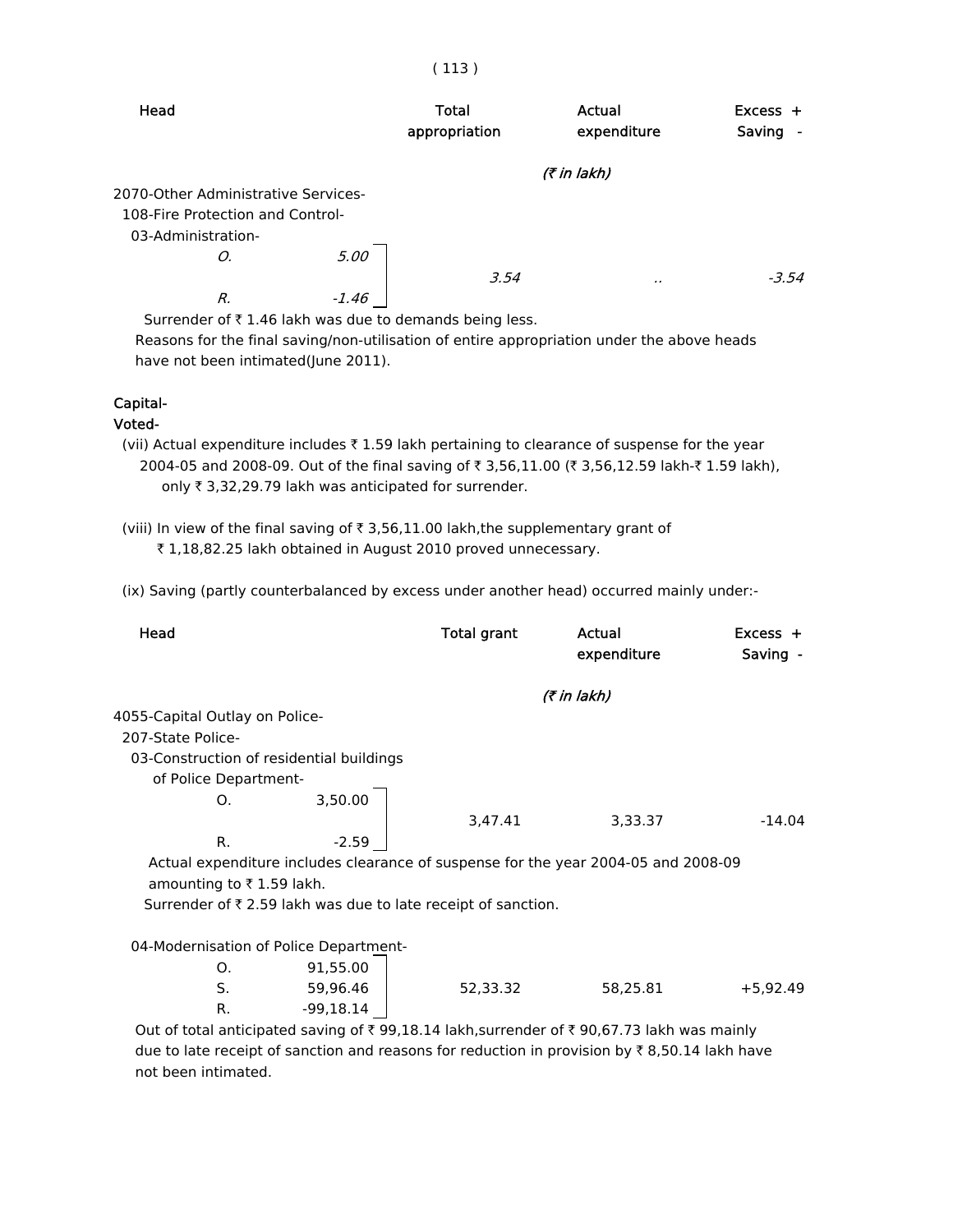| Head                                 |                                                                              | <b>Total grant</b> | Actual<br>expenditure                                                                             | Excess +<br>Saving |
|--------------------------------------|------------------------------------------------------------------------------|--------------------|---------------------------------------------------------------------------------------------------|--------------------|
|                                      |                                                                              |                    | (7 in lakh)                                                                                       |                    |
| 05-Construction of non-residential   |                                                                              |                    |                                                                                                   |                    |
|                                      | buildings under modernisation of                                             |                    |                                                                                                   |                    |
| Police Force -                       |                                                                              |                    |                                                                                                   |                    |
| O.                                   | 60,00.00                                                                     |                    |                                                                                                   |                    |
|                                      |                                                                              | 26,29.22           | 19,41.67                                                                                          | $-6,87.55$         |
| R.                                   | $-33,70.78$                                                                  |                    |                                                                                                   |                    |
|                                      | Surrender of ₹ 33,70.78 lakh was due to non-issue of sanction.               |                    |                                                                                                   |                    |
| 06-Construction of non-residential   |                                                                              |                    |                                                                                                   |                    |
|                                      | buildings of Police Department-                                              |                    |                                                                                                   |                    |
| O.                                   | 5,00.00                                                                      |                    |                                                                                                   |                    |
| S.                                   | 48,85.79                                                                     | 56,25.40           | 32,38.53                                                                                          | $-23,86.87$        |
| R.                                   | 2,39.61                                                                      |                    | Out of net augmentation of provision by $\overline{x}$ 2,39.61 lakh, augmentation of provision by |                    |
|                                      |                                                                              |                    | ₹ 3,62.43 lakh was due to purchase and maintenance of security system/ equipments                 |                    |
|                                      | related to Chief Minister Residence, New Delhi and purchase of 8000 TAKHTHA. |                    |                                                                                                   |                    |
|                                      | Surrender of ₹39.12 lakh was due to non-issue of sanction.                   |                    |                                                                                                   |                    |
| 07-Construction of Police Buildings- |                                                                              |                    |                                                                                                   |                    |
|                                      |                                                                              |                    |                                                                                                   |                    |
| Ο.                                   | 47,50.00                                                                     |                    |                                                                                                   |                    |
|                                      |                                                                              |                    |                                                                                                   |                    |
| R.                                   | $-47,50.00$                                                                  |                    |                                                                                                   |                    |
|                                      | Surrender of ₹47,50.00 lakh was due to non-issue of sanction.                |                    |                                                                                                   |                    |
|                                      | 08-Construction/ extension of Commando                                       |                    |                                                                                                   |                    |
| Centers of S.T.F.-                   |                                                                              |                    |                                                                                                   |                    |
| Ο.                                   | 70,00.00                                                                     |                    |                                                                                                   |                    |
|                                      |                                                                              | 11,29.05           |                                                                                                   | $-11,29.05$        |
| R.                                   | $-58,70.95$                                                                  |                    |                                                                                                   |                    |
|                                      | Surrender of ₹ 58,70.95 lakh was due to non-issue of sanction.               |                    |                                                                                                   |                    |
|                                      |                                                                              |                    |                                                                                                   |                    |
| 09-Construction of non-residential   |                                                                              |                    |                                                                                                   |                    |
|                                      | Buildings of S.T.F Headquater-                                               |                    |                                                                                                   |                    |
|                                      |                                                                              |                    |                                                                                                   |                    |
| Ο.                                   | 12,75.00                                                                     |                    |                                                                                                   |                    |
|                                      |                                                                              |                    |                                                                                                   |                    |
| R.                                   | $-12,75.00$                                                                  |                    |                                                                                                   |                    |
|                                      | Surrender of ₹12,75.00 lakh was due to non-issue of sanction.                |                    |                                                                                                   |                    |
| 211-Police Housing-                  |                                                                              |                    |                                                                                                   |                    |
|                                      | 05-Construction of residential buildings                                     |                    |                                                                                                   |                    |
| under modernisation of Police        |                                                                              |                    |                                                                                                   |                    |
| Department-                          |                                                                              |                    |                                                                                                   |                    |
| О.                                   | 64,00.00                                                                     |                    |                                                                                                   |                    |
|                                      |                                                                              | 15,55.81           | 18,69.38                                                                                          | $+3,13.57$         |
| R.                                   | $-48, 44.19$                                                                 |                    |                                                                                                   |                    |

Surrender of  $\bar{\tau}$  48,44.19 lakh was due to non-issue of sanction.

#### ( 114 )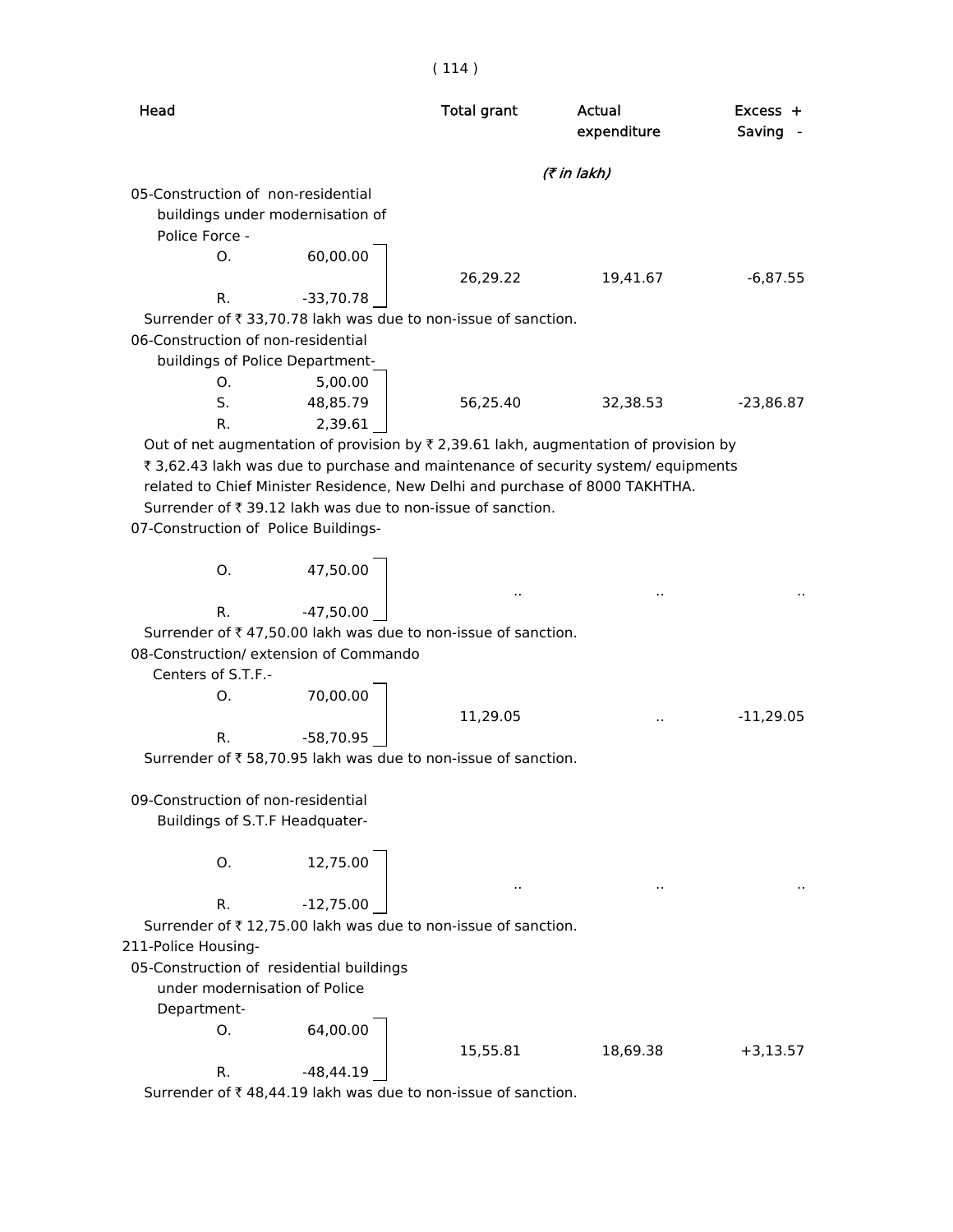| Head                                                                                                      |             | <b>Total grant</b> | Actual<br>expenditure | Excess +<br>Saving - |
|-----------------------------------------------------------------------------------------------------------|-------------|--------------------|-----------------------|----------------------|
|                                                                                                           |             |                    | (₹ in lakh)           |                      |
| 06-Construction of residential buildings                                                                  |             |                    |                       |                      |
| of Police Department-                                                                                     |             |                    |                       |                      |
| 0.                                                                                                        | 20,00.00    |                    |                       |                      |
|                                                                                                           |             | 7,77.11            | 5,77.11               | $-2,00.00$           |
| R.                                                                                                        | $-12,22.89$ |                    |                       |                      |
| Out of total anticipated saving of ₹12,22.89 lakh,surrender of ₹4,50.29 lakh was due to                   |             |                    |                       |                      |
| non-issue of sanction and reasons for reduction in provision by ₹7,72.60 lakh have not been               |             |                    |                       |                      |
| intimated.                                                                                                |             |                    |                       |                      |
| 07-Purchase of land for buildings of                                                                      |             |                    |                       |                      |
| Central Police Force(R.A.F./                                                                              |             |                    |                       |                      |
| C.R.P.F.)/ Police Force)-                                                                                 |             |                    |                       |                      |
| О.                                                                                                        | 40,00.00    |                    |                       |                      |
| S.                                                                                                        | 10,00.00    | 19,59.29           | 19,59.29              |                      |
| R.                                                                                                        | $-30,40.71$ |                    |                       |                      |
| Out of total anticipated saving of ₹30,40.71 lakh, surrender of ₹9,40.71 lakh was due to non-             |             |                    |                       |                      |
| issue of sanction and reasons for reduction in provision by $Z$ , 10.00 lakh was have not been            |             |                    |                       |                      |
|                                                                                                           |             |                    |                       |                      |
| intimated.                                                                                                |             |                    |                       |                      |
| 08-Construction of residential/non-                                                                       |             |                    |                       |                      |
|                                                                                                           |             |                    |                       |                      |
| residential buildings of Police in<br>newly created Districts                                             |             |                    |                       |                      |
| Ο.                                                                                                        | 25,00.00    |                    |                       |                      |
|                                                                                                           |             | 11,43.29           | 11,43.29              |                      |
| R.                                                                                                        | $-13,56.71$ |                    |                       |                      |
| Out of total anticipated saving of ₹13,56.71 lakh,surrender of ₹12,31.63 lakh was due to                  |             |                    |                       |                      |
| non-issue of sanction and reasons for reduction in provision by $\overline{\tau}$ 1,25.08 lakh was mainly |             |                    |                       |                      |
|                                                                                                           |             |                    |                       |                      |
| due to demands being less.                                                                                |             |                    |                       |                      |
| 800-Other expenditure-                                                                                    |             |                    |                       |                      |
| 01-Central Plan/Centrally Sponsored                                                                       |             |                    |                       |                      |
| Schemes-                                                                                                  |             |                    |                       |                      |
| O.                                                                                                        | 2,00.00     |                    |                       |                      |
|                                                                                                           |             |                    |                       |                      |
| R.                                                                                                        | $-2,00.00$  |                    |                       |                      |
| Surrender of ₹ 2,00.00 lakh was due to non-issue of sanction.                                             |             |                    |                       |                      |
| 4070-Capital Outlay on other Administrative                                                               |             |                    |                       |                      |
| Services-                                                                                                 |             |                    |                       |                      |
| 800-Other expenditure-                                                                                    |             |                    |                       |                      |
| 05-Strengthening of fire brigade services-                                                                |             |                    |                       |                      |
| О.                                                                                                        | 5,00.00     |                    |                       |                      |
| R.                                                                                                        | $-2,71.38$  | 2,28.62            | 2,28.25               | $-0.37$              |

not been intimated(June 2011).

#### ( 115 )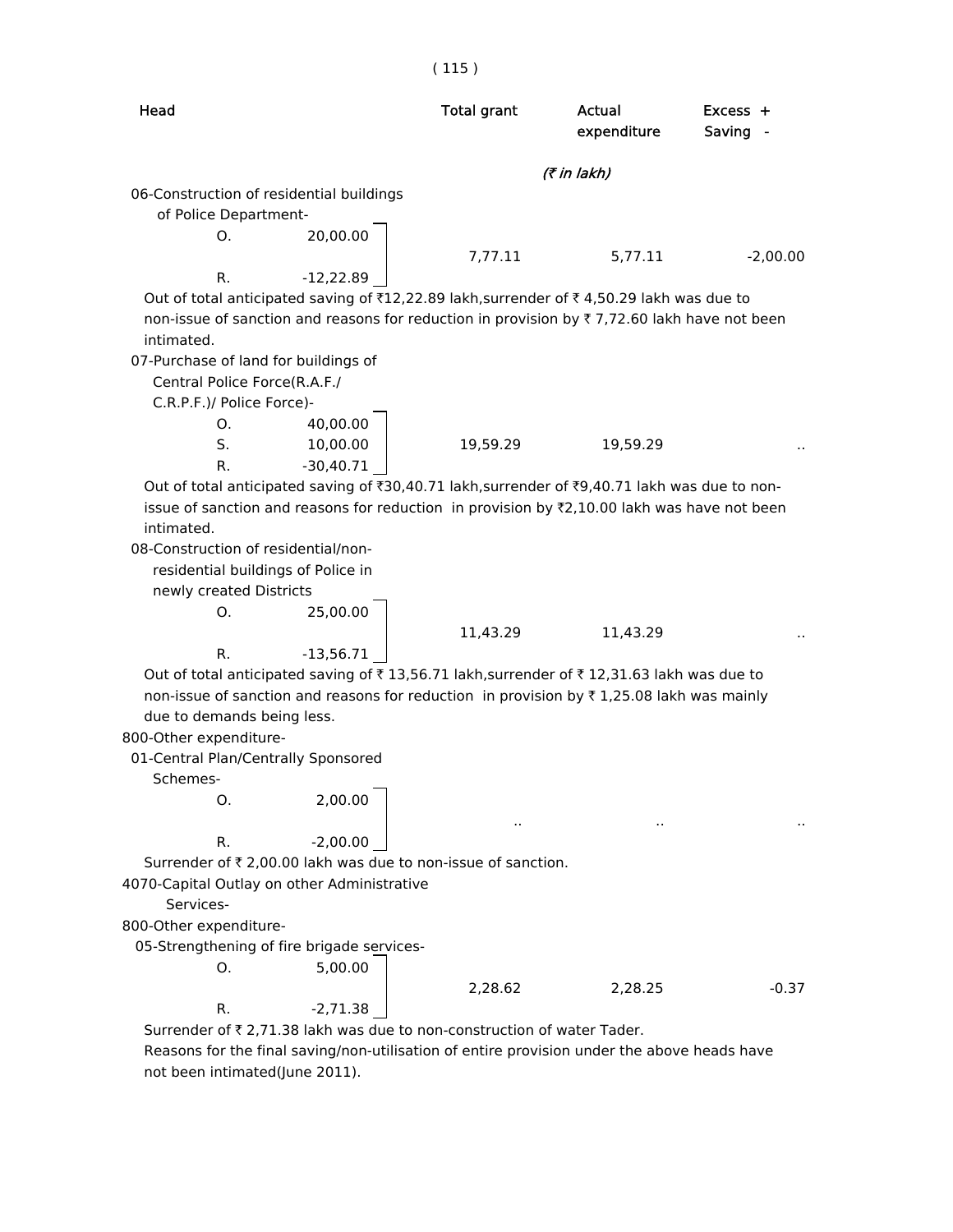|                                                                                                                                                                                                                                                                                                                                                                                              |                       | (116)              |                       |                        |
|----------------------------------------------------------------------------------------------------------------------------------------------------------------------------------------------------------------------------------------------------------------------------------------------------------------------------------------------------------------------------------------------|-----------------------|--------------------|-----------------------|------------------------|
| Head                                                                                                                                                                                                                                                                                                                                                                                         |                       | <b>Total grant</b> | Actual<br>expenditure | $Excess +$<br>Saving - |
|                                                                                                                                                                                                                                                                                                                                                                                              |                       |                    | (7 in lakh)           |                        |
| 5053-Capital Outlay on Civil Aviation-<br>02-Air Ports-<br>800-Other expenditure-<br>01-Central Plan/Centrally Sponsored<br>Schemes-<br>Ο.<br>R.<br>Out of total anticipated saving of $\overline{\tau}$ 2,26.00 lakh,surrender of $\overline{\tau}$ 26.00 lakh was due to late<br>receipt of sanction and and reasons for reduction in provision by $\overline{\tau}$ 2,00.00 lakh have not | 2,26.00<br>$-2,26.00$ |                    |                       |                        |
| been intimated.                                                                                                                                                                                                                                                                                                                                                                              |                       |                    |                       |                        |
| (x) Excess occurred under:-                                                                                                                                                                                                                                                                                                                                                                  |                       |                    |                       |                        |
| 4055-Capital Outlay on Police-<br>207-State Police-<br>01-Central Plan/Centrally Sponsored<br>Schemes-<br>Ο.                                                                                                                                                                                                                                                                                 | 2,00.00               |                    |                       |                        |
|                                                                                                                                                                                                                                                                                                                                                                                              |                       | 4,57.00            | 4,57.00               |                        |
| R.<br>Out of net augmentation of provision by $\bar{\tau}$ 2,57.00 lakh, reasons for augmentation of<br>provision by ₹5,00.00 lakh have not been intimated. Surrender of ₹2,43.00 lakh was due<br>to non-issue of sanction.<br>211-Police Housing-<br>10-Purchase of Vehicles for State Armed                                                                                                | 2,57.00               |                    |                       |                        |
| Constabulary-                                                                                                                                                                                                                                                                                                                                                                                |                       |                    |                       |                        |
| $\circ$ .<br>R.                                                                                                                                                                                                                                                                                                                                                                              | 7,50.00<br>8,31.93    | 15,81.93           | 17,66.28              | $+1,84.35$             |
| Out of net augmentation of provision by $\bar{\tau}$ 8,31.93 lakh, reasons for augmentation of<br>provision by ₹8,99.89 lakh have not been intimated. Surrender of ₹67.96 lakh was due to<br>non-issue of sanction.                                                                                                                                                                          |                       |                    |                       |                        |
| 11-Purchase of Vehicles for Police                                                                                                                                                                                                                                                                                                                                                           |                       |                    |                       |                        |
| Department-                                                                                                                                                                                                                                                                                                                                                                                  |                       |                    |                       |                        |
| О.<br>R.                                                                                                                                                                                                                                                                                                                                                                                     | 12,50.00              | 30,41.01           | 39,85.70              | $+9,44.69$             |
| Out of net augmentation of provision by ₹17,91.01 lakh, reasons for augmentation of                                                                                                                                                                                                                                                                                                          | 17,91.01              |                    |                       |                        |
| provision by ₹ 22,50.52 lakh have not been intimated and surrender of ₹ 4,59.51 lakh<br>was due to demands being less.                                                                                                                                                                                                                                                                       |                       |                    |                       |                        |

Reasons for the final excess under the above heads have not been intimated(June 2011).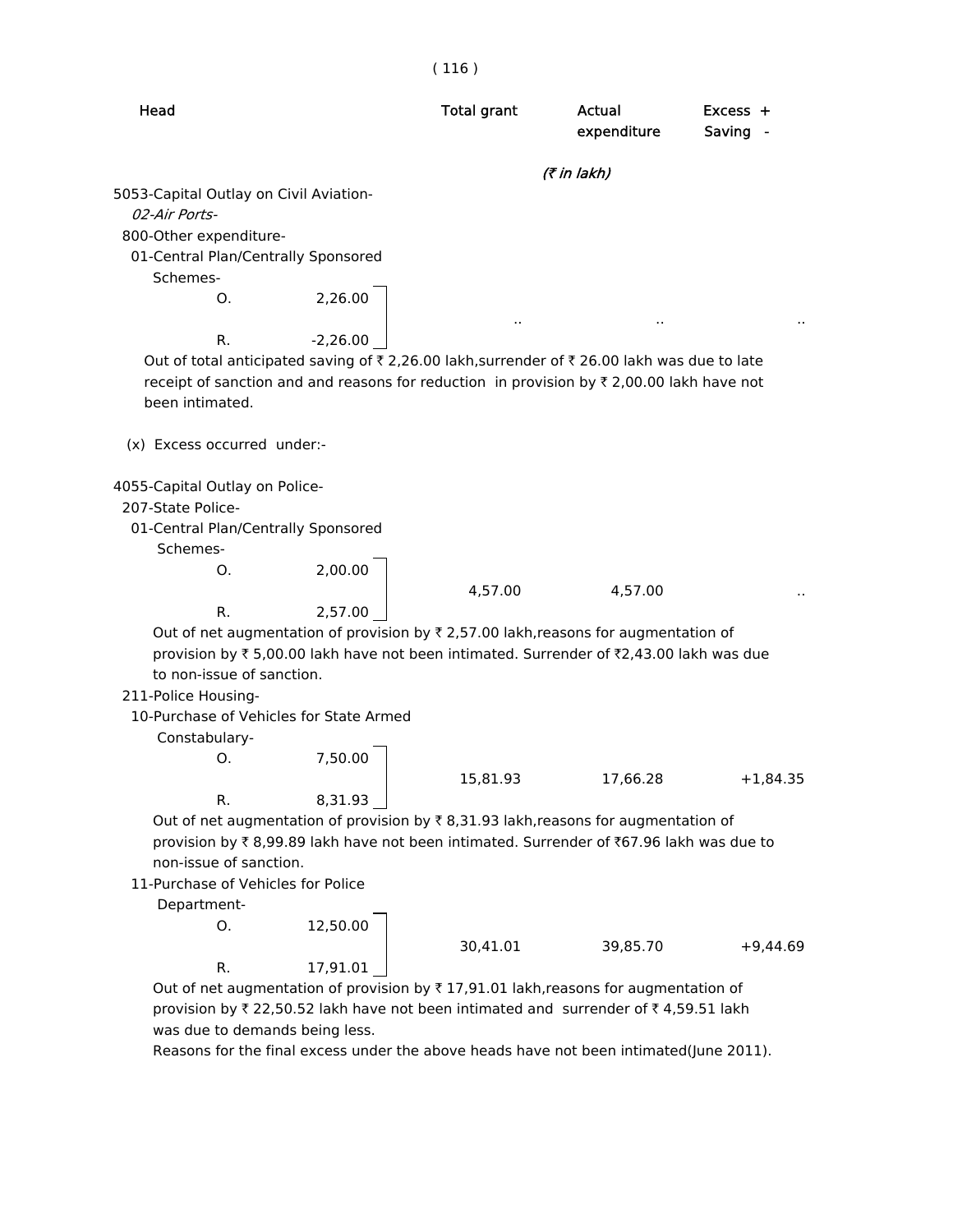## ( 117 )

# GRANT NO. 27-HOME DEPARTMENT (CIVIL DEFENCE)

| <b>Major Heads</b>                                                                               |                                             | <b>Total grant</b>                                                                                                                                                                                                                                                                                       | Actual<br>expenditure | Excess +<br>Saving -   |
|--------------------------------------------------------------------------------------------------|---------------------------------------------|----------------------------------------------------------------------------------------------------------------------------------------------------------------------------------------------------------------------------------------------------------------------------------------------------------|-----------------------|------------------------|
|                                                                                                  |                                             |                                                                                                                                                                                                                                                                                                          | (₹ in thousand)       |                        |
| Revenue-<br>2070-Other Administrative Services and<br>2235-Social Security and Welfare<br>Voted- |                                             |                                                                                                                                                                                                                                                                                                          |                       |                        |
| Original                                                                                         | 3,65,29,03                                  |                                                                                                                                                                                                                                                                                                          |                       |                        |
| Supplementary                                                                                    | 2,24,42                                     | 3,67,53,45                                                                                                                                                                                                                                                                                               | 3,57,22,07            | -10,31,38              |
| Amount surrendered during the year(March 2011)<br>Capital-                                       |                                             |                                                                                                                                                                                                                                                                                                          |                       | 6,56,42                |
| 4059-Capital Outlay on Public Works and                                                          |                                             |                                                                                                                                                                                                                                                                                                          |                       |                        |
| 4070-Capital Outlay on Other Administrative<br><b>Services</b>                                   |                                             |                                                                                                                                                                                                                                                                                                          |                       |                        |
| Voted-                                                                                           |                                             |                                                                                                                                                                                                                                                                                                          |                       |                        |
| Original                                                                                         | 9,61,81                                     | 10,21,81                                                                                                                                                                                                                                                                                                 | 1,39,45               | -8,82,36               |
| Supplementary                                                                                    | 60,00                                       |                                                                                                                                                                                                                                                                                                          |                       |                        |
| Amount surrendered during the year(March 2011)                                                   |                                             |                                                                                                                                                                                                                                                                                                          |                       | 8,82,36                |
|                                                                                                  |                                             |                                                                                                                                                                                                                                                                                                          |                       |                        |
| <b>Notes and Comments-</b><br>Revenue-                                                           |                                             |                                                                                                                                                                                                                                                                                                          |                       |                        |
| Voted-                                                                                           |                                             |                                                                                                                                                                                                                                                                                                          |                       |                        |
| anticipated for surrendered.                                                                     | obtained in August 2010 proved unnecessary. | (i) Out of the final saving of ₹10,31.38 lakh; only a sum of ₹6,56.42 lakh could be<br>(ii)In view of the final saving of $\bar{\tau}$ 10,31.38 lakh, the supplementary grant of $\bar{\tau}$ 2,24.42 lakh<br>(iii) Saving (partly counterbalanced by excess under other heads) occurred mainly under :- |                       |                        |
| Head                                                                                             |                                             | <b>Total grant</b>                                                                                                                                                                                                                                                                                       | Actual<br>expenditure | $Excess +$<br>Saving - |
| 2070-Other Administrative Services-<br>106-Civil Defence-                                        |                                             |                                                                                                                                                                                                                                                                                                          | (₹ in lakh)           |                        |
|                                                                                                  | 01-Central Plan/Centrally Sponsored         |                                                                                                                                                                                                                                                                                                          |                       |                        |
| Scheme-                                                                                          |                                             |                                                                                                                                                                                                                                                                                                          |                       |                        |
| S.                                                                                               | 1,34.18                                     | 1,34.18                                                                                                                                                                                                                                                                                                  | 29.09                 | $-1,05.09$             |
|                                                                                                  | 05-Divisional and District Headquarter (25% |                                                                                                                                                                                                                                                                                                          |                       |                        |
|                                                                                                  | recoupment by Government of India-          |                                                                                                                                                                                                                                                                                                          |                       |                        |
| O.                                                                                               | 8,75.43                                     |                                                                                                                                                                                                                                                                                                          |                       |                        |
| S.                                                                                               | 8.32                                        | 8,83.49                                                                                                                                                                                                                                                                                                  | 7,67.59               | $-1,15.90$             |
| R.                                                                                               | $-0.26$                                     |                                                                                                                                                                                                                                                                                                          |                       |                        |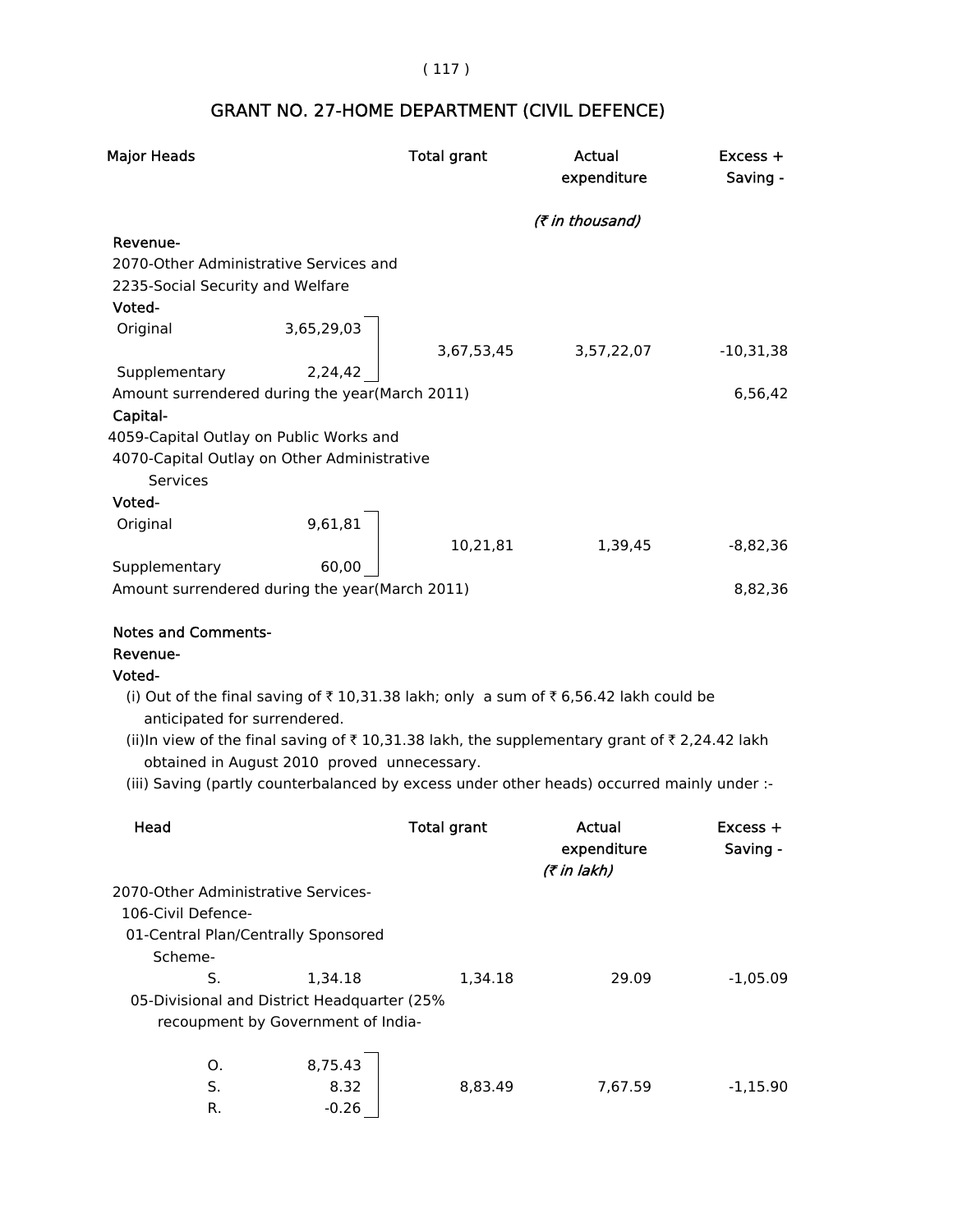| × |  | ٧<br>× |
|---|--|--------|
|   |  |        |

|                                                                                                                                                                                                                                                                                                                                                                            |                   | (118)              |                       |                        |
|----------------------------------------------------------------------------------------------------------------------------------------------------------------------------------------------------------------------------------------------------------------------------------------------------------------------------------------------------------------------------|-------------------|--------------------|-----------------------|------------------------|
| Head                                                                                                                                                                                                                                                                                                                                                                       |                   | <b>Total grant</b> | Actual<br>expenditure | $Excess +$<br>Saving - |
|                                                                                                                                                                                                                                                                                                                                                                            |                   |                    | (7 in lakh)           |                        |
| 107-Home Guards-                                                                                                                                                                                                                                                                                                                                                           |                   |                    |                       |                        |
| 07-Panchayat Election-                                                                                                                                                                                                                                                                                                                                                     |                   |                    |                       |                        |
| O.                                                                                                                                                                                                                                                                                                                                                                         | 25,11.49          |                    |                       |                        |
|                                                                                                                                                                                                                                                                                                                                                                            |                   | 21,59.49           | 21,28.11              | $-31.38$               |
| R.                                                                                                                                                                                                                                                                                                                                                                         | $-3,52.00$        |                    |                       |                        |
| Out of total saving of ₹3,52.00 lakh, surrender of ₹29.90 lakh was on the basis of<br>actual expenditure and reduction in provision by ₹ 3,22.10 lakh was due to economy<br>measures.                                                                                                                                                                                      |                   |                    |                       |                        |
| Reasons for the final saving under the above heads have not been intimated (June 2011).                                                                                                                                                                                                                                                                                    |                   |                    |                       |                        |
| (iv) Excess occurred under:-                                                                                                                                                                                                                                                                                                                                               |                   |                    |                       |                        |
| 2070-Other Administrative Services-<br>107-Home Guards-<br>04-Expenditure to be partly recouped by<br>Government of India (25%)-                                                                                                                                                                                                                                           |                   |                    |                       |                        |
| Ο.<br>S.                                                                                                                                                                                                                                                                                                                                                                   | 59,48.52<br>37.69 | 72,53.07           | 72,51.51              | $-1.56$                |
| R.                                                                                                                                                                                                                                                                                                                                                                         | 12,66.86          |                    |                       |                        |
| Out of net augmentation of $\bar{\tau}$ 12,66.86 lakh, reasons for augmentation of provision by<br>₹19,22.10 lakh and reduction in provision by ₹35.21 lakh have not been intimated.<br>Surrender of ₹6,20.03 lakh was on the basis of actual expenditrue, economy measures<br>and non-supply of purchase material within prescribed time limit.<br>05-Lok Sabha Election- |                   |                    |                       |                        |
| O.                                                                                                                                                                                                                                                                                                                                                                         | 0.05              |                    |                       |                        |
| S.<br>R.                                                                                                                                                                                                                                                                                                                                                                   | 17.53<br>$-0.87$  | 16.71              | 26.76                 | $+10.05$               |
| Surrender of $\bar{\tau}$ 0.87 lakh was on the basis of actual expenditure.                                                                                                                                                                                                                                                                                                |                   |                    |                       |                        |
| Reasons for the final excess/saving under the above heads have not been intimated                                                                                                                                                                                                                                                                                          |                   |                    |                       |                        |
| (June 2011).                                                                                                                                                                                                                                                                                                                                                               |                   |                    |                       |                        |
| 2235-Social Security and Welfare-                                                                                                                                                                                                                                                                                                                                          |                   |                    |                       |                        |
| 60-Other Social Security and                                                                                                                                                                                                                                                                                                                                               |                   |                    |                       |                        |
| <b>Welfare Programmes-</b>                                                                                                                                                                                                                                                                                                                                                 |                   |                    |                       |                        |
| 200-Other Programmes-                                                                                                                                                                                                                                                                                                                                                      |                   |                    |                       |                        |
| 03-Payment of Premium to Insurance                                                                                                                                                                                                                                                                                                                                         |                   |                    |                       |                        |
| Company for Insurance of Home                                                                                                                                                                                                                                                                                                                                              |                   |                    |                       |                        |
| guards Volunteers on duty-                                                                                                                                                                                                                                                                                                                                                 |                   |                    |                       |                        |
| Ο.                                                                                                                                                                                                                                                                                                                                                                         | 56.58             |                    |                       |                        |
|                                                                                                                                                                                                                                                                                                                                                                            |                   | 89.78              | 89.78                 |                        |
| R.                                                                                                                                                                                                                                                                                                                                                                         | 33.20             |                    |                       |                        |
| Out of net augmentation of provision by ₹33.20 lakh, reasons for augmentation of                                                                                                                                                                                                                                                                                           |                   |                    |                       |                        |

provision by  $\bar{\tau}$  33.21 lakh have not been intimated and surrender of  $\bar{\tau}$  0.01 lakh was on the basis on actual expenditure.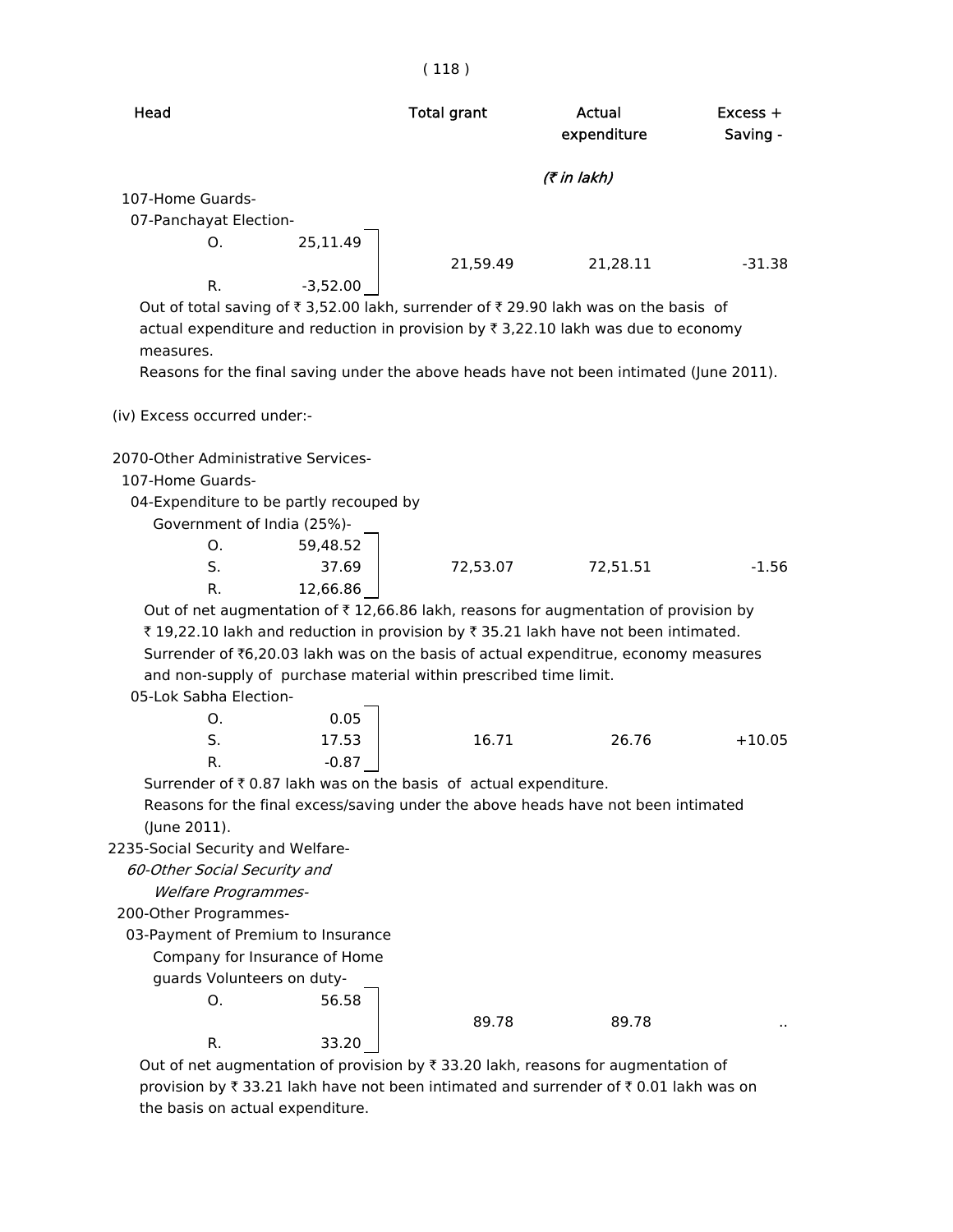#### ( 119 )

| Head                           |       | <b>Total grant</b> | Actual<br>expenditure | $Excess +$<br>Saving - |
|--------------------------------|-------|--------------------|-----------------------|------------------------|
|                                |       |                    | (₹ in lakh)           |                        |
| 04-Assistance to Dependents of |       |                    |                       |                        |
| deceased/ injured Volunteers   |       |                    |                       |                        |
| during non-implementation      |       |                    |                       |                        |
| of Insurance Schemes-          |       |                    |                       |                        |
| S.                             | 20.00 |                    |                       |                        |
|                                |       | 22.00              | 22.00                 | . .                    |
| R.                             | 2.00  |                    |                       |                        |

Augmentation of provision by  $\bar{\tau}$  2.00 lakh was due to issue of fresh cheque in place of time barred one.

#### Capital-

#### Voted-

- (v) In view of the final saving of  $\bar{\tau}$  8,82.36 lakh, the supplementary grant of  $\bar{\tau}$  60.00 lakh obtained in August 2010 proved unnecessary.
- (vi) Saving (partly counterbalanced by small excess) occurred under :-

|  |  |  |  | 4070-Capital Outlay on other Administrative |
|--|--|--|--|---------------------------------------------|
|--|--|--|--|---------------------------------------------|

Services-

800-Other Expenditure-

 05-Construction of residential buildings under Homeguards Department Modernisation Scheme-

> O. 8,85.00 45.07 45.06 -0.01 R.  $-8,39.93$

Out of total saving of  $\bar{\tau}$  8,39.93 lakh,surrender of  $\bar{\tau}$  8,30.65 lakh was due to non-receipt of amount from GOI. Reduction in provision by  $\overline{x}$  9.28 lakh was due to non-release of fund and non-issue of sanction.

06-Modernisation Scheme of Homeguards

Department(Central 60/ State 40, C.+S.)-

|        | 76.81    |       |       |        |
|--------|----------|-------|-------|--------|
|        |          | 34.39 | 34.39 | $\sim$ |
| D<br>. | $-42.42$ |       |       |        |

Out of net saving of  $\bar{x}$  42.42 lakh, surrender of  $\bar{x}$  51.70 lakh was due to non-supply of purchased material within prescribed time limit, purchase of pistal in place of rivolver, on the basis of actual expenditure and augmentation of provision by  $\bar{\tau}$  9.28 lakh was due to purchase of 24 motor-cycles.

 Reasons for the final excess/saving under the above heads have not been intimated (June 2011).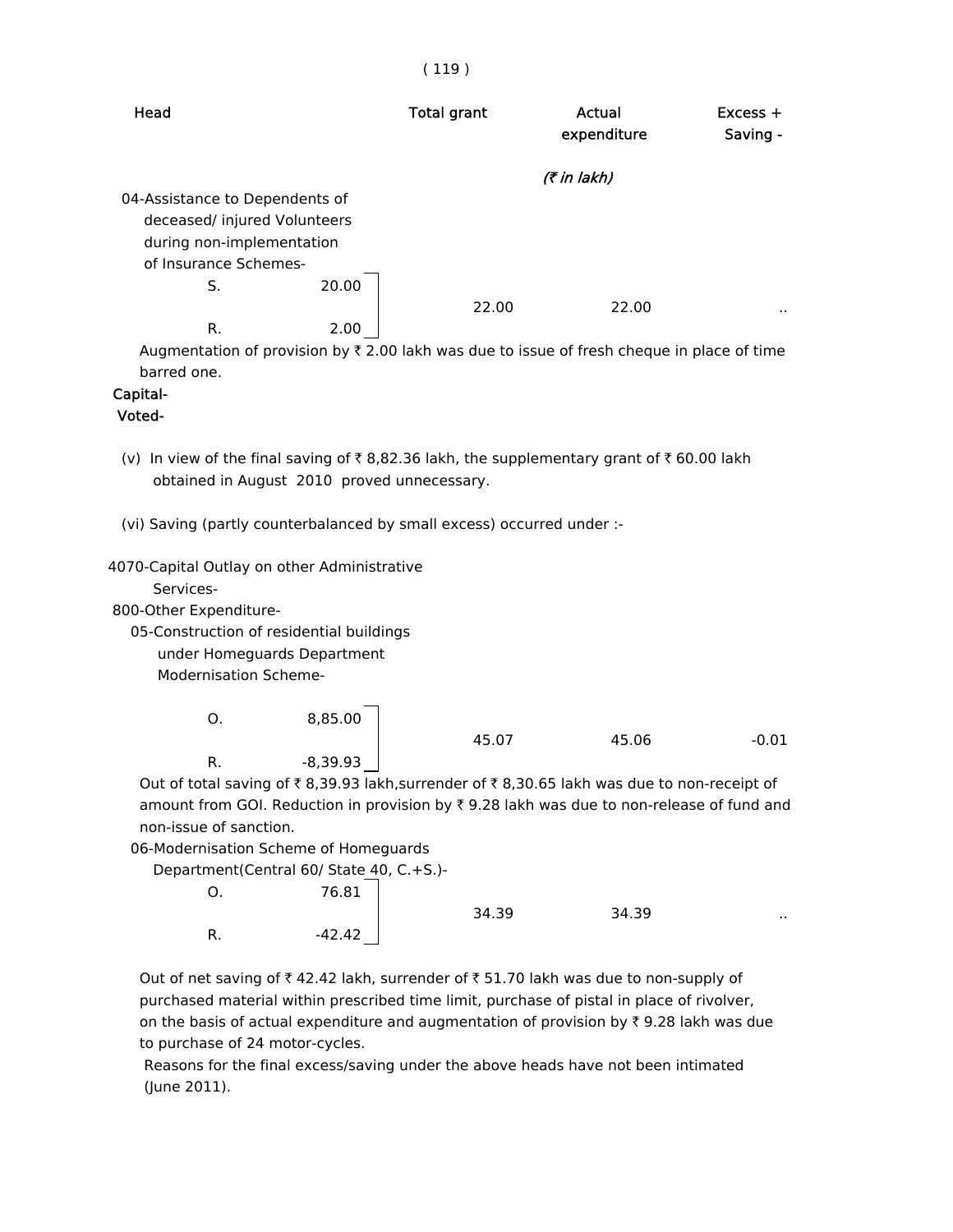## AND OTHER EXPENDITURE) GRANT NO. 28- HOME DEPARTMENT (POLITICAL PENSION

| <b>Major Heads</b>                                                                                                                                                      | <b>Total grant</b> | Actual<br>expenditure | $Excess +$<br>Saving - |
|-------------------------------------------------------------------------------------------------------------------------------------------------------------------------|--------------------|-----------------------|------------------------|
| Revenue-<br>2014-Administration of Justice,<br>2052-Secretariat-General Services,                                                                                       |                    | (₹ in thousand)       |                        |
| 2235-Social Security and Welfare,<br>2251-Secretariat-Social Services and<br>3055-Road Transport                                                                        |                    |                       |                        |
| Voted-                                                                                                                                                                  |                    |                       |                        |
| 1,03,19,15<br>Original                                                                                                                                                  | 1,03,19,15         | 96,25,37              | $-6,93,78$             |
| Supplementary<br>Amount surrendered during the year (March 2011)                                                                                                        |                    |                       | 12,14,47               |
| Capital-<br>4250-Capital Outlay on Other Social Services<br>Voted-                                                                                                      |                    |                       |                        |
| Original<br>30,00                                                                                                                                                       | 30,00              |                       | $-30,00$               |
| Supplementary                                                                                                                                                           |                    |                       |                        |
| Amount surrendered during the year (March 2011)                                                                                                                         |                    |                       | 30,00                  |
| <b>Notes and Comments-</b><br>Revenue-<br>Voted-                                                                                                                        |                    |                       |                        |
| (i) In view of the final saving of ₹6,93.78 lakh, surrender of ₹12,14.47 lakh was injudicious<br>and indicative of incorrect estimation of expenditure under the grant. |                    |                       |                        |
| (ii) Saving (partly counterbalanced by excess under other heads) occurred mainly under :-                                                                               |                    |                       |                        |
| Head                                                                                                                                                                    | <b>Total grant</b> | Actual<br>expenditure | $Excess +$<br>Saving - |
|                                                                                                                                                                         |                    | (₹ in lakh)           |                        |
| 2014-Administration of Justice-                                                                                                                                         |                    |                       |                        |
| 114-Legal Advisers and Counsels-                                                                                                                                        |                    |                       |                        |

03-U.P. Prosecution Directorate-

O. 52,08.14

R.  $-4,94.47$ 

47,13.67 47,70.66 +56.99

Surrender of  $\bar{\tau}$  4,94.47 lakh was mainly due to posts remaining vacant, economy measures and transfer session being zero.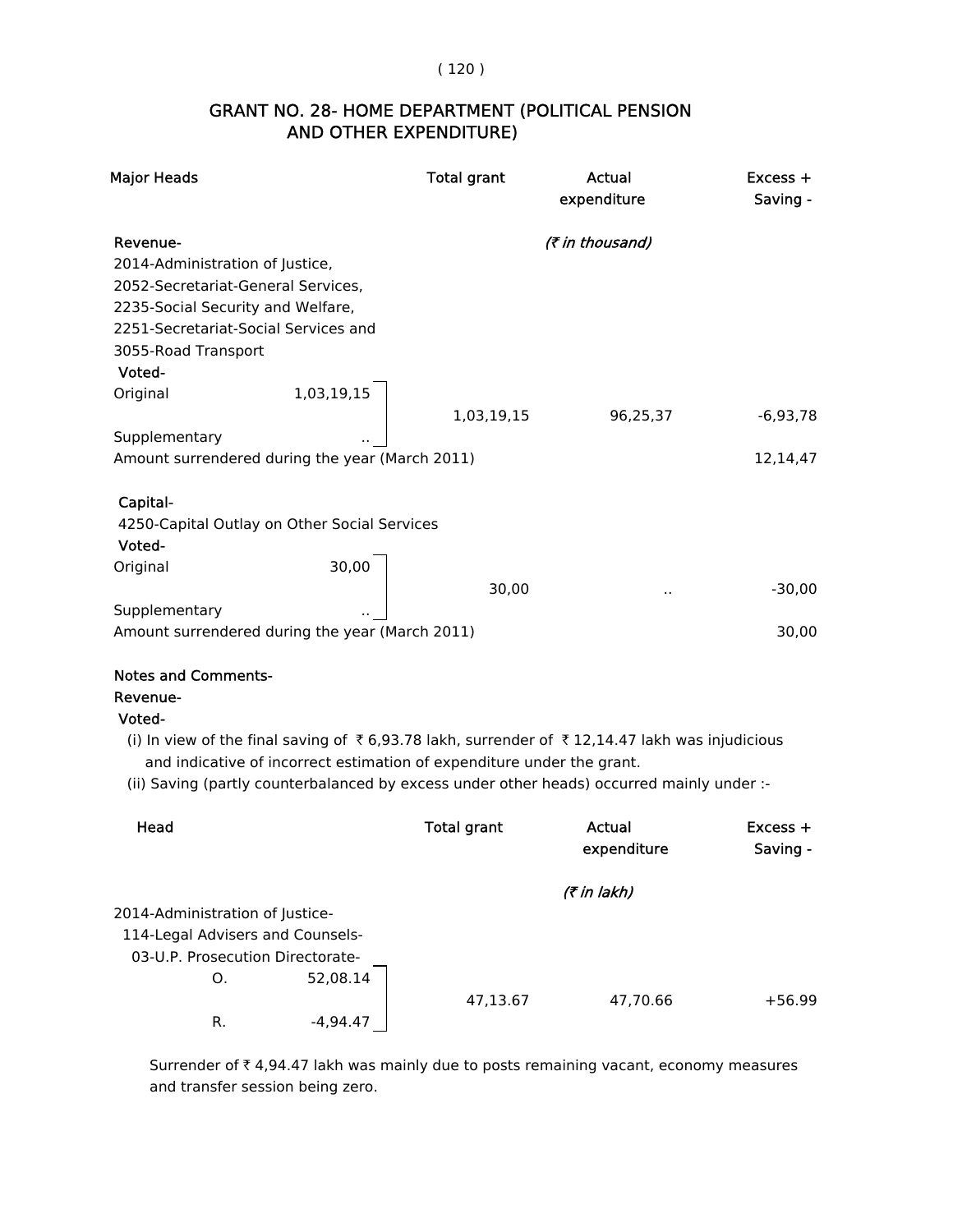|                                                                                                                               | (121)              |                                      |                        |
|-------------------------------------------------------------------------------------------------------------------------------|--------------------|--------------------------------------|------------------------|
| Head                                                                                                                          | <b>Total grant</b> | Actual<br>expenditure<br>(7 in lakh) | $Excess +$<br>Saving - |
| 2235-Social Security and Welfare-                                                                                             |                    |                                      |                        |
| 60-Other Social Security and Welfare                                                                                          |                    |                                      |                        |
| Programmes-                                                                                                                   |                    |                                      |                        |
| 107-Swatantrata Sainik Samman Pension Scheme-                                                                                 |                    |                                      |                        |
| 03-Pension to Freedom Fighters and                                                                                            |                    |                                      |                        |
| their Dependents-                                                                                                             |                    |                                      |                        |
| 40,00.00<br>Ο.                                                                                                                |                    |                                      |                        |
|                                                                                                                               | 32,17.38           | 36,30.41                             | $+4,13.03$             |
| $-7,82.62$<br>R.                                                                                                              |                    |                                      |                        |
| Actual expenditure includes clearance of suspense for the year 2001-02, 2002-03, 2003-04,                                     |                    |                                      |                        |
| 2004-05, 2005-06, 2006-07, 2007-08, 2008-09 and 2009-10 amounting to ₹5,60.01 lakh.                                           |                    |                                      |                        |
| Out of total reduction of provision by $\overline{\tau}$ 7.82.62 lakh, reduction in provision by $\overline{\tau}$ 88.05 lakh |                    |                                      |                        |
| and surrender of ₹6,94.57 lakh was due to no. of freedom fighters being less and economy                                      |                    |                                      |                        |
| measures.                                                                                                                     |                    |                                      |                        |
| 2251-Secretariat-Social Services-                                                                                             |                    |                                      |                        |
| 092-Other Offices-                                                                                                            |                    |                                      |                        |
| 03-Establishment Headquarter related to                                                                                       |                    |                                      |                        |
| U.P. Freedom Fighters Welfare Council-                                                                                        |                    |                                      |                        |
| 58.91<br>Ο.                                                                                                                   |                    |                                      |                        |
|                                                                                                                               | 50.75              | 50.65                                | $-0.10$                |
| R.<br>$-8.16$                                                                                                                 |                    |                                      |                        |
| Out of total anticipated saving of ₹8.16 lakh, surrender of ₹7.94 lakh and reduction of                                       |                    |                                      |                        |
| reduction of provision by ₹0.22 lakh was due to economy measures and less number of                                           |                    |                                      |                        |
| freedom fighters.                                                                                                             |                    |                                      |                        |
| 800-Other Expenditure-                                                                                                        |                    |                                      |                        |
| 03-Payment of Arrears-                                                                                                        |                    |                                      |                        |
| 16.13<br>O.                                                                                                                   |                    |                                      |                        |
|                                                                                                                               | 4.66               | 4.66                                 |                        |
| R.<br>$-11.47$                                                                                                                |                    |                                      |                        |
| ₹ 11.47 lakh was surrendered due to economy measures and less number of freedom                                               |                    |                                      |                        |
| fighters.                                                                                                                     |                    |                                      |                        |
| 3055-Road Transport-                                                                                                          |                    |                                      |                        |
| 190-Assistance to Public Sector and                                                                                           |                    |                                      |                        |
| other Undertakings-                                                                                                           |                    |                                      |                        |
| 04-Payment to U.P.S.R.T.C. for free journey                                                                                   |                    |                                      |                        |
| facility by bus to political prisioners in<br>emergency period of MISA and D.R.I.-                                            |                    |                                      |                        |
| О.                                                                                                                            |                    |                                      |                        |
|                                                                                                                               | 42.54              |                                      | $-42.54$               |
| R.<br>42.54                                                                                                                   |                    | $\blacksquare$                       |                        |
| Augmentation of provision by ₹42.54 lakh was due to payment of pending bills of transport                                     |                    |                                      |                        |
|                                                                                                                               |                    |                                      |                        |

Corporation.

 Reasons for the final saving/excess/non-utilisation entire provision under the above heads have not been intimated(June 2011).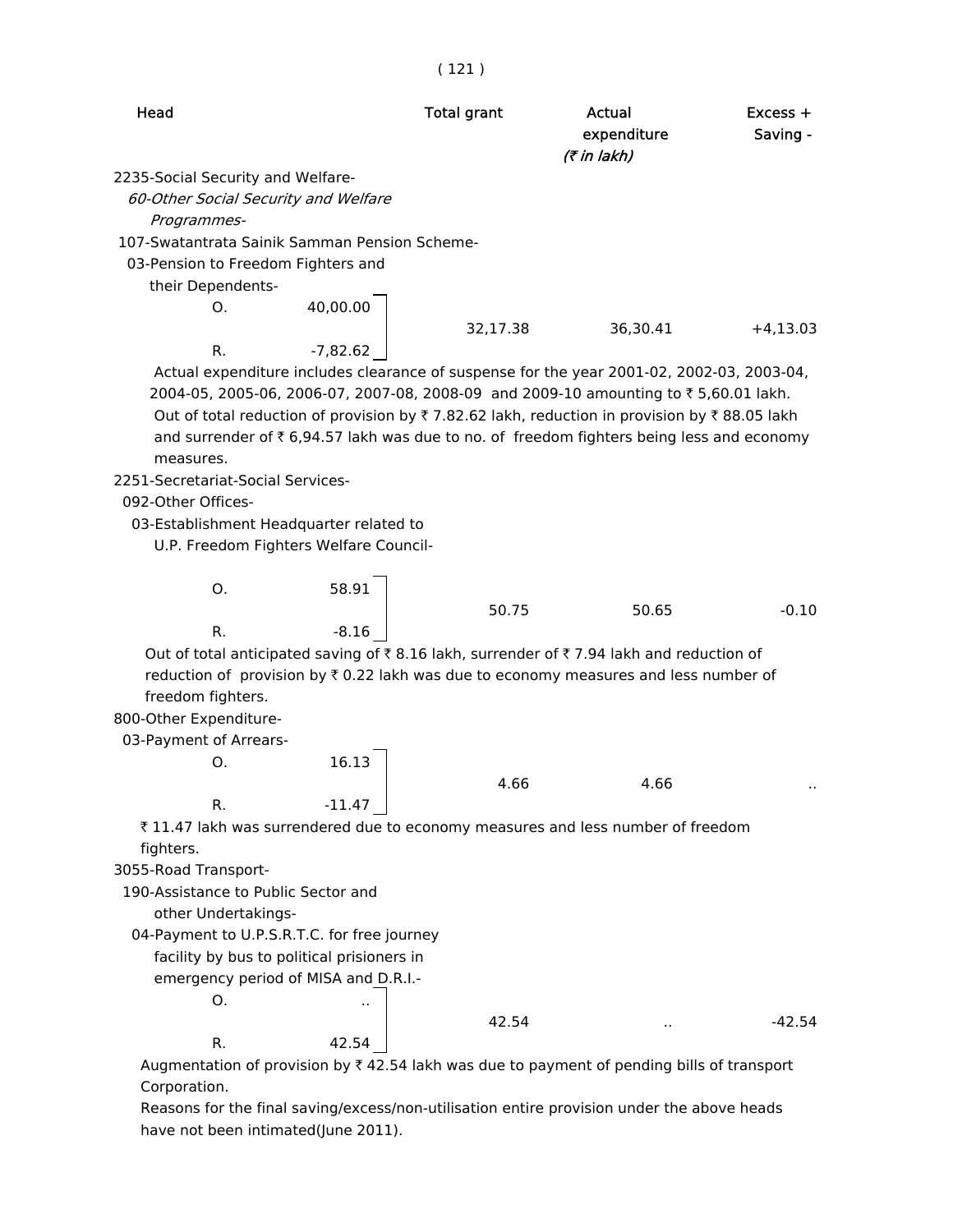(iii) Excess occurred under:-

| Head                                                                                                                                                                                                                     |         | <b>Total grant</b> | Actual<br>expenditure | $Excess +$<br>Saving - |
|--------------------------------------------------------------------------------------------------------------------------------------------------------------------------------------------------------------------------|---------|--------------------|-----------------------|------------------------|
|                                                                                                                                                                                                                          |         |                    | (7 in lakh)           |                        |
| 2052-Secretariat-General Services-<br>800-Other Expenditure-<br>03-Payment of Arrears-                                                                                                                                   |         |                    |                       |                        |
| O.                                                                                                                                                                                                                       | 16.75   | 16.54              | 55.10                 | $+38.56$               |
| R.                                                                                                                                                                                                                       | $-0.21$ |                    |                       |                        |
| Actual expenditure includes clearance of suspense for the year 2004-05, 2008-09, and<br>2009-10 amounting to ₹ 38.56 lakh.                                                                                               |         |                    |                       |                        |
| ₹ 0.21 lakh was surrendered due to expenditure being nil.                                                                                                                                                                |         |                    |                       |                        |
| 2235-Social Security and Welfare-<br>60-Other Social Security and Welfare<br>Programmes-<br>800-Other Expenditure-<br>03-Payment of Honorarium to Political Prisoners<br>of MISSA and DIR during Emergency Period-<br>O. | 0.01    |                    |                       |                        |
|                                                                                                                                                                                                                          |         | 0.23               | 11.45                 | $+11.22$               |
| R.<br>Actual expenditure includes clearance of suspense for the year 2009-10 amounting to<br>₹ 10.26 lakh.<br>Augmentation of provision by $\overline{\tau}$ 0.22 lakh was due to payment of honorarium in compliance    | 0.22    |                    |                       |                        |
| of decision of Hon'ble Court                                                                                                                                                                                             |         |                    |                       |                        |
| 3055-Road Transport-                                                                                                                                                                                                     |         |                    |                       |                        |
| 190-Assistance to Public Sector and<br>other Undertakings-<br>03-Payment to U.P.S.R.T.C. for free<br>Journey Facility to Freedom Fighters-                                                                               |         |                    |                       |                        |
| O.                                                                                                                                                                                                                       | 5.00    |                    |                       |                        |
| R.                                                                                                                                                                                                                       | 45.43   | 50.43              | 92.97                 | $+42.53$               |
| Out of net augmentation of provision by $\bar{\tau}$ 45.43 lakh, augmentation of provision by<br>₹45.51 lakh was due to payment of pending bills of transport Corporation. Surrender of                                  |         |                    |                       |                        |

₹ 0.08 lakh was due to economy measures.

Reasons for the final excess under the above heads have not been intimated (June 2011).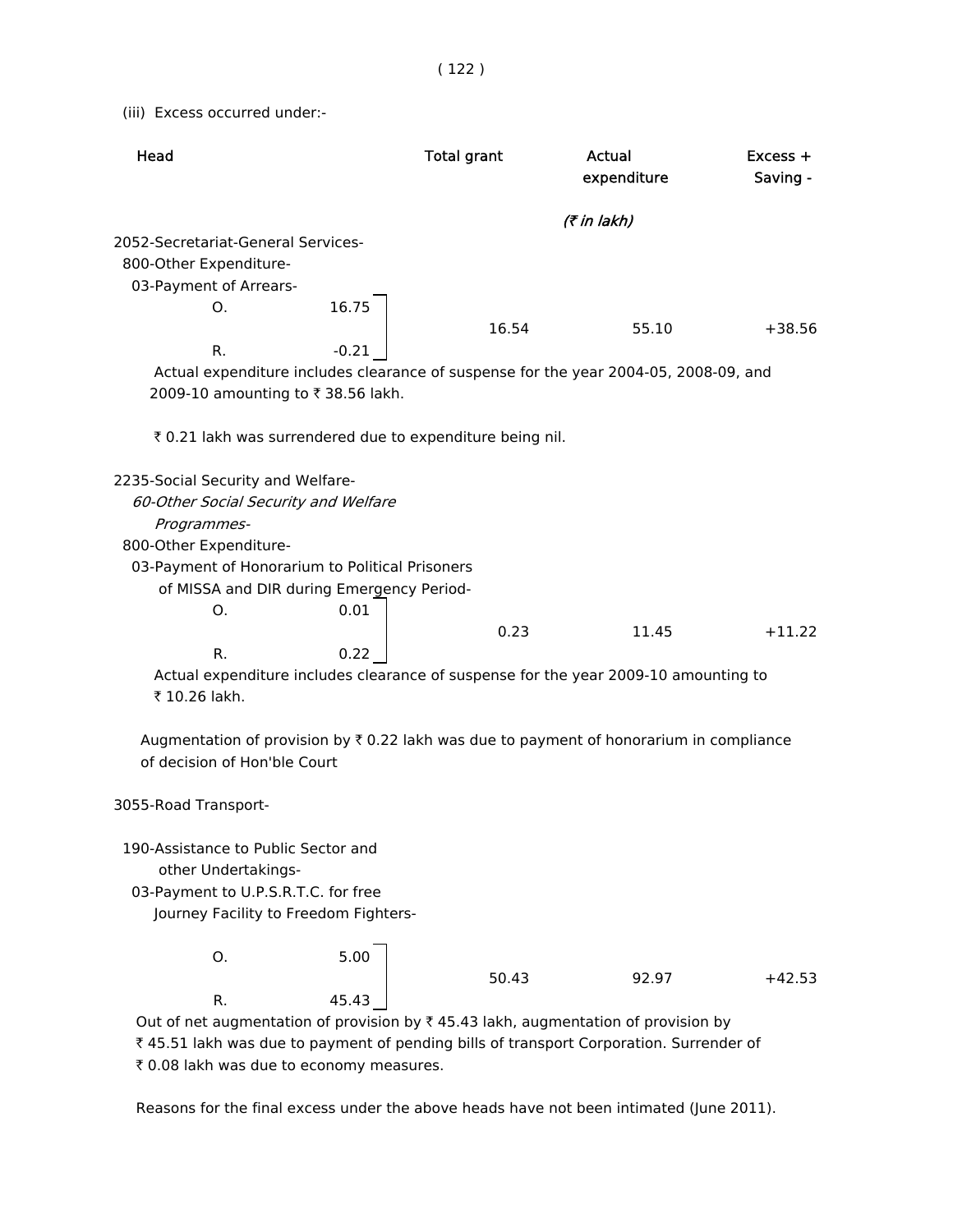( 123 )

## Capital-

Voted-

(iv) Saving occurred under:-

| Head                                          | <b>Total grant</b> | Actual<br>expenditure | $Excess +$<br>Saving - |
|-----------------------------------------------|--------------------|-----------------------|------------------------|
|                                               |                    | (₹ in lakh)           |                        |
| 4250-Capital Outlay on Other Social Services- |                    |                       |                        |
| 800-Other Expenditure-                        |                    |                       |                        |
| 03-Subsidiary Grant to Swatantrata Sangram    |                    |                       |                        |
| Senani Sansthan for birth centenary and       |                    |                       |                        |
| construction of monuments/relics of           |                    |                       |                        |
| freedom fighters-                             |                    |                       |                        |
| 30.00<br>Ο.                                   | $\cdot$ .          | $\cdot$ .             |                        |
| R.<br>$-30.00$                                |                    |                       |                        |

 $\bar{\tau}$  30.00 lakh was surrendered due to economy measures and number of freedom fighters being less.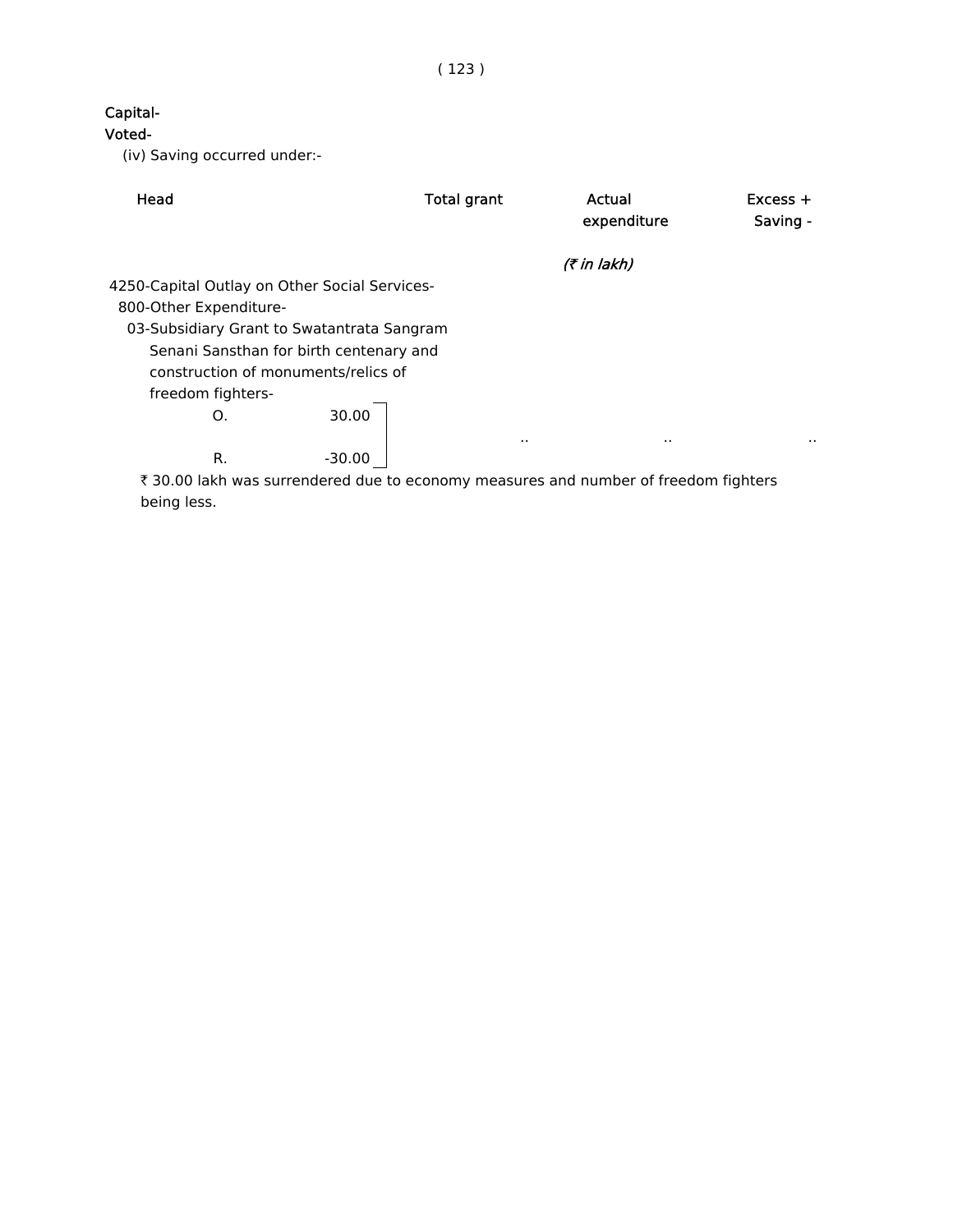#### $(124)$

## (GOVERNOR'S SECRETARIAT) GRANT NO. 29 - CONFIDENTIAL DEPARTMENT

| <b>Major Heads</b>                             | <b>Total</b><br>appropriation | Actual<br>expenditure  | $Excess +$<br>Saving - |
|------------------------------------------------|-------------------------------|------------------------|------------------------|
| Revenue-                                       |                               | <i>(₹ in thousand)</i> |                        |
| 2012-President, Vice President/Governor,       |                               |                        |                        |
| Administrator of Union Territories             |                               |                        |                        |
| Charged-                                       |                               |                        |                        |
| 8,05,21<br>Original                            |                               |                        |                        |
|                                                | 8,05,21                       | 7,72,68                | -32.53                 |
| Supplementary                                  |                               |                        |                        |
| Amount surrendered during the year(March 2011) |                               |                        | 32.51                  |
|                                                |                               |                        |                        |

#### Notes and Comments-

## Revenue-

## Charged-

(i) Out of total the final saving of  $\overline{\tau}$  32.53 lakh, only  $\overline{\tau}$  32.51 lakh was anticipated for surrender.

(ii) Saving (partly counterbalanced by excess under other heads) occurred mainly under:-

| Head             |                                                 | <b>Total</b><br>appropriation | Actual<br>expenditure | $Excess +$<br>Saving - |
|------------------|-------------------------------------------------|-------------------------------|-----------------------|------------------------|
|                  |                                                 |                               | (7 in lakh)           |                        |
|                  | 2012-President, Vice President/Governor,        |                               |                       |                        |
|                  | Administrator of Union Territories-             |                               |                       |                        |
|                  | 03-Governor/Administrator of Union Territories- |                               |                       |                        |
| 090-Secretariat- |                                                 |                               |                       |                        |
|                  | 03-Establishment Expenditure-                   |                               |                       |                        |
| O.               | 4.50.32                                         |                               |                       |                        |
|                  |                                                 | 4.40.54                       | 4.40.53               | $-0.01$                |
| R.               | -9.78                                           |                               |                       |                        |

Out of total saving of  $\bar{\tau}$  9.78 lakh; surrender of  $\bar{\tau}$  4.78 lakh was mainly due to economy measures. Reduction in appropriation by  $\bar{\tau}$  5.00 lakh was due to telephone rates being low and non-fixing of liking of Hon'ble Governor for purchase of Vehicles.

800-Other Expendirure-

| 03-Payment of Arrears- |              |       |       |     |
|------------------------|--------------|-------|-------|-----|
| э.                     | <i>50.00</i> |       |       |     |
|                        |              | 38.39 | 38.39 | . . |
| R.                     | $-11.61$     |       |       |     |

Out of total anticipated saving of  $\bar{x}$  11.61 lakh; surrender of  $\bar{x}$  6.61 lakh was due to change of vehicle model by Hon'ble Governor and reduction in appropriation by  $\bar{\tau}$  5.00 lakh was due to telephone rates being low and non-fixing of liking of Hon'ble Governor for purchase of Vehicles.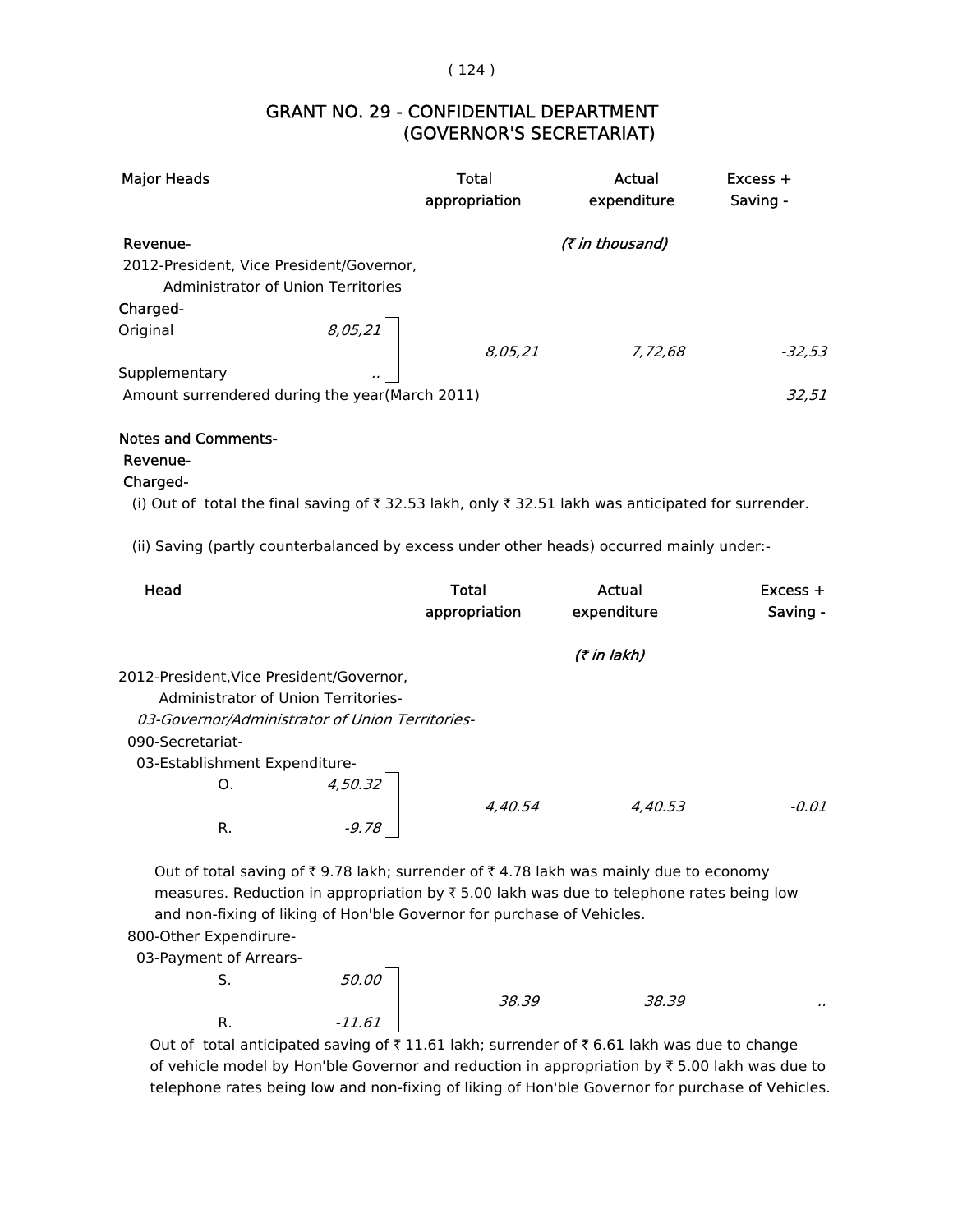| Head                                                                                                                                                              | Total<br>appropriation | Actual<br>expenditure | $Excess +$<br>Saving - |
|-------------------------------------------------------------------------------------------------------------------------------------------------------------------|------------------------|-----------------------|------------------------|
|                                                                                                                                                                   |                        | (7 in lakh)           |                        |
| 04-Sanitation of Raj Bhawan-<br>38.42<br>O.<br>$-8.31$<br>R.                                                                                                      | 30.11                  | 30.10                 | $-0.01$                |
| Surrender of $\bar{\tau}$ 8.31 lakh was mainly due to posts remaining vacant, and economy measures.                                                               |                        |                       |                        |
| Reasons for the final saving under the above heads have not been intimated (June 2011).                                                                           |                        |                       |                        |
| (iii) Excess occurred mainly under:-                                                                                                                              |                        |                       |                        |
| 2012-President, Vice President/Governor,<br>Administrator of Union Territories-<br>03-Governor/Administrator of Union Territories-<br>106-Entertainment Expenses- |                        |                       |                        |
| Expenses<br>108-Tour Expenses-                                                                                                                                    | 2.60                   | 4.84                  | $+2.24$                |
| 14.09<br>O.                                                                                                                                                       |                        |                       |                        |
| R.                                                                                                                                                                | 18.32                  | 20.94                 | $+2.62$                |
| 03-Entertainment/Hospitalilty<br>03-Tour Expenses-<br>Out of not augmentation of $\pm$ 4.22 lakh augmentation of appropriation by $\pm$ 10.00 lakh was            |                        |                       |                        |

( 125 )

Out of net augmentation of  $\bar{\tau}$  4.23 lakh; augmentation of appropriation by  $\bar{\tau}$  10.00 lakh was due to non-availability of sufficient fund for air journey of Hon'ble Governor and surrender of ₹ 5.77 lakh was due to economy measures.

 Reasons for the final saving/excess under the above heads have not been intimated (June 2011).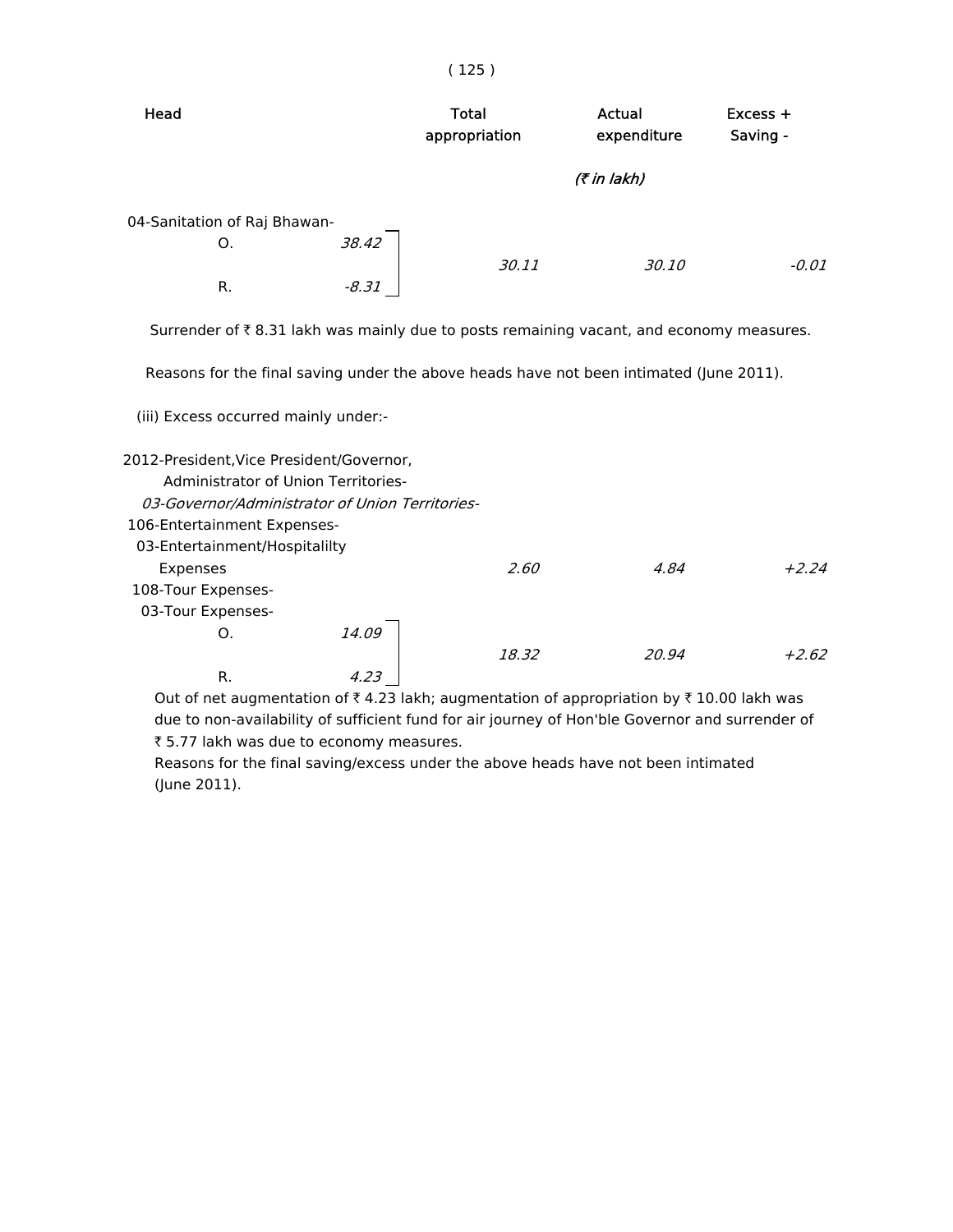## INTELLIGENCE DIRECTORATE AND OTHER EXPENDITURE) GRANT NO. 30- CONFIDENTIAL DEPARTMENT (REVENUE SPECIAL

| <b>Major Heads</b>                                                                                     |          | <b>Total grant</b> | Actual<br>expenditure | Excess +<br>Saving - |
|--------------------------------------------------------------------------------------------------------|----------|--------------------|-----------------------|----------------------|
|                                                                                                        |          |                    | (₹ in thousand)       |                      |
| Revenue-                                                                                               |          |                    |                       |                      |
| 2053-District Administration and                                                                       |          |                    |                       |                      |
| 2070-Other Administrative Services                                                                     |          |                    |                       |                      |
| Voted-                                                                                                 |          |                    |                       |                      |
| Original                                                                                               | 2,79,36  | 2,79,36            | 3,67,59               | $+88,23$             |
| Supplementary                                                                                          |          |                    |                       |                      |
| Amount surrendered during the year (March 2011)                                                        |          |                    |                       | 21,36                |
|                                                                                                        |          |                    |                       |                      |
| <b>Notes and Comments-</b><br>Revenue-                                                                 |          |                    |                       |                      |
| Voted-                                                                                                 |          |                    |                       |                      |
| (i) The expenditure exceeded the voted provision by ₹88,23,044, the excess requires<br>regularisation. |          |                    |                       |                      |
| (ii) In view of the excess of ₹88.23 lakh; surrender of ₹21.36 lakh was injudicious                    |          |                    |                       |                      |
| and indicative of incorrect estimation of expenditure under the grant.                                 |          |                    |                       |                      |
| (iii)Excess(partly counterbalanced by saving under another head) occurred mainly under:-               |          |                    |                       |                      |
|                                                                                                        |          |                    |                       |                      |
| Head                                                                                                   |          | <b>Total grant</b> | Actual                | Excess +             |
|                                                                                                        |          |                    | expenditure           | Saving -             |
|                                                                                                        |          |                    | (₹ in lakh)           |                      |
| 2053-District Administration-                                                                          |          |                    |                       |                      |
| 093-District Establishments-                                                                           |          |                    |                       |                      |
| 03-Collectorate Establishment                                                                          |          | 1,00.00            | 2,13.62               | $+1,13.62$           |
| Reasons for the final excess under the above head have not been intimated(June 2011).                  |          |                    |                       |                      |
|                                                                                                        |          |                    |                       |                      |
| (iv) Saving occurred under:-                                                                           |          |                    |                       |                      |
| 2070-Other Administrative Services-                                                                    |          |                    |                       |                      |
| 800-Other expenditure-                                                                                 |          |                    |                       |                      |
| 03-Revenue Special Intelligence Directorate-                                                           |          |                    |                       |                      |
| О.                                                                                                     | 1,56.01  |                    |                       |                      |
|                                                                                                        |          | 1,35.43            | 1,31.40               | $-4.03$              |
| R.                                                                                                     | $-20.58$ |                    |                       |                      |

Surrender of  $\bar{\tau}$  20.58 lakh was mainly due to posts remaining vacant and payment of reasonable bills.

Reasons for final saving under the above head have not been intimated(June 2011).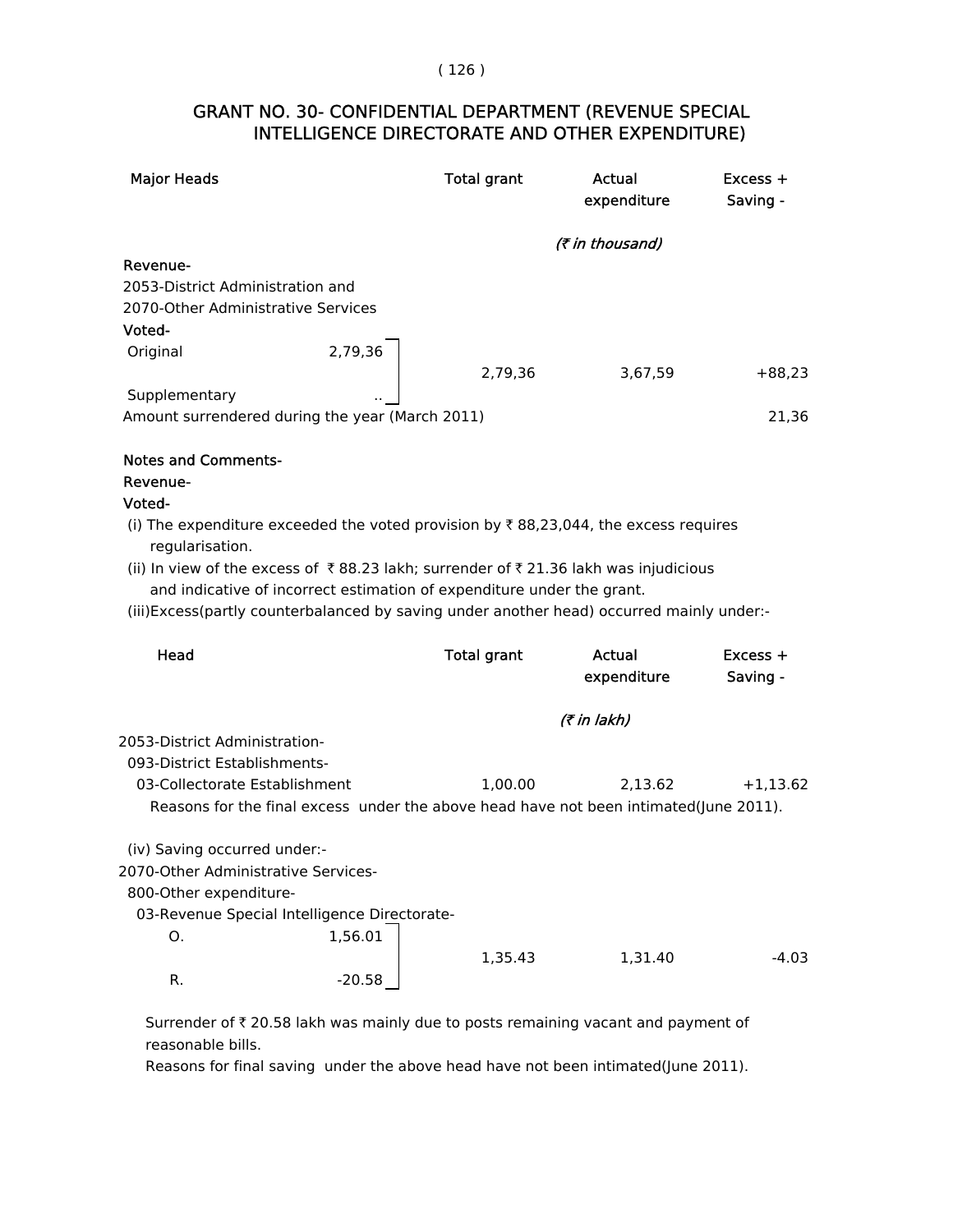## ( 127 )

## GRANT NO. 31 - MEDICAL DEPARTMENT ( MEDICAL EDUCATION AND TRAINING )

| <b>Major Heads</b>                                                                                                                                                                                 |                          | <b>Total grant</b>                               | Actual<br>expenditure                                                                                                                                                                                                                                                                                      | Excess +<br>Saving -   |
|----------------------------------------------------------------------------------------------------------------------------------------------------------------------------------------------------|--------------------------|--------------------------------------------------|------------------------------------------------------------------------------------------------------------------------------------------------------------------------------------------------------------------------------------------------------------------------------------------------------------|------------------------|
|                                                                                                                                                                                                    |                          |                                                  | $($ ₹ in thousand)                                                                                                                                                                                                                                                                                         |                        |
| Revenue-<br>2013-Council of Ministers and<br>2210-Medical and Public Health<br>Voted-<br>Original<br>Supplementary<br>Amount surrendered during the year<br>Capital-                               | 8,36,48,58<br>69,67      | 8,37,18,25                                       | 8,22,18,81                                                                                                                                                                                                                                                                                                 | $-14,99,44$            |
| 4210-Capital Outlay on Medical<br>and Public Health<br>Voted-<br>Original<br>Supplementary<br>Amount surrendered during the year                                                                   | 3,05,76,31<br>1,93,13,35 | 4,98,89,66                                       | 4,63,91,59                                                                                                                                                                                                                                                                                                 | $-34,98,07$            |
| <b>Notes and Comments-</b><br>Capital-<br>Voted-                                                                                                                                                   |                          | lakh obtained in August 2010 proved unnecessary. | (i) Out of the final saving of $\overline{\tau}$ 34,98.07 lakh, no amount could be anticipated for surrender.<br>(ii) In view of the final saving of ₹ 34,98.07 lakh; the supplementary grant of ₹ 1,93,13.35<br>(iii) Saving (partly counterbalanced by excess under other heads) occurred mainly under:- |                        |
| Head                                                                                                                                                                                               |                          | <b>Total grant</b>                               | Actual<br>expenditure                                                                                                                                                                                                                                                                                      | $Excess +$<br>Saving - |
|                                                                                                                                                                                                    |                          |                                                  | $($ ₹in lakh)                                                                                                                                                                                                                                                                                              |                        |
| 4210-Capital Outlay on Medical<br>and Public Health-<br>03-Medical Education, Training<br>and Research-<br>105-Allopathy-<br>03-Grant to Sanjay Gandhi P.G.<br>Ayurvedic Institute, Lucknow-<br>Ο. | 90,00.00                 | 1,50,00.00                                       | 1,20,42.74                                                                                                                                                                                                                                                                                                 | $-29,57.26$            |
| S.                                                                                                                                                                                                 | 60,00.00                 |                                                  |                                                                                                                                                                                                                                                                                                            |                        |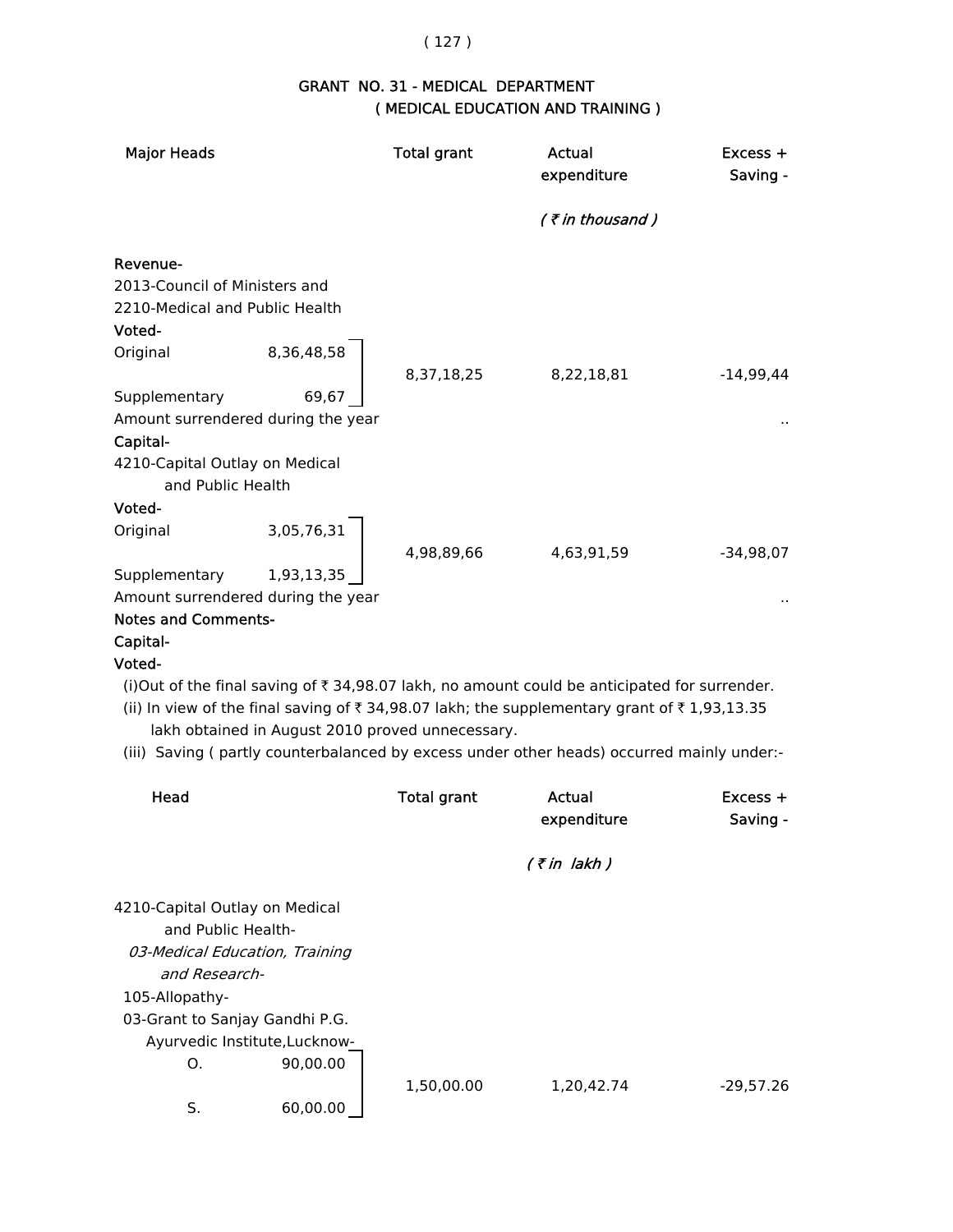| Head                               |                                                                                 | <b>Total grant</b> | Actual<br>expenditure                                                                   | Excess +<br>Saving - |  |
|------------------------------------|---------------------------------------------------------------------------------|--------------------|-----------------------------------------------------------------------------------------|----------------------|--|
|                                    |                                                                                 |                    | $($ ₹ in lakh)                                                                          |                      |  |
|                                    | 05-Establishmet of Medical College under                                        |                    |                                                                                         |                      |  |
|                                    | <b>Rural Istitute of Medical Sciences</b>                                       |                    |                                                                                         |                      |  |
| Saifai, Etawah                     |                                                                                 | 35,00.00           | 30,08.35                                                                                | $-4,91.65$           |  |
| 07-Centre of Biomedical Magnetic   |                                                                                 |                    |                                                                                         |                      |  |
| Resonance, Lucknow                 |                                                                                 | 8,00.00            | 6,07.22                                                                                 | $-1,92.78$           |  |
|                                    | 08-Establishmet of Para-Medical Institute                                       |                    |                                                                                         |                      |  |
|                                    | in Rural Institute of Medical Sciences                                          |                    |                                                                                         |                      |  |
| amd Research Saifai, Etawah        |                                                                                 | 10,00.00           | 5,37.12                                                                                 | $-4,62.88$           |  |
| 22-J.K.Institute of radiology and  |                                                                                 |                    |                                                                                         |                      |  |
| cancer research, Kanpur            |                                                                                 | 1,00.00            | 50.00                                                                                   | $-50.00$             |  |
| 23-Establishment of Trauma Centres |                                                                                 |                    |                                                                                         |                      |  |
| in Govt. Medical Colleges-         |                                                                                 |                    |                                                                                         |                      |  |
| О.                                 | 20.00                                                                           |                    |                                                                                         |                      |  |
|                                    |                                                                                 | 18.90              |                                                                                         | $-18.90$             |  |
| $R_{\cdot}$                        | $-1.10$                                                                         |                    |                                                                                         |                      |  |
|                                    | Provision was reduced by $\bar{\tau}$ 1.10 lakh due to non-requirement of fund. |                    |                                                                                         |                      |  |
|                                    | 25-Establishment of Audio visual in Govt.                                       |                    |                                                                                         |                      |  |
| <b>Medical Colleges</b>            |                                                                                 | 20.00              |                                                                                         | $-20.00$             |  |
|                                    | 51-State Medical College Azamagarh-                                             |                    |                                                                                         |                      |  |
| Ο.                                 | 25,00.00                                                                        |                    |                                                                                         |                      |  |
|                                    |                                                                                 | 11,23.26           | 10,00.00                                                                                | $-1,23.26$           |  |
| R.                                 | $-13,76.74$                                                                     |                    |                                                                                         |                      |  |
|                                    |                                                                                 |                    | Out of total reduction of provision by ₹13,76.74 lakh, reduction of ₹10,00.00 lakh was  |                      |  |
|                                    |                                                                                 |                    | due to availability of fund after completion of building and anticipated saving of      |                      |  |
|                                    |                                                                                 |                    | ₹ 3,76.74 lakh was due to operation of Medical College on P.P.P. pattern.               |                      |  |
|                                    |                                                                                 |                    | Reasons for the final saving/ non-utilisation of entire provision under the above heads |                      |  |
|                                    | have not been intimated (June 2011).                                            |                    |                                                                                         |                      |  |
| (iv) Excess occurred under :-      |                                                                                 |                    |                                                                                         |                      |  |
| 4210-Capital Outlay on Medical     |                                                                                 |                    |                                                                                         |                      |  |
| and Public Health-                 |                                                                                 |                    |                                                                                         |                      |  |
| 03-Medical Education, Training     |                                                                                 |                    |                                                                                         |                      |  |
| and Research-                      |                                                                                 |                    |                                                                                         |                      |  |
| 105-Allopathy-                     |                                                                                 |                    |                                                                                         |                      |  |
|                                    | 04-Dr. Ram Manohar Lohia Institute of medical                                   |                    |                                                                                         |                      |  |
| Sciences, Gomti nagar,             |                                                                                 |                    |                                                                                         |                      |  |
| Lucknow                            |                                                                                 | 55,00.00           | 57,87.87                                                                                | $+2,87.87$           |  |
| 06-Ch. Shahuji maharaj Medical     |                                                                                 |                    |                                                                                         |                      |  |
| University, U.P.-                  |                                                                                 |                    |                                                                                         |                      |  |
| О.                                 | 40,00.00                                                                        |                    |                                                                                         |                      |  |
|                                    |                                                                                 | 80,00.00           | 82,02.85                                                                                | $+2,02.85$           |  |
| S.                                 | 40,00.00                                                                        |                    |                                                                                         |                      |  |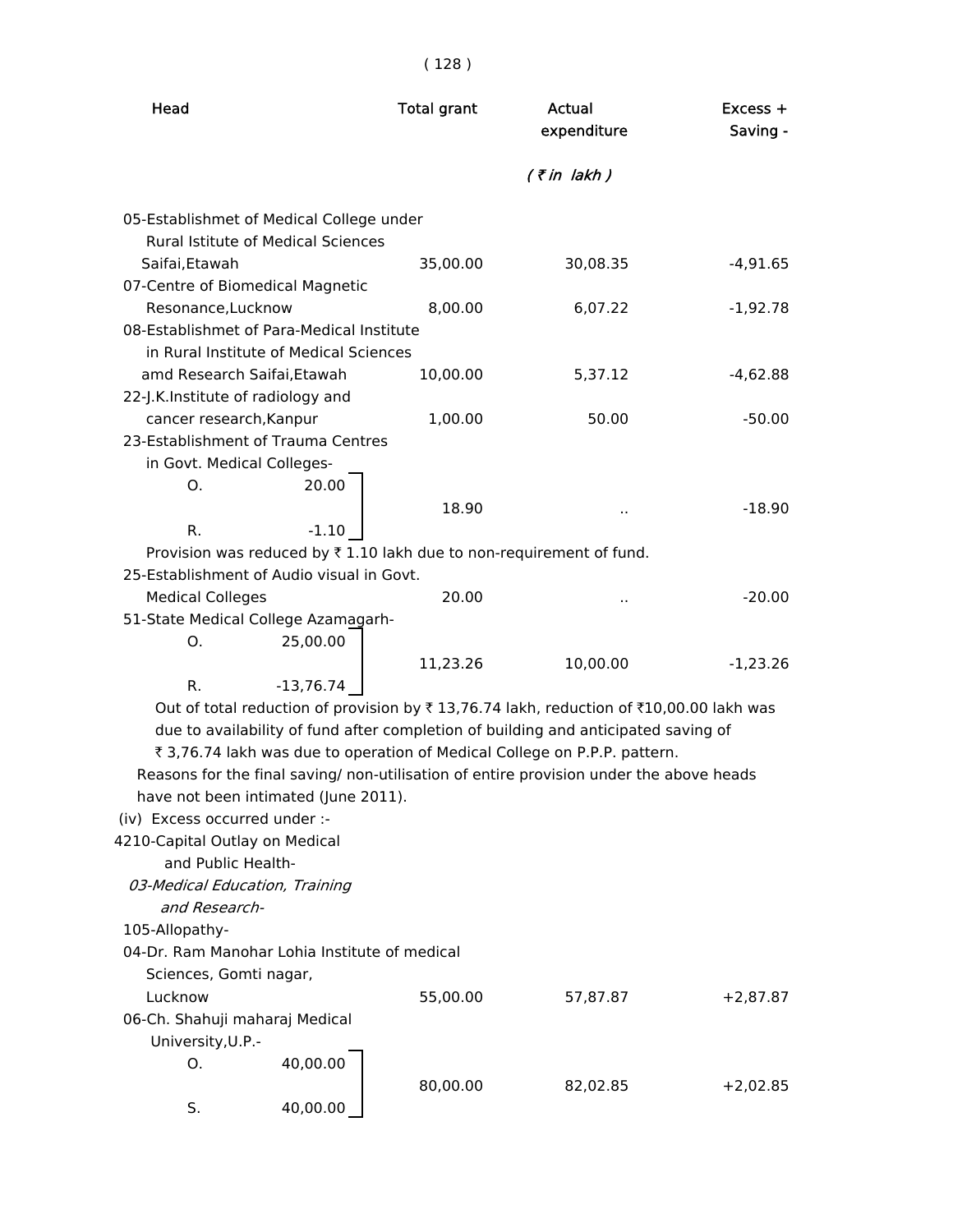| Head                           |                                         | <b>Total grant</b> | Actual<br>expenditure                                                              | $Excess +$<br>Saving - |
|--------------------------------|-----------------------------------------|--------------------|------------------------------------------------------------------------------------|------------------------|
|                                |                                         |                    | $(7 in$ lakh)                                                                      |                        |
|                                |                                         |                    |                                                                                    |                        |
| 21-Government Medical College, |                                         |                    |                                                                                    |                        |
| Banda-                         |                                         |                    |                                                                                    |                        |
| Ο.                             | 20,00.01                                |                    |                                                                                    |                        |
|                                |                                         | 30,00.01           | 30,00.00                                                                           | $-0.01$                |
| R.                             | 10,00.00                                |                    |                                                                                    |                        |
|                                |                                         |                    | Augmentation of provision through reappropriation by ₹10,00.00 lakh was due to     |                        |
|                                |                                         |                    | requirement of fund for early complition of under construction building of Medical |                        |
| College.                       |                                         |                    |                                                                                    |                        |
|                                | 39-Ganesh Shankar Vidyarthi Memorial    |                    |                                                                                    |                        |
| Medical College Kanpur-        |                                         |                    |                                                                                    |                        |
| Ο.                             | 3,10.00                                 |                    |                                                                                    |                        |
|                                |                                         | 19,00.60           | 21,04.65                                                                           | $+2,04.05$             |
| S.                             | 15,90.60                                |                    |                                                                                    |                        |
| 40-Medical College Allahabad-  |                                         |                    |                                                                                    |                        |
| O <sub>1</sub>                 | 3,10.00                                 |                    |                                                                                    |                        |
|                                |                                         | 14,16.98           | 14,49.85                                                                           | $+32.87$               |
| S.                             | 11,06.98                                |                    |                                                                                    |                        |
| 41-Medical College Meerut-     |                                         |                    |                                                                                    |                        |
| Ο.                             | 3,10.00                                 |                    |                                                                                    |                        |
|                                |                                         | 23,42.00           | 25,53.00                                                                           | $+2,11.00$             |
| S.                             | 20,32.00                                |                    |                                                                                    |                        |
| 42-Medical College Jhansi-     |                                         |                    |                                                                                    |                        |
| Ο.                             | 2,60.00                                 |                    |                                                                                    |                        |
|                                |                                         | 13,58.40           | 15,68.27                                                                           | $+2,09.87$             |
| S.                             | 10,98.40                                |                    |                                                                                    |                        |
|                                | 52-Internet facility Medalar System in  |                    |                                                                                    |                        |
|                                | in Libraries of Govt. Medical Colleges- |                    |                                                                                    |                        |
| О.                             | 30.00                                   |                    |                                                                                    |                        |
|                                |                                         | 31.10              | 69.38                                                                              | $+38.28$               |
| R.                             | 1.10                                    |                    |                                                                                    |                        |

Augmentation through reappropriation by  $\bar{\tau}$  1.10 lakh was due to insufficient budget provision.

 Reasons for final saving/excess under the above heads have not been intimated (June 2011).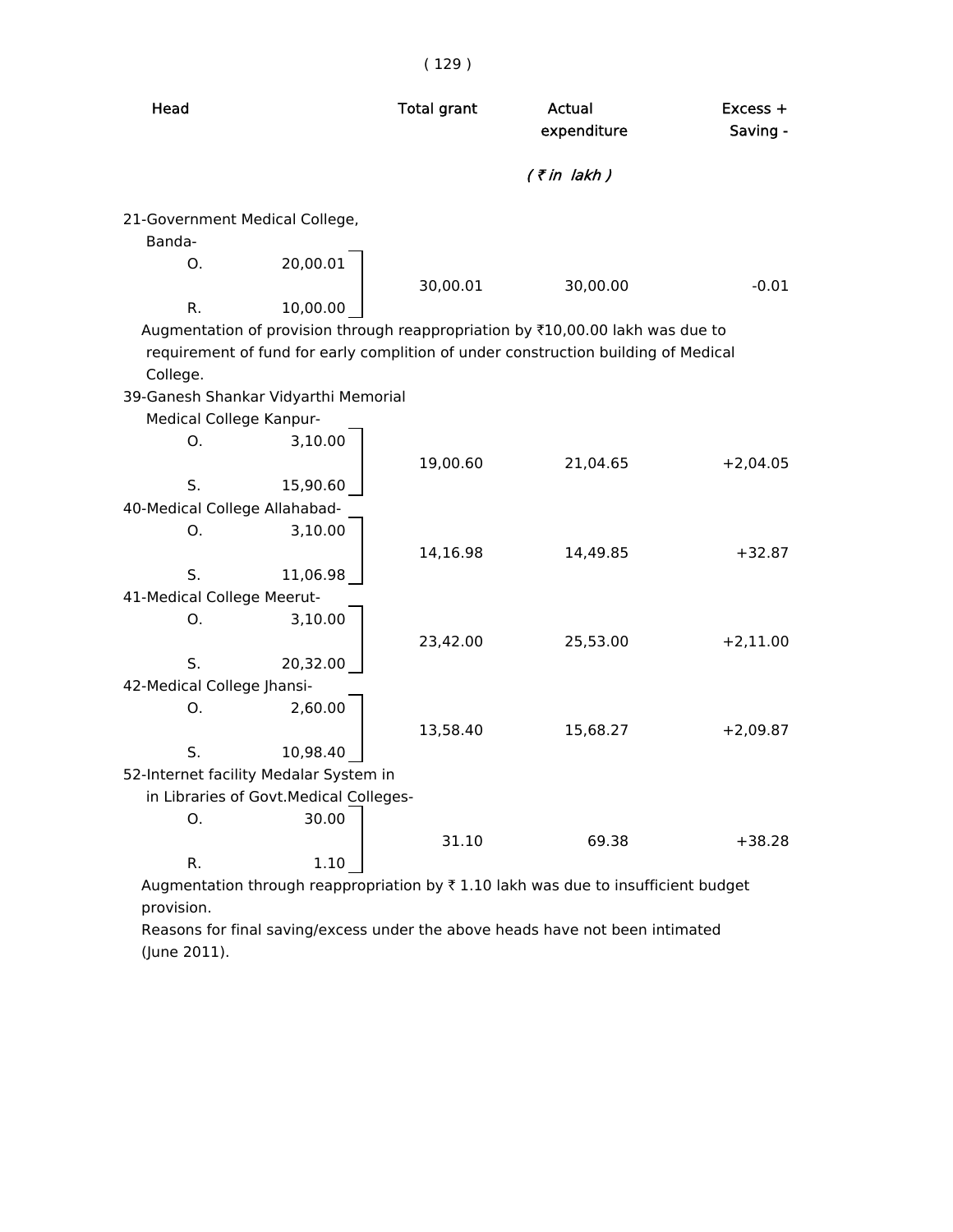# GRANT NO. 32- MEDICAL DEPARTMENT (ALLOPATHY)

| <b>Major Heads</b>                                      |                                                        | Total grant<br>or     | Actual<br>expenditure                                                                    | Excess +<br>Saving -                                                                               |
|---------------------------------------------------------|--------------------------------------------------------|-----------------------|------------------------------------------------------------------------------------------|----------------------------------------------------------------------------------------------------|
|                                                         |                                                        | appropriation         |                                                                                          |                                                                                                    |
|                                                         |                                                        |                       | (₹in thousand)                                                                           |                                                                                                    |
| Revenue-                                                |                                                        |                       |                                                                                          |                                                                                                    |
| 2013-Council of Ministers and                           |                                                        |                       |                                                                                          |                                                                                                    |
| 2210-Medical and Public Health                          |                                                        |                       |                                                                                          |                                                                                                    |
| Voted-                                                  |                                                        |                       |                                                                                          |                                                                                                    |
| Original                                                | 24,31,26,58<br>24,31,26,58 22,27,64,44                 |                       |                                                                                          |                                                                                                    |
|                                                         |                                                        |                       |                                                                                          | $-2,03,62,14$                                                                                      |
| Supplementary                                           |                                                        |                       |                                                                                          |                                                                                                    |
| Amount surrendered during the year(March 2011)          |                                                        |                       |                                                                                          | 2,05,14,68                                                                                         |
| Charged-                                                |                                                        |                       |                                                                                          |                                                                                                    |
| Original                                                |                                                        |                       |                                                                                          |                                                                                                    |
|                                                         | 20,00                                                  | 20,00                 | 1,14                                                                                     | $-18,86$                                                                                           |
| Supplementary                                           |                                                        |                       |                                                                                          |                                                                                                    |
| Amount surrendered during the year(March 2011)          |                                                        |                       |                                                                                          | 16,24                                                                                              |
| Capital-                                                |                                                        |                       |                                                                                          |                                                                                                    |
| 4210-Capital Outlay on Medical and<br>Public Health and |                                                        |                       |                                                                                          |                                                                                                    |
| 4216-Capital Outlay on Housing                          |                                                        |                       |                                                                                          |                                                                                                    |
| Voted-                                                  |                                                        |                       |                                                                                          |                                                                                                    |
| Original                                                | 2,08,46,34                                             |                       |                                                                                          |                                                                                                    |
|                                                         |                                                        | 3,03,47,40 2,64,17,03 |                                                                                          | $-39,30,37$                                                                                        |
| Supplementary                                           | 95,01,06                                               |                       |                                                                                          |                                                                                                    |
| Amount surrendered during the year(March 2011)          |                                                        |                       |                                                                                          | 38,30,87                                                                                           |
| <b>Notes and Comments-</b>                              |                                                        |                       |                                                                                          |                                                                                                    |
| Revenue-                                                |                                                        |                       |                                                                                          |                                                                                                    |
| Voted-                                                  |                                                        |                       |                                                                                          |                                                                                                    |
|                                                         |                                                        |                       |                                                                                          | (i) In view of the final saving of ₹2,03,62.14 lakh; surrender of ₹2,05,14.68 lakh was injudicious |
|                                                         | and indicative of incorrect estimation of expenditure. |                       |                                                                                          |                                                                                                    |
|                                                         |                                                        |                       | (ii) Saving (partly counterbalanced by excess under other heads) occurred mainly under:- |                                                                                                    |
| Head                                                    |                                                        | <b>Total grant</b>    | <b>Actual</b>                                                                            | Excess +                                                                                           |
|                                                         |                                                        |                       | expenditure                                                                              | Saving -                                                                                           |
|                                                         |                                                        |                       | $($ ₹ in lakh $)$                                                                        |                                                                                                    |
| 2210-Medical and Public Health-                         |                                                        |                       |                                                                                          |                                                                                                    |
|                                                         | 01-Urban Health Services - Allopathy-                  |                       |                                                                                          |                                                                                                    |
| 110-Hospitals and Dispensaries-                         |                                                        |                       |                                                                                          |                                                                                                    |
| 04-Allopathy integrated Hospital                        |                                                        |                       |                                                                                          |                                                                                                    |
| and Dispensaries-                                       |                                                        |                       |                                                                                          |                                                                                                    |
| O.                                                      | 9,90,29.90                                             |                       |                                                                                          |                                                                                                    |
|                                                         |                                                        |                       | 8,29,53.08 8,30,75.76                                                                    | $+1,22.68$                                                                                         |
| R.                                                      | $-1,60,76.82$                                          |                       |                                                                                          |                                                                                                    |
|                                                         |                                                        |                       | $\frac{1}{2}$ of $\pm$ 1.60.76.00 loke $\pm$ 1.00.11.00 loke was surrandered m           |                                                                                                    |

Out of total anticipated saving of  $\bar{\tau}$  1,60,76.82 lakh, $\bar{\tau}$  1,28,11.28 lakh was surrendered mainly due to posts remaining vacant and economy measures. Reason for reduction in provision by ₹ 41,03.54 lakh have not been intimated.Augmentation of provision by ₹ 8,38.00 lakh was due

#### ( 130 )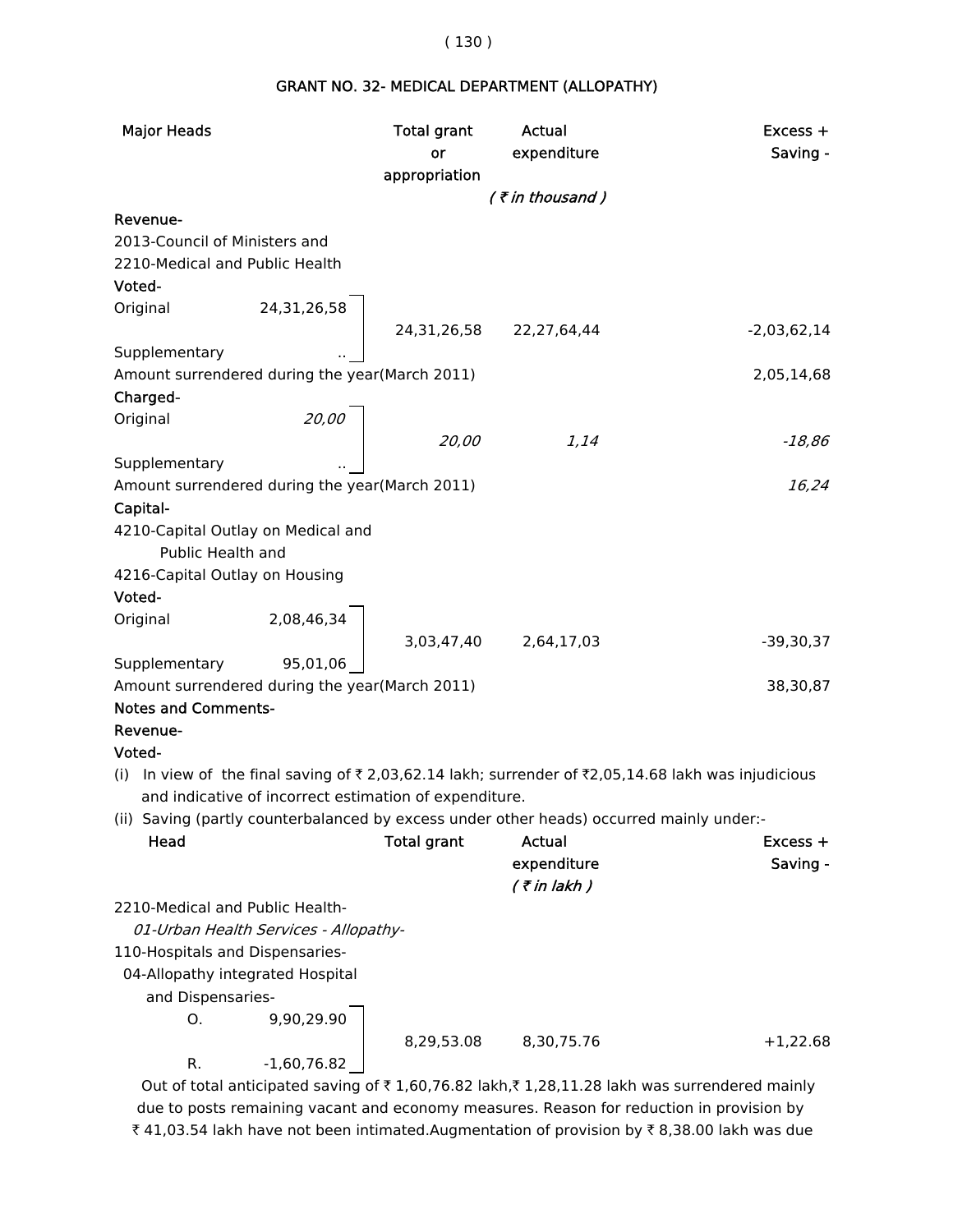| Head                              |                                                                  | <b>Total grant</b> | Actual<br>expenditure                                                                      | $Excess +$<br>Saving - |
|-----------------------------------|------------------------------------------------------------------|--------------------|--------------------------------------------------------------------------------------------|------------------------|
|                                   |                                                                  |                    | $($ ₹ in lakh $)$                                                                          |                        |
|                                   | actual requirements and non-receipt of fund under NRHM.          |                    | to payment of pay, etc. pending liabilities, medical-claim re-imbursement, on the basis of |                        |
| 10-Special medical facilities in  |                                                                  |                    |                                                                                            |                        |
| District/combined Hospitals-      |                                                                  |                    |                                                                                            |                        |
| O <sub>1</sub>                    | 6,62.90                                                          |                    |                                                                                            |                        |
|                                   |                                                                  |                    | 5,88.95 6,24.22                                                                            | $+35.27$               |
| R.                                | $-73.95$                                                         |                    |                                                                                            |                        |
|                                   | ₹73.95 lakh was surrendered on the basis of actual requirements. |                    |                                                                                            |                        |
|                                   |                                                                  |                    | Reasons for the final excess under above heads have not been intimated (June 2011).        |                        |
| 97-Externally Aided Projects-     |                                                                  |                    |                                                                                            |                        |
| Voted-                            |                                                                  |                    |                                                                                            |                        |
| O <sub>1</sub>                    | 35,00.00                                                         |                    |                                                                                            |                        |
|                                   |                                                                  |                    | 2,54.02 2,53.79                                                                            | $-0.23$                |
| R.                                | $-32,45.98$                                                      |                    |                                                                                            |                        |
|                                   |                                                                  |                    | Out of total saving of ₹32,45.98 lakh,₹31,47.99 lakh was surrendered mainly on the basis   |                        |
| intimated.                        |                                                                  |                    | actual requirements. Reasons for reduction in provision by ₹ 97.99 lakh have not been      |                        |
|                                   | 03-Rural Health Services - Allopathy-                            |                    |                                                                                            |                        |
| 110-Hospitals and Dispensaries-   |                                                                  |                    |                                                                                            |                        |
| 14-Estabishment of Primary Health |                                                                  |                    |                                                                                            |                        |
| Centres (District Plan)-          |                                                                  |                    |                                                                                            |                        |
|                                   |                                                                  |                    |                                                                                            |                        |

Voted-

 O. 5,11.02 R.  $-5,11.02$ 

 $\bar{\tau}$  5,11.02 lakh was surrendered on the basis of actual requirements.

80-General-

800-Other Expenditure-

03-Payment of Arrears-

Voted-

 $O. 2,77,42.44$ 

2,20,31.96 2,20,75.21 +43.25

.. .. ..

R.  $-57,10.48$ 

Out of the total saving of  $\bar{t}$  57,10.48 lakh,  $\bar{t}$  24,76.48 lakh was surrendered on the basis of actual requirements.Reasons for reduction in provision by  $\bar{\tau}$  32,34.00 lakh have not been intimated.

 Reasons for the final saving /excess under the above heads have not been intimated. (June 2011).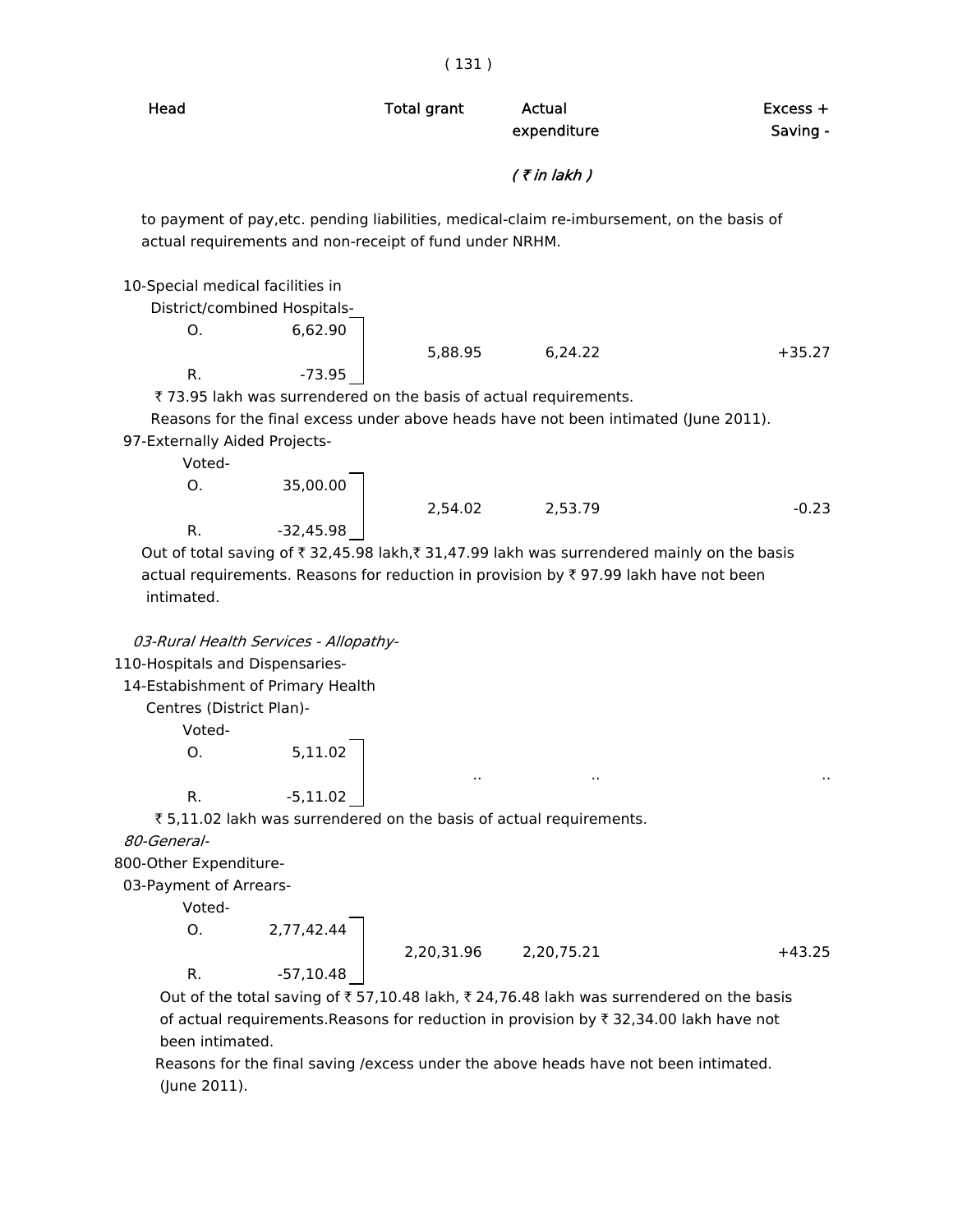(iii) Excess occurred mainly under:-

| Head                                                                                                                   |                                                      | <b>Total grant</b> | Actual<br>expenditure                                                                        | Excess +<br>Saving -                                                                                                                                                                                                                                                                                                                                                                                    |
|------------------------------------------------------------------------------------------------------------------------|------------------------------------------------------|--------------------|----------------------------------------------------------------------------------------------|---------------------------------------------------------------------------------------------------------------------------------------------------------------------------------------------------------------------------------------------------------------------------------------------------------------------------------------------------------------------------------------------------------|
|                                                                                                                        |                                                      |                    | $($ ₹ in lakh $)$                                                                            |                                                                                                                                                                                                                                                                                                                                                                                                         |
| 2210-Medical and Public Health-<br>110-Hospital and Dispensaries-<br>10-Allopathy Hospitals and<br>Dispensaries-<br>O. | 03-Rural Health Services - Allopathy-<br>10,72,30.11 | 11,24,58.74        | 11,24,10.26                                                                                  | $-48.48$                                                                                                                                                                                                                                                                                                                                                                                                |
| R.<br>80-General-                                                                                                      | 52,28.63                                             |                    | claim re-imbursement, non- receipt of fund under NRHM and on the basis of actual             | Out of net augmentation of provision by ₹52,28.63 lakh,₹10,99.37 lakh was surrendered<br>mainly due to economy measures and on the basis of actual requirements. Augmentation of<br>provision by $\bar{\tau}$ 64,28.00 lakh was due to payment of pay, etc., pending liabilities, medical<br>requirement. Reasons for reduction in provision by $\overline{\tau}$ 1,00.00 lakh have not been intimated. |
| 800-Other Expenditure-<br>06-Establishment of Health                                                                   |                                                      |                    |                                                                                              |                                                                                                                                                                                                                                                                                                                                                                                                         |
| Fund<br>(June 2011).                                                                                                   |                                                      | 5,00.00            | 5,10.50<br>Reasons for the final excess/saving under the above heads have not been intimated | $+10.50$                                                                                                                                                                                                                                                                                                                                                                                                |
| Charged-<br>for surrender.                                                                                             |                                                      |                    | (iv) Out of the final saving of ₹18.86 lakh, only a sum of ₹16.24 lakh could be anticipated  |                                                                                                                                                                                                                                                                                                                                                                                                         |
| (v) Saving occurred under:-<br>Head                                                                                    |                                                      | Total              | Actual                                                                                       | Excess +                                                                                                                                                                                                                                                                                                                                                                                                |
|                                                                                                                        |                                                      | appropriation      | expenditure                                                                                  | Saving -                                                                                                                                                                                                                                                                                                                                                                                                |
|                                                                                                                        |                                                      |                    | $($ ₹ in lakh)                                                                               |                                                                                                                                                                                                                                                                                                                                                                                                         |
| 2210-Medical and Public Health-<br>001-Direction and Administration-<br>03-Direction-<br>O.                            | 01-Urban Health Services - Allopathy-<br>20.00       |                    |                                                                                              |                                                                                                                                                                                                                                                                                                                                                                                                         |
|                                                                                                                        |                                                      | 3.76               | 1.14                                                                                         | $-2.62$                                                                                                                                                                                                                                                                                                                                                                                                 |
| R.                                                                                                                     | $-16.24$                                             |                    |                                                                                              |                                                                                                                                                                                                                                                                                                                                                                                                         |

₹ 16.24 lakh was surrendered due to nil demands.

Reasons for the final saving under the above head have not been intimated ( June 2011 ).

# Capital-

## Voted-

(vi) In view of the final saving of  $\bar{\tau}$  39,30.77 lakh, the supplementary grant of  $\bar{\tau}$  95,01.06 lakh obtained in August 2010 proved excessive.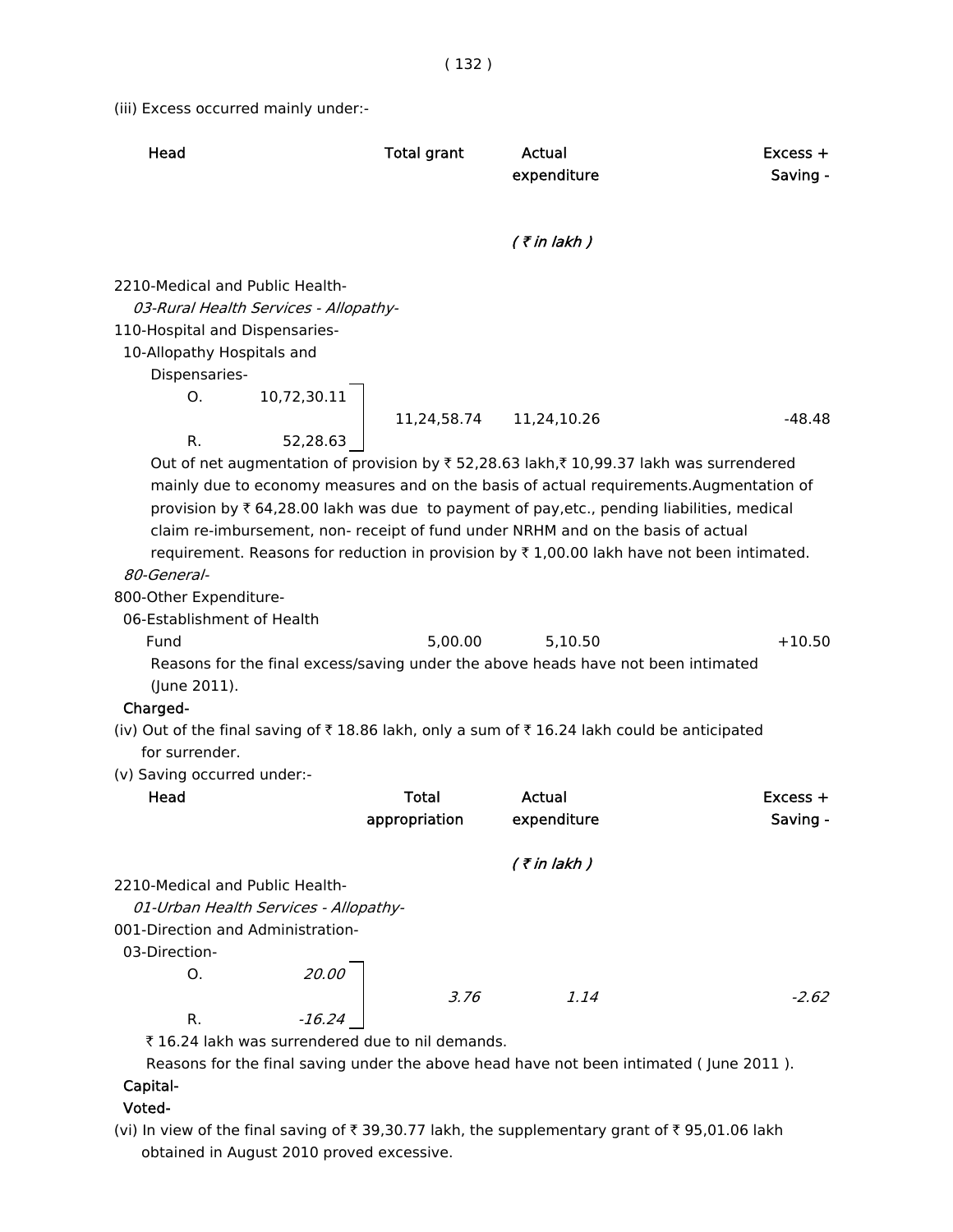- (vii) Out of the final saving of  $\bar{\tau}$  39,30.37 lakh; only a sum of  $\bar{\tau}$  38,30.87 lakh could be surrendered.
- (viii) Saving ( partly counterbalanced by excess under other heads ) occurred mainly under:-

| Head                                                         |            | <b>Total grant</b> | Actual<br>expenditure | $Excess +$<br>Saving -                                                                       |
|--------------------------------------------------------------|------------|--------------------|-----------------------|----------------------------------------------------------------------------------------------|
|                                                              |            |                    | $($ ₹ in lakh)        |                                                                                              |
| 4210-Capital Outlay on Medical                               |            |                    |                       |                                                                                              |
| and Public Health-                                           |            |                    |                       |                                                                                              |
| 01-Urban Health Services -                                   |            |                    |                       |                                                                                              |
| 110-Hospitals and Dispensaries-                              |            |                    |                       |                                                                                              |
| 17-Building construction of Chief Medical                    |            |                    |                       |                                                                                              |
| Officer and their controling offices/Dy.                     |            |                    |                       |                                                                                              |
| Director offices-                                            |            |                    |                       |                                                                                              |
| О.                                                           | 13,00.00   |                    |                       |                                                                                              |
|                                                              |            | 12,90.66           | 11,48.05              | $-1,42.61$                                                                                   |
| R.                                                           | $-9.34$    |                    |                       |                                                                                              |
|                                                              |            |                    |                       | Reasons for reduction in provision by reappropriation of ₹9.34 lakh have not been intimated. |
| 23-Construction of a 300 bedded joint                        |            |                    |                       |                                                                                              |
| District Hospital Building in                                |            |                    |                       |                                                                                              |
| Ambedker-Nagar-                                              |            |                    |                       |                                                                                              |
| S.                                                           | 3,41.80    |                    |                       |                                                                                              |
|                                                              |            | 2,31.38            | 2,31.38               |                                                                                              |
| R.                                                           | $-1,10.42$ |                    |                       |                                                                                              |
| Surrender of ₹1,10.42 lakh was due to non-issue of sanction. |            |                    |                       |                                                                                              |
| 42-Modification, renovation and extension                    |            |                    |                       |                                                                                              |
| of District Hospitals-                                       |            |                    |                       |                                                                                              |
| 0.                                                           | 30,00.00   |                    |                       |                                                                                              |
|                                                              |            |                    | 24,38.48 23,40.48     | $-98.00$                                                                                     |
| R.                                                           | $-5,61.52$ |                    |                       |                                                                                              |
|                                                              |            |                    |                       | Out of total anticipated saving of ₹5,61.52 lakh, surrender of ₹19.21 lakh was mainly        |
|                                                              |            |                    |                       | due to expenditure as per requirements and reasons for reduction of provision by ₹3,52.08    |
|                                                              |            |                    |                       | lakh have not been intimated. Reduction of provision by ₹1,90.23 lakh was due to non-        |
| receipt of proposals.                                        |            |                    |                       |                                                                                              |
| 46-Establishment of Ultramodern Facilities                   |            |                    |                       |                                                                                              |
| in Dr. Shyama Prasad Mukheerji Civil                         |            |                    |                       |                                                                                              |
| Hospital in Lucknow-                                         |            |                    |                       |                                                                                              |
| Ο.                                                           | 3,00.00    |                    |                       |                                                                                              |
|                                                              |            | 61.06              | 61.06                 |                                                                                              |
| R.                                                           | $-2,38.94$ |                    |                       |                                                                                              |

Out of total anticipated saving or  $\bar{\tau}$  2,38.94 lakh, surrender of  $\bar{\tau}$  1.41 lakh was due to expenditure as per requirements and reasons for reduction of provision by  $\bar{\tau}$  2,37.53 lakh have not been intimated.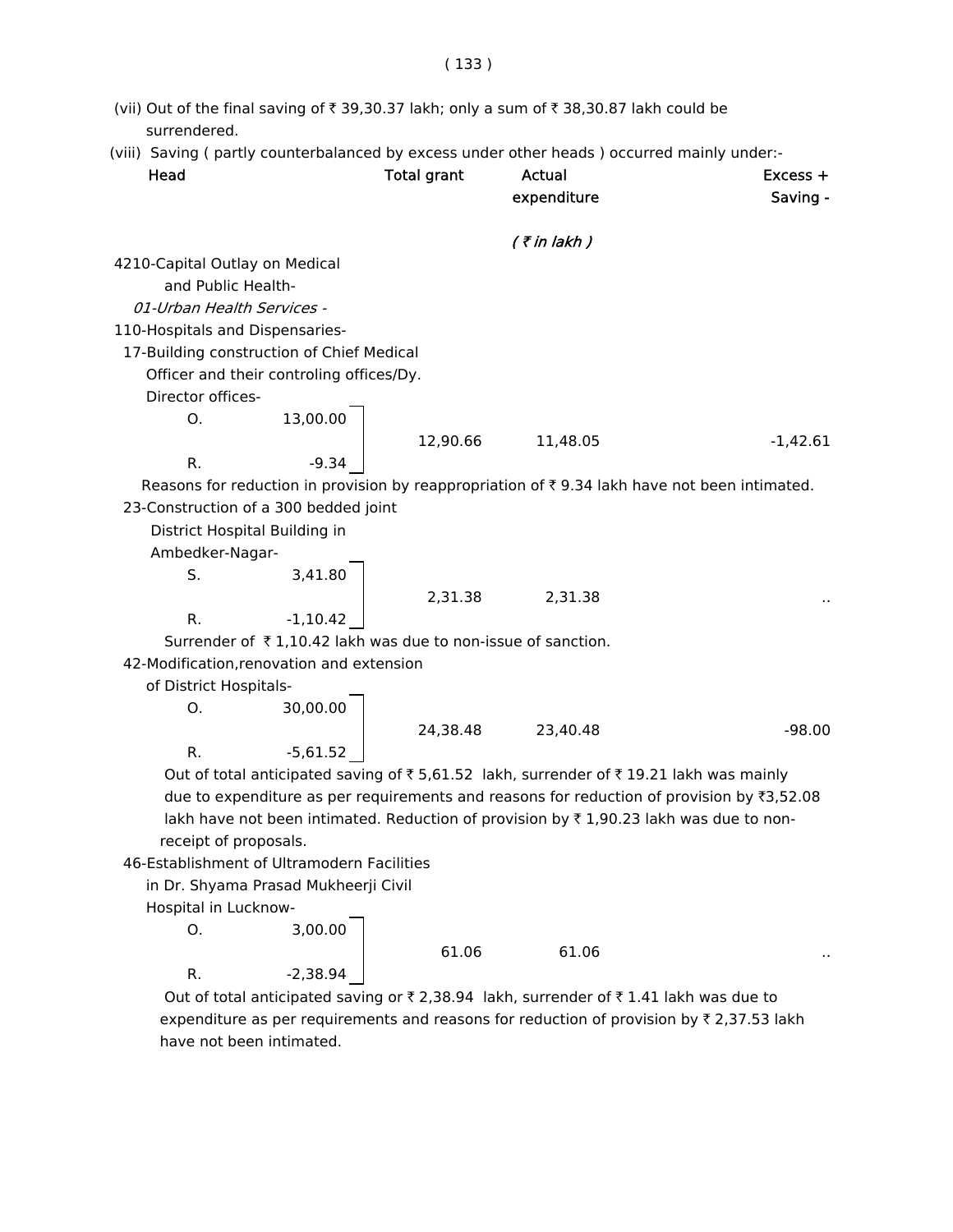|                                                                                                                                                                                                                                                                                                                                                                  | (134)              |                       |                      |
|------------------------------------------------------------------------------------------------------------------------------------------------------------------------------------------------------------------------------------------------------------------------------------------------------------------------------------------------------------------|--------------------|-----------------------|----------------------|
| Head                                                                                                                                                                                                                                                                                                                                                             | <b>Total grant</b> | Actual<br>expenditure | Excess +<br>Saving - |
|                                                                                                                                                                                                                                                                                                                                                                  |                    | $($ ₹ in lakh)        |                      |
| 64-Specific medical facilities in<br>District/Joint Hospitals-<br>O.<br>30,00.00<br>S.<br>50,00.00<br>$-29,39.60$<br>R.                                                                                                                                                                                                                                          | 50,60.40           | 68,87.87              | $+18,27.47$          |
| Out of total anticipated saving of ₹29,39.60 lakh, surrender of ₹8,45.49 lakh was due<br>to surrender by field offices and reasons for reduction of provision by ₹18,73.08 lakh<br>have not been intimated. Reduction of provision by $\overline{\tau}$ 2,21.03 lakh was due to non-receipt<br>of proposals.                                                     |                    |                       |                      |
| 67-Construction of 100 Bedded Joint Hospital<br>Building in Kaushambi District-<br>30.00<br>O.                                                                                                                                                                                                                                                                   |                    |                       |                      |
| $-20.66$<br>R.                                                                                                                                                                                                                                                                                                                                                   | 9.34               | 9.34                  |                      |
| Out of total anticipated saving of ₹20.66 lakh, reasons for augmentation of provision by<br>reappropriation of ₹9.34 lakh and reduction of ₹30.00 lakh have not been intimated.<br>72-Establishment of 100 Bedded<br>Hospitals-<br>70,00.00<br>O.                                                                                                                |                    |                       |                      |
|                                                                                                                                                                                                                                                                                                                                                                  | 46,41.73           | 41,24.24              | $-5,17.49$           |
| R.<br>$-23,58.27$<br>Out of total anticipated saving of ₹23,58.27 lakh, surrender of ₹10.24 lakh was due to<br>non-issue of sanction and reasons for reduction of provision by ₹ 23,14.05 lakh have not<br>been intimated. Reduction of provision by ₹33.98 lakh was due to non-receipt of proposals.<br>74-Establishment of Blood Component<br>Seperation Unit- |                    |                       |                      |
| R.<br>18,27.47<br>Out of net augmentation by ₹18,27.47 lakh, surrender of ₹4,56.87 lakh was due to<br>surrender by field offices and reasons for reduction of provision by ₹18,73.08 lakh<br>have not been intimated. Reduction of provision by ₹4,11.26 lakh was for the early<br>establishment of blood component seperation unit.<br>800-Other Expenditure-   | 18,27.47           |                       | $-18,27.47$          |
| 03-Mental Health Institution and                                                                                                                                                                                                                                                                                                                                 |                    |                       |                      |
| Hospital, Agra-                                                                                                                                                                                                                                                                                                                                                  |                    |                       |                      |
| 19,77.99<br>S.                                                                                                                                                                                                                                                                                                                                                   | 4,00.00            | 4,00.00               |                      |
| $-15,77.99$<br>R.                                                                                                                                                                                                                                                                                                                                                |                    |                       |                      |
| Surrender of ₹15,77.99 lakh was due to non-issue of sanction.                                                                                                                                                                                                                                                                                                    |                    |                       |                      |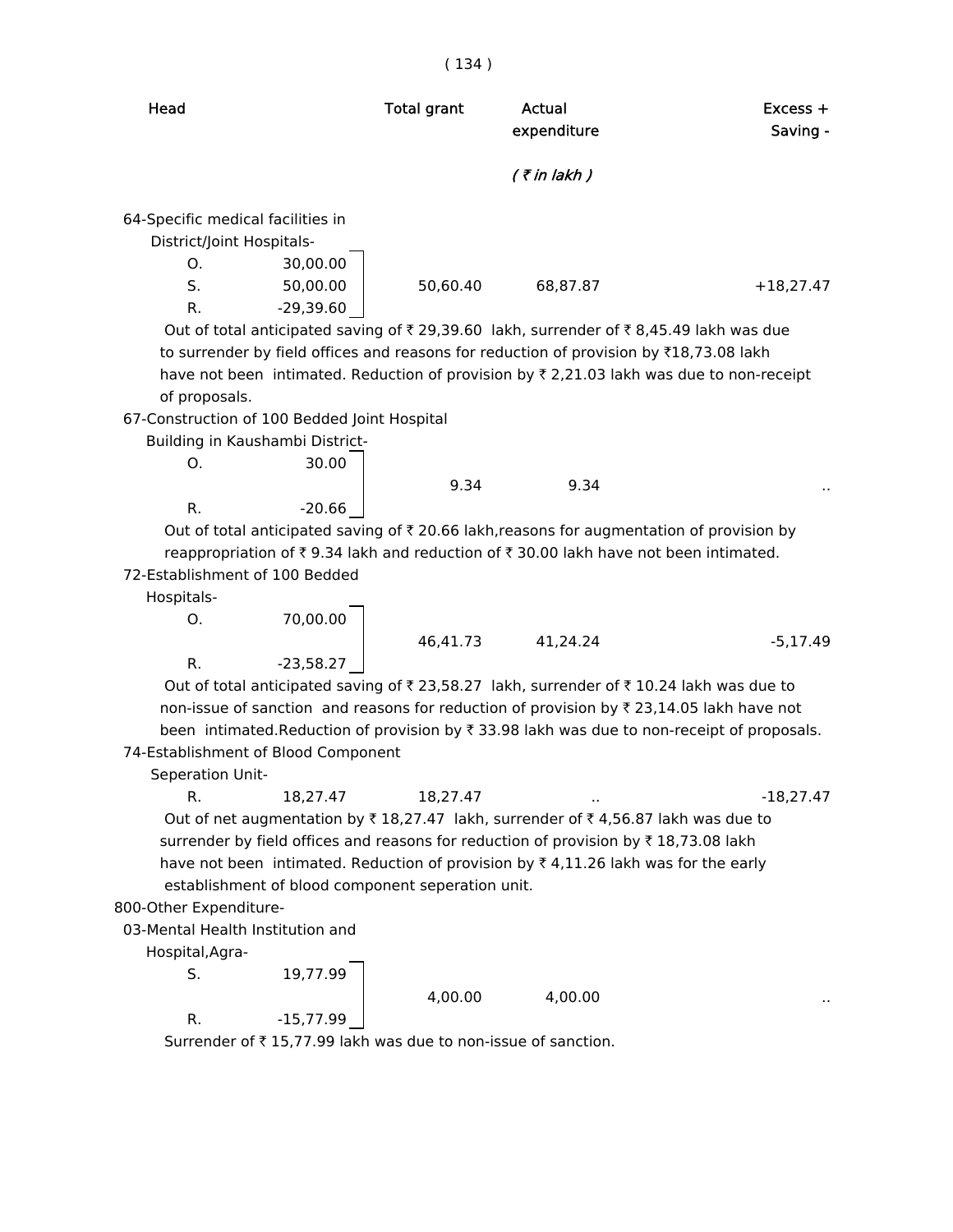( 135 )

| Head | Total grant | Actual | Excess + |
|------|-------------|--------|----------|
|      |             |        |          |

# expenditure Saving -

#### $($  ₹ in lakh  $)$

02-Rural Health Services-

110-Hospital and Dispensaries-

07-Construction of 100 Bedded Joint Hospital

Building in Milkipur Distt. Faizabad-

 O. 4,42.34 R.  $-2,20.95$ 

2,21.39 ... ... 2,21.39

.. .. ..

.. .. ..

.. .. ..

.. .. ..

Out of total anticipated saving or  $\overline{\zeta}$  2,20.95 lakh, surrender of  $\overline{\zeta}$  1,58.31 lakh was due to non-issue of sanction and reasons for reduction of provision by  $\bar{\tau}$  62.64 lakh have not been intimated.

 Reasons for final saving/non-utilisation of entire provision/excess under the above heads have not been intimated (June 2011).

09-Construction of 100 Bedded Joint Hospital

 Building in Tarwan Distt. Azamgarh- O. 50.00 R.  $-50.00$ 

Reasons for reduction of provision by reappropriation of  $\bar{\tau}$  50.00 lakh have not been intimated.

11- Construction of 100 Bedded Joint Hospital

 Building in Bakewar Distt. Etawah- O. 1,00.00

R.  $-1,00.00$ 

Reasons for reduction of provision by reappropriation of  $\bar{\tau}$  1,00.00 lakh have not been intimated.

800-Other Expenditure-

97-External Aided project-

 O. 5,00.00 R. -5,00.00

Reasons for reduction of provision by  $\bar{\tau}$  5,00.00 lakh have not been intimated.

4216-Capital Outlay on Housing-

01-Government Residential Buildings-

700-Other Housing-

05-Residential Building for 100 Bedded

Joint Hospital in Distt. Sonbhadra-

|  | 50.00    |
|--|----------|
|  | $-50.00$ |

Out of total anticipated saving of  $\bar{\tau}$  50.00 lakh,reasons for surrender of  $\bar{\tau}$  27.16 lakh and reduction of provision by  $\bar{\tau}$  22.84 lakh have not been intimated.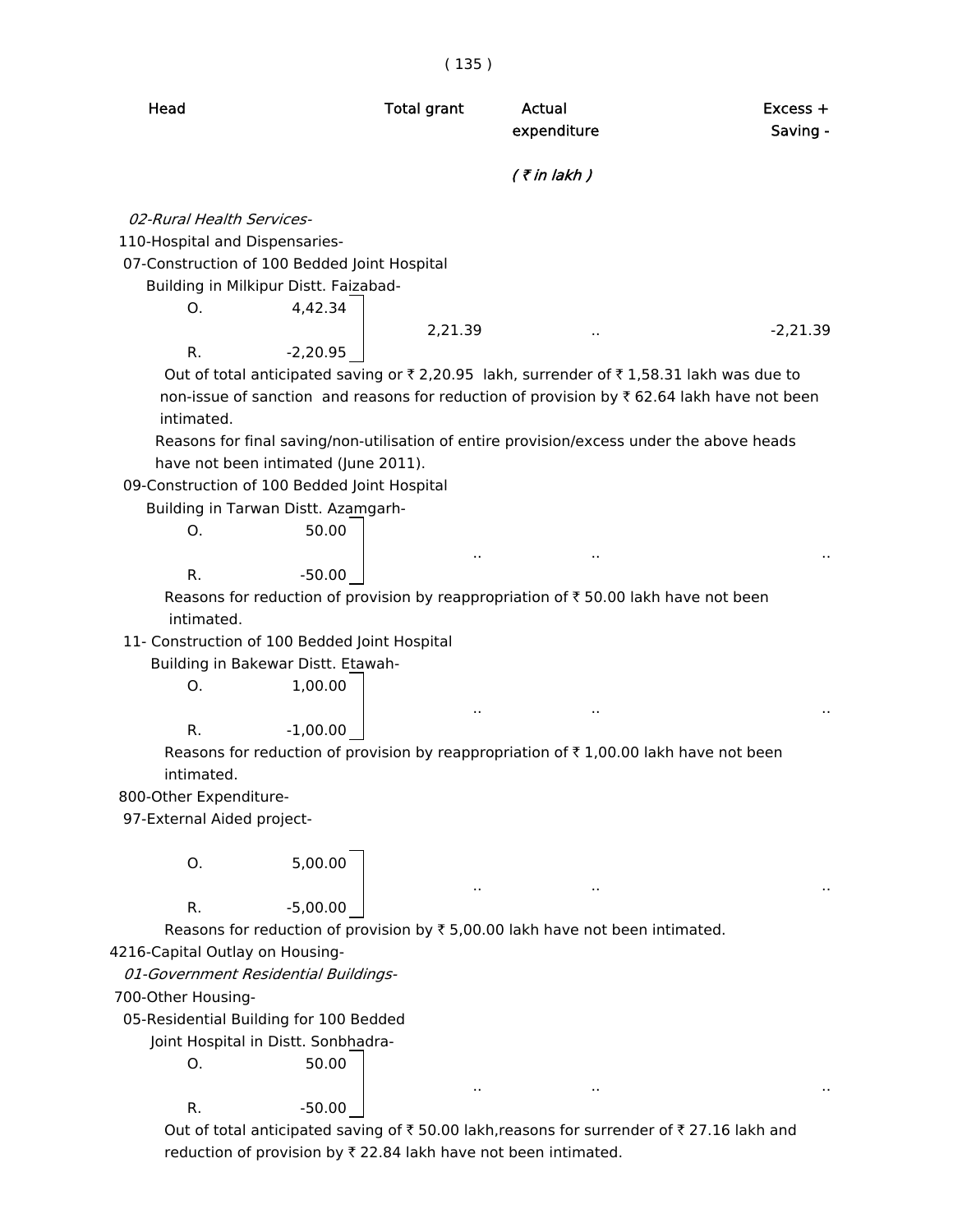( 136 )

| Head                                          |          | <b>Total grant</b> | Actual<br>expenditure                                                                          | Excess +<br>Saving -                                                                     |
|-----------------------------------------------|----------|--------------------|------------------------------------------------------------------------------------------------|------------------------------------------------------------------------------------------|
|                                               |          |                    | $($ ₹ in lakh)                                                                                 |                                                                                          |
| 06-Residential Building for 100 Bedded        |          |                    |                                                                                                |                                                                                          |
| Joint Hospital, Mahoba-                       |          |                    |                                                                                                |                                                                                          |
| O.                                            | 10.00    |                    |                                                                                                |                                                                                          |
| R.                                            | $-10.00$ |                    |                                                                                                |                                                                                          |
| intimated.                                    |          |                    | Reasons for reduction in provision by reappropriation of $\bar{\tau}$ 10.00 lakh have not been |                                                                                          |
| (ix) Excess occurred under:-                  |          |                    |                                                                                                |                                                                                          |
| 4210-Capital Outlay on Medical and            |          |                    |                                                                                                |                                                                                          |
| Public Health-                                |          |                    |                                                                                                |                                                                                          |
| 01-Urban Health Services-                     |          |                    |                                                                                                |                                                                                          |
| 110-Hospitals and Dispensaries-               |          |                    |                                                                                                |                                                                                          |
| 08- Construction of 100 Bedded Children       |          |                    |                                                                                                |                                                                                          |
| Hospital Building-                            |          |                    |                                                                                                |                                                                                          |
| O.                                            | 6,00.00  |                    |                                                                                                |                                                                                          |
|                                               |          | 23,79.61           | 23,79.61                                                                                       |                                                                                          |
| R.                                            | 17,79.61 |                    |                                                                                                |                                                                                          |
|                                               |          |                    |                                                                                                | Reasons for augmentation of provision by reappropriation of ₹17,79.61 lakh have not been |
| intimated.                                    |          |                    |                                                                                                |                                                                                          |
| 10- Construction of Post-martem               |          |                    |                                                                                                |                                                                                          |
| House                                         |          | 50.00              | 1,92.61                                                                                        | $+1,42.61$                                                                               |
| 68- Construction of 100 Bedded Joint Hospital |          |                    |                                                                                                |                                                                                          |
| building in Baghpat-                          |          |                    |                                                                                                |                                                                                          |
| O.                                            | 1,00.00  |                    |                                                                                                |                                                                                          |
|                                               |          | 2,45.05            | 2,45.05                                                                                        |                                                                                          |
| R.                                            | 1,45.05  |                    |                                                                                                |                                                                                          |
|                                               |          |                    |                                                                                                | Reasons for augmentation of provision by reappropriation of ₹1,45.05 lakh have not been  |
| intimated.                                    |          |                    |                                                                                                |                                                                                          |
| 02-Rural Health Services-                     |          |                    |                                                                                                |                                                                                          |
| 103-Primary Health Centres-                   |          |                    |                                                                                                |                                                                                          |
| 04-Construction of Buildings of New           |          |                    |                                                                                                |                                                                                          |
| Primary health centres (Current Part)         |          |                    |                                                                                                |                                                                                          |
| (District Plan)-                              |          |                    |                                                                                                |                                                                                          |
| R.                                            | 12,13.94 | 12,13.94           | 15,34.64                                                                                       | $+3,20.70$                                                                               |
|                                               |          |                    | Out of net augmentation of ₹12,13.94 lakh, reasons for surrender of ₹11.88 lakh and            |                                                                                          |
|                                               |          |                    | augmentation of provision by ₹12,25.82 lakh have not been intimated.                           |                                                                                          |
| 104-Community Health Centres-                 |          |                    |                                                                                                |                                                                                          |
| 03-Construction of Buildings of CHC's         |          |                    |                                                                                                |                                                                                          |
| (Current Part) (District Plan)-               |          |                    |                                                                                                |                                                                                          |
| R.                                            | 99.82    | 99.82              | 5,16.50                                                                                        | $+4,16.68$                                                                               |
|                                               |          |                    | Reasons for augmentation of provision by ₹99.82 lakh have not been intimated.                  |                                                                                          |
|                                               |          |                    | Resons for final excess under the above heads have not been intimated (June 2011).             |                                                                                          |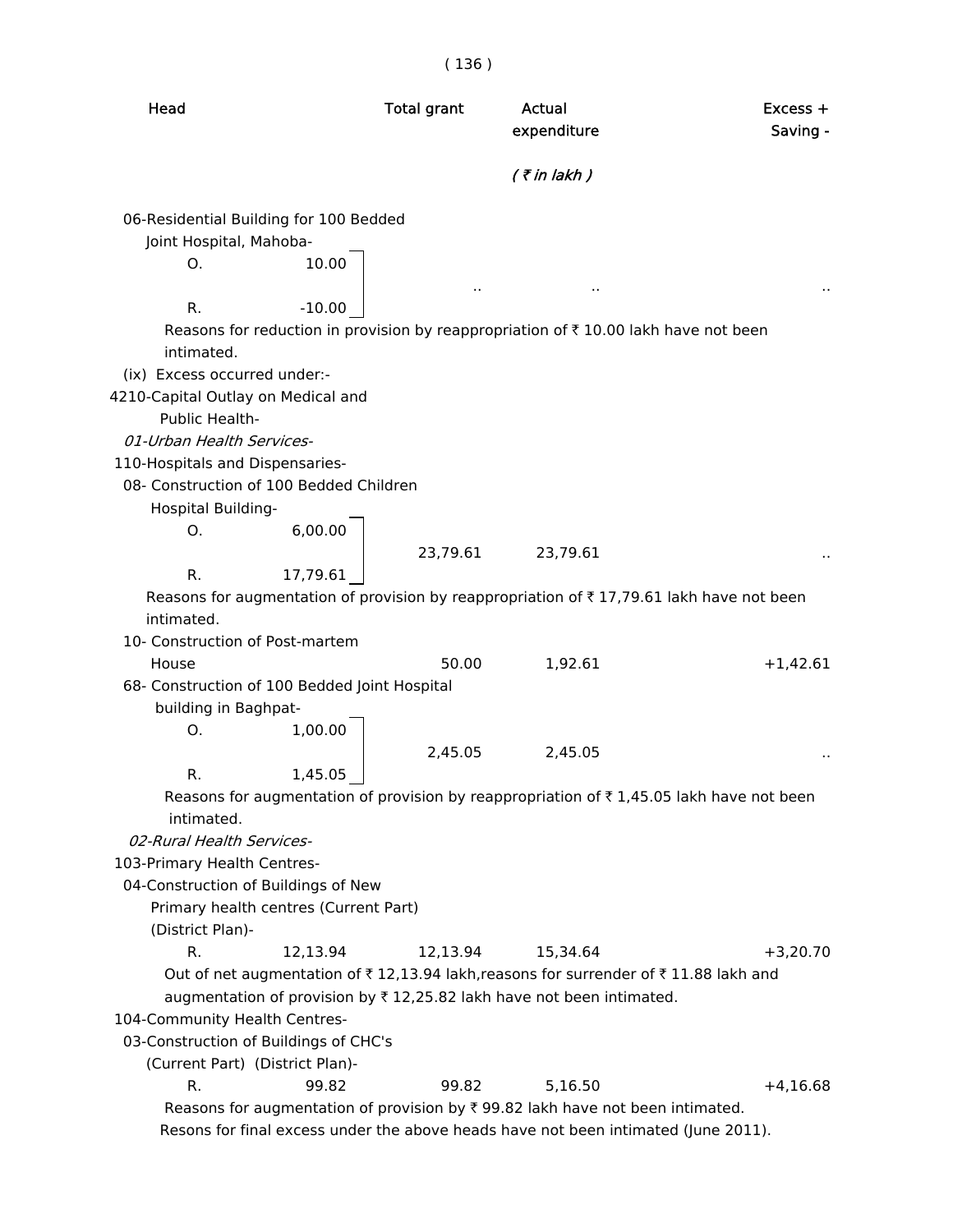| <b>Major Heads</b>             |                                                | <b>Total grant</b> | Actual<br>expenditure                                                                     | Excess +<br>Saving - |
|--------------------------------|------------------------------------------------|--------------------|-------------------------------------------------------------------------------------------|----------------------|
|                                |                                                |                    | (₹in thousand)                                                                            |                      |
| Revenue-                       |                                                |                    |                                                                                           |                      |
| 2210-Medical and Public Health |                                                |                    |                                                                                           |                      |
| Voted-                         |                                                |                    |                                                                                           |                      |
| Original                       | 3,80,43,87                                     |                    |                                                                                           |                      |
|                                |                                                |                    | 3,80,43,87 3,49,32,22                                                                     | $-31, 11, 65$        |
| Supplementary                  |                                                |                    |                                                                                           |                      |
|                                | Amount surrendered during the year(March 2011) |                    |                                                                                           | 30,64,80             |
| Capital-                       |                                                |                    |                                                                                           |                      |
| 4210-Capital Outlay on Medical |                                                |                    |                                                                                           |                      |
|                                | and Public Health                              |                    |                                                                                           |                      |
| Voted-                         |                                                |                    |                                                                                           |                      |
| Original                       | 30,40,00                                       |                    |                                                                                           |                      |
|                                |                                                | 30,40,00           | 30,18,80                                                                                  | $-21,20$             |
| Supplementary                  |                                                |                    |                                                                                           |                      |
| <b>Notes and Comments-</b>     | Amount surrendered during the year(March 2011) |                    |                                                                                           | 12,47                |
|                                |                                                |                    |                                                                                           |                      |
| Revenue-<br>Voted-             |                                                |                    |                                                                                           |                      |
|                                |                                                |                    | (i) Out of the final saving of ₹ 31,11.65 lakh; only ₹ 30,64.80 lakh could be anticipated |                      |
| for surrender.                 |                                                |                    |                                                                                           |                      |
|                                |                                                |                    | (ii) Saving (partly counterbalanced by excess under other heads) occurred mainly under :- |                      |
|                                |                                                |                    |                                                                                           |                      |
| Head                           |                                                | <b>Total grant</b> | Actual                                                                                    | Excess +             |
|                                |                                                |                    | expenditure                                                                               | Saving -             |
|                                |                                                |                    |                                                                                           |                      |
|                                |                                                |                    | $($ ₹ in lakh $)$                                                                         |                      |
|                                | 2210-Medical and Public Health-                |                    |                                                                                           |                      |
|                                | 02-Urban Health Services-Other                 |                    |                                                                                           |                      |
|                                | Systems of medicine-                           |                    |                                                                                           |                      |
| 101-Ayurveda-                  |                                                |                    |                                                                                           |                      |
|                                | 03-Direction and Administration-               |                    |                                                                                           |                      |
| O.                             | 14,54.17                                       |                    |                                                                                           |                      |
|                                |                                                | 10,18.77           | 10,51.38                                                                                  | $+32.61$             |
| R.                             | $-4,35.40$                                     |                    |                                                                                           |                      |
|                                |                                                |                    | ₹4,35.40 lakh was surrenderd mainly on the basis of actual expenditure and surrender      |                      |
|                                | as informed by Field Offices.                  |                    |                                                                                           |                      |
|                                | 04-Departmental Drug Manufacture-              |                    |                                                                                           |                      |
| 0.                             | 4,99.13                                        |                    |                                                                                           |                      |
|                                |                                                | 4,43.37            | 4,43.57                                                                                   | $+0.20$              |
| R.                             | $-55.76$                                       |                    |                                                                                           |                      |

# GRANT NO. 33- MEDICAL DEPARTMENT (AYURVEDIC AND UNANI)

₹ 55.76 lakh was surrendered due to issue of sanction at the end of the financial year.

# ( 137 )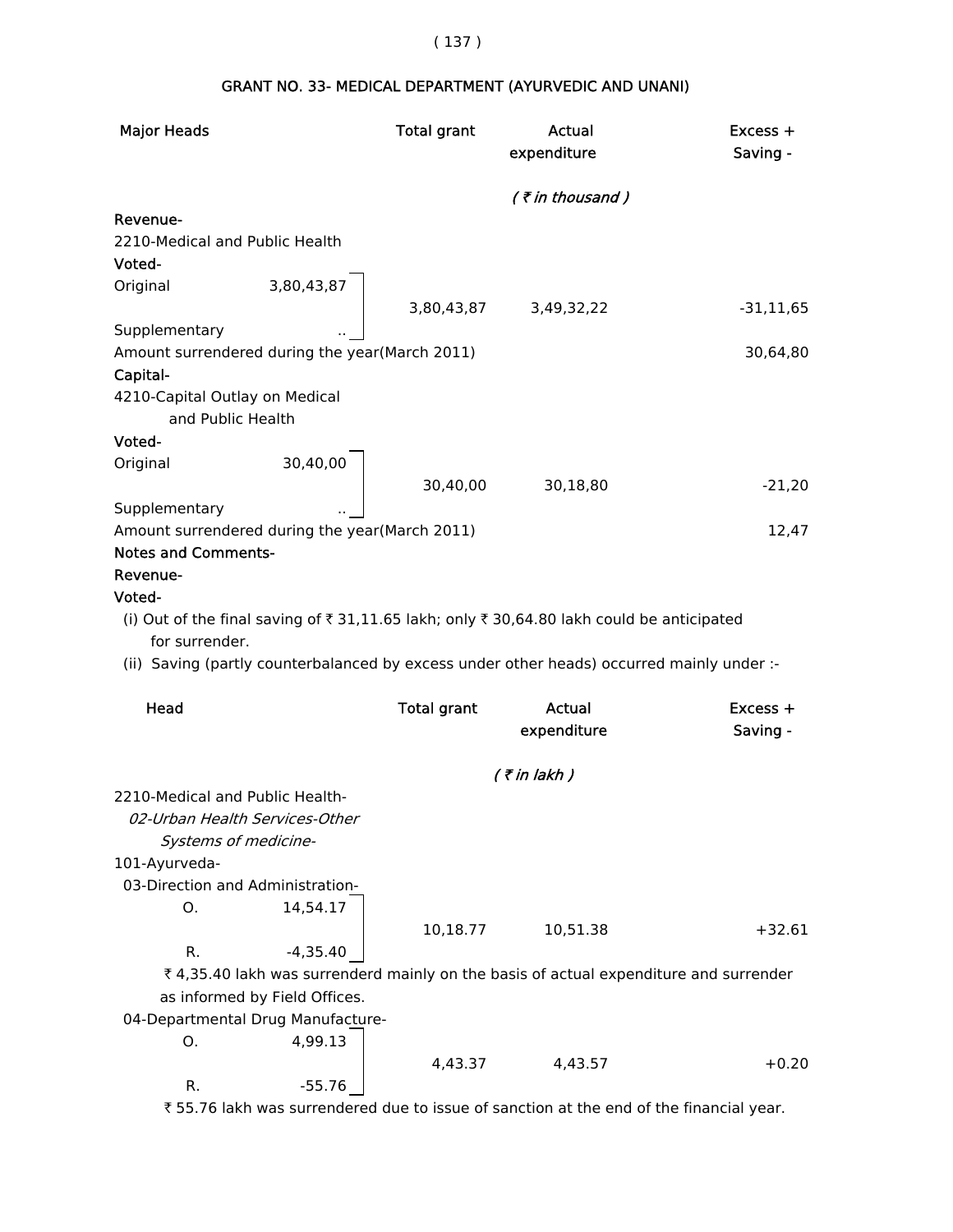| Head                           |          | <b>Total grant</b> | Actual<br>expenditure | $Excess +$<br>Saving - |
|--------------------------------|----------|--------------------|-----------------------|------------------------|
|                                |          |                    | $($ ₹ in lakh)        |                        |
| 04-Rural Health Services-Other |          |                    |                       |                        |
| Systems of medicine-           |          |                    |                       |                        |
| 103-Unani-                     |          |                    |                       |                        |
| 03-Hospitals and Clinics-      |          |                    |                       |                        |
| O.                             | 24,39.80 |                    |                       |                        |
|                                |          | 19,29.58           | 19,16.96              | $-12.62$               |

Out of net saving of  $\bar{z}$  5,10.22 lakh, $\bar{z}$  4,49.26 lakh was surrendered mainly on the basis of information provided by field offices regarding expenditure and surrender and reduction by  $\bar{\tau}$  60.96 lakh was due to posts remaining vacant.

#### 80-General-

800-Other Expenditure-

03-Payment of Arrears-

 O. 52,16.11 43,89.10 42,78.55 -1,10.55 R.  $-8.27.01$ 

Out of total reduction of provision by  $\bar{\tau}$  8,27.01 lakh, $\bar{\tau}$  5,46.49 lakh was surrendered due to posts remaining vacant and on the basis of actual expenditure and surrender as informed by field offices. Reduction of provision by  $\bar{\tau}$  2,80.52 lakh was due to posts remaining vacant.

 Reasons for final saving/ excess under the above head have not been intimated(June2011). (iii) Excess occurred under :-

2210-Medical and Public Health-

02-Urban Health Services-Other Systems

R. -5,10.22

of medicine-

```
 101-Ayurveda-
```
06-Grants in aid to Non-Government

R. 4.55

R. 5.70

Institution (Ayurveda)-

 $0.$  2.32

6.87 6.87 ..

Out of net augmentation of  $\bar{\tau}$  4.55 lakh,surrender of  $\bar{\tau}$  0.33 lakh was on the basis of actual expenditure and surrender as informed by field offices and augmentation through reappropriation by  $\bar{\tau}$  4.88 lakh was due to payment of pay to staff.

103-Unani-

03-Direction and Administration-

O. 96.22

1,01.92 1,02.62 +0.70

Out of net augmentation of  $\overline{\tau}$  5.70 lakh,surrender of  $\overline{\tau}$  12.66 lakh was on the basis of actual expenditure and surrender as informed by field offices and augmentation through reappropriation of  $\bar{\tau}$  18.36 lakh was due to payment of pay, etc. to staff.

( 138 )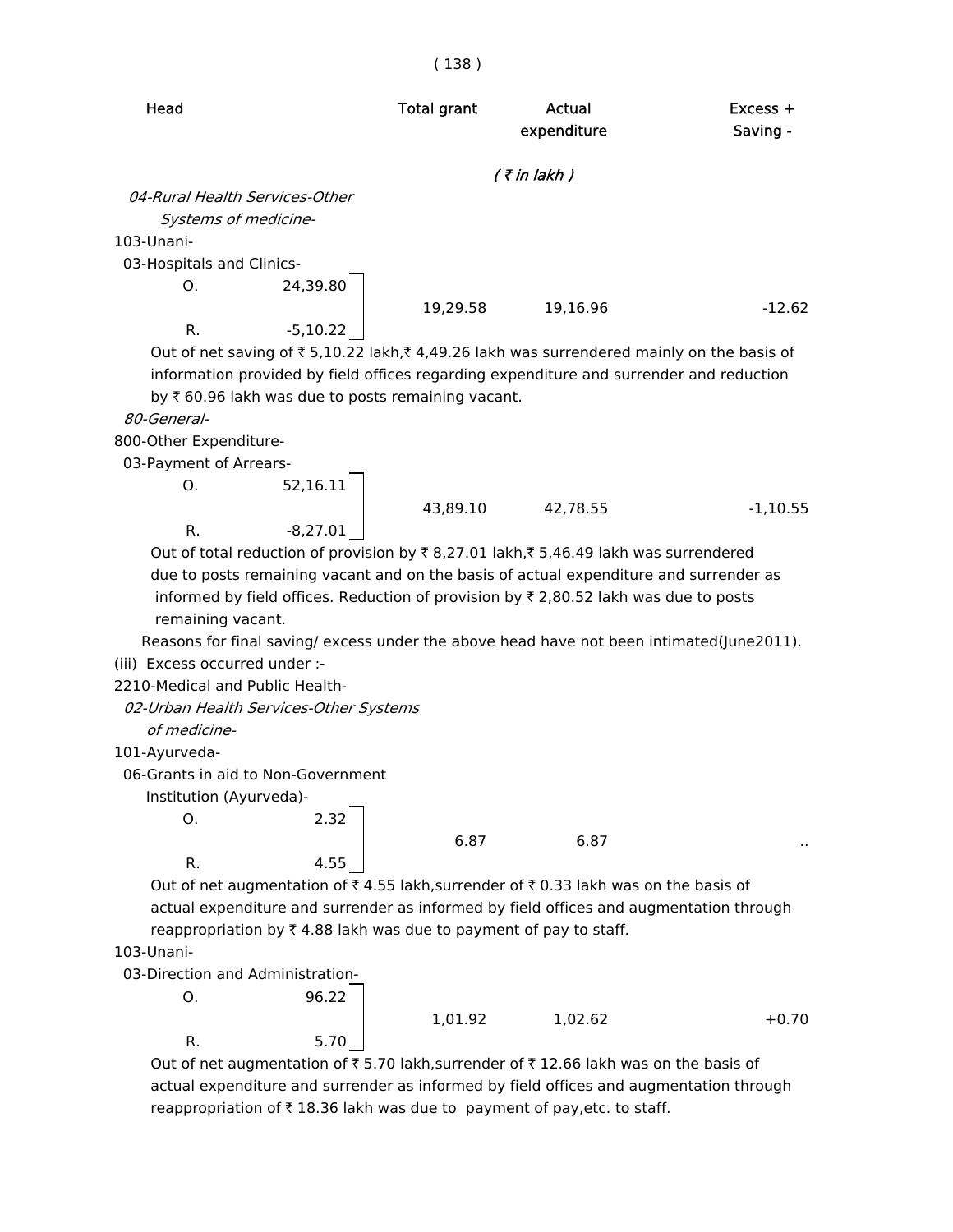| Head                                                                                      |          | <b>Total grant</b>                                             | Actual<br>expenditure                                                                                                                                                           | $Excess +$<br>Saving - |
|-------------------------------------------------------------------------------------------|----------|----------------------------------------------------------------|---------------------------------------------------------------------------------------------------------------------------------------------------------------------------------|------------------------|
|                                                                                           |          |                                                                | $($ ₹ in lakh $)$                                                                                                                                                               |                        |
| 04-Departmental Drug Manufacture-                                                         |          |                                                                |                                                                                                                                                                                 |                        |
| O <sub>1</sub>                                                                            | 76.19    |                                                                |                                                                                                                                                                                 |                        |
|                                                                                           |          | 83.37                                                          | 83.19                                                                                                                                                                           | $-0.18$                |
| $R_{\cdot}$                                                                               | 7.18     |                                                                |                                                                                                                                                                                 |                        |
| 05-Medical Education, Training<br>and Research-<br>101-Ayurveda-<br>06-Other Expenditure- |          | ₹ 9.67 lakh was due to payment of pay, etc. to staff.          | Out of net augmentation of ₹7.18 lakh, surrender of ₹2.49 lakh was on the basis of<br>information of expenditure and surrender provided by field offices and reappropriation of |                        |
| O <sub>1</sub>                                                                            | 26,14.54 |                                                                |                                                                                                                                                                                 |                        |
|                                                                                           |          | 27,02.92                                                       | 26,69.22                                                                                                                                                                        | $-33.70$               |
| R.                                                                                        | 88.38    |                                                                |                                                                                                                                                                                 |                        |
|                                                                                           |          |                                                                | Out of net augmentation of ₹88.38 lakh,₹3,23.43 lakh was surrendered mainly on the                                                                                              |                        |
|                                                                                           |          |                                                                | basis of actual expenditure and surrender as informed by field offices and augmentation                                                                                         |                        |
|                                                                                           |          | provision by ₹4,11.81 lakh was due to fulfilment of the posts. |                                                                                                                                                                                 |                        |
| 103-Unani-                                                                                |          |                                                                |                                                                                                                                                                                 |                        |
| 03-Provincialisation of Unani Colleges                                                    |          |                                                                |                                                                                                                                                                                 |                        |
| and attached Hospitals-                                                                   |          |                                                                |                                                                                                                                                                                 |                        |

O. 8,48.59

R.  $-45.76$ 

8,02.83 8,86.04 +83.21

Out of net saving of  $\bar{\tau}$  45.76 lakh, $\bar{\tau}$  1,34.76 lakh was surrendered mainly on the basis of actual expenditure and surrender as informed by field offices and posts remaining vacant. Augmentation of provision by  $\bar{\tau}$  89.00 lakh was due to fulfilment of the posts. Reasons for the final excess/saving under the above heads have not been intimated (June 2011).

#### ( 139 )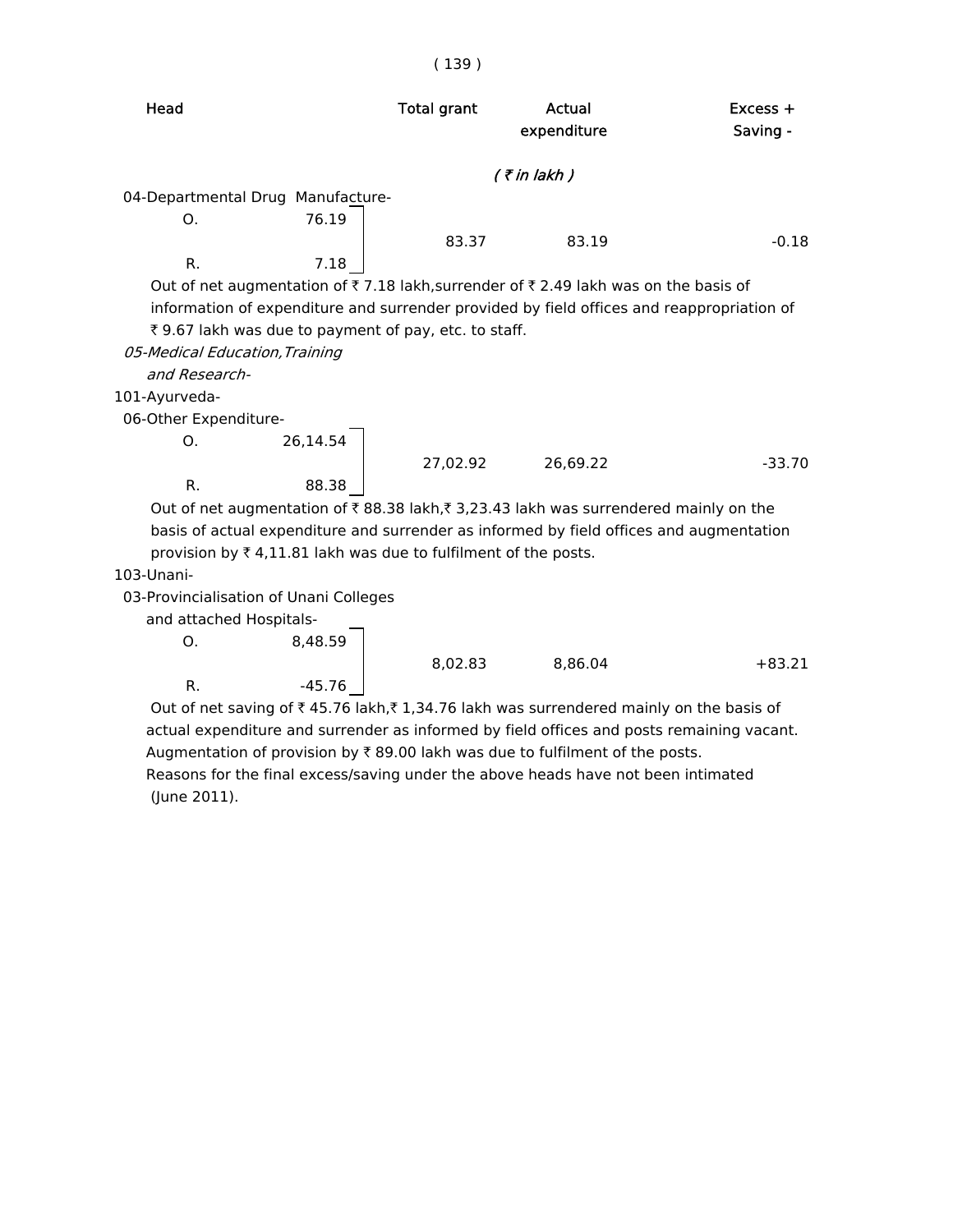# ( 140 )

| <b>Major Heads</b>                                                                                          |            | <b>Total grant</b> | Actual<br>expenditure | $Excess +$<br>Saving - |
|-------------------------------------------------------------------------------------------------------------|------------|--------------------|-----------------------|------------------------|
|                                                                                                             |            |                    | $($ ₹ in thousand)    |                        |
| Revenue-                                                                                                    |            |                    |                       |                        |
| 2210-Medical and Public Health                                                                              |            |                    |                       |                        |
| Voted-                                                                                                      |            |                    |                       |                        |
| Original                                                                                                    | 1,65,12,36 |                    |                       |                        |
|                                                                                                             |            | 1,65,12,36         | 1,61,31,70            | $-3,80,66$             |
| Supplementary                                                                                               |            |                    |                       |                        |
| Amount surrendered during the year                                                                          |            |                    |                       |                        |
| Capital-                                                                                                    |            |                    |                       |                        |
| 4210-Capital Outlay on Medical and Public Health                                                            |            |                    |                       |                        |
| Voted-                                                                                                      |            |                    |                       |                        |
| Original                                                                                                    | 85.76      |                    |                       |                        |
|                                                                                                             |            | 85,76              |                       | $-85,76$               |
| Supplementary                                                                                               |            |                    |                       |                        |
| Amount surrendered during the year                                                                          |            |                    |                       | $\sim$                 |
| <b>Notes and Comments -</b>                                                                                 |            |                    |                       |                        |
| Revenue-                                                                                                    |            |                    |                       |                        |
| Voted-                                                                                                      |            |                    |                       |                        |
| (i) Out of the final saving of $\overline{\tau}$ 3,80.66 lakh no amount could be anticipated for surrender. |            |                    |                       |                        |

# GRANT NO. 34- MEDICAL DEPARTMENT (HOMOEOPATHY)

(ii) Saving ( partly counter balanced by excess under other heads) occurred mainly under:-

| Head                                                                               | <b>Total grant</b> | Actual<br>expenditure | $Excess +$<br>Saving - |
|------------------------------------------------------------------------------------|--------------------|-----------------------|------------------------|
|                                                                                    |                    | ( ₹ in lakh )         |                        |
| 2210-Medical and Public Health -                                                   |                    |                       |                        |
| <i>80-General-</i>                                                                 |                    |                       |                        |
| 800-Other Expenditure-                                                             |                    |                       |                        |
| 03-Payment of Arrears                                                              | 26,00.35           | 21,94.89              | -4.05.46               |
| Reasons for final saving under the above head have not been intimated (June 2011). |                    |                       |                        |
| (iii) Excess occurred under :-                                                     |                    |                       |                        |
| 2210-Medical and Public Health -                                                   |                    |                       |                        |
| 02-Urban Health Services-                                                          |                    |                       |                        |
| Other Systems of medicine-                                                         |                    |                       |                        |
| 102-Homoeopathy-                                                                   |                    |                       |                        |
| 03-Direction and Administration                                                    | 1,33.00            | 1,40.07               | $+7.07$                |
| 04-Hospitals and Dispensaries                                                      | 15,24.38           | 16,43.21              | $+1,18.83$             |
| 05-Medical Education, Training and Research-                                       |                    |                       |                        |
| 102-Homoeopathy-                                                                   |                    |                       |                        |
| 03-Education                                                                       | 11.40.83           | 11,59.09              | $+18.26$               |
| Reasons for final excess under the above heads have not been intimated             |                    |                       |                        |
| (June 2011).                                                                       |                    |                       |                        |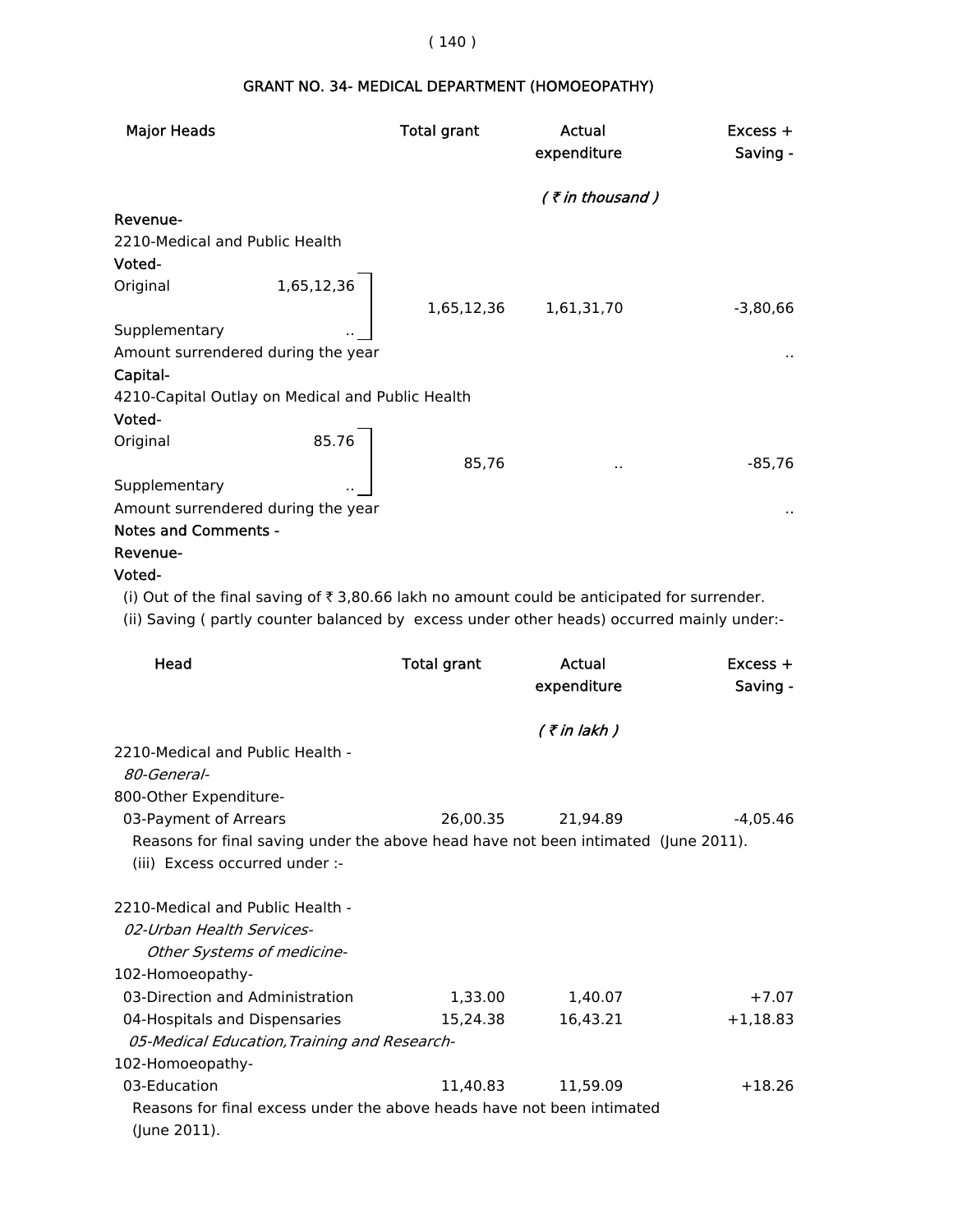( 141 )

|  | Capital· |
|--|----------|
|--|----------|

#### Voted-

(iv) Saving occurred mainly under:-

| Head                                     | <b>Total grant</b> | Actual<br>expenditure<br>$($ ₹ in lakh) | $Excess +$<br>Saving - |
|------------------------------------------|--------------------|-----------------------------------------|------------------------|
| 4210-Capital Outlay on Medical           |                    |                                         |                        |
| and Public Health-                       |                    |                                         |                        |
| 01-Urban Health Services-                |                    |                                         |                        |
| 800-Other Expenditure-                   |                    |                                         |                        |
| 03-Construction of Hospital Buildings    |                    |                                         |                        |
| of Government National Homoeopathy       |                    |                                         |                        |
| Medical College, Lucknow, Pt. Jawahar    |                    |                                         |                        |
| Lal Nehru Government Homoeopathy         |                    |                                         |                        |
| Medical College, Kanpur and Lal Bahadur  |                    |                                         |                        |
| Shastri Government Homoeopathy Medical   |                    |                                         |                        |
| College, Allahabad                       | 10.00              | $\ddot{\phantom{a}}$                    | $-10.00$               |
| 04-Construction of Homoeopathic Building |                    |                                         |                        |
| (District Plan)                          | 10.00              | . .                                     | $-10.00$               |
| 05-Construction of Office Building of    |                    |                                         |                        |
| Homoeopathic Medical Officers            | 10.00              |                                         | $-10.00$               |
| 08-Homoeopathic Hospitals                | 10.50              | $\ddot{\phantom{a}}$                    | $-10.50$               |
| 09-Government Homoeopathic Medical       |                    |                                         |                        |
| <b>College and Hospitals</b>             | 24.00              |                                         | $-24.00$               |
| 02-Rural Health Services-                |                    |                                         |                        |
| 102-Subsidiary Health Centers-           |                    |                                         |                        |
| 03-Homoeopathic Pharmaceuticals/         |                    |                                         |                        |
| <b>Testing Labs</b>                      | 10.00              | $\ddot{\phantom{1}}$                    | $-10.00$               |
| 800-Other Expenditure-                   |                    |                                         |                        |
| 04-Homoeopathic Hospitals                | 11.26              | $\cdot$ .                               | $-11.26$               |

 Reasons for the non-utilisation of entire provision under the above heads have not been intimated (June 2011).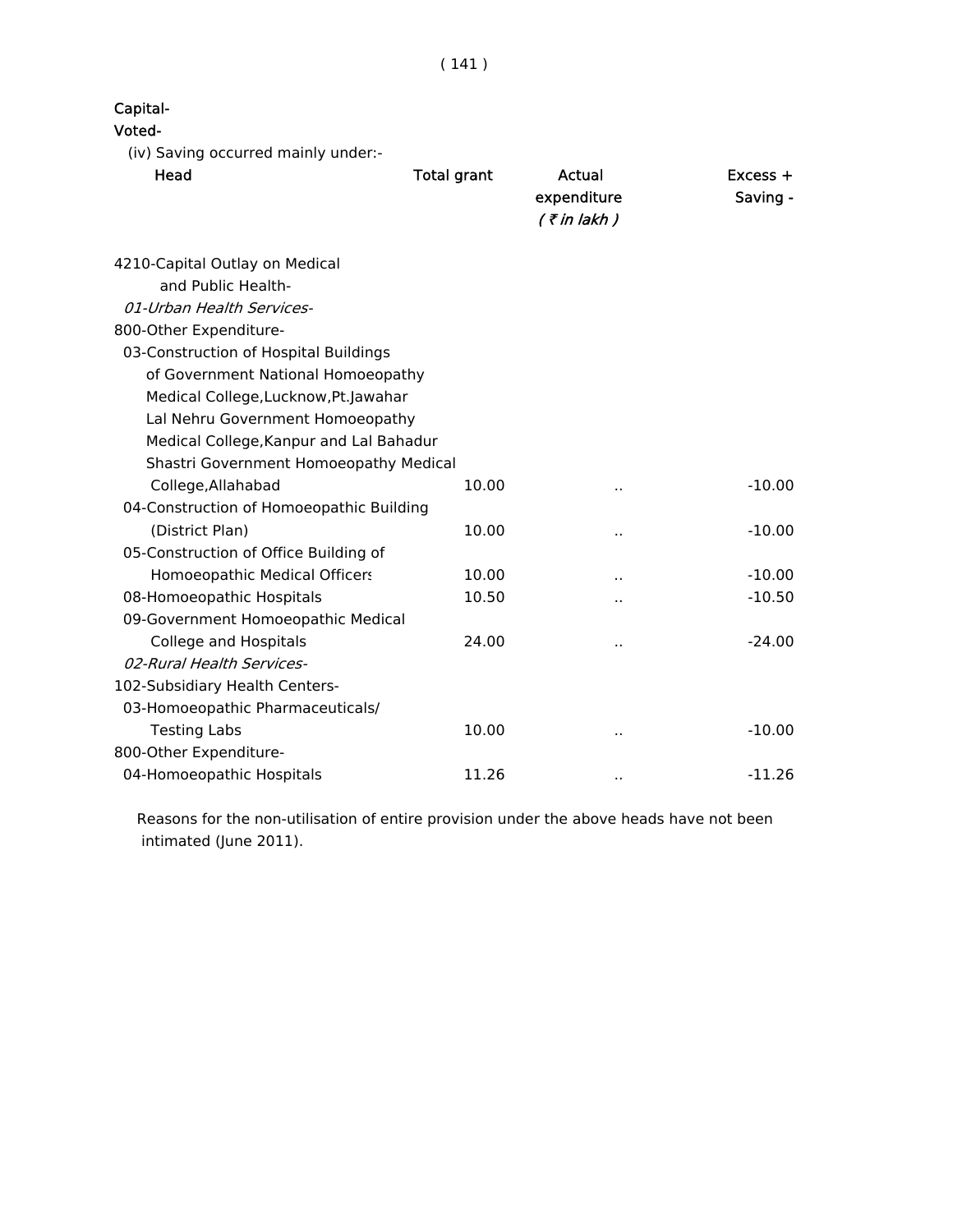# GRANT NO. 35- MEDICAL DEPARTMENT (FAMILY WELFARE)

| <b>Major Heads</b>                                                                                       | <b>Total grant</b> | <b>Actual</b>      | Excess +    |
|----------------------------------------------------------------------------------------------------------|--------------------|--------------------|-------------|
|                                                                                                          | or                 | expenditure        | Saving -    |
|                                                                                                          | appropriation      |                    |             |
|                                                                                                          |                    | $($ ₹ in thousand) |             |
| Revenue-                                                                                                 |                    |                    |             |
| 2211-Family Welfare                                                                                      |                    |                    |             |
| Voted-                                                                                                   |                    |                    |             |
| 13,93,71,65<br>Original                                                                                  | 14,08,71,65        | 13,69,93,20        | $-38,78,45$ |
| Supplementary<br>15,00,00                                                                                |                    |                    |             |
| Amount surrendered during the year                                                                       |                    |                    |             |
| Charged-                                                                                                 |                    |                    |             |
| 15,00<br>Original                                                                                        |                    |                    |             |
|                                                                                                          | 15,00              | 50                 | $-14,50$    |
| Supplementary                                                                                            |                    |                    |             |
| Amount surrendered during the year                                                                       |                    |                    |             |
|                                                                                                          |                    |                    |             |
| Capital-                                                                                                 |                    |                    |             |
| 4210-Capital Outlay on Medical and                                                                       |                    |                    |             |
| <b>Public Health</b>                                                                                     |                    |                    |             |
| Voted-                                                                                                   |                    |                    |             |
| Original                                                                                                 |                    |                    |             |
|                                                                                                          | 5,57,91            | 1,82,66            | $-3,75,25$  |
| Supplementary<br>5,57,91                                                                                 |                    |                    |             |
| Amount surrendered during the year                                                                       |                    |                    |             |
|                                                                                                          |                    |                    |             |
| <b>Notes and Comments-</b>                                                                               |                    |                    |             |
| Revenue-                                                                                                 |                    |                    |             |
| Voted-                                                                                                   |                    |                    |             |
| (i) Out of the final saving of $\bar{\tau}$ 38,78.45 lakh, no amount could be anticipated for surrender. |                    |                    |             |
| (ii) In view of the final saving of ₹38,78.45 lakh; the supplementary grant of ₹15,00.00                 |                    |                    |             |
| lakh obtained in August 2010 proved unnecessary.                                                         |                    |                    |             |
| (iii) Saving (Partly counterbalanced by excess under other heads) occurred mainly under:-                |                    |                    |             |
| Head                                                                                                     | <b>Total grant</b> | <b>Actual</b>      | $Excess +$  |
|                                                                                                          |                    | expenditure        | Saving -    |
|                                                                                                          |                    |                    |             |
| 2211-Family Welfare-                                                                                     |                    | $($ ₹ in lakh $)$  |             |
| 003-Training-                                                                                            |                    |                    |             |
| 01-Central Plan/Centrally                                                                                |                    |                    |             |
| <b>Sponsored Schemes</b>                                                                                 | 18,77.92           | 13,40.87           | $-5,37.05$  |
|                                                                                                          |                    |                    |             |

# ( 142 )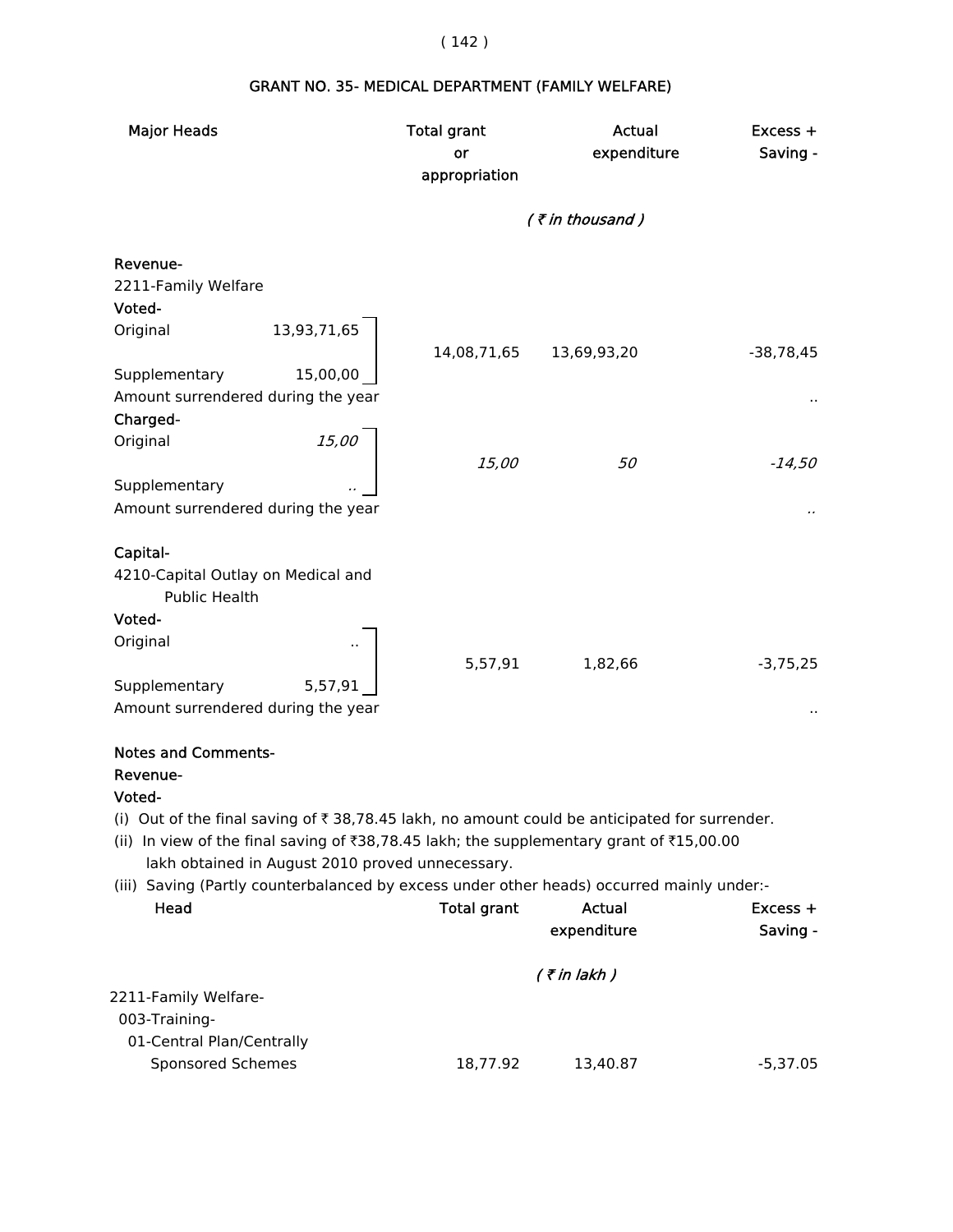| Head                                |                                     | <b>Total grant</b> | Actual<br>expenditure<br>$($ ₹ in lakh)                                                        | $Excess +$<br>Saving - |
|-------------------------------------|-------------------------------------|--------------------|------------------------------------------------------------------------------------------------|------------------------|
| 800-Other Expenditure-              |                                     |                    |                                                                                                |                        |
|                                     | 01-Central Plan/Centrally Sponsored |                    |                                                                                                |                        |
| Schemes-                            |                                     |                    |                                                                                                |                        |
| 0.                                  | 4,74,94.09                          |                    |                                                                                                |                        |
| S.                                  | 15,00.00                            | 4,17,43.09         | 4, 14, 13. 40                                                                                  | $-3,29.69$             |
| R.                                  | $-72,51.00$                         |                    |                                                                                                |                        |
|                                     |                                     |                    | Reduction in provision through reappropriation of ₹72,51.00 lakh was on the basis of           |                        |
|                                     | actual requirements.                |                    |                                                                                                |                        |
| 03-Payment of Arrears               |                                     | 35,27.83           | 33,88.05                                                                                       | $-1,39.78$             |
|                                     |                                     |                    | Reasons for the final saving under the above heads have not been intimated                     |                        |
| (June 2011).                        |                                     |                    |                                                                                                |                        |
| (iv) Excess mainly occurred under:- |                                     |                    |                                                                                                |                        |
| 2211-Family Welfare-                |                                     |                    |                                                                                                |                        |
| 101-Rural Family Welfare Services-  |                                     |                    |                                                                                                |                        |
|                                     | 01-Central Plan/Centrally Sponsored |                    |                                                                                                |                        |
| Schemes-                            |                                     |                    |                                                                                                |                        |
| O.                                  | 4,02,15.47                          |                    |                                                                                                |                        |
|                                     |                                     | 4,57,16.45         | 4,47,91.43                                                                                     | $-9,25.02$             |
| R.                                  | 55,00.98                            |                    |                                                                                                |                        |
|                                     |                                     |                    | Augmentation of provision through reappropriation of ₹55,00.98 lakh was for the                |                        |
|                                     | payment under the head.             |                    |                                                                                                |                        |
| 200-Other Services and Supplies-    |                                     |                    |                                                                                                |                        |
| 04-Rural Primary Health Centres     |                                     |                    |                                                                                                |                        |
| situated at Primary Health          |                                     |                    |                                                                                                |                        |
| Centre-                             |                                     |                    |                                                                                                |                        |
| O.                                  | 1,70,14.75                          |                    |                                                                                                |                        |
|                                     |                                     | 1,87,14.32         | 1,77,48.99                                                                                     | $-9,65.33$             |
| R.                                  | 16,99.57                            |                    |                                                                                                |                        |
|                                     |                                     |                    | Out of net augmentation of ₹16,99.57 lakh, augmentation of ₹17,50.02 lakh was on               |                        |
|                                     |                                     |                    | the basis of actual requirements and reduction in provision by $\bar{\tau}$ 50.45 lakh was for |                        |
|                                     | the payment under the head.         |                    |                                                                                                |                        |
|                                     |                                     |                    | Reasons for the final saving under the above heads have not been intimated (june 2011).        |                        |
| Charged-                            |                                     |                    |                                                                                                |                        |
|                                     |                                     |                    | (v) Out of final saving of Rs 14.50 lakh; no amount could be anticipated for surrender.        |                        |
| (vi) Saving occurred under:-        |                                     |                    |                                                                                                |                        |
| Head                                |                                     | Total              | <b>Actual</b>                                                                                  | $Excess +$             |
|                                     |                                     | appropriation      | expenditure                                                                                    | Saving -               |
|                                     |                                     |                    |                                                                                                |                        |
|                                     |                                     |                    | $($ ₹ in lakh $)$                                                                              |                        |
| 2211-Family welfare-                |                                     |                    |                                                                                                |                        |
|                                     | 001-Direction and Administration-   |                    |                                                                                                |                        |
|                                     | 01-Central Plan/Centrally Sponsored |                    |                                                                                                |                        |
| Schemes                             |                                     | <i>10.00</i>       |                                                                                                | $-10.00$               |
|                                     |                                     |                    | Reasons for non-utilisation of entire appropration under the above head have not been          |                        |
| intimated (June 2011).              |                                     |                    |                                                                                                |                        |
|                                     |                                     |                    |                                                                                                |                        |

# ( 143 )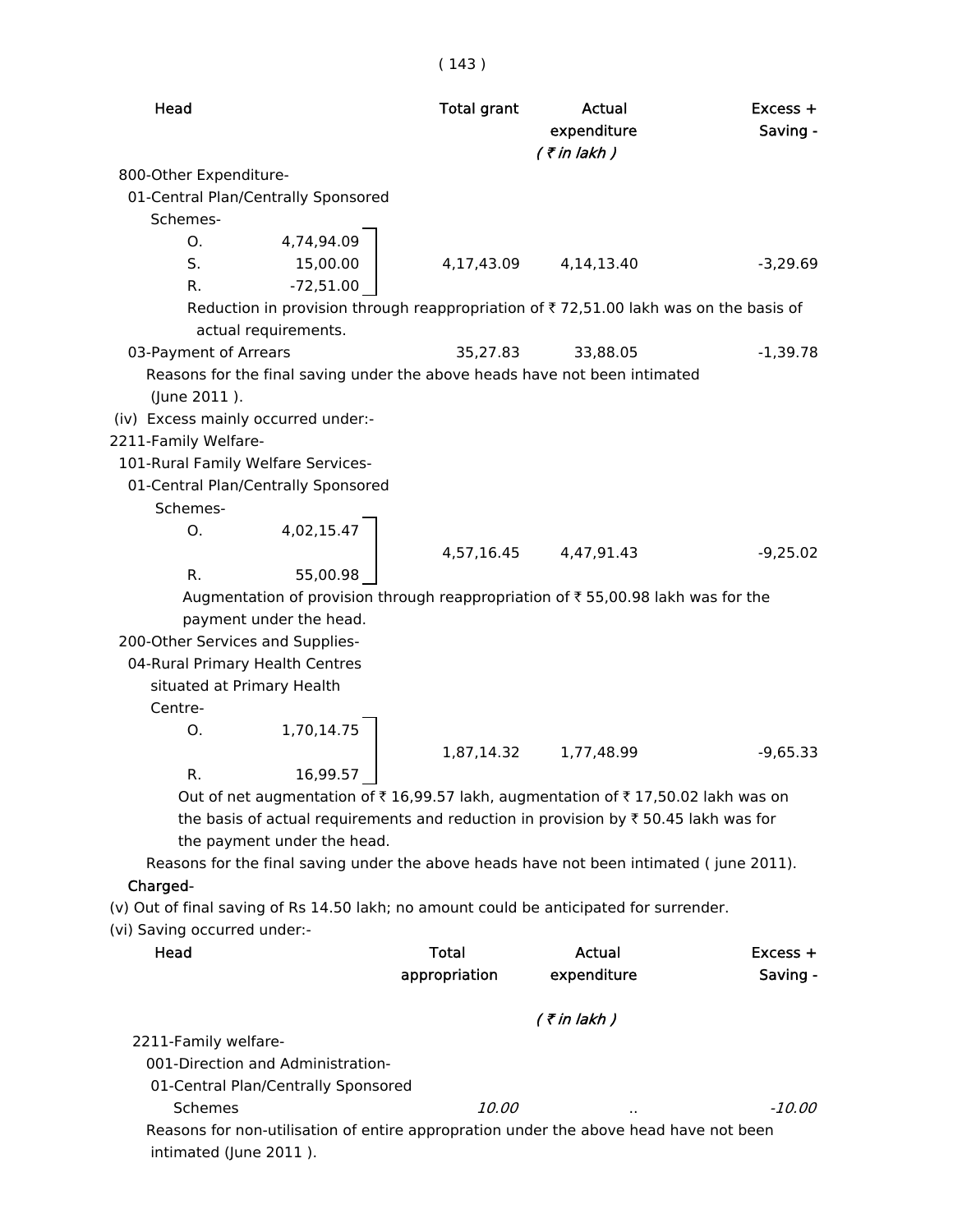( 144 )

# Capital-

#### Voted-

(vii) Out of the final saving of  $\bar{\tau}$  3,75.25 lakh, no amount could be anticipated for surrender.

(viii) Saving occurred under :-

| Head                                                                                   | <b>Total grant</b> | Actual<br>expenditure | $Excess +$<br>Saving - |
|----------------------------------------------------------------------------------------|--------------------|-----------------------|------------------------|
|                                                                                        |                    | $($ ₹ in lakh $)$     |                        |
| 4210-Capital Outlay on Medical                                                         |                    |                       |                        |
| and Public Health-                                                                     |                    |                       |                        |
| 02-Rural Health Services-                                                              |                    |                       |                        |
| 101-Health Sub-centers-                                                                |                    |                       |                        |
| 01-Central Plan/Centrally sponsored                                                    |                    |                       |                        |
| Schemes-                                                                               |                    |                       |                        |
| S.<br>5.57.91                                                                          | 5,57.91            | 1,82.66               | $-3.75.25$             |
| Reasons for the final saving under the above head have not been intimated (June 2011). |                    |                       |                        |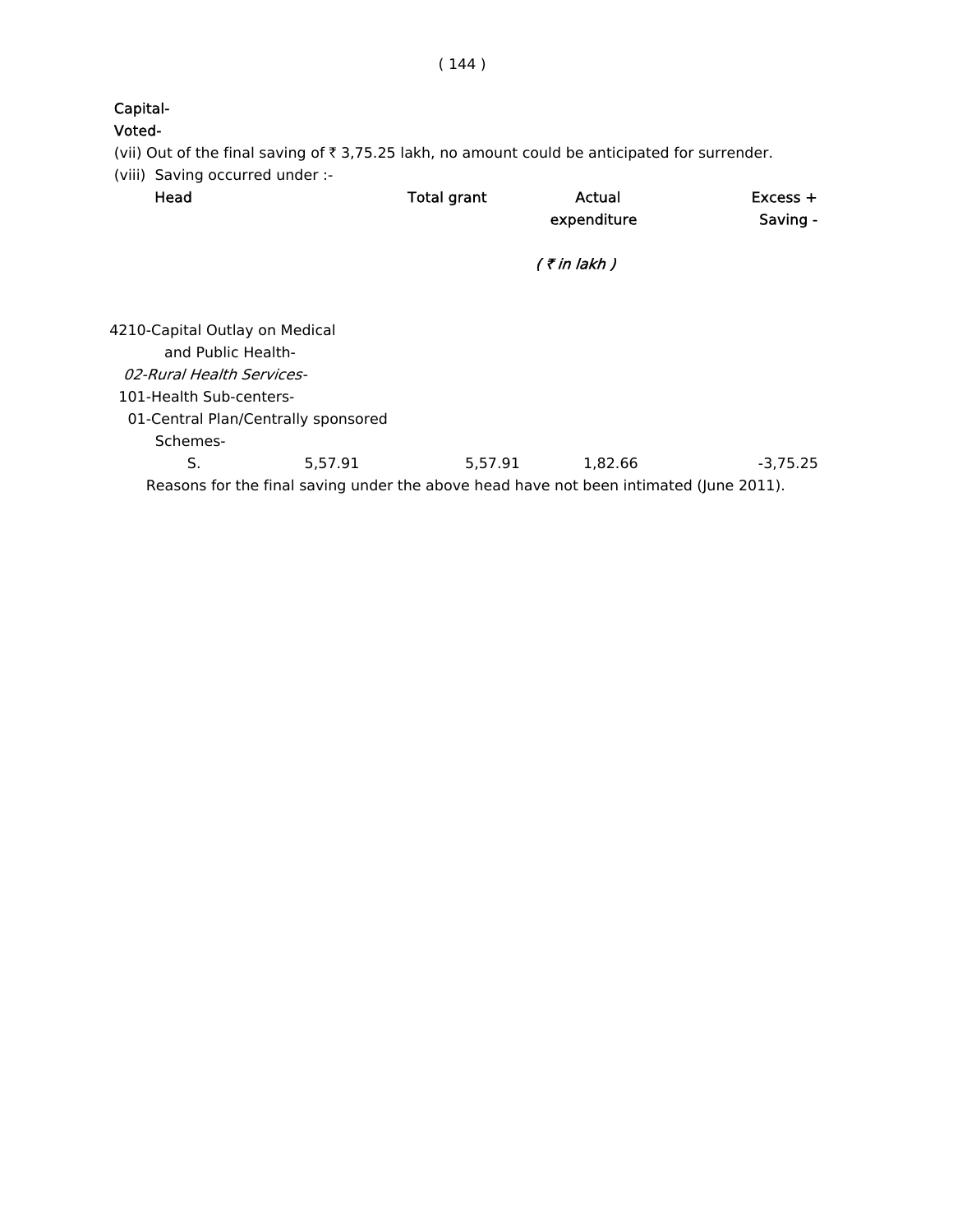# ( 145 )

# GRANT NO. 36- MEDICAL DEPARTMENT (PUBLIC HEALTH)

| <b>Major Heads</b>                              |                                         | <b>Total grant</b><br>or | <b>Actual</b><br>expenditure                                                                | $Excess +$<br>Saving - |
|-------------------------------------------------|-----------------------------------------|--------------------------|---------------------------------------------------------------------------------------------|------------------------|
|                                                 |                                         | appropriation            |                                                                                             |                        |
|                                                 |                                         |                          | (₹in thousand)                                                                              |                        |
| Revenue-                                        |                                         |                          |                                                                                             |                        |
| 2210-Medical and Public Health                  |                                         |                          |                                                                                             |                        |
| Voted-                                          |                                         |                          |                                                                                             |                        |
| Original                                        | 5,86,82,22                              | 5,86,84,22 3,91,48,14    |                                                                                             | $-1,95,36,08$          |
| Supplementary                                   | 2,00                                    |                          |                                                                                             |                        |
| Amount surrendered during the year (March 2011) |                                         |                          |                                                                                             | 1,91,35,25             |
| Charged-                                        |                                         |                          |                                                                                             |                        |
| Original                                        | 1,00                                    |                          |                                                                                             |                        |
|                                                 |                                         | 1,00                     | $\cdot$ .                                                                                   | $-1,00$                |
| Supplementary                                   |                                         |                          |                                                                                             |                        |
| Amount surrendered during the year (March 2011) |                                         |                          |                                                                                             | 1,00                   |
| <b>Notes and Comments-</b>                      |                                         |                          |                                                                                             |                        |
| Revenue-                                        |                                         |                          |                                                                                             |                        |
| Voted-                                          |                                         |                          |                                                                                             |                        |
|                                                 |                                         |                          | (i) Against the final saving of ₹1,95,36.08 lakh,a sum of ₹1,91,35.25 lakh was surrendered. |                        |
| (ii) Saving occurred mainly under :-            |                                         |                          |                                                                                             |                        |
| Head                                            |                                         | <b>Total grant</b>       | <b>Actual</b>                                                                               | $Excess +$             |
|                                                 |                                         |                          | expenditure                                                                                 | Saving -               |
|                                                 |                                         |                          |                                                                                             |                        |
|                                                 |                                         |                          |                                                                                             |                        |
|                                                 |                                         |                          | $($ ₹ in lakh)                                                                              |                        |
| 2210-Medical and Public Health-                 |                                         |                          |                                                                                             |                        |
| 06-Public Health-                               |                                         |                          |                                                                                             |                        |
| 001-Direction and Administration-               |                                         |                          |                                                                                             |                        |
| 03-Establishment Expenditure-                   |                                         |                          |                                                                                             |                        |
| O.                                              | 6,16.30                                 |                          |                                                                                             |                        |
|                                                 |                                         | 5,32.14                  | 5,31.87                                                                                     | $-0.27$                |
| R.                                              | $-84.16$                                |                          |                                                                                             |                        |
|                                                 |                                         |                          | Out of total saving of ₹84.16 lakh , ₹1,94.56 lakh was surrendered mainly due to posts      |                        |
|                                                 |                                         |                          | remaining vacant and economy measures and reasons for augmentation of provision by          |                        |
|                                                 | ₹ 1,10.40 lakh have not been intimated. |                          |                                                                                             |                        |
| 04-Food and Medicine Administration             |                                         |                          |                                                                                             |                        |
| Directorate-                                    |                                         |                          |                                                                                             |                        |
| 0.                                              | 26,85.92                                |                          |                                                                                             |                        |
| S.                                              | 2.00                                    | 26,87.92                 | 23,38.35                                                                                    | $-3,49.57$             |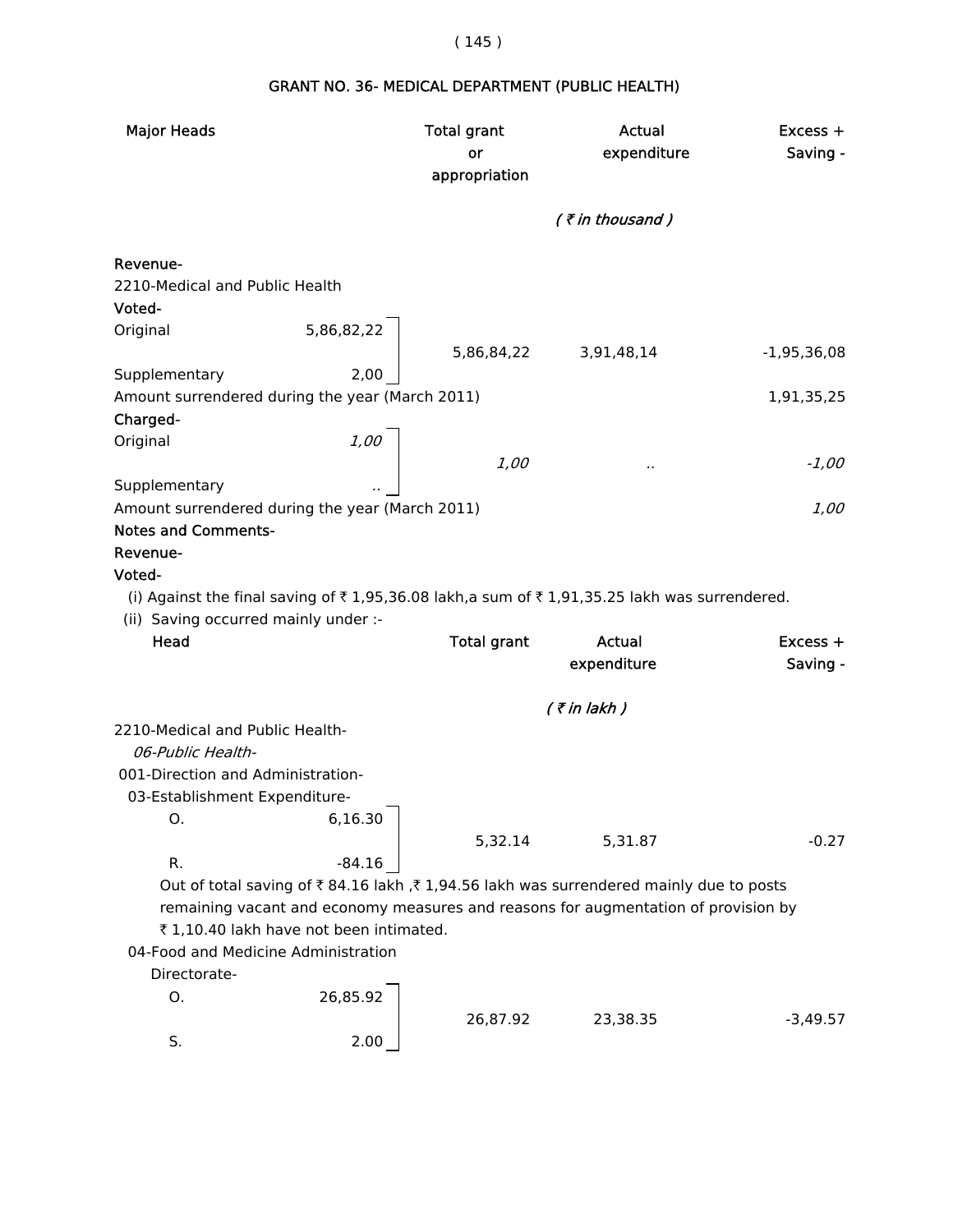|                                   |                                                                   | (146)                 |                                                                                         |            |
|-----------------------------------|-------------------------------------------------------------------|-----------------------|-----------------------------------------------------------------------------------------|------------|
| Head                              |                                                                   | <b>Total grant</b>    | <b>Actual</b>                                                                           | $Excess +$ |
|                                   |                                                                   |                       | expenditure                                                                             | Saving -   |
|                                   |                                                                   |                       | $($ ₹ in lakh $)$                                                                       |            |
| 003-Training-                     |                                                                   |                       |                                                                                         |            |
| 04-Divisional Health and Family   |                                                                   |                       |                                                                                         |            |
| <b>Planning Training Centers-</b> |                                                                   |                       |                                                                                         |            |
| O.                                | 5,05.85                                                           |                       |                                                                                         |            |
|                                   |                                                                   | 4,30.19               | 4,29.76                                                                                 | $-0.43$    |
| R.                                | $-75.66$                                                          |                       |                                                                                         |            |
|                                   |                                                                   |                       | ₹ 75.66 lakh was surrendered mainly due to posts remaining vacant and economy           |            |
| measures.                         |                                                                   |                       |                                                                                         |            |
| 101-Prevention and Control        |                                                                   |                       |                                                                                         |            |
| of diseases-                      |                                                                   |                       |                                                                                         |            |
| 03-Health Officers-               |                                                                   |                       |                                                                                         |            |
| Ο.                                | 4,88,67.81                                                        |                       |                                                                                         |            |
|                                   |                                                                   | 3,10,55.10 3,10,69.88 |                                                                                         | $+14.78$   |
| $R_{\cdot}$                       | $-1,78,12.71$                                                     |                       |                                                                                         |            |
|                                   |                                                                   |                       | Out of total saving of ₹1,78,12.71 lakh ,₹1,79,37.71 lakh was surrendered mainly due to |            |
|                                   |                                                                   |                       | economy measures and on the basis of actual requirements and augmentation of provision  |            |
|                                   | by $\bar{\tau}$ 1,25.00 lakh was due to payment of pending bills. |                       |                                                                                         |            |
| 80-General-                       |                                                                   |                       |                                                                                         |            |
| 800-Other Expenditure-            |                                                                   |                       |                                                                                         |            |
| 05-Payment of Arrears-            |                                                                   |                       |                                                                                         |            |
| O.                                | 56,78.44                                                          |                       |                                                                                         |            |
|                                   |                                                                   | 45,57.72              | 44,68.61                                                                                | $-89.11$   |

R.  $-11,20.72$ Out of total saving of  $\bar{\tau}$  11,20.72 lakh , $\bar{\tau}$  8,85.32 lakh was surrendered mainly on the basis of actual requirements and reduction of provision by  $\bar{\tau}$  2,35.40 lakh have not been intimated. Reasons for the final excess/saving under the above heads have not been intimated (June 2011).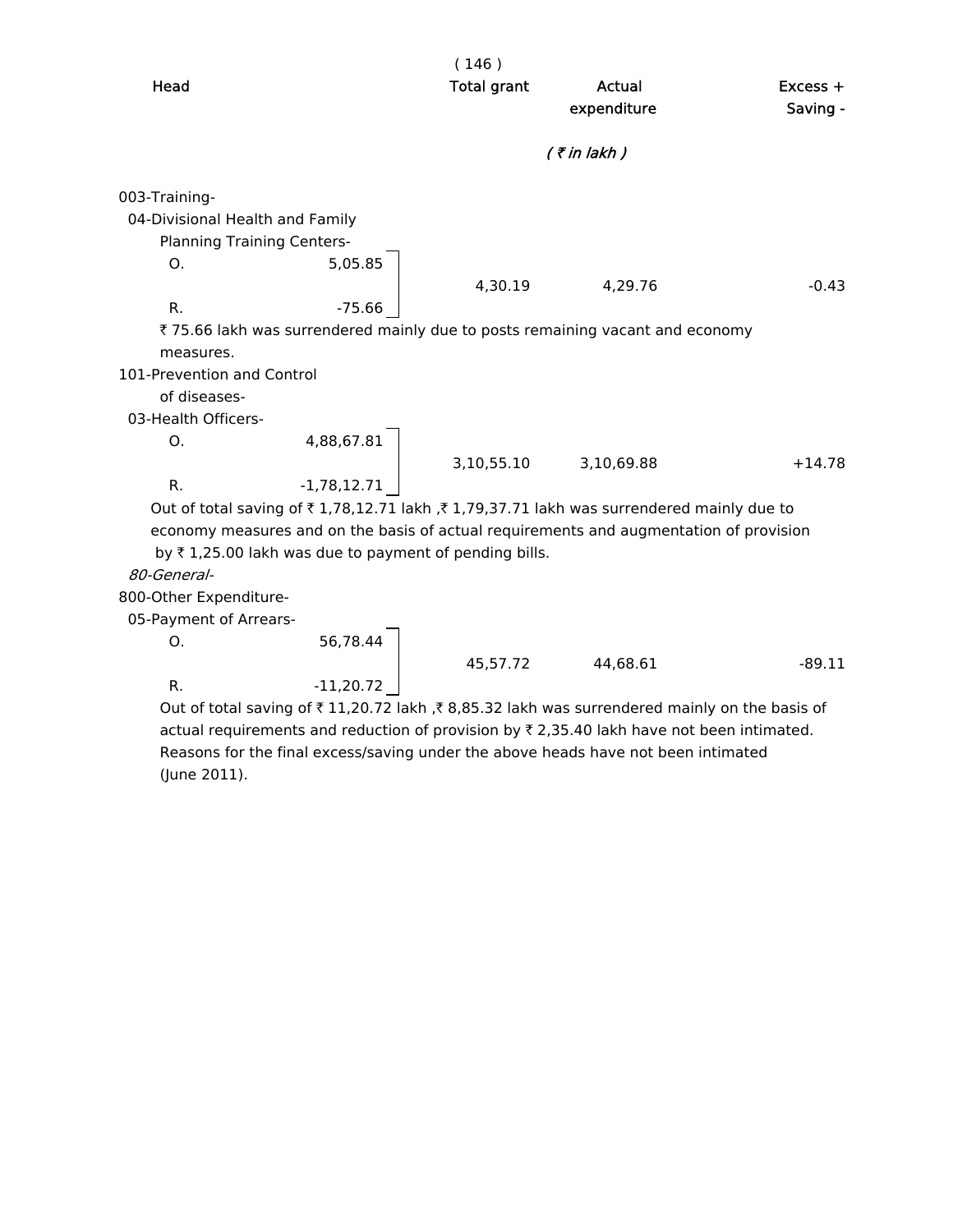|                                                                                                                                                                                                                                                             | (151)                                     |                                                                                                                                                                                                                                                                                     |
|-------------------------------------------------------------------------------------------------------------------------------------------------------------------------------------------------------------------------------------------------------------|-------------------------------------------|-------------------------------------------------------------------------------------------------------------------------------------------------------------------------------------------------------------------------------------------------------------------------------------|
| Head                                                                                                                                                                                                                                                        | <b>Total grant</b>                        | <b>Actual</b><br>expenditure                                                                                                                                                                                                                                                        |
| 60-Other Urban Development Schemes-<br>800-Other expenditure-<br>01-Central Plan/Centrally<br>Sponsored Schemes-<br>O.<br>R.<br>of funds from Government of India.                                                                                          | 8,00,00.00<br>3,59,58.78<br>$-4,40,41.22$ | $($ ₹ in lakh $)$<br>3,48,99.96<br>Out of net anticipated saving of ₹4,40,41.22 lakh, reasons for reduction in pro<br>₹ 6,95.39 lakh have not been intimated. Surrender of ₹ 4,33,45.83 lakh was du<br>Reasons for the final saving under the above heads have not been intimated ( |
| (viii) Excess occurred mainly under:-<br>4215-Capital Outlay on Water<br>Supply and Sanitation-<br>01-Water Supply-<br>101- Urban Water Supply-<br>05-Payment of Compensation for<br>acquired land for construction of<br>Barrage on Ganga river in Kanpur- |                                           |                                                                                                                                                                                                                                                                                     |
| R.                                                                                                                                                                                                                                                          | 2,66.82<br>2,66.82                        | 2,66.82                                                                                                                                                                                                                                                                             |
| 02-Sewerage and Sanitation-<br>106-Sewerage Services-<br>01-Central Plan/Centrally<br>Sponsored Schemes-<br>S.                                                                                                                                              | 0.01                                      | Reasons for augmentation of provision by $\overline{\tau}$ 2,66.82 lakh have not been intimal                                                                                                                                                                                       |
|                                                                                                                                                                                                                                                             | 4,28.57                                   | 14,87.39                                                                                                                                                                                                                                                                            |
| R.                                                                                                                                                                                                                                                          | 4,28.56                                   | Out of net augmentation of $\bar{\tau}$ 4,28.56 lakh, reasons for augmentation of provis<br>₹ 4,28.57 lakh have not been intimated. Surrender of ₹ 0.01 lakh was due to to                                                                                                          |
|                                                                                                                                                                                                                                                             |                                           | Reasons for the final excess under the above heads have not been intimated (                                                                                                                                                                                                        |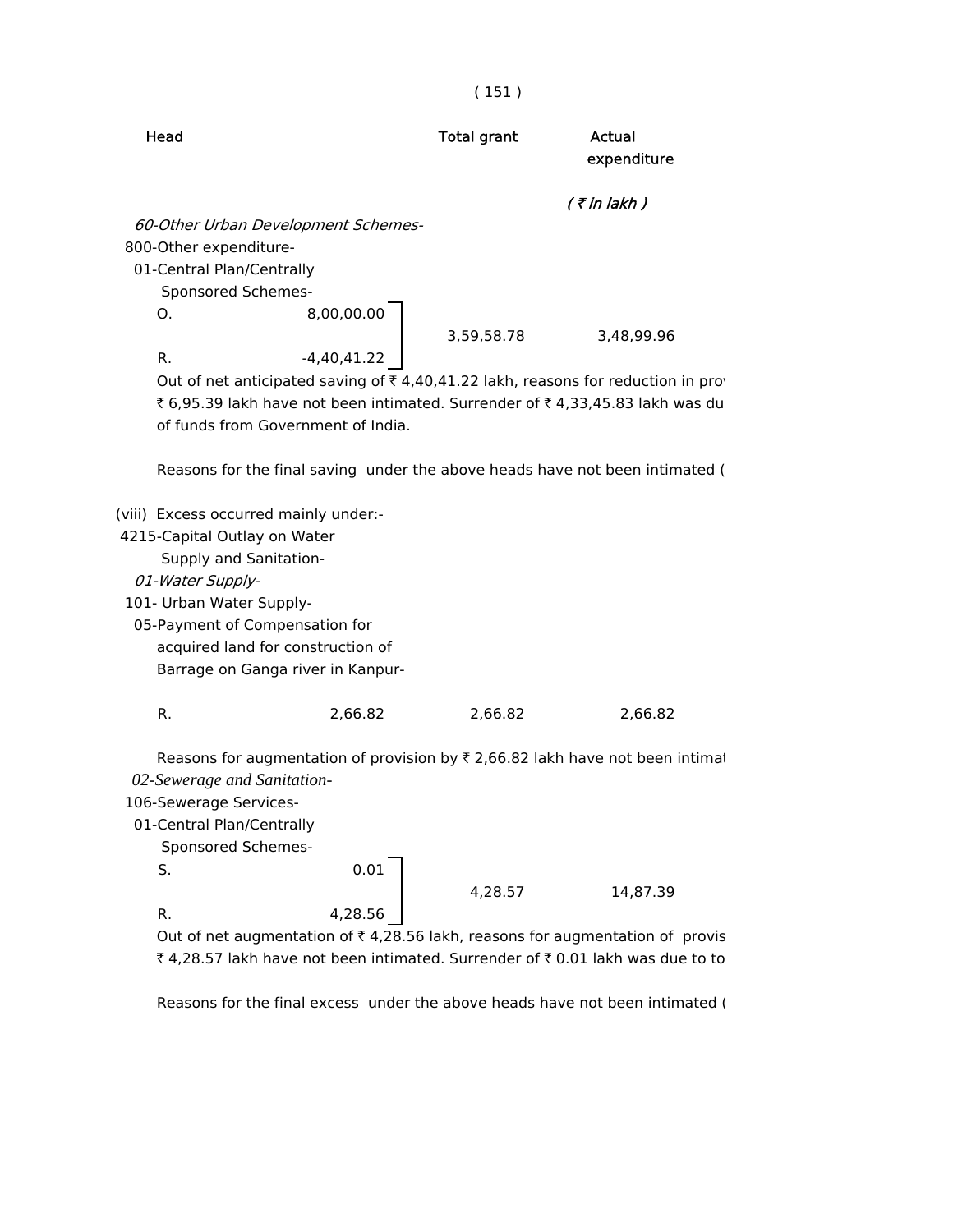Excess + Saving -

-10,58.82

vision by e to non-receipt

June 2011 )

ted.

+10,58.82

..

sion by ken provision.

( June 2011 )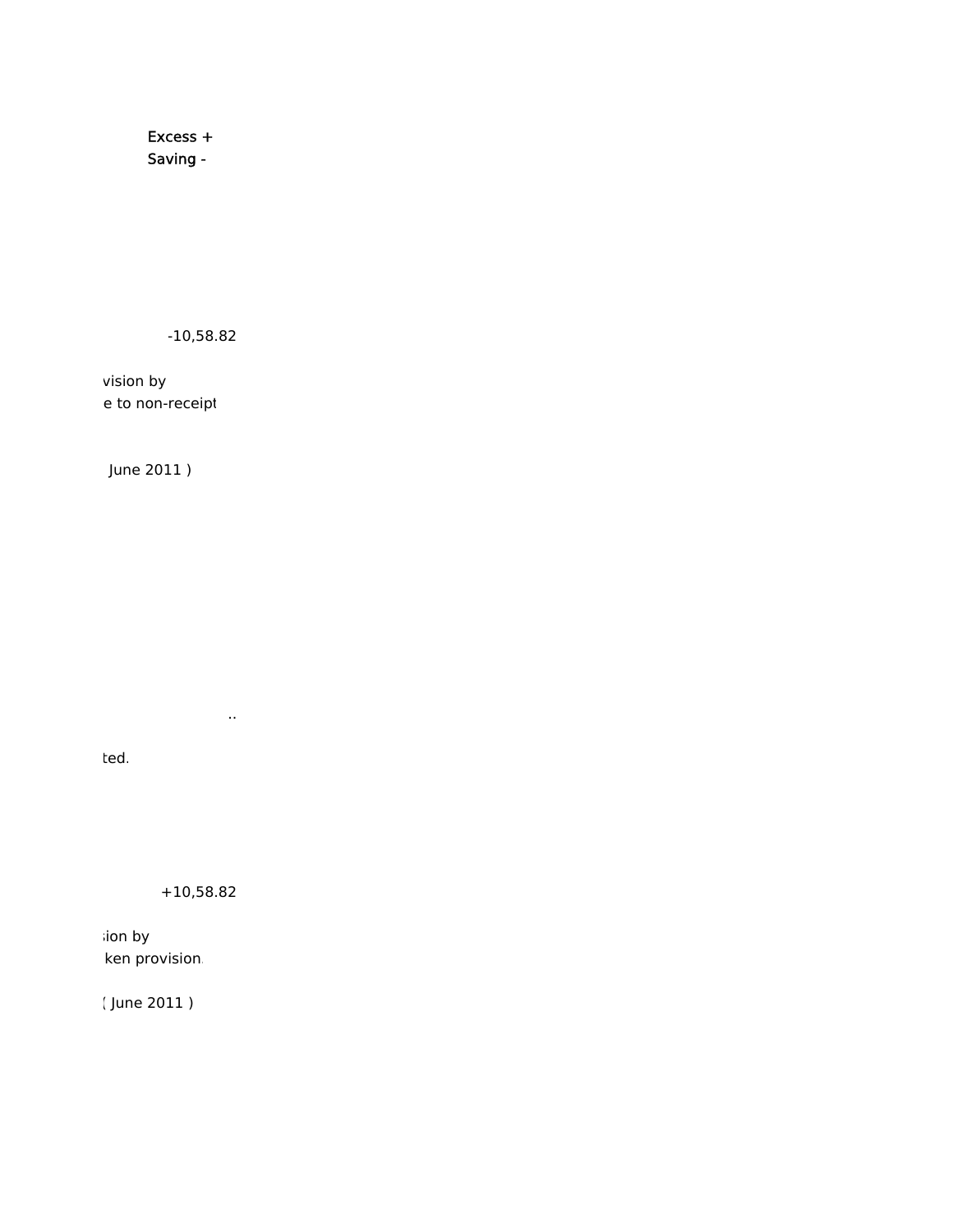# ( 152 )

## GRANT NO. 38- CIVIL AVIATION DEPARTMENT

| <b>Major Heads</b>                                                                                     | <b>Total grant</b>                                                 | Actual<br>expenditure                                                                                                                                                   |
|--------------------------------------------------------------------------------------------------------|--------------------------------------------------------------------|-------------------------------------------------------------------------------------------------------------------------------------------------------------------------|
|                                                                                                        |                                                                    | (₹in thousand)                                                                                                                                                          |
| Revenue-<br>2070-Other Administrative Services,<br>2203-Technical Education and<br>3053-Civil Aviation |                                                                    |                                                                                                                                                                         |
| Voted-<br>Original                                                                                     | 26,87,38<br>26,97,59                                               | 24,52,96                                                                                                                                                                |
| Supplementary<br>Amount surrendered during the year (March 2011)<br>Capital-                           | 10,21                                                              |                                                                                                                                                                         |
| 5053-Capital Outlay on Civil Aviation<br>Voted-                                                        |                                                                    |                                                                                                                                                                         |
| Original<br>Supplementary                                                                              | 41,40,02<br>41,40,02                                               | 33,23,22                                                                                                                                                                |
| Amount surrendered during the year (March 2011)<br><b>Notes and Comments-</b>                          |                                                                    |                                                                                                                                                                         |
| Revenue-<br>Voted-                                                                                     |                                                                    |                                                                                                                                                                         |
|                                                                                                        | indicative of incorrect estimation of expenditure under the grant. | (i) In view of the final saving of ₹2,44.63 lakh; surrender of ₹2,82.46 lakh was inj                                                                                    |
| in August 2010 proved unnecessary.                                                                     |                                                                    | (ii) In view of the final saving of ₹2,44.63 lakh, the supplementary grant of ₹10.2<br>(iii) Saving (partly counterbalanced by excess under another head) occurred mair |
|                                                                                                        |                                                                    |                                                                                                                                                                         |
| Head                                                                                                   | <b>Total grant</b>                                                 | Actual<br>expenditure                                                                                                                                                   |
| 2070-Other Administrative Services-                                                                    |                                                                    | (₹in lakh )                                                                                                                                                             |
| 114-Purchase and Maintenance of                                                                        |                                                                    |                                                                                                                                                                         |
| Transport-                                                                                             |                                                                    |                                                                                                                                                                         |
| 03-Civil Aviation Directorate-<br>Ο.                                                                   | 25,55.94                                                           |                                                                                                                                                                         |
| $R_{\cdot}$                                                                                            | 22,73.22<br>$-2,82.72$                                             | 23,10.99                                                                                                                                                                |
|                                                                                                        |                                                                    | Out of net saving of ₹ 2,82.72 lakh, reasons for reduction in provision by ₹ 4.5                                                                                        |

not been intimated. Surrender of  $\bar{\tau}$  2,78.22 lakh was due to payment of arrear appointment of pilots/engineers and payment of T.A. Bills.

Reasons for the final excess under the above head have not been intimated (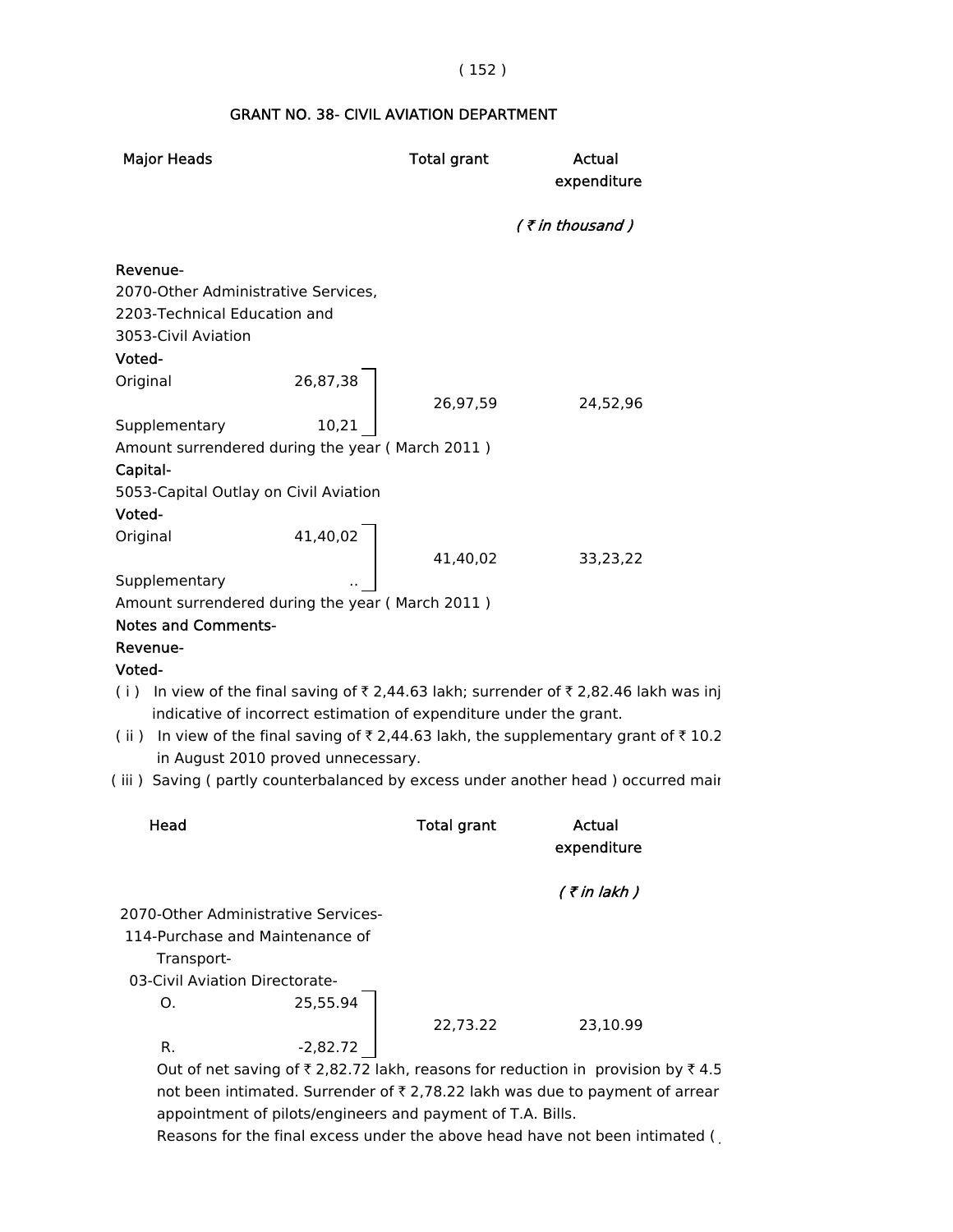( iv) Excess occurred under:-

| Head                                                                                    |       | <b>Total grant</b> | Actual<br>expenditure |
|-----------------------------------------------------------------------------------------|-------|--------------------|-----------------------|
|                                                                                         |       |                    | $($ ₹ in lakh $)$     |
| 2070-Other Administrative Services-<br>800-Other expenditure-<br>03-Payment of Arrears- |       |                    |                       |
| O.                                                                                      | 43.00 | 47.50              | 47.50                 |
| R.                                                                                      | 4.50  |                    |                       |

Augmentation of provision by  $\bar{\tau}$  4.50 lakh was due to increase in the arrear of commission owing to upgradation of pay scale of the Director.

# Capital-

#### Voted-

( v ) Saving ( partly counterbalanced by excess under another head ) occurred main

5053-Capital Outlay on Civil Aviation-

02-Air-Ports-

800-Other expenditure-

13-Extension of Dr. Ambedkar

Air-strip, Meerut-

 $0. 18,00.00$ 

1,33.35 5,70.53

R.  $-16,66.65$ 

Out of net saving of  $\bar{\tau}$  16,66.65 lakh, reasons for reduction in provision by  $\bar{\tau}$  8, have not been intimated. Surrender of  $\bar{\tau}$  8,16.78 lakh was due to non-availabil for extension of Air-strip.

 Reasons for final excess under the above head have not been intimated ( June ( vi) Excess occurred under:-

5053-Capital Outlay on Civil Aviation-

02-Air-Ports-

800-Other expenditure-

20-Construction, Extension and

Strengthening of Run-ways

and acquisition of land-

O. 23,40.00

R. 8,49.87

31,89.87 27,52.69

Augmentation of provision through reappropriation by  $\bar{\tau}$  8,49.87 lakh was due of air-strip of Ghazipur, Farrukhabad, Ambedkar nagar Hanger No. 2 and const house of Chitrakut air-strip etc.

Reasons for final saving under the above head have not been intimated ( June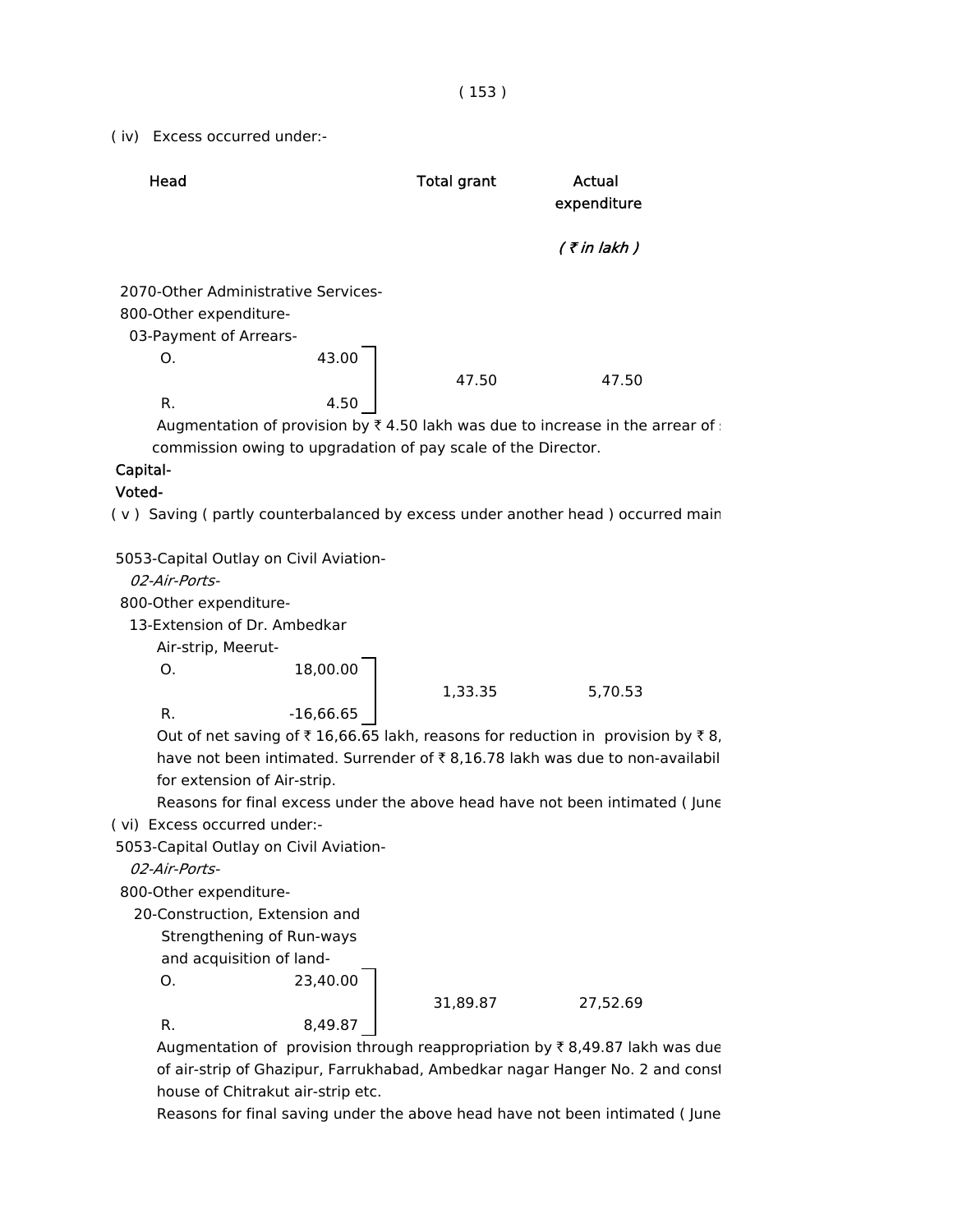Excess + Saving -

-2,44,63

2,82,46

-8,16,80

8,16,80

udicious and

21 lakh obtained

nly under:-

Excess + Saving -

+37.77

50 lakh have , pending of

June 2011 )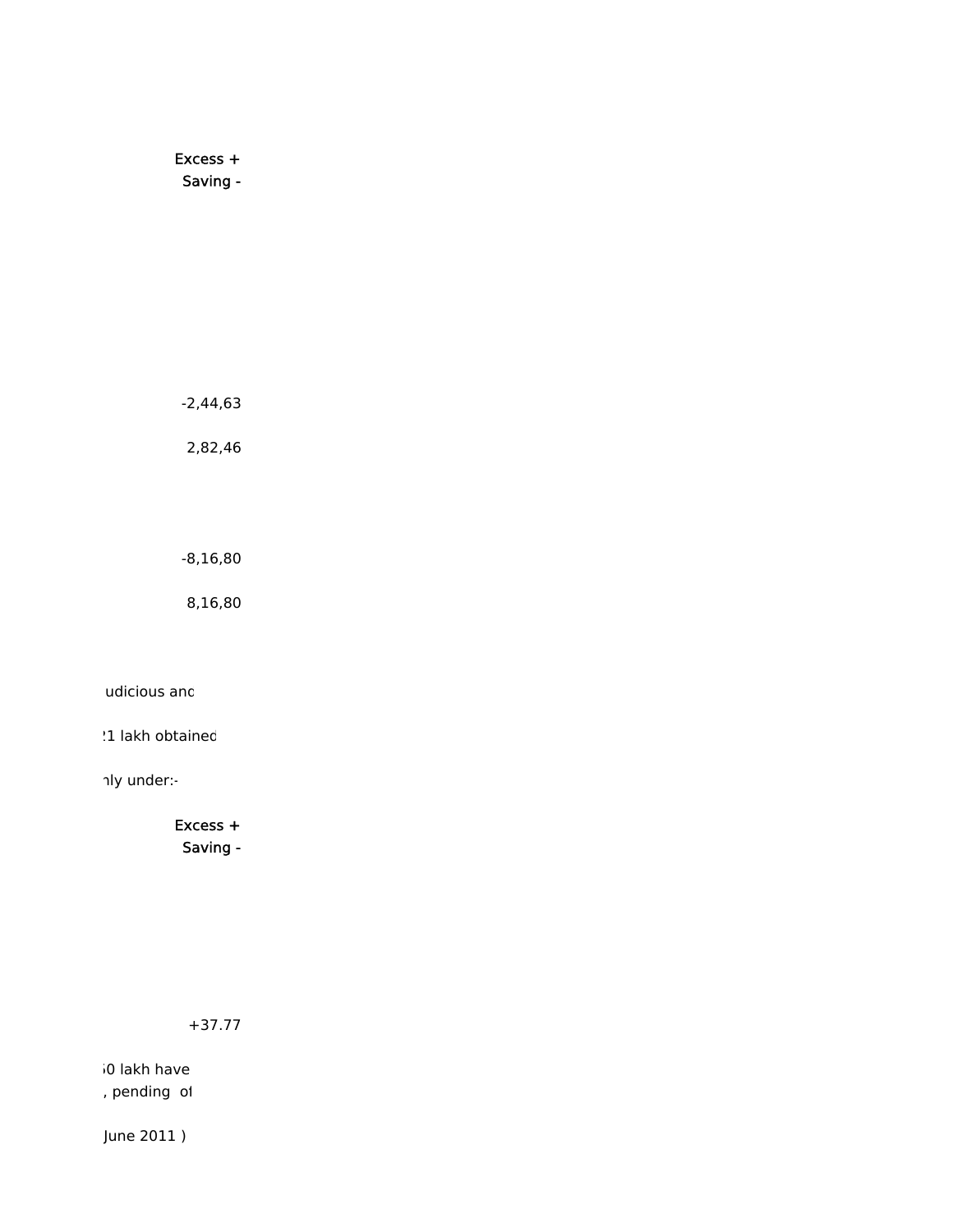Excess + Saving -

..

sixth pay

nly under:-

+4,37.18

,49.87 lakh ity of land

e 2011 )

-4,37.18

e to strengthening truction of guest

e 2011 ).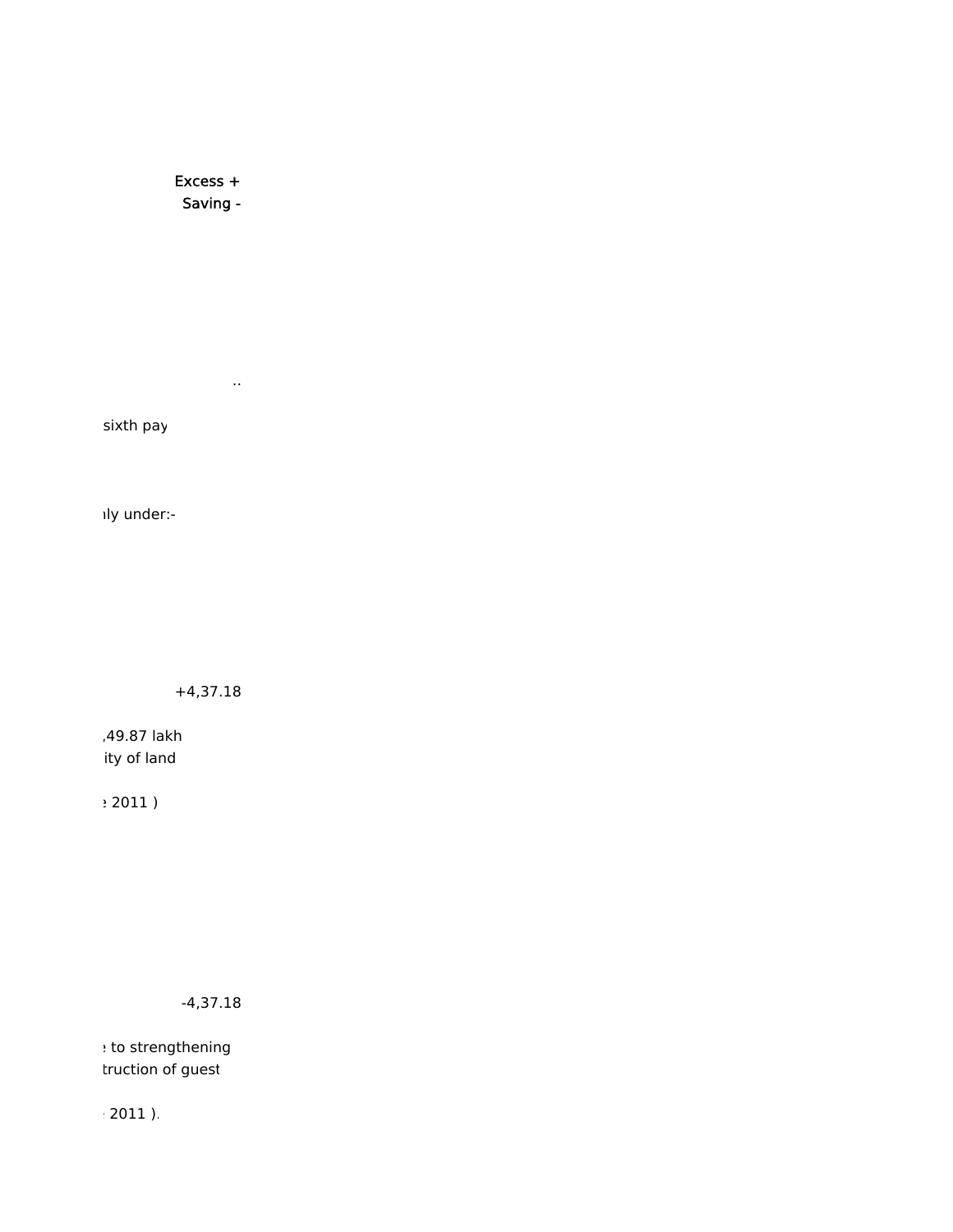( 154 )

## GRANT NO. 39- LANGUAGE DEPARTMENT

| <b>Major Heads</b>            |                                                                                            | <b>Total grant</b> | Actual<br>expenditure | Excess +<br>Saving - |
|-------------------------------|--------------------------------------------------------------------------------------------|--------------------|-----------------------|----------------------|
|                               |                                                                                            |                    | $($ ₹ in thousand)    |                      |
| Revenue-                      |                                                                                            |                    |                       |                      |
| 2058-Stationery and Printing, |                                                                                            |                    |                       |                      |
|                               | 2070-Other Administrative Services and                                                     |                    |                       |                      |
| 2202-General Education        |                                                                                            |                    |                       |                      |
| Voted-                        |                                                                                            |                    |                       |                      |
| Original                      | 10,38,90                                                                                   |                    |                       |                      |
| Supplementary                 |                                                                                            | 10,38,90           | 9,57,56               | $-81,34$             |
|                               | Amount surrendered during the year (March 2011)                                            |                    |                       | 1,22,38              |
| <b>Notes and Commments-</b>   |                                                                                            |                    |                       |                      |
| Revenue-                      |                                                                                            |                    |                       |                      |
| Voted-                        |                                                                                            |                    |                       |                      |
|                               | (i) In view of the final saving of ₹81.34 lakh, surrender of ₹1,22.38 lakh was injudicious |                    |                       |                      |
|                               | and indicative of incorrect estimation of expenditure.                                     |                    |                       |                      |
|                               | (ii) Saving (partly counterbalanced by excess under other heads) occurred mainly under:-   |                    |                       |                      |
| Head                          |                                                                                            | <b>Total grant</b> | Actual                | $Excess +$           |
|                               |                                                                                            |                    |                       |                      |
|                               |                                                                                            |                    | expenditure           | Saving -             |
|                               |                                                                                            |                    |                       |                      |
| 2058-Stationery and Printing- |                                                                                            |                    | $($ ₹ in lakh)        |                      |
| 105-Government Publications-  |                                                                                            |                    |                       |                      |
|                               | 03-Compilation and Publication of                                                          |                    |                       |                      |
|                               | Departmental Manuals, Rules etc.                                                           |                    |                       |                      |
| O.                            | 16.81                                                                                      |                    |                       |                      |
|                               |                                                                                            | 9.59               | 11.11                 | $+1.52$              |
| R.                            | $-7.22$                                                                                    |                    |                       |                      |
|                               | Surrender of ₹7.22 lakh was due to economy measures, non-receipt of bills from Govt.       |                    |                       |                      |
|                               | press and non-payment due to demise of an employee and driver.                             |                    |                       |                      |
| 2202-General Education-       |                                                                                            |                    |                       |                      |
|                               | 03-University and Higher Education-                                                        |                    |                       |                      |
| and Institutes-               | 104-Assistance to Non-Govt. Colleges                                                       |                    |                       |                      |
|                               | 05-Grant to Hindi Institute, U.P.-                                                         |                    |                       |                      |
| Ο.                            | 2,80.39                                                                                    |                    |                       |                      |
|                               |                                                                                            | 2,35.57            | 2,35.57               |                      |

Surrender of  $\bar{\tau}$  44.82 lakh was due to non-distribution of awards by Hindi Institute, U. P.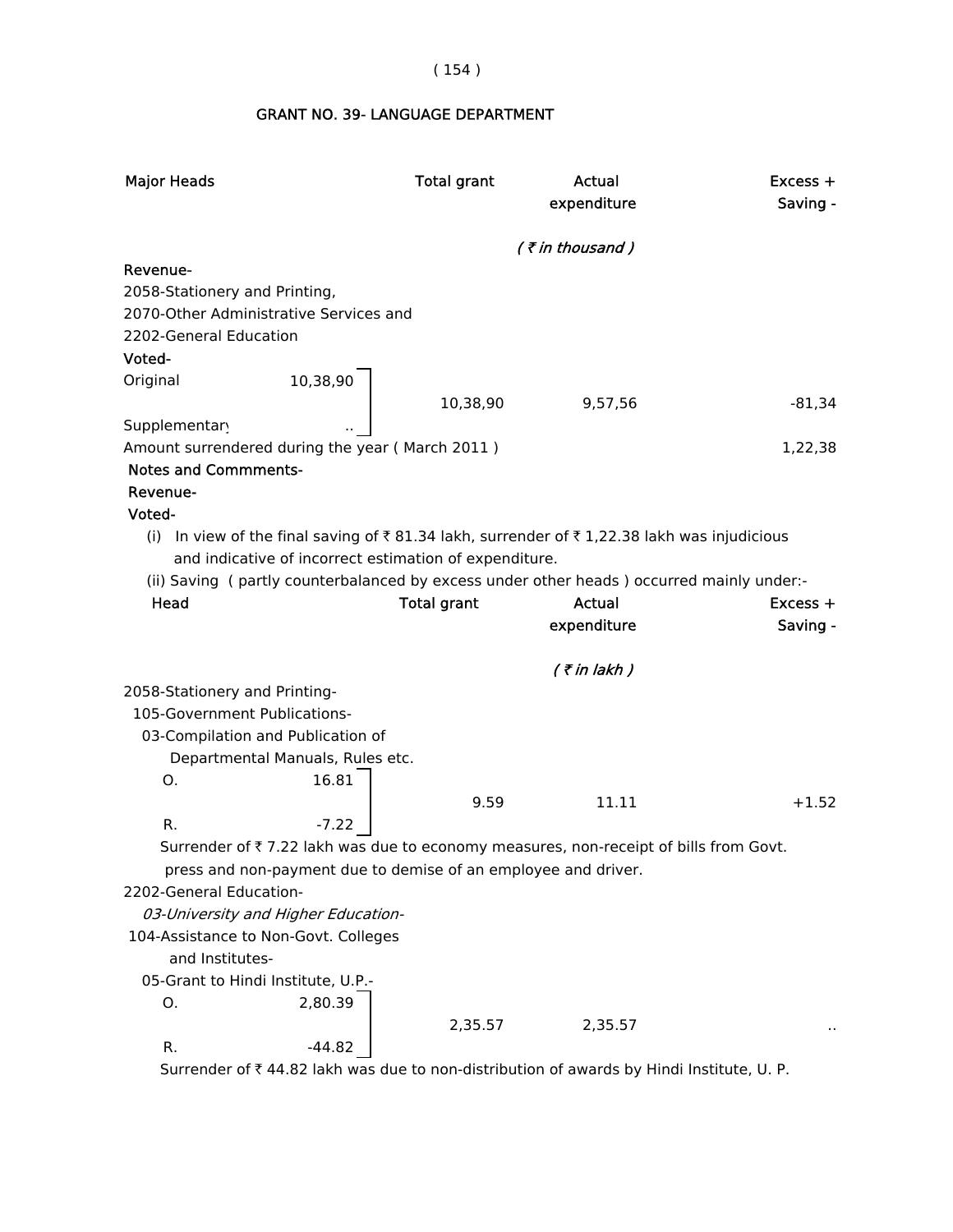# ( 155 )

| Head                                         |                                                                        | <b>Total grant</b>   | Actual<br>expenditure                                                                      | Excess +<br>Saving - |
|----------------------------------------------|------------------------------------------------------------------------|----------------------|--------------------------------------------------------------------------------------------|----------------------|
|                                              |                                                                        |                      | $($ ₹ in lakh $)$                                                                          |                      |
| 06-Grant to Sanskrit Institute,<br>$U. P. -$ |                                                                        |                      |                                                                                            |                      |
| O.                                           | 1,06.92                                                                | 81.46                | 81.46                                                                                      |                      |
| R.                                           | $-25.46$                                                               |                      |                                                                                            |                      |
| no requirement.                              |                                                                        |                      | Surrender of ₹ 25.46 lakh was due to posts remaining vacant in U.P. Sanskrit Institute and |                      |
| 05-Language Development-                     |                                                                        |                      |                                                                                            |                      |
| 800-Other expenditure-                       |                                                                        |                      |                                                                                            |                      |
| 01-Central Plan/Centrally                    |                                                                        |                      |                                                                                            |                      |
| Sponsored Schemes-<br>O.                     | 5.00                                                                   |                      |                                                                                            |                      |
|                                              |                                                                        |                      |                                                                                            |                      |
| R.                                           | $-5.00$                                                                |                      |                                                                                            |                      |
|                                              |                                                                        |                      | Surrender of ₹5.00 lakh was due to non-receipt of Central Share from Government of India.  |                      |
| 04-Payment of Arrears-                       |                                                                        |                      |                                                                                            |                      |
| O.                                           | 83.05                                                                  |                      |                                                                                            |                      |
|                                              |                                                                        | $\ddot{\phantom{0}}$ |                                                                                            |                      |
| R.                                           | $-83.05$                                                               |                      |                                                                                            |                      |
|                                              |                                                                        |                      | Out of total saving of ₹83.05 lakh, reduction in provision through reappropriation by      |                      |
|                                              |                                                                        |                      | ₹49.14 lakh was mainly due to no demand by any Institute. Reasons for surrender of         |                      |
|                                              | ₹ 33.91 lakh have not been intimated.                                  |                      |                                                                                            |                      |
|                                              |                                                                        |                      | Reasons for the final excess under the above heads have not been intimated (June 2011).    |                      |
|                                              | (iii) Excess occurred mainly under:-                                   |                      |                                                                                            |                      |
| 2070-Other Administrative Services-          |                                                                        |                      |                                                                                            |                      |
| 003-Training-                                |                                                                        |                      |                                                                                            |                      |
|                                              | 03-Training of Hindi Stenography at<br>District Head-Quarters in Plain |                      |                                                                                            |                      |
| Area of the State-                           |                                                                        |                      |                                                                                            |                      |
| O.                                           | 5.67                                                                   |                      |                                                                                            |                      |
|                                              |                                                                        | 8.42                 | 8.40                                                                                       | $-0.02$              |
| R.                                           | 2.75                                                                   |                      |                                                                                            |                      |
|                                              |                                                                        |                      | Out of net augmentation of ₹2.75 lakh, reasons for augmentation of provision through       |                      |
|                                              |                                                                        |                      | reappropriation by ₹3.36 lakh have not been intimated. Surrender of ₹0.61 lakh was         |                      |
|                                              | on the basis of actual expenditure.                                    |                      |                                                                                            |                      |
| 2202-General Education-                      |                                                                        |                      |                                                                                            |                      |
|                                              | 03-University and Higher Education-                                    |                      |                                                                                            |                      |
|                                              | 104-Assistance to Non-Govt. Colleges                                   |                      |                                                                                            |                      |
| and Institutes-                              |                                                                        |                      |                                                                                            |                      |
|                                              | 03-Grant to Hindustani Academy, U.P.-                                  |                      |                                                                                            |                      |
| O.                                           | 24.84                                                                  |                      |                                                                                            |                      |
|                                              |                                                                        | 21.95                | 63.04                                                                                      | $+41.09$             |
| R.                                           | $-2.89$                                                                |                      |                                                                                            |                      |

Reasons for surrender of  $\bar{\tau}$  2.89 lakh have not been intimated.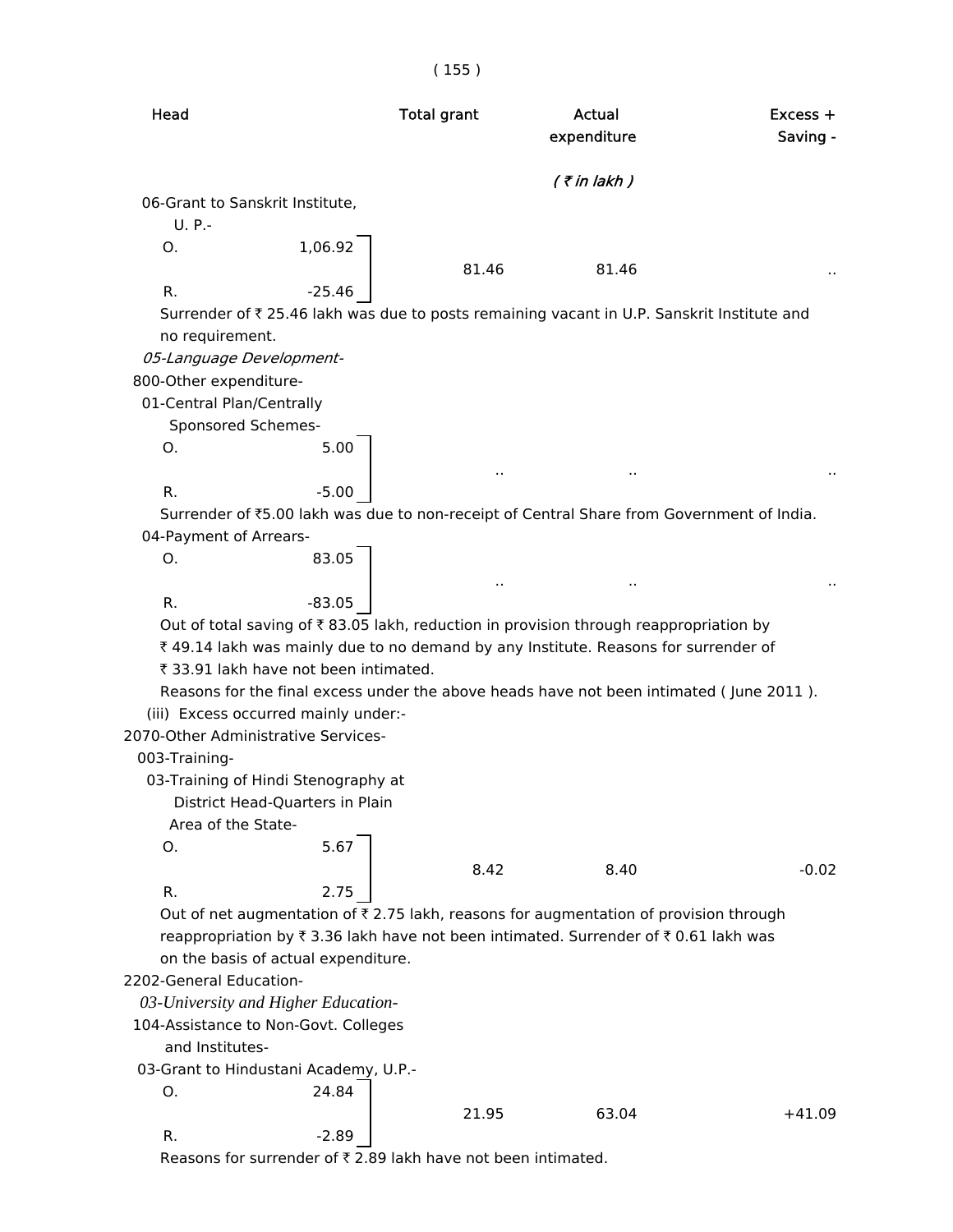|                                         |       | (156)              |                                                                                                     |                        |
|-----------------------------------------|-------|--------------------|-----------------------------------------------------------------------------------------------------|------------------------|
| Head                                    |       | <b>Total grant</b> | Actual<br>expenditure                                                                               | $Excess +$<br>Saving - |
|                                         |       |                    | $($ ₹ in lakh $)$                                                                                   |                        |
| 2202-General Education-                 |       |                    |                                                                                                     |                        |
| 05-Language Department-                 |       |                    |                                                                                                     |                        |
| 102-Promotion of Modern Indian          |       |                    |                                                                                                     |                        |
| Languages and Literature-               |       |                    |                                                                                                     |                        |
| 07-Grant to Late Fakhruddin Ali Ahmad   |       |                    |                                                                                                     |                        |
| <b>Memorial Committee-</b>              |       |                    |                                                                                                     |                        |
| O.                                      | 30.93 |                    |                                                                                                     |                        |
|                                         |       | 76.71              | 76.71                                                                                               |                        |
| R.                                      | 45.78 |                    |                                                                                                     |                        |
|                                         |       |                    | Augmentation of provision by $\overline{\xi}$ 45.78 lakh was due to payment to Hon'ble Chairman and |                        |
| for operating of important schemes etc. |       |                    |                                                                                                     |                        |
| 800-Other expenditure-                  |       |                    |                                                                                                     |                        |
| 03-Recurring grant to Hindi Urdu        |       |                    |                                                                                                     |                        |
| Literature-Award Committee,             |       |                    |                                                                                                     |                        |
| U.P. Lucknow for organisation           |       |                    |                                                                                                     |                        |
| of International Literacy Festival      |       |                    |                                                                                                     |                        |
| and Seminar-                            |       |                    |                                                                                                     |                        |
| O.                                      | 10.00 |                    |                                                                                                     |                        |
|                                         |       | 13.50              | 13.50                                                                                               |                        |
| R.                                      | 3.50  |                    |                                                                                                     |                        |
|                                         |       |                    | Augmentation of provision by $\bar{\tau}$ 3.50 lakh was to meet insufficient amount for organising  |                        |

Literary Festival by Hindi-Urdu Literature Award Committee.

 Reasons for the final excess/saving under the above heads have not been intimated ( June 2011 ).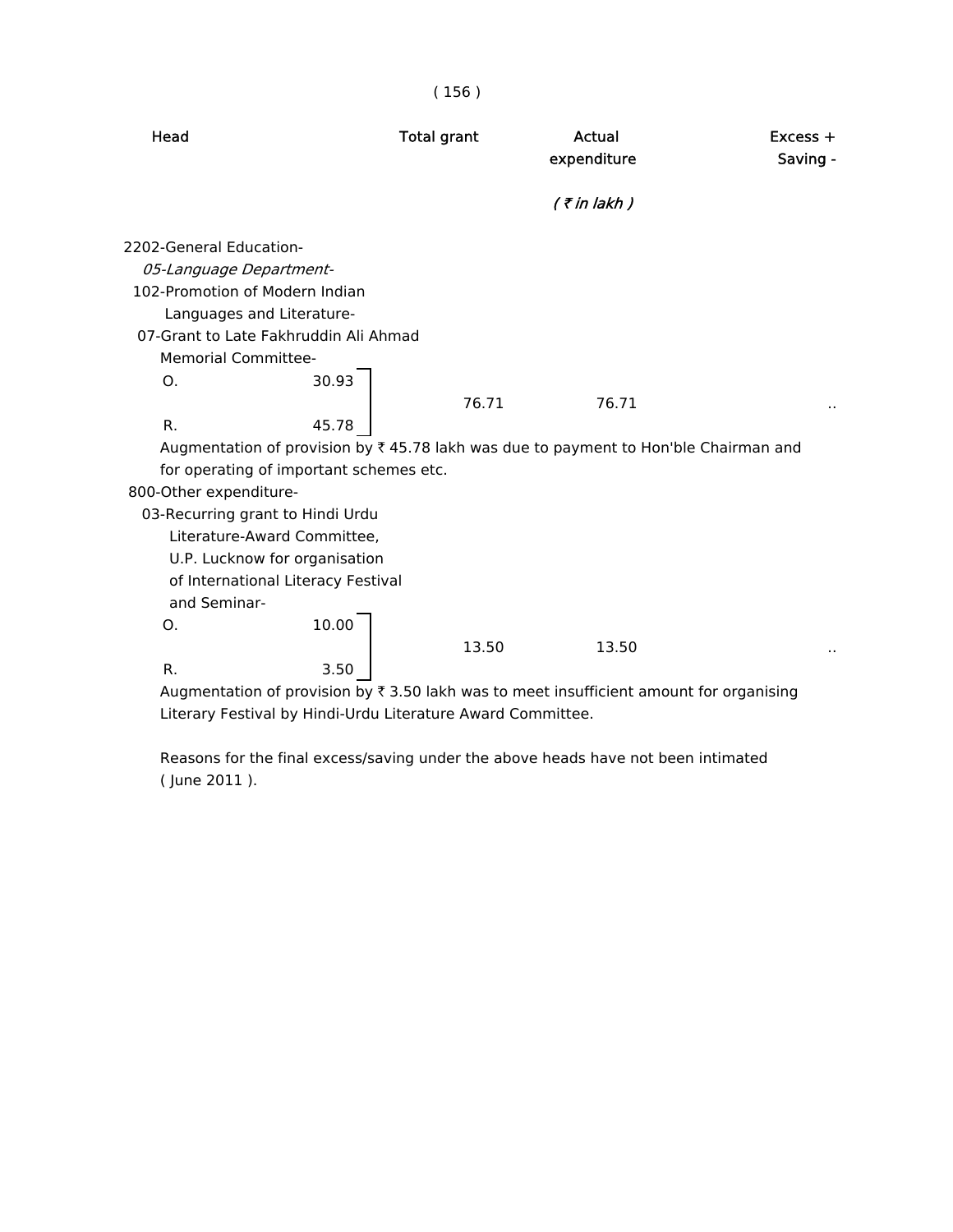## ( 157 )

#### GRANT NO. 40-PLANNING DEPARTMENT

| <b>Major Heads</b>                              |                            | <b>Total grant</b> | Actual<br>expenditure<br>$($ ₹ in thousand) | $Excess +$<br>Saving - |
|-------------------------------------------------|----------------------------|--------------------|---------------------------------------------|------------------------|
|                                                 |                            |                    |                                             |                        |
| Revenue-                                        |                            |                    |                                             |                        |
| 2235-Social Security and Welfare,               |                            |                    |                                             |                        |
| 2402-Soil and Water Conservation,               |                            |                    |                                             |                        |
| 2515-Other Rural Development Programmes,        |                            |                    |                                             |                        |
| 2575-Other Special Area Programmes,             |                            |                    |                                             |                        |
| 2810-Non-Conventional Sources of Energy,        |                            |                    |                                             |                        |
| 3451-Secretariat- Economic Services and         |                            |                    |                                             |                        |
| 3454-Census, Surveys and Statistics             |                            |                    |                                             |                        |
| Voted-                                          |                            |                    |                                             |                        |
| Original                                        | $2,23,81,35$<br>1,34,20,72 |                    |                                             |                        |
|                                                 |                            | 3,58,02,07         | 1,74,30,76                                  | $-1,83,71,31$          |
| Supplementary                                   |                            |                    |                                             |                        |
| Amount surrendered during the year (March 2011) |                            |                    |                                             | 34,01,35               |
|                                                 |                            |                    |                                             |                        |
| Capital-                                        |                            |                    |                                             |                        |
| 4059-Capital Outlay on Public Works,            |                            |                    |                                             |                        |
| 4217-Capital Outlay on Urban Development,       |                            |                    |                                             |                        |
| 4515-Capital Outlay on Other Rural              |                            |                    |                                             |                        |
|                                                 | Development Programmes and |                    |                                             |                        |
| 4575-Capital Outlay on Other                    |                            |                    |                                             |                        |
|                                                 | Special Areas Programmes,  |                    |                                             |                        |
| Voted-                                          |                            |                    |                                             |                        |
| Original                                        | 11,50,25,61                |                    |                                             |                        |
|                                                 |                            | 11,68,46,46        | 2,87,70,72                                  | $-8,80,75,74$          |
| Supplementary                                   | 18,20,85                   |                    |                                             |                        |
| Amount surrendered during the year (March 2011) |                            |                    |                                             | 63,67                  |
|                                                 |                            |                    |                                             |                        |
| Natos and Cammanter                             |                            |                    |                                             |                        |

#### Notes and Comments:-

#### Revenue-

## Voted-

- (i) Out of the final saving of  $\bar{\tau}$  1,83,71.31 lakh, only a sum of  $\bar{\tau}$  34,01.35 lakh could be anticipated for surrender.
- (ii) In view of the final saving of  $\bar{\tau}$  1,83,71.31 lakh, the supplementary grant of  $\bar{\tau}$  1,34,20.72 lakh obtained in August 2010 proved unnecessary.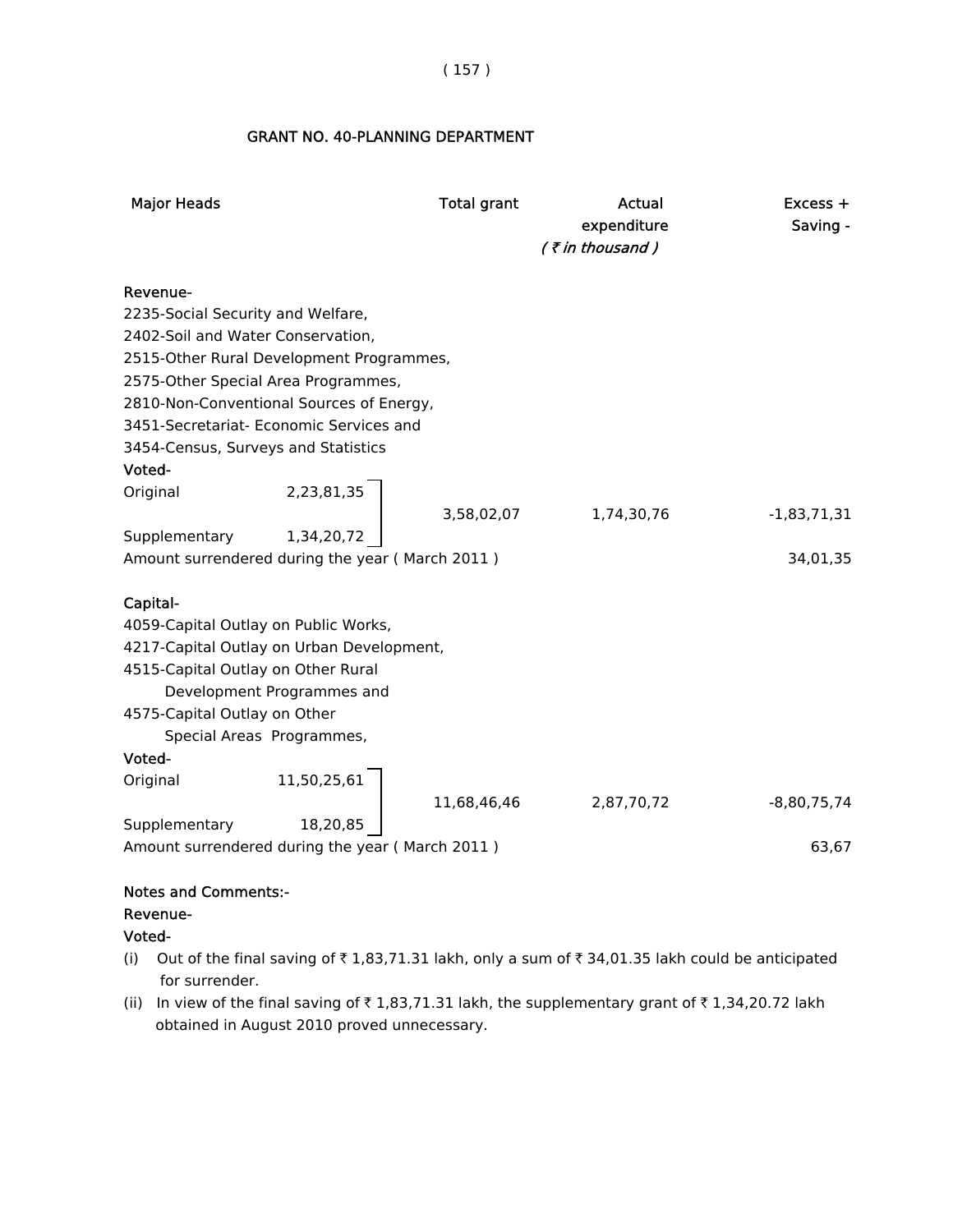( 158 )

(iii) Saving ( partly counterbalanced by excess under other heads ) occurred mainly under :-

| Head                                                    |                                      | <b>Total grant</b>                                            | Actual<br>expenditure                                                                                                                                                                  | Excess +<br>Saving - |
|---------------------------------------------------------|--------------------------------------|---------------------------------------------------------------|----------------------------------------------------------------------------------------------------------------------------------------------------------------------------------------|----------------------|
|                                                         |                                      |                                                               | $($ ₹ in lakh)                                                                                                                                                                         |                      |
| 2235-Social Security and Welfare-<br>02-Social Welfare- |                                      |                                                               |                                                                                                                                                                                        |                      |
| 800-Other Expenditure-                                  |                                      |                                                               |                                                                                                                                                                                        |                      |
|                                                         | 03-Implementation of Recommendations |                                                               |                                                                                                                                                                                        |                      |
|                                                         | of 13th Finance Commission-          |                                                               |                                                                                                                                                                                        |                      |
| S.                                                      | 1,18,00.00                           | 1,06,20.00                                                    | 1.10                                                                                                                                                                                   | $-1,06,18.90$        |
| R.                                                      | $-11,80.00$                          |                                                               |                                                                                                                                                                                        |                      |
|                                                         |                                      | ₹11,80.00 lakh was surrendered due to administrative reasons. |                                                                                                                                                                                        |                      |
| 2402-Soil and Water Conservation-                       |                                      |                                                               |                                                                                                                                                                                        |                      |
| 103-Land Reclamation and                                |                                      |                                                               |                                                                                                                                                                                        |                      |
| Development-                                            |                                      |                                                               |                                                                                                                                                                                        |                      |
| 01-Central Plan/Centrally                               |                                      |                                                               |                                                                                                                                                                                        |                      |
| Sponsored Schemes-                                      |                                      |                                                               |                                                                                                                                                                                        |                      |
| Ο.                                                      | 30.00                                |                                                               |                                                                                                                                                                                        |                      |
| S.                                                      | 0.01                                 | 9.97                                                          | 10.51                                                                                                                                                                                  | $+0.54$              |
| R.                                                      | $-20.04$                             |                                                               |                                                                                                                                                                                        |                      |
|                                                         |                                      |                                                               | Out of net saving of ₹ 20.04 lakh, surrender of ₹ 17.54 lakh was due to non-receipt of Central-                                                                                        |                      |
|                                                         |                                      |                                                               | Share from Govt. of India. Reasons for reduction in provision through reappropriation by                                                                                               |                      |
|                                                         | ₹ 2.50 lakh have not been intimated. |                                                               |                                                                                                                                                                                        |                      |
| 04-State Land Utilization Board-                        |                                      |                                                               |                                                                                                                                                                                        |                      |
| Ο.                                                      | 1,39.64                              |                                                               |                                                                                                                                                                                        |                      |
|                                                         |                                      | 1,24.47                                                       | 1,24.17                                                                                                                                                                                | $-0.30$              |
| R.                                                      | $-15.17$                             |                                                               |                                                                                                                                                                                        |                      |
| not been intimated.                                     |                                      |                                                               | Out of net saving of ₹15.17 lakh, surrender of ₹28.38 lakh was mainly due to posts remaining<br>vacant and economy measures. Reasons for augmentation of provision by ₹13.21 lakh have |                      |
| 2575-Other Special Area Programmes-                     |                                      |                                                               |                                                                                                                                                                                        |                      |
| 02-Backward Areas-                                      |                                      |                                                               |                                                                                                                                                                                        |                      |
| 800-Other expenditure-                                  |                                      |                                                               |                                                                                                                                                                                        |                      |
|                                                         | 03-Special Schemes of Bundelkhand-   |                                                               |                                                                                                                                                                                        |                      |
| Ο.                                                      | 1,20,00.00                           | 1,14.24                                                       | 3,39.24                                                                                                                                                                                | $+2,25.00$           |
| R.                                                      | $-1,18,85.76$                        |                                                               |                                                                                                                                                                                        |                      |
|                                                         |                                      |                                                               | Reasons for reduction in provision through reappropriation by $\bar{\tau}$ 1,18,85.76 lakh have not                                                                                    |                      |
| been intimated.                                         |                                      |                                                               |                                                                                                                                                                                        |                      |
| 04-Description not available-                           |                                      |                                                               |                                                                                                                                                                                        |                      |
| R.                                                      | 1,18,85.76                           | 1,18,85.76                                                    | 73,18.42                                                                                                                                                                               | $-45,67.34$          |
| been intimated.                                         |                                      |                                                               | Reasons for augmentation of provision through reappropriation by $\bar{\tau}$ 1,18,85.76 lakh have not                                                                                 |                      |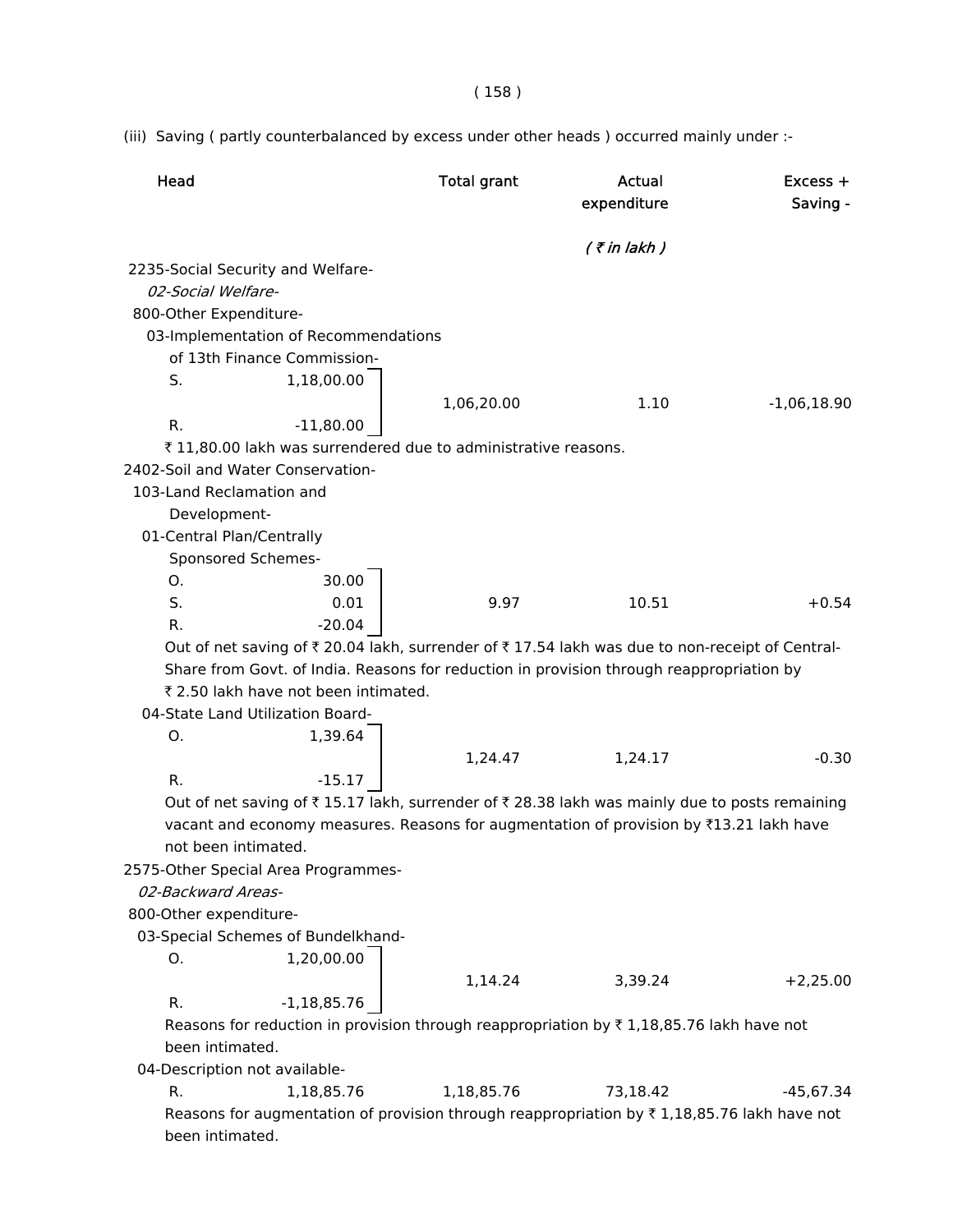| Head                        |                                                                | <b>Total grant</b> | Actual<br>expenditure                                                                         | Excess +<br>Saving - |
|-----------------------------|----------------------------------------------------------------|--------------------|-----------------------------------------------------------------------------------------------|----------------------|
|                             |                                                                |                    | $($ ₹ in lakh $)$                                                                             |                      |
|                             | 06-Border Area Development                                     |                    |                                                                                               |                      |
| Programme-                  |                                                                |                    |                                                                                               |                      |
|                             | 104-Cattle and Buffalo Development-                            |                    |                                                                                               |                      |
|                             | 04-Lump-sum provision for Establishment/                       |                    |                                                                                               |                      |
|                             | extension and implementation of                                |                    |                                                                                               |                      |
| fertility facilities        |                                                                | 10.00              |                                                                                               | $-10.00$             |
| 800-Other Expenditure-      |                                                                |                    |                                                                                               |                      |
| 04-Lump-sum provision for   |                                                                |                    |                                                                                               |                      |
| Training and estimation-    |                                                                |                    |                                                                                               |                      |
| Ο.                          | 40.00                                                          |                    |                                                                                               |                      |
|                             |                                                                | 3.41               | $\epsilon$ .                                                                                  | $-3.41$              |
| R.                          | $-36.59$                                                       |                    |                                                                                               |                      |
|                             |                                                                |                    | Surrender of ₹36.59 lakh was due to non-utilisation of funds released by Government of India. |                      |
|                             | 3451-Secretariat- Economic Services-                           |                    |                                                                                               |                      |
| 092- Other Offices-         |                                                                |                    |                                                                                               |                      |
| 03-State Planning Institute |                                                                |                    |                                                                                               |                      |
| (New Section)-              |                                                                |                    |                                                                                               |                      |
| O.                          | 9,58.13                                                        |                    |                                                                                               |                      |
|                             |                                                                | 8,24.65            | 8,24.59                                                                                       | $-0.06$              |
| R.                          | $-1,33.48$                                                     |                    |                                                                                               |                      |
|                             |                                                                |                    | ₹1,33.48 lakh was surrendered due to posts remaining vacant, economy measures and             |                      |
|                             | expenditure as per requirement.                                |                    |                                                                                               |                      |
|                             | 07-Arrangement for use of services                             |                    |                                                                                               |                      |
|                             | of experts in process of evaluation                            |                    |                                                                                               |                      |
|                             | of different schemes/programmes<br>by State Planning Institute |                    |                                                                                               |                      |
|                             | (Estimation Section)-                                          |                    |                                                                                               |                      |
| Ο.                          | 50.00                                                          |                    |                                                                                               |                      |
|                             |                                                                | 20.48              | 20.48                                                                                         |                      |
| R.                          | $-29.52$                                                       |                    |                                                                                               |                      |
|                             |                                                                |                    | Out of net saving of ₹ 29.52 lakh, reasons for reduction in provision through reappropriation |                      |
|                             |                                                                |                    | by ₹ 27.77 lakh have not been intimated. Surrender of ₹ 1.75 lakh was on the basis of actual  |                      |
| requirement.                |                                                                |                    |                                                                                               |                      |
|                             | 101-Planning Commission/Planning                               |                    |                                                                                               |                      |
| Board-                      |                                                                |                    |                                                                                               |                      |
|                             | 04-Decentralization of Planning process                        |                    |                                                                                               |                      |
|                             | at Division/District level-                                    |                    |                                                                                               |                      |
| Ο.                          | 9,96.76                                                        |                    |                                                                                               |                      |
|                             |                                                                | 8,18.81            | 8,19.40                                                                                       | $+0.59$              |
| R.                          | $-1,77.95$                                                     |                    |                                                                                               |                      |

Surrender of  $\bar{\tau}$  1,77.95 lakh was due to posts remaining vacant and economy measures.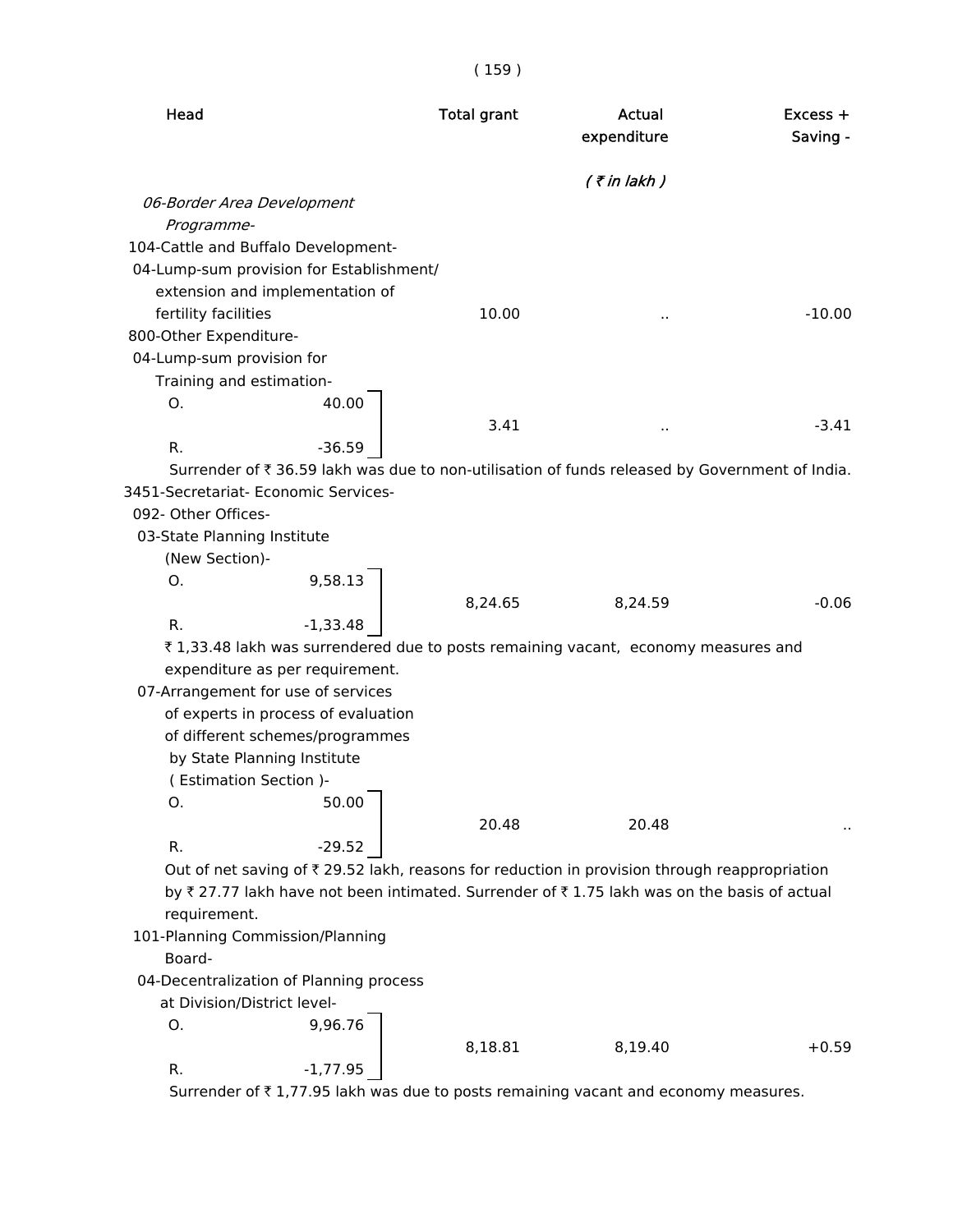| Head                                     |             | <b>Total grant</b> | Actual<br>expenditure                                                                         | $Excess +$<br>Saving - |
|------------------------------------------|-------------|--------------------|-----------------------------------------------------------------------------------------------|------------------------|
|                                          |             |                    | $($ ₹ in lakh)                                                                                |                        |
| 800-Other expenditure-                   |             |                    |                                                                                               |                        |
| 06-Payment of Arrears-                   |             |                    |                                                                                               |                        |
| Ο.                                       | 5,25.14     |                    |                                                                                               |                        |
|                                          |             | 4,63.30            | 4,62.72                                                                                       | $-0.58$                |
| R.                                       | $-61.84$    |                    |                                                                                               |                        |
|                                          |             |                    | Out of net saving of ₹ 61.84 lakh, reasons for reduction in provision through reappropriation |                        |
|                                          |             |                    | by ₹59.14 lakh have not been intimated. Surrender of ₹2.70 lakh was due to no requirement.    |                        |
| 3454-Census Surveys and Statistics-      |             |                    |                                                                                               |                        |
| 02-Surveys and Statistics-               |             |                    |                                                                                               |                        |
| 001-Direction and Administration-        |             |                    |                                                                                               |                        |
| 03-Economics and Statistics Directorate- |             |                    |                                                                                               |                        |
| Ο.                                       | 48,26.98    |                    |                                                                                               |                        |
| S.                                       | 14,70.36    | 46,20.53           | 46,24.85                                                                                      | $+4.32$                |
| R.                                       | $-16,76.81$ |                    |                                                                                               |                        |
|                                          |             |                    | ₹16,76.81 lakh was surrendered mainly due to posts remaining vacant, economy measures         |                        |
| and non-purchase of vehicles etc.        |             |                    |                                                                                               |                        |
| 06-Structure of District Scheme          |             |                    |                                                                                               |                        |
| (District Planning Committee)-           |             |                    |                                                                                               |                        |
| 0.                                       | 18.00       |                    |                                                                                               |                        |
|                                          |             | 8.85               | 8.83                                                                                          | $-0.02$                |
| R.                                       | $-9.15$     |                    |                                                                                               |                        |
|                                          |             |                    |                                                                                               |                        |
|                                          |             |                    | ₹9.15 lakh was surrendered due to economy measures and non-inclusion of qualified advisors.   |                        |
|                                          |             |                    | Reasons for the final saving/excess/non-utilisation of entire provision under the above heads |                        |
|                                          |             |                    |                                                                                               |                        |
| have not been intimated (June 2011).     |             |                    |                                                                                               |                        |
| (iv) Excess occurred mainly under:-      |             |                    |                                                                                               |                        |
| 2515-Other Rural Development Programmes- |             |                    |                                                                                               |                        |
| 004-Research-                            |             |                    |                                                                                               |                        |
| 03-Development Bureau-                   |             |                    |                                                                                               |                        |
| 0.                                       | 2,94.91     |                    |                                                                                               |                        |
|                                          |             |                    |                                                                                               | $+1.29$                |
|                                          |             | 3,46.60            | 3,47.89                                                                                       |                        |
| R.                                       | 51.69       |                    |                                                                                               |                        |

( 160 )

 Actual expenditure includes clearance of Suspense for the year 2001-02 and 2005-06 amounting to  $\bar{\tau}$  1.42 lakh.

Out of net augmentation of  $\bar{\tau}$  51.69 lakh, reasons for augmentation of provision through reappropriation by  $\bar{\tau}$  63.05 lakh have not been intimated. Surrender of  $\bar{\tau}$  11.36 lakh was due to no demand and economy measures.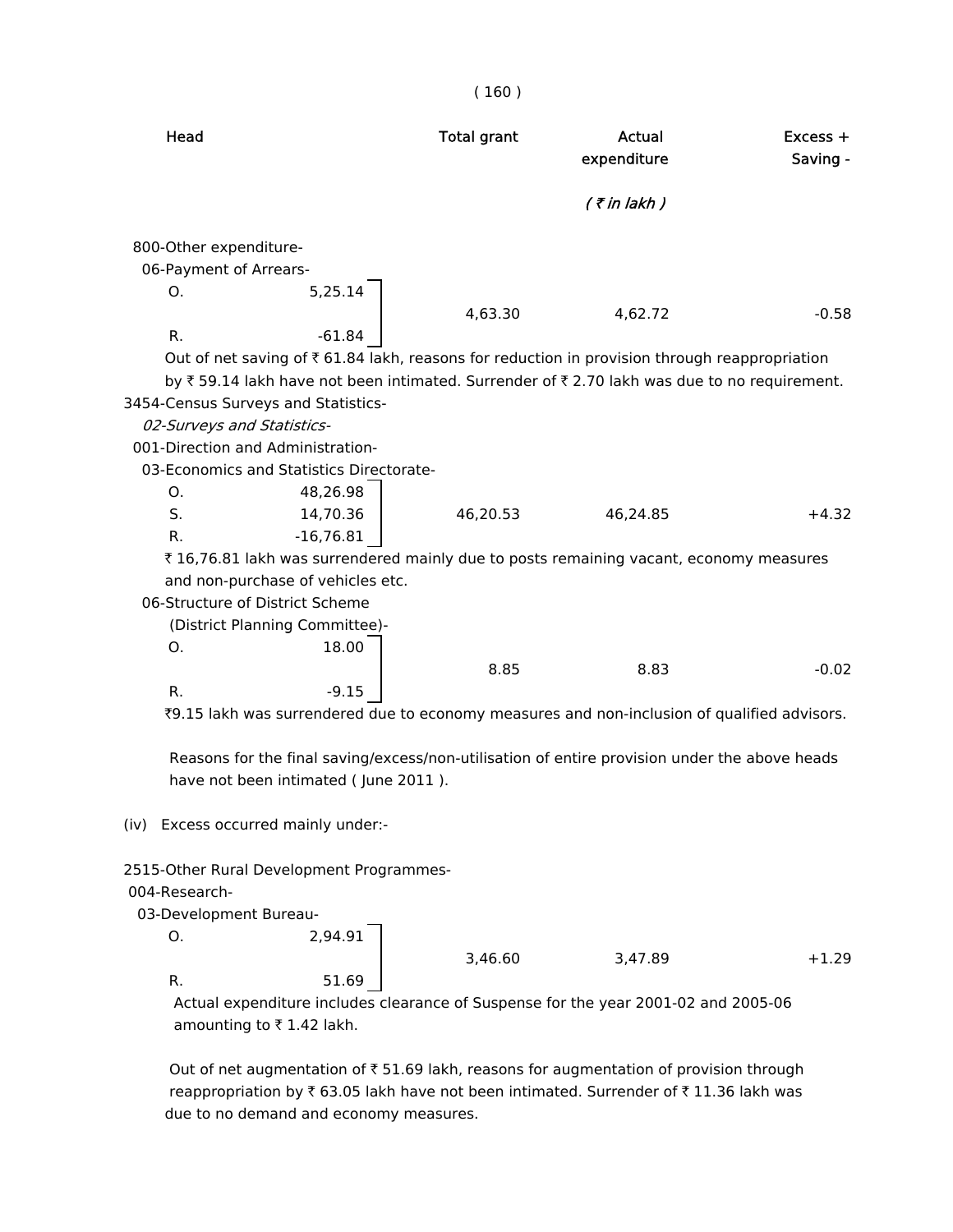| Head                        | <b>Total grant</b> | Actual<br>expenditure | $Excess +$<br>Saving - |
|-----------------------------|--------------------|-----------------------|------------------------|
|                             |                    | $($ ₹ in lakh)        |                        |
| 2575-Other Special Area     |                    |                       |                        |
| Programmes-                 |                    |                       |                        |
| 06-Border Area Development  |                    |                       |                        |
| Programme-                  |                    |                       |                        |
| 101-Solar Energy Porgramme- |                    |                       |                        |
| 03-Lump-sum provision for   |                    |                       |                        |
| Solar Light/Solar Pump and  |                    |                       |                        |
| Solar Power Fencing-        |                    |                       |                        |
| 1,50.00<br>Ο.               |                    |                       |                        |
|                             | 3,00.35            | 3,04.68               | $+4.33$                |
| S.<br>1,50.35               |                    |                       |                        |

Reasons for the final excess under the above heads have not been intimated ( June 2011 ).

# Capital-

#### Voted-

- (v) Out of the final saving of  $\bar{\tau}$  8,80,75.74 lakh, only a sum of  $\bar{\tau}$  63.67 lakh could be anticipated for surrender.
- (vi) In view of the final savings of  $\bar{\tau}$  8,80,75.74 lakh; the supplementary grant of  $\bar{\tau}$  18,20.85 lakh obtained in August 2010 proved unnecessary. It could have been limited to token amounts wherever necessary.
- (vii) Saving ( partly counterbalanced by excess under other heads ) occurred mainly under:-
- 4575-Capital Outlay on Other

Special Areas Programmes-

02-Backward Areas-

800-Other expenditure-

03-Special Schemes of Bundelkhand-

 $0. 10,80,00.00$ 

|               | 6,22,91.85 | 47.28.10 |
|---------------|------------|----------|
| $-4,57,08.15$ |            |          |

Reasons for reduction in provision through reappropriation by  $\bar{\tau}$  4,57,08.15 lakh have not been intimated.

05-Lump-sum Provision for Forester

Residence and Forest Guard Post-

| R. | 25,00,00                                                                              | 25,00,00 | . . | $-25.00.00$ |
|----|---------------------------------------------------------------------------------------|----------|-----|-------------|
|    | Reasons for non-utilisation of entire reappropriation amount have not been intimated. |          |     |             |

-5,75,63.75

#### ( 161 )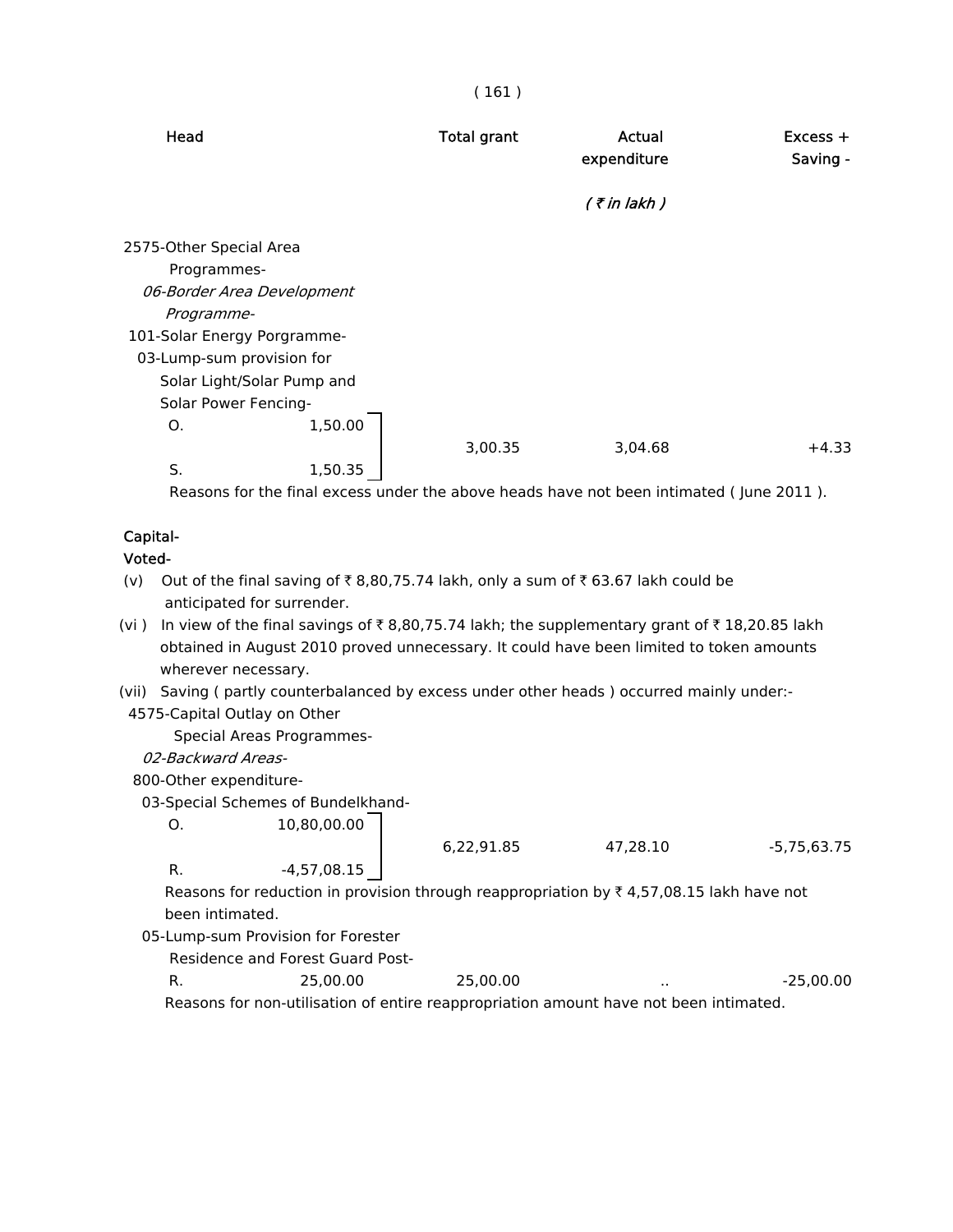| Head                                                                                                    | <b>Total grant</b> | Actual<br>expenditure | $Excess +$<br>Saving - |
|---------------------------------------------------------------------------------------------------------|--------------------|-----------------------|------------------------|
|                                                                                                         |                    | $($ ₹ in lakh $)$     |                        |
| 06-Border Area Development                                                                              |                    |                       |                        |
| Programme-                                                                                              |                    |                       |                        |
| 101-Veterinary Services and Animal Health-                                                              |                    |                       |                        |
| 03-Lump-sum provision for construction                                                                  |                    |                       |                        |
| and extension of Veterinary Hospitals/                                                                  |                    |                       |                        |
| <b>Animal Service Centres</b>                                                                           | 50.00              | 19.52                 | $-30.48$               |
| 102-Rural Water Supply-                                                                                 |                    |                       |                        |
| 03-Lump-sum Provision for                                                                               |                    |                       |                        |
| Water Supply Programmes                                                                                 |                    |                       |                        |
| 2,10.00<br>0.                                                                                           |                    |                       |                        |
| R.                                                                                                      | 2,04.79            | 1,62.28               | $-42.51$               |
| $-5.21$<br>Surrender of ₹ 5.21 lakh was due to non-utilization of entire fund released by Government of |                    |                       |                        |
| India.                                                                                                  |                    |                       |                        |
| 103-Civil Construction Work-                                                                            |                    |                       |                        |
| 03-Lump-sum Provision for                                                                               |                    |                       |                        |
| Flood Security/Construction                                                                             |                    |                       |                        |
| Extension-                                                                                              |                    |                       |                        |
| S.<br>1,64.60                                                                                           | 1,64.60            | 1,13.22               | $-51.38$               |
| 201-Basic Education-                                                                                    |                    |                       |                        |
| 03-Lump-sum Provision for                                                                               |                    |                       |                        |
| construction/extension of                                                                               |                    |                       |                        |
| boundary wall of school                                                                                 |                    |                       |                        |
| building                                                                                                | 50.00              | 20.00                 | $-30.00$               |
| 207-State Police-                                                                                       |                    |                       |                        |
| 03-Lump-sum Provision for                                                                               |                    |                       |                        |
| construction of barrack at                                                                              |                    |                       |                        |
| Indo-Nepal border districts<br>337-Road Construction work-                                              | 1,00.00            | $\ddot{\phantom{1}}$  | $-1,00.00$             |
| 03-Lump-sum Provision for roads-                                                                        |                    |                       |                        |
| 14,00.00<br>Ο.                                                                                          |                    |                       |                        |
|                                                                                                         | 16,69.73           | 13,22.74              | $-3,46.99$             |
| S.<br>2,69.73                                                                                           |                    |                       |                        |
| 800-Other Expenditure-                                                                                  |                    |                       |                        |
| 03-Lump-sum Provision for                                                                               |                    |                       |                        |
| construction/extension of                                                                               |                    |                       |                        |
| Community/Primary Health                                                                                |                    |                       |                        |
| Centres and Sub-Centres                                                                                 |                    |                       |                        |
| buildings                                                                                               | 1,30.00            | 29.06                 | $-1,00.94$             |
| 05-Lump-sum Provision for                                                                               |                    |                       |                        |
| forest security Chowki and                                                                              |                    |                       |                        |
| residence of Forest Inspector                                                                           | 50.00              | 34.50                 | $-15.50$               |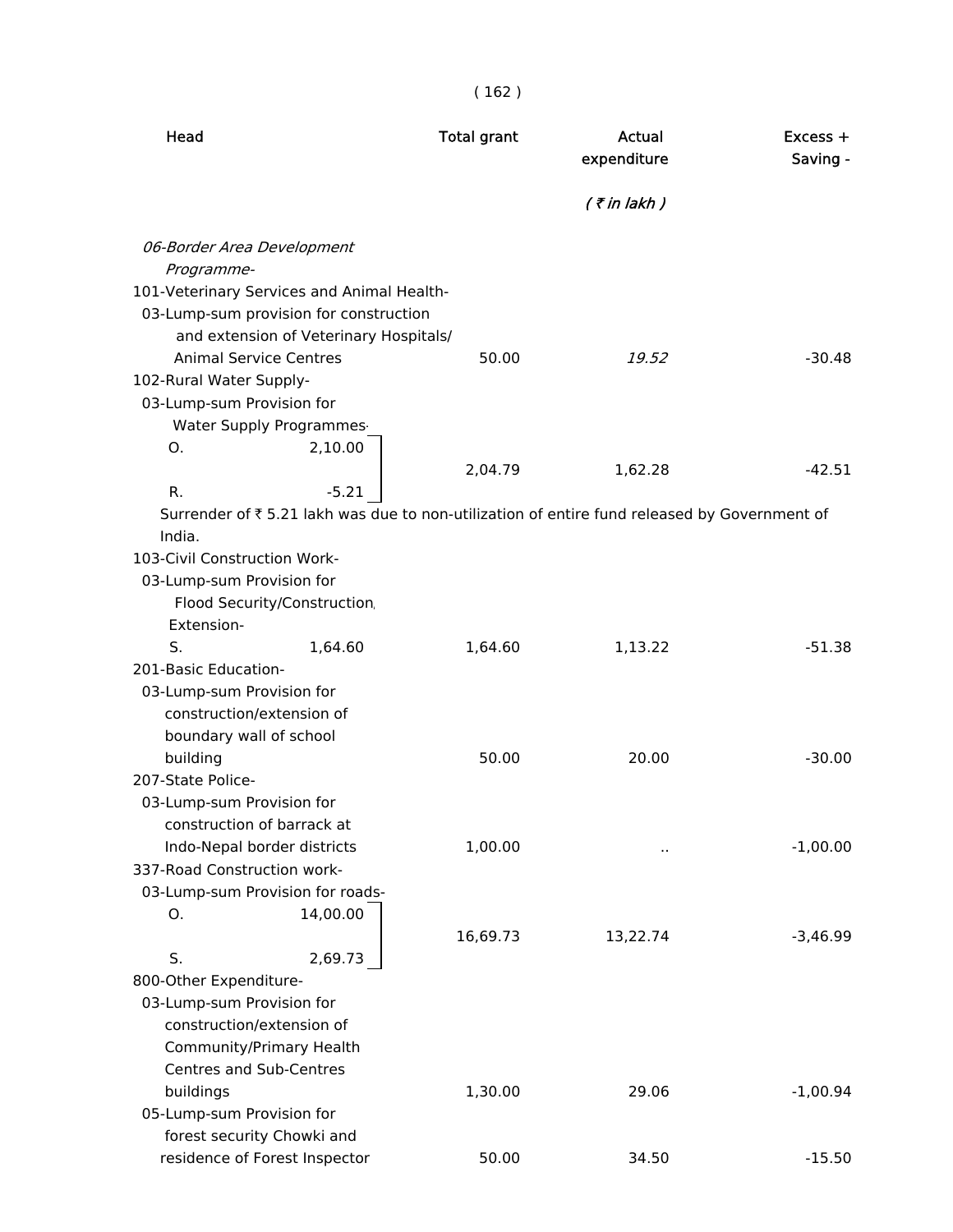| Head                                                                                                                                                                                                                                                                                                                                                                        | <b>Total grant</b> | Actual<br>expenditure | Excess +<br>Saving - |
|-----------------------------------------------------------------------------------------------------------------------------------------------------------------------------------------------------------------------------------------------------------------------------------------------------------------------------------------------------------------------------|--------------------|-----------------------|----------------------|
|                                                                                                                                                                                                                                                                                                                                                                             |                    | $($ ₹ in lakh)        |                      |
| 07-Construction of Community Buildings-                                                                                                                                                                                                                                                                                                                                     |                    |                       |                      |
| 1,90.00<br>Ο.                                                                                                                                                                                                                                                                                                                                                               |                    |                       |                      |
|                                                                                                                                                                                                                                                                                                                                                                             | 2,21.39            | 1,36.55               | $-84.84$             |
| S.<br>31.39                                                                                                                                                                                                                                                                                                                                                                 |                    |                       |                      |
| Reasons for the final saving/non-utilisation of entire provision under the above heads have<br>not been intimated (June 2011).                                                                                                                                                                                                                                              |                    |                       |                      |
| (viii) Excess occurred mainly under:-                                                                                                                                                                                                                                                                                                                                       |                    |                       |                      |
| 4515-Capital Outlay on Other Rural                                                                                                                                                                                                                                                                                                                                          |                    |                       |                      |
| Development Programmes-                                                                                                                                                                                                                                                                                                                                                     |                    |                       |                      |
| 800-Other expenditure-                                                                                                                                                                                                                                                                                                                                                      |                    |                       |                      |
| 05-Arrangement for Development                                                                                                                                                                                                                                                                                                                                              |                    |                       |                      |
| Works of capital nature-                                                                                                                                                                                                                                                                                                                                                    |                    |                       |                      |
| 28,40.00<br>Ο.                                                                                                                                                                                                                                                                                                                                                              |                    |                       |                      |
|                                                                                                                                                                                                                                                                                                                                                                             |                    |                       |                      |
| R.<br>$-2.48$                                                                                                                                                                                                                                                                                                                                                               | 28,37.52           | 28,54.43              | $+16.91$             |
|                                                                                                                                                                                                                                                                                                                                                                             |                    |                       |                      |
| Actual expenditure includes clearance of suspense for the year 2008-09 and 2009-10<br>amounting to ₹53.32 lakh.                                                                                                                                                                                                                                                             |                    |                       |                      |
| Out of net saving of net saving of 2.48 lakh, surrender of ₹42.48 lakh was due to non-<br>availability of proposal for new work in districts. Reasons for augmentation of provision<br>by ₹40.00 lakh have not been intimated.<br>4575-Capital Outlay on Other<br>Special Areas Programmes-<br>02-Backward Areas-<br>102-Rural Water Supply-<br>03-Other Schemes/Programme- |                    |                       |                      |
| 20.88.00<br>R.                                                                                                                                                                                                                                                                                                                                                              | 20.88.00           | 20.88.17              | $+0.17$              |
| Reasons for augmentation of provision by ₹ 20,88.00 lakh have not been intimated.                                                                                                                                                                                                                                                                                           |                    |                       |                      |
| 800-Other Expenditure-                                                                                                                                                                                                                                                                                                                                                      |                    |                       |                      |
| 04-Description not available-                                                                                                                                                                                                                                                                                                                                               |                    |                       |                      |
| 4,10,70.15<br>R.                                                                                                                                                                                                                                                                                                                                                            | 4,10,70.15         | 1,35,55.76            | $-2,75,14.39$        |
| Augmentation of provision by $\overline{\zeta}$ 4,10,70.15 lakh was mainly due to fulfilment of requirement                                                                                                                                                                                                                                                                 |                    |                       |                      |
| of newly created district, required amount to complete the work etc.                                                                                                                                                                                                                                                                                                        |                    |                       |                      |
| 06-Border Area Development                                                                                                                                                                                                                                                                                                                                                  |                    |                       |                      |
| Programme-                                                                                                                                                                                                                                                                                                                                                                  |                    |                       |                      |
| 106-Rural Electrification-                                                                                                                                                                                                                                                                                                                                                  |                    |                       |                      |
| 03-Lump-sum Provision for                                                                                                                                                                                                                                                                                                                                                   |                    |                       |                      |
| <b>Rural Electrification</b>                                                                                                                                                                                                                                                                                                                                                | 90.00              | 1,70.10               | $+80.10$             |
| 202-Secondary Education-                                                                                                                                                                                                                                                                                                                                                    |                    |                       |                      |
| 03-Lump-sum Provision for                                                                                                                                                                                                                                                                                                                                                   |                    |                       |                      |
| strengthening of Secondary                                                                                                                                                                                                                                                                                                                                                  |                    |                       |                      |
| Schools                                                                                                                                                                                                                                                                                                                                                                     | $\cdot$ .          | 1,47.26               | $+1,47.26$           |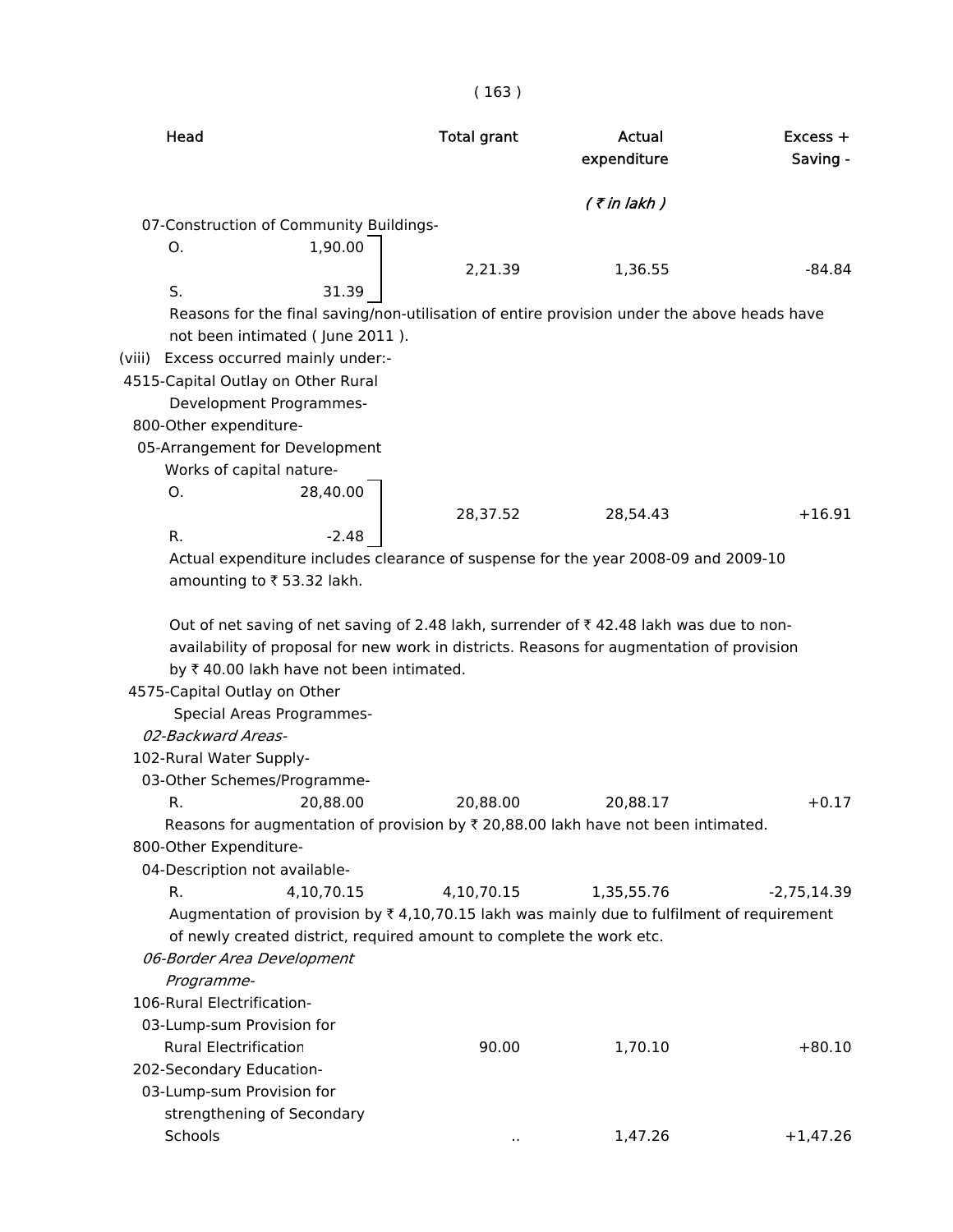|  | L<br>64 |  |
|--|---------|--|
|  |         |  |

| Head                                                   |                            | <b>Total grant</b> | Actual<br>expenditure                                                          | $Excess +$<br>Saving - |
|--------------------------------------------------------|----------------------------|--------------------|--------------------------------------------------------------------------------|------------------------|
|                                                        |                            |                    | $($ ₹ in lakh)                                                                 |                        |
| 800-Other Expenditure-                                 |                            |                    |                                                                                |                        |
| 04-Lump-sum Provision for                              |                            |                    |                                                                                |                        |
|                                                        | construction/extension of  |                    |                                                                                |                        |
|                                                        | building of Homeopathy     |                    |                                                                                |                        |
| Hospital                                               |                            | 50.00              | 1,09.44                                                                        | $+59.44$               |
| 06-Lump-sum Provision for                              |                            |                    |                                                                                |                        |
|                                                        | construction of Anganbadi  |                    |                                                                                |                        |
| Centres-                                               |                            |                    |                                                                                |                        |
| Ο.                                                     | 70.00                      |                    |                                                                                |                        |
| S.                                                     | 25.20                      | 93.20              | 99.70                                                                          | $+6.50$                |
| $R_{\cdot}$                                            | $-2.00$                    |                    |                                                                                |                        |
|                                                        |                            |                    | Surrender of ₹2.00 lakh was due to non-utilization of whole amount released by |                        |
|                                                        | Government of India.       |                    |                                                                                |                        |
| 08-Construction of Ayurved                             |                            | 10.00              | 34.80                                                                          | $+24.80$               |
| <b>Hospitals Building</b><br>09-Lump-sum Provision for |                            |                    |                                                                                |                        |
|                                                        | construction of C. C. Road |                    |                                                                                |                        |
| and K.C. Drain-                                        |                            |                    |                                                                                |                        |
| O <sub>1</sub>                                         | 1,34.00                    |                    |                                                                                |                        |
| S.                                                     | 11,28.85                   | 12,60.52           | 12,91.40                                                                       | $+30.88$               |
| R.                                                     | $-2.33$                    |                    |                                                                                |                        |
|                                                        |                            |                    |                                                                                |                        |

Surrender of  $\bar{\tau}$  2.33 lakh was due to non-utilization of whole amount released by Government of India.

 Reasons for the final excess/saving/expenditure without provision under the above heads have not been intimated ( June 2011 ).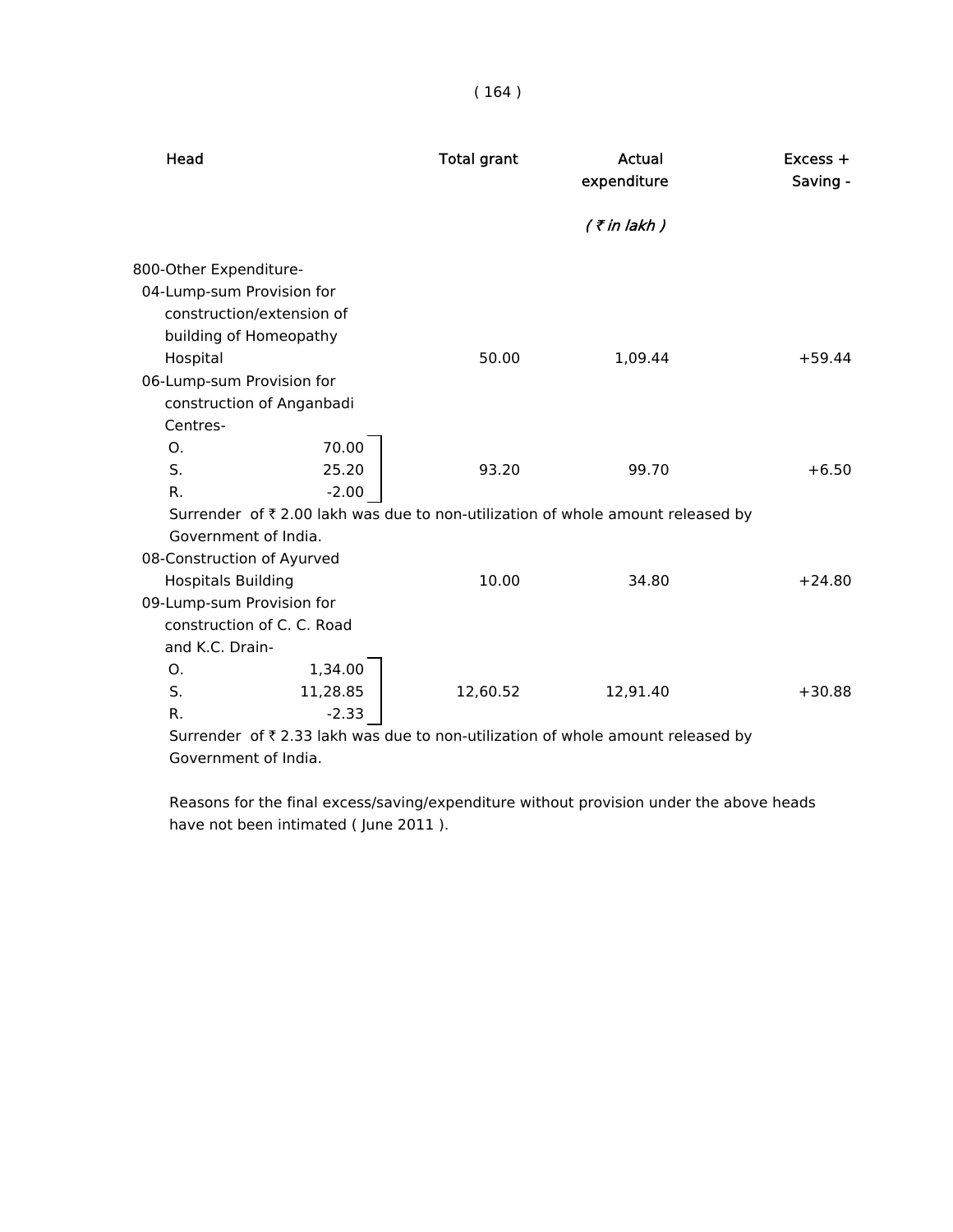# GRANT NO. 41-ELECTION DEPARTMENT

| <b>Major Heads</b>                                  |          | <b>Total grant</b> | Actual<br>expenditure | Excess +<br>Saving - |
|-----------------------------------------------------|----------|--------------------|-----------------------|----------------------|
|                                                     |          |                    | $($ ₹ in thousand)    |                      |
| Revenue-<br>2015-Elections<br>Voted-                |          |                    |                       |                      |
| Original                                            | 56,21,67 | 83,86,67           | 75,41,61              | $-8,45,06$           |
| Supplementary<br>Amount surrendered during the year | 27,65,00 |                    |                       | $\cdot$ .            |
| <b>Notes and Comments-</b><br>Revenue-<br>Voted-    |          |                    |                       |                      |

- (i) Out of the final saving of  $\bar{\tau}$  8,45.06 lakh, no amount could be anticipated for surrender.
- (ii) In view of the final saving of  $\bar{\tau}$  8,45.06 lakh, the supplementary grant of  $\bar{\tau}$  27,65.00 lakh obtained in August 2010 proved excessive.
- (iii) Saving ( partly counterbalanced by excess under other heads ) occurred mainly under:-

| Head                         |            | <b>Total grant</b> | Actual<br>expenditure                                                                       | $Excess +$<br>Saving - |
|------------------------------|------------|--------------------|---------------------------------------------------------------------------------------------|------------------------|
|                              |            |                    | $($ ₹ in lakh $)$                                                                           |                        |
| 2015-Elections-              |            |                    |                                                                                             |                        |
| 103-Preparation and Printing |            |                    |                                                                                             |                        |
| of Electoral Rolls-          |            |                    |                                                                                             |                        |
| 05-Establishment Expenditure |            |                    |                                                                                             |                        |
| of Election-                 |            |                    |                                                                                             |                        |
| О.                           | 17,37.16   |                    |                                                                                             |                        |
| S.                           | 3,15.00    | 23,06.61           | 17,24.97                                                                                    | $-5,81.64$             |
| R.                           | 2,54.45    |                    |                                                                                             |                        |
|                              |            |                    | Reasons for augmentation of provision by $\bar{\tau}$ 2,54.45 lakh have not been intimated. |                        |
| 06-Photo Identity Card-      |            |                    |                                                                                             |                        |
| О.                           | 7,20.00    |                    |                                                                                             |                        |
|                              |            | 5,00.00            | 4,97.41                                                                                     | $-2.59$                |
| R.                           | $-2,20.00$ |                    |                                                                                             |                        |

Reduction in provision through reappropriation by  $\bar{\tau}$  2,20.00 lakh was due to non-receipt of meaningful requisition by the districts, non-conducting of Bye-election of Lok Sabha.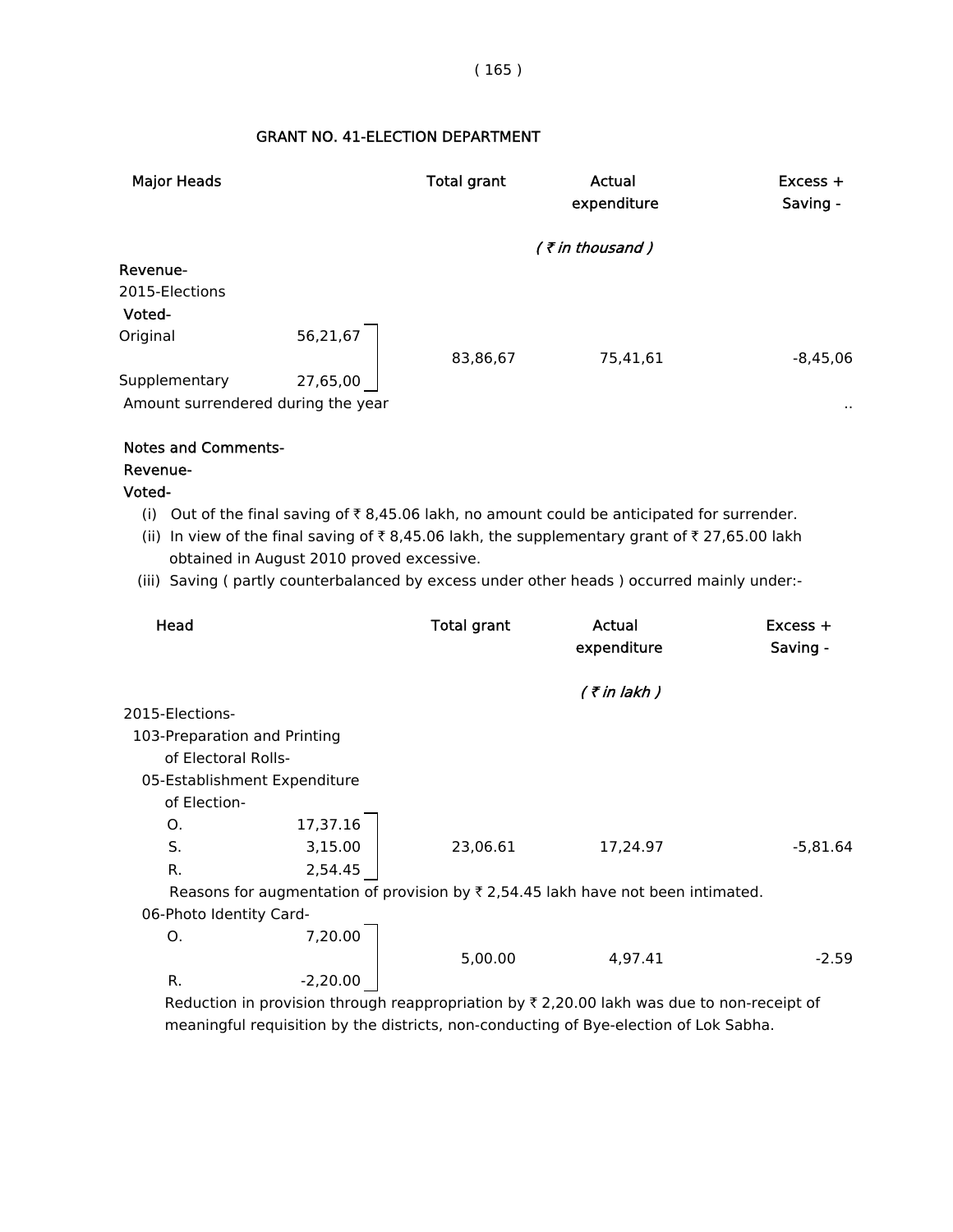| Head                                |                              | <b>Total grant</b> | Actual<br>expenditure                                                                                 | $Excess +$<br>Saving - |
|-------------------------------------|------------------------------|--------------------|-------------------------------------------------------------------------------------------------------|------------------------|
|                                     |                              |                    | $($ ₹ in lakh)                                                                                        |                        |
| 105-Charges for conduct of          |                              |                    |                                                                                                       |                        |
| elections to Parliament-            |                              |                    |                                                                                                       |                        |
| 03-General Election-                |                              |                    |                                                                                                       |                        |
| O.                                  | 13,50.01                     |                    |                                                                                                       |                        |
| S.                                  | 8,50.00                      | 17,75.67           | 15,82.02                                                                                              | $-1,93.65$             |
| R.                                  | $-4,24.34$                   |                    |                                                                                                       |                        |
|                                     |                              |                    | Reasons for reduction in provision through reappropriation by $\bar{\tau}$ 4,24.34 lakh have not been |                        |
| intimated.                          |                              |                    |                                                                                                       |                        |
| 04-Bye-Election-                    |                              |                    |                                                                                                       |                        |
| O.                                  | 1,23.82                      |                    |                                                                                                       |                        |
|                                     |                              | 1,02.31            | 42.62                                                                                                 | $-59.69$               |
| R.                                  | $-21.51$                     |                    |                                                                                                       |                        |
|                                     |                              |                    | Reduction in provision through reappropriation by $\bar{\tau}$ 21.51 lakh was due to non-receipt of   |                        |
|                                     |                              |                    | meaningful requisition by the districts, non-conducting of Bye-election of Lok Sabha.                 |                        |
| 106-Charges for conduct of          |                              |                    |                                                                                                       |                        |
| elections to State/Union            |                              |                    |                                                                                                       |                        |
| Territory Legislature-              |                              |                    |                                                                                                       |                        |
| 09-Accidental Insurance of the      |                              |                    |                                                                                                       |                        |
|                                     | persons deputed for the work |                    |                                                                                                       |                        |
|                                     | of By-Election of Lok Sabha/ |                    |                                                                                                       |                        |
| Legislative Assembly                |                              | 10.00              | 5.00                                                                                                  | $-5.00$                |
|                                     |                              |                    | Reasons for the final saving under the above heads have not been intimated (June 2011).               |                        |
| (iv) Excess occurred mainly under:- |                              |                    |                                                                                                       |                        |
| 2015-Elections-                     |                              |                    |                                                                                                       |                        |
| 103-Preparation and Printing        |                              |                    |                                                                                                       |                        |
| of Electoral Rolls-                 |                              |                    |                                                                                                       |                        |
| 03-Legislative Assembly and         |                              |                    |                                                                                                       |                        |
| Parliament-                         |                              |                    |                                                                                                       |                        |
| O.                                  | 10,00.00                     |                    |                                                                                                       |                        |
| S.                                  | 14,00.00                     | 27,00.00           | 27,05.35                                                                                              | $+5.35$                |
| R.                                  | 3,00.00                      |                    |                                                                                                       |                        |
|                                     |                              |                    | Actual expenditure includes £13.21 lakh pertaining to clearance of Suspense for the vear              |                        |

Actual expenditure includes  $\bar{\tau}$  13.21 lakh pertaining to clearance of Suspense for the year 2001-02, 2002-03 and 2003-04.

Augmentation of provision through reappropriation by  $\bar{\tau}$  3,00.00 lakh was due to payment of bills of travelling allowances of tours by Officers/Staff of District Election Office, annual honorarium, repairing of vehicles,diesel, petrol etc.

#### ( 166 )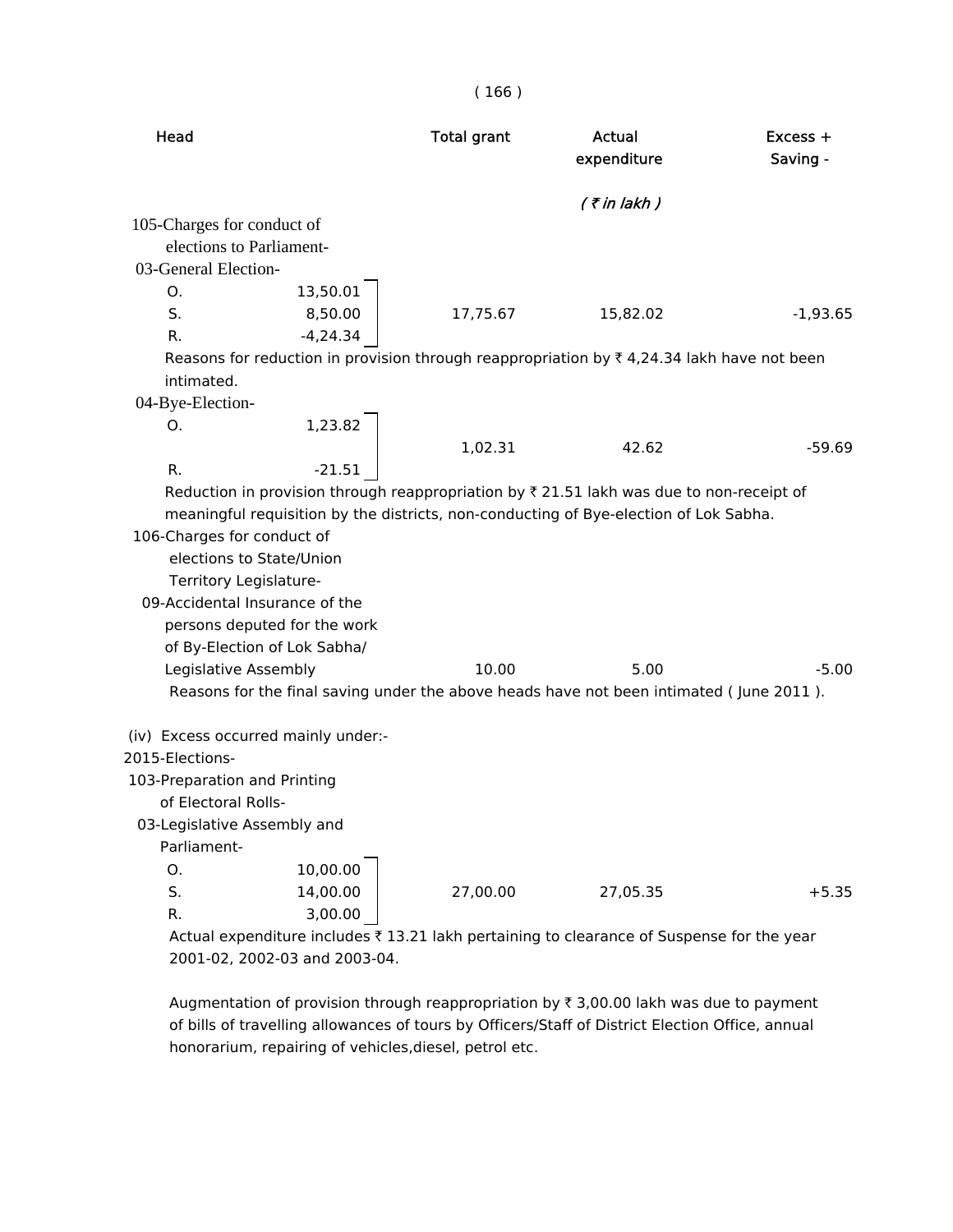| Head                                                                                                       | <b>Total grant</b> | Actual<br>expenditure | $Excess +$<br>Saving - |
|------------------------------------------------------------------------------------------------------------|--------------------|-----------------------|------------------------|
|                                                                                                            |                    | $($ ₹ in lakh $)$     |                        |
| 106-Charges for conduct of                                                                                 |                    |                       |                        |
| elections to State/Union                                                                                   |                    |                       |                        |
| Territory Legislature-                                                                                     |                    |                       |                        |
| 03-General Election-State                                                                                  |                    |                       |                        |
| Legislative Assembly-                                                                                      |                    |                       |                        |
| 2,30.03<br>Ο.                                                                                              |                    |                       |                        |
| S.<br>2,00.00                                                                                              | 4,33.82            | 4,34.19               | $+0.37$                |
| 3.79<br>R.                                                                                                 |                    |                       |                        |
| Reasons for augmentation of provision through reappropriation by $\overline{\tau}$ 3.79 lakh have not been |                    |                       |                        |
| intimated.                                                                                                 |                    |                       |                        |
| 04-General Election-State                                                                                  |                    |                       |                        |
| Legislative Council-                                                                                       |                    |                       |                        |
| 32.09<br>Ο.                                                                                                |                    |                       |                        |
|                                                                                                            | 1,32.95            | 1,30.53               | $-2.42$                |
| R.<br>1,00.86                                                                                              |                    |                       |                        |
| Reasons for augmentation of provision through reappropriation by $\bar{\tau}$ 1,00.86 lakh have not        |                    |                       |                        |
| been intimated.                                                                                            |                    |                       |                        |
| 05-By-Election-State                                                                                       |                    |                       |                        |
| Legislative Assembly-                                                                                      |                    |                       |                        |
| 1,07.01<br>Ο.                                                                                              |                    |                       |                        |
|                                                                                                            | 1,11.00            | 1,26.26               | $+15.26$               |
| R.<br>3.99<br>Reasons for augmentation of provision by ₹3.99 lakh have not been intimated.                 |                    |                       |                        |

 Reasons for the final excess/saving under the above heads have not been intimated ( June 2011 ).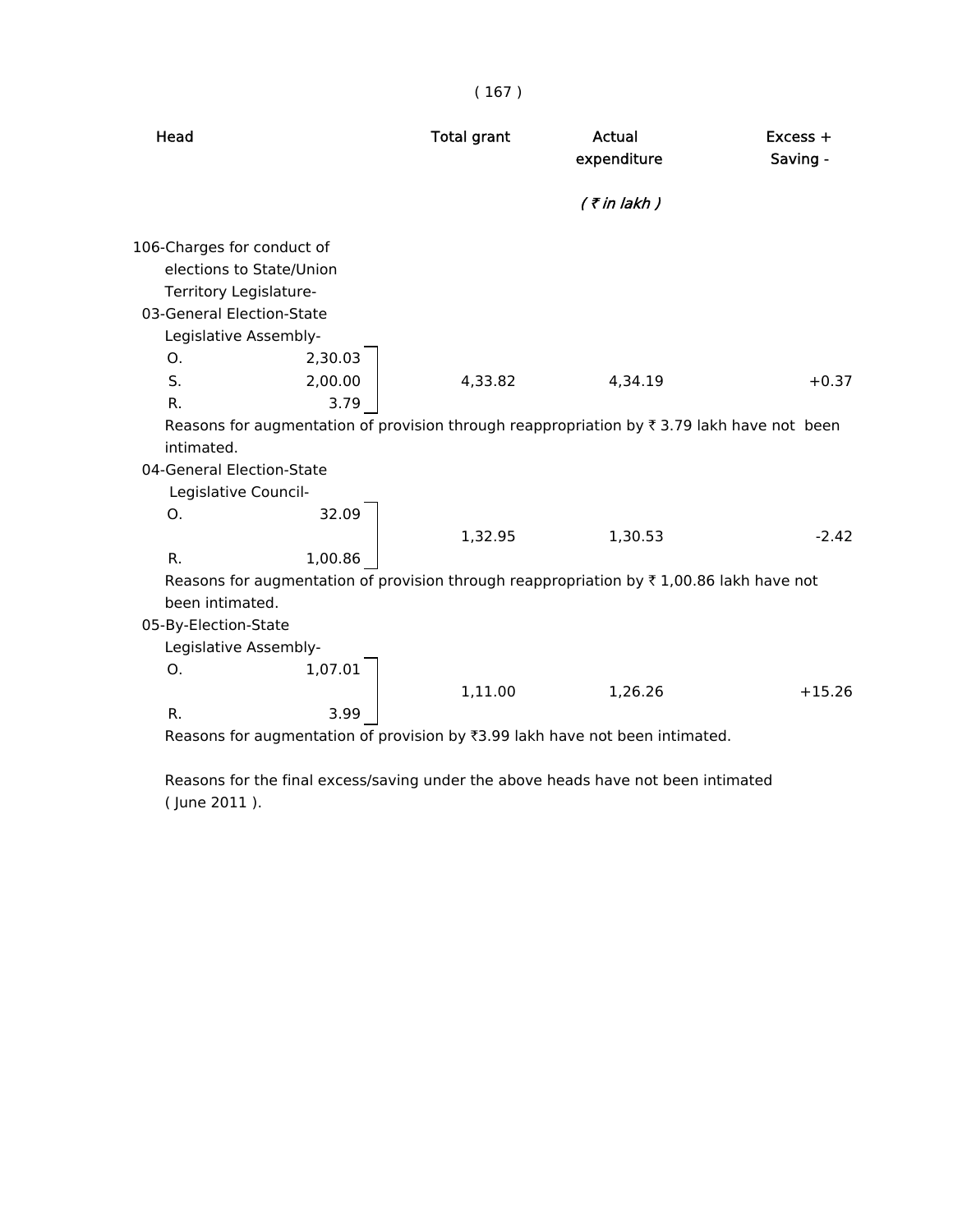| <b>Major Heads</b>                                                                                  |            | Total grant<br>or<br>appropriation                                                                                                     | Actual<br>expenditure | Excess+<br>Saving- |
|-----------------------------------------------------------------------------------------------------|------------|----------------------------------------------------------------------------------------------------------------------------------------|-----------------------|--------------------|
|                                                                                                     |            |                                                                                                                                        | (₹in thousand)        |                    |
| Revenue-                                                                                            |            |                                                                                                                                        |                       |                    |
| 2014-Administration of Justice,                                                                     |            |                                                                                                                                        |                       |                    |
| 2052-Secretariat-General Services,                                                                  |            |                                                                                                                                        |                       |                    |
| 2071-Pension and Other Retirement                                                                   |            |                                                                                                                                        |                       |                    |
| Benefits and                                                                                        |            |                                                                                                                                        |                       |                    |
| 2235-Social Security and Welfare                                                                    |            |                                                                                                                                        |                       |                    |
| Voted-                                                                                              |            |                                                                                                                                        |                       |                    |
| Original                                                                                            |            |                                                                                                                                        |                       |                    |
|                                                                                                     | 8,82,36,17 | 10,09,41,56 7,78,83,01                                                                                                                 |                       | $-2,30,58,55$      |
| Supplementary                                                                                       | 1,27,05,39 |                                                                                                                                        |                       |                    |
| Amount surrendered during the year (March 2011)                                                     |            |                                                                                                                                        |                       | 2,22,09,42         |
| Charged-                                                                                            |            |                                                                                                                                        |                       |                    |
| Original                                                                                            |            | $\begin{bmatrix} 1,66,51,72 \\ 61,00 \end{bmatrix}$ $\begin{bmatrix} 1,67,12,72 & 1,44,37,96 \\ 1,67,12,72 & 1,44,37,96 \end{bmatrix}$ |                       |                    |
|                                                                                                     |            |                                                                                                                                        |                       | $-22, 74, 76$      |
| Supplementary                                                                                       |            |                                                                                                                                        |                       |                    |
| Amount surrendered during the year (March 2011)                                                     |            |                                                                                                                                        |                       | 22,38,64           |
| Capital-                                                                                            |            |                                                                                                                                        |                       |                    |
| 4059-Capital Outlay on Public Works,                                                                |            |                                                                                                                                        |                       |                    |
| 4070-Capital Outlay on Other                                                                        |            |                                                                                                                                        |                       |                    |
| Administrative Services and                                                                         |            |                                                                                                                                        |                       |                    |
| 4216-Capital Outlay on Housing                                                                      |            |                                                                                                                                        |                       |                    |
|                                                                                                     |            |                                                                                                                                        |                       |                    |
|                                                                                                     |            |                                                                                                                                        |                       |                    |
|                                                                                                     |            |                                                                                                                                        | 1,61,39,44 65,30,31   | $-96,09,13$        |
|                                                                                                     |            |                                                                                                                                        |                       |                    |
| $1,56,05,07$ Supplementary<br>Amount surrendered<br>Amount surrendered during the year (March 2011) |            |                                                                                                                                        |                       | 93,67,94           |
|                                                                                                     |            |                                                                                                                                        |                       |                    |
| مطموع ومرومه والتراكل والمستواء                                                                     |            |                                                                                                                                        |                       |                    |

#### GRANT NO. 42-JUDICIAL DEPARTMENT

#### Notes and Comments- Revenue- Voted-

- (i) Out of the final saving of  $\bar{\tau}$  2,30,58.55 lakh, only a sum of  $\bar{\tau}$  2,22,09.42 lakh could be anticipated for surrender.
- (ii) In view of the final saving of  $\bar{\tau}$  2,30,58.55 lakh, the supplementary grant of  $\bar{\tau}$  1,27,05.39 lakh obtained in August 2010 proved unnecessary.

#### ( 168 )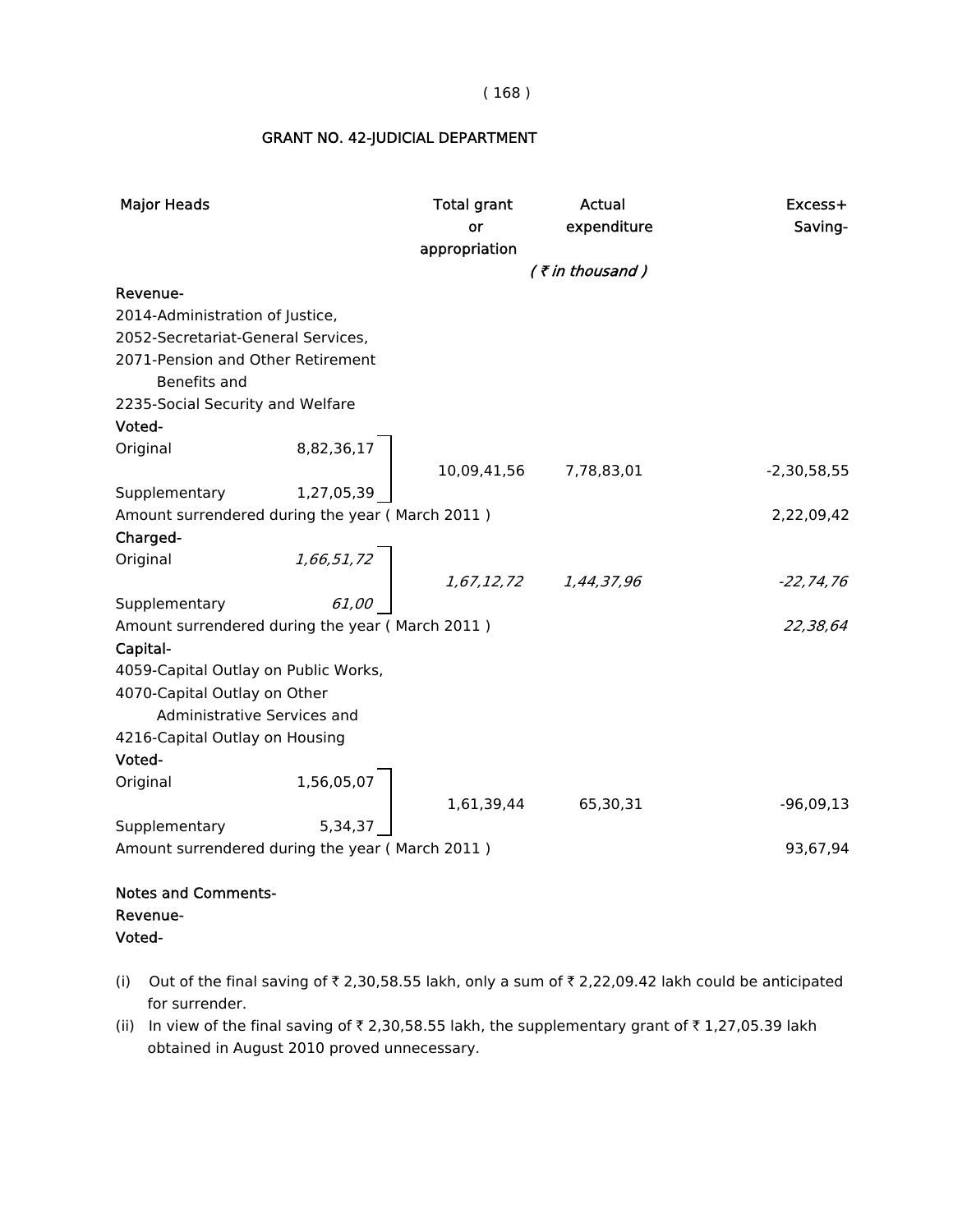(iii) Saving (partly counterbalanced by excess under other heads ) occurred mainly under :-

| Head                            |                                                                    | <b>Total grant</b> | <b>Actual</b>                                                                               | Excess +   |
|---------------------------------|--------------------------------------------------------------------|--------------------|---------------------------------------------------------------------------------------------|------------|
|                                 |                                                                    |                    | expenditure                                                                                 | Saving -   |
|                                 |                                                                    |                    | $($ ₹ in lakh)                                                                              |            |
| 2014-Administration of Justice- |                                                                    |                    |                                                                                             |            |
| 105-Civil and Session Courts-   |                                                                    |                    |                                                                                             |            |
| 01-Central Plan/Centrally       |                                                                    |                    |                                                                                             |            |
| Sponsored Schemes-              |                                                                    |                    |                                                                                             |            |
| O.                              | 3,00.02                                                            |                    |                                                                                             |            |
|                                 |                                                                    |                    | 0.05                                                                                        | $+0.05$    |
| R.                              | $-3,00.02$                                                         |                    |                                                                                             |            |
|                                 |                                                                    |                    | Out of net saving of ₹ 3,00.02 lakh, reduction in provision through reappropriation by      |            |
|                                 |                                                                    |                    | ₹ 3,00.00 lakh have not been intimated. Surrender of ₹ 0.02 lakh was due to non-issuance    |            |
|                                 |                                                                    |                    |                                                                                             |            |
|                                 | of sanction owing to token provision.                              |                    |                                                                                             |            |
| 03-District and Session Judge-  |                                                                    |                    |                                                                                             |            |
| О.                              | 5,15,33.86                                                         |                    |                                                                                             |            |
|                                 |                                                                    |                    | 4,31,57.93 4,29,95.55                                                                       | $-1,62.38$ |
| R.                              | $-83,75.93$                                                        |                    |                                                                                             |            |
|                                 |                                                                    |                    | Out of net saving of ₹83,75.93 lakh, surrender of ₹83,72.12 lakh was due to posts remaining |            |
|                                 |                                                                    |                    | vacant and economy measure. Reduction in provision through reappropriation by ₹3.81 lakh    |            |
|                                 | was on the basis of actual requirement.                            |                    |                                                                                             |            |
| 09-Family Courts-               |                                                                    |                    |                                                                                             |            |
| 0.                              | 7,38.59                                                            |                    |                                                                                             |            |
|                                 |                                                                    | 5,46.11            | 5,36.92                                                                                     | $-9.19$    |
| R.                              | $-1,92.48$                                                         |                    |                                                                                             |            |
|                                 |                                                                    |                    | Surrender of ₹1,92.48 lakh was due to posts remaining vacant and economy measure.           |            |
|                                 | 10-Implementation of Recommendations                               |                    |                                                                                             |            |
|                                 | of the 13th Finance Commission-                                    |                    |                                                                                             |            |
| S.                              | 86,08.00                                                           |                    |                                                                                             |            |
|                                 |                                                                    | 3,55.30            | 3,51.27                                                                                     | $-4.03$    |
| R.                              | $-82,52.70$                                                        |                    |                                                                                             |            |
|                                 |                                                                    |                    | Out of net saving of ₹82,52.70 lakh, surrender of ₹62,52.70 lakh was on the basis of        |            |
|                                 |                                                                    |                    | actual requirement. Reasons for reduction in provision through reappropriation by           |            |
|                                 | ₹ 20,00.00 lakh have not been intimated.                           |                    |                                                                                             |            |
|                                 | 95-Implementation of Recommendations                               |                    |                                                                                             |            |
|                                 | of the 11th Finance Commission-                                    |                    |                                                                                             |            |
| Ο.                              | 42,37.07                                                           |                    |                                                                                             |            |
|                                 |                                                                    | 33,09.90           | 31,43.73                                                                                    | $-1,66.17$ |
| R.                              | $-9,27.17$                                                         |                    |                                                                                             |            |
|                                 | ₹ 9,27.17 lakh was surrendered on the basis of actual requirement. |                    |                                                                                             |            |
| 106-Small causes Courts-        |                                                                    |                    |                                                                                             |            |
| 03-Establishment-               |                                                                    |                    |                                                                                             |            |
|                                 |                                                                    |                    |                                                                                             |            |
| О.                              | 12,66.08                                                           |                    |                                                                                             |            |
|                                 |                                                                    | 9,25.07            | 9,17.40                                                                                     | $-7.67$    |
| R.                              | $-3,41.01$                                                         |                    |                                                                                             |            |
|                                 |                                                                    |                    | Surrender of ₹3,41.01 lakh was due to posts remaining vacant and economy measure.           |            |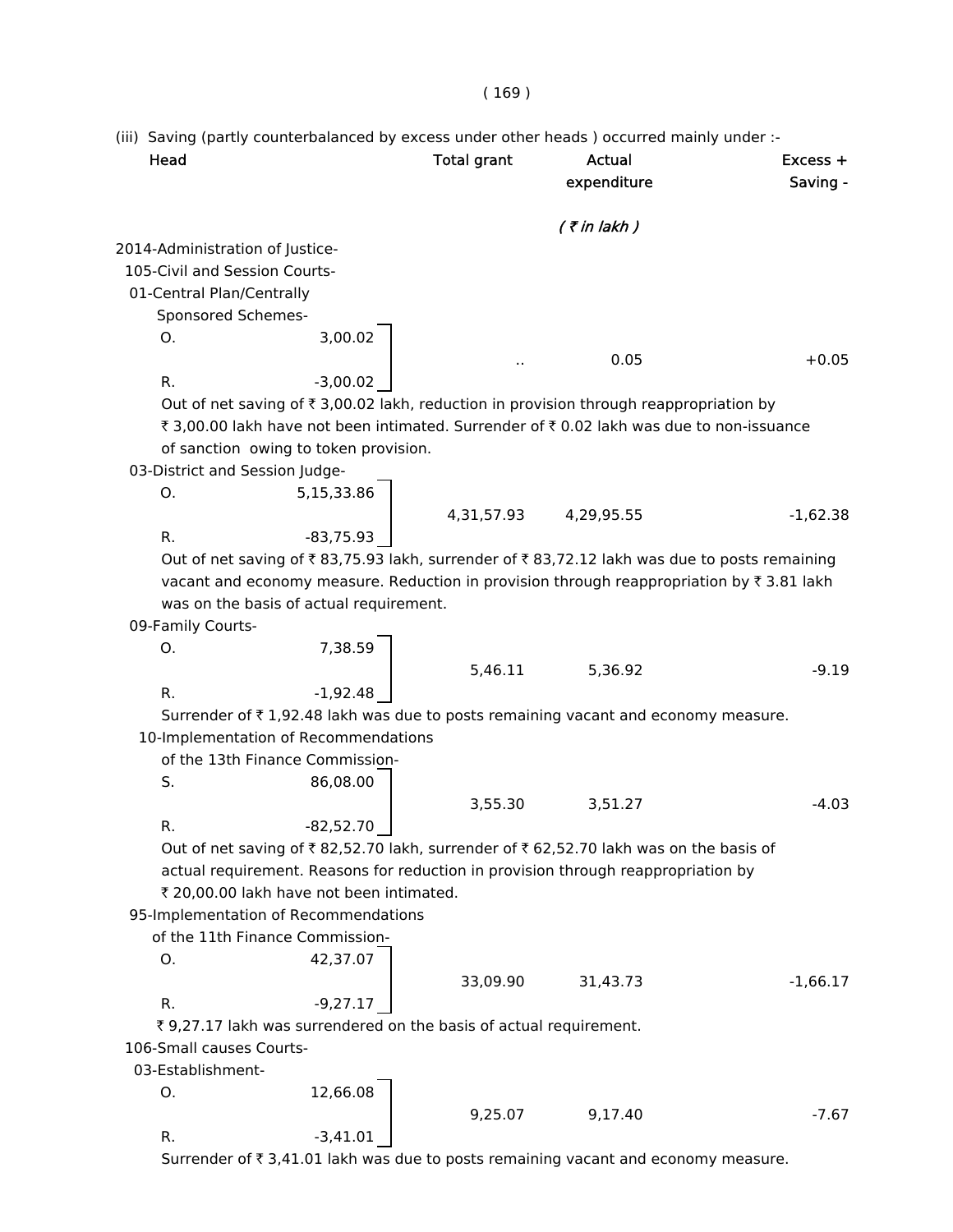| Head                                                                                    | <b>Total grant</b> | Actual<br>expenditure | Excess +<br>Saving - |
|-----------------------------------------------------------------------------------------|--------------------|-----------------------|----------------------|
|                                                                                         |                    | $($ ₹ in lakh $)$     |                      |
| 108- Criminal Courts-                                                                   |                    |                       |                      |
| 03-Regular Establishment-                                                               |                    |                       |                      |
| 94,43.97<br>O.                                                                          |                    |                       |                      |
|                                                                                         | 80,58.87           | 79,97.59              | $-61.28$             |
| $-13,85.10$<br>R.                                                                       |                    |                       |                      |
| Out of net saving of ₹13,85.10 lakh, surrender of ₹13,88.91 lakh was due to posts       |                    |                       |                      |
| remaining vacant and on the basis of actual requirement. Reasons for augmentation of    |                    |                       |                      |
| provision through reappropriation by ₹3.81 lakh have not been intimated.                |                    |                       |                      |
| 04-Establishment of Railway                                                             |                    |                       |                      |
| Magistrates-                                                                            |                    |                       |                      |
| 4,74.72<br>0.                                                                           |                    |                       |                      |
|                                                                                         | 3,22.98            | 3,17.07               | $-5.91$              |
| $-1,51.74$<br>R.                                                                        |                    |                       |                      |
| Surrender of ₹1,51.74 lakh was due to posts remaining vacant and on the basis of actual |                    |                       |                      |
| requirement.                                                                            |                    |                       |                      |
| 114-Legal Advisers and                                                                  |                    |                       |                      |
| Counsels-                                                                               |                    |                       |                      |
| 06-Arrangement for strengthening of                                                     |                    |                       |                      |
| library of Advocate General Uttar                                                       |                    |                       |                      |
| Pradesh at Allahabad and Lucknow                                                        |                    |                       |                      |
| and purchase of law books, Magazines/                                                   |                    |                       |                      |
| Journals and Annual donations and                                                       |                    |                       |                      |
| binding of books-                                                                       |                    |                       |                      |
| 20.00<br>Ο.                                                                             |                    |                       |                      |
|                                                                                         | 5.05               | 5.05                  |                      |
| $-14.95$<br>R.                                                                          |                    |                       |                      |
| Surrender of $\bar{\tau}$ 14.95 lakh was on the basis of actual requirement.            |                    |                       |                      |
| 800- Other expenditure-                                                                 |                    |                       |                      |
| 05-Provision for maintenance                                                            |                    |                       |                      |
| of Departmental Buildings-                                                              |                    |                       |                      |
| 3,80.00<br>Ο.                                                                           |                    |                       |                      |
|                                                                                         | 1,78.39            | 1,78.40               | $+0.01$              |
| R.<br>$-2,01.61$                                                                        |                    |                       |                      |
| Out of net saving of ₹ 2,01.61 lakh, surrender of ₹ 1,19.94 lakh was on the basis of    |                    |                       |                      |
| actual expenditure. Reasons for reduction in provision through reappropriation by       |                    |                       |                      |
| ₹81.67 lakh have not been intimated.                                                    |                    |                       |                      |
| 09-Public Service Tribunal-                                                             |                    |                       |                      |
| 7,41.11<br>О.                                                                           |                    |                       |                      |
|                                                                                         | 6,65.96            | 6,65.95               | $-0.01$              |
| R.<br>$-75.15$                                                                          |                    |                       |                      |
| Surrender of ₹75.15 lakh was due to some posts remaining vacant and on the basis of     |                    |                       |                      |

actual requirement.

( 170 )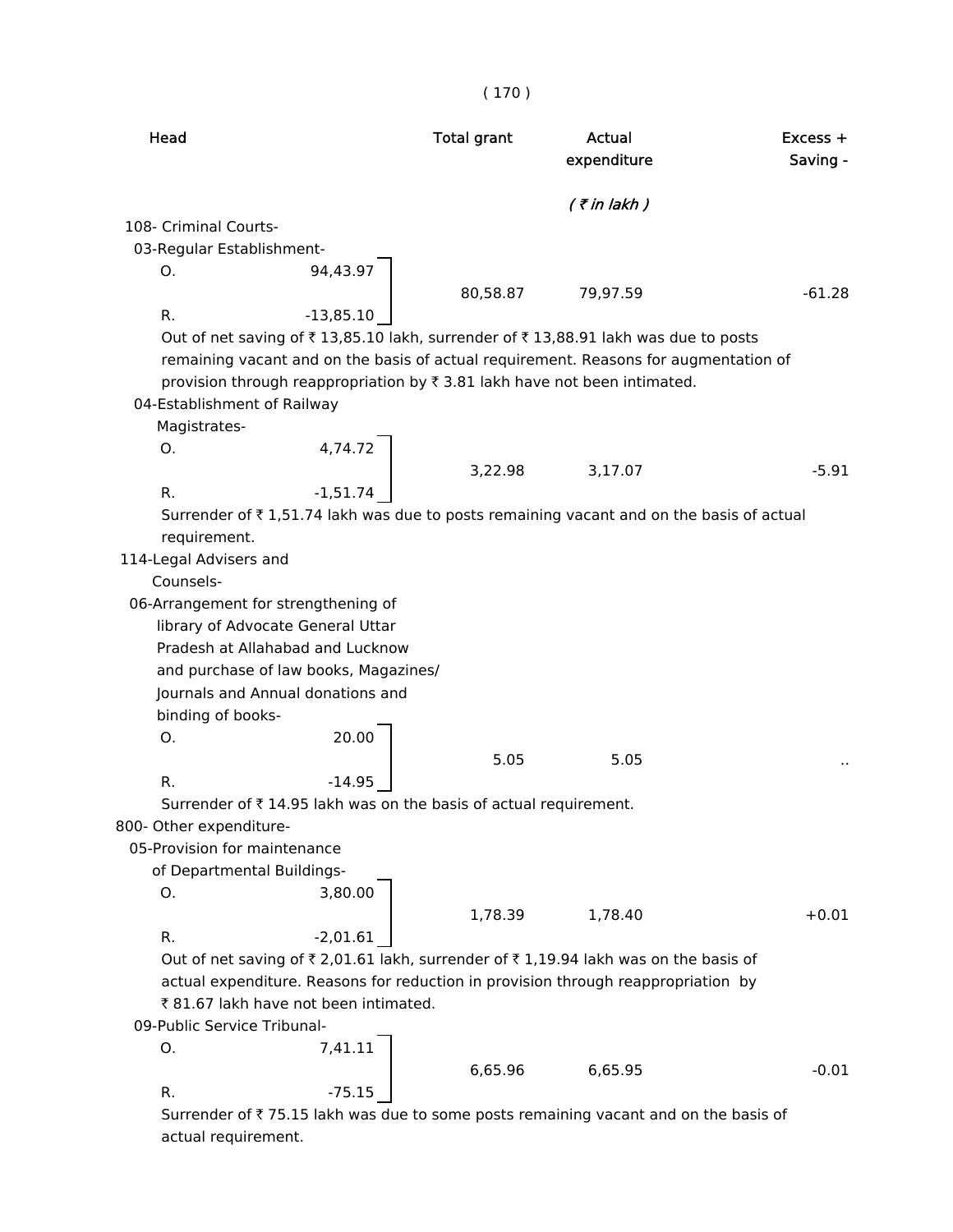| Head                              |                                                                   | <b>Total grant</b> | Actual<br>expenditure                                                                                     | $Excess +$<br>Saving - |
|-----------------------------------|-------------------------------------------------------------------|--------------------|-----------------------------------------------------------------------------------------------------------|------------------------|
|                                   |                                                                   |                    | $($ ₹ in lakh $)$                                                                                         |                        |
|                                   | 10-Implementation of Recommendations                              |                    |                                                                                                           |                        |
|                                   | of the 13th Finance Commission-                                   |                    |                                                                                                           |                        |
| S.                                | 32,18.41                                                          |                    |                                                                                                           |                        |
|                                   |                                                                   | 2,75.94            | 2,75.94                                                                                                   |                        |
| R.                                | $-29,42.47$                                                       |                    |                                                                                                           |                        |
|                                   | Reasons for surrender of ₹ 29,42.47 lakh have not been intimated. |                    |                                                                                                           |                        |
| 2235-Social Security and Welfare- |                                                                   |                    |                                                                                                           |                        |
|                                   | 60-Other Social Security and Welfare                              |                    |                                                                                                           |                        |
| Programmes-                       |                                                                   |                    |                                                                                                           |                        |
| 200-Other Programmes-             |                                                                   |                    |                                                                                                           |                        |
| 05-Public Court-                  |                                                                   |                    |                                                                                                           |                        |
| Ω.                                | 3,86.05                                                           |                    |                                                                                                           |                        |
|                                   |                                                                   | 1,76.25            | 1,85.13                                                                                                   | $+8.88$                |
| R.                                | $-2,09.80$                                                        |                    |                                                                                                           |                        |
|                                   |                                                                   |                    | Out of net saving of ₹ 2,09.80 lakh, surrender of ₹ 1,28.25 lakh was due to non-creation                  |                        |
|                                   |                                                                   |                    | of posts. Reduction in provision through reappropriation by $\overline{\tau}$ 81.55 lakh was on the basis |                        |
| of actual expenditure.            |                                                                   |                    |                                                                                                           |                        |
|                                   | 06-Transfer of net sale proceed of Welfare                        |                    |                                                                                                           |                        |
|                                   | Stamps relating to Advocate Welfare                               |                    |                                                                                                           |                        |
|                                   | Fund to Trustee Committee for                                     |                    |                                                                                                           |                        |
| Advocate Welfare Fund-            |                                                                   |                    |                                                                                                           |                        |
| 0.                                | 5,00.00                                                           |                    |                                                                                                           |                        |
|                                   |                                                                   | 4,08.59            | 4,27.29                                                                                                   | $+18.70$               |
| R.                                | -91.41                                                            |                    |                                                                                                           |                        |
|                                   | Surrender of ₹91.41 lakh was on the basis of actual requirement.  |                    |                                                                                                           |                        |
|                                   | 10-Implementation of Recommendations                              |                    |                                                                                                           |                        |
|                                   | of the 13th Finance Commission-                                   |                    |                                                                                                           |                        |
| S.                                | 8,18.00                                                           |                    |                                                                                                           |                        |
|                                   |                                                                   |                    |                                                                                                           |                        |
| R.                                | $-8,18.00$                                                        |                    |                                                                                                           |                        |

( 171 )

Reasons for surrender of  $\bar{\tau}$  8,18.00 lakh have not been intimated.

 Reasons for the final saving/excess under the above heads have not been intimated ( June 2011 ).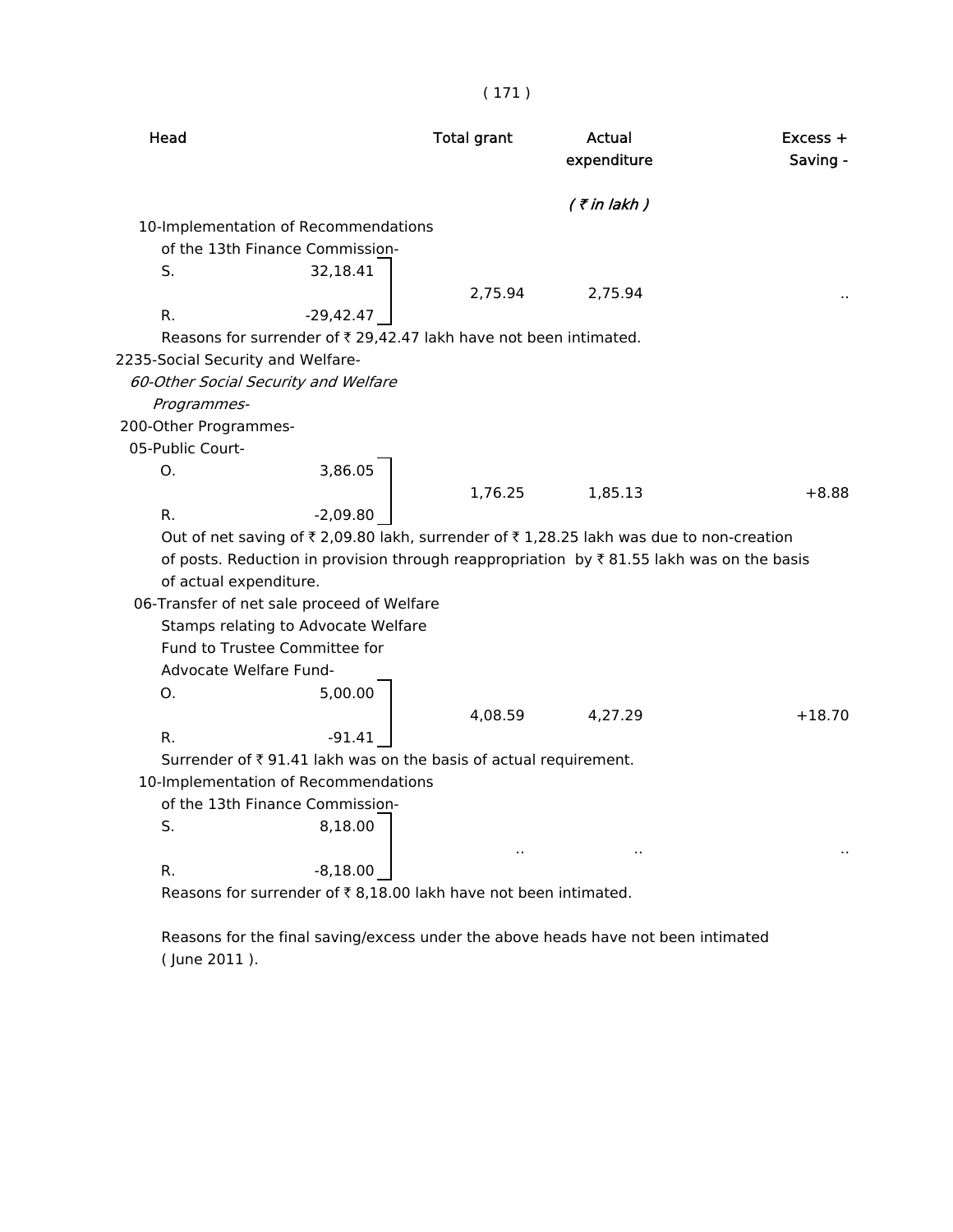| (iv) | Head                            | Excess occurred mainly under :-                                  | <b>Total grant</b> | <b>Actual</b><br>expenditure                                                                    | Excess +<br>Saving - |
|------|---------------------------------|------------------------------------------------------------------|--------------------|-------------------------------------------------------------------------------------------------|----------------------|
|      |                                 |                                                                  |                    | $($ ₹ in lakh $)$                                                                               |                      |
|      | 2014-Administration of Justice- |                                                                  |                    |                                                                                                 |                      |
|      |                                 | 114- Legal Advisers and Counsels-                                |                    |                                                                                                 |                      |
|      |                                 | 04-Legal Advisor and Government                                  |                    |                                                                                                 |                      |
|      | Counsels-                       |                                                                  |                    |                                                                                                 |                      |
|      | Ο.                              | 61,83.38                                                         |                    |                                                                                                 |                      |
|      |                                 |                                                                  | 84,04.55           | 83,90.81                                                                                        | $-13.74$             |
|      | R.                              | 22,21.17                                                         |                    | Out of net augmentation of $\bar{\tau}$ 22,21.17 lakh, reasons for augmentation of provision by |                      |
|      | 800- Other Expenditure-         | Surrender of ₹82.76 lakh was on the basis of actual requirement. |                    | ₹ 23,24.42 lakh and reduction in provision by ₹ 20.49 lakh have not been intimated.             |                      |
|      |                                 | 06-Provision for maintenance of                                  |                    |                                                                                                 |                      |
|      |                                 | Departmental Residential Buildings-                              |                    |                                                                                                 |                      |
|      | Ο.                              | 50.00                                                            |                    |                                                                                                 |                      |
|      |                                 |                                                                  | 1,31.67            | 1,31.67                                                                                         |                      |
|      | R.                              | 81.67                                                            |                    |                                                                                                 |                      |
|      | 07-State Legal Commission-      |                                                                  |                    | Reasons for augmentation of provision by $\overline{\xi}$ 81.67 lakh have not been intimated.   |                      |
|      | Ο.                              | 1,64.95                                                          |                    |                                                                                                 |                      |
|      |                                 |                                                                  | 1,66.81            | 1,71.80                                                                                         | $+4.99$              |
|      | R.                              | 1.86                                                             |                    |                                                                                                 |                      |
|      |                                 |                                                                  |                    | Out of net augmentation of ₹1.86 lakh, reasons for augmentation of provision by                 |                      |
|      |                                 |                                                                  |                    | ₹10.47 lakh and reduction in provision by ₹7.30 lakh have not been intimated.                   |                      |
|      |                                 | Surrender of ₹1.31 lakh was on the basis of actual expenditure.  |                    |                                                                                                 |                      |
|      |                                 | 2052-Secretariat-General Services-                               |                    |                                                                                                 |                      |
|      | 091-Attached Offices-           |                                                                  |                    |                                                                                                 |                      |
|      | 03-Legal Cell-Uttar Pradesh     |                                                                  |                    |                                                                                                 |                      |
|      | Bhavan, New Delhi-              |                                                                  |                    |                                                                                                 |                      |
|      | О.                              | 1,11.24                                                          |                    |                                                                                                 |                      |
|      |                                 |                                                                  | 1,21.52            | 1,21.50                                                                                         | $-0.02$              |
|      | R.                              | 10.28                                                            |                    |                                                                                                 |                      |
|      |                                 |                                                                  |                    | Out of net augmentation of ₹10.28 lakh, reasons for augmentation of provision by                |                      |
|      |                                 |                                                                  |                    | ₹12.10 lakh have not been intimated. Surrender of ₹1.82 lakh was on the basis of                |                      |

 Reasons for the final excess/saving under the above heads have not been intimated ( June 2011).

## Charged-

actual expenditure.

- (v) Out of the final saving of  $\bar{\tau}$  22,74.76 lakh, only a sum of  $\bar{\tau}$  22,38.64 lakh could be anticipated for surrender.
- (vi) In view of the final saving of  $\bar{\tau}$  22,74.76 lakh, the supplementary appropriation of  $\bar{\tau}$  61.00 lakh obtained in August 2010 proved unnecessary.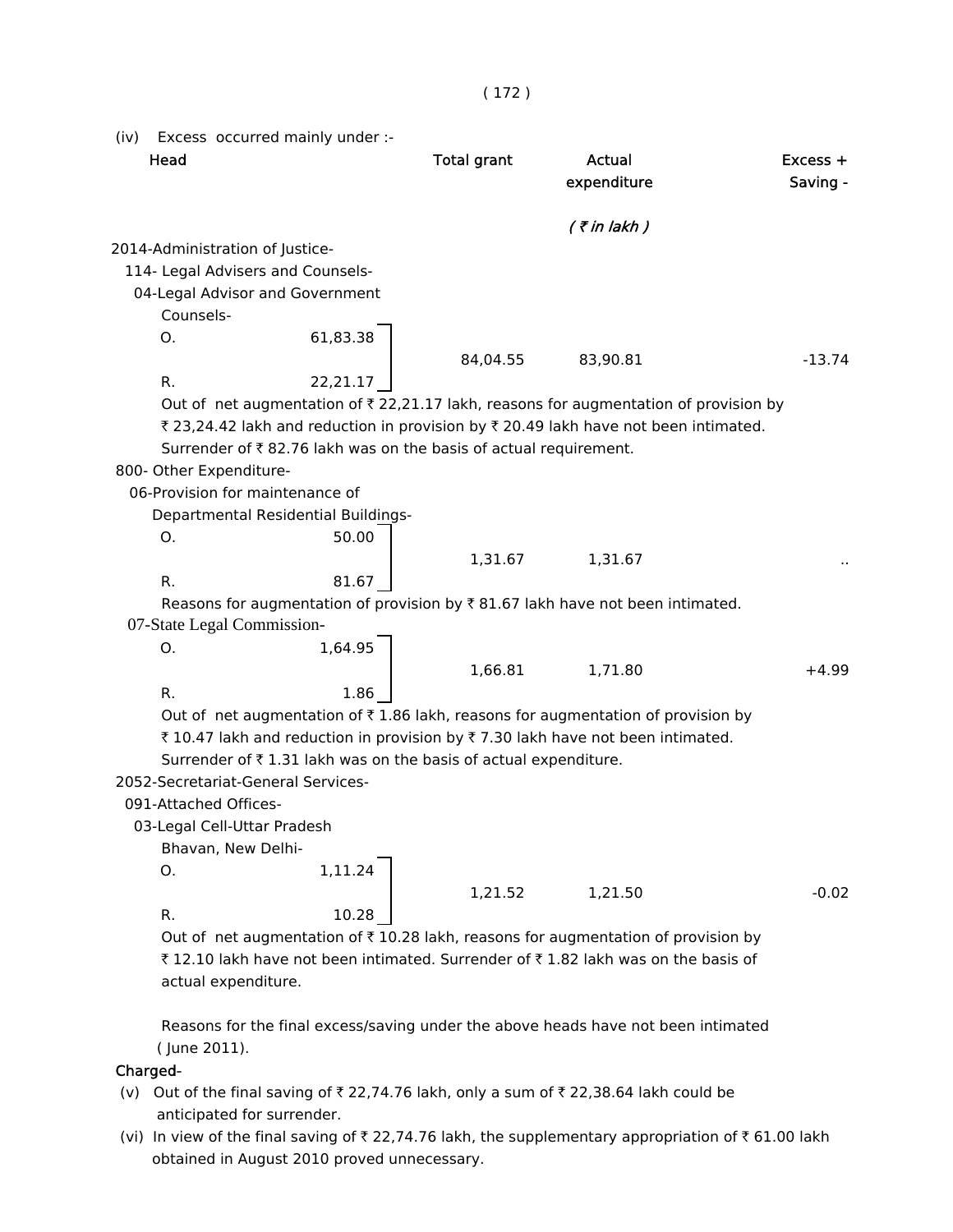(vii) Saving occurred mainly under :-

| Head                                    |          | Total<br>appropriation                                                                                                                                  | Actual<br>expenditure                                                                | $Excess +$<br>Saving - |
|-----------------------------------------|----------|---------------------------------------------------------------------------------------------------------------------------------------------------------|--------------------------------------------------------------------------------------|------------------------|
|                                         |          |                                                                                                                                                         | $($ ₹ in lakh)                                                                       |                        |
| 2014-Administration of Justice-         |          |                                                                                                                                                         |                                                                                      |                        |
| 102-High Courts-                        |          |                                                                                                                                                         |                                                                                      |                        |
| 03-High Court-                          |          |                                                                                                                                                         |                                                                                      |                        |
| О.                                      |          |                                                                                                                                                         |                                                                                      |                        |
|                                         |          |                                                                                                                                                         |                                                                                      | $+30.14$               |
| R.                                      |          | $\begin{array}{c}\n 1,49,97.99 \\  -19,53.87\n \end{array}$ $\begin{array}{c}\n 1,30,44.12\n \end{array}$ $\begin{array}{c}\n 1,30,74.26\n \end{array}$ |                                                                                      |                        |
|                                         |          |                                                                                                                                                         | Out of net saving of ₹19,53.87 lakh, surrender of ₹20,40.31 lakh was due to posts    |                        |
|                                         |          |                                                                                                                                                         | remaining vacant and economy measures. Reasons for augmentation of provision         |                        |
| by ₹86.44 lakh have not been intimated. |          |                                                                                                                                                         |                                                                                      |                        |
| 04-Implementation of Recommendations    |          |                                                                                                                                                         |                                                                                      |                        |
| of the 13th Finance Commission-         |          |                                                                                                                                                         |                                                                                      |                        |
| S.                                      | 61.00    |                                                                                                                                                         |                                                                                      |                        |
|                                         |          |                                                                                                                                                         |                                                                                      |                        |
| R.                                      | $-61.00$ |                                                                                                                                                         |                                                                                      |                        |
|                                         |          | Surrender of ₹ 61.00 lakh was due to posts remaining vacant.                                                                                            |                                                                                      |                        |
| 800- Other Expenditure-                 |          |                                                                                                                                                         |                                                                                      |                        |
| 05-Provision for maintenance            |          |                                                                                                                                                         |                                                                                      |                        |
| of Departmental Buildings-              |          |                                                                                                                                                         |                                                                                      |                        |
| Ο.                                      | 15.00    |                                                                                                                                                         |                                                                                      |                        |
|                                         |          |                                                                                                                                                         |                                                                                      |                        |
| R.                                      | $-15.00$ |                                                                                                                                                         |                                                                                      |                        |
|                                         |          | Surrender of ₹15.00 lakh was on the basis of actual expenditure.                                                                                        |                                                                                      |                        |
| 12-Payment of Arrears-                  |          |                                                                                                                                                         |                                                                                      |                        |
| О.                                      |          |                                                                                                                                                         |                                                                                      |                        |
|                                         |          |                                                                                                                                                         |                                                                                      | $-66.26$               |
| R.                                      |          | $\begin{array}{c cc}\n 16,36.91 & & & \\  & & 14,29.96 & & 13,63.70\n\end{array}$                                                                       |                                                                                      |                        |
|                                         |          |                                                                                                                                                         | Out of net saving of ₹ 2,06.95 lakh, surrender of ₹ 1,20.51 lakh was on the basis of |                        |
|                                         |          |                                                                                                                                                         | actual expenditure. Reasons for reduction in provision by ₹86.44 have not been       |                        |
| intimated.                              |          |                                                                                                                                                         |                                                                                      |                        |
|                                         |          |                                                                                                                                                         | Reasons for the final excess/saving under the above heads have not been intimated    |                        |
| (June 2011).                            |          |                                                                                                                                                         |                                                                                      |                        |
| Capital-                                |          |                                                                                                                                                         |                                                                                      |                        |

#### Voted-

- (viii) Actual expenditre of  $\bar{\tau}$  65,30.31 lakh includes clearance of D.A,A. Suspense of  $\bar{\tau}$  7.56 lakh for the year 2001-02. Against the final saving of ₹ 96,16.69 lakh ( ₹ 96,09.13 lakh + ₹ 7.56 lakh ), only a sum of  $\bar{t}$  93,67.94 lakh could be anticipated for surrender.
- (ix) In view of the final saving of  $\bar{x}$  96,16.69 lakh, the supplementary grant of  $\bar{x}$  5,34.37 lakh obtained in August 2010 proved unnecessary.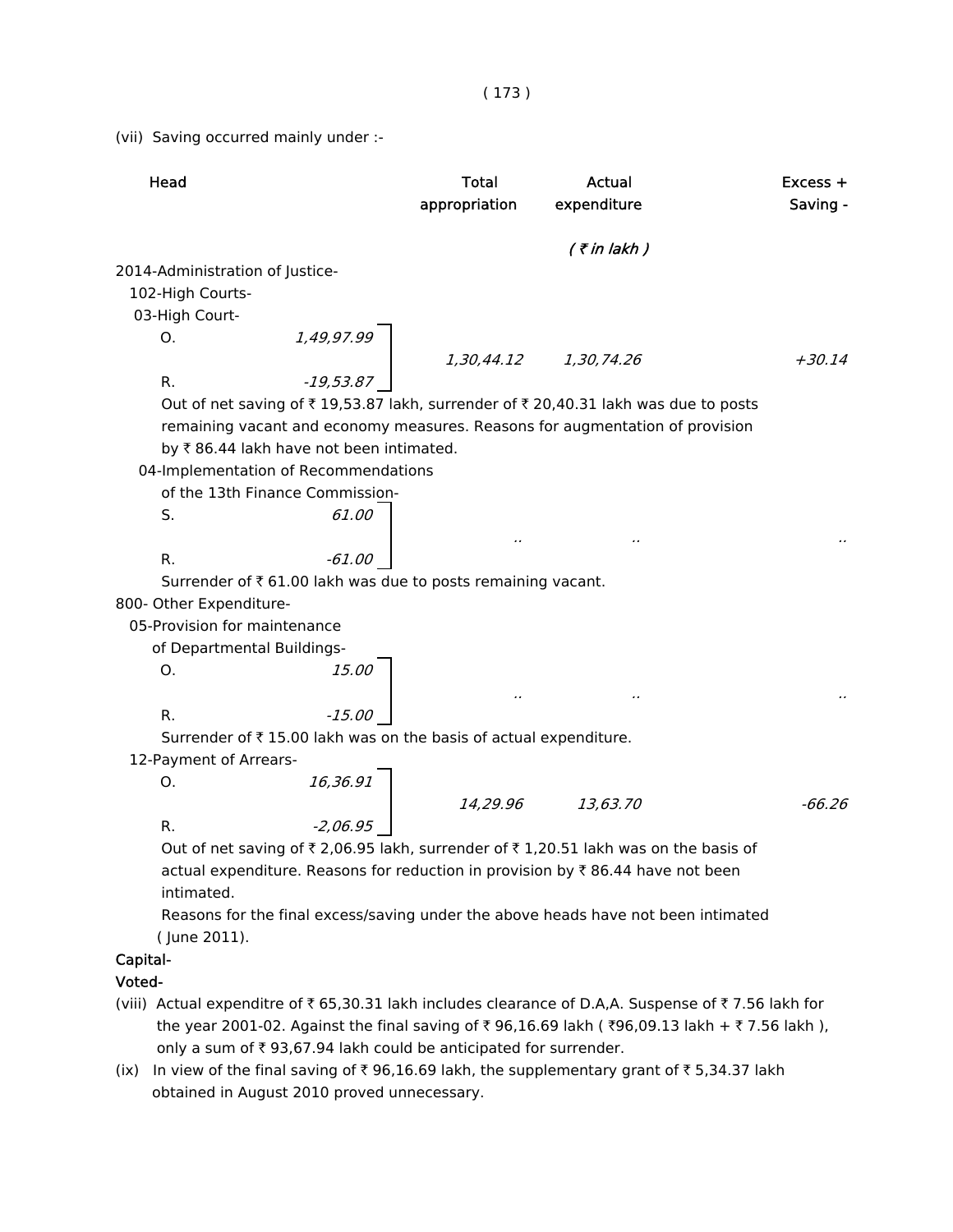#### ( 174 )

(x) Saving ( partly counterbalanced by excess under other heads ) occurred mainly under :-

| Head                                 |                                                                    | <b>Total grant</b> | <b>Actual</b><br>expenditure                                                                                          | $Excess +$<br>Saving - |
|--------------------------------------|--------------------------------------------------------------------|--------------------|-----------------------------------------------------------------------------------------------------------------------|------------------------|
|                                      |                                                                    |                    |                                                                                                                       |                        |
| 4059-Capital Outlay on Public Works- |                                                                    |                    | $($ ₹ in lakh)                                                                                                        |                        |
| 01-Office Buildings-                 |                                                                    |                    |                                                                                                                       |                        |
| 051-Construction-                    |                                                                    |                    |                                                                                                                       |                        |
| 01-Central Plan/Centrally            |                                                                    |                    |                                                                                                                       |                        |
| Sponsored Schemes-                   |                                                                    |                    |                                                                                                                       |                        |
| 0.                                   | 1,18,00.01                                                         |                    |                                                                                                                       |                        |
| S.                                   | 2,99.24                                                            | 33,93.91           | 28,40.67                                                                                                              | $-5,53.24$             |
| R.                                   | $-87,05.34$                                                        |                    |                                                                                                                       |                        |
|                                      |                                                                    |                    | Out of net saving of ₹87,05.34 lakh, surrender of ₹87,02.98 lakh was due to non-                                      |                        |
|                                      |                                                                    |                    | issuance of token provision sanction and non-receipt of Central-Share. Augmentation by                                |                        |
|                                      |                                                                    |                    | ₹5,00.00 lakh was due to receipt of excess proposal for office building. Reasons for                                  |                        |
|                                      | ₹ 5,02.36 lakh have not been intimated.                            |                    |                                                                                                                       |                        |
|                                      | 05-Construction of Non-Residential                                 |                    |                                                                                                                       |                        |
| Buildings-                           |                                                                    |                    |                                                                                                                       |                        |
| 0.                                   | 1,00.01                                                            |                    |                                                                                                                       |                        |
|                                      |                                                                    | 98.77              | 88.93                                                                                                                 | $-9.84$                |
| R.                                   | $-1.24$                                                            |                    |                                                                                                                       |                        |
|                                      |                                                                    |                    | Surrender of ₹1.24 lakh was due to non-issuance of sanction of token provision.                                       |                        |
| 60-Office Buildings-                 |                                                                    |                    |                                                                                                                       |                        |
| 051-Construction-                    |                                                                    |                    |                                                                                                                       |                        |
|                                      | 10-Implementation of Recommendations                               |                    |                                                                                                                       |                        |
|                                      | of the 13th Finance Commission-                                    |                    |                                                                                                                       |                        |
| S.                                   | 2,10.59                                                            |                    |                                                                                                                       |                        |
|                                      |                                                                    | 47.50              | 47.50                                                                                                                 |                        |
| R.                                   | $-1,63.09$                                                         |                    |                                                                                                                       |                        |
|                                      | Surrender of ₹1,63.09 lakh was on the basis of actual requirement. |                    |                                                                                                                       |                        |
| 4216-Capital Outlay on Housing-      |                                                                    |                    |                                                                                                                       |                        |
|                                      | 01-Government Residential Buildings-                               |                    |                                                                                                                       |                        |
| 700-Other Housing-                   |                                                                    |                    |                                                                                                                       |                        |
| 01-Central Plan/Centrally            |                                                                    |                    |                                                                                                                       |                        |
| Sponsored Schemes-                   |                                                                    |                    |                                                                                                                       |                        |
| O.                                   | 15,00.00                                                           |                    |                                                                                                                       |                        |
|                                      |                                                                    | 5,03.23            | 5,03.23                                                                                                               |                        |
| R.                                   | $-9,96.77$                                                         |                    |                                                                                                                       |                        |
|                                      |                                                                    |                    | Out of not saving of $\overline{z}$ 0.06.77 lakh, surronder of $\overline{z}$ 4.06.77 lakh was on the basis of actual |                        |

Out of net saving of  $\bar{\tau}$  9,96.77 lakh, surrender of  $\bar{\tau}$  4,96.77 lakh was on the basis of actual expenditure. Reduction in provision by  $\bar{\tau}$  5,00.00 lakh was due to receipt of less proposal from Hon'ble High Court.

Reasons for the final saving under the above heads have not been intimated ( June 2011 ).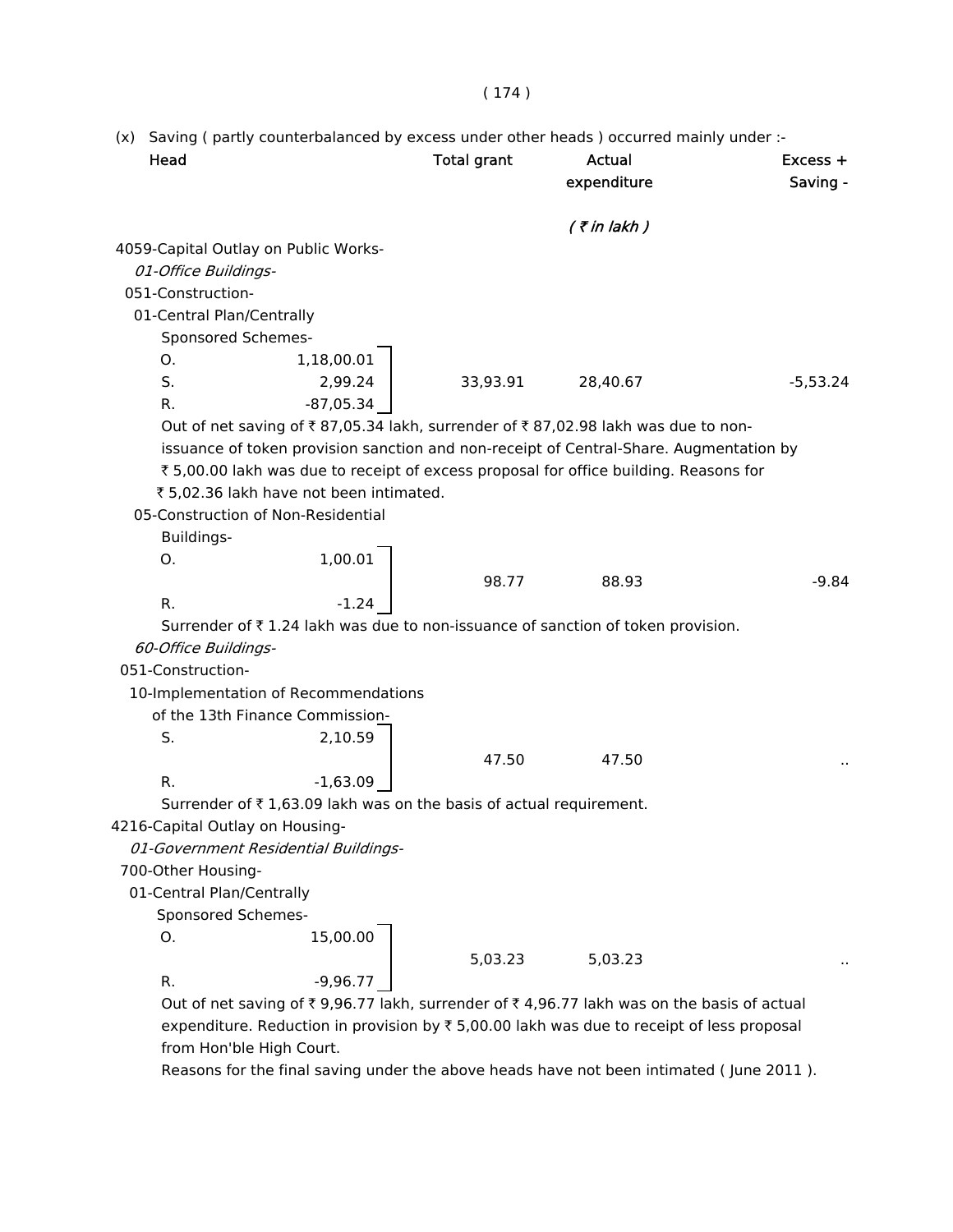(xi) Excess occurred mainly under :- Head **Total grant** Actual **Actual Excess +** expenditure Saving - $($  ₹ in lakh  $)$  4059-Capital Outlay on Public Works- 01-Office Buildings- 051-Construction- 04-Construction in Hon'ble High-Court-O. 80.00 1,36.96 6,72.35 +5,35.39 R. 56.96 Out of net augmentation of  $\bar{\tau}$  56.96 lakh, augmentation of provision by  $\bar{\tau}$  57.00 lakh was due to construction of Advocate Hall in Hon'ble High Court. Surrender of  $\bar{\tau}$  0.04 lakh was on the basis of actual requirement. 4070-Capital Outlay on Other Administrative Services- 800- Other Expenditure- 03-Payment of compensation of acquired land for construction of Judicial Buildings-O. 10,00.00 14,45.36 12,33,57 -2,11.79 R. 4,45.36

( 175 )

Augmentation of provision by  $\bar{\tau}$  4,45.36 lakh was due to excess demand of amount for compensation of land acquisition.

 Reasons for the final excess/saving under the above heads have not been intimated ( June 2011 ).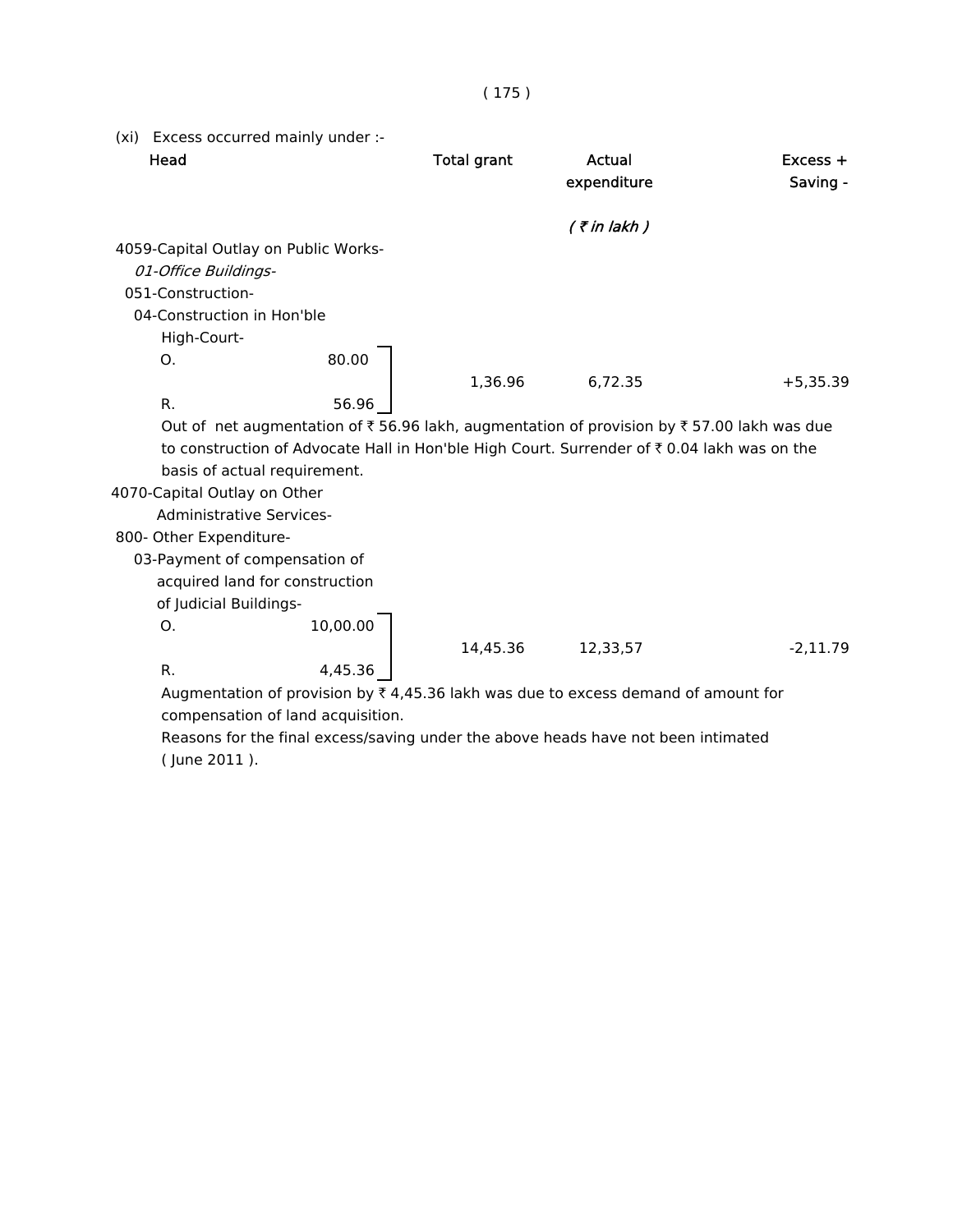#### ( 176 )

#### GRANT NO. 43-TRANSPORT DEPARTMENT

| <b>Major Heads</b>                               |          | <b>Total grant</b> | Actual<br>expenditure | Excess +<br>Saving - |
|--------------------------------------------------|----------|--------------------|-----------------------|----------------------|
|                                                  |          |                    | $($ ₹ in thousand)    |                      |
| Revenue-                                         |          |                    |                       |                      |
| 2041-Taxes on Vehicles,                          |          |                    |                       |                      |
| 2059-Public Works,                               |          |                    |                       |                      |
| 2235-Social Security and Welfare and             |          |                    |                       |                      |
| 3055-Road Transport                              |          |                    |                       |                      |
| Voted-                                           |          |                    |                       |                      |
| Original                                         | 90,78,14 |                    |                       |                      |
|                                                  |          | 90,78,15           | 86,35,21              | $-4,42,94$           |
| Supplementary                                    | 0,01     |                    |                       |                      |
| Amount surrendered during the year (March 2011)  |          |                    |                       | 5,72,63              |
| Capital-                                         |          |                    |                       |                      |
| 4047-Capital Outlay on Other Fiscal Services and |          |                    |                       |                      |
| 4059-Capital Outlay on Public Works              |          |                    |                       |                      |
| Voted-                                           |          |                    |                       |                      |
| Original                                         | 86,54    |                    |                       |                      |
|                                                  |          | 86,54              | 86,52                 | $-2$                 |
| Supplementary                                    |          |                    |                       |                      |
| Amount surrendered during the year (March 2011)  |          |                    |                       | $\overline{2}$       |
|                                                  |          |                    |                       |                      |
| مقدمته ومستدار المستدام والمستراة                |          |                    |                       |                      |

### Notes and Comments- Revenue- Voted-

- (i) In view of the final saving of  $\bar{\tau}$  4,42.94 lakh, surrender of  $\bar{\tau}$  5,72.63 lakh was injudicious and indicative of incorrect estimation of expenditure under the grant.
- (ii) In view of the final saving of  $\bar{\tau}$  4,42.94 lakh, the supplementary grant of  $\bar{\tau}$  0.01 lakh obtained in August 2010 proved unnecessary.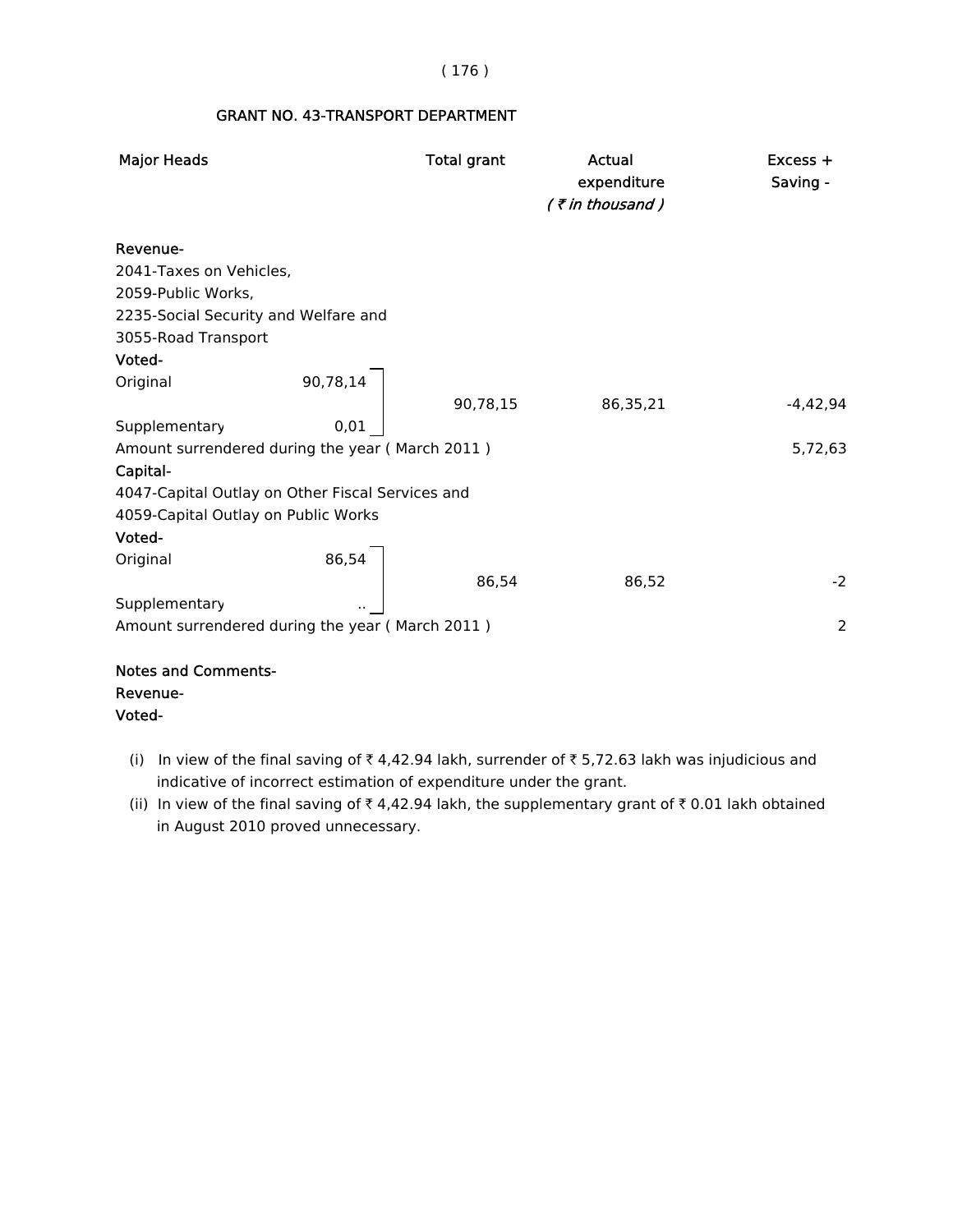( 177 )

(iii) Saving ( partly counterbalanced by excess under other heads ) occurred mainly under:-

| Head                                 |          | <b>Total grant</b> | Actual<br>expenditure                                                                                | $Excess +$<br>Saving - |
|--------------------------------------|----------|--------------------|------------------------------------------------------------------------------------------------------|------------------------|
|                                      |          |                    | $($ ₹ in lakh $)$                                                                                    |                        |
| 2235-Social Security and Welfare-    |          |                    |                                                                                                      |                        |
| 60-Other Social Security and Welfare |          |                    |                                                                                                      |                        |
| Programmes-                          |          |                    |                                                                                                      |                        |
| 200-Other Programmes-                |          |                    |                                                                                                      |                        |
| 04-Monetary-relief to Bus-passengers |          |                    |                                                                                                      |                        |
| in case of bus accident-             |          |                    |                                                                                                      |                        |
| $\mathsf{O}$ .                       | 30.00    |                    |                                                                                                      |                        |
|                                      |          | 14.25              | 13.10                                                                                                | $-1.15$                |
| R.                                   | $-15.75$ |                    |                                                                                                      |                        |
|                                      |          |                    | Out of not coving of $F15.75$ lolch, research for reduction in provision by $F12.00$ lolch house not |                        |

Out of net saving of  $\bar{\tau}$  15.75 lakh, reasons for reduction in provision by  $\bar{\tau}$  12.00 lakh have not been intimated. Surrender of  $\bar{\tau}$  3.75 lakh was due to non-issuance of Financial sanction.

During 2006-07, 2007-08, 2008-09 and 2009-10 also, there was a saving of ₹ 24.00 lakh ₹25.20 lakh, ₹20.87 lakh and ₹17.00 lakh respectively under this head.

Reasons for the final saving under the above head have not been intimated ( June 2011 ).

(iv) Excess occurred mainly under:-

### 3055-Road Transport-

001-Direction and Administration-

| 03-Establishment expenditure- |
|-------------------------------|
|-------------------------------|

| O.  | 79,71.82   |          |          |            |
|-----|------------|----------|----------|------------|
| . ب | 0.01       | 73,40.50 | 74,45.25 | $+1,04.75$ |
| R.  | $-6,31.33$ |          |          |            |

 Actual expenditure includes clearance of suspense for the year 2001-02, 2002-03, 2005-06, 2007-08 and 2008-09 amounting to ₹60.50 lakh.

Out of net saving of  $\bar{\tau}$  6,31.33 lakh, reasons for reduction in provision by  $\bar{\tau}$  3,85.92 lakh and augmentation of provision by  $\bar{\tau}$  2,84.00 lakh been intimated. Surrender of  $\bar{\tau}$  5,29.41 lakh was due to no requirement, economy measure and token provision.

190-Assistance to Public Sector

and Other Undertakings-

03-Payment of compensation to State

O. 1.75

Road Transport Corporation in lieu

of free-journey facility in their buses

to Parliament Members-

23.25 23.25

R. 21.50

Reasons for augmentation of provision by  $\bar{\tau}$  21.50 lakh was due to payment of pending medical bills of staff/officers.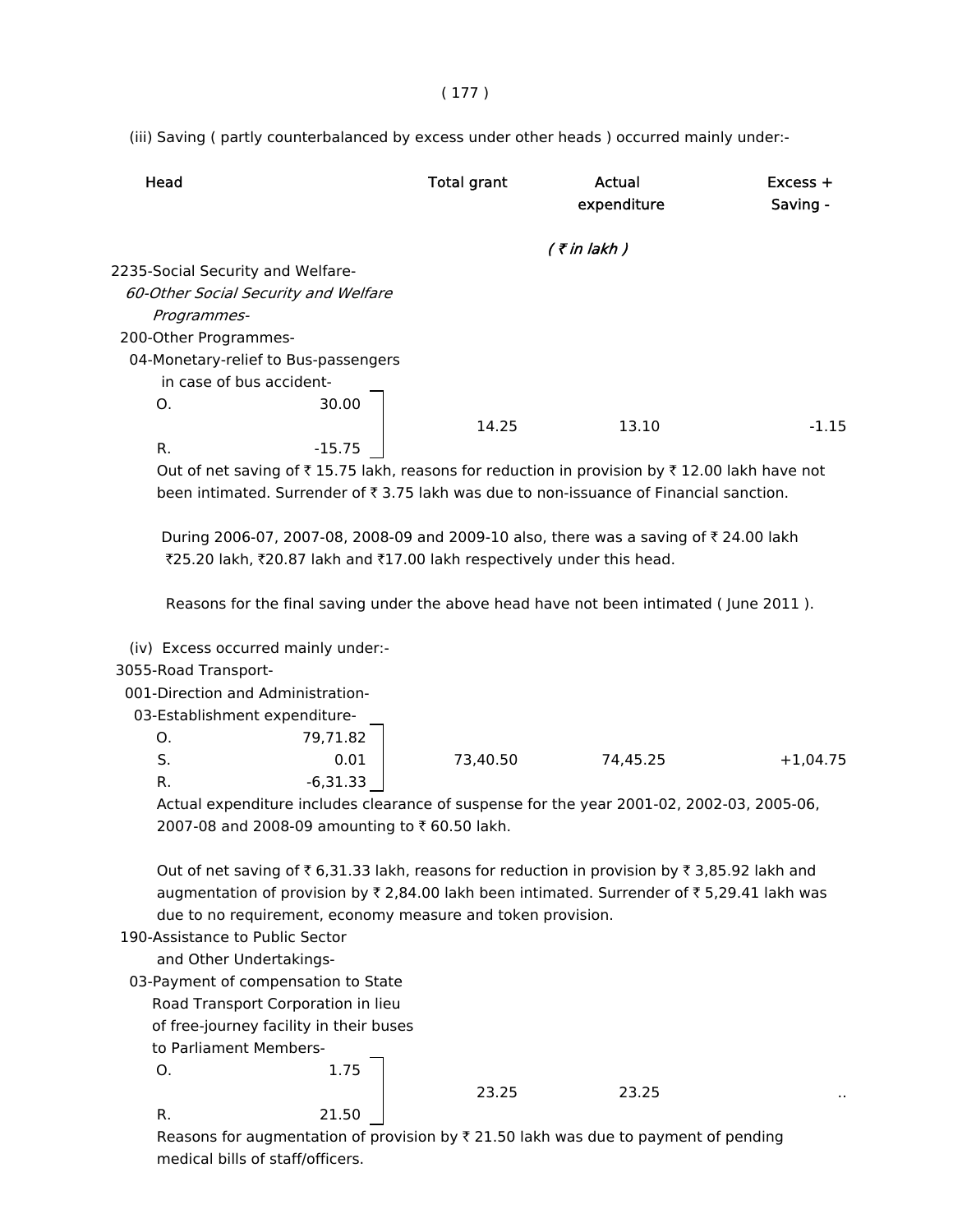| Head                                             |                   | <b>Total grant</b> | Actual<br>expenditure                                                                        | $Excess +$<br>Saving - |
|--------------------------------------------------|-------------------|--------------------|----------------------------------------------------------------------------------------------|------------------------|
|                                                  | $($ ₹ in lakh $)$ |                    |                                                                                              |                        |
| 800-Other Expenditure-<br>03-Payment of arrears- |                   |                    |                                                                                              |                        |
| Ο.                                               | 9,96.77           |                    |                                                                                              |                        |
|                                                  |                   | 10,53.11           | 10,78.55                                                                                     | $+25.44$               |
| R.                                               | 56.34             |                    |                                                                                              |                        |
|                                                  |                   |                    | Out of net augmentation of ₹56.34 lakh, reasons for augmentation of provision by ₹92.42 lakh |                        |

Out of net augmentation of  $\bar{\tau}$  56.34 lakh, reasons for augmentation of provision by  $\bar{\tau}$  92.42 lakh was due to payment of salary bills and arrear of Sixth Pay Commission of staff/officers. Surrender of  $\bar{\tau}$  36.08 lakh was due to no expenditure by regional offices.

Reasons for the final excess under the above heads have not been intimated ( June 2011 ).

#### ( 178 )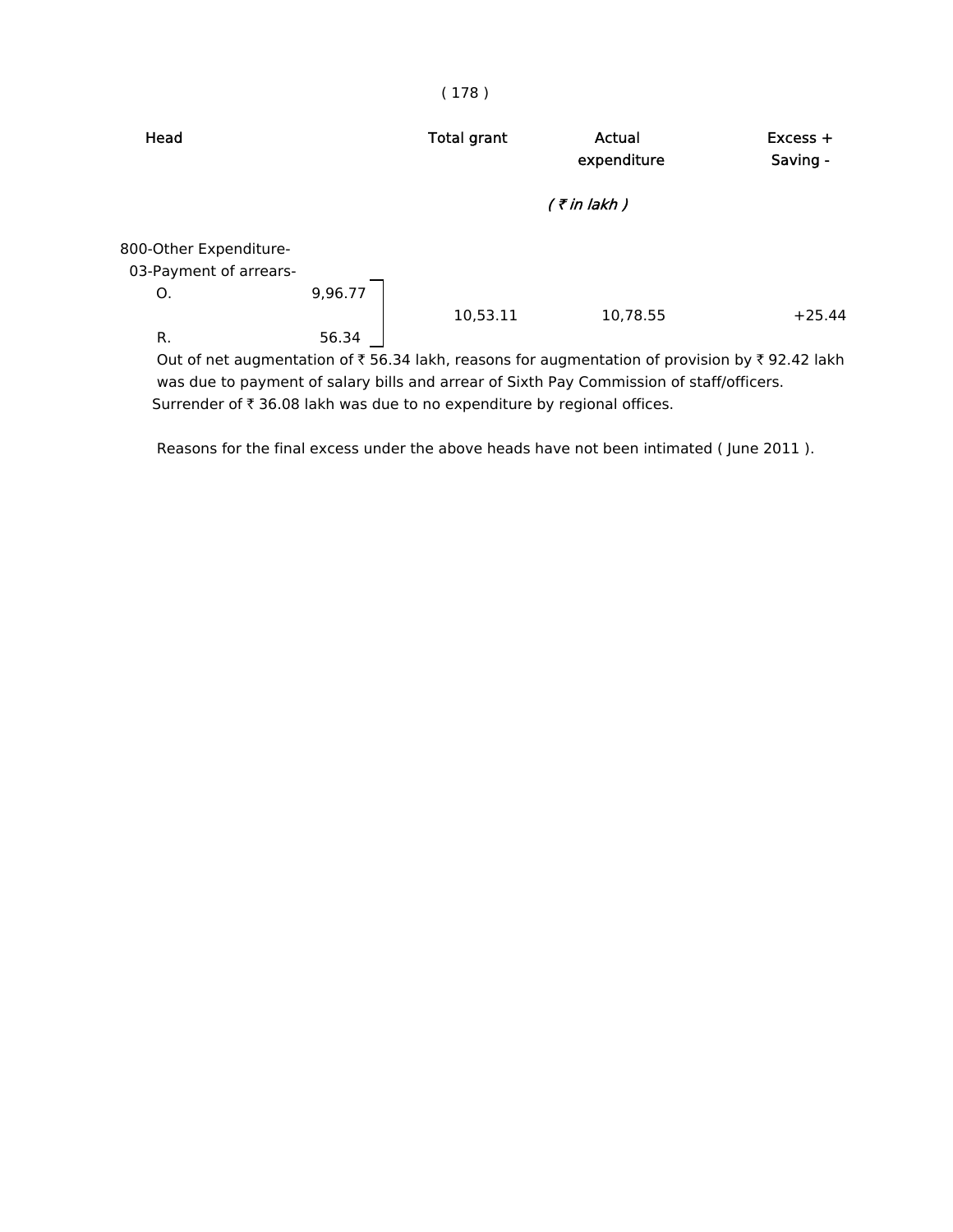( 179 )

# GRANT NO. 44-TOURISM DEPARTMENT

| <b>Major Heads</b>                                               |          | <b>Total grant</b>                                             | Actual<br>expenditure                                                                 |
|------------------------------------------------------------------|----------|----------------------------------------------------------------|---------------------------------------------------------------------------------------|
|                                                                  |          |                                                                | $($ ₹ in thousand)                                                                    |
| Revenue-                                                         |          |                                                                |                                                                                       |
| 3452-Tourism                                                     |          |                                                                |                                                                                       |
| Voted-                                                           |          |                                                                |                                                                                       |
| Original                                                         | 21,12,75 |                                                                |                                                                                       |
|                                                                  |          | 21,12,75                                                       | 16,13,22                                                                              |
| Supplementary<br>Amount surrendered during the year (March 2011) |          |                                                                |                                                                                       |
| Capital-                                                         |          |                                                                |                                                                                       |
| 5452-Capital Outlay on Tourism                                   |          |                                                                |                                                                                       |
| Voted-                                                           |          |                                                                |                                                                                       |
| Original                                                         | 90,57,65 |                                                                |                                                                                       |
|                                                                  |          | 1,44,99,92                                                     | 1,00,98,79                                                                            |
| Supplementary                                                    | 54,42,27 |                                                                |                                                                                       |
| Amount surrendered during the year (March 2011)                  |          |                                                                |                                                                                       |
| <b>Notes and Comments-</b>                                       |          |                                                                |                                                                                       |
| Revenue-                                                         |          |                                                                |                                                                                       |
| Voted-                                                           |          |                                                                |                                                                                       |
| for surrender.                                                   |          |                                                                | (i) Out of the final saving of ₹4,99.53 lakh, only a sum of ₹4,98.73 lakh could be an |
|                                                                  |          |                                                                | (ii) Saving ( partly counterbalanced by excess under other heads ) occurred mainly u  |
| Head                                                             |          | <b>Total grant</b>                                             | Actual<br>expenditure                                                                 |
|                                                                  |          |                                                                | $($ ₹ in lakh)                                                                        |
| 3452-Tourism-                                                    |          |                                                                |                                                                                       |
| 80-General-                                                      |          |                                                                |                                                                                       |
| 104-Promotion and Publicity-                                     |          |                                                                |                                                                                       |
| 01-Central Plan/Centrally                                        |          |                                                                |                                                                                       |
| Sponsored Schemes-                                               |          |                                                                |                                                                                       |
| Ο.                                                               | 50.00    |                                                                |                                                                                       |
| R.                                                               | $-50.00$ |                                                                |                                                                                       |
|                                                                  |          | Reasons for surrender of ₹ 50.00 lakh have not been intimated. |                                                                                       |
| 08-Organisation of Tourist Police Force-                         |          |                                                                |                                                                                       |
| Ο.                                                               | 1,51.75  |                                                                |                                                                                       |
|                                                                  |          | 80.19                                                          | 80.19                                                                                 |
| R.                                                               | $-71.56$ |                                                                |                                                                                       |
|                                                                  |          |                                                                | Out of total saving of ₹71.56 lakh, reasons for reduction in provision by ₹70.00      |

surrender of  $\bar{\tau}$  1.56 lakh have not been intimated.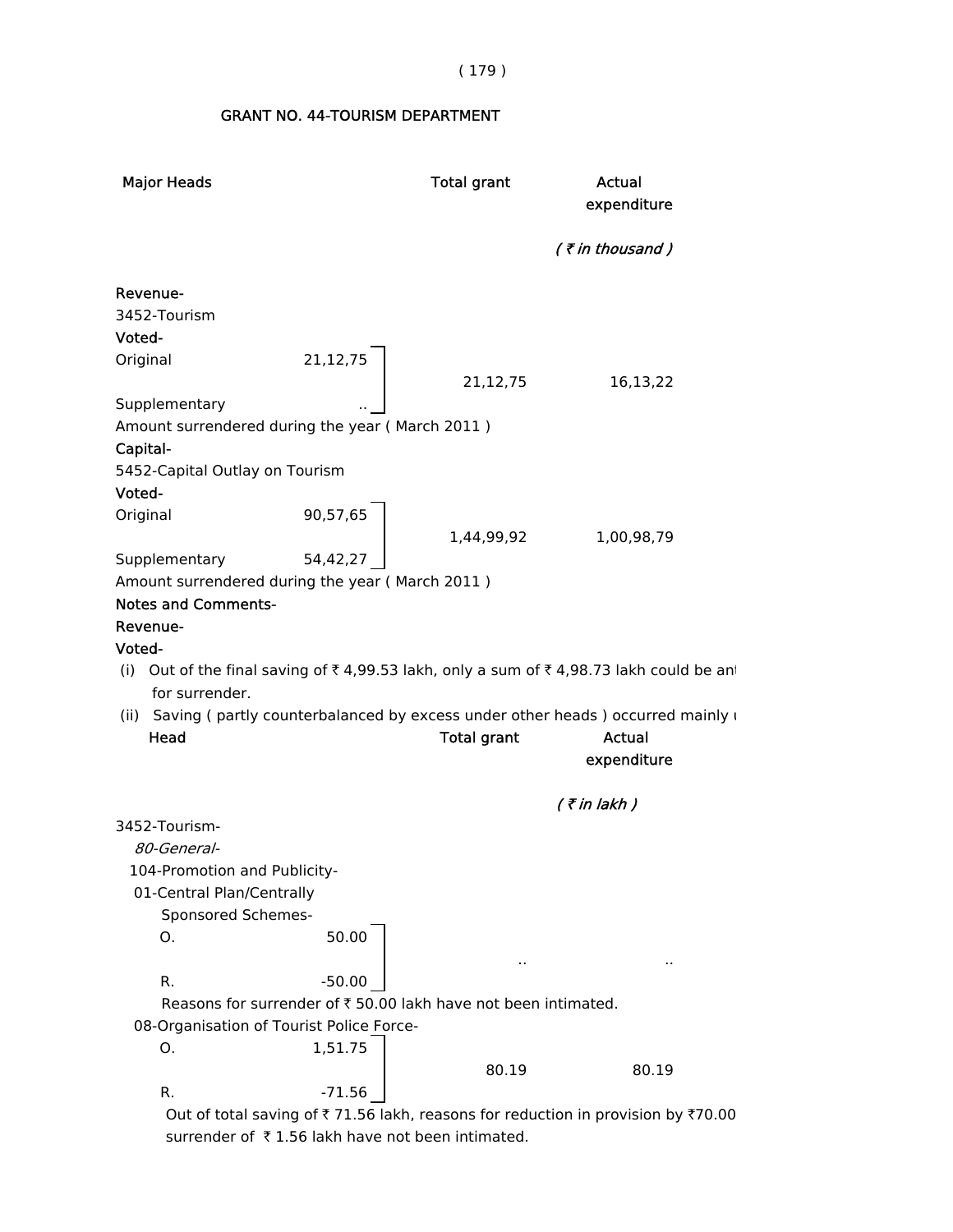|                                                      |                                                                               | (180)              |                                                                                                                                                                    |
|------------------------------------------------------|-------------------------------------------------------------------------------|--------------------|--------------------------------------------------------------------------------------------------------------------------------------------------------------------|
| Head                                                 |                                                                               | <b>Total grant</b> | <b>Actual</b><br>expenditure                                                                                                                                       |
|                                                      |                                                                               |                    | $($ ₹ in lakh $)$                                                                                                                                                  |
| 09-Operation of Shilpgram Agra                       |                                                                               |                    |                                                                                                                                                                    |
| for whole year-                                      |                                                                               |                    |                                                                                                                                                                    |
| 0.                                                   | 2,46.00                                                                       |                    |                                                                                                                                                                    |
|                                                      |                                                                               | 74.45              | 74.45                                                                                                                                                              |
| R.                                                   | $-1,71.55$                                                                    |                    |                                                                                                                                                                    |
|                                                      | Reasons for surrender of ₹1,71.55 lakh have not been intimated.               |                    |                                                                                                                                                                    |
| 800-Other expenditure-                               |                                                                               |                    |                                                                                                                                                                    |
| 07-"Discover Your Routes"                            |                                                                               |                    |                                                                                                                                                                    |
| Scheme-                                              | 7.00                                                                          |                    |                                                                                                                                                                    |
| Ο.                                                   |                                                                               |                    |                                                                                                                                                                    |
| R.                                                   | $-7.00$                                                                       |                    |                                                                                                                                                                    |
|                                                      | Reasons for surrender of ₹7.00 lakh have not been intimated.                  |                    |                                                                                                                                                                    |
| 08-Payment of Arrears-                               |                                                                               |                    |                                                                                                                                                                    |
| О.                                                   | 1,80.92                                                                       |                    |                                                                                                                                                                    |
|                                                      |                                                                               | 1,50.08            | 1,48.32                                                                                                                                                            |
| R.                                                   | $-30.84$                                                                      |                    |                                                                                                                                                                    |
|                                                      | Reasons for surrender of ₹ 30.84 lakh have not been intimated.                |                    |                                                                                                                                                                    |
| 97-Externally Aided Schemes-                         |                                                                               |                    |                                                                                                                                                                    |
| O.                                                   | 1,00.00                                                                       |                    |                                                                                                                                                                    |
|                                                      |                                                                               |                    |                                                                                                                                                                    |
| R.                                                   | $-1,00.00$<br>Reasons for surrender of ₹1,00.00 lakh have not been intimated. |                    |                                                                                                                                                                    |
|                                                      |                                                                               |                    |                                                                                                                                                                    |
| 800-Other expenditure-<br>03-Tourism Information and |                                                                               |                    | During 2006-07, 2007-08, 2008-09 and 2009-10 also, entire provision of ₹1,10.0<br>₹1,00.00 lakh, ₹1,00.00 lakh and ₹1,00.00 lakh respectively under this head rema |

Publicity-

 $0.2,92.00$ 2,02.89 2,08.46 R.  $-89.11$ 

Reasons for surrender of  $\bar{\tau}$  89.11 lakh have not been intimated.

 Reasons for the final saving/excess under the above heads have not been intima ( June 2011 ).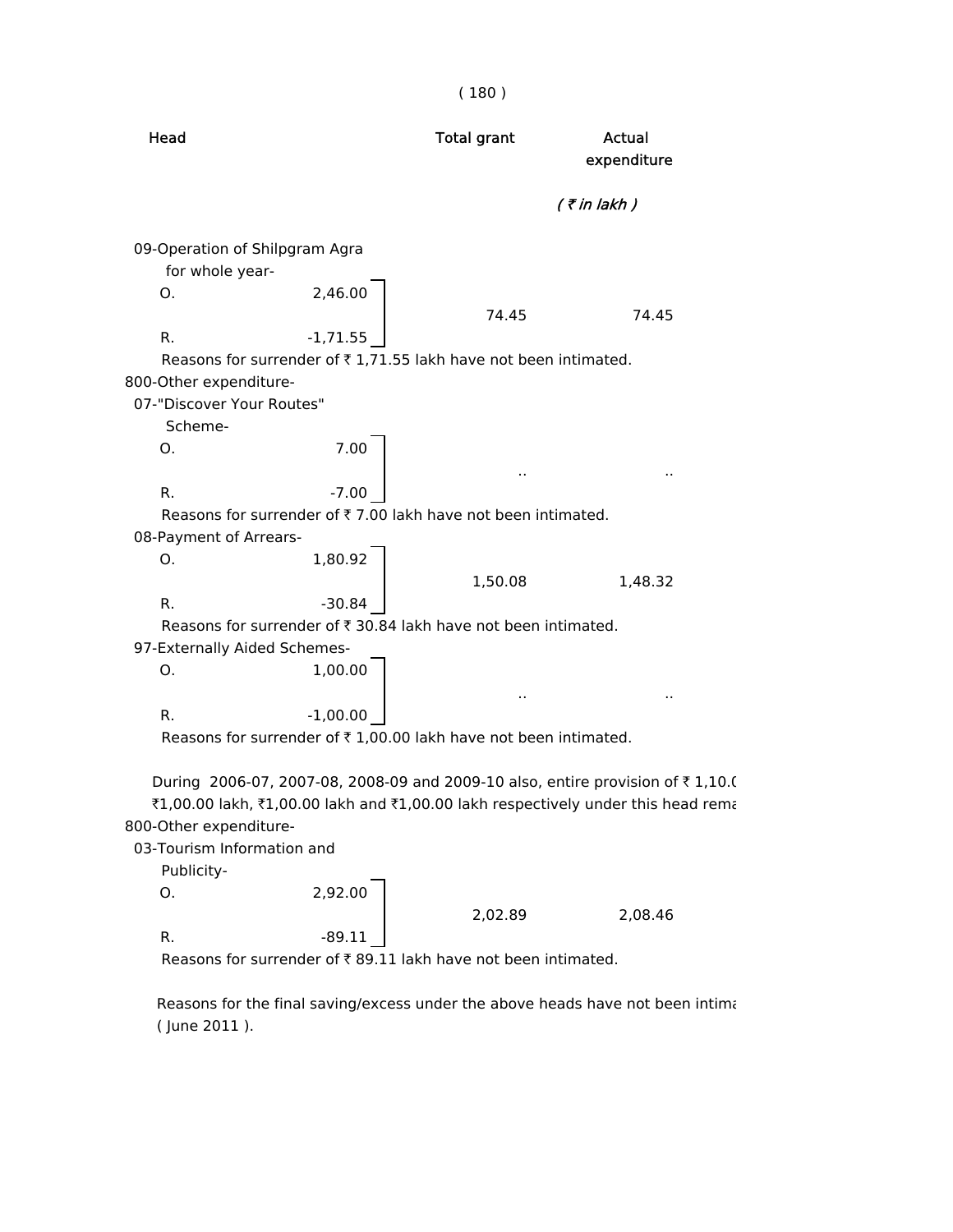(iii) Excess occurred mainly under :-

| Head                                                                                   |             | <b>Total grant</b>                                                | <b>Actual</b><br>expenditure                                                     |
|----------------------------------------------------------------------------------------|-------------|-------------------------------------------------------------------|----------------------------------------------------------------------------------|
|                                                                                        |             |                                                                   | $($ ₹ in lakh)                                                                   |
| 3452-Tourism-                                                                          |             |                                                                   |                                                                                  |
| 80-General-                                                                            |             |                                                                   |                                                                                  |
| 800-Other expenditure-                                                                 |             |                                                                   |                                                                                  |
| 04-Expenditure on Participation                                                        |             |                                                                   |                                                                                  |
| in Exhibitions-                                                                        |             |                                                                   |                                                                                  |
| O.                                                                                     | 10.00       |                                                                   |                                                                                  |
|                                                                                        |             | 39.97                                                             | 37.35                                                                            |
| R.                                                                                     | 29.97       |                                                                   |                                                                                  |
|                                                                                        |             |                                                                   | Out of total augmentation of ₹ 29.97 lakh, reasons for augmentation of provision |
| and surrender of ₹0.03 lakh have not been intimated.                                   |             |                                                                   |                                                                                  |
|                                                                                        |             |                                                                   | Reasons for the final saving under the above head have not been intimated (June  |
| Capital-                                                                               |             |                                                                   |                                                                                  |
| Voted-                                                                                 |             |                                                                   |                                                                                  |
| (iv) In view of the final saving of ₹44,01.13 lakh, the supplementary grant of ₹54,42. |             |                                                                   |                                                                                  |
| obtained in August 2010 proved excessive.                                              |             |                                                                   |                                                                                  |
| (v) Saving occurred mainly under :-                                                    |             |                                                                   |                                                                                  |
| 5452-Capital Outlay on Tourism-                                                        |             |                                                                   |                                                                                  |
| 80-General-                                                                            |             |                                                                   |                                                                                  |
| 104-Promotion and Publicity-                                                           |             |                                                                   |                                                                                  |
| 01-Central Plan/Centrally                                                              |             |                                                                   |                                                                                  |
| Sponsored Schemes-                                                                     |             |                                                                   |                                                                                  |
| О.                                                                                     | 61,10.65    |                                                                   |                                                                                  |
|                                                                                        |             | 27,21.46                                                          | 27,21.46                                                                         |
| R.                                                                                     | $-33,89.19$ |                                                                   |                                                                                  |
|                                                                                        |             | Reasons for surrender of ₹ 33,89.19 lakh have not been intimated. |                                                                                  |
| 800-Other expenditure-                                                                 |             |                                                                   |                                                                                  |
| 97-Externally Aided Schemes-                                                           |             |                                                                   |                                                                                  |
| O.                                                                                     | 10,00.00    |                                                                   |                                                                                  |
|                                                                                        |             |                                                                   |                                                                                  |
| R.                                                                                     | $-10,00.00$ |                                                                   |                                                                                  |
|                                                                                        |             | Reasons for surrender of ₹10,00.00 lakh have not been intimated.  |                                                                                  |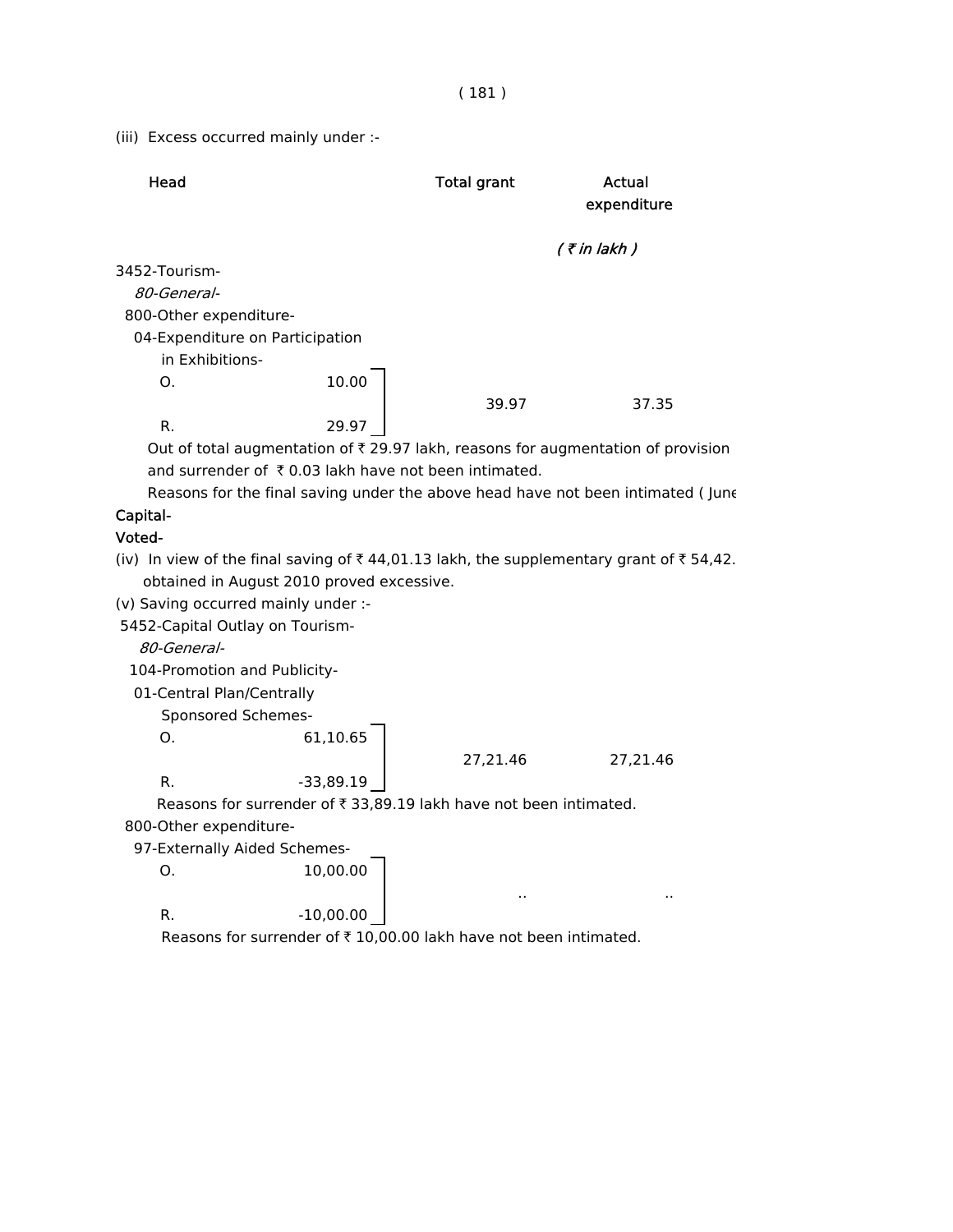Excess + Saving -

-4,99,53

4,98,73

-44,01,13

44,01,13

ticipated

under :-

 Excess + Saving -

..

..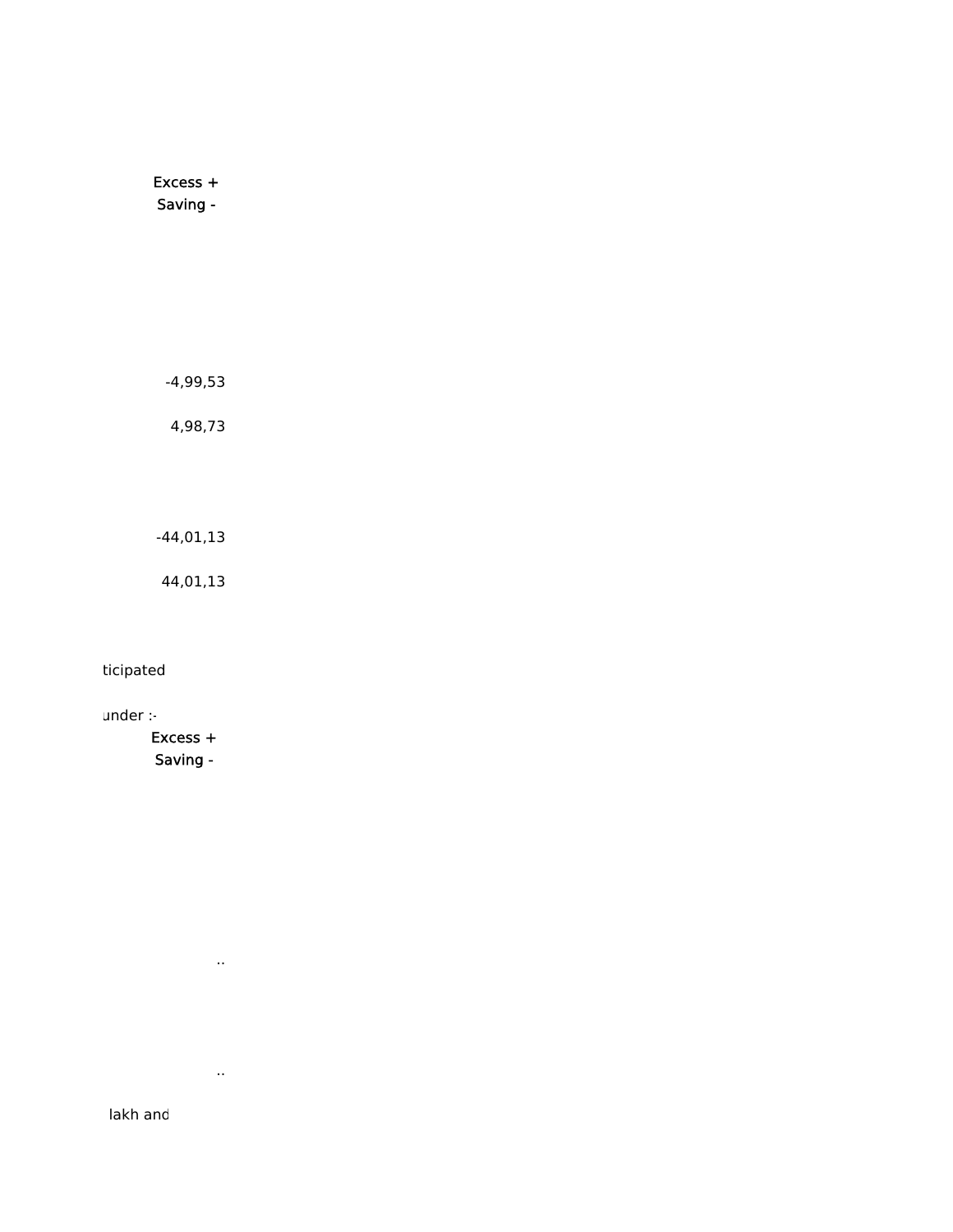Excess + Saving -

..

..

-1.76

..

00 lakh, ained unutilised.

+5.57

ated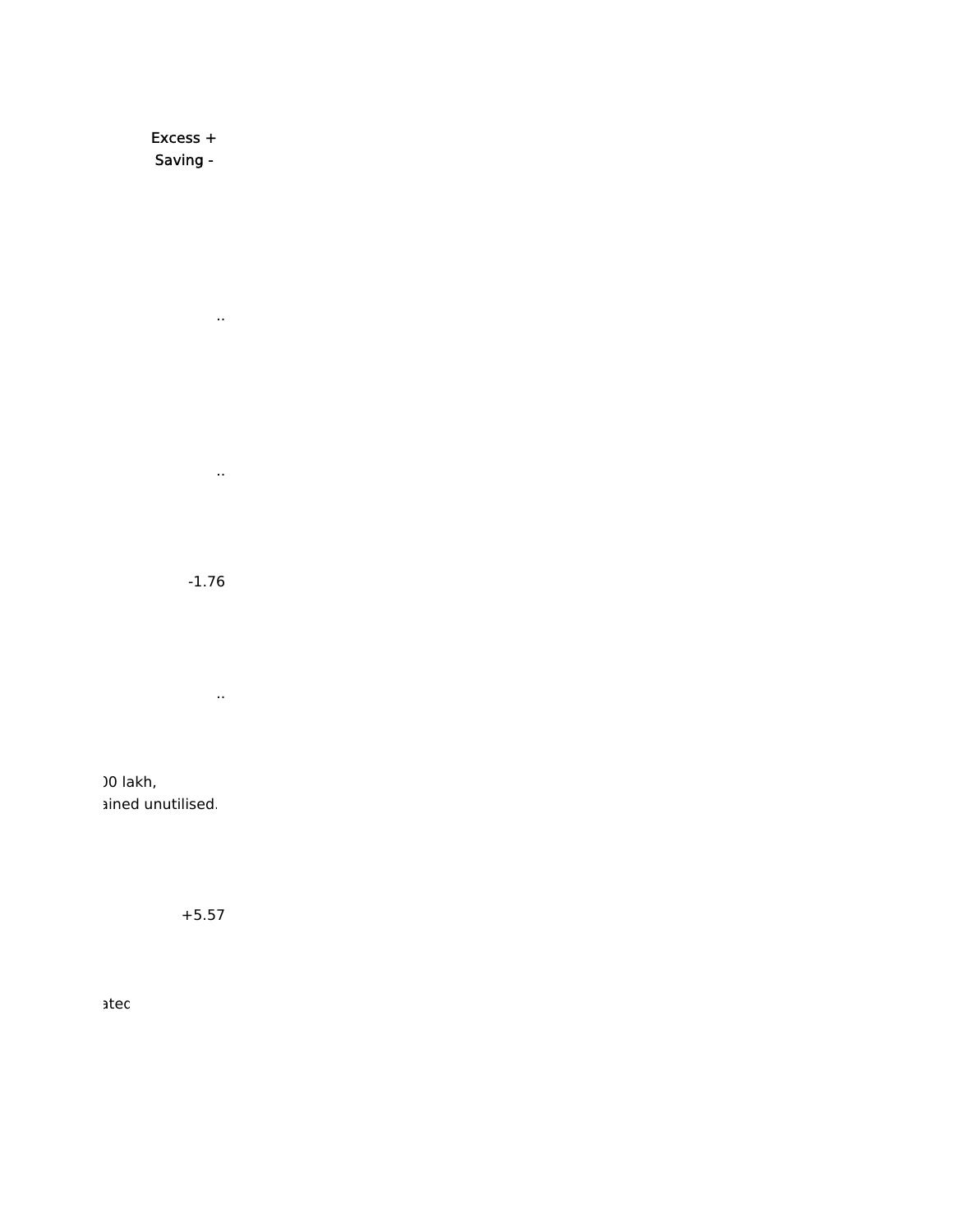Excess + Saving -

-2.62

..

..

by ₹30.00 lakh

e 2011 ).

27 lakh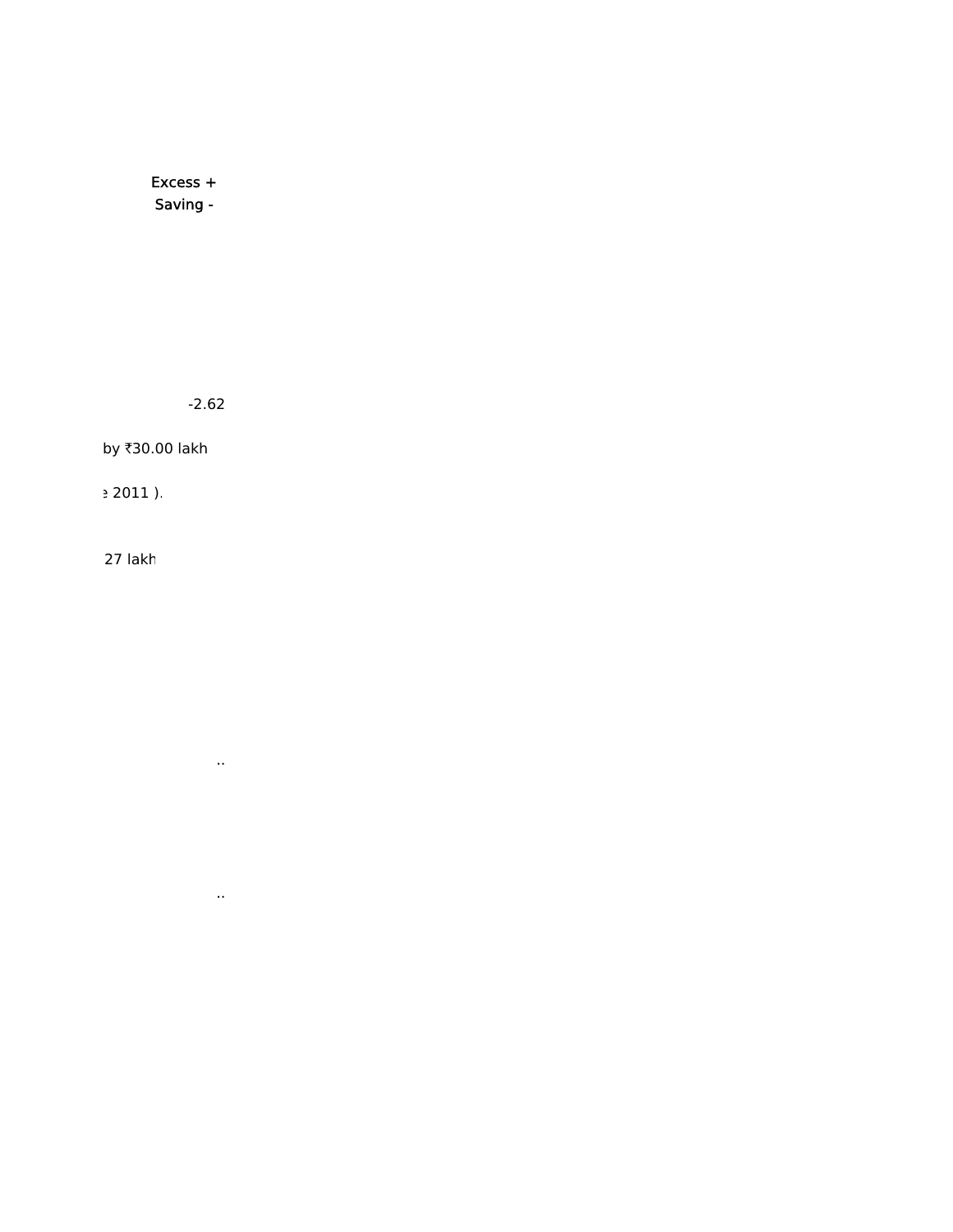## ( 182 )

# GRANT NO. 45 - ENVIRONMENT DEPARTMENT

| <b>Major Heads</b>                                                                               |          | <b>Total grant</b>                                    | Actual<br>expenditure | Excess +<br>Saving - |
|--------------------------------------------------------------------------------------------------|----------|-------------------------------------------------------|-----------------------|----------------------|
|                                                                                                  |          |                                                       | $($ ₹ in thousand)    |                      |
| Revenue-                                                                                         |          |                                                       |                       |                      |
| 3435-Ecology and Environment                                                                     |          |                                                       |                       |                      |
| Voted-                                                                                           |          |                                                       |                       |                      |
| Original                                                                                         | 9,66,12  |                                                       |                       |                      |
|                                                                                                  |          | 9,66,12                                               | 3,10,68               | $-6,55,44$           |
| Supplementary                                                                                    |          |                                                       |                       |                      |
| Amount surrendered during the year (March 2011)                                                  |          |                                                       |                       | 28,02                |
| <b>Notes and Comments-</b>                                                                       |          |                                                       |                       |                      |
| Revenue-                                                                                         |          |                                                       |                       |                      |
| Voted-                                                                                           |          |                                                       |                       |                      |
| (i) Out of the final saving of ₹6,55.44 lakh, only a sum of ₹28.02 lakh could be anticipated for |          |                                                       |                       |                      |
| surrender.                                                                                       |          |                                                       |                       |                      |
| (ii) Saving occurred mainly under:-                                                              |          |                                                       |                       |                      |
| Head                                                                                             |          | <b>Total grant</b>                                    | Actual                | $Excess +$           |
|                                                                                                  |          |                                                       | expenditure           | Saving -             |
|                                                                                                  |          |                                                       | $($ ₹ in lakh)        |                      |
| 3435-Ecology and Environment                                                                     |          |                                                       |                       |                      |
| 04-Prevention and Control                                                                        |          |                                                       |                       |                      |
| of Pollution-                                                                                    |          |                                                       |                       |                      |
| 001-Direction and Administration-                                                                |          |                                                       |                       |                      |
| 03-Directorate of Ecology and                                                                    |          |                                                       |                       |                      |
| Environment-                                                                                     |          |                                                       |                       |                      |
| О.                                                                                               | 1,56.87  |                                                       |                       |                      |
|                                                                                                  |          | 1,33.84                                               | 1,33.67               | $-0.17$              |
| R.                                                                                               | $-23.03$ |                                                       |                       |                      |
|                                                                                                  |          | Surrender of ₹ 23.03 lakh was due to economy measure. |                       |                      |
| 05-Establishment of Laboratory in                                                                |          |                                                       |                       |                      |
| <b>Environmental Directorate</b>                                                                 |          | 26.71                                                 | 3.31                  | $-23.40$             |
| 103-Prevention of Air and Water Pollution-                                                       |          |                                                       |                       |                      |
| 01-Central Plan/Centrally                                                                        |          |                                                       |                       |                      |
| Sponsored Schemes                                                                                |          | 6,00.00                                               | $\cdot$ .             | $-6,00.00$           |
|                                                                                                  |          |                                                       |                       |                      |

 Reasons for the final saving/non-utilisation of entire provision under the above heads have not been intimated ( June 2011 ).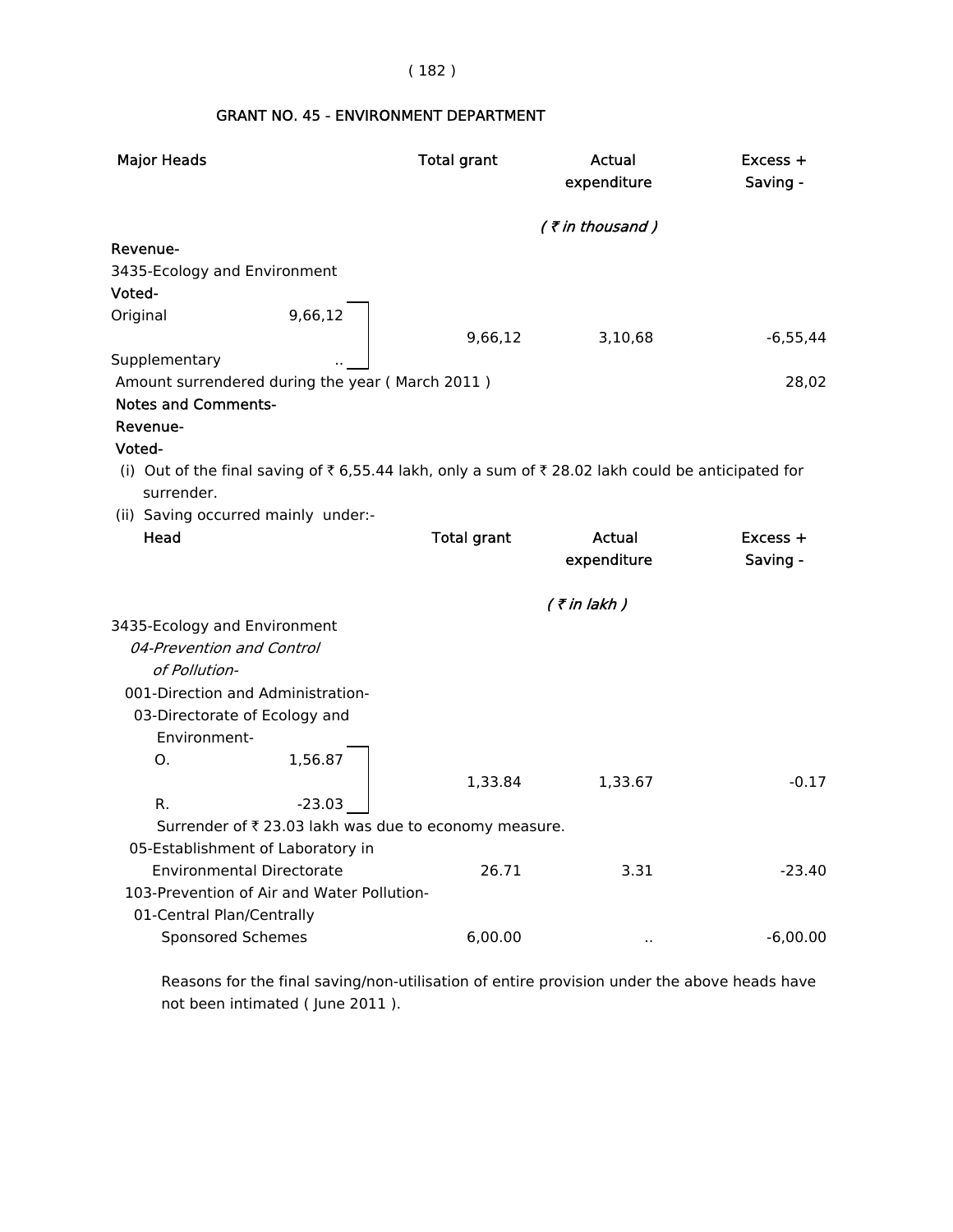( 183 )

# GRANT NO. 46-ADMINISTRATIVE REFORMS DEPARTMENT

| <b>Major Heads</b>                                                                                                            |          | <b>Total grant</b>                                    | Actual<br>expenditure                                                                                                                                                                                                                                                                 | $Excess +$<br>Saving - |
|-------------------------------------------------------------------------------------------------------------------------------|----------|-------------------------------------------------------|---------------------------------------------------------------------------------------------------------------------------------------------------------------------------------------------------------------------------------------------------------------------------------------|------------------------|
|                                                                                                                               |          |                                                       | $($ ₹ in thousand)                                                                                                                                                                                                                                                                    |                        |
| Revenue-<br>2052-Secretariat- General Services,<br>2070-Other Administrative Services and<br>2202-General Education<br>Voted- |          |                                                       |                                                                                                                                                                                                                                                                                       |                        |
| Original                                                                                                                      | 7,10,40  | 7,10,40                                               | 7,18,04                                                                                                                                                                                                                                                                               | $+7,64$                |
| Supplementary                                                                                                                 |          |                                                       |                                                                                                                                                                                                                                                                                       |                        |
| Amount surrendered during the year (March 2011)                                                                               |          |                                                       |                                                                                                                                                                                                                                                                                       | 27,62                  |
| Capital-<br>4059-Capital Outlay on Public Works                                                                               |          |                                                       |                                                                                                                                                                                                                                                                                       |                        |
| Voted-<br>Original                                                                                                            | 15,05,36 |                                                       |                                                                                                                                                                                                                                                                                       |                        |
|                                                                                                                               |          | 15,05,36                                              | 5,36                                                                                                                                                                                                                                                                                  | $-15,00,00$            |
| Supplementary<br>Amount surrendered during the year (March 2011)                                                              |          |                                                       |                                                                                                                                                                                                                                                                                       | 15,00,00               |
| <b>Notes and Comments-</b>                                                                                                    |          |                                                       |                                                                                                                                                                                                                                                                                       |                        |
| Revenue-                                                                                                                      |          |                                                       |                                                                                                                                                                                                                                                                                       |                        |
| Voted-                                                                                                                        |          |                                                       |                                                                                                                                                                                                                                                                                       |                        |
|                                                                                                                               |          | only ₹ 27.62 lakh could be anticipated for surrender. | (i) Actual expenditure includes ₹ 35.45 lakh pertaining to clearance of suspense for the year<br>2001-02 and 2009-10. Against the final saving of ₹27.81 lakh (₹35.45 lakh - ₹7.64 lakh),<br>(ii) Saving (partly counterbalanced by excess under other heads) occurred mainly under:- |                        |
| Head                                                                                                                          |          | <b>Total grant</b>                                    | Actual<br>expenditure                                                                                                                                                                                                                                                                 | $Excess +$<br>Saving - |
|                                                                                                                               |          |                                                       |                                                                                                                                                                                                                                                                                       |                        |
| 2052-Secretariat-General Services-                                                                                            |          |                                                       | $($ ₹ in lakh $)$                                                                                                                                                                                                                                                                     |                        |
| 800-Other expenditure-                                                                                                        |          |                                                       |                                                                                                                                                                                                                                                                                       |                        |
| 03-Payment of Arrears-                                                                                                        |          |                                                       |                                                                                                                                                                                                                                                                                       |                        |
| O.                                                                                                                            | 1,50.00  | 1,30.82                                               | 1,32.97                                                                                                                                                                                                                                                                               | $+2.15$                |
| R.                                                                                                                            | $-19.18$ |                                                       |                                                                                                                                                                                                                                                                                       |                        |
| to ₹ 2.15 lakh.                                                                                                               |          |                                                       | Actual expenditure includes clearance of suspense for the year 2001-02 and 2009-10 amounting                                                                                                                                                                                          |                        |

 $\bar{\tau}$  19.18 lakh was surrendered on the basis of actual requirement.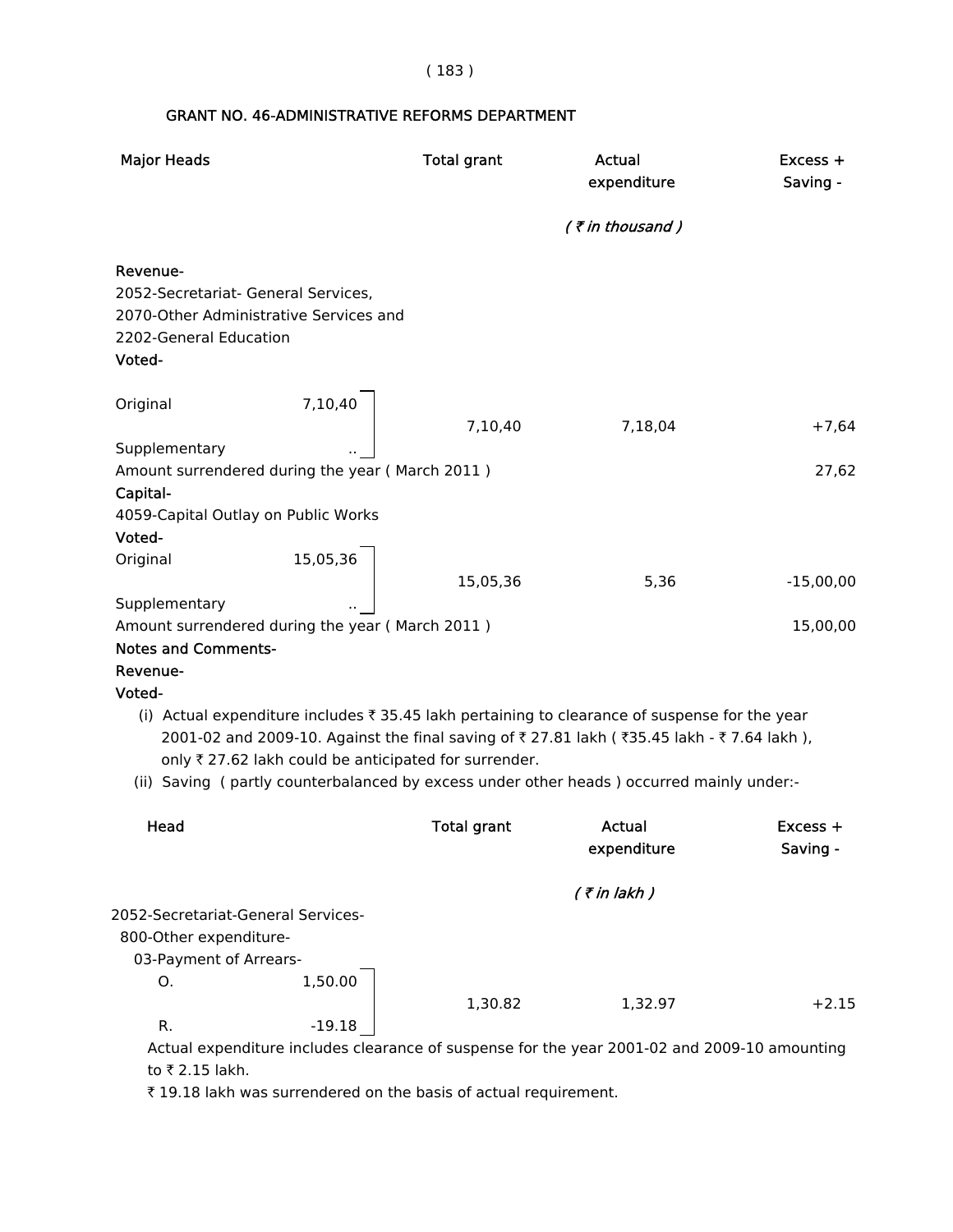#### ( 184 )

(iii) Excess occurred mainly under:-

| Head                               |         | <b>Total grant</b>                                                | Actual<br>expenditure                                                                              | $Excess +$<br>Saving - |
|------------------------------------|---------|-------------------------------------------------------------------|----------------------------------------------------------------------------------------------------|------------------------|
|                                    |         |                                                                   | $($ ₹ in lakh)                                                                                     |                        |
| 2052-Secretariat-General Services- |         |                                                                   |                                                                                                    |                        |
| 091-Attached Offices-              |         |                                                                   |                                                                                                    |                        |
| 03-Inspection Office-              |         |                                                                   |                                                                                                    |                        |
| O <sub>1</sub>                     | 1,65.54 |                                                                   |                                                                                                    |                        |
|                                    |         | 1,61.65                                                           | 1,63.97                                                                                            | $+2.32$                |
| R.                                 | $-3.89$ |                                                                   |                                                                                                    |                        |
|                                    |         | ₹ 3.89 lakh was surrendered due to no demand and economy measure. |                                                                                                    |                        |
| 04-Directorate of Administrative   |         |                                                                   |                                                                                                    |                        |
| Reforms-                           |         |                                                                   |                                                                                                    |                        |
| O.                                 | 59.56   |                                                                   |                                                                                                    |                        |
|                                    |         | 56.85                                                             | 87.82                                                                                              | $+30.97$               |
| R.                                 | $-2.71$ |                                                                   |                                                                                                    |                        |
|                                    |         |                                                                   | Actual expenditure includes clearance of suspense for the year 2001-02 amounting to                |                        |
| ₹ 30.98 lakh.                      |         |                                                                   |                                                                                                    |                        |
|                                    |         |                                                                   | ₹ 2.71 lakh was surrendered due to posts remaining vacant, non-availability of L.T.C. by the staff |                        |
| and economy measure.               |         |                                                                   |                                                                                                    |                        |
|                                    |         |                                                                   |                                                                                                    |                        |
|                                    |         |                                                                   |                                                                                                    |                        |

Reasons for the final excess under the above heads have not been intimated ( June 2011 ).

.. .. ..

## Capital-

## Voted-

(iv) Saving occurred under:-

4059-Capital Outlay on Public Works-

01-Office Buildings-

051-Construction-

01-Central Plan/Centrally

Sponsored Schemes-

O. 15,00.00

R.  $-15,00.00$ 

₹ 15,00.00 lakh was surrendered due to non-receipt of Central-share.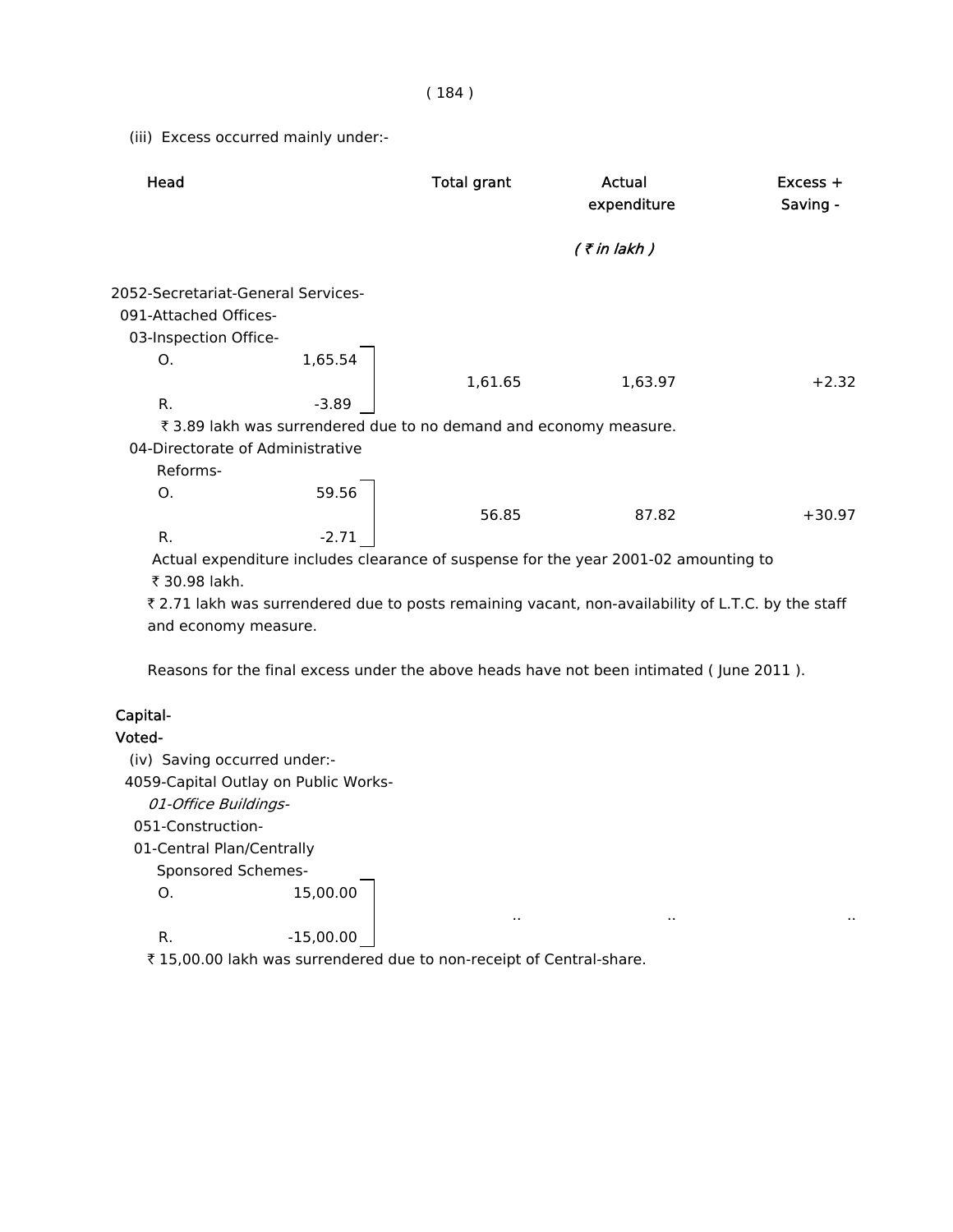( 185 )

## GRANT NO. 47-TECHNICAL EDUCATION DEPARTMENT

| <b>Major Heads</b>                                                                                                |                         | <b>Total grant</b><br>or<br>appropriation | <b>Actual</b><br>expenditure | Excess +<br>Saving - |
|-------------------------------------------------------------------------------------------------------------------|-------------------------|-------------------------------------------|------------------------------|----------------------|
|                                                                                                                   |                         |                                           | $($ ₹ in thousand)           |                      |
| Revenue-                                                                                                          |                         |                                           |                              |                      |
| 2203-Technical Education and                                                                                      |                         |                                           |                              |                      |
| 2230-Labour and Employment                                                                                        |                         |                                           |                              |                      |
| Voted-                                                                                                            |                         |                                           |                              |                      |
| Original                                                                                                          | $3,41,88,64$<br>2,51,70 |                                           | $3,44,40,34$ $3,01,87,33$    | $-42,53,01$          |
| Supplementary                                                                                                     |                         |                                           |                              |                      |
| Amount surrendered during the year (March 2011)                                                                   |                         |                                           |                              | 4,29,09              |
| Charged-                                                                                                          |                         |                                           |                              |                      |
| Original                                                                                                          |                         |                                           |                              |                      |
|                                                                                                                   |                         | 1,02                                      | $\cdot$ .                    | $-1,02$              |
| Supplementary                                                                                                     |                         |                                           |                              |                      |
| Amount surrendered during the year                                                                                |                         |                                           |                              |                      |
| Capital-                                                                                                          |                         |                                           |                              |                      |
| 4202-Capital Outlay on Education, Sports,                                                                         |                         |                                           |                              |                      |
| Art and Culture,                                                                                                  |                         |                                           |                              |                      |
| 4250-Capital Outlay on Other Social                                                                               |                         |                                           |                              |                      |
| Services and                                                                                                      |                         |                                           |                              |                      |
| 6202-Loans for Education, Sports,                                                                                 |                         |                                           |                              |                      |
| Art and Culture                                                                                                   |                         |                                           |                              |                      |
| Voted-                                                                                                            |                         |                                           |                              |                      |
| Original                                                                                                          | 2,16,62,93              |                                           |                              |                      |
|                                                                                                                   |                         |                                           | 2,28,62,93 2,04,52,30        | $-24, 10, 63$        |
| Supplementary                                                                                                     | 12,00,00                |                                           |                              |                      |
| Amount surrendered during the year (March 2011)                                                                   |                         |                                           |                              | 9,51,74              |
| <b>Notes and Comments-</b>                                                                                        |                         |                                           |                              |                      |
| Revenue-                                                                                                          |                         |                                           |                              |                      |
| Voted-                                                                                                            |                         |                                           |                              |                      |
| (i) Out of the final saving of ₹42,53.01 lakh, only a sum of ₹4,29.09 lakh could be anticipated<br>for surrender. |                         |                                           |                              |                      |

(ii) In view of the final saving of  $\bar{\tau}$  42,53.01 lakh, the supplementary grant of 2,51.70 lakh obtained in August 2010 proved unnecessary.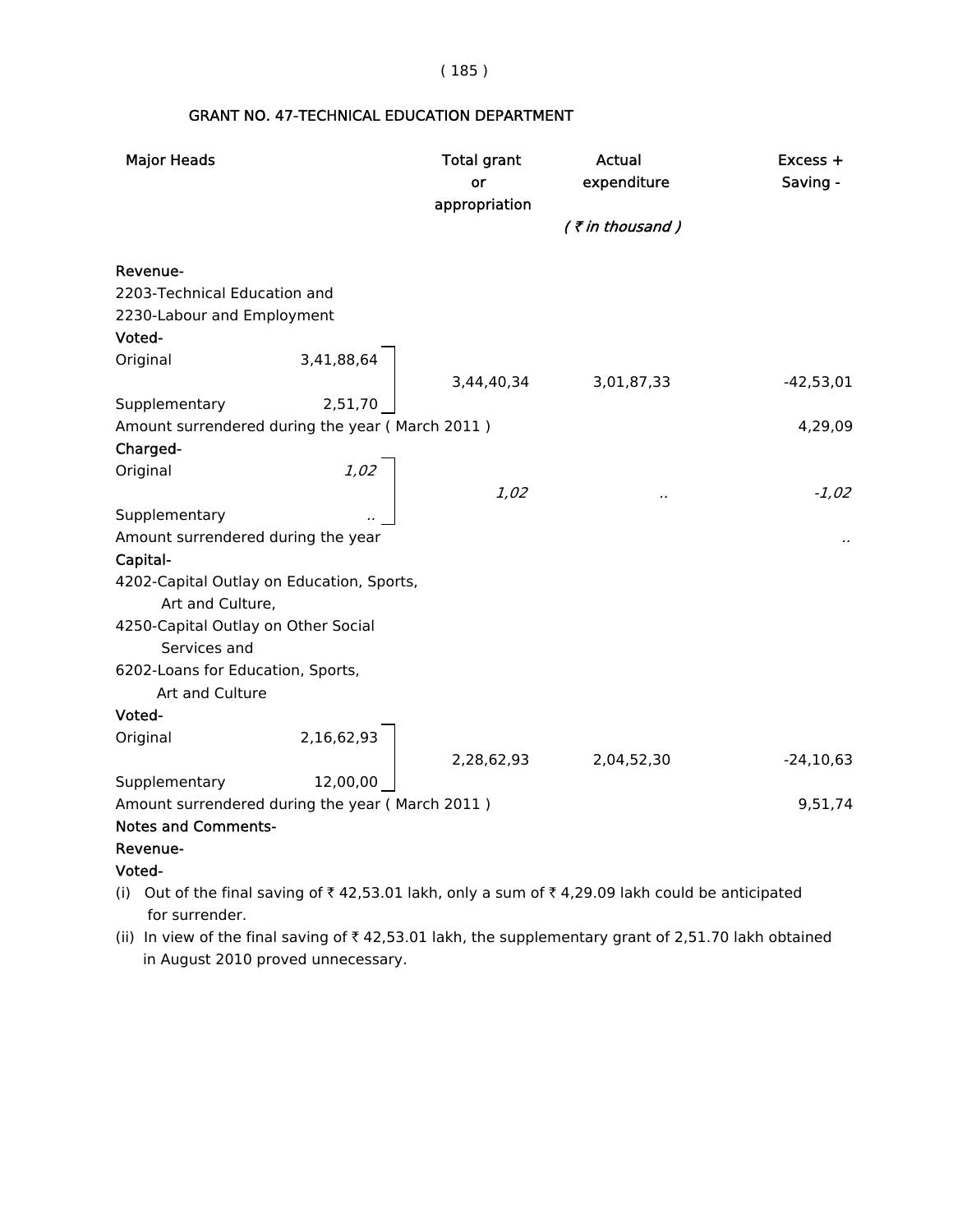(iii) Saving (partly counterbalanced by excess under other heads) occurred mainly under :-

| Head                            |                                          | <b>Total grant</b> | Actual<br>expenditure                                                                                       | Excess +<br>Saving - |
|---------------------------------|------------------------------------------|--------------------|-------------------------------------------------------------------------------------------------------------|----------------------|
|                                 |                                          |                    | $($ ₹ in lakh $)$                                                                                           |                      |
| 2203-Technical Education-       |                                          |                    |                                                                                                             |                      |
| 104- Assistance to Non-Govt.    |                                          |                    |                                                                                                             |                      |
|                                 | Technical Colleges and Institutes-       |                    |                                                                                                             |                      |
|                                 | 04-Murlidhar Gajanand Multi-Professional |                    |                                                                                                             |                      |
| Institute, Hathras-             |                                          |                    |                                                                                                             |                      |
| Ο.                              | 1,19.94                                  | 61.10              | 61.10                                                                                                       |                      |
| R.                              | $-58.84$                                 |                    |                                                                                                             |                      |
|                                 |                                          |                    | Reduction in provision through reappropriation by $\overline{\tau}$ 58.84 lakh was due to posts remaining   |                      |
| vacant.                         |                                          |                    |                                                                                                             |                      |
| 05-Handia Multi-Professional    |                                          |                    |                                                                                                             |                      |
| Institute, Handia-              |                                          |                    |                                                                                                             |                      |
| O.                              | 89.52                                    |                    |                                                                                                             |                      |
|                                 |                                          | 45.72              | 45.72                                                                                                       |                      |
| R.                              | $-43.80$                                 |                    |                                                                                                             |                      |
|                                 |                                          |                    | Reduction in provision through reappropriation by $\overline{\tau}$ 43.80 lakh was due to posts remaining   |                      |
| vacant.                         |                                          |                    |                                                                                                             |                      |
| 06-Chandauli Multi-Professional |                                          |                    |                                                                                                             |                      |
| Institute, Chandauli-           |                                          |                    |                                                                                                             |                      |
| O.                              | 82.21                                    |                    |                                                                                                             |                      |
|                                 |                                          | 41.93              | 41.93                                                                                                       |                      |
| R.                              | $-40.28$                                 |                    | Reduction in provision through reappropriation by $\overline{\tau}$ 40.28 lakh was due to posts remaining   |                      |
| vacant.                         |                                          |                    |                                                                                                             |                      |
| 105-Polytechnics-               |                                          |                    |                                                                                                             |                      |
| 03-General Polytechnic-         |                                          |                    |                                                                                                             |                      |
| Ο.                              | 90,06.33                                 |                    |                                                                                                             |                      |
|                                 |                                          | 84,49.31           | 80,45.13                                                                                                    | $-4,04.18$           |
| R.                              | $-5,57.02$                               |                    |                                                                                                             |                      |
|                                 |                                          |                    | Reduction in provision through reappropriation by $\overline{\tau}$ 5,50.20 lakh was due to posts remaining |                      |
|                                 |                                          |                    | vacant, savings on actual expenditure, non-payment of remuneration of guest faculty.                        |                      |
|                                 |                                          |                    | Surrender of ₹6.82 lakh was due to actual drawl/expenses of required amount for payment                     |                      |
|                                 |                                          |                    | of honorarium etc. owing to new starting of IInd meeting training scheme in Govt. Polytechnic               |                      |
| Institutions.                   |                                          |                    |                                                                                                             |                      |
| 06-Government Polytechnic, Mau- |                                          |                    |                                                                                                             |                      |
| О.                              | 47.51                                    |                    |                                                                                                             |                      |
|                                 |                                          | 40.80              | 40.79                                                                                                       | $-0.01$              |
| R.                              | $-6.71$                                  |                    |                                                                                                             |                      |

Surrender of  $\bar{\tau}$  6.71 lakh was on the basis of actual expenditure and training.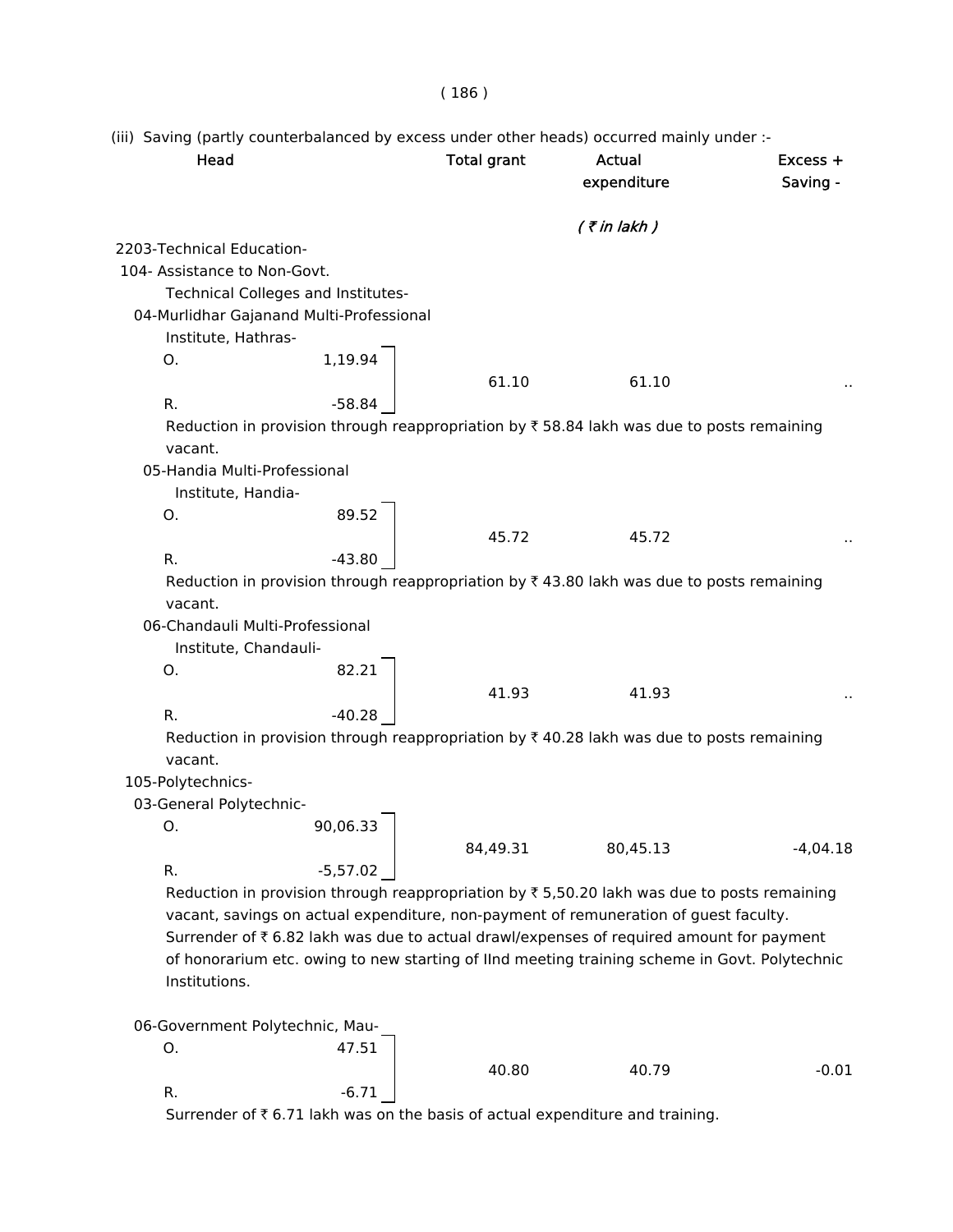| Head                                                                                    | <b>Total grant</b> | Actual<br>expenditure | $Excess +$<br>Saving - |
|-----------------------------------------------------------------------------------------|--------------------|-----------------------|------------------------|
|                                                                                         |                    | $($ ₹ in lakh)        |                        |
| 11-Establishment of Govt. Women Polytechnic                                             |                    |                       |                        |
| Kumhar Khera Saharanpur-                                                                |                    |                       |                        |
| 9.92<br>0.                                                                              |                    |                       |                        |
|                                                                                         | 3.71               | 3.71                  |                        |
| R.<br>$-6.21$                                                                           |                    |                       |                        |
| Surrender of ₹6.21 lakh was due to pending process of appointment on posts.             |                    |                       |                        |
| 12-Establishment of Km. Mayavati                                                        |                    |                       |                        |
| Govt. Women Polytechnic Badalpur                                                        |                    |                       |                        |
| (Gautam Buddh Nagar)-                                                                   |                    |                       |                        |
| 10.67<br>O.                                                                             |                    |                       |                        |
| S.<br>9.65                                                                              | 14.40              | 14.26                 | $-0.14$                |
| $-5.92$<br>R.                                                                           |                    |                       |                        |
| Surrender of ₹5.92 lakh was due to pending process of appointment on posts, non-receipt |                    |                       |                        |
| of Electricity Bill and on the basis of actual expenditure.                             |                    |                       |                        |
| 18-Establishment of new Polytechnics                                                    |                    |                       |                        |
| (Men/Women) in Bundelkhand Region-                                                      |                    |                       |                        |
| 27.50<br>O.                                                                             |                    |                       |                        |
| S.<br>0.01                                                                              | 11.98              | 10.88                 | $-1.10$                |
| R.<br>$-15.53$                                                                          |                    |                       |                        |
| Surrender of ₹15.53 lakh was due to no sanction and on the basis of actual expenditure. |                    |                       |                        |
| 112-Engineering/Technical                                                               |                    |                       |                        |
| Colleges and Institutes-                                                                |                    |                       |                        |
| 07-Grants-in-aid to Kamla Nehru                                                         |                    |                       |                        |
| Institute of Science and Technology,                                                    |                    |                       |                        |
| Sultanpur (District Plan)                                                               | 3,07.50            | 2,57.50               | $-50.00$               |
| 11-Grant to Bundelkhand Engineering                                                     |                    |                       |                        |
| College, Jhansi                                                                         | 2,15.05            | 1,25.05               | $-90.00$               |
| 16-Uttar Pradesh Textile Technological                                                  |                    |                       |                        |
| Institute, Kanpur                                                                       | 1,67.76            | 1,47.76               | $-20.00$               |
| 17-For fair and transport entrance and                                                  |                    |                       |                        |
| fees fixation in Post Graduate, Graduate                                                |                    |                       |                        |
|                                                                                         |                    |                       |                        |
| and Diploma Courses in Medical,                                                         |                    |                       |                        |
| Engineering Institutions of private                                                     |                    |                       |                        |
| sector operated in the State and in                                                     |                    |                       |                        |
| Vocational Courses runned by                                                            |                    |                       |                        |
| <b>Education Department-</b>                                                            |                    |                       |                        |
| 31.68<br>О.                                                                             |                    |                       |                        |
|                                                                                         | 7.53               | 7.53                  |                        |
| R.<br>$-24.15$                                                                          |                    |                       |                        |
| Reasons for surrender of ₹ 24.15 lakh have not been intimated.                          |                    |                       |                        |
| 97-World Bank Aided Technical                                                           |                    |                       |                        |
| Education quality improvement                                                           |                    |                       |                        |
| Programme                                                                               | 20,00.02           | 65.00                 | $-19,35.02$            |

( 187 )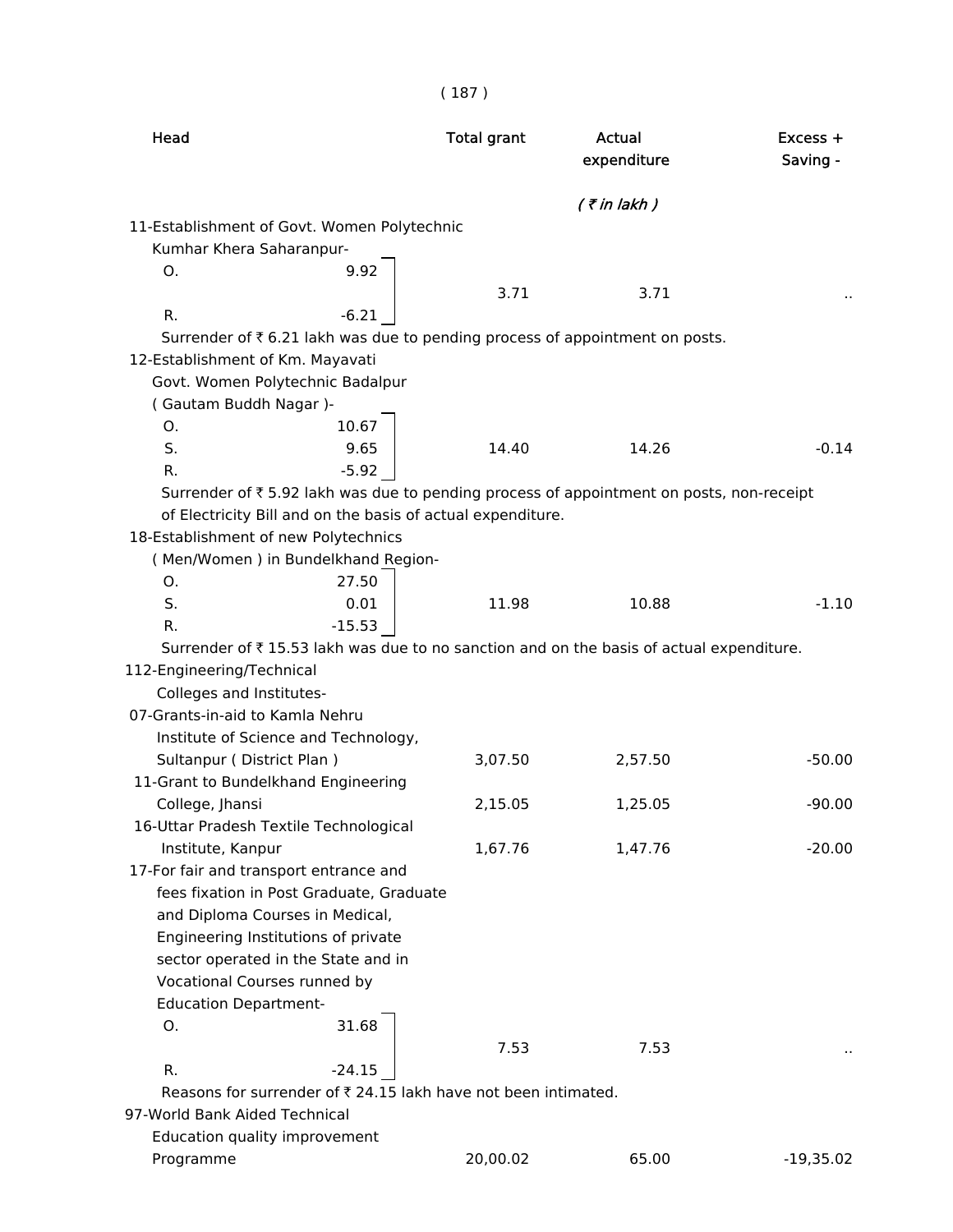| Head                                                                                    | <b>Total grant</b> | Actual<br>expenditure | $Excess +$<br>Saving - |
|-----------------------------------------------------------------------------------------|--------------------|-----------------------|------------------------|
|                                                                                         |                    | $($ ₹ in lakh $)$     |                        |
| 800-Other expenditure-                                                                  |                    |                       |                        |
| 04-Savitri Bai Phoole Girls                                                             |                    |                       |                        |
| <b>Welfare Scheme-</b>                                                                  |                    |                       |                        |
| 2,51.00<br>Ο.                                                                           | 7.02               | 7.02                  |                        |
| R.<br>$-2,43.98$                                                                        |                    |                       |                        |
| Surrender of ₹ 2,43.98 lakh was due to less number of eligible students according to    |                    |                       |                        |
| Government order.                                                                       |                    |                       |                        |
| 2230-Labour and Employment-                                                             |                    |                       |                        |
| 03-Training-                                                                            |                    |                       |                        |
| 003-Training of Craftsmen                                                               |                    |                       |                        |
| and Supervisors-                                                                        |                    |                       |                        |
| 01-Central Plan/Centrally                                                               |                    |                       |                        |
| Sponsored Schemes                                                                       | 1,07.80            | 3.20                  | $-1,04.60$             |
| 10-Modernisation and strengthening                                                      |                    |                       |                        |
| of Industrial Training Institutions and                                                 |                    |                       |                        |
| <b>Apprentice Training Scheme</b>                                                       | 7,35.37            | 5,93.43               | $-1,41.94$             |
| 101-Industrial Training Institutes-                                                     |                    |                       |                        |
| 01-Central Plan/Centrally                                                               |                    |                       |                        |
| Sponsored Schemes-                                                                      |                    |                       |                        |
| 1,39.50<br>Ο.                                                                           |                    |                       |                        |
|                                                                                         | 24.50              | 1.99                  | $-22.51$               |
| R.<br>$-1,15.00$                                                                        |                    |                       |                        |
| Surrender of ₹1,15.00 lakh was due to non receipt of Central Share from Govt. of India. |                    |                       |                        |
| 04-New Vocational training in Govt.                                                     |                    |                       |                        |
| Industrial Training Institutes                                                          | 43.77              | 19.67                 | $-24.10$               |
| 05-Establishment of Govt Industrial                                                     |                    |                       |                        |
| Training Institutes in Bundelkhand                                                      |                    |                       |                        |
| area                                                                                    | 3,08.10            | 55.47                 | $-2,52.63$             |
| 97-Externally Aided Schemes                                                             | 2,31.89            | 1,03.02               | $-1,28.87$             |
| 800-Other Expenditure-                                                                  |                    |                       |                        |
| 03-Savitri Bai Phoole Girls                                                             |                    |                       |                        |
| <b>Education Assistance Scheme</b>                                                      | 5,96.00            | 71.52                 | $-5,24.48$             |
| Reasons for the final saving under the above heads have not been intimated              |                    |                       |                        |
| (June 2011).                                                                            |                    |                       |                        |

( 188 )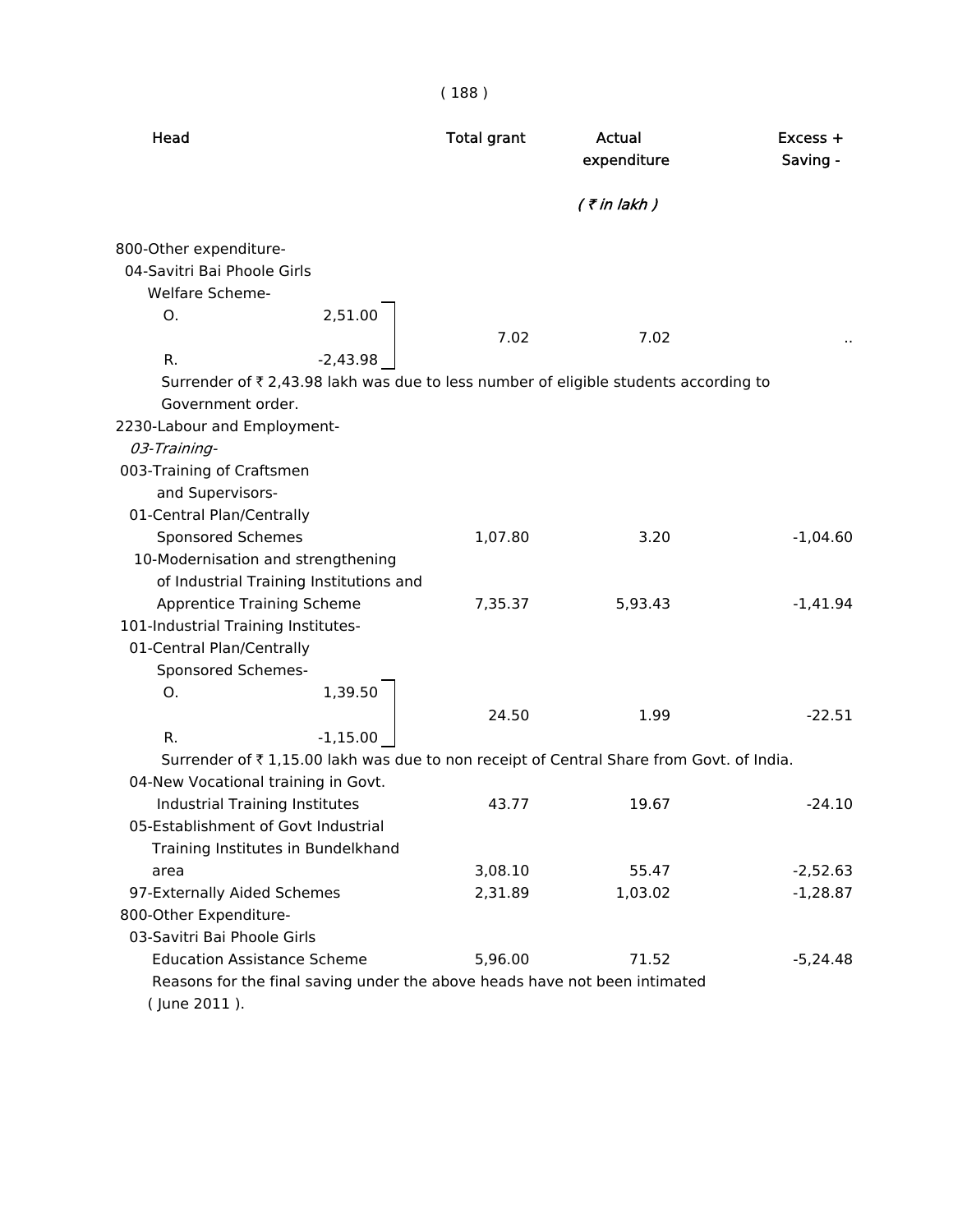( 189 )

(iv) Excess occurred mainly under:-

| Head                                         |         | <b>Total grant</b>                                                                                       | Actual<br>expenditure | Excess +<br>Saving - |
|----------------------------------------------|---------|----------------------------------------------------------------------------------------------------------|-----------------------|----------------------|
| 2203-Technical Education-                    |         |                                                                                                          | $($ ₹ in lakh)        |                      |
| 001-Direction and Administration-            |         |                                                                                                          |                       |                      |
| 04-Regional Offices-                         |         |                                                                                                          |                       |                      |
| Ο.                                           | 1,26.52 |                                                                                                          |                       |                      |
|                                              |         | 1,42.07                                                                                                  | 1,44.87               | $+2.80$              |
| R.                                           | 15.55   |                                                                                                          |                       |                      |
|                                              |         | Actual expenditure of ₹1,44.87 lakh includes clearance of suspense amounting to ₹9.17 lakh               |                       |                      |
| for the year 2002-03.                        |         |                                                                                                          |                       |                      |
|                                              |         | Augmentation of provision by ₹15.55 lakh was due to arrangement of additional amount                     |                       |                      |
|                                              |         | through reappropriation being less amount in related item.                                               |                       |                      |
| 05-Technical Education Directorate-          |         |                                                                                                          |                       |                      |
| Strengthening of Research Development        |         |                                                                                                          |                       |                      |
| and Training Institute-                      |         |                                                                                                          |                       |                      |
| Ο.                                           | 1,43.37 |                                                                                                          |                       |                      |
|                                              |         | 1,69.74                                                                                                  | 1,66.90               | $-2.84$              |
| R.                                           | 26.37   |                                                                                                          |                       |                      |
|                                              |         | Augmentation of provision by $\bar{\tau}$ 26.37 lakh was due to arrangement of additional amount         |                       |                      |
|                                              |         | through reappropriation being less amount in related item.                                               |                       |                      |
| 104-Assistance to Non-Government             |         |                                                                                                          |                       |                      |
|                                              |         |                                                                                                          |                       |                      |
| <b>Technical Colleges and</b><br>Institutes- |         |                                                                                                          |                       |                      |
|                                              |         |                                                                                                          |                       |                      |
| 08-Allahabad Polytechnic, Allahabad-         |         |                                                                                                          |                       |                      |
| О.                                           | 3,14.28 |                                                                                                          |                       |                      |
|                                              |         | 8,10.74                                                                                                  | 8,10.74               |                      |
| R.                                           | 4,96.46 |                                                                                                          |                       |                      |
|                                              |         | Augmentation of provision by $\bar{\tau}$ 4,96.46 lakh was due to distribution of pay for two month only |                       |                      |
| in current financial year.                   |         |                                                                                                          |                       |                      |
| 15-Hewett Polytechnic, Lucknow               |         | 1,21.89                                                                                                  | 1,24.74               | $+2.85$              |
|                                              |         | Actual expenditure of ₹1,24.74 lakh includes clearance of suspense amounting to ₹2.85 lakh               |                       |                      |
| for the year 2005-06.                        |         |                                                                                                          |                       |                      |
| 16-Establishment of Multi-Professional       |         |                                                                                                          |                       |                      |
| Institute in Jahangirabad                    |         |                                                                                                          |                       |                      |
| Bulandshahar-                                |         |                                                                                                          |                       |                      |
| О.                                           | 36.78   |                                                                                                          |                       |                      |
|                                              |         | 83.90                                                                                                    | 83.90                 |                      |
| R.                                           | 47.12   |                                                                                                          |                       |                      |
|                                              |         | Augmentation of provision by ₹47.12 lakh was due to less amount in pay and allowances.                   |                       |                      |
| 22-Balwant Vidyapeeth Rural Institute        |         |                                                                                                          |                       |                      |
| Bichpuri, Agra-                              |         |                                                                                                          |                       |                      |
| O.                                           | 34.35   |                                                                                                          |                       |                      |
|                                              |         | 66.91                                                                                                    | 66.91                 |                      |
| R.                                           | 32.56   |                                                                                                          |                       |                      |
|                                              |         | Augmentation of provision by ₹ 32.56 lakh was due to less amount in pay and allowances.                  |                       |                      |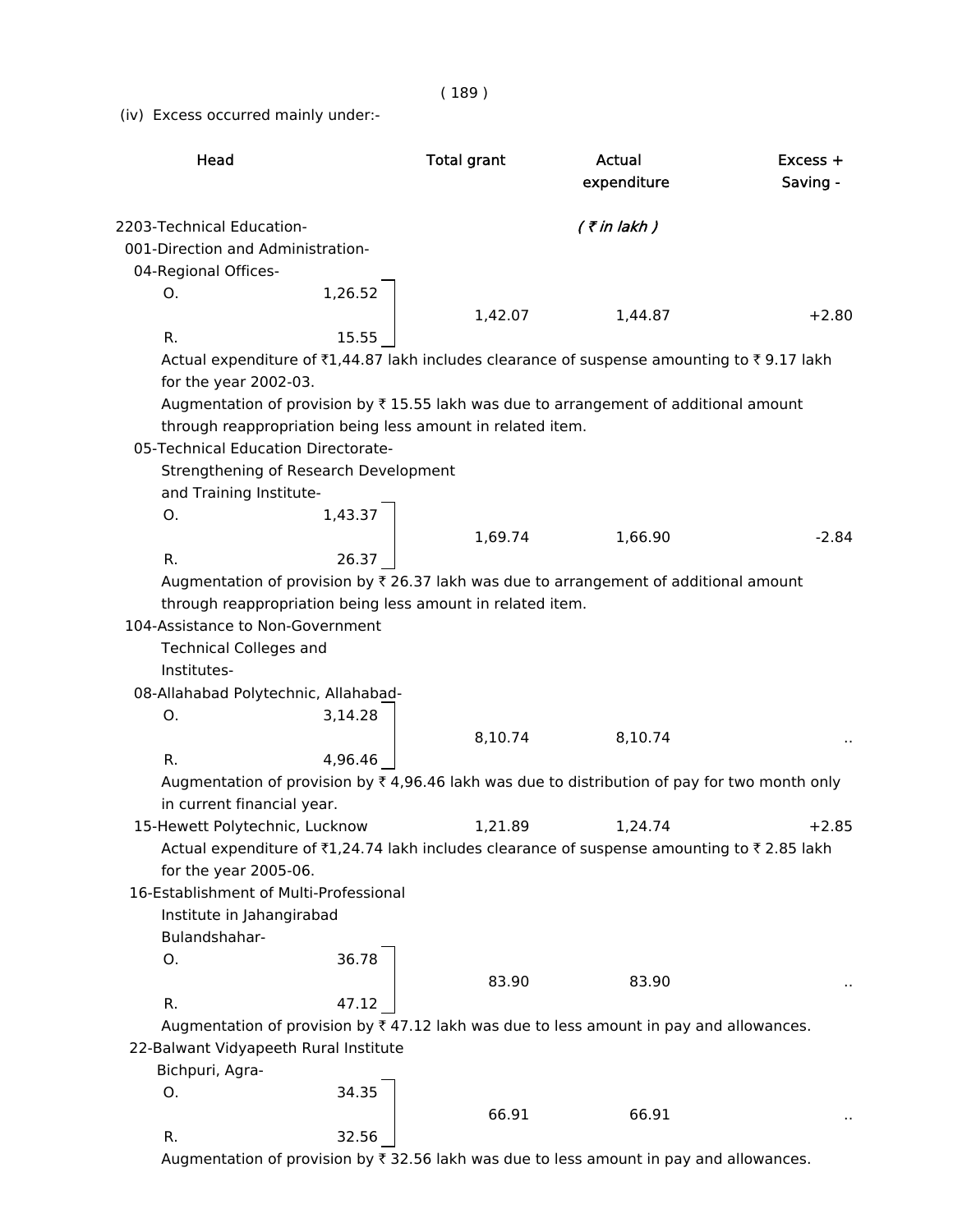| Head                                                                                                  |         | <b>Total grant</b> | Actual<br>expenditure | Excess +<br>Saving - |
|-------------------------------------------------------------------------------------------------------|---------|--------------------|-----------------------|----------------------|
|                                                                                                       |         |                    | $($ ₹ in lakh)        |                      |
| 24-Kanpur Girls' Polytechnic, Kanpur-                                                                 |         |                    |                       |                      |
| О.                                                                                                    | 31.94   |                    |                       |                      |
|                                                                                                       |         | 63.86              | 63.85                 | $-0.01$              |
| R.                                                                                                    | 31.92   |                    |                       |                      |
| Augmentation of provision by ₹ 31.92 lakh was due to less amount in pay and allowances.               |         |                    |                       |                      |
| 25-Establishment of Women's                                                                           |         |                    |                       |                      |
| Polytechnic in Mathura-                                                                               |         |                    |                       |                      |
| О.                                                                                                    | 46.60   |                    |                       |                      |
|                                                                                                       |         | 77.92              | 77.92                 |                      |
| R.                                                                                                    | 31.32   |                    |                       |                      |
| Augmentation of provision by ₹ 31.32 lakh was due to less amount in pay and allowances.               |         |                    |                       |                      |
| 112-Engineering / Technical                                                                           |         |                    |                       |                      |
| Colleges and Institutes-                                                                              |         |                    |                       |                      |
| 06-Grants-in-aid to Harcort Butler                                                                    |         |                    |                       |                      |
| Technological Institute, Kanpur                                                                       |         | 4,81.80            | 6,19.40               | $+1,37.60$           |
| Actual expenditure of ₹6,19.40 lakh includes clearance of suspense amounting to ₹1,67.60 lakh         |         |                    |                       |                      |
| for the year 2001-02.                                                                                 |         |                    |                       |                      |
| 15-Lucknow Architecture Degree                                                                        |         |                    |                       |                      |
| College, Lucknow                                                                                      |         | 59.00              | 97.87                 | $+38.87$             |
| Actual expenditure of ₹97.87 lakh includes clearance of suspense amounting to ₹38.87 lakh             |         |                    |                       |                      |
| for the year 2001-02.                                                                                 |         |                    |                       |                      |
| 800-Other Expenditure-                                                                                |         |                    |                       |                      |
| 03-Council of Technical Education-                                                                    |         |                    |                       |                      |
| Ο.                                                                                                    | 3,76.53 |                    |                       |                      |
|                                                                                                       |         | 3,88.35            | 3,99.39               | $+11.04$             |
| R.                                                                                                    | 11.82   |                    |                       |                      |
| Actual expenditure of ₹ 3,99.39 lakh includes clearance of suspense amounting to ₹ 12.54 lakh         |         |                    |                       |                      |
| for the year 2001-02.                                                                                 |         |                    |                       |                      |
| Augmentation of provision by $\overline{\tau}$ 11.82 lakh was due to arrangement of additional amount |         |                    |                       |                      |
| through reappropriation being less amount in related item.                                            |         |                    |                       |                      |
| 2230-Labour and Employment-                                                                           |         |                    |                       |                      |
| 03-Training-                                                                                          |         |                    |                       |                      |
| 003-Training of Craftsmen and                                                                         |         |                    |                       |                      |
| 14-Craftsmen Training Scheme                                                                          |         | 5,23.65            | 5,32.43               | $+8.78$              |
| 101-Industrial Training Institutes-                                                                   |         |                    |                       |                      |
| 03-Establishment of Govt Industrial                                                                   |         |                    |                       |                      |
|                                                                                                       |         |                    |                       |                      |
| Training Institute in Minority Dominated                                                              |         |                    |                       |                      |
| Development Blocks and other                                                                          |         |                    |                       |                      |
| areas                                                                                                 |         | 4,49.27            | 5,58.73               | $+1,09.46$           |
| Reasons for the final excess/saving under the above heads have not been intimated<br>(June 2011).     |         |                    |                       |                      |

# ( 190 )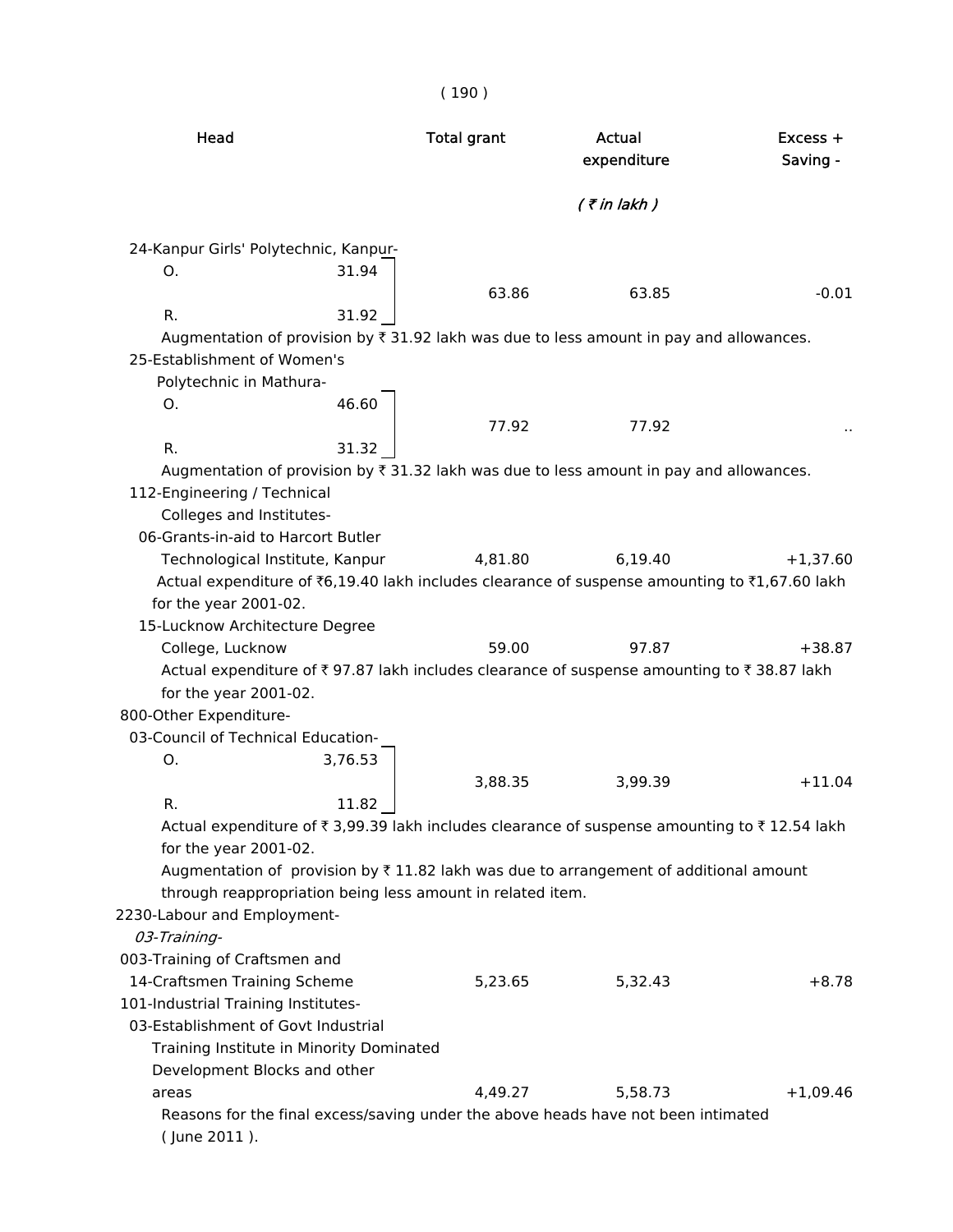|        | Capital-                                                      |             |                                                                                                   |                              |                        |
|--------|---------------------------------------------------------------|-------------|---------------------------------------------------------------------------------------------------|------------------------------|------------------------|
| Voted- |                                                               |             | (v) Out of the final saving of ₹ 24,10.63 lakh, only a sum of ₹ 9,51.74 lakh could be anticipated |                              |                        |
|        | for surrender.<br>obtained in August 2010 proved unnecessary. |             | (vi) In view of the final saving of ₹24,10.63 lakh, the supplementary grant of ₹12,00.00 lakh     |                              |                        |
|        |                                                               |             | (vii) Saving (partly counterbalanced by excess under another head) occurred mainly under:-        |                              |                        |
|        | Head                                                          |             | <b>Total grant</b>                                                                                | <b>Actual</b><br>expenditure | $Excess +$<br>Saving - |
|        |                                                               |             |                                                                                                   | $($ ₹ in lakh)               |                        |
|        | 4202-Capital Outlay on Education, Sports,                     |             |                                                                                                   |                              |                        |
|        | Art and Culture-                                              |             |                                                                                                   |                              |                        |
|        | 02-Technical Education-                                       |             |                                                                                                   |                              |                        |
|        | 104-Polytechnics-                                             |             |                                                                                                   |                              |                        |
|        | 03-Purchase of C.N.C. Machines                                |             |                                                                                                   |                              |                        |
|        | in Government Polytechnics-                                   |             |                                                                                                   |                              |                        |
|        | O.                                                            | 1,00.00     |                                                                                                   |                              |                        |
|        |                                                               |             | 61.16                                                                                             | 61.16                        |                        |
|        | R.                                                            | $-38.84$    | Surrender of ₹ 38.84 lakh was due to non receipt of sanction owing to token provision.            |                              |                        |
|        | 50-Different Construction works                               |             |                                                                                                   |                              |                        |
|        | in Government Polytechnics                                    |             |                                                                                                   |                              |                        |
|        | (District Plan)-                                              |             |                                                                                                   |                              |                        |
|        | O.                                                            | 2,50.00     |                                                                                                   |                              |                        |
|        |                                                               |             | 1,73.43                                                                                           | 1,59.56                      | $-13.87$               |
|        | R.                                                            | $-76.57$    |                                                                                                   |                              |                        |
|        |                                                               |             | Surrender of ₹76.57 lakh was due to economy measure and on the basis of actual                    |                              |                        |
|        | requirement.                                                  |             |                                                                                                   |                              |                        |
|        | 105-Engineering/Technical Colleges                            |             |                                                                                                   |                              |                        |
|        | and Institutes-                                               |             |                                                                                                   |                              |                        |
|        | 01-Central Plan/Centrally                                     |             |                                                                                                   |                              |                        |
|        | Sponsored Schemes-                                            |             |                                                                                                   |                              |                        |
|        | 0.                                                            | 5,00.01     |                                                                                                   |                              |                        |
|        |                                                               |             | 0.01                                                                                              | $\ddot{\phantom{a}}$         | $-0.01$                |
|        | R.                                                            | $-5,00.00$  |                                                                                                   |                              |                        |
|        |                                                               |             | Reasons for surrender of ₹ 5,00.00 lakh have not been intimated.                                  |                              |                        |
|        | 4250-Capital Outlay on Other                                  |             |                                                                                                   |                              |                        |
|        | Social Services-                                              |             |                                                                                                   |                              |                        |
|        | 203-Employment-                                               |             |                                                                                                   |                              |                        |
|        | 01-Central Plan/Centrally                                     |             |                                                                                                   |                              |                        |
|        | Sponsored Schemes-                                            |             |                                                                                                   |                              |                        |
|        | 0.                                                            | 17,23.00    |                                                                                                   |                              |                        |
|        |                                                               |             | 14,11.26                                                                                          | 5,49.86                      | $-8,61.40$             |
|        | R.                                                            | $-3, 11.74$ |                                                                                                   |                              |                        |

Surrender of  $\bar{\tau}$  3,11.74 lakh was due to non-receipt of Central Share from Government of India.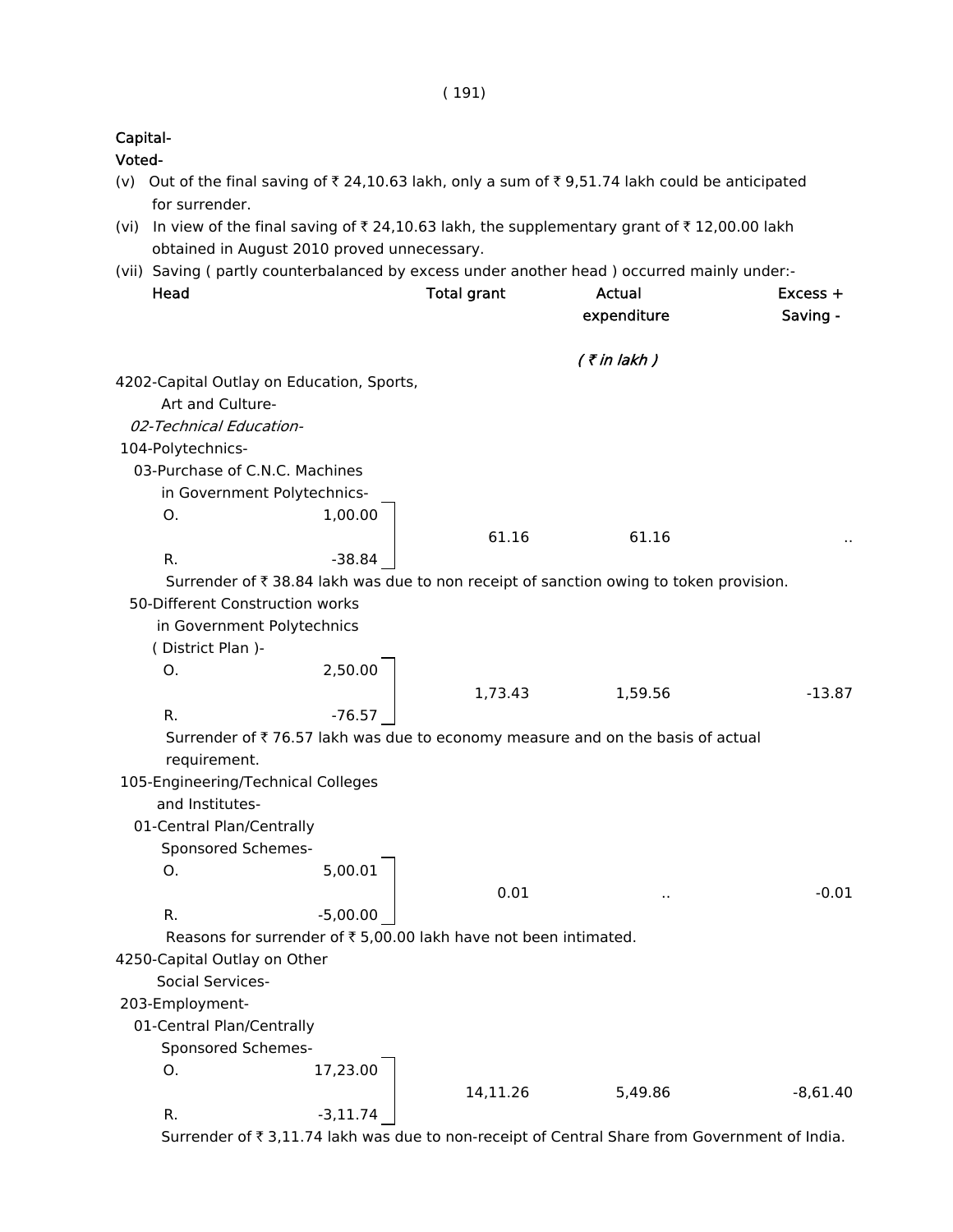| Head                                                                                             | <b>Total grant</b> | Actual<br>expenditure | $Excess +$<br>Saving - |
|--------------------------------------------------------------------------------------------------|--------------------|-----------------------|------------------------|
|                                                                                                  |                    | $($ ₹ in lakh $)$     |                        |
| 06-Establishment of Govt Industrial<br>Training Institutes in Bundelkhand area-<br>5,00.00<br>Ο. |                    |                       |                        |
|                                                                                                  | 12,00.00           | 10,62.96              | $-1,37.04$             |
| S.<br>7,00.00                                                                                    |                    |                       |                        |
| 12-Grant for establishment of Industrial                                                         |                    |                       |                        |
| Training Centres in Asevit                                                                       |                    |                       |                        |
| <b>Development Blocks</b>                                                                        | 1,00.00            | $\sim$                | $-1,00.00$             |
| 97-Externally Aided Schemes                                                                      | 6,16.55            | 2,67.88               | $-3,48.67$             |
| Reasons for the final saving under the above heads have not been intimated                       |                    |                       |                        |
| (June 2011).                                                                                     |                    |                       |                        |
| (viii) Excess occurred under:-                                                                   |                    |                       |                        |
| 4250-Capital Outlay on Other                                                                     |                    |                       |                        |
| <b>Social Services-</b>                                                                          |                    |                       |                        |
| 203-Employment-                                                                                  |                    |                       |                        |
| 13-Renovation and Strengthening                                                                  |                    |                       |                        |
| of Training and Employment                                                                       |                    |                       |                        |
| Directorate Building                                                                             | 66.43              | 1,14.15               | $+47.72$               |
|                                                                                                  |                    |                       |                        |
|                                                                                                  |                    |                       |                        |

 Reasons for the final excess under the above heads have not been intimated ( June 2011 ).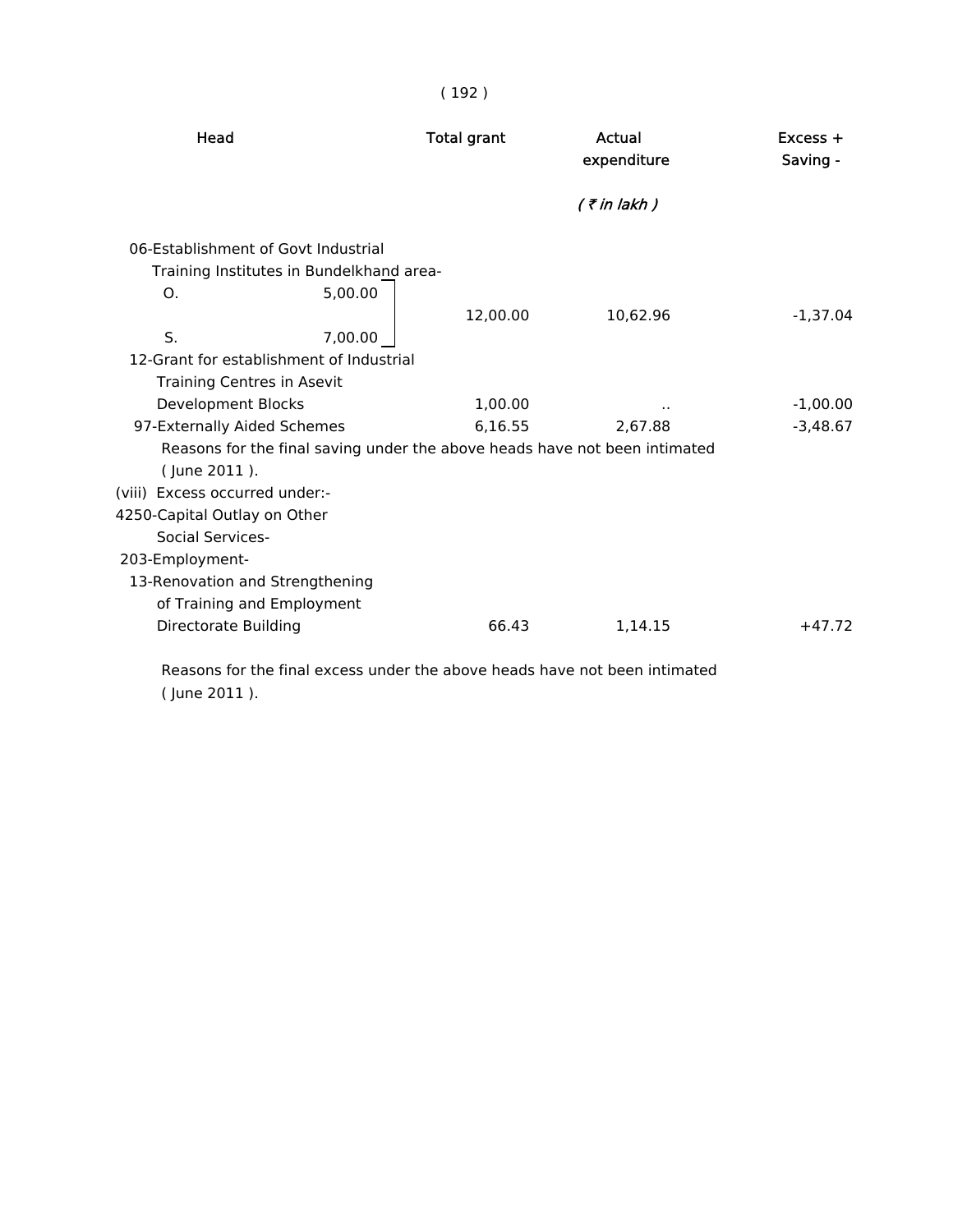( 193 )

| <b>Major Heads</b>                              |                                       | <b>Total grant</b><br>or<br>appropriation | Actual<br>expenditure | $Excess +$<br>Saving - |
|-------------------------------------------------|---------------------------------------|-------------------------------------------|-----------------------|------------------------|
|                                                 |                                       |                                           | $($ ₹ in thousand)    |                        |
| Revenue-                                        |                                       |                                           |                       |                        |
| 2049-Interest Payments,                         |                                       |                                           |                       |                        |
| 2070-Other Administrative Services,             |                                       |                                           |                       |                        |
| 2071-Pension and Other Retirement Benefits,     |                                       |                                           |                       |                        |
| 2075-Miscellaneous General Services,            |                                       |                                           |                       |                        |
| 2202-General Education,                         |                                       |                                           |                       |                        |
| 2225-Welfare of Scheduled Castes,               |                                       |                                           |                       |                        |
| Scheduled Tribes and Other                      |                                       |                                           |                       |                        |
| Backward Classes,                               |                                       |                                           |                       |                        |
| 2235-Social Security and Welfare and            |                                       |                                           |                       |                        |
| 2250-Other Social Services                      |                                       |                                           |                       |                        |
| Voted-                                          |                                       |                                           |                       |                        |
| Original                                        | 7,14,98,81                            |                                           |                       |                        |
|                                                 |                                       | 8,11,49,82                                | 5,39,49,53            | $-2,72,00,29$          |
| Supplementary                                   | 96,51,01                              |                                           |                       |                        |
| Amount surrendered during the year (March 2011) |                                       |                                           |                       | 1,73,85,67             |
| Charged-                                        |                                       |                                           |                       |                        |
| Original                                        | 2,05                                  | 2,05                                      |                       |                        |
| Supplementary                                   |                                       |                                           | 1,50                  | $-55$                  |
| Amount surrendered during the year (March 2011) |                                       |                                           |                       | 55                     |
| Capital-                                        |                                       |                                           |                       |                        |
| 4202- Capital Outlay on Education,              |                                       |                                           |                       |                        |
| Sports, Art and Culture,                        |                                       |                                           |                       |                        |
| 4225- Capital Outlay on Welfare of              |                                       |                                           |                       |                        |
|                                                 | Scheduled Castes, Scheduled           |                                           |                       |                        |
|                                                 | Tribes and Other Backward Classes and |                                           |                       |                        |
| 4235- Capital Outlay on Social                  |                                       |                                           |                       |                        |
| Security and Welfare                            |                                       |                                           |                       |                        |
| Voted-                                          |                                       |                                           |                       |                        |
| Original                                        | 3,27,50,04                            |                                           |                       |                        |
|                                                 |                                       | 4,27,50,04                                | 2,61,93,83            | $-1,65,56,21$          |
| Supplementary                                   | 1,00,00,00                            |                                           |                       |                        |
| Amount surrendered during the year (March 2011) |                                       |                                           |                       | 1,65,55,92             |

## **GRANT NO. 48-MINORITIES WELFARE DEPARTMENT**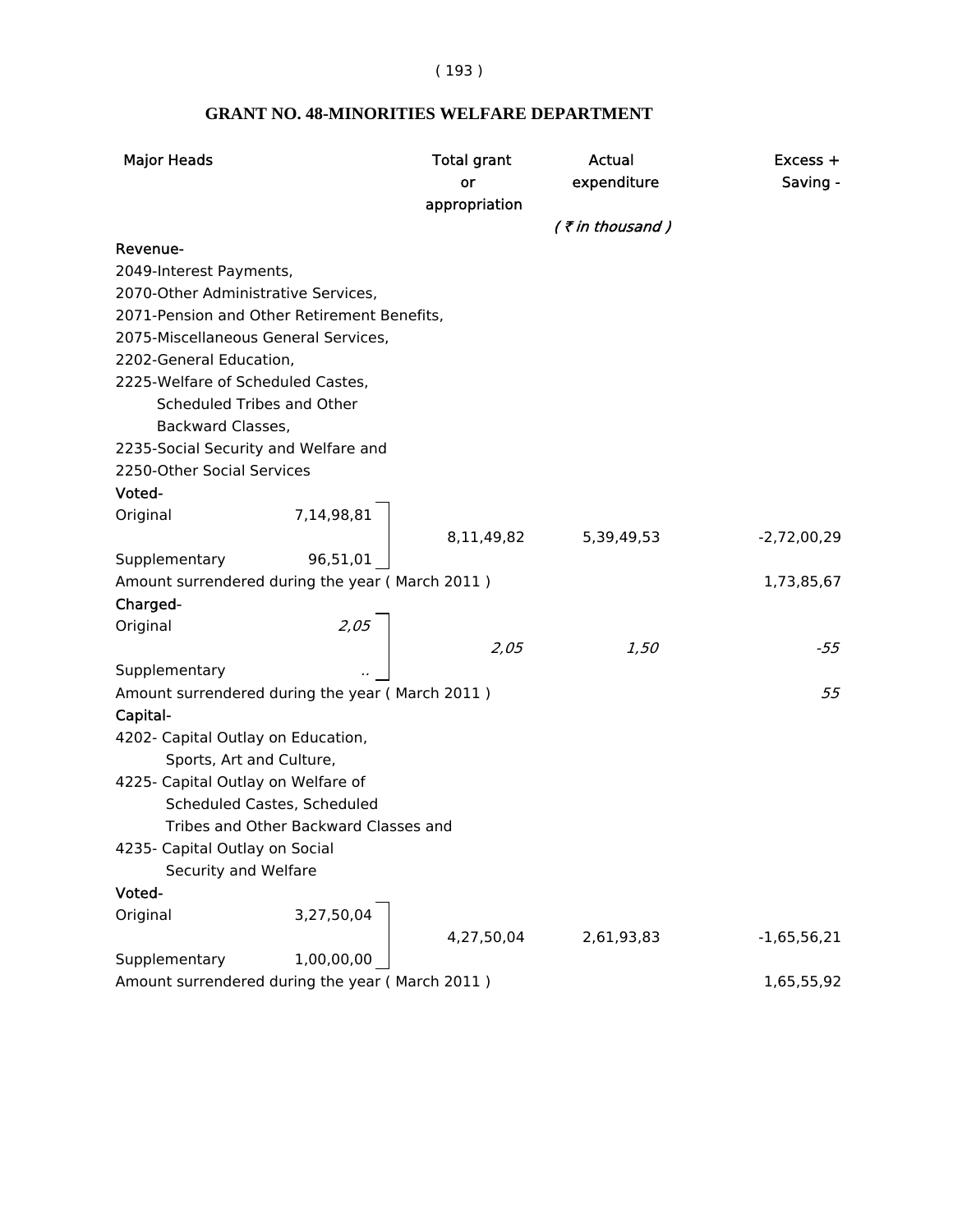# Notes and Comments- Revenue- Voted- (i) Out of the final saving of  $\bar{\tau}$  2,72,00.29 lakh, a sum of  $\bar{\tau}$  1,73,85.67 lakh was surrendered. (ii) In view of the final saving of  $\bar{\tau}$  2,72,00.29 lakh, the supplementary grant of  $\bar{\tau}$  96,51.01 lakh obtained in August 2010 proved unnecessary. (iii) Saving ( partly counterbalanced by excess under other heads ) occurred mainly under :- Head **Total grant** Actual **Actual Excess** + expenditure Saving - $($  ₹ in lakh  $)$  2070-Other Administrative Services- 001-Direction and Administration- 03-Minority Welfare Directorate-O. 1,04.55 86.22 89.77 +3.54 R.  $-18.33$ Out of total saving of  $\bar{\tau}$  18.33 lakh, surrender of  $\bar{\tau}$  9.50 lakh was mainly due to some posts remaining vacant, economy measures and actual expenditure under Government policy etc. Reasons for reduction in provision by  $\bar{\tau}$  8.83 lakh have not been intimated. 06-Registrar/Inspector Arbi Farsi Madarsa, U.P., Allahabad-O. 42.11 20.18 20.35 +0.17 R. 21.93 Surrender of  $\bar{\tau}$  21.93 lakh was due to some posts remaining vacant, non receipt of cases

and on the basis of actual expenditure.

105-Special Commission of Enquiry-

 04-Grant to Minority Commission-O. 1,72.93 96.75 96.32 -0.42 R.  $-76.18$ 

Reasons for surrender of  $\bar{\tau}$  76.18 lakh have not been intimated.

2202-General Education-

01-Elementary Education-

800-Other expenditure-

01-Central Plan/Centrally

Sponsored Schemes-

O. 62,00.00

29,17.65 29,37.88 +20.23

R.  $-32.82.35$ 

Surrender of  $\bar{\tau}$  32,82.35 lakh was due to non-receipt of Central-share from Government of India.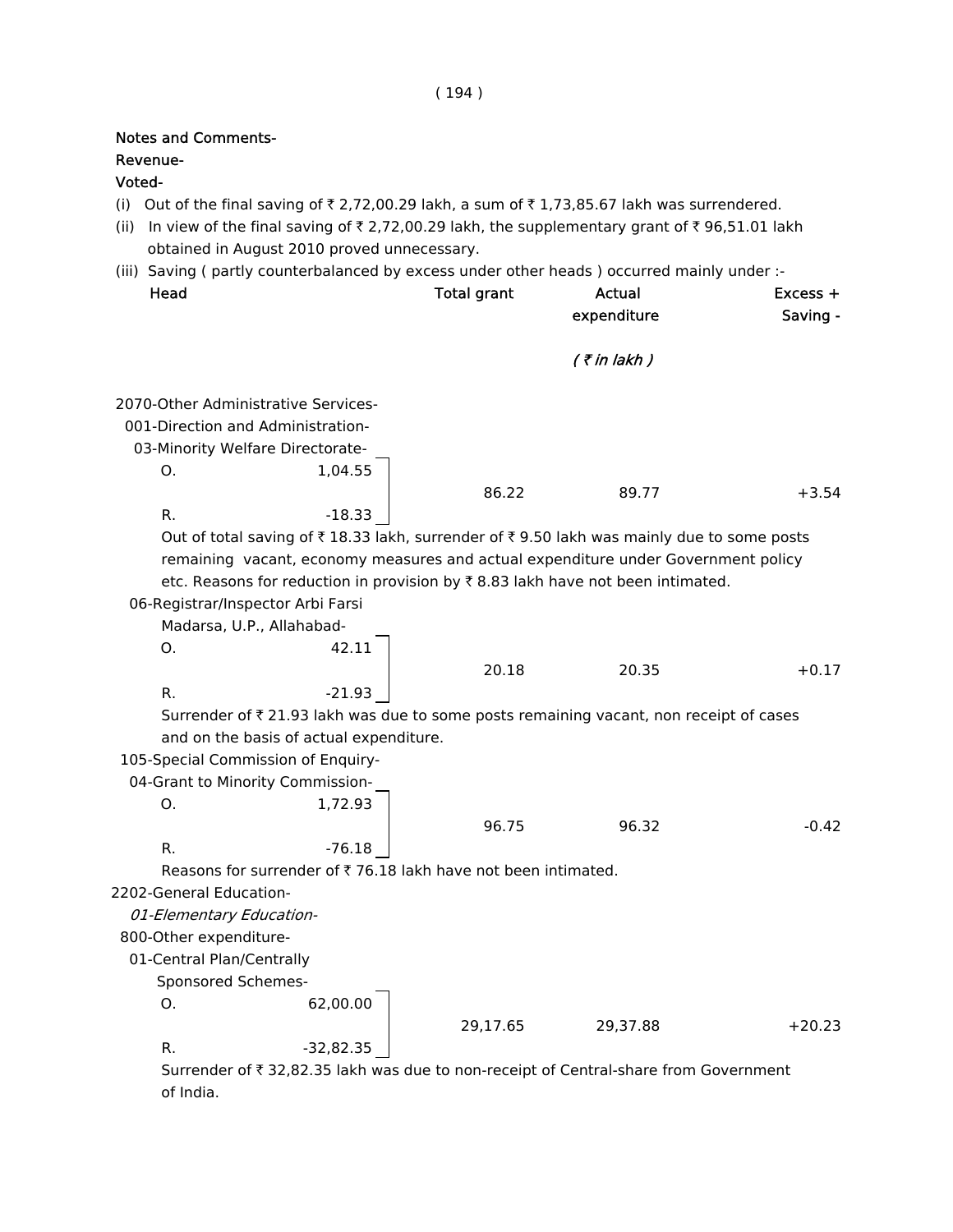|                                      |                                                                   | ו כפד)             |                                                                                                   |                        |
|--------------------------------------|-------------------------------------------------------------------|--------------------|---------------------------------------------------------------------------------------------------|------------------------|
| Head                                 |                                                                   | <b>Total grant</b> | <b>Actual</b><br>expenditure                                                                      | $Excess +$<br>Saving - |
|                                      |                                                                   |                    | $($ ₹ in lakh $)$                                                                                 |                        |
| 11-Savitri Bai Phule Girls Education |                                                                   |                    |                                                                                                   |                        |
| Assistance Scheme-                   |                                                                   |                    |                                                                                                   |                        |
| S.                                   | 18,00.00                                                          |                    |                                                                                                   |                        |
|                                      |                                                                   |                    |                                                                                                   |                        |
| R.                                   | $-18,00.00$                                                       |                    | Reasons for surrender of supplementary provision by $\overline{\tau}$ 18,00.00 lakh have not been |                        |
| intimated.                           |                                                                   |                    |                                                                                                   |                        |
| 80-General-                          |                                                                   |                    |                                                                                                   |                        |
| 800-Other Expenditure-               |                                                                   |                    |                                                                                                   |                        |
| 03-Establishment of Small Industrial |                                                                   |                    |                                                                                                   |                        |
|                                      | Training Institutes in recognized                                 |                    |                                                                                                   |                        |
| Arbi Farsi Schools-                  |                                                                   |                    |                                                                                                   |                        |
| O.                                   | 3,02.40                                                           |                    |                                                                                                   |                        |
|                                      |                                                                   | 2,51.47            | 2,51.36                                                                                           | $-0.11$                |
| R.                                   | $-50.93$                                                          |                    |                                                                                                   |                        |
|                                      | Reasons for surrender of ₹50.93 lakh have not been intimated.     |                    |                                                                                                   |                        |
| 2225-Welfare of Scheduled Castes,    |                                                                   |                    |                                                                                                   |                        |
| Scheduled Tribes and Other           |                                                                   |                    |                                                                                                   |                        |
| <b>Backward Classes-</b>             |                                                                   |                    |                                                                                                   |                        |
| 80-General-                          |                                                                   |                    |                                                                                                   |                        |
| 800-Other expenditure-               |                                                                   |                    |                                                                                                   |                        |
| 01-Central Plan/Centrally            |                                                                   |                    |                                                                                                   |                        |
| Sponsored Schemes-                   |                                                                   |                    |                                                                                                   |                        |
| O.                                   | 1,06,56.93                                                        |                    |                                                                                                   |                        |
| S.                                   | 65,48.08                                                          | 1,51,34.53         | 1,52,34.31                                                                                        | $+99.78$               |
| R.                                   | $-20,70.48$                                                       |                    |                                                                                                   |                        |
|                                      |                                                                   |                    | Actual expenditure of ₹1,52,34.31 lakh includes clearance of suspense amounting to                |                        |
|                                      | ₹ 1,00.00 lakh for the year 2007-08.                              |                    |                                                                                                   |                        |
|                                      | Reasons for surrender of ₹ 20,70.48 lakh have not been intimated. |                    |                                                                                                   |                        |
| 2235-Social Security and Welfare-    |                                                                   |                    |                                                                                                   |                        |
| 02-Social Welfare-                   |                                                                   |                    |                                                                                                   |                        |
| 800-Other expenditure-               |                                                                   |                    |                                                                                                   |                        |
| 01-Central Plan/Centrally            |                                                                   |                    |                                                                                                   |                        |
| Sponsored Schemes-                   |                                                                   |                    |                                                                                                   |                        |
| O.                                   | 2,00,00.01                                                        |                    |                                                                                                   |                        |
|                                      |                                                                   | 1,01,22.48         | 35.53                                                                                             | $-1,00,86.95$          |
| R.                                   | -98,77.53                                                         |                    |                                                                                                   |                        |
|                                      | Reasons for surrender of ₹98,77.53 lakh have not been intimated.  |                    |                                                                                                   |                        |
| 2250-Other Social Services-          |                                                                   |                    |                                                                                                   |                        |
| 800-Other expenditure-               |                                                                   |                    |                                                                                                   |                        |
| 03-Grant to Provincial Haz           |                                                                   |                    |                                                                                                   |                        |
| Committee                            |                                                                   | 1,32.35            | 80.84                                                                                             | $-51.51$               |
|                                      |                                                                   |                    | Reasons for the final saving/excess under the above heads have not been intimated                 |                        |
| (June 2011).                         |                                                                   |                    |                                                                                                   |                        |

### $(195)$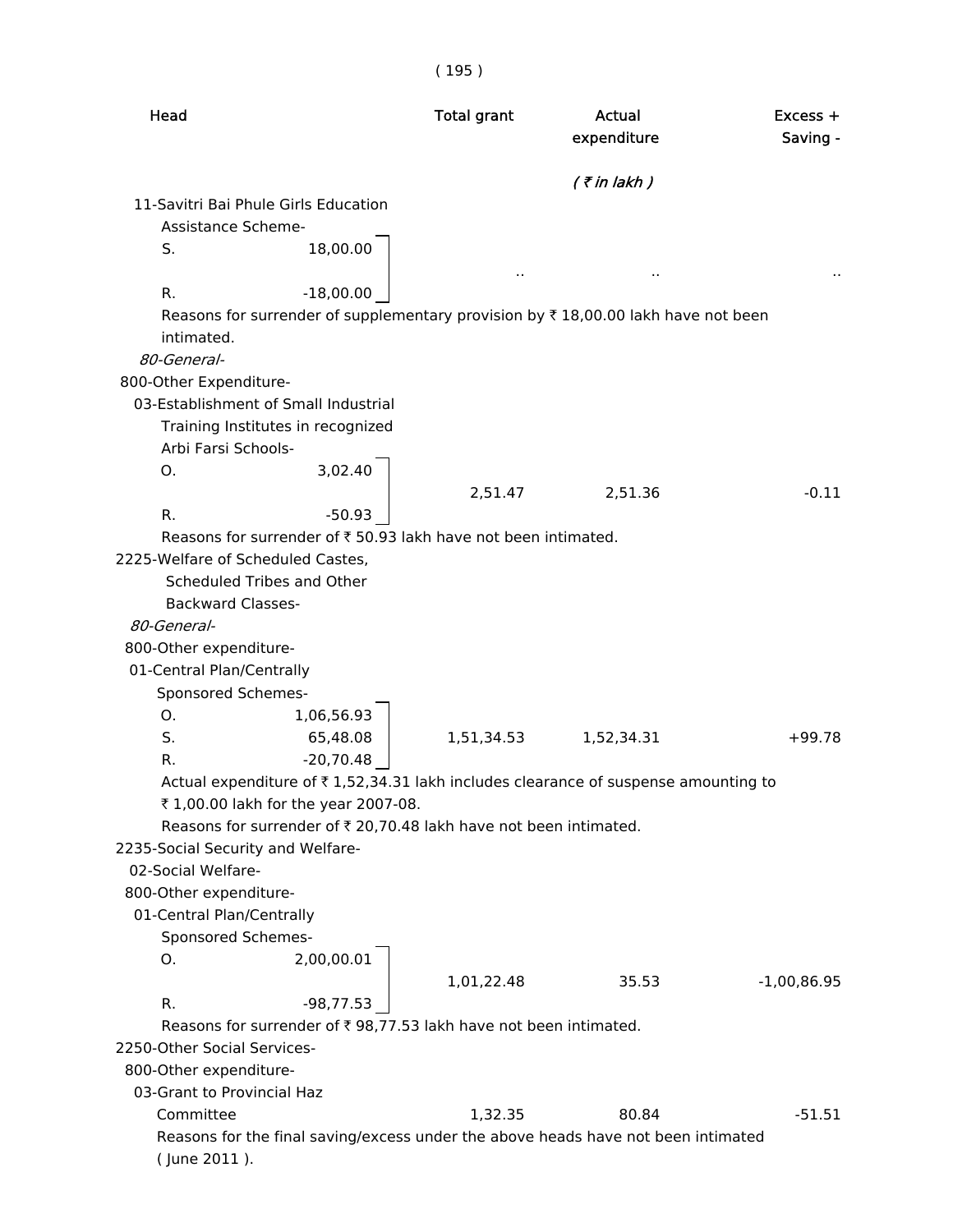(iv) Excess occurred mainly under :- Head **Total grant** Actual **Actual Excess** + expenditure Saving - $($  ₹ in lakh  $)$  2071-Pension and Other Retirement Benefits- 01-Civil- 109-Pension to employees of state aided Educational Institutions- 03-Payment of Pension etc.- O. 2,00.75 1,66.82 2,75.91 +1,09.08 R. 23.93 Reasons for surrender of  $\bar{\tau}$  33.93 lakh have not been intimated. 2075-Miscellaneous General Services- 800-Other Expenditure- 03-Wasika Office, Lucknow-O. 24.47 32.82 32.82 .. R. 8.35 Out of net augmentation of  $\bar{\bar{\tau}}$  8.35 lakh, reasons for augmentation of provision by ₹ 8.83 lakh and surrender of ₹ 0.48 lakh have not been intimated. 2202-General Education- 01-Elementary Education- 800-Other expenditure- 03-Grant to Arabic Schools-O. 1,52,32.70 1,52,00.40 1,53,97.48 +1,97.08 R.  $-32.30$  Actual expenditure includes clearance of O.B. Suspense for the years 2001-02, 2002-03, 2008-09 and 2009-10 amounting to ₹ 94.60 lakh. Reasons for surrender of  $\bar{\tau}$  32.30 lakh have not been intimated. 2225-Welfare of Scheduled Castes, Scheduled Tribes and Other Backward Classes-  *80-General-* 800-Other expenditure- 03-Welfare of Minorities-O. 1,34,18.01 1,33,68.00 1,34,56.89 +88.89 R.  $-50.01$ Actual expenditure of  $\bar{\tau}$  1,34,56.89 lakh includes clearance of suspense amounting to ₹ 91.19 lakh for the year 2001-02, 2005-06 and 2008-09. Reasons for surrender of  $\bar{\tau}$  50.01 lakh have not been intimated. Reasons for the final excess under the above heads have not been intimated

( June 2011 ).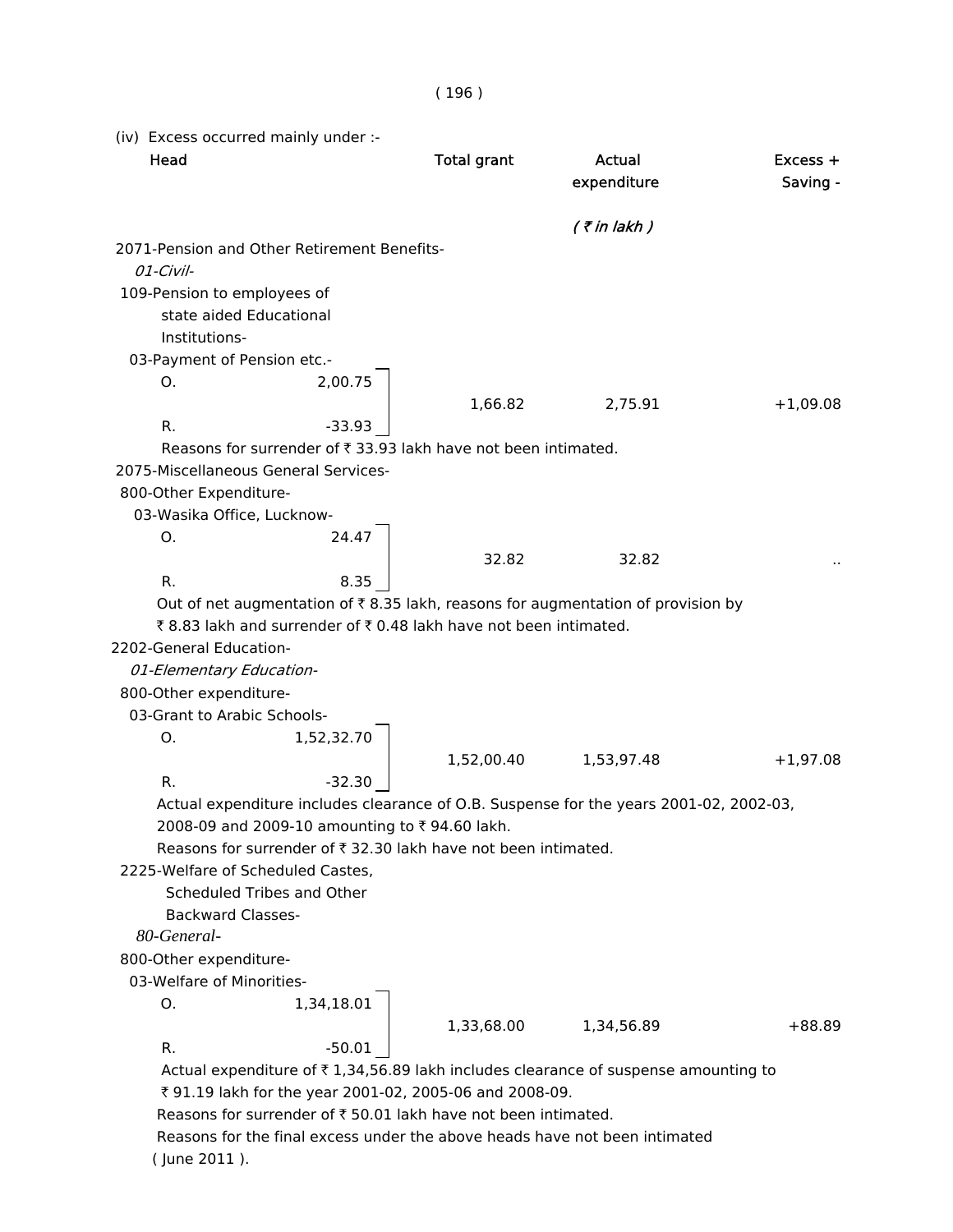### Capital-

Voted-

- (v) In view of the final saving of  $\bar{\tau}$  1,65,56.21 lakh, the supplementary grant of  $\bar{\tau}$  1,00,00.00 lakh obtained in August 2010 proved unnecessary.
- (vi) Saving occurred mainly under:-

| Head                               |                                                                   | <b>Total grant</b> | Actual<br>expenditure | $Excess +$<br>Saving - |
|------------------------------------|-------------------------------------------------------------------|--------------------|-----------------------|------------------------|
|                                    |                                                                   |                    | $($ ₹ in lakh)        |                        |
| 4202- Capital Outlay on Education, |                                                                   |                    |                       |                        |
|                                    | Sports, Art and Culture-                                          |                    |                       |                        |
| 01-General Education-              |                                                                   |                    |                       |                        |
| 800-Other expenditure-             |                                                                   |                    |                       |                        |
| 01-Central Plan/Centrally          |                                                                   |                    |                       |                        |
| Sponsored Schemes-                 |                                                                   |                    |                       |                        |
| O.                                 | 27,50.00                                                          |                    |                       |                        |
|                                    |                                                                   | 25.00              | 25.00                 | ٠.                     |
| R.                                 | $-27,25.00$                                                       |                    |                       |                        |
|                                    | Reasons for surrender of ₹ 27,25.00 lakh have not been intimated. |                    |                       |                        |
| 4235-Capital Outlay on Social      |                                                                   |                    |                       |                        |
| Security and Welfare-              |                                                                   |                    |                       |                        |
| 02-Social Welfare-                 |                                                                   |                    |                       |                        |
| 800-Other expenditure-             |                                                                   |                    |                       |                        |
|                                    | 01-Central Plan/Centrally Sponsored                               |                    |                       |                        |
| Schemes-                           |                                                                   |                    |                       |                        |
| O.                                 | 3,00,00.01                                                        |                    |                       |                        |
| S.                                 | 1,00,00.00                                                        | 2,61,69.11         | 2,61,68.83            | $-0.28$                |
| R.                                 | $-1,38,30.90$                                                     |                    |                       |                        |
|                                    | Boassns for surrander of #1,20,20,00 lakh have not been intimated |                    |                       |                        |

Reasons for surrender of  $\bar{\tau}$  1,38,30.90 lakh have not been intimated.

 Reasons for the final saving under the above heads have not been intimated ( June 2011 ).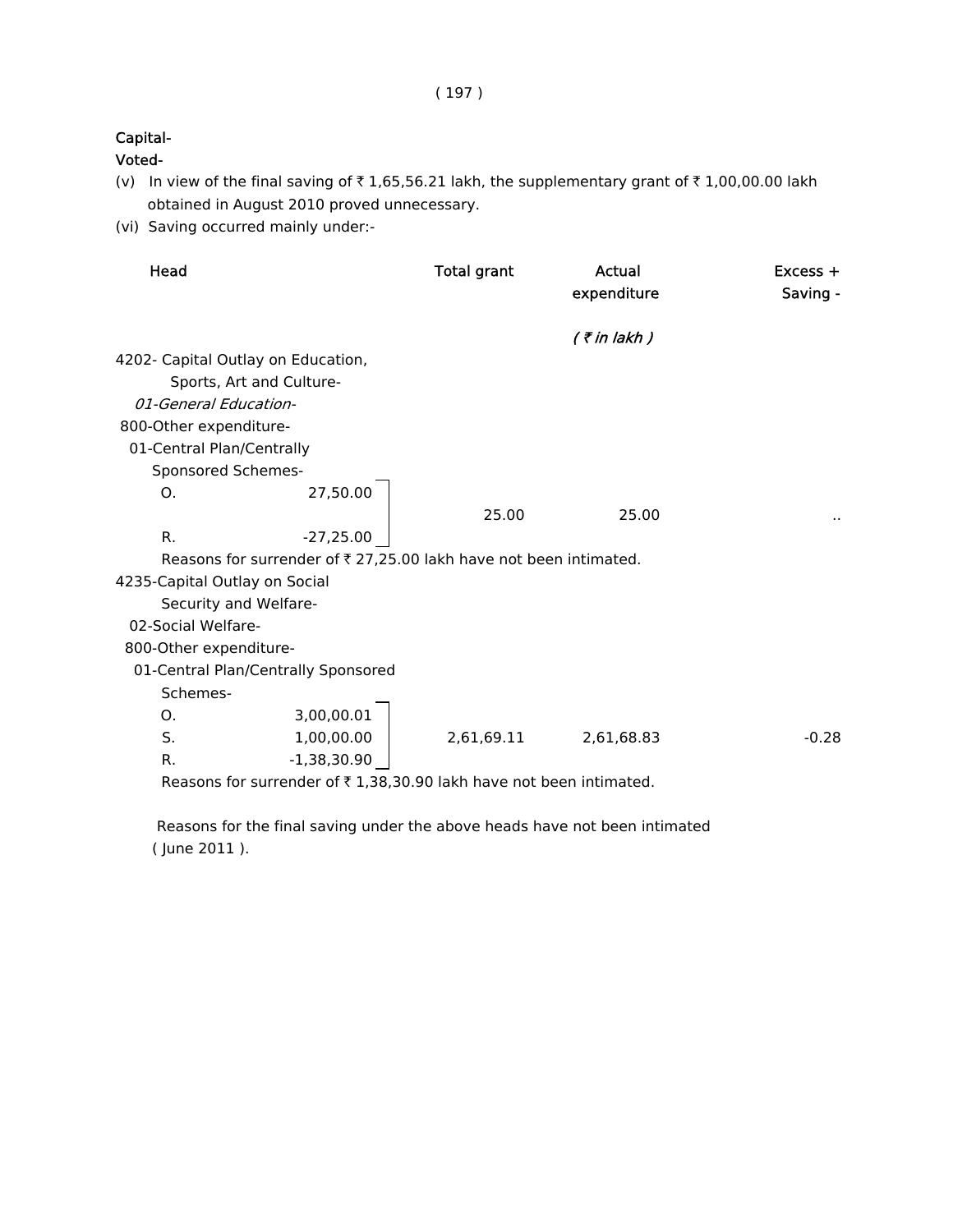( 198 )

# GRANT NO. 49- WOMEN AND CHILD WELFARE DEPARTMENT

| <b>Major Heads</b>                                    |                                    | <b>Total grant</b><br>or<br>appropriation | Actual<br>expenditure                                                                                                             | Excess +<br>Saving - |
|-------------------------------------------------------|------------------------------------|-------------------------------------------|-----------------------------------------------------------------------------------------------------------------------------------|----------------------|
|                                                       |                                    |                                           | (₹in thousand)                                                                                                                    |                      |
| Revenue-                                              |                                    |                                           |                                                                                                                                   |                      |
| 2235-Social Security and Welfare                      |                                    |                                           |                                                                                                                                   |                      |
| Voted-                                                |                                    |                                           |                                                                                                                                   |                      |
| Original                                              | 35, 22, 55, 37                     | 35,22,55,41                               | 33,41,93,04                                                                                                                       | $-1,80,62,37$        |
| Supplementary                                         | 0,04                               |                                           |                                                                                                                                   |                      |
| Amount surrendered during the year                    |                                    |                                           |                                                                                                                                   |                      |
| Charged-                                              |                                    |                                           |                                                                                                                                   |                      |
| Original                                              | 10,00                              | 10,00                                     |                                                                                                                                   | $-10,00$             |
| Supplementary                                         |                                    |                                           |                                                                                                                                   |                      |
| Amount surrendered during the year                    |                                    |                                           |                                                                                                                                   |                      |
| Capital-                                              |                                    |                                           |                                                                                                                                   |                      |
| 4235-Capital Outlay on Social Security<br>and Welfare |                                    |                                           |                                                                                                                                   |                      |
| Voted-                                                |                                    |                                           |                                                                                                                                   |                      |
| Original                                              | 1,29,00                            | 1,29,00                                   |                                                                                                                                   | $-1,29,00$           |
| Supplementary                                         |                                    |                                           |                                                                                                                                   |                      |
| Amount surrendered during the year                    |                                    |                                           |                                                                                                                                   |                      |
| <b>Notes and Comments-</b>                            |                                    |                                           |                                                                                                                                   |                      |
| Revenue-                                              |                                    |                                           |                                                                                                                                   |                      |
| Voted-                                                |                                    |                                           |                                                                                                                                   |                      |
| (i)                                                   |                                    |                                           | Out of the final saving of $\bar{\tau}$ 1,80,62.37 lakh, no amount could be anticipated for surrender.                            |                      |
| (ii)                                                  | in August 2010 proved unnecessary. |                                           | In view of the final saving of $\overline{\tau}$ 1,80,62.37 lakh, the supplementary grant of $\overline{\tau}$ 0.04 lakh obtained |                      |
|                                                       |                                    |                                           | (iii) Saving (partly counterbalanced by excess under other heads) occurred mainly under :-                                        |                      |
| Head                                                  |                                    | <b>Total grant</b>                        | <b>Actual</b>                                                                                                                     | $Excess +$           |
|                                                       |                                    |                                           | expenditure                                                                                                                       | Saving -             |
|                                                       |                                    |                                           | $($ ₹ in lakh $)$                                                                                                                 |                      |
| 2235-Social Security and Welfare-                     |                                    |                                           |                                                                                                                                   |                      |
| 02-Social Welfare-                                    |                                    |                                           |                                                                                                                                   |                      |
| 102- Child Welfare-                                   |                                    |                                           |                                                                                                                                   |                      |
| 01-Central Plan/Centrally                             |                                    |                                           |                                                                                                                                   |                      |
| Sponsored Schemes-                                    |                                    |                                           |                                                                                                                                   |                      |
| O.                                                    | 8,59,35.56                         |                                           |                                                                                                                                   |                      |
| S.                                                    | 0.03                               | 8,59,35.59                                | 7,07,12.31                                                                                                                        | $-1,52,23.28$        |
|                                                       |                                    |                                           |                                                                                                                                   |                      |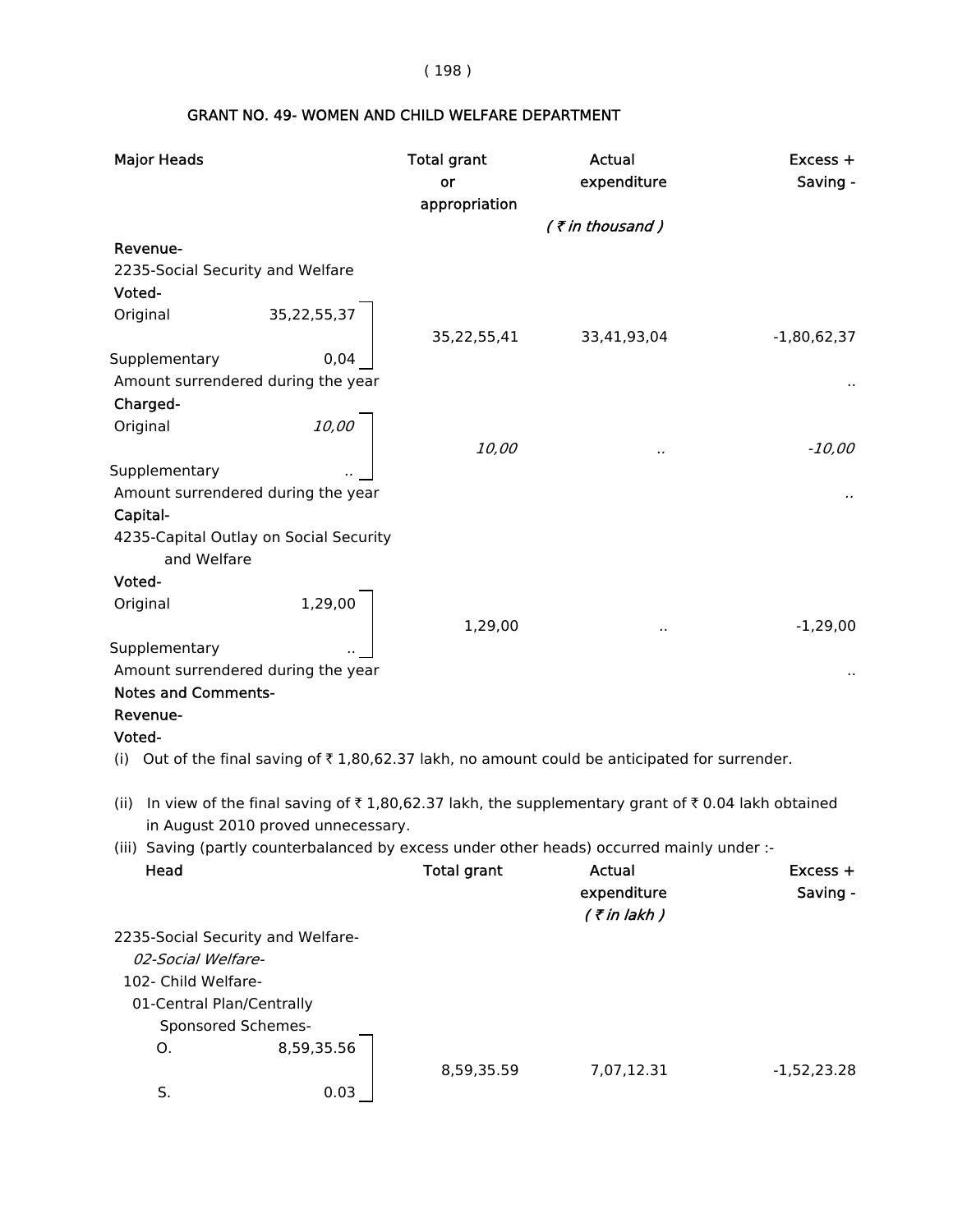| Head                                                                                          | <b>Total grant</b> | Actual<br>expenditure | $Excess +$<br>Saving - |
|-----------------------------------------------------------------------------------------------|--------------------|-----------------------|------------------------|
|                                                                                               |                    | $($ ₹ in lakh)        |                        |
| 09-Establishment of Child                                                                     |                    |                       |                        |
| <b>Welfare Court Board</b>                                                                    | 82.92              | 71.76                 | $-11.16$               |
| 14-Integrated Child Development                                                               |                    |                       |                        |
| Scheme                                                                                        | 60,10.03           | 50,43.05              | $-9,66.98$             |
| 15-Uttar Pradesh Child Rights                                                                 |                    |                       |                        |
| <b>Protection Commission</b>                                                                  | 2,40.19            | 89.24                 | $-1,50.95$             |
| 97-Externally Aided Schemes                                                                   | 25.00              | $-0.06$               | $-25.06$               |
| 103-Women's Welfare-                                                                          |                    |                       |                        |
| 05-Uttar Pradesh Women Fund                                                                   | 50.00              | 1.01                  | $-48.99$               |
| 06-Women Protection and Victimization                                                         |                    |                       |                        |
| <b>Prevention Cell</b>                                                                        | 30.57              | 0.05                  | $-30.52$               |
| 09-Reward to Couple for marriage                                                              |                    |                       |                        |
| with Widows                                                                                   | 68.00              | 46.70                 | $-21.30$               |
| 11-Establishment of Additional                                                                |                    |                       |                        |
| <b>Rehabilitation Organisations</b>                                                           |                    |                       |                        |
| under Prostitution Abolition                                                                  |                    |                       |                        |
| Act 1956                                                                                      | 97.43              | 81.24                 | $-16.19$               |
| 15-Grant to destitute widows                                                                  |                    |                       |                        |
| for maintenance and their                                                                     |                    |                       |                        |
| Children's education etc.-                                                                    |                    |                       |                        |
| 4,91,31.77<br>O.                                                                              |                    |                       |                        |
|                                                                                               | 4,92,42.13         | 4,88,62.39            | $-3,79.74$             |
| R.<br>1,10.36                                                                                 |                    |                       |                        |
| Reasons for augmentation of provision by ₹1,10.36 lakh have not been intimated.               |                    |                       |                        |
| 20-Grant to U.P. State Women                                                                  |                    |                       |                        |
| Commission                                                                                    | 2,33.53            | 2,06.77               | $-26.77$               |
| 23-Nutrition Programme for adolescent                                                         |                    |                       |                        |
| girls (Centre 100/State 0)-                                                                   | 4,55.42            | $\sim$                | $-4,55.42$             |
| 24-Establishment of Old Women Ashrams                                                         |                    |                       |                        |
| through Voluntary Organisations-                                                              |                    |                       |                        |
| O.<br>5,95.19                                                                                 |                    |                       |                        |
|                                                                                               | 4,84.83            | 2,97.60               | $-1,87.23$             |
| R.<br>$-1,10.36$                                                                              |                    |                       |                        |
| Reasons for reduction in provision by $\overline{\tau}$ 1,10.36 lakh have not been intimated. |                    |                       |                        |
| 800-Other Expenditure-                                                                        |                    |                       |                        |
| 05-Payment of Arrears                                                                         | 35,83.35           | 29,55.80              | $-6,27.55$             |

 Reasons for the final saving/non utilisation of entire provision under the above heads have not been intimated ( June 2011 ).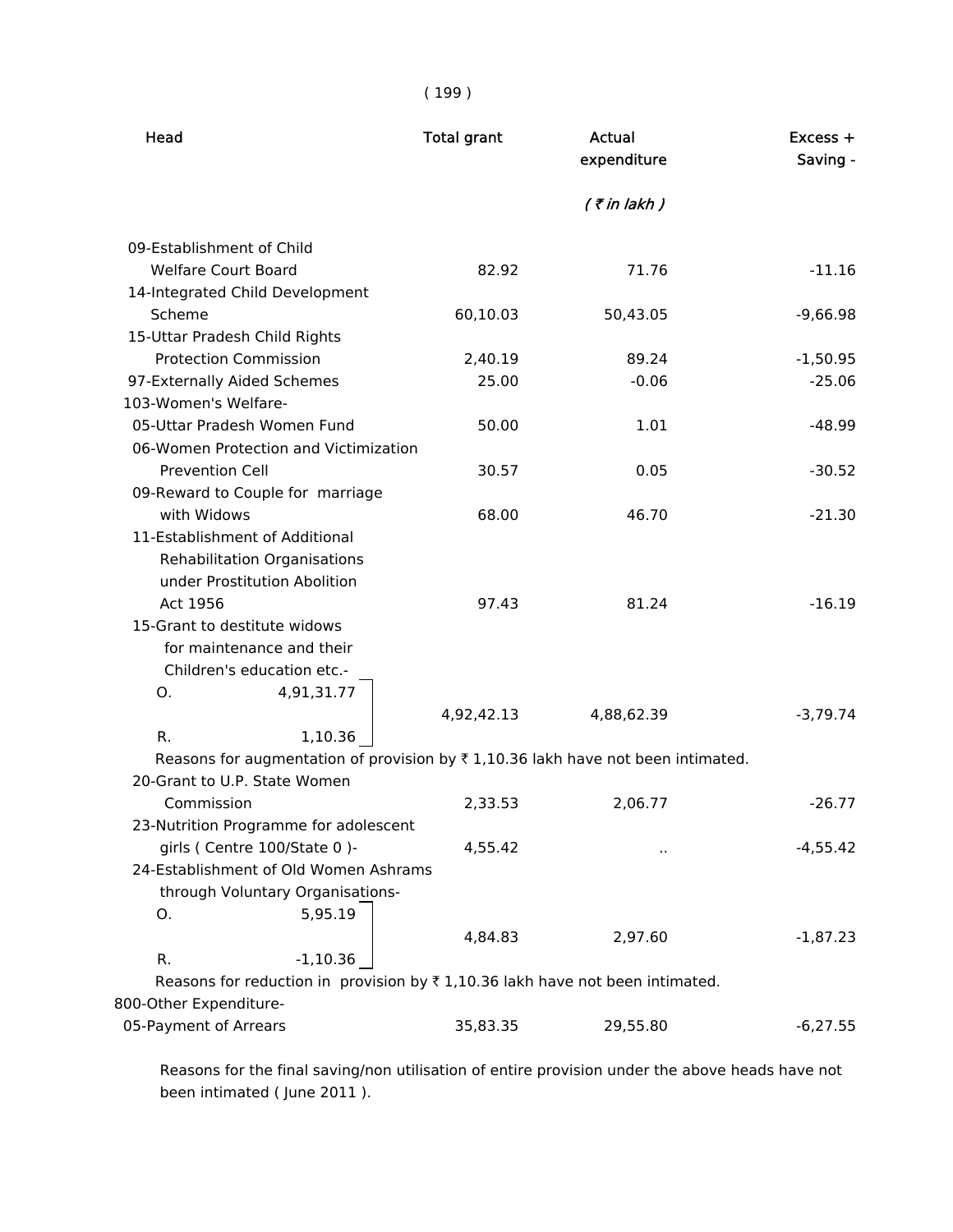(iv) Excess occurred mainly under :-

| Head                                                                                                                                                                                                                                                                                                | <b>Total grant</b> | Actual<br>expenditure | $Excess +$<br>Saving - |
|-----------------------------------------------------------------------------------------------------------------------------------------------------------------------------------------------------------------------------------------------------------------------------------------------------|--------------------|-----------------------|------------------------|
|                                                                                                                                                                                                                                                                                                     |                    | $($ ₹ in lakh $)$     |                        |
| 2235-Social Security and Welfare-<br>02-Social Welfare-<br>102- Child Welfare-                                                                                                                                                                                                                      |                    |                       |                        |
| 05-Adolescent Justice Fund<br>Actual expenditure of 74.88 lakh includes clearance of suspense of ₹0.85 lakh for the year<br>2001-02.<br>08-Probation Service Area-                                                                                                                                  | 25.00              | 74.88                 | $+49.88$               |
| O.<br>11,79.30<br>S.<br>0.01                                                                                                                                                                                                                                                                        | 11,79.31           | 15,92.66              | $+4,13.35$             |
| Actual expenditure of 15,92.66 lakh includes clearance of suspense of ₹8.60 lakh for the year<br>2001-02, 2002-03, 2003-04, 2005-06, 2006-07, 2007-08, 2008-09 and 2009-10.<br>103-Women's Welfare-                                                                                                 |                    |                       |                        |
| 07-Assistance to Women victimized<br>by Dowry System<br>800-Other Expenditure-<br>04-Grant for marriage of daughters                                                                                                                                                                                | 10.00              | 47.80                 | $+37.80$               |
| of destitute widows<br>Reasons for the final excess under the above heads have not been intimated (June 2011).                                                                                                                                                                                      | 75.00              | 95.87                 | $+20.87$               |
| Capital-<br>Voted-<br>Out of the final saving of ₹1,29.00 lakh, no amount could be anticipated for surrender.<br>(v)<br>Saving occurred mainly under:-<br>(vi)<br>4235-Capital Outlay on Social<br>Security and Welfare-<br>02-Social Welfare-<br>103-Women's Welfare-<br>01-Central Plan/Centrally |                    |                       |                        |
| <b>Sponsored Schemes</b>                                                                                                                                                                                                                                                                            | 1,29.00            |                       | $-1,29.00$             |

 Reasons for the non-utilisation of entire provision under the above head have not been intimated ( June 2011 ).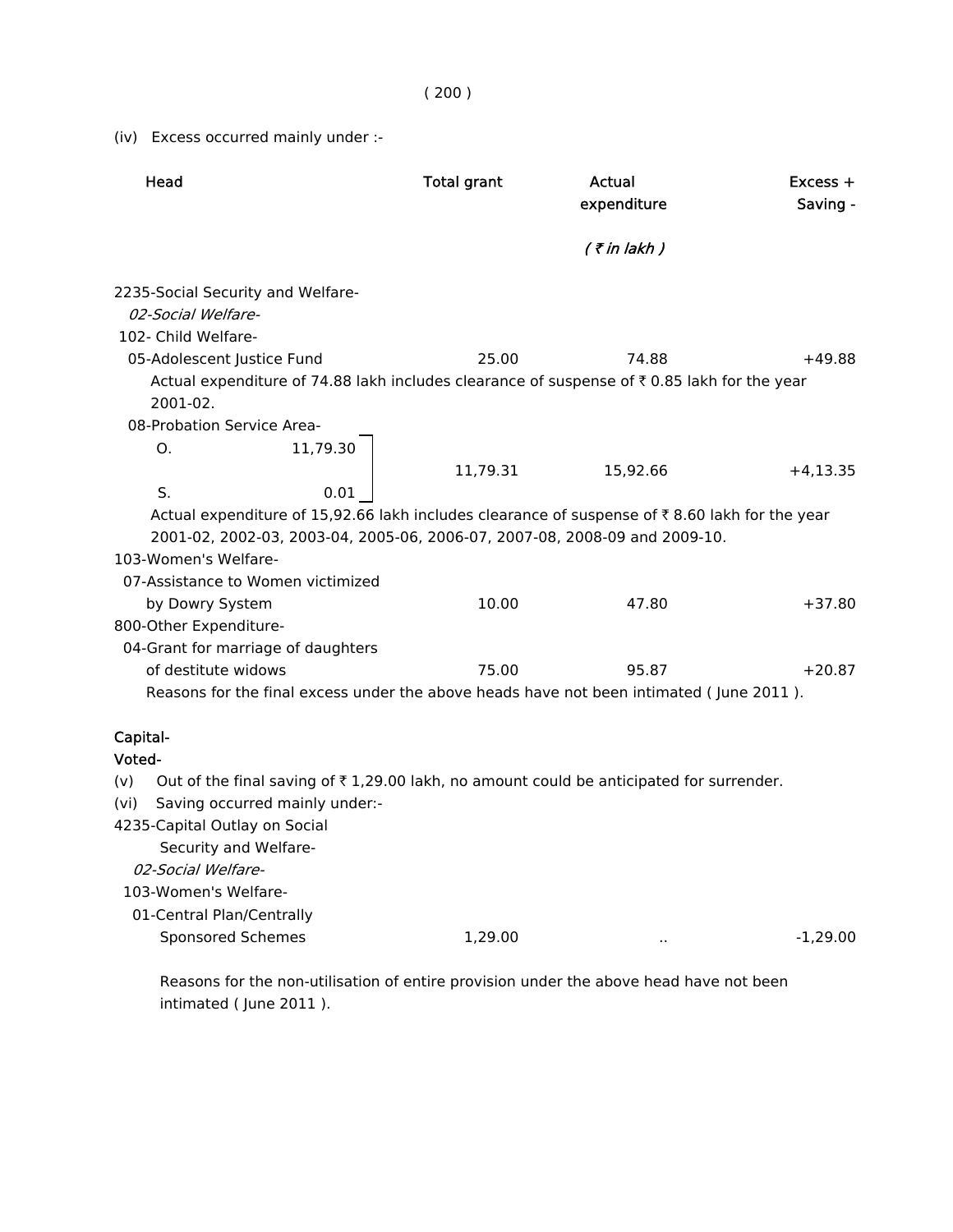( 201 )

# GRANT NO.50 - REVENUE DEPARTMENT ( DISTRICT ADMINISTRATION)

| <b>Major Heads</b>                              |            | <b>Total grant</b><br>or<br>appropriation | Actual<br>expenditure | Excess +<br>Saving - |
|-------------------------------------------------|------------|-------------------------------------------|-----------------------|----------------------|
|                                                 |            |                                           | $($ ₹ in thousand)    |                      |
| Revenue-                                        |            |                                           |                       |                      |
| 2053-District Administration,                   |            |                                           |                       |                      |
| 2059-Public Works,                              |            |                                           |                       |                      |
| 2216-Housing and                                |            |                                           |                       |                      |
| 3053-Civil Aviation                             |            |                                           |                       |                      |
| Voted-                                          |            |                                           |                       |                      |
| Original                                        | 4,76,49,22 |                                           |                       |                      |
|                                                 |            |                                           | 4,91,20,24 4,58,25,39 | $-32,94,85$          |
| Supplementary                                   | 14,71,02   |                                           |                       |                      |
| Amount surrendered during the year (March 2011) |            |                                           |                       | 31,00,57             |
| Charged-                                        |            |                                           |                       |                      |
| Original                                        | 17,54      |                                           |                       |                      |
|                                                 |            | 17,54                                     | 1,16                  | $-16,38$             |
| Supplementary                                   |            |                                           |                       |                      |
| Amount surrendered during the year (March 2011) |            |                                           |                       | 15,06                |
| Capital-                                        |            |                                           |                       |                      |
| 4059-Capital Outlay on Public Works and         |            |                                           |                       |                      |
| 4216-Capital Outlay on Housing                  |            |                                           |                       |                      |
| Voted-                                          |            |                                           |                       |                      |
| Original                                        | 79,00,01   |                                           |                       |                      |
|                                                 |            | 87,48,37                                  | 81,17,97              | $-6,30,40$           |
| Supplementary                                   | 8,48,36    |                                           |                       |                      |
| Amount surrendered during the year (March 2011) |            |                                           |                       | 6,29,23              |

The expenditure under the Revenue Section of the grant does not include  $\bar{\tau}$  1,06 thousand spent out of the advances from the Contingency Fund sanctioned in March, 2011 but not recouped to the Fund till the close of the year.

# Notes and Comments-

# Revenue-

Voted-

- (i ) Out of the final saving of  $\bar{\tau}$  32,94.85 lakh, only a sum of  $\bar{\tau}$  31,00.57 lakh could be anticipated for surrender.
- (ii) In view of the final saving of  $\bar{\tau}$  32,94.85 lakh, supplementary grant of  $\bar{\tau}$  14,71.02 lakh obtained in August 2010 proved unnecessary.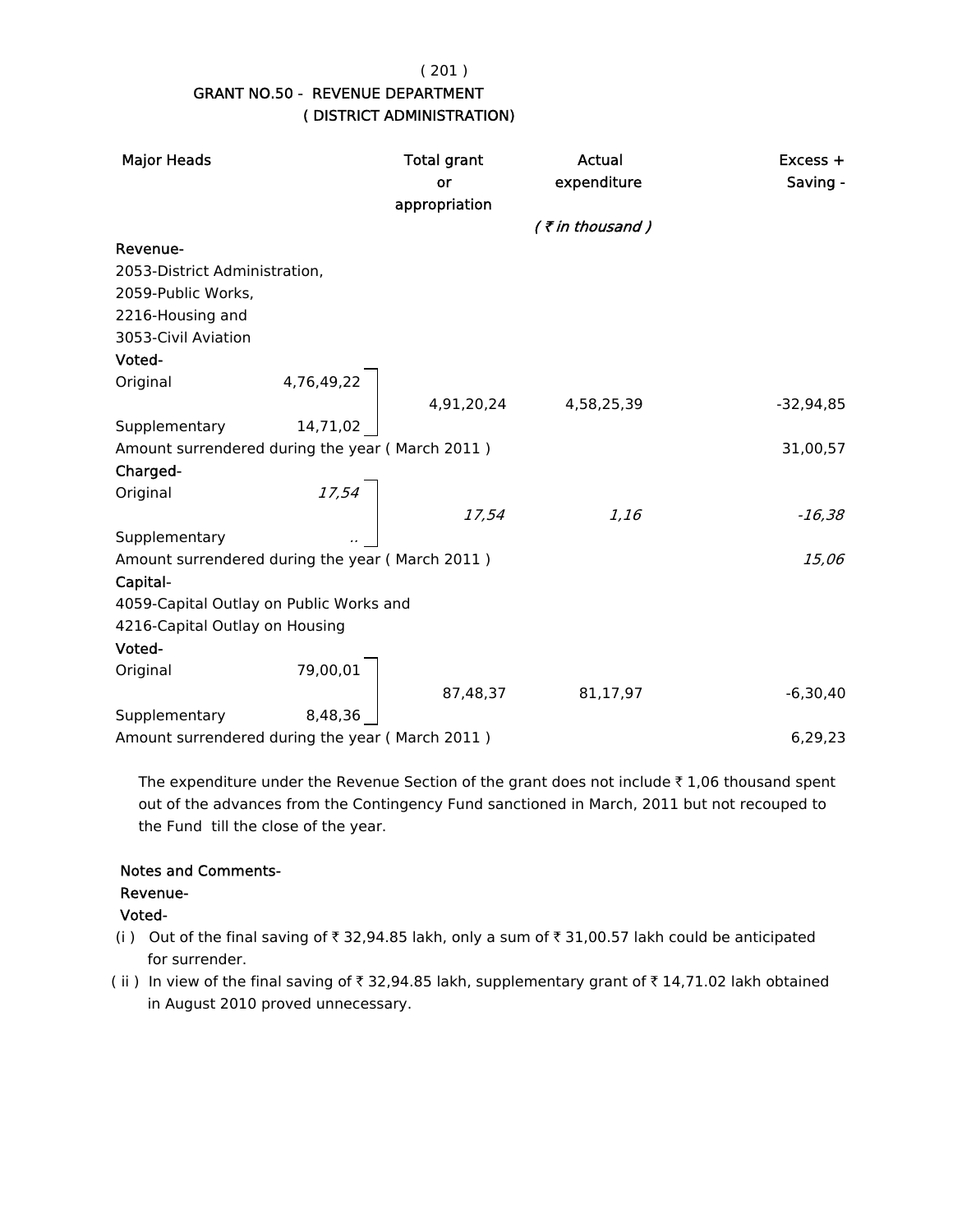#### ( 202 )

(iii) Saving ( partly counterbalanced by excess under other heads ) occurred mainly under :-

| Head                          |                                                                    | <b>Total grant</b> | Actual<br>expenditure | $Excess +$<br>Saving - |
|-------------------------------|--------------------------------------------------------------------|--------------------|-----------------------|------------------------|
|                               |                                                                    |                    | $($ ₹ in lakh $)$     |                        |
| 2053-District Administration- |                                                                    |                    |                       |                        |
| 800-Other Expenditure-        |                                                                    |                    |                       |                        |
| 03-Payment of Arrears-        |                                                                    |                    |                       |                        |
| 0.                            | 59,52.19                                                           |                    |                       |                        |
|                               |                                                                    | 55,27.22           | 52,63.23              | $-2,63.99$             |
| R.                            | $-4,24.97$                                                         |                    |                       |                        |
|                               | Surrender of ₹4,24.97 lakh was on the basis of actual expenditure. |                    |                       |                        |
| 2059-Public Works-            |                                                                    |                    |                       |                        |
| 80-General-                   |                                                                    |                    |                       |                        |
| 053-Maintenance and Repair-   |                                                                    |                    |                       |                        |
| 03-Maintenance Work of non-   |                                                                    |                    |                       |                        |
| residential buildings of      |                                                                    |                    |                       |                        |
| Division/District/Tehsils-    |                                                                    |                    |                       |                        |
| О.                            | 17,88.00                                                           |                    |                       |                        |
|                               |                                                                    | 17,59.84           | 15,90.44              | $-1,69.40$             |
| R.                            | $-28.16$                                                           |                    |                       |                        |
|                               | Surrander of $\overline{z}$ 28.16 lakh was due to no requirement   |                    |                       |                        |

Surrender of  $\bar{\tau}$  28.16 lakh was due to no requirement.

Reasons for the final saving under the above heads have not been intimated ( June 2011 ).

#### Charged-

- ( iv ) Out of the final saving of  $\bar{\tau}$  16.38 lakh, only a sum of  $\bar{\tau}$  15.06 lakh could be anticipated for surrender.
- (v) Saving occurred mainly under :-

| Head                           | <b>Total</b>  | <b>Actual</b>  | $Excess +$ |
|--------------------------------|---------------|----------------|------------|
|                                | appropriation | expenditure    | Saving -   |
|                                |               | $($ ₹ in lakh) |            |
| 2053-District Administration-  |               |                |            |
| 093-District Establishments-   |               |                |            |
| 03-Collectorate Establishment- |               |                |            |
| O.                             | 15.54         |                |            |
|                                | 2.48          | 1.16           | $-1.32$    |
| R.                             | -13.06        |                |            |

Reasons for surrender of  $\bar{\tau}$  13.06 lakh have not been intimated.

Reasons for the final saving under the above head have not been intimated ( June 2011 ).

#### Capital-

Voted-

- (vi) Actual expenditure of  $\bar{\tau}$  81,17.97 lakh includes clearance of O. B. Suspense amounting to  $\bar{\tau}$  1.65 lakh for the year 2009-10.
- (vii) Against the final saving of ₹6,32.05 lakh ( ₹6,30.40 lakh + ₹1.65 lakh ), ₹6,29.23 lakh was surrendered.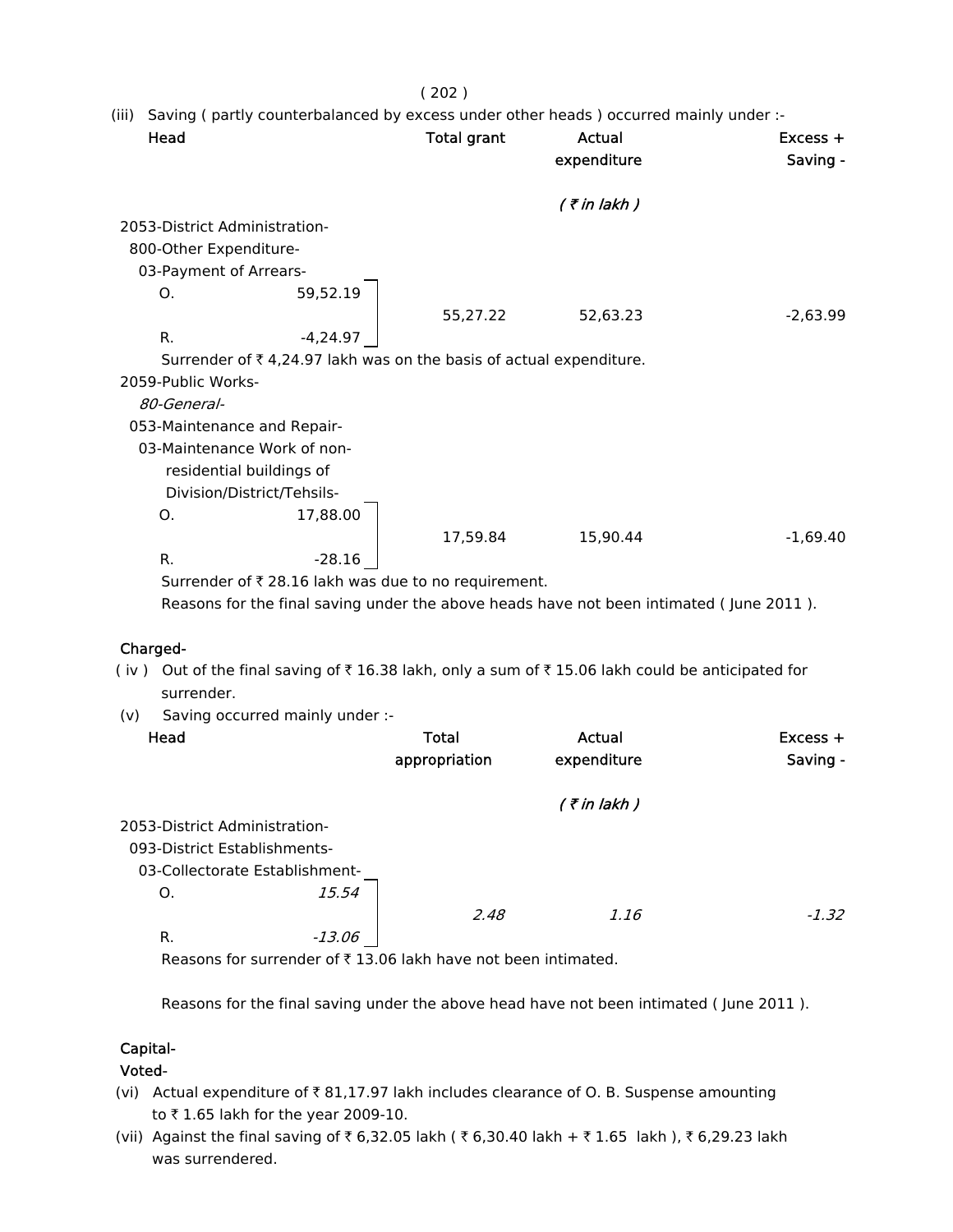(viii) Saving ( partly counterbalanced by excess under other heads ) occurred mainly under:-

| Head                                                                                                                     | <b>Total grant</b> | Actual<br>expenditure | $Excess +$<br>Saving - |
|--------------------------------------------------------------------------------------------------------------------------|--------------------|-----------------------|------------------------|
|                                                                                                                          |                    | $($ ₹ in lakh $)$     |                        |
| 4059-Capital Outlay on Public Works-<br>01-Office Buildings-                                                             |                    |                       |                        |
| 051-Construction-                                                                                                        |                    |                       |                        |
| 10-Construction of Office Building                                                                                       |                    |                       |                        |
| Collectorate, Sonbhadra-                                                                                                 |                    |                       |                        |
| Ο.<br>2,00.00                                                                                                            |                    |                       |                        |
| R.                                                                                                                       | 37.90              |                       | $-37.90$               |
| $-1,62.10$<br>Reduction in provision through reappropriation by $\overline{\tau}$ 1,62.10 lakh was due to no requirement |                    |                       |                        |
| of funds for construction of Collectorate Building, Sonbhadra.                                                           |                    |                       |                        |
| 4216-Capital Outlay on Housing-                                                                                          |                    |                       |                        |
| 01-Government Residential Buildings-                                                                                     |                    |                       |                        |
| 106-General Pool Accommodation-                                                                                          |                    |                       |                        |
| 03-Residential Buildings-                                                                                                |                    |                       |                        |
| 4,00.00<br>Ο.                                                                                                            |                    |                       |                        |
| S.<br>2,34.14                                                                                                            | 5,66.24            | 5,34.14               | $-32.10$               |
| $-67.90$<br>R.                                                                                                           |                    |                       |                        |
| Reduction in provision through reappropriation by $\bar{\tau}$ 67.90 lakh was due to no requirement                      |                    |                       |                        |
| of funds for construction of Residential Building of Collectorate, Sonbhadra.                                            |                    |                       |                        |
|                                                                                                                          |                    |                       |                        |
| Reasons for the final saving under the above heads have not been intimated (June 2011).                                  |                    |                       |                        |
|                                                                                                                          |                    |                       |                        |
| (ix) Excess occurred mainly under:-                                                                                      |                    |                       |                        |
| 4059-Capital Outlay on Public Works-                                                                                     |                    |                       |                        |
| 01-Office Buildings-                                                                                                     |                    |                       |                        |
| 051-Construction-                                                                                                        |                    |                       |                        |
| 12-Reconstruction of non-residential                                                                                     |                    |                       |                        |
| building of Tehsil Phoolpur of                                                                                           |                    |                       |                        |
| Azamgarh District-                                                                                                       |                    |                       |                        |
| 0.01<br>S.                                                                                                               |                    |                       |                        |
|                                                                                                                          | 35.01              | 35.01                 |                        |
| 35.00<br>R.                                                                                                              |                    |                       |                        |
| Augmentation of provision by ₹ 35.00 lakh was due to reconstruction of building of Tehsil                                |                    |                       |                        |
| Phoolpur of Azamgarh District.                                                                                           |                    |                       |                        |
| 13-Reconstruction of non-residential                                                                                     |                    |                       |                        |
| building of Tehsil Lalganj of                                                                                            |                    |                       |                        |
| Azamgarh District-                                                                                                       |                    |                       |                        |
| 0.01<br>S.                                                                                                               |                    |                       |                        |
|                                                                                                                          | 35.01              | 35.01                 |                        |
| R.<br>35.00                                                                                                              |                    |                       |                        |
| Augmentation of provision by ₹ 35.00 lakh was due to reconstruction of non-residential                                   |                    |                       |                        |

building of Tehsil Langanj of Azamgarh District.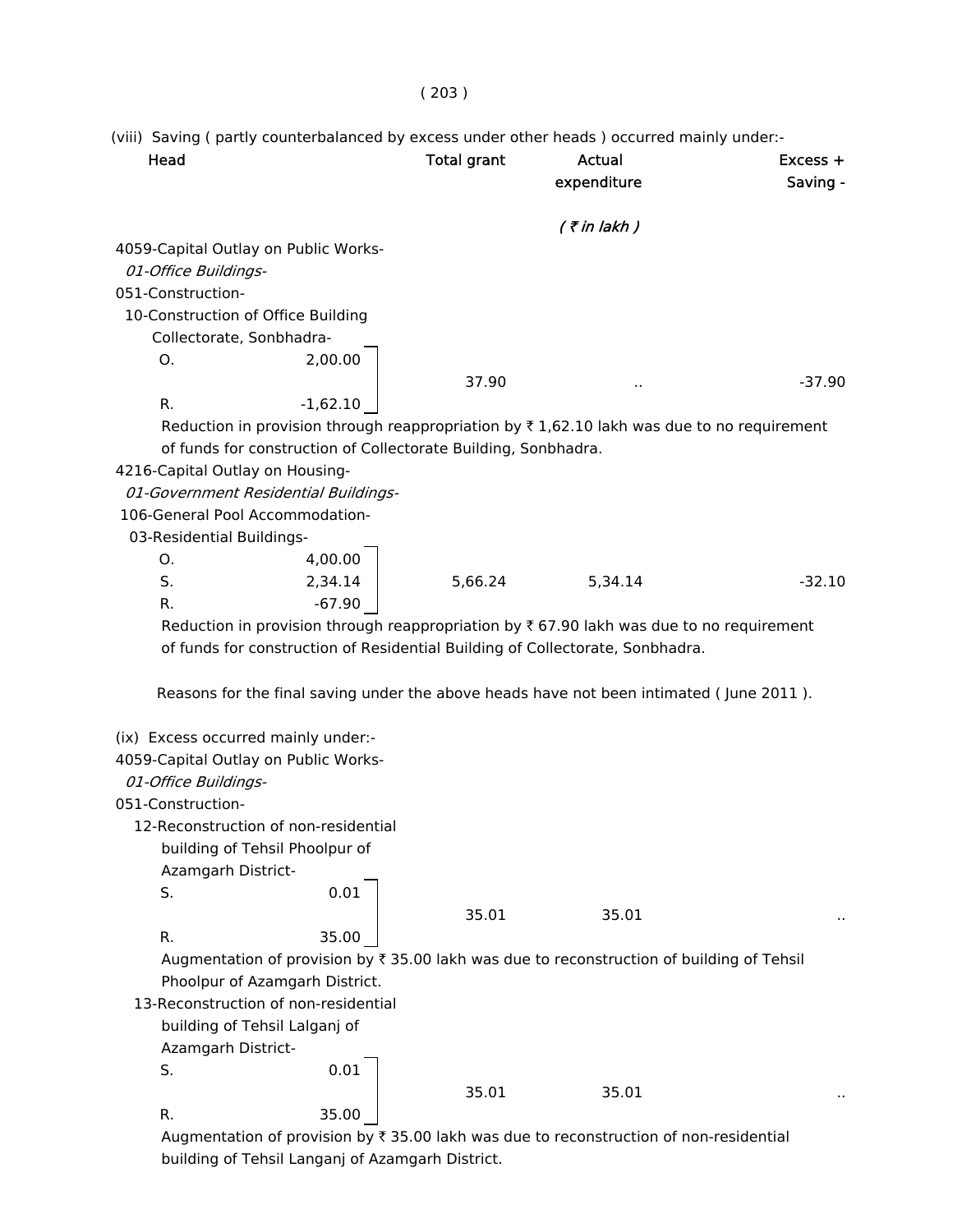| Head                            |                                                 | <b>Total grant</b> | Actual<br>expenditure                                                                          | $Excess +$<br>Saving - |
|---------------------------------|-------------------------------------------------|--------------------|------------------------------------------------------------------------------------------------|------------------------|
|                                 |                                                 |                    | $($ ₹ in lakh)                                                                                 |                        |
|                                 | 14-Reconstruction of non-residential            |                    |                                                                                                |                        |
|                                 | building of Tehsil Sadar of                     |                    |                                                                                                |                        |
| Azamgarh District-              |                                                 |                    |                                                                                                |                        |
| S.                              | 0.01                                            |                    |                                                                                                |                        |
|                                 |                                                 | 35.01              | 35.01                                                                                          |                        |
| R.                              | 35.00                                           |                    |                                                                                                |                        |
|                                 |                                                 |                    | Augmentation of provision by ₹ 35.00 lakh was due to reconstruction of non-residential         |                        |
|                                 | building of Tehsil Sadar of Azamgarh District.  |                    |                                                                                                |                        |
|                                 | 15-Reconstruction of non-residential            |                    |                                                                                                |                        |
|                                 | building of Tehsil Sagari of                    |                    |                                                                                                |                        |
| Azamgarh District-              |                                                 |                    |                                                                                                |                        |
| S.                              | 0.01                                            |                    |                                                                                                |                        |
|                                 |                                                 | 35.01              | 35.01                                                                                          |                        |
| R.                              | 35.00                                           |                    |                                                                                                |                        |
|                                 |                                                 |                    | Augmentation of provision by ₹ 35.00 lakh was due to reconstruction of non-residential         |                        |
|                                 | building of Tehsil Sagari of Azamgarh District. |                    |                                                                                                |                        |
|                                 | 16-Reconstruction of non-residential            |                    |                                                                                                |                        |
|                                 | buildings of Tehsil of Mau District-            |                    |                                                                                                |                        |
| S.                              | 0.01                                            | 0.01               | 70.01                                                                                          | $+70.00$               |
| 18-Payment of Compensation for  |                                                 |                    |                                                                                                |                        |
|                                 | acquired land Tehsil Sahavar                    |                    |                                                                                                |                        |
|                                 | of Kanshiram Nagar District-                    |                    |                                                                                                |                        |
| S.                              | 0.01                                            |                    |                                                                                                |                        |
|                                 |                                                 | 22.11              | 22.11                                                                                          |                        |
| R.                              | 22.10                                           |                    |                                                                                                |                        |
|                                 |                                                 |                    | Reasons for augmentation of provision by $\overline{\tau}$ 22.10 lakh have not been intimated. |                        |
| 4216-Capital Outlay on Housing- |                                                 |                    |                                                                                                |                        |
|                                 | 01-Government Residential Buildings-            |                    |                                                                                                |                        |
| 106-General Pool Accommodation- |                                                 |                    |                                                                                                |                        |
|                                 | 07-For current works of Residential             |                    |                                                                                                |                        |
|                                 | <b>Buildings of Division/District/Tehsils</b>   |                    |                                                                                                |                        |
|                                 | of the state and purchase of land-              |                    |                                                                                                |                        |
| Ο.                              | 15,00.00                                        |                    |                                                                                                |                        |
|                                 |                                                 | 15,58.47           | 15,58.47                                                                                       |                        |
| R.                              | 58.47                                           |                    |                                                                                                |                        |
|                                 |                                                 |                    | Out of net augmentation of ₹ 58.47 lakh, surrender of ₹73.27 lakh was due to non-completion    |                        |

( 204 )

 of required formalities. Augmentation of provision by 1,31.74 lakh was due to reconstruction of non-residential buildings of Tehsil Chakiya ( Chandauli ) and for compensation of acquiring land for residential buildings and approach Road of Collectorate Bhawan, Rama bai Nagar.

Reasons for the final excess under the above heads have not been intimated ( June 2011 ).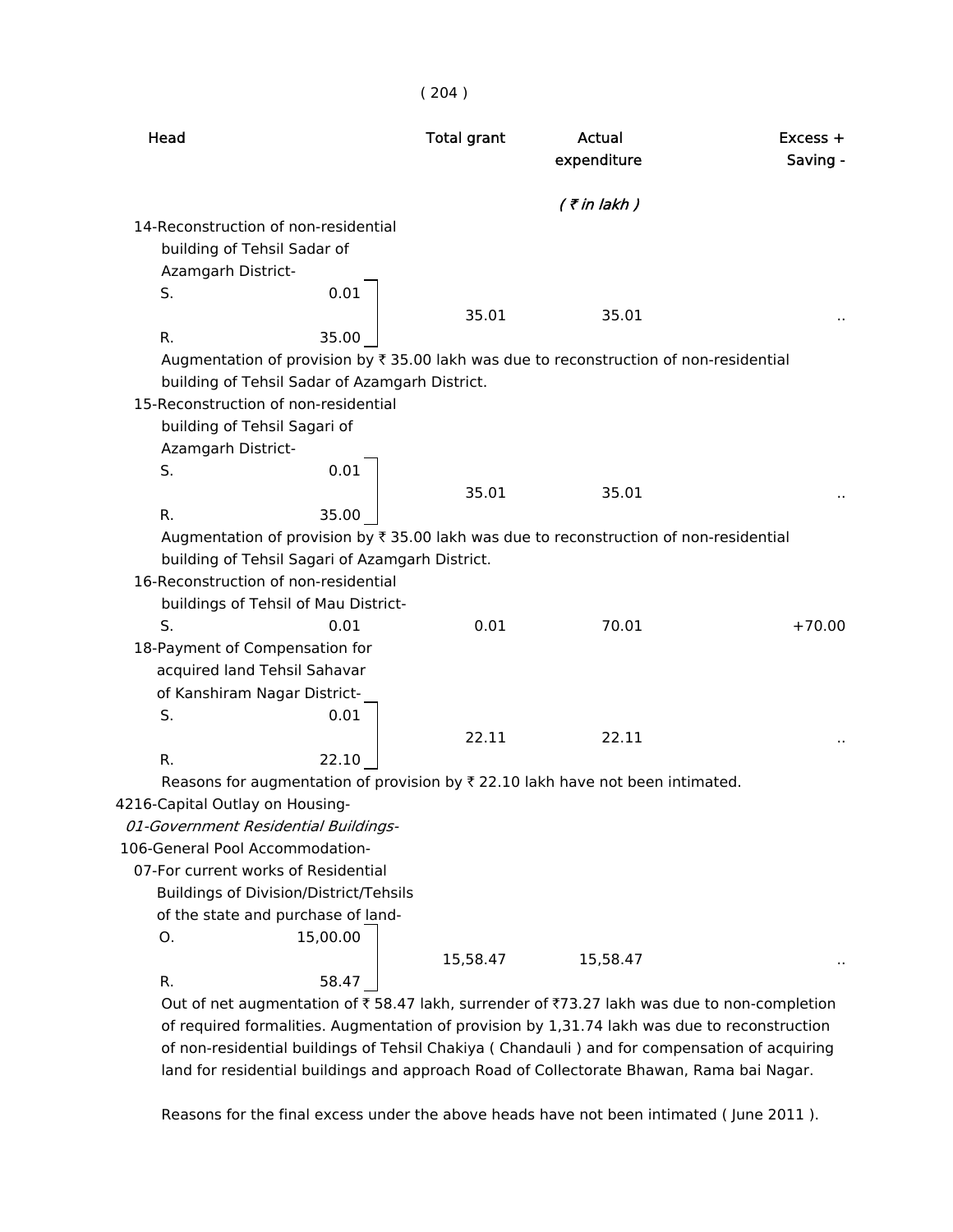# GRANT NO. 51-REVENUE DEPARTMENT ( RELIEF ON ACCOUNT OF NATURAL CALAMITIES )

| <b>Major Heads</b>                       |                                                    | <b>Total grant</b>                                     | Actual<br>expenditure                                                                                                          | Excess +<br>Saving - |
|------------------------------------------|----------------------------------------------------|--------------------------------------------------------|--------------------------------------------------------------------------------------------------------------------------------|----------------------|
|                                          |                                                    |                                                        | (₹in thousand)                                                                                                                 |                      |
| Revenue-                                 |                                                    |                                                        |                                                                                                                                |                      |
|                                          | 2052-Secretariat- General Services,                |                                                        |                                                                                                                                |                      |
|                                          | 2235-Social Security and Welfare and               |                                                        |                                                                                                                                |                      |
|                                          | 2245-Relief on account of Natural Calamities       |                                                        |                                                                                                                                |                      |
| Voted-                                   |                                                    |                                                        |                                                                                                                                |                      |
| Original                                 | 6,90,81,68                                         |                                                        |                                                                                                                                |                      |
|                                          |                                                    | 7,48,45,68                                             | 9,22,80,64                                                                                                                     | $+1,74,34,96$        |
| Supplementary                            | 57,64,00                                           |                                                        |                                                                                                                                |                      |
|                                          | Amount surrendered during the year (March 2011)    |                                                        |                                                                                                                                | 27,94,55             |
| Capital-<br>4250-Capital Outlay on Other |                                                    |                                                        |                                                                                                                                |                      |
| <b>Social Services</b>                   |                                                    |                                                        |                                                                                                                                |                      |
| Voted-                                   |                                                    |                                                        |                                                                                                                                |                      |
| Original                                 | 25,00,00                                           |                                                        |                                                                                                                                |                      |
|                                          |                                                    | 25,00,00                                               | 5,00,00                                                                                                                        | $-20,00,00$          |
| Supplementary                            |                                                    |                                                        |                                                                                                                                |                      |
|                                          | Amount surrendered during the year (March 2011)    |                                                        |                                                                                                                                | 20,00,00             |
| <b>Notes and Comments-</b>               |                                                    |                                                        |                                                                                                                                |                      |
| Revenue-                                 |                                                    |                                                        |                                                                                                                                |                      |
| Voted-                                   |                                                    |                                                        |                                                                                                                                |                      |
|                                          |                                                    |                                                        | (i) Actual expenditure includes clearance of suspense amounting to ₹2,09.37 lakh for the year                                  |                      |
|                                          |                                                    |                                                        | 2001-02, 2002-03, 2003-04, 2004-05, 2005-06, 2006-07, 2007-08 and 2009-10.                                                     |                      |
| (ii)                                     |                                                    |                                                        | The expenditure exceeded the voted provision by $\overline{\tau}$ 1,72,25,59,628 ( $\overline{\tau}$ 1,74,34,96,340-           |                      |
|                                          | ₹2,09,36,712); the excess requires regularisation. |                                                        | (iii) In view of the final excess of ₹1,72,25.60 lakh, surrender of ₹27,94.55 lakh was injudicious                             |                      |
|                                          |                                                    | and indicative of incorrect estimation of expenditure. |                                                                                                                                |                      |
|                                          |                                                    |                                                        | (iv) In view of the final excess of $\overline{\tau}$ 1,72,25.60 lakh, the supplementary grant of $\overline{\tau}$ 57.64 lakh |                      |
|                                          | obtained in August 2010 proved unnecessary.        |                                                        |                                                                                                                                |                      |
|                                          |                                                    |                                                        | (v) Excess (partly counterbalanced by saving under other heads) occurred mainly under :-                                       |                      |
| Head                                     |                                                    | <b>Total grant</b>                                     | Actual                                                                                                                         | Excess +             |
|                                          |                                                    |                                                        | expenditure                                                                                                                    | Saving -             |
|                                          |                                                    |                                                        | $($ ₹ in lakh $)$                                                                                                              |                      |

 2052-Secretariat-General Services- 800-Other expenditure-

03-Payment of Arrears 28.79 1,87.76 +1,58.97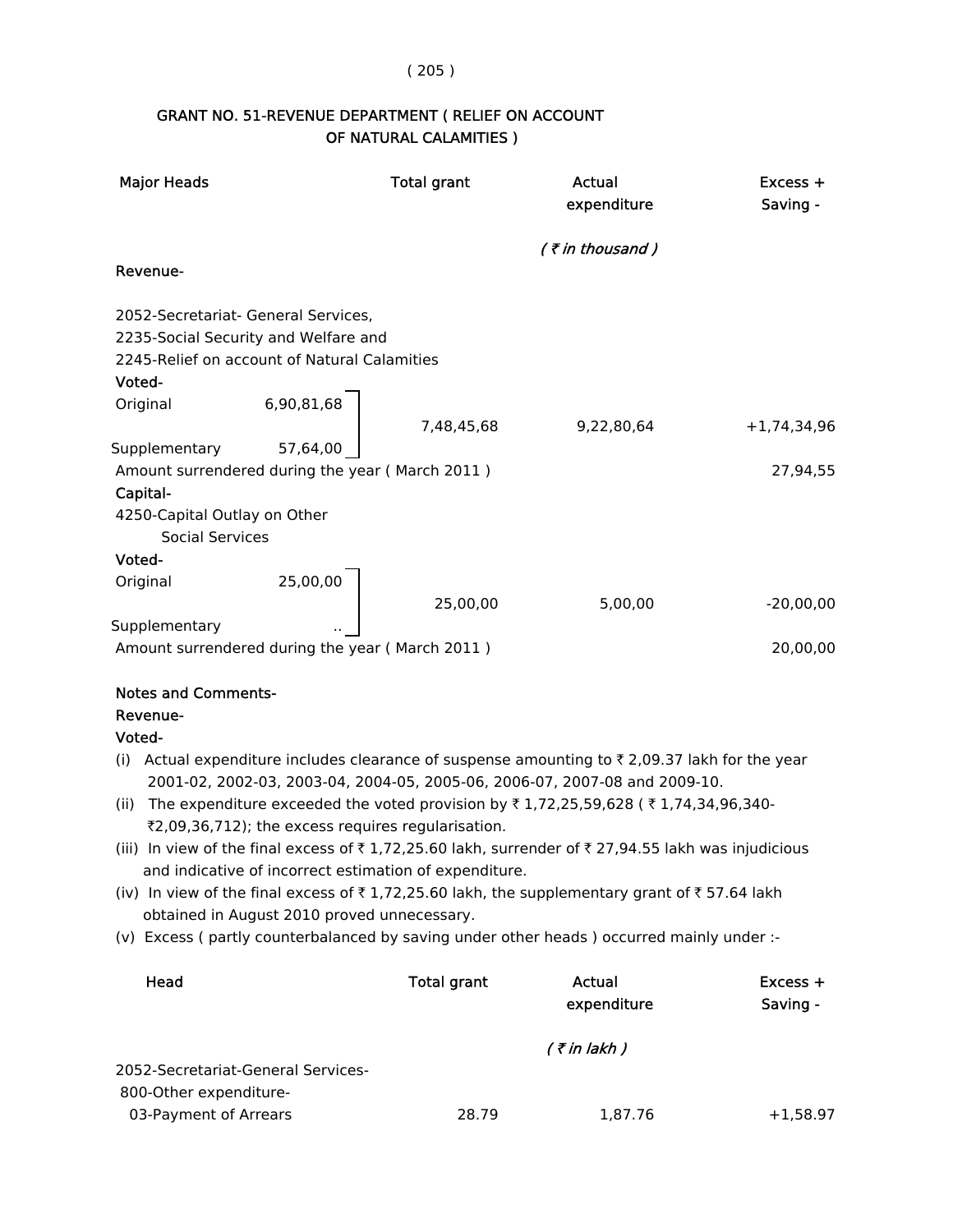|      | Head                             |                                               | <b>Total grant</b> | Actual                                                                                              | $Excess +$    |
|------|----------------------------------|-----------------------------------------------|--------------------|-----------------------------------------------------------------------------------------------------|---------------|
|      |                                  |                                               |                    | expenditure                                                                                         | Saving -      |
|      |                                  |                                               |                    | $($ ₹ in lakh $)$                                                                                   |               |
|      |                                  | 2245-Relief on account of Natural Calamities- |                    |                                                                                                     |               |
|      | 05-Calamity Relief Fund-         |                                               |                    |                                                                                                     |               |
|      |                                  | 101-Transfer to Reserve Funds and             |                    |                                                                                                     |               |
|      |                                  | Deposit Accounts-Calamities Relief Fund-      |                    |                                                                                                     |               |
|      | 03-Calamities Relief Fund-       |                                               |                    |                                                                                                     |               |
|      | O.                               | 3,32,75.00                                    |                    |                                                                                                     |               |
|      |                                  |                                               | 1,36,78.00         | 3,85,39.00                                                                                          | $+2,48,61.00$ |
|      | R.                               | $-1,95,97.00$                                 |                    |                                                                                                     |               |
|      |                                  |                                               |                    | Reasons for reduction in provision by $\overline{\tau}$ 1,95,97.00 lakh have not been intimated.    |               |
|      | 800-Other expenditure-           |                                               |                    |                                                                                                     |               |
|      | 03-Expenditure from Calamities   |                                               |                    |                                                                                                     |               |
|      | Relief Fund-                     |                                               |                    |                                                                                                     |               |
|      | O.                               | 3,32,75.00                                    |                    |                                                                                                     |               |
|      | S.                               | 52,64.00                                      | 5,62,85.98         | 5,29,99.50                                                                                          | $-32,86.48$   |
|      | R.                               | 1,77,46.98                                    |                    |                                                                                                     |               |
|      |                                  |                                               |                    | Actual expenditure of ₹5,29,99.50 lakh includes clearance of suspense amounting to                  |               |
|      |                                  |                                               |                    | ₹ 21.61 lakh for the year 2001-02, 2002-03, 2005-06, 2006-07, 2007-08 and 2009-10.                  |               |
|      |                                  |                                               |                    |                                                                                                     |               |
|      |                                  |                                               |                    | Out of total augmentation of provision by $\bar{\tau}1,77,46.98$ lakh, augmentation of provision by |               |
|      |                                  |                                               |                    | ₹ 1,95,97.00 lakh have not been intimated. Surrender of ₹ 18,50.02 lakh was due to non-             |               |
|      |                                  | utilization of funds by Districts.            |                    |                                                                                                     |               |
|      |                                  |                                               |                    | Reasons for final excess/saving under the above heads have not been intimated (June 2011).          |               |
| (vi) |                                  | Saving occurred mainly under :-               |                    |                                                                                                     |               |
|      |                                  | 2245-Relief on account of Natural Calamities- |                    |                                                                                                     |               |
|      | 80-General-                      |                                               |                    |                                                                                                     |               |
|      |                                  | 102-Management of Natural Disaster            |                    |                                                                                                     |               |
|      |                                  | Contingency Plans in Disaster prone areas-    |                    |                                                                                                     |               |
|      | 05-Transfer to State Disaster    |                                               |                    |                                                                                                     |               |
|      | <b>Mitigation Fund</b>           |                                               | 5,00.00            | $\ddot{\phantom{a}}$                                                                                | $-5,00.00$    |
|      | 06-Transfer to District Disaster |                                               |                    |                                                                                                     |               |
|      | <b>Mitigation Fund</b>           |                                               | 5,00.00            | $\ddot{\phantom{1}}$                                                                                | $-5,00.00$    |
|      | 800-Other expenditure-           |                                               |                    |                                                                                                     |               |
|      | 06-Uttar Pradesh Calamity        |                                               |                    |                                                                                                     |               |
|      | Management Authority-            |                                               |                    |                                                                                                     |               |
|      | O.                               | 11,61.87                                      |                    |                                                                                                     |               |
|      |                                  |                                               | 4,30.73            | 5,20.75                                                                                             | $+90.02$      |
|      | R.                               | $-7,31.14$                                    |                    |                                                                                                     |               |

( 206 )

Out of net saving of  $\bar{\tau}$  7,31.14 lakh, surrender of  $\bar{\tau}$  6,41.12 lakh was due to delay in commencement of Calamity Management Authority and appointment process of the staff. Reasons for reduction in provision by  $\bar{\tau}$  90.02 lakh have not been intimated.

During 2007-08, 2008-09 and 2009-10 also, entire provision of ₹11,16.23 lakh, ₹ 11,24.97 lakh and ₹ 11,51.70 lakh respectively under this head remained unutilised.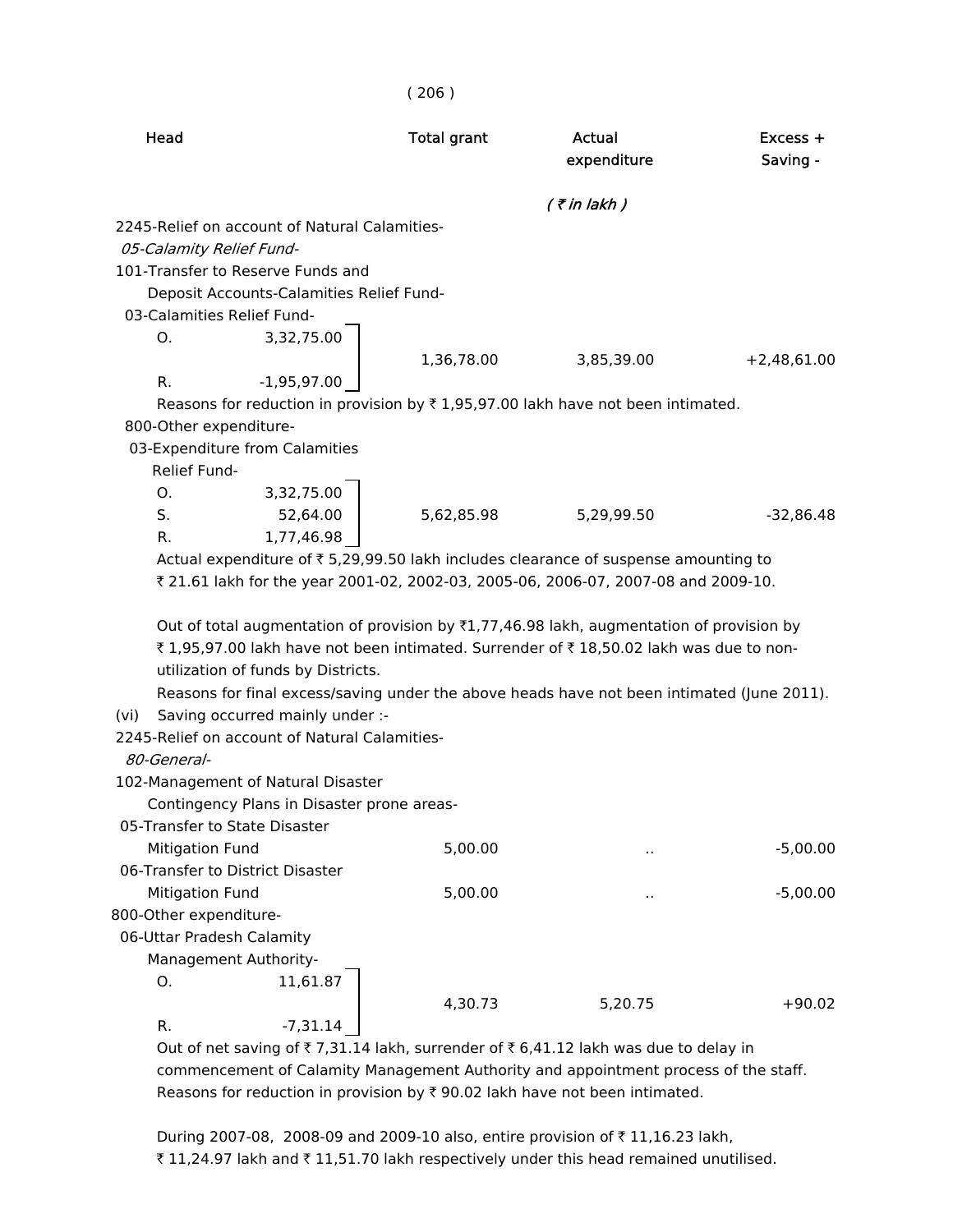```
( 207 )
```

| Head                     |                                                | <b>Total grant</b>   | Actual<br>expenditure                                                                       | $Excess +$<br>Saving - |
|--------------------------|------------------------------------------------|----------------------|---------------------------------------------------------------------------------------------|------------------------|
|                          |                                                |                      | $($ ₹ in lakh $)$                                                                           |                        |
| 07-District Calamity     |                                                |                      |                                                                                             |                        |
|                          | Management Authority-                          |                      |                                                                                             |                        |
| О.                       | 3,00.00                                        |                      |                                                                                             |                        |
|                          |                                                | $\sim$               | $\sim$                                                                                      |                        |
| R.                       | $-3,00.00$                                     |                      |                                                                                             |                        |
| of staff.                |                                                |                      | Surrender of ₹ 3,00.00 lakh was due non-organisation of D.D.M.A. and non-appointment        |                        |
|                          | 08-Description not available-                  |                      |                                                                                             |                        |
| R.                       | 90.02                                          | 90.02                |                                                                                             | $-90.02$               |
| 09-Faculty Construction- |                                                |                      | Reasons for augmentation of provision by ₹ 90.02 lakh have not been intimated.              |                        |
| S.                       | 5,00.00                                        | 5,00.00              |                                                                                             | $-5,00.00$             |
|                          |                                                |                      | Reasons for the final saving/non-utilisation of entire provision under the above heads have |                        |
|                          | not been intimated (June 2011).                |                      |                                                                                             |                        |
| Capital-                 |                                                |                      |                                                                                             |                        |
| Voted-                   |                                                |                      |                                                                                             |                        |
|                          | (vii) Saving occurred mainly under :-          |                      |                                                                                             |                        |
|                          | 4250-Capital Outlay on Other Social            |                      |                                                                                             |                        |
| Services-                |                                                |                      |                                                                                             |                        |
| 101-Natural Calamities-  |                                                |                      |                                                                                             |                        |
|                          | 04-Preparation before calamities, Minimization |                      |                                                                                             |                        |
|                          | of natural calamities and capital work/long    |                      |                                                                                             |                        |
|                          | term repair/construction/re-construction       |                      |                                                                                             |                        |
|                          | in unavoidable circumstances-                  |                      |                                                                                             |                        |
| O.                       | 10,00.00                                       |                      |                                                                                             |                        |
|                          |                                                |                      |                                                                                             |                        |
| R.                       | $-10,00.00$                                    |                      |                                                                                             |                        |
|                          | 05-Expenditure from State Disaster             |                      | Surrender of ₹10,00.00 lakh was due to non-receipt of demand from districts.                |                        |
| Mitigation Fund-         |                                                |                      |                                                                                             |                        |
| О.                       | 5,00.00                                        |                      |                                                                                             |                        |
|                          |                                                |                      |                                                                                             |                        |
| R.                       | $-5,00.00$                                     |                      | $\ddot{\phantom{1}}$                                                                        |                        |
|                          |                                                |                      | Surrender of ₹ 5,00.00 lakh was due to non-receipt of demand from districts.                |                        |
|                          | 06-Expenditure from District                   |                      |                                                                                             |                        |
|                          | Disaster Mitigation Fund-                      |                      |                                                                                             |                        |
| Ο.                       | 5,00.00                                        |                      |                                                                                             |                        |
|                          |                                                | $\ddot{\phantom{1}}$ | $\ddot{\phantom{1}}$                                                                        |                        |
| R.                       | $-5,00.00$                                     |                      |                                                                                             |                        |
|                          |                                                |                      | Surrender of ₹ 5,00.00 lakh was due to non-receipt of demand from districts.                |                        |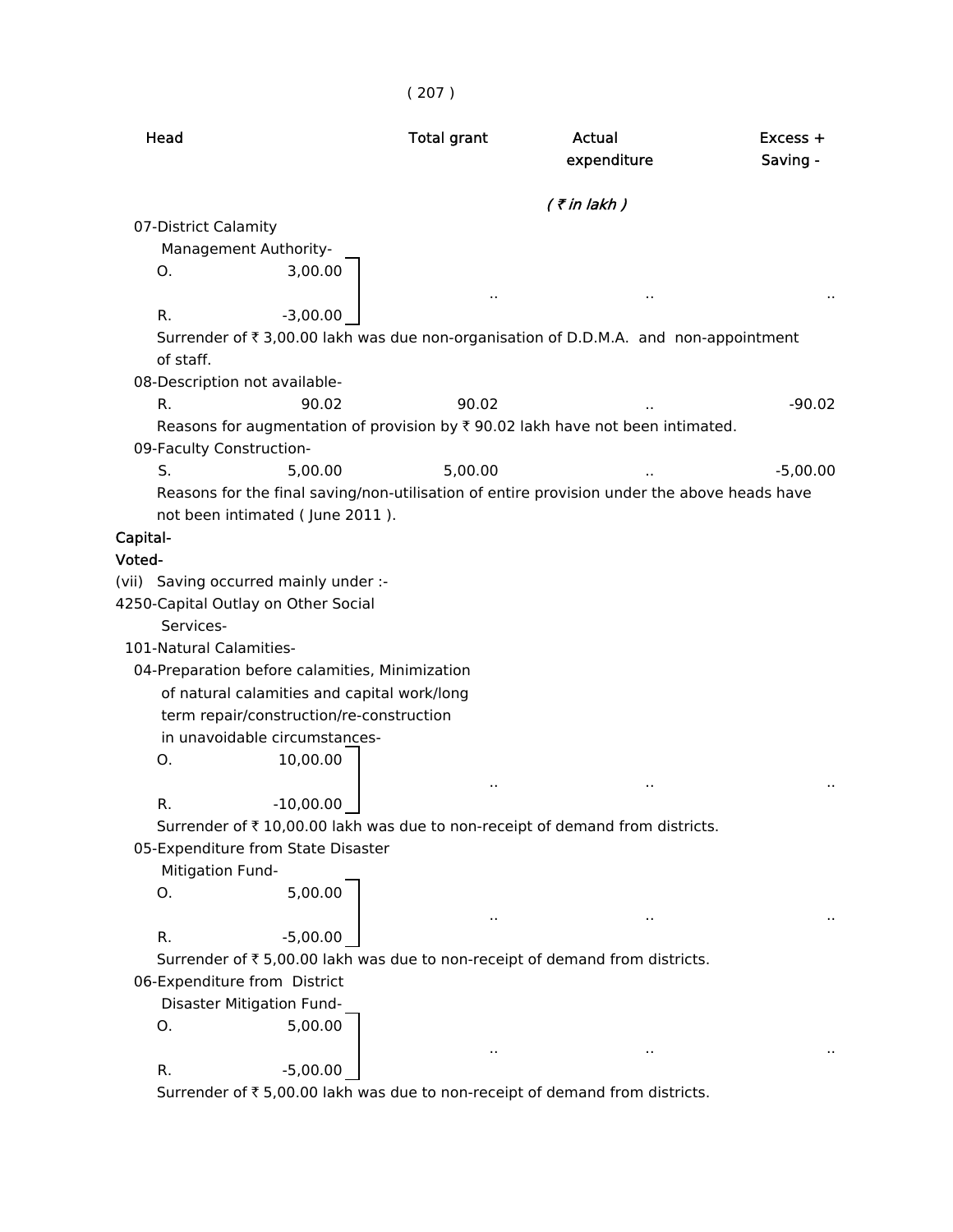#### ( 208 )

# GRANT NO.52- REVENUE DEPARTMENT (BOARD OF REVENUE AND OTHER EXPENDITURE)

| <b>Major Heads</b>                              |             | <b>Total grant</b><br>or<br>appropriation | Actual<br>expenditure | Excess +<br>Saving - |
|-------------------------------------------------|-------------|-------------------------------------------|-----------------------|----------------------|
|                                                 |             |                                           | $($ ₹ in thousand)    |                      |
| Revenue-                                        |             |                                           |                       |                      |
| 2029-Land Revenue,                              |             |                                           |                       |                      |
| 2049-Interest Payments,                         |             |                                           |                       |                      |
| 2052-Secretariat- General Services,             |             |                                           |                       |                      |
| 2059-Public Works,                              |             |                                           |                       |                      |
| 2075-Miscellaneous General Services,            |             |                                           |                       |                      |
| 2216-Housing,                                   |             |                                           |                       |                      |
| 2235-Social Security and Welfare and            |             |                                           |                       |                      |
| 3454-Census Surveys and Statistics              |             |                                           |                       |                      |
| Voted-                                          |             |                                           |                       |                      |
| Original                                        | 15,73,85,63 |                                           |                       |                      |
|                                                 |             | 15,76,81,63                               | 14,72,42,25           | $-1,04,39,38$        |
| Supplementary                                   | 2,96,00     |                                           |                       |                      |
| Amount surrendered during the year (March 2011) |             |                                           |                       | 93,52,98             |
| Charged-                                        |             |                                           |                       |                      |
| Original                                        | 69,56       |                                           |                       |                      |
|                                                 |             | 69,56                                     | 25,97                 | -43,59               |
| Supplementary                                   |             |                                           |                       |                      |
| Amount surrendered during the year (March 2011) |             |                                           |                       | 9,07                 |
| Capital-                                        |             |                                           |                       |                      |
| 4059-Capital Outlay on Public Works,            |             |                                           |                       |                      |
| 4070-Capital Outlay on Other                    |             |                                           |                       |                      |
| Administrative Services and                     |             |                                           |                       |                      |
| 6003-Internal Debt of the State Government      |             |                                           |                       |                      |
| Voted-                                          |             |                                           |                       |                      |
| Original                                        | 1,05,45     |                                           |                       |                      |
|                                                 |             | 25,09,15                                  | 91,75                 | $-24, 17, 40$        |
| Supplementary                                   | 24,03,70    |                                           |                       |                      |
| Amount surrendered during the year (March 2011) |             |                                           |                       | 81,66                |
| Charged-                                        |             |                                           |                       |                      |
| Original                                        | 10,05       |                                           |                       |                      |
|                                                 |             | 10,05                                     |                       | $-10,05$             |
| Supplementary                                   |             |                                           |                       |                      |
| Amount surrendered during the year              |             |                                           |                       |                      |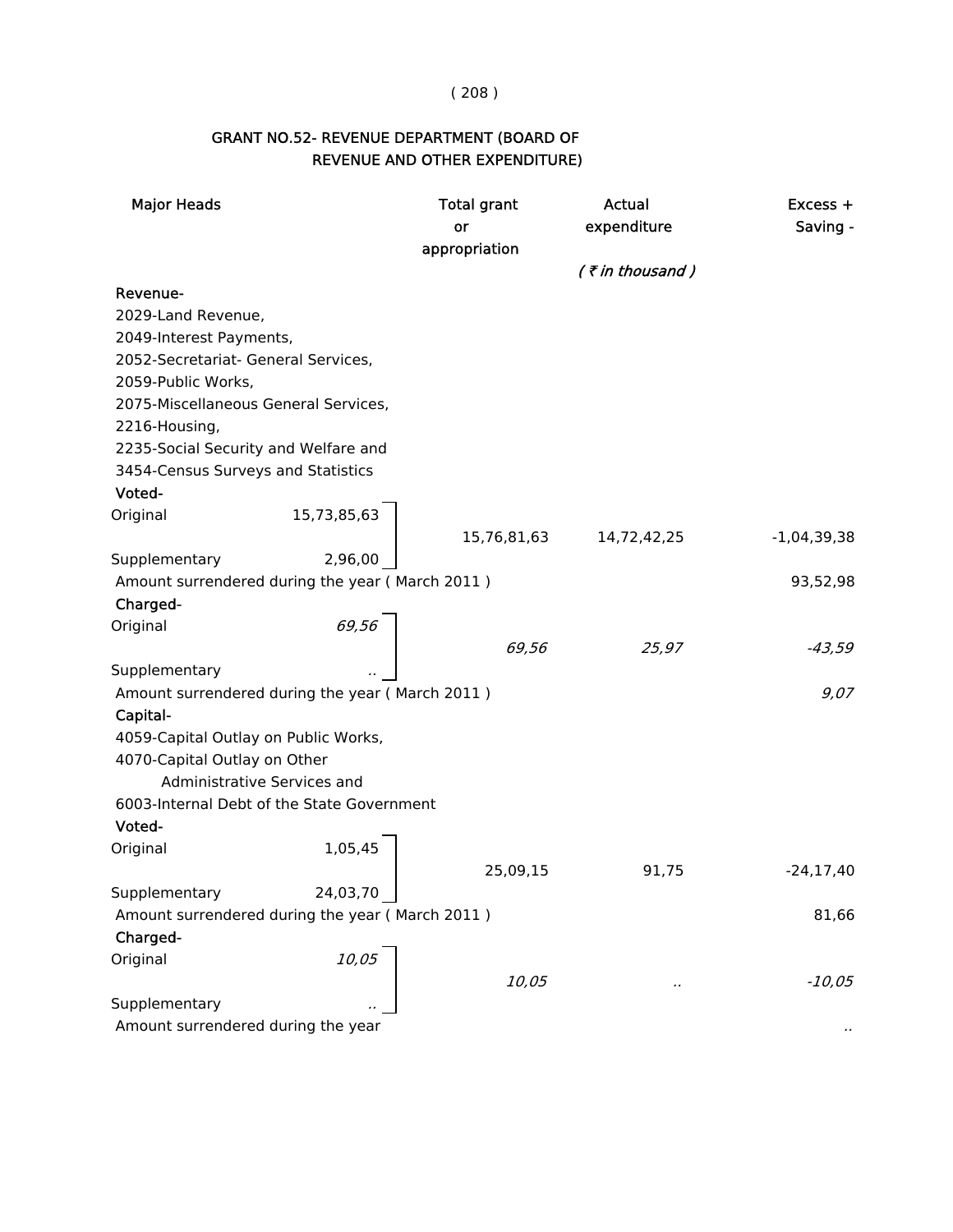|          | <b>Notes and Comments -</b>                                  |             |                                                                  |                                                                                                    |            |
|----------|--------------------------------------------------------------|-------------|------------------------------------------------------------------|----------------------------------------------------------------------------------------------------|------------|
| Revenue- |                                                              |             |                                                                  |                                                                                                    |            |
| Voted-   |                                                              |             |                                                                  |                                                                                                    |            |
|          | for surrender.                                               |             |                                                                  | (i) Out of the final saving of ₹1,04,39.38 lakh; only a sum of ₹93,52.98 lakh could be anticipated |            |
| (ii)     |                                                              |             |                                                                  | In view of the final saving of ₹1,04,39.38 lakh, the supplementary grant of ₹2,96.00 lakh          |            |
|          | obtained in August 2010 proved unnecessary.                  |             |                                                                  |                                                                                                    |            |
|          |                                                              |             |                                                                  | (iii) Saving (partly counterbalanced by excess under other heads) occurred mainly under :-         |            |
|          | Head                                                         |             | <b>Total grant</b>                                               | <b>Actual</b>                                                                                      | $Excess +$ |
|          |                                                              |             |                                                                  | expenditure                                                                                        | Saving -   |
|          |                                                              |             |                                                                  | $($ ₹ in lakh $)$                                                                                  |            |
|          | 2052-Secretariat-General Services-                           |             |                                                                  |                                                                                                    |            |
|          | 800-Other Expenditure-                                       |             |                                                                  |                                                                                                    |            |
|          | 03-Payment of Arrears-                                       |             |                                                                  |                                                                                                    |            |
|          | O.                                                           | 1,50.00     |                                                                  |                                                                                                    |            |
|          |                                                              |             | 2,02.46                                                          | 1,22.49                                                                                            | -79.97     |
|          | R.                                                           | 52.46       |                                                                  |                                                                                                    |            |
|          |                                                              |             |                                                                  | Out of net augmentation of ₹52.46 lakh, surrender of ₹5.54 lakh was on the basis of actual         |            |
|          |                                                              |             |                                                                  | expenditure. Augmentation of ₹58.00 lakh was due to less budget provision than requirement.        |            |
|          | 2075-Miscellaneous General Services-                         |             |                                                                  |                                                                                                    |            |
|          | 800-Other expenditure-                                       |             |                                                                  |                                                                                                    |            |
|          | 07-Compensation under U.P. Maximum                           |             |                                                                  |                                                                                                    |            |
|          | Land Ceiling Implementation Act                              |             | 5.00                                                             |                                                                                                    | $-5.00$    |
|          | 2216-Housing-                                                |             |                                                                  |                                                                                                    |            |
|          |                                                              |             |                                                                  |                                                                                                    |            |
|          | 01-Government Residential Buildings-<br>700-Other Residence- |             |                                                                  |                                                                                                    |            |
|          |                                                              |             |                                                                  |                                                                                                    |            |
|          | 03-Maintenance of residential                                |             |                                                                  |                                                                                                    |            |
|          | buildings of Board of Revenue-                               |             |                                                                  |                                                                                                    |            |
|          | Ο.                                                           | 48.00       |                                                                  |                                                                                                    |            |
|          |                                                              |             | 42.50                                                            | 42.50                                                                                              |            |
|          | R.                                                           | $-5.50$     |                                                                  |                                                                                                    |            |
|          |                                                              |             | Surrender of ₹ 5.50 lakh was on the basis of actual expenditure. |                                                                                                    |            |
|          | 04-Minor construction work in residential                    |             |                                                                  |                                                                                                    |            |
|          | buildings of Board of Revenue-                               |             |                                                                  |                                                                                                    |            |
|          | 0.                                                           | 81.95       |                                                                  |                                                                                                    |            |
|          |                                                              |             | 5.46                                                             | 5.46                                                                                               |            |
|          | R.                                                           | $-76.49$    |                                                                  |                                                                                                    |            |
|          |                                                              |             | Surrender of ₹76.49 lakh was on the basis of actual expenditure. |                                                                                                    |            |
|          | 2235-Social Security and Welfare-                            |             |                                                                  |                                                                                                    |            |
|          | 60-Other Social Security and                                 |             |                                                                  |                                                                                                    |            |
|          | <b>Welfare Programmes-</b>                                   |             |                                                                  |                                                                                                    |            |
|          | 110-Other Insurance Schemes-                                 |             |                                                                  |                                                                                                    |            |
|          | 01-Central Plan/Centrally                                    |             |                                                                  |                                                                                                    |            |
|          | Sponsored Schemes-                                           |             |                                                                  |                                                                                                    |            |
|          | О.                                                           | 40,00.00    |                                                                  |                                                                                                    |            |
|          |                                                              |             | 5,51.26                                                          | 6,17.76                                                                                            | $+66.50$   |
|          | R.                                                           | $-34,48.74$ |                                                                  |                                                                                                    |            |

Surrender of  $\bar{\tau}$  34,48.74 lakh was due to no demand.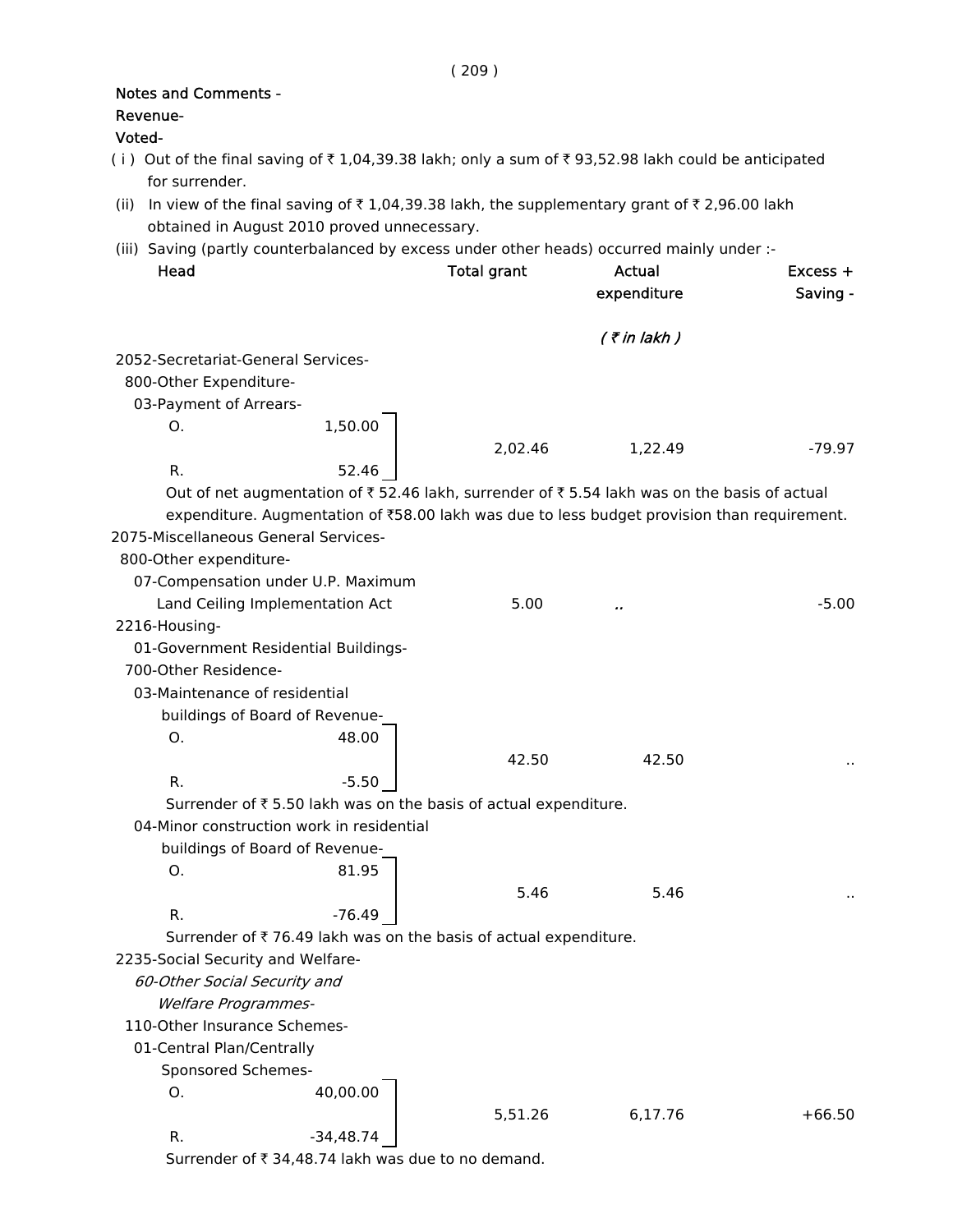|                                        |                                     | (210)                                                             |                                                                                               |                      |
|----------------------------------------|-------------------------------------|-------------------------------------------------------------------|-----------------------------------------------------------------------------------------------|----------------------|
| Head                                   |                                     | <b>Total grant</b>                                                | Actual<br>expenditure                                                                         | Excess +<br>Saving - |
|                                        |                                     |                                                                   | $($ ₹ in lakh $)$                                                                             |                      |
| 03-Payment for premium of Personal     |                                     |                                                                   |                                                                                               |                      |
| Accidental Insurance Scheme            |                                     |                                                                   |                                                                                               |                      |
| of account holder/co-account           |                                     |                                                                   |                                                                                               |                      |
| holder farmers of the state-           |                                     |                                                                   |                                                                                               |                      |
| O.                                     | 60,00.00                            |                                                                   |                                                                                               |                      |
|                                        |                                     | 25,43.75                                                          | 24,65.56                                                                                      | $-78.19$             |
| R.                                     | $-34,56.25$                         |                                                                   |                                                                                               |                      |
|                                        |                                     | Reasons for surrender of ₹ 34,56.25 lakh have not been intimated. |                                                                                               |                      |
| 3454-Census Surveys and Statistics-    |                                     |                                                                   |                                                                                               |                      |
| 02- Surveys and Statistics-            |                                     |                                                                   |                                                                                               |                      |
| 110- Gazetter and Statistical Memoirs- |                                     |                                                                   |                                                                                               |                      |
| 03- Revision of District Gazetters-    |                                     |                                                                   |                                                                                               |                      |
| О.                                     | 1,00.13                             |                                                                   |                                                                                               |                      |
|                                        |                                     | 75.63                                                             | 75.63                                                                                         |                      |
| R.                                     | $-24.50$                            |                                                                   |                                                                                               |                      |
|                                        |                                     |                                                                   | Surrender of ₹ 24.50 lakh was due to posts of Head of Department, other officers/staff        |                      |
| utilization of funds.                  |                                     |                                                                   | remaining vacant, no requirement, non-availing of L.T.C. facility by the staff and non-       |                      |
|                                        |                                     |                                                                   | Reasons for the final saving/excess/non-utilization of entire provision under the above heads |                      |
|                                        | have not been intimated(June 2011). |                                                                   |                                                                                               |                      |
| (iv) Excess occurred mainly under :-   |                                     |                                                                   |                                                                                               |                      |
| 2029-Land Revenue-                     |                                     |                                                                   |                                                                                               |                      |
| 001-Direction and Administration-      |                                     |                                                                   |                                                                                               |                      |
| 03-Land Acquisition-General            |                                     |                                                                   |                                                                                               |                      |
| Revenue Expenditure-                   |                                     |                                                                   |                                                                                               |                      |
| O.                                     | 23,34.94                            |                                                                   |                                                                                               |                      |
|                                        |                                     | 23,37.94                                                          | 23,43.69                                                                                      | $+5.75$              |
| S.                                     | 3.00                                |                                                                   |                                                                                               |                      |
| 103-Land Records-                      |                                     |                                                                   |                                                                                               |                      |
| 03-Superintending-                     |                                     |                                                                   |                                                                                               |                      |
| О.                                     | 1,59.77                             |                                                                   |                                                                                               |                      |
|                                        |                                     | 1,46.29                                                           | 2,01.01                                                                                       | $+54.72$             |
| R.                                     | $-13.48$                            |                                                                   |                                                                                               |                      |
|                                        |                                     |                                                                   | Actual expenditure of ₹ 2,01.01 lakh includes clearance of suspense amounting to ₹ 25.40 lakh |                      |

for the year 2001-02, 2008-09 and 2009-10.

Reasons for surrender of  $\bar{\tau}$  13.48 lakh have not been intimated.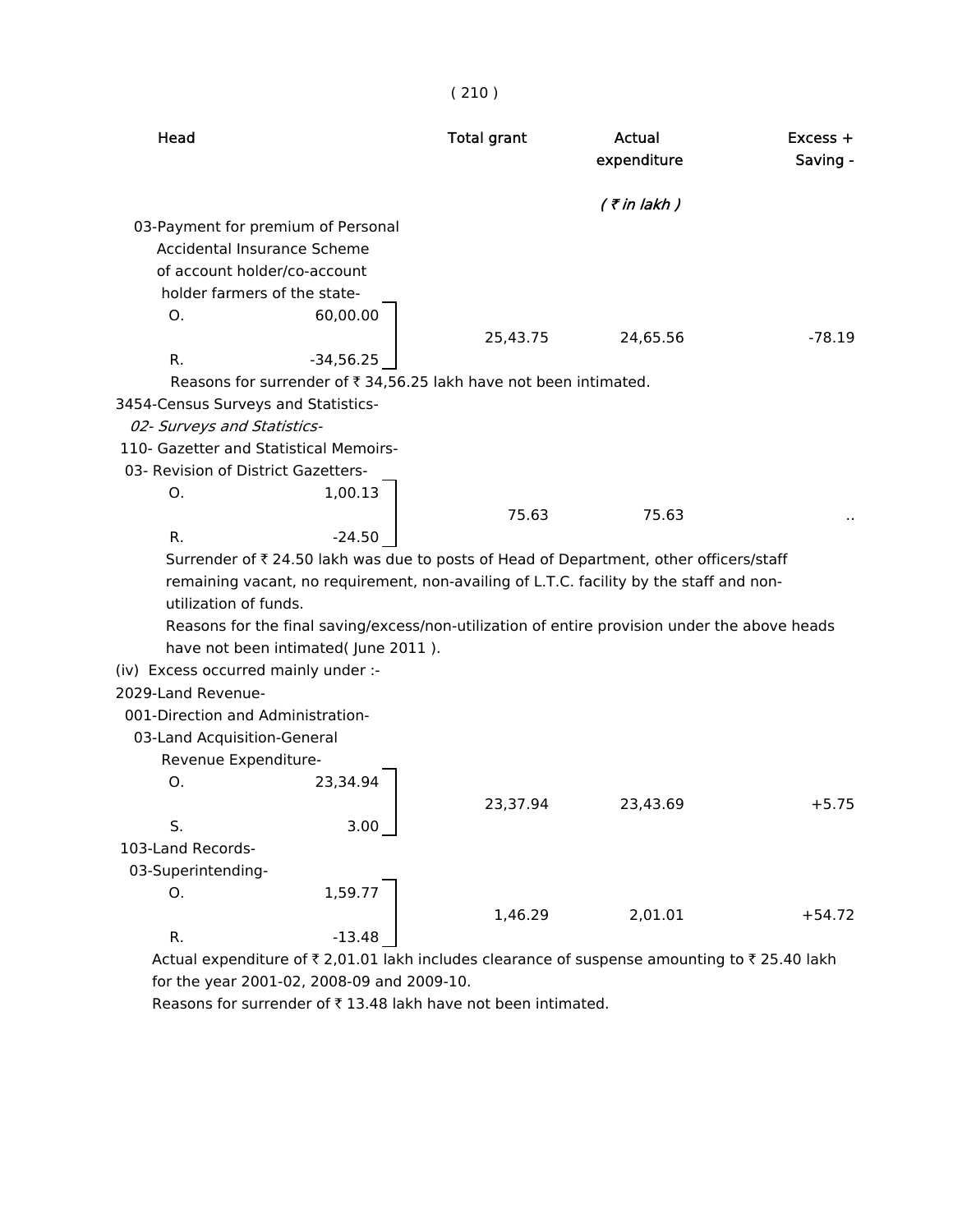|                                                                                                                                                                                                                                                                                  | (211)                         |                              |                        |
|----------------------------------------------------------------------------------------------------------------------------------------------------------------------------------------------------------------------------------------------------------------------------------|-------------------------------|------------------------------|------------------------|
| Head                                                                                                                                                                                                                                                                             | <b>Total grant</b>            | <b>Actual</b><br>expenditure | $Excess +$<br>Saving - |
|                                                                                                                                                                                                                                                                                  |                               | $($ ₹ in lakh $)$            |                        |
| 2052-Secretariat-General Services-<br>099-Board of Revenue -<br>03-Board of Revenue-                                                                                                                                                                                             |                               |                              |                        |
| 15,84.53<br>O.<br>S.<br>28.00<br>$-1,34.48$<br>R.                                                                                                                                                                                                                                | 14,78.05                      | 16,65.85                     | $+1,87.80$             |
| Actual expenditure of ₹16,65.85 lakh includes clearance of suspense amounting to ₹42.36 lakh<br>for the year 2001-02, 2002-03, 2003-04. 2004-05, 2005-06, 2006-07, 2007-08, 2008-09 and<br>2009-10.                                                                              |                               |                              |                        |
| Out of net saving of ₹1,34.48 lakh, surrender of ₹1,57.48 lakh was on the basis of actual<br>expenditure. Augmentation of provision by ₹ 23.00 lakh was due to less electricity dues.<br>Reasons for the final excess under the above heads have not been intimated (June 2011). |                               |                              |                        |
| Charged-                                                                                                                                                                                                                                                                         |                               |                              |                        |
| Out of the final saving of $\overline{\tau}$ 43.59 lakh, only a sum of $\overline{\tau}$ 9.07 lakh was surrendered.<br>(v)                                                                                                                                                       |                               |                              |                        |
| Saving (partly counterbalanced by excess under other heads) occurred mainly under :-<br>(vi)                                                                                                                                                                                     |                               |                              |                        |
| Head                                                                                                                                                                                                                                                                             | <b>Total</b><br>appropriation | <b>Actual</b><br>expenditure | $Excess +$<br>Saving - |
|                                                                                                                                                                                                                                                                                  |                               |                              |                        |
|                                                                                                                                                                                                                                                                                  |                               | $($ ₹ in lakh)               |                        |
| 2029-Land Revenue-<br>001-Direction and Administration-                                                                                                                                                                                                                          |                               |                              |                        |
| 03-Land Acquisition-General                                                                                                                                                                                                                                                      |                               |                              |                        |
| Revenue Expenditure                                                                                                                                                                                                                                                              | 5.00                          |                              | $-5.00$                |
| During 2006-07, 2007-08, 2008-09 and 2009-10 also, entire appropriation of ₹5.00 lakh in                                                                                                                                                                                         |                               |                              |                        |
| each year under this head remained unutilised.                                                                                                                                                                                                                                   |                               |                              |                        |
| 101-Collection Charges-                                                                                                                                                                                                                                                          |                               |                              |                        |
| 03-Collection charges of Land                                                                                                                                                                                                                                                    |                               |                              |                        |
| Revenue (Maal Gujari) Taquavi canal<br>and other miscellaneous Govt. dues-                                                                                                                                                                                                       |                               |                              |                        |
| 10.50<br>O <sub>r</sub>                                                                                                                                                                                                                                                          |                               |                              |                        |
|                                                                                                                                                                                                                                                                                  | 4.40                          | 2.55                         | $-1.85$                |
| R.<br>$-6.10$                                                                                                                                                                                                                                                                    |                               |                              |                        |
| Surrender of ₹ 6.10 lakh was on the basis of actual expenditure.                                                                                                                                                                                                                 |                               |                              |                        |
| 2049-Interest Payments-                                                                                                                                                                                                                                                          |                               |                              |                        |
| 01-Interest on Internal Debt-                                                                                                                                                                                                                                                    |                               |                              |                        |
| 101-Interest on Market Loans-                                                                                                                                                                                                                                                    |                               |                              |                        |
| 07-Miscellaneous Expenditure                                                                                                                                                                                                                                                     | 50.00                         | 1.23                         | -48.77                 |
| Reasons for the final saving/non-utilisation of entire appropriation under the above heads have<br>not been intimated (June 2011).                                                                                                                                               |                               |                              |                        |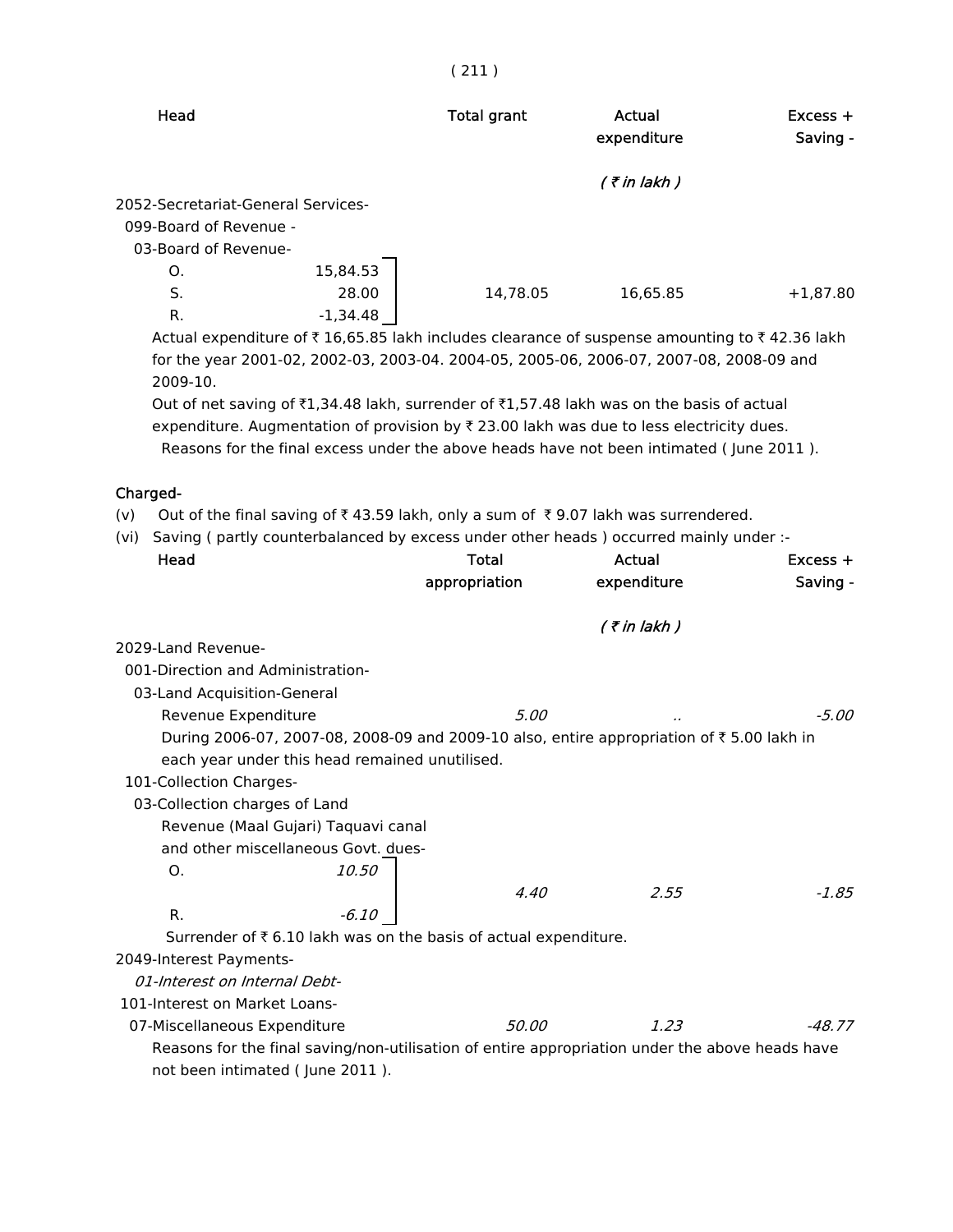(vii) Excess occurred mainly under:-

|          | Head                                                                                      |          | <b>Total</b><br>appropriation | Actual<br>expenditure | Excess +<br>Saving - |
|----------|-------------------------------------------------------------------------------------------|----------|-------------------------------|-----------------------|----------------------|
|          |                                                                                           |          |                               | $($ ₹ in lakh)        |                      |
|          | 2049-Interest Payments-                                                                   |          |                               |                       |                      |
|          | 01-Interest on Internal Debt-                                                             |          |                               |                       |                      |
|          | 101-Interest on Market Loans-                                                             |          |                               |                       |                      |
|          | 03-Interest on Compensation Bonds                                                         |          |                               |                       |                      |
|          | and Stock Certificates                                                                    |          | 0.01                          | 12.43                 | $+12.42$             |
|          | Actual expenditure of ₹12.43 lakh includes clearance of suspense amounting to ₹7.00 lakh  |          |                               |                       |                      |
|          | for the year 2001-02 and 2003-04.                                                         |          |                               |                       |                      |
|          | 305-Management of Debt-                                                                   |          |                               |                       |                      |
|          | 03-Issue and management of                                                                |          |                               |                       |                      |
|          | Compensation Bonds and                                                                    |          |                               |                       |                      |
|          | Rehabilitation grant Bonds, etc.                                                          |          | 0.01                          | 4.63                  | $+4.62$              |
|          | 2075-Miscellaneous General Services-                                                      |          |                               |                       |                      |
|          | 800-Other expenditure-                                                                    |          |                               |                       |                      |
|          | 11-Payment of decretal amounts-                                                           |          |                               |                       |                      |
|          | Ο.                                                                                        | 0.01     |                               |                       |                      |
|          |                                                                                           |          | $\cdot$                       | 4.70                  | $+4.70$              |
|          | R.                                                                                        | $-0.01$  |                               |                       |                      |
|          | Surrender of ₹ 0.01 lakh was due to non-receipt of demand from districts.                 |          |                               |                       |                      |
|          | Reasons for the final excess under the above heads have not been intimated (June 2011).   |          |                               |                       |                      |
| Capital- |                                                                                           |          |                               |                       |                      |
| Voted-   |                                                                                           |          |                               |                       |                      |
| (viii)   | Out of the final saving of ₹24,17.40 lakh, only a sum of ₹81.66 lakh could be anticipated |          |                               |                       |                      |
|          | for surrender.                                                                            |          |                               |                       |                      |
| (ix)     | In view of the final saving of ₹24,17.40 lakh, the supplementary grant of ₹24,03.70 lakh  |          |                               |                       |                      |
|          | obtained in August 2010 proved unnecessary.                                               |          |                               |                       |                      |
| (x)      | Saving occurred mainly under:-                                                            |          |                               |                       |                      |
|          | Head                                                                                      |          | <b>Total grant</b>            | <b>Actual</b>         | Excess +             |
|          |                                                                                           |          |                               | expenditure           | Saving -             |
|          |                                                                                           |          |                               |                       |                      |
|          |                                                                                           |          |                               | $($ ₹ in lakh)        |                      |
|          | 4059-Capital Outlay on Public Works-                                                      |          |                               |                       |                      |
|          | 01-Office Buildings-                                                                      |          |                               |                       |                      |
|          | 800-Other expenditure-                                                                    |          |                               |                       |                      |
|          | 10-Minor construction work in                                                             |          |                               |                       |                      |
|          | non-residential buildings of                                                              |          |                               |                       |                      |
|          | Board of Revenue-                                                                         |          |                               |                       |                      |
|          | Ο.                                                                                        | 95.45    |                               |                       |                      |
|          |                                                                                           |          | 13.79                         | 13.80                 | $+0.01$              |
|          | R.                                                                                        | $-81.66$ |                               |                       |                      |

Surrender of  $\bar{\tau}$  81.66 lakh was on the basis of actual expenditure.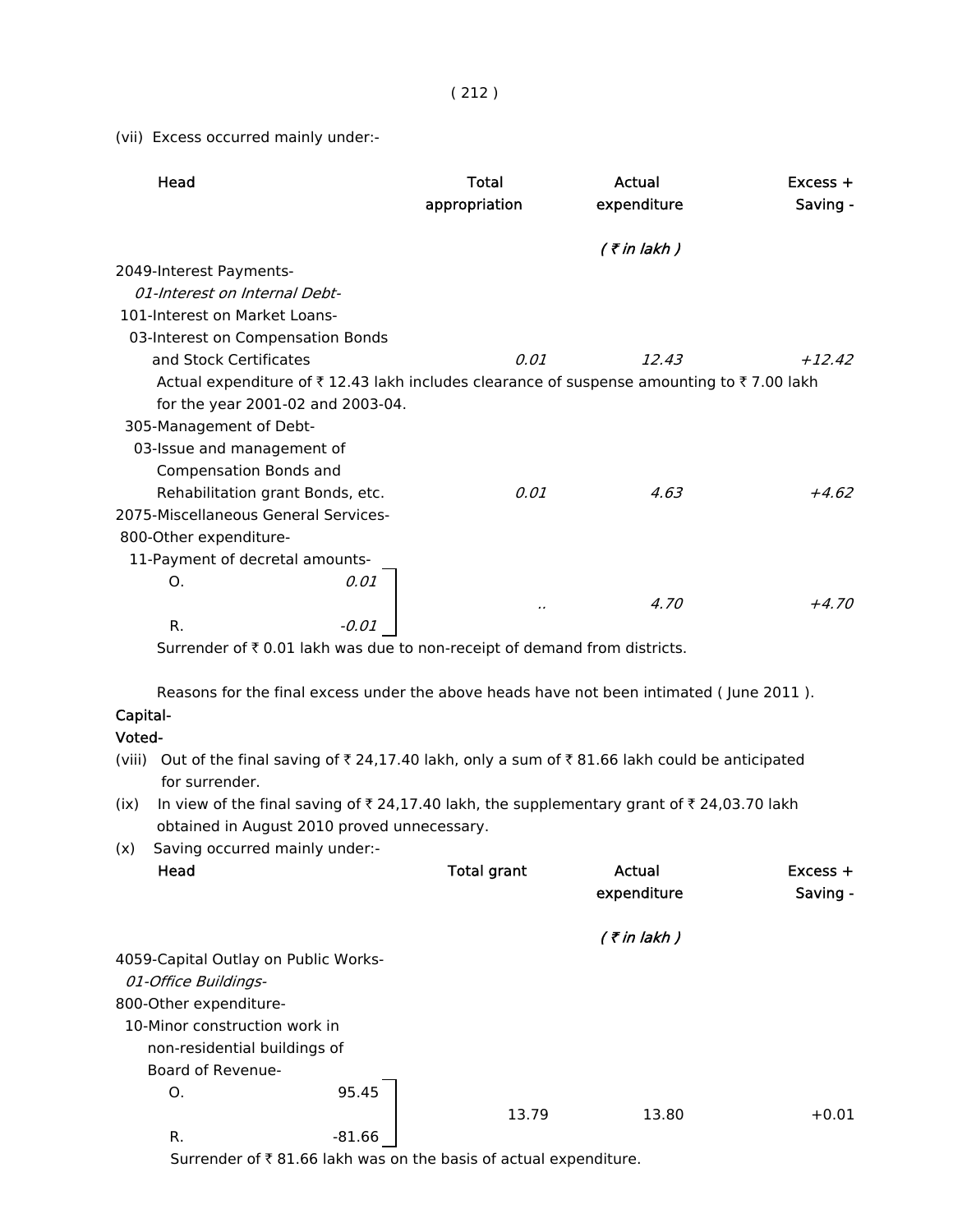|   | ×<br>٠ |   |
|---|--------|---|
| × |        | × |

| Head                                                                                                                                  |          | <b>Total grant</b> | Actual<br>expenditure | $Excess +$<br>Saving - |
|---------------------------------------------------------------------------------------------------------------------------------------|----------|--------------------|-----------------------|------------------------|
|                                                                                                                                       |          |                    | $($ ₹ in lakh $)$     |                        |
| 4070-Capital Outlay on Other<br>Administrative Services-<br>800-Other Expenditure-<br>01-Central Plan/Centrally<br>Sponsored Schemes- |          |                    |                       |                        |
| S.                                                                                                                                    | 23,35.75 | 23,35.75           | $\cdot$ .             | $-23,35.75$            |

 Reasons for the final excess/non-utilisation of entire supplementary provision under the above heads have not been intimated ( June 2011 ).

## Charged-

(xi) Out of the final saving of  $\bar{\tau}$  10.05 lakh, no amount could be anticipated for surrender.

(xii) Saving occurred mainly under:-

| Head                                        | Total<br>appropriation | Actual<br>expenditure | $Excess +$<br>Saving - |
|---------------------------------------------|------------------------|-----------------------|------------------------|
|                                             |                        | $($ ₹ in lakh $)$     |                        |
| 6003-Internal Debt of the State Government- |                        |                       |                        |
| 106-Compensation and other Bonds-           |                        |                       |                        |
| 05-Miscellaneous Expenditure                | <i>10.00</i>           |                       | -10.00                 |

 Reasons for non-utilisation of entire appropriation under the above head have not been intimated ( June 2011 ).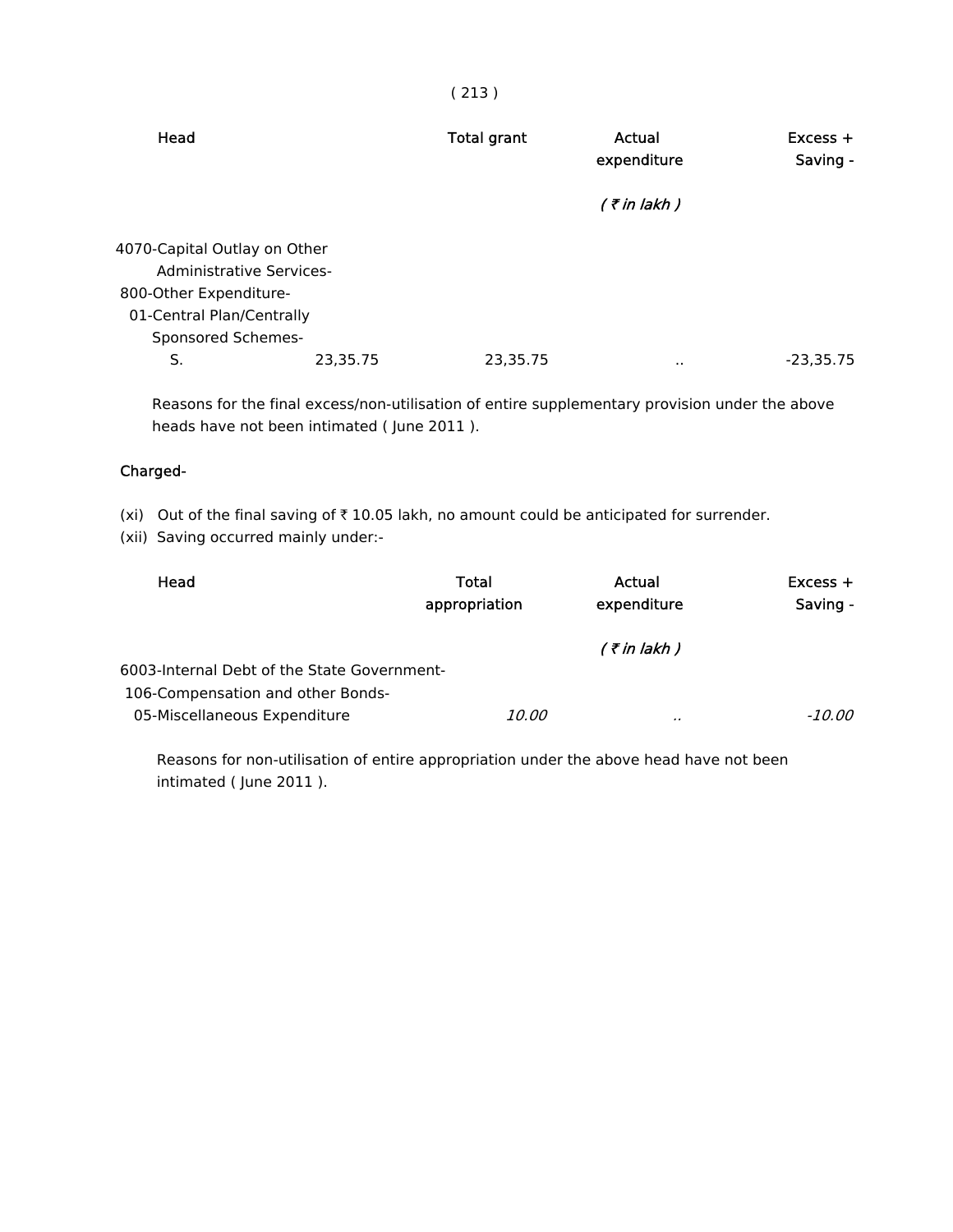( 214 )

# GRANT NO. 53- NATIONAL INTEGRATION DEPARTMENT

| <b>Major Heads</b>                                                                                           | <b>Total grant</b> | Actual<br>expenditure | Excess +<br>Saving - |
|--------------------------------------------------------------------------------------------------------------|--------------------|-----------------------|----------------------|
|                                                                                                              |                    | $($ ₹ in thousand)    |                      |
| Revenue-                                                                                                     |                    |                       |                      |
| 2070-Other Administrative Services and                                                                       |                    |                       |                      |
| 2202-General Education                                                                                       |                    |                       |                      |
| Voted-                                                                                                       |                    |                       |                      |
| 1,01,92<br>Original                                                                                          |                    |                       |                      |
|                                                                                                              | 1,07,62            | 81,89                 | $-25,73$             |
| Supplementary                                                                                                |                    |                       |                      |
| Amount surrendered during the year (March 2011)                                                              |                    |                       | 24,61                |
| Capital-                                                                                                     |                    |                       |                      |
| 6851- Loans for Village and Small Industries                                                                 |                    |                       |                      |
| Voted-                                                                                                       |                    |                       |                      |
|                                                                                                              |                    |                       |                      |
| 1,00<br>Original                                                                                             |                    |                       |                      |
| Supplementary                                                                                                | 1,00               | $\cdot$ .             | $-1,00$              |
| Amount surrendered during the year (March 2011)                                                              |                    |                       | 1,00                 |
| <b>Notes and Comments-</b>                                                                                   |                    |                       |                      |
| Revenue-                                                                                                     |                    |                       |                      |
| Voted-                                                                                                       |                    |                       |                      |
| (i) Out of the final saving of ₹25.73 lakh, only a sum of ₹24.61 lakh could be anticipated<br>for surrender. |                    |                       |                      |
| (ii) In view of the final saving of ₹25.73 lakh, supplementary grant of ₹5.70 lakh obtained                  |                    |                       |                      |
| in August 2010 proved unnecessary.                                                                           |                    |                       |                      |
| (iii) Saving (partly counterbalanced by small excess under another head) occurred mainly                     |                    |                       |                      |
| under:-                                                                                                      |                    |                       |                      |
| Head                                                                                                         | <b>Total grant</b> | Actual                | Excess +             |
|                                                                                                              |                    | expenditure           | Saving -             |
|                                                                                                              |                    |                       |                      |
|                                                                                                              |                    | $($ ₹ in lakh)        |                      |
| 2070-Other Administrative Services-                                                                          |                    |                       |                      |
| 800- Other expenditure-                                                                                      |                    |                       |                      |
| 08-Organisation of National Integration<br>and Communal harmony Programmes                                   |                    |                       |                      |
|                                                                                                              |                    |                       |                      |
| on the birth days of great persons-<br>24.85<br>О.                                                           |                    |                       |                      |
|                                                                                                              | 16.49              | 16.56                 | $+0.07$              |
| $-8.36$<br>R.                                                                                                |                    |                       |                      |
|                                                                                                              |                    |                       |                      |

Surrender of  $\bar{\tau}$  8.36 lakh was due to non-utilization of funds in Districts.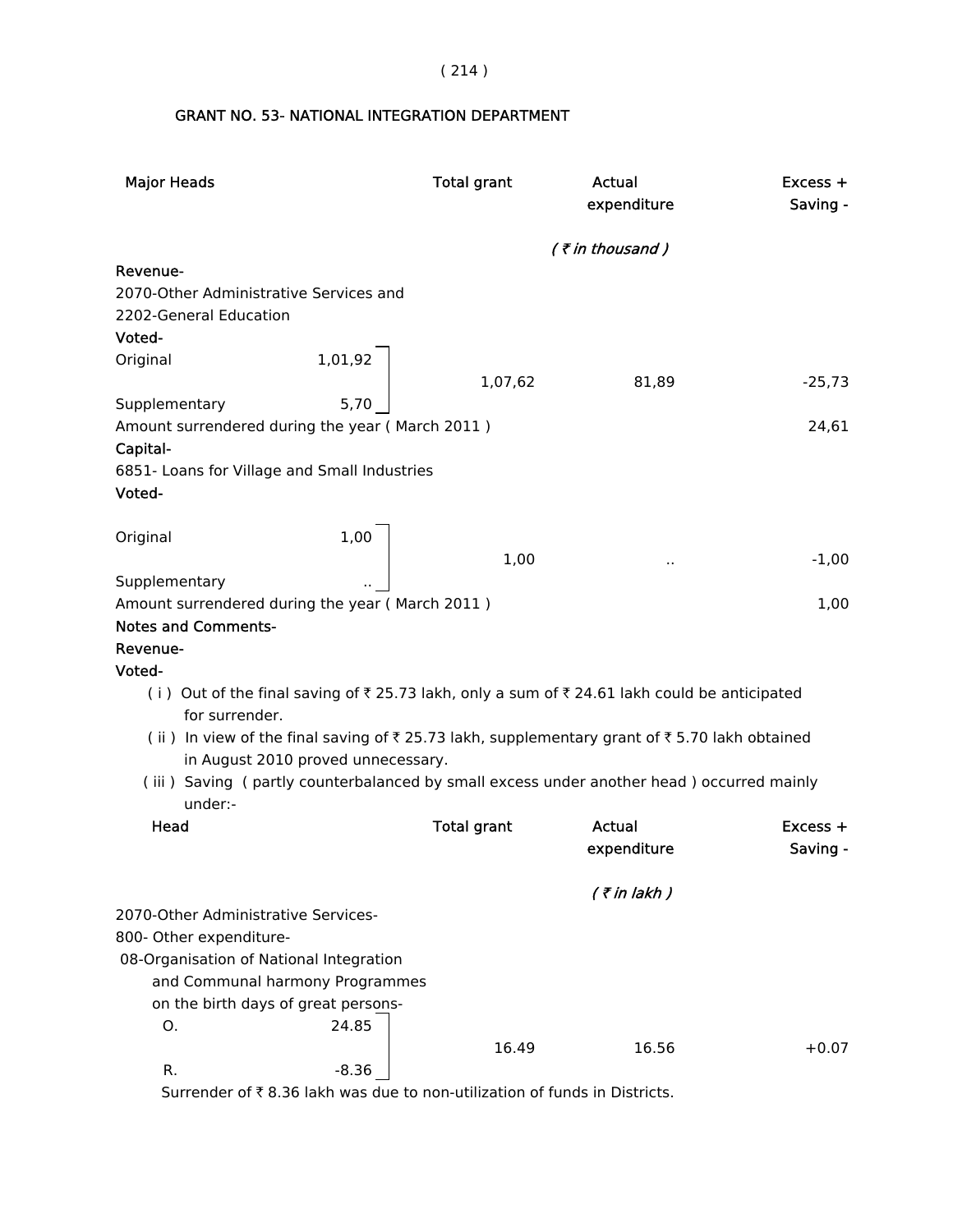| Head                              |         | <b>Total grant</b> | Actual<br>expenditure | $Excess +$<br>Saving - |
|-----------------------------------|---------|--------------------|-----------------------|------------------------|
|                                   |         |                    | $($ ₹ in lakh $)$     |                        |
| 14-Facilities to the President of |         |                    |                       |                        |
| <b>State Integration Council-</b> |         |                    |                       |                        |
| O.                                | 12.95   |                    |                       |                        |
|                                   |         | 7.90               | 7.90                  | $\sim$ $\sim$          |
| R.                                | $-5.05$ |                    |                       |                        |

Surrender of  $\bar{\tau}$  5.05 lakh was due to no demand by Chairman.

Reasons for the final excess under the above head have not been intimated ( June 2011 ).

# ( 215 )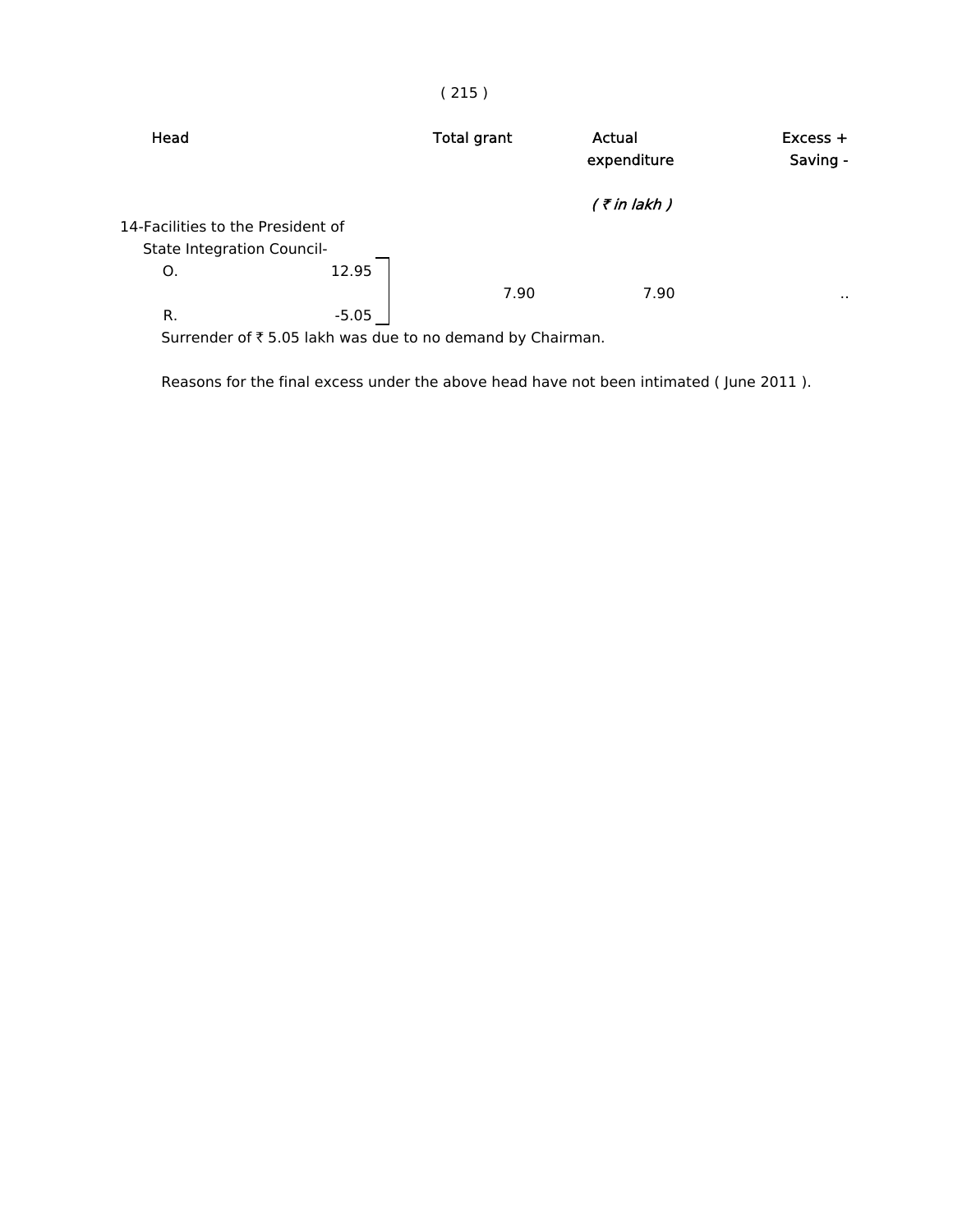## ( 216 )

# GRANT NO. 54-PUBLIC WORKS DEPARTMENT ( ESTABLISHMENT )

| <b>Major Heads</b>                              |             | <b>Total grant</b><br>or<br>appropriation | Actual<br>expenditure | $Excess +$<br>Saving - |
|-------------------------------------------------|-------------|-------------------------------------------|-----------------------|------------------------|
|                                                 |             |                                           | (₹ in thousand)       |                        |
| Revenue-                                        |             |                                           |                       |                        |
| 2059- Public Works                              |             |                                           |                       |                        |
| Voted-                                          |             |                                           |                       |                        |
| Original                                        | 11,21,43,42 |                                           |                       |                        |
|                                                 |             | 11,21,43,42                               | 7,24,87,79            | $-3,96,55,63$          |
| Supplementary                                   |             |                                           |                       |                        |
| Amount surrendered during the year (March 2011) |             |                                           |                       | 92,13                  |
| Charged-                                        |             |                                           |                       |                        |
| Original                                        | 4,00        |                                           |                       |                        |
|                                                 |             | 4,00                                      | 3,48                  | -52                    |
| Supplementary                                   |             |                                           |                       |                        |
| Amount surrendered during the year              |             |                                           |                       |                        |
| <b>Notes and Comments-</b>                      |             |                                           |                       |                        |
| Revenue-                                        |             |                                           |                       |                        |
|                                                 |             |                                           |                       |                        |

#### Voted-

(i) Out of the final saving of  $\bar{\tau}$  3,96,55.63 lakh, only a sum of  $\bar{\tau}$  92.13 lakh could be anticipated for surrender.

(ii) Saving (partly counterbalanced by excess under other heads) occurred mainly under :-

| Head                              |                                        | <b>Total grant</b> | Actual<br>expenditure                                              | $Excess +$<br>Saving - |
|-----------------------------------|----------------------------------------|--------------------|--------------------------------------------------------------------|------------------------|
|                                   |                                        |                    | (₹ in lakh)                                                        |                        |
| 2059-Public Works-                |                                        |                    |                                                                    |                        |
| 80-General-                       |                                        |                    |                                                                    |                        |
| 001-Direction and Administration- |                                        |                    |                                                                    |                        |
| 97-Externally Aided Schemes-      |                                        |                    |                                                                    |                        |
| O.                                | 1,01.03                                |                    |                                                                    |                        |
|                                   |                                        | 41.54              | 40.63                                                              | $-0.91$                |
| R.                                | -59.49                                 |                    |                                                                    |                        |
|                                   |                                        |                    | Surrender of ₹ 59.49 lakh was mainly due to requirement being nil. |                        |
| 003-Training-                     |                                        |                    |                                                                    |                        |
|                                   | 03-Scheme of training to graduates and |                    |                                                                    |                        |
|                                   | diploma holder Candidates in Public    |                    |                                                                    |                        |
|                                   | Works Department under Probationer     |                    |                                                                    |                        |
| Act (amendment) 1973 -            |                                        |                    |                                                                    |                        |
| O.                                | 50.00                                  |                    |                                                                    |                        |
|                                   |                                        | 36.66              | 22.75                                                              | $-13.91$               |
| R.                                | -13.34                                 |                    |                                                                    |                        |

Reasons for reduction in provision by  $\bar{\tau}$  13.34 lakh have not been intimated.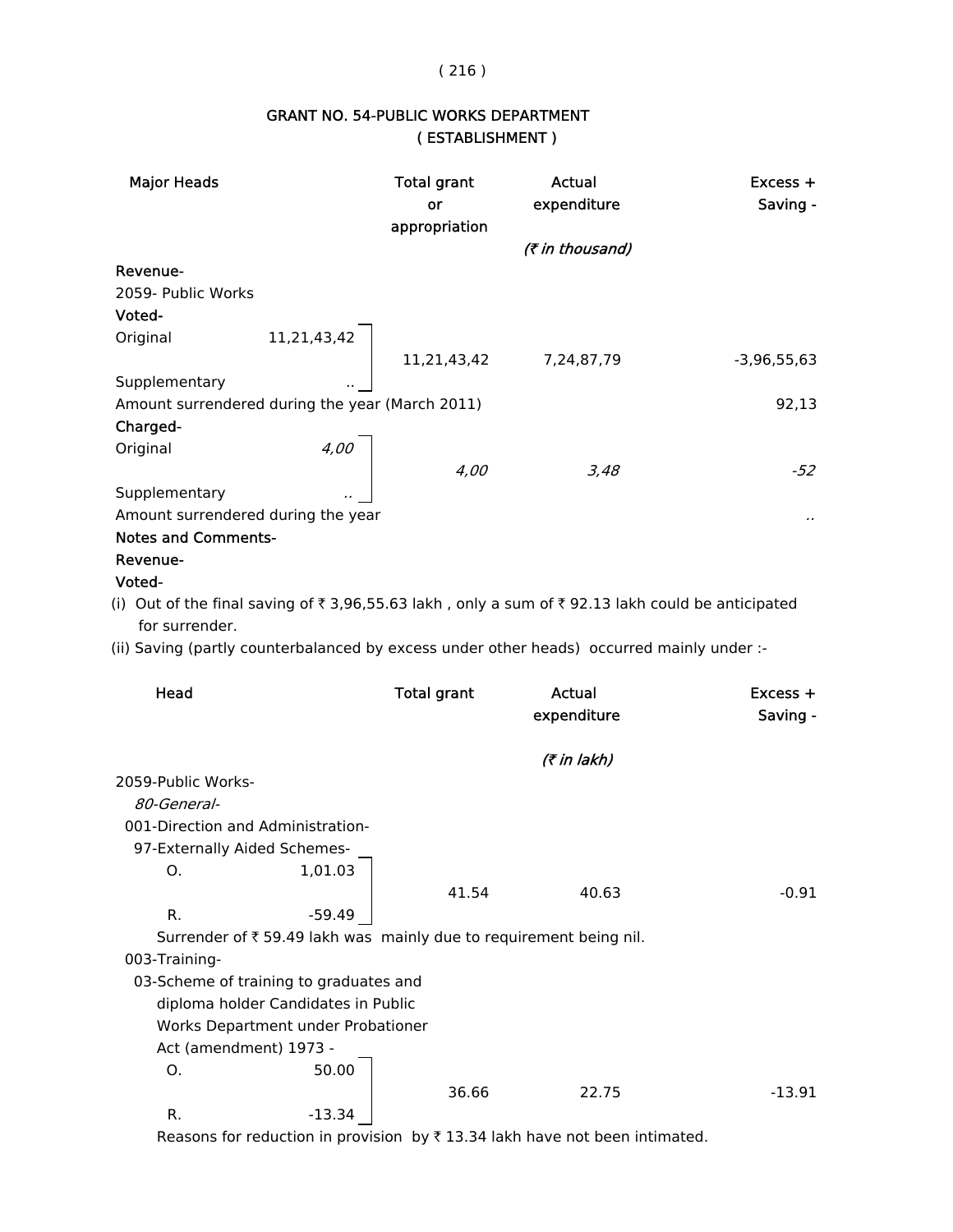| Head                           |                                                 | <b>Total grant</b> | Actual<br>expenditure                                                                                 | $Excess +$<br>Saving - |
|--------------------------------|-------------------------------------------------|--------------------|-------------------------------------------------------------------------------------------------------|------------------------|
|                                |                                                 |                    | (7 in lakh)                                                                                           |                        |
| 004-Planning and Research-     |                                                 |                    |                                                                                                       |                        |
|                                | 03-Public Works Department-Public               |                    |                                                                                                       |                        |
| Institution-                   |                                                 |                    |                                                                                                       |                        |
| Ο.                             | 84.92                                           |                    |                                                                                                       |                        |
|                                |                                                 | 71.47              | 72.73                                                                                                 | $+1.26$                |
| R.                             | $-13.45$                                        |                    |                                                                                                       |                        |
|                                |                                                 |                    | Reasons for surrender of ₹13.45 lakh was due to requirements being nil.                               |                        |
|                                |                                                 |                    | Reasons for the final saving/excess under the above heads have not been intimated                     |                        |
| (June 2011).                   |                                                 |                    |                                                                                                       |                        |
| 800-Other Expenditure-         |                                                 |                    |                                                                                                       |                        |
|                                | 07-Prorata statement of establishment           |                    |                                                                                                       |                        |
| expenditure                    |                                                 |                    | $-4,34,96.00$                                                                                         | $-4,34,96.00$          |
|                                | Minus expenditure is due to prorata adjustment. |                    |                                                                                                       |                        |
| (iii) Excess occurred under :- |                                                 |                    |                                                                                                       |                        |
| 2059-Public Works-             |                                                 |                    |                                                                                                       |                        |
| 80-General-                    |                                                 |                    |                                                                                                       |                        |
|                                | 001-Direction and Administration-               |                    |                                                                                                       |                        |
| 04- Executive-                 |                                                 |                    |                                                                                                       |                        |
|                                |                                                 |                    |                                                                                                       |                        |
| O.                             | 7,97,13.61                                      |                    |                                                                                                       |                        |
|                                |                                                 |                    | 7,94,33.67 8,31,83.52                                                                                 | $+37,49.85$            |
| R.                             | $-2,79.94$                                      |                    |                                                                                                       |                        |
|                                |                                                 |                    | Out of net reduction in provision by $\bar{\tau}$ 2,79.94 lakh, reasons for reduction in provision by |                        |
|                                |                                                 |                    | ₹ 3,58.65 lakh and augmentation of provision by ₹ 78.71 lakh have not been intimated.                 |                        |
| 05-Payment of wages to work    |                                                 |                    |                                                                                                       |                        |
| charged staff-                 |                                                 |                    |                                                                                                       |                        |
| O.                             | 1,17,25.16                                      |                    |                                                                                                       |                        |
|                                |                                                 | 1,30,05.37         | 1,31,96.74                                                                                            | $+1,91.37$             |
| R.                             | 12,80.21                                        |                    |                                                                                                       |                        |
|                                |                                                 |                    | Reasons for augmentation of provision by ₹12,80.21 lakh have not been intimated.                      |                        |
| 800-Other Expenditure-         |                                                 |                    |                                                                                                       |                        |
| 03-Payment of Arrears-         |                                                 |                    |                                                                                                       |                        |
| 0.                             | 1,42,46.13                                      |                    |                                                                                                       |                        |
|                                |                                                 | 1,34,43.05         | 1,34,95.06                                                                                            | $+52.01$               |
| R.                             | $-8,03.08$                                      |                    |                                                                                                       |                        |

Out of total reduction in provision by  $\bar{\tau}$  8,03.08 lakh, reasons for reduction in provision by ₹ 7,83.89 lakh have not been intimated. Surrender of ₹ 19.19 lakh was due to surrender by D.D.O.

Reasons for the final excess under the above heads have not been intimated (June 2011).

## ( 217 )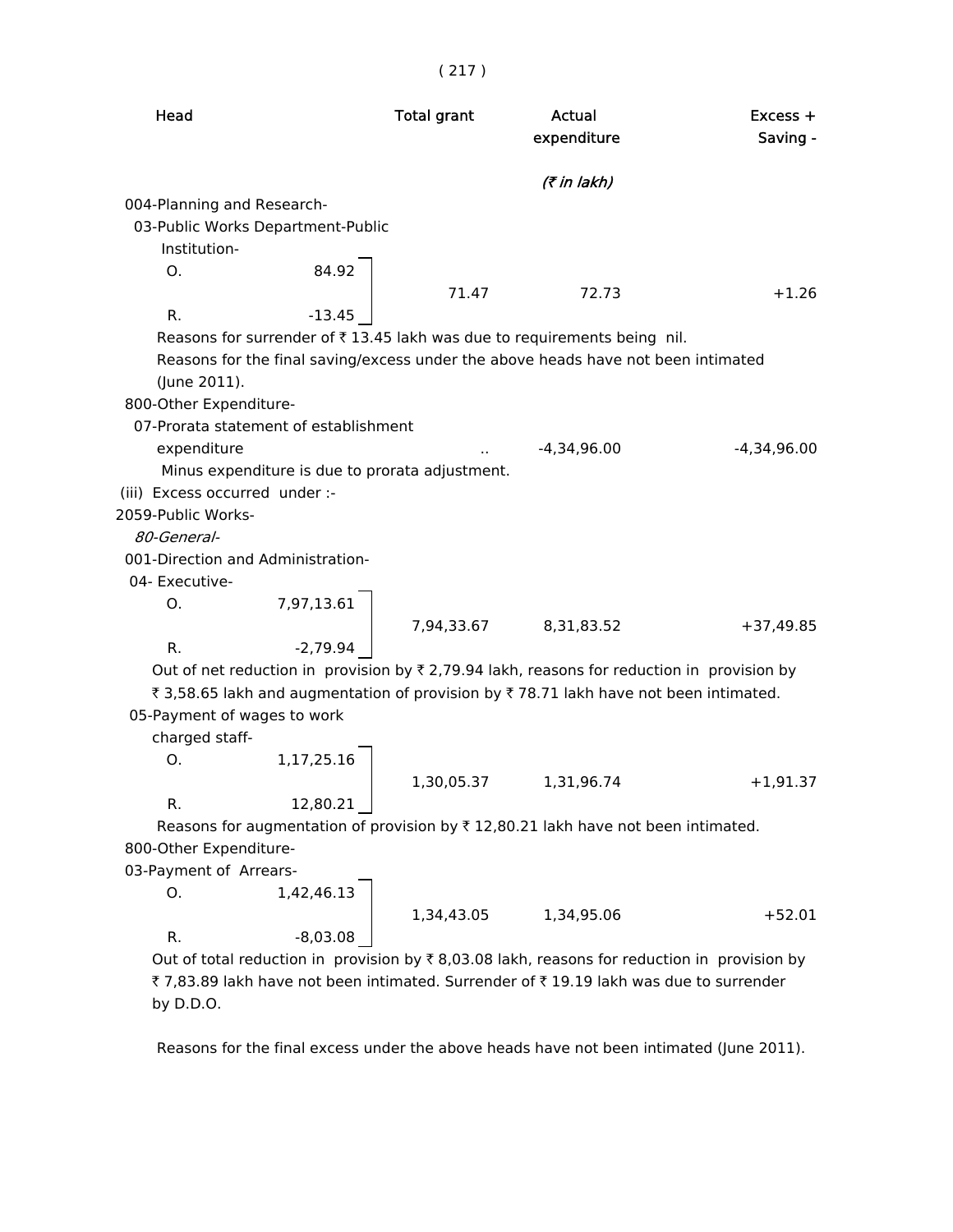( 218 )

## GRANT NO. 55- PUBLIC WORKS DEPARTMENT (BUILDINGS)

| <b>Major Heads</b>                                                                                      |          | <b>Total grant</b><br>or<br>appropriation | Actual<br>expenditure | Excess +<br>Saving - |
|---------------------------------------------------------------------------------------------------------|----------|-------------------------------------------|-----------------------|----------------------|
|                                                                                                         |          |                                           | (₹ in thousand)       |                      |
| Revenue-                                                                                                |          |                                           |                       |                      |
| 2059-Public Works and                                                                                   |          |                                           |                       |                      |
| 2216-Housing                                                                                            |          |                                           |                       |                      |
| Voted-                                                                                                  |          |                                           |                       |                      |
| Original                                                                                                | 35,67,19 |                                           |                       |                      |
|                                                                                                         |          |                                           | 35,67,19 37,14,22     | $+1,47,03$           |
| Supplementary                                                                                           |          |                                           |                       |                      |
| Amount surrendered during the year (March 2011)                                                         |          |                                           |                       | 93                   |
| Charged-                                                                                                |          |                                           |                       |                      |
| Original                                                                                                | 2,65,37  |                                           |                       |                      |
|                                                                                                         |          |                                           |                       | $-7,83$              |
| Supplementary                                                                                           |          |                                           | $2,65,37$ 2,57,54     |                      |
| Amount surrendered during the year (March 2011)                                                         |          |                                           |                       | 7,66                 |
| Capital-                                                                                                |          |                                           |                       |                      |
| 4059-Capital Outlay on Public<br>Works and                                                              |          |                                           |                       |                      |
| 4216-Capital Outlay on Housing                                                                          |          |                                           |                       |                      |
| Voted-                                                                                                  |          |                                           |                       |                      |
| Original                                                                                                | 17,28,20 |                                           |                       |                      |
|                                                                                                         |          |                                           | 21,78,20  1,65,98,29  | $+1,44,20,09$        |
| Supplementary                                                                                           | 4,50,00  |                                           |                       |                      |
| Amount surrendered during the year (March 2011)                                                         |          |                                           |                       | 3,02,25              |
| Charged-                                                                                                |          |                                           |                       |                      |
| Original                                                                                                | 83,00    |                                           |                       |                      |
|                                                                                                         |          | 83,00                                     | 62,67                 | $-20,33$             |
| Supplementary                                                                                           |          |                                           |                       |                      |
| Amount surrendered during the year (March 2011)                                                         |          |                                           |                       | 20,34                |
| <b>Notes and Comments-</b>                                                                              |          |                                           |                       |                      |
| Revenue-                                                                                                |          |                                           |                       |                      |
| Voted-                                                                                                  |          |                                           |                       |                      |
| (i) The actual expenditure of $\overline{\tau}$ 37,14.22 lakh includes prorata adjustments amounting to |          |                                           |                       |                      |

₹ 1,59.45 lakh ; provision for which is in Grant No. 54- Public Works Department ( Establishment ) under the Major Head 2059- Public Works.

(ii) Out of the final saving of  $\bar{\tau}$  12.42 lakh ( $\bar{\tau}$  1,59.45 lakh -  $\bar{\tau}$  1,47.03 lakh ), only a sum of ₹ 0.93 lakh could be anticipated for surrender.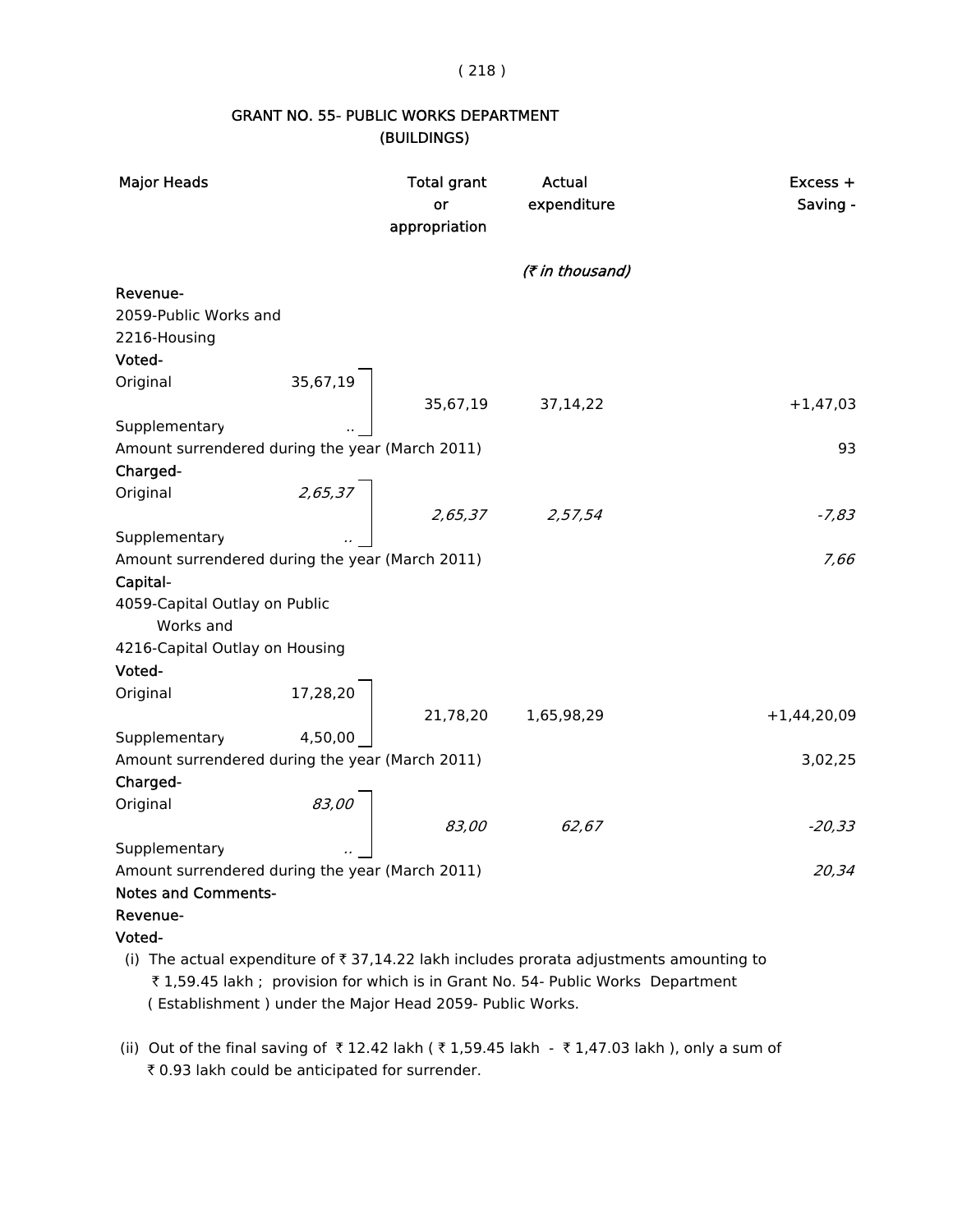( 219 )

(iii) Saving (partly counterbalanced by excess under other heads) occurred mainly under :-

| Head                                                                                   | <b>Total grant</b> | Actual<br>expenditure | $Excess +$<br>Saving - |
|----------------------------------------------------------------------------------------|--------------------|-----------------------|------------------------|
|                                                                                        |                    | (7 in lakh)           |                        |
| 2216-Housing-                                                                          |                    |                       |                        |
| 01-Government Residential Buildings-                                                   |                    |                       |                        |
| 700-Other Housing-                                                                     |                    |                       |                        |
| 05-General and special repairs-                                                        |                    |                       |                        |
| 16,67.77<br>О.                                                                         |                    |                       |                        |
|                                                                                        | 16,66.99           | 16,55.92              | $-11.07$               |
| $-0.78$<br>R.                                                                          |                    |                       |                        |
| Reasons for surrender of ₹0.78 lakh have not been intimated.                           |                    |                       |                        |
| Reasons for the final saving under the above head have not been intimated (June 2011). |                    |                       |                        |
| (iv) Excess occurred mainly under :-                                                   |                    |                       |                        |
| 2059-Public Works -                                                                    |                    |                       |                        |
| 80-General-                                                                            |                    |                       |                        |
| 053-Maintenance and Repairs-                                                           |                    |                       |                        |
| 06-Maintenance of Circuit House,                                                       |                    |                       |                        |
| Inspection House and office buildings                                                  |                    |                       |                        |
| (General and special repairs)-                                                         |                    |                       |                        |
| 18,65.42<br>Ο.                                                                         | 18,65.27           | 20,26.78              | $+1,61.51$             |
| $-0.15$<br>R.                                                                          |                    |                       |                        |
| Actual expenditure includes prorata adjustment amounting to ₹1,55.97 lakh.             |                    |                       |                        |
| Reasons for surrender of $\bar{\tau}$ 0.15 lakh have not been intimated.               |                    |                       |                        |

Reasons for the final excess under the above head have not been intimated (June 2011).

## Charged-

(v) Out of the final saving of  $\overline{\tau}$  7.83 lakh, only a sum of  $\overline{\tau}$  7.66 lakh could be anticipated for surrender.

## Capital-

## Voted-

- (vi) The actual expenditure of  $\bar{\tau}$  1,65,98.29 lakh includes prorata adjustments amounting to ₹ 1,71.49 lakh ; provision for which is in Grant No. 54- Public Works Department ( Establishment ) under the Major Head 2059- Public Works.
- (vii) The expenditure exceeded the voted provision by  $\bar{\tau}$  12,84,59,857 ( $\bar{\tau}$  1,44,20,09,092 - $\bar{\tau}$  1,71,49,235 ); the excess requires regularisation.
- (viii) In view of the final excess of  $\bar{\tau}$  12,84.60 lakh, surrender of  $\bar{\tau}$  3,02.25 lakh was injudicious and indicative of incorrect estimation of expenditure.
- (ix) In view of the final excess of  $\bar{\tau}$  12,84.60 lakh, the supplementary grant of  $\bar{\tau}$  4,50.00 lakh obtained in August 2010 proved inadequate.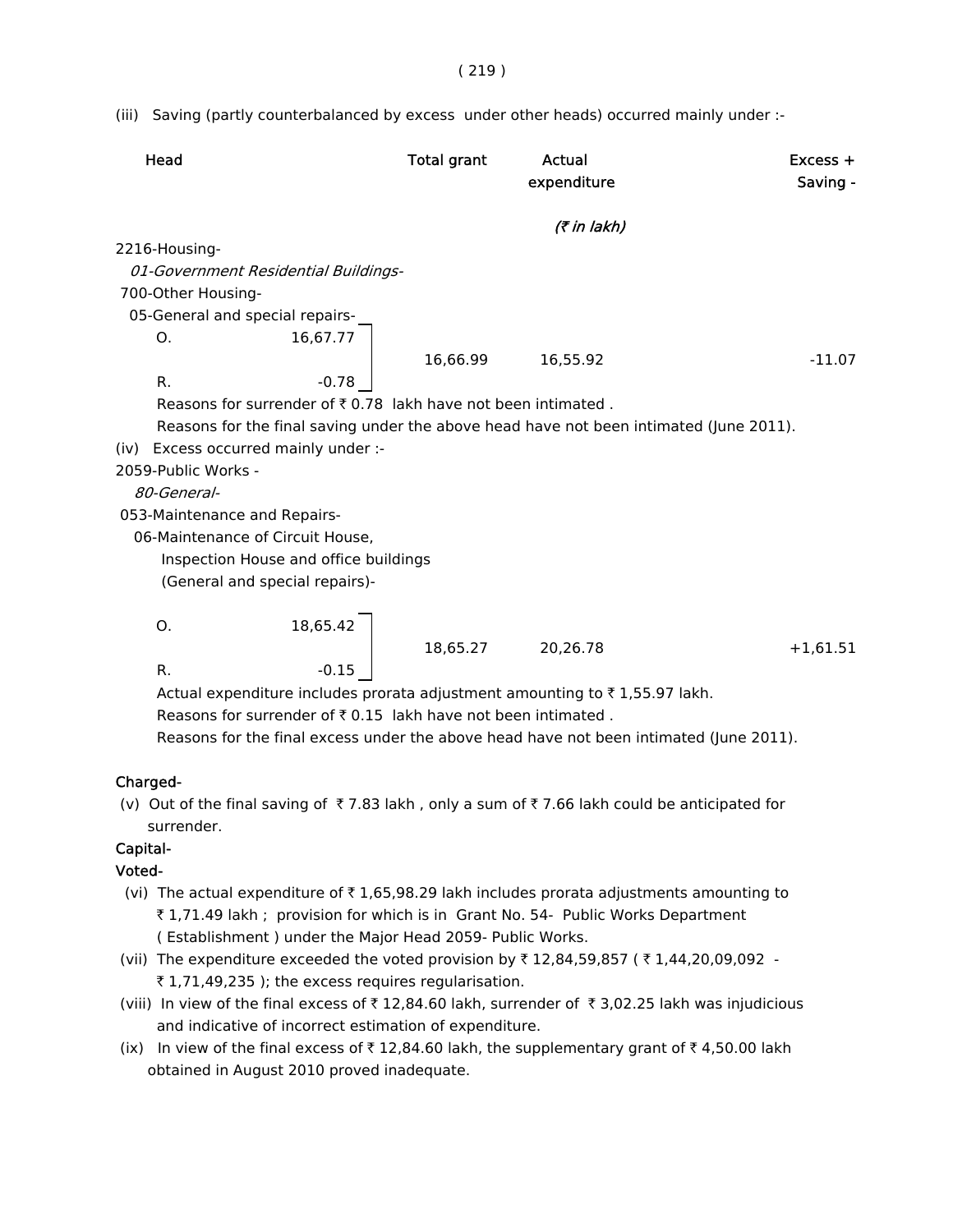( 220 )

(x) Excess (partly counterbalanced by saving under other heads) occurred under :-

| Head                                                                                         | <b>Total grant</b> | Actual      | Excess +    |
|----------------------------------------------------------------------------------------------|--------------------|-------------|-------------|
|                                                                                              |                    | expenditure | Saving -    |
|                                                                                              |                    | (₹ in lakh) |             |
| 4059-Capital Outlay on Public Works-                                                         |                    |             |             |
| 60-Other Buildings-                                                                          |                    |             |             |
| 799-Suspense-                                                                                |                    |             |             |
| 03-Stock suspense                                                                            |                    | 83,50.03    | $+83,50.03$ |
| In view of the non-allocation of budget, transaction in this head is irregular.              |                    |             |             |
| Details of suspense transactions are appended at comment no. (xiii).                         |                    |             |             |
| 04-Miscellaneous Works                                                                       |                    |             |             |
| Advances                                                                                     |                    | 62,16.00    | $+62,16.00$ |
| In view of the non-allocation of budget, transaction in this head is irregular.              |                    |             |             |
| Details of suspense transactions are appended at comment no. (xiii).                         |                    |             |             |
| 80-General-                                                                                  |                    |             |             |
| 051-Construction-<br>04-Construction of Circuit Houses                                       |                    |             |             |
|                                                                                              |                    |             |             |
| in Ambedker Nagar-<br>71.20                                                                  |                    |             |             |
| O                                                                                            | 70.69              | 77.76       | $+7.07$     |
| R.<br>$-0.51$                                                                                |                    |             |             |
| Actual expenditure includes prorata adjustment amounting to ₹7.07 lakh.                      |                    |             |             |
| Reasons for surrender of ₹0.51 lakh have not been intimated.                                 |                    |             |             |
| 21-Construction / renovation of Circuit                                                      |                    |             |             |
| Houses / Inspection Houses -                                                                 |                    |             |             |
| 2,80.00<br>O                                                                                 |                    |             |             |
| S.<br>2,00.00                                                                                | 4,41.73            | 4,86.10     | +44.37      |
| $-38.27$<br>R.                                                                               |                    |             |             |
| Actual expenditure includes prorata adjustment amounting to ₹44.13 lakh.                     |                    |             |             |
| Out of total reduction of ₹38.27 lakh, reasons for surrender of ₹59.31 lakh and augmentation |                    |             |             |
| of provision by ₹ 21.04 lakh have not been intimated.                                        |                    |             |             |
| 23-Construction of Transit Hostel                                                            |                    |             |             |
| Officers Hostel in Diffirent                                                                 |                    |             |             |
| Districts of the State                                                                       |                    |             |             |
| (Current Work)-                                                                              |                    |             |             |
| 2,00.00<br>O                                                                                 |                    |             |             |
|                                                                                              | 1,78.59            | 1,96.45     | $+17.86$    |
| R.<br>$-21.41$                                                                               |                    |             |             |
| Actual expenditure includes prorata adjustment amounting to ₹17.86 lakh.                     |                    |             |             |

Reasons for surrender of  $\bar{\tau}$  21.41 lakh have not been intimated.

Reasons for the final excess under the above heads have not been intimated (June 2011).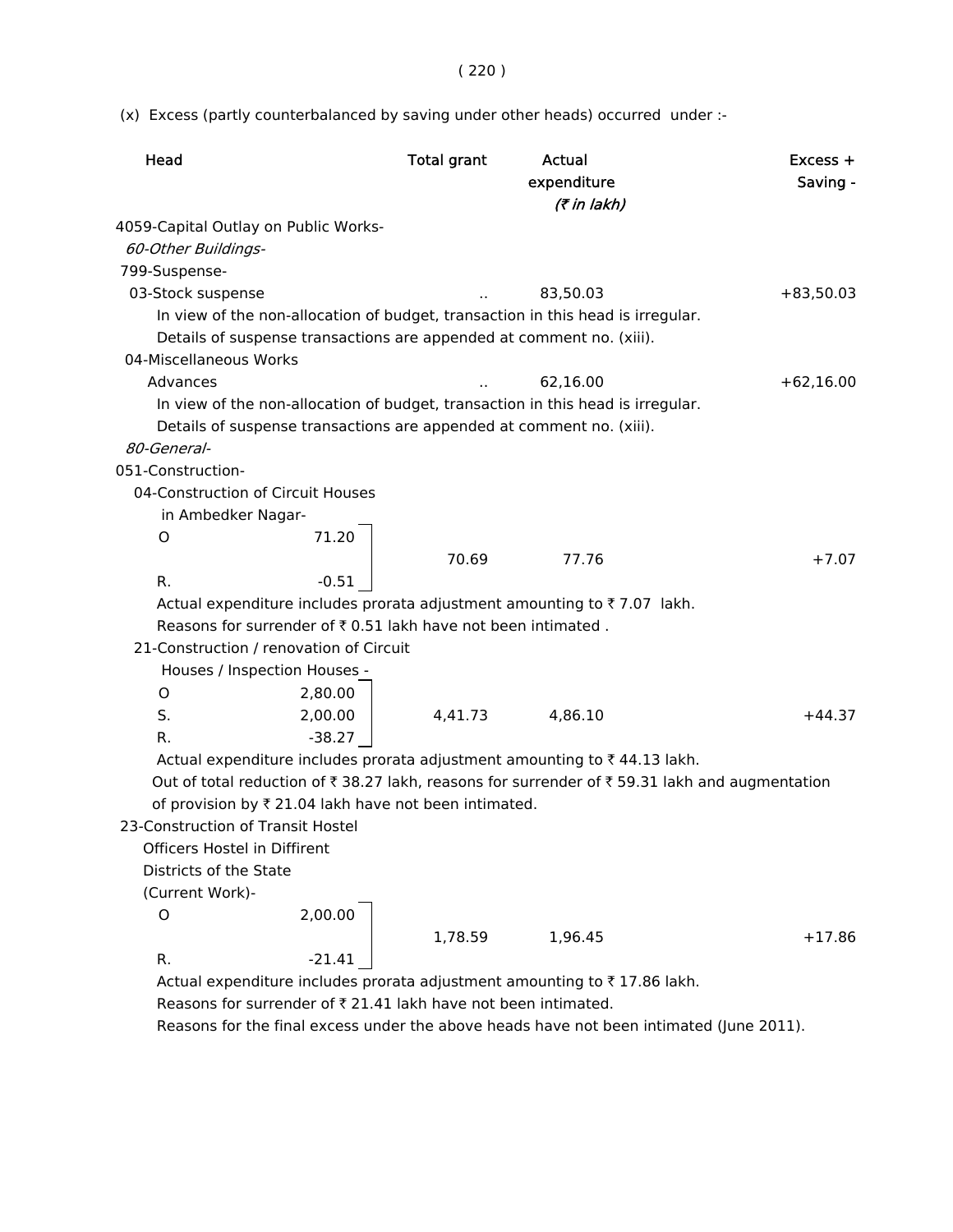( 221 )

(xi) Saving occurred mainly under:-

| Head                                                                                          | <b>Total grant</b> | Actual<br>expenditure      | $Excess +$<br>Saving - |
|-----------------------------------------------------------------------------------------------|--------------------|----------------------------|------------------------|
|                                                                                               |                    | (7 in lakh)                |                        |
| 4059-Capital Outlay on Public Works-                                                          |                    |                            |                        |
| 80-General-                                                                                   |                    |                            |                        |
| 051-Construction-                                                                             |                    |                            |                        |
| 22-Construction of Transit Hostele                                                            |                    |                            |                        |
| Officers Hostel in Different                                                                  |                    |                            |                        |
| Districts of the State-                                                                       |                    |                            |                        |
| 60.00<br>O                                                                                    |                    |                            |                        |
|                                                                                               | 45.00              | 49.50                      | $+4.50$                |
| R.<br>$-15.00$                                                                                |                    |                            |                        |
| Actual expenditure includes prorata adjustment amounting to ₹4.50 lakh.                       |                    |                            |                        |
| Reasons for surrender of ₹15.00 lakh have not been intimated.                                 |                    |                            |                        |
| 4216-Capital Outlay on Housing-                                                               |                    |                            |                        |
| 01-Government Residential                                                                     |                    |                            |                        |
| Buildings-                                                                                    |                    |                            |                        |
| 106- General Pool Accommodation-                                                              |                    |                            |                        |
| 03-Construction-Public Works-                                                                 |                    |                            |                        |
| 0<br>10,15.00                                                                                 |                    |                            |                        |
| S.<br>2,00.00                                                                                 | 9.90.90            | 10,77.30                   | $+86.40$               |
| R.<br>$-2,24.10$                                                                              |                    |                            |                        |
| Actual expenditure includes prorata adjustment amounting to ₹97.94 lakh.                      |                    |                            |                        |
| Out of total reduction of ₹2,24.10 lakh, reasons for surrender of ₹2,03.06 lakh and reduction |                    |                            |                        |
| in provision by ₹ 21.04 lakh have not been intimated.                                         |                    |                            |                        |
| Reasons for the final excess under the above heads have not been intimated (June 2011).       |                    |                            |                        |
| Charged-                                                                                      |                    |                            |                        |
| (xii) Saving occurred mainly under:-                                                          |                    |                            |                        |
| Head                                                                                          | Total              | Actual                     | Excess +               |
|                                                                                               | appropriation      | expenditure<br>(7 in lakh) | Saving -               |

4059-Capital Outlay on Public Works-

80-General-

051-Construction-

20-Miscellaneous Construction works in the

Campus of Rajbhawan, Lucknow-

O 50.00

 $29.66$  ...

R.  $-20.34$ 

₹ 20.34 lakh was surrendered due to lack of time, non-completion of works and receipt of excess amount than proposal .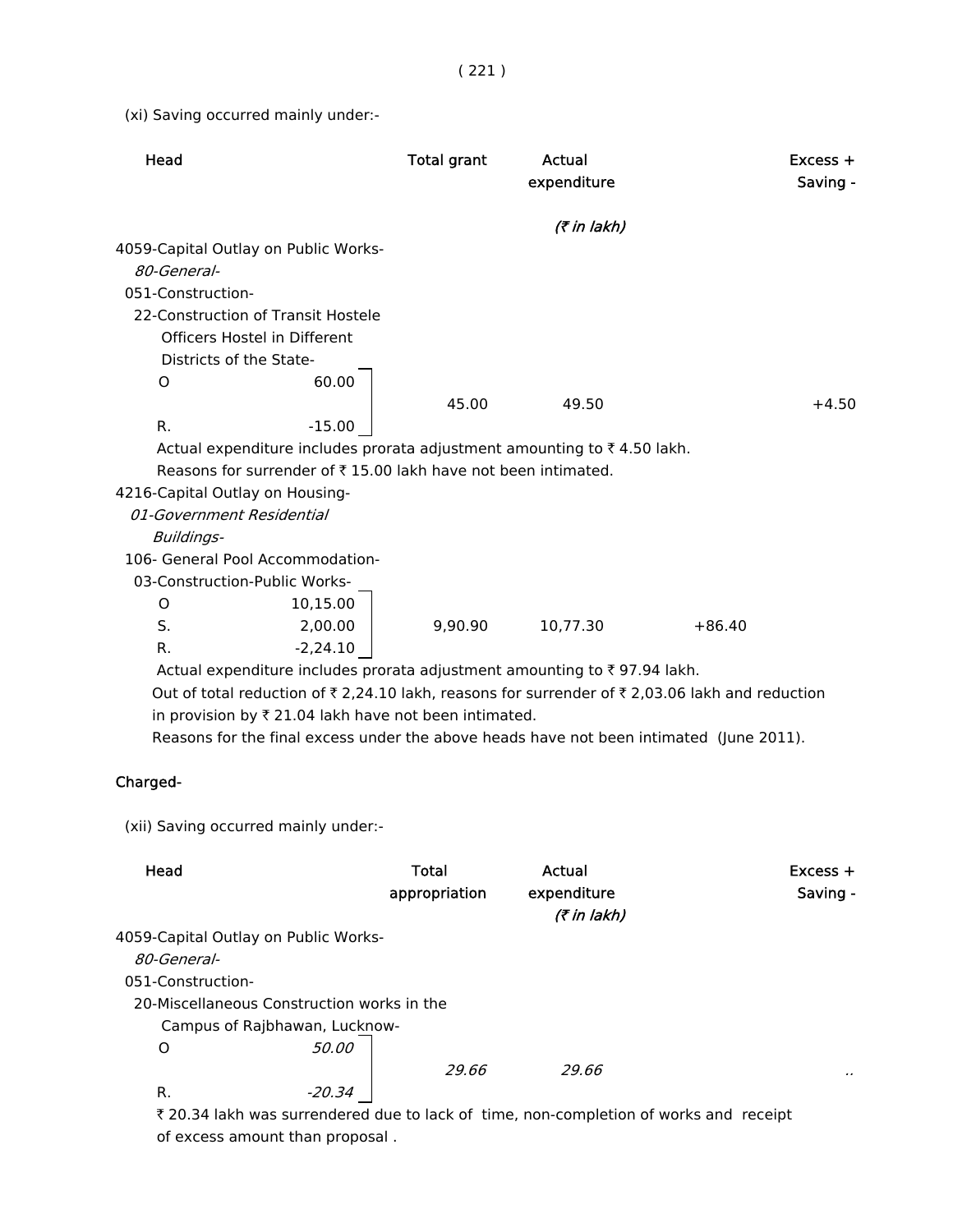#### (xiii) Suspense Transactions-

The expenditure in the grant includes  $\bar{\tau}$  1,45.66 crores booked under "Suspense". The nature of 'Suspense Transactions' and their accounting have been explained in "Grant No. 94- Irrigation Department (Works)".

An analysis of the transactions during 2010-2011 together with the opening and closing balances is given below :-

| Head                                     | Opening balance<br>on 1st April 2010<br>$(Debit +$<br>Credit - ) | <b>Debit</b> | Credit     | <b>Net</b>  | Closing balance on<br><b>31st March 2011</b><br>(Debit $+$<br>Credit -) |
|------------------------------------------|------------------------------------------------------------------|--------------|------------|-------------|-------------------------------------------------------------------------|
|                                          |                                                                  |              |            | (₹ in lakh) |                                                                         |
| Suspense<br>Stock                        | $-3,68.06$                                                       | 83,50.03     | 83,83.55   | $-33.52$    | $-4,01.58$                                                              |
| Workshop<br>Suspense                     | $+4,89.93$                                                       | $\sim$       | $\sim$     | $\cdot$ .   | $+4,89.93$                                                              |
| Miscellaneous<br>P.W. Advances +88,30.94 |                                                                  | 62,16.00     | 70,65.16   | $-8,49.16$  | $+79,81.78$                                                             |
| Total                                    | $+89,52.81$                                                      | 1,45,66.03   | 1,54,48.71 | $-8,82.68$  | $+80,70.13$                                                             |

## Details of Transactions under Suspense Head "4059-Capital Outlay on Public Works " during 2010-2011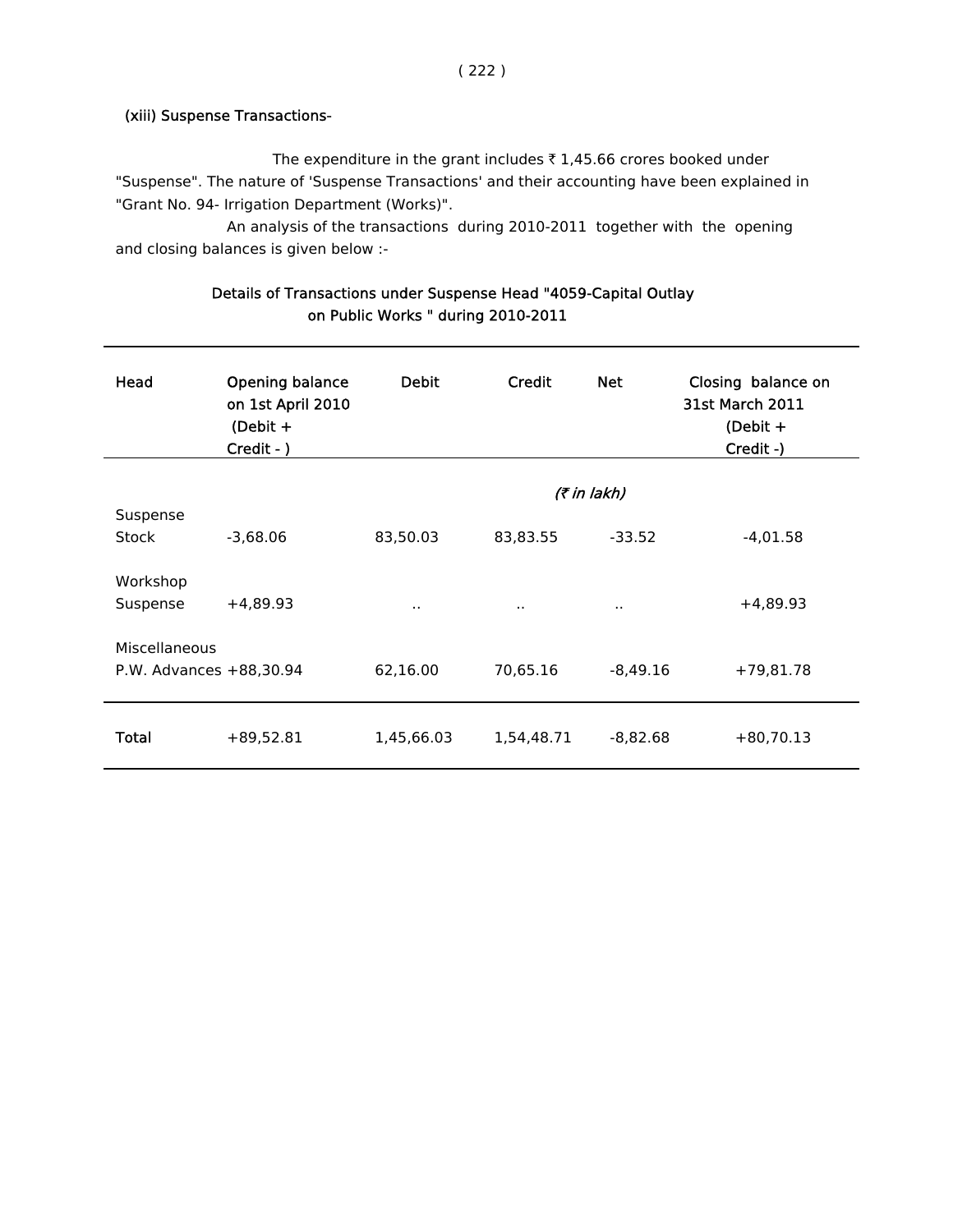## ( 223 )

# GRANT NO. 56- PUBLIC WORKS DEPARTMENT (SPECIAL AREA PROGRAMME)

| <b>Major Heads</b>                              |                          | Total grant<br>or<br>appropriation | Actual<br>expenditure                                                                            | $Excess +$<br>Saving - |
|-------------------------------------------------|--------------------------|------------------------------------|--------------------------------------------------------------------------------------------------|------------------------|
|                                                 |                          |                                    | (₹ in thousand)                                                                                  |                        |
| Capital-                                        |                          |                                    |                                                                                                  |                        |
| 4575-Capital Outlay on Other                    |                          |                                    |                                                                                                  |                        |
|                                                 | Special Areas Programmes |                                    |                                                                                                  |                        |
| Voted-                                          |                          |                                    |                                                                                                  |                        |
| Original                                        | 1,38,00,00               |                                    |                                                                                                  |                        |
|                                                 |                          | 1,98,00,00                         | 1,96,08,44                                                                                       | $-1,91,56$             |
| Supplementary                                   | 60,00,00                 |                                    |                                                                                                  |                        |
| Amount surrendered during the year (March 2011) |                          |                                    |                                                                                                  | 91,96                  |
| <b>Notes and Comments-</b>                      |                          |                                    |                                                                                                  |                        |
| Capital-                                        |                          |                                    |                                                                                                  |                        |
| Voted-                                          |                          |                                    |                                                                                                  |                        |
| surrender.                                      |                          |                                    | (i) Out of the final saving of ₹1,91.56 lakh; only a sum of ₹91.96 lakh could be anticipated for |                        |

(ii) In view of the final saving of  $\bar{\tau}$  1,91.56 lakh; the supplementary grant of  $\bar{\tau}$  60,00.00 lakh obtained in August 2010 proved excessive.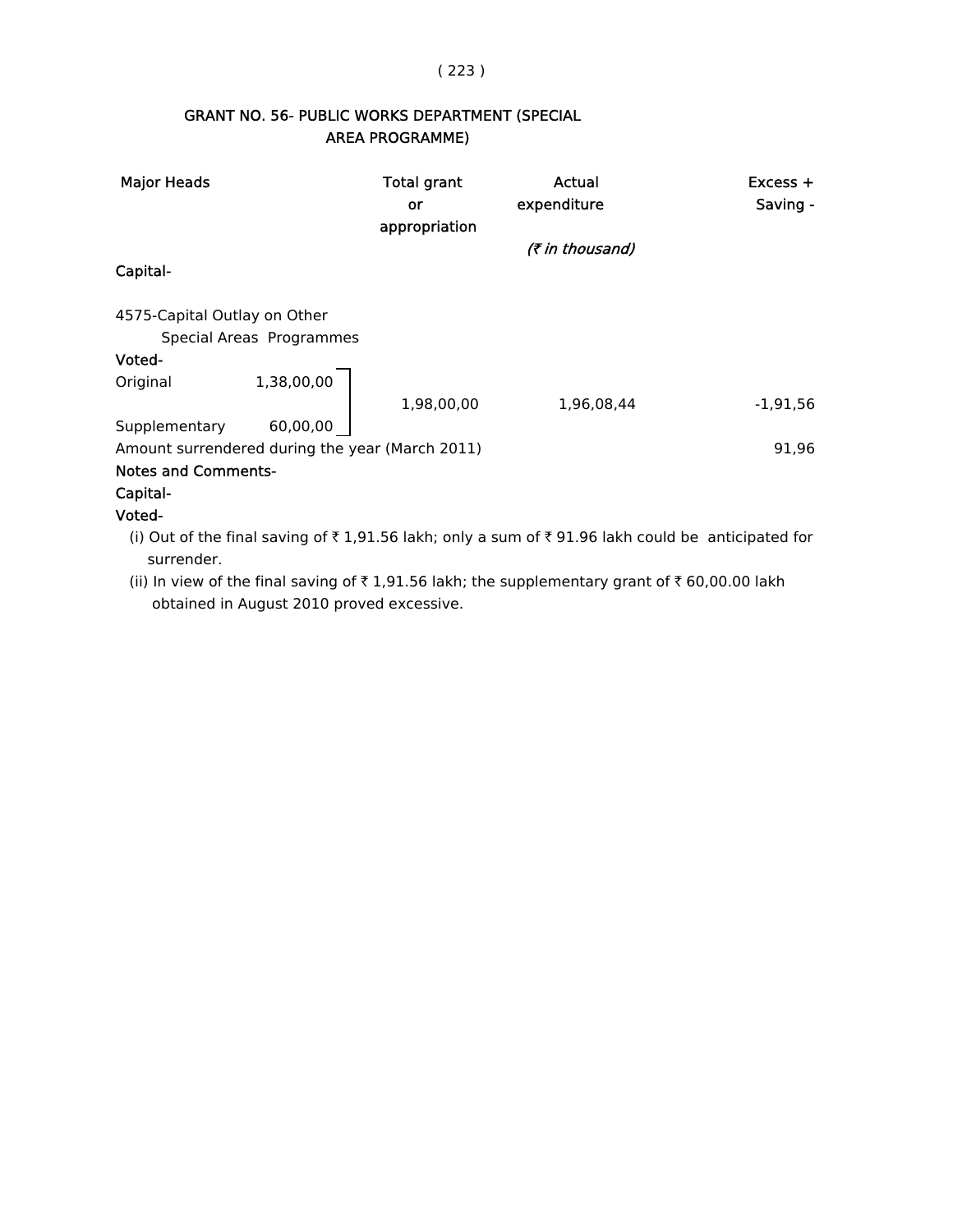# ( 224 )

# GRANT NO. 57- PUBLIC WORKS DEPARTMENT (COMMUNICATION- BRIDGES)

| <b>Major Heads</b>                              |                                                                                                 | <b>Total grant</b>    | Actual<br>expenditure                                                                                                                                                                                                                                                              | $Excess +$<br>Saving - |
|-------------------------------------------------|-------------------------------------------------------------------------------------------------|-----------------------|------------------------------------------------------------------------------------------------------------------------------------------------------------------------------------------------------------------------------------------------------------------------------------|------------------------|
|                                                 |                                                                                                 |                       | (₹ in thousand)                                                                                                                                                                                                                                                                    |                        |
| Revenue-                                        |                                                                                                 |                       |                                                                                                                                                                                                                                                                                    |                        |
| 3054-Roads and Bridges                          |                                                                                                 |                       |                                                                                                                                                                                                                                                                                    |                        |
| Voted-                                          |                                                                                                 |                       |                                                                                                                                                                                                                                                                                    |                        |
| Original                                        | 11,00,00                                                                                        | 11,00,00              | 11,78,90                                                                                                                                                                                                                                                                           | $+78,90$               |
| Supplementary                                   |                                                                                                 |                       |                                                                                                                                                                                                                                                                                    |                        |
| Amount surrendered during the year              |                                                                                                 |                       |                                                                                                                                                                                                                                                                                    |                        |
| Capital-                                        |                                                                                                 |                       |                                                                                                                                                                                                                                                                                    |                        |
| 5054-Capital Outlay on Roads and Bridges        |                                                                                                 |                       |                                                                                                                                                                                                                                                                                    |                        |
| Voted-                                          |                                                                                                 |                       |                                                                                                                                                                                                                                                                                    |                        |
| Original                                        |                                                                                                 |                       |                                                                                                                                                                                                                                                                                    |                        |
|                                                 | 5,95,70,00                                                                                      | 8,05,70,00 8,09,95,85 |                                                                                                                                                                                                                                                                                    | $+4,25,85$             |
| Supplementary                                   | 2,10,00,00                                                                                      |                       |                                                                                                                                                                                                                                                                                    |                        |
| Amount surrendered during the year (March 2011) |                                                                                                 |                       |                                                                                                                                                                                                                                                                                    | 1,44,13,04             |
| <b>Notes and Comments-</b>                      |                                                                                                 |                       |                                                                                                                                                                                                                                                                                    |                        |
| Revenue-                                        |                                                                                                 |                       |                                                                                                                                                                                                                                                                                    |                        |
| Voted-                                          |                                                                                                 |                       |                                                                                                                                                                                                                                                                                    |                        |
| (iii) Excess occurred under :-                  | (Establishment) under the Major Head 2059- Public Works.<br>could be anticipated for surrender. |                       | (i) The actual expenditure of $\overline{\tau}$ 11,78.90 lakh includes prorata adjustments amounting to<br>₹1,07.17 lakh ; provision for which is in Grant No. 54- Public Works Department<br>(ii) Out of the final saving of ₹28.27 lakh (₹1,07.17 lakh - ₹78.90 lakh), no amount |                        |
| Head                                            |                                                                                                 | <b>Total grant</b>    | Actual<br>expenditure                                                                                                                                                                                                                                                              | Excess +<br>Saving -   |
|                                                 |                                                                                                 |                       | (7 in lakh)                                                                                                                                                                                                                                                                        |                        |
| 3054-Roads and Bridges-                         |                                                                                                 |                       |                                                                                                                                                                                                                                                                                    |                        |
| 04-District and Other Roads-                    |                                                                                                 |                       |                                                                                                                                                                                                                                                                                    |                        |
| 800-Other expenditure-                          |                                                                                                 |                       |                                                                                                                                                                                                                                                                                    |                        |
| 03-Bridges and dock for boats                   |                                                                                                 | 4,00.00               | 4,32.38                                                                                                                                                                                                                                                                            | $+32.38$               |
|                                                 |                                                                                                 |                       | Actual expenditure includes prorata adjustment amounting to ₹39.31 lakh.                                                                                                                                                                                                           |                        |
| 04-Maintenance and repairs of                   |                                                                                                 |                       |                                                                                                                                                                                                                                                                                    |                        |
| bridges                                         |                                                                                                 | 7,00.00               | 7,46.53                                                                                                                                                                                                                                                                            | $+46.53$               |
|                                                 |                                                                                                 |                       | Actual expenditure includes prorata adjustment amounting to ₹67.87 lakh.                                                                                                                                                                                                           |                        |
|                                                 |                                                                                                 |                       | Reasons for the final excess under the above heads have not been intimated                                                                                                                                                                                                         |                        |
| (June 2011).                                    |                                                                                                 |                       |                                                                                                                                                                                                                                                                                    |                        |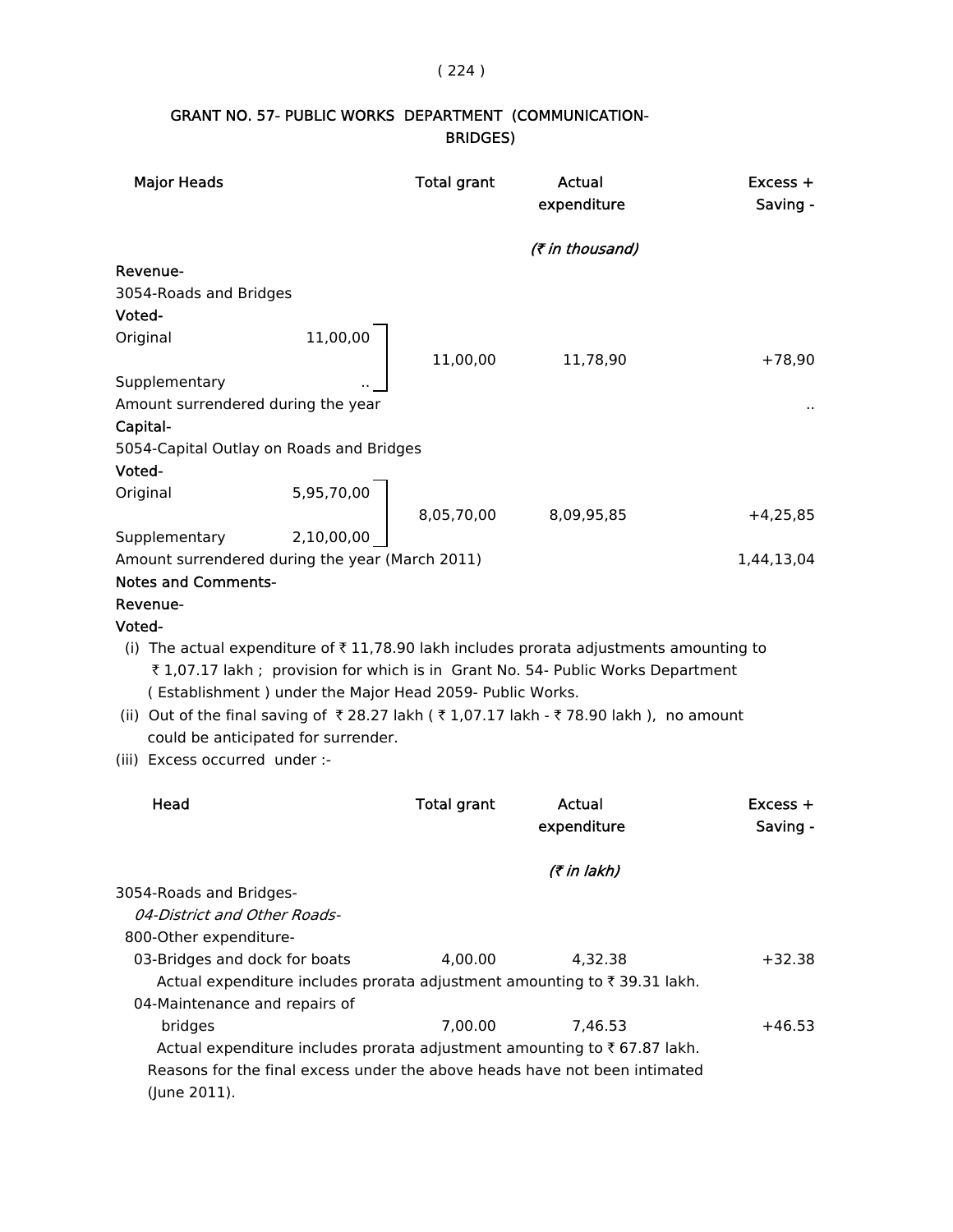Capital-

Voted-

- (iv) The actual expenditure of  $\bar{\tau}$  8,09,95.85 lakh includes prorata adjustments amounting to ` 52,12.15 lakh ; provision for which is in Grant No. 54- Public Works Department ( Establishment ) under the Major Head 2059- Public Works.
- (v) In view of the final saving of  $\bar{\tau}$  47,86.30 lakh ( $\bar{\tau}$  52,12.15 lakh  $\bar{\tau}$  4,25.85 lakh ), surrender of  $\bar{\tau}$  1,44,13.04 lakh was injudicious and indicative of incorrect estimation of expenditure.
- (vi) Saving ( partly counterbalanced by excess under other heads ) occurred under :-

| Head                         |                                           | <b>Total grant</b> | Actual                                                                                  | $Excess +$  |
|------------------------------|-------------------------------------------|--------------------|-----------------------------------------------------------------------------------------|-------------|
|                              |                                           |                    | expenditure                                                                             | Saving -    |
|                              |                                           |                    | (₹ in lakh)                                                                             |             |
|                              | 5054-Capital Outlay on Roads and Bridges- |                    |                                                                                         |             |
| 04-District and Other Roads- |                                           |                    |                                                                                         |             |
| 101-Bridges-                 |                                           |                    |                                                                                         |             |
|                              | 34-Arrangements for Current works of      |                    |                                                                                         |             |
|                              | Sanctioned bridges under R.I.D.F.         |                    |                                                                                         |             |
| financed by NABARD           |                                           | 78,20.00           | 65,82.82                                                                                | $-12,37.18$ |
|                              |                                           |                    | Actual expenditure includes prorata adjustment amounting to ₹5,98.44 lakh.              |             |
|                              | 35-Lump-sum provision for Construction of |                    |                                                                                         |             |
|                              | new Bridges under State Sector (General)  |                    |                                                                                         |             |
| work-                        |                                           |                    |                                                                                         |             |
| O <sub>1</sub>               | 18,40.00                                  |                    |                                                                                         |             |
| S.                           | 30,00.00                                  | 36,84.33           | 38,74.75                                                                                | $+1,90.42$  |
| R.                           | $-11,55.67$                               |                    |                                                                                         |             |
|                              |                                           |                    | Actual expenditure includes prorata adjustment amounting to ₹3,52.25 lakh.              |             |
|                              |                                           |                    | Surrender of ₹11,55.67 lakh was due to non-sanction of new works and surrender by field |             |
| officers.                    |                                           |                    |                                                                                         |             |
|                              | 36-Construction of new bridges on         |                    |                                                                                         |             |
|                              | different Category of roads in the        |                    |                                                                                         |             |
|                              | State (Financed by NABARD)-               |                    |                                                                                         |             |
| O.                           | 1,51,80.00                                |                    |                                                                                         |             |
|                              |                                           | 39,43.30           | 42,39.28                                                                                | $+2,95.98$  |
| R.                           | $-1,12,36.70$                             |                    |                                                                                         |             |
|                              |                                           |                    | Actual expenditure includes prorata adjustment amounting to ₹3,85.39 lakh.              |             |

Surrender of  $\bar{\tau}$  1,12,36.70 lakh was due to non-sanction of new works and surrender by field officers.

 Reasons for the final saving/excess under the above heads have not been intimated (June 2011).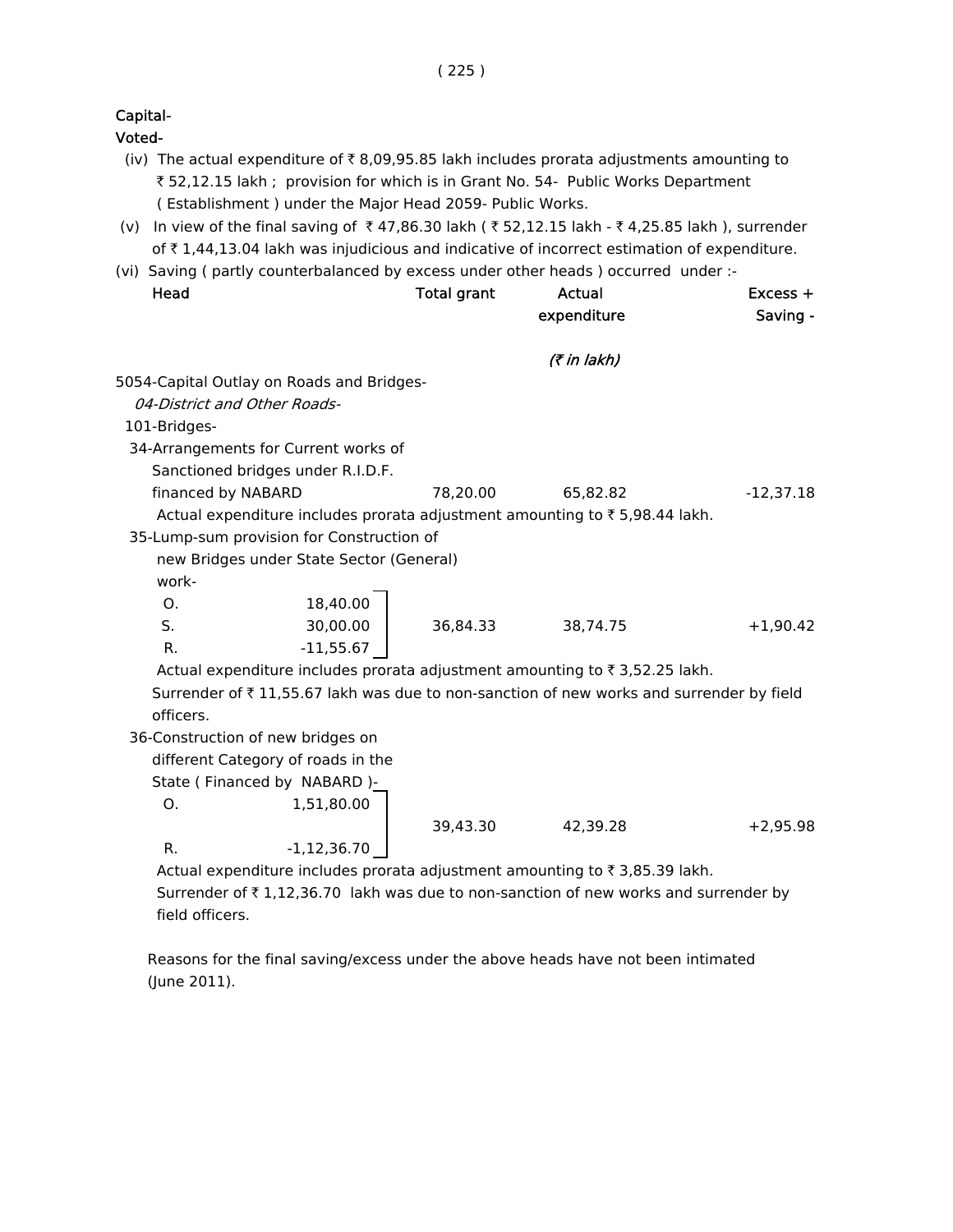(vii) Excess occurred under :-

| Head                         |                                                                                             | <b>Total grant</b> | <b>Actual</b><br>expenditure | Excess +<br>Saving - |
|------------------------------|---------------------------------------------------------------------------------------------|--------------------|------------------------------|----------------------|
|                              |                                                                                             |                    | (7 in lakh)                  |                      |
|                              | 5054-Capital Outlay on Roads and Bridges-                                                   |                    |                              |                      |
| 04-District and Other Roads- |                                                                                             |                    |                              |                      |
| 101-Bridges-                 |                                                                                             |                    |                              |                      |
|                              | 04-General Bridges Construction (State                                                      |                    |                              |                      |
|                              | Sector) (Works after 01.04.97)-                                                             |                    |                              |                      |
| O <sub>1</sub>               | 1,62,38.00                                                                                  |                    |                              |                      |
|                              |                                                                                             | 2,37,38.00         | 2,91,55.62                   | $+54,17.62$          |
| S.                           | 75,00.00                                                                                    |                    |                              |                      |
|                              | Actual expenditure includes prorata adjustment amounting to ₹5,44.86 lakh.                  |                    |                              |                      |
| 05-Railway Overhead bridges- |                                                                                             |                    |                              |                      |
| O.                           | 1,51,80.00                                                                                  |                    |                              |                      |
|                              |                                                                                             | 2,56,80.00         | 3,57,72.92                   | $+1,00,92.92$        |
| S.                           | 1,05,00.00                                                                                  |                    |                              |                      |
|                              | Actual expenditure includes prorata adjustment amounting to ₹32,52.08 lakh.                 |                    |                              |                      |
| 97-Externally Aided Schemes- |                                                                                             |                    |                              |                      |
| O.                           | 5,52.00                                                                                     |                    |                              |                      |
|                              |                                                                                             | 7,91.33            | 8,70.46                      | $+79.13$             |
| R.                           | 2,39.33                                                                                     |                    |                              |                      |
|                              | Actual expenditure includes prorata adjustment amounting to ₹79.13 lakh.                    |                    |                              |                      |
|                              | Augmentation of provision by $\bar{\tau}$ 2,39.33 lakh was due to finalisation of work.     |                    |                              |                      |
|                              | 05-Roads of Interstate or Economic                                                          |                    |                              |                      |
| importance-                  |                                                                                             |                    |                              |                      |
| 101-Bridges-                 |                                                                                             |                    |                              |                      |
| 01-Central Plan/Centrally    |                                                                                             |                    |                              |                      |
| Sponsored Schemes-           |                                                                                             |                    |                              |                      |
|                              |                                                                                             |                    |                              |                      |
| R.                           | 5,00.00                                                                                     | 5,00.00            | 5,00.00                      |                      |
|                              | Out of net augmentation of provision by $\bar{z}$ 5.00.00 lakh, reasons for augmentation of |                    |                              |                      |

Out of net augmentation of provision by  $\bar{\tau}$  5,00.00 lakh, reasons for augmentation of provision by  $\bar{\tau}$  13,17.00 lakh have not been intimated. Surrender  $\bar{\tau}$  5,77.67 lakh and reduction in provision by  $\bar{\tau}$  2,39.33 lakh was due to late beginning of work and water flow being continue yamuna river after the expiry of rain season.

Reasons for the final excess under the above heads have not been intimated (June 2011).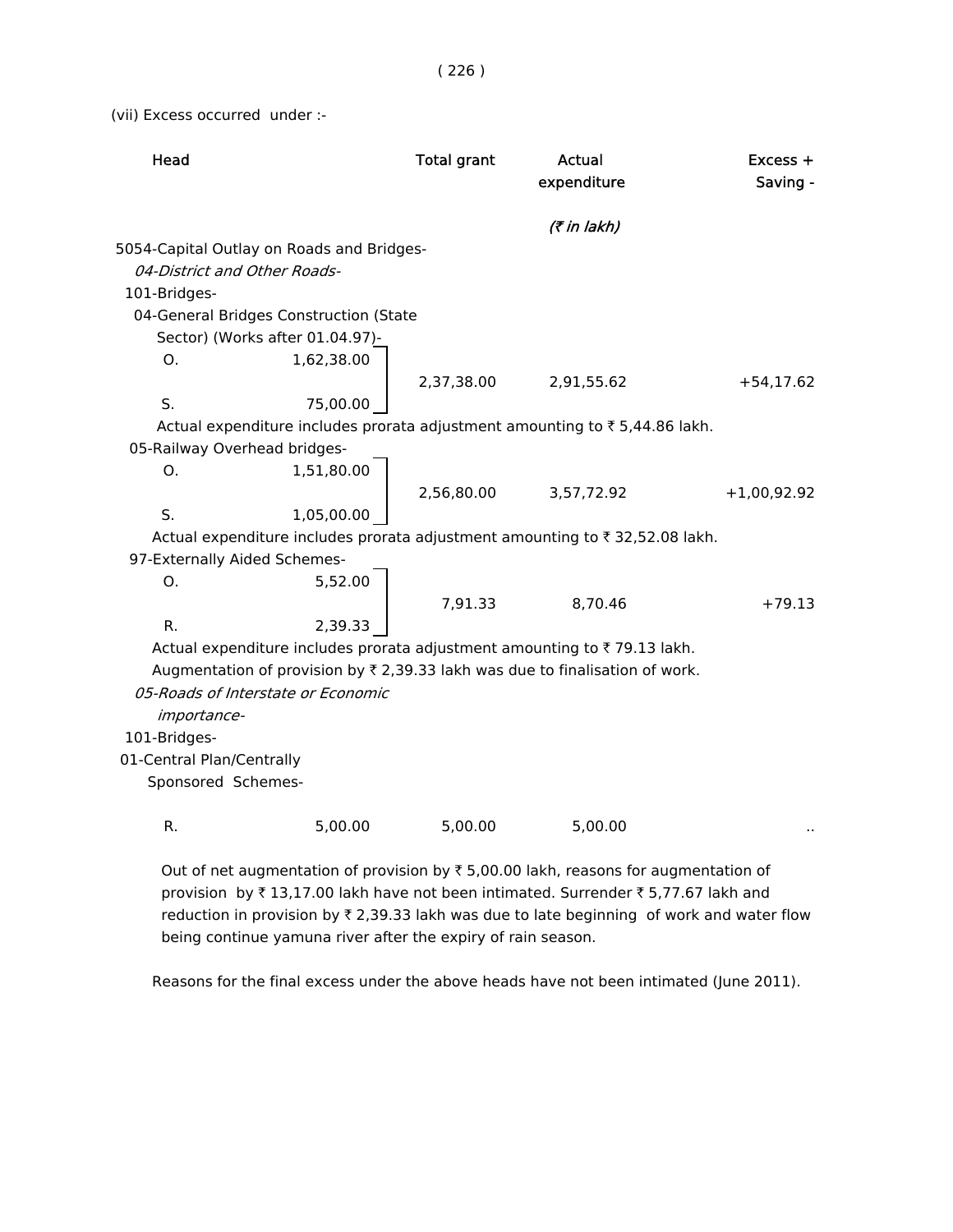## ( 227 )

## GRANT NO. 58- PUBLIC WORKS DEPARTMENT (COMMUNICATIONS-ROADS)

| <b>Major Heads</b>                       |                                     | <b>Total grant</b><br>or<br>appropriation       | Actual<br>expenditure | Excess +<br>Saving - |
|------------------------------------------|-------------------------------------|-------------------------------------------------|-----------------------|----------------------|
|                                          |                                     |                                                 | (₹ in thousand)       |                      |
| Revenue-                                 |                                     |                                                 |                       |                      |
| 3054-Roads and Bridges                   |                                     |                                                 |                       |                      |
| Voted-                                   |                                     |                                                 |                       |                      |
|                                          |                                     | Original 14,81,37,87<br>14,81,37,87 16,02,74,61 |                       |                      |
|                                          |                                     |                                                 |                       | $+1,21,36,74$        |
|                                          |                                     |                                                 |                       |                      |
|                                          |                                     | Amount surrendered during the year (March 2011) |                       | 23,25,22             |
| Charged-                                 |                                     |                                                 |                       |                      |
| Original                                 |                                     |                                                 |                       |                      |
|                                          | $\begin{array}{c} 5,00 \end{array}$ | 5,00                                            | $\cdot$               | -5,00                |
| Supplementary                            |                                     |                                                 |                       |                      |
|                                          |                                     | Amount surrendered during the year (March 2011) |                       | 5,00                 |
| Capital-                                 |                                     |                                                 |                       |                      |
| 5054-Capital Outlay on Roads and Bridges |                                     |                                                 |                       |                      |
| Voted-                                   |                                     |                                                 |                       |                      |
|                                          |                                     |                                                 |                       |                      |
|                                          |                                     | Original 27,87,82,03<br>32,17,82,03 43,69,96,00 |                       | $+11,52,13,97$       |
|                                          |                                     |                                                 |                       |                      |
|                                          |                                     | Amount surrendered during the year (March 2011) |                       | 2,48,53,51           |
| Charged-                                 |                                     |                                                 |                       |                      |
| Original                                 |                                     | $5,06,00$ $5,06,00$ $1,36,35$                   |                       |                      |
|                                          |                                     |                                                 |                       | $-3,69,65$           |
| Supplementary                            |                                     |                                                 |                       |                      |
|                                          |                                     | Amount surrendered during the year (March 2011) |                       | 3,53,05              |
| <b>Notes and Comments-</b>               |                                     |                                                 |                       |                      |

Revenue-

- Voted-
- (i) The actual expenditure of  $\bar{\tau}$  16,02,74.61 lakh includes prorata adjustment amounting to ` 1,45,65.54 lakh; provision for which is in Grant No. 54-Public Works Department ( Establishment ) under the Major Head 2059- Public Works. Out of the final saving of ₹ 24,28.80 lakh ( ₹ 1,45,65.54 lakh - ₹ 1,21,36.74 lakh ), only a sum ₹ 23,25.22 lakh was surrender.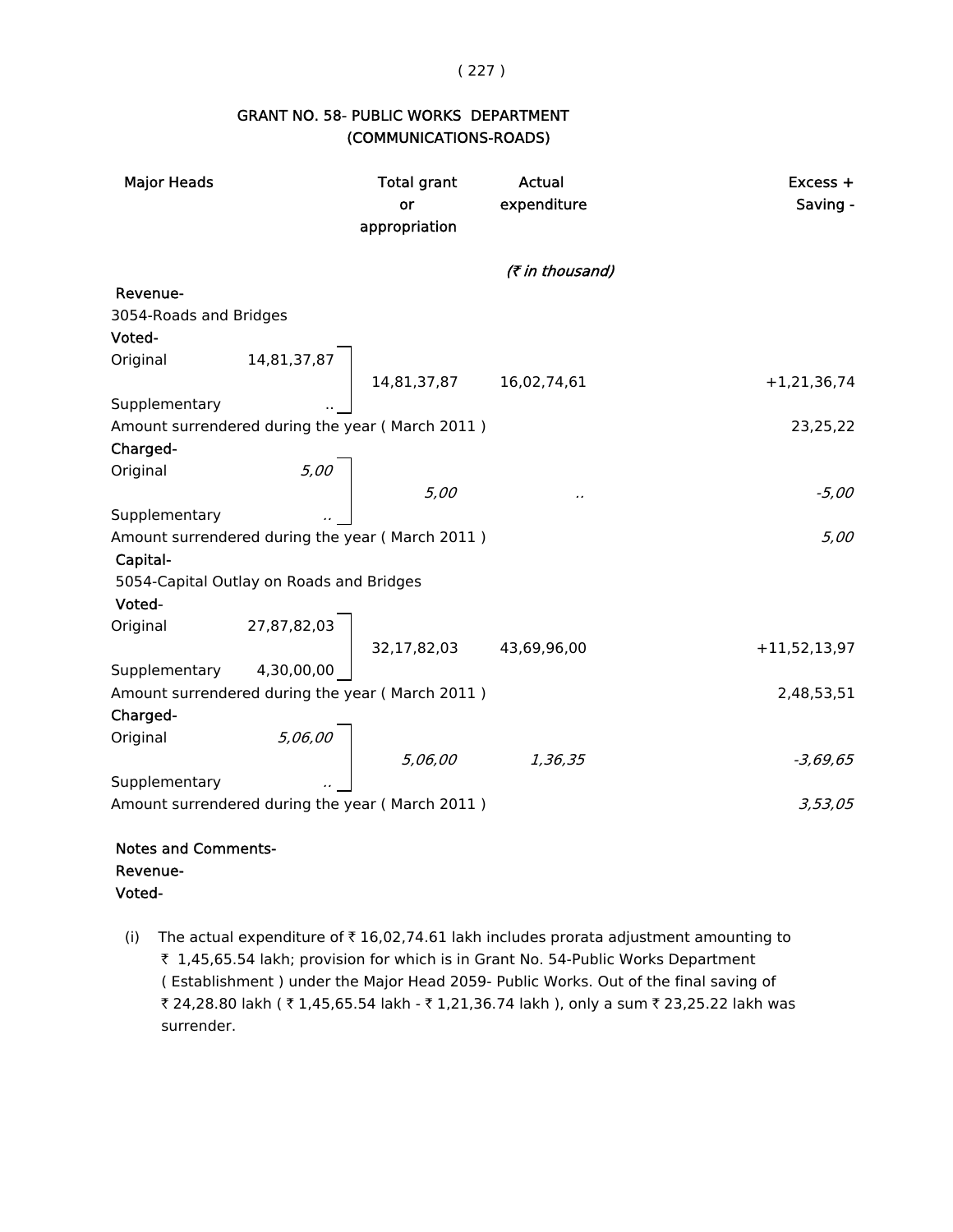# ( 228 )

|                                |                                     |                                                  | (ii) Excess (partly counterbalanced by saving under another head) occurred mainly under:- |                                                                                                                                 |
|--------------------------------|-------------------------------------|--------------------------------------------------|-------------------------------------------------------------------------------------------|---------------------------------------------------------------------------------------------------------------------------------|
| Head                           |                                     | <b>Total grant</b>                               | <b>Actual</b>                                                                             | $Excess +$                                                                                                                      |
|                                |                                     |                                                  | expenditure                                                                               | Saving -                                                                                                                        |
|                                |                                     |                                                  | (₹ in lakh)                                                                               |                                                                                                                                 |
| 3054-Roads and Bridges-        |                                     |                                                  |                                                                                           |                                                                                                                                 |
|                                | 04-District and other Roads-        |                                                  |                                                                                           |                                                                                                                                 |
| 337-Road Works-                |                                     |                                                  |                                                                                           |                                                                                                                                 |
|                                | 03-Maintenance and repairs-         |                                                  |                                                                                           |                                                                                                                                 |
| 0.                             | 2,77,68.00                          |                                                  |                                                                                           |                                                                                                                                 |
|                                |                                     | 2,74,37.15                                       | 2,99,78.84                                                                                | $+25,41.69$                                                                                                                     |
| R.                             | $-3,30.85$                          |                                                  |                                                                                           |                                                                                                                                 |
|                                |                                     |                                                  | Actual expenditure includes prorata adjustment amounting to ₹13,69.95 lakh.               |                                                                                                                                 |
|                                |                                     |                                                  |                                                                                           | Out of total saving of $\overline{\tau}$ 3,30.85 lakh, reasons for reduction in provision by $\overline{\tau}$ 3,24.65 lakh and |
|                                |                                     | surrender of ₹6.20 lakh have not been intimated. |                                                                                           |                                                                                                                                 |
|                                | 04-Maintenance of roads under State |                                                  |                                                                                           |                                                                                                                                 |
| Road Fund-                     |                                     |                                                  |                                                                                           |                                                                                                                                 |
| Ο.                             | 12,00,00.00                         |                                                  |                                                                                           |                                                                                                                                 |
|                                |                                     | 11,79,56.34                                      | 12,98,39.46                                                                               | $+1,18,83.12$                                                                                                                   |
| R.                             | $-20,43.67$                         |                                                  |                                                                                           |                                                                                                                                 |
|                                |                                     |                                                  | Actual expenditure includes prorata adjustment amounting to ₹1,18,05.18 lakh.             |                                                                                                                                 |
|                                |                                     |                                                  |                                                                                           | Out of net saving of ₹ 20,43.67 lakh, augmentation of provision by ₹ 2,75.00 lakh was due to                                    |
|                                |                                     |                                                  | requirement of fund. Reasons for surrender of ₹23,18.67 lakh have not been intimated.     |                                                                                                                                 |
| 80-General-                    |                                     |                                                  |                                                                                           |                                                                                                                                 |
| 800-Other expenditure-         |                                     |                                                  |                                                                                           |                                                                                                                                 |
|                                | 07-Maintenance and repairs-         |                                                  |                                                                                           |                                                                                                                                 |
| О.                             | 3,00.01                             |                                                  |                                                                                           |                                                                                                                                 |
|                                |                                     | 3,49.66                                          | 3,85.41                                                                                   | $+35.75$                                                                                                                        |
| R.                             | 49.65                               |                                                  |                                                                                           |                                                                                                                                 |
|                                |                                     |                                                  | Actual expenditure includes prorata adjustment amounting to ₹35.04 lakh.                  |                                                                                                                                 |
|                                |                                     |                                                  |                                                                                           | Out of net augmentation of provision by $\bar{\tau}$ 49.65 lakh, reasons for augmentation of provision                          |
|                                |                                     |                                                  |                                                                                           | by ₹3,24.65 lakh have not been intimated. Reduction in provision by ₹2,75.00 lakh was due                                       |
|                                | to requirement being nil.           |                                                  |                                                                                           |                                                                                                                                 |
|                                |                                     |                                                  | Reasons for the final excess under the above heads have not been intimated (June 2011).   |                                                                                                                                 |
|                                |                                     |                                                  |                                                                                           |                                                                                                                                 |
| Charged-                       |                                     |                                                  |                                                                                           |                                                                                                                                 |
| (iii) Saving occurred under :- |                                     |                                                  |                                                                                           |                                                                                                                                 |
| Head                           |                                     | <b>Total</b>                                     | Actual                                                                                    | $Excess +$                                                                                                                      |
|                                |                                     | appropriation                                    | expenditure<br>(7 in lakh)                                                                | Saving -                                                                                                                        |
| 3054-Roads and Bridges-        |                                     |                                                  |                                                                                           |                                                                                                                                 |
| 80-General-                    |                                     |                                                  |                                                                                           |                                                                                                                                 |
|                                |                                     |                                                  |                                                                                           |                                                                                                                                 |

.. .. ..

800-Other expenditure-

04-Payment of decretal amount-

O. 5.00

R.  $-5.00$ Surrender of  $\bar{z}$  5.00 lakh was due to demands being nil.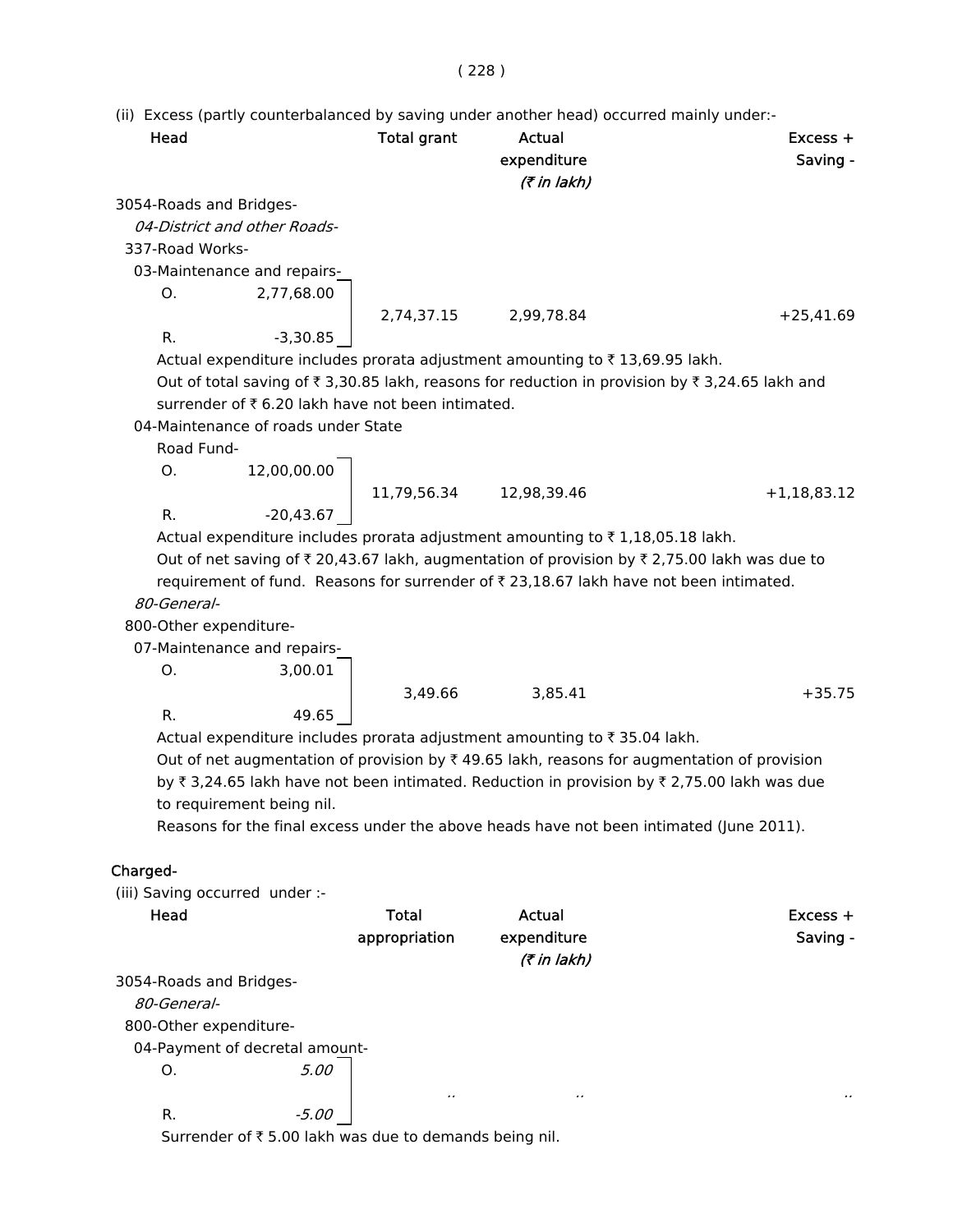#### ( 229 )

#### (iv) Expenditure Financed from the Uttar Pradesh Roads and Bridges Fund :-

 This Fund was created for meeting expenditure on the development of roads and communications in the State. It is constituted out of the proceeds of the Tax of Motor Vehicles which are credited to this Fund by debit to Grant No.43- "Transport Department". The Actual expenditure on roads and communications is initially debited to Major Heads "3054-Roads and Bridges" and "3604-Compen station and Assignments to Local Bodies and Panchayati Raj Institutions" " Grant No. 2- Housing Department and Grant No.14- Agriculture and Other Allied Departments ( Panchayati Raj )" against provision made in these grants and subsequently transferred to the Fund before the close of the accounts of the year.

 For raising resources for the construction of high level bridges , Government levies tolls on permanent bridges under the administrative control and management of the State Public Works Department , opened to Traffic after 21st July,1956. The receipts there from credited to Major Head "1054- Roads and Bridges" and from Ist April, 1959 an equivalent amount is transferred to the Fund by debit to this grant (Major Head "3054-Roads and Bridges"). The actual expenditure on bridges decided to be met from the Fund is initially booked under this grant and is subsequently transferred to the Fund before closing the accounts of the year.

 Neither any amount was credited nor any expenditure was met out to/ from the Fund during the year leaving balance at the credit of the Fund on 31st March, 2011 ₹9,98.41 crores.

#### (v) Subventions from the Central Road Fund :-

 The additional revenue realised from increase in excise and import duties on motor duties and motor spirit is credited to the Central Road Fund and constituted by the Government of India. From this Fund subventions are given to the State for the expenditure on schemes of road development approved by the Government of India.The amount received as subventions is credited in the account of the State Government as grant received from the Government of India and simultaneously an equivalent amount is credited to the deposit account"Subventions from Central Road Fund" by debit to this grant (Grant No 58-Public Works Department-Communications-Roads).

 The actual expenditure on schemes of road development is initially booked under this grant and subsequently transferred to the deposit account.

The balance at the credit of the Fund on 31st March, 2011 was  $\bar{\tau}$  81.08 crores.

 An account of the transactions in the deposit account during the year is given in Statement no.18 of the Finance Accounts.

## Capital-

## Voted-

- (vi) The actual expenditure of  $\bar{\tau}$  43,69,96,00,113 includes prorata adjustments amounting to ` 2,32,80,18,716 ; provision for which is in Grant No. 54- Public Works Department (Establishment) under the Major Head 2059- Public Works.
- (vii) The expenditure exceeded the voted provision by ₹ 9,19,33,78,397 { ₹ 11,52,13,97,113 - $\bar{\tau}$  2,32,80,18,716 }; the excess requires regularisation.
- (viii) In view of the final excess of  $\bar{\tau}$  9,19,33.78 lakh; surrender of  $\bar{\tau}$  2,48,53.51 lakh was injudicious and indicative of incorrect estimation of expenditure.
- (ix) In view of the final excess of  $\overline{\xi}$  9,19,33.78 lakh; the supplementary grant of  $\overline{\xi}$  4,30,00.00 lakh obtained in August 2010 proved inadequate.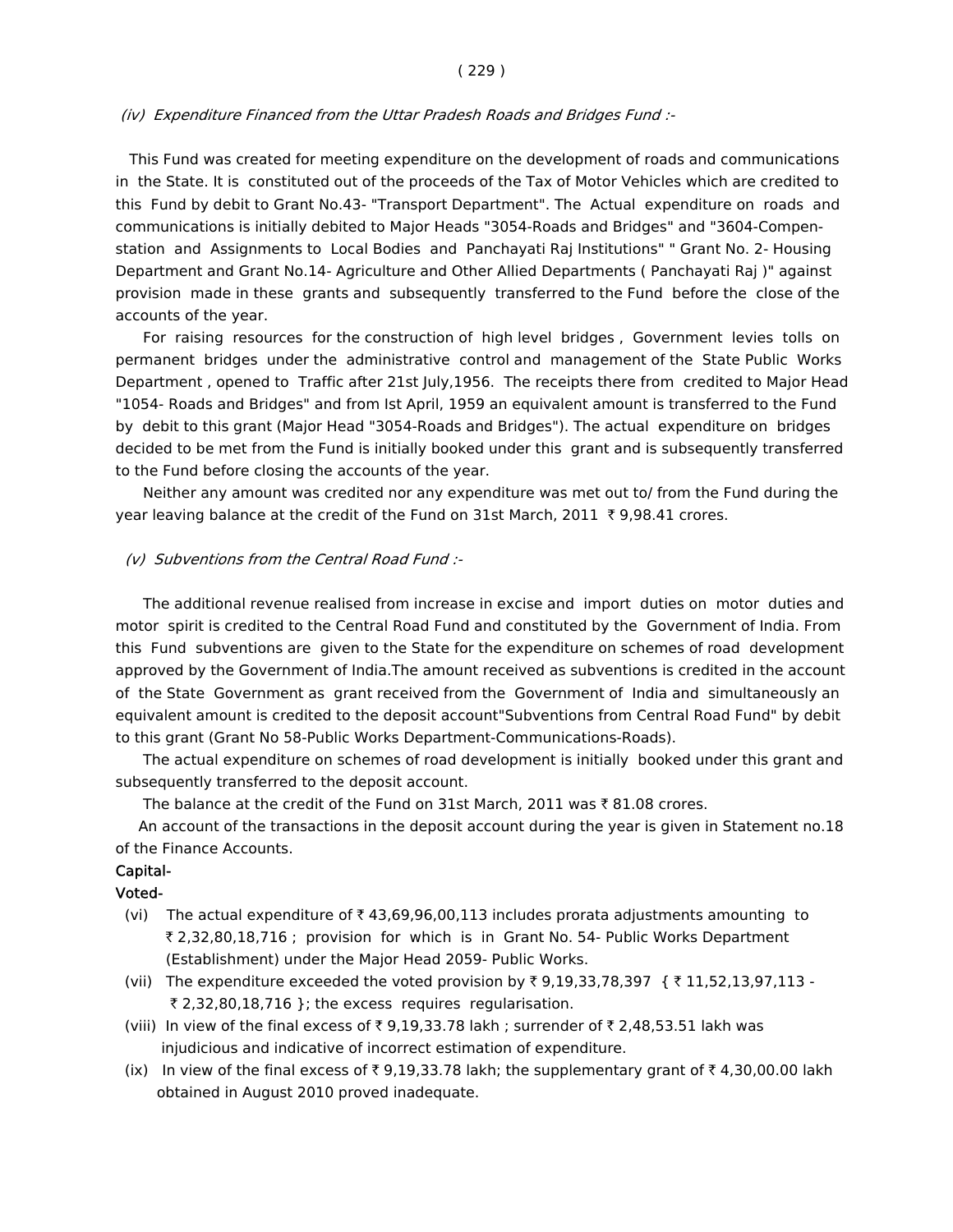(x) Excess (partly counterbalanced by saving under other heads) occurred mainly under:-

| Head                   |                                           | <b>Total grant</b> | Actual<br>expenditure                                                                             | $Excess +$<br>Saving - |
|------------------------|-------------------------------------------|--------------------|---------------------------------------------------------------------------------------------------|------------------------|
|                        |                                           |                    | (7 in lakh)                                                                                       |                        |
|                        | 5054-Capital Outlay on Roads and Bridges- |                    |                                                                                                   |                        |
| 03-State Highways-     |                                           |                    |                                                                                                   |                        |
| 337-Road Works-        |                                           |                    |                                                                                                   |                        |
|                        | 03-Construction works of State Highways-  |                    |                                                                                                   |                        |
| Ο.                     | 2,53,00.00                                |                    |                                                                                                   |                        |
| S.                     | 10,00.00                                  | 2,57,37.36         | 2,82,34.41                                                                                        | $+24,97.05$            |
| R.                     | $-5,62.64$                                |                    |                                                                                                   |                        |
|                        |                                           |                    | Actual expenditure includes prorata adjustment amounting to ₹ 25,66.76 lakh.                      |                        |
|                        |                                           |                    | Reduction in provision by $\overline{\tau}$ 5,62.64 lakh was on the basis of actual requirements. |                        |
| 799-Suspense-          |                                           |                    |                                                                                                   |                        |
| 03-Stock suspense      |                                           |                    | 7,03,94.22                                                                                        | $+7,03,94.22$          |
|                        |                                           |                    | In view of the non-allocation of budget, transaction in this head is irregular.                   |                        |
|                        |                                           |                    | Details of suspense transactions are appended at comment no. (xiv).                               |                        |
| 04-Miscellaneous Works |                                           |                    |                                                                                                   |                        |
| Advances               |                                           |                    | 6,00,86.89                                                                                        | $+6,00,86.89$          |
|                        |                                           |                    | In view of the non-allocation of budget, transaction in this head is irregular.                   |                        |
|                        |                                           |                    | Details of suspense transactions are appended at comment no. (xiv).                               |                        |
| 800-Other Expenditure- |                                           |                    |                                                                                                   |                        |
| 03- State Highways     |                                           |                    |                                                                                                   |                        |
|                        | Authority Uttar Pradesh-                  |                    |                                                                                                   |                        |
| O.                     | 9,20.00                                   |                    |                                                                                                   |                        |
| S.                     | 1,00,00.00                                | 1,46,07.69         | 1,46,07.69                                                                                        |                        |
| R.                     | 36,87.69                                  |                    |                                                                                                   |                        |
|                        |                                           |                    | Augmentation of provision by ₹ 36,87.69 lakh was due to requirement of fund.                      |                        |
|                        | 04-District and other Roads-              |                    |                                                                                                   |                        |
| 337-Road Works-        |                                           |                    |                                                                                                   |                        |
| 13-Lump-sum provision- |                                           |                    |                                                                                                   |                        |
| Ο.                     | 7,58,13.34                                |                    |                                                                                                   |                        |
| S.                     | 1,75,00.00                                | 9,50,11.45         | 10,42,95.74                                                                                       | $+92,84.29$            |
| R.                     | 16,98.11                                  |                    |                                                                                                   |                        |
|                        |                                           |                    | Actual expenditure includes prorata adjustment amounting to $\bar{\tau}$ 94,81.43 lakh.           |                        |
|                        |                                           |                    | Out of net augmentation of provision by ₹16,98.11 lakh, augmentation of provision by              |                        |
|                        |                                           |                    | ₹17,32.67 lakh was due to requirement of fund for completion of work. Reasons for surrender       |                        |
|                        | of ₹ 34.56 lakh have not been intimated.  |                    |                                                                                                   |                        |
|                        | 57-Construction/strengthening of Roads    |                    |                                                                                                   |                        |
|                        | under State Road Fund-                    |                    |                                                                                                   |                        |
| O.                     | 2,76,00.00                                |                    |                                                                                                   |                        |
| S.                     | 1,00,00.00                                | 3,66,72.31         | 3,85,94.41                                                                                        | $+19,22.10$            |
| R.                     | $-9,27.69$                                |                    |                                                                                                   |                        |
|                        |                                           |                    | Actual expenditure includes prorata adjustment amounting to ₹35,08.58 lakh.                       |                        |

Reduction in provision by  $\bar{\tau}$  9,27.69 lakh was due to requirements being nil.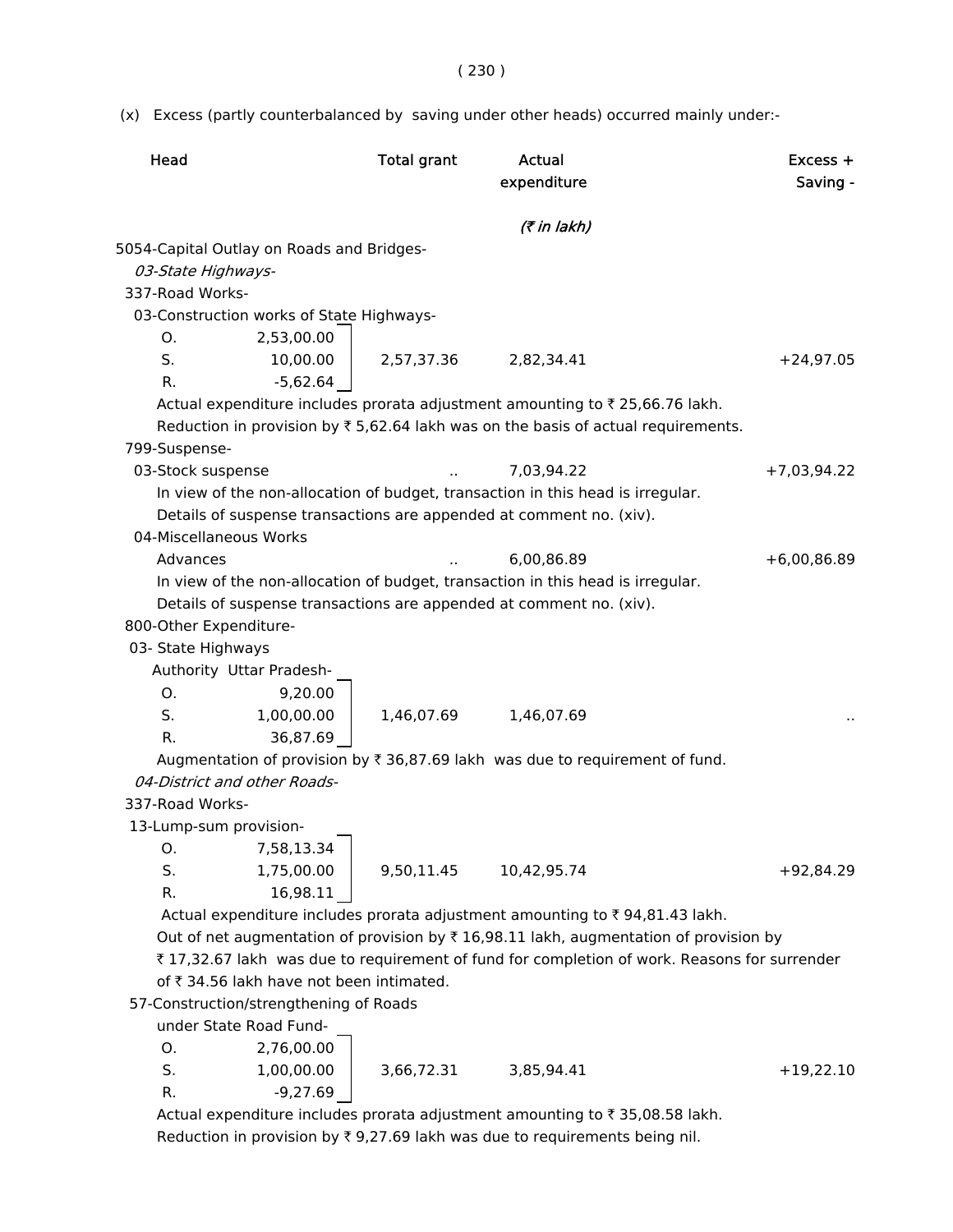|                    |                                             | <b>Total grant</b> | Actual<br>expenditure                                                                                      | Excess +<br>Saving - |
|--------------------|---------------------------------------------|--------------------|------------------------------------------------------------------------------------------------------------|----------------------|
|                    |                                             |                    | (7 in lakh)                                                                                                |                      |
|                    | 63-Provision for current works for          |                    |                                                                                                            |                      |
|                    | Construction of roads and small             |                    |                                                                                                            |                      |
|                    | bridges in Naxal affected areas-            |                    |                                                                                                            |                      |
| O.                 | 92,00.00                                    |                    |                                                                                                            |                      |
|                    |                                             |                    | 82,13.97 1,24,22.17                                                                                        | $+42,08.20$          |
| R.                 | $-9,86.03$                                  |                    |                                                                                                            |                      |
|                    |                                             |                    | Actual expenditure includes prorata adjustment amounting to ₹11,29.31 lakh.                                |                      |
|                    |                                             |                    | Reduction in provision by $\overline{\tau}$ 9,86.03 lakh was on the basis of actual requirements.          |                      |
|                    | 66-Lump-sum provision for new works         |                    |                                                                                                            |                      |
|                    | of rural link roads and small bridges       |                    |                                                                                                            |                      |
|                    | for agriculture marketing facilities        |                    |                                                                                                            |                      |
|                    | (Financed by NABARD) (District Plan)-       |                    |                                                                                                            |                      |
| Ο.                 | 1,70,20.00                                  |                    |                                                                                                            |                      |
|                    |                                             | 1,38,14.13         | 1,71,90.13                                                                                                 | $+33,76.00$          |
| R.                 | $-32,05.87$                                 |                    |                                                                                                            |                      |
|                    |                                             |                    | Actual expenditure includes prorata adjustment amounting to ₹15,62.74 lakh.                                |                      |
|                    |                                             |                    | Reasons for surrender of ₹ 32,05.87 lakh have not been intimated.                                          |                      |
|                    | 71-Lump-sum provision for construction      |                    |                                                                                                            |                      |
|                    | of new work of by pass for cities having    |                    |                                                                                                            |                      |
|                    |                                             |                    |                                                                                                            |                      |
| more than one lakh |                                             |                    |                                                                                                            |                      |
|                    |                                             | 9,20.00            | 10,48.36                                                                                                   |                      |
| population         |                                             |                    |                                                                                                            |                      |
|                    |                                             |                    | Actual expenditure includes prorata adjustment amounting to ₹95.31 lakh.                                   | $+1,28.36$           |
|                    |                                             |                    |                                                                                                            |                      |
|                    | 74-Provision for Current Works for          |                    |                                                                                                            |                      |
|                    | reconstruction/ improvement of              |                    |                                                                                                            |                      |
|                    | urban roads under Hon. Shri                 |                    |                                                                                                            |                      |
|                    | Kanshi Ram ji urban Integreted              |                    |                                                                                                            |                      |
|                    | Development scheme-                         |                    |                                                                                                            |                      |
| O.                 | 0.01                                        |                    |                                                                                                            |                      |
|                    |                                             | 14.41              | 65.64                                                                                                      |                      |
| R.                 | 14.40                                       |                    |                                                                                                            |                      |
|                    |                                             |                    | Actual expenditure includes prorata adjustment amounting to ₹5.97 lakh.                                    |                      |
|                    |                                             |                    | Augmentation of provision by $\overline{\tau}$ 14.40 lakh was due to requirement of fund for completion of |                      |
| current works.     |                                             |                    |                                                                                                            |                      |
|                    | 76-Provision for current works for metaling |                    |                                                                                                            |                      |
|                    | of Canals service roads in the State-       |                    |                                                                                                            | $+51.23$             |
| O.                 | 18,40.00                                    |                    |                                                                                                            |                      |
| S.<br>R.           | 20,00.00<br>1,27.67                         | 39,67.67           | 45,50.41                                                                                                   | $+5,82.74$           |

Augmentation of provision by  $\bar{\tau}$  1,27.67 lakh was due to additional demands.

( 231 )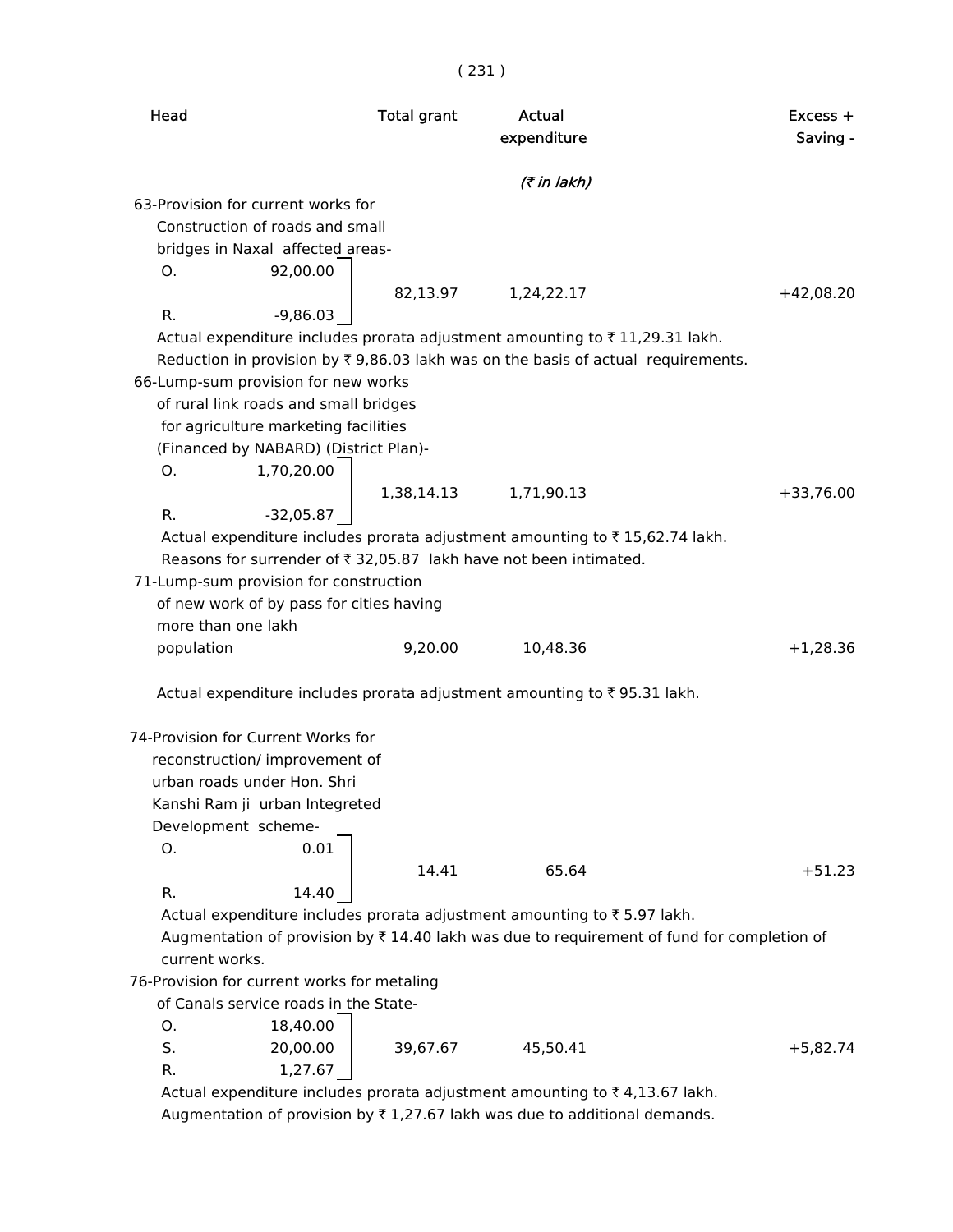| Head                                      |                                            | <b>Total grant</b> | Actual<br>expenditure                                                                             | Excess +<br>Saving - |
|-------------------------------------------|--------------------------------------------|--------------------|---------------------------------------------------------------------------------------------------|----------------------|
|                                           |                                            |                    | (₹ in lakh)                                                                                       |                      |
|                                           | 77-Lump-sum provision for new works        |                    |                                                                                                   |                      |
|                                           | for re-construction / construction of      |                    |                                                                                                   |                      |
|                                           | link roads under Hon. Shri                 |                    |                                                                                                   |                      |
|                                           | Kanshi Ram ji Urban Poor Housing           |                    |                                                                                                   |                      |
| Scheme                                    |                                            | 13,80.01           | 15,00.75                                                                                          | $+1,20.74$           |
|                                           |                                            |                    | Actual expenditure includes prorata adjustment amounting to ₹1,36.43 lakh.                        |                      |
| 800-Other expenditure-                    |                                            |                    |                                                                                                   |                      |
|                                           | 04-Construction works under Central        |                    |                                                                                                   |                      |
| Road Fund-                                |                                            |                    |                                                                                                   |                      |
| О.                                        | 4,32,40.00                                 |                    | 3,60,49.68 3,97,75.52                                                                             |                      |
| R.                                        | $-71,90.32$                                |                    |                                                                                                   | $+37,25.84$          |
|                                           |                                            |                    | Actual expenditure includes prorata adjustment amounting to ₹ 36,15.96 lakh.                      |                      |
|                                           |                                            |                    | Out of total reduction in provision by $\overline{\tau}$ 71,90.32 lakh, reduction in provision by |                      |
|                                           |                                            |                    | ₹12,00.00 lakh was mainly due to non-approval of works by Govt. of India under Central Road       |                      |
|                                           |                                            |                    | Fund. Surrender of ₹59,90.32 lakh due to non-sanction of new works and non-execution of           |                      |
| agreement.                                |                                            |                    |                                                                                                   |                      |
| 05-Roads-                                 |                                            |                    |                                                                                                   |                      |
| 337-Roadworks-                            |                                            |                    |                                                                                                   |                      |
|                                           | 01-Central Plan/Centrally Sponsored        |                    |                                                                                                   |                      |
| Schemes-                                  |                                            |                    |                                                                                                   |                      |
| R.                                        | 12,00.00                                   | 12,00.00           | 12,00.00                                                                                          |                      |
|                                           |                                            |                    | Augmentation of provision by ₹12,00.00 lakh was mainly due to additional requirements.            |                      |
|                                           |                                            |                    | Reasons for the final excess under the above heads have not been intimated (June 2011).           |                      |
| (xi) Saving occurred mainly under :-      |                                            |                    |                                                                                                   |                      |
| 5054-Capital Outlay on Roads and Bridges- |                                            |                    |                                                                                                   |                      |
|                                           | 04-District and other Roads-               |                    |                                                                                                   |                      |
| 337-Road Works-                           |                                            |                    |                                                                                                   |                      |
|                                           | 04-Acquisition of Land for construction of |                    |                                                                                                   |                      |
|                                           | service road at the right bank of Upper    |                    |                                                                                                   |                      |
|                                           | Ganga Canal on Expressway                  |                    |                                                                                                   |                      |
| side                                      |                                            | 1,16,91.45         | Ω,                                                                                                | $-1,16,91.45$        |
|                                           | 64-Provision for current works             |                    |                                                                                                   |                      |
|                                           | of link roads / small bridges under        |                    |                                                                                                   |                      |
|                                           | R.I.D.F. Scheme Financed by NABARD-        |                    |                                                                                                   |                      |

(District Plan)-

 $0.36,15.60$ 

35,39.62 19,06.85 -16,32.77

R.  $-75.98$ 

Actual expenditure includes prorata adjustment amounting to  $\bar{\tau}$  1,73.35 lakh.

Surrender of  $\bar{\tau}$  75.98 lakh was due to demands being nil and surrender by field officer.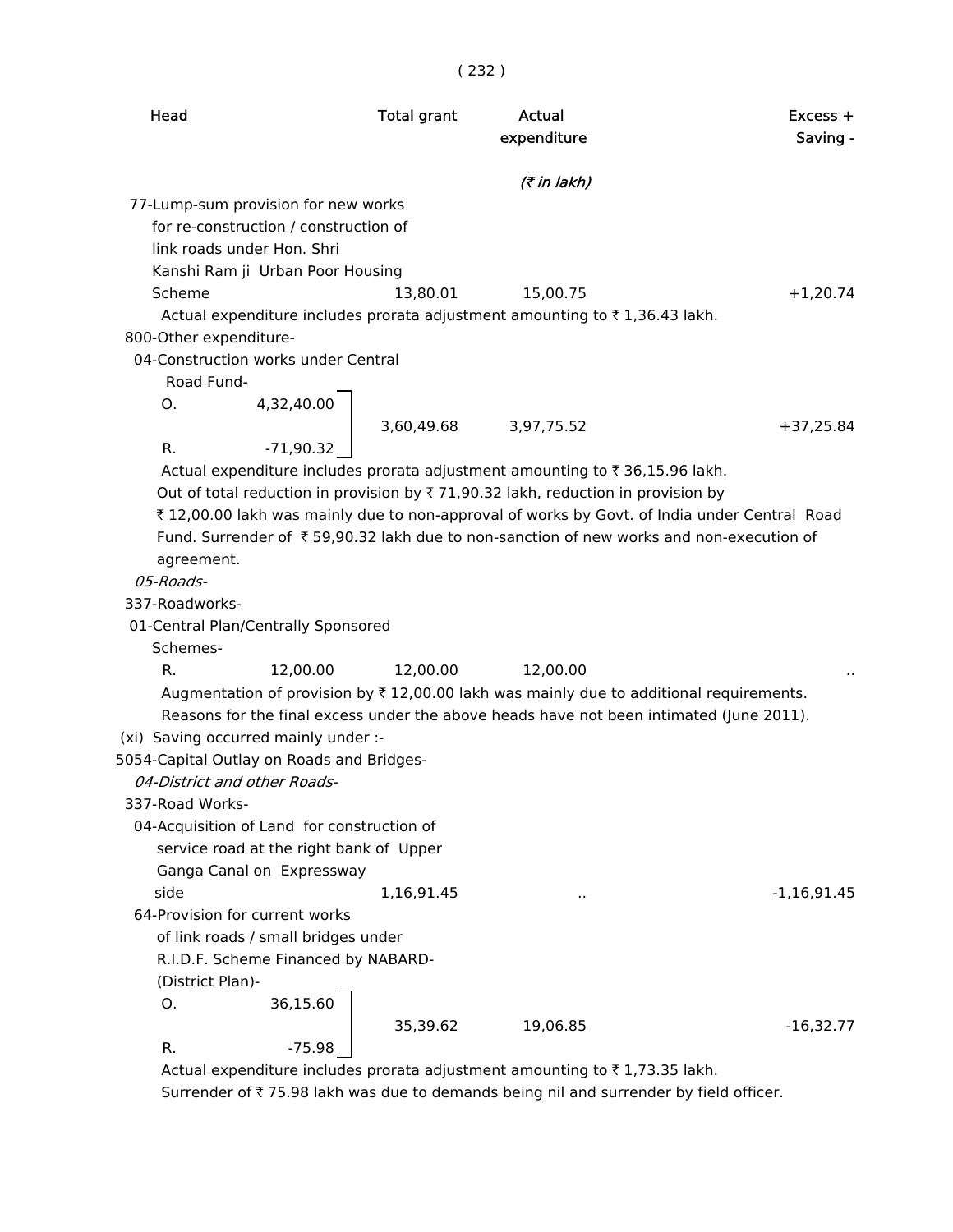| Head            |                                             | <b>Total grant</b> | Actual<br>expenditure                                                                       | Excess +<br>Saving - |
|-----------------|---------------------------------------------|--------------------|---------------------------------------------------------------------------------------------|----------------------|
|                 |                                             |                    | (7 in lakh)                                                                                 |                      |
|                 | 65-Lump-sum provision for new construction  |                    |                                                                                             |                      |
|                 | works of rural roads and small bridges      |                    |                                                                                             |                      |
|                 | in Naxal affected areas                     | 36,80.00           | 6,60.88                                                                                     | $-30,19.12$          |
|                 |                                             |                    | Actual expenditure includes prorata adjustment amounting to ₹60.08 lakh.                    |                      |
|                 | 67-Lump-sum provision for                   |                    |                                                                                             |                      |
| roads repair-   |                                             |                    |                                                                                             |                      |
| O.              | 1,84.00                                     |                    |                                                                                             |                      |
|                 |                                             | $\sim$             |                                                                                             |                      |
| R.              | $-1,84.00$                                  |                    |                                                                                             |                      |
|                 |                                             |                    | Reduction in provision by ₹1,84.00 lakh was due to non-availablity of proposals.            |                      |
|                 | 68-Lump-sum provision for Viability gap     |                    |                                                                                             |                      |
|                 | Funding schemes of Public Private           |                    |                                                                                             |                      |
|                 | Partnership Projects-                       |                    |                                                                                             |                      |
| 0.              | 27,60.00                                    |                    |                                                                                             |                      |
|                 |                                             |                    |                                                                                             |                      |
| R.              | $-27,60.00$                                 |                    |                                                                                             |                      |
|                 |                                             |                    | Reduction in provision by $\bar{\tau}$ 27,60.00 lakh was due to requirements being nil.     |                      |
|                 | 73-Provision for Current Works for          |                    |                                                                                             |                      |
|                 | Improvement of roads-                       |                    |                                                                                             |                      |
| Ο.              | 1,84.00                                     |                    |                                                                                             |                      |
|                 |                                             | 41.93              | 39.13                                                                                       | $-2.80$              |
| R.              | $-1,42.07$                                  |                    |                                                                                             |                      |
|                 |                                             |                    | Actual expenditure includes prorata adjustment amounting to ₹3.56 lakh.                     |                      |
|                 | 05-Roads of Inter-State and                 |                    | Reduction in provision by $\overline{\tau}$ 1,42.07 lakh due to non-requirements of amount. |                      |
|                 |                                             |                    |                                                                                             |                      |
| 337-Road Works- | Economic Importance-                        |                    |                                                                                             |                      |
|                 | 97-Externally Aided Schemes-                |                    |                                                                                             |                      |
| О.              | 2,08,38.00                                  |                    |                                                                                             |                      |
|                 |                                             | 55,12.27           | 60,17.06                                                                                    | $+5,04.79$           |
| R.              | $-1,53,25.73$                               |                    |                                                                                             |                      |
|                 |                                             |                    | Actual expenditure includes prorata adjustment amounting to ₹5,27.04 lakh.                  |                      |
|                 |                                             |                    | Surrender of ₹1,53,25.73 lakh was due to lack of time, refusal of funding by world bank and |                      |
|                 | completion of works.                        |                    |                                                                                             |                      |
| 80-General-     |                                             |                    |                                                                                             |                      |
| 004-Research-   |                                             |                    |                                                                                             |                      |
|                 | 04-Srengthening/ Upliftment of laboratories |                    |                                                                                             |                      |
|                 | of Research Institution and                 |                    |                                                                                             |                      |
|                 | Quality promotion Cell-                     |                    |                                                                                             |                      |
| 0.              | 92.00                                       |                    |                                                                                             |                      |
|                 |                                             | 35.76              | 35.76                                                                                       |                      |
| R.              | $-56.24$                                    |                    |                                                                                             |                      |
|                 |                                             |                    |                                                                                             |                      |

Reasons for surrender of  $\overline{\overline{\epsilon}}$  56.24 lakh have not been intimated.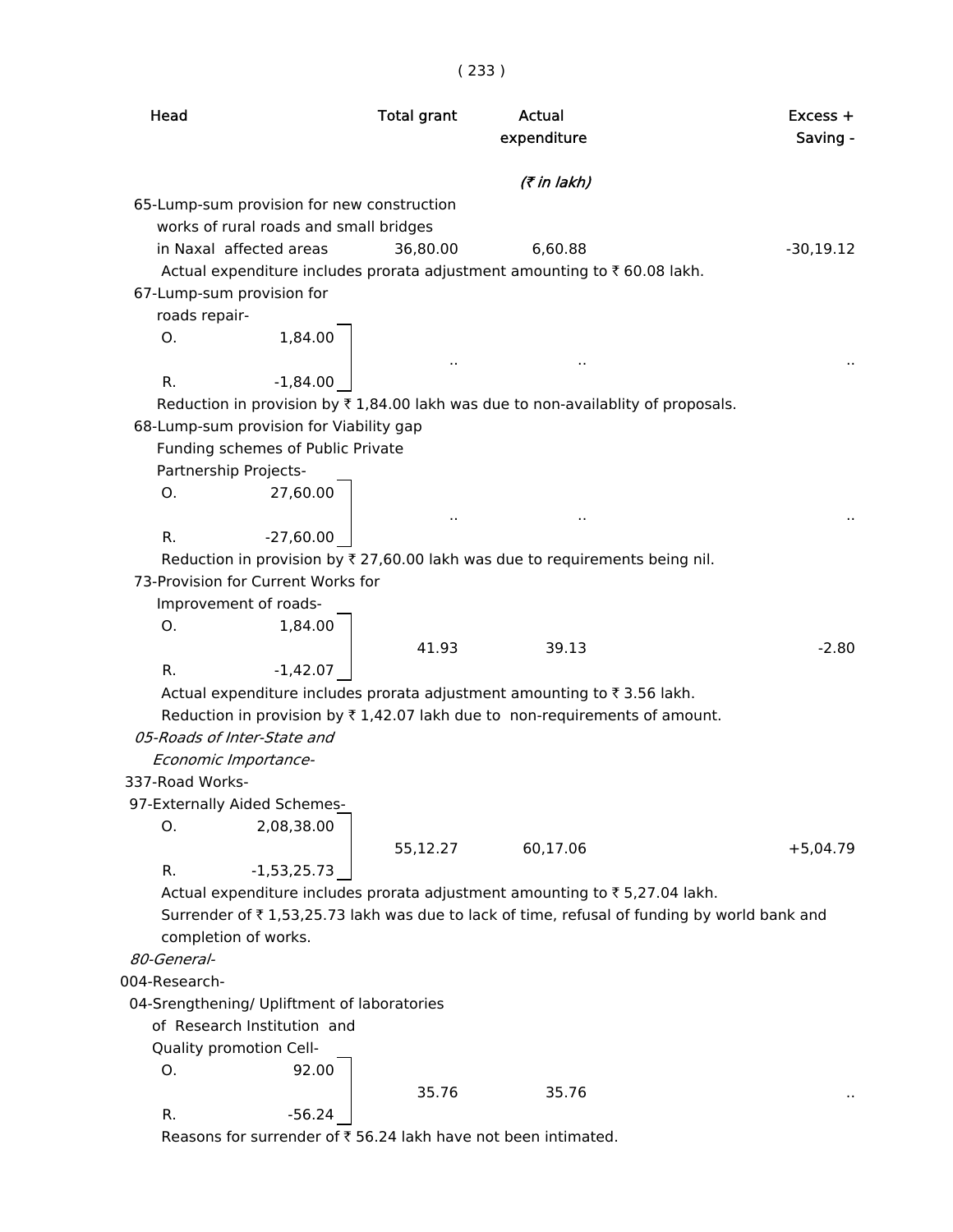## ( 234 )

| Head                             | <b>Total grant</b>                                                                | Actual<br>expenditure | $Excess +$<br>Saving - |
|----------------------------------|-----------------------------------------------------------------------------------|-----------------------|------------------------|
|                                  |                                                                                   | (₹ in lakh)           |                        |
| 800-Other expenditure-           |                                                                                   |                       |                        |
| 05-Lump-sum provision for        |                                                                                   |                       |                        |
| Management and Planning          |                                                                                   |                       |                        |
| Works of Information Technology- |                                                                                   |                       |                        |
| O.                               | 1,74.80                                                                           |                       |                        |
|                                  | 10.00                                                                             | 10.00                 | $\cdot$ .              |
| R.<br>$-1,64.80$                 |                                                                                   |                       |                        |
|                                  | Surrender of $\bar{\tau}$ 1,64.80 lakh was due to balance amount.                 |                       |                        |
| (June 2011).                     | Reasons for the final excess/saving under the above heads have not been intimated |                       |                        |

## Charged-

(xii) Out of the final saving of  $\bar{\tau}$  3,69.65 lakh, a sum of  $\bar{\tau}$  3,53.05 lakh was surrendered.

(xiii) Saving occurred under :-

| Head                                      |            | <b>Total</b><br>appropriation | Actual<br>expenditure | $Excess +$<br>Saving - |
|-------------------------------------------|------------|-------------------------------|-----------------------|------------------------|
|                                           |            |                               | (7 in lakh)           |                        |
| 5054-Capital Outlay on Roads and Bridges- |            |                               |                       |                        |
| 80-General-                               |            |                               |                       |                        |
| 800-Other expenditure-                    |            |                               |                       |                        |
| 03-Other expenditure-                     |            |                               |                       |                        |
| 0.                                        | 5,06.00    |                               |                       |                        |
|                                           |            | 1,52.95                       | 1,36.35               | -16.60                 |
| R.                                        | $-3,53.05$ |                               |                       |                        |
|                                           |            |                               |                       |                        |

Surrender of  $\bar{\tau}$  3,53.05 lakh was due to non-receipt of sanction.

Reasons for the final saving under the above head have not been intimated (June 2011).

## (xiv) Suspense Transactions-

The expenditure in the grant includes  $\bar{\tau}$  13,04.81 crores booked under "Suspense". The nature of the "Suspense" transactions and their accounting have been explained in" Grant No. 94- Irrigation Department (Works)."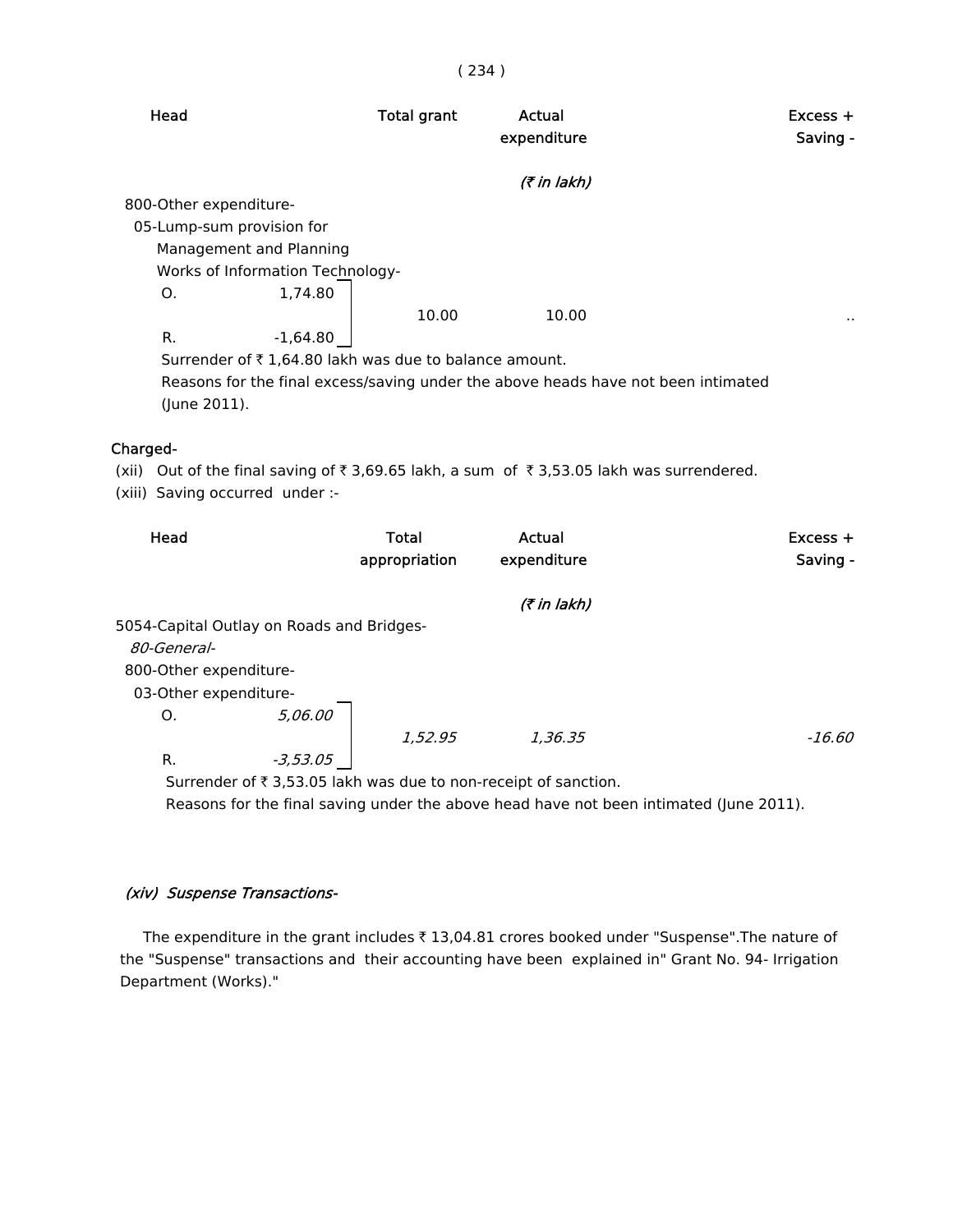An analysis of the transactions during 2010-2011 together with the opening and closing balances is given below :-

| Head                                 | Opening balanc<br>on 1st April 2010<br>$(Debit +)$<br>(Credit-) | <b>Debit</b> | Credit      | <b>Net</b>  | Closing balance on<br><b>31st March 2011</b><br>$(Debit +)$<br>(Credit-) |
|--------------------------------------|-----------------------------------------------------------------|--------------|-------------|-------------|--------------------------------------------------------------------------|
|                                      |                                                                 |              | (₹ in lakh) |             |                                                                          |
| Suspense Stock +73,42.66             |                                                                 | 7,03,94.22   | 7,09,37.22  | $-5,43.00$  | $+67,99.66$                                                              |
| Miscellaneous<br><b>Public Works</b> |                                                                 |              |             |             |                                                                          |
| Advances                             | $+64,73.81$                                                     | 6,00,86.89   | 5,87,21.00  | $+13,65.89$ | $+78,39.70$                                                              |
| Workshop<br>Suspense                 | $-2,44.75$                                                      | $\sim$       | $\sim$      | $\cdot$ .   | $-2,44.75*$                                                              |
| Total                                | $+1,35,71.72$                                                   | 13,04,81.11  | 12,96,58.22 | $+8,22.89$  | $+1,43,94.61$                                                            |

# Details of transactions under Suspense Head 5054- Capital Outlay on Roads and Bridges during the year 2010-2011

\* Minus balance under the head is under investigation with the State Government.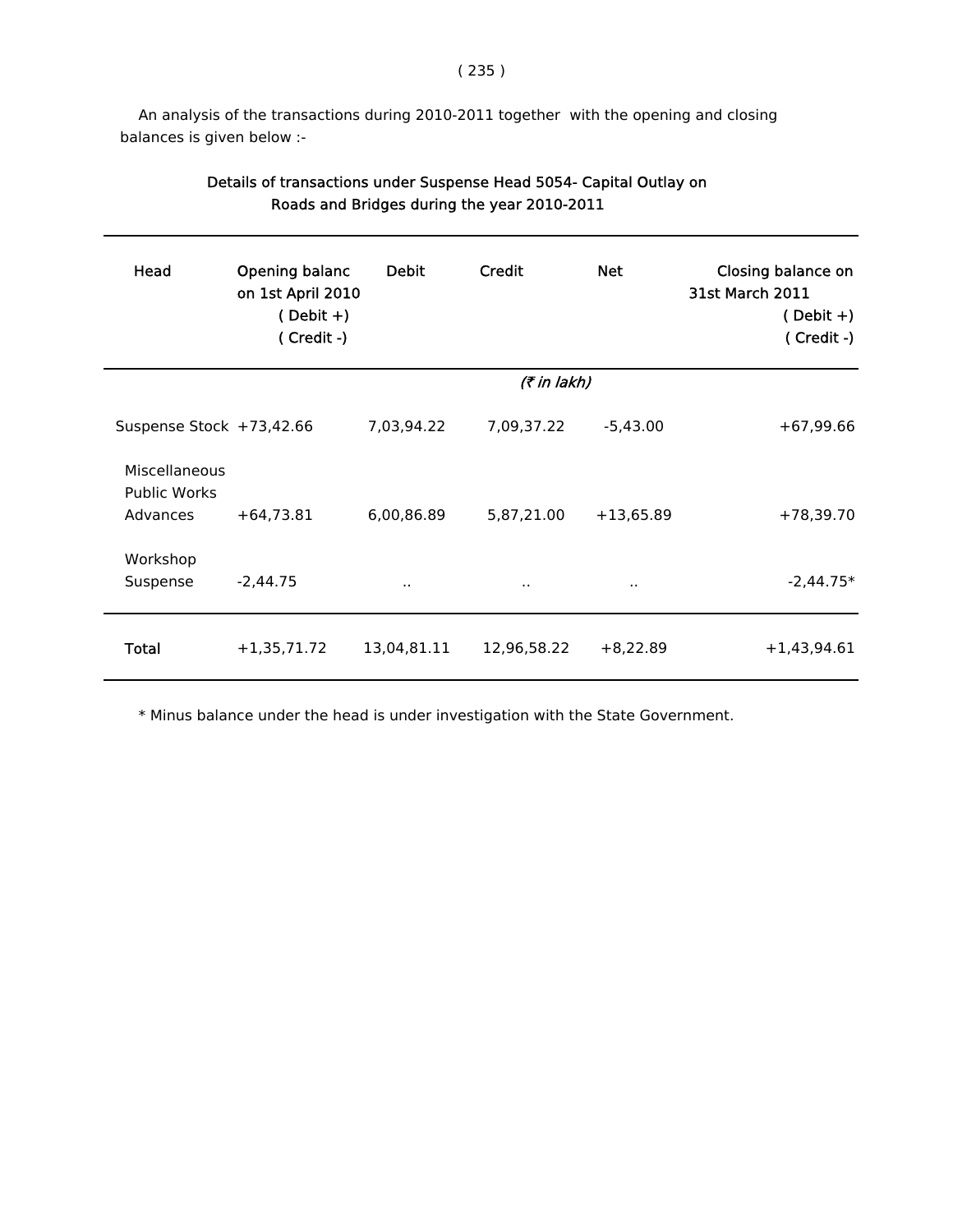#### ( 236 )

# GRANT NO. 59-PUBLIC WORKS DEPARTMENT (ESTATE DIRECTORATE)

| <b>Major Heads</b>                              |                                                                    | <b>Total grant</b> | Actual<br>expenditure                                                                         | Excess +<br>Saving - |
|-------------------------------------------------|--------------------------------------------------------------------|--------------------|-----------------------------------------------------------------------------------------------|----------------------|
|                                                 |                                                                    |                    | (₹ in thousand)                                                                               |                      |
| Revenue-                                        |                                                                    |                    |                                                                                               |                      |
| 2013-Council of Ministers,                      |                                                                    |                    |                                                                                               |                      |
| 2052-Secretariat-General Services,              |                                                                    |                    |                                                                                               |                      |
| 2059-Public Works,                              |                                                                    |                    |                                                                                               |                      |
| 2070-Other Administrative Services,             |                                                                    |                    |                                                                                               |                      |
| 2215-Water Supply and Sanitation and            |                                                                    |                    |                                                                                               |                      |
| 2216-Housing                                    |                                                                    |                    |                                                                                               |                      |
| Voted-                                          |                                                                    |                    |                                                                                               |                      |
| Original                                        | 98,17,08                                                           |                    |                                                                                               |                      |
|                                                 |                                                                    | 98,17,08           | 96,53,10                                                                                      | $-1,63,98$           |
| Supplementary                                   |                                                                    |                    |                                                                                               |                      |
| Amount surrendered during the year( March 2011) |                                                                    |                    |                                                                                               | 6,25,72              |
| Capital-                                        |                                                                    |                    |                                                                                               |                      |
| 4059-Capital Outlay on Public Works and         |                                                                    |                    |                                                                                               |                      |
| 4216-Capital Outlay on Housing                  |                                                                    |                    |                                                                                               |                      |
| Voted-                                          |                                                                    |                    |                                                                                               |                      |
| Original                                        | 69,68,71                                                           |                    |                                                                                               |                      |
|                                                 |                                                                    | 89,02,70           | 88,14,09                                                                                      | $-88,61$             |
| Supplementary                                   | 19,33,99                                                           |                    |                                                                                               |                      |
| Amount surrendered during the year( March 2011) |                                                                    |                    |                                                                                               | 88,61                |
|                                                 |                                                                    |                    | The expenditure under the Capital Section of the grant does not include $\bar{\tau}$ 20,12,60 |                      |
|                                                 |                                                                    |                    | thousand spent out of advances from the Contingency Fund sanctioned in March 2011 but         |                      |
|                                                 | not recouped to the Fund till the close of the year.               |                    |                                                                                               |                      |
| <b>Notes and Comments-</b>                      |                                                                    |                    |                                                                                               |                      |
| Revenue-                                        |                                                                    |                    |                                                                                               |                      |
| Voted-                                          |                                                                    |                    |                                                                                               |                      |
|                                                 |                                                                    |                    | (i) Out of the final saving of ₹1,63.98 lakh, surrender of ₹6,25.72 lakh was injudicious and  |                      |
|                                                 | indicative of incorrect estimation of expenditure under the grant. |                    |                                                                                               |                      |
|                                                 |                                                                    |                    | (ii) Saving (partly counterbalanced by excess under other heads) occurred mainly under :-     |                      |
| Head                                            |                                                                    | <b>Total grant</b> | Actual                                                                                        | Excess +             |
|                                                 |                                                                    |                    | expenditure                                                                                   | Saving -             |
|                                                 |                                                                    |                    | (₹ in lakh)                                                                                   |                      |

2052-Secretariat- General Services -

090- Secretariat-

04-Arrangement of vehicles for

Officers by Estate Department-

O. 1,18.00

1,00.00 99.79 -0.21 R. -18.00

Reasons for reduction in provision by  $\bar{\tau}$  18.00 lakh have not been intimated.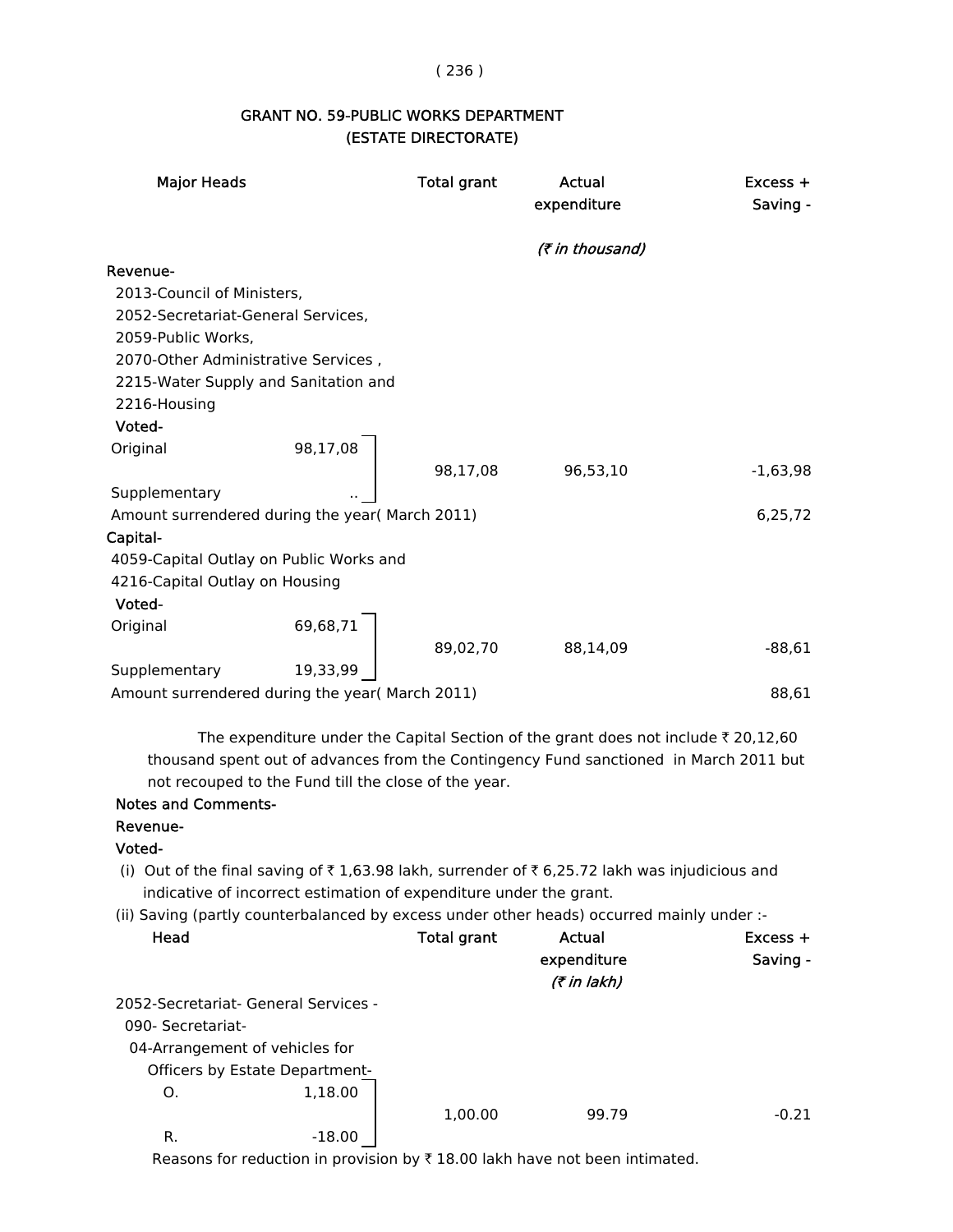| Head                                                                                              | <b>Total grant</b> | Actual<br>expenditure<br>(₹ in lakh) | Excess +<br>Saving - |  |  |  |
|---------------------------------------------------------------------------------------------------|--------------------|--------------------------------------|----------------------|--|--|--|
| 800-Other Expenditure-                                                                            |                    |                                      |                      |  |  |  |
| 03-Payment of Arrears                                                                             | 2,50.00            | 1,63.89                              | $-86.11$             |  |  |  |
| 2059-Public Works -                                                                               |                    |                                      |                      |  |  |  |
| 01-Office Buildings-                                                                              |                    |                                      |                      |  |  |  |
| 053-Maintenance and Repairs-                                                                      |                    |                                      |                      |  |  |  |
| 04-Vidhan Bhawan and Other buildings                                                              |                    |                                      |                      |  |  |  |
| situated in its compound-                                                                         |                    |                                      |                      |  |  |  |
| 8,85.98<br>O.                                                                                     |                    |                                      |                      |  |  |  |
|                                                                                                   | 6,04.15            | 4,88.35                              | $-1,15.81$           |  |  |  |
| $-2,81.83$<br>R.                                                                                  |                    |                                      |                      |  |  |  |
| Out of total anticipated saving of ₹2,81.83 lakh, reduction in provision by ₹2,81.15 lakh         |                    |                                      |                      |  |  |  |
| was mainly due to non-receipt of matured proposal. Surrender of ₹ 0.68 lakh was due to            |                    |                                      |                      |  |  |  |
| non-utilisation of fund.                                                                          |                    |                                      |                      |  |  |  |
| 06-Bapu Bhawan                                                                                    | 1,51.45            | 1,25.45                              | $-26.00$             |  |  |  |
| 60-Other Buildings-                                                                               |                    |                                      |                      |  |  |  |
| 053-Maintenance and Repairs-                                                                      |                    |                                      |                      |  |  |  |
| 04-Arrangements for guest houses                                                                  |                    |                                      |                      |  |  |  |
| situated in Delhi-                                                                                |                    |                                      |                      |  |  |  |
| 4,03.98<br>Ο.                                                                                     |                    |                                      |                      |  |  |  |
|                                                                                                   | 4,05.24            | 3,62.48                              | $-42.77$             |  |  |  |
| R.<br>1.26                                                                                        |                    |                                      |                      |  |  |  |
| Out of net augmentation of provision by $\overline{\tau}$ 1.26 lakh, augmentation of provision by |                    |                                      |                      |  |  |  |
| ₹4.65 lakh was due to less budget and reduction in provision by ₹3.00 lakh was mainly             |                    |                                      |                      |  |  |  |
| due to non-receipt of mature proposal. Surrender of ₹0.39 lakh was due to non-receipt             |                    |                                      |                      |  |  |  |
| of bills and economy measures.                                                                    |                    |                                      |                      |  |  |  |
| 2070- Other Administrative Services-                                                              |                    |                                      |                      |  |  |  |
| 800-Other Expenditure-                                                                            |                    |                                      |                      |  |  |  |
| 04-Transfer of capital loss into bad debt                                                         |                    |                                      |                      |  |  |  |
| accounts                                                                                          | 50.00              |                                      | $-50.00$             |  |  |  |
| Reasons for the final saving / non-utilisation of entire provision under the above heads          |                    |                                      |                      |  |  |  |
| have not been intimated (June 2011).                                                              |                    |                                      |                      |  |  |  |
| (iii) Excess occurred under :-                                                                    |                    |                                      |                      |  |  |  |
| 2013-Council of Ministers-                                                                        |                    |                                      |                      |  |  |  |
| 800-Other Expenditure-                                                                            |                    |                                      |                      |  |  |  |
| 03-Miscellaneous expenditure of                                                                   |                    |                                      |                      |  |  |  |
| Ministers, Ministers of State                                                                     |                    |                                      |                      |  |  |  |
| and Deputy Ministers-                                                                             |                    |                                      |                      |  |  |  |
| 0.<br>11,30.00                                                                                    |                    |                                      |                      |  |  |  |
|                                                                                                   | 10,23.69           | 10,25.94                             | $+2.25$              |  |  |  |
| $-1,06.31$<br>R.                                                                                  |                    |                                      |                      |  |  |  |

( 237 )

Reduction in provision by  $\bar{x}$  1,06.31 lakh was due to non-receipt of proposals.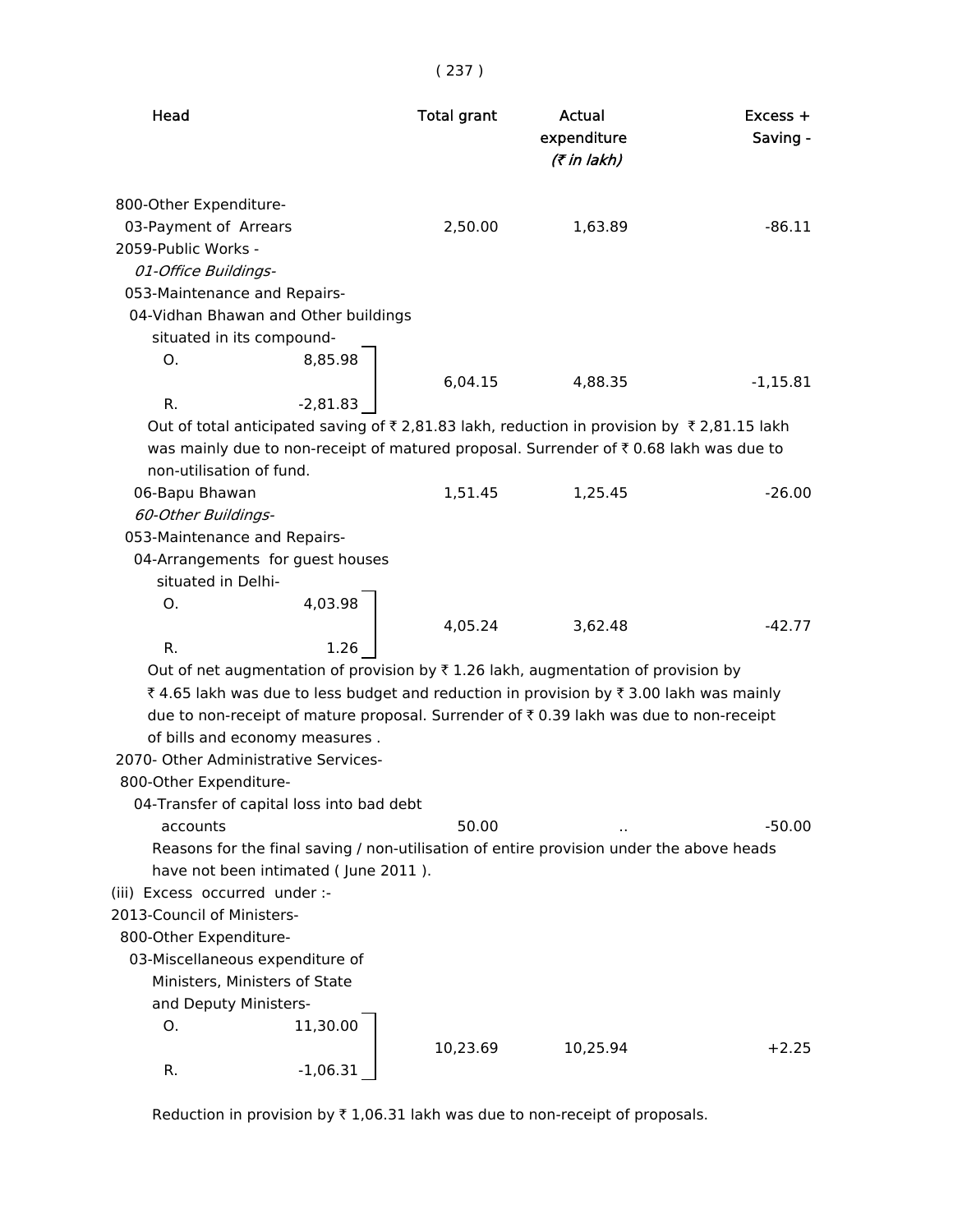| Head                                                                                              | <b>Total grant</b> | Actual<br>expenditure | Excess +<br>Saving - |
|---------------------------------------------------------------------------------------------------|--------------------|-----------------------|----------------------|
|                                                                                                   |                    | (7 in lakh)           |                      |
| 06-Maintenance of fittings and fixtures                                                           |                    |                       |                      |
| of Chief Minister's Residence-                                                                    |                    |                       |                      |
| 1,10.00<br>O.                                                                                     |                    |                       |                      |
|                                                                                                   | 2,41.15            | 2,41.15               |                      |
| R.<br>1,31.15                                                                                     |                    |                       |                      |
| Reasons for augmentation of provision by ₹1,31.15 lakh have not been intimated.                   |                    |                       |                      |
| 2052-Secretariat- General Services -                                                              |                    |                       |                      |
| 090- Secretariat-                                                                                 |                    |                       |                      |
| 03-Estate Department-                                                                             |                    |                       |                      |
| 25,05.28<br>О.                                                                                    |                    |                       |                      |
|                                                                                                   | 25,63.28           | 26,65.12              | $+1,01.84$           |
| $R_{\cdot}$<br>58.00                                                                              |                    |                       |                      |
| Out of net augmentation of provision by $\overline{\tau}$ 58.00 lakh, reasons for augmentation of |                    |                       |                      |
| provision by ₹78.00 lakh and reduction in provision by ₹20.00 lakh have not been                  |                    |                       |                      |
| intimated.                                                                                        |                    |                       |                      |
| 2059-Public Works -                                                                               |                    |                       |                      |
| 01-Office Buildings-                                                                              |                    |                       |                      |
| 053-Maintenance and Repairs-                                                                      |                    |                       |                      |
| 09-Jawahar Bhawan and Indira                                                                      |                    |                       |                      |
| Bhawan compound-                                                                                  |                    |                       |                      |
| 5,62.01<br>Ο.                                                                                     |                    |                       |                      |
|                                                                                                   | 6,60.88            | 6,52.27               | $-8.61$              |
| $R_{\cdot}$<br>98.87                                                                              |                    |                       |                      |
| Out of net augmentation of provision by ₹98.87 lakh, augmentation of provision by                 |                    |                       |                      |
| ₹ 99.16 lakh was due to less budget. Surrender of ₹ 10.29 lakh was due to non-utilisation         |                    |                       |                      |
| of fund.                                                                                          |                    |                       |                      |
| 60-Other Buildings-                                                                               |                    |                       |                      |
| 053-Maintenance and Repairs-                                                                      |                    |                       |                      |
| 03-Arrangements for guest houses                                                                  |                    |                       |                      |
| situated in Lucknow-                                                                              |                    |                       |                      |
| 2,09.26<br>O.                                                                                     |                    |                       |                      |
|                                                                                                   | 2,08.43            | 2,30.23               | $+21.80$             |
| R.<br>$-0.83$                                                                                     |                    |                       |                      |
| Surrender of ₹ 0.83 lakh was due to non-utilisation of fund, non-receipt of bills and             |                    |                       |                      |
| economy measures.                                                                                 |                    |                       |                      |
| 05-Arrangement for other guest                                                                    |                    |                       |                      |
| houses (Mumbai and Kolkata)-                                                                      |                    |                       |                      |
| 12.25<br>О.                                                                                       |                    |                       |                      |
|                                                                                                   | 17.46              | 14.46                 | $-3.00$              |
| R.<br>5.21                                                                                        |                    |                       |                      |
| Out of net augmentation of provision by ₹5.21 lakh, augmentation of provision by                  |                    |                       |                      |

₹ 5.50 lakh was due to less budget. Surrender of ₹ 0.29 lakh was due to non-receipt of bills and economy measures.

( 238 )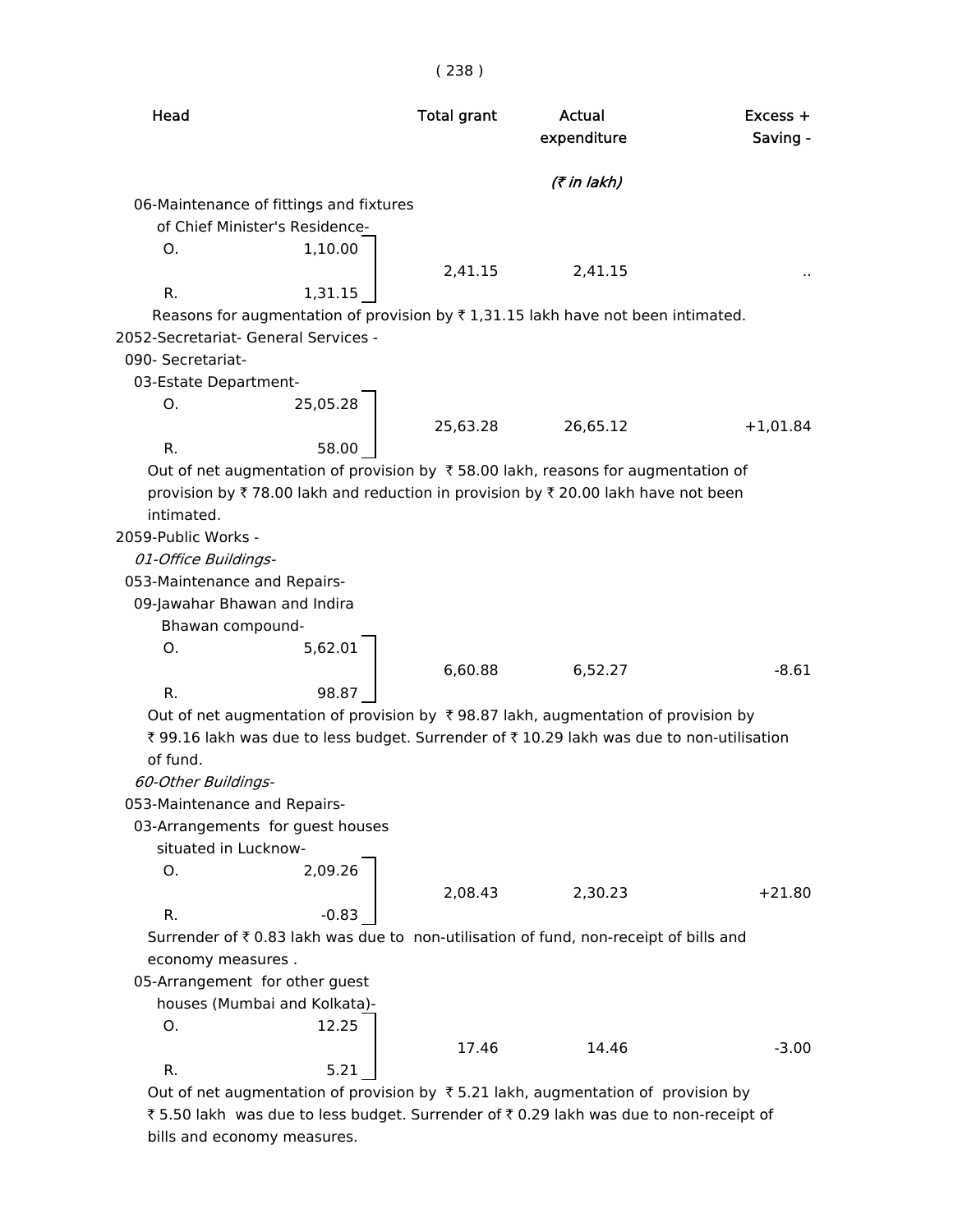|                                      |                                      | (239)              |                                                                                                 |                        |
|--------------------------------------|--------------------------------------|--------------------|-------------------------------------------------------------------------------------------------|------------------------|
| Head                                 |                                      | <b>Total grant</b> | Actual<br>expenditure                                                                           | $Excess +$<br>Saving - |
|                                      |                                      |                    | (₹ in lakh)                                                                                     |                        |
| 2216-Housing-                        |                                      |                    |                                                                                                 |                        |
|                                      | 01-Government Residential Buildings- |                    |                                                                                                 |                        |
| 106-General Pool Accommodation-      |                                      |                    |                                                                                                 |                        |
|                                      | 03-Government residence of Govt.     |                    |                                                                                                 |                        |
| staff / officers -                   |                                      |                    |                                                                                                 |                        |
| O.                                   | 7,48.28                              |                    |                                                                                                 |                        |
|                                      |                                      | 8,94.28            | 8,94.27                                                                                         | $-0.01$                |
| R.                                   | 1,46.00                              |                    |                                                                                                 |                        |
|                                      |                                      |                    | Out of net augmentation of provision by $\bar{\tau}$ 1,46.00 lakh, augmentation of provision by |                        |
|                                      |                                      |                    | ₹1,50.00 lakh was due to less budget. Surrender of ₹4.00 lakh was due to non-utilisation        |                        |
| of fund.                             |                                      |                    |                                                                                                 |                        |
| 700-Other Housing-                   |                                      |                    |                                                                                                 |                        |
|                                      | 09- Alloted to M.L.A's residences -  |                    |                                                                                                 |                        |
| Ο.                                   | 8,45.55                              |                    |                                                                                                 |                        |
|                                      |                                      | 2,50.00            | 9,30.57                                                                                         | $+6,80.57$             |
| R.                                   | $-5,95.55$                           |                    |                                                                                                 |                        |
|                                      |                                      |                    | Surrender of ₹5,95.55 lakh was due to non-utilisation of fund and economy measures.             |                        |
|                                      |                                      |                    | Reasons for the final excess/saving under the above heads have not been intimated               |                        |
| (June 2011).                         |                                      |                    |                                                                                                 |                        |
| Capital-                             |                                      |                    |                                                                                                 |                        |
| Voted-                               |                                      |                    |                                                                                                 |                        |
|                                      |                                      |                    | (iv) Saving (partly counterbalanced by excess under other heads) occurred mainly under :-       |                        |
| 4059-Capital Outlay on Public Works- |                                      |                    |                                                                                                 |                        |
| 80-General-                          |                                      |                    |                                                                                                 |                        |
| 051-Construction-                    |                                      |                    |                                                                                                 |                        |
| 10-Construction of Dalibag Club      |                                      |                    |                                                                                                 |                        |
|                                      | and renovation/upgradation of Butler |                    |                                                                                                 |                        |
| Palace Club-                         |                                      |                    |                                                                                                 |                        |
| 0.                                   | 46.00                                |                    |                                                                                                 |                        |
|                                      |                                      | 26.93              | 3.04                                                                                            | $-23.89$               |
| R.                                   | $-19.07$                             |                    |                                                                                                 |                        |

Reduction in provision by  $\bar{x}$  19.07 lakh was due to non-receipt of proposals. Reasons for the final saving under the above head have not been intimated ( June 2011 ).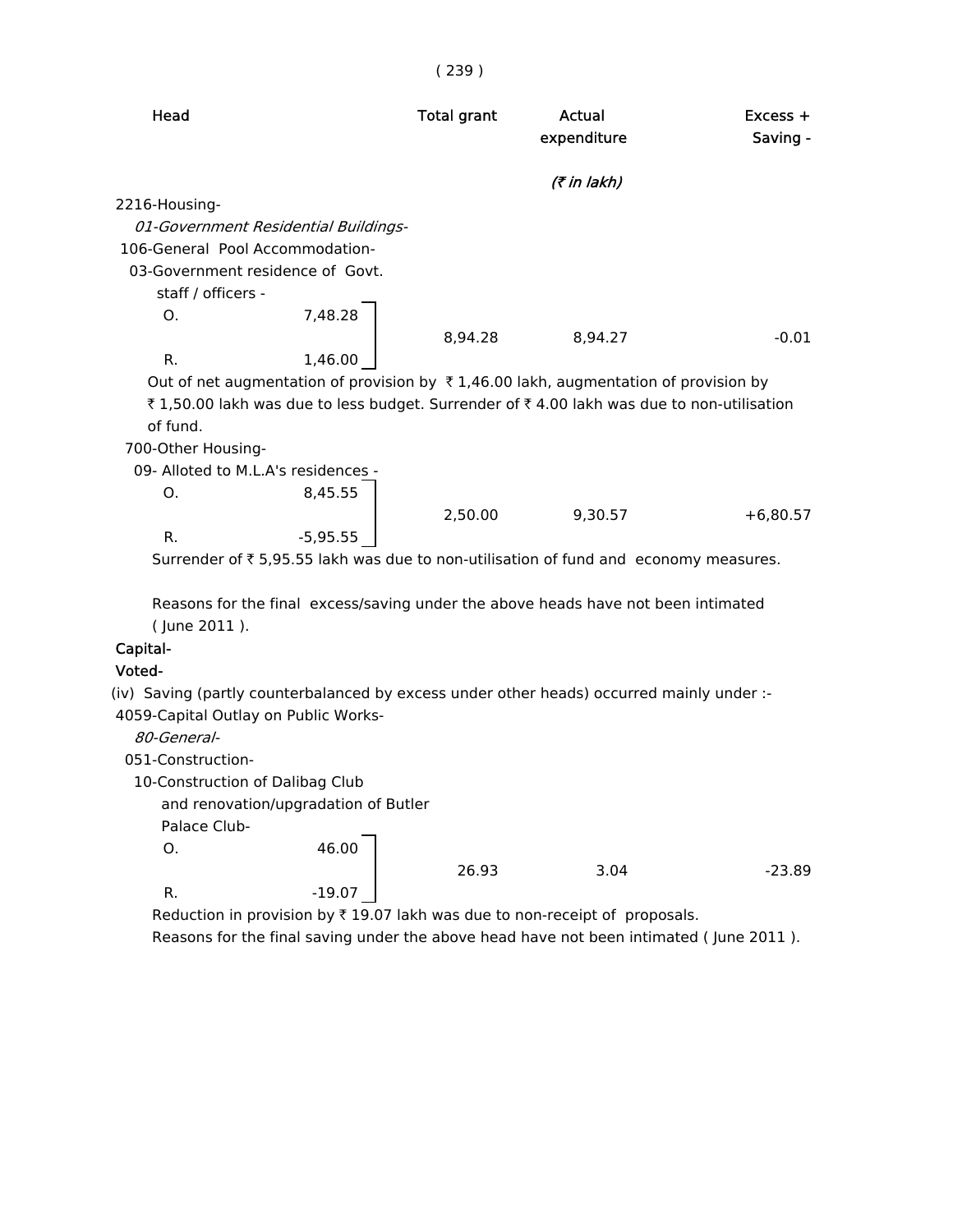( 240 )

(v) Excess occurred under :-

| Head                                                                                                                                                                              |          | <b>Total grant</b> | Actual      | $Excess +$ |
|-----------------------------------------------------------------------------------------------------------------------------------------------------------------------------------|----------|--------------------|-------------|------------|
|                                                                                                                                                                                   |          |                    | expenditure | Saving -   |
|                                                                                                                                                                                   |          |                    | (₹ in lakh) |            |
| 4059-Capital Outlay on Public Works-<br>80-General-<br>051-Construction-<br>07-Renovation/ beautification of U.P.<br>Bhavan / U.P. Sadan and other<br><b>Guest Houses -</b><br>O. | 3,68.00  |                    |             |            |
|                                                                                                                                                                                   |          | 3,87.07            | 3,87.07     |            |
| R.                                                                                                                                                                                | 19.07    |                    |             |            |
| Augmentation of provision by ₹19.07 lakh was due to less budget.                                                                                                                  |          |                    |             |            |
| 4216-Capital Outlay on Housing-<br>01-Government Residential Buildings-<br>700-Other Housing-                                                                                     |          |                    |             |            |
| 05-Construction-Other-                                                                                                                                                            |          |                    |             |            |
| O.                                                                                                                                                                                | 27,38.70 |                    |             |            |
| S.                                                                                                                                                                                | 19,33.99 | 45,95.80           | 46,19.69    | $+23.89$   |
| R.                                                                                                                                                                                | $-76.89$ |                    |             |            |
| Surrender of ₹76.89 lakh was due to non-utilisation of fund.                                                                                                                      |          |                    |             |            |

 Reasons for the final excess under the above heads have not been intimated ( June 2011 ).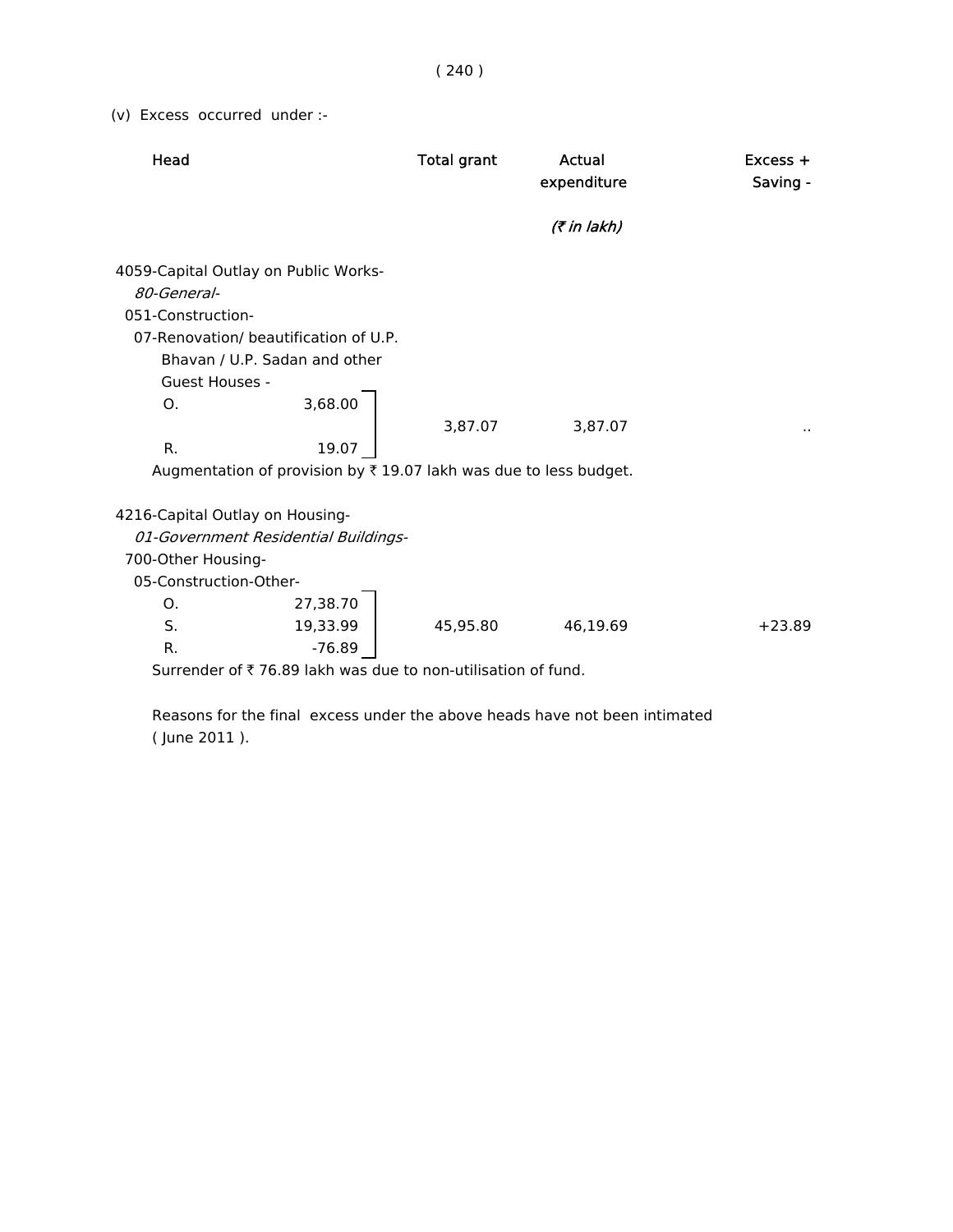## GRANT NO. 60- FOREST DEPARTMENT

| <b>Major Heads</b>                                            |                             | <b>Total grant</b><br>or<br>appropriation | Actual<br>expenditure                                                         | $Excess +$<br>Saving - |
|---------------------------------------------------------------|-----------------------------|-------------------------------------------|-------------------------------------------------------------------------------|------------------------|
|                                                               |                             |                                           | (₹ in thousand)                                                               |                        |
| Revenue-                                                      |                             |                                           |                                                                               |                        |
| 2235-Social Security and Welfare,                             |                             |                                           |                                                                               |                        |
| 2406-Forestry and Wild Life,<br>2407-Plantations,             |                             |                                           |                                                                               |                        |
| 2415-Agricultural Research and Education and                  |                             |                                           |                                                                               |                        |
| 3604-Compensation and Assignments to Local Bodies and         |                             |                                           |                                                                               |                        |
|                                                               | Panchayati Raj Institutions |                                           |                                                                               |                        |
| Voted-                                                        |                             |                                           |                                                                               |                        |
| Original                                                      | 3,47,46,30                  |                                           |                                                                               |                        |
| Supplementary                                                 | 9,21,48                     |                                           | 3,56,67,78 3,51,35,94                                                         | -5,31,84               |
| Amount surrendered during the year (March 2011)               |                             |                                           |                                                                               | 6,22,88                |
| Charged-                                                      |                             |                                           |                                                                               |                        |
| Original                                                      |                             |                                           |                                                                               |                        |
|                                                               | $13,70$                     | 13,70                                     | 1,60                                                                          | $-12,10$               |
| Supplementary                                                 |                             |                                           |                                                                               |                        |
| Amount surrendered during the year ( (March 2011)             |                             |                                           |                                                                               | 1,55                   |
| Capital-                                                      |                             |                                           |                                                                               |                        |
| 4059-Capital Outlay on Public Works,                          |                             |                                           |                                                                               |                        |
| 4216-Capital Outlay on Housing,                               |                             |                                           |                                                                               |                        |
| 4406-Capital Outlay on Forestry and Wild Life,                |                             |                                           |                                                                               |                        |
| 4407-Capital Outlay on Plantations and                        |                             |                                           |                                                                               |                        |
| 4415-Capital Outlay on Agricultural Research<br>and Education |                             |                                           |                                                                               |                        |
| Voted-                                                        |                             |                                           |                                                                               |                        |
| Original                                                      | 1,22,96,53                  |                                           |                                                                               |                        |
|                                                               |                             | 1,25,73,57                                | 82,10,41                                                                      | -43,63,16              |
| Supplementary                                                 | 2,77,04                     |                                           |                                                                               |                        |
| Amount surrendered during the year (March 2011)               |                             |                                           |                                                                               | 43,63,14               |
|                                                               |                             |                                           |                                                                               |                        |
| <b>Notes and Comments-</b>                                    |                             |                                           |                                                                               |                        |
| Revenue-                                                      |                             |                                           |                                                                               |                        |
| Charged-                                                      |                             |                                           |                                                                               |                        |
|                                                               |                             |                                           | (i) Out of the final saving of ₹12.10 lakh, only a sum of ₹1.55 lakh could be |                        |

anticipated for surrender.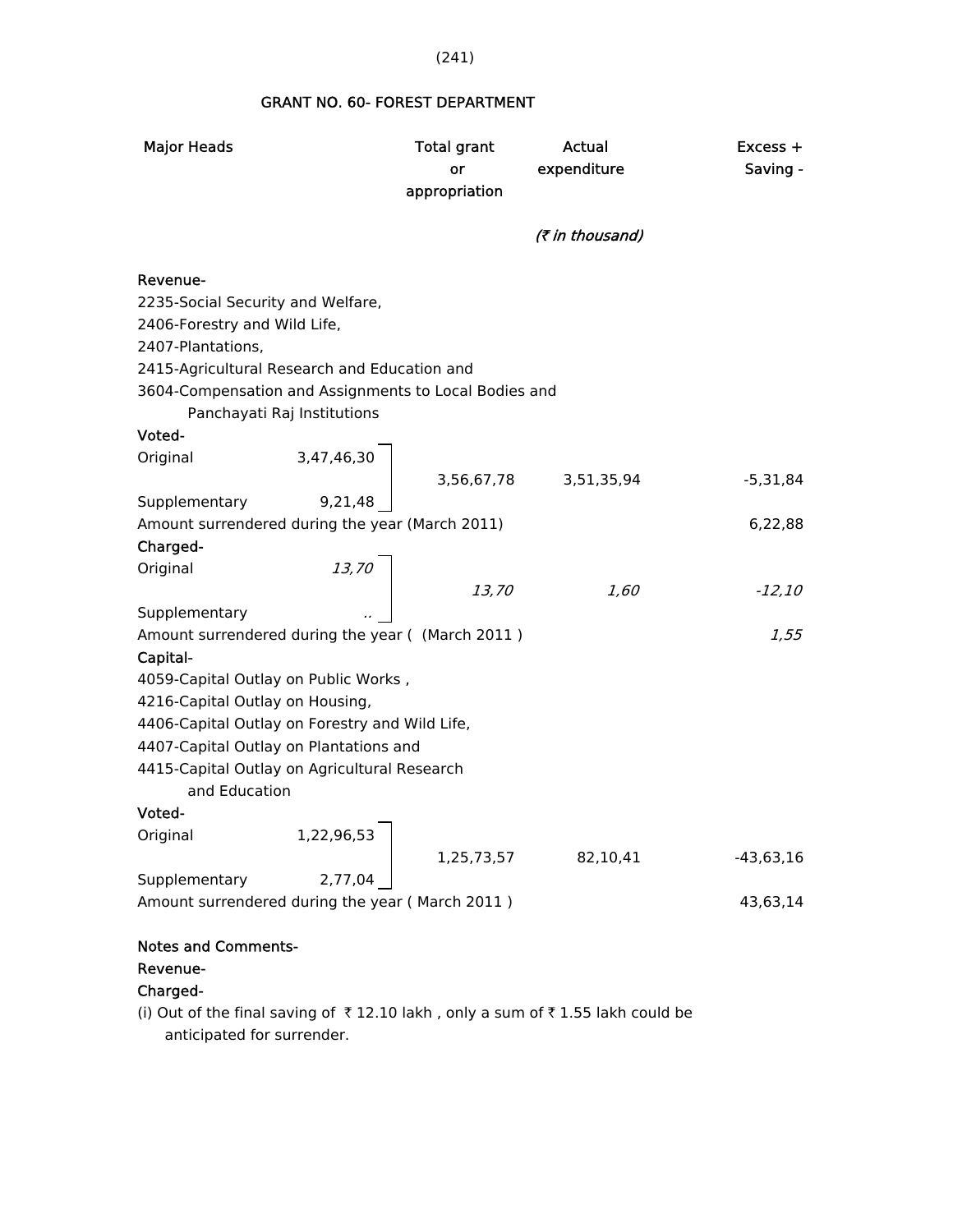(ii) Saving occurred mainly under :-

| Head                                                                                                                                                                           | <b>Total</b><br>appropriation                          | Actual<br>expenditure | $Excess +$<br>Saving - |
|--------------------------------------------------------------------------------------------------------------------------------------------------------------------------------|--------------------------------------------------------|-----------------------|------------------------|
|                                                                                                                                                                                |                                                        | (Rupees in lakh)      |                        |
| 2406-Forestry and Wild Life-                                                                                                                                                   |                                                        |                       |                        |
| 01-Forestry-                                                                                                                                                                   |                                                        |                       |                        |
| 001-Direction and Administration-                                                                                                                                              |                                                        |                       |                        |
| 04-Establishment-                                                                                                                                                              |                                                        |                       |                        |
| Charged-                                                                                                                                                                       |                                                        |                       |                        |
| O.                                                                                                                                                                             | 13.70                                                  |                       |                        |
|                                                                                                                                                                                | 12.15                                                  | 1.60                  | $-10.55$               |
| R.                                                                                                                                                                             | $-1.55$                                                |                       |                        |
|                                                                                                                                                                                | Surrender of ₹1.55 lakh was due to actual expenditure. |                       |                        |
| Reasons for final saving under the above head have not been intimated (June 2011).                                                                                             |                                                        |                       |                        |
| Capital-                                                                                                                                                                       |                                                        |                       |                        |
| Voted-                                                                                                                                                                         |                                                        |                       |                        |
| (iii) In view of the final saving of $\overline{\tau}$ 43,63.16 lakh, the supplementary grant of $\overline{\tau}$ 2,77.04<br>lakh obtained in August 2010 proved unnecessary. |                                                        |                       |                        |
| (iv) Saving (partly counterbalanced by excess under other heads) occurred mainly under :-                                                                                      |                                                        |                       |                        |
| Head                                                                                                                                                                           | <b>Total grant</b>                                     | Actual                | $Excess +$             |
|                                                                                                                                                                                |                                                        | expenditure           | Saving -               |
|                                                                                                                                                                                |                                                        | (₹ in lakh)           |                        |
| 4406-Capital Outlay on Forestry and                                                                                                                                            |                                                        |                       |                        |
| Wild Life-                                                                                                                                                                     |                                                        |                       |                        |
| 01-Forestry-                                                                                                                                                                   |                                                        |                       |                        |
| 800-Other Expenditure-                                                                                                                                                         |                                                        |                       |                        |
|                                                                                                                                                                                |                                                        |                       |                        |

97-External Aided Scheme-

| Ο. | 94,70.00    |
|----|-------------|
| R. | $-47,35.00$ |

47,35.00 47,35.00 ..

Out of total saving of  $\bar{\tau}$  47,35.00 lakh reduction of provision through re-appropriation of  $\bar{\tau}$  4,30.00 lakh was according to actual requirement in UP. Participatory Forest Management and Poverty Elevation Project and surrender of ₹ 43,05.00 lakh was due to actual requirement.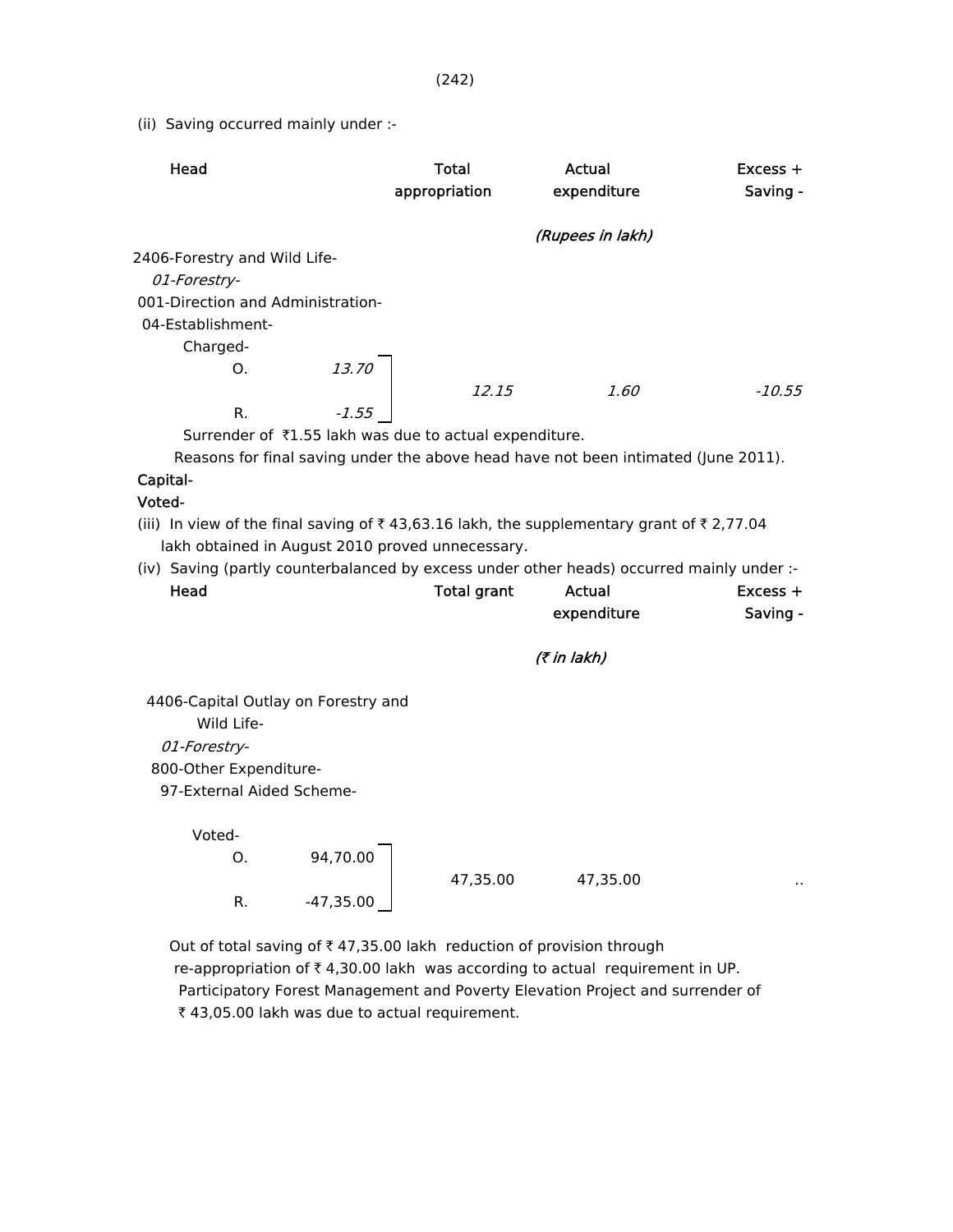| Head                                |         | <b>Total grant</b> | Actual<br>expenditure                                                                 | $Excess +$<br>Saving - |
|-------------------------------------|---------|--------------------|---------------------------------------------------------------------------------------|------------------------|
|                                     |         |                    | (₹ in lakh)                                                                           |                        |
| 02-Environmental Forestry and       |         |                    |                                                                                       |                        |
| Wild life-Forestry-                 |         |                    |                                                                                       |                        |
| 110-Wild life-                      |         |                    |                                                                                       |                        |
| 01-Central Plan/Centrally Sponsored |         |                    |                                                                                       |                        |
| Schemes-                            |         |                    |                                                                                       |                        |
| Voted-                              |         |                    |                                                                                       |                        |
| O.                                  | 6,06.56 |                    |                                                                                       |                        |
| S.                                  | 0.04    | 5.24.54            | 5.05.36                                                                               | $-19.18$               |
| R.                                  | -82.06  |                    |                                                                                       |                        |
|                                     |         |                    | Out of the total saving of ₹82.06 lakh, reduction in provision by ₹35.92 lakh was due |                        |
|                                     |         |                    | to after utilization of central assistance released by Govt. of India under scheme of |                        |

 to after utilization of central assistance released by Govt. of India under scheme of project Tiger and development of Parks and Birds' Sanctionary.Surrender of  $\bar{\tau}$  46.14 lakh was mainly due to expenditure upto limit of central assistance released by Govt. of India.

Reasons for final saving under the above head have not been intimated (June 2011).

(v) Excess occurred mainly under :-

4406-Capital Outlay on Forestry and

Wild Life-

01-Forestry-

102-Social and Farm Forestry-

16-Vrahad vano ka saundarikaran-

R. 4,22.00 4,22.00 4,22.00 ...

Out of net augmentation of  $\bar{\tau}$  4,22.00 lakh, augmentation of  $\bar{\tau}$  4,30.00 lakh was due to requirement of fund for utilisation of central assistance relealed by Govt. of India. Surrender of  $\bar{\tau}$  8.00 lakh was due to non-sanction of reappropriation according to approved works in scheme.

800-Other Expenditure-

01-Central Plan/Centrally Sponsored

Schemes-

Voted-

| Ο. | 98.31 |         |         |          |
|----|-------|---------|---------|----------|
|    |       | 1,34.23 | 1,53.39 | $+19.16$ |
| R. | 35.92 |         |         |          |

Augmentation of provision by  $\bar{\tau}$  35.92 lakh was due to requirement of additional fund for utilisation of second instalment of central assistance under Integrated Forest Protection Scheme.

Reasons for final excess under the above head have not been intimated (June 2011).

#### (243)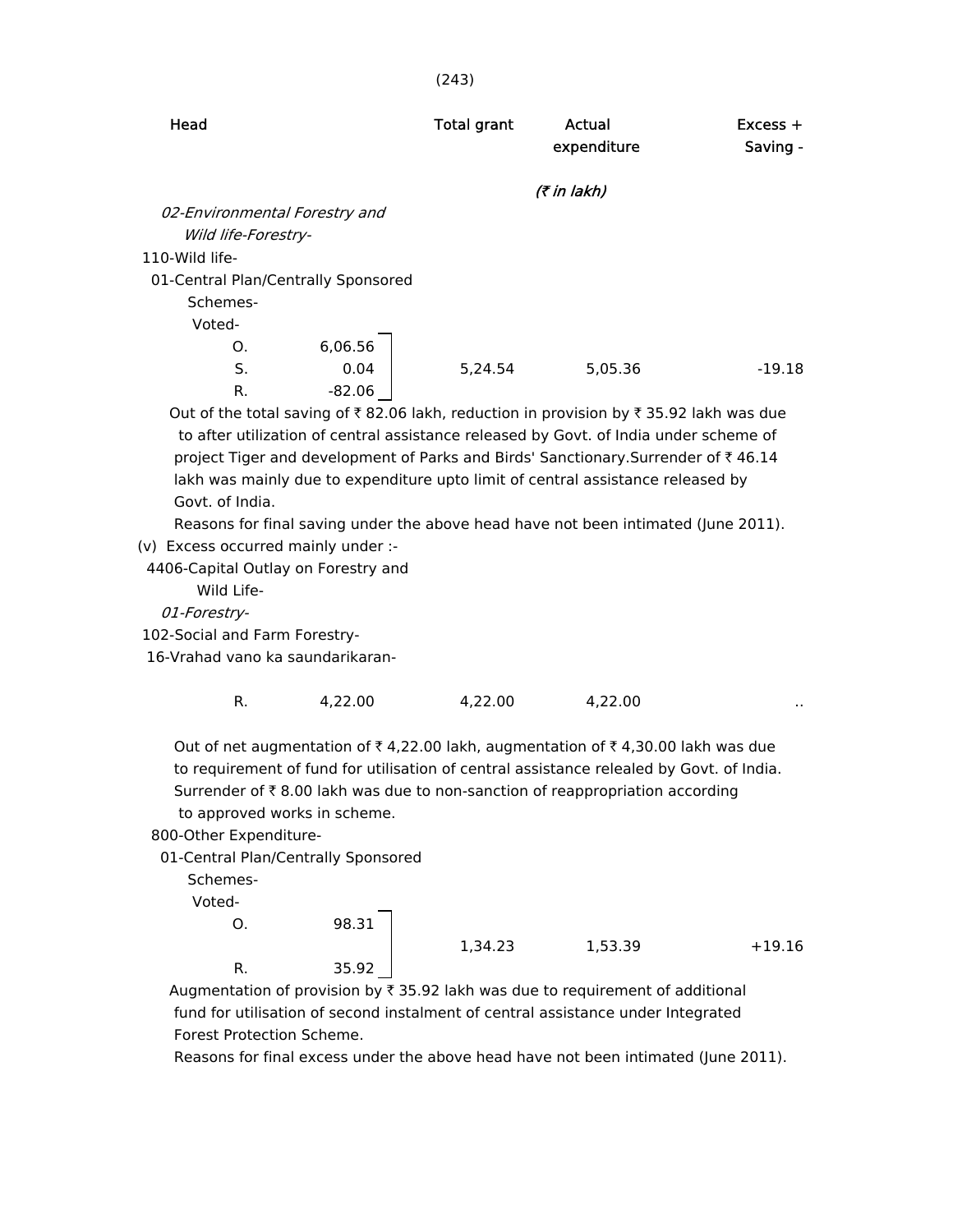(244)

### GRANT NO. 61- FINANCE DEPARTMENT ( DEBT SERVICES AND OTHER EXPENDITURE )

| <b>Major Heads</b>            |                                                      | <b>Total grant</b><br>or<br>appropriation | Actual<br>expenditure       | Excess +<br>Saving - |
|-------------------------------|------------------------------------------------------|-------------------------------------------|-----------------------------|----------------------|
| Revenue-                      |                                                      |                                           | (₹ in thousand)             |                      |
| 2040-Tax on Sales, Trade etc, |                                                      |                                           |                             |                      |
|                               | 2048-Appropriation for reduction                     |                                           |                             |                      |
|                               | or avoidance of Debt,                                |                                           |                             |                      |
| 2049-Interest Payments,       |                                                      |                                           |                             |                      |
|                               | 2052-Secretariat- General Services,                  |                                           |                             |                      |
|                               | 2070-Other Administrative Services,                  |                                           |                             |                      |
|                               | 2075-Miscellaneous-General Services,                 |                                           |                             |                      |
|                               | 2235-Social Security and Welfare and                 |                                           |                             |                      |
|                               | 3604-Compensation and Assignments to Local           |                                           |                             |                      |
|                               | Bodies and Panchayati Raj Institutions               |                                           |                             |                      |
| Voted-                        |                                                      |                                           |                             |                      |
| Original                      | 53,06,56,87                                          |                                           |                             |                      |
|                               |                                                      | 53,06,56,87                               | 52,29,30,58                 | $-77,26,29$          |
| Supplementary                 |                                                      |                                           |                             |                      |
|                               | Amount surrendered during the year (March 2011)      |                                           |                             | 57,59,93             |
| Charged-                      |                                                      |                                           |                             |                      |
| Original                      | 2,06,62,82,72                                        |                                           |                             |                      |
|                               |                                                      |                                           | 2,06,62,82,72 2,12,78,34,28 | +6,15,51,56          |
| Supplementary                 |                                                      |                                           |                             |                      |
|                               | Amount surrendered during the year.                  |                                           |                             |                      |
| Capital-                      |                                                      |                                           |                             |                      |
|                               | 4070-Capital outlay on Miscellaneous                 |                                           |                             |                      |
| General Services,             |                                                      |                                           |                             |                      |
|                               | 4075-Capital outlay on Miscellaneous                 |                                           |                             |                      |
| General Services,             |                                                      |                                           |                             |                      |
|                               | 6003-Internal Debt of the State Government,          |                                           |                             |                      |
|                               | 6004-Loans and Advances from the Central Government, |                                           |                             |                      |
|                               | 6075-Loans for Miscellaneous Gereral Services and    |                                           |                             |                      |
|                               | 7610-Loans to Government Servants etc.               |                                           |                             |                      |
| Voted-                        |                                                      |                                           |                             |                      |
| Original                      | 5,19,00,50                                           |                                           |                             |                      |
|                               |                                                      | 5,19,00,50                                | 3,65,96,19                  | $-1,53,04,31$        |
| Supplementary                 |                                                      |                                           |                             |                      |
|                               | Amount surrendered during the year (March 2011)      |                                           |                             | 97,08,74             |
| Charged-                      |                                                      |                                           |                             |                      |
| Original                      | 1,56,45,36,15                                        |                                           |                             |                      |
|                               |                                                      | 1,56,45,36,15                             | 63,57,30,09                 | $-92,88,06,06$       |
| Supplementary                 |                                                      |                                           |                             |                      |
|                               | Amount surrendered during the year (March 2011)      |                                           |                             | 92,87,64,28          |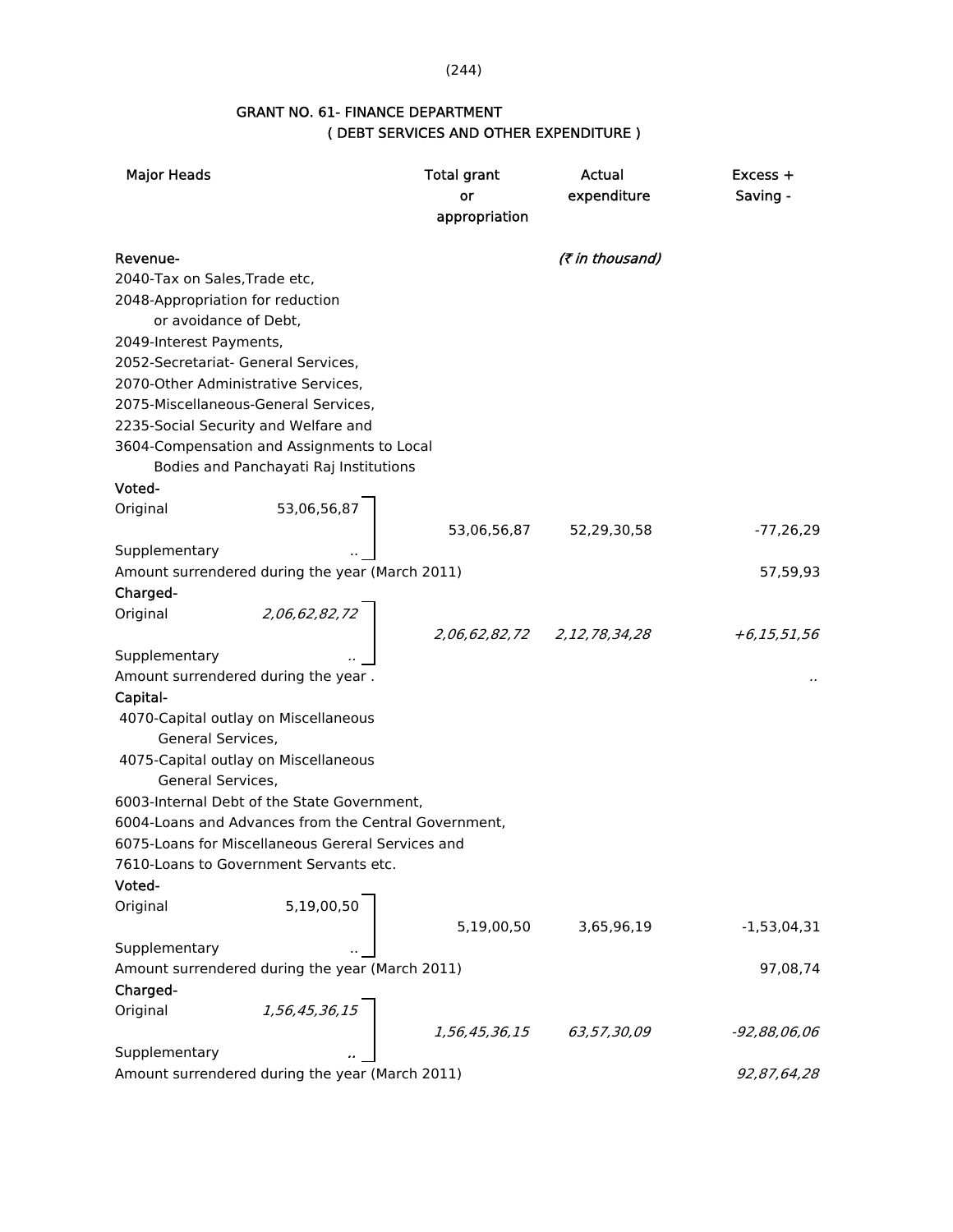### Notes and Comments-

## Revenue-

## Voted-

(i) Out of the final saving of  $\overline{\tau}$  77,26.29 lakh, only a sum of  $\overline{\tau}$  57,59.93 lakh was surrendered.

(ii) Saving (partly counterbalanced by excess under other heads) occurred mainly under :-

| Head                               |         | <b>Total grant</b> | Actual<br>expenditure                       | $Excess +$<br>Saving - |
|------------------------------------|---------|--------------------|---------------------------------------------|------------------------|
|                                    |         |                    | (7 in lakh)                                 |                        |
| 2052-Secretariat-General Services- |         |                    |                                             |                        |
| 800-Other Expenditure-             |         |                    |                                             |                        |
| 03-Payment of Arrears-             |         |                    |                                             |                        |
| Voted-                             |         |                    |                                             |                        |
| O.                                 | 25.85   |                    |                                             |                        |
|                                    |         | 16.01              | 17.80                                       | $+1.79$                |
| R.                                 | $-9.84$ |                    |                                             |                        |
| - - - - - -                        | .       |                    | $\epsilon = \epsilon + \epsilon + \epsilon$ |                        |

Out of total anticipated saving of  $\bar{\tau}$  9.84 lakh reasons for reduction of  $\bar{\tau}$  9.11 lakh and surrender of  $\bar{\tau}$  0.73 lakh have not been intimated.

.. .. ..

.. .. ..

 Reasons for the final excess under the above head have not been intimated (June 2011). 2070-Other Administrative Services-

105-Special Commission of Enquiry-

06-4th State Finance Commission Committee-

(Pauchayati Raj and Local Badies)-

Voted-

| $\mathsf{O}$ . | 1,00.50    |
|----------------|------------|
| R.             | $-1,00.50$ |

 $\bar{\tau}$  1,00.50 lakh was surrendered due to requirements being nil.

2075-Miscellaneous-General Services-

190-Assistance to Government Public

Sector/Corporation/Autonomous Bodies-

03-Grant for re-hablitation to Govt. Public

Sector/Corporations/Autonomous Institutions and

Cooperative Institution-

Voted-

 O. 5,00.00 R.  $-5,00.00$ 

₹ 5,00.00 lakh was surrendered due to non-maturity of proposals.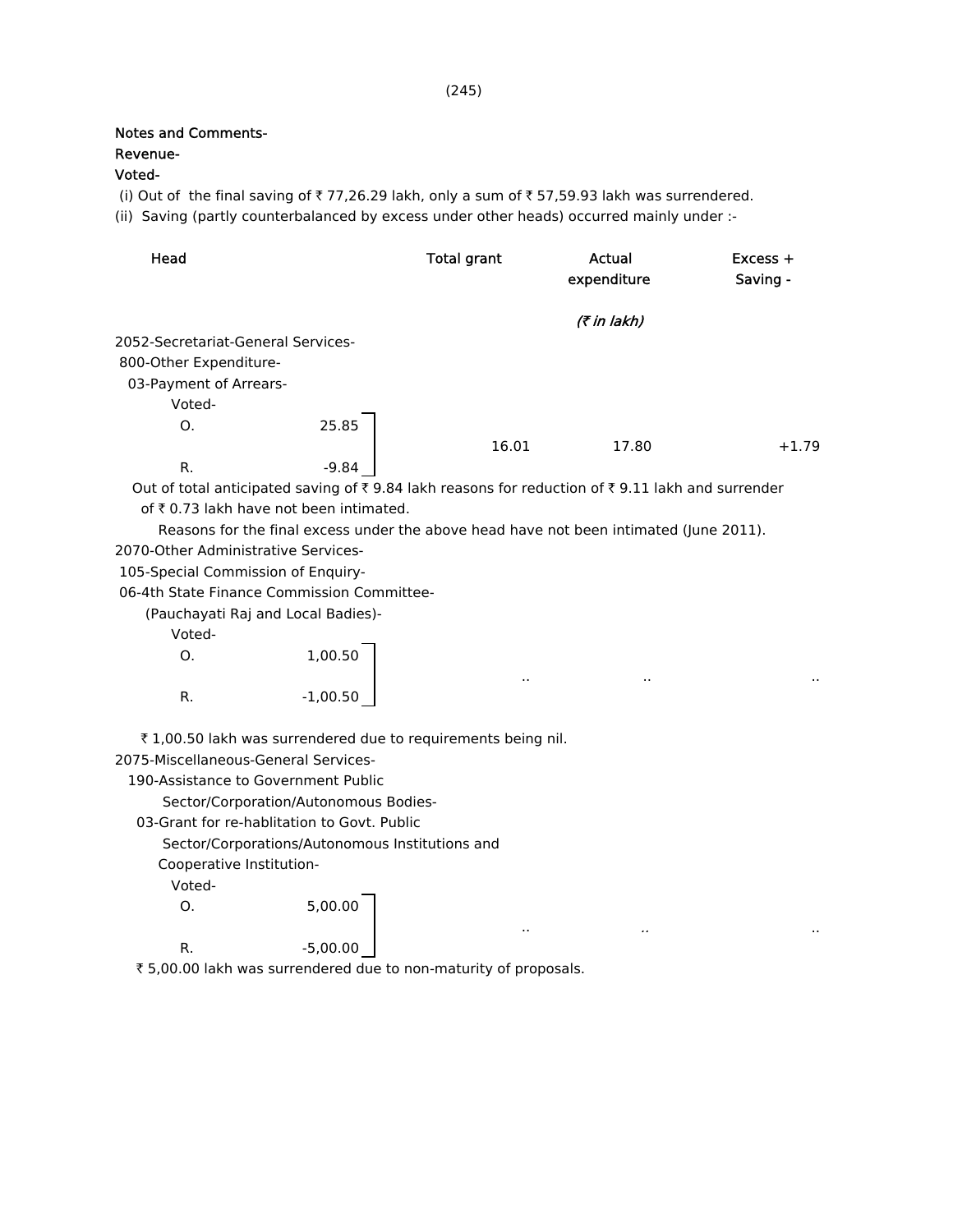(246)

(iii) Excess occurred mainly under :-

| (7 in lakh)<br>2052-Secretariat-General Services-                                                    |
|------------------------------------------------------------------------------------------------------|
|                                                                                                      |
|                                                                                                      |
| 091-Attached Offices-                                                                                |
| 03-Budget Directorate and Financial                                                                  |
| Management-                                                                                          |
| 58.25<br>O.                                                                                          |
| 62.90<br>63.34<br>$+0.44$<br>R.<br>4.65                                                              |
| Out of net augmentation of provision by ₹4.65 lakh, augmentation of ₹10.95 lakh was due to           |
| replacement of old vehicle by new one and payment of pay, etc. Reasons for reduction in              |
| provision by ₹ 2.34 lakh and surrender of ₹ 3.96 lakh have not been intimated.                       |
| 2075-Miscellaneous-General Services-                                                                 |
| 800-Other Expenditure-                                                                               |
| 03-Payment of interest on time barred                                                                |
| <b>Government Securities</b><br>0.01<br>31.50<br>$+31.49$                                            |
| Actual expenditure includes ₹18.90 lakh pertaining to clearance of suspense for the year             |
| 2001-02,2002-03,2003-04,2004-05,2005-06 and 2006-07.                                                 |
| Reasons for the final excess under the above heads have not been intimated (June 2011).              |
| 2235-Social Security and Welfare-                                                                    |
| 60-Other Social Security and Welfare                                                                 |
| Programmers-                                                                                         |
| 200-Other Programmers-                                                                               |
| 03-Assistance to dependents of Deceased                                                              |
| Government Employees-                                                                                |
| Voted-                                                                                               |
| 1,00.00<br>Ο.                                                                                        |
| 76.58<br>76.58                                                                                       |
| $-23.42$<br>R.                                                                                       |
| ₹ 23.42 lakh was surrendered due to non-maturity of proposals.                                       |
| Charged-                                                                                             |
| (iv) Actual expenditure of ₹ 2,12,78,34,28,187; includes clearance of suspense for the year 2001-02, |
| 2002-03,2003-04,2007-08,2008-09 and 2009-10 amounting to ₹ 20,80,98,432.                             |
| (v) The expenditure exceeded the charged appropriation by ₹5,94,70,57,755; (₹6,15,51,56,187-         |
| ₹ 20,80,98,432) excess requires regularization.                                                      |
| (vi)Excess (partly counter balanced by saving under other heads) occurred mainly under:-             |
| Head<br>Total<br>Actual<br>$Excess +$                                                                |
| appropriation<br>expenditure<br>Saving -                                                             |
| (7 in lakh)                                                                                          |
| 2049-Interest Payments-                                                                              |
| 01-Interest on Internal Debt-                                                                        |
| 101-Interest on Market Loans-                                                                        |
| 10-11.50 % U.P. State Development Loan 2010-                                                         |
| (Date18-06-1990)-<br>25,06.02<br>30,01.89<br>+4,95.87                                                |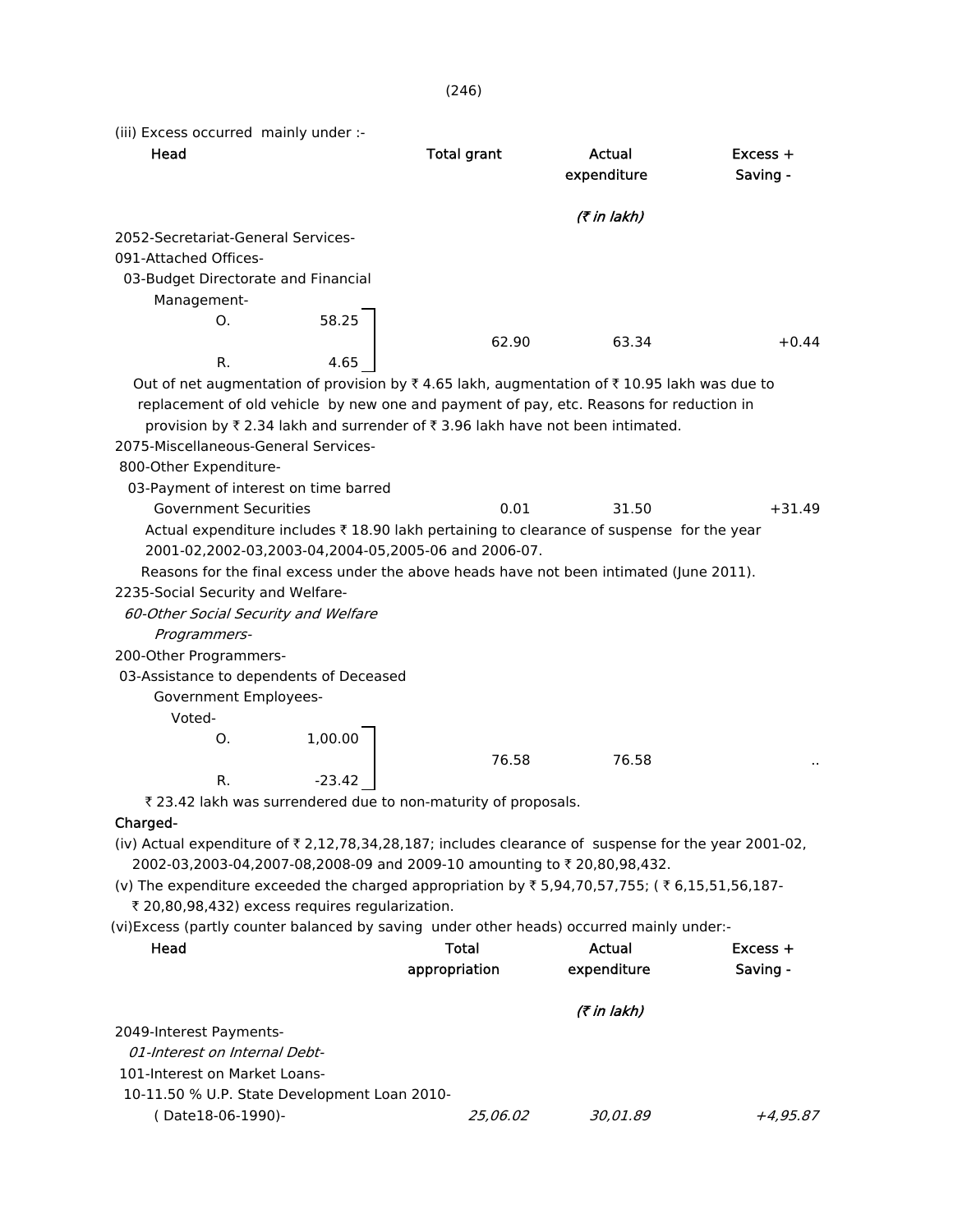|--|--|--|--|--|

| Head                                                                                        | <b>Total</b><br>appropriation | Actual<br>expenditure | $Excess +$<br>Saving - |
|---------------------------------------------------------------------------------------------|-------------------------------|-----------------------|------------------------|
|                                                                                             |                               | (₹ in lakh)           |                        |
| 11-11.50 % U.P. State Development Loan 2011-                                                |                               |                       |                        |
| (Date 08-07-1991)-                                                                          | 22,36.42                      | 1,05,46.75            | +83,10.33              |
| 22-10.82% U.P. State Development                                                            |                               |                       |                        |
| loan 2011-                                                                                  | 32,68.15                      | 57,65.36              | +24,97.21              |
| 23-Interest on Market Loans Issued in                                                       |                               |                       |                        |
| Financial Year 2001-2002                                                                    | 2,20,88.15                    | 2,37,34.00            | $+16,45.85$            |
| 26-Interest on Market Loans Issued in                                                       |                               |                       |                        |
| Financial Year 2003-2004-                                                                   | 3,29,08.28                    | 3,41,95.82            | $+12,87.54$            |
| 28-Interest on Market Loans Issued in                                                       |                               |                       |                        |
| Financial Year 2005-2006-                                                                   | 2,37,47.26                    | 4,27,26.67            | $+1,89,79.41$          |
| 30-Interest on Market Loans Issued in                                                       |                               |                       |                        |
| Financial Year 2007-2008                                                                    | 3,62,23.50                    | 4,90,28.50            | +1,28,05.00            |
| 31-Interest on Market Loans Issued in                                                       |                               |                       |                        |
| Financial Year 2008-2009                                                                    | 10,69,67.70                   | 11,28,52.83           | +58,85.13              |
| 32-Interest on Market Loans Issued in                                                       |                               |                       |                        |
| Financial Year 2009-2010                                                                    | 11,38,65.38                   | 12,17,68.80           | $+79,03.42$            |
| 123-Interest on Special Securities                                                          |                               |                       |                        |
| issued to National Small Savings                                                            |                               |                       |                        |
| Fund of the Central Government                                                              |                               |                       |                        |
| by State Government-                                                                        |                               |                       |                        |
| 04-Interest on Special Securities Issued                                                    |                               |                       |                        |
| to National Small Savings Fund-                                                             |                               |                       |                        |
| Charged-                                                                                    |                               |                       |                        |
| 46,29,65.10<br>Ο.                                                                           |                               |                       |                        |
|                                                                                             | 46,87,69.92                   | 47,02,10.44           | +14,40.52              |
| 58,04.82<br>R.                                                                              |                               |                       |                        |
| Reasons for augmentation of provision by ₹58,04.82 lakh have not been intimated.            |                               |                       |                        |
| 305-Management of Debt-                                                                     |                               |                       |                        |
| 03-Expenditure on Management                                                                |                               |                       |                        |
| of Loans-                                                                                   |                               |                       |                        |
| Charged-                                                                                    |                               |                       |                        |
| 10,00.00<br>Ο.                                                                              |                               |                       |                        |
|                                                                                             | 14,60.37                      | 14,61.00              | $+0.63$                |
| 4,60.37<br>R.                                                                               |                               |                       |                        |
| Reasons for augmentation of provision by $\bar{\tau}$ 4,60.37 lakh have not been intimated. |                               |                       |                        |
| 03-Interest on Small Savings,                                                               |                               |                       |                        |
| Provident Funds etc-                                                                        |                               |                       |                        |
| 104-Interest on State                                                                       |                               |                       |                        |
| <b>Provident Funds-</b>                                                                     |                               |                       |                        |
| 03-Provident Funds                                                                          | 12,30,00.00                   | 14,51,76.58           | +2,21,76.58            |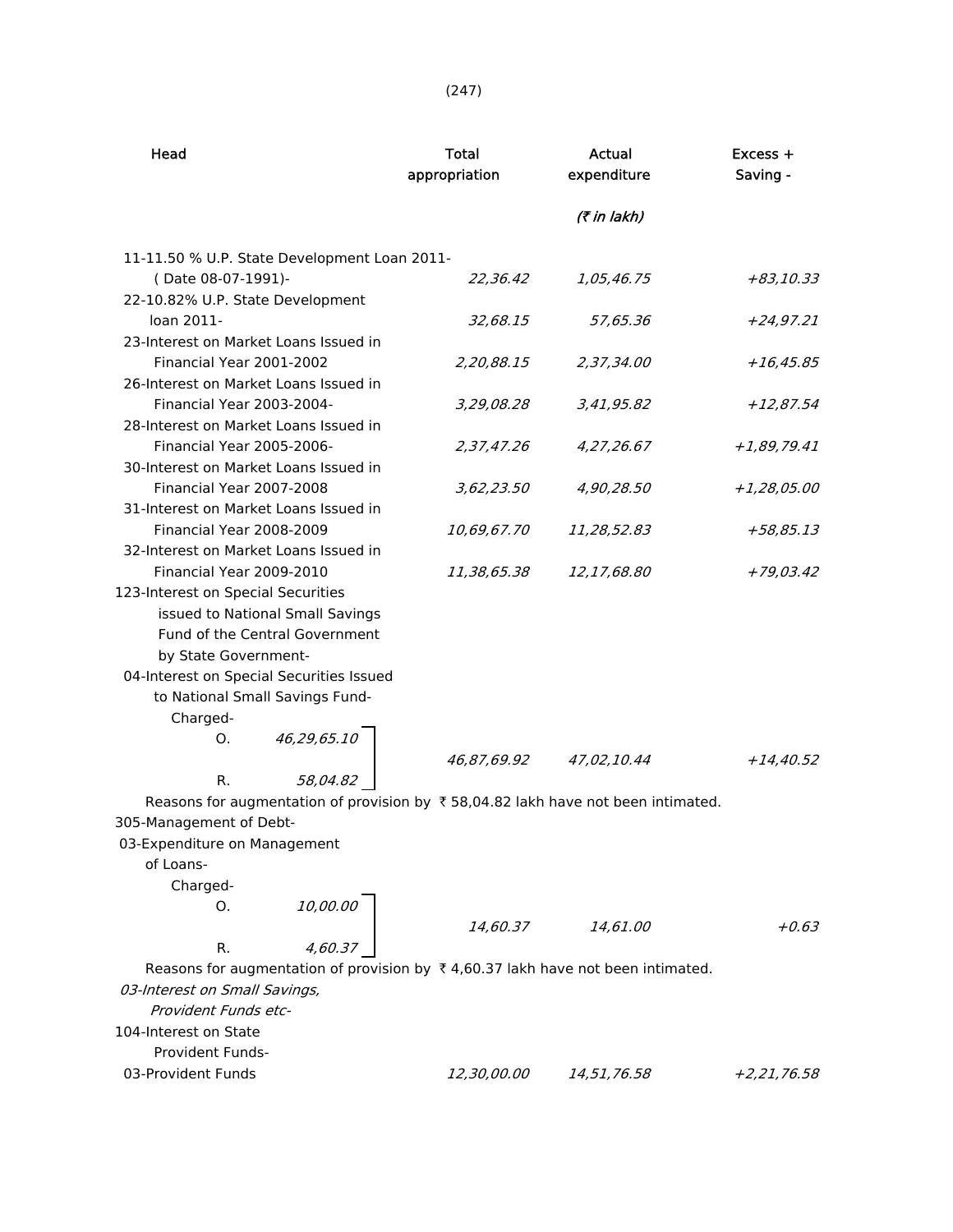| Head                                                                                                                                                                                                                                                                                                           | <b>Total</b><br>appropriation | Actual<br>expenditure | Excess +<br>Saving - |
|----------------------------------------------------------------------------------------------------------------------------------------------------------------------------------------------------------------------------------------------------------------------------------------------------------------|-------------------------------|-----------------------|----------------------|
|                                                                                                                                                                                                                                                                                                                |                               | (₹ in lakh)           |                      |
| 07-Interest on Provident Funds of<br>Employees of Aided Institutions-<br>Acutual expenditure includes ₹18,10.07 lakh pertaining to clearance of suspense for the year<br>2007-08,2008-09 and 2009-10.<br>60-Interest on Other Obligations-<br>101-Interest on Deposits-<br>03-Interest on U.P. Public Library  | 6,00,00.00                    | 6,95,42.45            | $+95,42.45$          |
| fund                                                                                                                                                                                                                                                                                                           | 0.01                          | 60.61                 | $+60.60$             |
| 2001-02.<br>Reasons for the final excess under the above heads have not been intimated (June 2011).<br>(vii) Saving occurred mainly under :-<br>2049-Interest Payments-<br>01-Interest on Internal Debt-<br>200-Interest on other Internal<br>Debts-<br>03-Interest on Short-term<br>Loans Provided by R.B.I.- |                               |                       |                      |
| 5,00.00<br>O.<br>$-4,65.10$<br>R.                                                                                                                                                                                                                                                                              | 34.90                         | 2,53.87               | $+2.18.97$           |
| Reasons for reduction in provision by $\overline{\tau}$ 4,65.10 lakh have not been intimated.<br>11-Interest on Energy Bonds (Rs. 5871.86 crore)<br>Issued on the Recommendations of Montek Singh<br>Ahluwalia Committee-<br>03-Interest on Small Savings,<br>Provident Funds etc-<br>104-Interest on State    | 3,11,94.25                    | 1.49.73.24            | $-1,62,21.01$        |
| Provident Funds-<br>04-Interest on I.C.S. Provident Funds-<br>Reasons for the final saving/excess under the above heads have not been intimated (June 2011).                                                                                                                                                   | 20,00.00                      | 10,25.92              | -9,74,08             |

(248)

# Capital-

Voted-

(viii) Out of the final saving  $\bar{\tau}$  1,53,04.31 lakh,a sum of  $\bar{\tau}$  97,08.74 lakh was surrendered.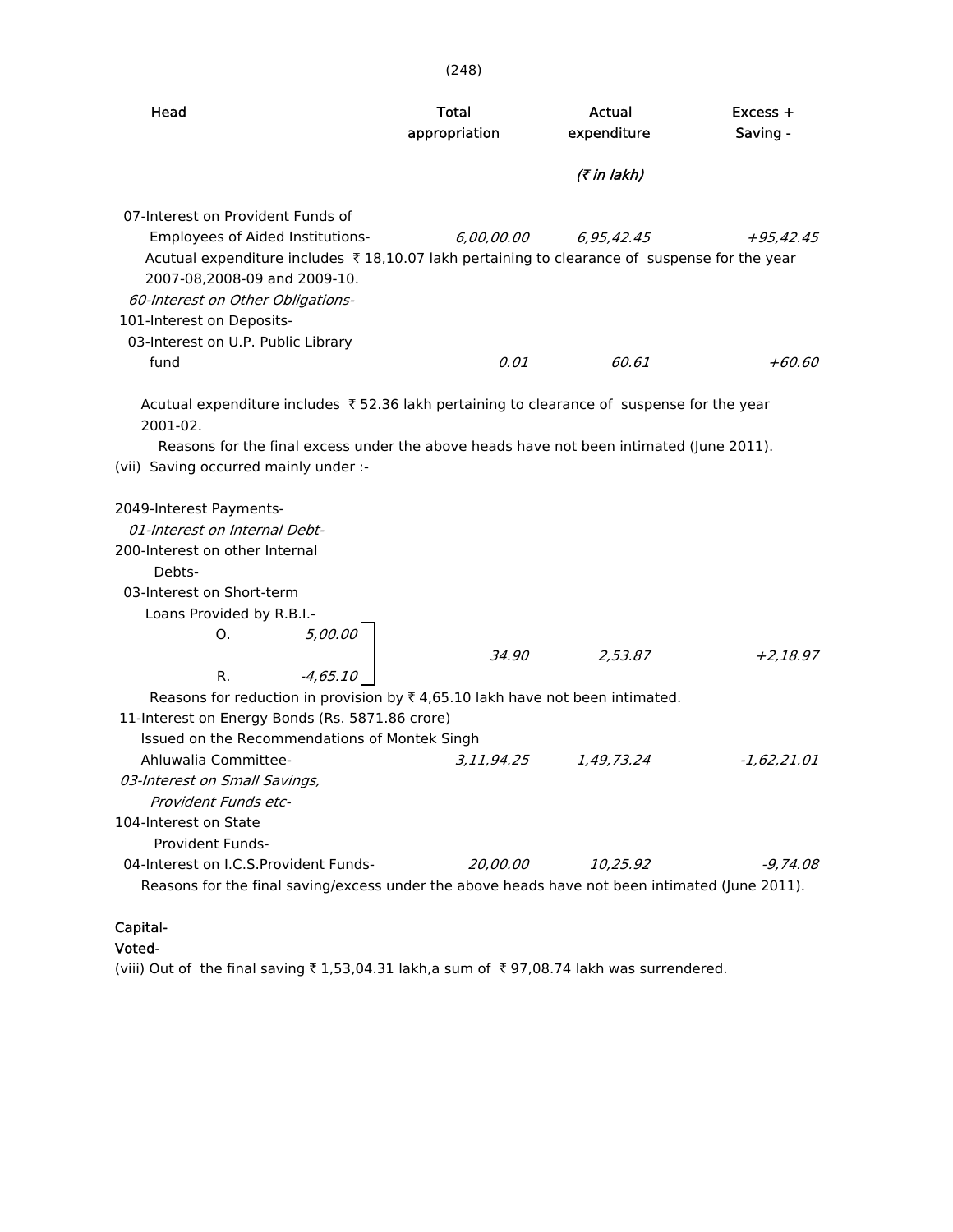(ix) Saving (partly counterbalanced by excess under other heads) occurred mainly under :-

| Head                                                                                                                                                                                                                                                                                       |              | <b>Total grant</b> | Actual<br>expenditure | $Excess +$<br>Saving - |
|--------------------------------------------------------------------------------------------------------------------------------------------------------------------------------------------------------------------------------------------------------------------------------------------|--------------|--------------------|-----------------------|------------------------|
|                                                                                                                                                                                                                                                                                            |              |                    | (7 in lakh)           |                        |
| 4070-Capital Outlay on Miscellaneous General Services-<br>800-Assistance to Govt. Public Sector<br>and other undertakings-<br>03-Expenditure on Survey, Feasibility Report,<br>D.P.R., etc. to be done in terms of<br>Projects                                                             |              | 50,00.00           |                       | $-50,00.00$            |
| 4075-Capital Outlay on Miscellaneous General Services-<br>190-Assistance to Govt. Public Sector<br>and other Undertakings-<br>03- Share Capital for rehablitation of<br>State Government's/ Public sectors/corporations/<br>Autonomous bodies and Government Institutions-<br>Voted-<br>Ο. | 5,00.00      |                    |                       |                        |
|                                                                                                                                                                                                                                                                                            |              |                    |                       |                        |
| R.                                                                                                                                                                                                                                                                                         | $-5,00.00$   |                    |                       |                        |
| ₹ 5,00.00 lakh was surrendered due to non-maturity of proposals.                                                                                                                                                                                                                           |              |                    |                       |                        |
| 6075-Loans for Miscellaneous General Services-                                                                                                                                                                                                                                             |              |                    |                       |                        |
| 190-Assistance to Government Public                                                                                                                                                                                                                                                        |              |                    |                       |                        |
| Sector and other undertaking-                                                                                                                                                                                                                                                              |              |                    |                       |                        |
| 03-Loans for rehabilitation of State Government                                                                                                                                                                                                                                            |              |                    |                       |                        |
| Public Sectors/corporation /Autonomus bodies                                                                                                                                                                                                                                               |              |                    |                       |                        |
| and Co-operative Societies-<br>Voted-                                                                                                                                                                                                                                                      |              |                    |                       |                        |
| O.                                                                                                                                                                                                                                                                                         | 40,00.00     |                    |                       |                        |
|                                                                                                                                                                                                                                                                                            |              | 7,01.37            | 7,01.37               |                        |
| R.                                                                                                                                                                                                                                                                                         | $-32,98.63$  |                    |                       |                        |
| ₹ 32,98.63 lakh was surrendered due to non-maturity of proposals.                                                                                                                                                                                                                          |              |                    |                       |                        |
| 800-Other Loans-                                                                                                                                                                                                                                                                           |              |                    |                       |                        |
| 03-Loan Assistance for financial reorganisation-                                                                                                                                                                                                                                           |              |                    |                       |                        |
| Public Sectors/Corporations/Autonomus Bodies-                                                                                                                                                                                                                                              |              |                    |                       |                        |
| Voted-                                                                                                                                                                                                                                                                                     |              |                    |                       |                        |
| О.                                                                                                                                                                                                                                                                                         | 3,00,00.00   |                    |                       |                        |
|                                                                                                                                                                                                                                                                                            |              | 2,50,89.60         | 2,50,89.60            |                        |
| R.                                                                                                                                                                                                                                                                                         | $-49, 10.40$ |                    |                       |                        |
| ₹49,10.40 lakh was surrendered due to non-maturity of proposals.                                                                                                                                                                                                                           |              |                    |                       |                        |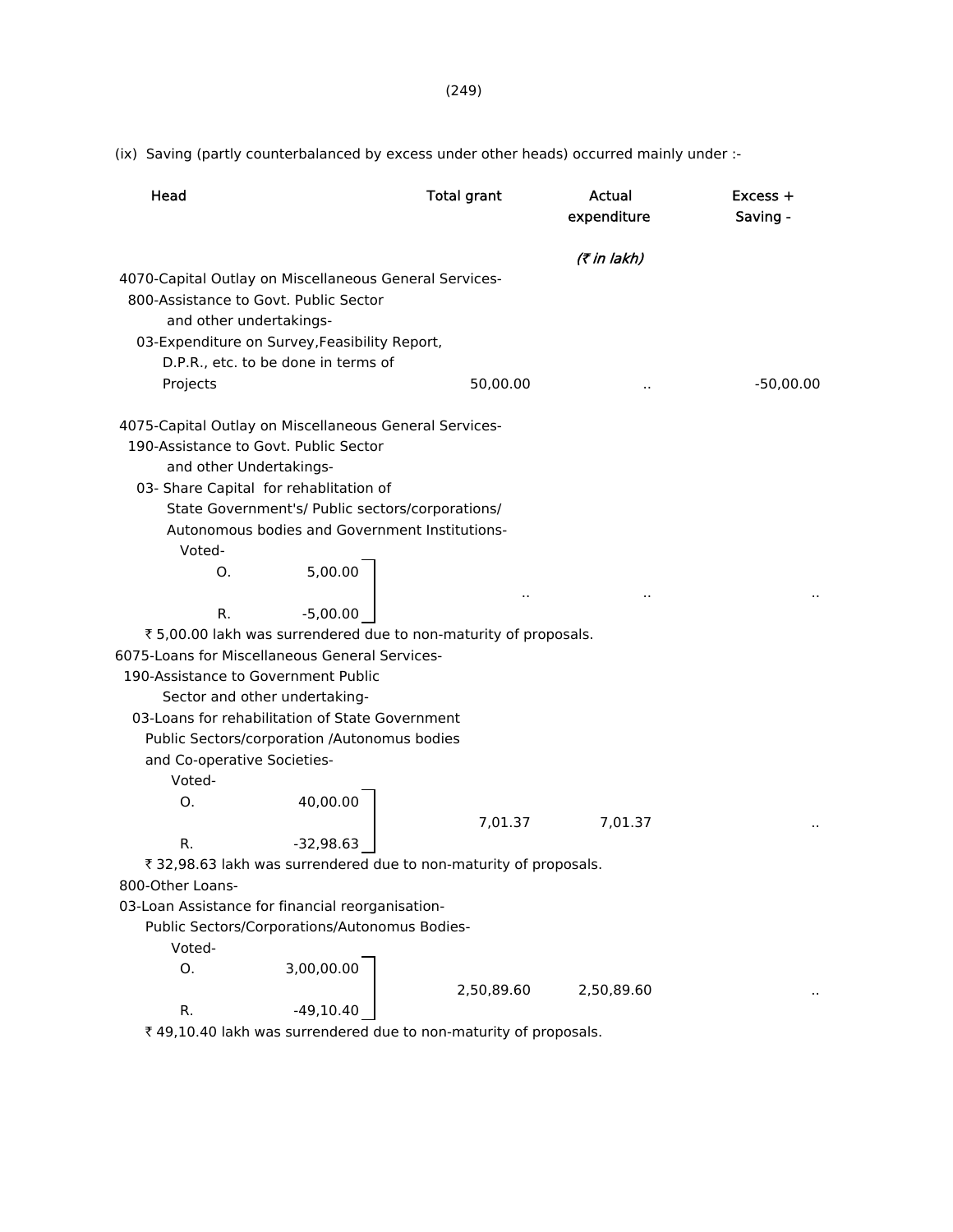| Head                                                                                                                       |                                                                                            | <b>Total grant</b> | Actual<br>expenditure | $Excess +$<br>Saving - |
|----------------------------------------------------------------------------------------------------------------------------|--------------------------------------------------------------------------------------------|--------------------|-----------------------|------------------------|
|                                                                                                                            |                                                                                            |                    | (₹ in lakh)           |                        |
| 7610-Loans to Government Servants etc.<br>201-House Building Advances-<br>04-Advances for purchase/Construction of Houses- |                                                                                            |                    |                       |                        |
| Voted-<br>O.                                                                                                               | 70,00.00                                                                                   |                    |                       |                        |
| R.                                                                                                                         | $-1,31.23$                                                                                 | 68,68.77           | 65,11.42              | $+3,57.35$             |
|                                                                                                                            | ₹1,31.23 lakh was surrendered due to non-maturity of proposals.                            |                    |                       |                        |
| 05-Advances for Repair/Extension                                                                                           |                                                                                            |                    |                       |                        |
| of Houses-                                                                                                                 |                                                                                            |                    |                       |                        |
| O.                                                                                                                         | 40,00.00                                                                                   | 36,91.31           | 34,20.57              | $-2,70.74$             |
| R.                                                                                                                         | $-3,08.69$                                                                                 |                    |                       |                        |
|                                                                                                                            | ₹ 3,08.69 lakh was surrendered due to non-maturity of proposals.                           |                    |                       |                        |
| 202-Advances for purchase of Motor                                                                                         |                                                                                            |                    |                       |                        |
| Conveyances-                                                                                                               |                                                                                            |                    |                       |                        |
| 03-Advances for purchase of Motor                                                                                          |                                                                                            |                    |                       |                        |
| Conveyances to State Employees-                                                                                            |                                                                                            |                    |                       |                        |
| O.                                                                                                                         | 12,00.00                                                                                   |                    |                       |                        |
|                                                                                                                            |                                                                                            | 7,37.11            | 6,28.45               | $-1,08.66$             |
| R.                                                                                                                         | $-4,62.89$<br>₹ 4,62.89 lakh was surrendered due to non-maturity of proposals.             |                    |                       |                        |
| 204-Advances for purchase of                                                                                               |                                                                                            |                    |                       |                        |
| Computers-                                                                                                                 |                                                                                            |                    |                       |                        |
| 03-Advances for purchase of                                                                                                | Personal Computer to State Employees-                                                      |                    |                       |                        |
| O.                                                                                                                         | 1,00.00                                                                                    |                    |                       |                        |
|                                                                                                                            |                                                                                            | 54.30              | 48.20                 | $-6.10$                |
| R.                                                                                                                         | $-45.70$                                                                                   |                    |                       |                        |
|                                                                                                                            | ₹ 45.70 lakh was surrendered due to non-maturity of proposals.                             |                    |                       |                        |
|                                                                                                                            | Reasons for final saving/excess under the above heads have not been intimated (June 2011). |                    |                       |                        |
| (x) Excess occurred mainly under :-                                                                                        |                                                                                            |                    |                       |                        |
| 7610-Loans to Government Servants etc.                                                                                     |                                                                                            |                    |                       |                        |
| 201-House Building Advances-                                                                                               |                                                                                            |                    |                       |                        |
| 03-House Building Advances to                                                                                              |                                                                                            |                    |                       |                        |
| officers of All India Services for                                                                                         |                                                                                            |                    |                       |                        |
| of Buildings-                                                                                                              | purchase/construction/repairs or Extension                                                 |                    |                       |                        |
| О.                                                                                                                         | 1,00.00                                                                                    |                    |                       |                        |
| R.                                                                                                                         | $-50.70$                                                                                   | 49.30              | 1,96.59               | $+1,47.29$             |
|                                                                                                                            |                                                                                            |                    |                       |                        |

₹ 50.70 lakh was surrendered due to non-maturity of proposals.

(250)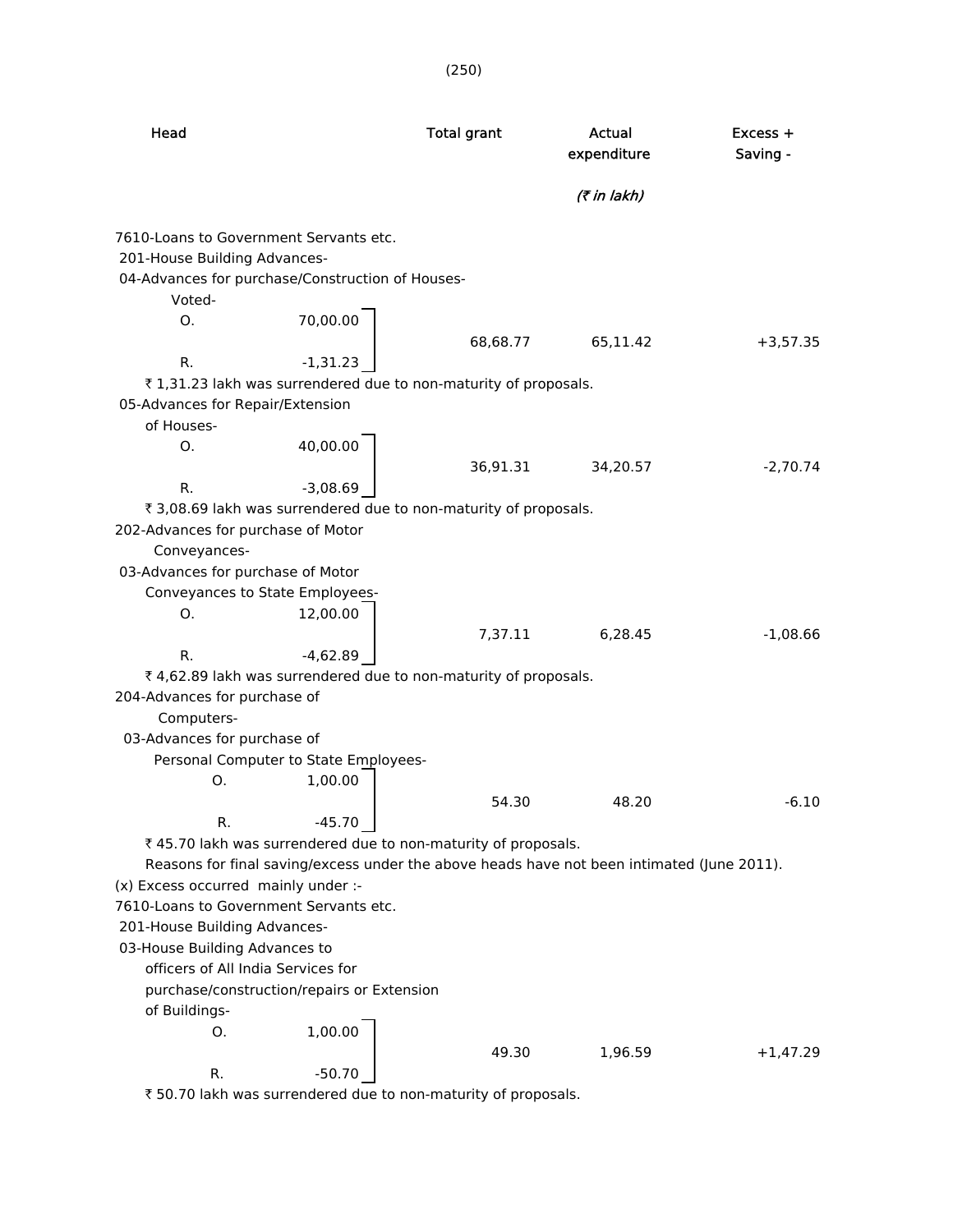### Charged-

(xi) Saving occurred mainly under :-

| Head                                     |                                                                                                                  | <b>Total</b>  | Actual      | $Excess +$           |
|------------------------------------------|------------------------------------------------------------------------------------------------------------------|---------------|-------------|----------------------|
|                                          |                                                                                                                  | appropriation | expenditure | Saving -             |
|                                          |                                                                                                                  |               | (₹ in lakh) |                      |
| 110-Ways and Means Advances<br>Advances- | 6003-Internal Debt of the State Government-<br>from the Reserve Bank of India-<br>03-Repayment of Ways and Means |               |             |                      |
| О.                                       | 1,00,00,00.00                                                                                                    | 7,13,88.00    | 7,13,88.00  | $\ddot{\phantom{a}}$ |
| R.                                       | $-92,86,12.00$                                                                                                   |               |             |                      |

₹ 92,86,12.00 lakh was surrendered due to less requirment for repayment of ways and means advances.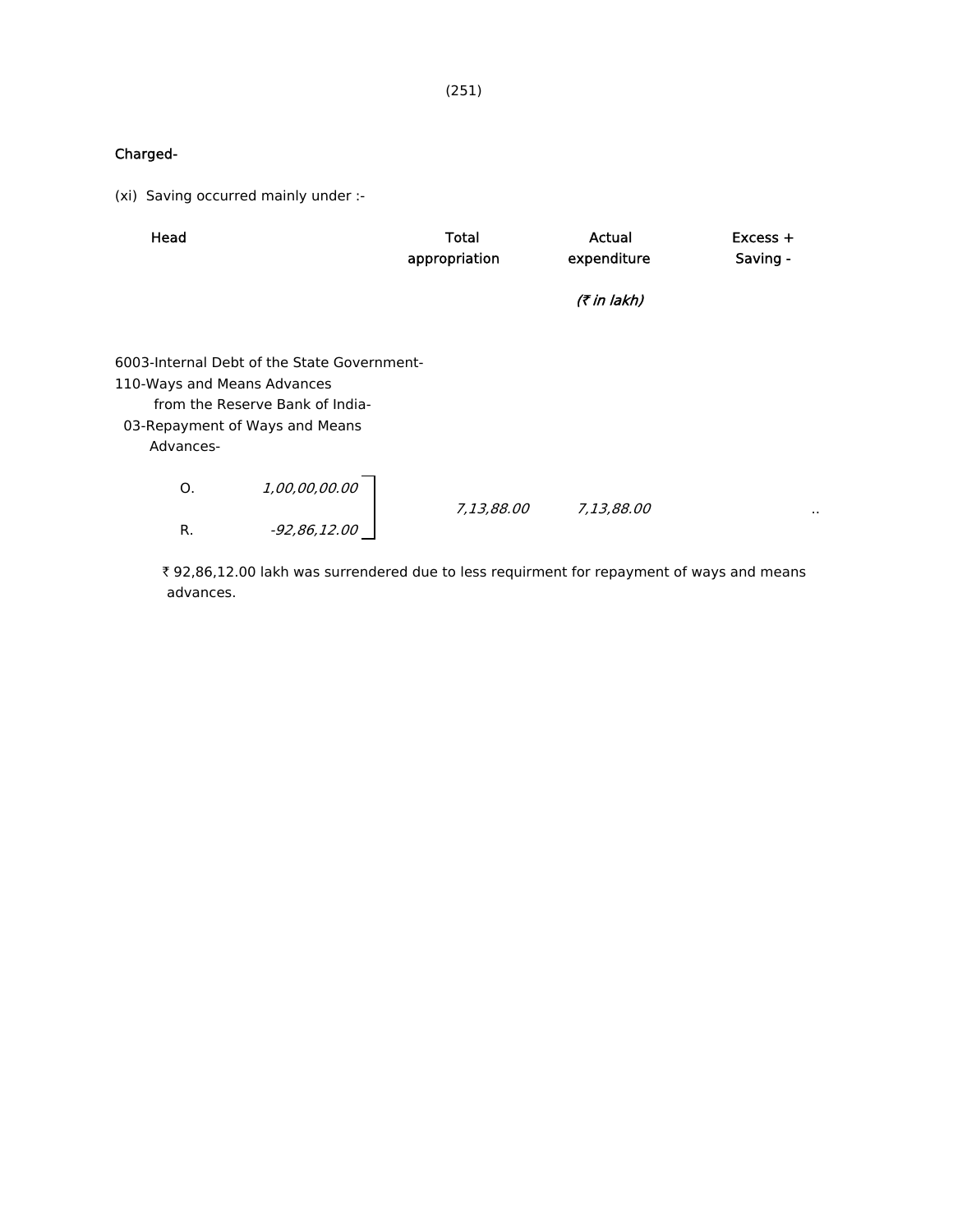(252)

## GRANT NO.62-FINANCE DEPARTMENT (SUPERANNUATION ALLOWANCES AND PENSIONS)

| <b>Major Heads</b>                                                                                                                                                                                                                                                                                    |                                                                                      | <b>Total grant</b><br>or<br>appropriation | Actual<br>expenditure | Excess +<br>Saving - |
|-------------------------------------------------------------------------------------------------------------------------------------------------------------------------------------------------------------------------------------------------------------------------------------------------------|--------------------------------------------------------------------------------------|-------------------------------------------|-----------------------|----------------------|
|                                                                                                                                                                                                                                                                                                       |                                                                                      |                                           | (₹ in thousand)       |                      |
| Revenue-<br>2049-Interest Payments,<br>2071-Pensions and Other Retirement<br>Benefits and<br>2235-Social Security and welfare                                                                                                                                                                         |                                                                                      |                                           |                       |                      |
| Voted-                                                                                                                                                                                                                                                                                                |                                                                                      |                                           |                       |                      |
| Original<br>Supplementary                                                                                                                                                                                                                                                                             | 99,73,80,45<br>79,98                                                                 | 99,74,60,43                               | 99,05,63,77           | $-68,96,66$          |
| Amount surrendered during the year(March 2011)<br>Charged-                                                                                                                                                                                                                                            |                                                                                      |                                           |                       | 1,30,95,69           |
| Original<br>Supplementary                                                                                                                                                                                                                                                                             | $\begin{array}{c c} 16,51,37 \\ & & \\ 2 & & \\ & & 2 & \\ & & & 2 & \\ \end{array}$ | 16,51,39                                  | 14,34,64              | $-2, 16, 75$         |
| Amount surrendered during the year(March 2011)<br>Capital-<br>6075-Loans for Miscellaneous General Services                                                                                                                                                                                           |                                                                                      |                                           |                       | 2,63,16              |
|                                                                                                                                                                                                                                                                                                       |                                                                                      |                                           |                       |                      |
| Voted-<br>Original                                                                                                                                                                                                                                                                                    | 1,50,00,00                                                                           | 1,50,00,00                                | 1,46,52,60            | $-3,47,40$           |
| Supplementary                                                                                                                                                                                                                                                                                         |                                                                                      |                                           |                       |                      |
| Amount surrendered during the year (March 2011)<br><b>Notes and Comments-</b>                                                                                                                                                                                                                         |                                                                                      |                                           |                       | 3,47,40              |
| Revenue-<br>Voted-                                                                                                                                                                                                                                                                                    |                                                                                      |                                           |                       |                      |
| (i)In view of the final saving of ₹68,96.66 lakh, surrender of ₹1,30,95.69 lakh was<br>injudicious and indicative of incorrect estimation of expenditure.<br>(ii) In view of the final saving ₹ 68,96.66 lakh, the supplementary grant of ₹ 79.98 lakh<br>obtained in August 2010 proved unnecessary. |                                                                                      |                                           |                       |                      |

### Charged-

(iii)In view of the final saving of  $\bar{\tau}$  2,16.75 lakh,surrender of  $\bar{\tau}$  2,63.16 lakh was injudicious and indicative of incorrect estimation of expenditure.

(iv) In view of the final saving  $\bar{\tau}$  2,16.75 lakh, the supplementary grant of  $\bar{\tau}$  0.02 lakh obtained in August 2010 proved unnecessary.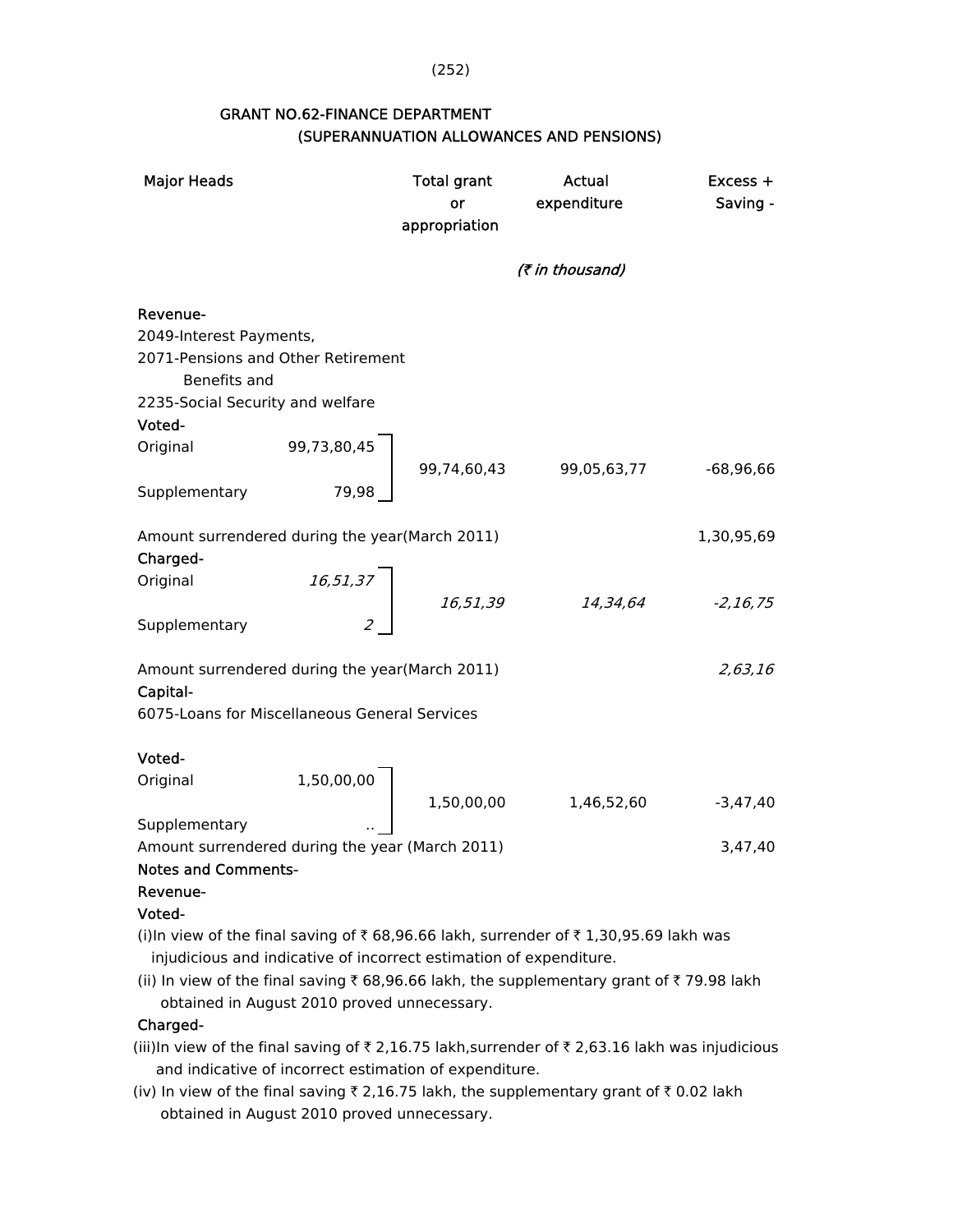(v) Saving( partly counterbalanced by excess under other heads) occurred mainly under:-

| Head                                                                           | <b>Total</b>       | Actual       | Excess + |
|--------------------------------------------------------------------------------|--------------------|--------------|----------|
|                                                                                | appropriation      | expenditure  | Saving - |
|                                                                                |                    | (₹ in lakh)  |          |
| 2071-Penstions and other Retirement Benefits-                                  |                    |              |          |
| 01-Civil-                                                                      |                    |              |          |
| 106-Pensionary Charges in respect of<br>High Court Judges-                     |                    |              |          |
| 03-Contibution to Pensions and Gratuities-                                     |                    |              |          |
| 1,50.00<br>Ο.                                                                  |                    |              |          |
| $-1,50.00$<br>R.                                                               |                    |              |          |
| Surrender of ₹1,50.00 lakh was due to less payment of pension to Judges of     |                    |              |          |
| Hon'ble High Court.                                                            |                    |              |          |
| (vi) Excess occurred mainly under:-                                            |                    |              |          |
| 2049-Interest Payments-                                                        |                    |              |          |
| 60-Interest on Other Obligations-                                              |                    |              |          |
| 701-Miscellaneous-                                                             |                    |              |          |
| 03-Interest on late payment of                                                 |                    |              |          |
| Death/Services Gratuity                                                        |                    | <i>47.60</i> | $+47.60$ |
| Actual expenditure includes clearance of suspense for the year 2001-02 and     |                    |              |          |
|                                                                                |                    |              |          |
| 2009-10 amounting to ₹ 30.50 lakh.                                             |                    |              |          |
| Reasons for the final excess of ₹17.10 lakh (₹47.60 lakh-₹30.50 lakh) have not |                    |              |          |
| been intimated (June 2011).                                                    |                    |              |          |
| Capital-                                                                       |                    |              |          |
| Voted-                                                                         |                    |              |          |
| (vii) Saving occurred mainly under:-                                           |                    |              |          |
| Head                                                                           | <b>Total grant</b> | Actual       | Excess + |
|                                                                                |                    | expenditure  | Saving - |
|                                                                                |                    | (7 in lakh)  |          |
| 6075-Loans for Miscellaneous                                                   |                    |              |          |
| <b>General Services-</b>                                                       |                    |              |          |
| 800-Other Loans-                                                               |                    |              |          |
| 03-Loans for Voluntary Retirement Scheme                                       |                    |              |          |
| to Sick-Corporations, etc.-                                                    |                    |              |          |
| Voted-                                                                         |                    |              |          |
| Ο.<br>1,50,00.00                                                               |                    |              |          |
|                                                                                | 1,46,52.60         | 1,46,52.60   |          |
| R.<br>$-3,47.40$                                                               |                    |              |          |
|                                                                                |                    |              |          |

Surrender of  $\bar{\tau}$  3,47.40 lakh was due to non-receipt of matured proposals of voluntary retirement from departments.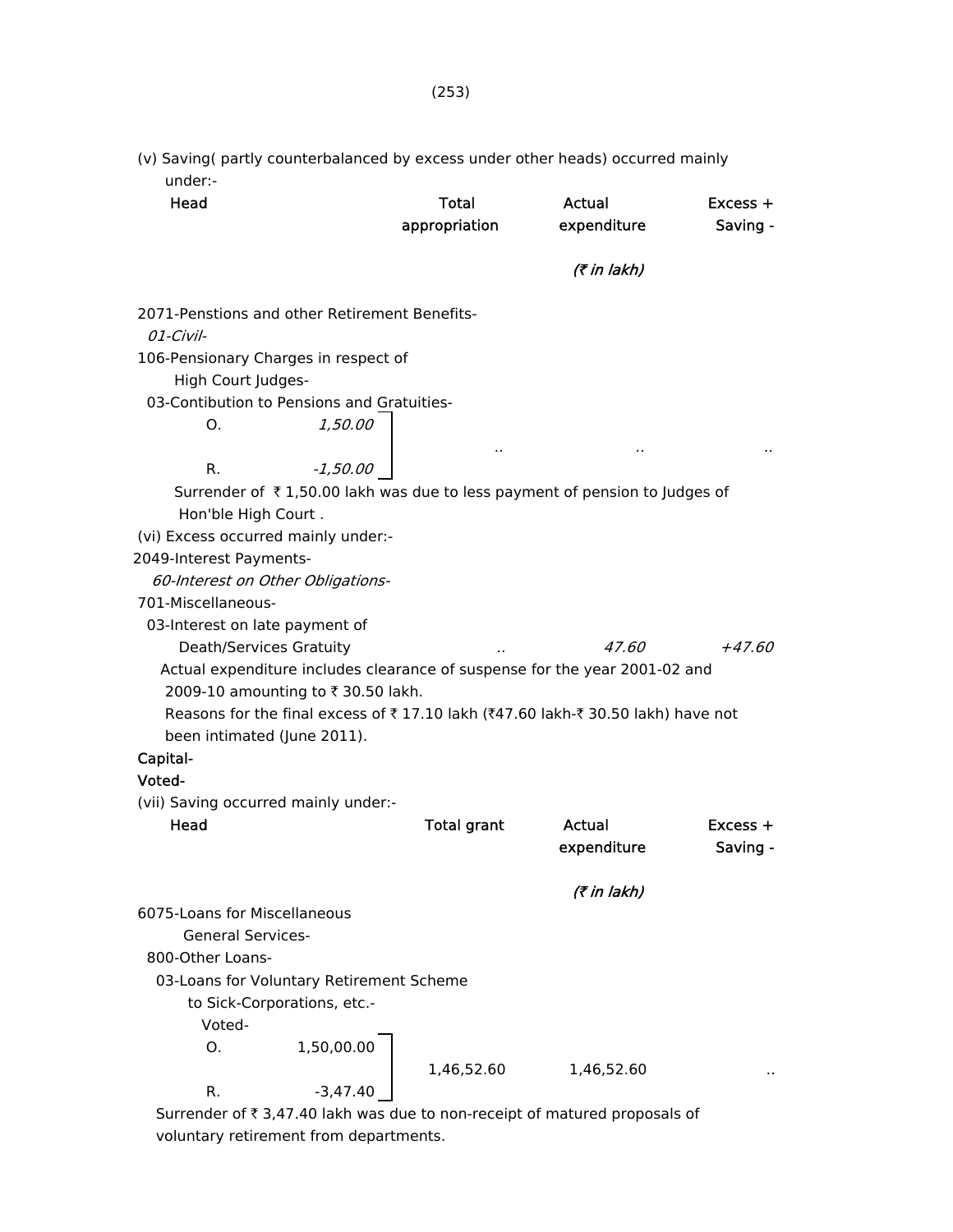(254)

## GRANT NO.63 - FINANCE DEPARTMENT (TREASURY AND ACCOUNTS ADMINISTRATION )

| <b>Major Heads</b>                                          |                                             | Total grant        | Actual                                                                                      | $Excess +$  |
|-------------------------------------------------------------|---------------------------------------------|--------------------|---------------------------------------------------------------------------------------------|-------------|
|                                                             |                                             |                    | expenditure                                                                                 | Saving -    |
|                                                             |                                             |                    |                                                                                             |             |
|                                                             |                                             |                    | (₹ in thousand)                                                                             |             |
| Revenue-                                                    |                                             |                    |                                                                                             |             |
| 2054-Treasury and Accounts Administration                   |                                             |                    |                                                                                             |             |
| Voted-                                                      |                                             |                    |                                                                                             |             |
| Original                                                    | 1,52,92,00                                  |                    |                                                                                             |             |
|                                                             |                                             | 1,56,53,65         | 1,32,48,01                                                                                  | $-24,05,64$ |
| Supplementary                                               | 3,61,65                                     |                    |                                                                                             |             |
| Amount surrendered during the year (March 2011)<br>Capital- |                                             |                    |                                                                                             | 24,79,38    |
| 4059-Capital Outlay on Public Works and                     |                                             |                    |                                                                                             |             |
| 4070-Capital Outlay on Other Administrative Services        |                                             |                    |                                                                                             |             |
| Voted-                                                      |                                             |                    |                                                                                             |             |
| Original                                                    | 8,30,08                                     |                    |                                                                                             |             |
|                                                             |                                             | 8,80,08            | 5,41,73                                                                                     | $-3,38,35$  |
| Supplementary                                               | 50,00                                       |                    |                                                                                             |             |
| Amount surrendered during the year (March 2011)             |                                             |                    |                                                                                             | 3,18,22     |
| <b>Notes and Comments-</b>                                  |                                             |                    |                                                                                             |             |
| Revenue-                                                    |                                             |                    |                                                                                             |             |
| Voted-                                                      |                                             |                    |                                                                                             |             |
|                                                             |                                             |                    | (i) Out of the final saving of ₹ 24,05.64 lakh, a sum of ₹ 24,79.38 lakh was anticipated    |             |
| for surrender.                                              |                                             |                    |                                                                                             |             |
|                                                             | obtained in August 2010 proved unnecessary. |                    | (ii) In view of the final saving of ₹ 24,05.64lakh the supplementary grant of ₹3,61.65 lakh |             |
|                                                             |                                             |                    | (iii) Saving (partly counterbalanced by excess) occurred mainly under :-                    |             |
|                                                             |                                             |                    |                                                                                             |             |
|                                                             |                                             |                    |                                                                                             |             |
| Head                                                        |                                             | <b>Total grant</b> | Actual                                                                                      | $Excess +$  |
|                                                             |                                             |                    | expenditure                                                                                 | Saving -    |
|                                                             |                                             |                    |                                                                                             |             |
|                                                             |                                             |                    | (7 in lakh)                                                                                 |             |
| 2054-Treasury and Accounts                                  |                                             |                    |                                                                                             |             |
| Administration-                                             |                                             |                    |                                                                                             |             |
|                                                             | 095-Directorate of Accounts and Treasuries- |                    |                                                                                             |             |
| 03-Treasury Directorate-                                    |                                             |                    |                                                                                             |             |
| O.                                                          | 3,14.42                                     |                    |                                                                                             |             |
|                                                             |                                             | 2,98.63            | 3,00.42                                                                                     | $+2.34$     |
| R.                                                          | $-16.34$                                    |                    |                                                                                             |             |

Surrender of  $\bar{\tau}$  16.34 lakh was due to economy measures.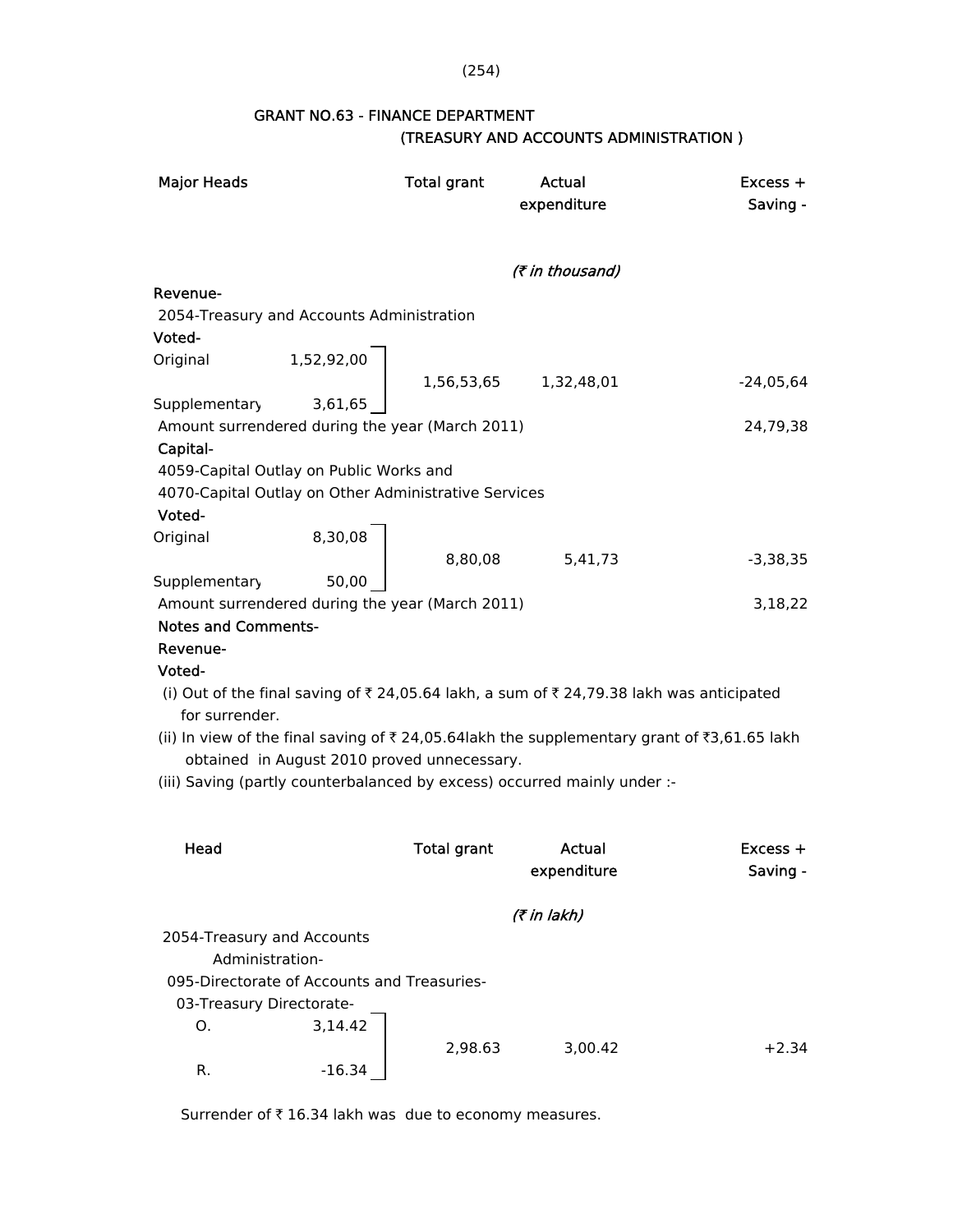| Head                        |             | <b>Total grant</b> | Actual<br>expenditure | $Excess +$<br>Saving - |
|-----------------------------|-------------|--------------------|-----------------------|------------------------|
|                             |             |                    | (₹ in lakh)           |                        |
| 097-Treasury Establishment- |             |                    |                       |                        |
| 03-Main-                    |             |                    |                       |                        |
| Voted-                      |             |                    |                       |                        |
| O.                          | 1,28,34.46  |                    |                       |                        |
| S.                          | 3,61.65     | 1,08,06.10         | 1,08,93.76            | $+87.66$               |
| R.                          | $-23,90.01$ |                    |                       |                        |

Surrender of  $\bar{\tau}$  23,90.01 lakh was mainly due to economy measures.

 Reasons for the final saving/ excess under the above heads have not been intimated ( June 2011).

### Capital-

### Voted-

- (iv) Out of the final saving of  $\overline{3}$ ,38.35 lakh,only a sum of  $\overline{3}$  3,18.22 could be anticipated for surrender.
- (v) In view of the final saving of  $\overline{3}3.38.35$  lakh the supplementary grant of  $\overline{3}50.00$  lakh obtained in August 2010 proved unnecessary.

(vi) Saving occurred mainly under :-

4059-Capital Outlay on Public Works-

01-Office Buildings-

051-Construction-

03-Miscellaneous Construction/Renovation

Works in different Treasuries of the

State-

| Ο. | 82.08  |       |       |           |
|----|--------|-------|-------|-----------|
| S. | 50.00  | 97.62 | 97.62 | $\cdot$ . |
| R. | -34.46 |       |       |           |

Out of total anticipated saving of  $\bar{\tau}$  34.46 lakh, surrender of  $\bar{\tau}$  9.46 lakh was due to less estimation by valuation division for construction of guest house / dormitory in Allahabad. Reasons for reduction in provision by  $\bar{\tau}$  25.00 lakh have not been intimated.

60-Other Buildings-

051-Construction-

04-Construction of Auditorium

in Financial Management Training

and Research Institute, U.P.-

O. 7,48.00

4,44.11 4,44.11

R.  $-3,03.89$ 

Surrender of  $\bar{\tau}$  3,03.89 lakh was due to non-completion of the work by the concerned construction unit during the financial year 2010-11.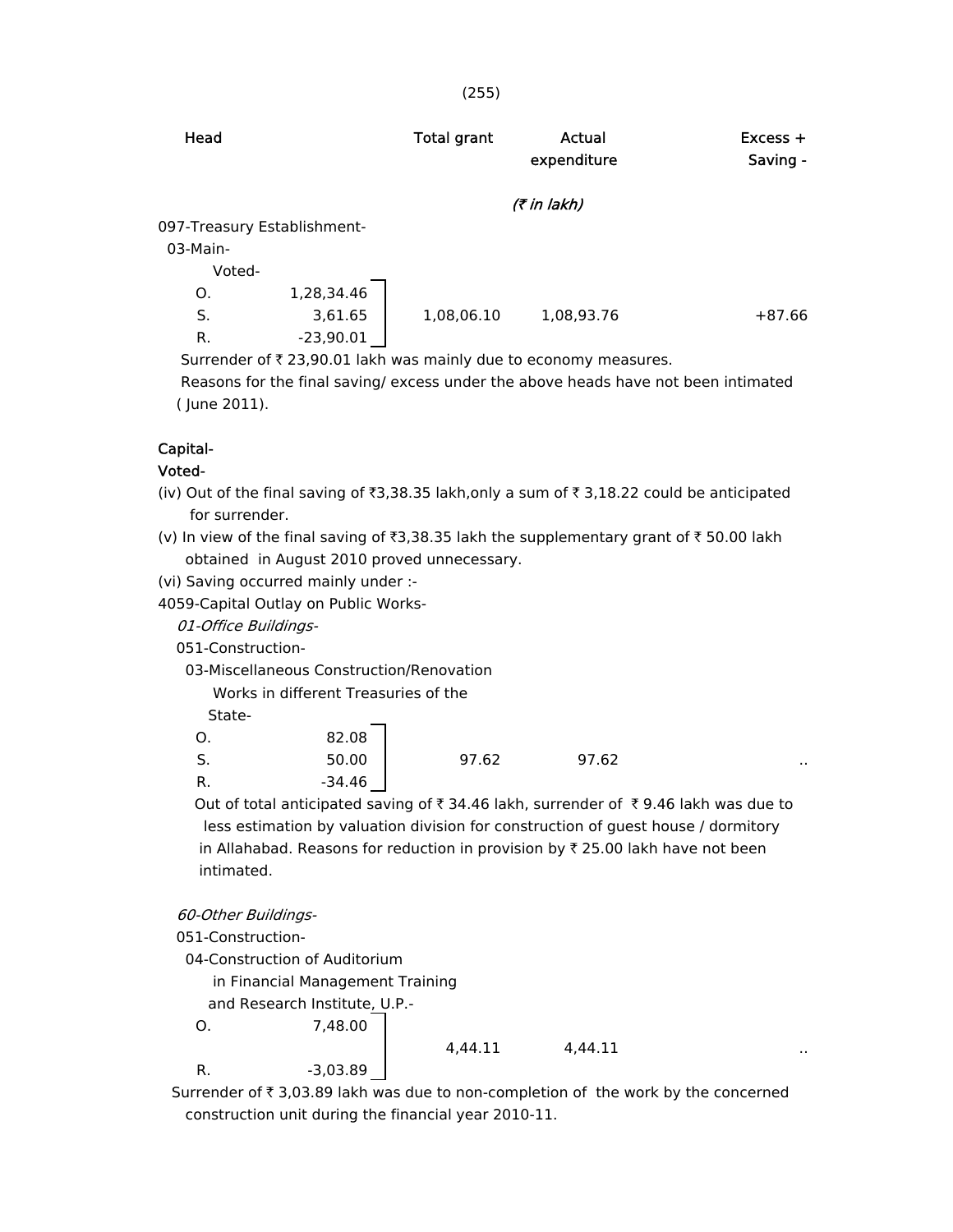| Head                                                                                                                                                                            | <b>Total grant</b> | Actual<br>expenditure | $Excess +$<br>Saving - |
|---------------------------------------------------------------------------------------------------------------------------------------------------------------------------------|--------------------|-----------------------|------------------------|
|                                                                                                                                                                                 |                    | (₹ in lakh)           |                        |
| 4070-Capital Outlay on Other<br><b>Administrative Services-</b>                                                                                                                 |                    |                       |                        |
| 052-Machinery and Equipment-                                                                                                                                                    |                    |                       |                        |
| 03-Arrangement of machinery and<br>equipment in Treasuries/ Sub<br>treasuries of the State-                                                                                     |                    |                       |                        |
| 20.13<br>R.                                                                                                                                                                     | 20.13              | ٠.                    | $-20.13$               |
| Out of net augmentation of $\bar{\tau}$ 20.13 lakh surrender of $\bar{\tau}$ 4.87 lakh was due to<br>computerionism of noulu created district Chhatronati Cabu li Maharai Nagar |                    |                       |                        |

 computerisation of newly created district Chhatrapati Sahu Ji Maharaj Nagar. Reasons for augmentation of provision by  $\bar{\tau}$  25.00 lakh have not been intimated.

 Reasons for the final saving under the above head have not been intimated ( June 2011).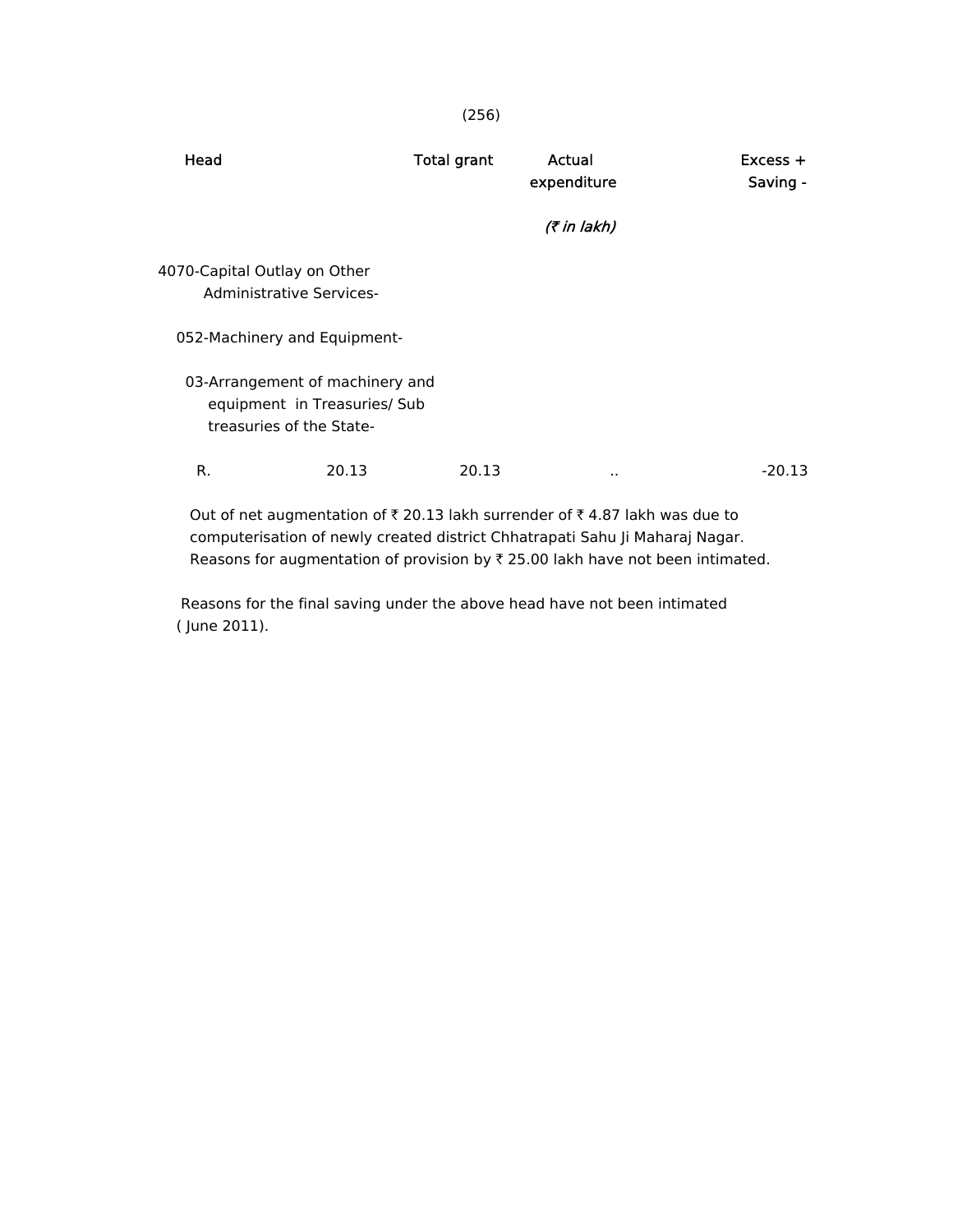#### (257)

# GRANT NO. 65-FINANCE DEPARTMENT

# (AUDIT, SMALL SAVINGS, ETC.)

|                                                 |                                             | (AVDIT, SPIALL SAVINGS, LTC.) |                                                                                            |             |
|-------------------------------------------------|---------------------------------------------|-------------------------------|--------------------------------------------------------------------------------------------|-------------|
| <b>Major Heads</b>                              |                                             | <b>Total grant</b>            | Actual                                                                                     | Excess +    |
|                                                 |                                             |                               | expenditure                                                                                | Saving -    |
|                                                 |                                             |                               |                                                                                            |             |
|                                                 |                                             |                               | (₹ in thousand)                                                                            |             |
| Revenue-                                        |                                             |                               |                                                                                            |             |
| 2013- Council of Ministers,                     |                                             |                               |                                                                                            |             |
| 2047-Other Fiscal Services,                     |                                             |                               |                                                                                            |             |
| 2052-Secretariat-General Services,              |                                             |                               |                                                                                            |             |
| 2054-Treasury and Accounts Administration,      |                                             |                               |                                                                                            |             |
| 2070-Other Administrative Services,             |                                             |                               |                                                                                            |             |
| 2075-Miscellaneous General Services,            |                                             |                               |                                                                                            |             |
| 2425-Co-operation and                           |                                             |                               |                                                                                            |             |
| 3475-Other General Economic Services            |                                             |                               |                                                                                            |             |
| Voted-                                          |                                             |                               |                                                                                            |             |
| Original                                        | 1,57,43,60                                  |                               |                                                                                            |             |
|                                                 |                                             | 1,58,06,60                    | 1,43,66,36                                                                                 | $-14,40,24$ |
| Supplementary                                   | 63,00                                       |                               |                                                                                            |             |
| Amount surrendered during the year (March 2011) |                                             |                               |                                                                                            | 14,92,99    |
| Capital-                                        |                                             |                               |                                                                                            |             |
| 4059-Capital Outlay on Public Works             |                                             |                               |                                                                                            |             |
| Voted-                                          |                                             |                               |                                                                                            |             |
| Original                                        | 2,00                                        |                               |                                                                                            |             |
|                                                 |                                             | 2,00                          | 1,91                                                                                       | $-9$        |
|                                                 |                                             |                               |                                                                                            |             |
| Supplementary                                   |                                             |                               |                                                                                            |             |
| Amount surrendered during the year (March 2011) |                                             |                               |                                                                                            | 9           |
| <b>Notes and Comments-</b>                      |                                             |                               |                                                                                            |             |
| Revenue-                                        |                                             |                               |                                                                                            |             |
| Voted-                                          |                                             |                               |                                                                                            |             |
|                                                 |                                             |                               | (i) In view of the final saving of ₹14.40.24 lakh surrender of ₹14.92.99 lakh was          |             |
|                                                 |                                             |                               | injudicious and indicative of the incorrect estimation of the expenditure.                 |             |
|                                                 |                                             |                               | (ii) In view of the final saving of ₹14,40.24 lakh, the supplementary grant of ₹63.00 lakh |             |
|                                                 | obtained in August 2010 proved unnecessary. |                               |                                                                                            |             |
|                                                 |                                             |                               | (iii) Saving (partly counterbalanced by excess under other heads) occurred mainly under:-  |             |
| Head                                            |                                             | <b>Total grant</b>            | <b>Actual</b>                                                                              | Excess +    |
|                                                 |                                             |                               | expenditure                                                                                | Saving -    |
|                                                 |                                             |                               |                                                                                            |             |
|                                                 |                                             |                               | (7 in lakh)                                                                                |             |
| 2047-Other Fiscal Services-                     |                                             |                               |                                                                                            |             |
| 103-Promotion of Small Savings-                 |                                             |                               |                                                                                            |             |
|                                                 | 03-State Small Saving Organizations-        |                               |                                                                                            |             |
| О.                                              | 15,48.46                                    |                               |                                                                                            |             |
|                                                 |                                             |                               |                                                                                            |             |
|                                                 |                                             | 14,58.91                      | 15,02.25                                                                                   | $+43.34$    |
| R.                                              | -89.55                                      |                               |                                                                                            |             |
|                                                 |                                             |                               | Surrender of ₹89.55 lakh was mainly due to posts remaining vacant, non receipt of          |             |

matured proposals timely, economy measures and less purchase of stationary.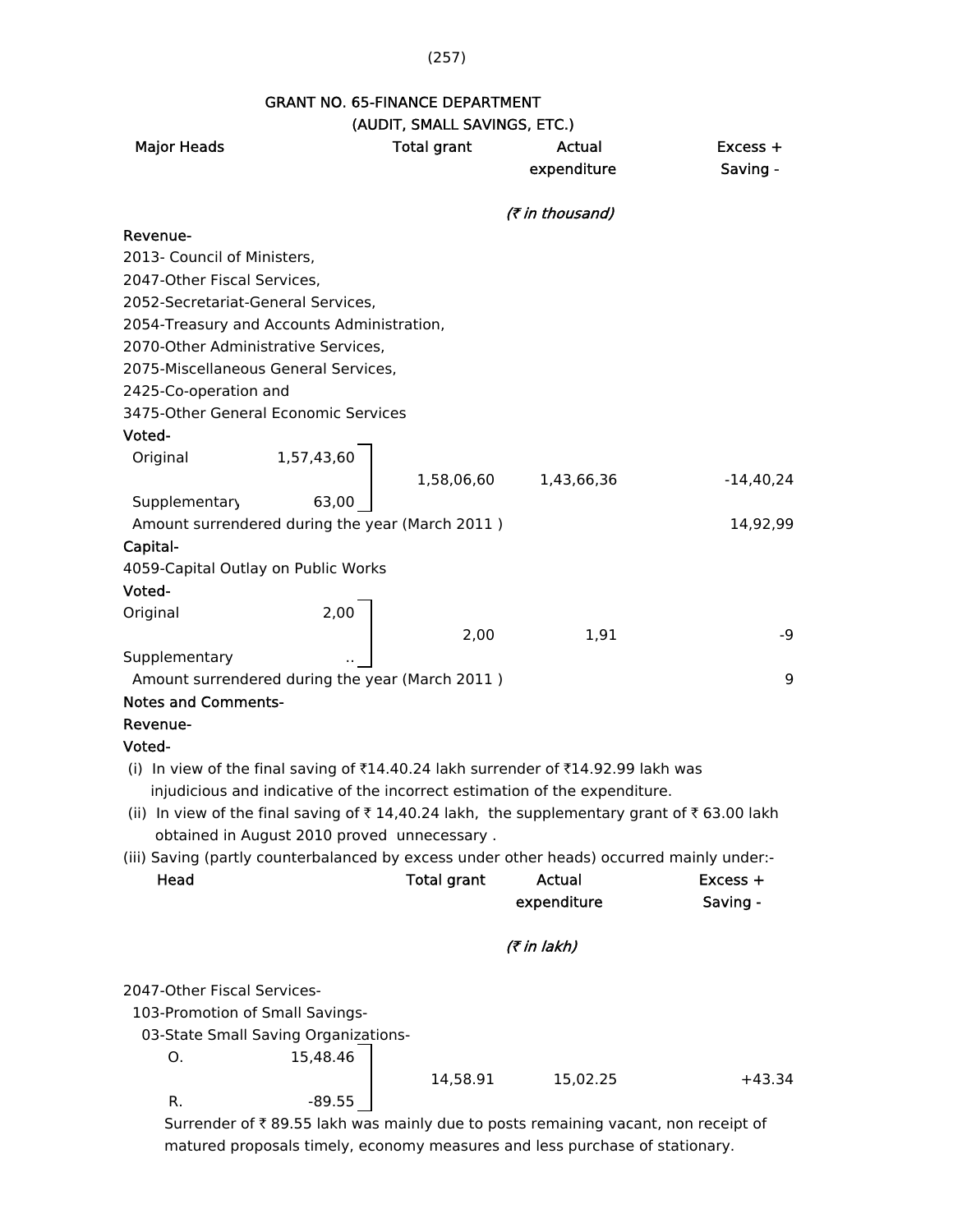| Head                                          |                                                                                    | <b>Total grant</b> | Actual<br>expenditure | Excess +<br>Saving - |
|-----------------------------------------------|------------------------------------------------------------------------------------|--------------------|-----------------------|----------------------|
|                                               |                                                                                    |                    | (₹ in lakh)           |                      |
| 04-Payment of Arrears-                        |                                                                                    |                    |                       |                      |
| Voted-                                        |                                                                                    |                    |                       |                      |
| O.                                            | 2,07.18                                                                            |                    |                       |                      |
|                                               |                                                                                    | 2,04.92            | 1,53.22               | $-51.70$             |
| R.                                            | $-2.26$                                                                            |                    |                       |                      |
|                                               | Reasons for surrender of ₹ 2.26 lakh have not been intimated.                      |                    |                       |                      |
|                                               | 2052-Secretariat-General Services-                                                 |                    |                       |                      |
| 090-Services-                                 |                                                                                    |                    |                       |                      |
| Finance                                       | 03-Computerisation of Sections of<br>Department-                                   |                    |                       |                      |
| O <sub>1</sub>                                | 14.00                                                                              |                    |                       |                      |
|                                               |                                                                                    | 6.13               | 6.13                  |                      |
| R.                                            | $-7.87$                                                                            |                    |                       |                      |
|                                               | ₹7.87 lakh was surrendered due to non-utilization.                                 |                    |                       |                      |
| 091-Attached Offices-                         |                                                                                    |                    |                       |                      |
| 03-Directorate of Financial                   |                                                                                    |                    |                       |                      |
| Statistics-                                   |                                                                                    |                    |                       |                      |
| Ο.                                            | 1,09.28                                                                            |                    |                       |                      |
|                                               |                                                                                    | 1,04.00            | 1,04.00               |                      |
| R.                                            | $-5.28$                                                                            |                    |                       |                      |
|                                               | Surrender of Rs. 5.28 lakh was due to requirements being nil and economy measures. |                    |                       |                      |
| 04-Directorate of Fiscal                      |                                                                                    |                    |                       |                      |
|                                               | Planning and Resources-                                                            |                    |                       |                      |
| Ο.                                            | 11,65.95                                                                           |                    |                       |                      |
|                                               |                                                                                    | 1,66.95            | 1,44.29               | $-22.66$             |
| R.                                            | $-9,99.00$                                                                         |                    |                       |                      |
|                                               | ₹ 9,99.00 lakh was surrendered due to requirement being nil.                       |                    |                       |                      |
|                                               | 05-Establishment Review Bureau-                                                    |                    |                       |                      |
| O.                                            | 87.15                                                                              |                    |                       |                      |
|                                               |                                                                                    | 79.39              | 81.01                 | $+1.62$              |
| R.                                            | $-7.76$                                                                            |                    |                       |                      |
|                                               | Reasons for surrender of ₹7.76 lakh have not been intimated.                       |                    |                       |                      |
| 2054-Treasury and Accounts<br>Administration- |                                                                                    |                    |                       |                      |
|                                               | 095-Directorate of Accounts and Treasuries-                                        |                    |                       |                      |
|                                               | 03-Internal Audit Directorate-                                                     |                    |                       |                      |
| Voted-                                        |                                                                                    |                    |                       |                      |
| 0.                                            | 1,91.60                                                                            |                    |                       |                      |
|                                               |                                                                                    | 1,77.09            | 1,80.04               | $+2.95$              |
| R.                                            | $-14.51$                                                                           |                    |                       |                      |
|                                               |                                                                                    |                    |                       |                      |

 $\bar{\tau}$  14.51 lakh was surrendered due to posts remaining vacant and on the basis of actual payment.

## (258)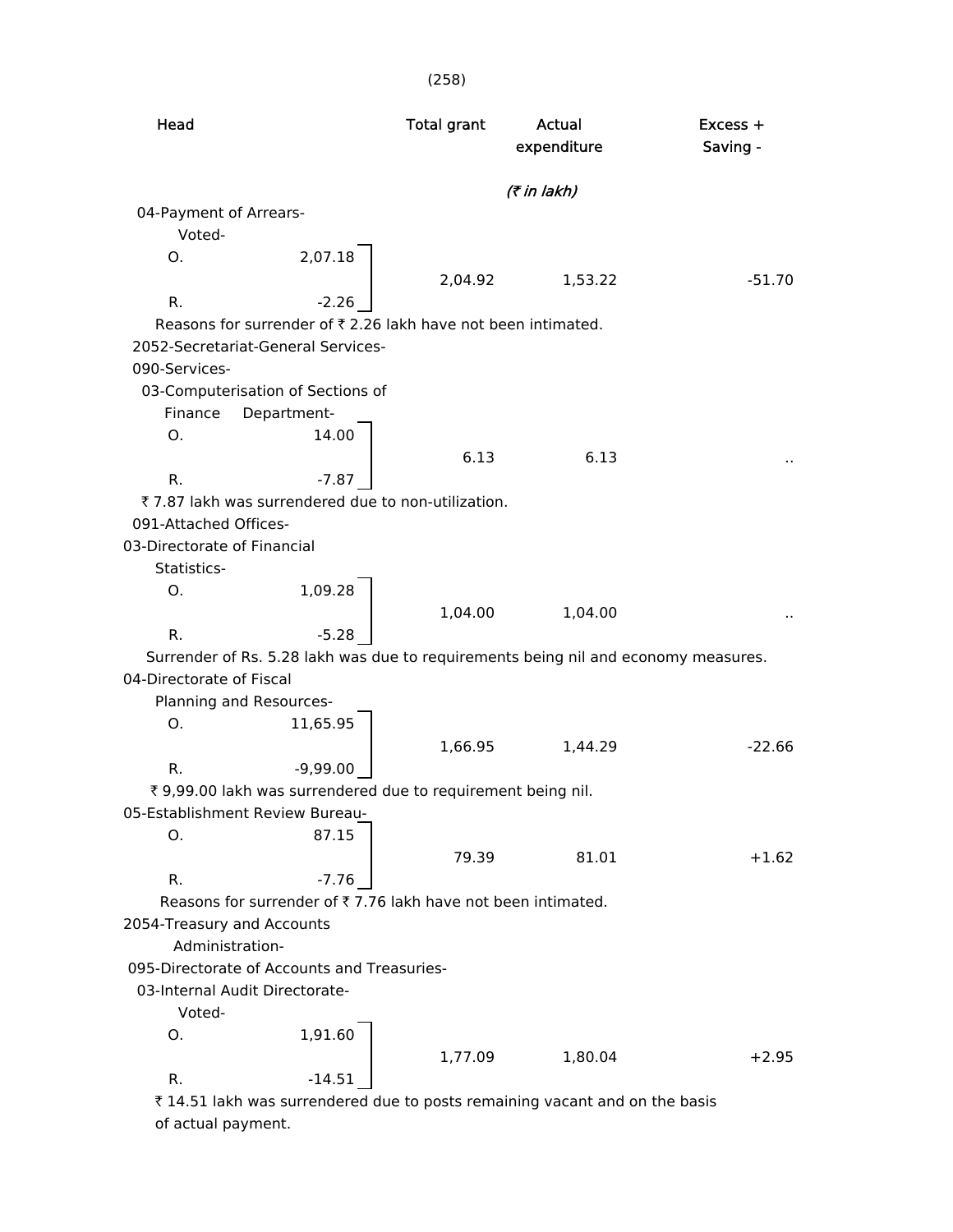|                                     |                                                                 | (259)              |                                                                                                     |                        |
|-------------------------------------|-----------------------------------------------------------------|--------------------|-----------------------------------------------------------------------------------------------------|------------------------|
| Head                                |                                                                 | <b>Total grant</b> | Actual<br>expenditure                                                                               | $Excess +$<br>Saving - |
|                                     |                                                                 |                    | (7 in lakh)                                                                                         |                        |
| 800-Other Expenditure-              |                                                                 |                    |                                                                                                     |                        |
| 03-Directorate of Pension-          |                                                                 |                    |                                                                                                     |                        |
| O.                                  | 4,48.54                                                         |                    |                                                                                                     |                        |
|                                     |                                                                 | 3,78.57            | 4,12.62                                                                                             | $+34.05$               |
| R.                                  | $-69.97$                                                        |                    |                                                                                                     |                        |
|                                     |                                                                 |                    | Out of net reduction in provision by ₹ 69.97 lakh surrender of ₹ 64.98 lakh was due                 |                        |
|                                     |                                                                 |                    | to posts remaining vacant, economy measures and receipt of less number of                           |                        |
|                                     |                                                                 |                    | proposals. Reduction in provision by $\overline{\tau}$ 15.49 lakh was due to posts remaining vacant |                        |
|                                     |                                                                 |                    | and augmentation of ₹10.50 lakh was due to additional requirement.                                  |                        |
| 04-Payment of Arrears-              |                                                                 |                    |                                                                                                     |                        |
| O                                   | 6,52.41                                                         |                    |                                                                                                     |                        |
| S                                   | 24.30                                                           | 6,79.77            | 6,42.32                                                                                             | $-37.45$               |
| R                                   | 3.06                                                            |                    |                                                                                                     |                        |
|                                     | ₹ 3.06 lakh was surrendered on the being of actual expenditure. |                    |                                                                                                     |                        |
| 2070-Other Administrative Services- |                                                                 |                    |                                                                                                     |                        |
| 105-Special Commission of Enquiry-  |                                                                 |                    |                                                                                                     |                        |
|                                     | 03-State Commission and Councils-                               |                    |                                                                                                     |                        |
| О.                                  | 96.02                                                           |                    |                                                                                                     |                        |
|                                     |                                                                 | 82.30              | 89.27                                                                                               | $+6.97$                |
| R.                                  | $-13.72$                                                        |                    |                                                                                                     |                        |
|                                     |                                                                 |                    | Out of total reduction in provision by ₹13.72 lakh Reasons for surrender of ₹9.72                   |                        |
|                                     |                                                                 |                    | lakh have not been intimated. Reducation in provision by $\bar{\tau}$ 4.00 lakh was mainly          |                        |
|                                     | due to non-appointment of staff on the basis of contract.       |                    |                                                                                                     |                        |
| 800-Other Expenditure-              |                                                                 |                    |                                                                                                     |                        |
| 03-Lottery Directorate--            |                                                                 |                    |                                                                                                     |                        |
| O.                                  | 1,04.00                                                         |                    |                                                                                                     |                        |
|                                     |                                                                 | 90.53              | 86.68                                                                                               | $-3.85$                |
| R.                                  | $-13.47$                                                        |                    |                                                                                                     |                        |
|                                     |                                                                 |                    | ₹13.47 lakh was surrendered due to posts remaining vacant and economy measures.                     |                        |
| 2425-Co-operation-                  |                                                                 |                    |                                                                                                     |                        |
| 101-Audit of Co-operatives-         |                                                                 |                    |                                                                                                     |                        |
| 03-Cooperative Audit                |                                                                 |                    |                                                                                                     |                        |
| Establishment-                      |                                                                 |                    |                                                                                                     |                        |
| Voted-                              |                                                                 |                    |                                                                                                     |                        |
| 0.                                  | 58,29.24                                                        |                    |                                                                                                     |                        |
|                                     |                                                                 | 55,70.90           | 56,25.85                                                                                            | $+54.95$               |
| R.                                  | $-2,58.34$                                                      |                    |                                                                                                     |                        |
|                                     |                                                                 |                    |                                                                                                     |                        |

Out of total reduction in provision by  $\bar{\tau}$  2,58.34 lakh, surrender of  $\bar{\tau}$  1,76.34 lakh was on the basis of actual requirement and reduction of provision by  $\bar{\tau}$  82.00 lakh was due to posts remaining vacant.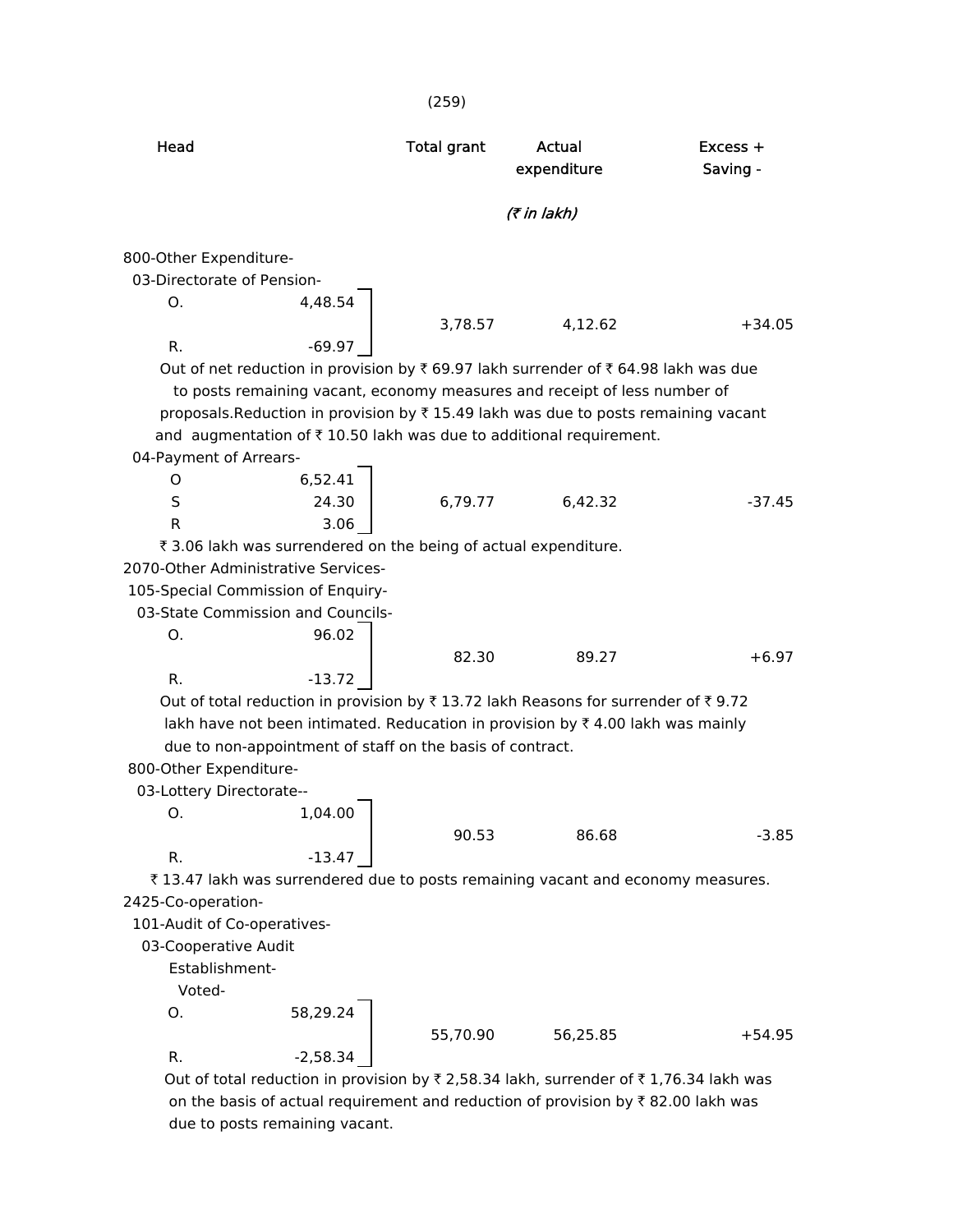| Head                                                                                                                                                                                      | <b>Total grant</b> | Actual<br>expenditure | $Excess +$<br>Saving - |
|-------------------------------------------------------------------------------------------------------------------------------------------------------------------------------------------|--------------------|-----------------------|------------------------|
|                                                                                                                                                                                           |                    | (₹ in lakh)           |                        |
| 04-Payment of Arrears-                                                                                                                                                                    |                    |                       |                        |
| 9,98.46<br>O.                                                                                                                                                                             |                    |                       |                        |
| S.<br>38.70                                                                                                                                                                               | 9,57.18            | 8,79.07               | $-78.10$               |
| R.<br>$-79.98$                                                                                                                                                                            |                    |                       |                        |
| ₹79.98 lakh was surrender on the basis of actual expenditure.                                                                                                                             |                    |                       |                        |
| Reasons for final saving/ excess under the above heads have not been intimated                                                                                                            |                    |                       |                        |
| (June 2011).                                                                                                                                                                              |                    |                       |                        |
| (iv) Excess occurred under :-                                                                                                                                                             |                    |                       |                        |
| 2054-Treasury and Accounts                                                                                                                                                                |                    |                       |                        |
| Administration-                                                                                                                                                                           |                    |                       |                        |
| 800-Other Expenditure-                                                                                                                                                                    |                    |                       |                        |
| 04-Payment of Arrears-                                                                                                                                                                    |                    |                       |                        |
| 55.01<br>O                                                                                                                                                                                |                    |                       |                        |
|                                                                                                                                                                                           | 50.10              | 1,54.22               | $+1,04.12$             |
| R<br>$-4.91$                                                                                                                                                                              |                    |                       |                        |
| Out of net reduction in provision by ₹4.91 lakh, surrender of ₹6.91 lakh was mainly<br>due to requirements being nil and augmentation of provision by $\overline{\tau}$ 2.00 lakh was due |                    |                       |                        |
| to payment of 40% arrear of pay commission.                                                                                                                                               |                    |                       |                        |
|                                                                                                                                                                                           |                    |                       |                        |
| 098-Local Fund Audit-                                                                                                                                                                     |                    |                       |                        |
| 03-Establishment Expenditure-                                                                                                                                                             |                    |                       |                        |
| Voted-                                                                                                                                                                                    |                    |                       |                        |
| 35,89.62<br>O.                                                                                                                                                                            |                    |                       |                        |
| $R_{\cdot}$                                                                                                                                                                               | 36,60.63           | 36,59.10              | $-1.53$                |
| 71.01                                                                                                                                                                                     |                    |                       |                        |
| Out of net augmentation of provision by ₹71.01, ₹10.99 lakh was surrendered on<br>the basis of actual expenditure and reasons for augmentation of provision by                            |                    |                       |                        |
| ₹82.00 lakh have not been intimated.                                                                                                                                                      |                    |                       |                        |
| 3475-Other General Economic                                                                                                                                                               |                    |                       |                        |
| Services-                                                                                                                                                                                 |                    |                       |                        |
| 200-Regulation of other Business                                                                                                                                                          |                    |                       |                        |
| Undertakings-                                                                                                                                                                             |                    |                       |                        |
| 03-Implementation of Indian                                                                                                                                                               |                    |                       |                        |
| Partnership Act, Societies                                                                                                                                                                |                    |                       |                        |
| Registration Act and                                                                                                                                                                      |                    |                       |                        |
| U.P. Chit Funds Act-                                                                                                                                                                      |                    |                       |                        |
| Voted-                                                                                                                                                                                    |                    |                       |                        |
| 5,41.93<br>O.                                                                                                                                                                             |                    |                       |                        |
|                                                                                                                                                                                           | 5,40.44            | 5,73.27               | $+32.83$               |
| R.<br>$-1.49$                                                                                                                                                                             |                    |                       |                        |
| ₹1.49 lakh was surrendered on the basis of actual expenditure.                                                                                                                            |                    |                       |                        |

(260)

 Reasons for final excess/ saving under the above heads have not been intimated (June 2011).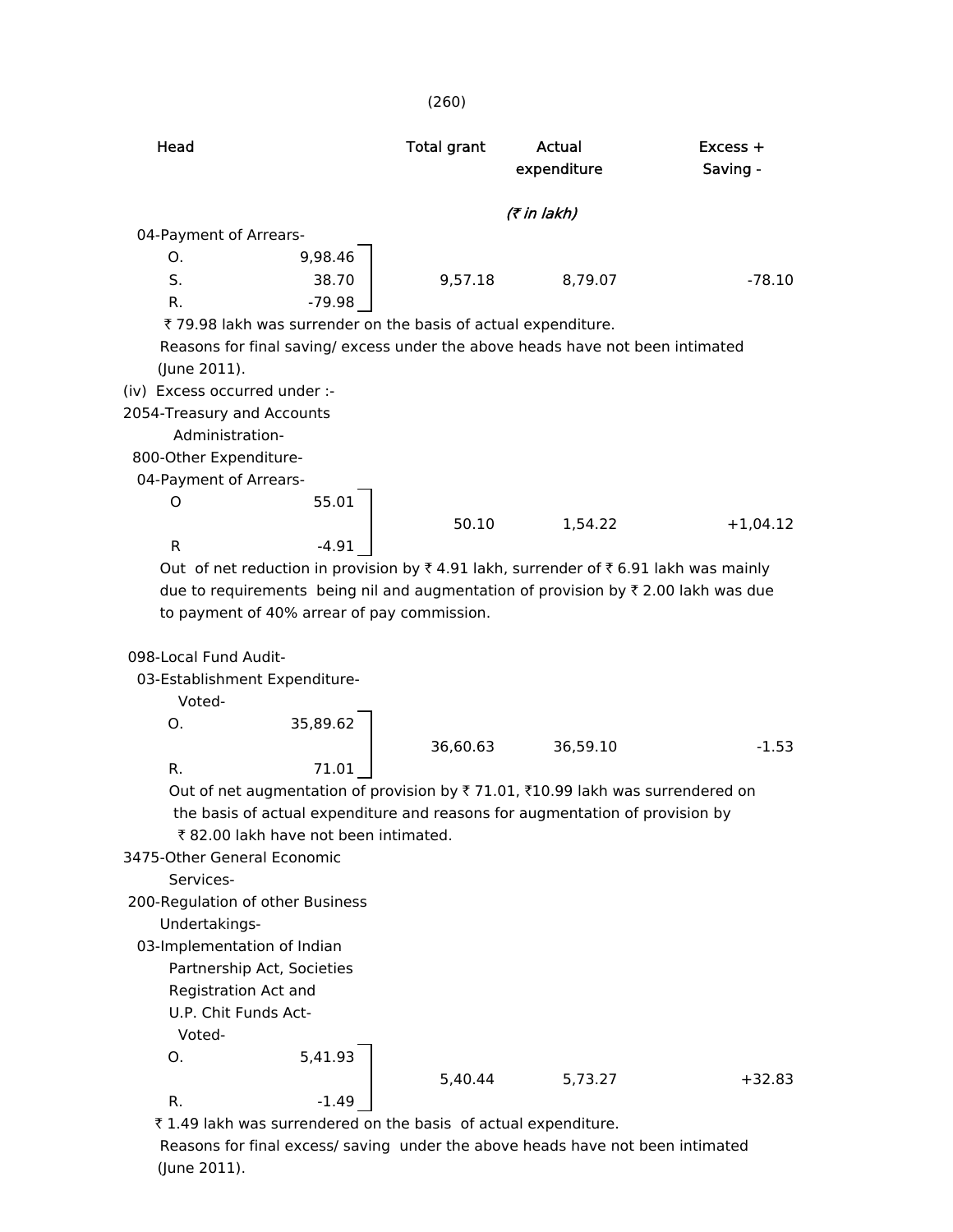GRANT NO. 66-FINANCE DEPARTMENT (GROUP INSURANCE)

| <b>Major Heads</b>                              |            | <b>Total grant</b><br>or<br>appropriation | Actual<br>expenditure     | $Excess +$<br>Saving - |
|-------------------------------------------------|------------|-------------------------------------------|---------------------------|------------------------|
|                                                 |            |                                           | (₹ in thousand)           |                        |
| Revenue-                                        |            |                                           |                           |                        |
| 2049-Interest Payments and                      |            |                                           |                           |                        |
| 2235-Social Security and Welfare                |            |                                           |                           |                        |
| Voted-                                          |            |                                           |                           |                        |
| Original                                        | 2,44,81    |                                           |                           |                        |
|                                                 |            | 2,44,81                                   | 2,40,72                   | $-4,09$                |
| Supplementary                                   |            |                                           |                           |                        |
| Amount surrendered during the year (March 2011) |            |                                           |                           | 4,03                   |
| Charged-                                        |            |                                           |                           |                        |
| Original                                        | 1,46,01,49 |                                           |                           |                        |
|                                                 |            |                                           | $1,46,01,49$ $1,41,17,02$ | $-4,84,47$             |
| Supplementary                                   |            |                                           |                           |                        |
| Amount surrendered during the year (March 2011) |            |                                           |                           | 4,80,01                |
|                                                 |            |                                           |                           |                        |
| <b>Notes and Comments-</b>                      |            |                                           |                           |                        |
| Revenue-                                        |            |                                           |                           |                        |
|                                                 |            |                                           |                           |                        |

Charged-

(i) In view of the final saving of ₹4,84.47 lakh ,only a sum of ₹4,80.01 lakh could be anticipated for surrender.

(ii) Saving occurred mainly under:-

| Head                                  |            | Total<br>appropriation | Actual<br>expenditure | $Excess +$<br>Saving - |
|---------------------------------------|------------|------------------------|-----------------------|------------------------|
|                                       |            |                        | (7 in lakh)           |                        |
| 2049-Interest Payments-               |            |                        |                       |                        |
| 03-Interest on Small Savings,         |            |                        |                       |                        |
| Provident Funds etc.-                 |            |                        |                       |                        |
| 108-Interest on Insurance and Pension |            |                        |                       |                        |
| Fund-                                 |            |                        |                       |                        |
| 03-Interest on Employees Group        |            |                        |                       |                        |
| Insurance Scheme                      |            |                        |                       |                        |
| Charged-                              |            |                        |                       |                        |
| O.                                    | 1,46,01.48 |                        |                       |                        |
|                                       |            | 1,41,21.48             | 1,41,17.02            | $-4.46$                |
| R.                                    | -4,80.00   |                        |                       |                        |

Reasons for surrender of  $\bar{\tau}$  4,80.00 lakh was reduction in receipt of salary of staff of plan and forecast of paid amount.

Reason for final saving under the above head have not been intimated (June 2011).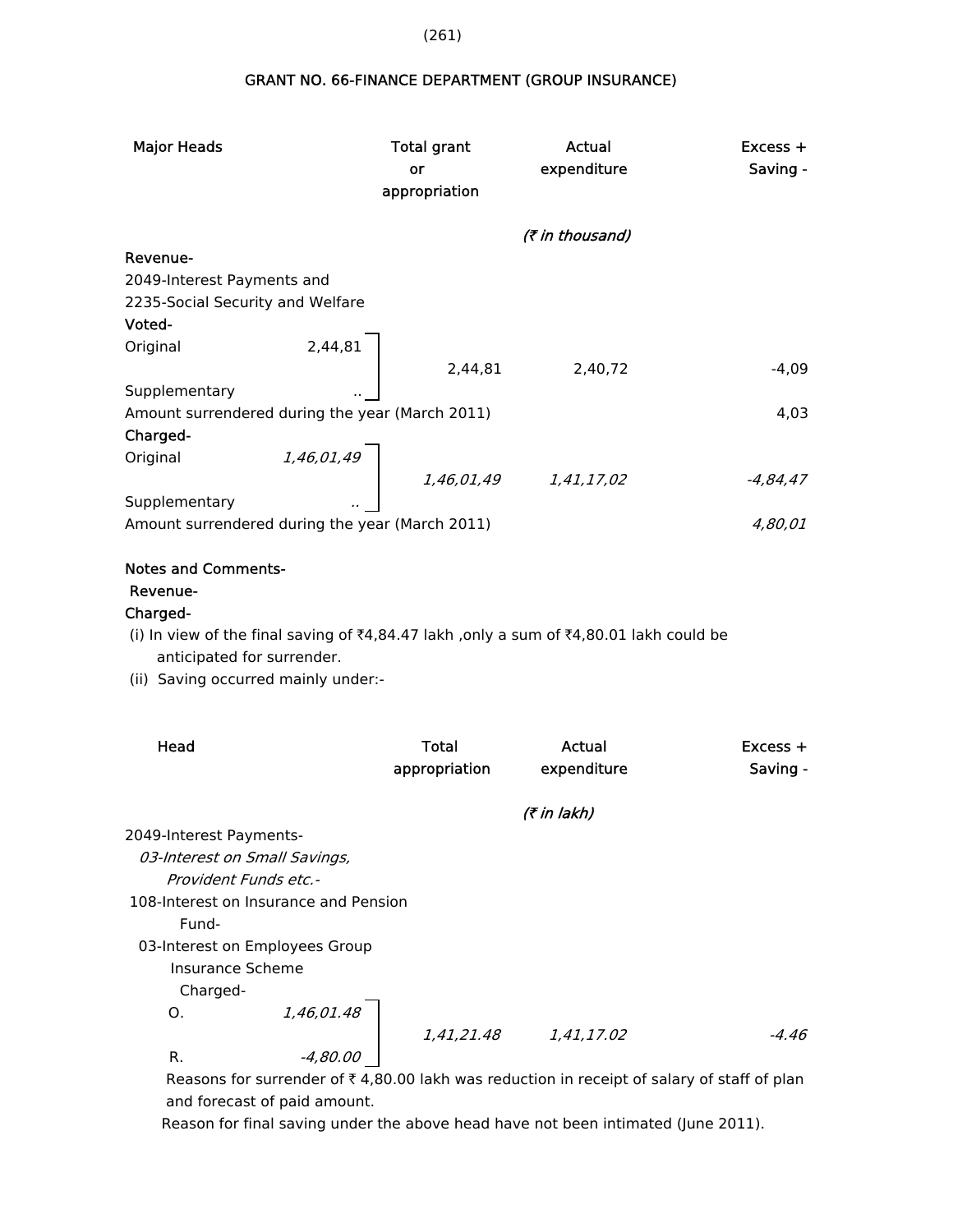(262)

## GRANT NO.67- LEGISLATIVE COUNCIL SECRETARIAT

| <b>Major Heads</b>                                              | <b>Total grant</b><br>or<br>appropriation | <b>Actual</b><br>expenditure | Excess +<br>Saving - |
|-----------------------------------------------------------------|-------------------------------------------|------------------------------|----------------------|
| Revenue-                                                        |                                           | (₹ in thousand)              |                      |
|                                                                 |                                           |                              |                      |
| 2011-Parliament/State/Union<br>Territory Legislatures,          |                                           |                              |                      |
| 2059-Public Works and                                           |                                           |                              |                      |
| 2235-Social Security and Welfare                                |                                           |                              |                      |
| Voted-                                                          |                                           |                              |                      |
| 23,78,03<br>Original                                            | 23,78,03                                  | 23,00,55                     | $-77,48$             |
| Supplementary<br>Amount surrendered during the year(March 2011) |                                           |                              | 77,47                |
| Charged-                                                        |                                           |                              |                      |
| $\begin{array}{c} 47,31 \end{array}$<br>Original                | 47,31                                     | 29,04                        | $-18,27$             |
| Supplementary<br>Amount surrendered during the year(March 2011) |                                           |                              | 18,27                |
| Capital-<br>7610-Loans to Government Servants etc.              |                                           |                              |                      |
| 6,00<br>Original                                                | 6,00                                      |                              | $-6,00$              |
| Supplementary<br>Amount surrendered during the year(March 2011) |                                           |                              | 6,00                 |
| <b>Notes and Comments-</b>                                      |                                           |                              |                      |

## Revenue-

#### Voted-

(i) In view of the final saving of ₹77.48 lakh ,only a sum of ₹77.47 lakh could be anticipated for surrender.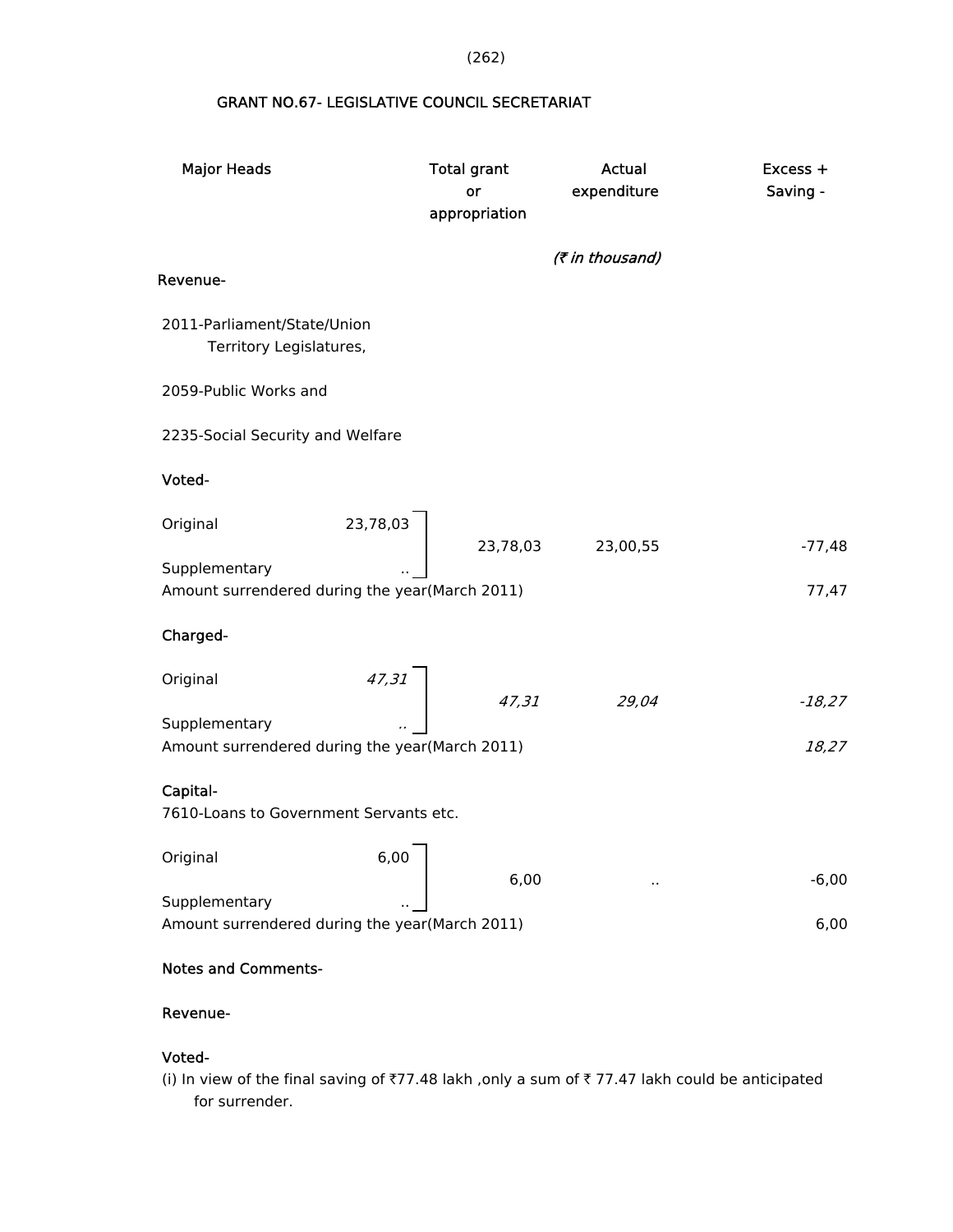(ii) Saving occurred mainly under:- Head **Total grant** Actual Excess + expenditure Saving - $($ ₹ in lakh) 2235-Social Security and Welfare- 60-Other Social Secuarity and welfare Programmes- 200- Other Programmes- 03-Lump-sum Financial Assistance to Dependents of deceased members of Legislature Council during the period of Membership- Voted-O. 10.00 .. .. .. R.  $-10.00$ Surrender of  $\bar{\tau}$  10.00 lakh was due to arrangement of family pension. (iii) Excess occurred under :- 2011-Parliament/State/ Union Territory Legislatures- 02-State/Union Territory Legislatures- 102-Legislative Council- 03-Legislative Council- $0.$  10,15.39 10,01.79 10,32.70 +30.91 R.  $-13.60$ Surrender of  $\bar{\tau}$  13.60 lakh was due to non-inclusion of Hon' ble members in cabinet and on the basis of actual expenditure. Reasons for final excess under the above head have not been intimated (June 2011). Charged- (iv) Saving occurred under :- Head Total Actual Excess + appropriation expenditure manufacture Saving - $($ ₹ in lakh) 2011-Parliament/State/ Union Territory Legislatures- 02-State/Union Territory Legislatures- 102-Legislative Council- 03-Legislative Council-S. 47.31 29.04 29.04 R.  $-18.27$ 

₹ 18.27 lakh was surrendered due to post of Hon'ble Vice Chairman remaining vacant.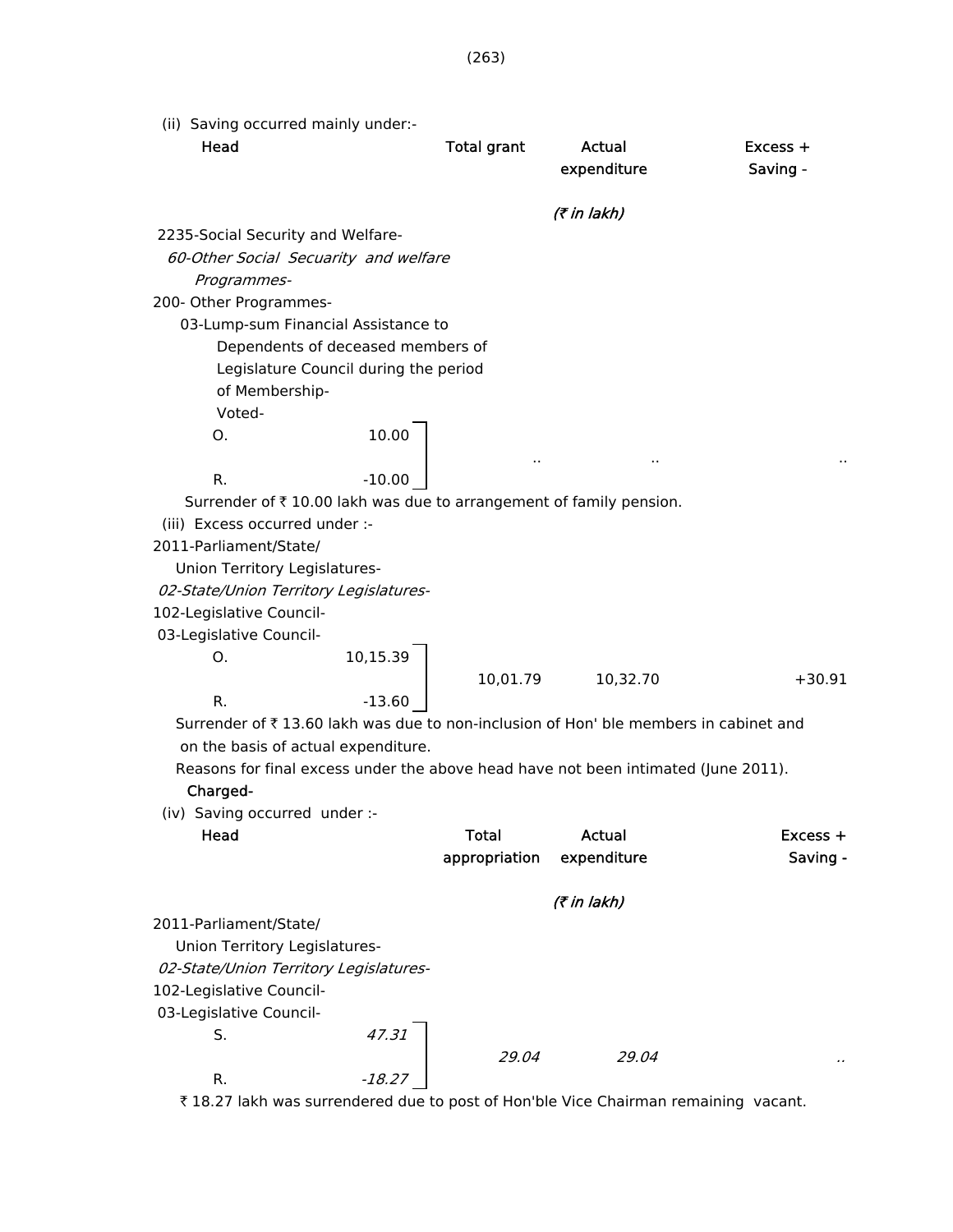(264)

## GRANT NO. 68-LEGISLATIVE ASSEMBLY SECRETARIAT

| <b>Major Heads</b>                                                                                                                     |          | <b>Total grant</b><br>or<br>appropriation | <b>Actual</b><br>expenditure | Excess +<br>Saving - |
|----------------------------------------------------------------------------------------------------------------------------------------|----------|-------------------------------------------|------------------------------|----------------------|
| Revenue-                                                                                                                               |          |                                           | (₹ in thousand)              |                      |
| 2011-Parliament/State/Union<br>Territory Legislatures,<br>2059-Public Works and<br>2235-Social Security and Welfare<br>Voted-          |          |                                           |                              |                      |
| Original                                                                                                                               | 63,04,68 | 71,73,70                                  | 65,30,20                     | $-6,43,50$           |
| Supplementary<br>Amount surrendered during the year (March 2011)                                                                       | 8,69,02  |                                           |                              | 6,44,46              |
| Charged-                                                                                                                               |          |                                           |                              |                      |
| Original                                                                                                                               | 66,01    | 66,01                                     | 41,35                        | $-24,66$             |
| Supplementary<br>Amount surrendered during the year (March 2011)                                                                       |          |                                           |                              | 23,73                |
| Capital-                                                                                                                               |          |                                           |                              |                      |
| 4059-Capital Outlay on Public<br>Works,<br>6075-Loans for Miscellaneous General Services and<br>7610-Loans to Government Servants etc. |          |                                           |                              |                      |
| Voted-                                                                                                                                 |          |                                           |                              |                      |
| Original                                                                                                                               | 1,71,60  | 2,00,64                                   | 1,75,52                      | $-25,12$             |
| Supplementary<br>Amount surrendered during the year (March 2011)                                                                       | 29,04    |                                           |                              | 25,12                |
|                                                                                                                                        |          |                                           |                              |                      |

### Notes and Comments-

## Revenue-

# Voted-

(i) In view of the final saving of ₹6,43.50 lakh, the supplementary grant of ₹8,69.02 lakh obtained in August 2010 proved excessive.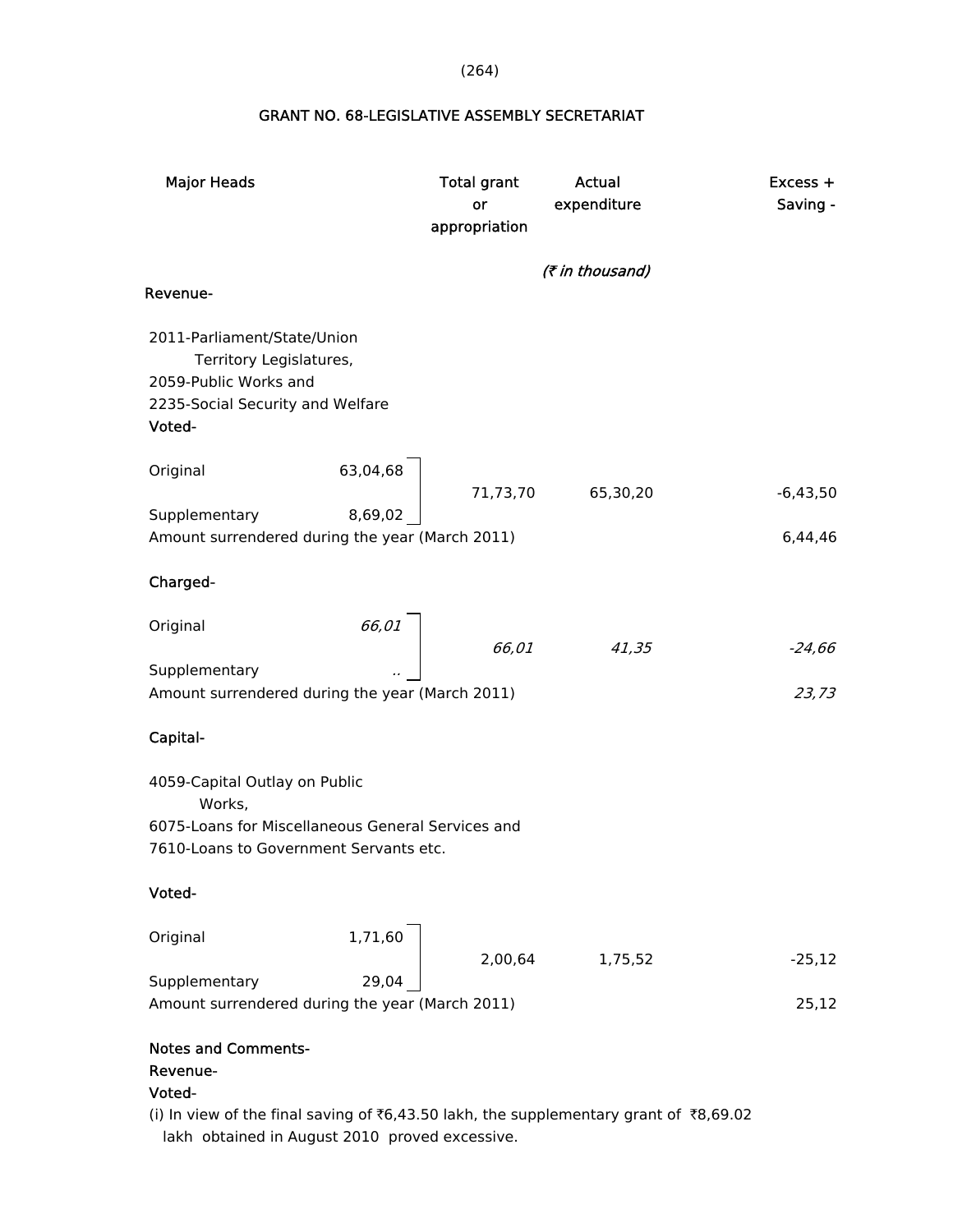(ii) Saving (Partly counter balance by excess under other heads) occurred mainly under :-

| Head                                                                                   |            | <b>Total grant</b> | <b>Actual</b><br>expenditure | $Excess +$<br>Saving - |
|----------------------------------------------------------------------------------------|------------|--------------------|------------------------------|------------------------|
|                                                                                        |            |                    | (7 in lakh)                  |                        |
| 2011-Parliament/State/Union                                                            |            |                    |                              |                        |
| Territory Legislatures-                                                                |            |                    |                              |                        |
| 02-State/Union Territory                                                               |            |                    |                              |                        |
| Legislatures-                                                                          |            |                    |                              |                        |
| 101-Legislative Assembly-                                                              |            |                    |                              |                        |
| 03-Legislative Assembly-                                                               |            |                    |                              |                        |
| Voted-                                                                                 |            |                    |                              |                        |
| О.                                                                                     | 40,01.26   |                    |                              |                        |
| S.                                                                                     | 8,66.77    | 42,90.27           | 42,89.22                     | $-1.05$                |
| R.                                                                                     | $-5,77.76$ |                    |                              |                        |
| Surrender of ₹ 5,77.76 lakh was mainly due to non utilization of facilities by Hon'ble |            |                    |                              |                        |
| members.                                                                               |            |                    |                              |                        |
| 103-Legislative Secretariat-                                                           |            |                    |                              |                        |
| 03-Legislative Assembly Secretariat-                                                   |            |                    |                              |                        |
| Voted-                                                                                 |            |                    |                              |                        |
| O.                                                                                     | 19,29.45   |                    |                              |                        |
| S.                                                                                     | 2.25       | 18,85.04           | 18,87.05                     | $+2.01$                |
| R.                                                                                     | $-46.66$   |                    |                              |                        |
| Surrender of ₹46.66 lakh was due to posts remaining vacant, actual expenditure, nil    |            |                    |                              |                        |
| requirements etc.                                                                      |            |                    |                              |                        |
| Reasons for the final saving/excess under the above heads have not been intimated      |            |                    |                              |                        |
| (June 2011).                                                                           |            |                    |                              |                        |
| 2235-Social Security and Welfare-                                                      |            |                    |                              |                        |
| 60-Other Social Security and                                                           |            |                    |                              |                        |
| <b>Welfare Programmers-</b>                                                            |            |                    |                              |                        |
| 200-Other Programmers-                                                                 |            |                    |                              |                        |
| 05-Lump-sum Financial Assistance to the                                                |            |                    |                              |                        |
| dependents of deceased members of                                                      |            |                    |                              |                        |
| Legislative Assembly died during the                                                   |            |                    |                              |                        |
| membership period-                                                                     |            |                    |                              |                        |
| Voted-                                                                                 |            |                    |                              |                        |
| 0.                                                                                     | 25.00      |                    |                              |                        |
|                                                                                        |            | 5.00               | 5.00                         |                        |
| R.                                                                                     | $-20.00$   |                    |                              |                        |
| Surrender of ₹ 20.00 lakh was due to nil requirements.                                 |            |                    |                              |                        |
| Charged-                                                                               |            |                    |                              |                        |

(iii) Out of total saving of  $\bar{x}$ 24.66 lakh a sum of  $\bar{x}$  23.73 lakh was anticipated for surrendered.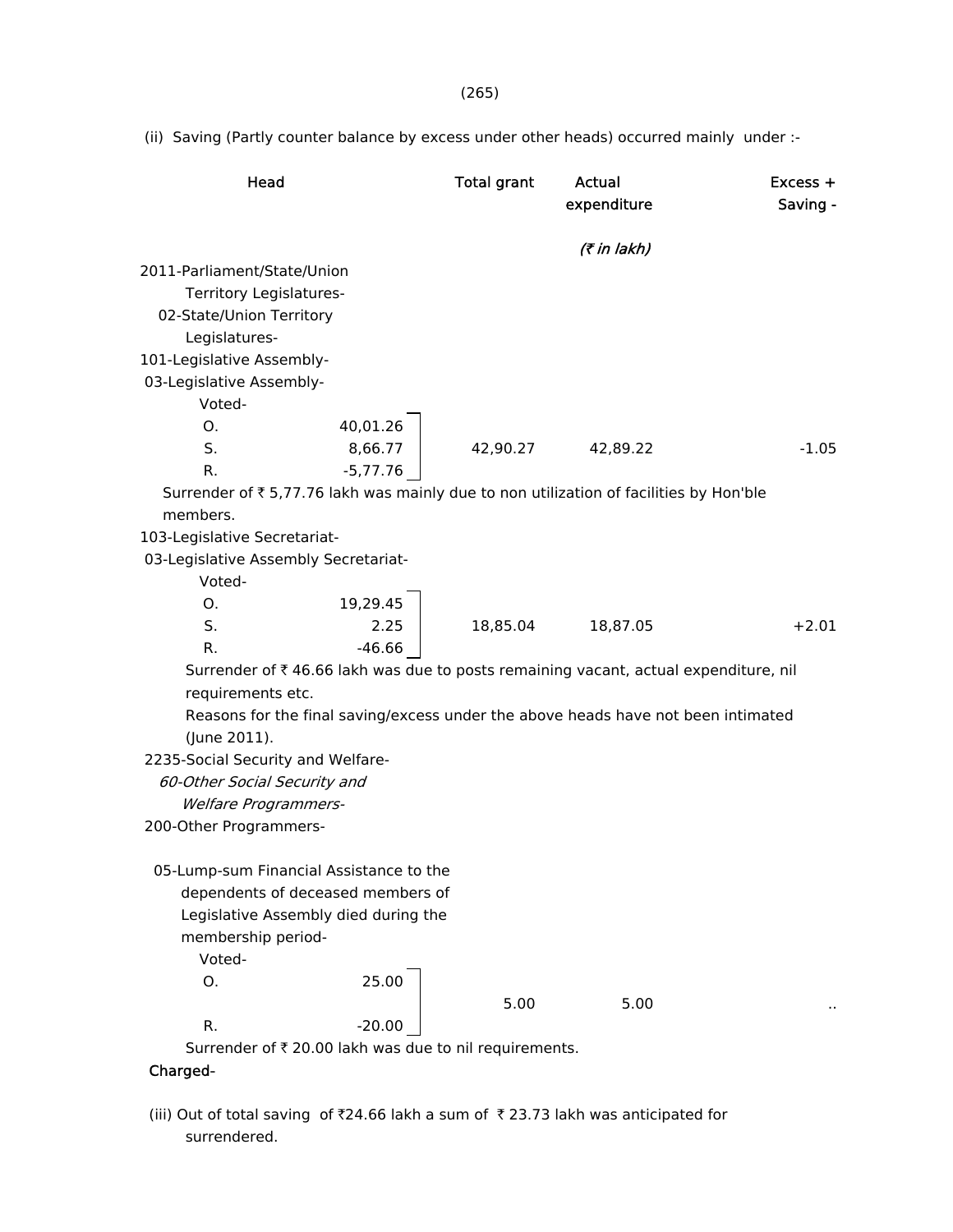(iv) Saving occurred mainly under :-

| Head                                                                                       |          | Total         | Actual             | $Excess +$ |
|--------------------------------------------------------------------------------------------|----------|---------------|--------------------|------------|
|                                                                                            |          | appropriation | expenditure        | Saving -   |
|                                                                                            |          |               |                    |            |
|                                                                                            |          |               | <i>(₹ in lakh)</i> |            |
| 2011-Parliament/State/Union                                                                |          |               |                    |            |
| Territory Legislatures-                                                                    |          |               |                    |            |
| 02-State/Union Territory                                                                   |          |               |                    |            |
| Legislatures-                                                                              |          |               |                    |            |
| 101-Legislative Assembly-                                                                  |          |               |                    |            |
| 03-Legislative Assembly-                                                                   |          |               |                    |            |
| Ο.                                                                                         | 66.01    |               |                    |            |
|                                                                                            |          | 42.28         | 41.35              | $-0.93$    |
| R.                                                                                         | $-23.73$ |               |                    |            |
| Surrender of ₹23.73 lakh was mainly due to post of Hon'ble Vice-Chair Person being vacant. |          |               |                    |            |
| Capital-                                                                                   |          |               |                    |            |

### Voted-

(v) In view of the final saving of  $\bar{\tau}$  25.12 lakh, the supplementary grant of  $\bar{\tau}$  29.04 lakh proved excessive.

(vi) Saving occurred under:-

| Head                                                                             | <b>Total grant</b> | <b>Actual</b><br>expenditure | $Excess +$<br>Saving - |
|----------------------------------------------------------------------------------|--------------------|------------------------------|------------------------|
|                                                                                  |                    | (₹ in lakh)                  |                        |
| 6075-Loans for Miscellaneous General Services-                                   |                    |                              |                        |
| 800-Other Loans-                                                                 |                    |                              |                        |
| 03-Interest free Loans Revolving Fund of S.G.P.G.I.                              |                    |                              |                        |
| Constituted for treatment of Officers/Staff of                                   |                    |                              |                        |
| Legislative Assembly Secretariat-                                                |                    |                              |                        |
| 10.00<br>S.                                                                      |                    |                              |                        |
|                                                                                  |                    |                              |                        |
| R.<br>$-10.00$                                                                   |                    |                              |                        |
| Surrender of ₹10.00 lakh was due to non-inclusion in concerned rules.            |                    |                              |                        |
| 7610-Loans to Government Servants etc.-                                          |                    |                              |                        |
| 201-House Building Advance-                                                      |                    |                              |                        |
| 03-House Building Advance to Members/                                            |                    |                              |                        |
| Ex-members of State Legislative Assembly-                                        |                    |                              |                        |
| 6.00<br>Ο.                                                                       |                    |                              |                        |
|                                                                                  |                    |                              |                        |
| $-6.00$<br>R.                                                                    |                    |                              |                        |
| Surrender of ₹6.00 lakh was due to non-receipt of demand by the Hon'ble members. |                    |                              |                        |
| 202-Advance for purchase of Motor Conveyances-                                   |                    |                              |                        |
| 03-Advance for purchase of                                                       |                    |                              |                        |
| conveyances to Members/Ex-members                                                |                    |                              |                        |
| of State Legislative Assembly-                                                   |                    |                              |                        |
| 6.00<br>Ο.                                                                       |                    |                              |                        |
|                                                                                  |                    |                              |                        |
| R.<br>$-6.00$                                                                    |                    |                              |                        |
|                                                                                  |                    |                              |                        |

Surrender of  $\bar{\tau}$  6.00 lakh was due to non-receipt of demand by the Hon'ble members.

(266)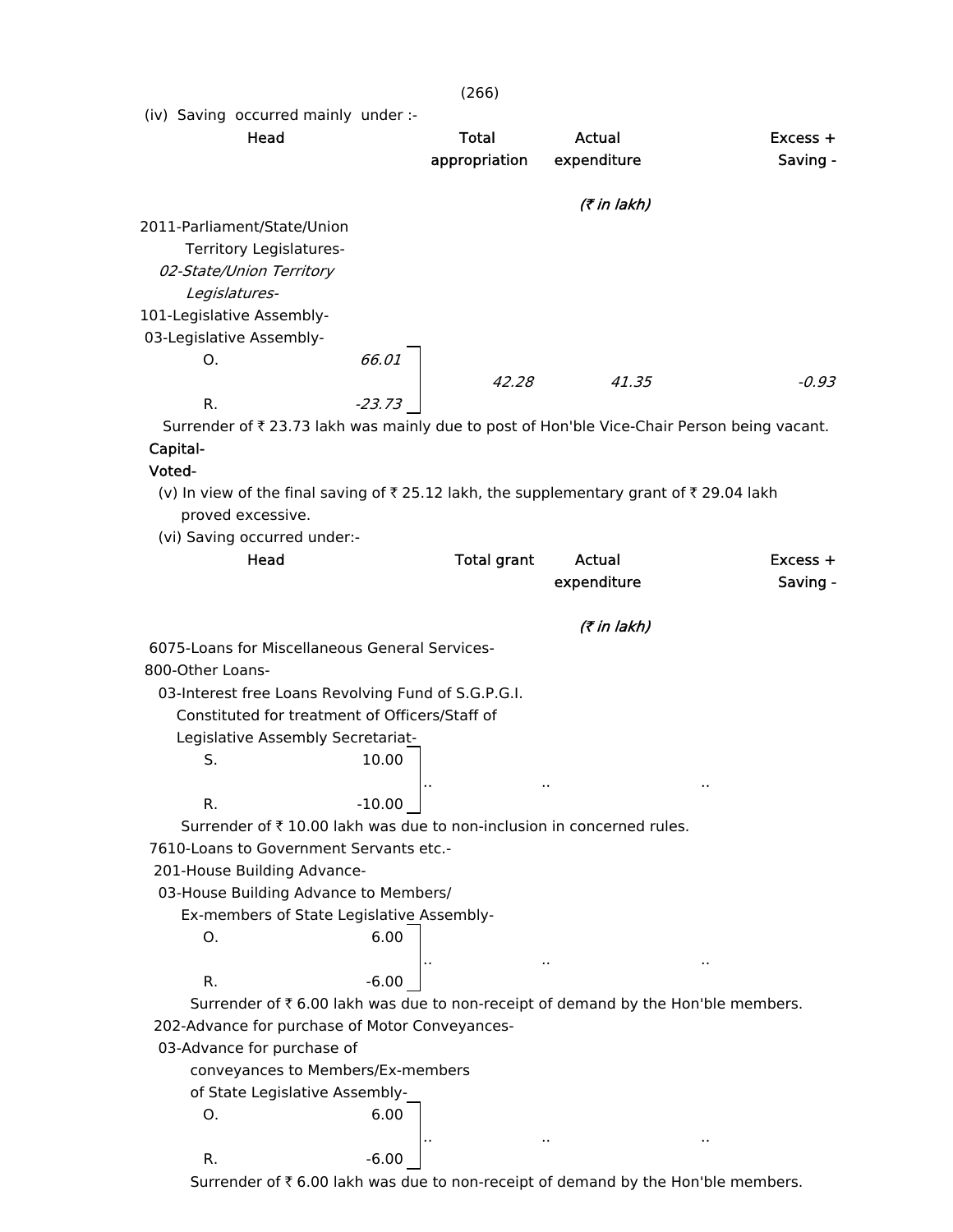(267)

## GRANT NO. 70-SCIENCE AND TECHNOLOGY DEPARTMENT

| <b>Major Heads</b>                              |            | <b>Total grant</b>                                                  | <b>Actual</b><br>expenditure                                                                       | Excess +<br>Saving - |
|-------------------------------------------------|------------|---------------------------------------------------------------------|----------------------------------------------------------------------------------------------------|----------------------|
|                                                 |            |                                                                     | (₹ in thousand)                                                                                    |                      |
| Revenue-                                        |            |                                                                     |                                                                                                    |                      |
| 2810-New and Renewable Energy and               |            |                                                                     |                                                                                                    |                      |
| 3425-Other Scientific Research                  |            |                                                                     |                                                                                                    |                      |
| Voted-                                          |            |                                                                     |                                                                                                    |                      |
| Original                                        | 55,79,36   |                                                                     |                                                                                                    |                      |
|                                                 |            | 55,79,36                                                            | 50,79,28                                                                                           | $-5,00,08$           |
| Supplementary                                   |            |                                                                     |                                                                                                    |                      |
| Amount surrendered during the year (March 2011) |            |                                                                     |                                                                                                    | 1,53,63              |
| <b>Notes and Comments-</b>                      |            |                                                                     |                                                                                                    |                      |
| Revenue-                                        |            |                                                                     |                                                                                                    |                      |
| Voted-                                          |            |                                                                     |                                                                                                    |                      |
|                                                 |            |                                                                     | (i) Out of the final saving of ₹ 5,00.08 lakh,only a sum of ₹ 1,53.63 lakh could be anticipted for |                      |
| surrender.                                      |            |                                                                     |                                                                                                    |                      |
| (ii) Saving occurred mainly under:-             |            |                                                                     |                                                                                                    |                      |
| Head                                            |            | <b>Total grant</b>                                                  | <b>Actual</b>                                                                                      | Excess +             |
|                                                 |            |                                                                     | expenditure                                                                                        | Saving -             |
|                                                 |            |                                                                     | (₹ in lakh)                                                                                        |                      |
| 2810-New and Renewable Energy -                 |            |                                                                     |                                                                                                    |                      |
| 02-Solar-                                       |            |                                                                     |                                                                                                    |                      |
| 101-Solar Thermal Energy Programme-             |            |                                                                     |                                                                                                    |                      |
| 03-Science and Additional Energy                |            |                                                                     |                                                                                                    |                      |
| Sources-                                        |            |                                                                     |                                                                                                    |                      |
| О.                                              | 26,49.59   |                                                                     |                                                                                                    |                      |
|                                                 |            | 25,07.03                                                            | 22,78.25                                                                                           | $-2,28.78$           |
| R.                                              | $-1,42.56$ |                                                                     |                                                                                                    |                      |
|                                                 |            | ₹ 1,42.56 lakh was surrendered due to non-receipt of central share. |                                                                                                    |                      |
|                                                 |            |                                                                     |                                                                                                    |                      |
| 60-Others-                                      |            |                                                                     |                                                                                                    |                      |
| 800-Other Expenditure-                          |            |                                                                     |                                                                                                    |                      |
| 03-Payment of Arrears                           |            | 79.80                                                               | $\cdot$ .                                                                                          | $-79.80$             |
| 3425-Other Scientific Research                  |            |                                                                     |                                                                                                    |                      |
| 60-Others-                                      |            |                                                                     |                                                                                                    |                      |
| 200-Assistance to other Scientific              |            |                                                                     |                                                                                                    |                      |
| bodies-                                         |            |                                                                     |                                                                                                    |                      |
| 06-Payment of Arrears                           |            | 37.87                                                               |                                                                                                    | $-37.87$             |

 Reasons for the final saving / non utilization of entire provision under the above heads have not been intimated (June 2011).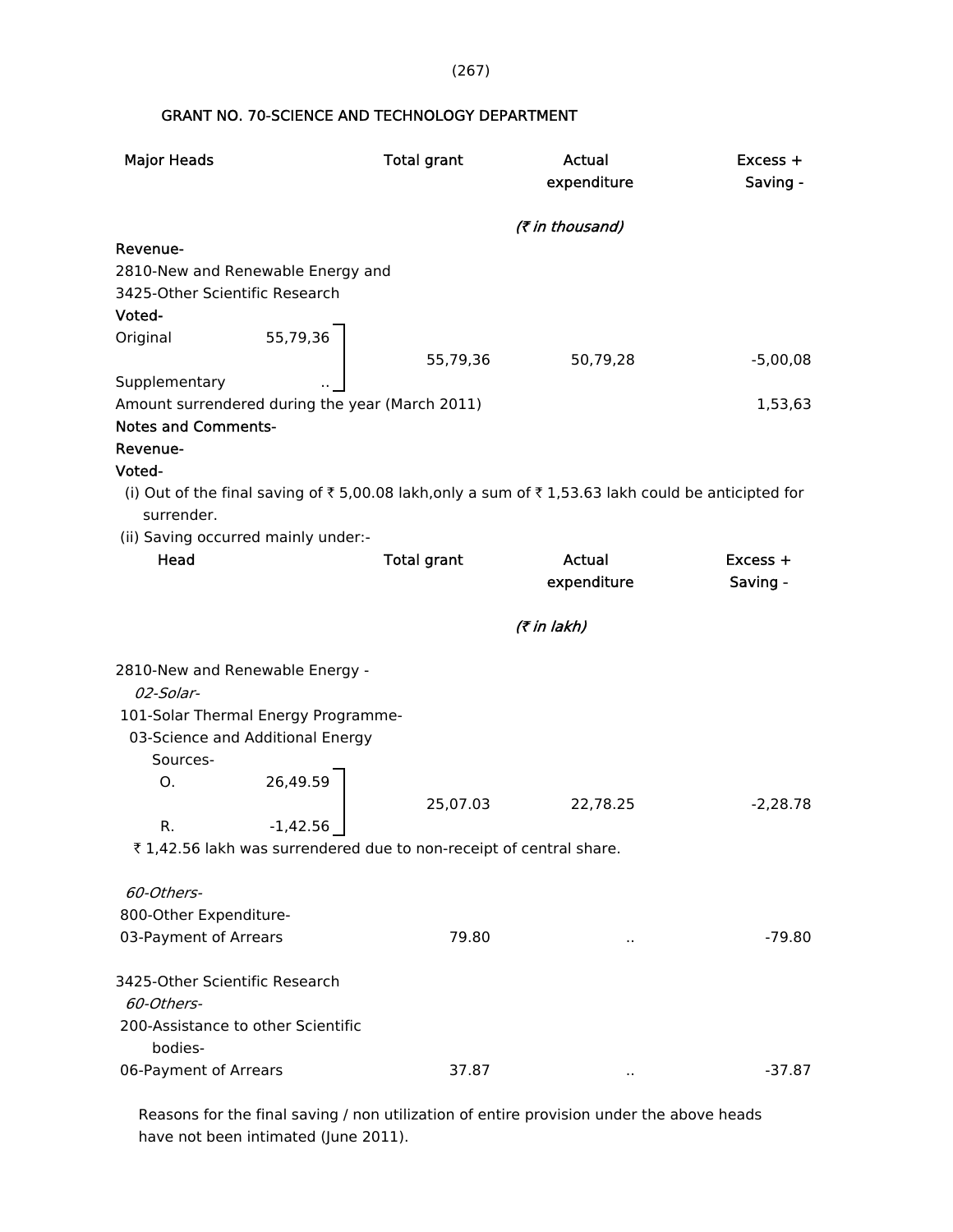#### (268)

### GRANT NO.71- EDUCATION DEPARTMENT (PRIMARY EDUCATION)

| <b>Major Heads</b>                                                     | <b>Total grant</b> | <b>Actual</b><br>expenditure | Excess +<br>Saving - |
|------------------------------------------------------------------------|--------------------|------------------------------|----------------------|
| Revenue-                                                               |                    | (₹ in thousand)              |                      |
| 2071-Pensions and other Retirement Benefits,                           |                    |                              |                      |
| 2202-General Education and                                             |                    |                              |                      |
| 2204-Sports and Youth Services                                         |                    |                              |                      |
| Voted-                                                                 |                    |                              |                      |
| 1,44,40,11,71<br>Original                                              |                    |                              | $+25,44,27$          |
| 15,05,01<br>Supplementary                                              |                    |                              |                      |
| Amount surrendered during the year(March 2011)                         |                    |                              | 1,50,67,25           |
| Capital-                                                               |                    |                              |                      |
| 4202-Capital Outlay on Education,<br>Sports, Art and Culture<br>Voted- |                    |                              |                      |
| 73,97<br>Original                                                      | 73,97              | 9,32                         | $-64,65$             |
| Supplementary                                                          |                    |                              |                      |
| Amount surrendered during the year                                     |                    |                              | $\ddot{\phantom{1}}$ |

#### Notes and Comments- Revenue-

### Voted-

(i) Actual expenditure of  $\bar{\tau}$  1,44,76,60.99 lakh includes clearance of suspence amounting to ₹ 78,49.19 lakh for the year 2001-02,2002-03,2003-04,2004-05,2005-06, 2006-07,2007-08,2008-092007-08,2008-09 and 2009-10.Against the final saving of ₹53,04.92 lakh ( ₹78,49.19 lakh -₹25,44.27 lakh) surrender of ₹1,50,67.25 lakh was injudicious and indicative of wrong estimation of expenditure.

(ii) In view of the final saving of  $\bar{\tau}$  53,04.92 lakh the supplementary grant of ₹ 15,05.01 lakh obtained in August 2010 proved unnecessary.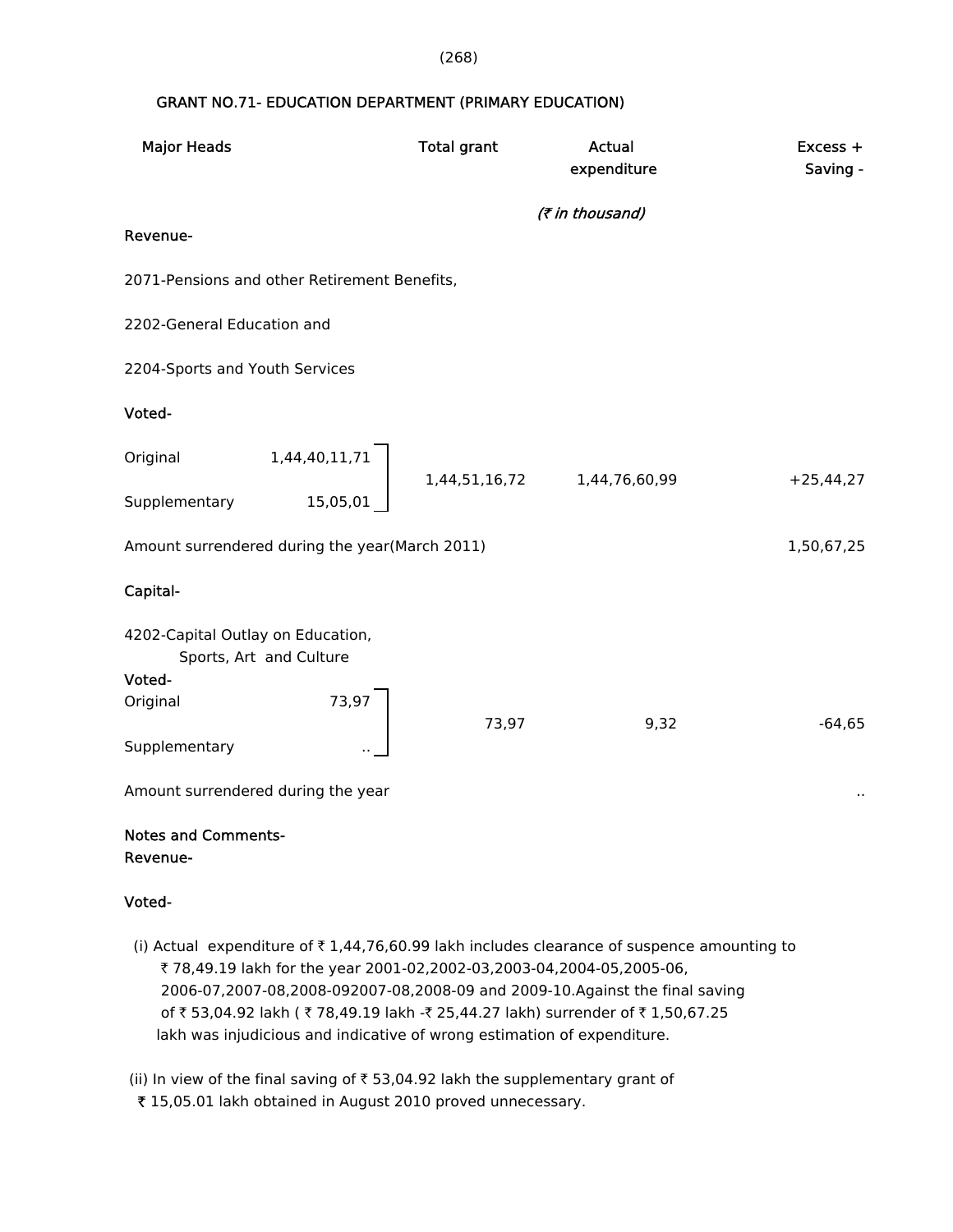## (269)

(iii) Saving (partly counterbalanced by excess under other heads) occurred mainly under :-

| <b>Heads</b>                                                                                                                                                                                                              | <b>Total grant</b> | Actual<br>expenditure | $Excess +$<br>Saving - |
|---------------------------------------------------------------------------------------------------------------------------------------------------------------------------------------------------------------------------|--------------------|-----------------------|------------------------|
|                                                                                                                                                                                                                           |                    | (7 in lakh)           |                        |
| 2202-General Education-<br>01-Elementary Education-<br>053-Maintenance of Buildings-<br>04-Lump-sum Provision for<br>Maintenance of Buildings of<br>Primary and Junior High Schools-<br>5,00.00<br>O.                     |                    |                       |                        |
|                                                                                                                                                                                                                           |                    | 0.71                  | $+0.71$                |
| R.<br>$-5,00.00$                                                                                                                                                                                                          |                    |                       |                        |
| Reason for reduction in the provision by reappropriation of ₹ 5,00.00 lakh have<br>not been intimited.<br>14-Grants-in-aid to Primary Section attached<br>with aided U.P. Higher-<br>Secondary Schools-<br>47,61.35<br>O. |                    |                       |                        |
|                                                                                                                                                                                                                           | 45,86.51           | 34,45.02              | $-11,41.49$            |
| $-1,74.84$<br>R.                                                                                                                                                                                                          |                    |                       |                        |
| ₹1,74.84 lakh was surrendered due to demands being nil.                                                                                                                                                                   |                    |                       |                        |
| 24-Distribution of free books to General<br>category of boys-<br>20,04.00<br>O <sub>1</sub>                                                                                                                               |                    |                       |                        |
| S.<br>11,05.00                                                                                                                                                                                                            | 27,53.30           | 27,79.64              | $+26.34$               |
| $-3,55.70$<br>R.                                                                                                                                                                                                          |                    |                       |                        |
| ₹ 3,55.70 lakh was surrendered due to demands being nil.                                                                                                                                                                  |                    |                       |                        |
| 27-Distribution of free books to class 6 to 8 boys                                                                                                                                                                        |                    |                       |                        |
| of General Category-                                                                                                                                                                                                      |                    |                       |                        |
| O <sub>1</sub><br>16,88.00                                                                                                                                                                                                | 16,60.90           | 16,70.44              | $+9.54$                |
| R.<br>-27.10<br>$\pm$ 27.10 lake was surrandered due to demands being pil                                                                                                                                                 |                    |                       |                        |

 $\bar{\tau}$  27.10 lakh was surrendered due to demands being nil.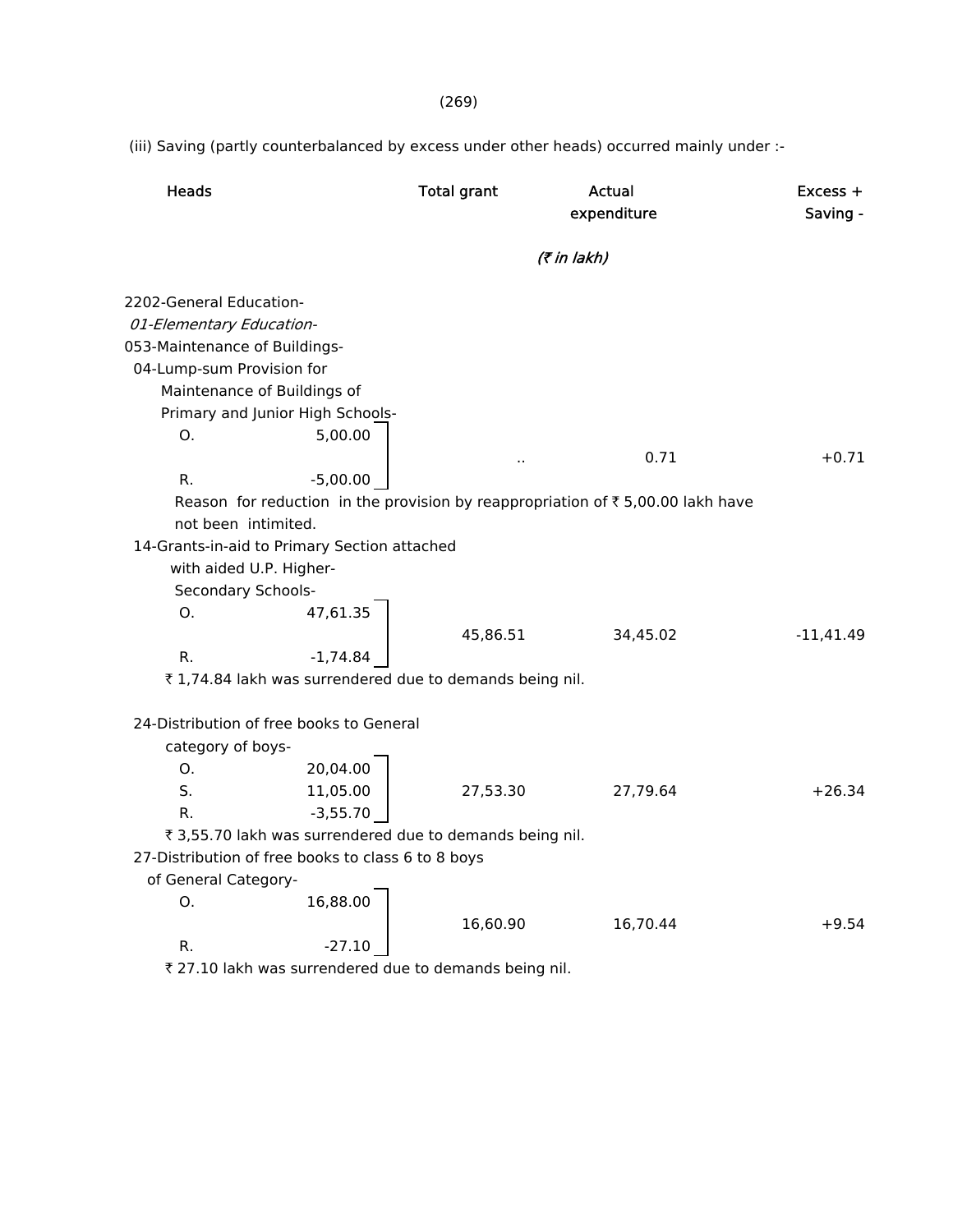| <b>Heads</b>                                                                                                                |                                     | <b>Total grant</b> | Actual<br>expenditure                                                                                                                                                                                                                                                                                                                                                                            | $Excess +$<br>Saving - |
|-----------------------------------------------------------------------------------------------------------------------------|-------------------------------------|--------------------|--------------------------------------------------------------------------------------------------------------------------------------------------------------------------------------------------------------------------------------------------------------------------------------------------------------------------------------------------------------------------------------------------|------------------------|
|                                                                                                                             |                                     |                    | (7 in lakh)                                                                                                                                                                                                                                                                                                                                                                                      |                        |
| 31-Free and Computsory Education-                                                                                           |                                     |                    |                                                                                                                                                                                                                                                                                                                                                                                                  |                        |
| S.<br>111-National Scheme of Mid day meal<br>in Schools-<br>01-Central Plan/Centrally Sponsored                             | 4,00.00                             | 4,00.00            |                                                                                                                                                                                                                                                                                                                                                                                                  | $-4,00.00$             |
| Schemes-<br>O.<br>R.                                                                                                        | 14,60,00.00<br>$-3,65,00.00$        | 10,95,00.00        | 10,95,00.00                                                                                                                                                                                                                                                                                                                                                                                      |                        |
| by the Govt.<br>112-National Scheme of Mid day meal<br>in Schools-<br>01-Central Plan/Centrally Sponsored<br>Schemes-<br>O. | 18,66,00.00                         |                    | Provision was reduced by ₹3,65,00.00 lakh in compliance of directions issued                                                                                                                                                                                                                                                                                                                     |                        |
| R.                                                                                                                          | $-5.54,00.00$                       | 13,12,00.00        | 12,44,00.63<br>Reduction in provision by ₹ 5,54,00.00 lakh was due to less number of students,<br>less number of days for operation of scheme and less requirement of kitchen-shed.                                                                                                                                                                                                              | $-67,99.37$            |
| 800-Other Expenditure-                                                                                                      |                                     |                    |                                                                                                                                                                                                                                                                                                                                                                                                  |                        |
| 04-Payment of Arrears-<br>О.                                                                                                | 12,91,14.47                         | 9,76,99.88         | 10,18,63.04                                                                                                                                                                                                                                                                                                                                                                                      | $+41,63.16$            |
| R.<br>80-General-<br>800-Other Expenditure-                                                                                 | $-3, 14, 14.59$                     |                    | Out of total reduction in provision by $\overline{3}$ , 14, 14.59 lakh, reduction in provision by<br>₹ 3,07,00.00 lakh was due to decision taken by higher authorities and non-issue of<br>financial sanction. Reasons for surrender of $\overline{\tau}$ 7,14.59 lakh have not been intimated.<br>Reasons for the final saving/excess under the above heads have not been intimated (June2011). |                        |
| 06-Digital photography of Students and<br>Primary School-                                                                   | Schools in primary Board and Higher |                    |                                                                                                                                                                                                                                                                                                                                                                                                  |                        |
| O.<br>R.                                                                                                                    | 2,00.00<br>$-2,00.00$               |                    |                                                                                                                                                                                                                                                                                                                                                                                                  |                        |

Reasons for surrender of  $\bar{\tau}$  2,00.00 lakh have not been intimated.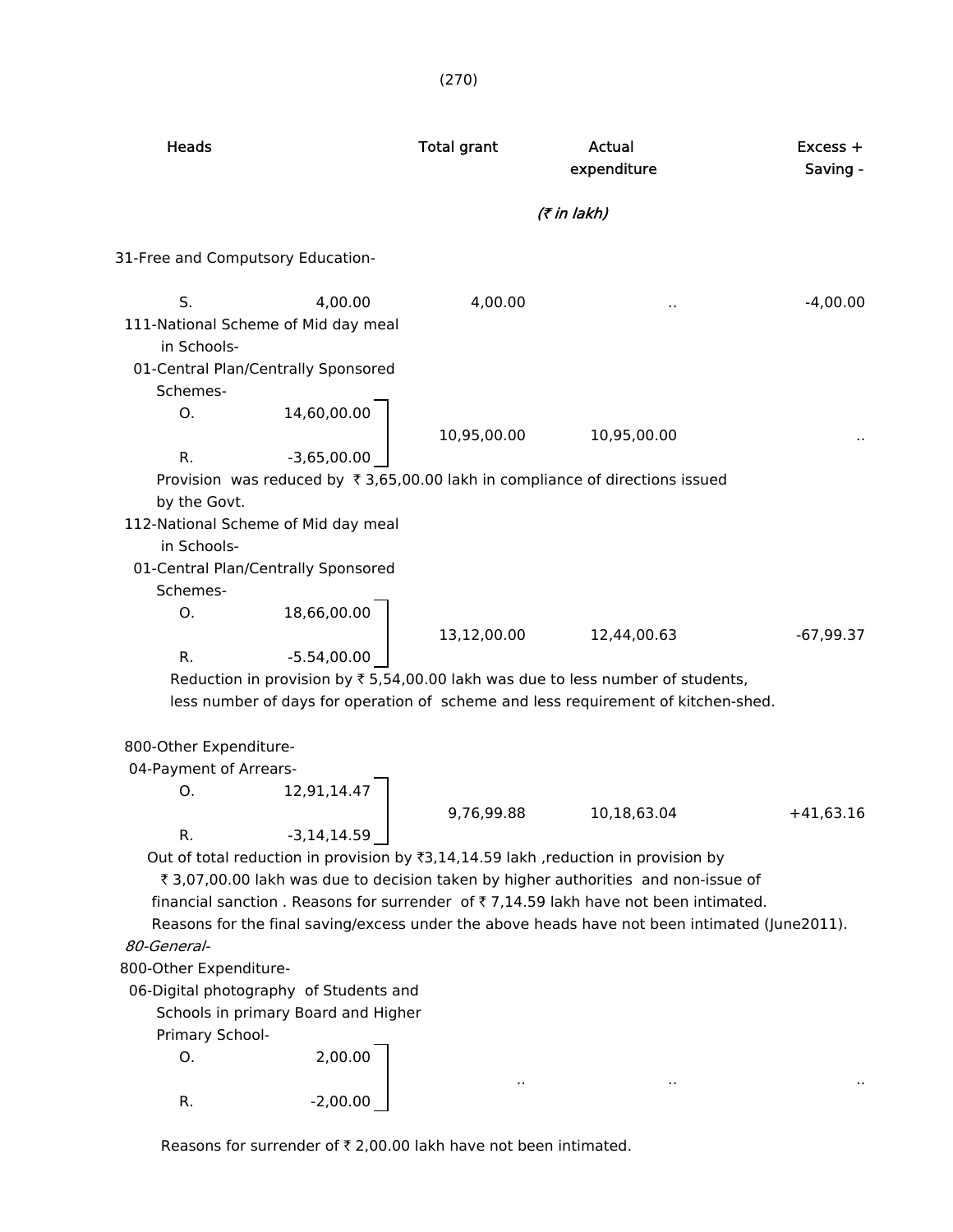(iv) Excess occurred under:-

| Heads                                                                                                                                                                                                                                                                                                               |                             | <b>Total grant</b>                                                     | Actual<br>expenditure                                                                                                                                                                                                                                                                       | $Excess +$<br>Saving - |
|---------------------------------------------------------------------------------------------------------------------------------------------------------------------------------------------------------------------------------------------------------------------------------------------------------------------|-----------------------------|------------------------------------------------------------------------|---------------------------------------------------------------------------------------------------------------------------------------------------------------------------------------------------------------------------------------------------------------------------------------------|------------------------|
|                                                                                                                                                                                                                                                                                                                     |                             |                                                                        | (₹ in lakh)                                                                                                                                                                                                                                                                                 |                        |
| 2071-Pensions and other Retirement Benefits<br>01-Civil-<br>109-Pensions to Employees of State Aided-<br><b>Educational Institutions-</b><br>03-Payment of Pension etc.<br>O.<br>R.<br>2202-General Education-<br>01-Elementary Education-<br>001-Dirrectorate and Administration-<br>03-Directorate Establishment- | 20,13,00.00<br>$-39,78.41$  | 19,73,21.59<br>₹ 9,78.41 lakh was due to late receipt of arrear-bills. | 21,24,48.40<br>Out of total reduction in provision by $\bar{\tau}$ 39,78.41 lakh , reduction in provision by<br>₹ 30,00.00 lakh was due to decision taken by higher acuthorities regarding<br>amount of incashment and non-issue of financial sanction, Surrender of                        | $+1,51,26.81$          |
| O.<br>S.<br>R.<br>districts.                                                                                                                                                                                                                                                                                        | 24,27.15<br>0.01<br>2,05.93 | 26,33.09<br>2004-05,2008-09 and 2009-10 amounting to ₹6.35 lakh.       | 26,78.76<br>Actual expenditure includes clearance of suspense for the year 2001-02,2002-03<br>Out of net augmentation of $\bar{\tau}$ 2,05.93 lakh, augmentation of provision by $\bar{\tau}$ 3,65.24 lakh<br>was due to liabilities and surrender of ₹1,59.31 lakh was due to surrender by | $+45.67$               |
| 102-Asistance to Non-Government<br>Primary Schools-<br>05-Hon'ble Kashi Ram Ji Integrated Urban<br>Development Planning                                                                                                                                                                                             |                             | 0.01                                                                   | 2,08.86<br>Actual expenditure includes clearance of suspense for the year 2001-02 and 2008-09                                                                                                                                                                                               | $+2,08.85$             |

amounting to  $\bar{\tau}$  2,06.48 lakh.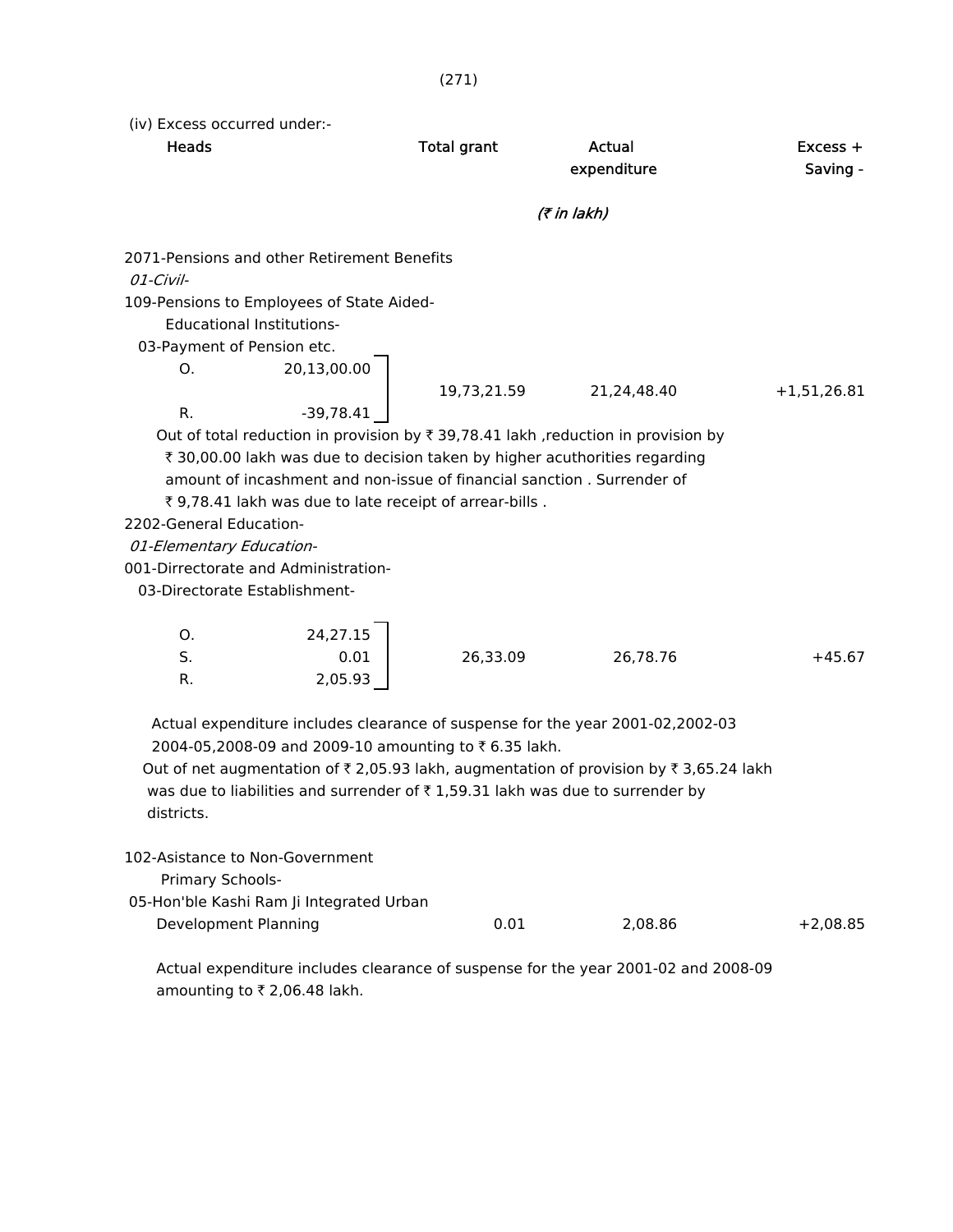| <b>Heads</b>                                                                                         |             | <b>Total grant</b> | Actual      | $Excess +$  |  |
|------------------------------------------------------------------------------------------------------|-------------|--------------------|-------------|-------------|--|
|                                                                                                      |             |                    | expenditure | Saving -    |  |
|                                                                                                      | (₹ in lakh) |                    |             |             |  |
|                                                                                                      |             |                    |             |             |  |
| 07-Assistance to Headquarters of                                                                     |             |                    |             |             |  |
| Basic Shiksha Parishad/Regional                                                                      |             |                    |             |             |  |
| Offices and Primary Schools and                                                                      |             |                    |             |             |  |
| Aided Junior High School and                                                                         |             |                    |             |             |  |
| K.G./Nursery Schools-                                                                                |             |                    |             |             |  |
| O.                                                                                                   | 75,10,35.10 |                    |             |             |  |
| R.                                                                                                   | 4,23,32.20  | 79,33,67.30        | 80,30,66.34 | $+96,99.04$ |  |
| Out of net augmentation of provision by ₹ 4,23,32.20 lakh,augmentation of ₹ 5,54,00.00               |             |                    |             |             |  |
| lakh was due to payment of pay etc. Reasons for reduction in provision by $\bar{\tau}$ 11,47.23 lakh |             |                    |             |             |  |
| have not been intimated. Surrender of ₹1,19,20.57 lakh was due to demand being nil and               |             |                    |             |             |  |
| receipt of surrender from districts.                                                                 |             |                    |             |             |  |
| 10-Computer Education in Highes                                                                      |             |                    |             |             |  |
| <b>Primary Schools</b>                                                                               |             | 0.01               | 7,99.72     | $+7,99.71$  |  |
|                                                                                                      |             |                    |             |             |  |
| Actual expenditure includes clearance of suspense for the year 2001-02, and                          |             |                    |             |             |  |
| 2002-03 amounting to ₹7,99.71 lakh.                                                                  |             |                    |             |             |  |
| 15-Grants-in-aid to Non- Govt.                                                                       |             |                    |             |             |  |
| Secondary Schools Attached with                                                                      |             |                    |             |             |  |
| Primary Classes (Boys)-                                                                              |             |                    |             |             |  |
| O.                                                                                                   | 54,00.22    |                    |             |             |  |
|                                                                                                      |             | 52,61.53           | 62,89.16    | $+10,27.63$ |  |
| R.                                                                                                   | $-1,38.69$  |                    |             |             |  |
| Actual expenditure includes clearance of suspense for the year 2001-02, 2002-03,2007-08              |             |                    |             |             |  |
| and 2008-09 amounting to ₹7.99 lakh.                                                                 |             |                    |             |             |  |
| Surrender of ₹1,38.69 lakh was due to demands being nil.                                             |             |                    |             |             |  |
| 23-Payment of honorarium to Shiksha Mitra                                                            |             |                    |             |             |  |
| (District plan)-                                                                                     |             |                    |             |             |  |
| O.                                                                                                   | 40,00.01    |                    |             |             |  |
|                                                                                                      |             | 51,43.00           | 50,81.17    | $-61.83$    |  |
| R.                                                                                                   | 11,42.99    |                    |             |             |  |
| Actual expenditure in cludes clearance of suspense for the year 2006-07,2008-09 and                  |             |                    |             |             |  |
| 2009-10 amounting to ₹ 21.03 lakh.                                                                   |             |                    |             |             |  |
|                                                                                                      |             |                    |             |             |  |

Out of net augmentation of provision by  $\bar{x}11,42.99$  lakh,augmentation of  $\bar{x}$  11,59.99 lakh was due to payment of honorarium to Shiksha Mitra and surrender of  $\bar{\tau}$  17.00 lakh was due to demands being nil.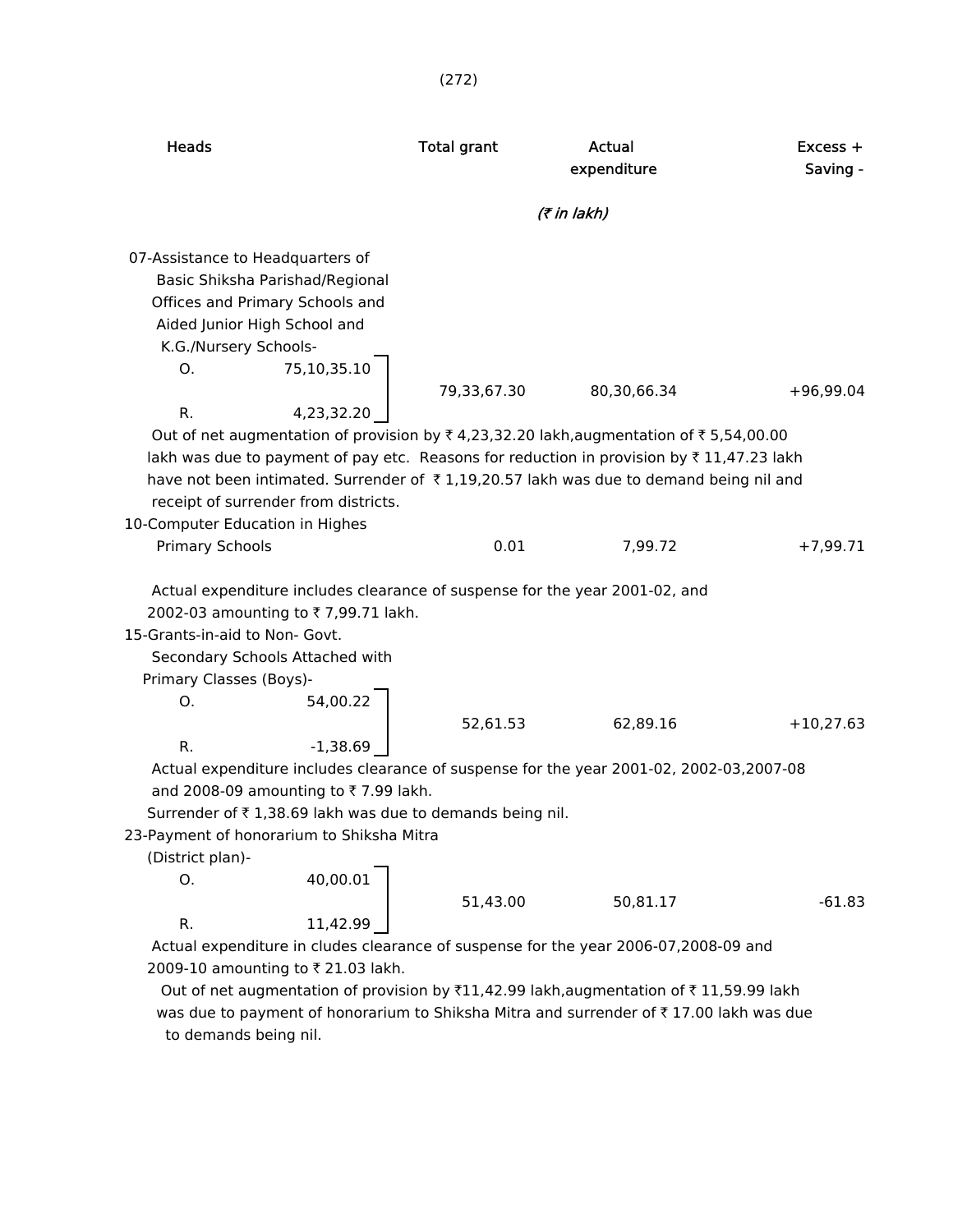|                                                                                                              |                                                                                                                                                                                                         | (2/3)                                                                             |                                                                                                                                                                                                                                                                                                    |                        |  |  |
|--------------------------------------------------------------------------------------------------------------|---------------------------------------------------------------------------------------------------------------------------------------------------------------------------------------------------------|-----------------------------------------------------------------------------------|----------------------------------------------------------------------------------------------------------------------------------------------------------------------------------------------------------------------------------------------------------------------------------------------------|------------------------|--|--|
| <b>Heads</b>                                                                                                 |                                                                                                                                                                                                         | <b>Total grant</b>                                                                | Actual<br>expenditure                                                                                                                                                                                                                                                                              | $Excess +$<br>Saving - |  |  |
| (₹ in lakh)                                                                                                  |                                                                                                                                                                                                         |                                                                                   |                                                                                                                                                                                                                                                                                                    |                        |  |  |
| 104-Inspection-<br>O.<br>R.                                                                                  | 03-Regional Inspection Staff (Male)-<br>54,13.17<br>$-1,32.54$                                                                                                                                          | 52,80.63<br>2003-04,2004-05,2006-07,2008-09 and 2009-10 amounting to ₹59.86 lakh. | 55,83.33<br>Actual expenditure includes clearance of suspense for the year 2001-02,2002-03,<br>Out of net reduction of provision by ₹1,32.54 lakh, reasons for surrender of ₹3,72.54 lakh<br>have not been intimated. Augmentation of provision by $\bar{\tau}$ 2,40.00 lakh was due to liability. | $+3,02.70$             |  |  |
| 109-Scholarships and Incentives-<br>04-Ability Scholrships for three<br>District (District Plan)<br>O.<br>R. | years @ Rs. 15 per month per<br>student of class 6 to 8 in every<br>40.00<br>$-40.00$                                                                                                                   | $\ddot{\phantom{a}}$                                                              | 44.70<br>Actual expenditure includes clearance of suspense for the year 2001-02 amounting                                                                                                                                                                                                          | $+44.70$               |  |  |
| to ₹0.28 lakh.<br>800-Other Expenditure-                                                                     | ₹ 40.00 lakh was surrended due to demands being nil.<br>03-Contribution of State Grovernment's share<br>for Group Insurance Schemes of<br>Non-Govt. Primary Schools<br>06-Grant for Scouting Programmes | 43.78                                                                             | 36,16.06                                                                                                                                                                                                                                                                                           | $+35,72.28$            |  |  |
| in Primary Schools-<br>Ο.<br>R.<br>13th Finance Commission-                                                  | 3.00<br>$-0.79$<br>07-Grant under recomnendations of                                                                                                                                                    | 2.21                                                                              | 14,82.06                                                                                                                                                                                                                                                                                           | $+14,79.85$            |  |  |
| ${\sf R}.$                                                                                                   | 7,02,00.00                                                                                                                                                                                              | 7,02,00.00                                                                        | 5,96,46.42                                                                                                                                                                                                                                                                                         | $-1,05,53.58$          |  |  |

Augmentation of provision by  $\bar{\tau}$  7,02,20.00 lakh was due to payment of pay, etc. Reasons for the final excess/saving under the above heads have not been intimated (June 2011).

.

 $(273)$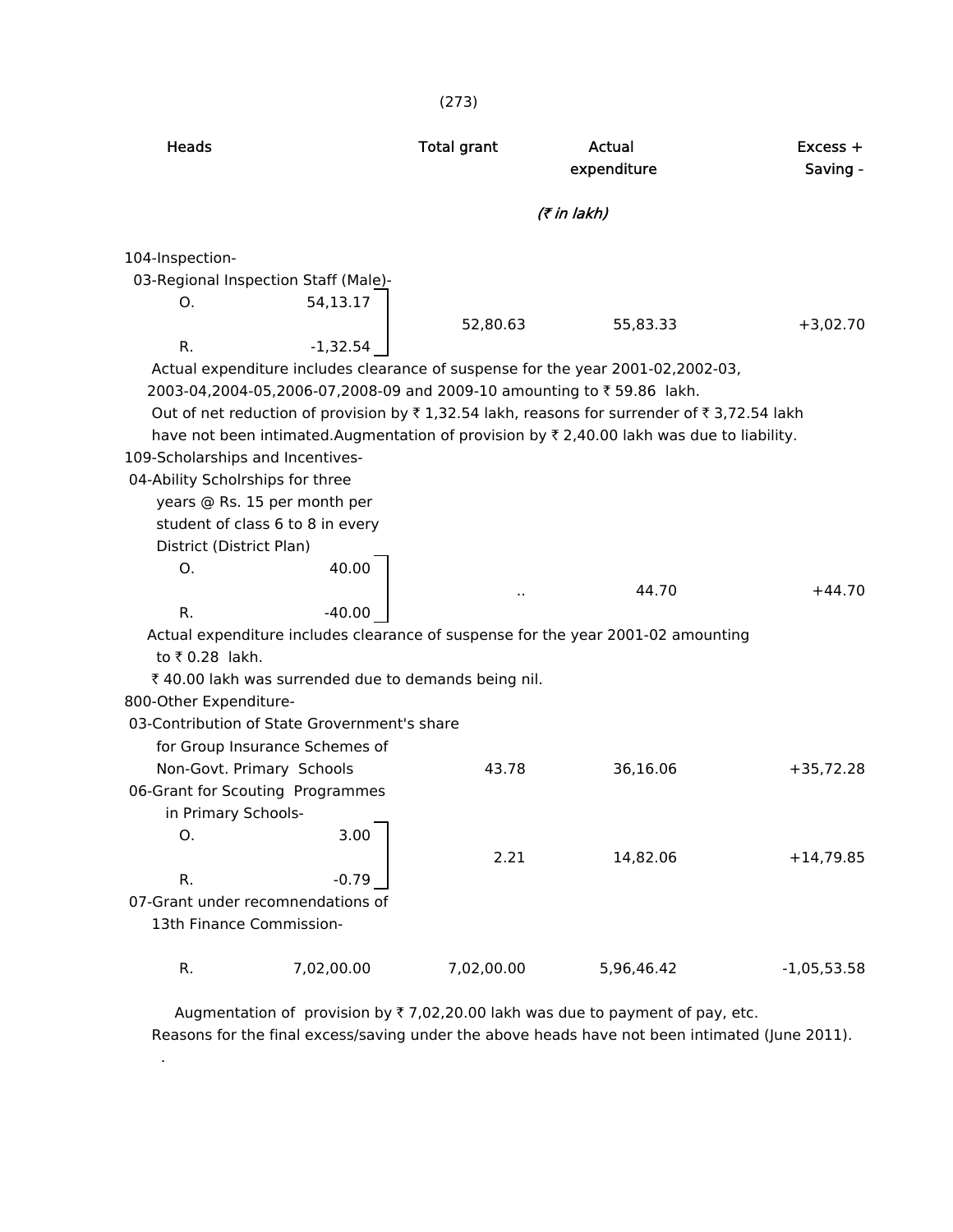### Voted-

- (v) Actual expenditure of  $\bar{\tau}$  9.32 lakh represents the clearance of suspense for the year 2009-10. Entire provision of  $\bar{\tau}$  73.97 lakh remained un-utilised under this section and no amount could be anticipated for surrender.
- (vi) Saving (partly counterbalanced by excess under another head) occurred mainly under :-

| Head                                                                          | <b>Total grant</b> | Actual<br>expenditure | $Excess +$<br>Saving - |
|-------------------------------------------------------------------------------|--------------------|-----------------------|------------------------|
|                                                                               |                    | (₹ in lakh)           |                        |
| 4202-Capital Outlay on Education, Sport                                       |                    |                       |                        |
| Art and Culture-                                                              |                    |                       |                        |
| 01-General Education-                                                         |                    |                       |                        |
| 201-Elementary Education -                                                    |                    |                       |                        |
| 03-Construction of Office Buildings                                           |                    |                       |                        |
| of BSA's in Districts-                                                        |                    |                       |                        |
| (District Plan)                                                               | 73.95              | $\sim$                | $-73.95$               |
| Reasons for the final saving under the above head have not been intimated     |                    |                       |                        |
| (June 2011).                                                                  |                    |                       |                        |
| (vii) Excess occurred under:-                                                 |                    |                       |                        |
| 4202-Capital Outlay on Education, Sport                                       |                    |                       |                        |
| Art and Culture-                                                              |                    |                       |                        |
| 01-General Education-                                                         |                    |                       |                        |
| 201-Elementary Education -                                                    |                    |                       |                        |
| 04-Grant for small construction of boundary walls, toilets                    |                    |                       |                        |
| electrification and installation of hand pump in                              |                    |                       |                        |
| elementary and higher elementary                                              |                    |                       |                        |
| schools                                                                       | 0.01               | 9.32                  | $+9.31$                |
| Actual expenditure represents the clearance of suspense for the year 2009-10. |                    |                       |                        |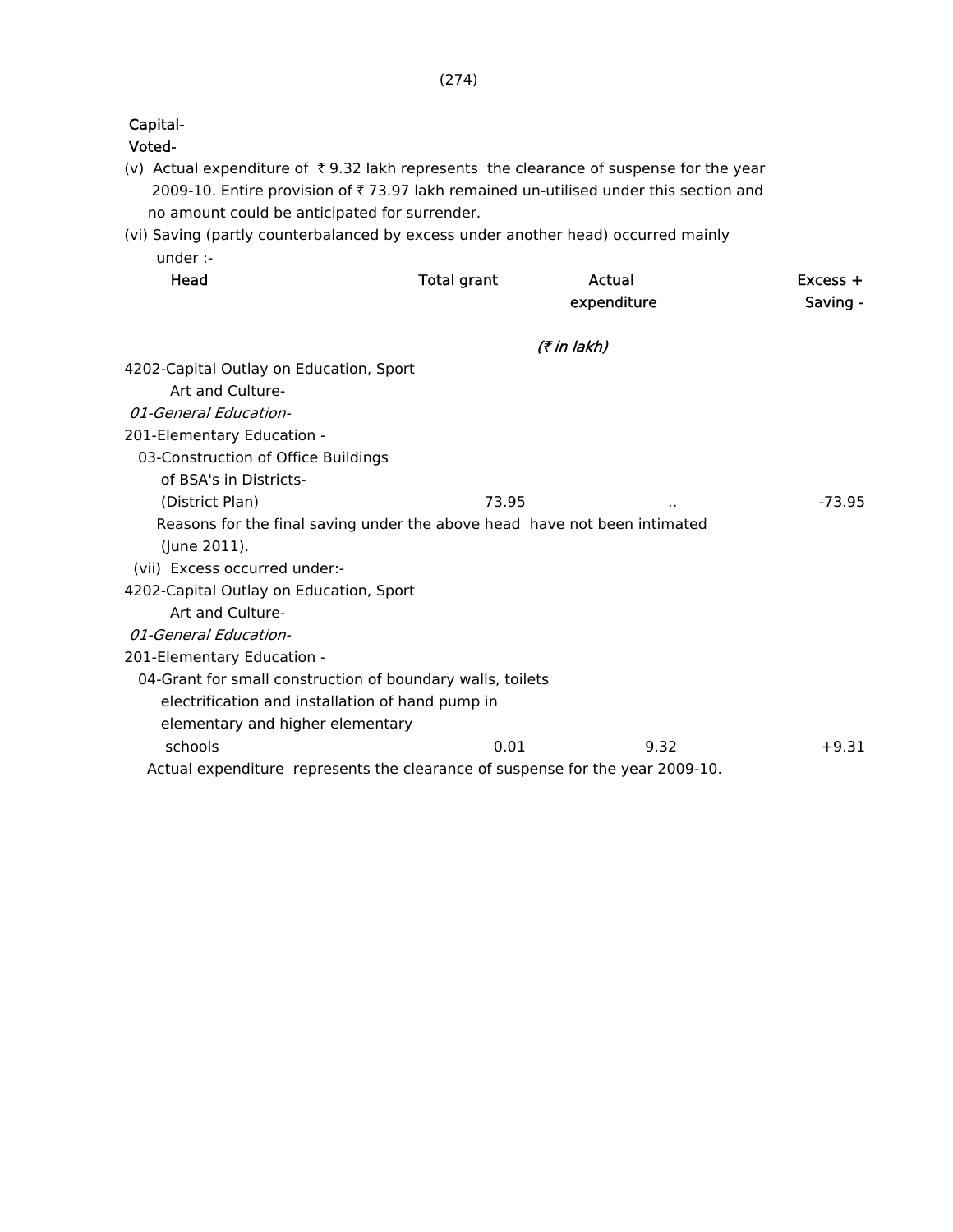## GRANT NO.72- EDUCATION DEPARTMENT (SECONDARY EDUCATION)

| <b>Major Heads</b>                                                                              | <b>Total grant</b>                                                                                               | Actual          | Excess +      |
|-------------------------------------------------------------------------------------------------|------------------------------------------------------------------------------------------------------------------|-----------------|---------------|
|                                                                                                 | or                                                                                                               | expenditure     | Saving -      |
|                                                                                                 | appropriation                                                                                                    |                 |               |
|                                                                                                 |                                                                                                                  | (₹ in thousand) |               |
| Revenue-                                                                                        |                                                                                                                  |                 |               |
| 2013-Council of Ministers,                                                                      |                                                                                                                  |                 |               |
| 2071-Pensions and Other Retirement benefits,                                                    |                                                                                                                  |                 |               |
| 2202-General Education,                                                                         |                                                                                                                  |                 |               |
| 2204-Sports and Youth Services and                                                              |                                                                                                                  |                 |               |
| 2205-Art and Culture                                                                            |                                                                                                                  |                 |               |
| Voted-                                                                                          |                                                                                                                  |                 |               |
| Original                                                                                        | $63,02,81,80$ $65,43,93,64$ $57,58,09,34$                                                                        |                 |               |
|                                                                                                 |                                                                                                                  |                 | $-7,85,84,30$ |
| Supplementary 2,41,11,84                                                                        |                                                                                                                  |                 |               |
| Amount surrendered during the year (March 2011)                                                 |                                                                                                                  |                 | 8,34,21,91    |
| Charged-                                                                                        |                                                                                                                  |                 |               |
| Original                                                                                        |                                                                                                                  |                 |               |
|                                                                                                 | $2,70$ 2,70                                                                                                      | $\cdot$         | $-2,70$       |
| Supplementary                                                                                   |                                                                                                                  |                 |               |
| Amount surrendered during the year (March 2011)                                                 |                                                                                                                  |                 | 2,70          |
| Capital-                                                                                        |                                                                                                                  |                 |               |
| 4202-Capital Outlay on Education, Sports, Art and Culture                                       |                                                                                                                  |                 |               |
| Voted-                                                                                          |                                                                                                                  |                 |               |
| Original                                                                                        | $\begin{array}{c}\n 37,51,93 \ \end{array}$ $\begin{array}{c}\n 37,51,93 \ \end{array}$ $38,68,57\n \end{array}$ |                 |               |
|                                                                                                 |                                                                                                                  |                 | $+1,16,64$    |
| Supplementary                                                                                   |                                                                                                                  |                 |               |
| Amount surrendered during the year (March 2011)                                                 |                                                                                                                  |                 | 3,75,35       |
| <b>Notes and Comments-</b>                                                                      |                                                                                                                  |                 |               |
| Revenue-                                                                                        |                                                                                                                  |                 |               |
| Voted-                                                                                          |                                                                                                                  |                 |               |
| (i) Actual expenditure of ₹57,58,09.34 lakh includes clearance of suspense for the year         |                                                                                                                  |                 |               |
| 2001-02,2002-03,2003-04,2004-05,2005-06,2006-2007,2007-08,2008-09,and 2009-10                   |                                                                                                                  |                 |               |
| amounting to ₹44,54.06 lakh.In view of the final saving of ₹8,30,38.36 lakh (₹7,85,84.30 lakh   |                                                                                                                  |                 |               |
| +₹44,54.06 lakh) surrender of ₹8,34,21.91 lakh was injudicious and indicative of incorrect      |                                                                                                                  |                 |               |
| estimation of expenditure.                                                                      |                                                                                                                  |                 |               |
| (ii) In view of the final saving of ₹₹8,30,38.36 lakh ,supplemenatary grant of ₹2,41,11.84 lakh |                                                                                                                  |                 |               |
| obtained in August 2010 proved unnecessary.                                                     |                                                                                                                  |                 |               |
| (iii) Saving (partly counterbalanced by excess under other heads) occurred mainly under:-       |                                                                                                                  |                 |               |
| Head                                                                                            | <b>Total grant</b>                                                                                               | <b>Actual</b>   | Excess +      |
|                                                                                                 |                                                                                                                  | expenditure     | Saving -      |
|                                                                                                 |                                                                                                                  | (7 in lakh)     |               |
| 2071-Pension and Other Retirement Benefits-<br>01-Civil-                                        |                                                                                                                  |                 |               |
| 109-Pensions to Employees of State aided                                                        |                                                                                                                  |                 |               |

Educational Institutions-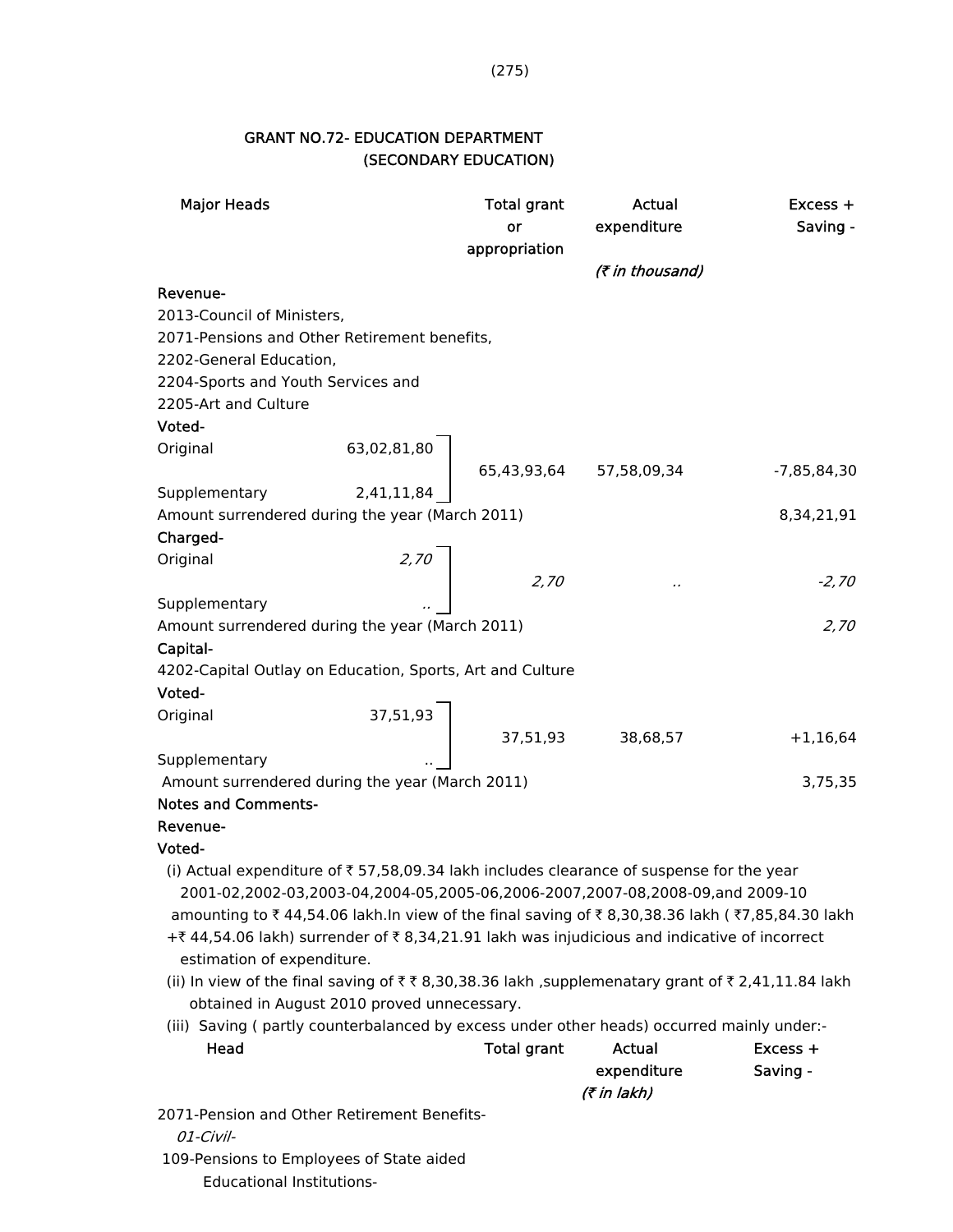(276)

| Head                                                                       | <b>Total grant</b>   | Actual<br>expenditure | Excess +<br>Saving - |
|----------------------------------------------------------------------------|----------------------|-----------------------|----------------------|
|                                                                            |                      | (₹ in lakh)           |                      |
| 03-Payment of Pensions to employees of                                     |                      |                       |                      |
| Sainik School Lucknow                                                      | 1,00.00              | 12.12                 | $-87.88$             |
| 2202-General Education-                                                    |                      |                       |                      |
| 02-Secondary Education                                                     |                      |                       |                      |
| 001-Direction and Administration-<br>05-Establishment of Professional Cell |                      |                       |                      |
| in Derectorate of Education under                                          |                      |                       |                      |
| Professional Education Scheme-                                             |                      |                       |                      |
| 20.99<br>Ο.                                                                |                      |                       |                      |
|                                                                            |                      | 11.84                 | $+11.84$             |
| R.<br>$-20.99$                                                             | $\ddot{\phantom{0}}$ |                       |                      |
| Reasons for surrender of ₹20.99 lakh have not been intimated.              |                      |                       |                      |
| 11-National Scholarships to Genius                                         |                      |                       |                      |
| Students of Rural Areas of Secondary                                       |                      |                       |                      |
| (Class 9-10) level-                                                        |                      |                       |                      |
| 24.00<br>O.                                                                |                      |                       |                      |
|                                                                            | 4.73                 | 4.60                  | $-0.13$              |
| $-19.27$<br>R.                                                             |                      |                       |                      |
| ₹ 19.27 lakh was surrendered due to demands being nil.                     |                      |                       |                      |
| 13-Increase in the Rate of Scholarships                                    |                      |                       |                      |
| of High School and Inter-                                                  |                      |                       |                      |
| 40.00<br>Ο.                                                                |                      |                       |                      |
|                                                                            | 10.10                | 10.07                 | $-0.03$              |
| R.<br>$-29.90$                                                             |                      |                       |                      |
| ₹ 29.90 lakh was surrendered due to demands being nil.                     |                      |                       |                      |
| 14-Special Educational Facilities to the                                   |                      |                       |                      |
| Candidates Securing First 10                                               |                      |                       |                      |
| Position in the High School                                                |                      |                       |                      |
| and Inter Examination of                                                   |                      |                       |                      |
| Secondary Education Board-                                                 |                      |                       |                      |
| 6.96<br>О.                                                                 |                      |                       |                      |
|                                                                            |                      |                       |                      |
| R.<br>$-6.96$                                                              |                      |                       |                      |
| ₹ 6.96 lakh was surrendered due to demands being nil.                      |                      |                       |                      |
| 18-Qualification Scholarships for                                          |                      |                       |                      |
| three Years @ Rs. 15/-p.m.                                                 |                      |                       |                      |
| for Class 6 to 8 in the Plain                                              |                      |                       |                      |
| Area of the State-                                                         |                      |                       |                      |
| 45.00<br>Ο.                                                                |                      |                       |                      |
|                                                                            |                      |                       |                      |
| $-45.00$<br>R.                                                             |                      |                       |                      |
| ₹45.00 lakh was surrendered due to demands being nil.                      |                      |                       |                      |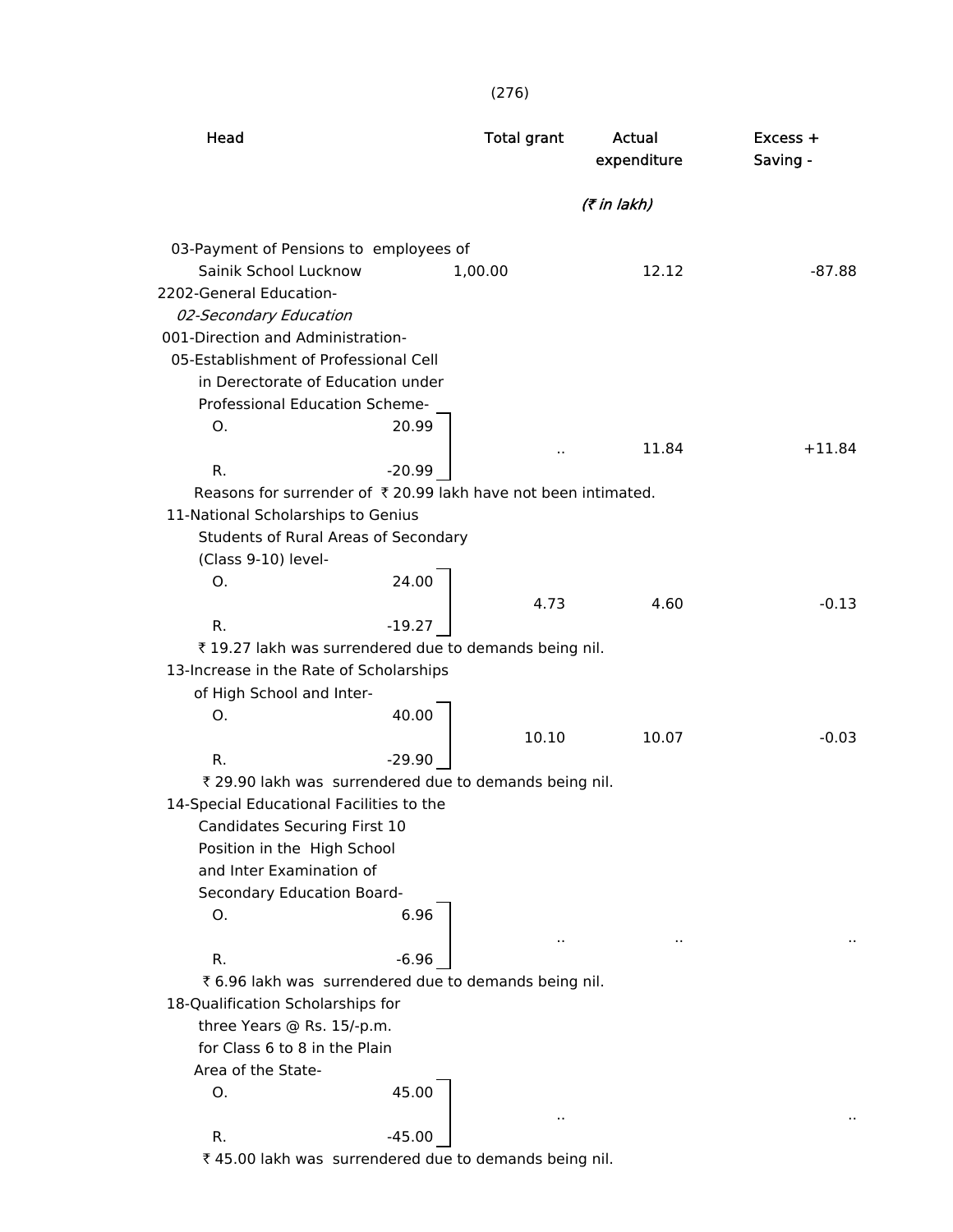| Head                                    |                                                                                                                                                                                                                                                                                                 | <b>Total grant</b> | Actual<br>expenditure | Excess +<br>Saving - |
|-----------------------------------------|-------------------------------------------------------------------------------------------------------------------------------------------------------------------------------------------------------------------------------------------------------------------------------------------------|--------------------|-----------------------|----------------------|
|                                         |                                                                                                                                                                                                                                                                                                 |                    | (7 in lakh)           |                      |
| 109-Government Secondary Schools-       |                                                                                                                                                                                                                                                                                                 |                    |                       |                      |
|                                         | 01-Central Plan/Centrally Sponsored Schemes-                                                                                                                                                                                                                                                    |                    |                       |                      |
| О.                                      | 10,77.00                                                                                                                                                                                                                                                                                        |                    |                       |                      |
|                                         |                                                                                                                                                                                                                                                                                                 | 7,16.11            | 7,16.78               | $+0.68$              |
| R.                                      | $-3,60.89$                                                                                                                                                                                                                                                                                      |                    |                       |                      |
|                                         | ₹ 3,60.89 lakh was surrendered due to demands being nil.                                                                                                                                                                                                                                        |                    |                       |                      |
| 03-Boys and Girls-                      |                                                                                                                                                                                                                                                                                                 |                    |                       |                      |
| Voted-                                  |                                                                                                                                                                                                                                                                                                 |                    |                       |                      |
| Ο.                                      | 4,08,48.10                                                                                                                                                                                                                                                                                      |                    |                       |                      |
|                                         |                                                                                                                                                                                                                                                                                                 |                    | 3,76,10.36 3,77,49.00 | $+1,38.64$           |
| R.                                      | $-32,37.74$                                                                                                                                                                                                                                                                                     |                    |                       |                      |
|                                         | year 2001-02,2002-03,2003-04,2004-05,2006-07,2008-09 and 2009-10<br>Out of net reduction of provision by ₹ 32,37.74 lakh, reasons for surrender of ₹ 38,15.72<br>lakh have not been intimated. Augmentation of provision by ₹5,77.98 lakh was in<br>compliance of orders of Hon'ble High court. |                    |                       |                      |
| <b>Bijnaur</b>                          | 04-Provincialisation of Sant Ravidas Nagar and<br>Ambedkar Higher Secondary School Harevali,                                                                                                                                                                                                    |                    |                       |                      |
| Voted-                                  |                                                                                                                                                                                                                                                                                                 |                    |                       |                      |
| Ο.                                      | 97.62                                                                                                                                                                                                                                                                                           |                    |                       |                      |
|                                         |                                                                                                                                                                                                                                                                                                 | 59.97              | 60.76                 | $+0.79$              |
| R.                                      | -37.65                                                                                                                                                                                                                                                                                          |                    |                       |                      |
|                                         | Reasons for surrender of ₹37.65 lakh have not been intimated.                                                                                                                                                                                                                                   |                    |                       |                      |
|                                         | 06-Opening of New Sections and Inclusion of                                                                                                                                                                                                                                                     |                    |                       |                      |
|                                         | New Subjects in Govt. Hr. Secondary                                                                                                                                                                                                                                                             |                    |                       |                      |
| School-(District Plan)-                 |                                                                                                                                                                                                                                                                                                 |                    |                       |                      |
| Voted-                                  |                                                                                                                                                                                                                                                                                                 |                    |                       |                      |
| O.                                      | 53.99                                                                                                                                                                                                                                                                                           |                    |                       |                      |
|                                         |                                                                                                                                                                                                                                                                                                 | 26.18              | 27.60                 |                      |
| R.                                      | $-27.81$                                                                                                                                                                                                                                                                                        |                    |                       |                      |
|                                         | Reasons for surrender of ₹27.81 lakh have not been intimated.                                                                                                                                                                                                                                   |                    |                       |                      |
|                                         |                                                                                                                                                                                                                                                                                                 |                    |                       |                      |
|                                         | Schools up to Inter level (District Plan)-                                                                                                                                                                                                                                                      |                    |                       |                      |
| 08-Upgradation of Government High<br>О. | 70,45.31                                                                                                                                                                                                                                                                                        |                    |                       | $+1.42$              |
| R.                                      | $-37,28.76$                                                                                                                                                                                                                                                                                     | 33,16.55           | 32,21.18              | -95.37               |

(277)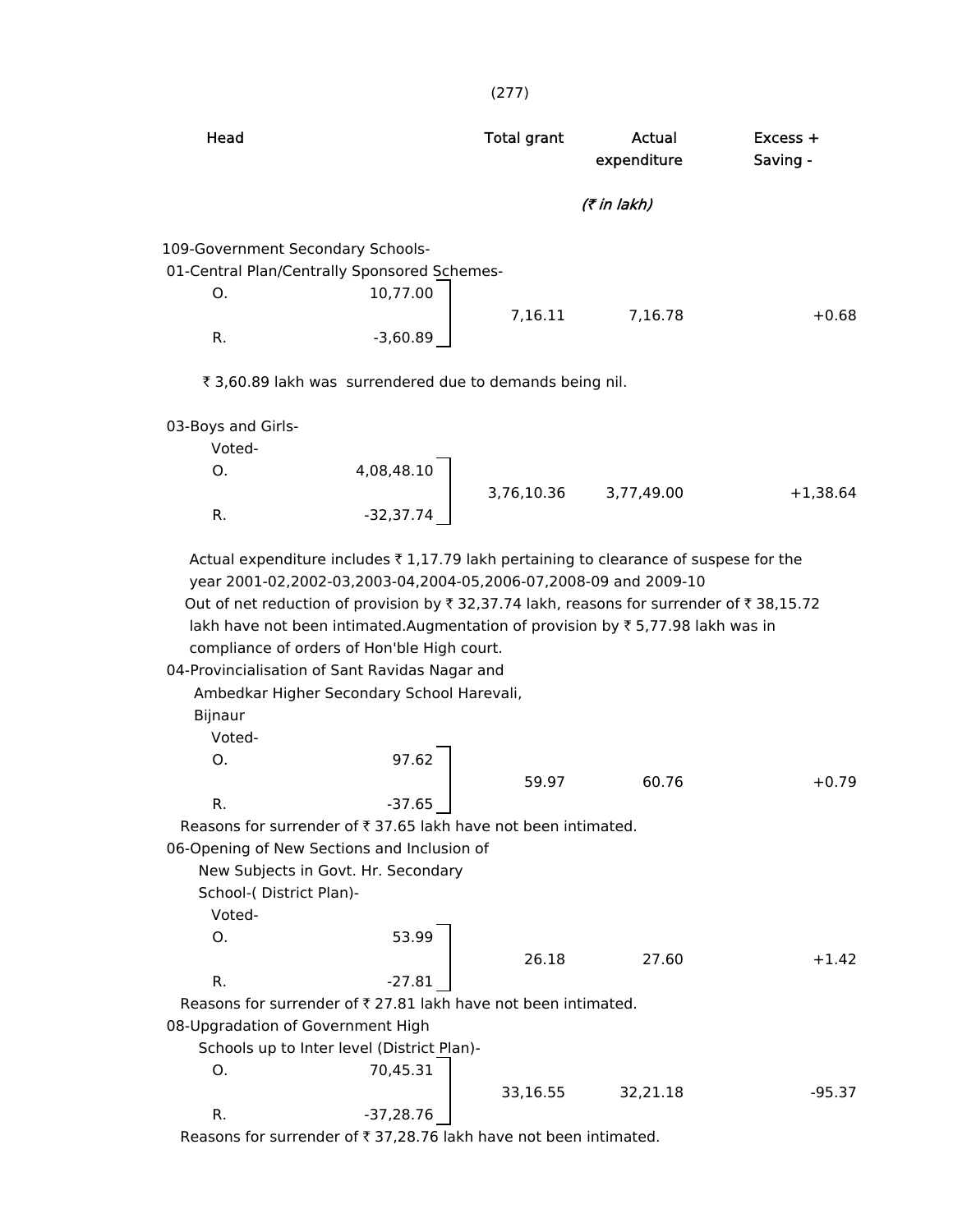| Head                                                                                                                                                                                                |                                                                                                                                                                                                                                                                                                                                                                                                                                                                                                                                                                                             | <b>Total grant</b> | Actual<br>expenditure | $Excess +$<br>Saving - |
|-----------------------------------------------------------------------------------------------------------------------------------------------------------------------------------------------------|---------------------------------------------------------------------------------------------------------------------------------------------------------------------------------------------------------------------------------------------------------------------------------------------------------------------------------------------------------------------------------------------------------------------------------------------------------------------------------------------------------------------------------------------------------------------------------------------|--------------------|-----------------------|------------------------|
|                                                                                                                                                                                                     |                                                                                                                                                                                                                                                                                                                                                                                                                                                                                                                                                                                             |                    | (₹ in lakh)           |                        |
| 26-Establishment of Government High<br>Asevit areas and upgradation of<br>to High School level-<br>O.                                                                                               | School (Boys/girls) at Block level in<br>Govt. Girls Junior High School (Boys/Girls)<br>94.62                                                                                                                                                                                                                                                                                                                                                                                                                                                                                               |                    |                       |                        |
| R.                                                                                                                                                                                                  | $-47.85$                                                                                                                                                                                                                                                                                                                                                                                                                                                                                                                                                                                    | 46.77              | 43.24                 | $-3.53$                |
|                                                                                                                                                                                                     | Reasons for surrender of ₹47.85 lakh have not been intimated.                                                                                                                                                                                                                                                                                                                                                                                                                                                                                                                               |                    |                       |                        |
| 110-Assistance to Non-Govt. Secondary<br>Schools-<br>01-Central Plan/Centrally Sponsored<br>Schemes-<br>О.<br>S.<br>R.<br>03-Grants-in-aid to Non-Government<br>Secondary Schools (Boys)-<br>Voted- | 43.49<br>2,06,11.83<br>$-8,66.20$<br>₹8,66.20 lakh was surrendered due to demands being nil.                                                                                                                                                                                                                                                                                                                                                                                                                                                                                                | 2,40,94.63         | 38,86.53              | $-2,02,08.10$          |
| O.                                                                                                                                                                                                  | 43,38,45.98                                                                                                                                                                                                                                                                                                                                                                                                                                                                                                                                                                                 | 34,70,80.52        | 37,09,94.06           | $+2,39,53.14$          |
| R.<br>Voted-                                                                                                                                                                                        | $-8,67,65.46$<br>Actual expenditure includes ₹ 34,05.88 lakh pertaining to clearance of suspese for the<br>year 2002-03,2003-04,2004-05,2005-06,2006-07,2008-09 and 2009-10.<br>Out of total reduction of provision by ₹8,67,65.46 lakh, reasons for surrender of ₹6,66,42.14<br>lakh and reduction of provision by ₹1,23.32 lakh have not been intimated.Reduction of<br>provision by ₹ 2,00,00.00 lakh was due to posts remaining vacant.<br>04-Non-recurring Grant for special facilities<br>to girls studying in BALCO aided Higher Secondary<br>Schools of rural areas(District Plan)- |                    |                       |                        |
| О.                                                                                                                                                                                                  | 42.00                                                                                                                                                                                                                                                                                                                                                                                                                                                                                                                                                                                       | 25.80              | 24.60                 | $-1.20$                |
| R.                                                                                                                                                                                                  | $-16.20$                                                                                                                                                                                                                                                                                                                                                                                                                                                                                                                                                                                    |                    |                       |                        |
|                                                                                                                                                                                                     | Reasons for surrender of ₹16.20 lakh have not been intimated.                                                                                                                                                                                                                                                                                                                                                                                                                                                                                                                               |                    |                       |                        |

(278)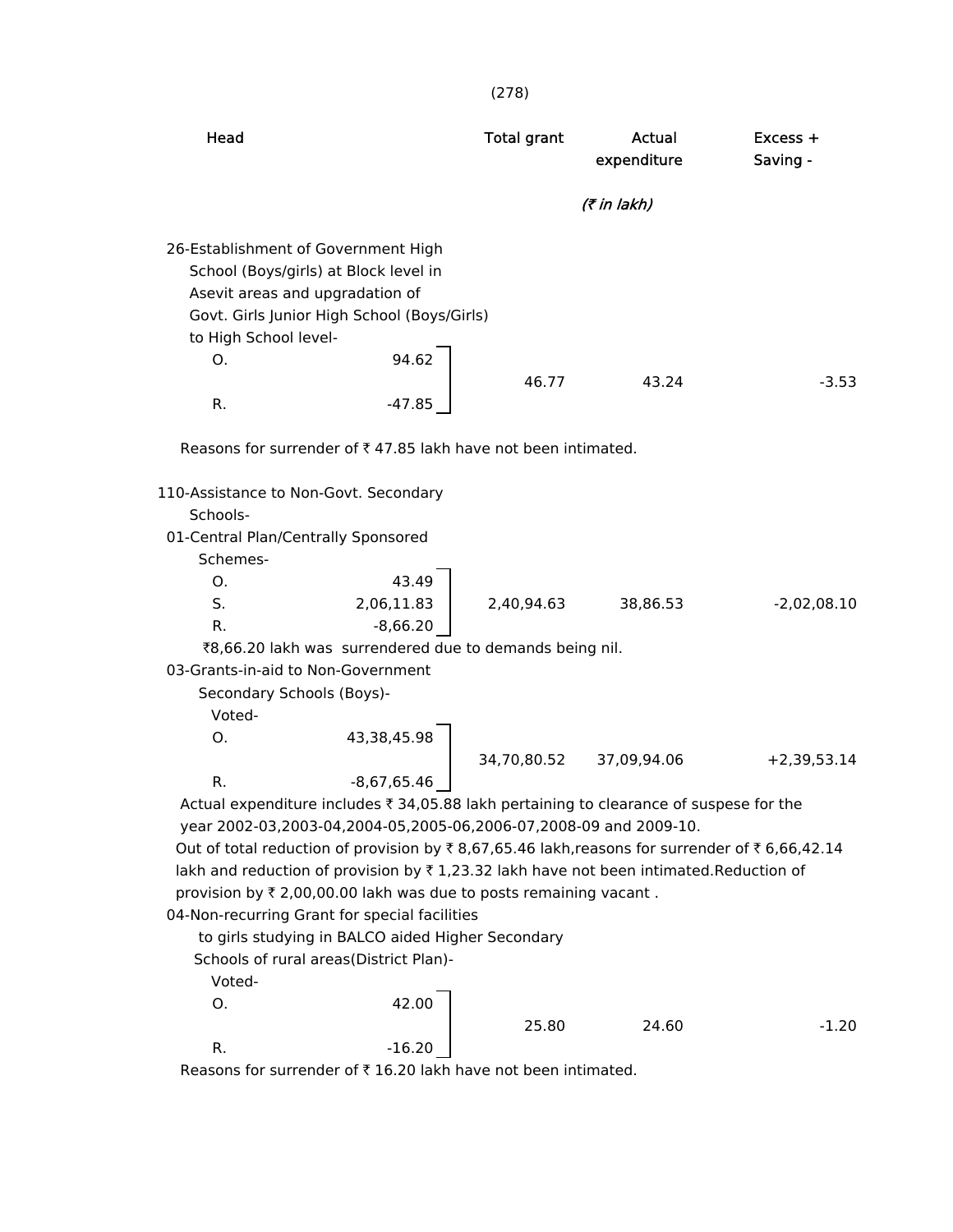| Head                                                                                                                                                                           | <b>Total grant</b>   | Actual<br>expenditure | Excess +<br>Saving - |
|--------------------------------------------------------------------------------------------------------------------------------------------------------------------------------|----------------------|-----------------------|----------------------|
|                                                                                                                                                                                |                      | (7 in lakh)           |                      |
| 05-Educational tour of Teachers of<br>aided Higher Secondary Schools-<br>Voted-<br>5.00<br>O.<br>$-5.00$<br>R.<br>Reasons for surrender of ₹5.00 lakh have not been intimated. |                      | 6.82                  | $+6.82$              |
| 06-Upgradation of Kasturba Gandhi Girls Schools<br>at High School Level-                                                                                                       |                      |                       |                      |
| Voted-<br>20,00.00<br>O.                                                                                                                                                       |                      |                       |                      |
| $-20,00.00$<br>R.<br>Reasons for surrender of ₹14,22.02 lakh and reduction of provision by ₹5,77.98 lakh<br>have not been intimated.                                           |                      |                       |                      |
| 08-Agreement for payment of Honorarium<br>to Subject Specialist in Non-Government<br>Higher Secondary Schools-<br>Voted-                                                       |                      |                       |                      |
| 50.00<br>0.                                                                                                                                                                    | $\ddot{\phantom{a}}$ | $\ddot{\phantom{a}}$  |                      |
| $-50.00$<br>R.<br>Reasons for surrender of ₹50.00 lakh have not been intimated.                                                                                                |                      |                       |                      |
| 800-Other Expediture-                                                                                                                                                          |                      |                       |                      |
| 06-Honorarium to Guest Subject Specialists<br>for Teaching in Vocational Education Syllabus-                                                                                   |                      |                       |                      |
| Voted-<br>10,00.00<br>O.                                                                                                                                                       | 45,00.00             | 42,97.74              | $-2,02.26$           |
| 35,00.00<br>S.                                                                                                                                                                 |                      |                       |                      |
| 20-Payment of Arrears-<br>Voted-                                                                                                                                               |                      |                       |                      |
| 6,89,98.27<br>О.                                                                                                                                                               | 6,47,81.45           | 6,33,36.65            | $-14,44.80$          |
| $-42,16.82$<br>R.<br>Reasons for surrender of $\bar{\tau}$ 42.16.82 lakh have not been intimated.                                                                              |                      |                       |                      |

Reasons for surrender of  $\bar{\tau}$  42,16.82 lakh have not been intimated.

(279)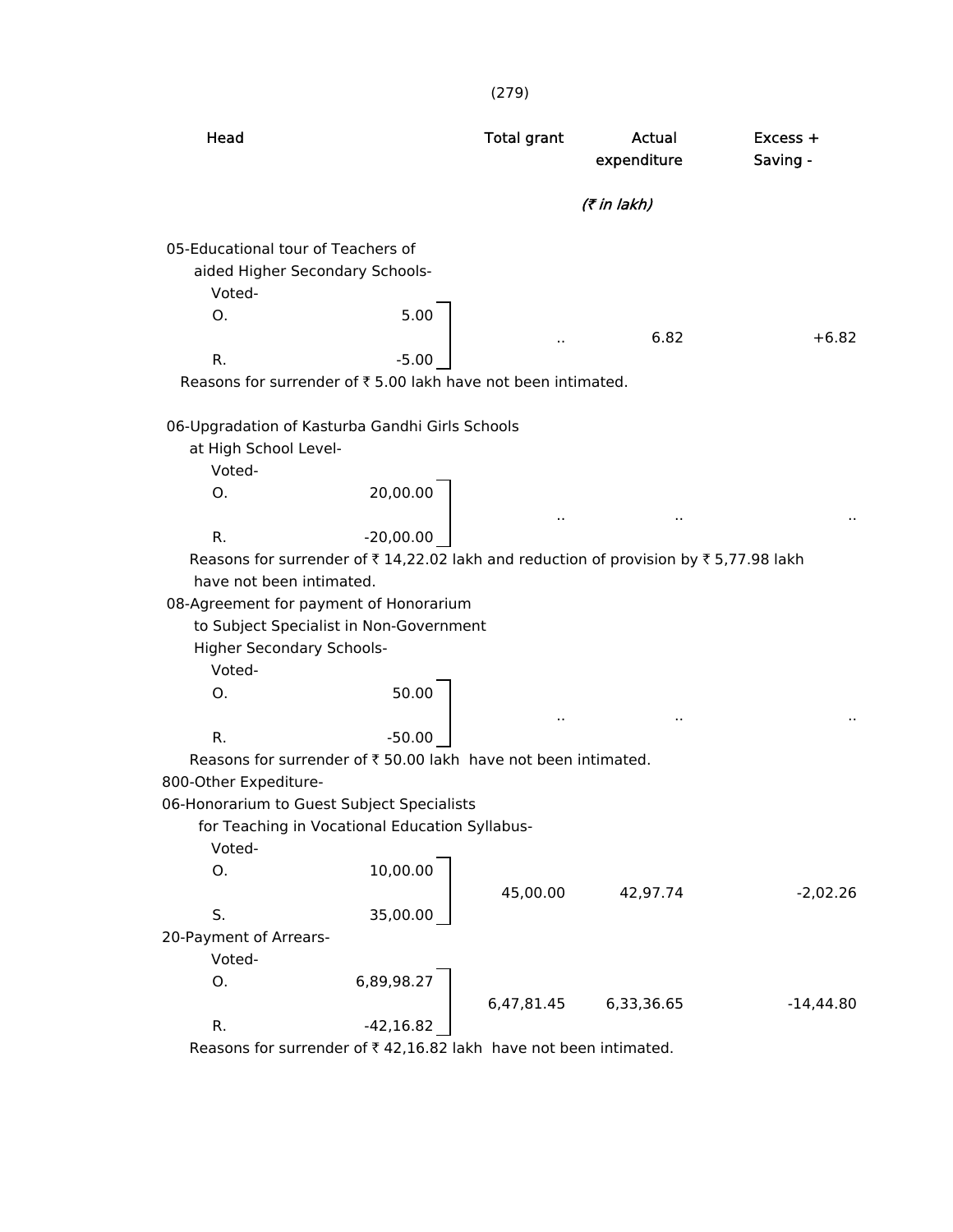|                                                                                                                                                                                                           |                                                       | (280)              |                       |                        |
|-----------------------------------------------------------------------------------------------------------------------------------------------------------------------------------------------------------|-------------------------------------------------------|--------------------|-----------------------|------------------------|
| Head                                                                                                                                                                                                      |                                                       | <b>Total grant</b> | Actual<br>expenditure | $Excess +$<br>Saving - |
|                                                                                                                                                                                                           |                                                       |                    | (7 in lakh)           |                        |
| 2204-Sports and Youth Services-<br>102-Youth Welfare Programmes for<br>Students-<br>04-Rashtriya Sena Chhatra Dal-                                                                                        |                                                       |                    |                       |                        |
| Voted-                                                                                                                                                                                                    |                                                       |                    |                       |                        |
| Ο.                                                                                                                                                                                                        | 49,07.82                                              | 43,73.67           | 43,44.40              | $-29.27$               |
| R.                                                                                                                                                                                                        | $-5,34.15$                                            |                    |                       |                        |
| Reasons for surrender of ₹5,34.15 lakh have not been intimated.                                                                                                                                           |                                                       |                    |                       |                        |
| 05-Establishment of State Government Sports<br>Institue Faizabad-<br>Voted-                                                                                                                               |                                                       |                    |                       |                        |
| O.                                                                                                                                                                                                        | 30.60                                                 |                    |                       |                        |
|                                                                                                                                                                                                           |                                                       | 23.62              | 23.66                 | $+0.04$                |
| R.                                                                                                                                                                                                        | $-6.98$                                               |                    |                       |                        |
| 2205-Art and Culture-                                                                                                                                                                                     | ₹ 6.98 lakh was surrendered due to demands being nil. |                    |                       |                        |
| 105-Public Libraries-                                                                                                                                                                                     |                                                       |                    |                       |                        |
| 03-Central State Library-<br>Voted-                                                                                                                                                                       |                                                       |                    |                       |                        |
| O <sub>1</sub>                                                                                                                                                                                            | 1,36.37                                               |                    |                       |                        |
|                                                                                                                                                                                                           |                                                       | 1,22.59            | 1,23.26               | $+0.67$                |
| R.                                                                                                                                                                                                        | $-13.78$                                              |                    |                       |                        |
| Reasons for surrende of ₹13.78 lakh have not been intimated.<br>Reasons for the final saving / excess/ non- utilisation of entire provision under the above<br>heads have not been intimated (June 2011). |                                                       |                    |                       |                        |

(iv) Excess occurred mainly under:-

2202-General Education-

02-Secondary Education-

001-Direction and Administration-

03-Establishment of Secondary Eduction Directorate-

Voted-

| J.       | 15,04.66 |          |          |         |
|----------|----------|----------|----------|---------|
| <u>.</u> | 0.01     | 16,05.97 | 16,08.68 | $+2.71$ |
| ι٨.      | 1,01.30  |          |          |         |

Out of net augmentation of provision by  $\bar{\tau}$  1,01.30 lakh, augmentation of povision by ₹ 1,33.82 lakh was due to payment of arrear and liabilities. Reasons for surrender of

₹ 32.52 lakh have not been intimated.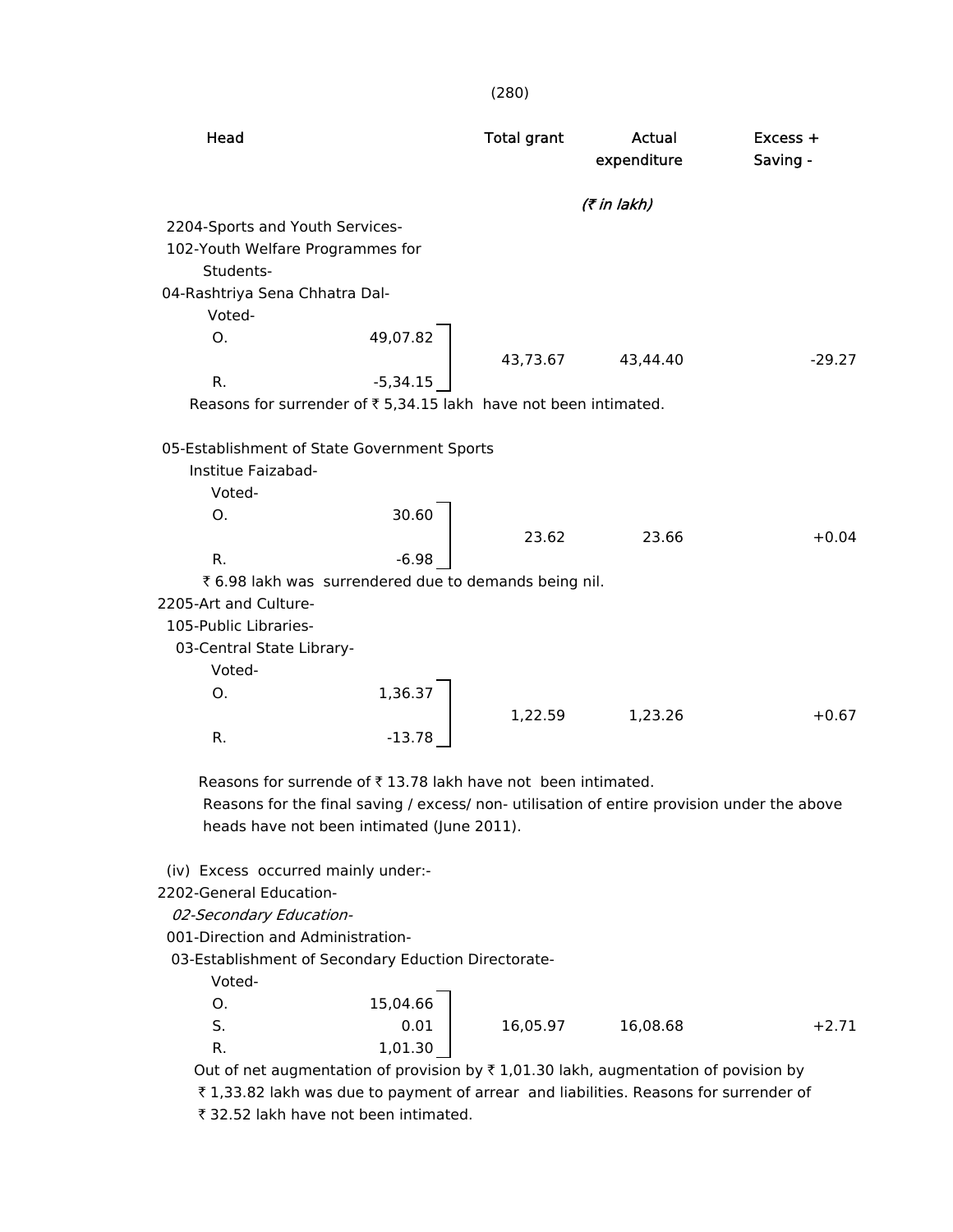| (7 in lakh)<br>04-Accounts Organisation of Madhyamik<br>Shiksha Department-<br>Voted-<br>11.32.16<br>Ο.<br>10,68.47<br>11,58.77<br>$+90.30$<br>$-63.69$<br>R.<br>Actual expenditure includes $\overline{\tau}$ 1,01.43 lakh pertaining to clearance of suspese for the<br>year2001-02, 2002-03,2003-04,2004-05,2005-06,2006-07,2008-09 and 2009-10.<br>Reasons for surrender of ₹63.69 lakh have not been intimated.<br>104-Teachers and other Services-<br>04-Establishment of Secondary<br><b>Education Service Selection</b><br>Board<br>0.01<br>O.<br>49.35<br>$+49.35$<br>$-0.01$<br>R.<br>Auctual expenditure represents the clearance of suspence for the year 2001-02 and 2003-04.<br>108-Examinations-<br>03-Madhyamic Shiksha Parishad-<br>Voted-<br>1,09,58.58<br>О.<br>1,07,93.89<br>1,19,28.1<br>$+11,34.21$<br>$-1,64.69$<br>R.<br>Actual expenditure includes ₹ 39.99 lakh pertaining to clearance of suspese for the<br>year 2001-02, 2002-03,2003-04,2004-05,2005-06,2006-07,2008-09 and 2009-10<br>Reasons for surrender of $\overline{\tau}$ 1,54,19 lakh and reduction in provision by $\overline{\tau}$ 10.50 lakh<br>have not been intimated.<br>04-Regional Offices of the<br>Madhyamic Shiksha Parishad-<br>Voted-<br>24,71.36<br>О.<br>22,65.14<br>24,88.41<br>$+2,23.27$ | Head | <b>Total grant</b> | Actual<br>expenditure | Excess +<br>Saving - |
|----------------------------------------------------------------------------------------------------------------------------------------------------------------------------------------------------------------------------------------------------------------------------------------------------------------------------------------------------------------------------------------------------------------------------------------------------------------------------------------------------------------------------------------------------------------------------------------------------------------------------------------------------------------------------------------------------------------------------------------------------------------------------------------------------------------------------------------------------------------------------------------------------------------------------------------------------------------------------------------------------------------------------------------------------------------------------------------------------------------------------------------------------------------------------------------------------------------------------------------------------------------------------------------------------|------|--------------------|-----------------------|----------------------|
|                                                                                                                                                                                                                                                                                                                                                                                                                                                                                                                                                                                                                                                                                                                                                                                                                                                                                                                                                                                                                                                                                                                                                                                                                                                                                                    |      |                    |                       |                      |
|                                                                                                                                                                                                                                                                                                                                                                                                                                                                                                                                                                                                                                                                                                                                                                                                                                                                                                                                                                                                                                                                                                                                                                                                                                                                                                    |      |                    |                       |                      |
|                                                                                                                                                                                                                                                                                                                                                                                                                                                                                                                                                                                                                                                                                                                                                                                                                                                                                                                                                                                                                                                                                                                                                                                                                                                                                                    |      |                    |                       |                      |
|                                                                                                                                                                                                                                                                                                                                                                                                                                                                                                                                                                                                                                                                                                                                                                                                                                                                                                                                                                                                                                                                                                                                                                                                                                                                                                    |      |                    |                       |                      |
|                                                                                                                                                                                                                                                                                                                                                                                                                                                                                                                                                                                                                                                                                                                                                                                                                                                                                                                                                                                                                                                                                                                                                                                                                                                                                                    |      |                    |                       |                      |
|                                                                                                                                                                                                                                                                                                                                                                                                                                                                                                                                                                                                                                                                                                                                                                                                                                                                                                                                                                                                                                                                                                                                                                                                                                                                                                    |      |                    |                       |                      |
|                                                                                                                                                                                                                                                                                                                                                                                                                                                                                                                                                                                                                                                                                                                                                                                                                                                                                                                                                                                                                                                                                                                                                                                                                                                                                                    |      |                    |                       |                      |
|                                                                                                                                                                                                                                                                                                                                                                                                                                                                                                                                                                                                                                                                                                                                                                                                                                                                                                                                                                                                                                                                                                                                                                                                                                                                                                    |      |                    |                       |                      |
|                                                                                                                                                                                                                                                                                                                                                                                                                                                                                                                                                                                                                                                                                                                                                                                                                                                                                                                                                                                                                                                                                                                                                                                                                                                                                                    |      |                    |                       |                      |
|                                                                                                                                                                                                                                                                                                                                                                                                                                                                                                                                                                                                                                                                                                                                                                                                                                                                                                                                                                                                                                                                                                                                                                                                                                                                                                    |      |                    |                       |                      |
| R.<br>$-2,06.22$<br>Actual expenditure includes ₹ 2,29.45 lakh pertaining to clearance of suspese for the                                                                                                                                                                                                                                                                                                                                                                                                                                                                                                                                                                                                                                                                                                                                                                                                                                                                                                                                                                                                                                                                                                                                                                                          |      |                    |                       |                      |

(281)

year 2001-02, 2003-04,2006-07,and 2009-10

Reasons for surrender of  $\bar{\tau}$  2,06.22 lakh have not been intimated.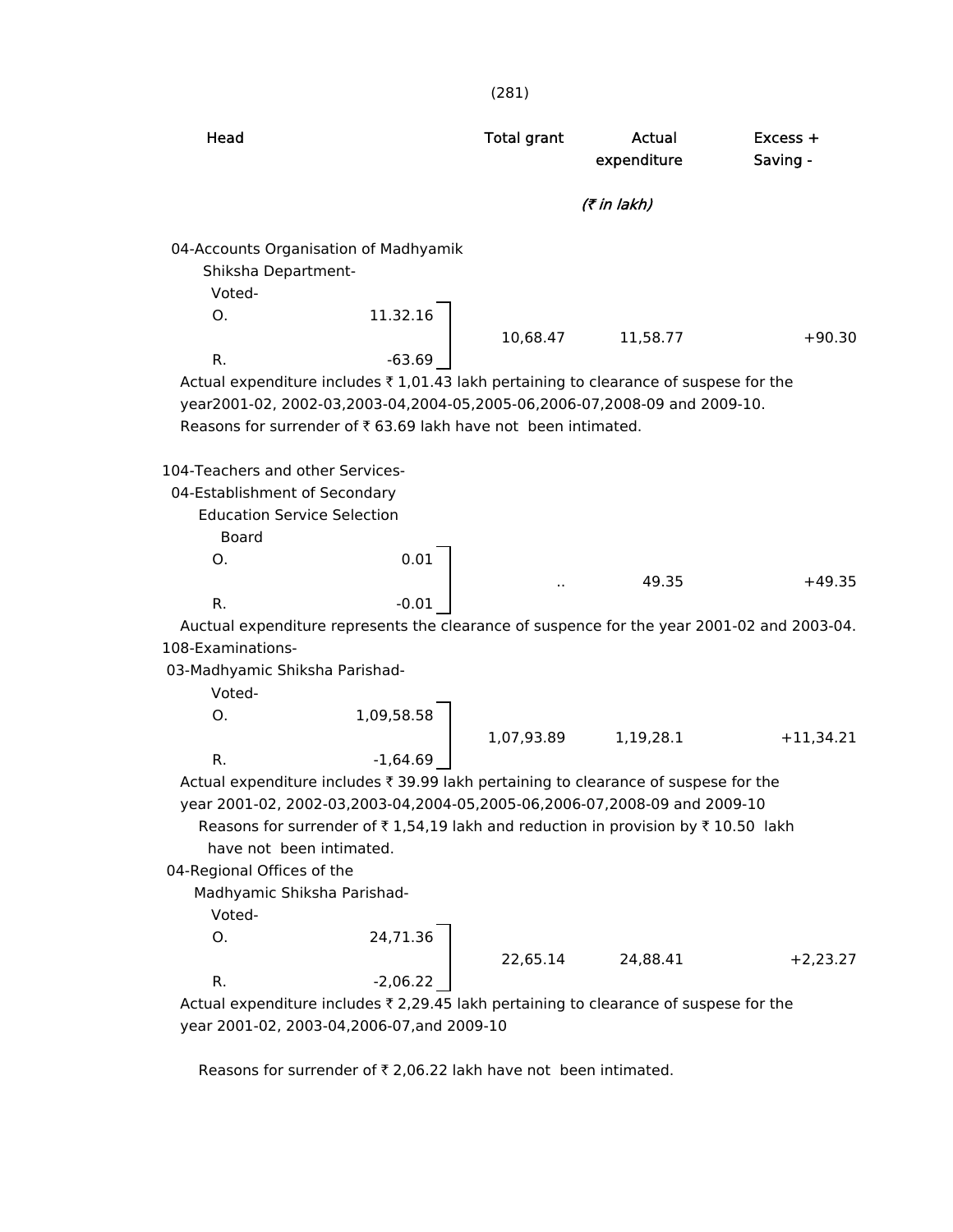|                                                                                       |                                                                | (282)              |                                                                                                                                                                     |                        |
|---------------------------------------------------------------------------------------|----------------------------------------------------------------|--------------------|---------------------------------------------------------------------------------------------------------------------------------------------------------------------|------------------------|
| Head                                                                                  |                                                                | <b>Total grant</b> | Actual<br>expenditure                                                                                                                                               | $Excess +$<br>Saving - |
|                                                                                       |                                                                |                    | (7 in lakh)                                                                                                                                                         |                        |
| 800-Other Expenditure-                                                                |                                                                |                    |                                                                                                                                                                     |                        |
| 03-Contribution of State Government                                                   |                                                                |                    |                                                                                                                                                                     |                        |
| for Group Insurance Scheme in                                                         |                                                                |                    |                                                                                                                                                                     |                        |
| Non-Government-                                                                       |                                                                |                    |                                                                                                                                                                     |                        |
| Secondary Schools-                                                                    |                                                                | 23.76              | 1,80.84                                                                                                                                                             | $+1,57.08$             |
| 07-Grant to Birala Vidya Mandir, Nanital-                                             |                                                                |                    |                                                                                                                                                                     |                        |
| Voted-                                                                                |                                                                |                    |                                                                                                                                                                     |                        |
| 0.                                                                                    | 0.01                                                           |                    |                                                                                                                                                                     |                        |
| R.                                                                                    | $-0.01$                                                        |                    | 8,54.83                                                                                                                                                             | $+8,54.83$             |
| 12-Susbsidary Grants to U.P. Sainik                                                   |                                                                |                    |                                                                                                                                                                     |                        |
| <b>School Society</b>                                                                 |                                                                | 3,41.42            | 3,63.41                                                                                                                                                             | $+21.99$               |
| 15-State Open School Council -                                                        |                                                                |                    |                                                                                                                                                                     |                        |
| Voted-                                                                                |                                                                |                    |                                                                                                                                                                     |                        |
| O.                                                                                    | 1,31.58                                                        |                    |                                                                                                                                                                     |                        |
|                                                                                       |                                                                |                    | 2,47.95                                                                                                                                                             | $+2,47.95$             |
| R.                                                                                    | $-1,31.58$                                                     |                    |                                                                                                                                                                     |                        |
|                                                                                       | Reasons for surrende of ₹1,31.58 lakh have not been intimated. |                    |                                                                                                                                                                     |                        |
| 18-Savitri Bai Phooley Girls Education Help Scheme-                                   |                                                                |                    |                                                                                                                                                                     |                        |
| Voted-                                                                                |                                                                |                    |                                                                                                                                                                     |                        |
| 0.                                                                                    | 3,15,00.00                                                     |                    |                                                                                                                                                                     |                        |
|                                                                                       |                                                                | 5,14,70.00         | 5,09,68.80                                                                                                                                                          | $-5,01.20$             |
| R.                                                                                    | 1,99,70.00                                                     |                    |                                                                                                                                                                     |                        |
|                                                                                       |                                                                |                    |                                                                                                                                                                     |                        |
|                                                                                       |                                                                |                    | Out of net augmentation of ₹1,99,70.00 lakh augmentation of povision by<br>₹ 2,00,00.00 lakh was due to exessive increse in the number of eligible condidates under |                        |
|                                                                                       |                                                                |                    | Savitri Bai Phooley Scheme and reasons for surrender of ₹ 30.00 lakh have not been                                                                                  |                        |
| intimated.                                                                            |                                                                |                    |                                                                                                                                                                     |                        |
| 06-Grants-in-aid to U.P. Madhyamik                                                    |                                                                |                    |                                                                                                                                                                     |                        |
| Sanskrit Shiksha Parisad-                                                             |                                                                |                    |                                                                                                                                                                     |                        |
| Voted-                                                                                |                                                                |                    |                                                                                                                                                                     |                        |
| О.                                                                                    | 30.85                                                          |                    |                                                                                                                                                                     |                        |
|                                                                                       |                                                                | 30.81              | 2,58.11                                                                                                                                                             | $+2,27.30$             |
| R.                                                                                    | $-0.04$                                                        |                    |                                                                                                                                                                     |                        |
| Actual expenditure includes ₹ 2,27.30 lakh pertaining to clearance of suspese for the |                                                                |                    |                                                                                                                                                                     |                        |
| year 2001-02, 2002-03, 2005-06 and 2008-09.                                           |                                                                |                    |                                                                                                                                                                     |                        |

Reasons for final excess/saving under the above heads have not been intimated (June 2011).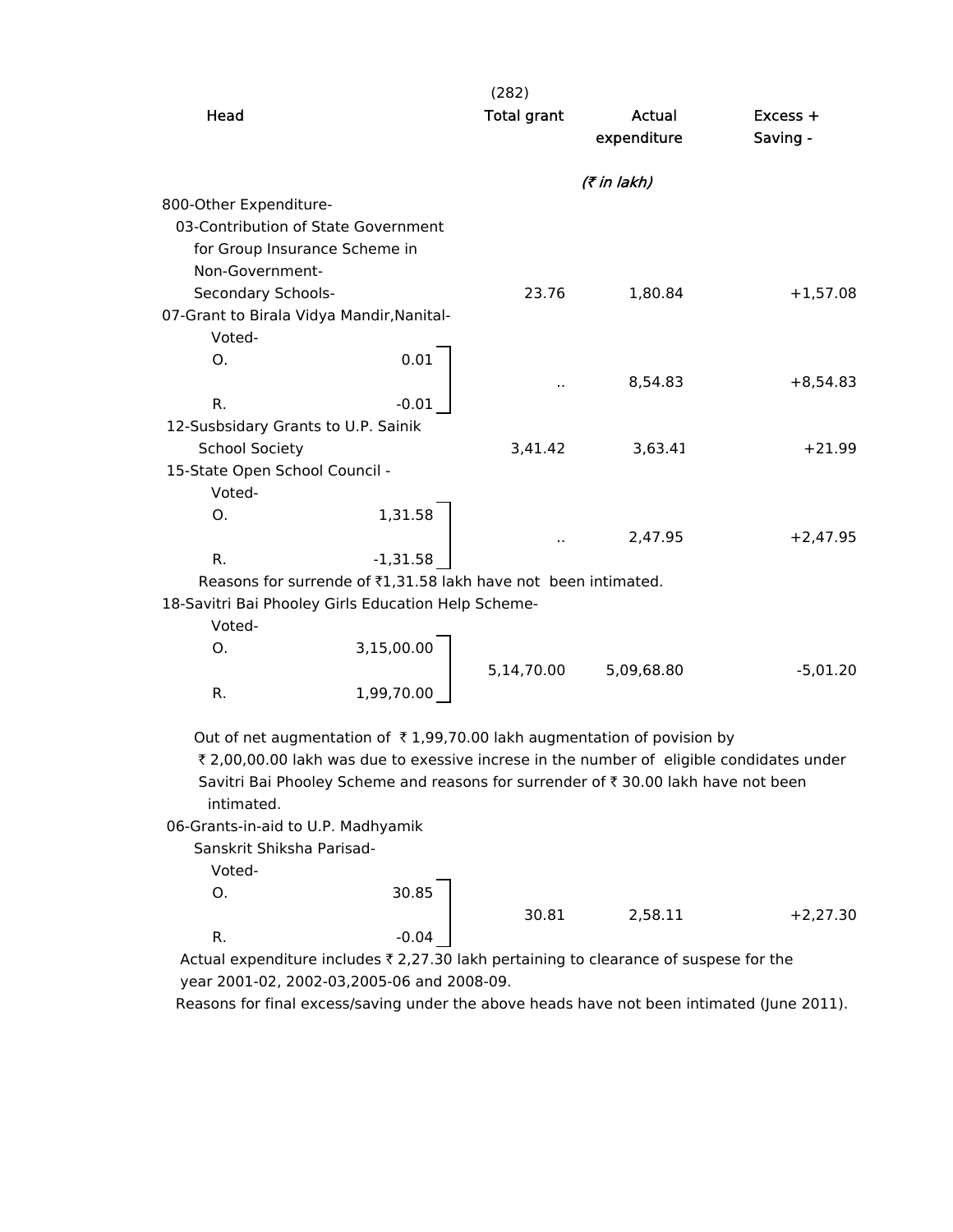(283)

Capital-

Voted-

- (v) Actual expenditure of  $\bar{\tau}$  38,68.57 lakh includes clearance of suspense for the year 2008-09 amounting to  $\bar{\tau}$  12,12.00 lakh .Out of the final saving of  $\bar{\tau}$  10,95.36 lakh
- $($  ₹ 12,12.00 lakh -₹ 1,16.64 lakh) only a sum of ₹ 3,75.35 lakh was anticipated for surrender.
- (vi) Saving ( partly counterbalanced by excess under other heads) occurred mainly under:- Head Total grant Actual Excess +

| Head                                 |                                                                     | <b>Total grant</b> | <b>Actual</b> | Excess +   |
|--------------------------------------|---------------------------------------------------------------------|--------------------|---------------|------------|
|                                      |                                                                     |                    | expenditure   | Saving -   |
|                                      |                                                                     |                    | (7 in lakh)   |            |
| 4202-Capital Outlay on Education,    |                                                                     |                    |               |            |
| Sports, Art and Culture-             |                                                                     |                    |               |            |
| 01-General Education-                |                                                                     |                    |               |            |
| 202-Secondary Education-             |                                                                     |                    |               |            |
| 01-Central Plan/Centrally Sponsored  |                                                                     |                    |               |            |
| Scheme-                              |                                                                     |                    |               |            |
| 0.                                   | 2,00.00                                                             |                    |               |            |
|                                      |                                                                     |                    |               |            |
| R.                                   | $-2,00.00$                                                          |                    |               |            |
|                                      | Reasons for the surrender of ₹2,00.00 lakh have not been intimated. |                    |               |            |
|                                      | 06-Construction of Education Offices and                            |                    |               |            |
|                                      | Residential Buildings at District level                             |                    |               |            |
| (District Plan)-                     |                                                                     |                    |               |            |
| Voted-                               |                                                                     |                    |               |            |
| О.                                   | 1,37.80                                                             |                    |               |            |
|                                      |                                                                     | 43.00              | 43.00         |            |
| R.                                   | $-94.80$                                                            |                    |               |            |
|                                      | Reasons for the surrender of ₹94.80 lakh have not been intimated.   |                    |               |            |
| (vii) Excess occurred mainly under:- |                                                                     |                    |               |            |
| 4202-Capital Outlay on Education,    |                                                                     |                    |               |            |
| Sports, Art and Culture-             |                                                                     |                    |               |            |
| 01-General Education-                |                                                                     |                    |               |            |
| 202-Secondary Education-             |                                                                     |                    |               |            |
| 05-Purchase of Land/Buildings and    |                                                                     |                    |               |            |
| Construction, Extension and          |                                                                     |                    |               |            |
| Electrification of Buildings of      |                                                                     |                    |               |            |
| Goverment-Higher Secondary           |                                                                     |                    |               |            |
| Schools (District Plan)-             |                                                                     |                    |               |            |
| Voted-                               |                                                                     |                    |               |            |
| O.                                   | 30,00.00                                                            |                    |               |            |
|                                      |                                                                     | 29,39.17           | 34,21.17      | $+4,82.00$ |
| R.                                   | $-60.83$                                                            |                    |               |            |

Actual expenditure includes  $\bar{\tau}$  12,02.00 lakh pertaining to clearance of suspese for the year 2008-09.

Reasons for the surrender of  $\bar{\tau}$  60.83 lakh have not been intimated.

Reasons for the final excess the above heads have not been intimated (June 2011).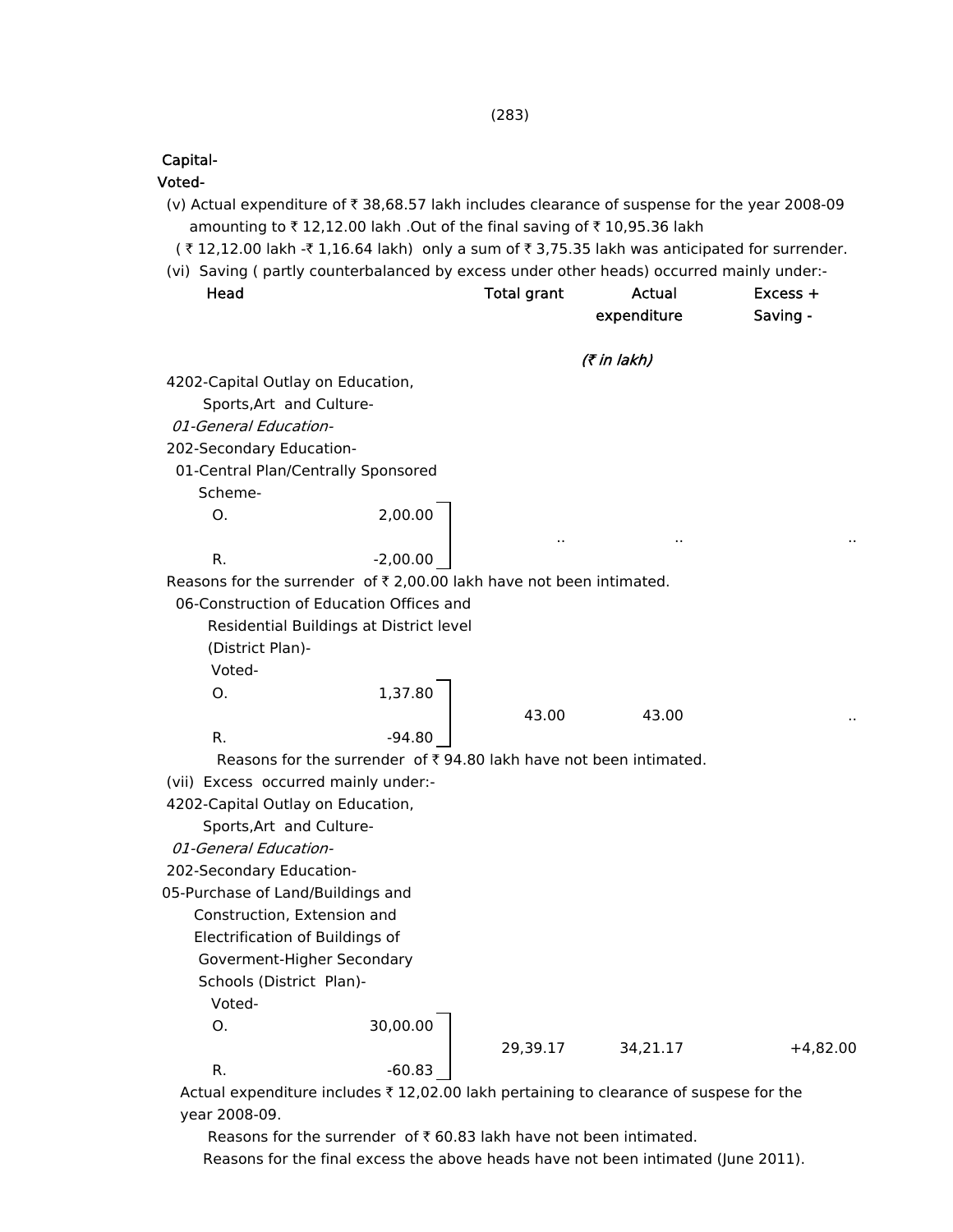| <b>Major Heads</b>                                                                                     |                                                             | <b>Total grant</b><br>or<br>appropriation | <b>Actual</b><br>expenditure | Excess +<br>Saving - |
|--------------------------------------------------------------------------------------------------------|-------------------------------------------------------------|-------------------------------------------|------------------------------|----------------------|
|                                                                                                        |                                                             |                                           | (₹ in thousand)              |                      |
| Revenue-<br>2013-Council of Ministers,<br>2202-General Education and<br>2204-Sports and Youth Services |                                                             |                                           |                              |                      |
| Voted-                                                                                                 |                                                             |                                           |                              |                      |
| Original                                                                                               | 18,71,25,06                                                 |                                           | 18,96,25,06 13,24,35,57      | $-5,71,89,49$        |
| Supplementary                                                                                          | 25,00,00<br>Amount surrendered during the year (March 2011) |                                           |                              | 5,83,73,05           |
|                                                                                                        |                                                             |                                           |                              |                      |
| Charged-<br>Original                                                                                   | 1,00                                                        | 1,00                                      | $\cdot$                      | $-1,00$              |
| Supplementary                                                                                          | Amount surrendered during the year                          |                                           |                              |                      |
| Capital-                                                                                               |                                                             |                                           |                              |                      |
| and Culture                                                                                            | 4202-Capital Outlay on Education, Sports, Art               |                                           |                              |                      |
| Voted-                                                                                                 |                                                             |                                           |                              |                      |
| Original                                                                                               | 76,01,02                                                    |                                           | 2,53,71,02 2,26,44,43        | $-27,26,59$          |
| Supplementary                                                                                          | 1,77,70,00                                                  |                                           |                              |                      |
|                                                                                                        | Amount surrendered during the year (March 2011)             |                                           |                              | 28,71,48             |
| Notes and Comments-                                                                                    |                                                             |                                           |                              |                      |

### GRANT NO. 73-EDUCATION DEPARTMENT (HIGHER EDUCATION)

#### Notes and Comments-

#### Revenue-

#### Voted-

- (i) Actual expenditure includes clearance of suspense for the year 2001-02,2002-03,2003-04, 2004-05,2005-06,2006-07,2007-08,2008-09 and 2009-10 amounting to ₹14,60.55 lakh. Out of the final saving of ₹ 5,86,50.04 lakh (₹ 5,71,89.49 lakh+₹ 14,60.55 lakh) a sum of ₹ 5,83,73.05 lakh could be anticipated for surrender.
- (ii) In view of the final saving of  $\bar{\tau}$  5,86,50.04 lakh, the supplementary grant of ₹ 25,00.00 lakh obtained in August 2010 proved unnecessary.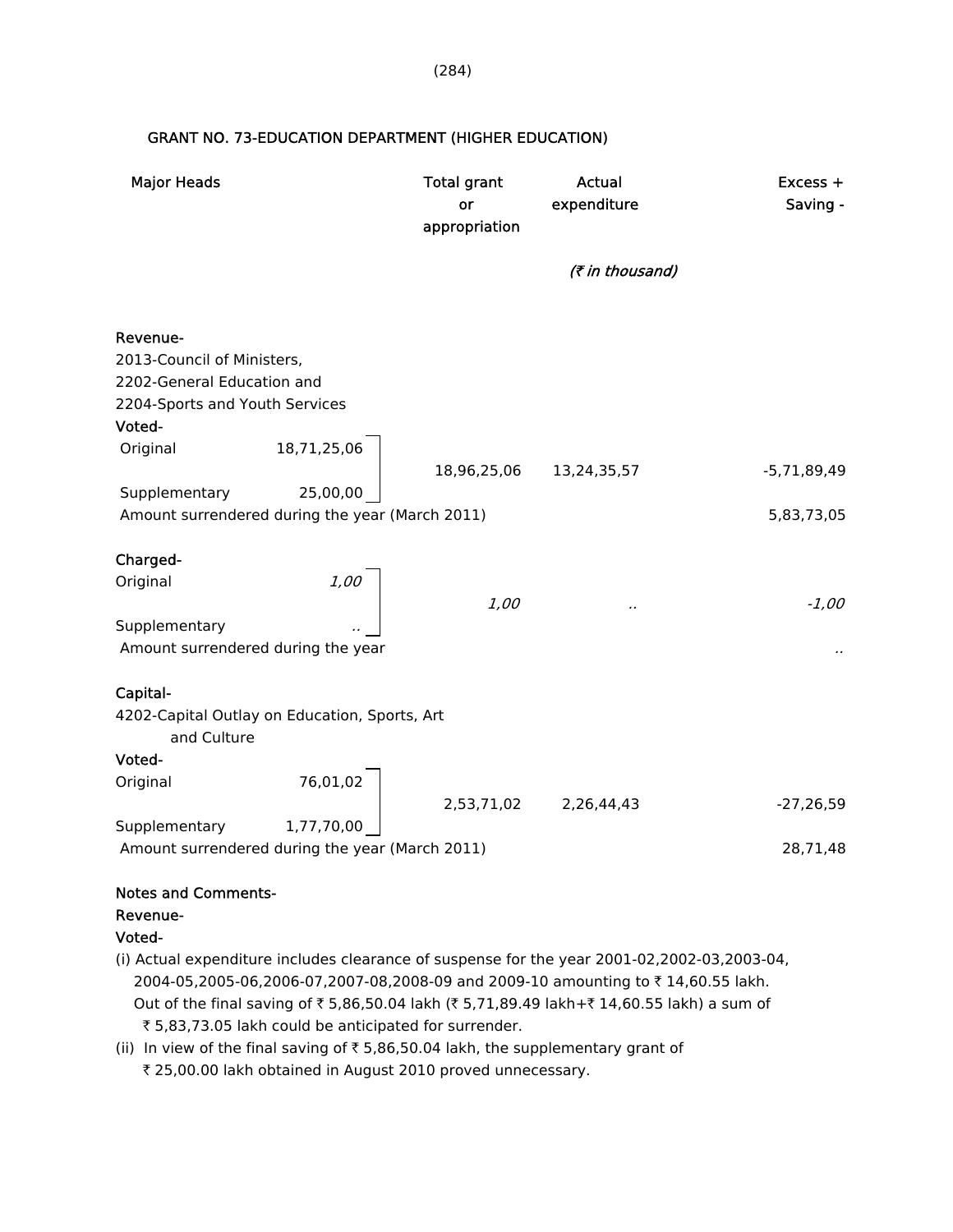| Head                                                   |                                                                 | <b>Total grant</b> | Actual<br>expenditure                                                   | $Excess +$<br>Saving - |
|--------------------------------------------------------|-----------------------------------------------------------------|--------------------|-------------------------------------------------------------------------|------------------------|
|                                                        |                                                                 |                    | (₹ in lakh)                                                             |                        |
| 2202-General Education-                                |                                                                 |                    |                                                                         |                        |
| 03-University and Higher Education-                    |                                                                 |                    |                                                                         |                        |
| 102-Assistance to Universities-                        |                                                                 |                    |                                                                         |                        |
| 06- Operation of on-line education in                  |                                                                 |                    |                                                                         |                        |
| Universities-                                          |                                                                 |                    |                                                                         |                        |
| O.                                                     | 4,00.00                                                         |                    |                                                                         |                        |
|                                                        |                                                                 | 3,96.92            | $\ddot{\phantom{1}}$ .                                                  | $-3,96.92$             |
| R.                                                     | $-3.08$                                                         |                    |                                                                         |                        |
|                                                        | Reasons for surrender of ₹3.08 lakh have not been intimated.    |                    |                                                                         |                        |
| 07- Training programme through University              |                                                                 |                    |                                                                         |                        |
| Academic Staff College-                                |                                                                 |                    |                                                                         |                        |
| O.                                                     | 3,00.00                                                         |                    |                                                                         |                        |
|                                                        |                                                                 | 1,50.68            | 43.80                                                                   | $-1,06.88$             |
| R.                                                     | $-1,49.32$                                                      |                    |                                                                         |                        |
|                                                        | Reasons for surrender of ₹1,49.32 lakh have not been intimated. |                    |                                                                         |                        |
| 23-Organisation of monitoring cell in internal quality |                                                                 |                    |                                                                         |                        |
|                                                        | assurance cell and U.P. State higher                            |                    |                                                                         |                        |
| education council-                                     |                                                                 |                    |                                                                         |                        |
| O.                                                     | 50.00                                                           |                    |                                                                         |                        |
|                                                        |                                                                 |                    | $\sim$                                                                  |                        |
| R.                                                     | $-50.00$                                                        |                    |                                                                         |                        |
|                                                        |                                                                 |                    | ₹50.00 lakh was surrendered due to expenditure for last year being nil. |                        |
| 32-Grant for Inter University                          |                                                                 |                    |                                                                         |                        |
| youth Festival                                         |                                                                 | 10.00              | 5.00                                                                    | $-5.00$                |
| 40-Additional maintenance grant to State               |                                                                 |                    |                                                                         |                        |
| Universities for mitigation of                         |                                                                 |                    |                                                                         |                        |
| economic crisis-                                       |                                                                 |                    |                                                                         |                        |
| Ο.                                                     | 3,52.49                                                         |                    |                                                                         |                        |
|                                                        |                                                                 | 3,52.48            | 2,88.93                                                                 | $-63.55$               |
| R.                                                     | $-0.01$                                                         |                    |                                                                         |                        |
|                                                        |                                                                 |                    | ₹ 0.01 lakh was surrendered due to expenditure for last year being nil. |                        |
| 42-Grant to Sampurnanand Sanskrit                      |                                                                 |                    |                                                                         |                        |
| University for Publication of available                |                                                                 |                    |                                                                         |                        |
| Handwritten Script-                                    |                                                                 |                    |                                                                         |                        |
| 0.                                                     | 1,00.00                                                         |                    |                                                                         |                        |
|                                                        |                                                                 | $\sim$             | $\ddot{\phantom{1}}$                                                    |                        |
| R.                                                     | $-1,00.00$                                                      |                    |                                                                         |                        |

₹ 1,00.00 lakh was surrendered due to non-receipt of proposals from University.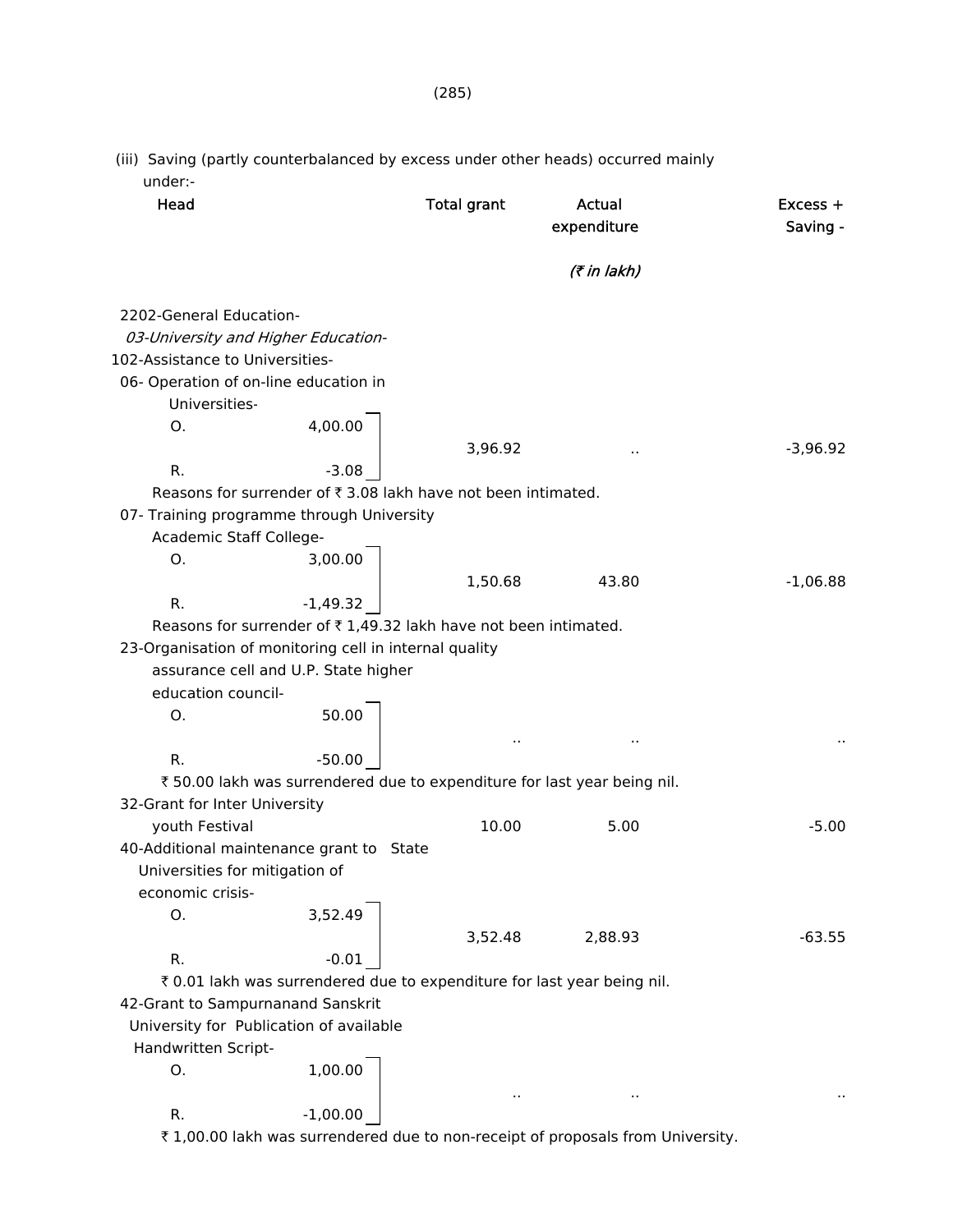|                                 |                                                               | (286)              |                                                                                         |                        |
|---------------------------------|---------------------------------------------------------------|--------------------|-----------------------------------------------------------------------------------------|------------------------|
| Head                            |                                                               | <b>Total grant</b> | <b>Actual</b><br>expenditure                                                            | $Excess +$<br>Saving - |
|                                 |                                                               |                    | (7 in lakh)                                                                             |                        |
|                                 | 48-Establishment of Employment-bureau/                        |                    |                                                                                         |                        |
|                                 | guidance-cell/placement-cell-                                 |                    |                                                                                         |                        |
| О.                              | 3,00.00                                                       |                    |                                                                                         |                        |
|                                 |                                                               | 1,82.26            | 1,65.59                                                                                 | $-16.67$               |
| R.                              | $-1, 17.74$                                                   |                    |                                                                                         |                        |
|                                 |                                                               |                    | ₹1,17.74 lakh was surrendered due to non-receipt of suitable proposals from University. |                        |
| 49-Establishment of Centre for  |                                                               |                    |                                                                                         |                        |
| excellence-                     |                                                               |                    |                                                                                         |                        |
| Ο.                              | 7,50.00                                                       |                    |                                                                                         |                        |
|                                 |                                                               | 5,58.79            | 5,43.79                                                                                 | $-15.00$               |
| R.                              | $-1,91.21$                                                    |                    |                                                                                         |                        |
|                                 |                                                               |                    | ₹1,91.21 lakh was surrendered due to non-receipt of suitable proposals from University. |                        |
| 50-Increase in Block- Grant for |                                                               |                    |                                                                                         |                        |
| State-University-               |                                                               |                    |                                                                                         |                        |
| S.                              | 25,00.00                                                      |                    |                                                                                         |                        |
|                                 |                                                               |                    |                                                                                         |                        |
| R.                              | $-25,00.00$                                                   |                    |                                                                                         |                        |
|                                 | ₹ 25,00.00 lakh was surrendered due to non-issue of sanction. |                    |                                                                                         |                        |
|                                 | 103-Government Colleges and Institutes-                       |                    |                                                                                         |                        |
|                                 | 06-Establishment of Government- Degree Colleges-              |                    |                                                                                         |                        |
|                                 |                                                               |                    |                                                                                         |                        |
| Ο.                              |                                                               |                    |                                                                                         |                        |
|                                 | 7,84.17                                                       | 5,37.47            | 5,38.56                                                                                 | $-1.09$                |
| R.                              | $-2,46.70$                                                    |                    |                                                                                         |                        |
|                                 |                                                               |                    | Out of total reduction in provision by ₹ 2,46.70 lakh, surrender of ₹ 1,86.70 lakh and  |                        |
|                                 |                                                               |                    | reduction by ₹ 60.00 lakh was mainly due to posts remaining vacant and requirements     |                        |

being nil.

800-Other Expenditure-

05-Payment of Arrears-

Voted

 $0.8,00,69.83$ R.  $-5,52,26.55$ 

2,48,43.28 1,74,48.44 -73,94.84 Out of total anticipated saving of  $\bar{\tau}$  5,52,26.55 lakh, surrender of  $\bar{\tau}$  5,43,42.95 lakh was

due to requirements being nil and reduction in provision by  $\bar{\tau}$  8,83.60 lakh was due to non-receipt of proposals for financial sanction.

Reasons for final saving under the above heads have not been intimated (June 2011).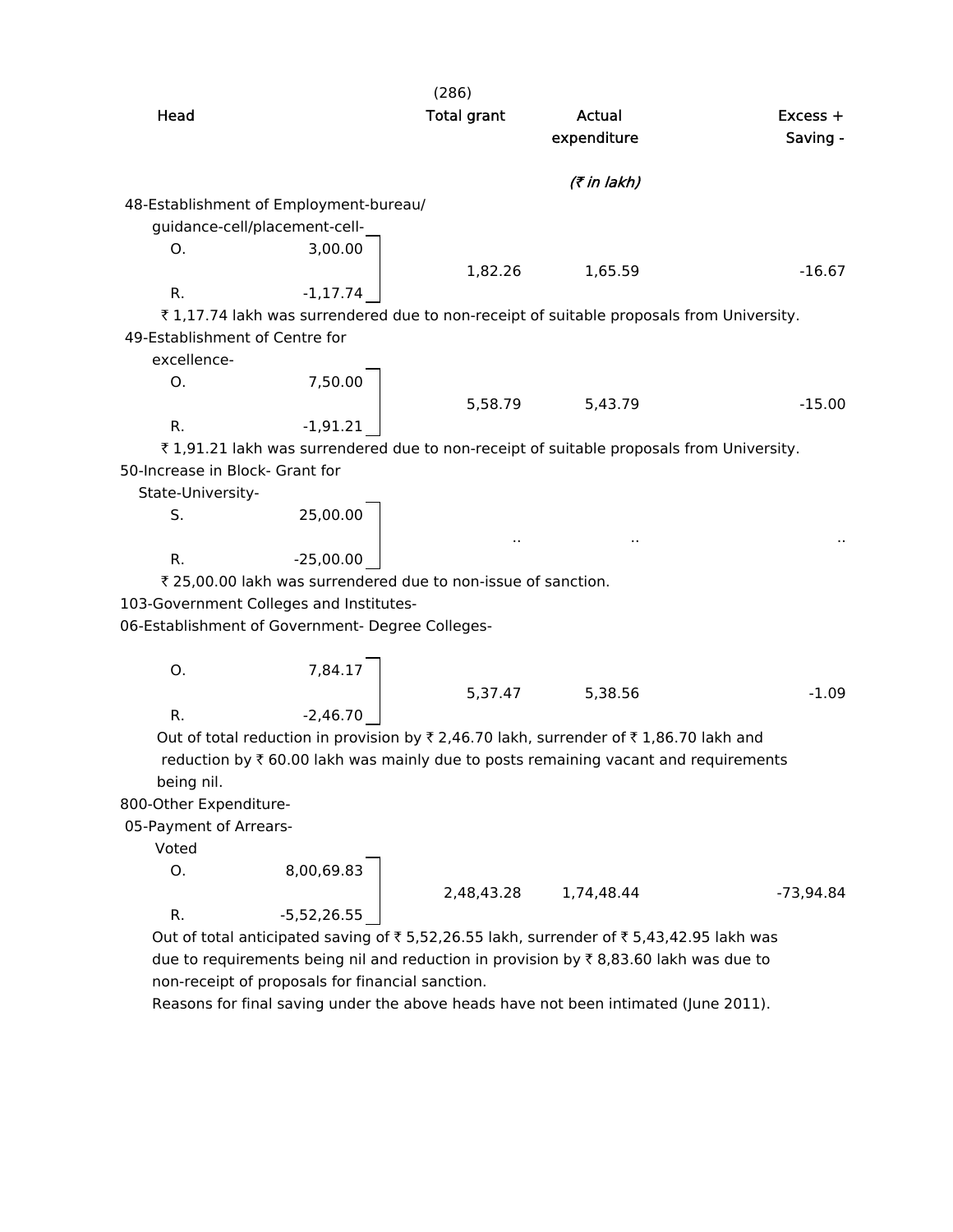(iv) Excess occurred mainly under :-

| Head                              |                                                                                                 | <b>Total grant</b> | <b>Actual</b><br>expenditure | Excess +<br>Saving - |
|-----------------------------------|-------------------------------------------------------------------------------------------------|--------------------|------------------------------|----------------------|
|                                   |                                                                                                 |                    | (7 in lakh)                  |                      |
| 2202-General Education-           |                                                                                                 |                    |                              |                      |
|                                   | 03-University and Higher Education-                                                             |                    |                              |                      |
| 001-Direction and Administration- |                                                                                                 |                    |                              |                      |
|                                   | 03-Higher Education Directorate-                                                                |                    |                              |                      |
| O.                                | 4,53.12                                                                                         |                    |                              |                      |
|                                   |                                                                                                 | 4,70.29            | 4,77.09                      | $+6.80$              |
| R.                                | 17.17                                                                                           |                    |                              |                      |
|                                   | Out of net augmentation of provision by ₹17.17 lakh, augmentation of ₹27.00 lakh was            |                    |                              |                      |
|                                   | due to payment of ACP arrear and pay etc. and ₹9.83 lakh was surrendered mainly                 |                    |                              |                      |
|                                   | due to non-receipt of electricity and telephone bills, non-utilisation of LTC facility by staff |                    |                              |                      |
|                                   | and merger of medical expenditure item into pay etc. as per directions of the Government.       |                    |                              |                      |
|                                   | 04-Regional offices of Higher education                                                         |                    |                              |                      |
|                                   | Lucknow, Gorakhpur, Kanpur, Bareilly,                                                           |                    |                              |                      |
|                                   | Varanasi, Jhansi, Agra and Meerut-                                                              |                    |                              |                      |
| O.                                | 2,18.87                                                                                         |                    |                              |                      |
|                                   |                                                                                                 | 2,33.94            | 2,24.90                      | $-9.04$              |
| R.                                | 15.07                                                                                           |                    |                              |                      |
|                                   | Out of net augmentation of provision by ₹15.07 lakh, augmentation of ₹25.00 lakh was            |                    |                              |                      |
|                                   | due to increase in pay owing to implementation of 6th pay commission and ₹9.93 lakh was         |                    |                              |                      |
|                                   | surrendered mainly due to requirements being nil.                                               |                    |                              |                      |
| 102-Assistance to Universities-   |                                                                                                 |                    |                              |                      |
| 01-Central Plan/Centrally         |                                                                                                 |                    |                              |                      |
| Sponsored Schemes-                |                                                                                                 |                    |                              |                      |
| Ο.                                | 0.02                                                                                            |                    |                              |                      |
|                                   |                                                                                                 |                    | 3,96.92                      | $+3,96.92$           |
| R.                                | $-0.02$                                                                                         |                    |                              |                      |
|                                   | ₹ 0.02 lakh was surrendered due to token grant.                                                 |                    |                              |                      |
| 04-Lucknow University-            |                                                                                                 |                    |                              |                      |
| O.                                | 17,10.04                                                                                        |                    |                              |                      |
|                                   |                                                                                                 | 16,14.41           | 33,74.92                     | $+17,60.51$          |
| R.                                | $-95.63$                                                                                        |                    |                              |                      |
|                                   | Out of total reduction in provision by ₹ 95.63 lakh, ₹ 0.01 lakh was surrendered due to token   |                    |                              |                      |
|                                   | grant and reasons for surrender of ₹95.62 lakh have not been intimated.                         |                    |                              |                      |
| 08-Gorakhpur University-          |                                                                                                 |                    |                              |                      |
| О.                                | 10,16.92                                                                                        |                    |                              |                      |
|                                   |                                                                                                 | 9,60.05            | 11,50.00                     | $+1,89.95$           |
| R.                                | $-56.87$                                                                                        |                    |                              |                      |

Out of total surrender of  $\bar{\tau}$  56.87 lakh, $\bar{\tau}$  0.01 lakh was surrendered due to token grant and reasons for surrender of  $\bar{\tau}$  56.86 lakh have not been intimated.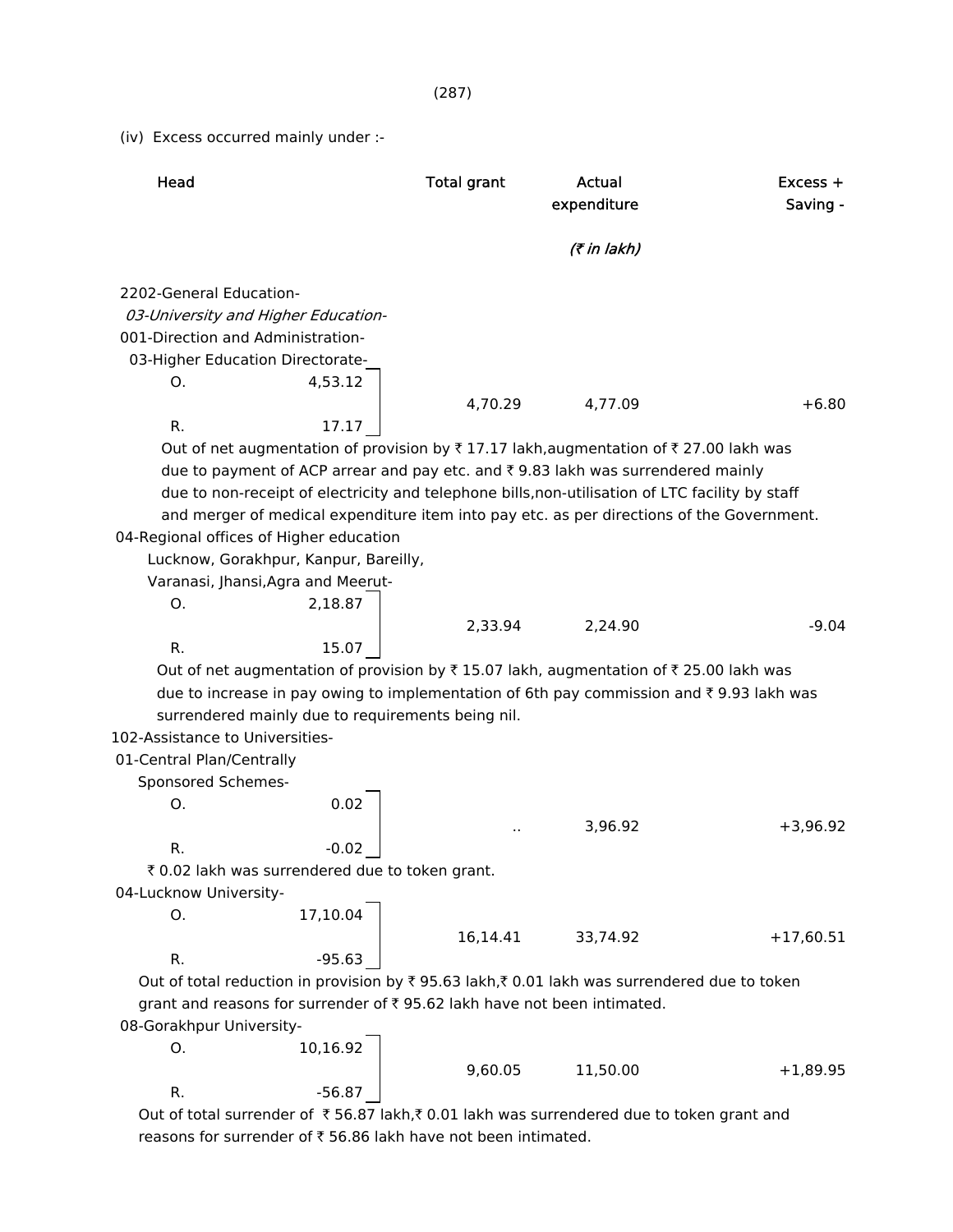(288) Head **Total grant** Actual **Actual** Excess + expenditure Saving - $($ ₹ in lakh) 09-Sampurrnanand Sanskrit University- O. 5,34.39 5,04.50 10,47.17 +5,42.67 R.  $-29.89$ Out of total surrender of  $\bar{\tau}$  29.89 lakh, $\bar{\tau}$  0.01 lakh was surrendered due to token grant and reasons for surrender of  $\bar{\tau}$  29.88 lakh have not been intimated. 11-Chaudhary Charan Singh University- O. 3,23.09 3,05.01 5,21.92 +2,16.91 R.  $-18.08$ Out of total surrender of  $\bar{\tau}$  18.08 lakh, $\bar{\tau}$  0.01 lakh was surrendered due to token grant and reasons for surrender of  $\bar{\tau}$  18.07 lakh have not been intimated. 12-Kashi Vidyapeeth- O. 4,16.50 3,93.20 14,75.63 +10,82.43 R. 23.30 Out of total surrender of  $\bar{\tau}$  23.30 lakh, $\bar{\tau}$  0.01 lakh was surrendered due to token grant and reasons for surrender of  $\bar{\tau}$  23.29 lakh have not been intimated. 13-Establishment of Arabi- Farasi University in Lucknow District- O. 0.01 .. 1,00.14 +1,00.14 R.  $-0.01$ ₹ 0.01 lakh was surrendered due to token grant. 20-Grant to Lucknow University for Art and Craft Degree College- O. 1,05.06 1,05.05 1,25.58 +20.53 R.  $-0.01$  $\bar{\tau}$  0.01 lakh was surrendered due to token grant. 37-Establishment of Rajarshi Tondon Open University- O. 1,04.41 76.26 1,09.41 +33.15 R.  $-28.15$ 

Reasons for surrender of  $\bar{\tau}$  28.15 lakh have not been intimated.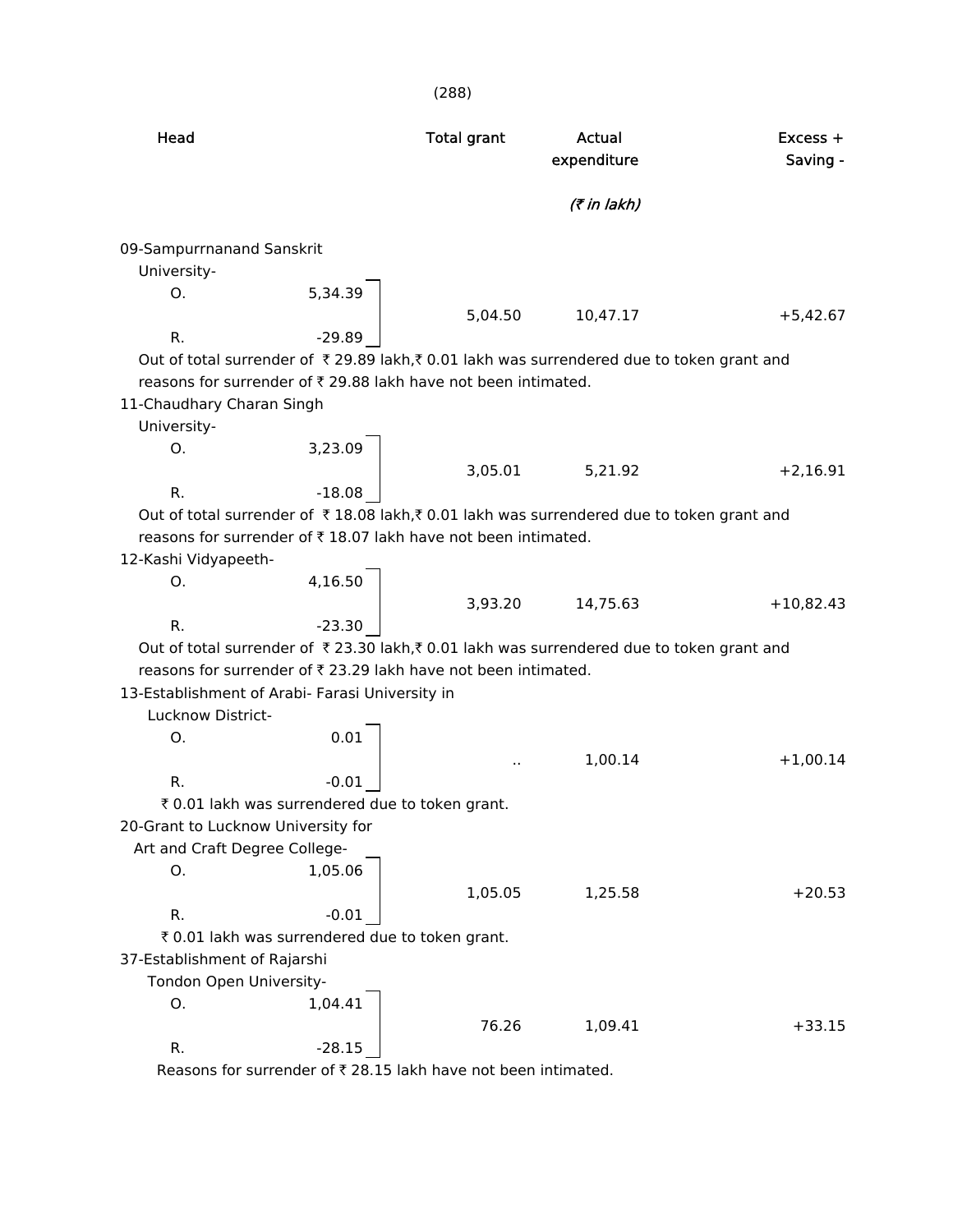| Head                        |                                                                 | <b>Total grant</b> | Actual<br>expenditure                                                                           | $Excess +$<br>Saving - |
|-----------------------------|-----------------------------------------------------------------|--------------------|-------------------------------------------------------------------------------------------------|------------------------|
|                             |                                                                 |                    | (₹ in lakh)                                                                                     |                        |
|                             | 103-Government Colleges and Institutes-                         |                    |                                                                                                 |                        |
| 03-Govt. Degree Colleges-   |                                                                 |                    |                                                                                                 |                        |
| Voted                       |                                                                 |                    |                                                                                                 |                        |
| O.                          | 1,10,91.07                                                      |                    |                                                                                                 |                        |
|                             |                                                                 |                    | 1,17,19.05 1,20,38.41                                                                           | $+3,19.46$             |
| R.                          | 6,27.98                                                         |                    |                                                                                                 |                        |
|                             |                                                                 |                    | Out of net augmentation of provision by ₹ 6,27.98 lakh,augmentation by ₹ 8,71.00 lakh was       |                        |
|                             |                                                                 |                    | due to increase in the rate of D.A., grant of ACP to staff and payment of arrear and medical    |                        |
|                             |                                                                 |                    | claim. Reduction in provision by 52.00 lakh was on the basis of actual requirements and         |                        |
|                             | ₹1,91.02 lakh was surrendered due to requirements being nil.    |                    |                                                                                                 |                        |
|                             | 04-Strengthening and upgradation of Government Degree           |                    |                                                                                                 |                        |
|                             | Colleges and inclusion of new Faculties and Subjects.-          |                    |                                                                                                 |                        |
| Voted                       |                                                                 |                    |                                                                                                 |                        |
| O.                          | 4,46.34                                                         |                    |                                                                                                 |                        |
|                             | $\frac{1}{2}$                                                   | 5,01.59            | 4,88.64                                                                                         | $-12.95$               |
| R.                          | 55.25                                                           |                    |                                                                                                 |                        |
|                             |                                                                 |                    | Out of net augmentation of ₹55.25 lakh, augmentation of provision by ₹60.00 lakh was            |                        |
|                             |                                                                 |                    | due to fulfilment of the posts of teachers, etc. and less budget provision .No specific reasons |                        |
|                             | have been intimated for surrender of ₹4.75 lakh.                |                    |                                                                                                 |                        |
|                             | 104-Assistance to Non-Govt.Colleges and Institutes-             |                    |                                                                                                 |                        |
|                             | 03-Assistance to Non-Govt. Degree Colleges                      |                    |                                                                                                 |                        |
| (Male-Female)-              |                                                                 |                    |                                                                                                 |                        |
| О.                          | 8,40,57.66                                                      |                    |                                                                                                 |                        |
|                             |                                                                 | 8,39,23.47         | 8,81,63.24                                                                                      | $+42,39.77$            |
| R.                          | $-1,34.19$                                                      |                    |                                                                                                 |                        |
|                             | Reasons for surrender of ₹1,34.19 lakh have not been intimated. |                    |                                                                                                 |                        |
| 05-Panchhee Degree College, |                                                                 |                    |                                                                                                 |                        |
| Agra-                       |                                                                 |                    |                                                                                                 |                        |
| О.                          | 99.00                                                           |                    |                                                                                                 |                        |
|                             |                                                                 |                    | 2,15.63                                                                                         | $+2.15.63$             |
| R.                          | $-99.00$                                                        |                    |                                                                                                 |                        |
|                             |                                                                 |                    |                                                                                                 |                        |

Reasons for surrender of  $\bar{x}$  99.00 lakh have not been intimated.

 $\overline{a}$ 

06-Seminar and Simposium in aided

Degree Colleges of State-

|                                                                                                                                                                                                                                                                                                                                                                                                                                        | 16.50   |       |                                     |                          |
|----------------------------------------------------------------------------------------------------------------------------------------------------------------------------------------------------------------------------------------------------------------------------------------------------------------------------------------------------------------------------------------------------------------------------------------|---------|-------|-------------------------------------|--------------------------|
|                                                                                                                                                                                                                                                                                                                                                                                                                                        |         | 14.90 | 25.90                               | $+11.00$                 |
| .                                                                                                                                                                                                                                                                                                                                                                                                                                      | $-1.60$ |       |                                     |                          |
| $\begin{array}{ccccccccccccccccc} \textbf{+} & \textbf{+} & \textbf{+} & \textbf{+} & \textbf{+} & \textbf{+} & \textbf{+} & \textbf{+} & \textbf{+} & \textbf{+} & \textbf{+} & \textbf{+} & \textbf{+} & \textbf{+} & \textbf{+} & \textbf{+} & \textbf{+} & \textbf{+} & \textbf{+} & \textbf{+} & \textbf{+} & \textbf{+} & \textbf{+} & \textbf{+} & \textbf{+} & \textbf{+} & \textbf{+} & \textbf{+} & \textbf{+} & \textbf{+}$ |         |       | the contract of the contract of the | $\overline{\phantom{0}}$ |

₹ 1.60 lakh was surrendered due to non-organisation of seminar by some Degree Colleges.

800-Other Expenditure-

03-Grant to U.P. Higher Education

| Service Commission- | 35.00 | 57.28 | $+22.28$ |
|---------------------|-------|-------|----------|
|                     |       |       |          |
|                     |       |       |          |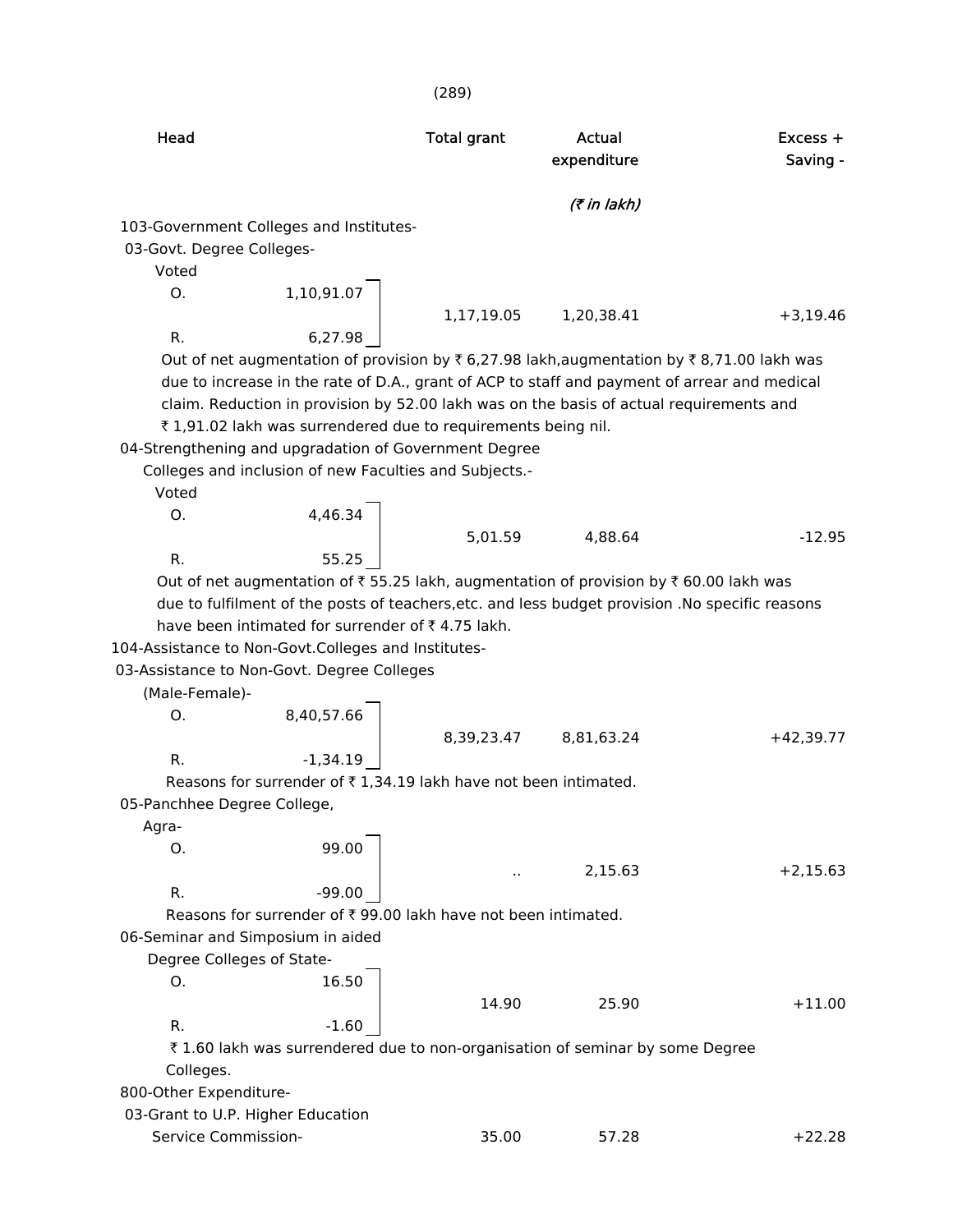|                                                                                    | (290)                                                                                                     |             |            |
|------------------------------------------------------------------------------------|-----------------------------------------------------------------------------------------------------------|-------------|------------|
| Head                                                                               | <b>Total grant</b>                                                                                        | Actual      | Excess +   |
|                                                                                    |                                                                                                           | expenditure | Saving -   |
|                                                                                    |                                                                                                           |             |            |
|                                                                                    |                                                                                                           | (7 in lakh) |            |
| 2204-Sports and Youth Services-<br>102-Youth Welfare Programmes for Students-      |                                                                                                           |             |            |
| 01-Central Plan/Centrally Sponsored Schemes-                                       |                                                                                                           |             |            |
| 6,49.77<br>O.                                                                      |                                                                                                           |             |            |
|                                                                                    | 6,54.57                                                                                                   | 6,92.57     | $+38.00$   |
| R.                                                                                 | 4.80                                                                                                      |             |            |
|                                                                                    | Out of net augmentation of provision by ₹4.80 lakh, augmentation of ₹12.60 lakh was due                   |             |            |
|                                                                                    | to grant of ACP to staff, payment of arrear of pay commission and fulfilment of posts.                    |             |            |
|                                                                                    | Reasons for surrender of ₹7.80 lakh have not been intimated.                                              |             |            |
|                                                                                    | Reasons for final saving/excess under the above heads have not been intimated                             |             |            |
| (June 2011).                                                                       |                                                                                                           |             |            |
| Capital-                                                                           |                                                                                                           |             |            |
| (v) In view of the final saving of $Z$ 7,26.59 lakh, the supplementary grant of    |                                                                                                           |             |            |
| ₹1,77,70.00 lakh obtained in August 2010 proved excessive.                         |                                                                                                           |             |            |
| (vi) Saving (partly counterbalanced by excess under other heads) occurred under :- |                                                                                                           |             |            |
| 4202-Capital Outlay on Education,                                                  |                                                                                                           |             |            |
| Sports, Art and Culture-                                                           |                                                                                                           |             |            |
| 01-General Education-                                                              |                                                                                                           |             |            |
| 203-University and Higher                                                          |                                                                                                           |             |            |
| Education-                                                                         |                                                                                                           |             |            |
| 04-Establishment of New Govt. Degree                                               |                                                                                                           |             |            |
| Colleges-                                                                          |                                                                                                           |             |            |
| 5,00.00<br>Ο.                                                                      |                                                                                                           |             |            |
|                                                                                    | 2,80.40                                                                                                   | 1,86.88     | $-93.52$   |
| $-2,19.60$<br>R.                                                                   |                                                                                                           |             |            |
|                                                                                    | Reduction in provision by $\overline{\tau}$ 2,19.60 lakh through re-appropriation was due to non-maturity |             |            |
| 06-Purchase of land/construction of                                                | of proposals related with establishment of Govt. Degree Colleges.                                         |             |            |
| building for office of Regional                                                    |                                                                                                           |             |            |
| <b>Higher Education Officer</b>                                                    | 1,00.00                                                                                                   |             | $-1,00.00$ |
| 09-Construction, Extension and                                                     |                                                                                                           |             |            |
| Electrification of Buildings of                                                    |                                                                                                           |             |            |
| Government Degree Colleges-                                                        |                                                                                                           |             |            |
| 5,00.00<br>Ο.                                                                      |                                                                                                           |             |            |
|                                                                                    | 4,28.09                                                                                                   | 4,28.09     |            |
| R.<br>$-71.91$                                                                     |                                                                                                           |             |            |
| Reasons for surrender of ₹71.91 lakh have not been intimated.                      |                                                                                                           |             |            |
| 15-Provision for Basic Facilities in Government                                    |                                                                                                           |             |            |
| Degree Colleges-                                                                   |                                                                                                           |             |            |
| 4,00.00<br>O.                                                                      |                                                                                                           |             |            |
|                                                                                    |                                                                                                           |             |            |
| $-4,00.00$<br>R.                                                                   |                                                                                                           |             |            |

Out of total reduction of  $\bar{\tau}$  4,00.00 lakh, $\bar{\tau}$  3,00.00 lakh was surrendered due to non-receipt of sanction and reduction in provision by  $\bar{\tau}$  1,00.00 lakh was due to non-maturity of proposal.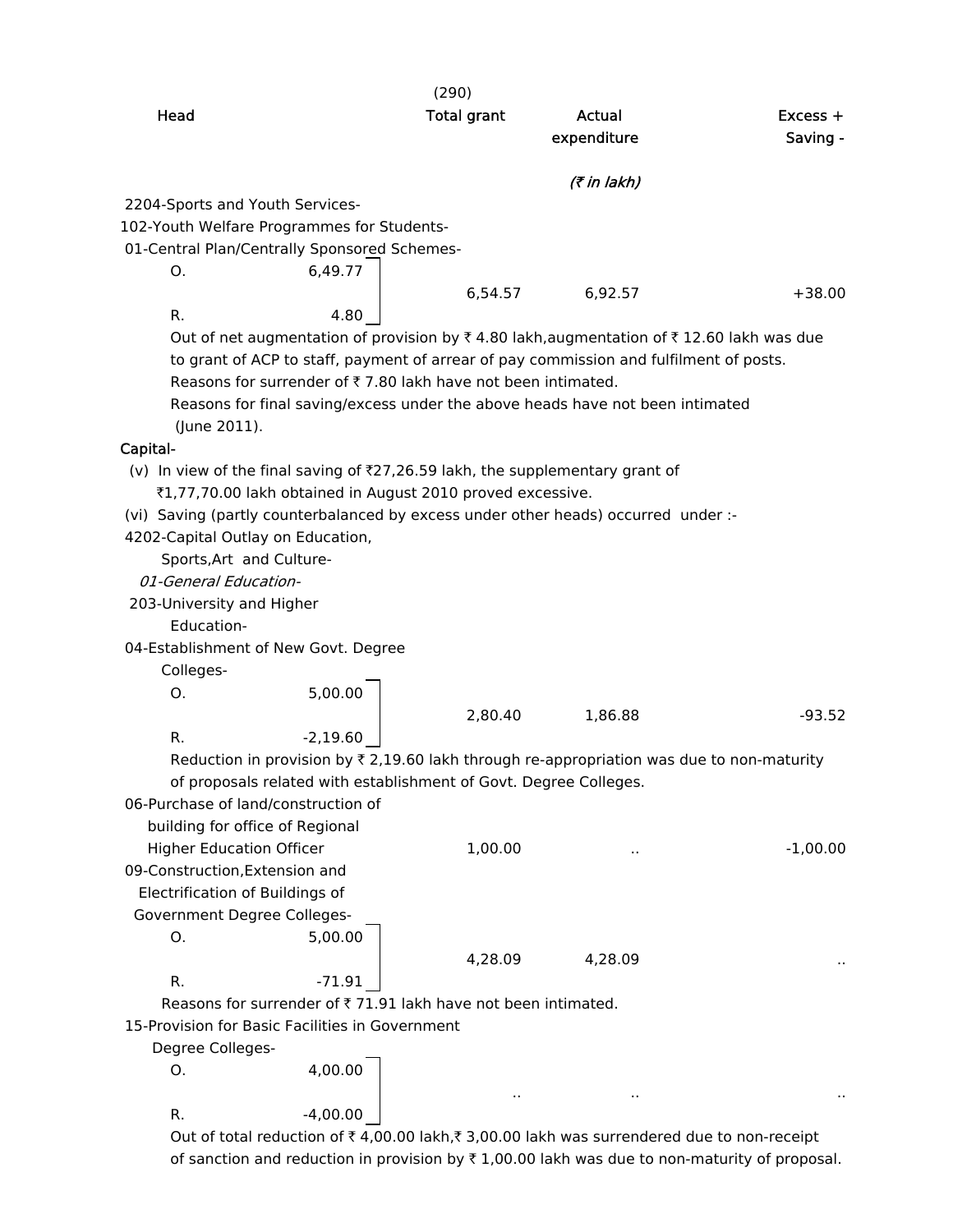| (291)                               |                                                                  |                    |                                                                                               |                        |  |
|-------------------------------------|------------------------------------------------------------------|--------------------|-----------------------------------------------------------------------------------------------|------------------------|--|
| Head                                |                                                                  | <b>Total grant</b> | Actual<br>expenditure                                                                         | $Excess +$<br>Saving - |  |
|                                     |                                                                  |                    | (₹ in lakh)                                                                                   |                        |  |
|                                     | 16-Grant to State Universities for Current Construction          |                    |                                                                                               |                        |  |
|                                     | Works and other Development-                                     |                    |                                                                                               |                        |  |
| 0.                                  | 5,00.00                                                          |                    |                                                                                               |                        |  |
| R.                                  | $-5,00.00$                                                       |                    |                                                                                               |                        |  |
|                                     |                                                                  |                    | Out of total reduction of ₹ 5,00.00 lakh, redictopm bu ₹ 3,00.00 lakh was due to non-         |                        |  |
|                                     |                                                                  |                    | availability of proposal and reasons for surrender of ₹ 2,00.00 lakh have not been intimated. |                        |  |
|                                     | 18-Dr. Ram Manohar Lohia National Law                            |                    |                                                                                               |                        |  |
| Institute, Lucknow-                 |                                                                  |                    |                                                                                               |                        |  |
| Voted                               |                                                                  |                    |                                                                                               |                        |  |
| O <sub>1</sub>                      | 0.01                                                             |                    |                                                                                               |                        |  |
| S.                                  | 27,70.00                                                         | 14,00.00           | 14,00.00                                                                                      |                        |  |
| R.                                  | $-13,70.01$                                                      |                    |                                                                                               |                        |  |
|                                     | Reasons for surrender of ₹13,70.01 lakh have not been intimated. |                    |                                                                                               |                        |  |
| 19-Extension of Basic Facilities in |                                                                  |                    |                                                                                               |                        |  |
| <b>State Universities-</b>          |                                                                  |                    |                                                                                               |                        |  |
| O.                                  | 12,00.00                                                         |                    |                                                                                               |                        |  |
|                                     |                                                                  | 6,08.14            | 4,98.14                                                                                       | $-1,10.00$             |  |
| R.                                  | $-5,91.86$                                                       |                    |                                                                                               |                        |  |
|                                     | Reasons for surrender of ₹ 5,91.86 lakh have not been intimated. |                    |                                                                                               |                        |  |
| 21-Extension of Basic Facilities    |                                                                  |                    |                                                                                               |                        |  |
| in Non-Government Degree            |                                                                  |                    |                                                                                               |                        |  |
| Colleges-                           |                                                                  |                    |                                                                                               |                        |  |
| 0.                                  | 5,00.00                                                          |                    |                                                                                               |                        |  |
|                                     |                                                                  | Ω,                 | $\cdot$ .                                                                                     | $\sim$                 |  |
| R.                                  | $-5,00.00$                                                       |                    |                                                                                               |                        |  |
|                                     |                                                                  |                    | Reduction of provision by ₹ 5,00.00 lakh was due to non-receipt of proposals.                 |                        |  |
| 22-Incentive grant to               |                                                                  |                    |                                                                                               |                        |  |
| <b>State Universities-</b>          |                                                                  |                    |                                                                                               |                        |  |
| Ο.                                  | 3,00.00                                                          |                    |                                                                                               |                        |  |
|                                     | $-3,00.00$                                                       |                    |                                                                                               |                        |  |
| R.                                  |                                                                  |                    |                                                                                               |                        |  |

Reasons for surrender of  $\bar{\tau}$  3,00.00 lakh have not been intimated.

Reasons for final saving under the above heads have not been intimated (June 2011).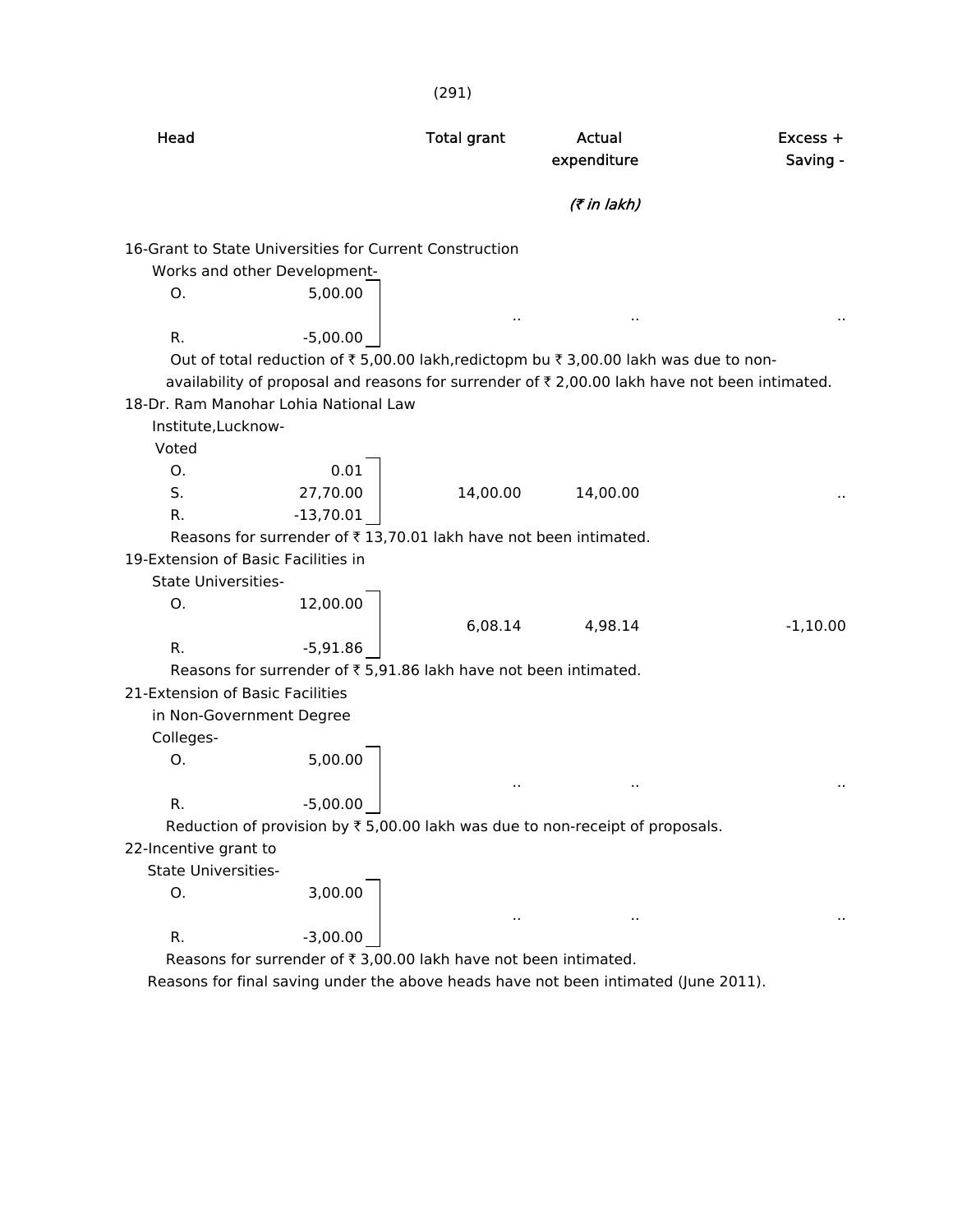| (vii) Excess occurred mainly under :- |                                                                     |                    |                                                                                                                                                                                              |                        |
|---------------------------------------|---------------------------------------------------------------------|--------------------|----------------------------------------------------------------------------------------------------------------------------------------------------------------------------------------------|------------------------|
| Head                                  |                                                                     | <b>Total grant</b> | Actual<br>expenditure                                                                                                                                                                        | $Excess +$<br>Saving - |
|                                       |                                                                     |                    | (7 in lakh)                                                                                                                                                                                  |                        |
| 4202-Capital Outlay on Education,     |                                                                     |                    |                                                                                                                                                                                              |                        |
| Sports, Art and Culture-              |                                                                     |                    |                                                                                                                                                                                              |                        |
| 01-General Education-                 |                                                                     |                    |                                                                                                                                                                                              |                        |
| 203-University and Higher             |                                                                     |                    |                                                                                                                                                                                              |                        |
| Education-                            |                                                                     |                    |                                                                                                                                                                                              |                        |
|                                       | 05-Completion of incomplete Buildings of                            |                    |                                                                                                                                                                                              |                        |
|                                       | Government Degree Colleges-                                         |                    |                                                                                                                                                                                              |                        |
| Voted                                 |                                                                     |                    |                                                                                                                                                                                              |                        |
| Ο.                                    | 15,00.00                                                            |                    |                                                                                                                                                                                              |                        |
|                                       |                                                                     | 25,20.60           | 28,99.02                                                                                                                                                                                     | $+3,78.42$             |
| R.                                    | 10,20.60                                                            |                    |                                                                                                                                                                                              |                        |
|                                       | Augmentation of provision by ₹10,20.60 lakh was due to less budget. |                    |                                                                                                                                                                                              |                        |
|                                       | 20-Grant for opening of Colleges by Private                         |                    |                                                                                                                                                                                              |                        |
| management/Institutions-              |                                                                     |                    |                                                                                                                                                                                              |                        |
| Ο.                                    | 10,00.00                                                            |                    |                                                                                                                                                                                              |                        |
|                                       |                                                                     | 9,70.00            | 10,40.00                                                                                                                                                                                     | $+70.00$               |
| R.                                    | $-30.00$                                                            |                    |                                                                                                                                                                                              |                        |
|                                       | Reasons for surrender of ₹ 30.00 lakh have not been intimated.      |                    |                                                                                                                                                                                              |                        |
| 24-Panchsheel Degree                  |                                                                     |                    |                                                                                                                                                                                              |                        |
| College, Agra-                        |                                                                     |                    |                                                                                                                                                                                              |                        |
| Ο.                                    | 1.00                                                                |                    |                                                                                                                                                                                              |                        |
|                                       |                                                                     | 1,00.00            | 1,00.00                                                                                                                                                                                      |                        |
| R.                                    | 99.00                                                               |                    |                                                                                                                                                                                              |                        |
|                                       |                                                                     |                    | Augmentation of provision by ₹ 99.00 lakh was due to requirement of fund.<br>the contract of the contract of the contract of the contract of the contract of the contract of the contract of |                        |

Reasons for final excess under the above heads have not been intimated (June 2011).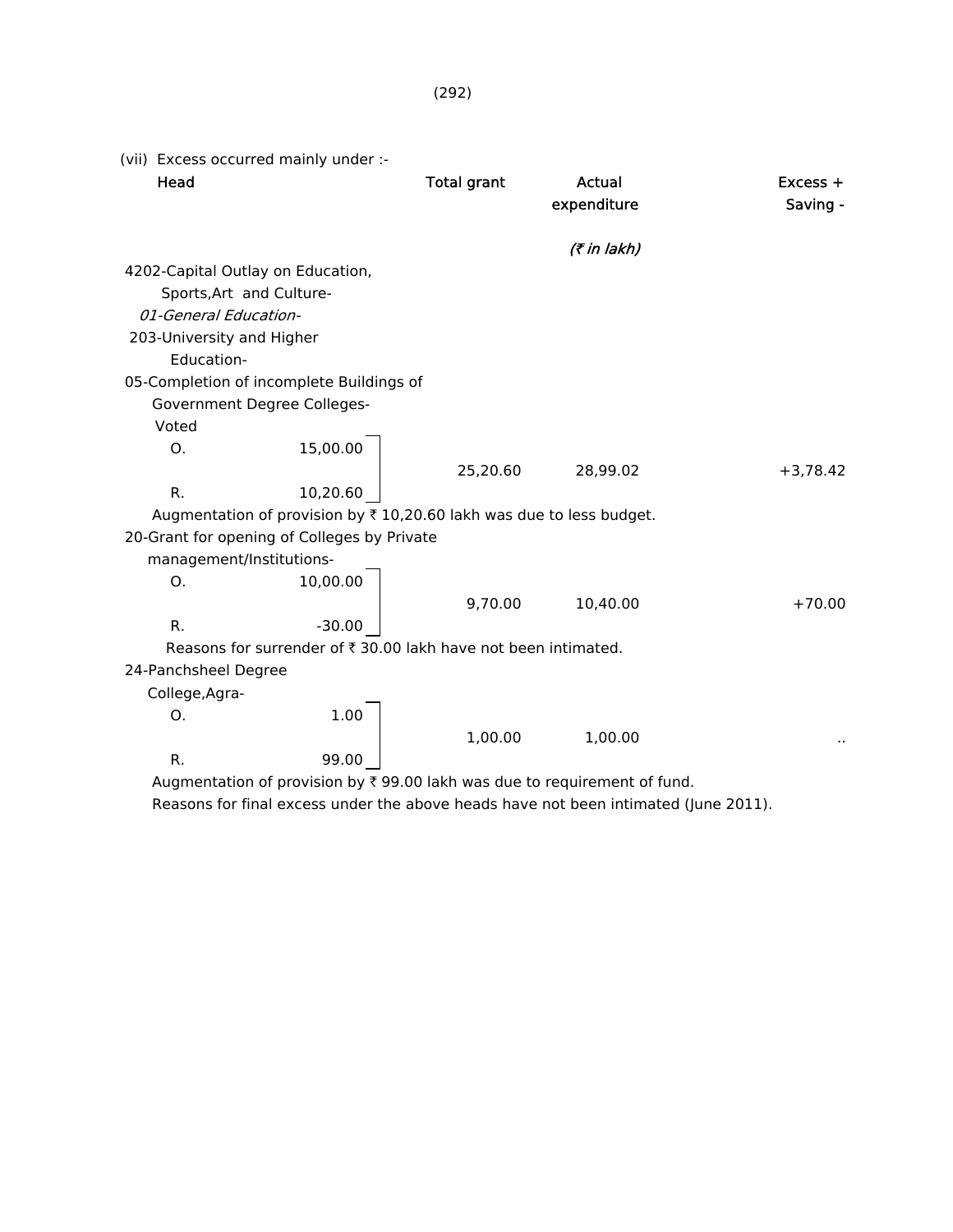| <b>Major Heads</b>                                          |                                       | <b>Total grant</b> | <b>Actual</b><br>expenditure                                               | $Excess +$<br>Saving - |
|-------------------------------------------------------------|---------------------------------------|--------------------|----------------------------------------------------------------------------|------------------------|
|                                                             |                                       | (₹ in thousand)    |                                                                            |                        |
| Revenue-                                                    |                                       |                    |                                                                            |                        |
| 2202-General Education                                      |                                       |                    |                                                                            |                        |
| Voted-                                                      |                                       |                    |                                                                            |                        |
| Original                                                    | 98,17,48                              |                    |                                                                            |                        |
|                                                             |                                       | 98,17,48           | 83,74,94                                                                   | $-14,42,54$            |
| Supplementary                                               |                                       |                    |                                                                            |                        |
| Amount surrendered during the year (March 2011)<br>Capital- |                                       |                    |                                                                            | 1,04,77                |
| 4202-Capital Outlay on Education,                           |                                       |                    |                                                                            |                        |
| Sports, Art and Culture                                     |                                       |                    |                                                                            |                        |
| Voted-                                                      |                                       |                    |                                                                            |                        |
| Original                                                    | 10,04                                 |                    |                                                                            |                        |
|                                                             |                                       | 10,04              | 21,70                                                                      | $+11,66$               |
| Supplementary                                               |                                       |                    |                                                                            |                        |
| Amount surrendered during the year                          |                                       |                    |                                                                            |                        |
| <b>Notes and Comments-</b>                                  |                                       |                    |                                                                            |                        |
| Revenue-                                                    |                                       |                    |                                                                            |                        |
| Voted-                                                      |                                       |                    |                                                                            |                        |
| anticipated for surrender.                                  |                                       |                    | (i)Out of the final saving of ₹14,42.54 lakh only ₹1,04.77 lakh could be   |                        |
| mainly under:-                                              |                                       |                    | (ii) Saving ( Partly counterbalanced by excess under other heads) occurred |                        |
| Head                                                        |                                       | <b>Total grant</b> | Actual                                                                     | $Excess +$             |
|                                                             |                                       |                    | expenditure                                                                | Saving -               |
|                                                             |                                       |                    | (7 in lakh)                                                                |                        |
| 2202-General Education-                                     |                                       |                    |                                                                            |                        |
| 80-General-                                                 |                                       |                    |                                                                            |                        |
| 003-Training-                                               |                                       |                    |                                                                            |                        |
| 01-Central Plan/Centrally Sponsered                         |                                       |                    |                                                                            |                        |
| Schemes                                                     |                                       | 67,74.49           | 56,37.76                                                                   | $-11,36.73$            |
| 800-Other Expenditure-                                      |                                       |                    |                                                                            |                        |
| 05-Arrangement for pay etc. and other                       |                                       |                    |                                                                            |                        |
|                                                             | items for the employees of State      |                    |                                                                            |                        |
|                                                             | educational Technical Institute, U.P. |                    |                                                                            |                        |
| Lucknow-                                                    |                                       |                    |                                                                            |                        |
| 0.                                                          | 2,54.93                               | 1,96.50            | 1,96.50                                                                    |                        |
| R.                                                          | $-58.43$                              |                    |                                                                            |                        |

# GRANT NO. 75-EDUCATION DEPARTMENT (STATE COUNCIL OF EDUCATIONAL RESEARCH AND TRAINING)

Reasons for the surrender of Rs. 58.43 lakh have not been intimated.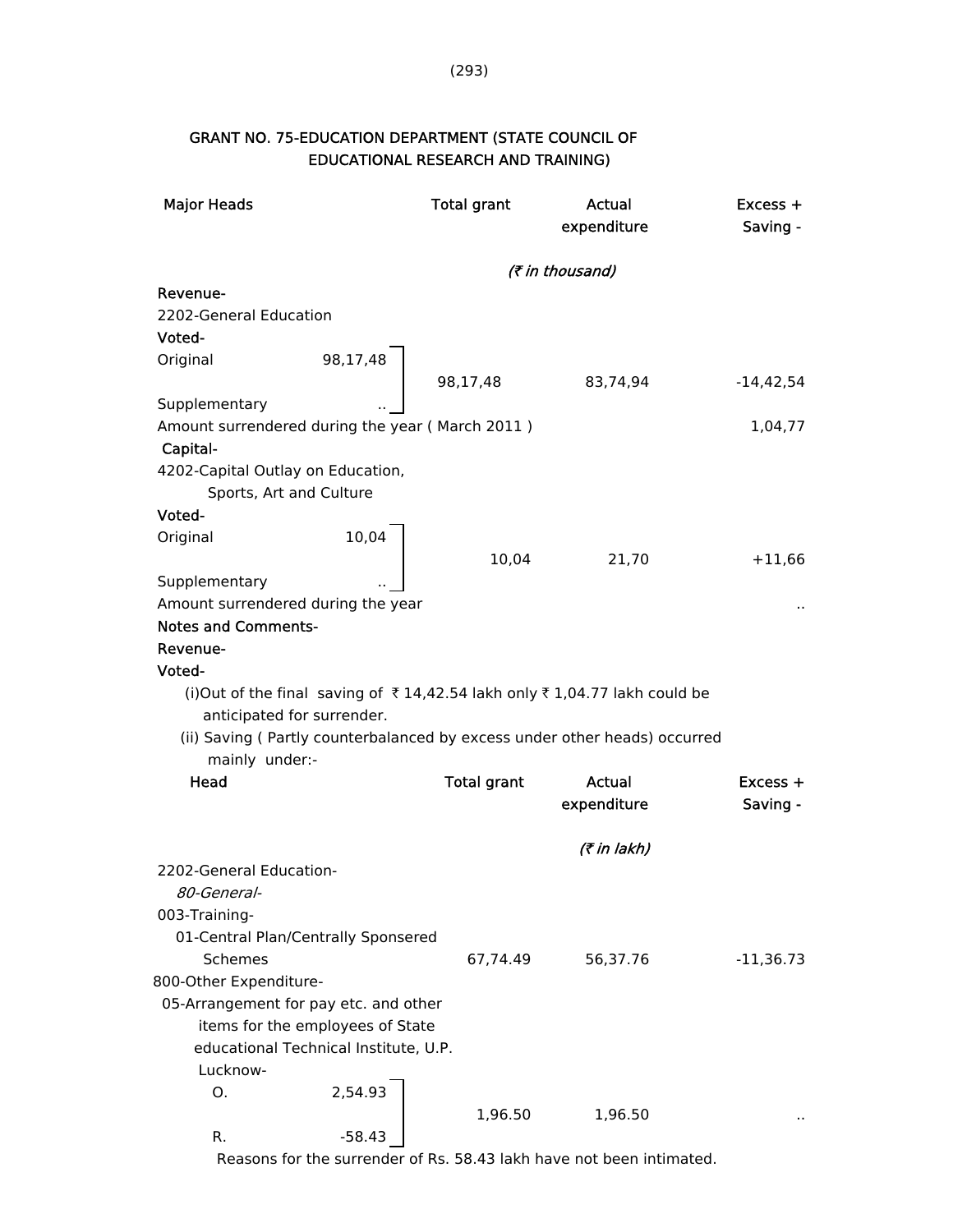| Head                                                                            |                                    | <b>Total grant</b> | Actual<br>expenditure                                                                    | Excess +<br>Saving - |  |
|---------------------------------------------------------------------------------|------------------------------------|--------------------|------------------------------------------------------------------------------------------|----------------------|--|
|                                                                                 |                                    |                    | (7 in lakh)                                                                              |                      |  |
| 06-Payment of Arrears-                                                          |                                    |                    |                                                                                          |                      |  |
| Ο.                                                                              | 13,29.51                           |                    |                                                                                          |                      |  |
|                                                                                 |                                    | 12,28.08           | 10,24.98                                                                                 | $-2,03.10$           |  |
| R.                                                                              | $-1,01.43$                         |                    |                                                                                          |                      |  |
|                                                                                 |                                    |                    | Out of total reduction in by provision by ₹1,01.43 lakh, reduction of ₹91.79 lakh        |                      |  |
|                                                                                 |                                    |                    | was due to excessive budget and reasons for surrender of ₹9.64 lakh have not             |                      |  |
| been intimated.                                                                 |                                    |                    |                                                                                          |                      |  |
| (June 2011).                                                                    |                                    |                    | Reasons for the final saving under the above heads have not been intimated.              |                      |  |
| (iii) Excess occurred mainly under :-                                           |                                    |                    |                                                                                          |                      |  |
| 2202-General Education-                                                         |                                    |                    |                                                                                          |                      |  |
| 80-General-                                                                     |                                    |                    |                                                                                          |                      |  |
| 003-Training-                                                                   |                                    |                    |                                                                                          |                      |  |
| 03-Elementary Education Department                                              |                                    |                    |                                                                                          |                      |  |
| Board of State Education Institute,                                             |                                    |                    |                                                                                          |                      |  |
| Allahabad-                                                                      |                                    |                    |                                                                                          |                      |  |
| O.                                                                              | 1,97.19                            |                    |                                                                                          |                      |  |
|                                                                                 |                                    | 1,94.65            | 2,31.99                                                                                  | $+37.34$             |  |
| R.                                                                              | $-2.54$                            |                    |                                                                                          |                      |  |
|                                                                                 |                                    |                    | Reasons for the surrender of Rs.2.54 lakh have not been intimated.                       |                      |  |
| 08-Audio/Visual, Education Department                                           |                                    |                    |                                                                                          |                      |  |
|                                                                                 | Council of Educational Publicity   |                    |                                                                                          |                      |  |
| Office, Allahabad-                                                              |                                    |                    |                                                                                          |                      |  |
| 0.                                                                              | 17.89                              |                    |                                                                                          |                      |  |
|                                                                                 |                                    | 29.49              | 29.49                                                                                    |                      |  |
| R.                                                                              | 11.60                              |                    |                                                                                          |                      |  |
| Out of net augmentation of provision by ₹11.60 lakh augmentation of ₹11.61 lakh |                                    |                    | was due to less budget and reasons for surrender of $\bar{\tau}$ 0.01 lakh have not been |                      |  |
| intimated.                                                                      |                                    |                    |                                                                                          |                      |  |
| 13-Govt. Training Institute-Govt.                                               |                                    |                    |                                                                                          |                      |  |
|                                                                                 | Physical Training Degree Colleges- |                    |                                                                                          |                      |  |
| О.                                                                              | 1,09.24                            |                    |                                                                                          |                      |  |
|                                                                                 |                                    | 1,16.05            | 1,14.19                                                                                  | $-1.86$              |  |
| R.                                                                              | 6.81                               |                    |                                                                                          |                      |  |

(294)

Out of net augmentation of provision by  $\bar{\tau}$  6.81 lakh,reasons for reduction in provision by  $\bar{\tau}$  13.75 lakh and surrender of  $\bar{\tau}$  6.94 lakh have not been intimated.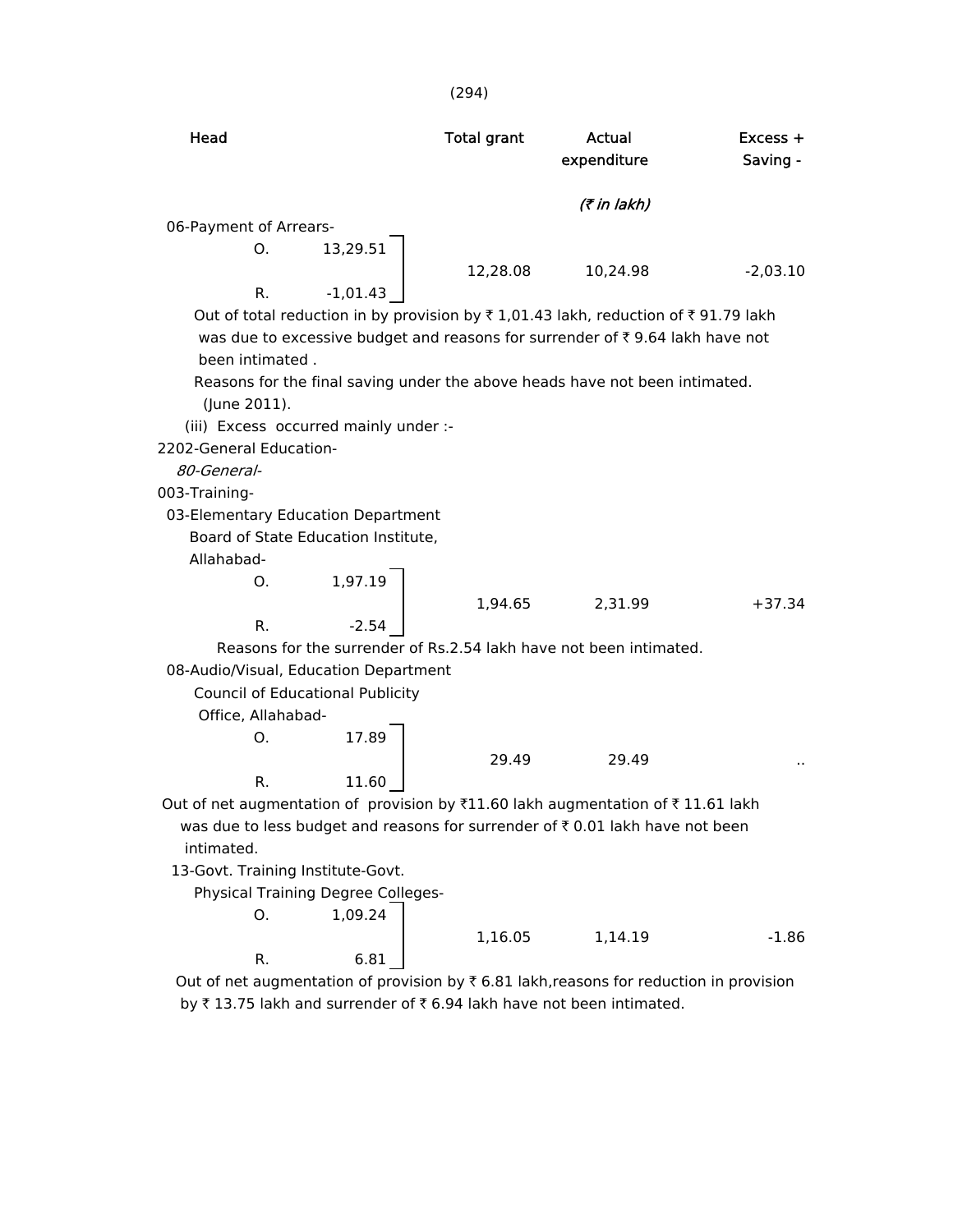| Head                                             |         | Total grant | Actual<br>expenditure                                                                                     | $Excess +$<br>Saving - |
|--------------------------------------------------|---------|-------------|-----------------------------------------------------------------------------------------------------------|------------------------|
|                                                  |         |             | (₹ in lakh)                                                                                               |                        |
| 20-College of Teachers Education-<br>$(C.T.E.)-$ |         |             |                                                                                                           |                        |
| O.                                               | 1,65.30 |             |                                                                                                           |                        |
|                                                  |         | 2,01.41     | 1.85.90                                                                                                   | $-15.51$               |
| R.                                               | 36.11   |             |                                                                                                           |                        |
|                                                  |         |             | Out of the net augmentation of provision by $\bar{\tau}$ 36.11 lakh, reasons for augmentation             |                        |
|                                                  |         |             | through re-appropriation of $\bar{\tau}$ 37.70 lakh and surrender of $\bar{\tau}$ 1.59 lakh have not been |                        |
| المستقبل ومناط وبالمنا                           |         |             |                                                                                                           |                        |

intimated.

004-Research-

03-Council of Psychology and Educational

Direction Department and

Psychology Branch, Allahabad-

|    | 2,09.36 |         |         |          |
|----|---------|---------|---------|----------|
|    |         | 2,28.16 | 2,14.49 | $-13.67$ |
| в. | 18.80   |         |         |          |

Out of the net augmentation of provision by  $\bar{\tau}$  18.80 lakh, reasons for augmentation of  $\bar{x}$ 19.65 lakh and surrender of  $\bar{x}$  0.85 lakh have not been intimated.

800-Other Expenditure-

01-Central Plan/Centrally Sponsored

Schemes-

|        | 1,02.72 |         |         |         |
|--------|---------|---------|---------|---------|
|        |         | 1,02.69 | 1,06.55 | $+3.86$ |
| R.     | $-0.03$ |         |         |         |
| $\sim$ |         | .       | . .     | .       |

 Reasons for the final saving/ excess under the above heads have not been intimated (June 2011).

# Capital-

- Voted-
	- (iv) Actual expenditure of  $\bar{\tau}$  21.70 lakh pertains to clearance of suspense for the year 2005-06 and 2006-07. Out of the final saving of  $\bar{\tau}$  10.04 lakh
		- (₹21.70 lakh- ₹11.66 lakh) no amount could be anticipated for surrender.
	- (v) Excess occurred under :-
- 4202-Capital Outlay on Education,

Sports, Art and Culture-

- 01-General Education-
- 201-Elementary Education-
- 01-Central Plan/Centrally Sponsored
	-
- Schemes 10.03 21.70 +11.67
	- Acutual expenditure of  $\overline{21.70}$  lakh pertains to clearance of suspense for the year 2005-06 and 2006-07.
	- Reasons for the final saving under the above heads have not been intimated (June 2011).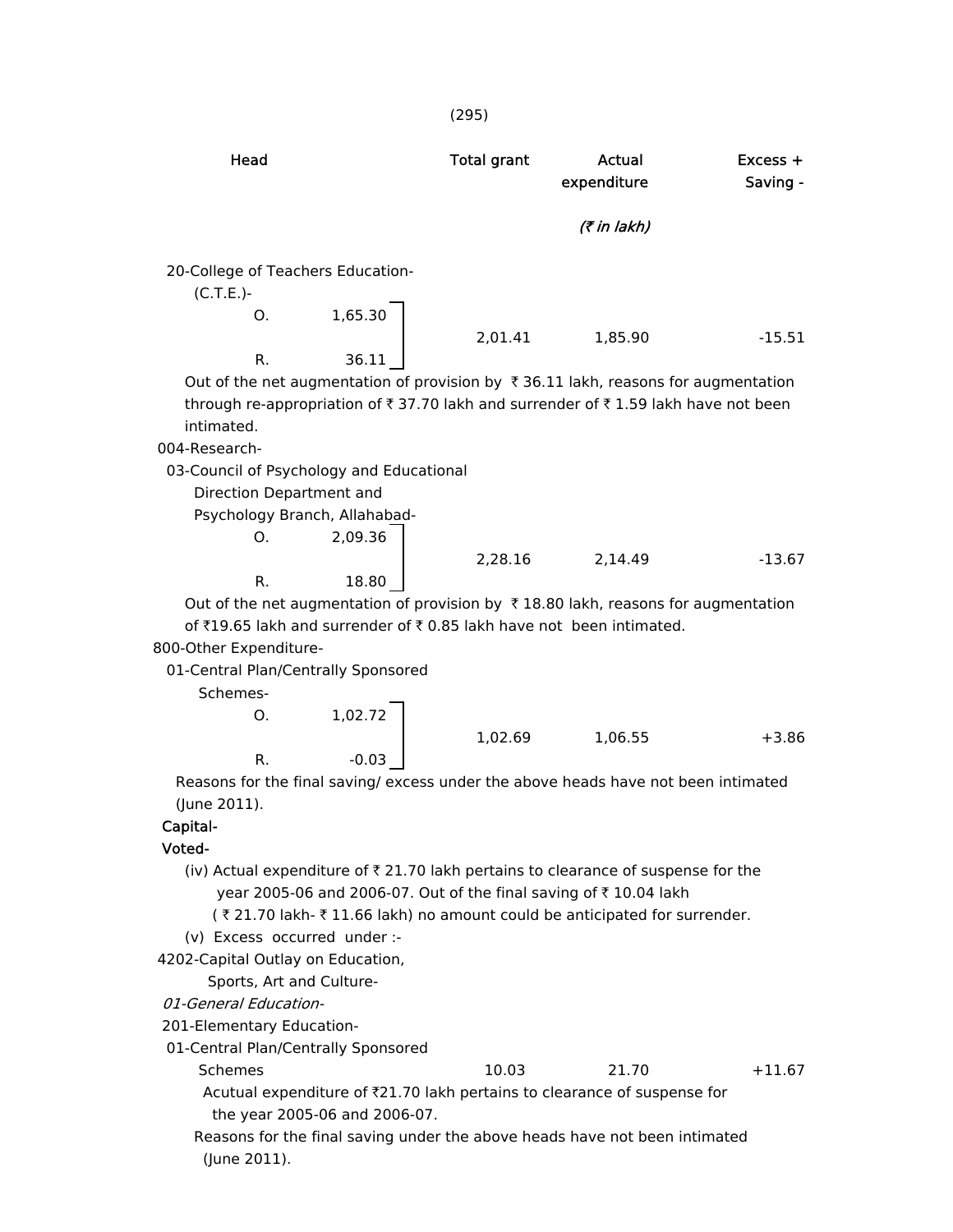# ( 296 )

# GRANT NO.76- LABOUR DEPARTMENT ( LABOUR WELFARE )

|          | <b>Major Heads</b>                                                                               |            | <b>Total grant</b> | Actual<br>expenditure | $Excess +$<br>Saving - |
|----------|--------------------------------------------------------------------------------------------------|------------|--------------------|-----------------------|------------------------|
|          |                                                                                                  |            |                    | $($ ₹ in thousand $)$ |                        |
| Revenue- |                                                                                                  |            |                    |                       |                        |
|          | 2210-Medical and Public Health and                                                               |            |                    |                       |                        |
|          | 2230-Labour and Employment                                                                       |            |                    |                       |                        |
| Voted-   |                                                                                                  |            |                    |                       |                        |
|          | Original                                                                                         | 1,72,49,66 |                    |                       |                        |
|          |                                                                                                  |            | 1,72,49,66         | 1,70,82,55            | $-1,67,11$             |
|          | Supplementary                                                                                    |            |                    |                       |                        |
|          | Amount surrendered during the year (March 2011)                                                  |            |                    |                       | 2,66,64                |
|          | <b>Notes and Comments-</b>                                                                       |            |                    |                       |                        |
|          | Revenue-                                                                                         |            |                    |                       |                        |
| Voted-   | Actual expenditure of ₹1,70,82.55 lakh includes clearance of suspense amounting to               |            |                    |                       |                        |
| (i)      | ₹1,63.09 lakh for the year 2001-02,2002-03,2003-04,2004-05,2005-06 and 2006-07.                  |            |                    |                       |                        |
| (ii)     | Out of the final saving of ₹3,30.20 lakh (₹1,67.11 lakh + ₹1,63.09 lakh), surrender of           |            |                    |                       |                        |
|          | ₹ 2,66.64 lakh was injudicious and indicative of incorrect estimation of expenditure under       |            |                    |                       |                        |
|          | the grant.                                                                                       |            |                    |                       |                        |
| (iii)    | Saving (partly counterbalanced by excess under other heads) occurred mainly under :-             |            |                    |                       |                        |
|          | Head                                                                                             |            | <b>Total grant</b> | <b>Actual</b>         | $Excess +$             |
|          |                                                                                                  |            |                    | expenditure           | Saving -               |
|          |                                                                                                  |            |                    | $($ ₹ in lakh)        |                        |
|          | 2230-Labour and Employment-                                                                      |            |                    |                       |                        |
|          | 01-Labour-                                                                                       |            |                    |                       |                        |
|          | 004-Research and Statistics-                                                                     |            |                    |                       |                        |
|          | 03-Research Reports and                                                                          |            |                    |                       |                        |
|          | Labour Statistics-                                                                               |            |                    |                       |                        |
|          | O.                                                                                               | 1,87.37    |                    |                       |                        |
|          | R.                                                                                               | $-11.25$   | 1,76.12            | 1,76.97               | $+0.85$                |
|          | Out of total saving of ₹11.25 lakh, surrender of ₹7.35 lakh was mainly due to on the basis of    |            |                    |                       |                        |
|          | actual expenditure, less amount, non-availbility of amount in D.A. etc. Reasons for reduction    |            |                    |                       |                        |
|          | in provision by ₹4.04 lakh and augmentation of provision by ₹0.14 lakh have not been intimated.  |            |                    |                       |                        |
|          | Actual expenditure of ₹1,76.97 lakh include clearance of suspense amounting to ₹00.89 lakh       |            |                    |                       |                        |
|          | for the year 2001-02.                                                                            |            |                    |                       |                        |
|          | 101-Industrial Relations-                                                                        |            |                    |                       |                        |
|          | 03-Enforcement of Labour Regulations-                                                            |            |                    |                       |                        |
|          | 0.                                                                                               | 12,45.41   |                    |                       |                        |
|          | R.                                                                                               | $-39.03$   | 12,06.38           | 12,28.60              | $+22.22$               |
|          | Out of total saving of ₹39.03 lakh, surrender of ₹25.08 lakh was mainly due to post remaining    |            |                    |                       |                        |
|          | vacant, less amount, on the basis of actual expenditure, etc. Reasons for reduction in provision |            |                    |                       |                        |
|          | by ₹13.95 lakh have not been intimated.                                                          |            |                    |                       |                        |
|          | Actual expenditure of ₹12,28.60 lakh includes clearance of suspense amounting to ₹22.39 lakh     |            |                    |                       |                        |
|          | for the year 2001-02, 2002-03 and 2003-04.                                                       |            |                    |                       |                        |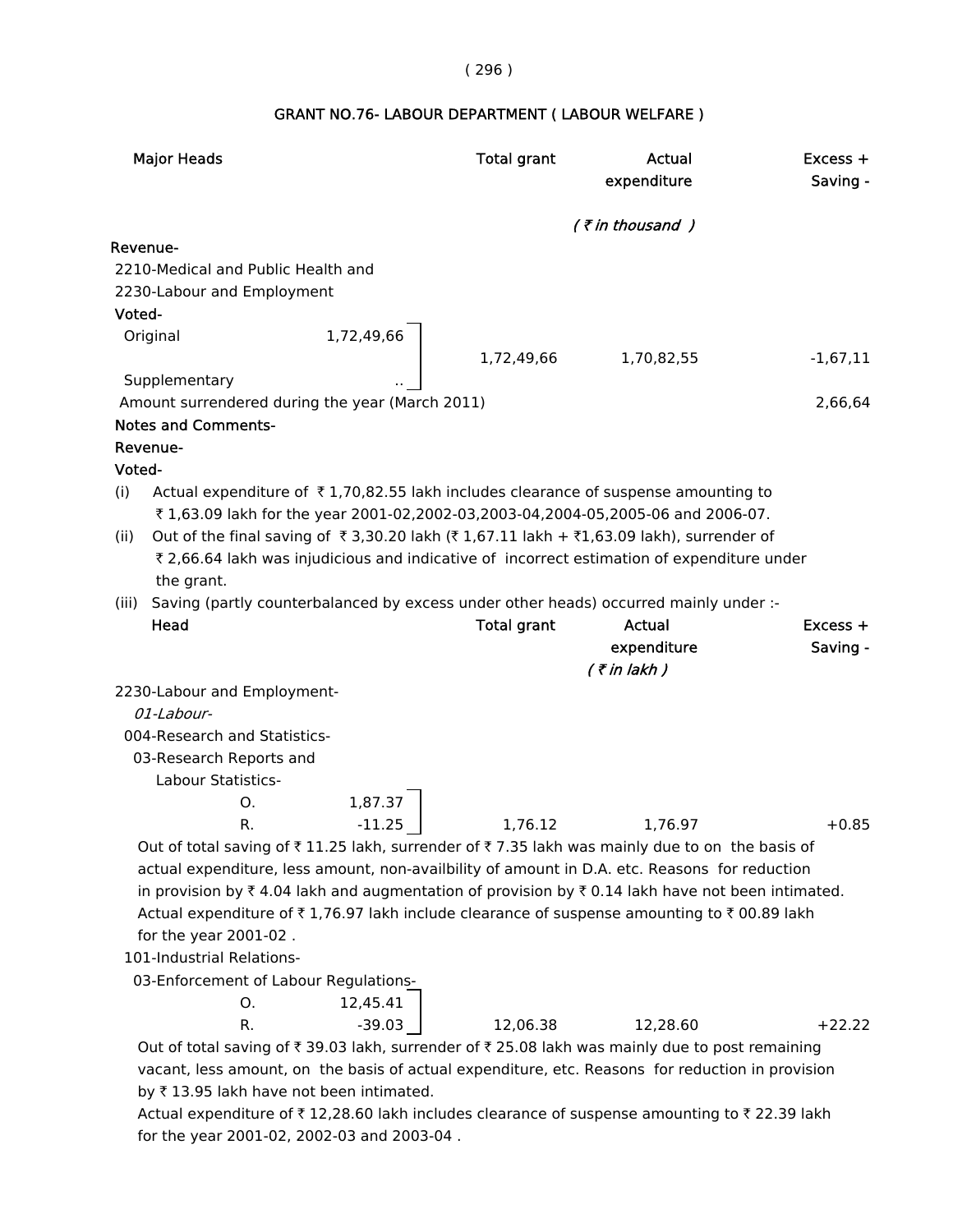| × | ٧ | ۰ |
|---|---|---|
|---|---|---|

| Head                                                                                                                           | <b>Total grant</b> | Actual<br>expenditure | $Excess +$<br>Saving - |
|--------------------------------------------------------------------------------------------------------------------------------|--------------------|-----------------------|------------------------|
|                                                                                                                                |                    | $($ ₹ in lakh $)$     |                        |
| 102-Working Conditions and Safety-                                                                                             |                    |                       |                        |
| 03- Inspector of Factories-                                                                                                    |                    |                       |                        |
| 6,16.93<br>О.                                                                                                                  |                    |                       |                        |
| $-34.55$<br>R.                                                                                                                 | 5,82.38            | 5,93.17               | $+10.79$               |
| Out of total saving of ₹ 34.55 lakh, surrender of ₹ 22.01 lakh was mainly due to post remaining                                |                    |                       |                        |
| vacant, less amount, on the basis of actual expenditure etc. Reasons for reduction in provision                                |                    |                       |                        |
| by ₹12.54 lakh have not been intimated.                                                                                        |                    |                       |                        |
| Actual expenditure of ₹ 5,93.17 lakh includes clearance of suspense amounting to ₹ 11.29 lakh                                  |                    |                       |                        |
| for the year 2001-02, 2004-05 and 2005-06.                                                                                     |                    |                       |                        |
| 103-General Labour Welfare-                                                                                                    |                    |                       |                        |
| 03- General Housing Schemes-                                                                                                   |                    |                       |                        |
| 5,93.22<br>0.                                                                                                                  |                    |                       |                        |
| $-15.59$<br>R.                                                                                                                 | 5,77.63            | 5,77.96               | $+0.33$                |
| Out of total saving of $\overline{\tau}$ 15.59 lakh, surrender of $\overline{\tau}$ 2.12 lakh was mainly due to post remaining |                    |                       |                        |
| vacant, less amount, on the basis of actual expenditure etc. Reasons for reduction in provision                                |                    |                       |                        |
| by ₹21.29 lakh and augmentation of provision by ₹7.82 lakh have not been intimated.                                            |                    |                       |                        |
| Actual expenditure of ₹5,77.96 lakh includes clearance of suspense amounting to ₹0.31 lakh                                     |                    |                       |                        |
| for the year 2001-02 and 2004-05.                                                                                              |                    |                       |                        |
| 04-Labour Welfare Centres under                                                                                                |                    |                       |                        |
| <b>Educational Schemes-</b>                                                                                                    |                    |                       |                        |
| 10,34.95<br>0.                                                                                                                 |                    |                       |                        |
| $-28.80$<br>R.                                                                                                                 | 10,06.15           | 10,18.49              | $+12.34$               |
| Out of total saving of ₹ 28.80 lakh, surrender of ₹ 16.41 lakh was mainly due to less amount,                                  |                    |                       |                        |
| on the basis of actual expenditure etc. Reasons for reduction in provision by ₹12.39 lakh                                      |                    |                       |                        |
| have not been intimated.                                                                                                       |                    |                       |                        |
| Actual expenditure of ₹10,18.49 lakh include clearance of suspense amounting to ₹12.21 lakh                                    |                    |                       |                        |
| for the year 2001-02, 2002-03, 2003-04, 2004-05 and 2008-09.                                                                   |                    |                       |                        |
| Reasons for the final excess under the above heads have not been intimated (June 2011).                                        |                    |                       |                        |
| (iv) Excess occurred under :-                                                                                                  |                    |                       |                        |
| 2230-Labour and Employment-                                                                                                    |                    |                       |                        |
| 01-Labour-                                                                                                                     |                    |                       |                        |
| 001-Direction and Administration-                                                                                              |                    |                       |                        |
| 03-Establishment of Labour Commissioner-                                                                                       |                    |                       |                        |
| 3,12.91<br>O.                                                                                                                  |                    |                       |                        |
| R.<br>10.98                                                                                                                    | 3,23.89            | 3.24.04               | $+0.15$                |
| Out of net augmentation of $\bar{\tau}$ 10.98 lakh, surrender of $\bar{\tau}$ 5.82 lakh was mainly due to on the basis         |                    |                       |                        |
| of actual expenditure, non-availbility of amount in D.A. etc. Reasons for reduction in provision                               |                    |                       |                        |
| by ₹ 0.30 lakh and augmentation of provision by ₹ 17.10 lakh have not been intimated.                                          |                    |                       |                        |
| Actual expenditure of ₹ 3,24.04 lakh includes clearance of suspense amounting to ₹ 0.02 lakh                                   |                    |                       |                        |
| for the year 2001-02.                                                                                                          |                    |                       |                        |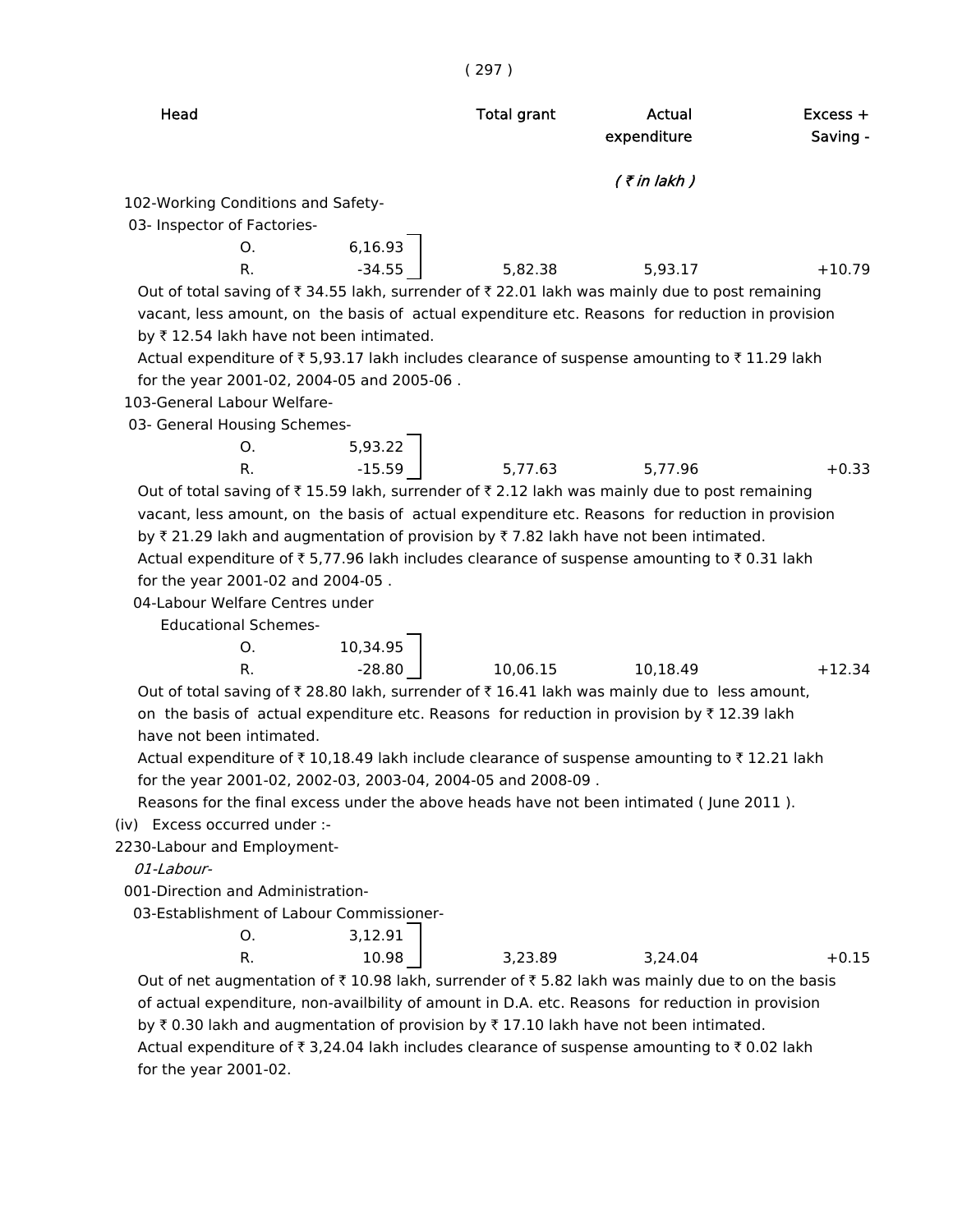| Head                                                                                                          | <b>Total grant</b> | Actual<br>expenditure | $Excess +$<br>Saving - |
|---------------------------------------------------------------------------------------------------------------|--------------------|-----------------------|------------------------|
|                                                                                                               |                    | $($ ₹ in lakh $)$     |                        |
| 101-Industrial Relations-                                                                                     |                    |                       |                        |
| 04-Settlement of Disputes-                                                                                    |                    |                       |                        |
| 26,89.42<br>O.                                                                                                |                    |                       |                        |
| 3.36<br>R.                                                                                                    | 26,92.78           | 27,49.85              | $+57.07$               |
| Out of net augmentation of ₹ 3.36 lakh, surrender of ₹ 68.21 lakh was mainly due to less amount,              |                    |                       |                        |
| on the basis of actual expenditure etc. Reasons for reduction in provision by ₹2.72 lakh and                  |                    |                       |                        |
| augmentation of provision by ₹74.29 lakh have not been intimated.                                             |                    |                       |                        |
| Actual expenditure of ₹27,49.85 lakh includes clearance of suspense amounting to ₹92.14 lakh                  |                    |                       |                        |
| for the year 2001-02, 2004-05 and 2006-07.                                                                    |                    |                       |                        |
| 103-General Labour Welfare-                                                                                   |                    |                       |                        |
| 05- Health Schemes-                                                                                           |                    |                       |                        |
| 98.80<br>O <sub>1</sub>                                                                                       |                    |                       |                        |
| $-6.58$<br>R.                                                                                                 | 92.22              | 1.09.42               | $+17.20$               |
| Out of net saving of ₹ 6.58 lakh, surrender of ₹ 6.88 lakh was mainly due to less amount,                     |                    |                       |                        |
| on the basis of actual expenditure etc. Reasons for augmentation of provision by ₹0.30 lakh                   |                    |                       |                        |
| have not been intimated.                                                                                      |                    |                       |                        |
| Actual expenditure of ₹1,09.42 lakh includes clearance of suspense amounting to ₹17.38 lakh                   |                    |                       |                        |
| for the year 2001-02.                                                                                         |                    |                       |                        |
| 800- Other expenditure-                                                                                       |                    |                       |                        |
| 03-Registration of Trade Unions                                                                               |                    |                       |                        |
| and implementation of                                                                                         |                    |                       |                        |
| <b>Standing Orders-</b>                                                                                       |                    |                       |                        |
| 1,57.38<br>O.                                                                                                 |                    |                       |                        |
| $-4.48$<br>R.                                                                                                 | 1,52.90            | 1,59.30               | $+6.40$                |
| Out of net of ₹4.48 lakh, surrender of ₹3.53 lakh was mainly due to post remaining vacant,                    |                    |                       |                        |
| on the basis of actual expenditure etc. Reduction in provision by $\bar{\tau}$ 1.15 lakh was due to surrender |                    |                       |                        |
| of available amount by Drawing and Disbursing officer and reasons for augmentation of provision               |                    |                       |                        |
| by ₹ 0.20 lakh have not been intimated.                                                                       |                    |                       |                        |

Actual expenditure of  $\bar{\tau}$  1,59.30 lakh includes clearance of suspense amounting to  $\bar{\tau}$  6.44 lakh for the year 2001-02, 2002-03 and 2004-05.

Reasons for the final excess under the above heads have not been intimated ( June 2011 ).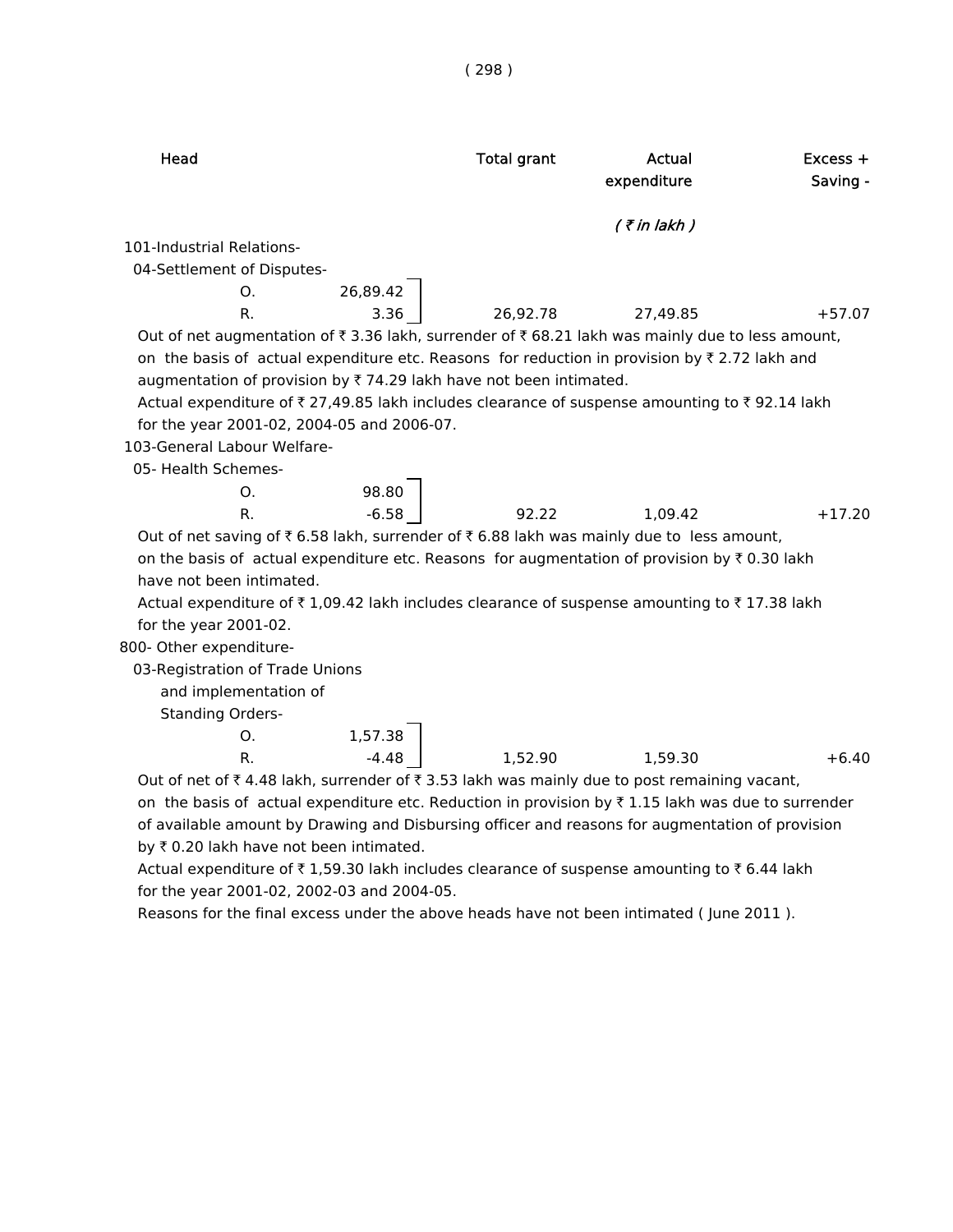#### ( 299 )

#### GRANT NO. 77- LABOUR DEPARTMENT (EMPLOYMENT)

| <b>Major Heads</b>                                                                                  | <b>Total grant</b> | Actual<br>expenditure | Excess +<br>Saving - |
|-----------------------------------------------------------------------------------------------------|--------------------|-----------------------|----------------------|
|                                                                                                     |                    | (₹in thousand)        |                      |
| Revenue-                                                                                            |                    |                       |                      |
| 2230-Labour and Employment                                                                          |                    |                       |                      |
| Voted-                                                                                              |                    |                       |                      |
| Original                                                                                            |                    |                       |                      |
| 47,85,74                                                                                            | 47,85,74           | 46,68,01              | $-1, 17, 73$         |
| Supplementary                                                                                       |                    |                       |                      |
| Amount surrendered during the year (March 2011)                                                     |                    |                       | 96,70                |
| Capital-                                                                                            |                    |                       |                      |
| 4250-Capital Outlay on other Social Services                                                        |                    |                       |                      |
| Voted-                                                                                              |                    |                       |                      |
| Original                                                                                            |                    |                       |                      |
| $\begin{array}{c c} 19,25 \\ \hline \end{array}$                                                    | 19,25              | 28,80                 | $+9,55$              |
| Supplementary                                                                                       |                    |                       |                      |
| Amount surrendered during the year                                                                  |                    |                       |                      |
| <b>Notes and Comments-</b>                                                                          |                    |                       |                      |
| Revenue-                                                                                            |                    |                       |                      |
| Voted-                                                                                              |                    |                       |                      |
| Actual expenditure of $\bar{\tau}$ 46,68.01 lakh includes clearance of suspense amounting to<br>(i) |                    |                       |                      |
| ₹7.90 lakh for the year 2001-02,2002-03,2003-04,2004-05,2006-07,2008-09 and 2009-10                 |                    |                       |                      |
| respectively.                                                                                       |                    |                       |                      |
| Out of the final saving of ₹1,25.63 lakh (₹1,17.73 lakh + ₹7.90 lakh); only a sum of<br>(ii)        |                    |                       |                      |
| ₹ 96.70 lakh could be anticipated for surrender.                                                    |                    |                       |                      |
| (iii) Saving (partly counterbalanced by excess under another head) occurred mainly under :-         |                    |                       |                      |
| Head                                                                                                | <b>Total grant</b> | Actual                | $Excess +$           |
|                                                                                                     |                    | expenditure           | Saving -             |
|                                                                                                     |                    |                       |                      |
|                                                                                                     |                    | $($ ₹ in lakh $)$     |                      |
| 2230-Labour and Employment-                                                                         |                    |                       |                      |
| 02-Employment Service-                                                                              |                    |                       |                      |
| 001-Direction and Administration-                                                                   |                    |                       |                      |
| 04-District Employment Offices                                                                      |                    |                       |                      |
| 26,30.76<br>0.                                                                                      |                    |                       |                      |
|                                                                                                     | 25,59.98           | 25,63.08              | $+3.10$              |
| $-70.78$<br>R.                                                                                      |                    |                       |                      |
| Out of total saving of ₹70.78 lakh, surrender of ₹45.78 lakh was mainly due to excess bill          |                    |                       |                      |

 amount, on the basis of actual expenditure, etc. Reasons for reduction in provision by  $\bar{\tau}$  25.00 lakh have not been intimated.

Actual expenditure of  $\bar{\tau}$  25,63.08 lakh includes clearance of suspense amounting to  $\bar{\tau}$  21.50 lakh for the year 2001-02, 2002-03, 2003-04, 2004-05, 2006-07, 2007-08, 2008-09 and 2009-10.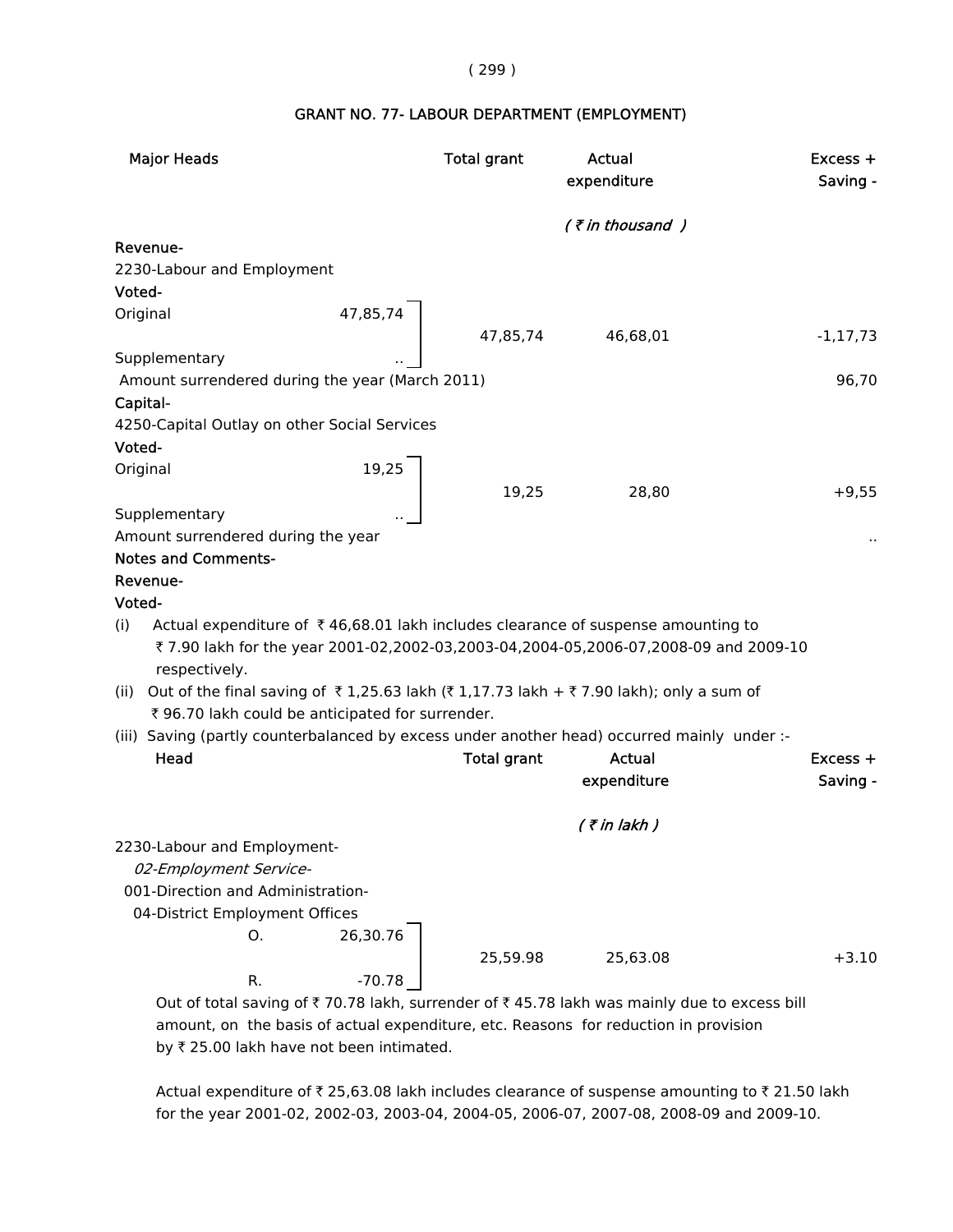| Head                                | <b>Total grant</b> | Actual<br>expenditure | $Excess +$<br>Saving - |
|-------------------------------------|--------------------|-----------------------|------------------------|
|                                     |                    | $($ ₹ in lakh $)$     |                        |
| 800-Other Expenditure-              |                    |                       |                        |
| 03-Educational and Guidance Centres |                    |                       |                        |
| for Candidates of Scheduled         |                    |                       |                        |
| Castes/ Scheduled Tribes and        |                    |                       |                        |
| <b>Backward Classes-</b>            |                    |                       |                        |
| 7,13.23<br>O.                       |                    |                       |                        |
|                                     | 6,79.80            | 6,89.34               | $+9.54$                |
| R.<br>$-33.43$                      |                    |                       |                        |

( 300 )

Out of total saving of  $\bar{\tau}$  33.43 lakh, surrender of  $\bar{\tau}$  20.43 lakh was mainly due to no transfer, no demand, on the basis of actual expenditure, etc. Reasons for reduction in provision by  $\bar{\tau}$  13.00 lakh have not been intimated.

Actual expenditure of  $\bar{\tau}$  6,89.34 lakh includes clearance of suspense amounting to  $\bar{\tau}$  10.95 lakh for the year 2001-02, 2002-03, 2003-04, 2004-05, 2005-06 2006-07, 2007-08, 2008-09, and 2009-10.

06-Payment of Arrears-

 $7,25.46$ 6,88.80 6,82.36 -6.44 R.  $-36.66$ 

Out of total saving of  $\bar{\tau}$  36.66 lakh,  $\bar{\tau}$  17.30 lakh was surrender on the basis of actual expenditure. Reasons for reduction in provision by  $\bar{\tau}$  19.36 lakh have not been intimated.

Actual expenditure of  $\bar{\tau}$  6,82.36 lakh includes clearance of suspense amounting to  $\bar{\tau}$  0.01 lakh for the year 2006-07.

(iv) Excess occurred under :-

2230-Labour and Employment-

02-Employment Service-

800-Other Expenditure-

05- Organisation of Special Employment

Cell in Employment Offices to provide

Employment Assistance to disabled-

O. 1,45.84

R. 47.39

| 1,93.23 | 2,14.76 | $+21.53$ |
|---------|---------|----------|
|         |         |          |

Out of net augmentation of  $\bar{\tau}$  47.39 lakh, reasons for surrender of  $\bar{\tau}$  9.97 lakh was mainly due to non-acceptance of proposal by Finance Department. Augmentation of provision by  $\bar{\tau}$  57.36 lakh was due to insufficient amount for payment of salary for the whole financial year.

Actual expenditure of  $\bar{\tau}$  2,14.76 lakh includes clearance of suspense amounting to  $\bar{\tau}$  24.59 lakh for the year 2005-06 and 2006-07.

# Capital-

## Voted-

- (v) Actual expenditure of  $\bar{\tau}$  28.80 lakh includes clearance of suspense amounting to  $\bar{\tau}$  9.63 lakh for the year 2005-06 and 2006-07 respectively.
- (vi) Out of the final saving of  $\bar{x}$  0.08 lakh ( $\bar{x}$  9.63 lakh- $\bar{x}$ 9.55 lakh); no amount could be anticipated for surrender.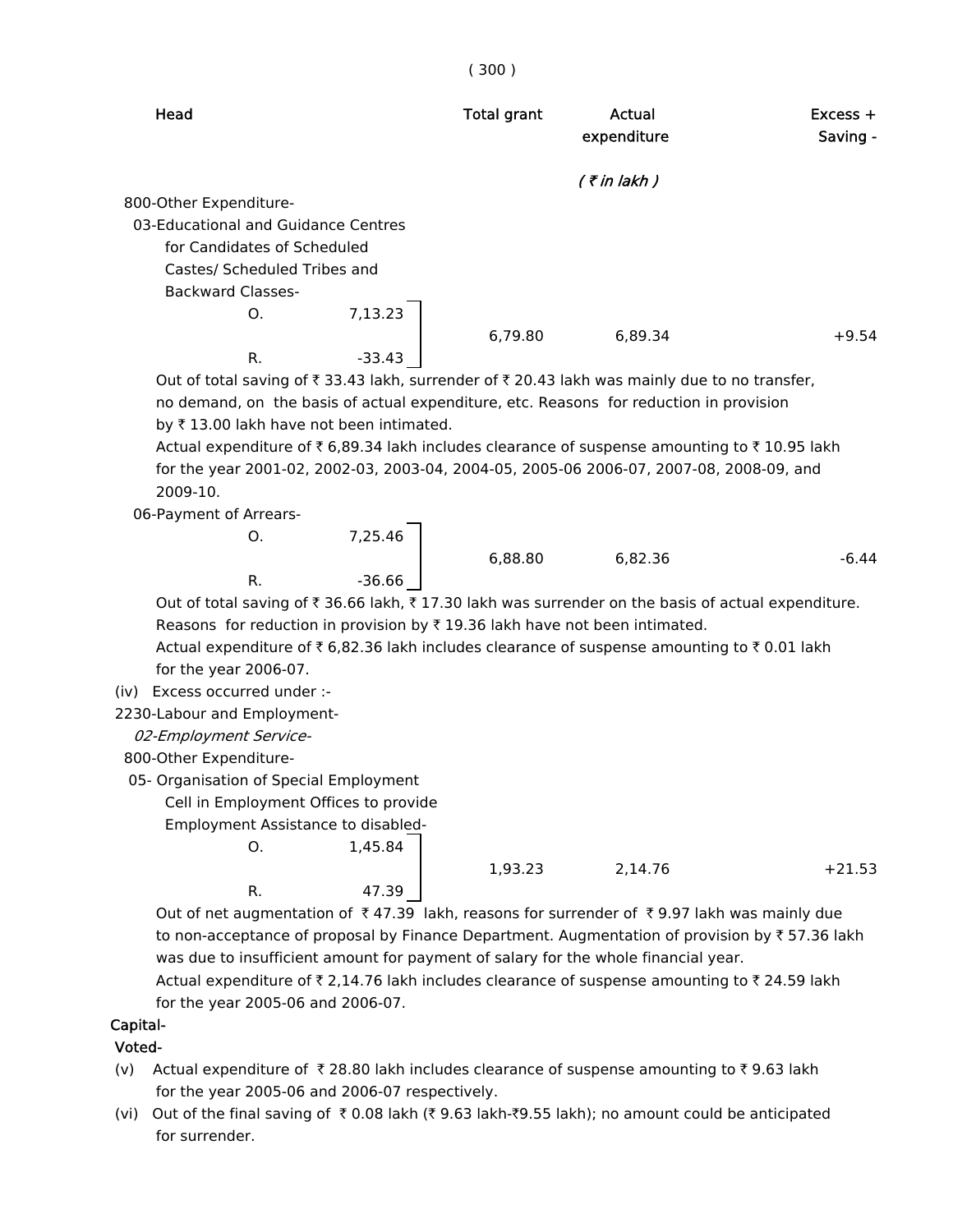| Excess (partly counterbalanced by small savings under other heads) occurred under :-<br>(vii)                    |             |             |            |
|------------------------------------------------------------------------------------------------------------------|-------------|-------------|------------|
| Head                                                                                                             | Total grant | Actual      | $Excess +$ |
|                                                                                                                  |             | expenditure | Saving -   |
|                                                                                                                  |             | (₹in lakh ) |            |
| 4250-Capital Outlay on Other Social Services-                                                                    |             |             |            |
| 203-Employment-                                                                                                  |             |             |            |
| 31-Employment Directorate                                                                                        | 3.00        | 6.84        | $+3.84$    |
| Actual expenditure of ₹6.84 lakh includes clearance of suspense amounting to ₹3.84 lakh                          |             |             |            |
| for the year 2006-07.                                                                                            |             |             |            |
| 32-District Employment Office                                                                                    | 14.00       | 17.73       | $+3.73$    |
| Actual expenditure of $\bar{\tau}$ 17.73 lakh includes clearance of suspense amounting to $\bar{\tau}$ 3.80 lakh |             |             |            |
| for the year 2006-07.                                                                                            |             |             |            |
| 54-Education and guidance centre for S.C./S.T.                                                                   |             |             |            |
| and Backward Class Candidates                                                                                    | 1.25        | 3.23        | $+1.98$    |
| Actual expenditure of ₹3.23 lakh includes clearance of suspense amounting to ₹1.98 lakh                          |             |             |            |

for the year 2005-06.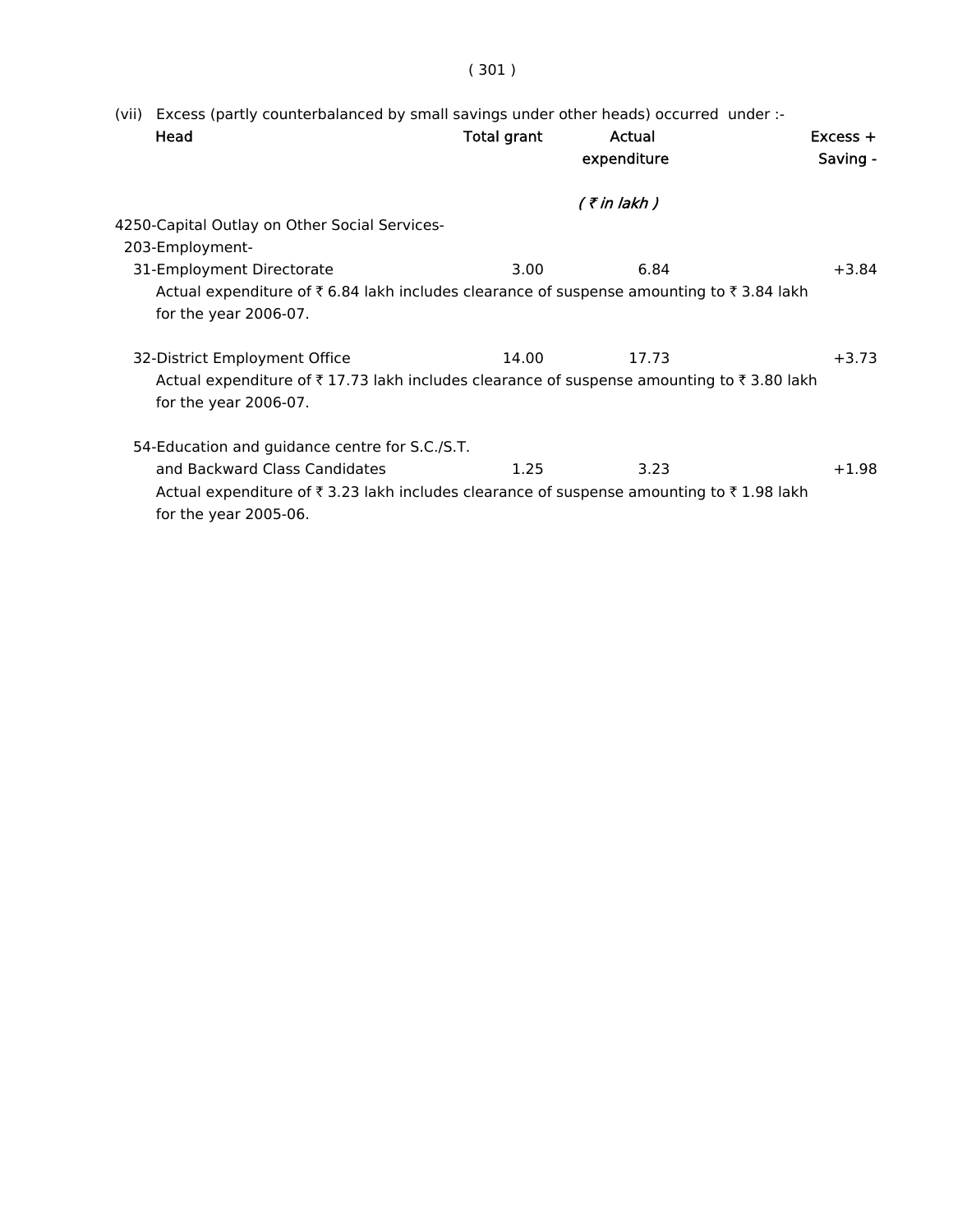# ( 302 )

|          | <b>Major Heads</b>                                                                                             |            | <b>Total grant</b> | Actual<br>expenditure | Excess +<br>Saving - |
|----------|----------------------------------------------------------------------------------------------------------------|------------|--------------------|-----------------------|----------------------|
|          |                                                                                                                |            |                    | $($ ₹ in thousand )   |                      |
|          | Revenue-                                                                                                       |            |                    |                       |                      |
|          | 2013-Council of Ministers,                                                                                     |            |                    |                       |                      |
|          | 2052-Secretariat-General Services,                                                                             |            |                    |                       |                      |
|          | 2070-Other Administrative Services,                                                                            |            |                    |                       |                      |
|          | 2075-Miscellaneous General Services,                                                                           |            |                    |                       |                      |
|          | 2220-Information and Publicity,                                                                                |            |                    |                       |                      |
|          | 2251-Secretariat-Social Services and                                                                           |            |                    |                       |                      |
|          | 3451-Secretariat-Economic Services                                                                             |            |                    |                       |                      |
| Voted-   |                                                                                                                |            |                    |                       |                      |
| Original |                                                                                                                | 3,98,51,02 |                    |                       |                      |
|          |                                                                                                                |            | 3,98,51,02         | 3,76,88,77            | $-21,62,25$          |
|          | Supplementary                                                                                                  |            |                    |                       |                      |
|          | Amount surrendered during the year (March 2011)                                                                |            |                    |                       | 21,33,02             |
| Capital- |                                                                                                                |            |                    |                       |                      |
|          | 4059-Capital Outlay on Public Works                                                                            |            |                    |                       |                      |
| Voted-   |                                                                                                                |            |                    |                       |                      |
| Original |                                                                                                                | 47,00,00   |                    |                       |                      |
|          |                                                                                                                |            | 47,00,00           | 79,36                 | $-46,20,64$          |
|          | Supplementary                                                                                                  |            |                    |                       |                      |
|          | Amount surrendered during the year (March 2011)                                                                |            |                    |                       | 46,20,64             |
|          | <b>Notes and Comments-</b>                                                                                     |            |                    |                       |                      |
|          | Revenue-                                                                                                       |            |                    |                       |                      |
| Voted-   |                                                                                                                |            |                    |                       |                      |
| (i)      | Out of the final saving of ₹21,62.25 lakh, only a sum of ₹21,33.02 lakh could be anticipated<br>for surrender. |            |                    |                       |                      |
| (ii)     | Saving (partly counterbalanced by excess under other heads) occurred mainly under :-                           |            |                    |                       |                      |
|          | Head                                                                                                           |            | <b>Total grant</b> | <b>Actual</b>         | Excess +             |
|          |                                                                                                                |            |                    | expenditure           | Saving -             |
|          |                                                                                                                |            |                    | $($ ₹ in lakh)        |                      |
|          | 2013-Council of Ministers-                                                                                     |            |                    |                       |                      |
|          | 101-Salary of Ministers and                                                                                    |            |                    |                       |                      |
|          | Deputy Ministers-                                                                                              |            |                    |                       |                      |
|          | 03-Ministers, Deputy Ministers                                                                                 |            |                    |                       |                      |
|          | and Assembly Secretaries-                                                                                      |            |                    |                       |                      |
|          | O.                                                                                                             | 83.48      |                    |                       |                      |
|          |                                                                                                                |            | 73.87              | 73.73                 | $-0.14$              |
|          | R.                                                                                                             | $-9.61$    |                    |                       |                      |

# GRANT NO. 78-SECRETARIAT ADMINISTRATION DEPARTMENT

Surrender of  $\bar{\tau}$  9.61 lakh was on the basis of actual expenditure.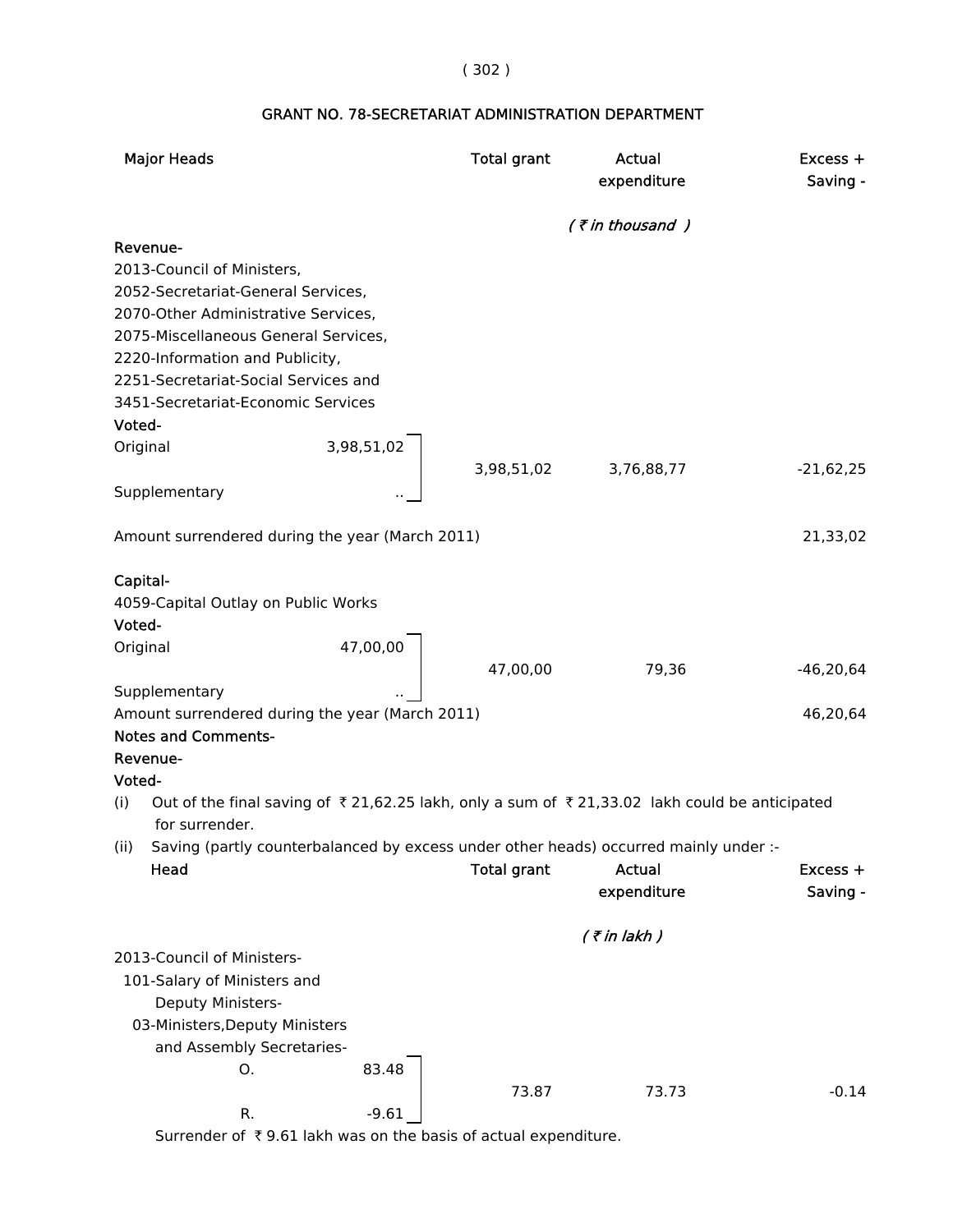|                                                                  |             | (303)              |                                                                                                                       |                        |
|------------------------------------------------------------------|-------------|--------------------|-----------------------------------------------------------------------------------------------------------------------|------------------------|
| Head                                                             |             | <b>Total grant</b> | Actual<br>expenditure                                                                                                 | $Excess +$<br>Saving - |
|                                                                  |             |                    | $($ ₹ in lakh $)$                                                                                                     |                        |
| 04-Amount of Income-Tax due to                                   |             |                    |                                                                                                                       |                        |
| Government of India to be borne                                  |             |                    |                                                                                                                       |                        |
| by State Government-                                             |             |                    |                                                                                                                       |                        |
| О.                                                               | 25.00       |                    |                                                                                                                       |                        |
|                                                                  |             | 14.78              | 14.78                                                                                                                 |                        |
| R.                                                               | $-10.22$    |                    |                                                                                                                       |                        |
| Surrender of ₹10.22 lakh was on the basis of actual expenditure. |             |                    |                                                                                                                       |                        |
| 102-Sumptuary and Other Allowances-                              |             |                    |                                                                                                                       |                        |
| 03-Allowances of Ministers and                                   |             |                    |                                                                                                                       |                        |
| Deputy Ministers -                                               |             |                    |                                                                                                                       |                        |
| О.                                                               | 5,00.40     |                    |                                                                                                                       |                        |
|                                                                  |             | 3,06.73            | 3,06.96                                                                                                               | $+0.23$                |
| R.                                                               | $-1,93.67$  |                    |                                                                                                                       |                        |
|                                                                  |             |                    | Out of total saving of $\bar{\tau}$ 1,93.67 lakh, reasons for reduction in provision by $\bar{\tau}$ 1,85.00 lakh was |                        |
|                                                                  |             |                    | due to less expenditure than anticipated and reduction in number of council of ministers.                             |                        |
| Surrender of ₹8.67 lakh was on the basis of actual expenditure.  |             |                    |                                                                                                                       |                        |
| 108-Tour Expenses-                                               |             |                    |                                                                                                                       |                        |
| 03-Tour Expenses of Ministers                                    |             |                    |                                                                                                                       |                        |
| and Deputy Ministers-                                            |             |                    |                                                                                                                       |                        |
| O.                                                               | 6,00.00     |                    |                                                                                                                       |                        |
|                                                                  |             | 5,68.18            | 5,24.97                                                                                                               | -43.21                 |
| R.                                                               | $-31.82$    |                    |                                                                                                                       |                        |
|                                                                  |             |                    | Out of total saving of ₹31.82 lakh, reasons for reduction in provision by ₹18.00 lakh was                             |                        |
|                                                                  |             |                    | due to less expenditure than anticipated in travelling expenses. Surrender of ₹13.82 lakh                             |                        |
| was on the basis of actual expenditure.                          |             |                    |                                                                                                                       |                        |
| 800-Other expenditure-                                           |             |                    |                                                                                                                       |                        |
| 03-Miscellaneous expenditure of                                  |             |                    |                                                                                                                       |                        |
| Ministers and Deputy Ministers-                                  |             |                    |                                                                                                                       |                        |
| O.                                                               | 2,15.01     |                    |                                                                                                                       |                        |
|                                                                  |             | 1,01.58            | 75.77                                                                                                                 | $-25.81$               |
| R.                                                               | $-1, 13.43$ |                    |                                                                                                                       |                        |
|                                                                  |             |                    | Out of total saving of ₹1,13.43 lakh, reasons for reduction in provision by ₹70.00 lakh                               |                        |
|                                                                  |             |                    | have not been intimated. Surrender of ₹43.43 lakh was due to economy measures and on                                  |                        |
| the basis of actual expenditure.                                 |             |                    |                                                                                                                       |                        |
| 2052-Secretariat- General Services-                              |             |                    |                                                                                                                       |                        |
| 090-Secretariat-                                                 |             |                    |                                                                                                                       |                        |
| 04-Development and Extension of                                  |             |                    |                                                                                                                       |                        |
| Secretariat Script Centre and library-                           |             |                    |                                                                                                                       |                        |
| 0.                                                               | 20.00       |                    |                                                                                                                       |                        |
|                                                                  |             | 0.93               | 1.22                                                                                                                  | $+0.29$                |
| R.                                                               | $-19.07$    |                    |                                                                                                                       |                        |
| Surrender of ₹19.07 lakh was on the basis of actual expenditure. |             |                    |                                                                                                                       |                        |
|                                                                  |             |                    |                                                                                                                       |                        |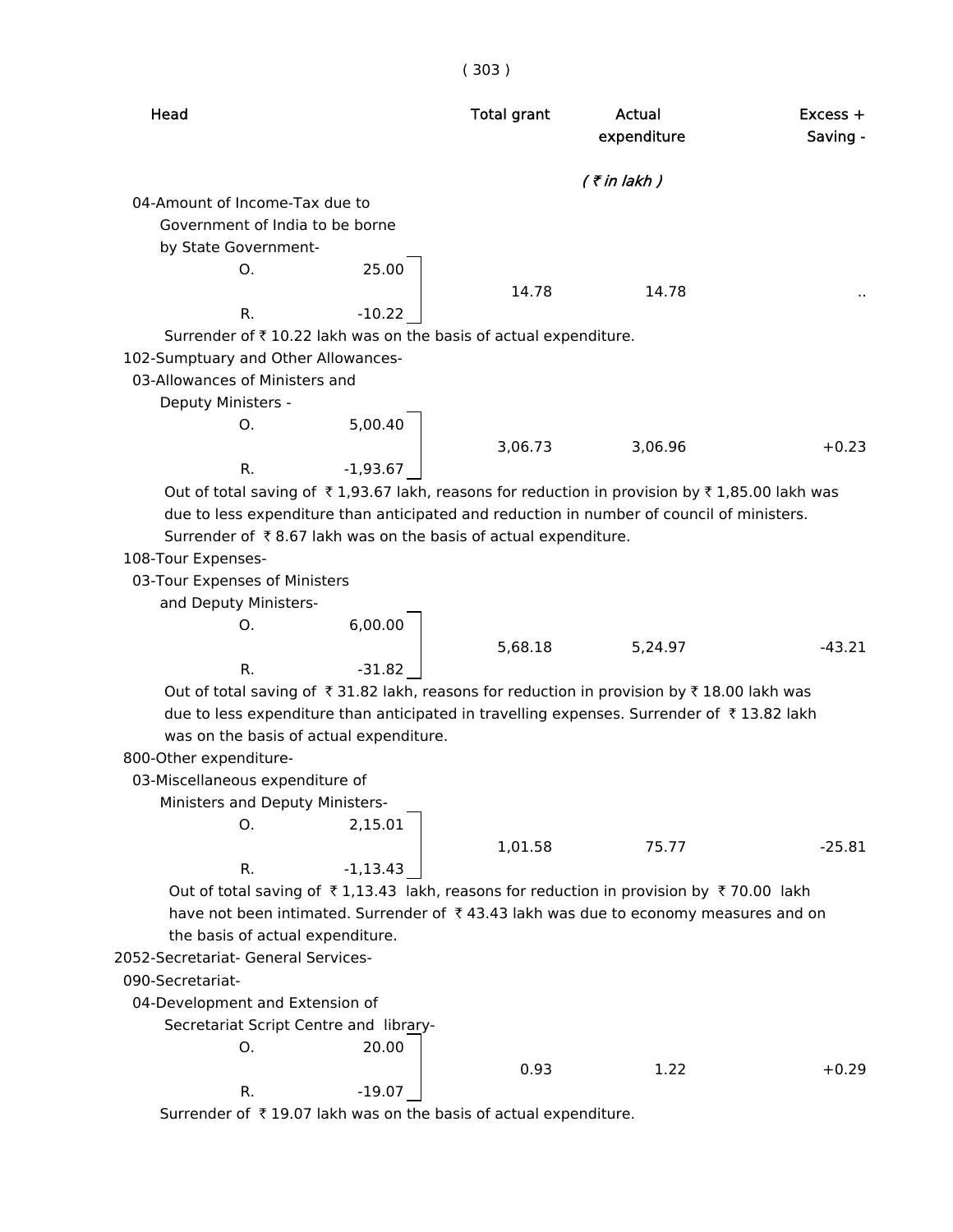| Head                                                                                           | <b>Total grant</b>                      | Actual<br>expenditure | $Excess +$<br>Saving - |
|------------------------------------------------------------------------------------------------|-----------------------------------------|-----------------------|------------------------|
|                                                                                                |                                         |                       |                        |
| 07-Modernisation of Secretariat-                                                               |                                         | $($ ₹ in lakh $)$     |                        |
| 0. 10,00.00                                                                                    |                                         |                       |                        |
| $-4,87.90$<br>R.                                                                               | 5,12.10                                 | 4,88.57               | $-23.53$               |
| ₹4,87.90 lakh was surrendered due to non-purchase of equipments.                               |                                         |                       |                        |
| 11-Purchase of Computer, Laptop and                                                            |                                         |                       |                        |
| related equipments in secretariat under                                                        |                                         |                       |                        |
| E-governes Scheme-                                                                             |                                         |                       |                        |
|                                                                                                |                                         |                       |                        |
| 0. $5,00.00$<br>R. $-4,71.32$                                                                  | 28.68                                   | 27.18                 | $-1.50$                |
| ₹4,71.32 lakh was surrendered due to non-purchase of computer.                                 |                                         |                       |                        |
| 800-Other Expenditure-                                                                         |                                         |                       |                        |
| 03-Payment of Arrears-                                                                         |                                         |                       |                        |
|                                                                                                |                                         |                       |                        |
|                                                                                                | 0. $41,05.63$<br>R. $-1,16.47$ 39,89.16 | 31,25.18              | $-8,63.98$             |
| Surrender of $\bar{\tau}$ 1,16.47 lakh was on the basis of actual expenditure.                 |                                         |                       |                        |
| Actual expenditure of ₹31,25.18 lakh include clearance of suspense amounting to ₹1.72 lakh     |                                         |                       |                        |
| for the year 2008-09 and 2009-10.                                                              |                                         |                       |                        |
| 2070-Other Administrative Services-                                                            |                                         |                       |                        |
| 003-Training-                                                                                  |                                         |                       |                        |
| 04-Secretariat Training and                                                                    |                                         |                       |                        |
| Management Institute-                                                                          |                                         |                       |                        |
| $2,29.29$ <sup>-</sup><br>O.                                                                   |                                         |                       |                        |
| $-57.92$<br>$R_{\cdot}$                                                                        | 1,71.37                                 | 1,87.68               | $+16.31$               |
| Surrender of ₹ 57.92 lakh was mainly due to economy measures, posts remaining vacant,          |                                         |                       |                        |
| non reciept of sanctions for drawal of advances etc.                                           |                                         |                       |                        |
| Actual expenditure of ₹1,87.68 lakh include clearance of suspense amounting to ₹3.47 lakh      |                                         |                       |                        |
| for the year 2002-03.                                                                          |                                         |                       |                        |
| 2251-Secretariat- Social Services-                                                             |                                         |                       |                        |
| 090-Secretariat-                                                                               |                                         |                       |                        |
| 04-Programme Implementation Department-                                                        |                                         |                       |                        |
| 25.35<br>O.                                                                                    |                                         |                       |                        |
| R.                                                                                             | $-8.60$<br>16.75                        | 16.01                 | $-0.74$                |
| Surrender of ₹8.60 lakh was mainly due to actual expenditure, economy measures etc.            |                                         |                       |                        |
| Actual expenditure of ₹16.01 lakh include clearance of suspense amounting to ₹0.03 lakh        |                                         |                       |                        |
| for the year 2003-04.                                                                          |                                         |                       |                        |
| 3451-Secretariat- Economic Services-                                                           |                                         |                       |                        |
| 090-Secretariat-                                                                               |                                         |                       |                        |
| 03-Secretariat-                                                                                |                                         |                       |                        |
| 56,74.26<br>O.                                                                                 |                                         |                       |                        |
| $-7,92.18$<br>R.                                                                               | 48,82.08                                | 48,49.60              | $-32.48$               |
| Out of total saving of ₹7,92.18 lakh, surrender of ₹2,42.18 lakh was mainly due to non-drawal  |                                         |                       |                        |
| of pay arrear, economy measures, on the basis of actual expenditure etc. Reasons for reduction |                                         |                       |                        |

( 304 )

in provision by  $\bar{\tau}$  5,50.00 lakh have not been intimated.

Reasons for the final saving/excess under the above heads have not been intimated (June 2011).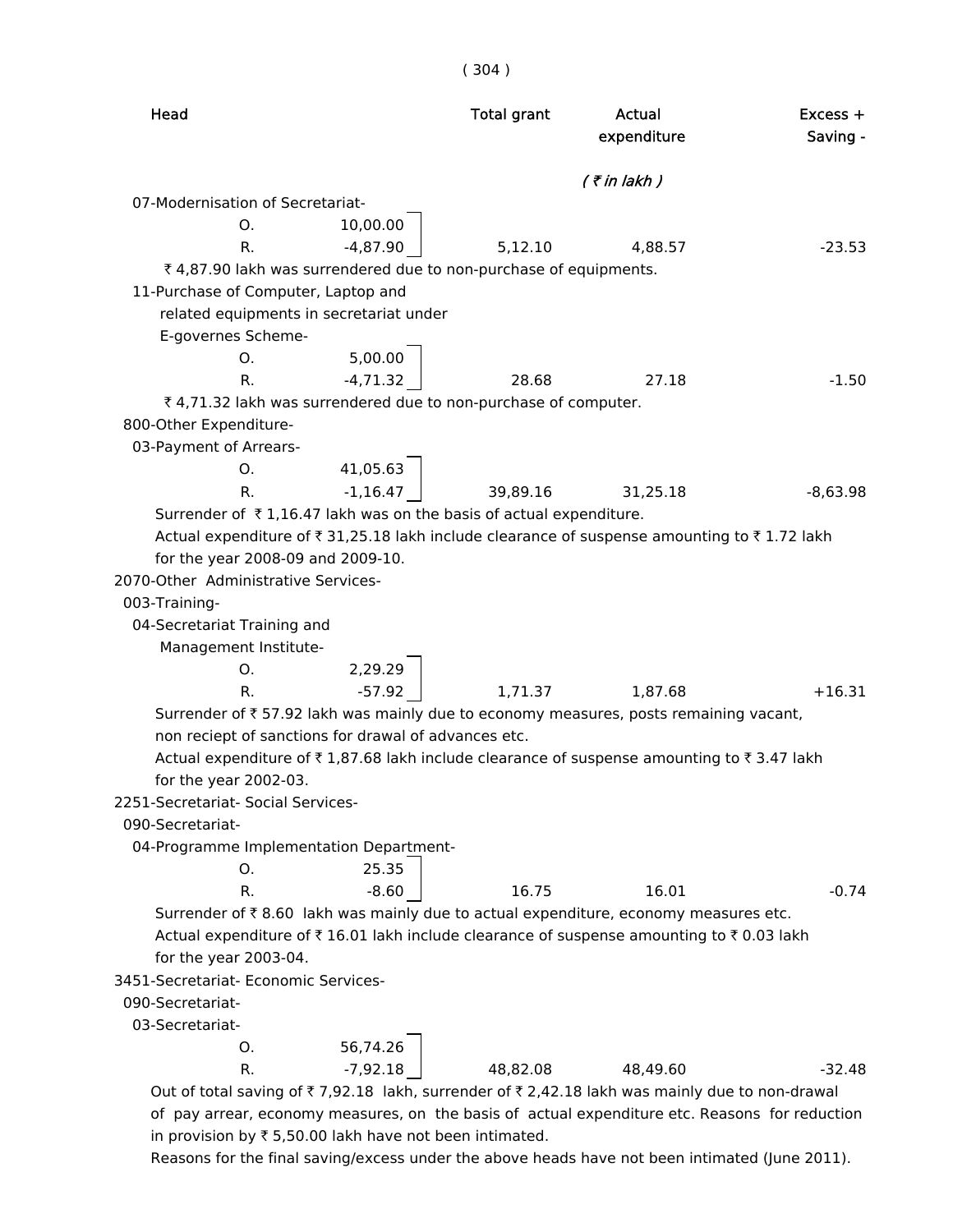( 305 )

(iii) Excess occurred under :-

| (III)    | Excess occurred under :-                         |             |                    |                                                                                                                      |                        |
|----------|--------------------------------------------------|-------------|--------------------|----------------------------------------------------------------------------------------------------------------------|------------------------|
|          | Head                                             |             | <b>Total grant</b> | Actual<br>expenditure                                                                                                | $Excess +$<br>Saving - |
|          |                                                  |             |                    | $($ ₹ in lakh $)$                                                                                                    |                        |
|          | 2013-Council of Ministers-                       |             |                    |                                                                                                                      |                        |
|          | 104-Entertainment and Hospitality Expenses-      |             |                    |                                                                                                                      |                        |
|          | 03-Entertainment and Hospitality Expenses-       |             |                    |                                                                                                                      |                        |
|          | 0.                                               | 1,80.00     |                    |                                                                                                                      |                        |
|          |                                                  |             | 2,17.24            | 2,83.23                                                                                                              | $+65.99$               |
|          | R.                                               | 37.24       |                    |                                                                                                                      |                        |
|          |                                                  |             |                    | Out of net augmentation of $\bar{\tau}$ 37.24 lakh, reasons for augmentation of provision by $\bar{\tau}$ 40.00 lakh |                        |
|          |                                                  |             |                    | have not been intimated. ₹2.76 lakh was surrendered due to economy measures.                                         |                        |
|          | 2052-Secretariat- General Services-              |             |                    |                                                                                                                      |                        |
|          | 090-Secretariat-                                 |             |                    |                                                                                                                      |                        |
|          | 03-Secretariat-                                  |             |                    |                                                                                                                      |                        |
|          | O.                                               | 1,92,41.59  |                    |                                                                                                                      |                        |
|          |                                                  |             | 1,98,24.92         | 2,07,59.85                                                                                                           | $+9,34.93$             |
|          | R.                                               | 5,83.33     |                    |                                                                                                                      |                        |
|          |                                                  |             |                    | Out of net augmentation of ₹5,83.33 lakh, surrender of ₹3,81.67 lakh was mainly due to                               |                        |
|          |                                                  |             |                    | posts remaining vacant, non-purchase of vehicles, non-implementation of smart card scheme,                           |                        |
|          |                                                  |             |                    | actual expenditure etc. Reasons for augmentation in provision by ₹9,65.00 lakh have not                              |                        |
|          | been intimated.                                  |             |                    |                                                                                                                      |                        |
|          | 2220-Information and Publicity-                  |             |                    |                                                                                                                      |                        |
|          | 60-Others-                                       |             |                    |                                                                                                                      |                        |
|          | 800-Other expenditure-                           |             |                    |                                                                                                                      |                        |
|          | 03-Expenditure related to Government functions-  |             |                    |                                                                                                                      |                        |
|          | O.                                               | 55.00       |                    |                                                                                                                      |                        |
|          |                                                  |             | 72.44              | 72.40                                                                                                                | $-0.04$                |
|          | R.                                               | 17.44       |                    |                                                                                                                      |                        |
|          |                                                  |             |                    | Out of net augmentation of ₹17.44 lakh, reasons for augmentation of provision by ₹18.00 lakh                         |                        |
|          |                                                  |             |                    | have not been intimated. ₹ 0.56 lakh was surrendered on the basis of actual expenditure.                             |                        |
|          |                                                  |             |                    | Reasons for the final excess/saving under the above heads have not been intimated (June 2011).                       |                        |
| Capital- |                                                  |             |                    |                                                                                                                      |                        |
| Voted-   |                                                  |             |                    |                                                                                                                      |                        |
| (iv)     | Saving occurred under :-                         |             |                    |                                                                                                                      |                        |
|          | 4059-Capital Outlay on Public Works-             |             |                    |                                                                                                                      |                        |
|          | 80-General-                                      |             |                    |                                                                                                                      |                        |
|          | 800-Other Expenditure-                           |             |                    |                                                                                                                      |                        |
|          | 04-Establishment of C.C.T.V./Surveillance Camera |             |                    |                                                                                                                      |                        |
|          | and related equipments in Secretariat-           |             |                    |                                                                                                                      |                        |
|          | O.                                               | 47,00.00    |                    |                                                                                                                      |                        |
|          |                                                  |             | 79.36              | 79.36                                                                                                                |                        |
|          | R.                                               | $-46,20.64$ |                    |                                                                                                                      |                        |

 $\bar{\tau}$  46,20.64 lakh was surrendered due to non-fulfillment of certain formalities related to establishment of C.C.T.V./Surveillance Camera and related equipments.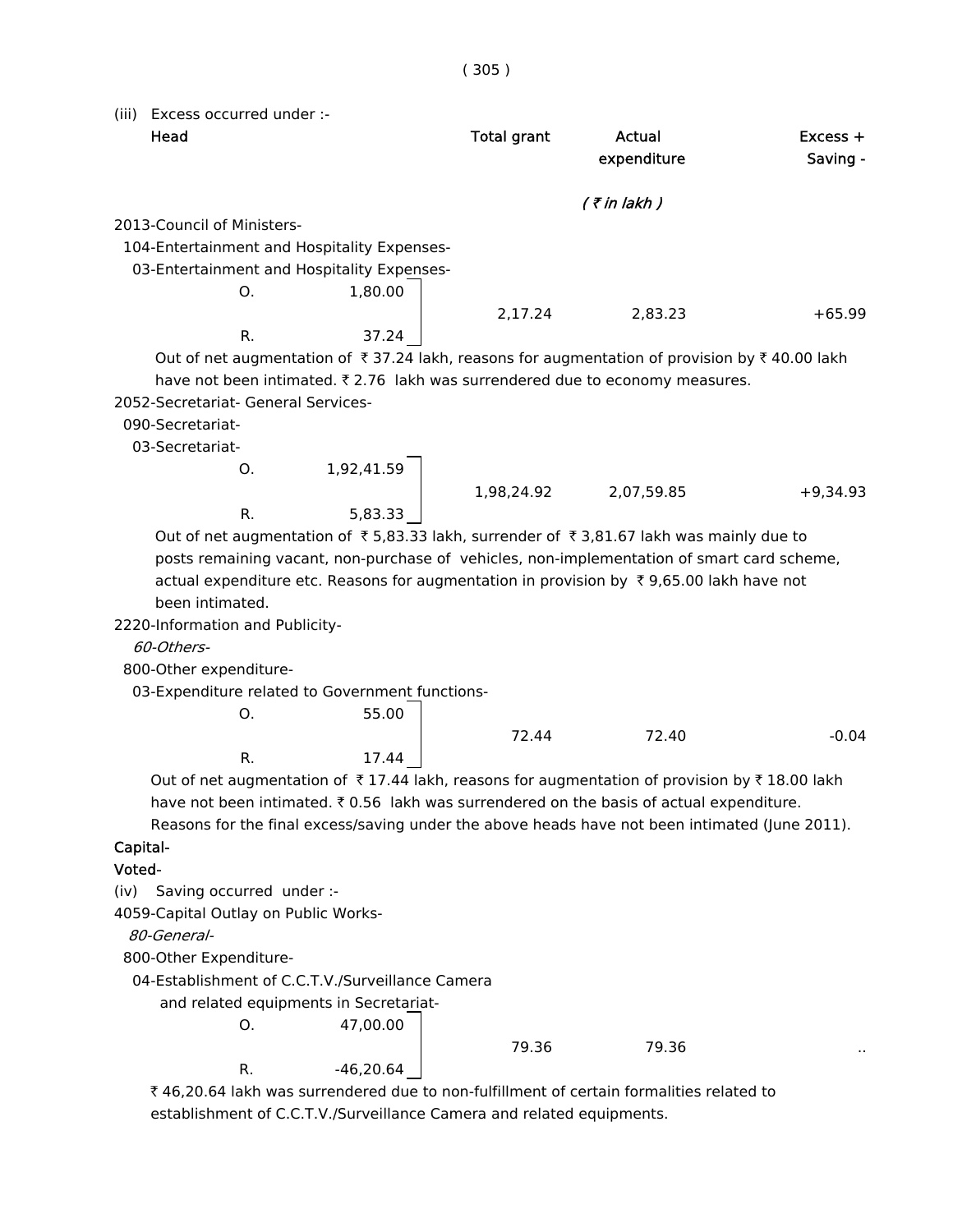### ( 306 )

# GRANT NO.79-SOCIAL WELFARE DEPARTMENT (WELFARE OF THE HANDICAPPED AND BACKWARD CLASSES)

| <b>Major Heads</b>                                                                                                                        | <b>Total grant</b> | Actual<br>expenditure | Excess +<br>Saving - |
|-------------------------------------------------------------------------------------------------------------------------------------------|--------------------|-----------------------|----------------------|
|                                                                                                                                           |                    | $($ ₹ in thousand $)$ |                      |
| Revenue-<br>2225- Welfare of Scheduled Castes,<br>Scheduled Tribes and Other<br>Backward Classes and<br>2235- Social Security and Welfare |                    |                       |                      |
| Voted-                                                                                                                                    |                    |                       |                      |
| 13,49,62,87<br>Original                                                                                                                   | 13,65,40,25        | 13,49,46,40           | $-15,93,85$          |
| 15,77,38<br>Supplementary                                                                                                                 |                    |                       |                      |
| Amount surrendered during the year                                                                                                        |                    |                       |                      |
| Capital-                                                                                                                                  |                    |                       |                      |
| 4225- Capital Outlay on Welfare of<br>Scheduled Castes, Scheduled<br>Tribes and Other Backward classes,                                   |                    |                       |                      |
| 4235- Capital Outlay on Social Security                                                                                                   |                    |                       |                      |
| and Welfare and<br>6235- Loans for Social Security                                                                                        |                    |                       |                      |
| and Welfare                                                                                                                               |                    |                       |                      |
| Voted-                                                                                                                                    |                    |                       |                      |
| 98,67,20<br>Original                                                                                                                      | 2,05,25,74         | 1,34,71,53            | $-70,54,21$          |
| 1,06,58,54<br>Supplementary                                                                                                               |                    |                       |                      |
| Amount surrendered during the year                                                                                                        |                    |                       |                      |

# Notes and Comments- Revenue- Voted-

- (i) Out of the final saving of  $\bar{\tau}$  15,93.85 lakh; no amount could be anticipated for surrender.
- (ii) In view of the final saving of  $\bar{\tau}$  15,93.85 lakh, the supplementary grant of  $\bar{\tau}$  15,77.38 lakh obtained in August 2010 proved unnecessary.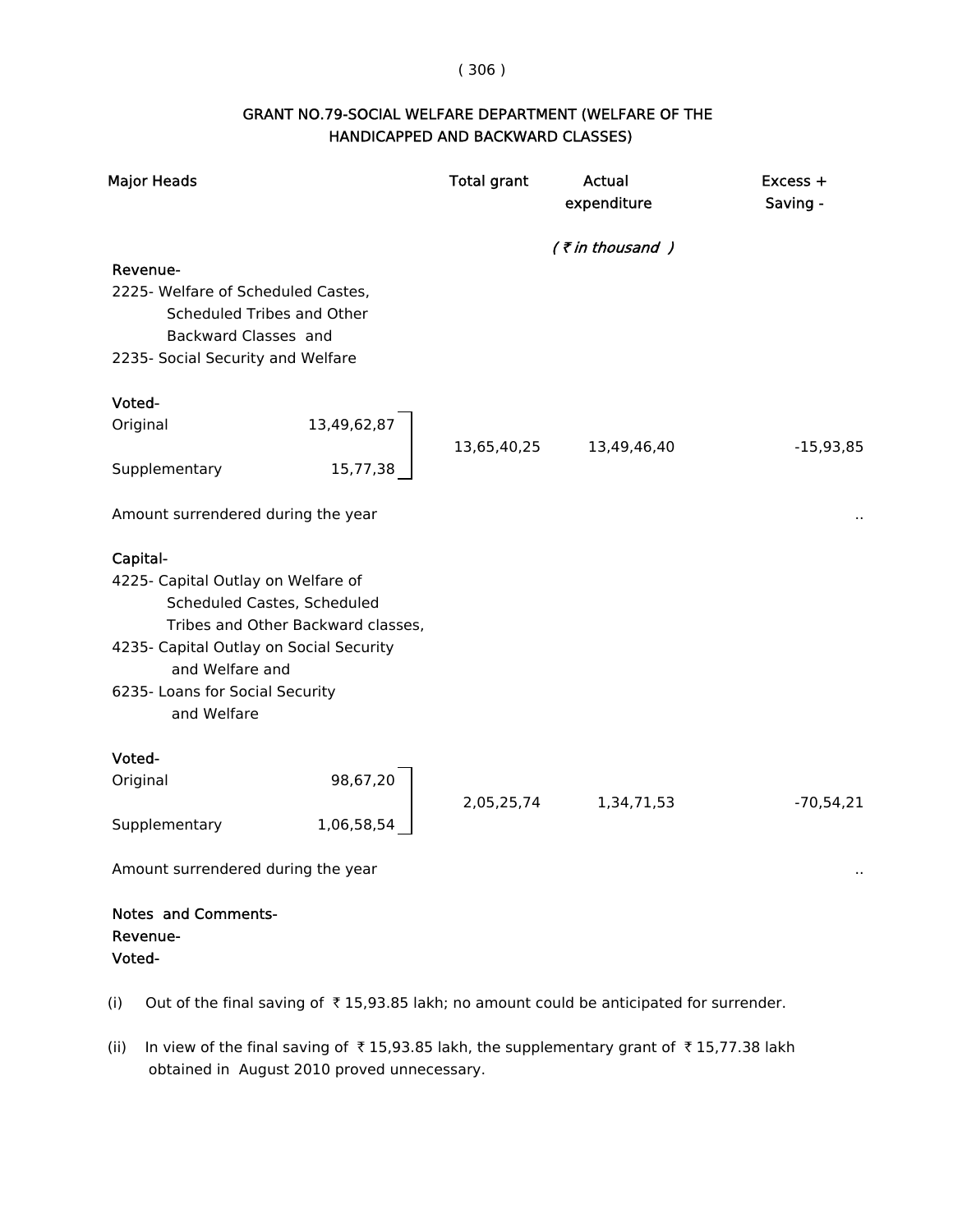# ( 307 )

(iii) Saving (partly counterbalanced by excess under other heads) occurred mainly under :-

| Head                                                                                            | <b>Total grant</b> | Actual<br>expenditure<br>$($ ₹ in lakh $)$ | Excess +<br>Saving - |
|-------------------------------------------------------------------------------------------------|--------------------|--------------------------------------------|----------------------|
| 2235-Social Security and Welfare-                                                               |                    |                                            |                      |
| 02-Social Welfare-                                                                              |                    |                                            |                      |
| 101-Welfare of handicapped-                                                                     |                    |                                            |                      |
| 04-Dependent Workshops and Training centres                                                     |                    |                                            |                      |
| for different category of handicapped-                                                          |                    |                                            |                      |
| 1,95.48<br>О.                                                                                   |                    |                                            |                      |
| S.<br>2.44                                                                                      | 1,97.92            | 1,32.04                                    | $-65.88$             |
| Actual expenditure of ₹1,32.04 lakh includes clearance of suspense amounting to ₹1.67 lakh      |                    |                                            |                      |
| for the year 2001-02 and 2005-06.                                                               |                    |                                            |                      |
| 13-Scheme of construction of shops for rehabilitation                                           |                    |                                            |                      |
| of physically handicapped persons                                                               | 24.12              | 23.66                                      | $-0.46$              |
| Actual expenditure of ₹23.66 lakh includes clearance of suspense amounting to ₹0.43 lakh        |                    |                                            |                      |
| for the year 2001-02, 2002-03 and 2009-10.                                                      |                    |                                            |                      |
| 30-Dr. Shakuntala Mishra                                                                        |                    |                                            |                      |
| Uttar Pradesh Handicapped University-                                                           |                    |                                            |                      |
| 18,81.32<br>0.                                                                                  |                    |                                            |                      |
| $-16.77$<br>R.                                                                                  | 18,64.55           | 3,01.52                                    | $-15,63.03$          |
| Reasons for reduction in provision by $\bar{x}$ 16.77 lakh was due to being recruitment process |                    |                                            |                      |
| against created post and no starting of all syllabus owing to construction of Dr. Shakuntala    |                    |                                            |                      |
| Mishra Handicapped University.                                                                  |                    |                                            |                      |
| Actual expenditure of ₹ 3,01.52 lakh includes clearance of suspense amounting to ₹ 1.52 lakh    |                    |                                            |                      |
| for the year 2005-06.                                                                           |                    |                                            |                      |
| 31-Operation of Bachpan, Nursery Schools-                                                       |                    |                                            |                      |
| 1,00.00<br>0.                                                                                   |                    |                                            |                      |
| $-13.00$<br>R.                                                                                  | 87.00              | 81.01                                      | $-5.99$              |
| Reasons for reduction in provision by $\bar{x}$ 13.00 lakh was due to no appointment against    |                    |                                            |                      |
| sanctioned post in Bachpan Nursery Centres.                                                     |                    |                                            |                      |
| Actual expenditure of ₹81.01 lakh includes clearance of suspense amounting to ₹0.40 lakh        |                    |                                            |                      |
| for the year 2009-10.                                                                           |                    |                                            |                      |
| Reasons for final saving under the above heads have not been intimated (June 2011).             |                    |                                            |                      |
| (iv) Excess occurred under :-                                                                   |                    |                                            |                      |
| 2225-Welfare of Scheduled Castes,                                                               |                    |                                            |                      |
| Scheduled Tribes and other                                                                      |                    |                                            |                      |
| <b>Backward Classes-</b>                                                                        |                    |                                            |                      |
| 03-Welfare of Backward Classes-                                                                 |                    |                                            |                      |
| 001-Direction and Administration-                                                               |                    |                                            |                      |
| 03-Headquarter/Divisional/                                                                      |                    |                                            |                      |
| <b>District Offices</b>                                                                         | 7,19.60            | 7,43.76                                    | $+24.16$             |
|                                                                                                 |                    |                                            |                      |

Actual expenditure of  $\bar{\tau}$  7,43.76 lakh includes clearance of suspense amounting to  $\bar{\tau}$  50.11 lakh for the year 2001-02, 2002-03, 2004-05, 2005-06, 2006-07, 2007-08 and 2009-10.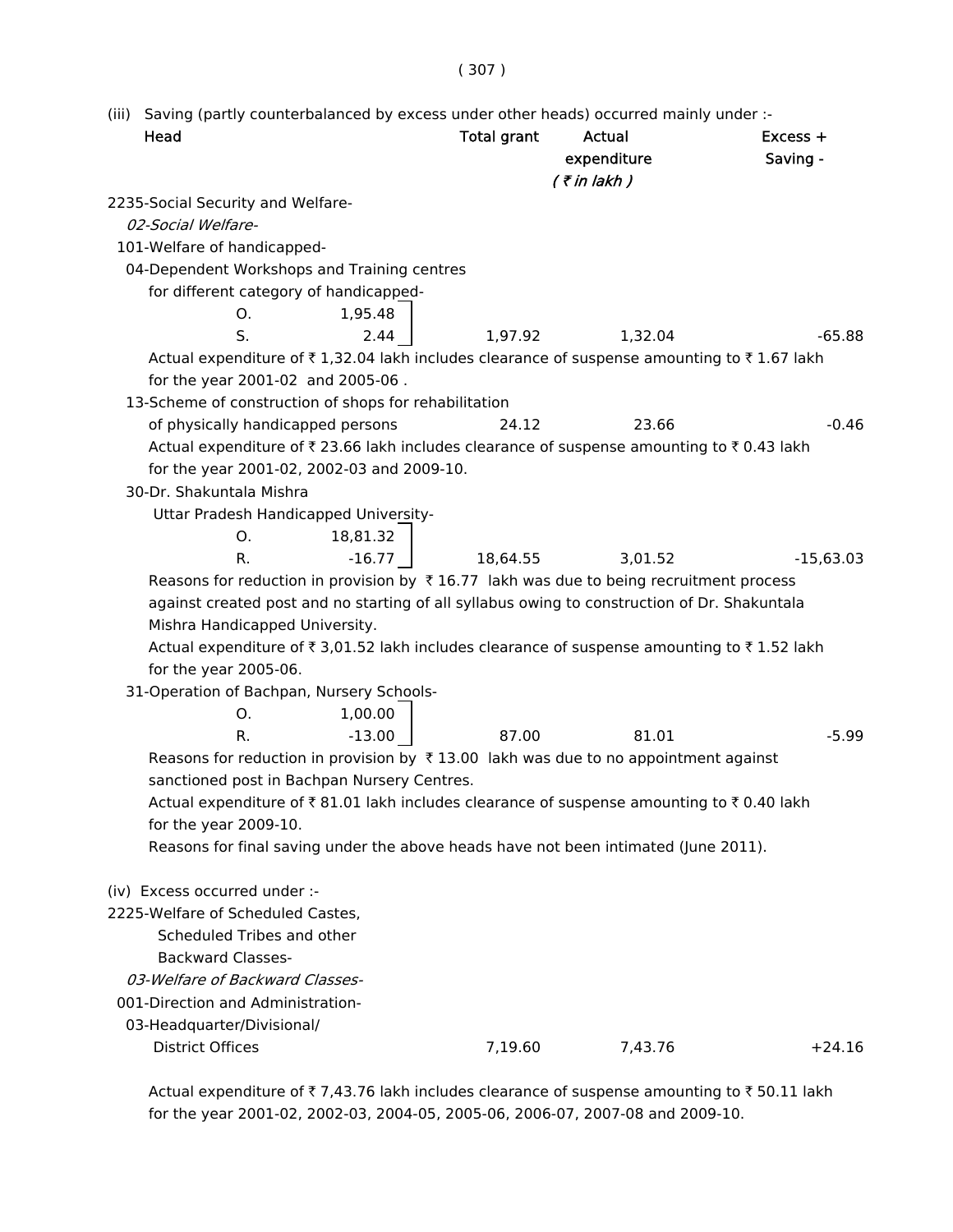| Head                                                                                                        | <b>Total grant</b> | Actual<br>expenditure | Excess +<br>Saving - |
|-------------------------------------------------------------------------------------------------------------|--------------------|-----------------------|----------------------|
|                                                                                                             | $($ ₹ in lakh)     |                       |                      |
| 277-Education-                                                                                              |                    |                       |                      |
| 01-Central Plan/Centrally                                                                                   |                    |                       |                      |
| Sponsored Schemes                                                                                           | 60,00.00           | 60,23.83              | $+23.83$             |
| Actual expenditure of ₹60,23.83 lakh includes clearance of suspense amounting to ₹23.83 lakh                |                    |                       |                      |
| for the year 2001-02, 2002-03 and 2004-05.                                                                  |                    |                       |                      |
| 03-Scholarship to students of Other                                                                         |                    |                       |                      |
| <b>Backward Classes studying</b>                                                                            |                    |                       |                      |
| in Higher Secondary Classes                                                                                 | 1,68,59.00         | 1,68,88.51            | $+29.51$             |
| Actual expenditure of ₹1,68,88.51 lakh includes clearance of suspense amounting to ₹29.04 lakh              |                    |                       |                      |
| for the year 2001-02 and 2004-05.                                                                           |                    |                       |                      |
| 05-Non-Recurring Assistance and Scholarships                                                                |                    |                       |                      |
| to Backward Class students studying in                                                                      |                    |                       |                      |
| Class I to Xth                                                                                              | 6,36,16.96         | 6,40,96.56            | $+4,79.60$           |
| Actual expenditure of ₹6,40,96.56 lakh includes clearance of suspense amounting to                          |                    |                       |                      |
| ₹ 4,79.60 lakh for the year 2001-02, 2002-03 and 2004-05.                                                   |                    |                       |                      |
| 800-Other Expenditure-                                                                                      |                    |                       |                      |
| 04-Economic assistance for marriage                                                                         |                    |                       |                      |
| and illness of daughters of                                                                                 |                    |                       |                      |
| <b>Backward Class persons</b>                                                                               | 40,00.00           | 40,11.38              | $+11.38$             |
| Actual expenditure of ₹40,11.38 lakh includes clearance of suspense amounting to                            |                    |                       |                      |
| ₹ 16.03 lakh for the year 2008-09.                                                                          |                    |                       |                      |
| 80-General-                                                                                                 |                    |                       |                      |
| 800-Other Expenditure-                                                                                      |                    |                       |                      |
| 03-Organisation of Permanent                                                                                |                    |                       |                      |
| <b>Commission/Expert Committee</b>                                                                          |                    |                       |                      |
| for Backward Classes                                                                                        | 2.48.99            | 2,61.42               | $+12.43$             |
| Actual expenditure of ₹2,61.42 lakh includes clearance of suspense amounting to                             |                    |                       |                      |
| ₹46.98 lakh for the year 2001-02.                                                                           |                    |                       |                      |
| Capital-                                                                                                    |                    |                       |                      |
| Voted-                                                                                                      |                    |                       |                      |
| Out of the final saving of $\bar{\tau}$ 70,54.21 lakh; no amount could be anticipated for surrender.<br>(v) |                    |                       |                      |
| (vi) In view of the final saving of ₹70,54.21 lakh, the supplementary grant of ₹1,06,58.54 lakh             |                    |                       |                      |
| obtained in August 2010 proved excessive.                                                                   |                    |                       |                      |
| (vii) Saving occurred mainly under :-                                                                       |                    |                       |                      |
| 4225-Capital Outlay on Welfare of Scheduled Castes,                                                         |                    |                       |                      |
| Scheduled Tribes and other Backward Classes-                                                                |                    |                       |                      |
| 03-Welfare of Backward Classes-                                                                             |                    |                       |                      |
| 190-Investments in Public Sector and                                                                        |                    |                       |                      |
| other Undertakings-                                                                                         |                    |                       |                      |
| 03-Purchase of shares of U.P. Backward-classes Finance                                                      |                    |                       |                      |
| and Development Corporation                                                                                 | 1,00.00            |                       | $-1,00.00$           |
| 277-Education-                                                                                              |                    |                       |                      |
| 01-Central Plan/Centrally                                                                                   |                    |                       |                      |
| <b>Sponsored Schemes</b>                                                                                    | 11,71.80           | 1,76.79               | $-9,95.01$           |

( 308 )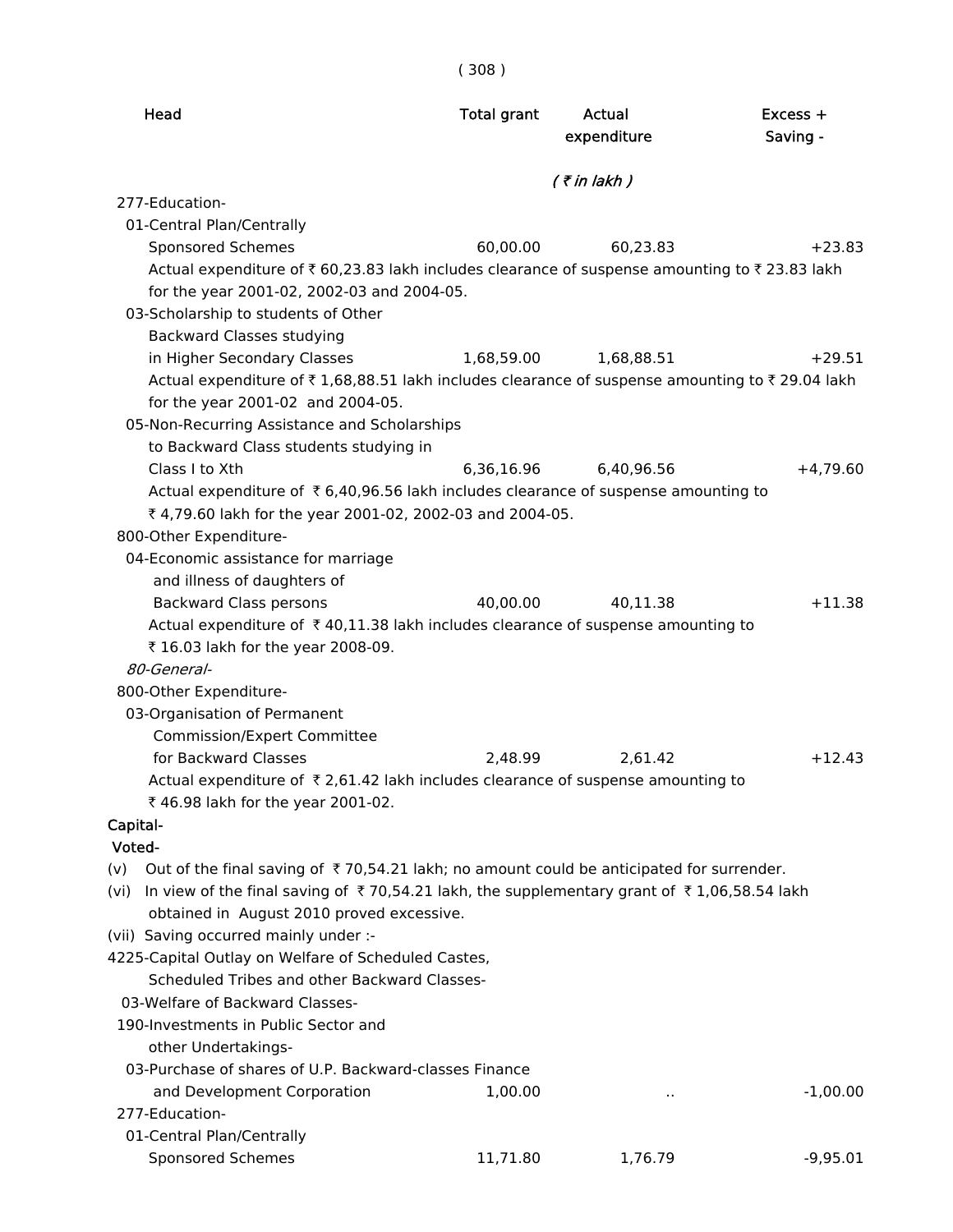| <b>Total grant</b> | Actual<br>expenditure | Excess +<br>Saving -                                                                                                                                                                                                                                                    |
|--------------------|-----------------------|-------------------------------------------------------------------------------------------------------------------------------------------------------------------------------------------------------------------------------------------------------------------------|
|                    | $($ ₹ in lakh $)$     |                                                                                                                                                                                                                                                                         |
|                    |                       |                                                                                                                                                                                                                                                                         |
|                    |                       |                                                                                                                                                                                                                                                                         |
|                    |                       |                                                                                                                                                                                                                                                                         |
|                    |                       |                                                                                                                                                                                                                                                                         |
|                    |                       |                                                                                                                                                                                                                                                                         |
|                    |                       |                                                                                                                                                                                                                                                                         |
| 6,53.26            | 5,47.00               | $-1,06.26$                                                                                                                                                                                                                                                              |
|                    |                       |                                                                                                                                                                                                                                                                         |
|                    |                       |                                                                                                                                                                                                                                                                         |
|                    |                       |                                                                                                                                                                                                                                                                         |
|                    |                       |                                                                                                                                                                                                                                                                         |
| 1.76               |                       | $-1.76$                                                                                                                                                                                                                                                                 |
|                    |                       |                                                                                                                                                                                                                                                                         |
|                    |                       |                                                                                                                                                                                                                                                                         |
|                    |                       |                                                                                                                                                                                                                                                                         |
|                    |                       |                                                                                                                                                                                                                                                                         |
|                    |                       |                                                                                                                                                                                                                                                                         |
| 1,68,46.74         | 1,10,00.00            | $-58.46.74$                                                                                                                                                                                                                                                             |
|                    |                       |                                                                                                                                                                                                                                                                         |
|                    |                       |                                                                                                                                                                                                                                                                         |
|                    |                       | Reasons for augmentation of provision by $\bar{\tau}$ 6,53.26 lakh have not been intimated.<br>Reduction in provision by ₹6.59 lakh was due to no requirement of repairing of<br>Reduction in provision by $\bar{\tau}$ 6,53.26 lakh was due to no demand by U.P. State |

( 309 )

construction corporation.

 Reasons for non-utilisation of entire provision/ final saving under the above heads have not been intimated (June 2011).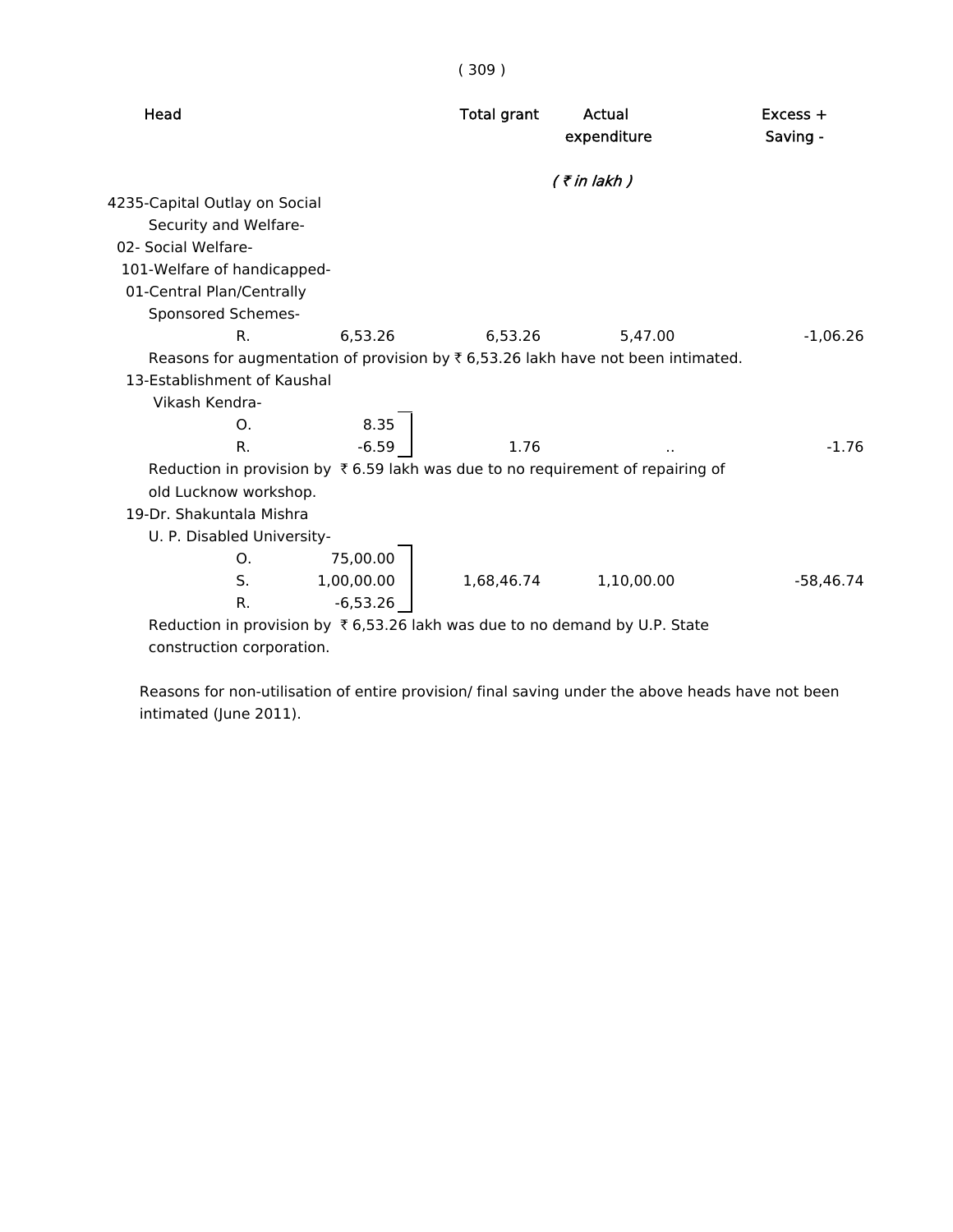### (310)

# GRANT NO. 80- SOCIAL WELFARE DEPARTMENT (SOCIAL WELFARE AND WELFARE OF SCHEDULED CASTES)

|        | <b>Major Heads</b>                                                                                                                  | <b>Total grant</b> | Actual<br>expenditure | Excess +<br>Saving - |
|--------|-------------------------------------------------------------------------------------------------------------------------------------|--------------------|-----------------------|----------------------|
|        |                                                                                                                                     |                    | (₹in thousand)        |                      |
|        | Revenue-                                                                                                                            |                    |                       |                      |
|        | 2013-Council of Ministers,                                                                                                          |                    |                       |                      |
|        | 2225-Welfare of Scheduled Castes, Scheduled                                                                                         |                    |                       |                      |
|        | Tribes and Other Backward Classes and<br>2235-Social Security and Welfare                                                           |                    |                       |                      |
| Voted- |                                                                                                                                     |                    |                       |                      |
|        | 30,82,75,95<br>Original                                                                                                             | 31,72,75,98        | 30,24,75,99           | $-1,47,99,99$        |
|        | 90,00,03<br>Supplementary                                                                                                           |                    |                       |                      |
|        | Amount surrendered during the year                                                                                                  |                    |                       |                      |
|        | <b>Notes and Comments-</b>                                                                                                          |                    |                       |                      |
|        | Revenue-                                                                                                                            |                    |                       |                      |
| Voted- |                                                                                                                                     |                    |                       |                      |
| (i)    | Actual expenditure of ₹30,24,75.99 lakh includes clearance of suspense amounting to                                                 |                    |                       |                      |
|        | ₹ 9,37.10 lakh for the year 2001-02,2002-03,2003-04,2004-05,2005-06,2006-07,2007-08,                                                |                    |                       |                      |
|        | 2008-09 and 2009-10.                                                                                                                |                    |                       |                      |
| (ii)   | Out of the final saving of ₹1,57,37.09 lakh (₹1,47,99.99 lakh + ₹9,37.10 lakh); no amount                                           |                    |                       |                      |
|        | could be anticipated for surrender.                                                                                                 |                    |                       |                      |
| (iii)  | In view of the final saving of $\bar{\tau}$ 1,57,37.09 lakh; the supplementary grant of $\bar{\tau}$ 90,00.03 lakh                  |                    |                       |                      |
| (iv)   | obtained in August 2010 proved unnecessary.<br>Saving (partly counterbalanced by excess under other heads) occurred mainly under :- |                    |                       |                      |
|        | Head                                                                                                                                | <b>Total grant</b> | Actual                | $Excess +$           |
|        |                                                                                                                                     |                    | expenditure           | Saving -             |
|        |                                                                                                                                     |                    |                       |                      |
|        |                                                                                                                                     |                    | $($ ₹ in lakh)        |                      |
|        | 2225-Welfare of Scheduled Castes, Scheduled Tribes                                                                                  |                    |                       |                      |
|        | and other Backward Classes-                                                                                                         |                    |                       |                      |
|        | 01-Welfare of Scheduled Castes-                                                                                                     |                    |                       |                      |
|        | 001-Direction and Administration-                                                                                                   |                    |                       |                      |
|        | 04-Establishment of Divisional Offices                                                                                              | 4,21.06            | 3,47.45               | $-73.61$             |
|        | 102-Economic Development-                                                                                                           |                    |                       |                      |
|        | 03-Self employment Incentive Scheme for                                                                                             |                    |                       |                      |
|        | Scheduled Caste persons trained from                                                                                                |                    |                       |                      |
|        | <b>Industrial Training Centres</b>                                                                                                  | 60.05              | 46.31                 | $-13.74$             |
|        | 277-Education-                                                                                                                      |                    |                       |                      |
|        | 05-Grant to Non-Government Schools                                                                                                  |                    |                       |                      |
|        | for Compensation of free education                                                                                                  |                    |                       |                      |
|        | to Scheduled Caste Students                                                                                                         | 20.00              | 5.96                  | $-14.04$             |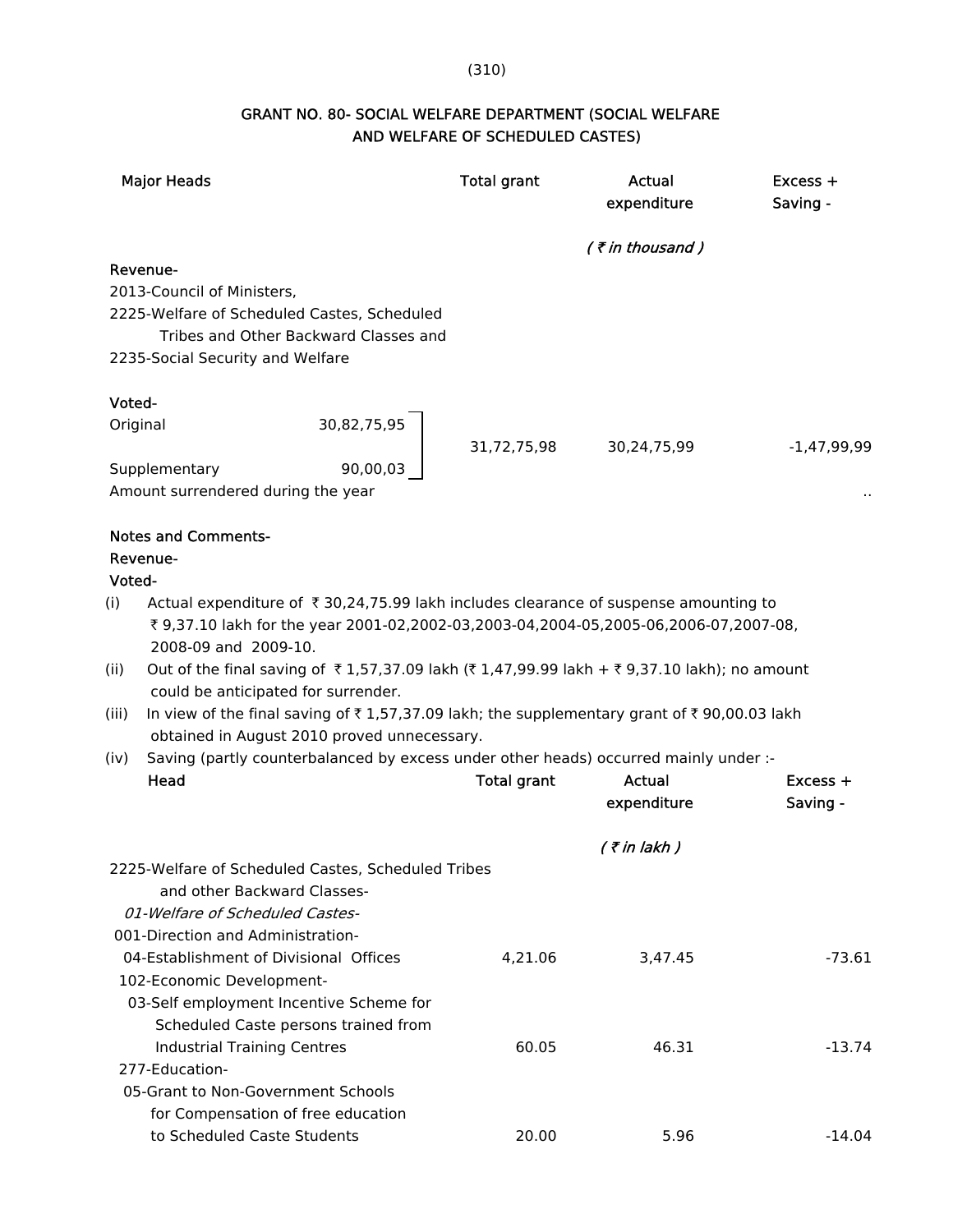| Head                                                                            | <b>Total grant</b> | Actual<br>expenditure | Excess +<br>Saving - |
|---------------------------------------------------------------------------------|--------------------|-----------------------|----------------------|
|                                                                                 |                    | $($ ₹ in lakh $)$     |                      |
| 06-Non Recurring Assistance to SC Students of                                   |                    |                       |                      |
| Medical, Engineering and Technology for                                         |                    |                       |                      |
| purchase of books and equipments                                                | 25.00              | 13.03                 | $-11.97$             |
| 09-Jyoti Ba Rao Phoole Government                                               |                    |                       |                      |
| Swakshkar Ashram System School                                                  | 10,02.46           | 8,07.69               | $-1,94.77$           |
| 10-Scholarship and non-recurring                                                |                    |                       |                      |
| assistance to S.C. Students                                                     |                    |                       |                      |
| Studying in class 1 to 10th                                                     | 4,08,80.00         | 3,21,21.76            | $-87,58.24$          |
| 13-Establishment of Pre-examination                                             |                    |                       |                      |
| <b>Training Centre of State Services</b>                                        |                    |                       |                      |
| for Scheduled Castes                                                            | 68.92              | 51.00                 | $-17.92$             |
| 15-Economic assistance to Students studying                                     |                    |                       |                      |
| in Industrial Training Institutions                                             | 70.50              | 0.64                  | $-69.86$             |
| 20-Scholarship to Pre-High School (1 to 10)                                     |                    |                       |                      |
| Students of persons involved in work like<br>Sweeper & Leather removal services | 6.39.91            | 40.47                 | $-5,99.44$           |
| 800-Other Expenditure-                                                          |                    |                       |                      |
| 03-Payment of Arrears                                                           | 14,54.81           | 12,47.18              | $-2,07.63$           |
| 07-Scheduled Caste and Scheduled                                                |                    |                       |                      |
| <b>Tribe Commission</b>                                                         | 2,81.92            | 2,19.48               | $-62.44$             |
| 80-General-                                                                     |                    |                       |                      |
| 800-Other Expenditure-                                                          |                    |                       |                      |
| 03-Educational Programmes                                                       | 12,37.79           | 9,37.85               | $-2,99.94$           |
| 04- Scholarships/Non-recurring Assistance to                                    |                    |                       |                      |
| Pre-High School Students of Vimukt Castes                                       |                    |                       |                      |
| (for students of Class 1 to 10)                                                 | 4,55.00            | 14.86                 | $-4,40.14$           |
| 2235-Social Security and Welfare-                                               |                    |                       |                      |
| 01-Rehabilitation-                                                              |                    |                       |                      |
| 800-Other expenditure-                                                          |                    |                       |                      |
| 03- Assistance for rehabilitation to                                            |                    |                       |                      |
| displaced persons of Kashmir                                                    | 27.81              | 13.48                 | $-14.33$             |
| 02-Social Welfare-                                                              |                    |                       |                      |
| 104-Welfare of aged, infirm and destitute-                                      |                    |                       |                      |
| 03- Residential houses for aged                                                 |                    |                       |                      |
| and infirm persons                                                              | 39.57              | 18.83                 | $-20.74$             |
| 04- Abolition of begging                                                        | 2,91.94            | 2,20.03               | $-71.91$             |
| 105-Prohibition-                                                                |                    |                       |                      |
| 03-Establishment                                                                | 62.76              | 46.94                 | $-15.82$             |
| 04-Divisional Offices                                                           | 2,15.32            | 1,85.92               | $-29.40$             |
| 107-Assistance to Voluntary Organisations-                                      |                    |                       |                      |
| 03-Grant to Recognised Private                                                  |                    |                       |                      |
| Institutions and Organisations for                                              |                    |                       |                      |
| providing Technical Education                                                   | 7,20.61            | 5,76.55               | $-1,44.06$           |

(311)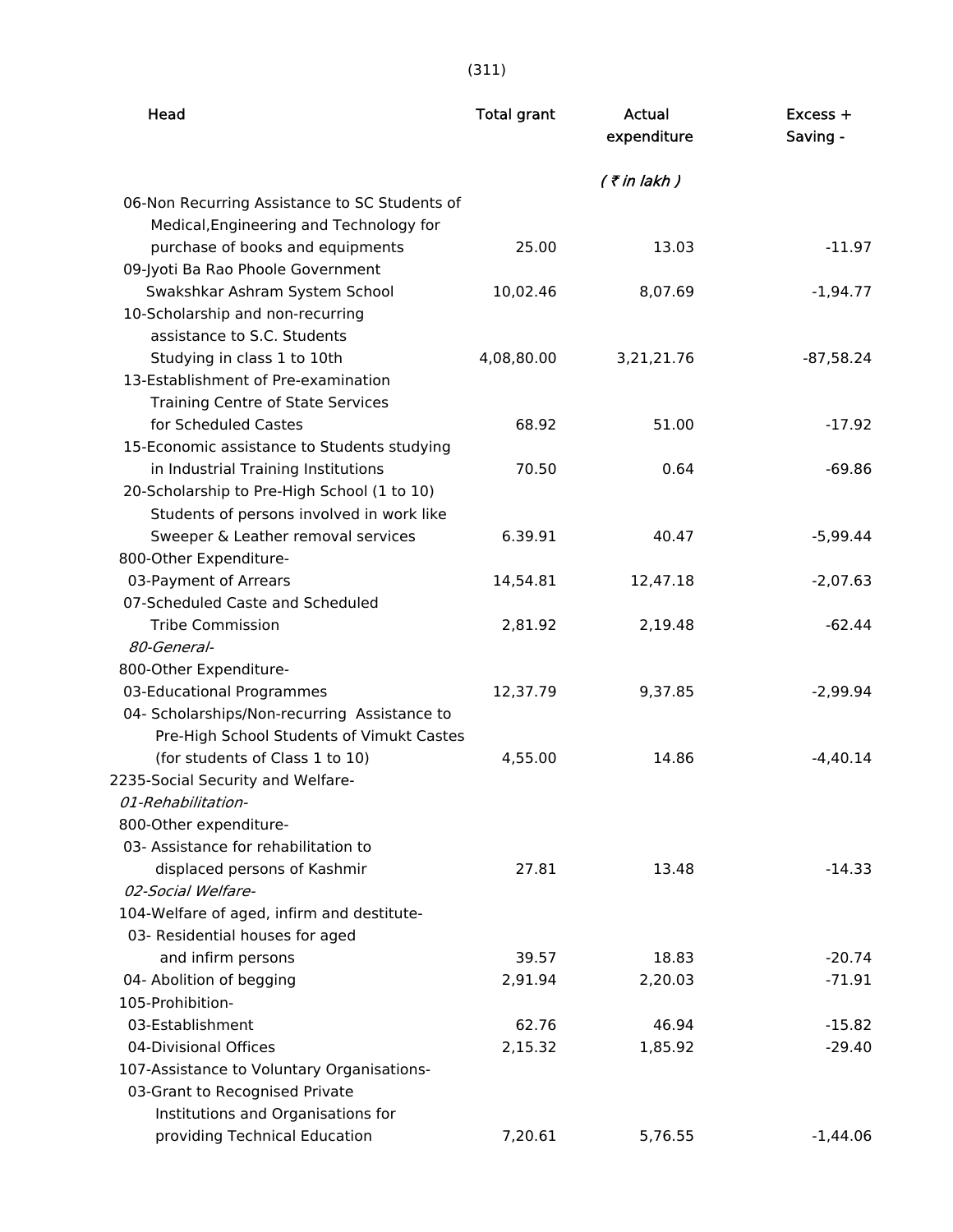| Head                                                                                           |            | <b>Total grant</b> | Actual<br>expenditure | $Excess +$<br>Saving - |
|------------------------------------------------------------------------------------------------|------------|--------------------|-----------------------|------------------------|
|                                                                                                |            |                    | $($ ₹ in lakh $)$     |                        |
| 200-Other Programmes-                                                                          |            |                    |                       |                        |
| 05-Pre Examination Training to young                                                           |            |                    |                       |                        |
| men/women of families of general                                                               |            |                    |                       |                        |
| category living below poverty line                                                             |            | 1,08.01            | 54.00                 | $-54.01$               |
| 06-Economic Assistance for marriage and                                                        |            |                    |                       |                        |
| Treatment to daughters of families of                                                          |            |                    |                       |                        |
| General category living below                                                                  |            |                    |                       |                        |
| Poverty line                                                                                   |            | 35,00.00           | 27,32.36              | $-7,67.64$             |
| 09-Computerisation of Schemes operated                                                         |            |                    |                       |                        |
| by Social Welfare Department                                                                   |            | 2,00.00            | 41.78                 | $-1,58.22$             |
| 800-Other Expenditure-                                                                         |            |                    |                       |                        |
| 03- Arrangement of full time Doctors                                                           |            |                    |                       |                        |
| for residential Institutions                                                                   |            | 15.43              | 7.53                  | $-7.90$                |
| 04-Payment of Arrears                                                                          |            | 11,38.72           | 3,12.60               | $-8,26.12$             |
| 60-Other Social Security and Welfare Programmes-                                               |            |                    |                       |                        |
| 200-Other Programmes-<br>03- Uttar Pradesh Chief Minister                                      |            |                    |                       |                        |
| "Mahamaya Garib Arthik Madad" Scheme-                                                          |            |                    |                       |                        |
| Ο.                                                                                             | 2,00,00.00 |                    |                       |                        |
| S.                                                                                             | 70,00.00   | 2,70,00.00         | 1,67,18.08            | $-1,02,81.92$          |
| 800-Other Expenditure-                                                                         |            |                    |                       |                        |
| 03-Special Scholarship to talented                                                             |            |                    |                       |                        |
| students/girl students of Gautam                                                               |            |                    |                       |                        |
| Budha University living below                                                                  |            |                    |                       |                        |
| poverty line for getting education                                                             |            |                    |                       |                        |
| in foreign countries                                                                           |            | 2,16.00            | 75.00                 | $-1,41.00$             |
| Reasons for the final saving under the above heads have not been intimated (June 2011).        |            |                    |                       |                        |
| (v) Excess occurred under :-                                                                   |            |                    |                       |                        |
| 2225-Welfare of Scheduled Castes, Scheduled Tribes                                             |            |                    |                       |                        |
| and other Backward Classes-                                                                    |            |                    |                       |                        |
| 01-Welfare of Scheduled Castes-                                                                |            |                    |                       |                        |
| 277-Education-                                                                                 |            |                    |                       |                        |
| 03-Operation of Industrial                                                                     |            |                    |                       |                        |
| <b>Training Centres</b>                                                                        |            | 3,37.95            | 5,02.99               | $+1,65.04$             |
| Actual expenditure of ₹5,02.99 lakh includes clearance of suspense amounting to ₹1,85.88 lakh  |            |                    |                       |                        |
| for the year 2001-02, 2002-03 and 2007-08.                                                     |            |                    |                       |                        |
| 07- Improvement and Extention of existing                                                      |            |                    |                       |                        |
| Libraries, Hostels and Schools of SC                                                           |            |                    |                       |                        |
| aided by Department (District Plan)-                                                           |            |                    |                       |                        |
| О.                                                                                             | 55,23.07   |                    |                       |                        |
| S.                                                                                             | 20,00.00   | 75,23.07           | 80,62.65              | $+5,39.58$             |
| Actual expenditure of ₹80,62.65 lakh includes clearance of suspense amounting to ₹1,05.58 lakh |            |                    |                       |                        |
| for the year 2001-02, 2002-03, 2004-05, 2007-08 and 2009-10.                                   |            |                    |                       |                        |

(312)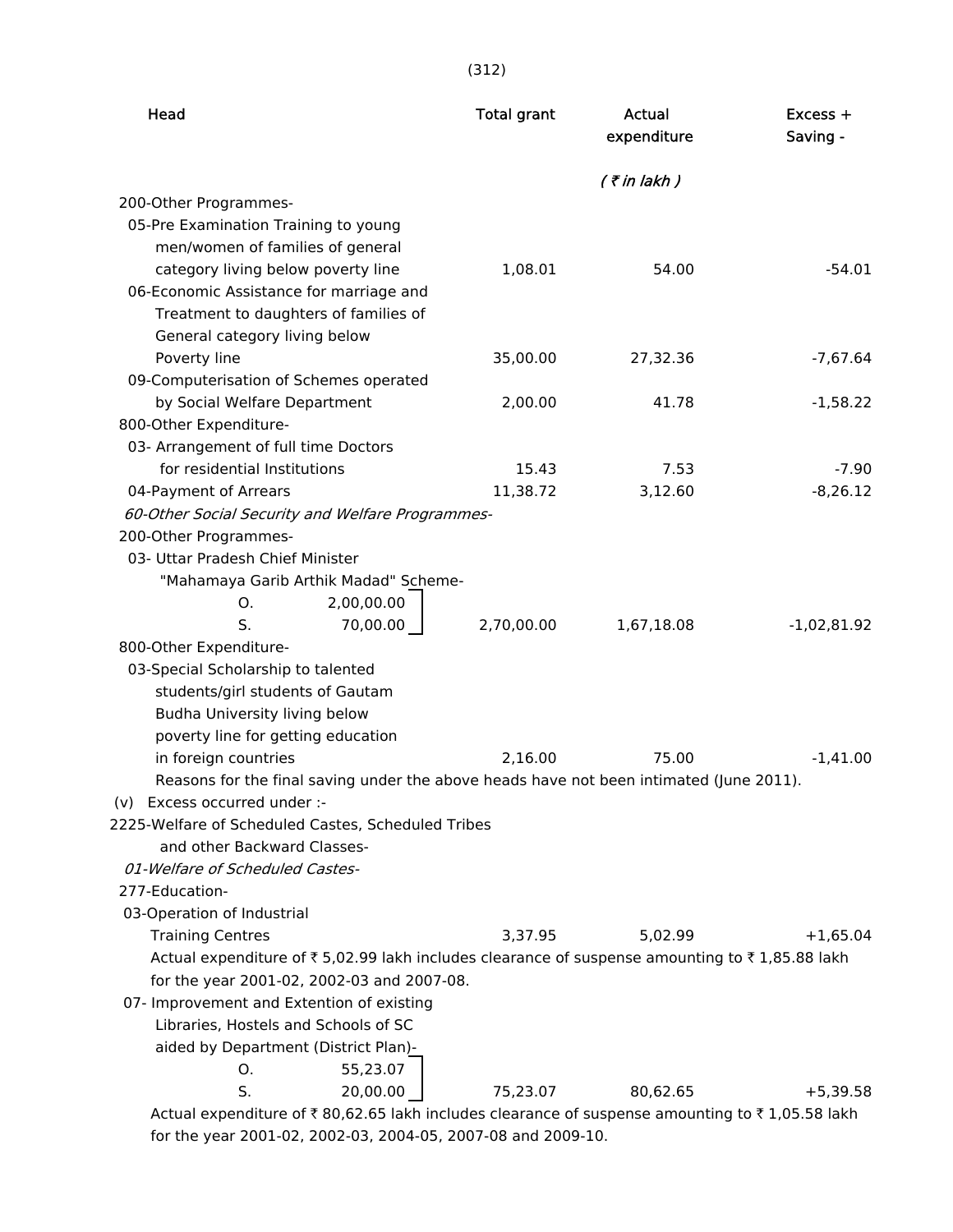| Head                                                                                           | <b>Total grant</b> | Actual<br>expenditure | $Excess +$<br>Saving - |
|------------------------------------------------------------------------------------------------|--------------------|-----------------------|------------------------|
|                                                                                                |                    | $($ ₹ in lakh $)$     |                        |
| 19-Scholarship to Post High School                                                             |                    |                       |                        |
| Students of S.C.                                                                               | 2,67,32.00         | 2,67,86.08            | $+54.08$               |
| Actual expenditure of ₹2,67,86.08 lakh includes clearance of suspense amounting to ₹54.08 lakh |                    |                       |                        |
| for the year $2008-09$ .                                                                       |                    |                       |                        |
| 2235-Social Security and Welfare-                                                              |                    |                       |                        |
| 02-Social Welfare-                                                                             |                    |                       |                        |
| 200-Other Programmes-                                                                          |                    |                       |                        |
| 07-Post High School Scholarship and                                                            |                    |                       |                        |
| reimbursement of admission fees                                                                |                    |                       |                        |
| to dependent students of poor                                                                  |                    |                       |                        |
| Gaurdians of categories other than                                                             |                    |                       |                        |
| reserved category (General)                                                                    | 2,78,04.96         | 4,56,54.33            | $+1,78,49.37$          |
| 08-Pre Examination Training for                                                                |                    |                       |                        |
| Main Exam of I.A.S./P.C.S.                                                                     | 55.00              | 1,75.45               | $+1,20.45$             |

Reasons for the final excess under the above heads have not been intimated (June 2011).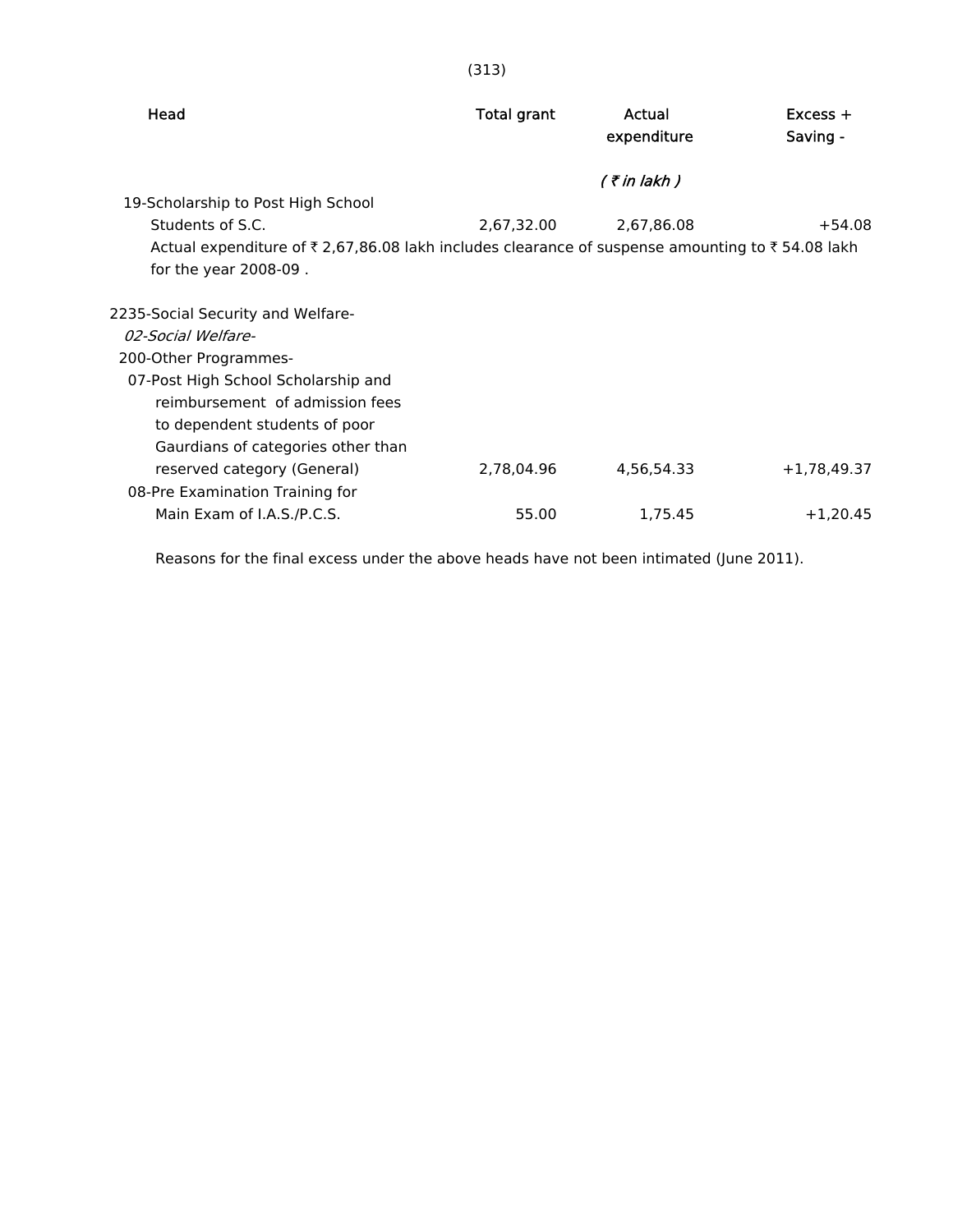# ( 314 )

# GRANT NO. 81- SOCIAL WELFARE DEPARTMENT (TRIBAL WELFARE)

| $($ ₹ in thousand )<br>Revenue-<br>2070-Other Administrative Services,<br>2215-Water Supply and Sanitation,<br>2225-Welfare of Scheduled Castes,<br>Scheduled Tribes and other<br>Backward Classes,<br>2230-Labour and Employment,<br>2235-Social Security and Welfare,<br>2401-Crop Husbandry,<br>2402-Soil and Water Conservation,<br>2403-Animal Husbandry,<br>2405-Fisheries,<br>2425-Co-operative,<br>2515-Other Rural Development programmes,<br>2702-Minor Irrigation and<br>2851-Village and Small Industries<br>Voted-<br>41,81,87<br>Original<br>42,31,87<br>27,04,64<br>$-15,27,23$<br>Supplementary<br>50,00<br>Amount surrendered during the year<br>Charged-<br>10<br>Original<br><i>10</i><br>$-10$<br>$\cdot$ .<br>Supplementary<br>Amount surrendered during the year<br><br>Capital-<br>4225-Capital Outlay on Welfare of Scheduled Castes,<br>Scheduled Tribes and Other Backward Classes,<br>4250-Capital Outlay on Other Social Services,<br>4406-Capital Outlay on Forestry and Wild Life,<br>4515-Capital Outlay on Other<br>Rural Development Programmes,<br>4575-Capital Outlay on Other<br>Special Areas Programmes and<br>6425-Loans for Cooperation<br>Voted-<br>39,18,75<br>Original | <b>Major Heads</b> | <b>Total grant</b><br>or<br>appropriation | Actual<br>expenditure | $Excess +$<br>Saving - |
|-------------------------------------------------------------------------------------------------------------------------------------------------------------------------------------------------------------------------------------------------------------------------------------------------------------------------------------------------------------------------------------------------------------------------------------------------------------------------------------------------------------------------------------------------------------------------------------------------------------------------------------------------------------------------------------------------------------------------------------------------------------------------------------------------------------------------------------------------------------------------------------------------------------------------------------------------------------------------------------------------------------------------------------------------------------------------------------------------------------------------------------------------------------------------------------------------------------------|--------------------|-------------------------------------------|-----------------------|------------------------|
|                                                                                                                                                                                                                                                                                                                                                                                                                                                                                                                                                                                                                                                                                                                                                                                                                                                                                                                                                                                                                                                                                                                                                                                                                   |                    |                                           |                       |                        |
|                                                                                                                                                                                                                                                                                                                                                                                                                                                                                                                                                                                                                                                                                                                                                                                                                                                                                                                                                                                                                                                                                                                                                                                                                   |                    |                                           |                       |                        |
|                                                                                                                                                                                                                                                                                                                                                                                                                                                                                                                                                                                                                                                                                                                                                                                                                                                                                                                                                                                                                                                                                                                                                                                                                   |                    |                                           |                       |                        |
|                                                                                                                                                                                                                                                                                                                                                                                                                                                                                                                                                                                                                                                                                                                                                                                                                                                                                                                                                                                                                                                                                                                                                                                                                   |                    |                                           |                       |                        |
|                                                                                                                                                                                                                                                                                                                                                                                                                                                                                                                                                                                                                                                                                                                                                                                                                                                                                                                                                                                                                                                                                                                                                                                                                   |                    |                                           |                       |                        |
|                                                                                                                                                                                                                                                                                                                                                                                                                                                                                                                                                                                                                                                                                                                                                                                                                                                                                                                                                                                                                                                                                                                                                                                                                   |                    |                                           |                       |                        |
|                                                                                                                                                                                                                                                                                                                                                                                                                                                                                                                                                                                                                                                                                                                                                                                                                                                                                                                                                                                                                                                                                                                                                                                                                   |                    |                                           |                       |                        |
|                                                                                                                                                                                                                                                                                                                                                                                                                                                                                                                                                                                                                                                                                                                                                                                                                                                                                                                                                                                                                                                                                                                                                                                                                   |                    |                                           |                       |                        |
|                                                                                                                                                                                                                                                                                                                                                                                                                                                                                                                                                                                                                                                                                                                                                                                                                                                                                                                                                                                                                                                                                                                                                                                                                   |                    |                                           |                       |                        |
|                                                                                                                                                                                                                                                                                                                                                                                                                                                                                                                                                                                                                                                                                                                                                                                                                                                                                                                                                                                                                                                                                                                                                                                                                   |                    |                                           |                       |                        |
|                                                                                                                                                                                                                                                                                                                                                                                                                                                                                                                                                                                                                                                                                                                                                                                                                                                                                                                                                                                                                                                                                                                                                                                                                   |                    |                                           |                       |                        |
|                                                                                                                                                                                                                                                                                                                                                                                                                                                                                                                                                                                                                                                                                                                                                                                                                                                                                                                                                                                                                                                                                                                                                                                                                   |                    |                                           |                       |                        |
|                                                                                                                                                                                                                                                                                                                                                                                                                                                                                                                                                                                                                                                                                                                                                                                                                                                                                                                                                                                                                                                                                                                                                                                                                   |                    |                                           |                       |                        |
|                                                                                                                                                                                                                                                                                                                                                                                                                                                                                                                                                                                                                                                                                                                                                                                                                                                                                                                                                                                                                                                                                                                                                                                                                   |                    |                                           |                       |                        |
|                                                                                                                                                                                                                                                                                                                                                                                                                                                                                                                                                                                                                                                                                                                                                                                                                                                                                                                                                                                                                                                                                                                                                                                                                   |                    |                                           |                       |                        |
|                                                                                                                                                                                                                                                                                                                                                                                                                                                                                                                                                                                                                                                                                                                                                                                                                                                                                                                                                                                                                                                                                                                                                                                                                   |                    |                                           |                       |                        |
|                                                                                                                                                                                                                                                                                                                                                                                                                                                                                                                                                                                                                                                                                                                                                                                                                                                                                                                                                                                                                                                                                                                                                                                                                   |                    |                                           |                       |                        |
|                                                                                                                                                                                                                                                                                                                                                                                                                                                                                                                                                                                                                                                                                                                                                                                                                                                                                                                                                                                                                                                                                                                                                                                                                   |                    |                                           |                       |                        |
|                                                                                                                                                                                                                                                                                                                                                                                                                                                                                                                                                                                                                                                                                                                                                                                                                                                                                                                                                                                                                                                                                                                                                                                                                   |                    |                                           |                       |                        |
|                                                                                                                                                                                                                                                                                                                                                                                                                                                                                                                                                                                                                                                                                                                                                                                                                                                                                                                                                                                                                                                                                                                                                                                                                   |                    |                                           |                       |                        |
|                                                                                                                                                                                                                                                                                                                                                                                                                                                                                                                                                                                                                                                                                                                                                                                                                                                                                                                                                                                                                                                                                                                                                                                                                   |                    |                                           |                       |                        |
|                                                                                                                                                                                                                                                                                                                                                                                                                                                                                                                                                                                                                                                                                                                                                                                                                                                                                                                                                                                                                                                                                                                                                                                                                   |                    |                                           |                       |                        |
|                                                                                                                                                                                                                                                                                                                                                                                                                                                                                                                                                                                                                                                                                                                                                                                                                                                                                                                                                                                                                                                                                                                                                                                                                   |                    |                                           |                       |                        |
|                                                                                                                                                                                                                                                                                                                                                                                                                                                                                                                                                                                                                                                                                                                                                                                                                                                                                                                                                                                                                                                                                                                                                                                                                   |                    |                                           |                       |                        |
|                                                                                                                                                                                                                                                                                                                                                                                                                                                                                                                                                                                                                                                                                                                                                                                                                                                                                                                                                                                                                                                                                                                                                                                                                   |                    |                                           |                       |                        |
|                                                                                                                                                                                                                                                                                                                                                                                                                                                                                                                                                                                                                                                                                                                                                                                                                                                                                                                                                                                                                                                                                                                                                                                                                   |                    |                                           |                       |                        |
|                                                                                                                                                                                                                                                                                                                                                                                                                                                                                                                                                                                                                                                                                                                                                                                                                                                                                                                                                                                                                                                                                                                                                                                                                   |                    |                                           |                       |                        |
|                                                                                                                                                                                                                                                                                                                                                                                                                                                                                                                                                                                                                                                                                                                                                                                                                                                                                                                                                                                                                                                                                                                                                                                                                   |                    |                                           |                       |                        |
|                                                                                                                                                                                                                                                                                                                                                                                                                                                                                                                                                                                                                                                                                                                                                                                                                                                                                                                                                                                                                                                                                                                                                                                                                   |                    |                                           |                       |                        |
|                                                                                                                                                                                                                                                                                                                                                                                                                                                                                                                                                                                                                                                                                                                                                                                                                                                                                                                                                                                                                                                                                                                                                                                                                   |                    |                                           |                       |                        |
|                                                                                                                                                                                                                                                                                                                                                                                                                                                                                                                                                                                                                                                                                                                                                                                                                                                                                                                                                                                                                                                                                                                                                                                                                   |                    |                                           |                       |                        |
|                                                                                                                                                                                                                                                                                                                                                                                                                                                                                                                                                                                                                                                                                                                                                                                                                                                                                                                                                                                                                                                                                                                                                                                                                   |                    |                                           |                       |                        |
|                                                                                                                                                                                                                                                                                                                                                                                                                                                                                                                                                                                                                                                                                                                                                                                                                                                                                                                                                                                                                                                                                                                                                                                                                   |                    |                                           |                       |                        |
|                                                                                                                                                                                                                                                                                                                                                                                                                                                                                                                                                                                                                                                                                                                                                                                                                                                                                                                                                                                                                                                                                                                                                                                                                   |                    |                                           |                       |                        |
|                                                                                                                                                                                                                                                                                                                                                                                                                                                                                                                                                                                                                                                                                                                                                                                                                                                                                                                                                                                                                                                                                                                                                                                                                   |                    |                                           |                       |                        |
|                                                                                                                                                                                                                                                                                                                                                                                                                                                                                                                                                                                                                                                                                                                                                                                                                                                                                                                                                                                                                                                                                                                                                                                                                   |                    |                                           |                       |                        |
|                                                                                                                                                                                                                                                                                                                                                                                                                                                                                                                                                                                                                                                                                                                                                                                                                                                                                                                                                                                                                                                                                                                                                                                                                   |                    |                                           |                       |                        |
|                                                                                                                                                                                                                                                                                                                                                                                                                                                                                                                                                                                                                                                                                                                                                                                                                                                                                                                                                                                                                                                                                                                                                                                                                   |                    |                                           |                       |                        |
| 39,18,75<br>12,77,44<br>$-26,41,31$<br>Supplementary                                                                                                                                                                                                                                                                                                                                                                                                                                                                                                                                                                                                                                                                                                                                                                                                                                                                                                                                                                                                                                                                                                                                                              |                    |                                           |                       |                        |
| Amount surrendered during the year                                                                                                                                                                                                                                                                                                                                                                                                                                                                                                                                                                                                                                                                                                                                                                                                                                                                                                                                                                                                                                                                                                                                                                                |                    |                                           |                       |                        |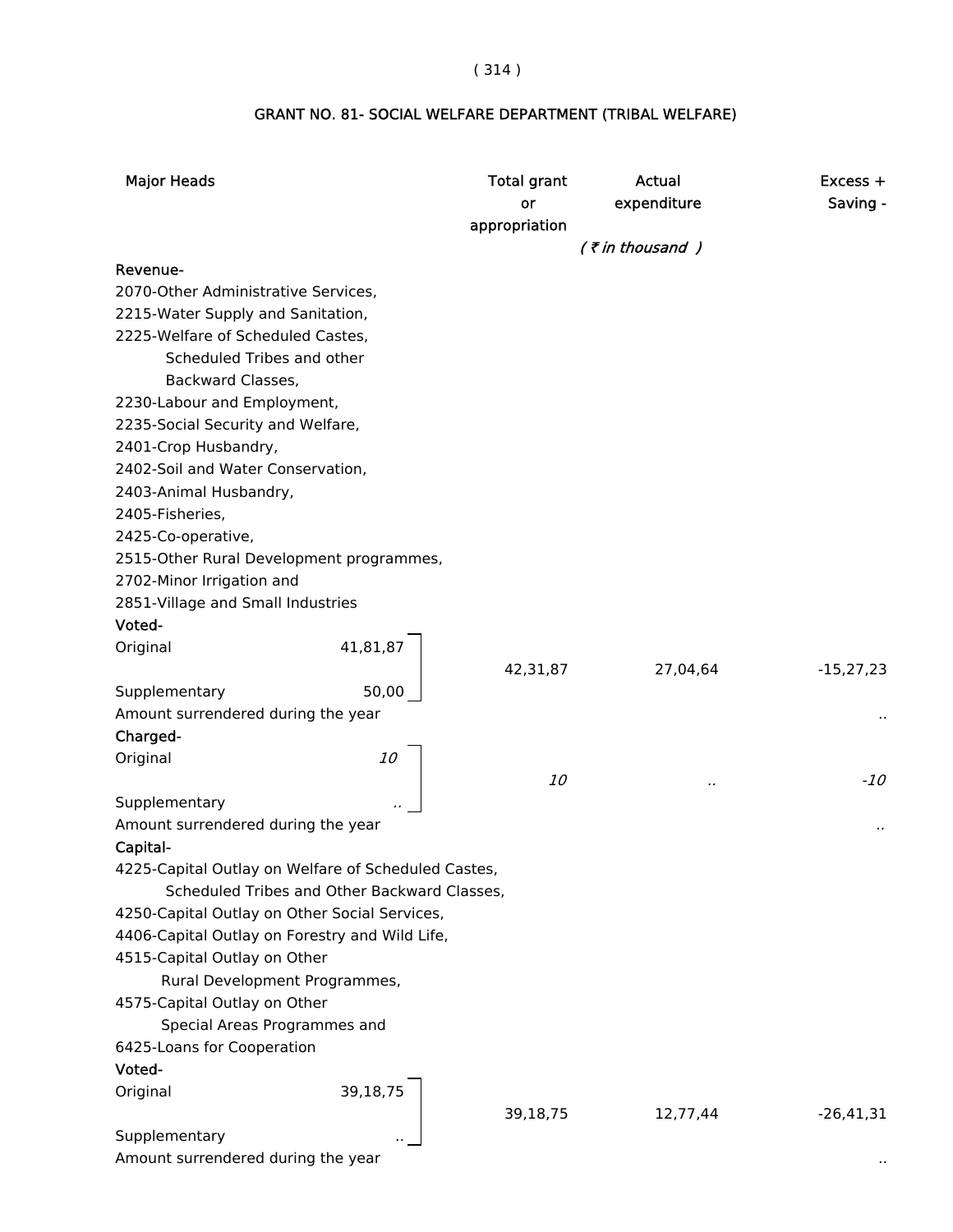### Revenue-

# Voted-

- (i) Actual expenditure of  $\bar{\tau}$  27,04.64 lakh includes clearance of suspense amounting to ₹ 14.35 lakh for the year 2009-10.
- (ii) Out of the final saving of  $\bar{\tau}$  15,41.58 lakh ( $\bar{\tau}$  15,27.23 lakh +  $\bar{\tau}$  14.35 lakh); no amount could be anticipated for surrender.
- (iii) In view of the final saving of  $\bar{\tau}$  15,41.58 lakh; the supplementary grant of  $\bar{\tau}$  50.00 lakh obtained in August 2010 proved unnecessary.
- (iv) Saving (partly counterbalanced by excess under other heads) occurred mainly under :-

| Head                                               | <b>Total grant</b> | Actual<br>expenditure | Excess +<br>Saving - |
|----------------------------------------------------|--------------------|-----------------------|----------------------|
|                                                    |                    | $($ ₹ in lakh)        |                      |
| 2225-Welfare of Scheduled Castes, Scheduled Tribes |                    |                       |                      |
| and other Backward Classes-                        |                    |                       |                      |
| 02-Welfare of Scheduled Tribes-                    |                    |                       |                      |
| 796-Tribal area sub-plan-                          |                    |                       |                      |
| 01-Central Plan/Centrally                          |                    |                       |                      |
| sponsored Schemes                                  | 9,24.20            | 78.42                 | $-8,45.78$           |
| 03-Headquarter Establishment                       | 1,74.64            | 99.36                 | $-75.28$             |
| 05-Implementation of Integrated Tribal             |                    |                       |                      |
| Development Project                                | 99.20              | 40.82                 | $-58.38$             |
| 06-Tribal Development                              |                    |                       |                      |
| <b>Establishment of District Office</b>            | 1,41.41            | 7.55                  | $-1,33.86$           |
| 07-Grant in aid to Tribes residing in              |                    |                       |                      |
| the State and presently included                   |                    |                       |                      |
| in Scheduled Castes list                           | 20.00              | 6.53                  | $-13.47$             |
| 08-Hostel for students of                          |                    |                       |                      |
| <b>Scheduled Tribes</b>                            | 21.35              | 6.93                  | $-14.42$             |
| 09-Govt. Ashram System                             |                    |                       |                      |
| <b>School for STs</b>                              | 4,17.83            | 3,55.98               | $-61.85$             |
| 10-Grant to girl students of                       |                    |                       |                      |
| Scheduled Tribes under                             |                    |                       |                      |
| Book Bank Scheme for                               |                    |                       |                      |
| free text books                                    | 10.00              | 2.33                  | $-7.67$              |
| 11-Scholarship and non-recurring                   |                    |                       |                      |
| grant to Scheduled Tribes                          |                    |                       |                      |
| students of class 1st to 10th                      | 6,67.02            | 4,38.78               | $-2,28.24$           |
| 12-Uniform and bicycle grant for girl              |                    |                       |                      |
| students of Scheduled Tribes                       | 50.00              | 32.13                 | $-17.87$             |
| 14-Improvement/Development of aided                |                    |                       |                      |
| Schools, Libraries and Hostels of                  |                    |                       |                      |
| <b>Scheduled Tribes</b>                            | 22.50              | 11.25                 | $-11.25$             |
| 15-Assistance to Scheduled Tribes                  |                    |                       |                      |
| harrassed with atrocities                          | 11.00              | 1.38                  | $-9.62$              |
| 19-Research and Training schemes                   |                    |                       |                      |
| for welfare of Scheduled Caste                     | 1,49.23            | 1,11.15               | $-38.08$             |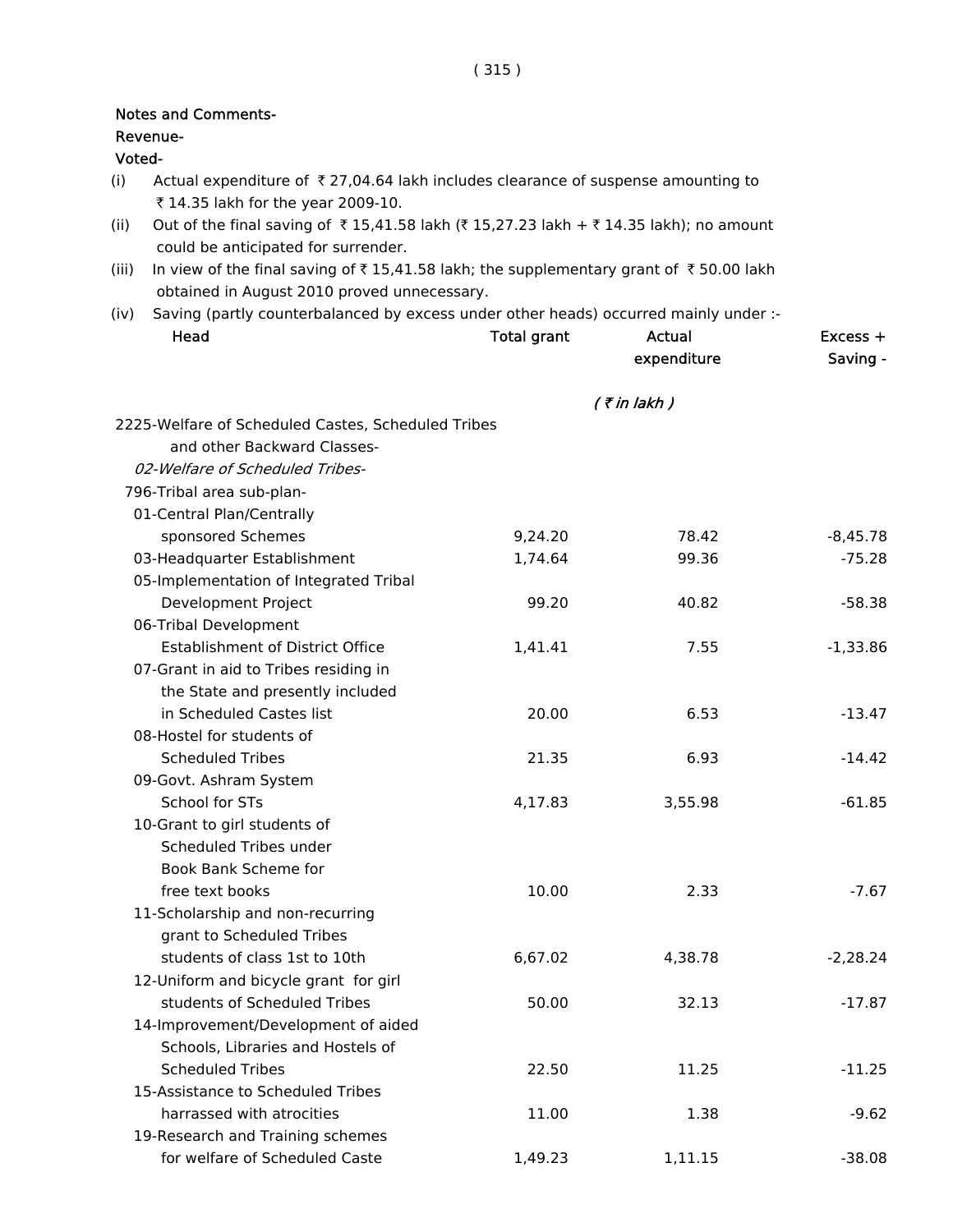| Head                                                                                                               | <b>Total grant</b> | Actual<br>expenditure | $Excess +$<br>Saving - |
|--------------------------------------------------------------------------------------------------------------------|--------------------|-----------------------|------------------------|
|                                                                                                                    |                    | $($ ₹ in lakh $)$     |                        |
| 20-Payment of Arrears-                                                                                             |                    |                       |                        |
| 66.20<br>O.                                                                                                        |                    |                       |                        |
| $-10.20$<br>R.                                                                                                     | 56.00              | 59.51                 | $+3.51$                |
| Reasons for reduction in provision by $\bar{x}$ 10.20 lakh was due to actual requirement.                          |                    |                       |                        |
| 2230-Labour and Employment-                                                                                        |                    |                       |                        |
| 03-Training-                                                                                                       |                    |                       |                        |
| 796-Tribal area sub-plan-                                                                                          |                    |                       |                        |
| 03-Establishment of Govt. Industrial                                                                               |                    |                       |                        |
| Training Institutes in Scheduled Tribes                                                                            |                    |                       |                        |
| dominated areas                                                                                                    | 37.40              | $\ddot{\phantom{0}}$  | $-37.40$               |
| 2235-Social Security and Welfare-                                                                                  |                    |                       |                        |
| 02-Social Welfare-                                                                                                 |                    |                       |                        |
| 796-Tribal area sub-plan-                                                                                          |                    |                       |                        |
| 04-Nutrition given by the State Government                                                                         |                    |                       |                        |
| on integerated child development projects                                                                          |                    |                       |                        |
| Nutrient Programme (Central 50%,                                                                                   |                    |                       |                        |
| State 50%)                                                                                                         | 10.00              | 0.48                  | $-9.52$                |
| 2515-Other Rural Development programmes-                                                                           |                    |                       |                        |
| 796-Tribal area sub-plan-                                                                                          |                    |                       |                        |
| 01-Central Plan / Centrally                                                                                        |                    |                       |                        |
| Sponsored Schemes                                                                                                  | 22.50              | 10.85                 | $-11.65$               |
| Reasons for the final saving/excess under the above heads have not been intimated (June 2011).                     |                    |                       |                        |
| (v) Excess occurred mainly under :-                                                                                |                    |                       |                        |
| 2225-Welfare of Scheduled Castes, Scheduled Tribes                                                                 |                    |                       |                        |
| and other Backward Classes-                                                                                        |                    |                       |                        |
| 02-Welfare of Scheduled Tribes-                                                                                    |                    |                       |                        |
| 796-Tribal area sub-plan-                                                                                          |                    |                       |                        |
| 18-Grant for marriage and treatment                                                                                |                    |                       |                        |
| for serious diseases of girls of poor                                                                              |                    |                       |                        |
| family of Scheduled Tribes-                                                                                        |                    |                       |                        |
| S.<br>50.00                                                                                                        | 50.00              | 1,18.50               | $+68.50$               |
| Actual expenditure of ₹1,18.50 lakh include clearance of suspense amounting to ₹3.20 lakh<br>for the year 2009-10. |                    |                       |                        |
| 2235-Social Security and Welfare-                                                                                  |                    |                       |                        |
| 02-Social Welfare-                                                                                                 |                    |                       |                        |
| 796-Tribal area sub-plan-                                                                                          |                    |                       |                        |
| 03-Grant for livelihood of helpless widows and                                                                     |                    |                       |                        |
| arrangement for education of their children-                                                                       |                    |                       |                        |
| 1,50.00<br>0.                                                                                                      |                    |                       |                        |
| R.<br>10.20                                                                                                        | 1,60.20            | 1,59.37               | $-0.83$                |
| Reasons for augmentation of provision by $\bar{\tau}$ 10.20 lakh was due to enhancement of beneficiaries           |                    |                       |                        |
| under the scheme.                                                                                                  |                    |                       |                        |

Reasons for the final saving/excess under the above heads have not been intimated (June 2011).

# ( 316 )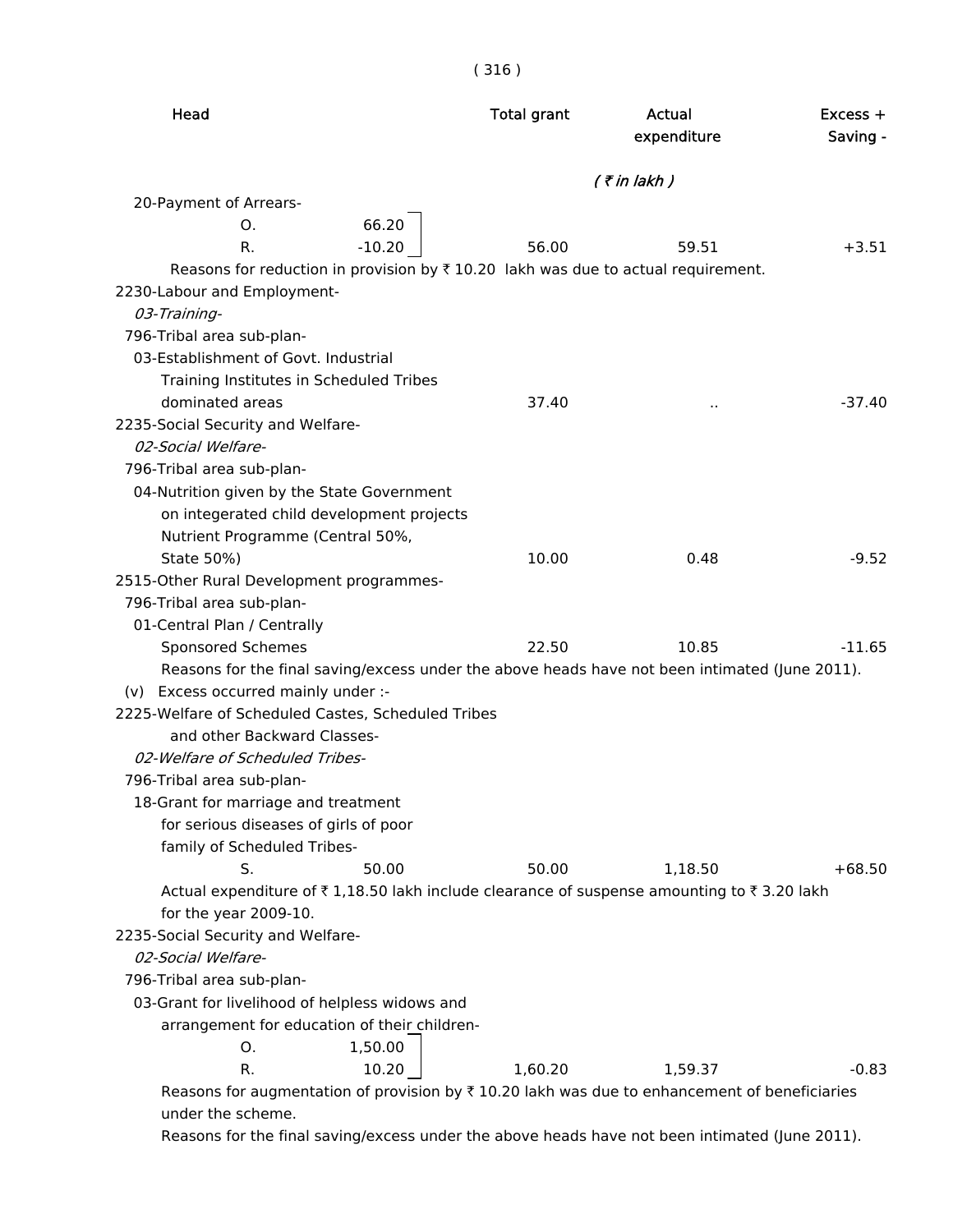( 317 )

Capital-

Voted-

- (vi) Out of the final saving of  $\bar{\tau}$  26,41.31 lakh; no amount could be anticipated for surrender.
- (vii) Saving occurred mainly under :-

| $Excess +$<br>Saving - |
|------------------------|
|                        |
|                        |
|                        |
|                        |
|                        |
|                        |
| $-25,42.99$            |
|                        |
|                        |
|                        |
|                        |
| $-97.20$               |
|                        |

Reasons for the final saving under the above heads have not been intimated (June 2011).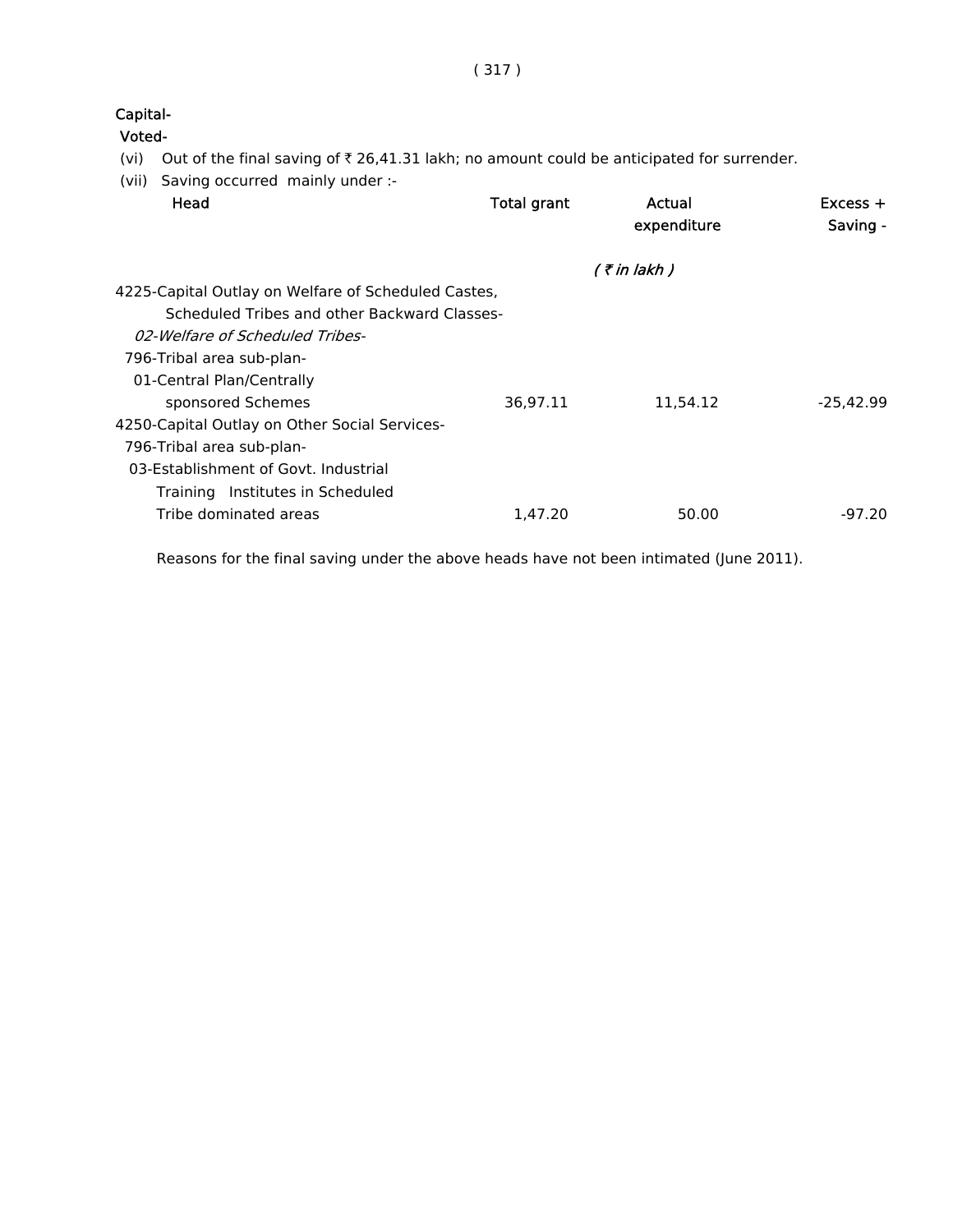### ( 318 )

# GRANT NO. 82- VIGILANCE DEPARTMENT

| <b>Major Heads</b> |                                                                        |          | <b>Total grant</b><br>or<br>appropriation | Actual<br>expenditure                                                                    | Excess +<br>Saving - |
|--------------------|------------------------------------------------------------------------|----------|-------------------------------------------|------------------------------------------------------------------------------------------|----------------------|
|                    |                                                                        |          |                                           | (₹in thousand)                                                                           |                      |
| Revenue-           |                                                                        |          |                                           |                                                                                          |                      |
|                    | 2070-Other Administrative Services                                     |          |                                           |                                                                                          |                      |
| Voted-             |                                                                        |          |                                           |                                                                                          |                      |
| Original           |                                                                        | 31,03,24 |                                           |                                                                                          |                      |
|                    |                                                                        |          | 31,03,24                                  | 29,09,03                                                                                 | $-1,94,21$           |
| Supplementary      |                                                                        |          |                                           |                                                                                          |                      |
|                    | Amount surrendered during the year (March 2011)                        |          |                                           |                                                                                          | 2,21,65              |
| Charged-           |                                                                        |          |                                           |                                                                                          |                      |
| Original           |                                                                        | 2,48,43  |                                           |                                                                                          |                      |
|                    |                                                                        |          | 2,48,43                                   | 2,78,51                                                                                  | $+30,08$             |
| Supplementary      |                                                                        |          |                                           |                                                                                          |                      |
|                    | Amount surrendered during the year (March 2011)                        |          |                                           |                                                                                          | 9,71                 |
| Capital-           |                                                                        |          |                                           |                                                                                          |                      |
|                    | 4059-Capital Outlay on Public Works                                    |          |                                           |                                                                                          |                      |
| Voted-             |                                                                        |          |                                           |                                                                                          |                      |
| Original           |                                                                        | 12,31,84 |                                           |                                                                                          |                      |
|                    |                                                                        |          | 12,31,84                                  | 3,24,97                                                                                  | $-9,06,87$           |
| Supplementary      |                                                                        |          |                                           |                                                                                          |                      |
|                    | Amount surrendered during the year (March 2011)                        |          |                                           |                                                                                          | 9,06,87              |
|                    | <b>Notes and Comments-</b>                                             |          |                                           |                                                                                          |                      |
| Revenue-           |                                                                        |          |                                           |                                                                                          |                      |
| Voted-             |                                                                        |          |                                           |                                                                                          |                      |
| (i)                |                                                                        |          |                                           | In view of the final saving of ₹1,94.21 lakh, surrender of ₹2,21.65 lakh was injudicious |                      |
|                    | and indicative of incorrect estimation of expenditure under the grant. |          |                                           |                                                                                          |                      |
| (ii)               |                                                                        |          |                                           | Saving (partly counterbalanced by excess under other heads) occurred under:-             |                      |
| Head               |                                                                        |          | <b>Total grant</b>                        | Actual                                                                                   | $Excess +$           |
|                    |                                                                        |          |                                           | expenditure                                                                              | Saving -             |
|                    |                                                                        |          |                                           | $($ ₹ in lakh)                                                                           |                      |
|                    | 2070-Other Administrative Services-                                    |          |                                           |                                                                                          |                      |
| 104-Vigilance-     |                                                                        |          |                                           |                                                                                          |                      |
|                    | 03-Vigilance Commission and                                            |          |                                           |                                                                                          |                      |
|                    | Administrative Tribunal-                                               |          |                                           |                                                                                          |                      |
|                    | O.                                                                     | 1,64.38  |                                           |                                                                                          |                      |
|                    |                                                                        |          | 1,46.96                                   | 1,46.48                                                                                  | $-0.48$              |
|                    | R.                                                                     | $-17.42$ |                                           |                                                                                          |                      |
|                    |                                                                        |          |                                           | Surrender of ₹17.42 lakh was mainly due to economy measures, non reciept of bills etc.   |                      |
|                    |                                                                        |          |                                           | Reasons for the final saving under the above head have not been intimated (June 2011).   |                      |

Charged-

- (iii) The expenditure exceeded the charged appropriation by  $\bar{\tau}$  30.08 lakh, the excess requires regularisation.
- (iv) In view of the final excess of  $\bar{\tau}$  30.08 lakh, surrender of  $\bar{\tau}$  9.71 lakh was injudicious and indicative of incorrect estimation of expenditure under the grant.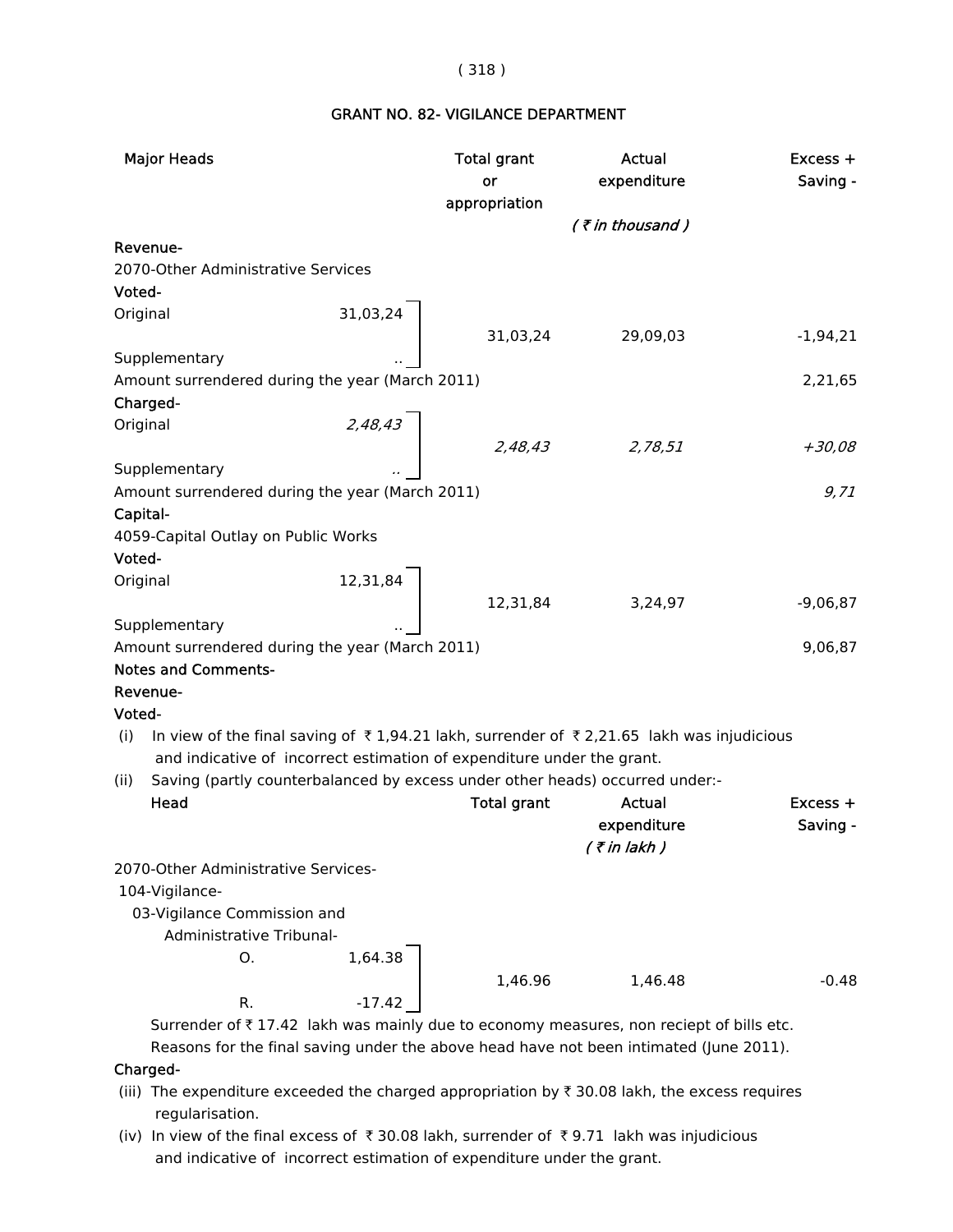(v) Excess occurred under:-

| Head                                |         | Total                                                             | Actual                                                                                                   | $Excess +$ |
|-------------------------------------|---------|-------------------------------------------------------------------|----------------------------------------------------------------------------------------------------------|------------|
|                                     |         | appropriation                                                     | expenditure                                                                                              | Saving -   |
|                                     |         |                                                                   | $($ ₹ in lakh $)$                                                                                        |            |
| 2070-Other Administrative Services- |         |                                                                   |                                                                                                          |            |
| 104-Vigilance-                      |         |                                                                   |                                                                                                          |            |
| 05-Lok Ayukta Organisation-         |         |                                                                   |                                                                                                          |            |
| Ο.                                  | 2,23.02 |                                                                   |                                                                                                          |            |
|                                     |         | 2,13.31                                                           | 2,53.10                                                                                                  | +39.79     |
| R.                                  | $-9.71$ |                                                                   |                                                                                                          |            |
|                                     |         |                                                                   | Reasons for surrender of $\overline{\xi}$ 9.71 lakh was mainly due to economy measures, non-organisation |            |
| of any training programme.          |         |                                                                   |                                                                                                          |            |
|                                     |         | Reasons for the final excess have not been intimated (June 2011). |                                                                                                          |            |
| Capital-                            |         |                                                                   |                                                                                                          |            |
| .                                   |         |                                                                   |                                                                                                          |            |

#### Voted-

| (vi) Saving occurred under:-         |    |            |                    |                   |               |
|--------------------------------------|----|------------|--------------------|-------------------|---------------|
| Head                                 |    |            | <b>Total grant</b> | Actual            | $Excess +$    |
|                                      |    |            |                    | expenditure       | Saving -      |
|                                      |    |            |                    | $($ ₹ in lakh $)$ |               |
| 4059-Capital Outlay on Public Works- |    |            |                    |                   |               |
| 01-Office Buildings-                 |    |            |                    |                   |               |
| 051-Construction-                    |    |            |                    |                   |               |
| 03-Vigilance Directorate Building-   |    |            |                    |                   |               |
|                                      | O. | 12,31.83   |                    |                   |               |
|                                      |    |            | 3,24.97            | 3,24.97           | $\sim$ $\sim$ |
|                                      | R. | $-9,06.86$ |                    |                   |               |
|                                      |    |            |                    |                   |               |

₹ 9,06.86 lakh was surrendered due to non utilisation of fund.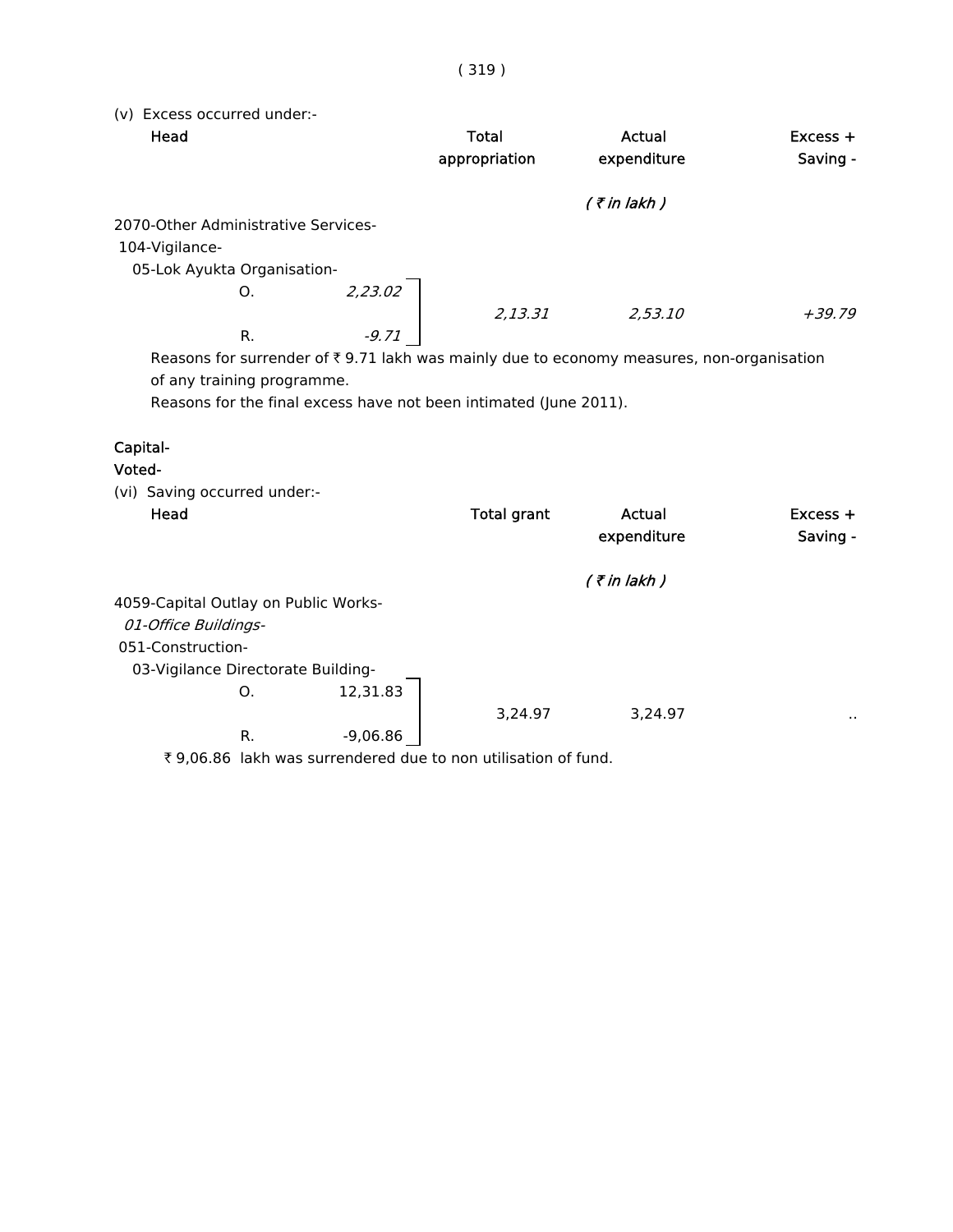# ( 320 )

# GRANT NO. 83- SOCIAL WELFARE DEPARTMENT (SPECIAL COMPONENT PLAN FOR SCHEDULED CASTES)

| <b>Major Heads</b>                                      |             | <b>Total grant</b> | <b>Actual</b><br>expenditure | $Excess +$<br>Saving - |
|---------------------------------------------------------|-------------|--------------------|------------------------------|------------------------|
|                                                         |             |                    | $($ ₹ in thousand $)$        |                        |
| Revenue-                                                |             |                    |                              |                        |
| 2070- Other Administrative Services,                    |             |                    |                              |                        |
| 2202- General Education,                                |             |                    |                              |                        |
| 2203-Technical Education,                               |             |                    |                              |                        |
| 2210-Medical and Public Health,                         |             |                    |                              |                        |
| 2215- Water Supply and Sanitation,                      |             |                    |                              |                        |
| 2217- Urban Development,                                |             |                    |                              |                        |
| 2225- Welfare of Scheduled Castes,                      |             |                    |                              |                        |
| Scheduled Tribes and Other                              |             |                    |                              |                        |
| Backward Classes,                                       |             |                    |                              |                        |
| 2230- Labour and Employment,                            |             |                    |                              |                        |
| 2235- Social Security and Welfare,                      |             |                    |                              |                        |
| 2401- Crop Husbandry,                                   |             |                    |                              |                        |
| 2403- Animal Husbandry,                                 |             |                    |                              |                        |
| 2404- Dairy Development,                                |             |                    |                              |                        |
| 2425- Co-operation,                                     |             |                    |                              |                        |
| 2501- Special Programmes for                            |             |                    |                              |                        |
| Rural Development,                                      |             |                    |                              |                        |
| 2505- Rural Employment,                                 |             |                    |                              |                        |
| 2506- Land Reforms,                                     |             |                    |                              |                        |
| 2515- Other Rural Development                           |             |                    |                              |                        |
| Programmes,                                             |             |                    |                              |                        |
| 2702- Minor Irrigation,                                 |             |                    |                              |                        |
| 2810- Non-Conventional Sources of                       |             |                    |                              |                        |
| Energy and                                              |             |                    |                              |                        |
| 2851- Village and Small Industries                      |             |                    |                              |                        |
| Voted-                                                  |             |                    |                              |                        |
| Original                                                | 52,14,86,87 | 54,02,01,57        | 52,91,68,33                  | $-1,10,33,24$          |
| Supplementary                                           | 1,87,14,70  |                    |                              |                        |
| Amount surrendered during the year                      |             |                    |                              |                        |
| Capital-                                                |             |                    |                              |                        |
| 4202-Capital Outlay on Education,                       |             |                    |                              |                        |
| Sports, Art and Culture,                                |             |                    |                              |                        |
| 4210- Capital Outlay on Medical and                     |             |                    |                              |                        |
| Public Health,                                          |             |                    |                              |                        |
| 4215- Capital Outlay on Water Supply<br>and Sanitation, |             |                    |                              |                        |
| 4217-Capital Outlay of Urban Development,               |             |                    |                              |                        |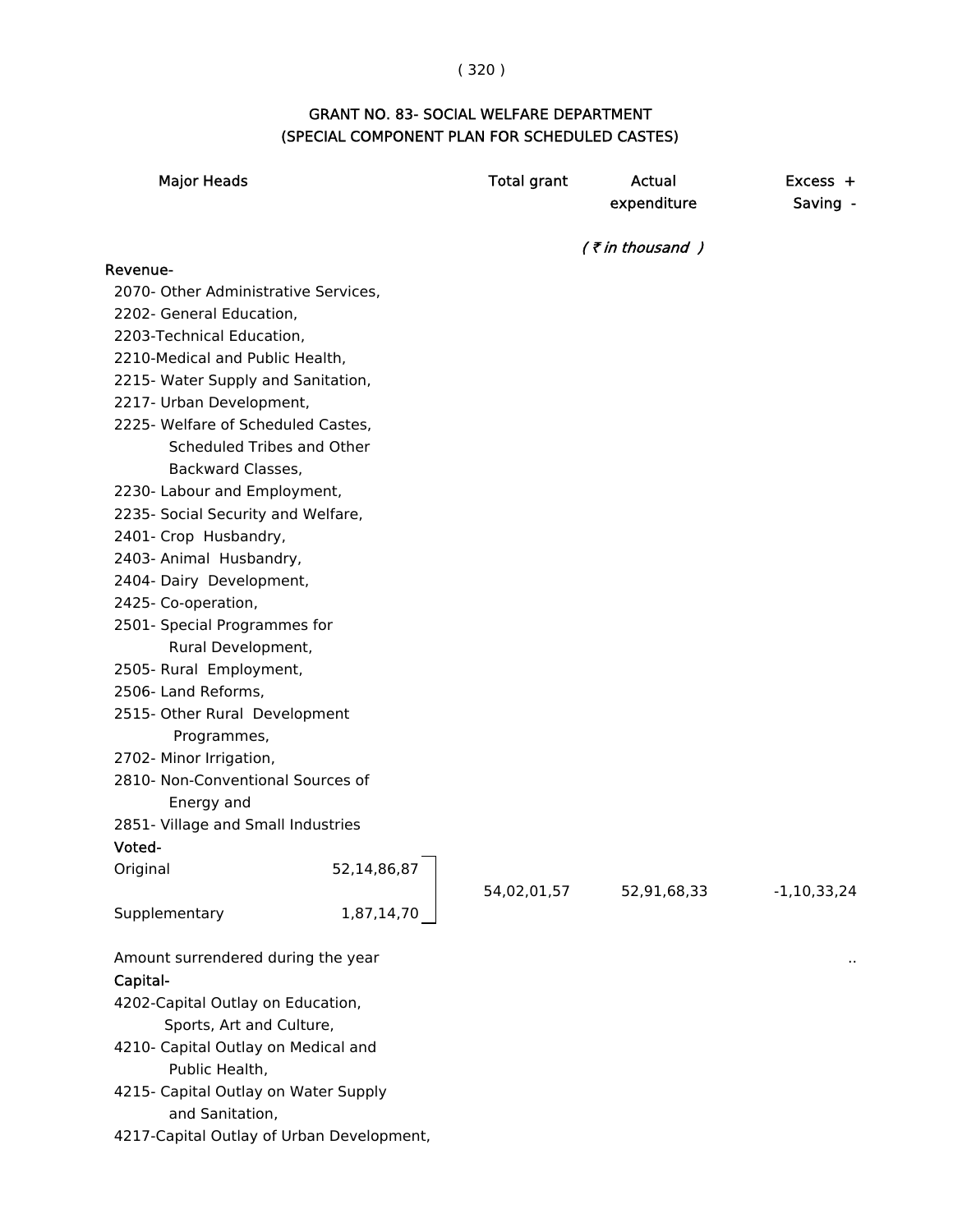( 321 )

|        | <b>Major Heads</b>                         |                                                                                              | <b>Total grant</b> | Actual<br>expenditure | $Excess +$<br>Saving - |
|--------|--------------------------------------------|----------------------------------------------------------------------------------------------|--------------------|-----------------------|------------------------|
|        |                                            |                                                                                              |                    | (₹in thousand)        |                        |
|        |                                            | 4225-Capital Outlay on Welfare of Scheduled Castes,                                          |                    |                       |                        |
|        |                                            | Scheduled Tribes and Other Backward Classes,                                                 |                    |                       |                        |
|        |                                            | 4250- Capital Outlay on Other Social Services,                                               |                    |                       |                        |
|        |                                            | 4406-Capital Outlay on Forestry and Wild Life,                                               |                    |                       |                        |
|        |                                            | 4515-Capital Outlay on Other Rural Development Programmes,                                   |                    |                       |                        |
|        | 4702- Capital Outlay on Minor Irrigation,  | 4575-Capital Outlay on Other Special Areas Programmes,                                       |                    |                       |                        |
|        | 4801- Capital Outlay on Power projects,    |                                                                                              |                    |                       |                        |
|        | 5054- Capital Outlay on Roads and Bridges, |                                                                                              |                    |                       |                        |
|        |                                            | 6225- Loans for Welfare of Scheduled Castes, Scheduled                                       |                    |                       |                        |
|        |                                            | Tribes and other Backward Classes and                                                        |                    |                       |                        |
|        | 6425- Loans for Cooperation                |                                                                                              |                    |                       |                        |
| Voted- |                                            |                                                                                              |                    |                       |                        |
|        | Original                                   | 38,84,88,04                                                                                  |                    |                       |                        |
|        |                                            |                                                                                              | 39,64,68,04        | 38,61,06,32           | $-1,03,61,72$          |
|        | Supplementary                              | 79,80,00                                                                                     |                    |                       |                        |
|        | Amount surrendered during the year         |                                                                                              |                    |                       |                        |
|        | <b>Notes and Comments-</b>                 |                                                                                              |                    |                       |                        |
|        | Revenue-                                   |                                                                                              |                    |                       |                        |
| Voted- |                                            |                                                                                              |                    |                       |                        |
| (i)    |                                            | Actual expenditure of ₹52,91,68.33 lakh includes clearance of suspense amounting to          |                    |                       |                        |
|        | 2008-09 and 2009-10.                       | ₹10,08.47 lakh for the year 2001-02,2002-03,2003-04,2004-05,2005-06,2006-07,2007-08,         |                    |                       |                        |
| (ii)   |                                            | Out of the final saving of ₹1,20,41.71 lakh (₹1,10,33.24 lakh + ₹10,08.47 lakh); no amount   |                    |                       |                        |
|        | could be anticipated for surrender.        |                                                                                              |                    |                       |                        |
| (iii)  |                                            | In view of the final saving of ₹1,20,41.71 lakh; the supplementary grant of ₹1,87,14.70 lakh |                    |                       |                        |
|        |                                            | obtained in August 2010 proved excessive.                                                    |                    |                       |                        |
| (iv)   |                                            | Saving (partly counterbalanced by excess under other heads) occurred mainly under :-         |                    |                       |                        |
|        | Head                                       |                                                                                              | <b>Total grant</b> | <b>Actual</b>         | Excess +               |
|        |                                            |                                                                                              |                    | expenditure           | Saving -               |
|        |                                            |                                                                                              |                    | $($ ₹ in lakh)        |                        |
|        | 2210- Medical and Public Health-           |                                                                                              |                    |                       |                        |
|        |                                            | 02- Urban Health Services-Other Systems of Medicine-                                         |                    |                       |                        |
|        |                                            | 789-Special Component Plan for Scheduled Castes-                                             |                    |                       |                        |
|        | 03- Govt. Ayurvedic/ Unani Hospital        |                                                                                              | 83.12              |                       | $-83.12$               |
|        |                                            | 04- Rural Health Services-Other Systems of Medicine-                                         |                    |                       |                        |
|        | 03- Govt. Ayurvedic/ Unnani Hospital       | 789-Special Component Plan for Scheduled Castes-                                             | 2,42.24            |                       | $-2,42.24$             |
|        | 04- Hospital and Dispensaries              |                                                                                              | 6,35.84            | 2,44.00               | $-3,91.84$             |
|        |                                            | 05- Medical Education-Training and Research-                                                 |                    |                       |                        |
|        |                                            | 789-Special Component Plan for Scheduled Castes-                                             |                    |                       |                        |
|        | 03- Education-                             |                                                                                              |                    |                       |                        |
|        | О.                                         | 47,74.41                                                                                     |                    |                       |                        |
|        | S.                                         | 0.01                                                                                         | 47,74.42           | 30,10.85              | $-17,63.57$            |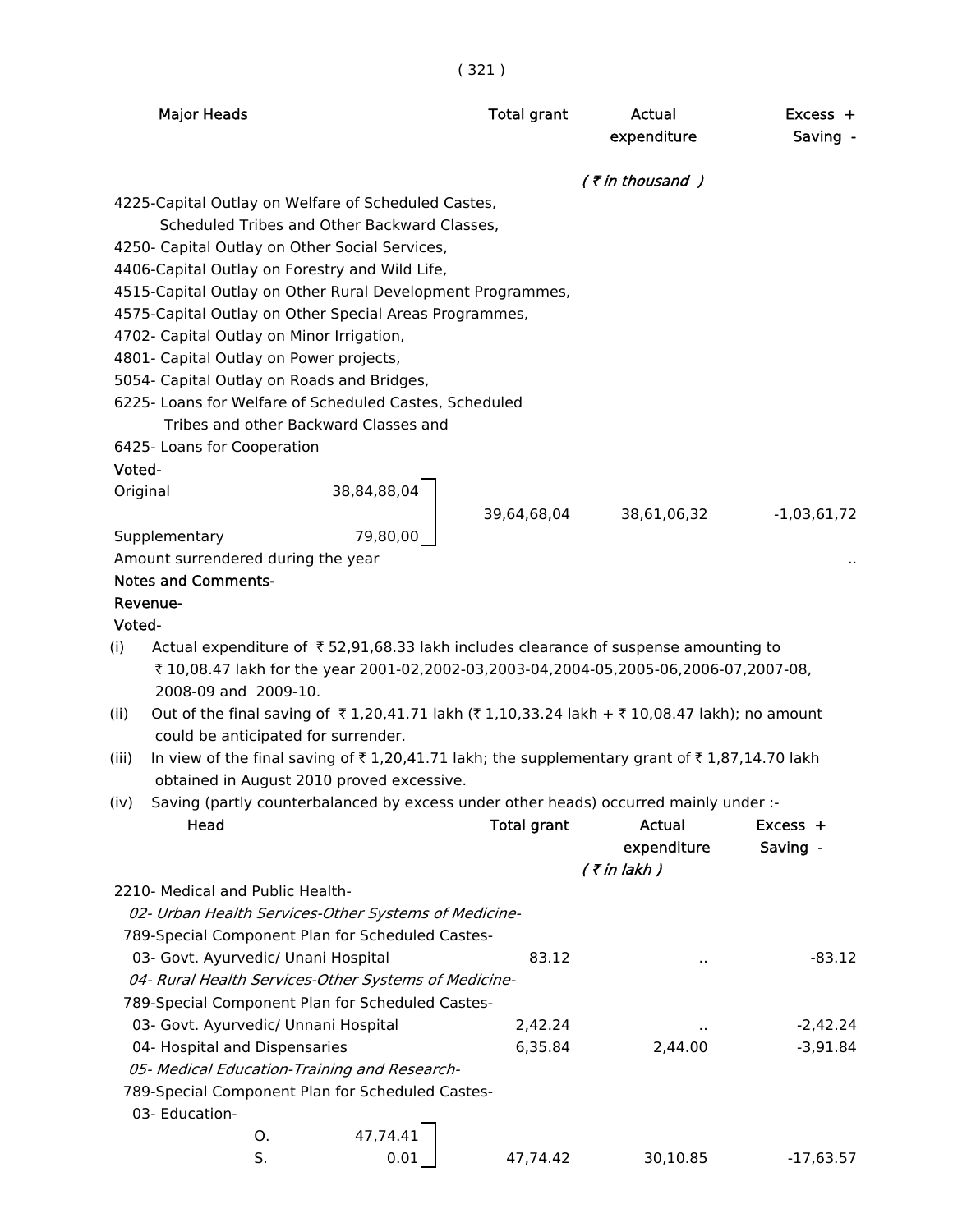| × | ×. |
|---|----|
|   |    |

| Head                                                                               | <b>Total grant</b> | Actual<br>expenditure | Excess +<br>Saving - |
|------------------------------------------------------------------------------------|--------------------|-----------------------|----------------------|
|                                                                                    |                    | $($ ₹ in lakh)        |                      |
| 2217- Urban Development-                                                           |                    |                       |                      |
| 04- Slum Area Improvement-                                                         |                    |                       |                      |
| 789-Special Component Plan for Scheduled Castes-                                   |                    |                       |                      |
| 01-Central Plan/ Centrally                                                         |                    |                       |                      |
| Sponsored Schemes                                                                  | 3,41,23.00         | 1,08,60.05            | $-2,32,62.95$        |
| 05- Other Urban Development Schemes-                                               |                    |                       |                      |
| 789-Special Component Plan for Scheduled Castes-                                   |                    |                       |                      |
| 01-Central Plan/ Centrally                                                         |                    |                       |                      |
| Sponsored Schemes                                                                  | 5,43,00.00         | 2,97,20.65            | $-2,45,79.35$        |
| 2225- Welfare of Scheduled Castes, Scheduled Tribes                                |                    |                       |                      |
| and Other Backward Classes-                                                        |                    |                       |                      |
| 01- Welfare of Scheduled Castes-                                                   |                    |                       |                      |
| 789-Special Component Plan for Scheduled Castes-                                   |                    |                       |                      |
| 03- Establishment of Book Bank for the                                             |                    |                       |                      |
| Scheduled Castes girl students studying                                            |                    |                       |                      |
| in Govt. Higher Secondary Schools                                                  |                    |                       |                      |
| in Class IXth - Xth                                                                | 1,00.00            | 6.72                  | $-93.28$             |
| 04- Establishment of Book Bank for the                                             |                    |                       |                      |
| Scheduled Castes girl students studying                                            |                    |                       |                      |
| in Govt. aided Higher Secondary                                                    |                    |                       |                      |
| Schools in Class IXth - Xth                                                        | 3,00.00            | $\sim$                | $-3,00.00$           |
| 05- Chhatrapati Shahuji Maharaj Research                                           |                    |                       |                      |
| and Training Institute, Lucknow                                                    | 45.00              | 39.27                 | $-5.73$              |
| 07-Grant to Voluntary Institutions for                                             |                    |                       |                      |
| construction of hostels for S.C.                                                   | 30.00              | 15.00                 | $-15.00$             |
| 10-Operation of Hostels for S.C.                                                   |                    |                       |                      |
| <b>Students/ Girls Students</b>                                                    | 4,19.22            | 1,37.64               | $-2,81.58$           |
| 11-Scholarship and non-recurring                                                   |                    |                       |                      |
| assistance to students of S.C.                                                     |                    |                       |                      |
| studying in Class 9 & 10-                                                          |                    |                       |                      |
| 4,00.00<br>0.                                                                      |                    |                       |                      |
| $-2,25.00$<br>R.                                                                   | 1,75.00            | 3.98                  | $-1,71.02$           |
| Reduction in provision by $\bar{\tau}$ 2,25.00 lakh was due to actual expenditure. |                    |                       |                      |
| 13-Monitoring and computerisation                                                  |                    |                       |                      |
| of scholarship schemes for                                                         |                    |                       |                      |
| different classes                                                                  | 1,50.00            | 1,31.91               | $-18.09$             |
| 15-Payment of Arrears                                                              | 9,72.34            | 97.22                 | $-8,75.12$           |
| 80- General-                                                                       |                    |                       |                      |
| 789-Special Component Plan for Scheduled Castes-                                   |                    |                       |                      |
| 03- Special Upliftment Programme                                                   |                    |                       |                      |
| for Kol Caste                                                                      | 6,79.50            |                       | $-6,79.50$           |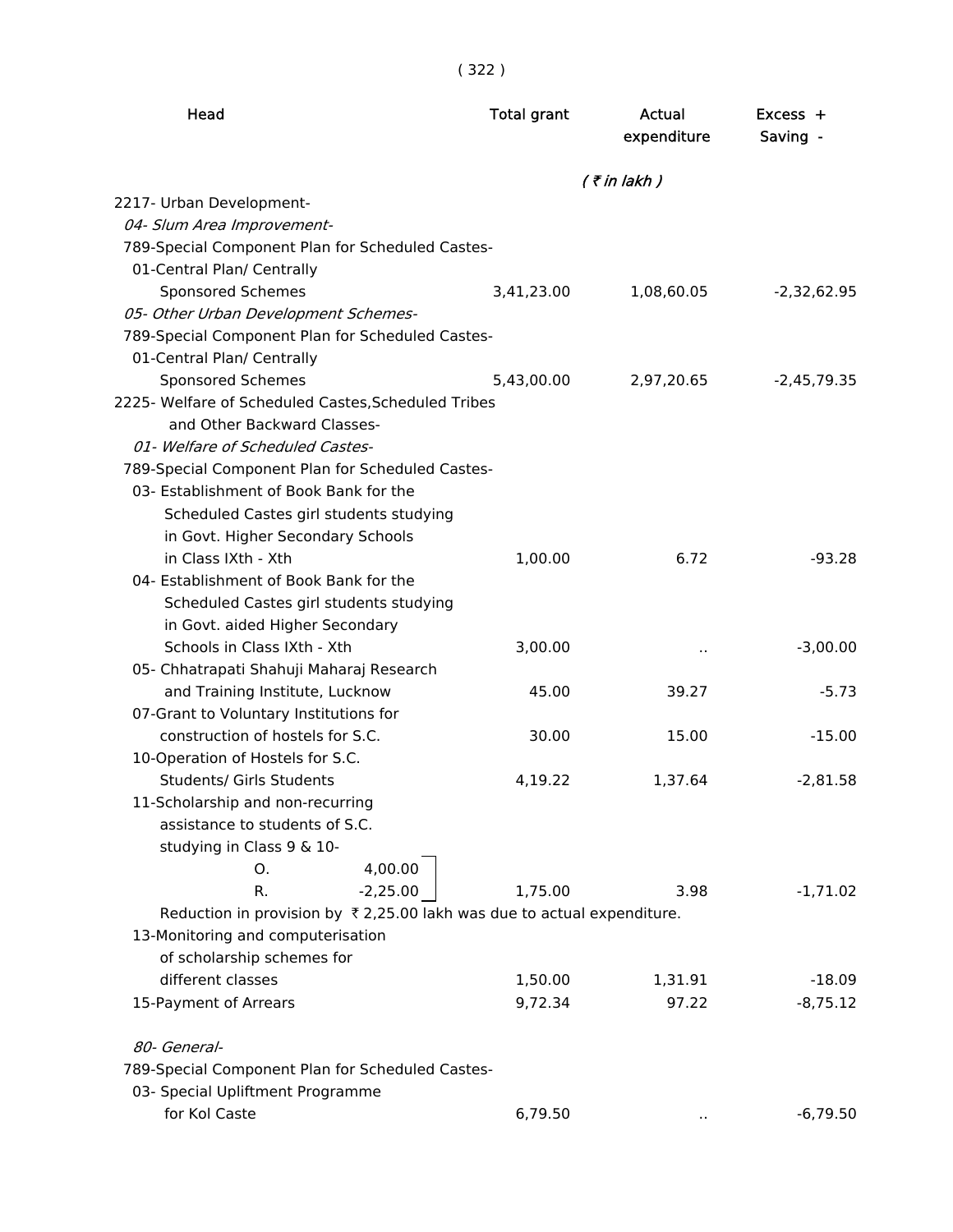| Head                                                                                 | <b>Total grant</b> | Actual<br>expenditure | $Excess +$<br>Saving - |
|--------------------------------------------------------------------------------------|--------------------|-----------------------|------------------------|
|                                                                                      |                    | $($ ₹ in lakh)        |                        |
| 2230- Labour and Employment-                                                         |                    |                       |                        |
| 02- Employment Service-                                                              |                    |                       |                        |
| 789-Special Component Plan for Scheduled Castes-                                     |                    |                       |                        |
| 03-Educational and Guidance                                                          |                    |                       |                        |
| Centre for applicants for S.C.                                                       | 1,45.85            | 36.67                 | $-1,09.18$             |
| 03- Training-                                                                        |                    |                       |                        |
| 789-Special Component Plan for Scheduled Castes-                                     |                    |                       |                        |
| 03- Provincial Staff Training and Research                                           |                    |                       |                        |
| Centre at I.T.I., Aliganj, Lucknow                                                   | 1,44.16            | 0.07                  | $-1,44.09$             |
| 04- Establishment of Govt. I.T.I.                                                    | 16,36.99           | 6,18.63               | $-10,18.36$            |
| 05- Short-period Professional                                                        |                    |                       |                        |
| Training in Govt. Industrial                                                         |                    |                       |                        |
| <b>Training Institutes</b>                                                           | 1,32.02            | 17.64                 | $-1,14.38$             |
| 2235- Social Security and Welfare-                                                   |                    |                       |                        |
| 02- Social Welfare-                                                                  |                    |                       |                        |
| 789-Special Component Plan for Scheduled Castes-                                     |                    |                       |                        |
| 03- Grant for subsistence to blind, deaf-dumb and                                    |                    |                       |                        |
| physically handicapped persons (District Plan)-                                      |                    |                       |                        |
| 40,00.00<br>O.                                                                       |                    |                       |                        |
| $-6,70.00$<br>R.                                                                     | 33,30.00           | 34,76.93              | $+1,46.93$             |
| Reduction in provision by $\bar{x}$ 6,70.00 lakh was due to actual requirements.     |                    |                       |                        |
| 60- Other Social Security and Welfare Programmes-                                    |                    |                       |                        |
| 789-Special Component Plan for Scheduled Castes-                                     |                    |                       |                        |
| 03-Old age/Farmer Pension(District Plan)                                             | 60,00.00           | 30,00.30              | $-29,99.70$            |
| 04-Old age/Farmer Pension(State Sector)                                              | 3,00,00.00         | 1,59,67.59            | $-1,40,32.41$          |
| 2401- Crop Husbandry-                                                                |                    |                       |                        |
| 789-Special Component Plan for Scheduled Castes-                                     |                    |                       |                        |
| 01-Central Plan/ Centrally                                                           |                    |                       |                        |
| Sponsored Schemes-                                                                   |                    |                       |                        |
| 43,67.50<br>O.                                                                       |                    |                       |                        |
| $-11,93.00$<br>R.                                                                    | 31,74.50           | 28,13.90              | $-3,60.60$             |
| Reduction in provision by $\bar{\tau}$ 11,93.00 lakh was due to actual requirements. |                    |                       |                        |
| 04- Sugarcane Development                                                            |                    |                       |                        |
| Scheme (District Plan)                                                               | 1,40.00            | 56.32                 | $-83.68$               |
| 05- Kisan Mitra Yojana                                                               | 14,25.62           | 7,73.55               | $-6,52.07$             |
| 2403- Animal Husbandry-                                                              |                    |                       |                        |
| 789-Special Component Plan for Scheduled Castes-                                     |                    |                       |                        |
| 05- Parawaits Training Scheme                                                        | 2,60.00            | 1,94.89               | $-65.11$               |
| 06- Bakyard Poultry Programme for S.C.                                               | 4,00.00            | 2,74.91               | $-1,25.09$             |
| 09- Organisation of Pig Forster Cooperative                                          |                    |                       |                        |
| Societies for Integrated Pig Development                                             |                    |                       |                        |
| (District Plan)                                                                      | 5,03.00            | 2,14.18               | $-2,88.82$             |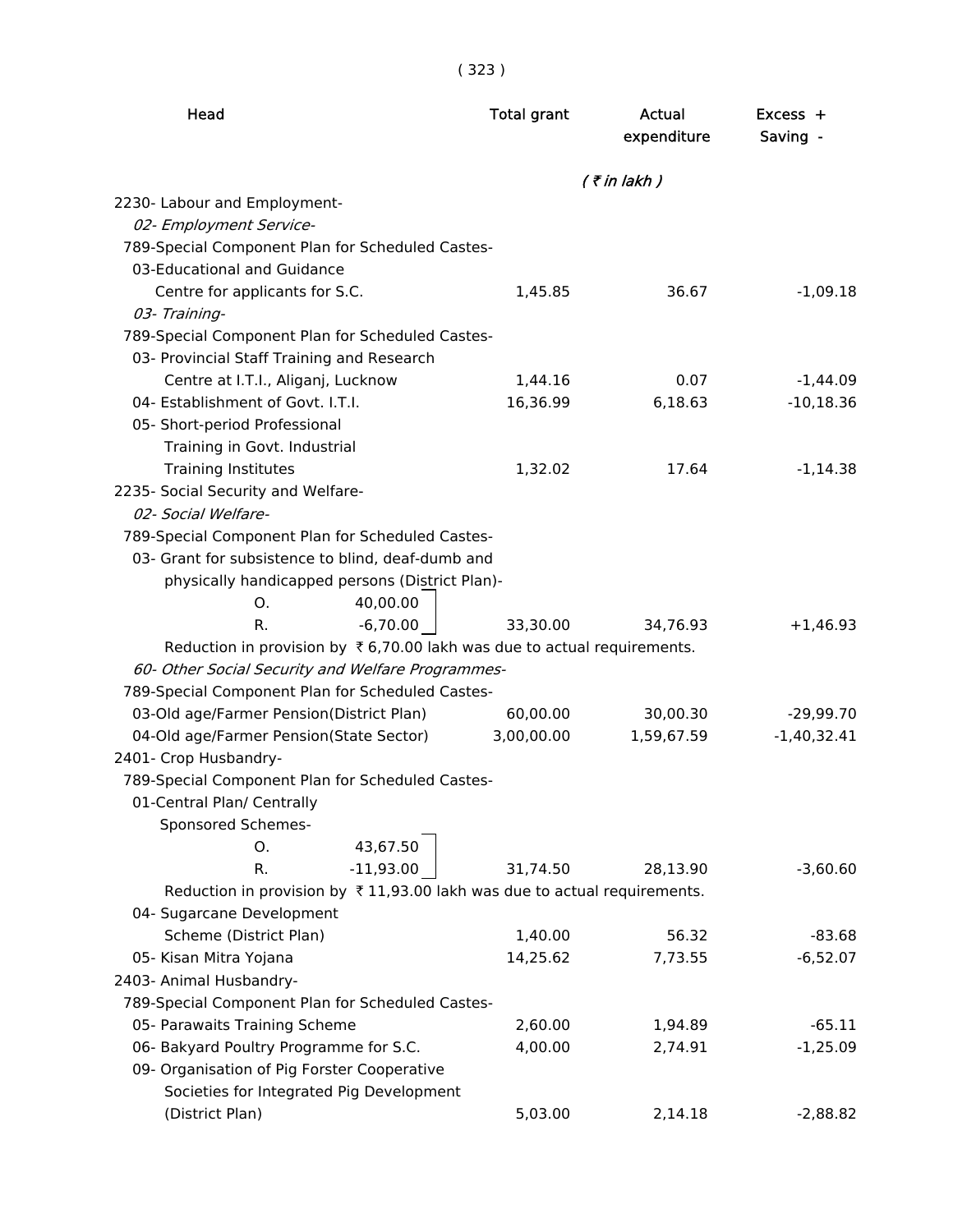| × | ×. |
|---|----|
|   |    |

| Head                                             | <b>Total grant</b> | <b>Actual</b><br>expenditure | Excess +<br>Saving - |
|--------------------------------------------------|--------------------|------------------------------|----------------------|
|                                                  |                    | $($ ₹ in lakh)               |                      |
| 10- Establishment, development, strengthening    |                    |                              |                      |
| of Pig forms and providing breeding facilities   |                    |                              |                      |
| (District Plan)                                  | 1,35.30            | 50.14                        | $-85.16$             |
| 2404- Dairy Development-                         |                    |                              |                      |
| 789-Special Component Plan for Scheduled Castes- |                    |                              |                      |
| 04- Technical investment facility to             |                    |                              |                      |
| milk producers (District Plan)                   | 2,00.00            | 1,33.33                      | $-66.67$             |
| 05- Training programme for farmers               | 50.00              | 39.89                        | $-10.11$             |
| 2501- Special Programmes for Rural Development-  |                    |                              |                      |
| 01- Integrated Rural Development Programme-      |                    |                              |                      |
| 789-Special Component Plan for Scheduled Castes- |                    |                              |                      |
| 01-Central Plan/ Centrally                       |                    |                              |                      |
| Sponsored Schemes                                | 74,50.00           | 49,28.21                     | $-25,21.79$          |
| 02- Drought Prone Areas Development Programme-   |                    |                              |                      |
| 789-Special Component Plan for Scheduled Castes- |                    |                              |                      |
| 01-Central Plan/ Centrally                       |                    |                              |                      |
| Sponsored Schemes                                | 1,70.00            | 61.20                        | $-1,08.80$           |
| 05- Waste Land Development-                      |                    |                              |                      |
| 789-Special Component Plan for Scheduled Castes- |                    |                              |                      |
| 01-Central Plan/ Centrally                       |                    |                              |                      |
| Sponsored Schemes                                | 67.33              | 15.70                        | $-51.63$             |
| 2515- Other Rural Development Programmes-        |                    |                              |                      |
| 789-Special Component Plan for Scheduled Castes- |                    |                              |                      |
| 03-Construction of clean toilets                 |                    |                              |                      |
| under Rural cleanliness campaign                 | 44,10.00           | 23,24.67                     | $-20,85.33$          |
| 05- Ambedkar Rojgar Yojana                       | 4,00.00            | 2,95.20                      | $-1,04.80$           |
| 2702- Minor Irrigation-                          |                    |                              |                      |
| 02- Ground water-                                |                    |                              |                      |
| 789-Special Component Plan for Scheduled Castes- |                    |                              |                      |
| 04- Construction of Medium deep                  |                    |                              |                      |
| tubewells in Alluvium Areas                      | 5,10.00            | 4,16.98                      | $-93.02$             |
| 2810- Non Conventional Sources of Energy-        |                    |                              |                      |
| 02- Solar-                                       |                    |                              |                      |
| 789-Special Component Plan for Scheduled Castes- |                    |                              |                      |
| 03- Implementation of Additional                 |                    |                              |                      |
| Energy Source Programmes                         |                    |                              |                      |
| through Non-Conventional                         |                    |                              |                      |
| <b>Energy Development Agency-</b>                |                    |                              |                      |
| 3,99.60<br>О.                                    |                    |                              |                      |
| S.<br>17,14.69                                   | 21,14.29           | 16,83.04                     | $-4,31.25$           |

 Reasons for the final saving/non-utilisation of entire provision under the above heads have not been intimated (June 2011).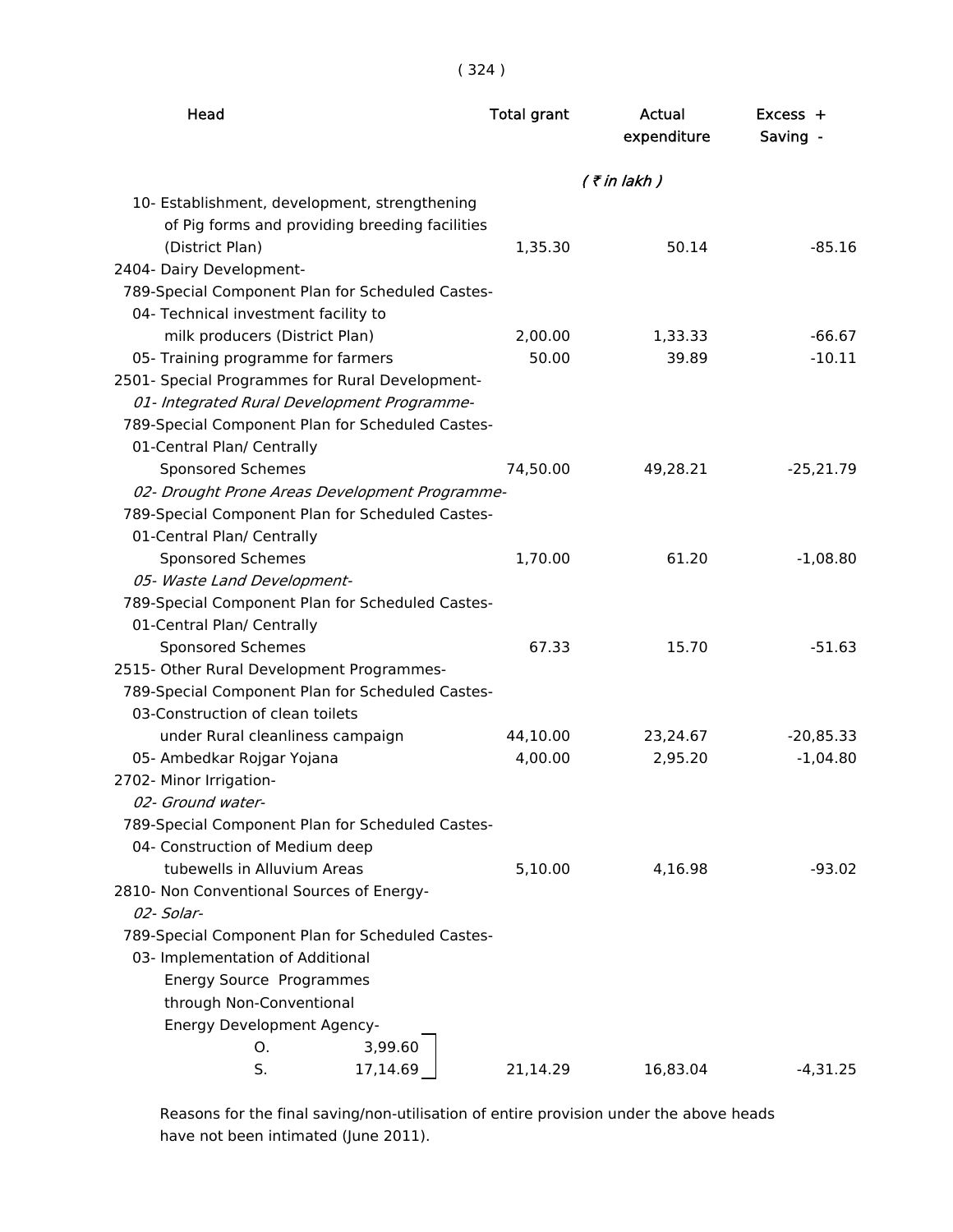# (v) Excess (partly counterbalanced by saving under other heads) occurred mainly under:-

| Head                                                                                          | <b>Total grant</b>   | Actual<br>expenditure | $Excess +$<br>Saving - |
|-----------------------------------------------------------------------------------------------|----------------------|-----------------------|------------------------|
|                                                                                               |                      | $($ ₹ in lakh)        |                        |
| 2202- General Education-                                                                      |                      |                       |                        |
| 01- Elementary Education-                                                                     |                      |                       |                        |
| 789-Special Component Plan for Scheduled Castes-                                              |                      |                       |                        |
| 01-Central Plan/ Centrally                                                                    |                      |                       |                        |
| Sponsored Schemes                                                                             | 5,60,00.00           | 7,48,82.36            | $+1,88,82.36$          |
| 03-Grants in aid on the recommendation                                                        |                      |                       |                        |
| of 13th finance commission                                                                    | $\ddot{\phantom{0}}$ | 21,00.00              | $+21,00.00$            |
| 02- Secondary Education-                                                                      |                      |                       |                        |
| 789-Special Component Plan for Scheduled Castes-                                              |                      |                       |                        |
| 03-Savitri Bai Phule Girls                                                                    |                      |                       |                        |
| <b>Education Help Scheme</b>                                                                  | 1,05,60.00           | 1,68,82.39            | $+63,22.39$            |
| 2215- Water Supply and Sanitation-                                                            |                      |                       |                        |
| 01- Water Supply-                                                                             |                      |                       |                        |
| 789-Special Component Plan for Scheduled Castes-                                              |                      |                       |                        |
| 03- Rural Drinking Water Scheme-                                                              |                      |                       |                        |
| 90,00.00<br>О.                                                                                |                      |                       |                        |
| 23,63.00<br>R.                                                                                | 1,13,63.00           | 1,13,63.00            |                        |
| Augmentation of provision by $\overline{\tau}$ 23,63.00 lakh was due to implementation of     |                      |                       |                        |
| Rural Drinking Scheme.                                                                        |                      |                       |                        |
| 2217- Urban Development-                                                                      |                      |                       |                        |
| 04- Slum Area Improvement-                                                                    |                      |                       |                        |
| 789-Special Component Plan for Scheduled Castes-                                              |                      |                       |                        |
| 03- Basic Urban Facilities and Housing                                                        | 12,50.00             | 34,26.62              | $+21,76.62$            |
| 2225- Welfare of Scheduled Castes, Scheduled Tribes                                           |                      |                       |                        |
| and Other Backward Classes-                                                                   |                      |                       |                        |
| 01- Welfare of Scheduled Castes-                                                              |                      |                       |                        |
| 789-Special Component Plan for Scheduled Castes-                                              |                      |                       |                        |
| 01-Central Plan/ Centrally                                                                    |                      |                       |                        |
| Sponsored Schemes-                                                                            |                      |                       |                        |
| 4,28,32.37<br>О.                                                                              |                      |                       |                        |
| $-5,00.00$<br>R.                                                                              | 4,23,32.37           | 6,00,13.53            | $+1,76,81.16$          |
| Actual expenditure of ₹6,00,13.53 lakh includes clearance of suspense amounting to ₹8.59 lakh |                      |                       |                        |
| for the year 2001-02, 2004-05, 2005-06 and 2009-10.                                           |                      |                       |                        |
| Reduction in provision by $\bar{\tau}$ 5,00.00 lakh was on the basis of actual requirements.  |                      |                       |                        |
| 08-State Services Pre-Examination                                                             |                      |                       |                        |
| Training Centres for S.C./S.T.                                                                | 1,36.41              | 1,82.36               | $+45.95$               |
| 09-Maintenance of Govt. Hostels/                                                              |                      |                       |                        |
| Ashram type Govt. Schools                                                                     | 5,00.00              | 5,52.06               | $+52.06$               |
| 12-Govt. Ashram System School                                                                 | 35,00.71             | 60,28.28              | $+25,27.57$            |
| Actual expenditure of ₹60,28.28 lakh includes clearance of suspense amounting to ₹1.11 lakh   |                      |                       |                        |
| for the year 2009-10.                                                                         |                      |                       |                        |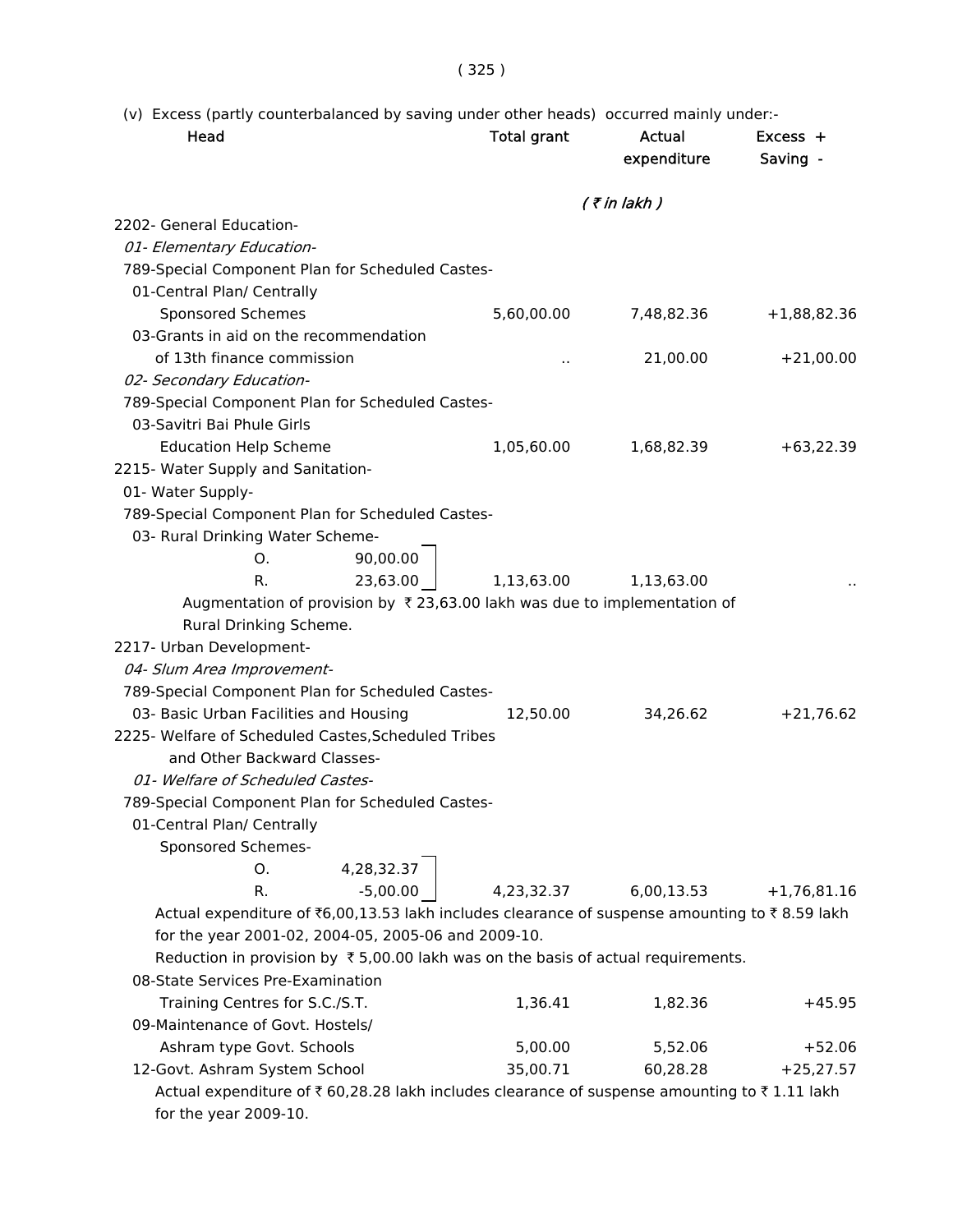| Head                                                                                             | <b>Total grant</b>                                                 | Actual<br>expenditure | Excess +<br>Saving - |
|--------------------------------------------------------------------------------------------------|--------------------------------------------------------------------|-----------------------|----------------------|
|                                                                                                  |                                                                    | $($ ₹ in lakh $)$     |                      |
| 2235- Social Security and Welfare-                                                               |                                                                    |                       |                      |
| 02- Social Welfare-                                                                              |                                                                    |                       |                      |
| 789-Special Component Plan for Scheduled Castes-                                                 |                                                                    |                       |                      |
| 01-Central Plan/ Centrally                                                                       |                                                                    |                       |                      |
| <b>Sponsored Schemes</b>                                                                         | 7,60,00.00                                                         | 9,78,43.79            | $+2,18,43.79$        |
| 05- Mahamaya Garib Balika                                                                        |                                                                    |                       |                      |
| Ashirwad Yojna                                                                                   | 1,10,00.00                                                         | 1,13,39.05            | $+3,39.05$           |
| 07-Pre-examination training                                                                      |                                                                    |                       |                      |
| to students/girl students                                                                        | 0.01                                                               | 96.76                 | $+96.75$             |
| 2515- Other Rural Development Programmes-                                                        |                                                                    |                       |                      |
| 789-Special Component Plan for Scheduled Castes-                                                 |                                                                    |                       |                      |
| 06- Housing Scheme-                                                                              |                                                                    |                       |                      |
| 2,50,00.00<br>O.                                                                                 |                                                                    |                       |                      |
| 1,00,00.00<br>S.                                                                                 | 3,50,00.00                                                         | 3,52,34.41            | $+2,34.41$           |
| Actual expenditure of ₹ 3,52,34.41 lakh includes clearance of suspense amounting to              |                                                                    |                       |                      |
| ₹ 4,07.15 lakh for the year 2009-10.                                                             |                                                                    |                       |                      |
| 2702- Minor Irrigation-                                                                          |                                                                    |                       |                      |
| 80- General-                                                                                     |                                                                    |                       |                      |
| 789-Special Component Plan for Scheduled Castes-                                                 |                                                                    |                       |                      |
| 04- Minor Irrigation Scheme of                                                                   |                                                                    |                       |                      |
| Pathari areas (District Plan)                                                                    | 1,00.00                                                            | 1,81.18               | $+81.18$             |
| 2851- Village and Small Industries-                                                              |                                                                    |                       |                      |
| 789-Special Component Plan for Scheduled Castes-                                                 |                                                                    |                       |                      |
| 04-Development of Power-loom-                                                                    |                                                                    |                       |                      |
| 15.00<br>О.                                                                                      |                                                                    |                       |                      |
| 2,25.00<br>R.                                                                                    | 2,40.00                                                            | 2,40.00               |                      |
| Augmentation of provision by $\overline{\xi}$ 2,25.00 lakh was due to provide self employment to |                                                                    |                       |                      |
| beneficiaries of schedule castes.                                                                |                                                                    |                       |                      |
| 06- Chief Minister Gramodyog                                                                     |                                                                    |                       |                      |
| Rojgar Yojana                                                                                    | 1,44.00                                                            | 1,54.05               | $+10.05$             |
| Actual expenditure of ₹1,54.05 lakh includes clearance of suspense amounting to                  |                                                                    |                       |                      |
| ₹ 0.05 lakh for the year 2006-07.                                                                |                                                                    |                       |                      |
| Reasons for the final excess/expenditure without provision under the above heads have            |                                                                    |                       |                      |
| not been intimated (June 2011).                                                                  |                                                                    |                       |                      |
| Capital-                                                                                         |                                                                    |                       |                      |
| Voted-                                                                                           |                                                                    |                       |                      |
| Actual expenditure of ₹38,61,06.32 lakh includes clearance of suspense amounting to<br>(vi)      |                                                                    |                       |                      |
| ₹ 18,71.80 lakh for the year 2008-09 and 2009-10.                                                |                                                                    |                       |                      |
| (vii) Out of the final saving of ₹1,22,33.52 lakh (₹1,03,61.72 lakh + ₹18,71.80 lakh); no amount |                                                                    |                       |                      |
| could be anticipated for surrender.                                                              |                                                                    |                       |                      |
|                                                                                                  | $67122252$ kither the curricus enters are not of $70.90, 00$ lable |                       |                      |

(viii) In view of the final saving of  $\bar{\tau}$  1,22,33.52 lakh; the supplementary grant of  $\bar{\tau}$  79,80.00 lakh obtained in August 2010 proved unnecessary.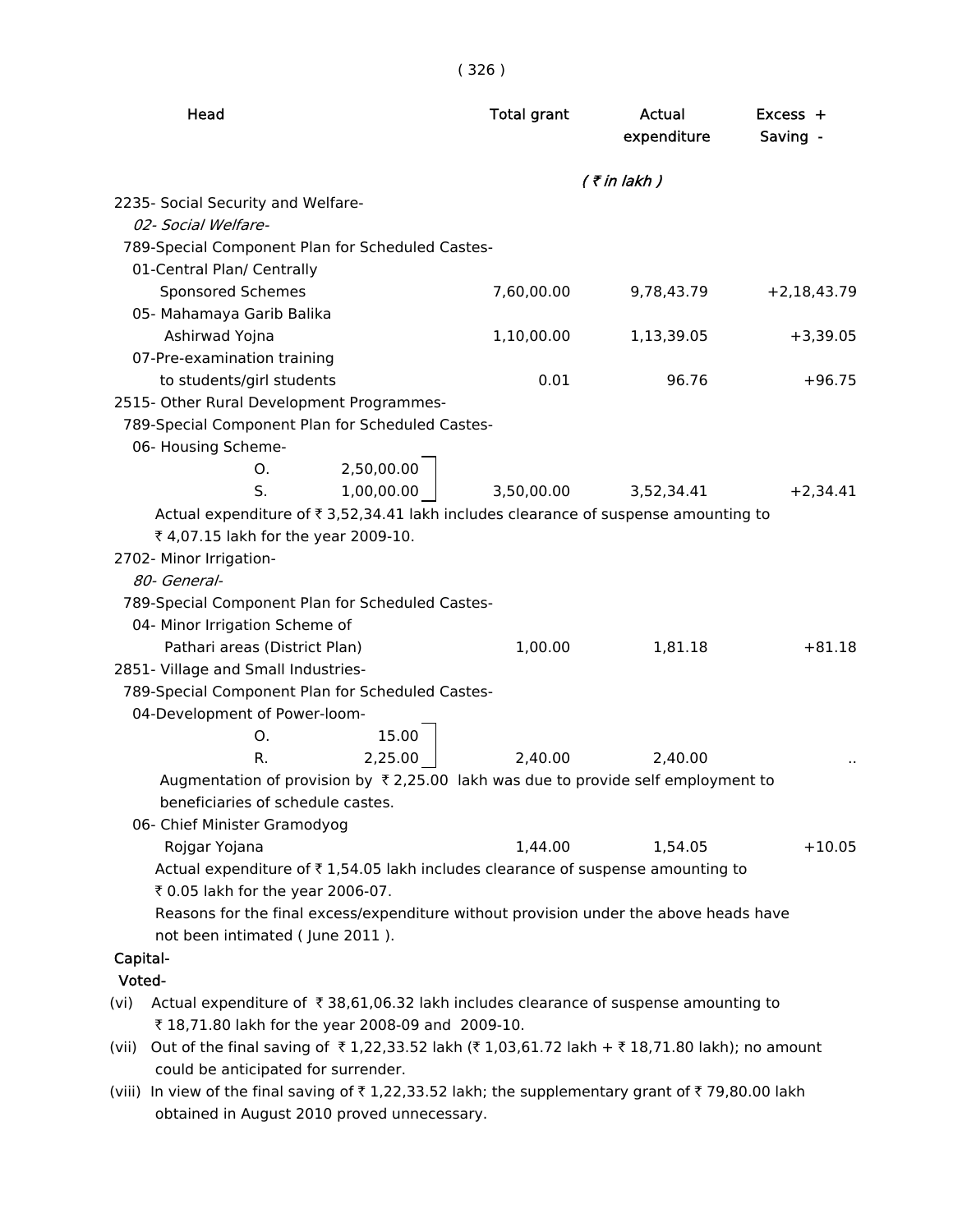(ix) Saving occurred mainly under :-

| Head                                                                                               | <b>Total grant</b> | Actual<br>expenditure | $Excess +$<br>Saving - |
|----------------------------------------------------------------------------------------------------|--------------------|-----------------------|------------------------|
|                                                                                                    |                    | $($ ₹ in lakh)        |                        |
| 4202-Capital Outlay on Education, Sports, Art and Culture-                                         |                    |                       |                        |
| 02- Technical Education-                                                                           |                    |                       |                        |
| 789-Special Component Plan for Scheduled Castes-                                                   |                    |                       |                        |
| 06- Establishment of Mahamaya                                                                      |                    |                       |                        |
| I.T. Polytechnics-                                                                                 |                    |                       |                        |
| S.<br>12,00.00                                                                                     | 12,00.00           | 9,00.00               | $-3,00.00$             |
| 03- Sports and Youth Services-                                                                     |                    |                       |                        |
| 789-Special Component Plan for Scheduled Castes-                                                   |                    |                       |                        |
| 03- Construction of Rural                                                                          |                    |                       |                        |
| Stadium for S.C. Youths                                                                            | 31.88              | 22.98                 | $-8.90$                |
| 4210- Capital Outlay on Medical and Public Health-<br>02- Rural Health Services-                   |                    |                       |                        |
| 789-Special Component Plan for Scheduled Castes-                                                   |                    |                       |                        |
| 03- Construction of building for Health                                                            |                    |                       |                        |
| Sub-Centres (District Plan)                                                                        | 15,00.00           | 6,26.87               | $-8,73.13$             |
| 06- Construction of building for Community                                                         |                    |                       |                        |
| Health Centres (District Plan)-                                                                    |                    |                       |                        |
| 15,00.00<br>O.                                                                                     |                    |                       |                        |
| $-6,04.23$<br>R.                                                                                   | 8,95.77            | 8,95.77               |                        |
| Reduction in provision by $\bar{\tau}$ 6,04.23 lakh was mainly on the basis of actual expenditure. |                    |                       |                        |
| 07-Construction of Homoeopathic                                                                    |                    |                       |                        |
| <b>Hospital Buildings</b>                                                                          | 1,62.49            | 1,40.03               | $-22.46$               |
| 03- Medical, Education, Training and Research-                                                     |                    |                       |                        |
| 789-Special Component Plan for Scheduled Castes-                                                   |                    |                       |                        |
| 04- Government Allopathy                                                                           |                    |                       |                        |
| Medical College, Kannauj                                                                           | 20,00.00           |                       | $-20,00.00$            |
| 05- Government Allopathy                                                                           |                    |                       |                        |
| Medical College, Orai, Jalaun                                                                      | 30,00.00           |                       | $-30,00.00$            |
| 4217-Capital Outlay of Urban Development-                                                          |                    |                       |                        |
| 60- Others Urban Development Schemes-                                                              |                    |                       |                        |
| 789-Special Component Plan for Scheduled Castes-                                                   |                    |                       |                        |
| 03- Hon. Kanshiramji Urban Poor Housing Schemes-                                                   |                    |                       |                        |
| 7,50,00.00<br>O.                                                                                   |                    |                       |                        |
| $-63.78$<br>R.                                                                                     | 7,49,36.22         | 3,15,96.45            | $-4,33,39.77$          |
| Reasons for reduction in provision by $\bar{x}$ 63.78 lakh have not been intimated.                |                    |                       |                        |
| 4225-Capital Outlay on Welfare of Scheduled                                                        |                    |                       |                        |
| Castes, Scheduled Tribes and other                                                                 |                    |                       |                        |
| <b>Backward Classes-</b>                                                                           |                    |                       |                        |
| 01-Welfare of Scheduled Castes-                                                                    |                    |                       |                        |
| 789-Special Component Plan for Scheduled Castes-                                                   |                    |                       |                        |
| 01-Central Plan/ Centrally                                                                         |                    |                       |                        |
| Sponsored Schemes                                                                                  | 19,50.00           | 5,00.00               | $-14,50.00$            |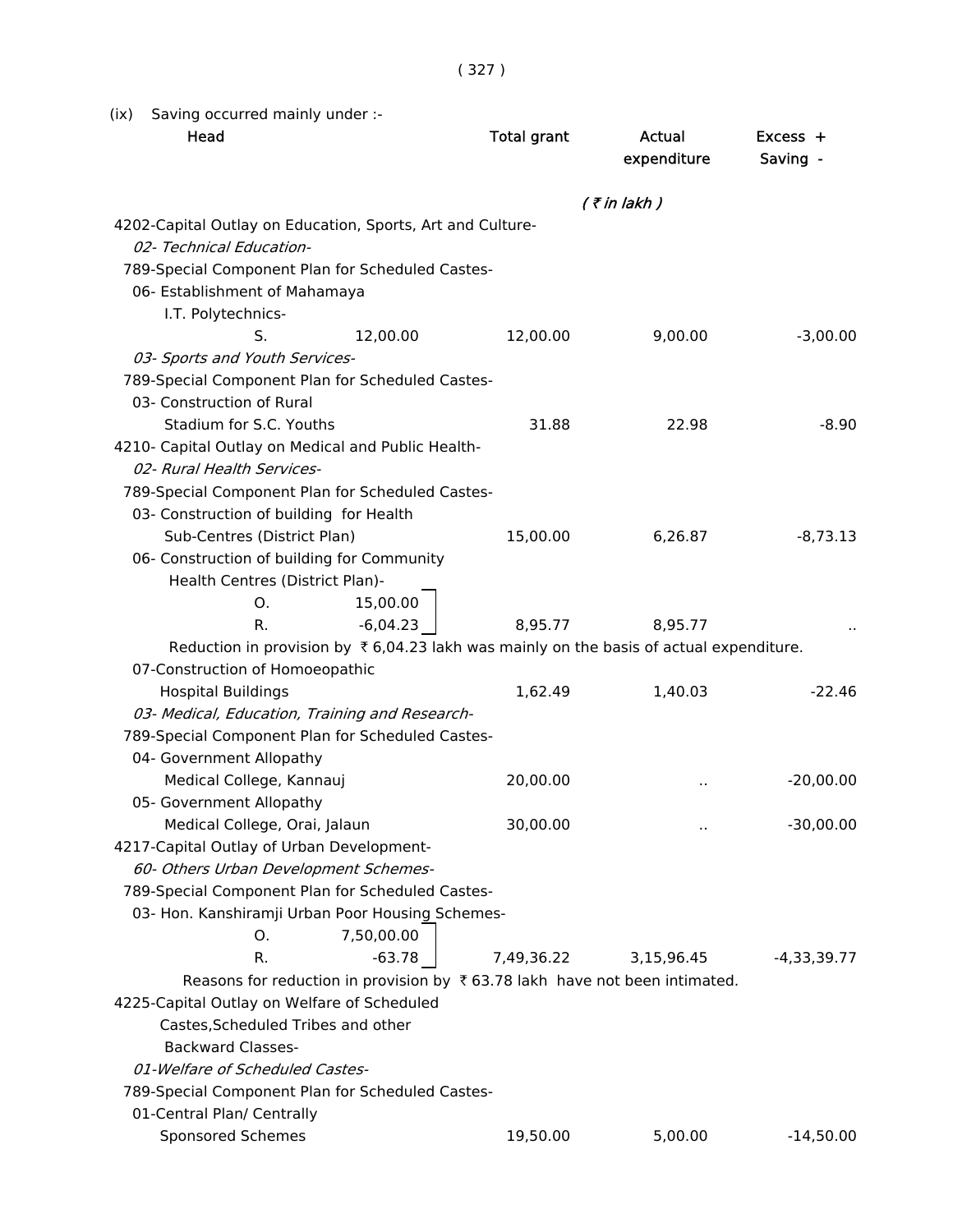| × | × | ×. |
|---|---|----|
|   |   |    |

| Head                                                                                            | <b>Total grant</b> | Actual<br>expenditure | Excess +<br>Saving - |
|-------------------------------------------------------------------------------------------------|--------------------|-----------------------|----------------------|
|                                                                                                 |                    | $($ ₹ in lakh)        |                      |
| 03- Capital investment in U.P.                                                                  |                    |                       |                      |
| Scheduled Caste Finance and                                                                     |                    |                       |                      |
| Development Corporation Ltd.                                                                    | 10.00              | Ω.                    | $-10.00$             |
| 05- Upgradation of Government Ashram                                                            |                    |                       |                      |
| type schools upto class 12th                                                                    | 4,00.00            | ٠.                    | $-4,00.00$           |
| 06- Construction of Hostels for students/                                                       |                    |                       |                      |
| girl students of Scheduled Castes                                                               | 1,00.00            | 89.54                 | $-10.46$             |
| 08- Hostels for Students/Girl students of                                                       |                    |                       |                      |
| scheduled castes in premises of voluntary                                                       |                    |                       |                      |
| institutions/University/Colleges                                                                | 1,00.00            | $\ddot{\phantom{1}}$  | $-1,00.00$           |
| 09- Construction of Building                                                                    |                    |                       |                      |
| of coaching centre                                                                              | 2,00.00            | Ω.                    | $-2,00.00$           |
| 10- Integrated development scheme for                                                           |                    |                       |                      |
| most backward S.C. groups                                                                       | 7,50.00            | 2,52.97               | $-4,97.03$           |
| 80- General-                                                                                    |                    |                       |                      |
| 789-Special Component Plan for Scheduled Castes-                                                |                    |                       |                      |
| 03- Special Upliftment Programme                                                                |                    |                       |                      |
| for Kol Castes                                                                                  | 3,55.00            | $\ddot{\phantom{1}}$  | $-3,55.00$           |
| 5054-Capital Outlay on Roads and Bridges-                                                       |                    |                       |                      |
| 04- District & Other Roads-                                                                     |                    |                       |                      |
| 789-Special Component Plan for Scheduled Castes-                                                |                    |                       |                      |
| 98- Ambedkar Village                                                                            |                    |                       |                      |
| Development Schemes                                                                             | 56,00.00           | 49,74.54              | $-6,25.46$           |
| Reasons for the final saving/non-utilisation of entire provision under the above heads have not |                    |                       |                      |
| been intimated (June 2011).                                                                     |                    |                       |                      |
| (x) Excess occurred mainly under:-                                                              |                    |                       |                      |
| 4210- Capital Outlay on Medical and Public Health-                                              |                    |                       |                      |
| 03- Medical, Education, Training and Research-                                                  |                    |                       |                      |
| 789-Special Component Plan for Scheduled Castes-                                                |                    |                       |                      |
| 03- Establishment of Government                                                                 |                    |                       |                      |
| Homoeopathic Medical Colleges                                                                   | 8,88.00            | 30,18.00              | $+21,30.00$          |
| 08- Government Allopathy                                                                        |                    |                       |                      |
| Medical College, Ambedkarnagar                                                                  | 50,00.01           | 99,99.93              | $+49,99.92$          |
| 4225-Capital Outlay on Welfare of Scheduled                                                     |                    |                       |                      |
| Castes, Scheduled Tribes and other                                                              |                    |                       |                      |
| <b>Backward Classes-</b>                                                                        |                    |                       |                      |
| 01-Welfare of Scheduled Castes-                                                                 |                    |                       |                      |
| 789-Special Component Plan for Scheduled Castes-                                                |                    |                       |                      |
| 04- Establishment of Government Ashram                                                          |                    |                       |                      |
| type schools for children of persons                                                            |                    |                       |                      |
| engaged in dirty profession                                                                     | 0.01               | 47.87                 | $+47.86$             |
| 07-Govt. Ashram System School                                                                   | 15,00.00           | 42,26.16              | $+27,26.16$          |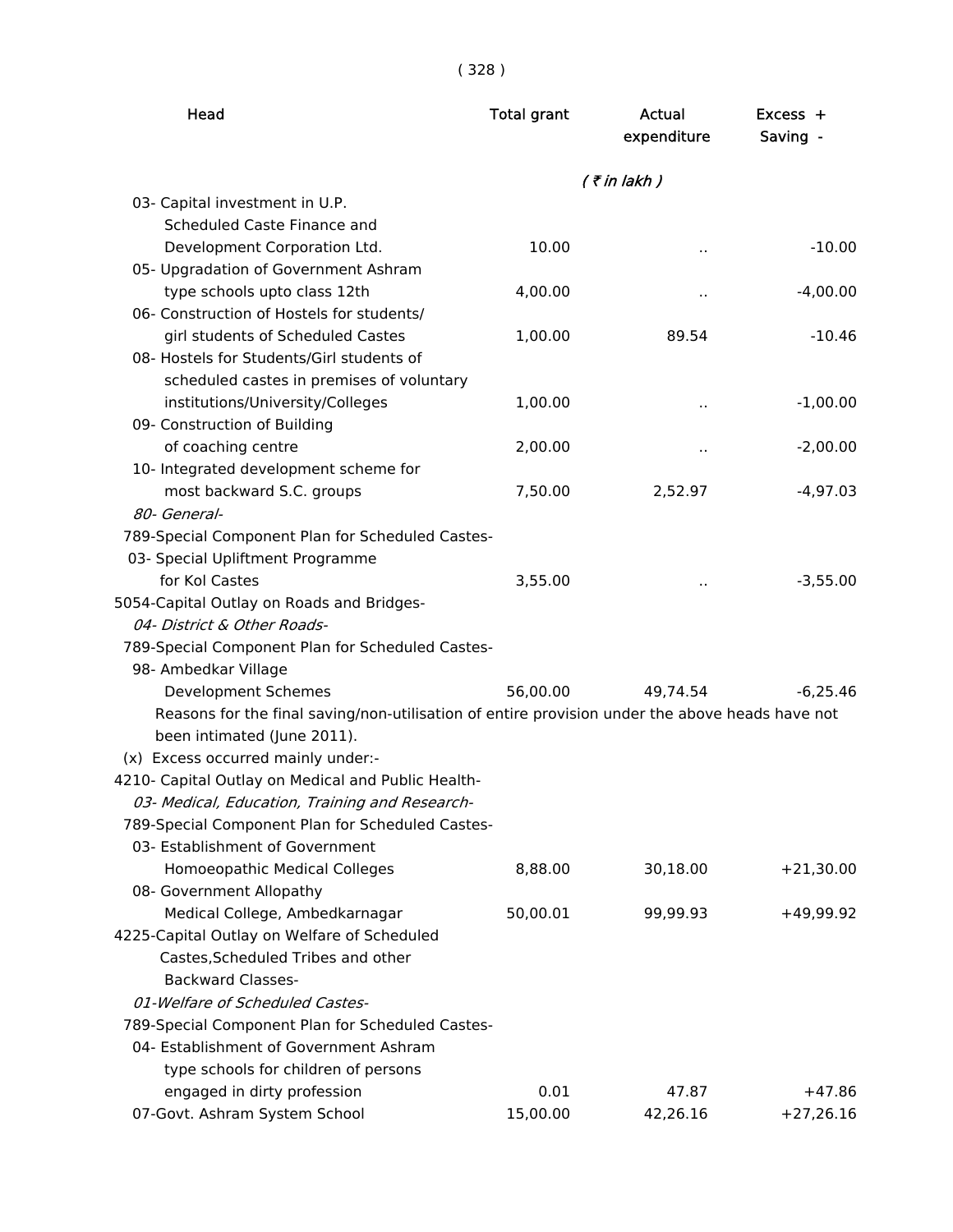| Head                                                                                      | <b>Total grant</b> | Actual<br>expenditure<br>$($ ₹ in lakh) | $Excess +$<br>Saving - |
|-------------------------------------------------------------------------------------------|--------------------|-----------------------------------------|------------------------|
| 12- Skill development centre for                                                          |                    |                                         |                        |
| S.C. physically disable persons                                                           |                    |                                         |                        |
| 63.78<br>R.                                                                               | 63.78              | 63.78                                   |                        |
| Reasons for agumentation of provision by $\bar{\tau}$ 63.78 lakh have not been intimated. |                    |                                         |                        |
| 4250-Capital Outlay on Other Social Services-                                             |                    |                                         |                        |
| 789-Special Component Plan for Scheduled Castes-                                          |                    |                                         |                        |
| 03- State Staff Training and Research                                                     |                    |                                         |                        |
| Centre in I.T.I., Aliganj, Lucknow                                                        | 80.01              | 2,44.54                                 | $+1,64.53$             |
| 04-Govt. Industrial Training Institute                                                    | 14,00.00           | 30,90.79                                | $+16,90.79$            |
| 05-Residual Construction Work                                                             |                    |                                         |                        |
| at Govt. I.T.I.                                                                           | 7,00.00            | 14,53.33                                | $+7,53.33$             |
| 07- Construction of Building of remaining                                                 |                    |                                         |                        |
| Institutions for runing 14 Govt.                                                          |                    |                                         |                        |
| Industrial Training Institutes                                                            | 5,00.00            | 6,24.56                                 | $+1,24.56$             |
| 4515-Capital Outlay on Other                                                              |                    |                                         |                        |
| Rural Development Programmes-                                                             |                    |                                         |                        |
| 789-Special Component Plan for Scheduled Castes-                                          |                    |                                         |                        |
| 03- Construction of Community Hall/                                                       |                    |                                         |                        |
| Centre in villages where population                                                       |                    |                                         |                        |
| is dominated by S.C.-                                                                     |                    |                                         |                        |
| 2,00,00.00<br>O.                                                                          |                    |                                         |                        |
| 67,80.00<br>S.                                                                            | 2,67,80.00         | 3,27,31.85                              | $+59,51.85$            |
| 98- Ambedkar Village                                                                      |                    |                                         |                        |
| Development Scheme                                                                        | 12,42,00.00        | 12,58,38.43                             | $+16,38.43$            |
| Actual expenditure of ₹12,58,38.43 lakh includes clearance of suspense amounting to       |                    |                                         |                        |
| ₹ 14,80.30 lakh for the year 2009-10.                                                     |                    |                                         |                        |
| 4575-Capital Outlay on Other Special Area Programmes-                                     |                    |                                         |                        |
| 60- Others-                                                                               |                    |                                         |                        |
| 789-Special Component Plan for Scheduled Castes-                                          |                    |                                         |                        |
| 04- Capital Outlay on Special                                                             |                    |                                         |                        |
| Schemes of Bundelkhand                                                                    | 39,00.00           | 46,36.52                                | $+7,36.52$             |
| Actual expenditure of ₹46,36.52 lakh includes clearance of suspense amounting to          |                    |                                         |                        |
| ₹ 66.42 lakh for the year 2008-09.                                                        |                    |                                         |                        |
| 5054-Capital Outlay on Roads and Bridges-                                                 |                    |                                         |                        |
| 04- District & Other Roads-                                                               |                    |                                         |                        |
| 789-Special Component Plan for Scheduled Castes-                                          |                    |                                         |                        |
| 03- Lump sum provision for new construction works                                         |                    |                                         |                        |
| of link roads/minor bridges in unsatisfied Ambedkar                                       |                    |                                         |                        |
| villages selected during 1995-96, 1997-98,                                                |                    |                                         |                        |
| 2002-03 and April'03 to August'03                                                         | 7,50,00.00         | 9,81,31.44                              | $+2,31,31.44$          |
| 05- Lump sum provision for construction of                                                |                    |                                         |                        |
| new link roads for agricultural marketing                                                 |                    |                                         |                        |
| in villages selected under Dr. Ambedkar                                                   |                    |                                         |                        |
| Village Development Scheme                                                                | 0.01               | 64.74                                   | $+64.73$               |
| Reasons for the final excess under the above heads have not been intimated (June 2011).   |                    |                                         |                        |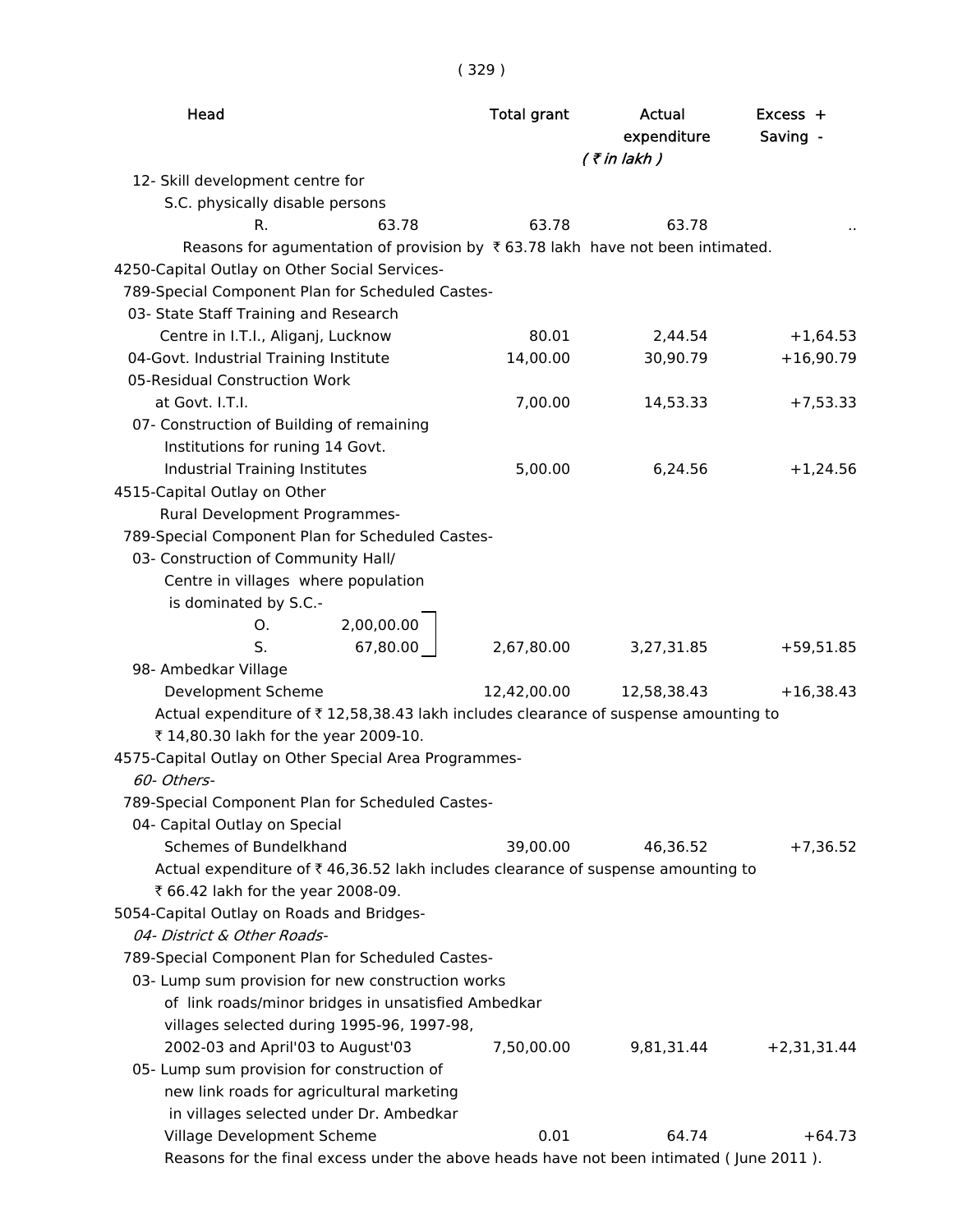# ( 330 )

# GRANT NO. 84- GENERAL ADMINISTRATION DEPARTMENT

| <b>Major Heads</b>                                                                                                                                                                                                                                           | <b>Total grant</b> | <b>Actual</b><br>expenditure | $Excess +$<br>Saving - |
|--------------------------------------------------------------------------------------------------------------------------------------------------------------------------------------------------------------------------------------------------------------|--------------------|------------------------------|------------------------|
| Revenue-<br>2053-District Administration,<br>2070-Other Administrative Services,<br>2075-Miscellaneous General Services and<br>2250-Other Social Services                                                                                                    |                    | $($ ₹ in thousand $)$        |                        |
| Voted-                                                                                                                                                                                                                                                       |                    |                              |                        |
| 2,90,69,79<br>Original<br>41,95<br>Supplementary                                                                                                                                                                                                             | 2,91,11,74         | 2,21,81,91                   | $-69,29,83$            |
| Amount surrendered during the year (March 2011)                                                                                                                                                                                                              |                    |                              | 61,59,53               |
| <b>Notes and Comments-</b><br>Revenue-<br>Voted-<br>Out of the final saving of ₹69,29.83 lakh, a sum of ₹61,59.53 lakh was surrendered.<br>(i)<br>(ii)<br>In view of the final saving of ₹69,29.83 lakh; the supplementary grant of ₹41.95 lakh              |                    |                              |                        |
| obtained in August 2010 proved unnecessary.<br>Saving (partly counterbalanced by small excess under another head) occurred mainly under :-<br>(iii)<br>Head                                                                                                  | <b>Total grant</b> | <b>Actual</b>                | Excess +               |
|                                                                                                                                                                                                                                                              |                    | expenditure                  | Saving -               |
|                                                                                                                                                                                                                                                              |                    |                              |                        |
| 2070-Other Administrative Services-<br>800-Other expenditure-<br>04-Uttar Pradesh Civil Council-<br>11.53<br>О.                                                                                                                                              |                    | $($ ₹ in lakh)               |                        |
|                                                                                                                                                                                                                                                              | 1.38               | 2.55                         | $+1.16$                |
| $-10.15$<br>R.<br>₹10.15 lakh was surrendered owing to appointment of Hon'ble President of<br>Uttar Pradesh Nagaric Parishad in January 2011 due to which sanction could<br>not be issued of amount provisioned.<br>05-Census Work 2011-<br>2,89,38.57<br>О. |                    |                              |                        |
| $-61,40.53$                                                                                                                                                                                                                                                  | 2,27,98.04         | 2,20,31.39                   | $-7,66.65$             |
| R.                                                                                                                                                                                                                                                           |                    |                              |                        |
| ₹ 61,40.53 lakh was surrendered due to mainly adjustment within D.A. and O. A.,                                                                                                                                                                              |                    |                              |                        |

non receipt of proposal by Director, Census Work, Uttar Pradesh, etc.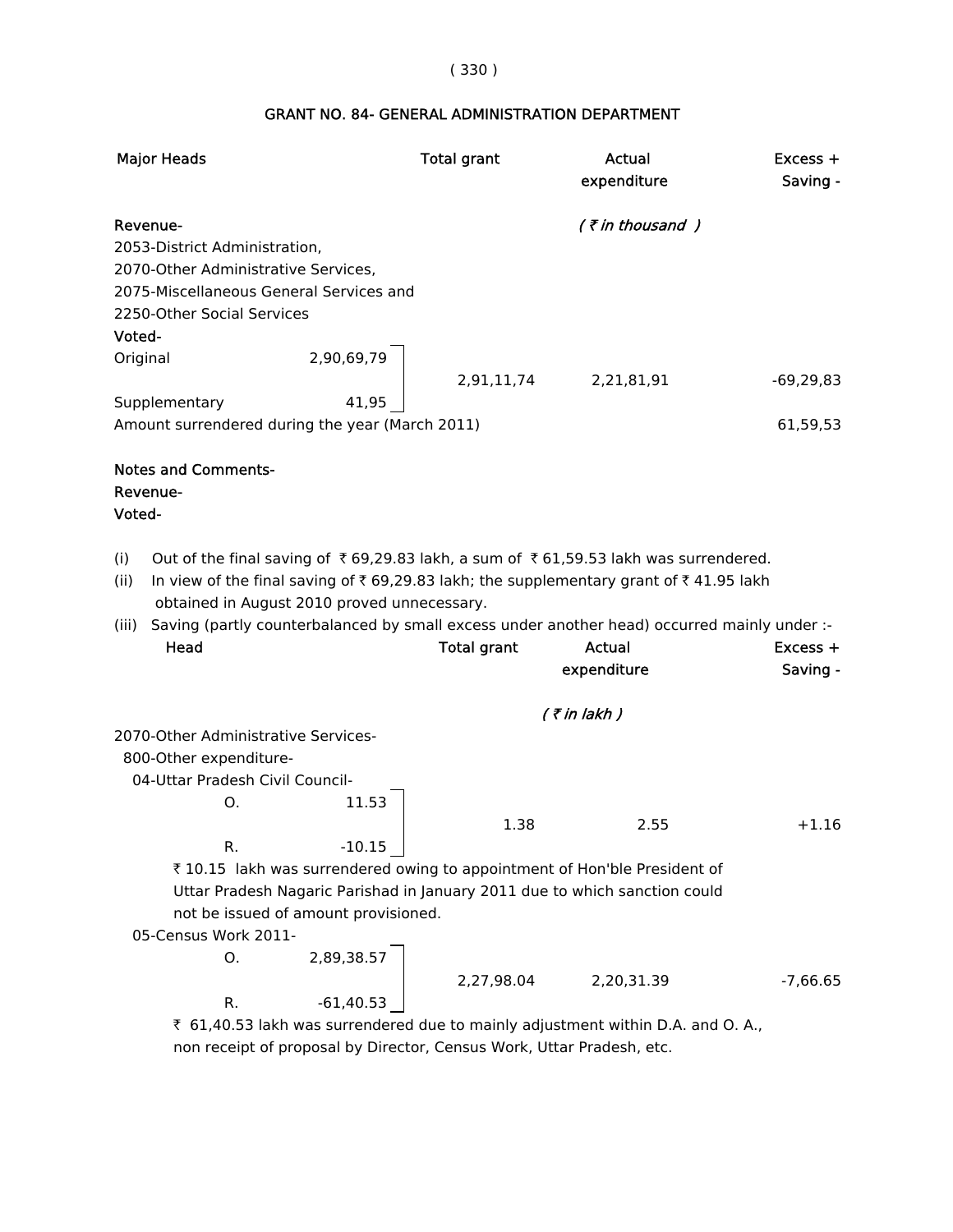| Head                                      | <b>Total grant</b> | Actual<br>expenditure | $Excess +$<br>Saving - |
|-------------------------------------------|--------------------|-----------------------|------------------------|
|                                           |                    | $($ ₹ in lakh $)$     |                        |
| 2075-Miscellaneous General Services-      |                    |                       |                        |
| 800-Other Expenditure-                    |                    |                       |                        |
| 03- Lump sum amount as Cash awards to the |                    |                       |                        |
| Citizens of U.P., honoured with awards    |                    |                       |                        |
| mentioned under Ashok Chakra Series-      |                    |                       |                        |
| 40.00<br>O.                               |                    |                       |                        |
| S.<br>40.00                               | 74.10              | 70.97                 | $-3.13$                |
| R.<br>$-5.90$                             |                    |                       |                        |

 ` 5.90 lakh was surrendered due to non receipt of matured proposal by Commander, Provincial Army Headquarter.

 Reasons for the final excess/saving under the above heads have not been intimated ( June 2011 ).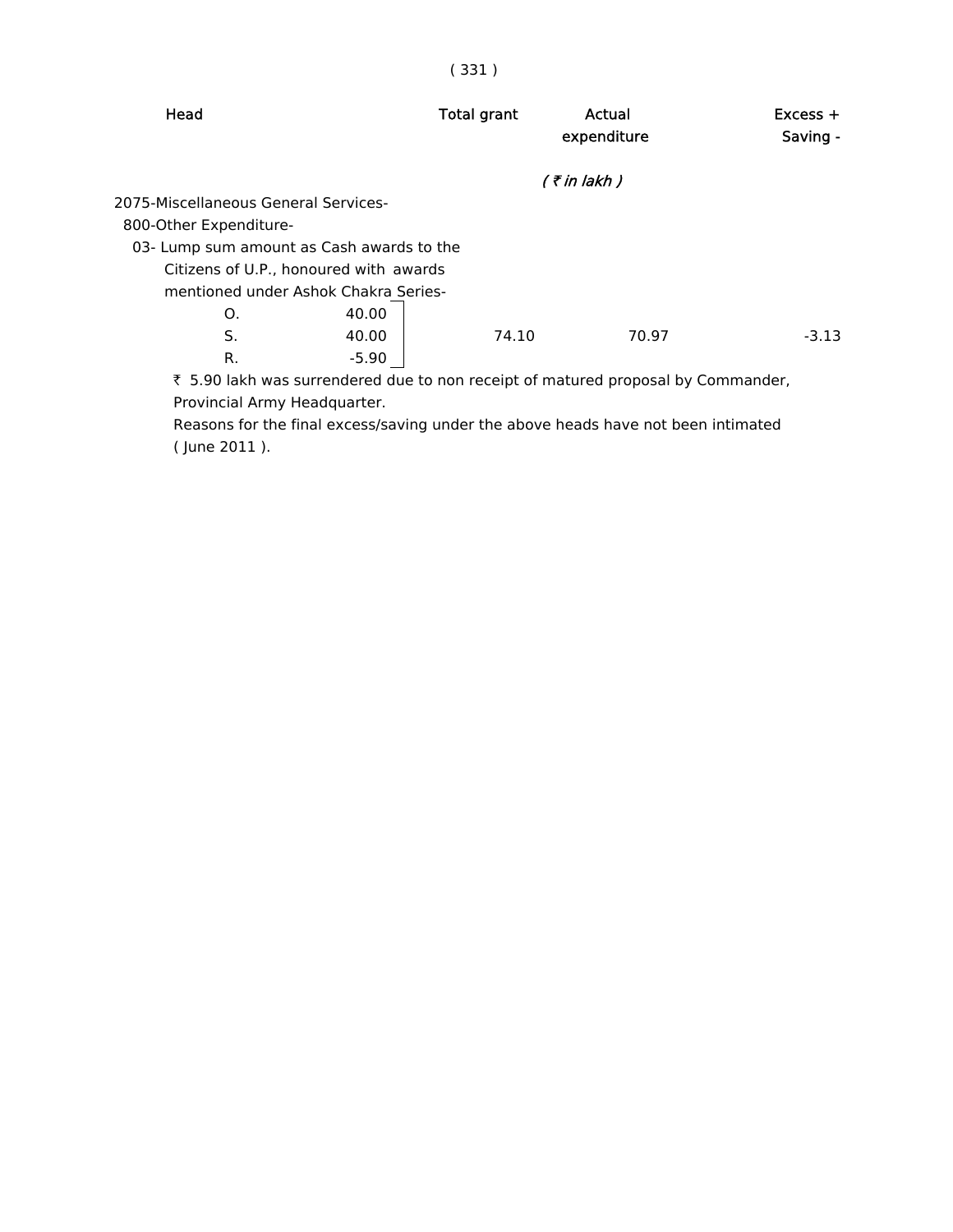### ( 332 )

# GRANT NO. 85- PUBLIC ENTERPRISES DEPARTMENT

|        | <b>Major Heads</b>                                                                           |         | <b>Total grant</b> | <b>Actual</b><br>expenditure | Excess +<br>Saving - |
|--------|----------------------------------------------------------------------------------------------|---------|--------------------|------------------------------|----------------------|
|        |                                                                                              |         |                    | $($ ₹ in thousand )          |                      |
| Voted- | Revenue-<br>3475-Other General Economic Services                                             |         |                    |                              |                      |
|        | Original                                                                                     | 4,20,80 | 4,20,80            | 4,06,69                      | $-14,11$             |
|        | Supplementary                                                                                |         |                    |                              |                      |
|        | Amount surrendered during the year (March 2011)                                              |         |                    |                              | 14,53                |
| Voted- | <b>Notes and Comments-</b><br>Revenue-                                                       |         |                    |                              |                      |
| (i)    | ₹14,53 lakh was surrendered while the ultimate saving was only ₹14.11 lakh.                  |         |                    |                              |                      |
| (ii)   | Saving (partly counterbalanced by excess under another head) occurred mainly under:-<br>Head |         |                    | <b>Actual</b>                |                      |
|        |                                                                                              |         | <b>Total grant</b> | expenditure                  | Excess +<br>Saving-  |
|        |                                                                                              |         |                    | $($ ₹ in lakh $)$            |                      |
|        | 3475-Other General Economic Services-                                                        |         |                    |                              |                      |
|        | 800-Other Expenditure-                                                                       |         |                    |                              |                      |
|        | 04-Public Enterprises Department<br>(Audit Cell)-                                            |         |                    |                              |                      |
|        | Ο.                                                                                           | 14.45   |                    |                              |                      |
|        |                                                                                              |         | 7.47               | 7.89                         | $+0.42$              |
|        | R.                                                                                           | $-6.98$ |                    |                              |                      |

Surrender of  $\bar{\tau}$  6.98 lakh was due to economy measures, posts remaining vacant etc.

Reasons for the final excess under the above head have not been intimated ( June 2011 ).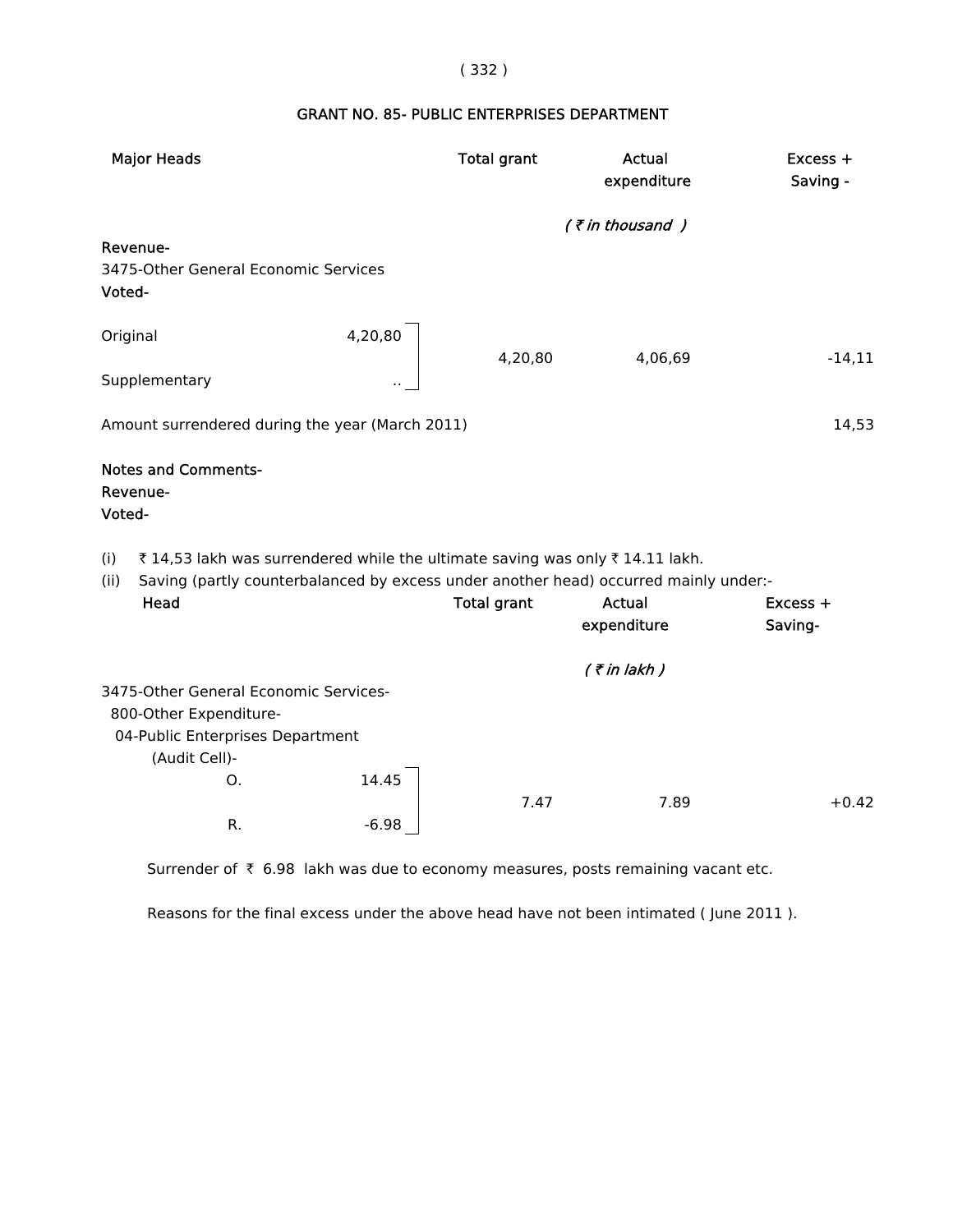### ( 333 )

# GRANT NO. 86- INFORMATION DEPARTMENT

| <b>Major Heads</b>                                                                      | <b>Total grant</b> | Actual<br>expenditure |
|-----------------------------------------------------------------------------------------|--------------------|-----------------------|
|                                                                                         |                    | $($ ₹ in thousand $)$ |
| Revenue-                                                                                |                    |                       |
| 2220-Information and Publicity                                                          |                    |                       |
| Voted-                                                                                  |                    |                       |
| 1,47,82,97<br>Original                                                                  |                    |                       |
| Supplementary                                                                           | 1,47,90,97<br>8,00 | 78,54,79              |
| Amount surrendered during the year (March 2011)                                         |                    |                       |
|                                                                                         |                    |                       |
| <b>Notes and Comments-</b>                                                              |                    |                       |
| Revenue-                                                                                |                    |                       |
| Voted-                                                                                  |                    |                       |
|                                                                                         |                    |                       |
| (i)<br>Out of the final saving of ₹69,36.18 lakh; only a sum of ₹8,34.63 lakh could be  |                    |                       |
| anticipated for surrender.                                                              |                    |                       |
| (ii)<br>In view of the final saving of ₹69,36.18 lakh, the supplementary grant of ₹8.00 |                    |                       |
| obtained in August 2010 proved unnecessary.                                             |                    |                       |
| Saving (partly counterbalanced by excess under other heads) occurred under:-<br>(iii)   |                    |                       |
| Head                                                                                    | <b>Total grant</b> | Actual                |
|                                                                                         |                    | expenditure           |
|                                                                                         |                    | $($ ₹ in lakh)        |
| 2220-Information and Publicity-                                                         |                    |                       |
| 01-Films-                                                                               |                    |                       |
| 105-Production of Films-                                                                |                    |                       |
| 03-Establishment-                                                                       |                    |                       |
| 1,66.71<br>O.                                                                           |                    |                       |
|                                                                                         | 1,48.36            | 1,48.33               |
| R.<br>$-18.35$                                                                          |                    |                       |
| Surrender of ₹18.35 lakh was due to economy measures, posts remaining vao               |                    |                       |
| 60-Others-                                                                              |                    |                       |
| 101-Advertising and Visual Publicity-                                                   |                    |                       |
| 05-Establishment-                                                                       |                    |                       |
| 91,34.75<br>О.                                                                          |                    |                       |
|                                                                                         | 78,97.81           | 17,96.44              |
| $-12,36.94$<br>R.                                                                       |                    |                       |

Out of total saving of  $\bar{\tau}$  12,36.94 lakh, reasons for reduction in provision by  $\bar{\tau}$ have not been intimated. Surrender of  $\bar{\tau}$  12.94 lakh was due to economy mea the basis of actual expenditure.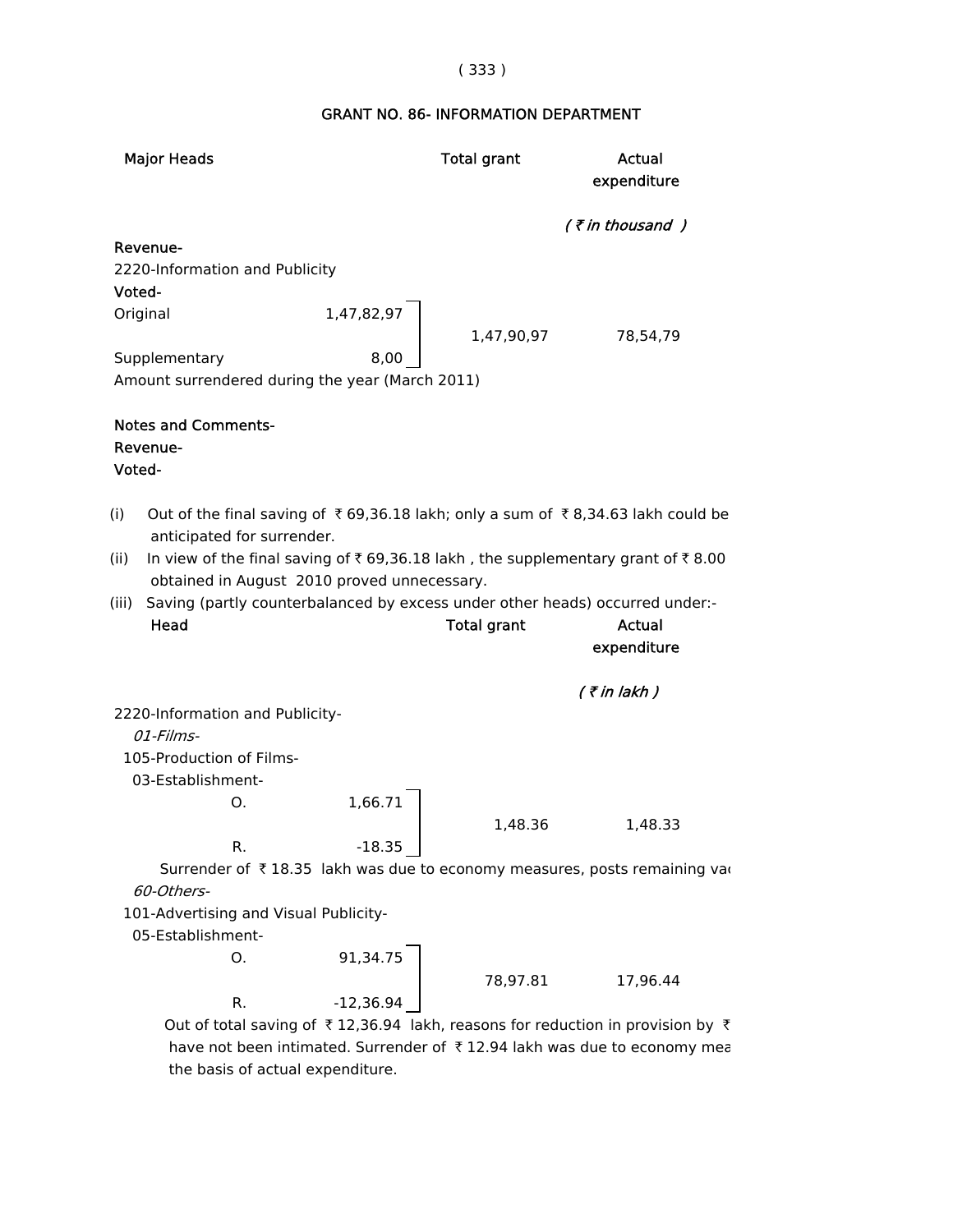| Head                                                                           |            | <b>Total grant</b> | Actual<br>expenditure |
|--------------------------------------------------------------------------------|------------|--------------------|-----------------------|
|                                                                                |            |                    | $($ ₹ in lakh)        |
| 102-Information Centres-                                                       |            |                    |                       |
| 03-Establishment of Information Centres-                                       |            |                    |                       |
| O.                                                                             | 3,63.21    |                    |                       |
|                                                                                |            | 2,89.89            | 2,91.67               |
| R.                                                                             | -73.32     |                    |                       |
| Surrender of ₹73.32 lakh was due to economy measures, non-receipt of build     |            |                    |                       |
| non-appointment on vacant post owing to retirement, non-organisitation of trai |            |                    |                       |
| 103-Press Information Services-                                                |            |                    |                       |
| 03-Press Information Services Programme-                                       |            |                    |                       |
| O.                                                                             | 72.76      |                    |                       |
|                                                                                |            | 39.56              | 39.55                 |
| R.                                                                             | $-33.20$   |                    |                       |
| Surrender of ₹33.20 lakh was due to abolition of unused Teleprinter services.  |            |                    |                       |
| 800-Other Expenditure-                                                         |            |                    |                       |
| 07-Establishment of Film                                                       |            |                    |                       |
| Development Fund-                                                              |            |                    |                       |
| Ο.                                                                             | 50.00      |                    |                       |
|                                                                                |            |                    |                       |
| R.                                                                             | $-50.00$   |                    |                       |
| Surrender of ₹50.00 lakh was due to non-receipt of matured proposals.          |            |                    |                       |
| 08-Honourable Kanshi Ram Birth                                                 |            |                    |                       |
| rememberance function-                                                         |            |                    |                       |
| О.                                                                             | 4,00.00    |                    |                       |
|                                                                                |            | 2,62.96            | 2,62.95               |
| R.                                                                             | $-1,37.04$ |                    |                       |
| Surrender of ₹1,37.04 lakh was due to no any other departmental invoice exco   |            |                    |                       |
| departmental expenditure related to Hon. Kanshiram Janam Smriti Samaroh.       |            |                    |                       |
| Reasons for the final saving/excess under the above heads have not been intir  |            |                    |                       |
| (June 2011).                                                                   |            |                    |                       |
| Excess occurred under :-<br>(iv)                                               |            |                    |                       |
|                                                                                |            |                    |                       |
| 2220-Information and Publicity-                                                |            |                    |                       |
| 60-Others-                                                                     |            |                    |                       |
| 110-Publications-                                                              |            |                    |                       |
| 03-Establishment-                                                              |            |                    |                       |
| О.                                                                             | 14,43.07   |                    |                       |
|                                                                                |            | 23,02.45           | 23,02.96              |
| R.                                                                             | 8,59.38    |                    |                       |
| Actual expenditure of ₹ 23,02.96 lakh includes clearance of suspense amounting |            |                    |                       |
| for the year 2001-02 and 2005-06.                                              |            |                    |                       |

Out of net augmentation of  $\bar{\tau}$  8,59.38 lakh, surrender of  $\bar{\tau}$  3,64.62 lakh was ma posts remaining vacant, non-purchase of vehicles, non-implementation of smar actual expenditure etc. Reasons for augmentation in provision by  $\bar{\tau}$  12,24.00 la been intimated.

### ( 334 )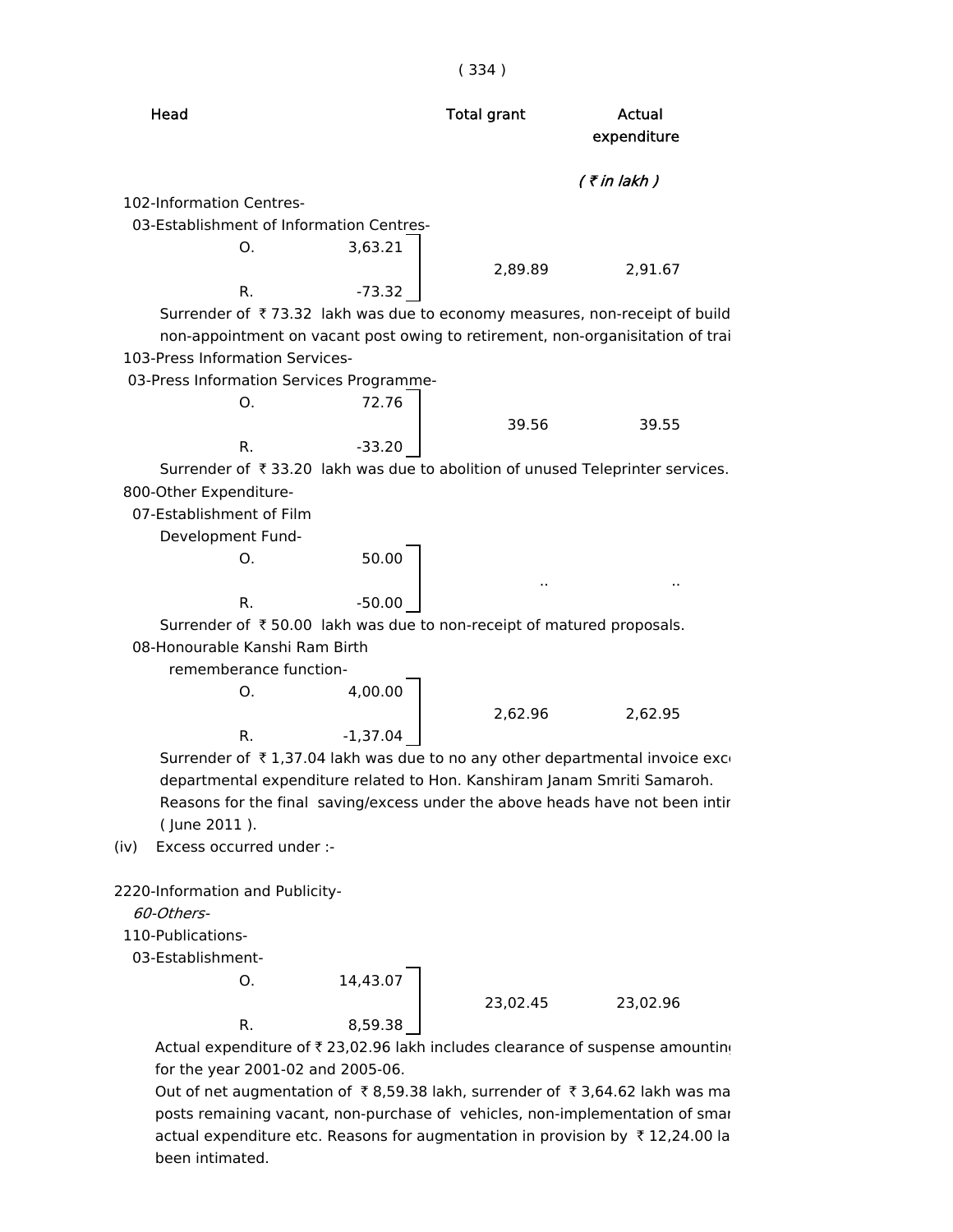Excess + Saving -

-69,36,18

8,34,63

lakh

 Excess + Saving -

-0.03

cant etc.

-61,01.37

 12,24.00 lakh asures and on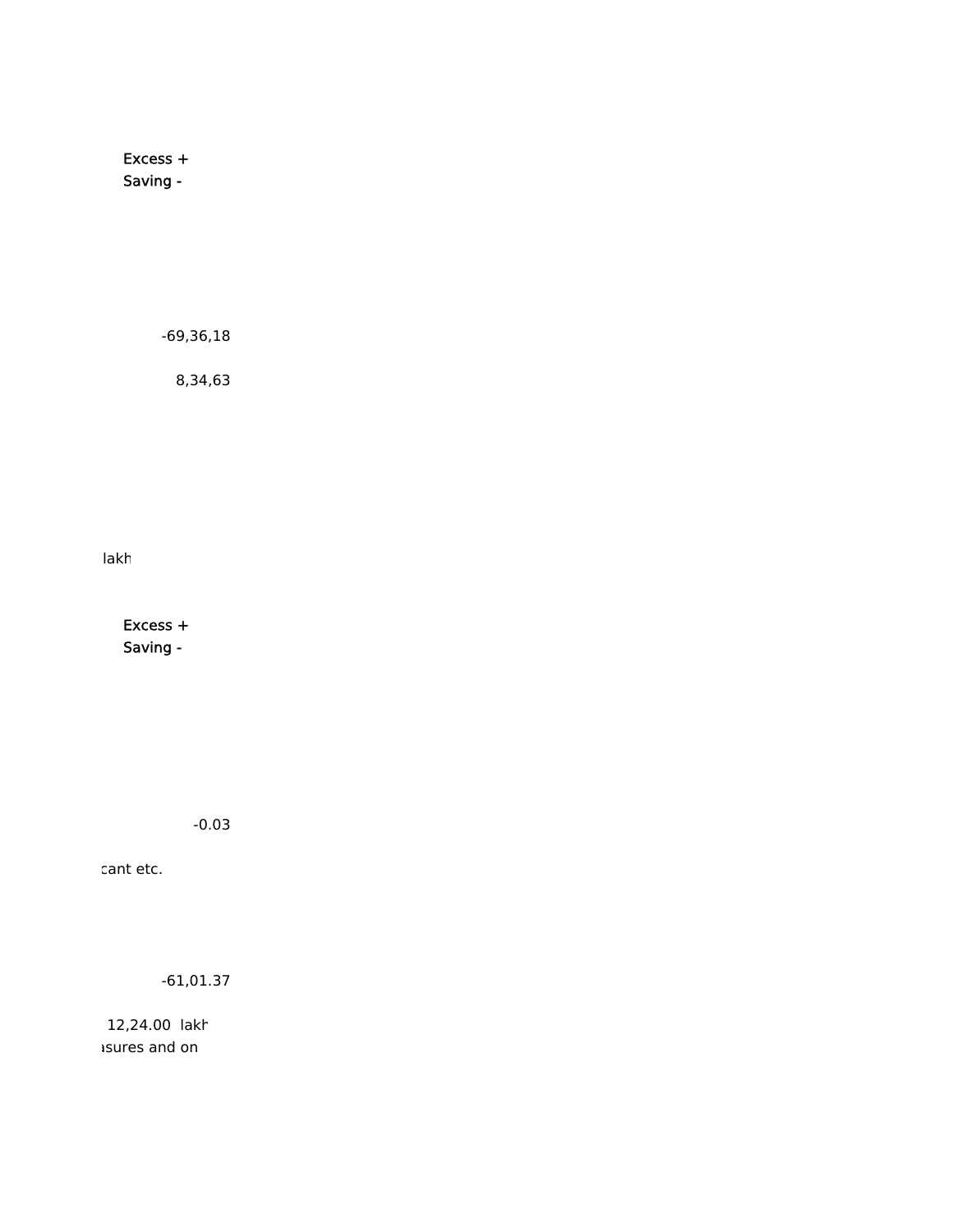Excess + Saving -

+1.78

ing rent bill, ning etc.

> -0.01 ..

> > -0.01

ept

mated

+0.51

g to  $\bar{\tau}$  0.54 lakh

inly due to rt card scheme, kh have not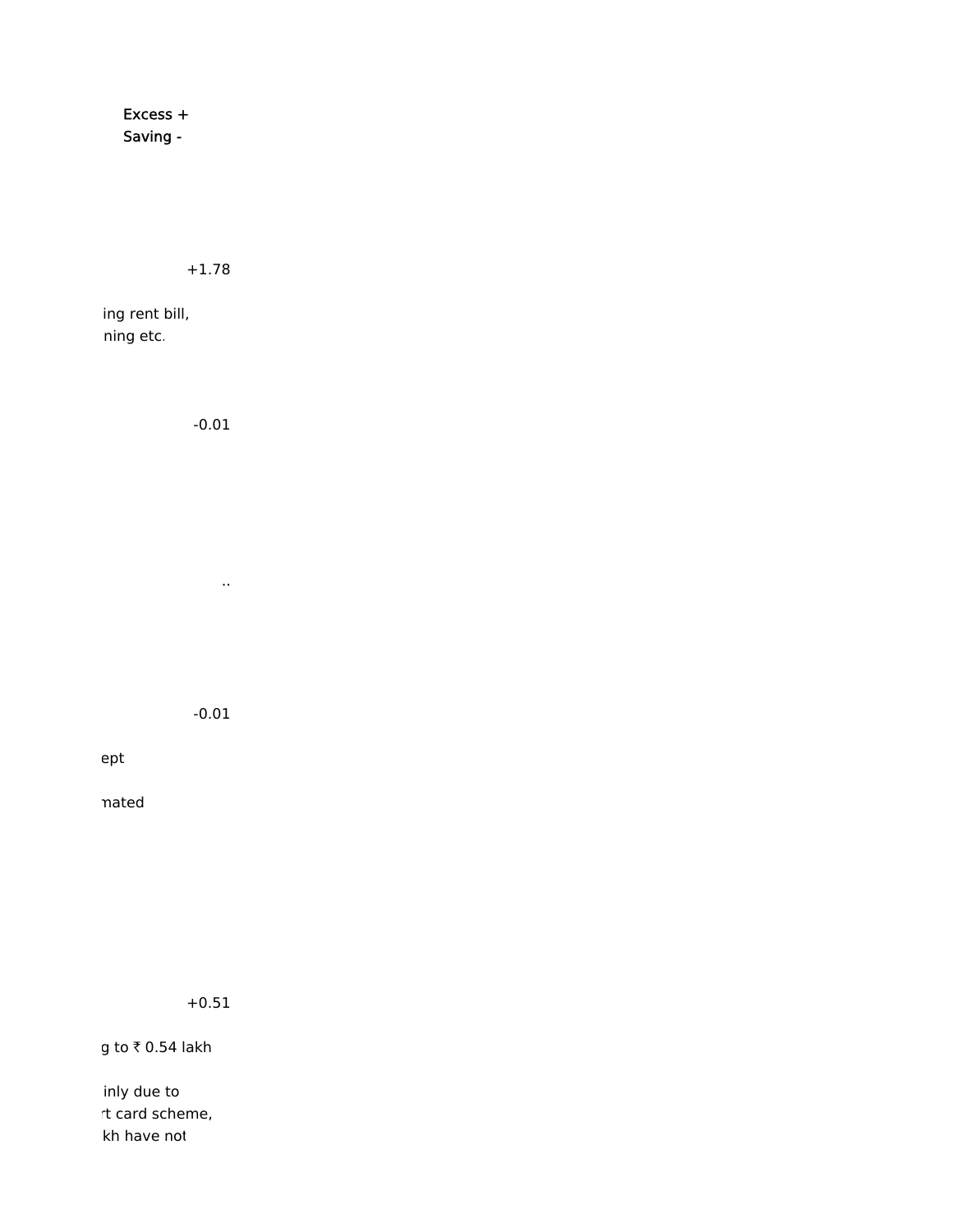# ( 335 )

# GRANT NO. 87- SOLDIER'S WELFARE DEPARTMENT

| <b>Major Heads</b>                                                                                                                       | <b>Total grant</b><br>or | Actual<br>expenditure | Excess +<br>Saving - |
|------------------------------------------------------------------------------------------------------------------------------------------|--------------------------|-----------------------|----------------------|
|                                                                                                                                          | appropriation            |                       |                      |
| Revenue-                                                                                                                                 |                          | (₹in thousand)        |                      |
| 2075- Miscellaneous General Services and                                                                                                 |                          |                       |                      |
| 2235-Social Security and Welfare                                                                                                         |                          |                       |                      |
| Voted-                                                                                                                                   |                          |                       |                      |
| Original                                                                                                                                 |                          |                       |                      |
| 45,14,90                                                                                                                                 | 46,60,01                 | 40,59,48              | $-6,00,53$           |
| 1,45,11<br>Supplementary                                                                                                                 |                          |                       |                      |
| Amount surrendered during the year                                                                                                       |                          |                       |                      |
| Charged-                                                                                                                                 |                          |                       |                      |
| Original                                                                                                                                 |                          |                       |                      |
|                                                                                                                                          | 10                       | .,                    | $-10$                |
| Supplementary                                                                                                                            |                          |                       |                      |
| Amount surrendered during the year                                                                                                       |                          |                       |                      |
| Capital-                                                                                                                                 |                          |                       |                      |
| 4235-Capital outlay on Social Security and Welfare                                                                                       |                          |                       |                      |
| Voted-                                                                                                                                   |                          |                       |                      |
| 90,00<br>Original                                                                                                                        |                          |                       |                      |
|                                                                                                                                          | 90,00                    | 89,60                 | $-0,40$              |
| Supplementary<br>Amount surrendered during the year                                                                                      |                          |                       |                      |
|                                                                                                                                          |                          |                       |                      |
| <b>Notes and Comments-</b>                                                                                                               |                          |                       |                      |
| Revenue-                                                                                                                                 |                          |                       |                      |
| Voted-                                                                                                                                   |                          |                       |                      |
| Out of the final saving of $\bar{\tau}$ 6,00.53 lakh; no amount could be anticipated for surrender.<br>(i)                               |                          |                       |                      |
| In view of the final saving of $\overline{\epsilon}$ 6,00.53 lakh, the supplementary grant of $\overline{\epsilon}$ 1,45.11 lakh<br>(ii) |                          |                       |                      |
| obtained in August 2010 proved unnecessary.                                                                                              |                          |                       |                      |
| Saving occurred mainly under:-<br>(iii)                                                                                                  |                          |                       |                      |
| Head                                                                                                                                     | <b>Total grant</b>       | <b>Actual</b>         | $Excess +$           |
|                                                                                                                                          |                          | expenditure           | Saving -             |
|                                                                                                                                          |                          | $($ ₹ in lakh $)$     |                      |
| 2075-Miscellaneous General Services-                                                                                                     |                          |                       |                      |
| 104-Pensions and Awards in consideration                                                                                                 |                          |                       |                      |
| of distinguished services-                                                                                                               |                          |                       |                      |
| 06-Pensions to Ex-Soldiers of IInd World War                                                                                             |                          |                       |                      |
| and resident of U.P. and their Widows-<br>33,75.00<br>О.                                                                                 |                          |                       |                      |
|                                                                                                                                          | 29,52.00                 | 25,42.01              | $-4,09.99$           |
| R.<br>$-4,23.00$                                                                                                                         |                          |                       |                      |

Reduction in provision by  $\bar{x}$  4,23.00 lakh was due to less number of beneficiaries.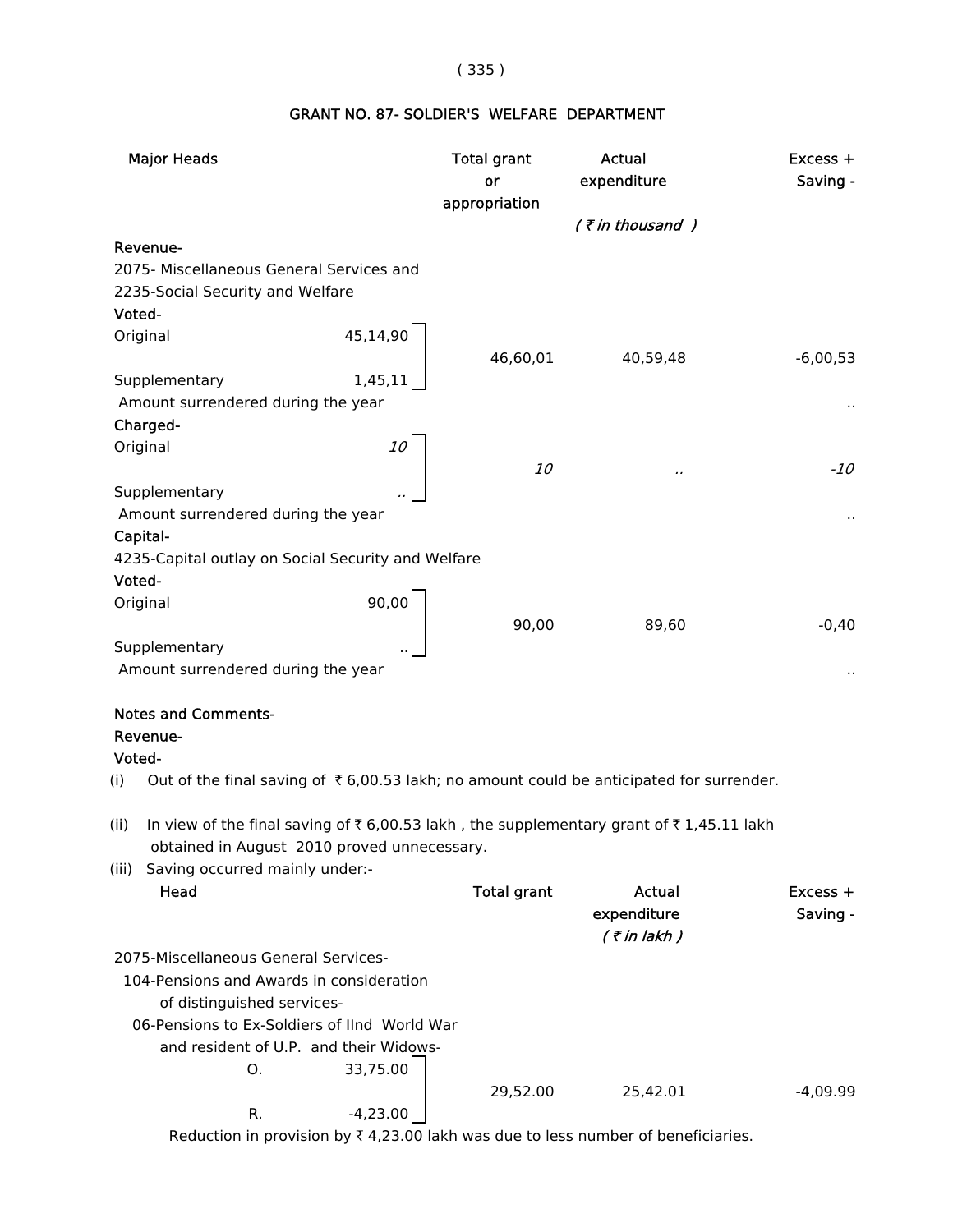| Head                                                                                                                                                                                                                                  | <b>Total grant</b> | Actual<br>expenditure | Excess +<br>Saving - |
|---------------------------------------------------------------------------------------------------------------------------------------------------------------------------------------------------------------------------------------|--------------------|-----------------------|----------------------|
|                                                                                                                                                                                                                                       |                    | $($ ₹ in lakh)        |                      |
| 2235-Social Security and Welfare-<br>60-Other Social Security and Welfare<br>Programmes-<br>200-Other Programmes-<br>05-Payment of Arrears<br>Reasons for the final saving under the above heads have not been intimated (June 2011). | 1,57.18            | 1,18.86               | $-38.32$             |
| Excess (partly counterbalanced by Saving under other heads) occurred under:-<br>(iv)                                                                                                                                                  |                    |                       |                      |
| 2075-Miscellaneous General Services-<br>104-Pensions and Awards in consideration<br>of distinguished services-<br>10-Assistance to wives of Soldiers<br>killed before Kargil war-<br>0.50<br>Ο.                                       |                    |                       |                      |
|                                                                                                                                                                                                                                       | 1,49.50            | 1,36.50               | $-13.00$             |
| R.<br>1,49.00                                                                                                                                                                                                                         |                    |                       |                      |
| Augmentation of provision by $\bar{\tau}$ 1,49.00 lakh was due to giving assistance to wives of martyr                                                                                                                                |                    |                       |                      |
| soldiers before Kargil war.                                                                                                                                                                                                           |                    |                       |                      |
| 800-Other Expenditure-                                                                                                                                                                                                                |                    |                       |                      |
| 03-Organisation of state level                                                                                                                                                                                                        |                    |                       |                      |
| ex-servicemen conference-                                                                                                                                                                                                             |                    |                       |                      |
| 3.00<br>O.                                                                                                                                                                                                                            |                    |                       |                      |
|                                                                                                                                                                                                                                       | 7.00               | 7.00                  |                      |
| R.<br>4.00                                                                                                                                                                                                                            |                    |                       |                      |
| Augmentation of provision by $\bar{x}$ 4.00 lakh was due to organise the conferrence of ex-soldiers.<br>2235-Social Security and Welfare-                                                                                             |                    |                       |                      |
| 60-Other Social Security and Welfare                                                                                                                                                                                                  |                    |                       |                      |
| Programmes-                                                                                                                                                                                                                           |                    |                       |                      |
| 200-Other Programmes-                                                                                                                                                                                                                 |                    |                       |                      |
| 03-Directorate of Soldier's Welfare                                                                                                                                                                                                   |                    |                       |                      |
| and Rehabilitation-                                                                                                                                                                                                                   |                    |                       |                      |
| 9,36.23<br>O.                                                                                                                                                                                                                         |                    |                       |                      |
| S.<br>1,00.00                                                                                                                                                                                                                         | 13,06.23           | 11,69.42              | $-1,36.81$           |
| R.<br>2,70.00                                                                                                                                                                                                                         |                    |                       |                      |
| Augmentation of provision by $\bar{\tau}$ 2,70.00 lakh was due to requirement of additional fund for                                                                                                                                  |                    |                       |                      |
| decorating and repairing office buildings and guest houses due to decision taken for making                                                                                                                                           |                    |                       |                      |

Reasons for the final saving under the above heads have not been intimated (June 2011).

conferrence room air conditioner in Directorate.

( 336 )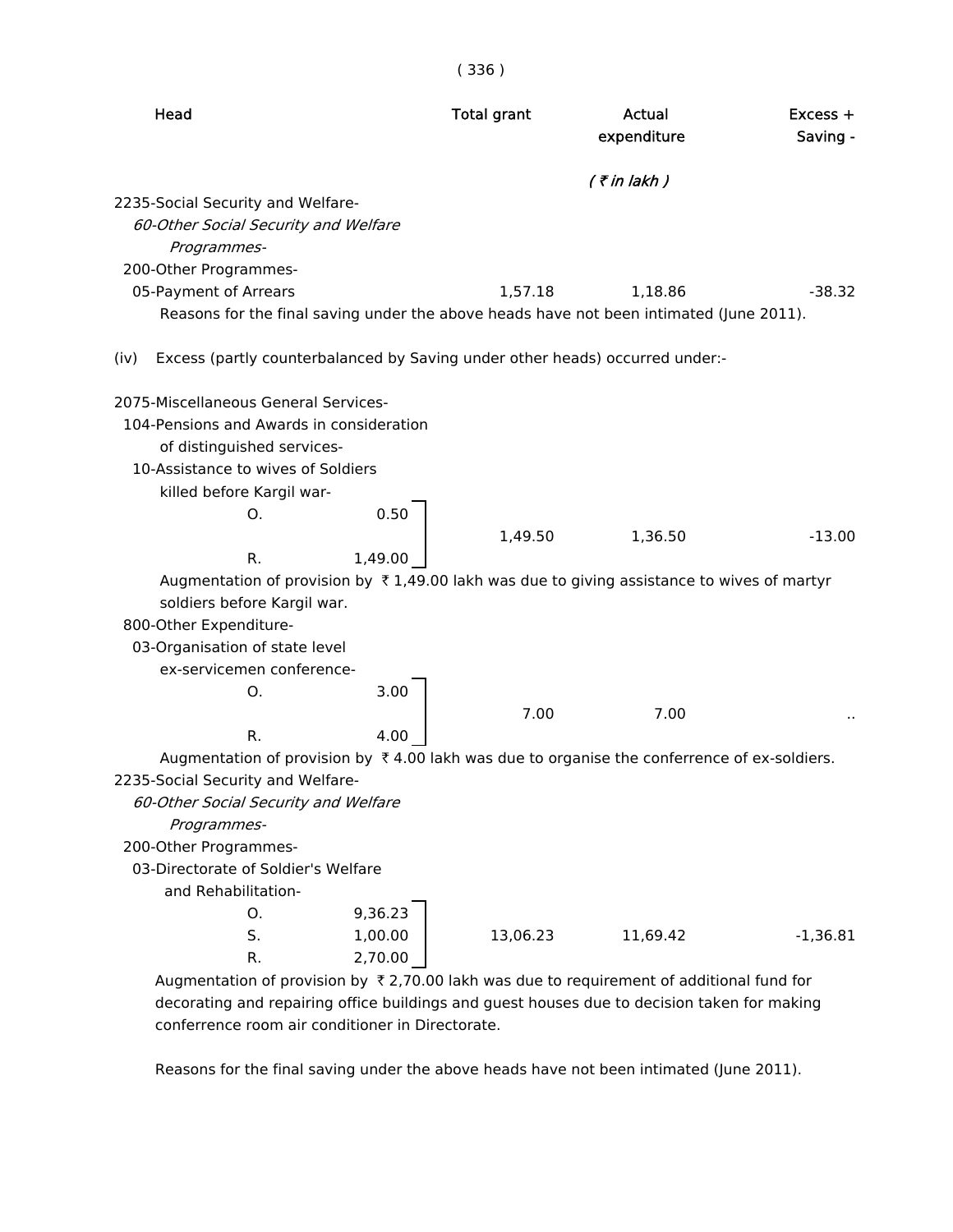### ( 337 )

# GRANT NO. 88-INSTITUTIONAL FINANCE DEPARTMENT (DIRECTORATE)

|          | <b>Major Head</b>                                                                                                                             |          | <b>Total grant</b> | Actual<br>expenditure | Excess +<br>Saving - |
|----------|-----------------------------------------------------------------------------------------------------------------------------------------------|----------|--------------------|-----------------------|----------------------|
|          |                                                                                                                                               |          |                    | $($ ₹ in thousand )   |                      |
|          | Revenue-                                                                                                                                      |          |                    |                       |                      |
|          | 2052-Secretariat- General Services                                                                                                            |          |                    |                       |                      |
| Voted-   |                                                                                                                                               |          |                    |                       |                      |
| Original |                                                                                                                                               | 4,80,54  | 4,80,54            | 5,61,63               | $+81,09$             |
|          | Supplementary                                                                                                                                 |          |                    |                       |                      |
|          | Amount surrendered during the year (March 2011)                                                                                               |          |                    |                       | 9,62                 |
|          | <b>Notes and Comments-</b>                                                                                                                    |          |                    |                       |                      |
|          | Revenue-                                                                                                                                      |          |                    |                       |                      |
| Voted-   |                                                                                                                                               |          |                    |                       |                      |
| (i)      | Actual expenditure of $\bar{\tau}$ 5,61.63 lakh includes clearance of suspense amounting to<br>₹ 90.75 lakh for the year 2008-09 and 2009-10. |          |                    |                       |                      |
| (ii)     | Out of the final saving of ₹9.66 lakh (₹90.75 lakh - ₹81.09 lakh); only a sum of                                                              |          |                    |                       |                      |
|          | ₹ 9.62 lakh could be anticipated for surrender.                                                                                               |          |                    |                       |                      |
| (iii)    | Saving (partly counterbalanced by excess under another head) occurred under:-                                                                 |          |                    |                       |                      |
|          | Head                                                                                                                                          |          | <b>Total grant</b> | Actual                | $Excess +$           |
|          |                                                                                                                                               |          |                    | expenditure           | Saving -             |
|          |                                                                                                                                               |          |                    | $($ ₹ in lakh $)$     |                      |
|          | 2052-Secretariat-General Services-                                                                                                            |          |                    |                       |                      |
|          | 091-Attached Offices-                                                                                                                         |          |                    |                       |                      |
|          | 03-Institutional Finance Directorate-                                                                                                         |          |                    |                       |                      |
|          | Ο.                                                                                                                                            | 2,94.85  |                    |                       |                      |
|          |                                                                                                                                               |          | 2,74.26            | 2,68.46               | $-5.80$              |
|          | R.                                                                                                                                            | $-20.59$ |                    |                       |                      |
|          | Out of total saving of ₹ 20.59 lakh; reduction in provision through reappropriation of                                                        |          |                    |                       |                      |
|          | ₹12.45 lakh was due to vacant of posts and surrender of ₹8.14 lakh was due to no                                                              |          |                    |                       |                      |

transfer, on the basis of actual expenditure.

Reasons for the final saving under the above head have not been intimated ( June 2011 ).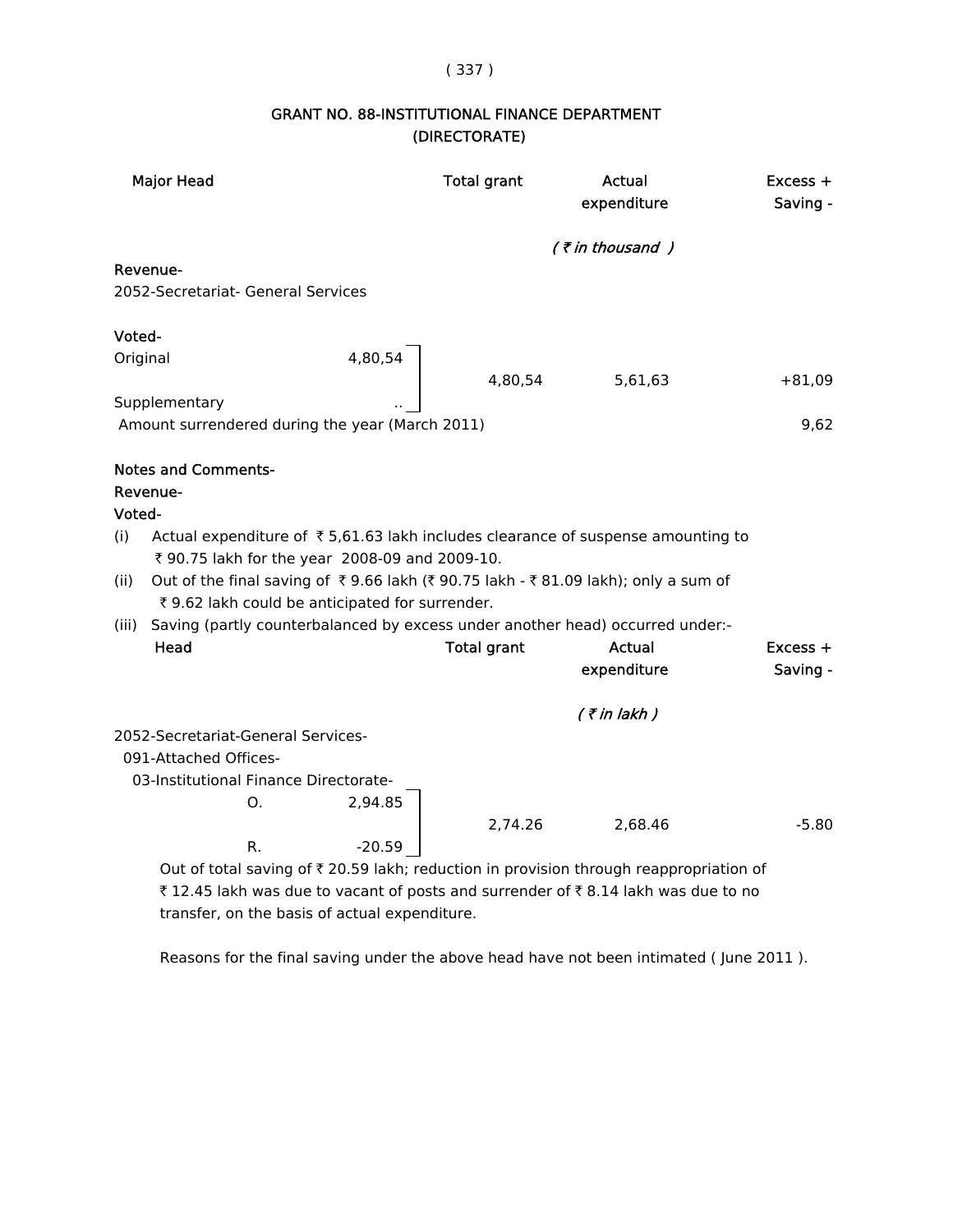#### ( 338 )

| <b>Major Heads</b>                              |               | <b>Total grant</b><br>or<br>appropriation | <b>Actual</b><br>expenditure |  |
|-------------------------------------------------|---------------|-------------------------------------------|------------------------------|--|
|                                                 |               |                                           | $($ ₹ in thousand $)$        |  |
| Revenue-                                        |               |                                           |                              |  |
| 2040-Taxes on Sales, Trade etc.,                |               |                                           |                              |  |
| 2049-Interest payments,                         |               |                                           |                              |  |
| 2052-Secretariat-General Services,              |               |                                           |                              |  |
| 2059-Public Works and                           |               |                                           |                              |  |
| 2216-Housing                                    |               |                                           |                              |  |
| Voted-                                          |               |                                           |                              |  |
| Original                                        | 4,08,88,39    |                                           |                              |  |
|                                                 |               | 4,08,88,39                                | 4,08,05,04                   |  |
| Supplementary                                   |               |                                           |                              |  |
| Amount surrendered during the year (March 2011) |               |                                           |                              |  |
| Charged-                                        |               |                                           |                              |  |
| Original                                        |               |                                           |                              |  |
|                                                 | 65,44,39<br>} | 65,44,39                                  | 65,34,81                     |  |
| Supplementary                                   |               |                                           |                              |  |
| Amount surrendered during the year (March 2011) |               |                                           |                              |  |
|                                                 |               |                                           |                              |  |
| Capital-                                        |               |                                           |                              |  |
| 4059-Capital Outlay on Public Works and         |               |                                           |                              |  |
| 4216-Capital Outlay on Housing                  |               |                                           |                              |  |
| Voted-                                          |               |                                           |                              |  |
| Original                                        | 5,29,41       |                                           |                              |  |
|                                                 |               | 22,24,94                                  | 21,96,43                     |  |
| Supplementary                                   | 16,95,53      |                                           |                              |  |
| Amount surrendered during the year (March 2011) |               |                                           |                              |  |

### GRANT NO. 89- INSTITUTIONAL FINANCE DEPARTMENT ( COMMERCIAL TAX )

 The expenditure under the Revenue and Capital sections of the grant does not in thousand and  $\bar{\tau}$  12,00 thousand respectively spent out of advances from Conting sanctioned in February, 2011 but not recouped to the Fund till the close of the ye

### Notes and Comments- Revenue- Voted-

- (i) Actual expenditure of  $\overline{\tau}$  4,08,05.04 lakh includes clearance of suspense amounti ` 2,38.62 lakh for the year 2001-02,2002-03,2003-04,2004-05,2005-06,2006-07, 2008-09 and 2009-10.
- (ii) In view of the final saving of  $\bar{\tau}$  3,21.97 lakh( $\bar{\tau}$  83.35 lakh+ $\bar{\tau}$  2,38.62 lakh); only a su ₹ 3,34.41 lakh could be anticipated for surrender.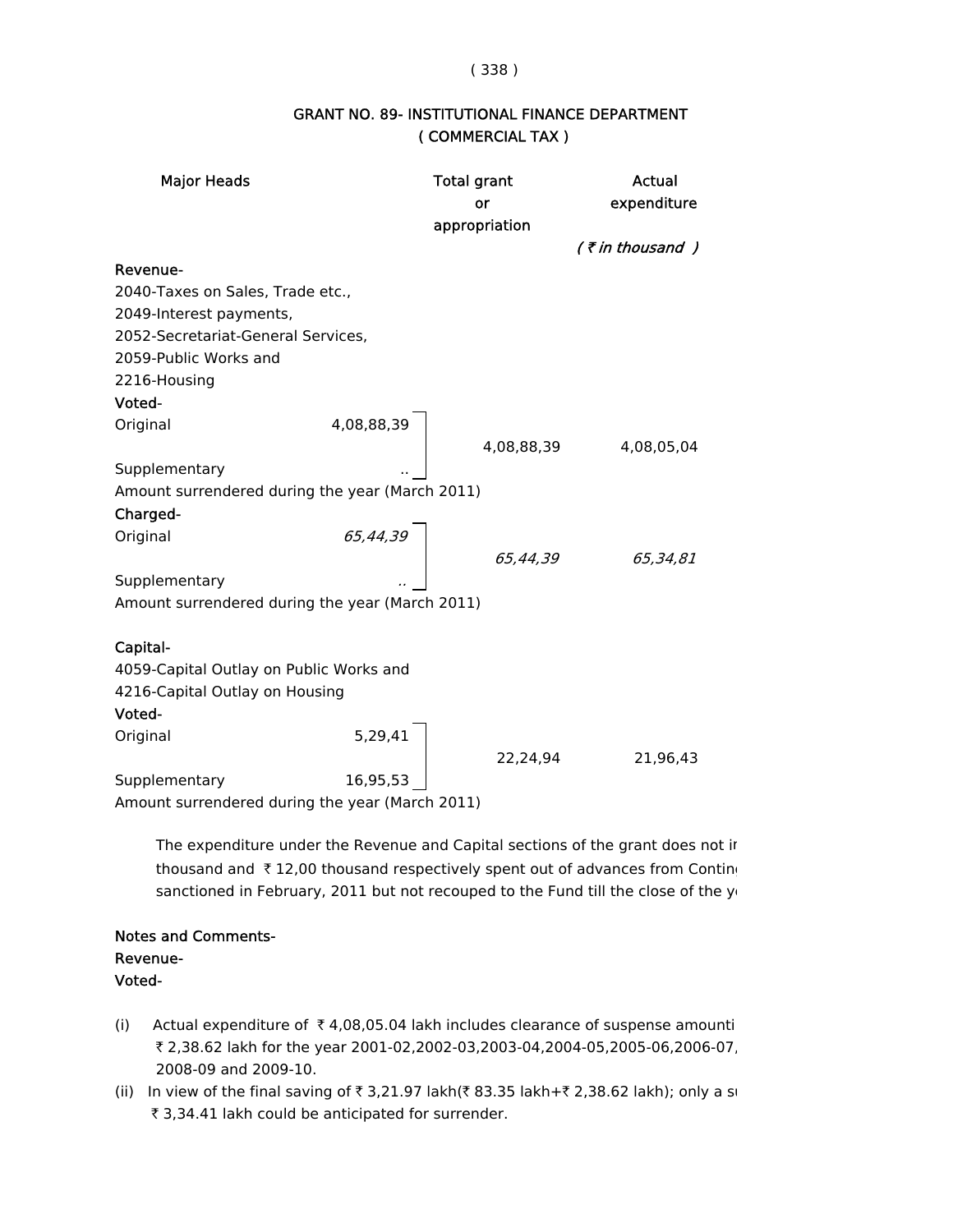(iii) Saving (partly counterbalanced by excess under other heads) occurred mainly un Head **Total grant** Actual expenditure  $($  ₹ in lakh  $)$  2040-Taxes on Sales, Trade etc.- 800-Other expenditure- 05-Establishment of Vyavasthapan Ayog-O. 1,79.07 R.  $-1,51.86$  27.21 69.18 Surrender of  $\bar{\tau}$  1,51.86 lakh was on the basis of actual expenditure. 08-Payment of Arrears-O. 53,98.31 R. 33.21 53.65.10 46.05.70 Surrender of  $\bar{\tau}$  33.21 lakh was on the basis of actual expenditure. 2059-Public Works- 01-Office Buildings- 051-Construction-

03-Repair and maintenence work of

departmental building of Commercial-Tax

Department and departmental buildings

of Help Centres 60.00 50.00 44.57

Reasons for the final excess/saving under the above heads have not been intima

(iv) Excess occurred under :-

2040-Taxes on Sales, Trade etc.-

800-Other expenditure-

03-Establishment of Commercial

Tax Commissioner-

| O | 3,35,76.14 |            |            |
|---|------------|------------|------------|
|   | $-1,23.55$ | 3,34,52.59 | 3,42,93.24 |

Actual expenditure of  $\bar{\tau}$  3,42,93.24 lakh includes clearance of suspense amounti ` 1,32.77 lakh for the year 2001-02, 2002-03, 2003-04, 2005-06, 2006-07, 2007 2008-09 and 2009-10.

Out of total saving of  $\bar{\tau}$  1,23.55 lakh, surrender of  $\bar{\tau}$  1,14.70 lakh was mainly due economy measures, on the basis of actual expenditure etc. Reduction in provisi was due to availbility of excess amount than requirement.

04-Establishment of Commercial-Tax

Tribunal-

| O. | 10,68.69 |          |          |
|----|----------|----------|----------|
| R. | -28.44   | 10,40.25 | 11,02.04 |

Actual expenditure of  $\bar{\tau}$  11,02.04 lakh includes clearance of suspense amounting for the year 2001-02, 2002-03 and 2004-05.

Surrender of  $\bar{\tau}$  28.44 lakh was mainly due to economy measures, on the basis of expenditure etc.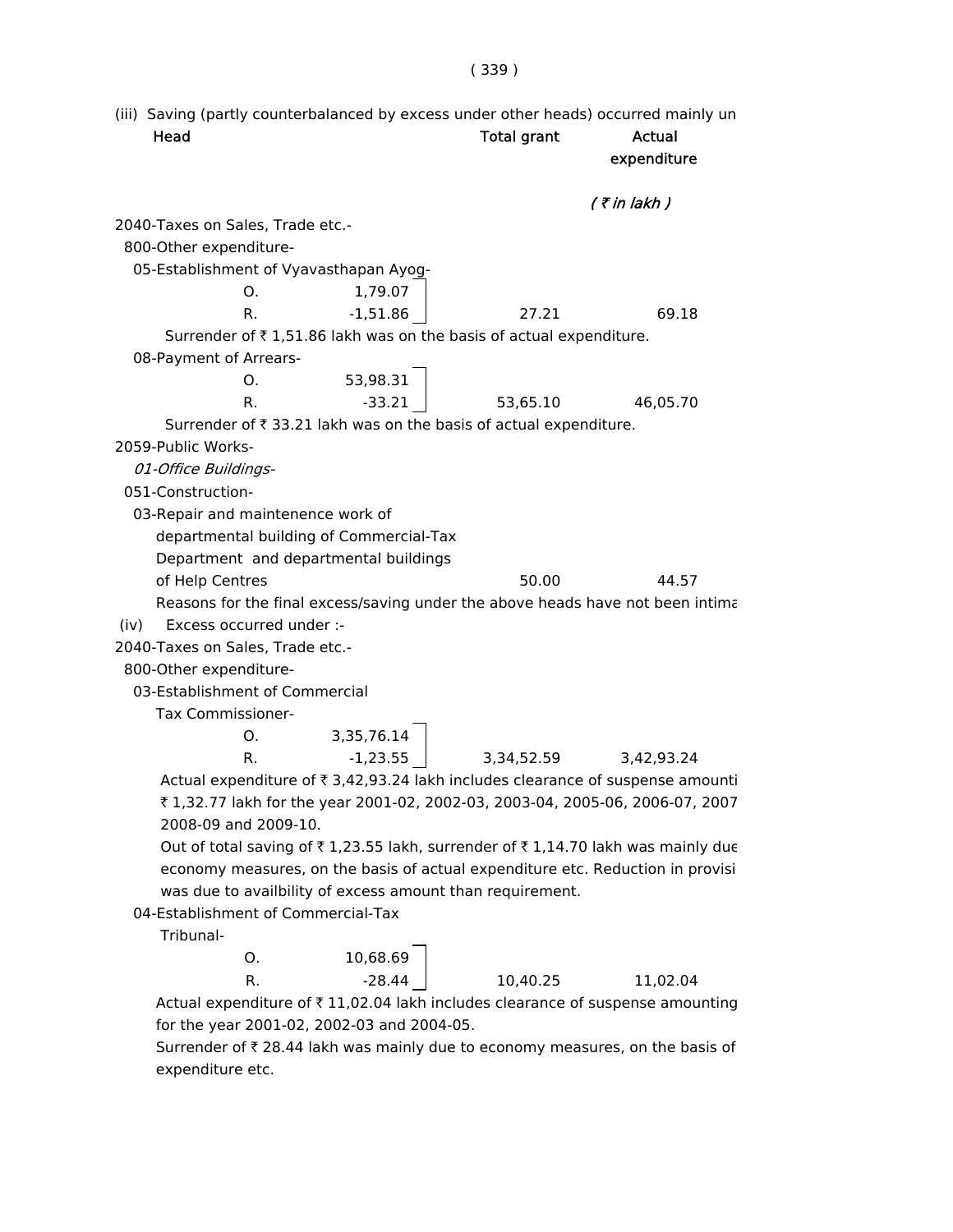| × |  |
|---|--|
|---|--|

|                                                                                                        |         | <b>Total grant</b> | Actual<br>expenditure |
|--------------------------------------------------------------------------------------------------------|---------|--------------------|-----------------------|
| Head                                                                                                   |         |                    |                       |
|                                                                                                        |         |                    | $($ ₹ in lakh)        |
| 06-Commercial-Tax Officer's Training                                                                   |         |                    |                       |
| Institute, Lucknow-                                                                                    |         |                    |                       |
| Ω.                                                                                                     | 2,14.18 |                    |                       |
| R.                                                                                                     | 2.65    | 2,16.83            | 2,22.25               |
| Actual expenditure of $\bar{\tau}$ 2,22.25 lakh includes clearance of suspense amounting t             |         |                    |                       |
| for the year 2001-02 and 2002-03.                                                                      |         |                    |                       |
| Out of net augmentation of $\bar{\tau}$ 2.65 lakh, augmentation of provision by $\bar{\tau}$ 8.85 lakh |         |                    |                       |
| of pay of officers/staff of Training Institute, Lucknow. Surrender of $\bar{\tau}$ 6.20 lakh wa        |         |                    |                       |
| adjustment in D.A. payment, on the basis of actual expenditure, economy measu                          |         |                    |                       |
| 07-Personal Accident Risk Scheme for                                                                   |         |                    |                       |
| Registered Businessmen of U.P.                                                                         |         | 3.00.00            | 3.73.00               |
| Reasons for the final excess under the above heads have not been intimated (Ju                         |         |                    |                       |
|                                                                                                        |         |                    |                       |

# Charged-

- (v) Out of the final saving of  $\bar{\tau}$  9.58 lakh, only a sum of  $\bar{\tau}$  5.69 lakh could be anticipa
- (vi) Saving occurred under :-

|                                  |       | Total<br>appropriation | Actual<br>expenditure |
|----------------------------------|-------|------------------------|-----------------------|
| Head                             |       |                        | $($ ₹ in lakh)        |
| 2040-Taxes on Sales, Trade etc.- |       |                        |                       |
| 800-Other expenditure-           |       |                        |                       |
| 03-Establishment of Commercial   |       |                        |                       |
| <b>Tax Commissioner-</b>         |       |                        |                       |
| O.                               | 10.00 |                        |                       |
|                                  |       | 4.35                   | 0.46                  |
| R.                               | -5.65 |                        |                       |

Surrender of  $\bar{\tau}$  5.65 lakh was on the basis of actual expenditure.

Reasons for the final saving under the above head have not been intimated (Jur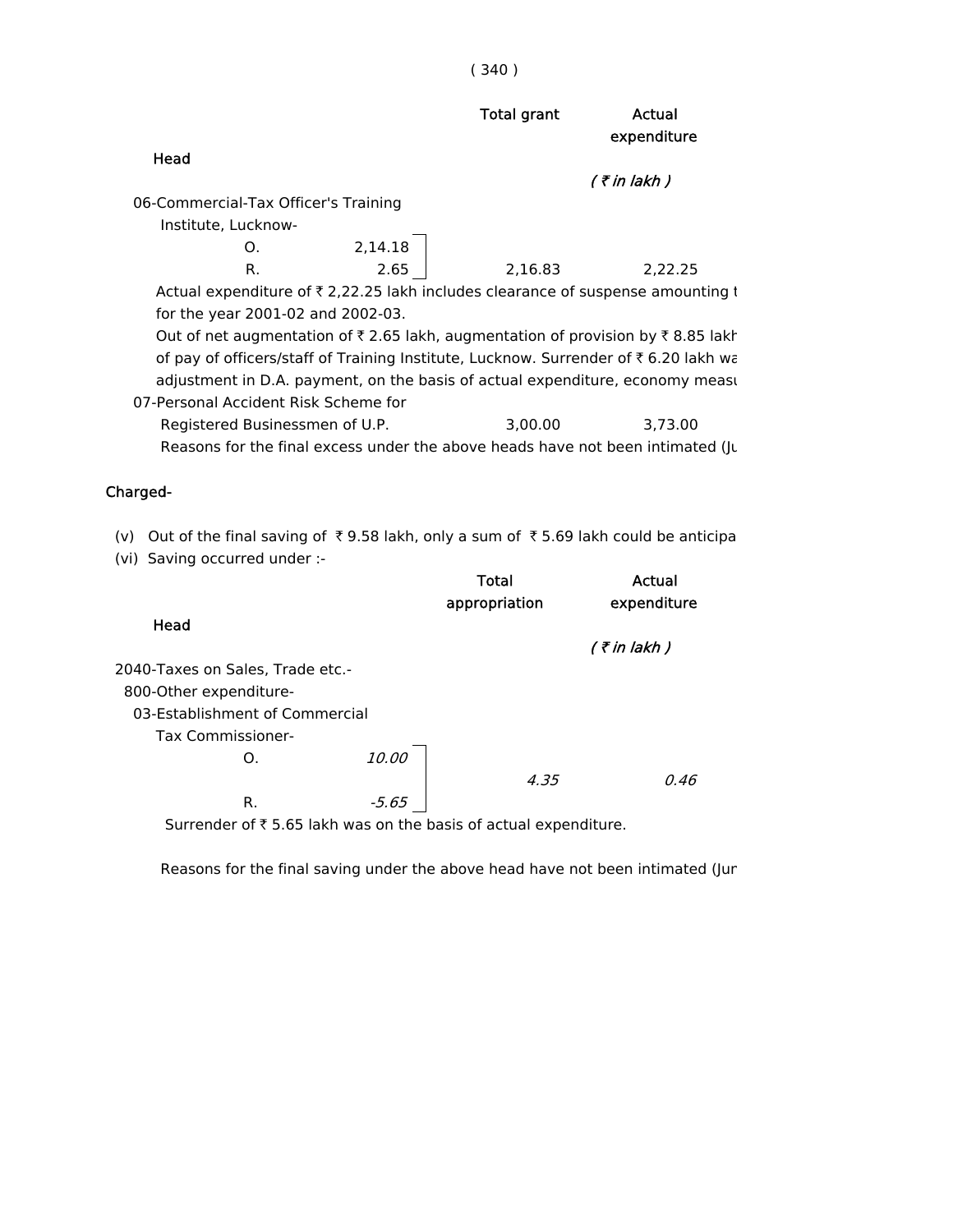# Excess + Saving -

-83,35 3,34,41 -9,58

5,69

# -28,51

28,51

nclude ₹11,86,31 gency Fund ear

ng to ,2007-08,

um of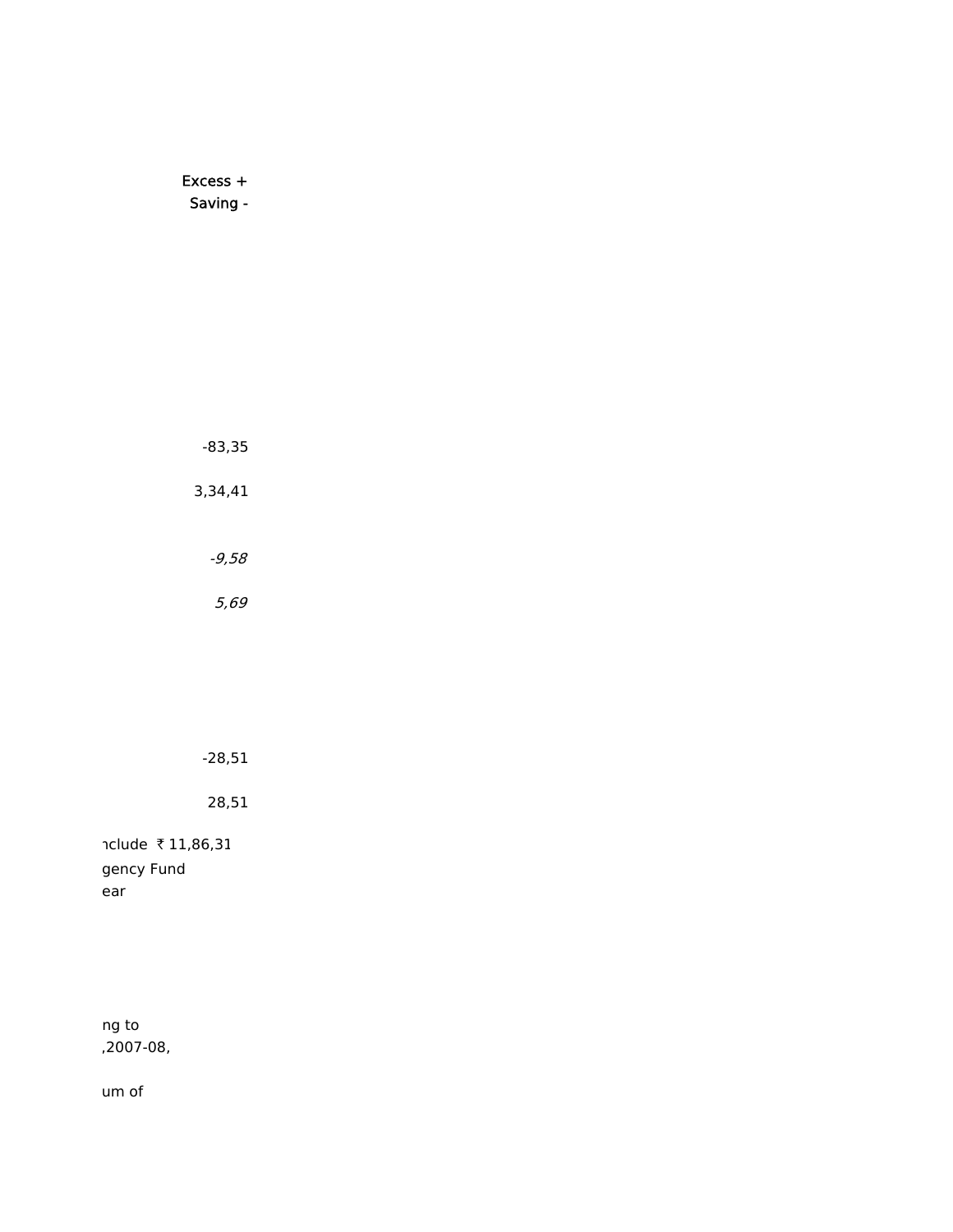der :-

Excess + Saving -

+41.97

-7,59.40

-5.43 ated (June 2011)

+8,40.65

ing to  $'$ -08,

e to on by  $\bar{\tau}$  8.85 lakh

+61.79  $|$  to ₹ 58.28 lakh

actual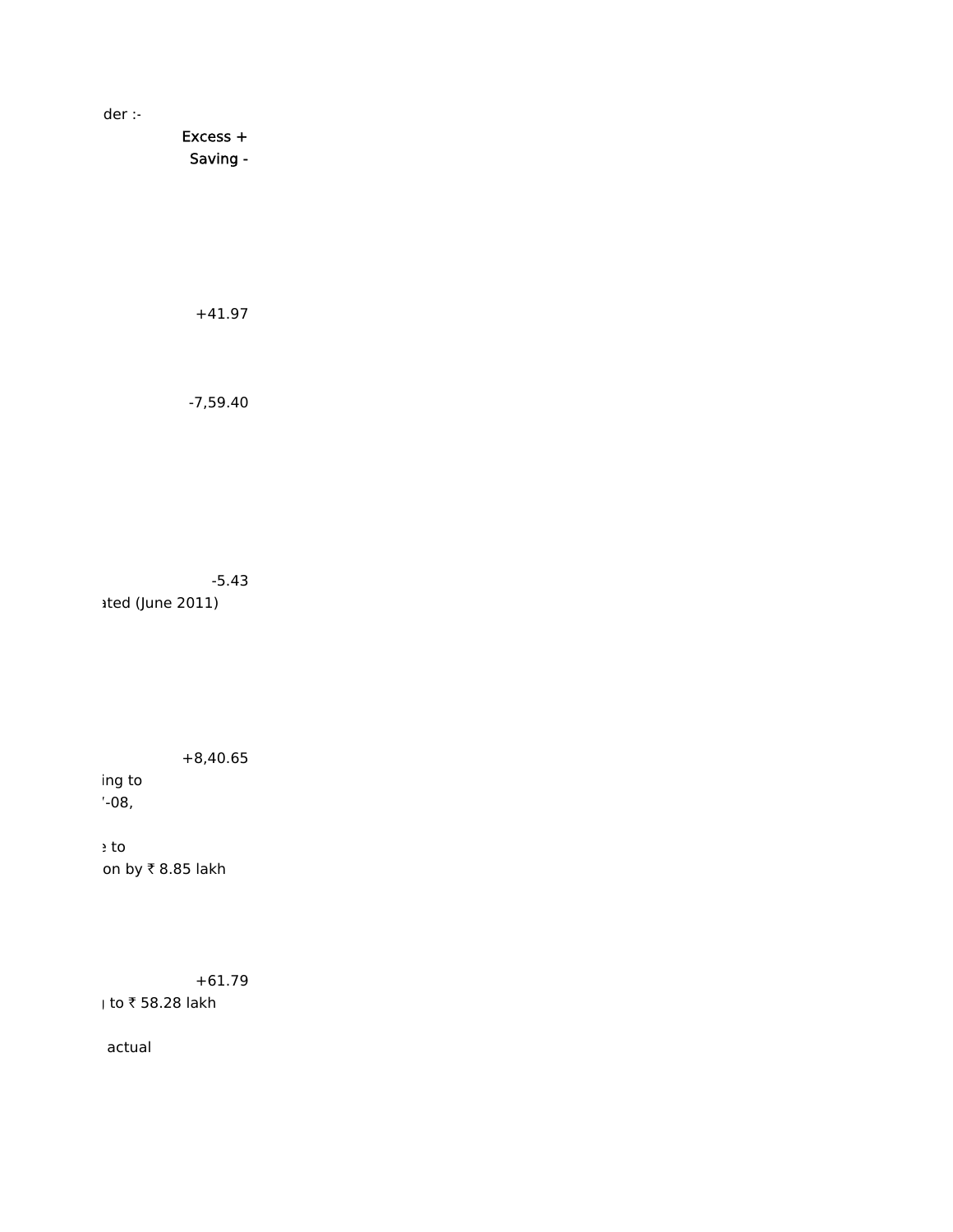Excess + Saving -

+5.42

to  $\bar{x}$  5.58 lakh

h was for payment as mainly due to ures etc

+73.00

une 2011)

ted for surrender

Excess + Saving -

-3.89

ne 2011).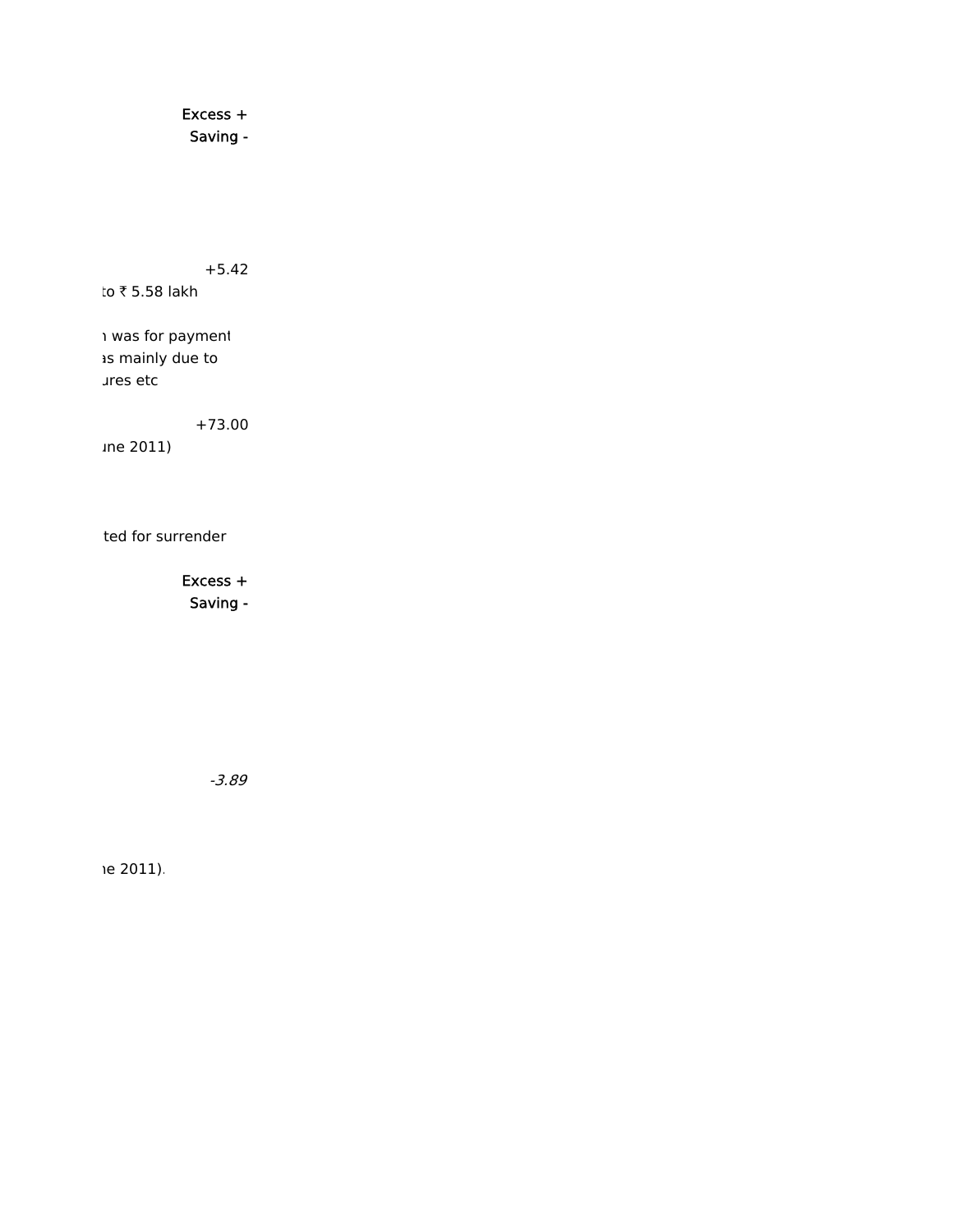### ( 341 )

# GRANT NO.90- INSTITUTIONAL FINANCE DEPARTMENT (ENTERTAINMENT AND BETTING TAX)

| <b>Major Head</b>                                                                                 | <b>Total grant</b>    | Actual<br>expenditure | $Excess +$<br>Saving - |  |
|---------------------------------------------------------------------------------------------------|-----------------------|-----------------------|------------------------|--|
|                                                                                                   | $($ ₹ in thousand $)$ |                       |                        |  |
| Revenue-                                                                                          |                       |                       |                        |  |
| 2045-Other Taxes and Duties on Commodities                                                        |                       |                       |                        |  |
| and Services                                                                                      |                       |                       |                        |  |
| Voted-                                                                                            |                       |                       |                        |  |
| 67,02,04<br>Original                                                                              |                       |                       |                        |  |
|                                                                                                   | 67,02,04              | 63,95,81              | $-3,06,23$             |  |
| Supplementary                                                                                     |                       |                       |                        |  |
| Amount surrendered during the year (March 2011)                                                   |                       |                       | 3,09,66                |  |
| <b>Notes and Comments-</b>                                                                        |                       |                       |                        |  |
| Revenue-                                                                                          |                       |                       |                        |  |
| Voted-                                                                                            |                       |                       |                        |  |
| (i)<br>Against the final saving of ₹3,06.23 lakh; a sum of ₹3,09.66 lakh was surrendered.<br>(ii) |                       |                       |                        |  |
| Saving (partly counterbalanced by excess under other heads) occurred mainly under :-<br>Head      |                       | Actual                | $Excess +$             |  |
|                                                                                                   | <b>Total grant</b>    | expenditure           | Saving -               |  |
|                                                                                                   |                       | $($ ₹ in lakh)        |                        |  |
| 2045-Other Taxes and Duties on                                                                    |                       |                       |                        |  |
| <b>Commodities and Services-</b>                                                                  |                       |                       |                        |  |
| 101-Collection Charges-                                                                           |                       |                       |                        |  |
| <b>Entertainment Tax-</b>                                                                         |                       |                       |                        |  |
| 04-Incentive scheme for construction                                                              |                       |                       |                        |  |
| of Cinema Halls-                                                                                  |                       |                       |                        |  |
| O.                                                                                                |                       |                       |                        |  |
| 48,71.00                                                                                          |                       |                       | $-23.14$               |  |
| $-2,94.18$<br>R.                                                                                  | 45,76.82              | 45,53.68              |                        |  |
|                                                                                                   |                       |                       |                        |  |
| Surrender of ₹2,94.18 lakh was due to actual expenditure.                                         |                       |                       |                        |  |
| Reasons for the final saving have not been intimated (June 2011).                                 |                       |                       |                        |  |
| Excess occurred under :-<br>(iii)                                                                 |                       |                       |                        |  |
| 2045-Other Taxes and Duties on                                                                    |                       |                       |                        |  |
| <b>Commodities and Services-</b>                                                                  |                       |                       |                        |  |
| 101-Collection Charges-                                                                           |                       |                       |                        |  |
| <b>Entertainment Tax-</b>                                                                         |                       |                       |                        |  |
| 05-Payment of Arrears-                                                                            |                       |                       |                        |  |
| 2,49.07<br>0.                                                                                     |                       |                       |                        |  |
|                                                                                                   | 2,48.58               | 2,64.66               | $+16.08$               |  |
| R.<br>$-0.49$                                                                                     |                       |                       |                        |  |
| Surrender of ₹0.49 lakh was due to actual expenditure.                                            |                       |                       |                        |  |

Reasons for the final excess have not been intimated (June 2011).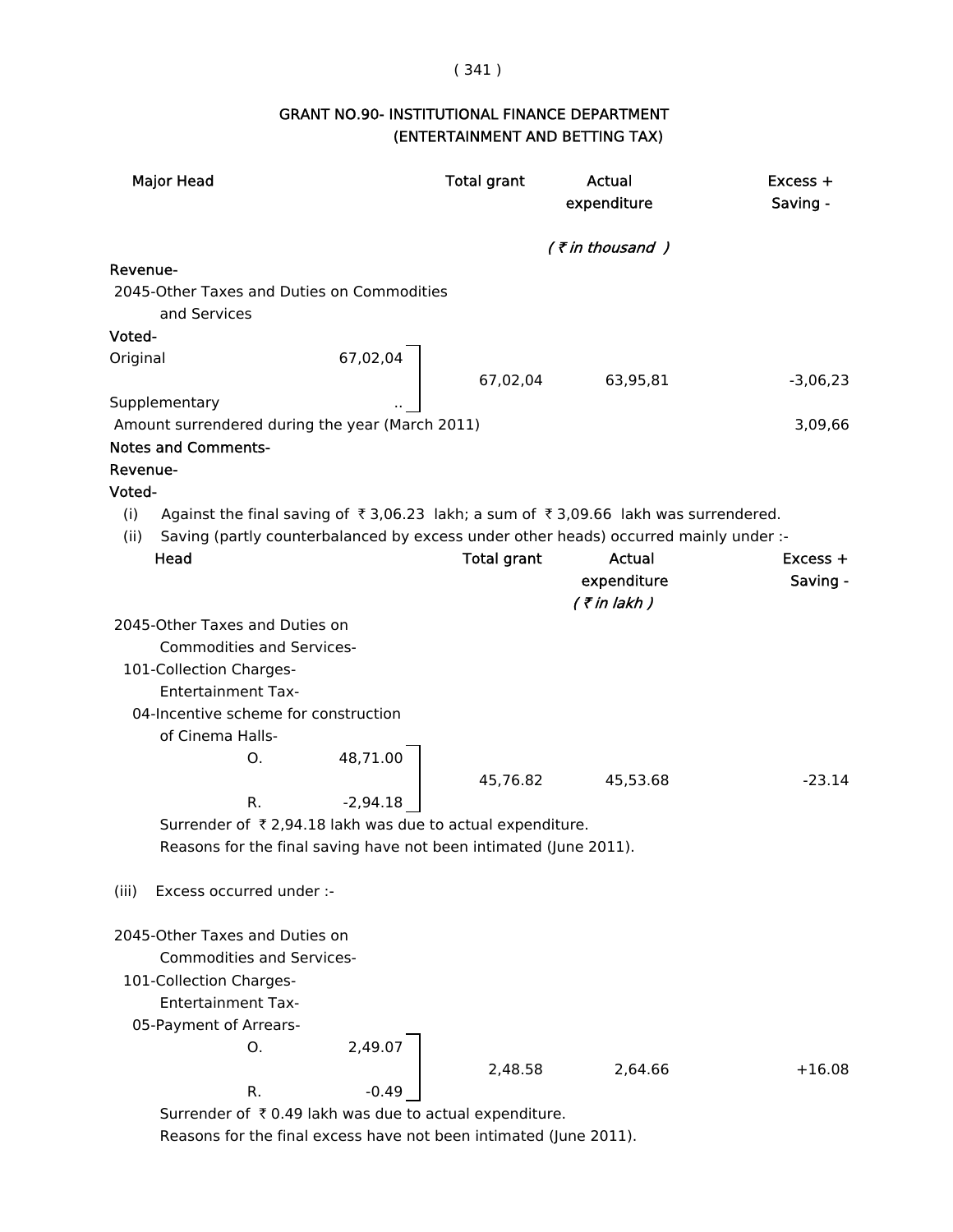#### ( 342 )

# GRANT NO. 91- INSTITUTIONAL FINANCE DEPARTMENT (STAMPS AND REGISTRATION)

| <b>Major Heads</b>                              | <b>Total grant</b><br>or<br>appropriation                                                                       | Actual<br>expenditure | Excess +<br>Saving -   |
|-------------------------------------------------|-----------------------------------------------------------------------------------------------------------------|-----------------------|------------------------|
|                                                 |                                                                                                                 | $($ ₹ in thousand $)$ |                        |
| Revenue-                                        |                                                                                                                 |                       |                        |
| 2030-Stamps and Registration and                |                                                                                                                 |                       |                        |
| 2059-Public Works                               |                                                                                                                 |                       |                        |
|                                                 |                                                                                                                 |                       |                        |
| Voted-                                          |                                                                                                                 |                       |                        |
| Original                                        | $\left[ \begin{array}{ccc} 1,09,96,68 & & \\ & 1,45,68,73 & & 1,47,89,48 \\ 35,72,05 & & & \end{array} \right]$ |                       |                        |
| Supplementary                                   |                                                                                                                 |                       | $+2,20,75$             |
| Amount surrendered during the year (March 2011) |                                                                                                                 |                       | 1,23,40                |
|                                                 |                                                                                                                 |                       |                        |
| Charged-                                        |                                                                                                                 |                       |                        |
| Original                                        |                                                                                                                 |                       |                        |
|                                                 | $\boldsymbol{4}$                                                                                                |                       | $-4$                   |
| Supplementary                                   |                                                                                                                 |                       |                        |
| Amount surrendered during the year (March 2011) |                                                                                                                 |                       | $\boldsymbol{\Lambda}$ |
|                                                 |                                                                                                                 |                       |                        |
| Capital-                                        |                                                                                                                 |                       |                        |
| 4059-Capital Outlay on Public Works             |                                                                                                                 |                       |                        |
| Voted-                                          |                                                                                                                 |                       |                        |
| Original                                        |                                                                                                                 |                       |                        |
| 2,82,68                                         | 2,82,68                                                                                                         | 2,65,87               | $-16,81$               |
| Supplementary                                   |                                                                                                                 |                       |                        |
| Amount surrendered during the year (March 2011) |                                                                                                                 |                       | 16,81                  |
|                                                 |                                                                                                                 |                       |                        |

# Notes and Comments- Revenue- Voted-

- (i) Actual expenditure of  $\overline{\tau}$  1,47,89,47,983 includes clearance of suspense amounting to ₹ 1,65,374 for the year 2001-02, 2004-05, 2005-06, 2006-07 and 2007-08. The expenditure exceeded the voted provision by  $\bar{\tau}$  2,19,09,609 ( $\bar{\tau}$  2,20,74,983- $\bar{\tau}$  1,65,374); the excess requires regularisation.
- (ii) In view of the final excess of  $\bar{\tau}$  2,19.10 lakh, surrender of  $\bar{\tau}$  1,23.40 lakh was injudicious and indicative of incorrect estimation of expenditure under the grant.
- (iii) In view of the final excess of  $\bar{\tau}$  2,19.10 lakh, the supplementary grant of  $\bar{\tau}$  35,72.05 lakh obtained in August 2010 proved insufficient.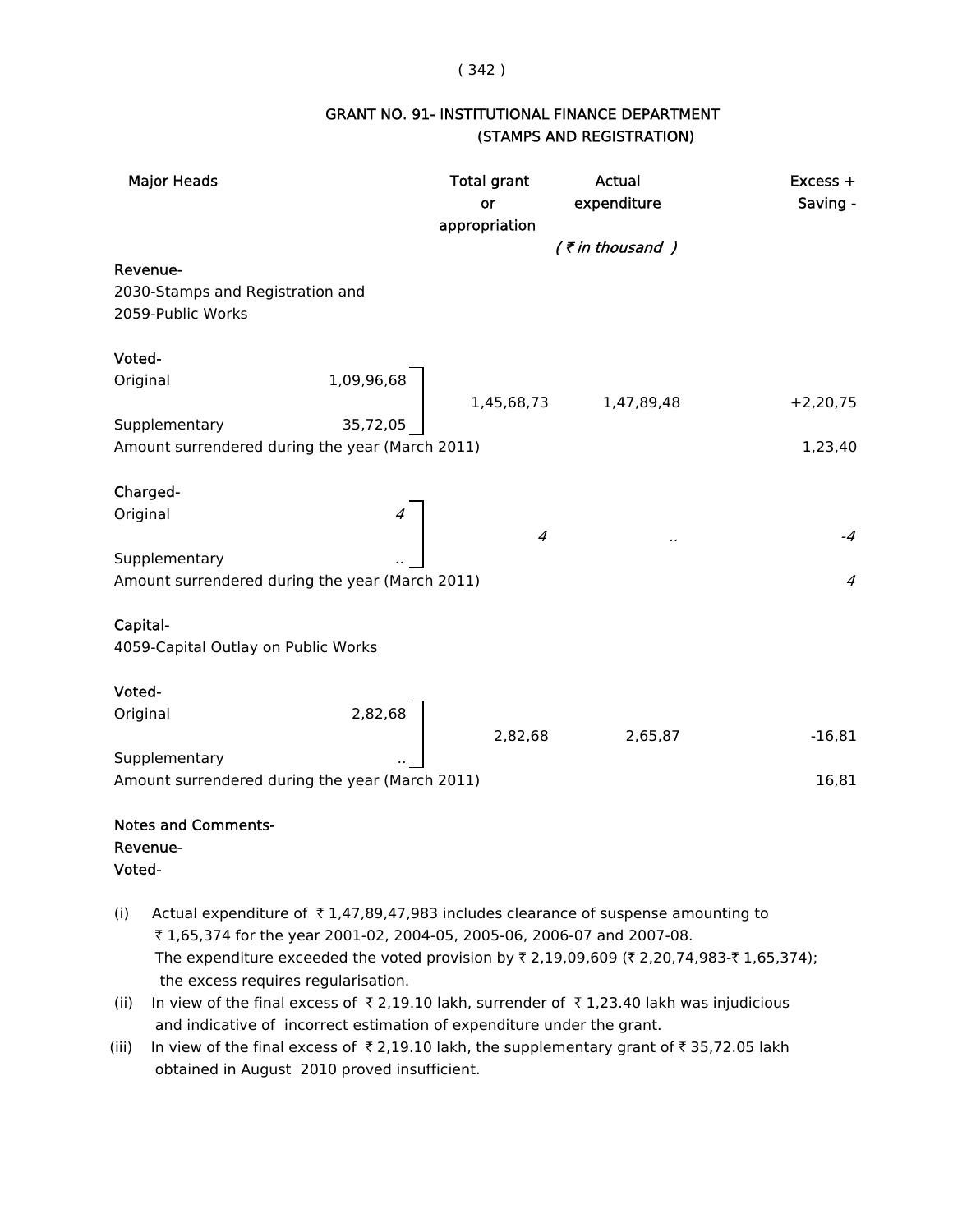### ( 343 )

(iv) Excess (partly counterbalanced by saving under other heads) occurred mainly under :-

| Head                                                                                          |         | <b>Total grant</b> | Actual<br>expenditure | $Excess +$<br>Saving - |
|-----------------------------------------------------------------------------------------------|---------|--------------------|-----------------------|------------------------|
|                                                                                               |         |                    | $($ ₹ in lakh)        |                        |
| 2030-Stamps and Registration-                                                                 |         |                    |                       |                        |
| 01-Stamps- Judicial-                                                                          |         |                    |                       |                        |
| 001-Direction and Administration-                                                             |         |                    |                       |                        |
| 03-Establishment-                                                                             |         |                    |                       |                        |
| O.                                                                                            | 25.13   |                    |                       |                        |
|                                                                                               |         | 23.29              | 27.97                 | $+4.68$                |
| R.                                                                                            | $-1.84$ |                    |                       |                        |
| Surrender of ₹1.84 lakh was mainly due to no demand, non-receipt of T.A. bill from staff etc. |         |                    |                       |                        |
| Actual expenditure of ₹27.97 lakh includes clearance of suspense amounting to ₹1.42 lakh      |         |                    |                       |                        |
| for the year 2001-02.                                                                         |         |                    |                       |                        |
| 102-Expenses on Sale of Stamps-                                                               |         |                    |                       |                        |
| 03-Judicial Stamps                                                                            |         | 4,00.00            | 4,63.28               | $+63.28$               |
| Actual expenditure of ₹4,63.28 lakh includes clearance of suspense amounting to ₹1.42 lakh    |         |                    |                       |                        |
| for the year 2004-05 and 2007-08.                                                             |         |                    |                       |                        |
| 02-Stamps- Non-Judicial-                                                                      |         |                    |                       |                        |
| 102-Expenses on Sale of Stamps-                                                               |         |                    |                       |                        |
| 03-Non-Judicial Stamps                                                                        |         | 18,00.00           | 21,13.74              | $+3,13.74$             |
| Actual expenditure of ₹ 21,13.74 lakh includes clearance of suspense amounting to ₹0.08 lakh  |         |                    |                       |                        |
| for the year 2005-06 and 2006-07.                                                             |         |                    |                       |                        |
| 800-Other Expenditure-                                                                        |         |                    |                       |                        |
| 03-Transfer of Stamp fees payable                                                             |         |                    |                       |                        |
| on Investment Certificates to                                                                 |         |                    |                       |                        |
| Uttar Pradesh Advocate                                                                        |         |                    |                       |                        |
| <b>Welfare Fund Committee</b>                                                                 |         | 50.00              | 78.23                 | $+28.23$               |
| Actual expenditure of ₹78.23 lakh includes clearance of suspense amounting to ₹0.13 lakh      |         |                    |                       |                        |
| for the year 2001-02 and 2005-06.                                                             |         |                    |                       |                        |
| Reasons for the final excess under the above heads have not been intimated (June 2011).       |         |                    |                       |                        |
| (v) Saving occurred mainly under:-                                                            |         |                    |                       |                        |
| 2030-Stamps and Registration-                                                                 |         |                    |                       |                        |
| 02-Stamps- Non-Judicial-                                                                      |         |                    |                       |                        |
| 001-Direction and Administration-                                                             |         |                    |                       |                        |
| 03-Establishment-                                                                             |         |                    |                       |                        |
| 0.                                                                                            | 45.42   |                    |                       |                        |
|                                                                                               |         | 44.22              | 36.74                 | $-7.48$                |
| R.                                                                                            | $-1.20$ |                    |                       |                        |

Surrender of  $\bar{\tau}$  1.20 lakh was mainly due to no demand, non-receipt of T.A. bill from staff etc.

Reasons for the final saving under the above head have not been intimated (June 2011).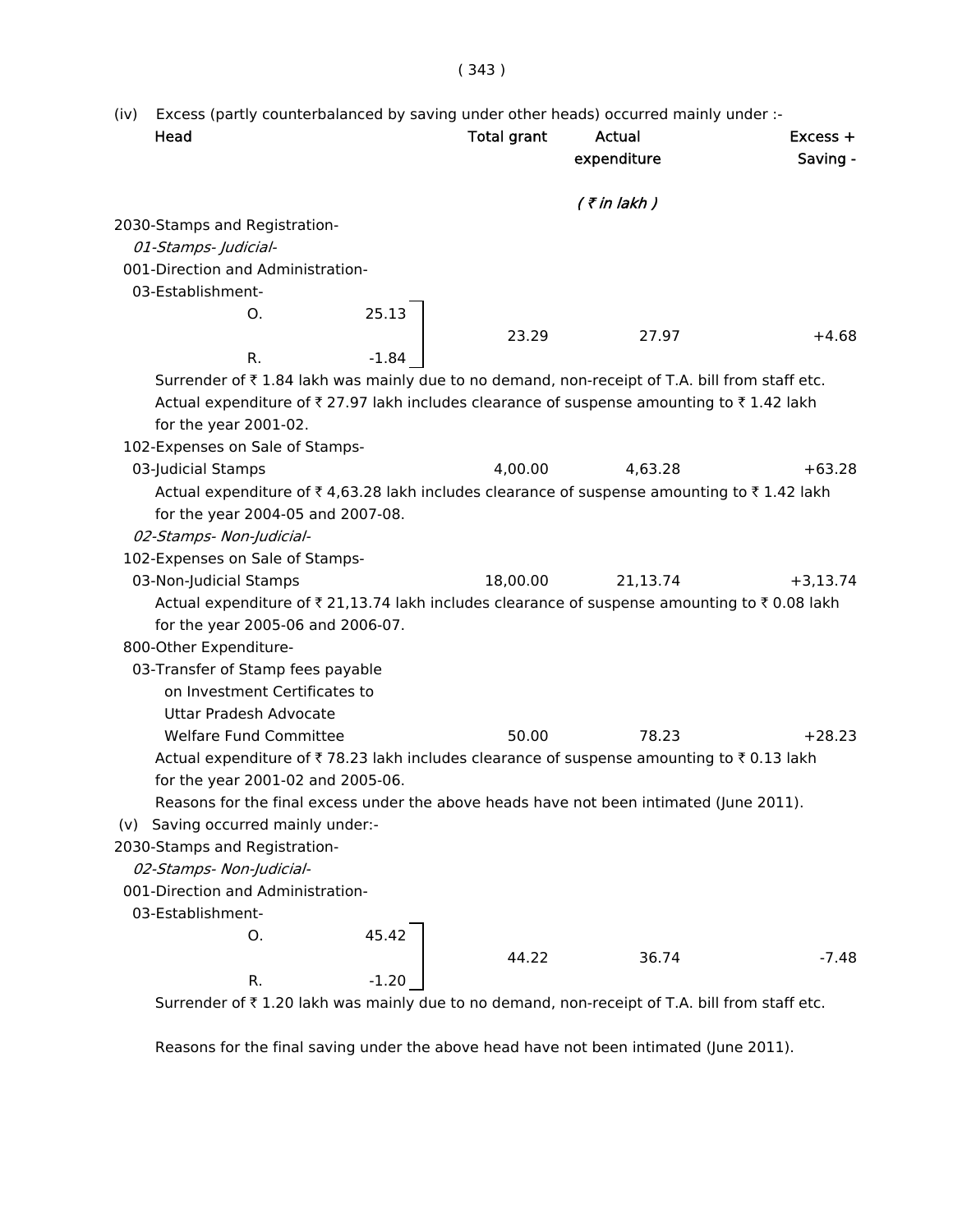## ( 344 )

# GRANT NO. 92- CULTURE DEPARTMENT

| <b>Major Heads</b>                                                                                                  | <b>Total grant</b><br>or                                          | Actual<br>expenditure | Excess +<br>Saving -   |
|---------------------------------------------------------------------------------------------------------------------|-------------------------------------------------------------------|-----------------------|------------------------|
|                                                                                                                     | appropriation                                                     |                       |                        |
|                                                                                                                     |                                                                   | (₹in thousand)        |                        |
| Revenue-                                                                                                            |                                                                   |                       |                        |
| 2205-Art and Culture                                                                                                |                                                                   |                       |                        |
| Voted-                                                                                                              |                                                                   |                       |                        |
| 30,26,92<br>Original                                                                                                |                                                                   |                       | $-2,37,37$             |
| Supplementary                                                                                                       |                                                                   | 30,32,92 27,95,55     |                        |
| Amount surrendered during the year (March 2011)                                                                     |                                                                   |                       | 2,36,87                |
|                                                                                                                     |                                                                   |                       |                        |
| Charged-                                                                                                            |                                                                   |                       |                        |
| Original                                                                                                            |                                                                   |                       |                        |
|                                                                                                                     | 5                                                                 | $\cdot$ .             | $-5$                   |
| Supplementary                                                                                                       |                                                                   |                       |                        |
| Amount surrendered during the year (March 2011)                                                                     |                                                                   |                       | 5                      |
|                                                                                                                     |                                                                   |                       |                        |
| Capital-                                                                                                            |                                                                   |                       |                        |
| 4202-Capital Outlay on Education, Sports, Art and Culture                                                           |                                                                   |                       |                        |
| Voted-                                                                                                              |                                                                   |                       |                        |
| Original                                                                                                            |                                                                   |                       |                        |
|                                                                                                                     | $\left  \begin{array}{c} 12,59,06 \ 17,59,06 \end{array} \right $ | 15,36,21              | $-2,22,85$             |
| 5,00,00<br>Supplementary                                                                                            |                                                                   |                       |                        |
| Amount surrendered during the year (March 2011)                                                                     |                                                                   |                       | 2,22,85                |
| <b>Notes and Comments-</b>                                                                                          |                                                                   |                       |                        |
| Revenue-                                                                                                            |                                                                   |                       |                        |
| Voted-                                                                                                              |                                                                   |                       |                        |
|                                                                                                                     |                                                                   |                       |                        |
| Out of the final saving of ₹2,37.37 lakh, a sum of ₹2,36.87 lakh was surrendered.<br>(i)                            |                                                                   |                       |                        |
| In view of the final saving of $\bar{\tau}$ 2,37.37 lakh, the supplementary grant of $\bar{\tau}$ 6.00 lakh<br>(ii) |                                                                   |                       |                        |
| obtained in August 2010 proved unnecessary.                                                                         |                                                                   |                       |                        |
| Saving (partly counterbalanced by excess under other heads) occurred mainly under:-<br>(iii)<br>Head                | <b>Total grant</b>                                                | <b>Actual</b>         |                        |
|                                                                                                                     |                                                                   | expenditure           | $Excess +$<br>Saving - |
|                                                                                                                     |                                                                   |                       |                        |
|                                                                                                                     |                                                                   | $($ ₹ in lakh)        |                        |
| 2205-Art and Culture-                                                                                               |                                                                   |                       |                        |
| 101-Fine Arts Education-                                                                                            |                                                                   |                       |                        |
| 09-Grant for Development of                                                                                         |                                                                   |                       |                        |
| Katthak Kendra, Lucknow-                                                                                            |                                                                   |                       |                        |
| 40.50<br>Ο.                                                                                                         |                                                                   |                       |                        |
| R.<br>$-13.20$                                                                                                      | 27.30                                                             | 27.21                 | $-0.09$                |
| Reduction in provision by ₹13.20 lakh was due to available savings after actual expenditure                         |                                                                   |                       |                        |
| in related item.                                                                                                    |                                                                   |                       |                        |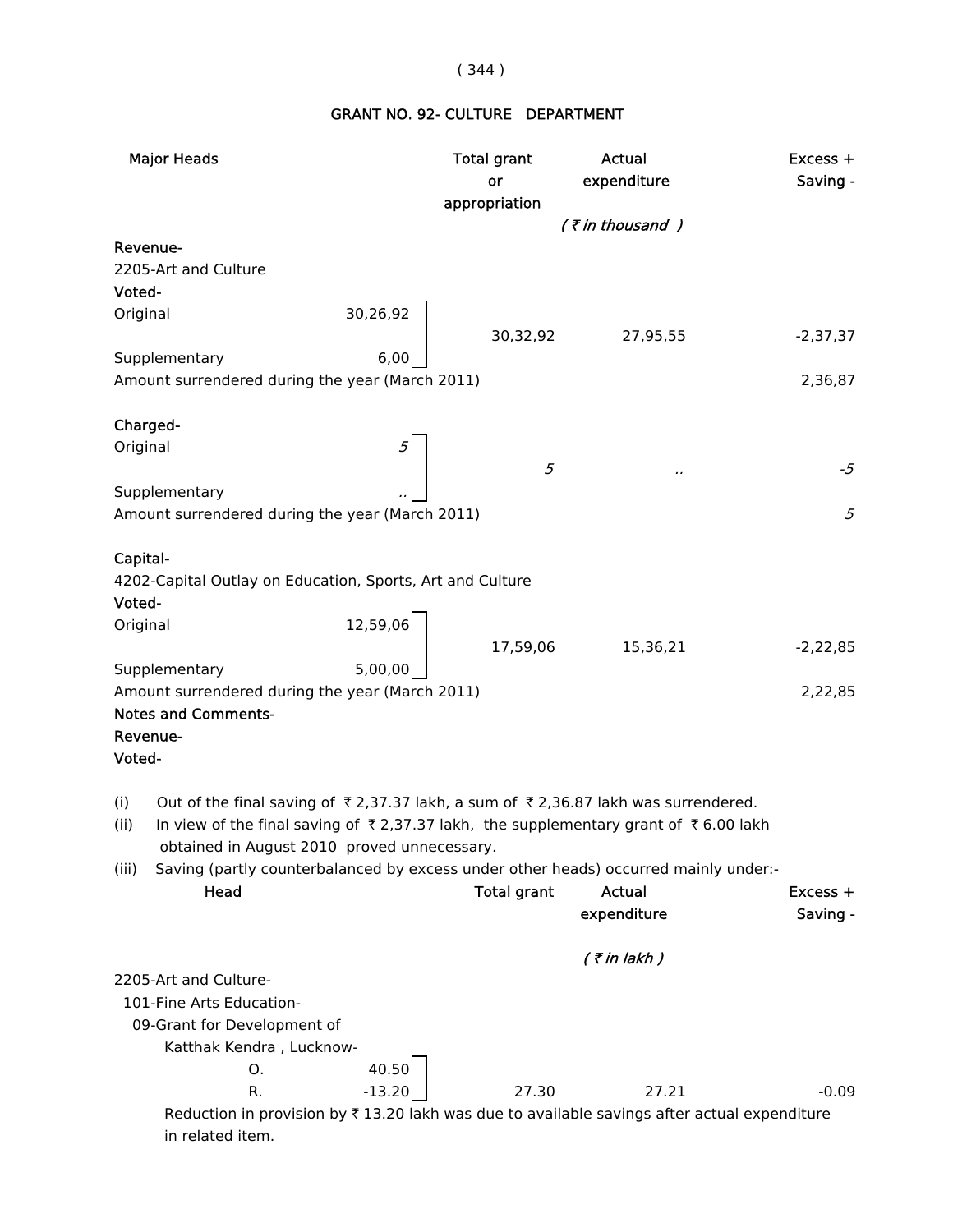| Head                                                                                                                                                                                                                                                                                                                                                                      | <b>Total grant</b> | Actual<br>expenditure | Excess +<br>Saving - |
|---------------------------------------------------------------------------------------------------------------------------------------------------------------------------------------------------------------------------------------------------------------------------------------------------------------------------------------------------------------------------|--------------------|-----------------------|----------------------|
|                                                                                                                                                                                                                                                                                                                                                                           |                    | $($ ₹ in lakh $)$     |                      |
| 102-Promotion of Arts and Culture-                                                                                                                                                                                                                                                                                                                                        |                    |                       |                      |
| 16-Establishment of New Regional                                                                                                                                                                                                                                                                                                                                          |                    |                       |                      |
| <b>Cultural Centres</b>                                                                                                                                                                                                                                                                                                                                                   | 25.00              | 18.94                 | $-6.06$              |
| 103-Archaeology-                                                                                                                                                                                                                                                                                                                                                          |                    |                       |                      |
| 01-Central Plan/ Centrally                                                                                                                                                                                                                                                                                                                                                |                    |                       |                      |
| Sponsored Schemes-                                                                                                                                                                                                                                                                                                                                                        |                    |                       |                      |
| 90.03<br>O <sub>1</sub>                                                                                                                                                                                                                                                                                                                                                   |                    |                       |                      |
| $-20.09$<br>R.                                                                                                                                                                                                                                                                                                                                                            | 69.94              | 69.89                 | $-0.05$              |
| Surrender of ₹20.09 lakh was on the basis of actual expenditure.                                                                                                                                                                                                                                                                                                          |                    |                       |                      |
| 800-Other expenditure-                                                                                                                                                                                                                                                                                                                                                    |                    |                       |                      |
| 12-Payment of Arrears-                                                                                                                                                                                                                                                                                                                                                    |                    |                       |                      |
| 2,50.03<br>O <sub>1</sub>                                                                                                                                                                                                                                                                                                                                                 |                    |                       |                      |
| $-60.66$<br>R.                                                                                                                                                                                                                                                                                                                                                            | 1,89.37            | 1,79.28               | $-10.09$             |
| Surrender of $\bar{\tau}$ 60.66 lakh was on the basis of actual expenditure.                                                                                                                                                                                                                                                                                              |                    |                       |                      |
| Reasons for the final saving under the above heads have not been intimated (June 2011).                                                                                                                                                                                                                                                                                   |                    |                       |                      |
| Excess occurred under:-<br>(iv)<br>2205-Art and Culture-<br>103-Archaeology-                                                                                                                                                                                                                                                                                              |                    |                       |                      |
| 03-Directorate of Archaeology-                                                                                                                                                                                                                                                                                                                                            |                    |                       |                      |
| 3,41.84<br>O.                                                                                                                                                                                                                                                                                                                                                             |                    |                       |                      |
| 16.38<br>R.                                                                                                                                                                                                                                                                                                                                                               | 3,58.22            | 3,62.19               | $+3.97$              |
| Out of net augmentation of $\bar{\tau}$ 16.38 lakh, surrender of $\bar{\tau}$ 7.32 lakh was mainly due to less amount,<br>on the basis of actual expenditure etc. Augmentation of provision by ₹23.70 lakh due to less<br>provision than requirement in current financial year.<br>Reasons for the final excess under the above head have not been intimated (June 2011). |                    |                       |                      |
| Capital-                                                                                                                                                                                                                                                                                                                                                                  |                    |                       |                      |
| Voted-                                                                                                                                                                                                                                                                                                                                                                    |                    |                       |                      |
| In view of the final saving of $\overline{\tau}$ 2,22.85 lakh, the supplementary grant of $\overline{\tau}$ 5,00.00 lakh<br>(v)<br>obtained in August 2010 proved excessive.                                                                                                                                                                                              |                    |                       |                      |
| Saving occurred under:-<br>(vi)                                                                                                                                                                                                                                                                                                                                           |                    |                       |                      |
| 4202-Capital Outlay on Education,                                                                                                                                                                                                                                                                                                                                         |                    |                       |                      |
| Sports, Art and Culture-                                                                                                                                                                                                                                                                                                                                                  |                    |                       |                      |
| 04-Art and Culture-                                                                                                                                                                                                                                                                                                                                                       |                    |                       |                      |
| 106-Museums-                                                                                                                                                                                                                                                                                                                                                              |                    |                       |                      |
| 09-Construction of statue                                                                                                                                                                                                                                                                                                                                                 |                    |                       |                      |
| of Great persons-                                                                                                                                                                                                                                                                                                                                                         |                    |                       |                      |
| 2000                                                                                                                                                                                                                                                                                                                                                                      |                    |                       |                      |

O. 30.00 R. 29.19 0.81 0.81 ...

Out of total saving of  $\bar{\tau}$  29.19 lakh, surrender of  $\bar{\tau}$  13.25 lakh was due to no construction of idols. Reasons for reduction in provision by  $\bar{\tau}$  15.94 lakh was owing to actual expenditure of estimated cost of construction work.

( 345 )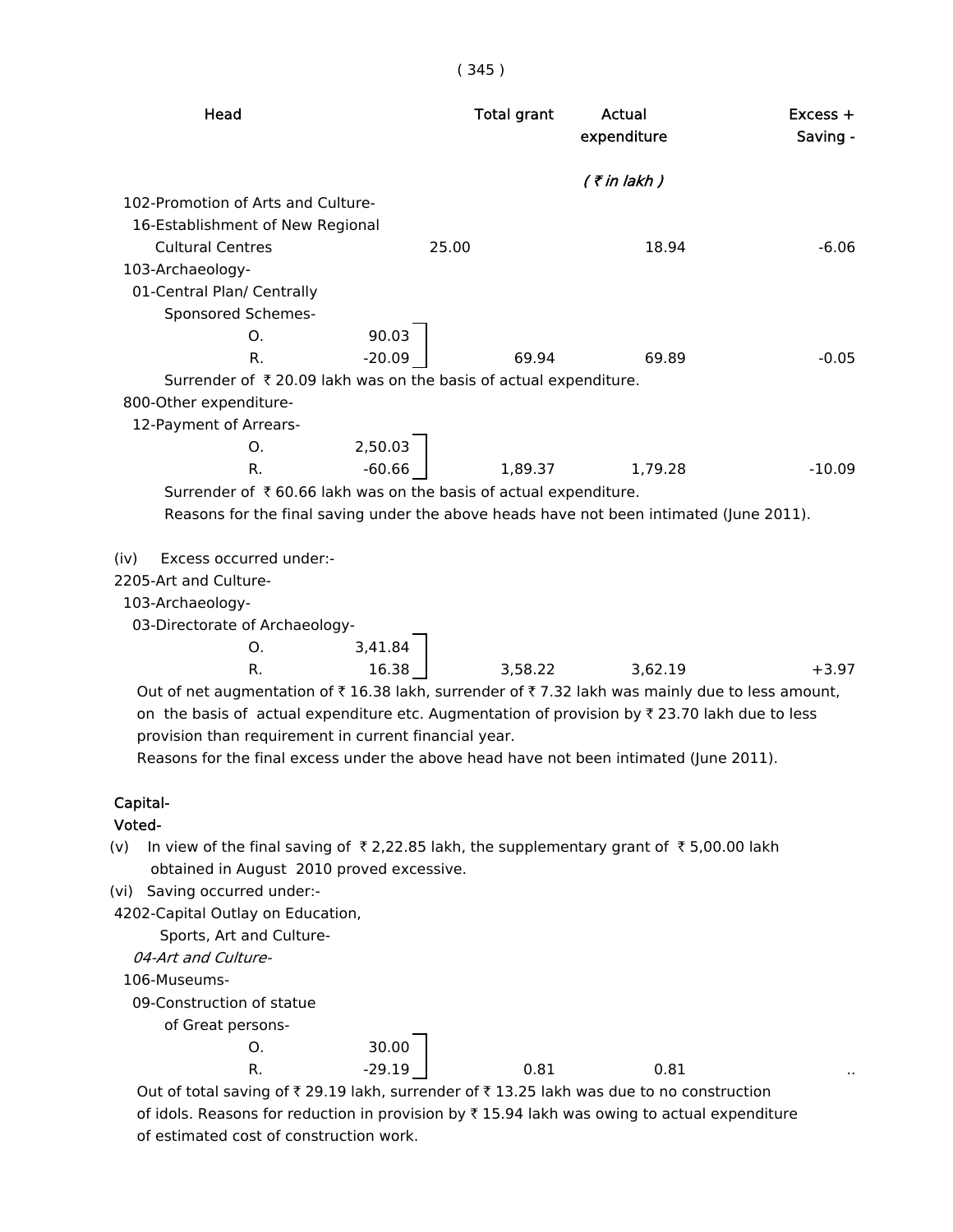| × | ۰ |
|---|---|
|   |   |

| Head                                                                                     | <b>Total grant</b> | <b>Actual</b><br>expenditure | $Excess +$<br>Saving - |
|------------------------------------------------------------------------------------------|--------------------|------------------------------|------------------------|
|                                                                                          |                    | $($ ₹ in lakh $)$            |                        |
| 800-Other Expenditure-                                                                   |                    |                              |                        |
| 03- Construction of Auditorium/Open dias-                                                |                    |                              |                        |
| 50.00<br>O <sub>1</sub>                                                                  |                    | μ,                           |                        |
| R.<br>$-50.00$                                                                           |                    |                              |                        |
| Surrender of ₹50.00 lakh was due to non removal of objection of treasury.                |                    |                              |                        |
|                                                                                          |                    |                              |                        |
| 17-Construction of Cultural Ground at                                                    |                    |                              |                        |
| Lok evam Janjati kala and Cultural Institute-                                            |                    |                              |                        |
| 60.00<br>0.                                                                              |                    |                              |                        |
| $R_{\cdot}$<br>$-60.00$                                                                  |                    |                              |                        |
| Surrender of ₹60.00 lakh was due to no expenditure.                                      |                    |                              |                        |
|                                                                                          |                    |                              |                        |
| Excess occurred under:-<br>(vii)                                                         |                    |                              |                        |
| 4202-Capital Outlay on Education,                                                        |                    |                              |                        |
| Sports, Art and Culture-                                                                 |                    |                              |                        |
| 04-Art and Culture-                                                                      |                    |                              |                        |
| 106-Museums-                                                                             |                    |                              |                        |
| 11-Building construction for Bhartendu                                                   |                    |                              |                        |
| Natya Academy, Lucknow-                                                                  |                    |                              |                        |
| R.<br>38.34                                                                              | 38.34              | 38.34                        |                        |
| Augmentation of provision by ₹ 38.34 lakh was due to being no provision of dues residual |                    |                              |                        |
| amount of estimated cost of construction unit.                                           |                    |                              |                        |
|                                                                                          |                    |                              |                        |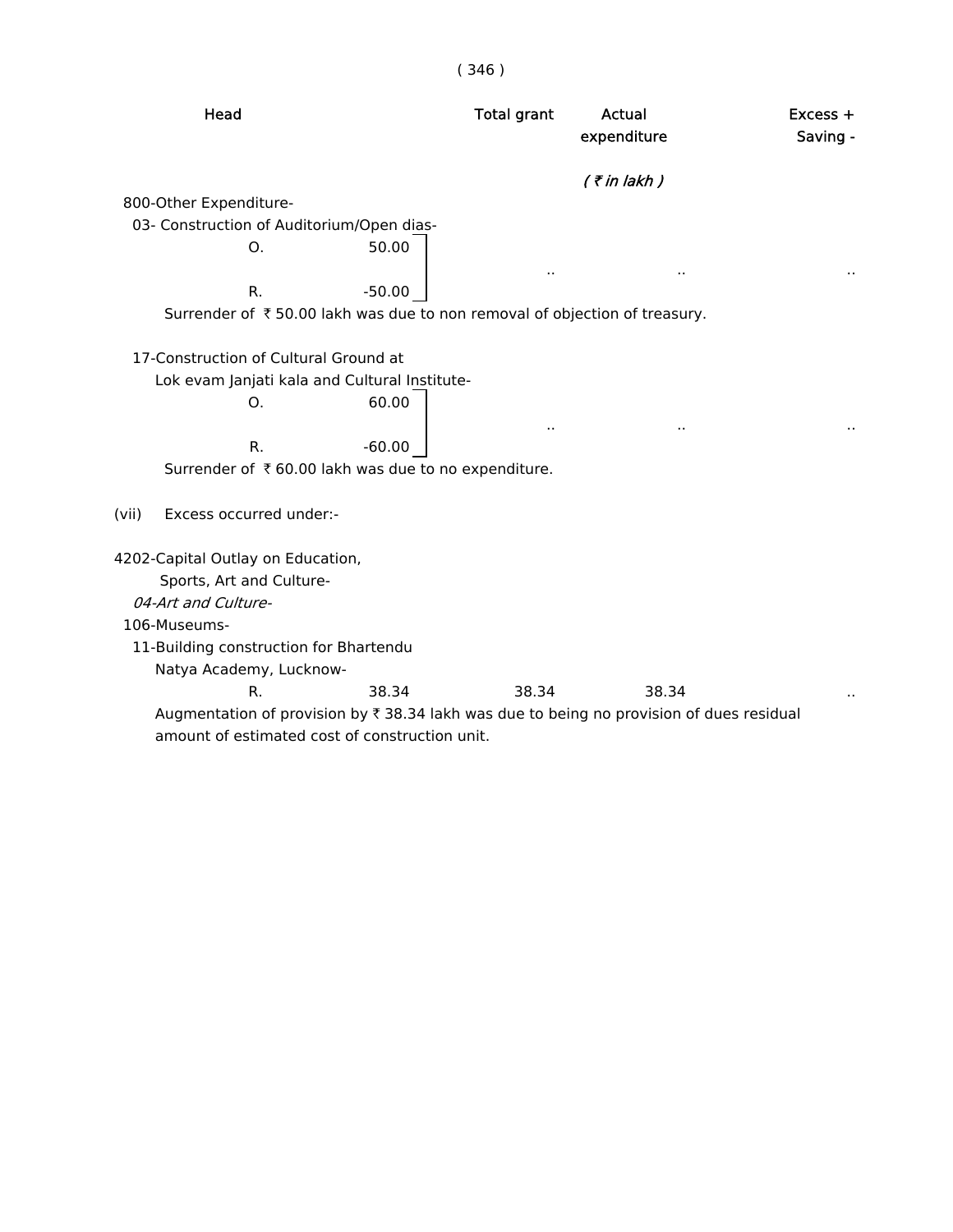## ( 347 )

# GRANT NO. 94- IRRIGATION DEPARTMENT (WORKS)

| <b>Major Heads</b>                 |                                               | <b>Total grant</b> | <b>Actual</b>                                                                                  | Excess +       |
|------------------------------------|-----------------------------------------------|--------------------|------------------------------------------------------------------------------------------------|----------------|
|                                    |                                               | or                 | expenditure                                                                                    | Saving -       |
|                                    |                                               | appropriation      |                                                                                                |                |
| Revenue-                           |                                               |                    | (₹ in thousand)                                                                                |                |
| 2700-Major Irrigation,             |                                               |                    |                                                                                                |                |
| 2701-Medium Irrigation,            |                                               |                    |                                                                                                |                |
| 2702-Minor Irrigation and          |                                               |                    |                                                                                                |                |
| 2711-Flood Control and Drainage    |                                               |                    |                                                                                                |                |
| Voted-                             |                                               |                    |                                                                                                |                |
| Original                           | 14,14,89,50                                   |                    |                                                                                                |                |
|                                    |                                               | 14,14,89,50        | 12,62,52,72                                                                                    | $-1,52,36,78$  |
| Supplementary                      |                                               |                    |                                                                                                |                |
| Amount surrendered during the year |                                               |                    |                                                                                                |                |
| Capital-                           |                                               |                    |                                                                                                |                |
|                                    | 4700-Capital Outlay on Major Irrigation,      |                    |                                                                                                |                |
|                                    | 4701-Capital Outlay on Medium Irrigation,     |                    |                                                                                                |                |
|                                    | 4702-Capital Outlay on Minor Irrigation and   |                    |                                                                                                |                |
|                                    | 4711-Capital Outlay on Flood Control Projects |                    |                                                                                                |                |
| Voted-                             |                                               |                    |                                                                                                |                |
| Original                           | 39,88,10,22                                   |                    |                                                                                                |                |
|                                    |                                               | 41,80,56,45        | 30,94,29,93                                                                                    | $-10,86,26,52$ |
| Supplementary                      | 1,92,46,23                                    |                    |                                                                                                |                |
| Amount surrendered during the year |                                               |                    |                                                                                                |                |
| Charged-                           |                                               |                    |                                                                                                |                |
| Original                           | 18,40,00                                      |                    |                                                                                                |                |
|                                    |                                               | 18,40,00           | 12,81,52                                                                                       | $-5,58,48$     |
| Supplementary                      |                                               |                    |                                                                                                |                |
| Amount surrendered during the year |                                               |                    |                                                                                                |                |
| <b>Notes and Comments-</b>         |                                               |                    |                                                                                                |                |
| Revenue-                           |                                               |                    |                                                                                                |                |
| Voted-                             |                                               |                    |                                                                                                |                |
|                                    |                                               |                    | (i) Out of the final saving of ₹1,52,36.78 lakh; no amount could be anticipated for surrender. |                |

(ii)Saving (partly counterbalanced by excess under other heads) occurred mainly under:-

| Head                                  | Total grant | Actual<br>expenditure<br>(₹ in lakh) | $Excess +$<br>Saving - |
|---------------------------------------|-------------|--------------------------------------|------------------------|
| 2700-Major Irrigation-                |             |                                      |                        |
| 14-Rajghat Canal System (Commercial)- |             |                                      |                        |
| 101-Maintenance and Repair-           |             |                                      |                        |
| 03-Other Maintenance Expenditure      | 50.00       | 36.00                                | $-14.00$               |
| <i>80-General-</i>                    |             |                                      |                        |
| 800-Other Expenditure-                |             |                                      |                        |
| 03-Interest                           | 2,18,85.28  | 2,02,12.61                           | $-16.72.67$            |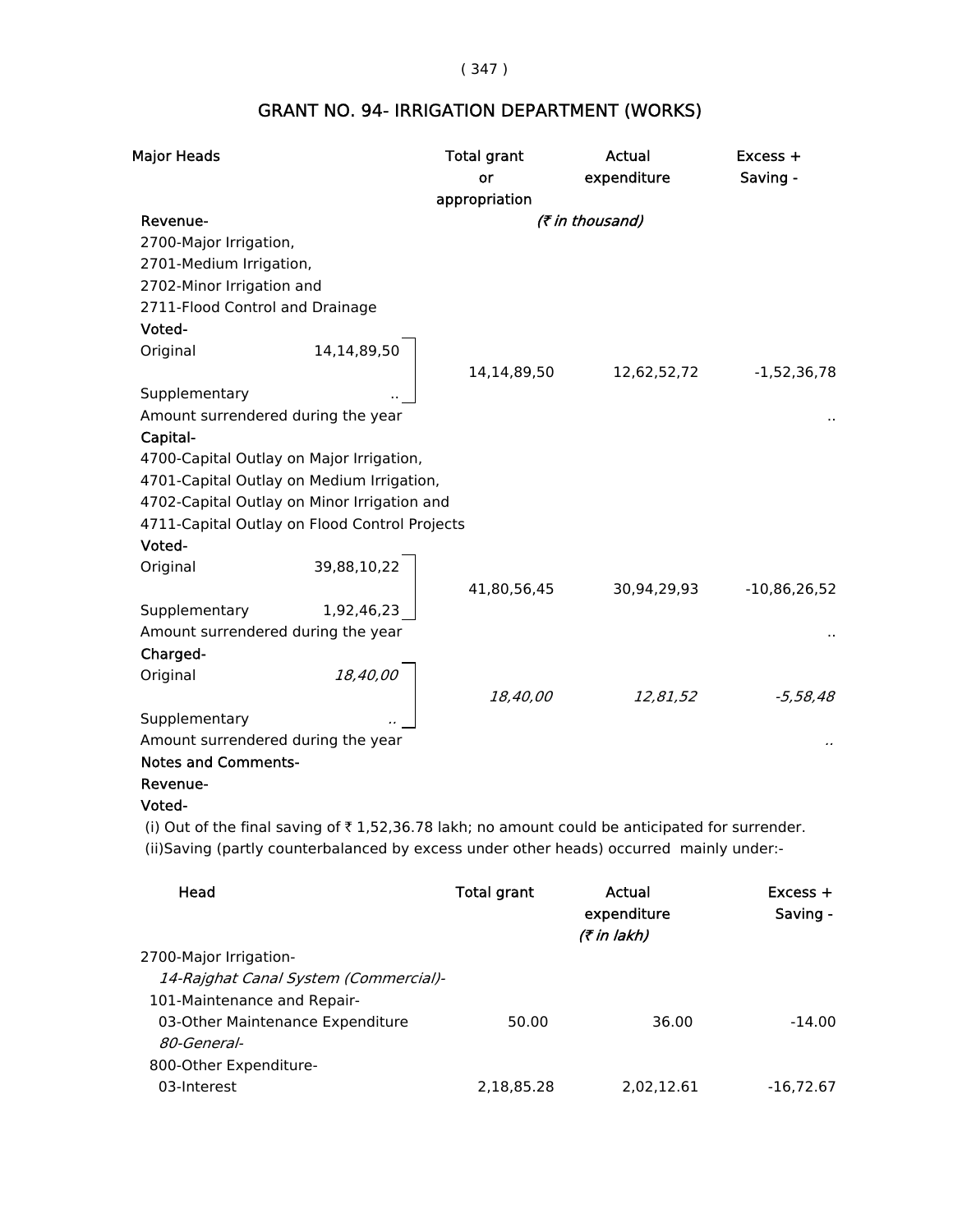( 348 )

| Head                                                                                                                               | <b>Total grant</b> | <b>Actual</b><br>expenditure | $Excess +$<br>Saving - |
|------------------------------------------------------------------------------------------------------------------------------------|--------------------|------------------------------|------------------------|
|                                                                                                                                    |                    | (7 in lakh)                  |                        |
| 04-Water Consumer Cooperations<br>2701-Medium Irrigation-<br>05-Ghaghar and Garei Canals<br>(Commercial)-                          | 1,00.00            | Ω.                           | $-1,00.00$             |
| 101-Maintenance and Repair-<br>03-Other Maintenance Expenditure<br>06-Belan Canal (Commercial)-<br>101-Maintenance and Repair-     | 1,35.46            | 97.68                        | $-37.78$               |
| 03-Other Maintenance Expenditure<br>07-Ken Canal (Commercial)-<br>101-Maintenance and Repair-                                      | 94.54              | 65.54                        | $-28.99$               |
| 03-Other Maintenance Expenditure<br>09-Tumariya Project (Commercial)-<br>101-Maintenance and Repair-                               | 1,79.37            | 1,15.66                      | $-63.71$               |
| 03-Other Maintenance Expenditure<br>16-Lalitpur Canal (Commercial)-<br>101-Maintenance and Repair-                                 | 44.03              | 37.61                        | $-6.42$                |
| 03-Other Maintenance Expenditure<br>17-Gursarai Canal (Commercial)-                                                                | 26.72              | 17.04                        | $-9.68$                |
| 101-Maintenance and Repair-<br>03-Other Maintenance Expenditure<br>18-Ranipur Canals (Commercial)-                                 | 34.25              | 27.29                        | $-6.96$                |
| 101-Maintenance and Repair-<br>03-Other Maintenance Expenditure<br>20-Zamini Canals (Commercial)-                                  | 24.00              | 15.29                        | $-8.71$                |
| 101-Maintenance and Repair-<br>03-Other Maintenance Expenditure<br>21-Karmnasha Canal (Commercial)-<br>101-Maintenance and Repair- | 55.33              | 36.47                        | $-18.86$               |
| 03-Other Maintenance Expenditure<br>24-Meja Canal (Commercial)-<br>101-Maintenance and Repair-                                     | 78.19              | 51.22                        | $-26.97$               |
| 03-Other Maintenance Expenditure<br>25-Tanda Pump Canal (Commercial)-<br>101-Maintenance and Repair-                               | 1,69.24            | 1,34.46                      | $-34.78$               |
| 03-Other Maintenance Expenditure<br>28-Narainpur Pump Canal (Commercial)-<br>101-Maintenance and Repair-                           | 1,09.80            | 89.44                        | $-20.36$               |
| 03-Other Maintenance Expenditure                                                                                                   | 1,81.84            | 1,18.92                      | $-62.92$               |
| 29-Zamaniya Pump Canal (Commercial)-                                                                                               |                    |                              |                        |
| 101-Maintenance and Repair-<br>03-Other Maintenance Expenditure                                                                    | 88.49              | 68.81                        | $-19.68$               |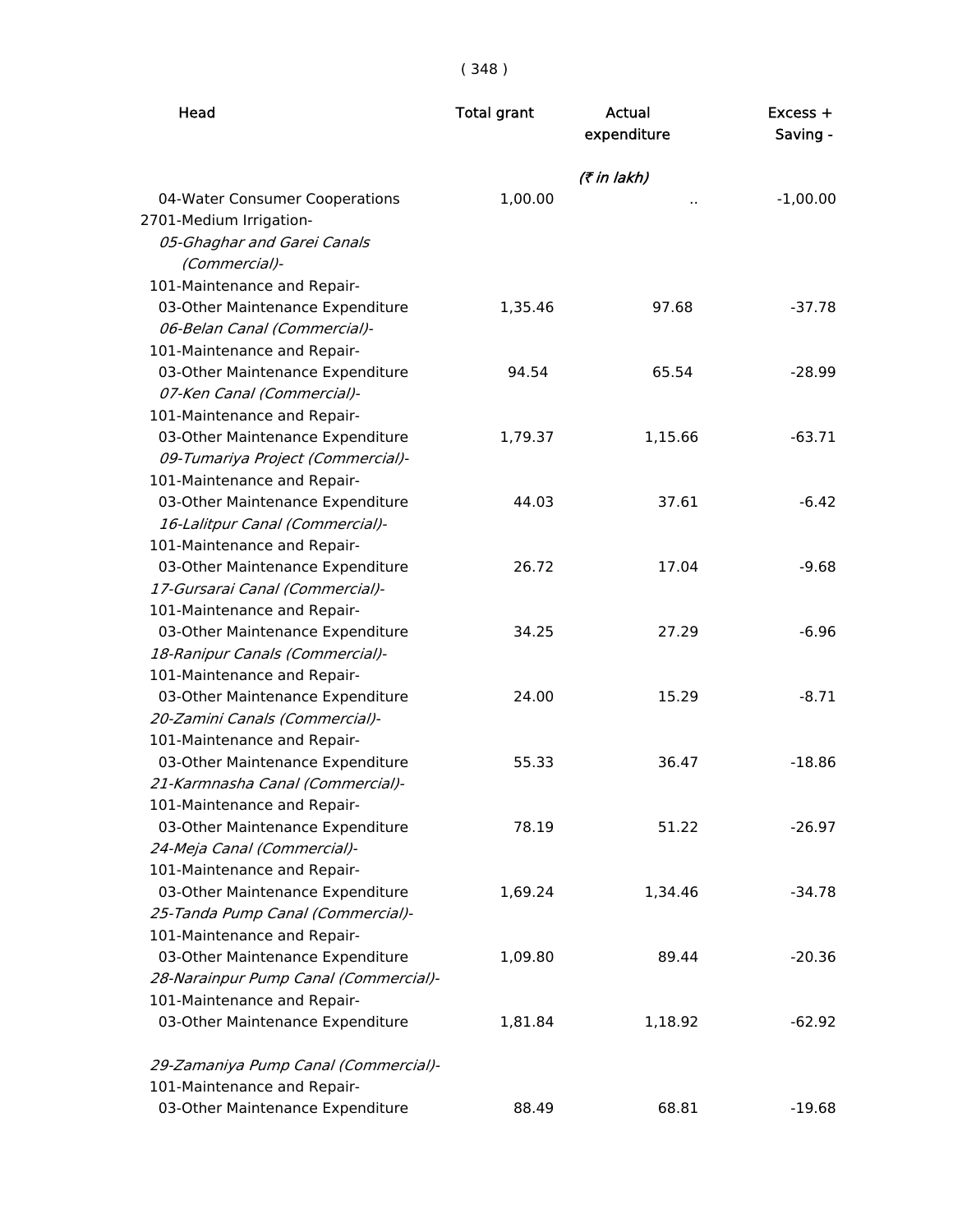| Head                                                                                                                        | <b>Total grant</b> | Actual<br>expenditure | $Excess +$<br>Saving - |
|-----------------------------------------------------------------------------------------------------------------------------|--------------------|-----------------------|------------------------|
|                                                                                                                             |                    | (₹ in lakh)           |                        |
| 30-Quano Pump Canal (Commercial)-                                                                                           |                    |                       |                        |
| 101-Maintenance and Repair-                                                                                                 |                    |                       |                        |
| 03-Other Maintenance Expenditure                                                                                            | 63.26              | 43.79                 | $-19.47$               |
| 33-Devkali Pump Canal (Commercial)-                                                                                         |                    |                       |                        |
| 101-Maintenance and Repair-                                                                                                 |                    |                       |                        |
| 03-Other Maintenance Expenditure                                                                                            | 62.92              | 56.18                 | $-6.74$                |
| 34-Son Pump Canal (Commercial)-                                                                                             |                    |                       |                        |
| 101-Maintenance and Repair-                                                                                                 |                    |                       |                        |
| 03-Other Maintenance Expenditure                                                                                            | 37.71              | 32.53                 | $-5.18$                |
| 35-Saryu Pump Canal (Commercial)-                                                                                           |                    |                       |                        |
| 101-Maintenance and Repair-                                                                                                 |                    |                       |                        |
| 03-Other Maintenance Expenditure                                                                                            | 65.22              | 36.69                 | $-28.53$               |
| 49-Utraula Pump Canal (Commercial)-                                                                                         |                    |                       |                        |
| 101-Maintenance and Repair-                                                                                                 |                    |                       |                        |
| 03-Other Maintenance Expenditure                                                                                            | 68.41              | 55.84                 | $-12.57$               |
| 55-Gyanpur Pump Canal (Commercial)-                                                                                         |                    |                       |                        |
| 101-Maintenance and Repair-                                                                                                 |                    |                       |                        |
| 03-Other Maintenance Expenditure                                                                                            | 58.57              | 48.91                 | $-9.66$                |
| 80-General-                                                                                                                 |                    |                       |                        |
| 800-Other Expenditure -                                                                                                     |                    |                       |                        |
| 03-Interest                                                                                                                 | 3,01,59.48         | 43,75.94              | $-2,57,83.54$          |
| During 2007-08,2008-09 and 2009-10 also, there was saving of ₹2,23,64.27 lakh (74 percent                                   |                    |                       |                        |
| the provision ), $\overline{\tau}$ 2,31,62.40 lakh (77 percent of the provision ) and $\overline{\tau}$ 2,39,60.41 lakh (79 |                    |                       |                        |
| percent of the provision) respectively under this head.                                                                     |                    |                       |                        |
| 2702-Minor Irrigation-                                                                                                      |                    |                       |                        |
| 01-Surface Water-                                                                                                           |                    |                       |                        |
| 800-Other Expenditure-                                                                                                      |                    |                       |                        |
| 03-Interest                                                                                                                 | 40,37.00           | 22,14.18              | $-18,22.82$            |
| During 2007-08, 2008-09 and 2009-10 also,there was saving of ₹ 35,25.41 lakh (87 percent                                    |                    |                       |                        |
| of the provision), ₹32,60.03 lakh (81 percent of the provision) and ₹32,44.35 lakh (80                                      |                    |                       |                        |
| percent of the provision) respectively under this head.                                                                     |                    |                       |                        |
| 2711-Flood Control and Drainage-                                                                                            |                    |                       |                        |
| 03-Drainage-                                                                                                                |                    |                       |                        |
| 103-Civil Works-                                                                                                            |                    |                       |                        |
| 04-Maintenance of Sodic Drainage                                                                                            | 9,83.58            | 9,22.67               | $-60.91$               |
| Reasons for the final saving/excess/non-utilisation of entire provision under the above heads                               |                    |                       |                        |
| have not been intimated (June 2011).                                                                                        |                    |                       |                        |
| (iii) Excess occurred mainly under:-                                                                                        |                    |                       |                        |
|                                                                                                                             |                    |                       |                        |
| 2700-Major Irrigation-                                                                                                      |                    |                       |                        |
| 04-Upper Ganga Canal (Commercial)-                                                                                          |                    |                       |                        |

101-Maintenance and Repair-

03-Other Maintenance Expenditure <br>9,35.18 9,47.62 +12.44

## ( 349 )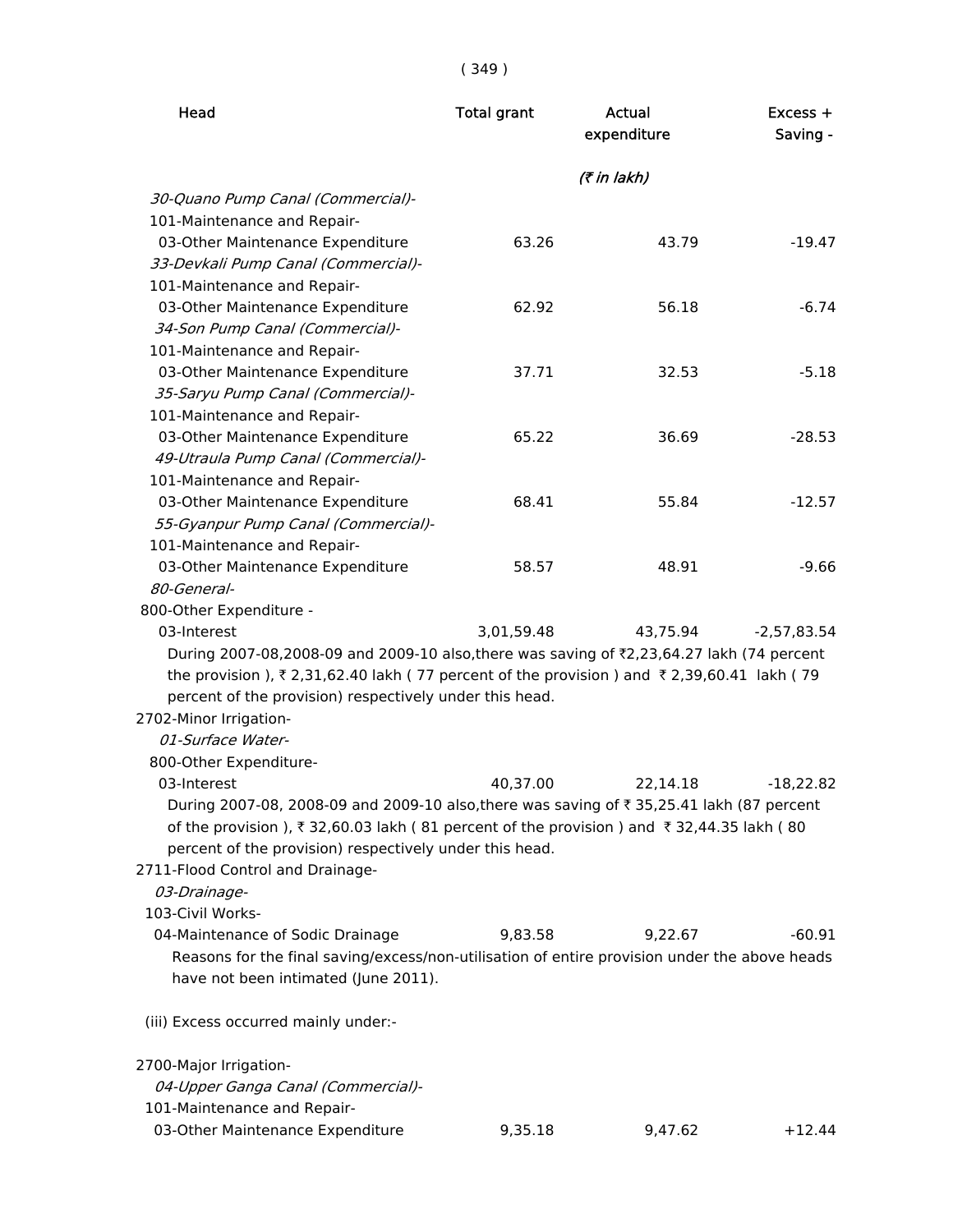| Head                                                                                    | <b>Total grant</b> | Actual<br>expenditure<br>(7 in lakh) | $Excess +$<br>Saving - |
|-----------------------------------------------------------------------------------------|--------------------|--------------------------------------|------------------------|
| 05-Lower Ganga Canal (Commercial)-                                                      |                    |                                      |                        |
| 101-Maintenance and Repair-                                                             |                    |                                      |                        |
| 03-Other Maintenance Expenditure                                                        | 11,67.66           | 13,82.90                             | $+2,15.24$             |
| 07-Agra Canal (Commercial)-                                                             |                    |                                      |                        |
| 101-Maintenance and Repair-                                                             |                    |                                      |                        |
| 03-Other Maintenance Expenditure                                                        | 3,68.56            | 3,71.15                              | $+2.59$                |
| 08-Sharda Canal (Commercial)-                                                           |                    |                                      |                        |
| 101-Maintenance and Repair-                                                             |                    |                                      |                        |
| 03-Other Maintenance Expenditure                                                        | 10,25.30           | 10,44.74                             | $+19.44$               |
| Reasons for the final excess under the above heads have not been intimated (June 2011). |                    |                                      |                        |
| 80-General-                                                                             |                    |                                      |                        |
| 799-Suspence-                                                                           |                    |                                      |                        |
| 03-Stock                                                                                |                    | 26,61.31                             | $+26,61.31$            |
| In view of the non-allocation of budget transaction in this head is irregular.          |                    |                                      |                        |
| Details of Suspense transaction are appended in comment no.(iv).                        |                    |                                      |                        |
| 04-Misc PW Advance-                                                                     |                    | 18,42.68                             | $+18,42.68$            |
| In view of the non-allocation of budget transaction in this head is irregular.          |                    |                                      |                        |
| Details of Suspense transaction are appended in comment no.(iv).                        |                    |                                      |                        |
| 2701-Medium Irrigation-                                                                 |                    |                                      |                        |
| 27-Bhupoli Pump Canal (Commercial)-                                                     |                    |                                      |                        |
| 101-Maintenance and Repair-                                                             |                    |                                      |                        |
| 03-Other Maintenance Expenditure                                                        | 77.48              | 86.50                                | $+9.02$                |
| Reasons for the final excess under the above head have not been intimated (June 2011).  |                    |                                      |                        |
| 36-Other irrigation Projects(Commercial)-                                               |                    |                                      |                        |
| 101-Maintenance and Repair-                                                             |                    |                                      |                        |
| 03-Other Maintenance Expenditure                                                        | 2,06.70            | 3,05.16                              | $+98.46$               |
| 50-Dumariya Ganj Pump Canal(Commercial)-                                                |                    |                                      |                        |
| 101-Maintenance and Repair-                                                             |                    |                                      |                        |
| 03-Other Maintenance Expenditure                                                        | 49.91              | 53.54                                | $+3.63$                |
| 64-Kanal Colony Lucknow (Non Commercial)-                                               |                    |                                      |                        |
| 101-Maintenance and Repair-                                                             |                    |                                      |                        |
| 03-Other Maintenance Expenditure                                                        | 17.19              | 92.17                                | $+74.98$               |
| 65-Kanal Colony Okhala (Non Commercial)-                                                |                    |                                      |                        |
| 101-Maintenance and Repair-                                                             |                    |                                      |                        |
| 03-Other Maintenance Expenditure                                                        | 11.54              | 36.53                                | $+24.99$               |
| 66-Other Colonies(Non Commercial)-                                                      |                    |                                      |                        |
| 101-Maintenance and Repair-                                                             |                    |                                      |                        |
| 03-Other Maintenance Expenditure                                                        | 13.55              | 52.53                                | $+38.98$               |
| 76-Jarauli Pump Canal (Commercial)-                                                     |                    |                                      |                        |
| 101-Maintenance and Repair-                                                             |                    |                                      |                        |
| 03-Other Maintenance Expenditure                                                        | 20.00              | 48.49                                | $+28.49$               |
| 77-Residential and Non-Residential                                                      |                    |                                      |                        |
| Buildings(Commercial)-                                                                  |                    |                                      |                        |
| 101-Maintenance and Repair-                                                             |                    |                                      |                        |
| 03-Office of Chief Exceutive Engineer                                                   | 10.00              | 1,09.98                              | $+99.98$               |
|                                                                                         |                    |                                      |                        |

# ( 350 )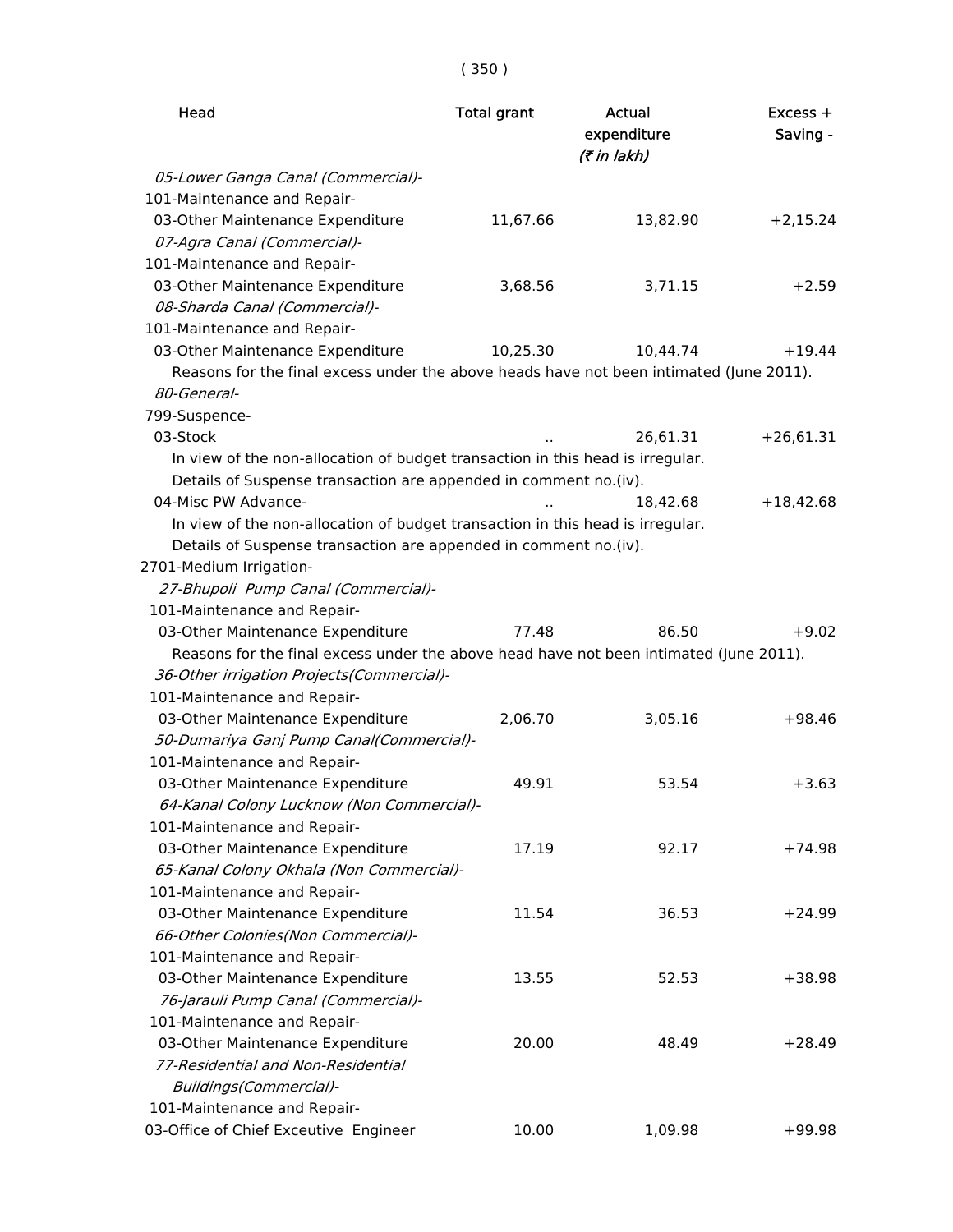| × | ×<br>۰,<br>٧ | e. |
|---|--------------|----|
|   |              |    |

| Head                                                                                                                   | <b>Total grant</b> | Actual<br>expenditure | $Excess +$<br>Saving - |
|------------------------------------------------------------------------------------------------------------------------|--------------------|-----------------------|------------------------|
|                                                                                                                        |                    | (7 in lakh)           |                        |
| 05-Ganga Sinchai Puram (Staff and                                                                                      |                    |                       |                        |
| Officers) Residential Colony                                                                                           | 4.00               | 17.99                 | $+13.99$               |
| Reasons for the final excess under the above heads have not been intimated (June 2011).                                |                    |                       |                        |
| 80-General-                                                                                                            |                    |                       |                        |
| 799-Suspense-                                                                                                          |                    |                       |                        |
| 03-Stock                                                                                                               |                    | 8,43.09               | $+8,43.09$             |
| In view of the non-allocation of budget transaction in this head is irregular.                                         |                    |                       |                        |
| Details of Suspense transaction are appended in comment no.(iv).                                                       |                    |                       |                        |
| 04-Misc PW Advance-                                                                                                    |                    | 7,35.76               | $+7,35.76$             |
| In view of the non-allocation of budget transaction in this head is irregular.                                         |                    |                       |                        |
| Details of Suspense transaction are appended in comment no.(iv).                                                       |                    |                       |                        |
| 800-Other Expenditure -                                                                                                |                    |                       |                        |
| 07-Motor Vehicles, Petrol, etc.                                                                                        | 50.00              | 59.99                 | $+9.99$                |
| Reasons for the final excess under the above head have not been intimated (June 2011).<br>11-Kalindi Kunj (Agra canal) | 50.00              | 1,06.50               | $+56.50$               |
| 2702-Minor Irrigation-                                                                                                 |                    |                       |                        |
| 02-Ground Water-                                                                                                       |                    |                       |                        |
| 800-Other Expenditure-                                                                                                 |                    |                       |                        |
| 03-Interest                                                                                                            | 40,37.00           | 1,16,40.43            | $+76,03.43$            |
| During 2007-08, 2008-09 and 2009-10 also, the expenditure under this head exceeded the                                 |                    |                       |                        |
| provision (₹ 40,37.00 lakh) by ₹ 29,75.72 lakh, the provision (₹ 40,37.00 lakh) by                                     |                    |                       |                        |
| ₹ 26,37.00 lakh and the provision (₹ 40,37.00 lakh) by ₹ 1,16,40.43 lakh respectively.                                 |                    |                       |                        |
| 03-Maintenance-                                                                                                        |                    |                       |                        |
| 103-Tube wells-                                                                                                        |                    |                       |                        |
| 03-Other Maintenance Expenditure                                                                                       | 4,47,00.00         | 4,47,36.95            | $+36.95$               |
| Reasons for the final excess under the above heads have not been intimated (June 2011).                                |                    |                       |                        |
| 80-General-                                                                                                            |                    |                       |                        |
| 799-Suspense-                                                                                                          |                    |                       |                        |
| 03-Stock-                                                                                                              |                    | 2,94.16               | $+2,94.16$             |
| In view of the non-allocation of budget transaction in this head is irregular.                                         |                    |                       |                        |
| Details of Suspense transaction are appended in comment no.(iv).                                                       |                    |                       |                        |
| 04-Misc PW Advance-                                                                                                    |                    | 55.11                 | $+55.11$               |
| In view of the non-allocation of budget transaction in this head is irregular.                                         |                    |                       |                        |
| Details of Suspense transaction are appended in comment no.(iv).                                                       |                    |                       |                        |
| 800-Other expenditure-                                                                                                 |                    |                       |                        |
| 04-Purchase of Petrol, etc. for motor                                                                                  | 23.00              | 28.00                 | $+5.00$                |
| Reasons for the final excess under the above head have not been intimated (June 2011).                                 |                    |                       |                        |
| 2711-Flood Control and Drainage-                                                                                       |                    |                       |                        |
| 01-Flood Control-                                                                                                      |                    |                       |                        |
| 103-Civil Works-                                                                                                       |                    |                       |                        |
| 03-Civil Works                                                                                                         | 29,01.07           | 29,63.12              | $+62.05$               |
| Reasons for the final excess/expenditure without provision under the above heads have not                              |                    |                       |                        |
| been intimated (June 2011).                                                                                            |                    |                       |                        |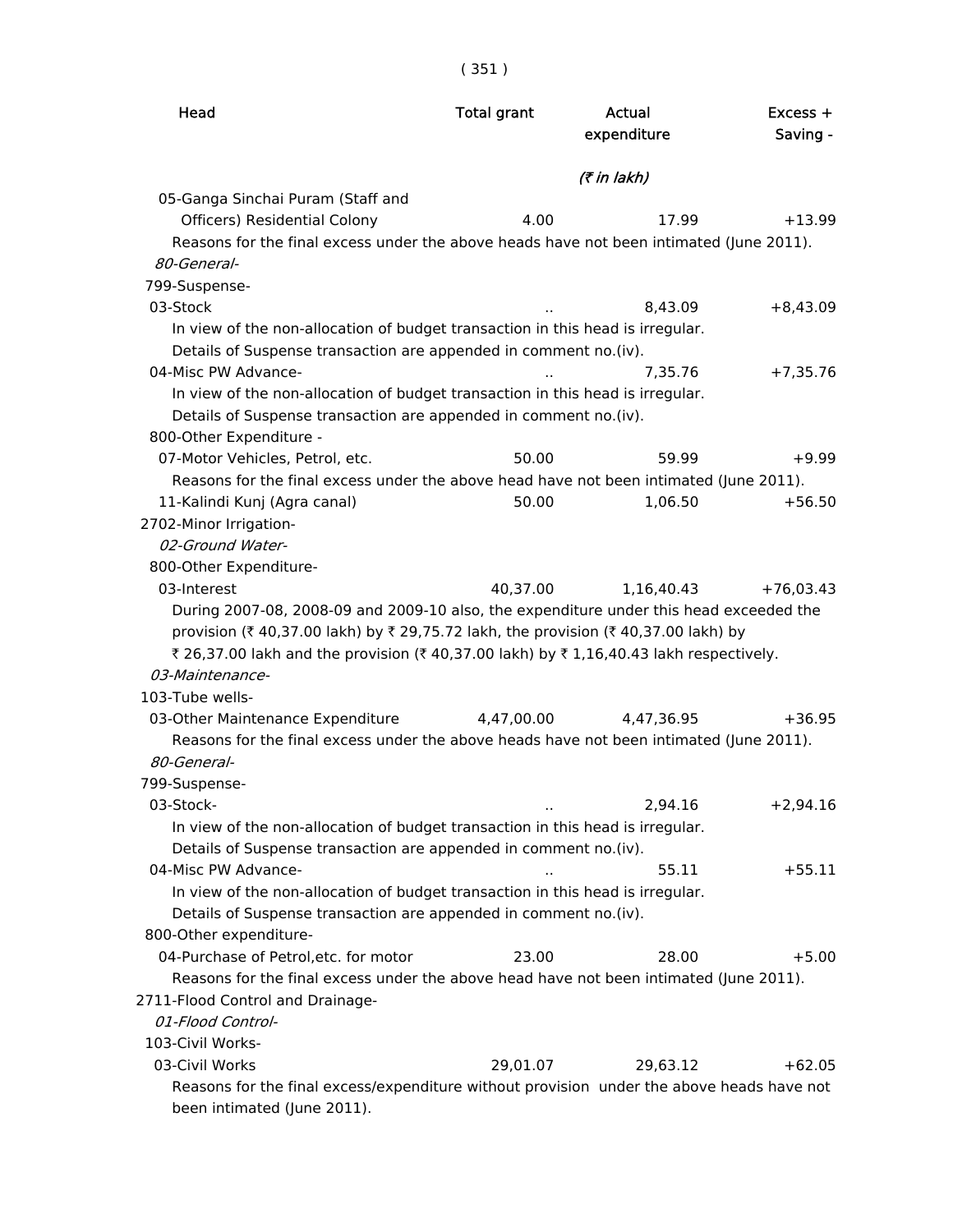#### (iv) Suspense Transactions:-

 The minor head Suspense' is not a final head of account. It accommodates interim transactions where further payments or adjustments of value are necessary before the transactions can be considered completed and finally accounted for. Accordingly, the transactions under the head, if not adjusted to the final head of account, are carried forward from year to year. The Suspense head had three sub-divisions, viz. ( 1 ) Stock, ( 2 ) Miscellaneous Works Advances and(3) Workshop Suspense.

The nature of suspense transactions and their accounting are explained below :-

 (1) Stock :- This head is debited with the value of material received for Stock purposes and not any particular work. It is credited with the value of material issued to works or sold or transferred to other divisions. This head will, therefore, show debit balance representing the book value of material held in stock plus unadjusted charges connected with the manufacture of materials, if any.

 (2) Miscellaneous Works Advances:- This head comprises debit for the value of stores on credit, expenditure incurred on deposit works in excess of deposits received, loss of cash or stores not written off, sum recoverable from Government Servants, etc. The debit balances under this head, therefore , represents recoverable amounts.

 (3) Workshop Suspense:-The charges for jobs executed or other operations in departmental workshops are debited to this head pending their recovery or adjustment.

 An analysis of the transactions in the year 2010-2011 together with the opening and closing balances is given in Appendix-III.

 (4) Pro-rata distribution of establishment and tools and plant charges of the Public Works Department:- From the gross charges of the Public Works Department the percentage recoveries towards establishment and tools and plants charges for work done for other Government Departments, Local Bodies etc. are deducted and the net charges are distributed among the appropriate major heads of account in proportion to actual work outlay under each head after excluding the outlay on works executed by special establishment, if any.

 A review of direction and administration and machinery and equipment charges is given in Appendix -IV.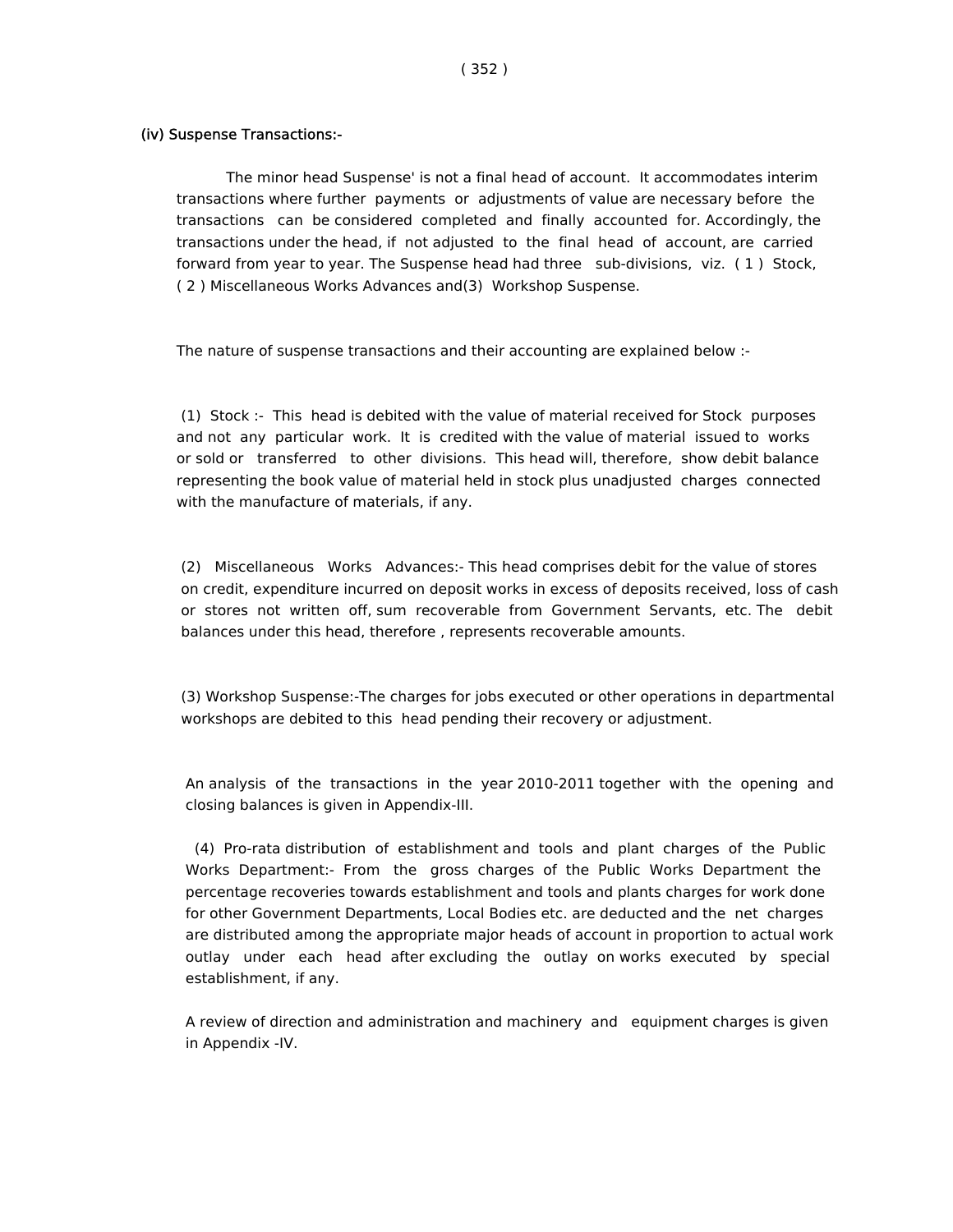# Capital-

Voted-

(v) Out of the final saving of  $\bar{\tau}$  10,86,26.52 lakh; no amount could be anticipated for surrender. (vi) Saving (partly counterbalanced by excess under other heads) occurred mainly under :-

| Head                                     |                                       | <b>Total grant</b> | Actual<br>expenditure                                                                   | Excess +<br>Saving - |
|------------------------------------------|---------------------------------------|--------------------|-----------------------------------------------------------------------------------------|----------------------|
|                                          |                                       |                    | (7 in lakh)                                                                             |                      |
| 4700-Capital Outlay on Major Irrigation- |                                       |                    |                                                                                         |                      |
|                                          | 04-Upper Ganga Canal(Commercial)-     |                    |                                                                                         |                      |
| 051-Construction-                        |                                       |                    |                                                                                         |                      |
| 10-Canals                                |                                       | 46,00.02           | 2,63.82                                                                                 | $-43,36.20$          |
| 05-Lower Ganga Canal (Commercial)-       |                                       |                    |                                                                                         |                      |
| 051-Construction-                        |                                       |                    |                                                                                         |                      |
| 10-Canals-                               |                                       | 17,74.37           | 13,92.75                                                                                | $-3,81.62$           |
|                                          | 06-Eastern Yamuna Canal (Commercial)- |                    |                                                                                         |                      |
| 051-Construction-                        |                                       |                    |                                                                                         |                      |
| 10-Canals-                               |                                       |                    |                                                                                         |                      |
| O.                                       | 22,08.03                              |                    |                                                                                         |                      |
|                                          |                                       | 16,11.06           | 1,50.00                                                                                 | $-14,61.06$          |
| R.                                       | $-5,96.97$                            |                    |                                                                                         |                      |
|                                          |                                       |                    | Reduction in provision by $\bar{\tau}$ 5,96.97 lakh was due to non-receipt of sanction. |                      |
| 09-Sharda Sahayak (Commercial)-          |                                       |                    |                                                                                         |                      |
| 051-Construction-                        |                                       |                    |                                                                                         |                      |
| 10-Canals-                               |                                       |                    |                                                                                         |                      |
| Ο.                                       | 1,77,26.12                            |                    |                                                                                         |                      |
| S.                                       | 11,09.58                              | 1,78,35.70         | 88,56.06                                                                                | $-89,79.64$          |
| R.                                       | $-10,00.00$                           |                    |                                                                                         |                      |
|                                          |                                       |                    | Reduction in provision by ₹10,00.00 lakh was due to non-receipt of sanction by NABARD.  |                      |
| 11-Gandak and Narayan Canal              |                                       |                    |                                                                                         |                      |
| Project (Commercial)-                    |                                       |                    |                                                                                         |                      |
| 051-Construction-                        |                                       |                    |                                                                                         |                      |
| 10-Canals-                               |                                       |                    |                                                                                         |                      |
| O.                                       | 83,15.88                              |                    |                                                                                         |                      |
| S.                                       |                                       | 58,19.38           |                                                                                         | $-58,19.38$          |
| R.                                       | $-24,96.50$                           |                    |                                                                                         |                      |
|                                          |                                       |                    | Reasons for reduction in provision by ₹ 24,96.50 lakh have not been intimated.          |                      |
| 11-Branches                              |                                       | 2,28.16            |                                                                                         | $-2,28.16$           |
| 16-Tehri project(Commercial)-            |                                       |                    |                                                                                         |                      |
| 051-Construction-                        |                                       |                    |                                                                                         |                      |
| 10-Canals                                |                                       | 18,58.40           | 9,73.15                                                                                 | $-8,85.25$           |
| 17-Saryu Canal Project (Commercial)-     |                                       |                    |                                                                                         |                      |
| 051-Construction-                        |                                       |                    |                                                                                         |                      |
| 10-Canals                                |                                       | 5,74,08.00         | 1,35,19.26                                                                              | $-4,38,88.74$        |
| 18-Ban Sagar Project(Commercial)-        |                                       |                    |                                                                                         |                      |
| 051-Construction-                        |                                       |                    |                                                                                         |                      |
| 10-Canals                                |                                       | 4,41,60.00         | 1,21,86.94                                                                              | $-3,19,73.06$        |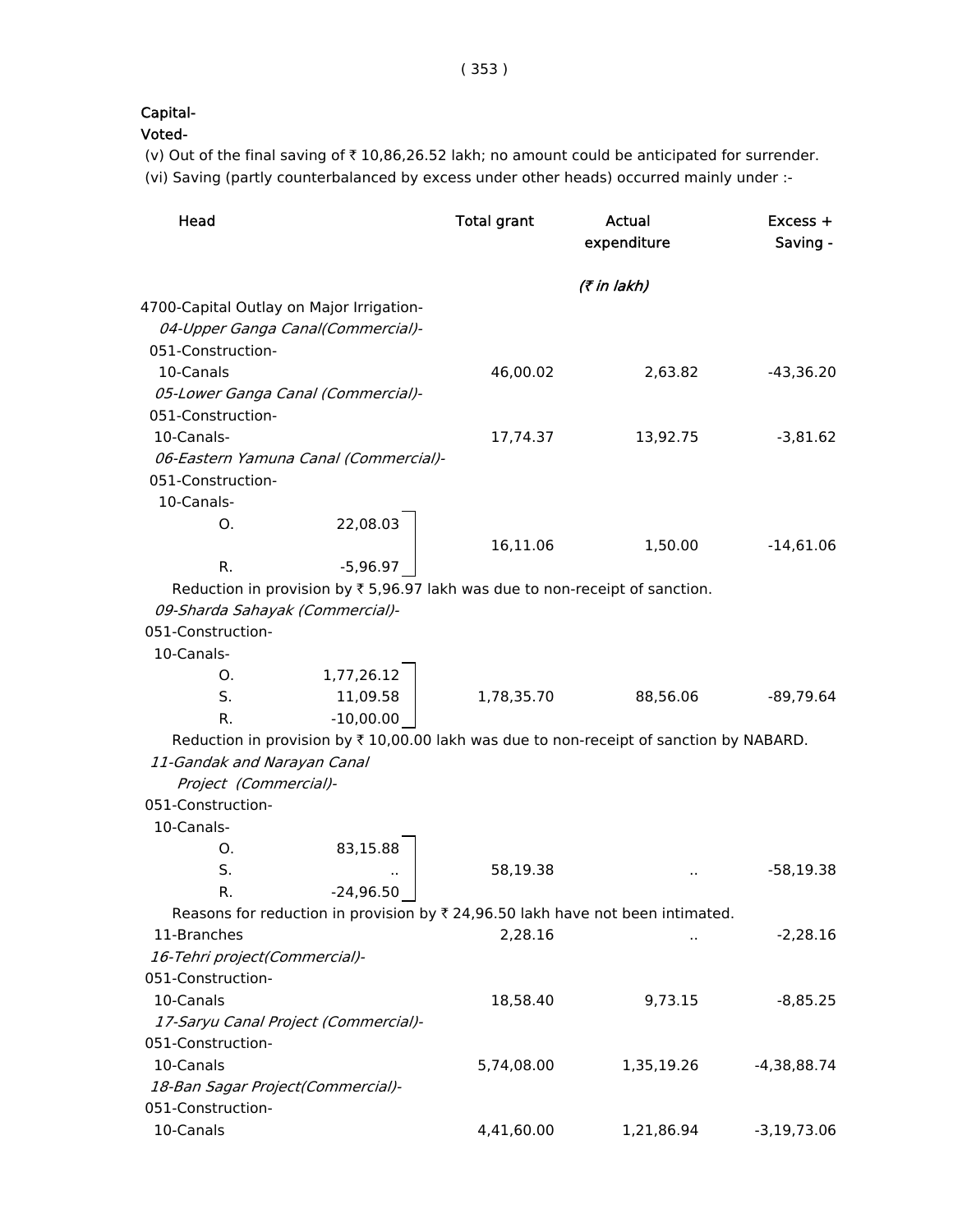| Head                                                                                                 | <b>Total grant</b> | Actual<br>expenditure | Excess +<br>Saving - |
|------------------------------------------------------------------------------------------------------|--------------------|-----------------------|----------------------|
|                                                                                                      |                    | (₹ in lakh)           |                      |
| 12-Distrubution system<br>20-Kanhar Irrigation Project<br>(Commercial)-                              | 9,52.21            | 8,06.63               | $-1,45.58$           |
| 051-Construction-                                                                                    |                    |                       |                      |
| 10-Canals-                                                                                           |                    |                       |                      |
| 1,84,00.00<br>O.                                                                                     |                    |                       |                      |
|                                                                                                      | 1,79,50.00         | 45,62.04              | $-1,33,87.96$        |
| $-4,50.00$<br>R.                                                                                     |                    |                       |                      |
| Reduction in provision by $\bar{\tau}$ 4,50.00 lakh was due to non-receipt of sanction of project by |                    |                       |                      |
| Government of India.                                                                                 |                    |                       |                      |
| 21-Arjun Sahayak Project (Commercial)-                                                               |                    |                       |                      |
| 051-Construction-                                                                                    |                    |                       |                      |
| 10-Canals                                                                                            | 2,07,92.00         | 1,79,36.44            | $-28,55.56$          |
| 22-Madhya Ganga Canal Prject-II                                                                      |                    |                       |                      |
| phase (Commercial)-                                                                                  |                    |                       |                      |
| 051-Construction-                                                                                    |                    |                       |                      |
| 10-Canals                                                                                            | 2,57,60.00         | 1,93,04.04            | $-64,55.96$          |
| 23-Badaun irrigation Scheme(Commercial)-                                                             |                    |                       |                      |
| 051-Construction-                                                                                    |                    |                       |                      |
| 10-Canals                                                                                            | 69,00.00           |                       | $-69,00.00$          |
| 24-Kachnoda dam Project-                                                                             |                    |                       |                      |
| 051-Construction-                                                                                    |                    |                       |                      |
| 10-Canals                                                                                            | 1,38,00.00         | 1,24,20.01            | $-13,79.99$          |
| 25-Bhorat Dam Project(Commercial)-                                                                   |                    |                       |                      |
| 051-Construction-                                                                                    |                    |                       |                      |
| 10-Canals                                                                                            | 46,00.00           | 10,00.11              | $-35,99.89$          |
|                                                                                                      |                    |                       |                      |
| 26-Lower Rohini Bandh project(Commercial)-                                                           |                    |                       |                      |
| 051-Construction-                                                                                    |                    |                       |                      |
| 10-Canals                                                                                            | 98,12.72           | 22,89.55              | $-75,23.17$          |
| 30-Qyolari Dam Project (Commercial)-                                                                 |                    |                       |                      |
| 051-Construction-                                                                                    |                    |                       |                      |
| 10-Canals                                                                                            | 3,51.44            | 2,49.46               | $-1,01.98$           |
| 31-Payment of outstanding land                                                                       |                    |                       |                      |
| compensation of completed                                                                            |                    |                       |                      |
| schemes (Commercial)-                                                                                |                    |                       |                      |
| 050-Land-                                                                                            |                    |                       |                      |
| 10-Canals-                                                                                           |                    |                       |                      |
| 22,08.00<br>Ο.                                                                                       |                    |                       |                      |
|                                                                                                      | 21,99.80           | 21,63.60              | $-36.20$             |
| $-8.20$<br>R.                                                                                        |                    |                       |                      |

Reasons for reduction in provision by  $\bar{\tau}$  8.20 lakh have not been intimated.

( 354 )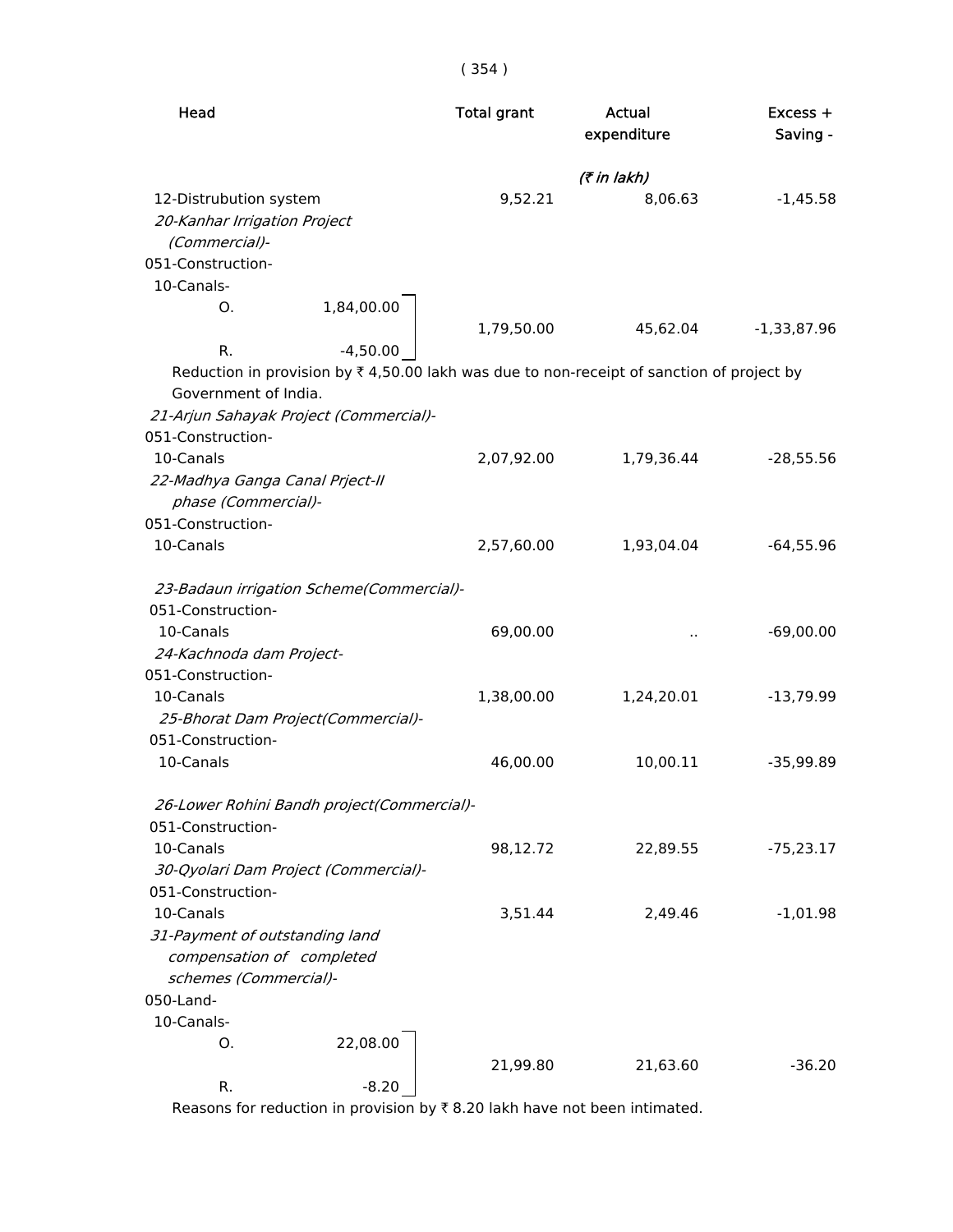| Head                                      |                                         | <b>Total grant</b> | Actual<br>expenditure                                                         | $Excess +$<br>Saving - |
|-------------------------------------------|-----------------------------------------|--------------------|-------------------------------------------------------------------------------|------------------------|
|                                           |                                         |                    | (₹ in lakh)                                                                   |                        |
| 80-General-                               |                                         |                    |                                                                               |                        |
| 052-Machinery and Equipment-              |                                         |                    |                                                                               |                        |
| 07-Canals/branch/Rajbahe/alpika           |                                         |                    |                                                                               |                        |
| (Financed by State)-                      |                                         |                    |                                                                               |                        |
| O.                                        | 20,86.52                                | 12,35.82           | 7,70.56                                                                       | $-4,65.26$             |
| R.                                        | $-8,50.70$                              |                    |                                                                               |                        |
|                                           |                                         |                    | Reasons for reduction in provision by ₹8,50.70 lakh have not been intimated.  |                        |
| 4701-Capital Outlay on Medium Irrigation- |                                         |                    |                                                                               |                        |
| 07-Ken Canal (Commercial)-                |                                         |                    |                                                                               |                        |
| 051-Construction-                         |                                         |                    |                                                                               |                        |
| 10-Canals                                 |                                         | 9,68.76            | 9,12.77                                                                       | $-55.99$               |
|                                           | 08-Dohari Ghat Pump Canal (Commercial)- |                    |                                                                               |                        |
| 051-Construction-                         |                                         |                    |                                                                               |                        |
| 10-Canals                                 |                                         | 11,04.00           |                                                                               | $-11,04.00$            |
|                                           | 25-Tanda Pump Canal (Commercial)-       |                    |                                                                               |                        |
| 051-Construction-                         |                                         |                    |                                                                               |                        |
| 10-Canals                                 |                                         | 3,57.88            | 3,00.43                                                                       | $-57.45$               |
|                                           | 27-Bhupoli Pump Canal (Commercial)-     |                    |                                                                               |                        |
| 051-Construction-                         |                                         |                    |                                                                               |                        |
|                                           |                                         |                    |                                                                               |                        |
| 10-Canals                                 |                                         | 23,00.00           |                                                                               | $-23,00.00$            |
|                                           | 032-Yamuna Pump Canal (Commercial)-     |                    |                                                                               |                        |
| 051-Construction-                         |                                         |                    |                                                                               |                        |
| 10-Canals-                                |                                         |                    |                                                                               |                        |
| Voted                                     |                                         |                    |                                                                               |                        |
| Ο.                                        | 18,40.00                                |                    |                                                                               |                        |
|                                           |                                         | 11,07.14           | 12,90.72                                                                      | $+1,83.58$             |
| R.                                        | $-7,32.86$                              |                    |                                                                               |                        |
|                                           |                                         |                    | Reasons for reduction in provision by ₹7,32.86 lakh have not been intimated.  |                        |
| 34-Son Pump Canal (Commercial)-           |                                         |                    |                                                                               |                        |
| 051-Construction-                         |                                         |                    |                                                                               |                        |
| 10-Canals                                 |                                         | 15,64.00           | 3,13.50                                                                       | $-12,50.50$            |
|                                           | 41-Chillimal Pump Canal (Commercial)-   |                    |                                                                               |                        |
| 051-Construction-                         |                                         |                    |                                                                               |                        |
| 10-Canals-                                |                                         |                    |                                                                               |                        |
| Voted                                     |                                         |                    |                                                                               |                        |
| 0.                                        | 24,58.10                                |                    |                                                                               |                        |
|                                           |                                         | 9,39.76            | 7,68.74                                                                       | $-1,71.02$             |
| R.                                        | $-15,18.34$                             |                    |                                                                               |                        |
|                                           |                                         |                    | Reasons for reduction in provision by ₹15,18.34 lakh have not been intimated. |                        |
|                                           | 42-Augasi Pump Canal (Commercial)-      |                    |                                                                               |                        |
| 051-Construction-                         |                                         |                    |                                                                               |                        |
| 10-Canals                                 |                                         | 21,02.20           |                                                                               | $-21,02.20$            |
|                                           |                                         |                    |                                                                               |                        |

# ( 355 )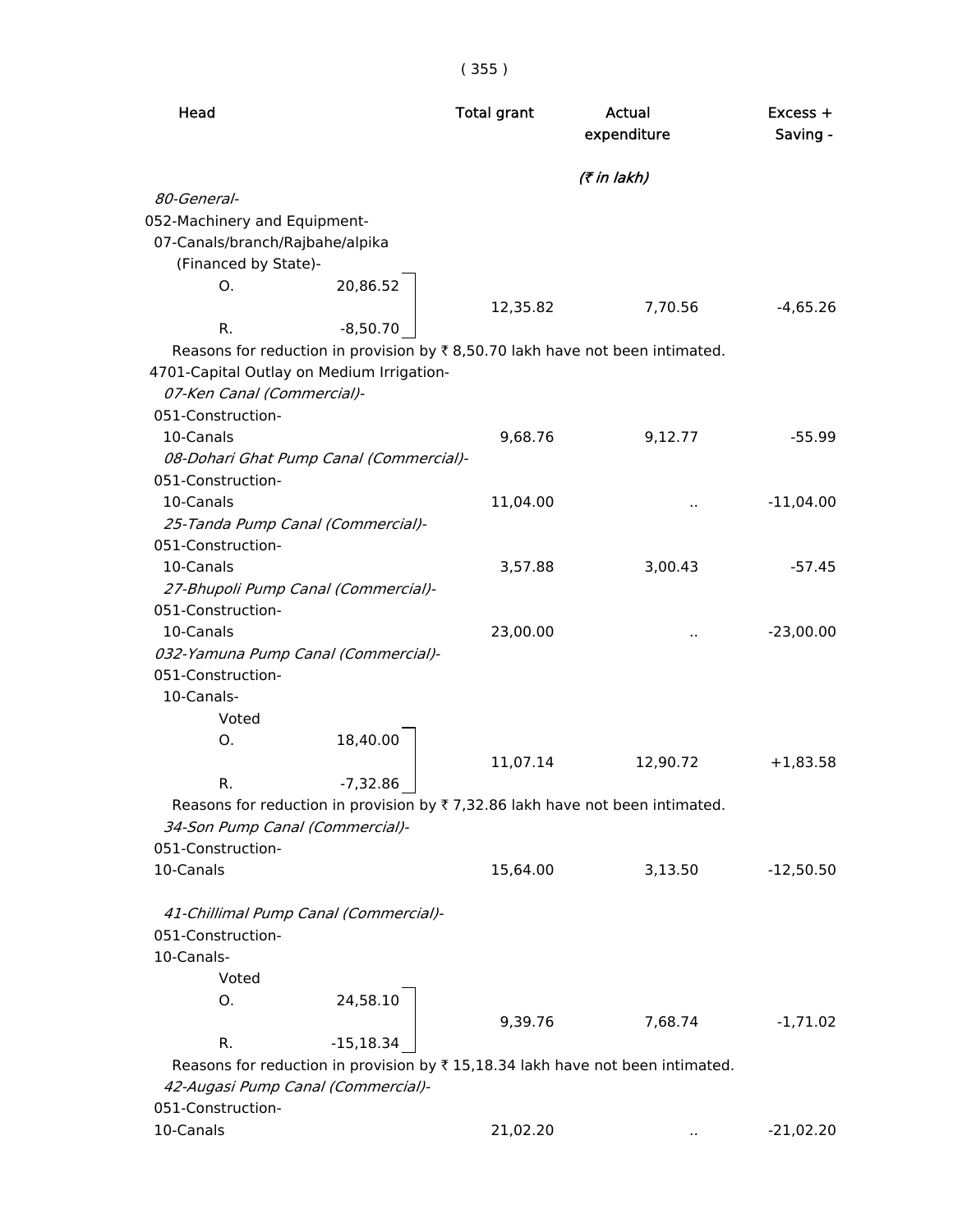| Head                                                                        |          | <b>Total grant</b><br><b>Actual</b><br>expenditure |             | Excess +<br>Saving - |  |
|-----------------------------------------------------------------------------|----------|----------------------------------------------------|-------------|----------------------|--|
|                                                                             |          |                                                    | (7 in lakh) |                      |  |
| 55-Gyanpur Pump Canal (Commercial)-                                         |          |                                                    |             |                      |  |
| 051-Construction-                                                           |          |                                                    |             |                      |  |
| 10-Canals                                                                   |          | 18,40.00                                           | 14,73.95    | $-3,66.05$           |  |
| 69-Charkhari Pump Canal (Commercial)-                                       |          |                                                    |             |                      |  |
| 051-Construction-                                                           |          |                                                    |             |                      |  |
| 10-Canals                                                                   |          | 21,71.20                                           | 5,33.65     | $-16,37.55$          |  |
| 79-Umarhat Pump Canal (Commercial)-                                         |          |                                                    |             |                      |  |
| 051-Construction-                                                           |          |                                                    |             |                      |  |
| 10-Canals                                                                   |          | 18,40.00                                           | 4,04.97     | $-14,35.03$          |  |
| 81-Pahadi Dam Project (Commercial)-                                         |          |                                                    |             |                      |  |
| 051-Construction-                                                           |          |                                                    |             |                      |  |
| 10-Canals                                                                   |          | 31,28.00                                           | 15,53.03    | $-15,74.97$          |  |
| 82-Virat Sagar Dam Project (Commercial)-                                    |          |                                                    |             |                      |  |
| 051-Construction-                                                           |          |                                                    |             |                      |  |
| 10-Canals<br>4711-Capital Outlay on Flood                                   |          | 92,00.00                                           |             | $-92,00.00$          |  |
| Control Projects-                                                           |          |                                                    |             |                      |  |
| 01-Flood Control-                                                           |          |                                                    |             |                      |  |
| 052-Machinery and Equipment-                                                |          |                                                    |             |                      |  |
| 03-New Supply-                                                              |          |                                                    |             |                      |  |
| O.                                                                          | 92.00    |                                                    |             |                      |  |
| S.                                                                          |          | 56.00                                              | 53.90       | $-2.10$              |  |
| R.                                                                          | $-36.00$ |                                                    |             |                      |  |
| Reasons for reduction in provision by ₹ 36.00 lakh have not been intimated. |          |                                                    |             |                      |  |
| 04-Repairs-                                                                 |          |                                                    |             |                      |  |
| Ο.                                                                          | 23.00    |                                                    |             |                      |  |
| S.                                                                          |          | 14.00                                              | 13.52       | $-0.48$              |  |
| R.                                                                          | $-9.00$  |                                                    |             |                      |  |
| Reasons for reduction in provision by ₹9.00 lakh have not been intimated.   |          |                                                    |             |                      |  |
| 05-Vehicles Charges-                                                        |          |                                                    |             |                      |  |
| O.                                                                          | 23.00    |                                                    |             |                      |  |
| S.                                                                          |          | 15.25                                              | 13.90       | $-1.35$              |  |
| R.                                                                          | $-7.75$  |                                                    |             |                      |  |
| Reasons for reduction in provision by ₹7.75 lakh have not been intimated.   |          |                                                    |             |                      |  |
| 103-Civil Works-                                                            |          |                                                    |             |                      |  |
| 01-Central Plan/Centrally                                                   |          |                                                    |             |                      |  |
| Sponsored Schemes                                                           |          | 3,45,92.00                                         | 1,74,69.61  | $-1, 71, 22.39$      |  |
| 03-Drainage-                                                                |          |                                                    |             |                      |  |
| 052-Machinery and Equipment-                                                |          |                                                    |             |                      |  |
| 03-New Supply-<br>0.                                                        | 18.40    |                                                    |             |                      |  |
|                                                                             |          |                                                    | 2.01        | $+2.01$              |  |
| R.                                                                          | $-18.40$ | $\ddot{\phantom{1}}$                               |             |                      |  |
|                                                                             |          |                                                    |             |                      |  |

Reasons for reduction in provision by  $\bar{x}$  18.40 lakh have not been intimated.

#### ( 356 )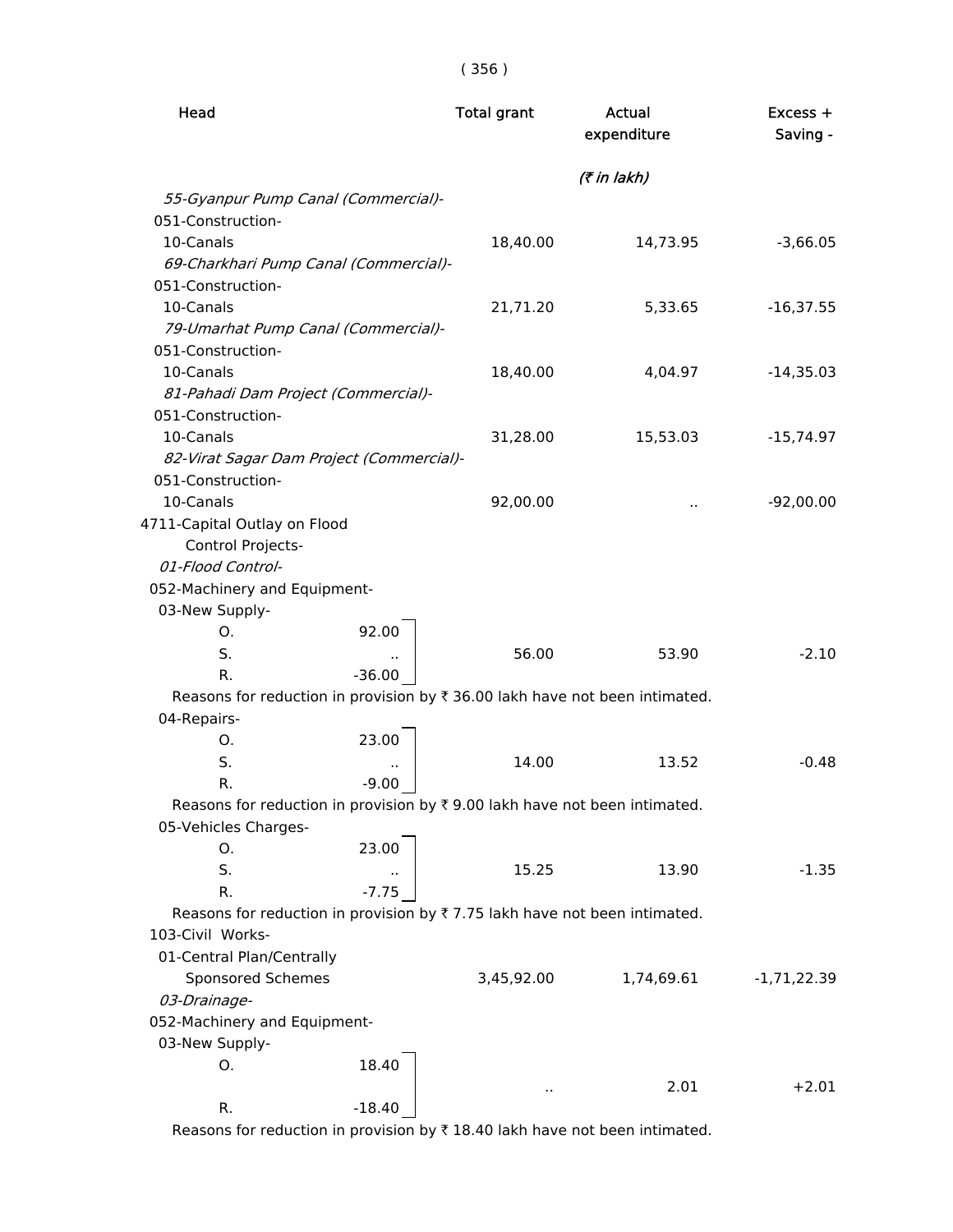( 357 )

| Head              |                                                                                                   | <b>Total grant</b> | Actual<br>expenditure |             |
|-------------------|---------------------------------------------------------------------------------------------------|--------------------|-----------------------|-------------|
|                   |                                                                                                   |                    | (7 in lakh)           |             |
| 04-Repairs-       |                                                                                                   |                    |                       |             |
| Ο.                | 13.80                                                                                             |                    | 0.49                  | $+0.49$     |
| R.                | $-13.80$                                                                                          |                    |                       |             |
| 103-Civil Works-  | Reasons for reduction in provision by ₹13.80 lakh have not been intimated.                        |                    |                       |             |
|                   | 01-Central Plan/Centrally Sponsored Schemes-                                                      |                    |                       |             |
| O.                | 22,08.00                                                                                          |                    |                       |             |
|                   |                                                                                                   | 6,79.95            | 8.83                  | $-6,71.12$  |
| R.                | $-15,28.05$                                                                                       |                    |                       |             |
|                   | Reasons for reduction in provision by ₹ 15,28.05 lakh was due to non-receipt of sanction by       |                    |                       |             |
|                   | Government of India.                                                                              |                    |                       |             |
|                   | 03-Drainage Schemes (State Sector)-                                                               |                    |                       |             |
| О.                | 1,38.02                                                                                           |                    |                       |             |
| S.                | 1,74.30                                                                                           | 2,10.17            | 39.69                 | $-1,70.48$  |
| R.                | $-1,02.15$                                                                                        |                    |                       |             |
|                   | Reasons for reduction in provision by $\bar{\tau}$ 1,02.15 lakh have not been intimated.          |                    |                       |             |
|                   | 07-Drainage Scheme (Financed                                                                      |                    |                       |             |
| by NABARD)        |                                                                                                   | 43.67              |                       | $-43.67$    |
|                   | Reasons for the final excess/saving/non utilisation of entire provision under the above heads     |                    |                       |             |
|                   | have not been intimated (June 2011).                                                              |                    |                       |             |
|                   | (vii) Excess occurred mainly under:-                                                              |                    |                       |             |
|                   | 4700-Capital Outlay on Major Irrigation-                                                          |                    |                       |             |
|                   | 04-Upper Ganga Canal(Commercial)-                                                                 |                    |                       |             |
| 051-Construction- |                                                                                                   |                    |                       |             |
|                   | 12-Distribution system-                                                                           |                    |                       |             |
| О.                | 0.05                                                                                              |                    |                       |             |
|                   |                                                                                                   | 5,66.98            | 12,34.40              | $+6,67.42$  |
| S.                | 5,66.93                                                                                           |                    |                       |             |
|                   | 08-Sharda Canal (Commercial)-                                                                     |                    |                       |             |
| 051-Construction- |                                                                                                   |                    |                       |             |
| 11-Branchs-       |                                                                                                   |                    |                       |             |
|                   | Voted                                                                                             |                    |                       |             |
| Ο.                | 25,79.26                                                                                          |                    |                       |             |
| S.                | 55,71.83                                                                                          | 1,06,47.59         | 92,63.30              | $-13.84.29$ |
| R.                | 24,96.50                                                                                          |                    |                       |             |
|                   | Reasons for augmentation of provision by $\overline{\tau}$ 24,96.50 lakh have not been intimated. |                    |                       |             |
|                   | 09-Sharda Sahayak (Commercial)-                                                                   |                    |                       |             |
| 051-Construction- |                                                                                                   |                    |                       |             |
| 08-Bear-          |                                                                                                   |                    |                       |             |
|                   | Voted                                                                                             |                    |                       |             |
| О.                | 27,60.01                                                                                          |                    |                       |             |
|                   |                                                                                                   | 35,60.01           | 35,90.32              | $+30.31$    |
| S.                | 8,00.00                                                                                           |                    |                       |             |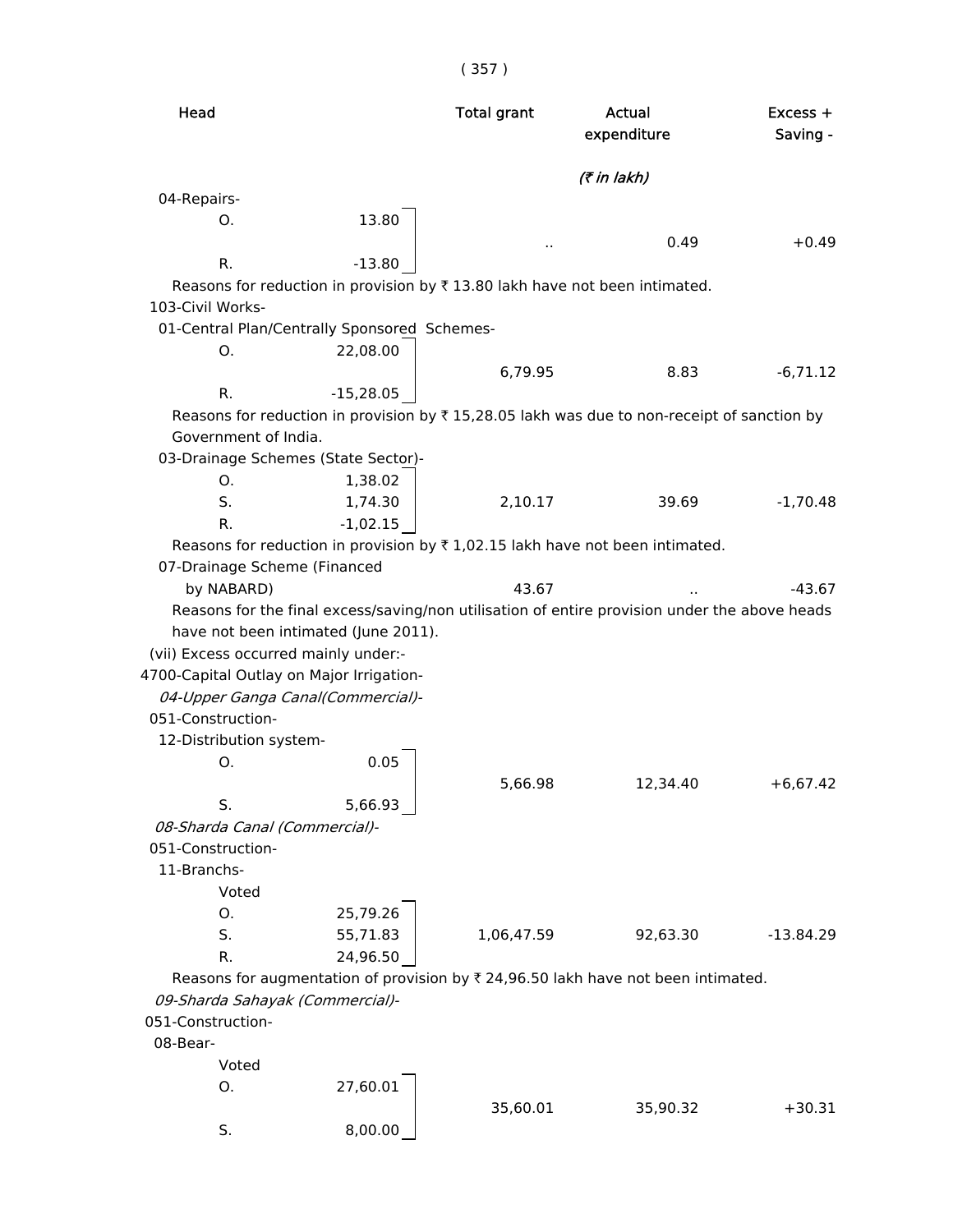| Head                                                                                                                                                                                                                                                 |          | <b>Total grant</b> | <b>Actual</b><br>expenditure<br>(7 in lakh) | Excess +<br>Saving - |
|------------------------------------------------------------------------------------------------------------------------------------------------------------------------------------------------------------------------------------------------------|----------|--------------------|---------------------------------------------|----------------------|
| 12-Distribution system                                                                                                                                                                                                                               |          | 0.01               | 11.44                                       | $+11.43$             |
| 14-Rajghat Canal Project (Commercial)-                                                                                                                                                                                                               |          |                    |                                             |                      |
| 051-Construction-                                                                                                                                                                                                                                    |          |                    |                                             |                      |
| 05-Financed by NABARD-                                                                                                                                                                                                                               |          |                    |                                             |                      |
| 11-Branches                                                                                                                                                                                                                                          |          | 0.01               | 80.00                                       | $+79.99$             |
| 13-Description not available-                                                                                                                                                                                                                        |          |                    |                                             |                      |
| R                                                                                                                                                                                                                                                    | 4,50.00  | 4,50.00            |                                             | $-4,50.00$           |
| Reasons for augmentation of provision by $\overline{\tau}$ 4,50.00 lakh have not been intimated.                                                                                                                                                     |          |                    |                                             |                      |
| 19-Eastern Ganga Canal Project<br>(Commercial)-                                                                                                                                                                                                      |          |                    |                                             |                      |
| 051-Construction-                                                                                                                                                                                                                                    |          |                    |                                             |                      |
| 11-Branches                                                                                                                                                                                                                                          |          | 0.01               | 1,69.64                                     | $+1,69.63$           |
| 27-Uthari Bandh project(Commercial)-                                                                                                                                                                                                                 |          |                    |                                             |                      |
| 051-Construction-                                                                                                                                                                                                                                    |          |                    |                                             |                      |
| 10-Canals                                                                                                                                                                                                                                            |          | 10,47.88           | 27,13.11                                    | $+16,65.23$          |
| 28-Jamrar Dam Project (Commercial)-                                                                                                                                                                                                                  |          |                    |                                             |                      |
| 051-Construction-                                                                                                                                                                                                                                    |          |                    |                                             |                      |
| 10-Canals-                                                                                                                                                                                                                                           |          |                    |                                             |                      |
| Ο.                                                                                                                                                                                                                                                   | 8,38.12  |                    |                                             |                      |
|                                                                                                                                                                                                                                                      |          | 37,70.07           | 30,37.18                                    | $-7,32.89$           |
| R.                                                                                                                                                                                                                                                   | 29,31.95 |                    |                                             |                      |
| Reasons for reduction in provision by ₹ 29,31.95 lakh have not been intimated.<br>Reasons for the final excess/saving/expenditure without provision under the above heads<br>have not been intimated (June 2011).<br>80-General-<br>799-Suspense-    |          |                    |                                             |                      |
| 03-Stock-                                                                                                                                                                                                                                            |          |                    | 94,63.18                                    | $+94,63.18$          |
| In view of the non-allocation of budget transaction in this head is irregular.<br>Details of Suspense transaction are appended in comment no.(x).                                                                                                    |          |                    |                                             |                      |
| 04-Misc PW Advance-                                                                                                                                                                                                                                  |          |                    | 53,30.95                                    | $+53,30.95$          |
| In view of the non-allocation of budget transaction in this head is irregular.<br>Details of Suspense transaction are appended in comment no.(x).<br>4701-Capital Outlay on Medium Irrigation-<br>78-Lahchura Dam (Commercial)-<br>051-Construction- |          |                    |                                             |                      |
| 10-Canals                                                                                                                                                                                                                                            |          | 9,85.32            | 80,28.20                                    | $+70,42.88$          |
| Reasons for the final excess under the above head have not been intimated (June 2011).                                                                                                                                                               |          |                    |                                             |                      |
| 80-General-                                                                                                                                                                                                                                          |          |                    |                                             |                      |
| 005-Survey and Investigation-                                                                                                                                                                                                                        |          |                    |                                             |                      |
| 10-Canals-                                                                                                                                                                                                                                           |          |                    |                                             |                      |
| Ο.                                                                                                                                                                                                                                                   | 0.01     |                    |                                             |                      |
| 4,77.00<br>R.                                                                                                                                                                                                                                        |          | 4,77.01            | 4,02.52                                     | -74.49               |

Reasons for augmentation of provision by  $\bar{\tau}$  4,77.00 lakh have not been intimated. Reasons for the final saving under the above head have not been intimated (June 2011).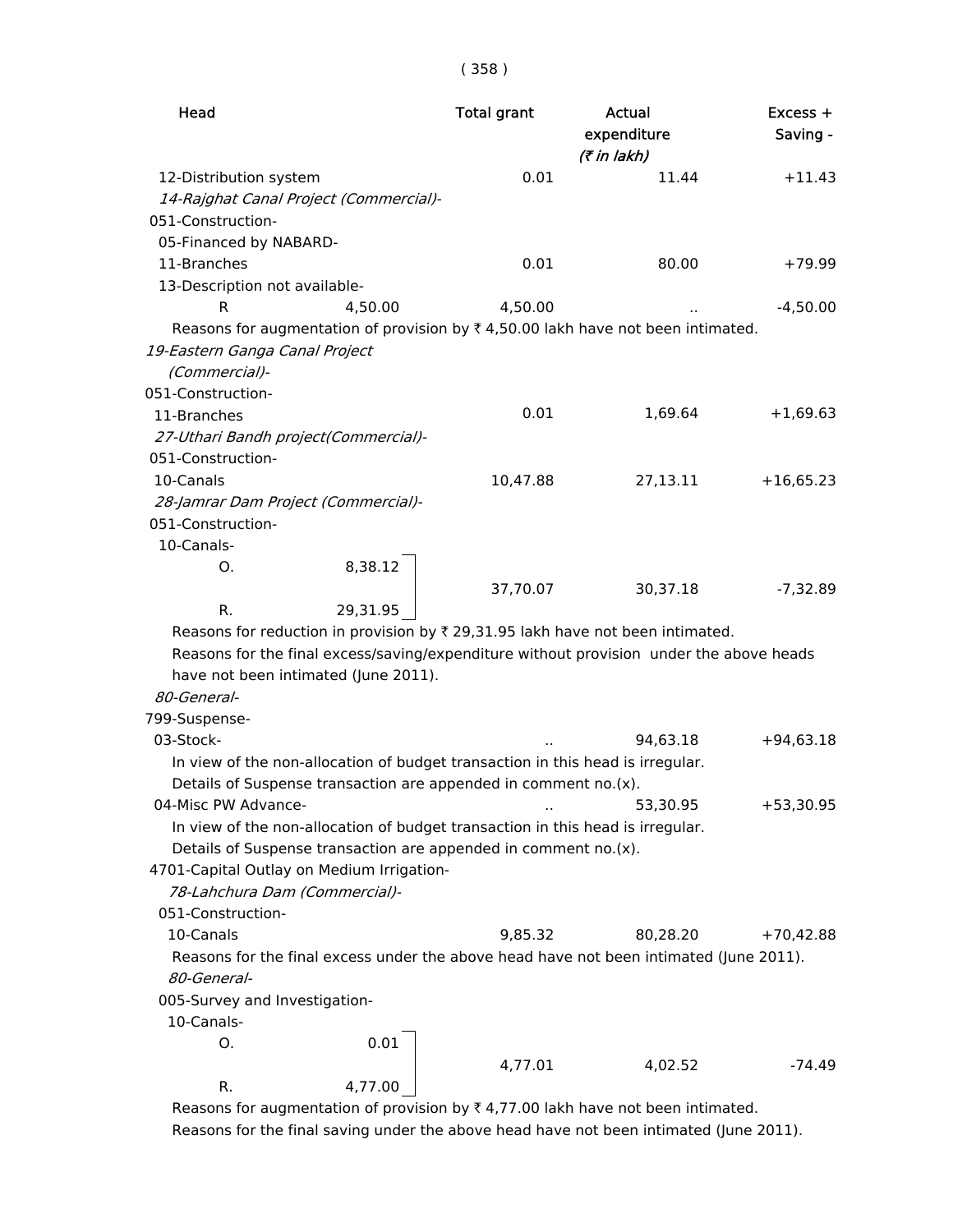| × | × | × |
|---|---|---|
|   |   |   |

| Head                                                           |          | <b>Total grant</b>                                              | Actual<br>expenditure                                                                  | $Excess +$<br>Saving - |
|----------------------------------------------------------------|----------|-----------------------------------------------------------------|----------------------------------------------------------------------------------------|------------------------|
|                                                                |          |                                                                 | (7 in lakh)                                                                            |                        |
| 799-Suspense-                                                  |          |                                                                 |                                                                                        |                        |
| 03-Stock-                                                      |          |                                                                 | 73,31.07                                                                               | $+73,31.07$            |
|                                                                |          |                                                                 | In view of the non-allocation of budget transaction in this head is irregular.         |                        |
|                                                                |          | Details of Suspense transaction are appended in comment no.(x). |                                                                                        |                        |
| 04-Misc PW Advance                                             |          |                                                                 | 79,43.22                                                                               | $+79,43.22$            |
|                                                                |          |                                                                 | In view of the non-allocation of budget transaction in this head is irregular.         |                        |
|                                                                |          | Details of Suspense transaction are appended in comment no.(x). |                                                                                        |                        |
| 4702-Capital Outlay on Minor Irrigation-<br>101-Surface Water- |          |                                                                 |                                                                                        |                        |
|                                                                |          |                                                                 |                                                                                        |                        |
| 04-Prasyawatan Schemes-<br>Ο.                                  | 10,70.57 |                                                                 |                                                                                        |                        |
|                                                                |          | 22,60.49                                                        | 18,35.47                                                                               | $-4,25.02$             |
| R.                                                             | 11,89.92 |                                                                 |                                                                                        |                        |
|                                                                |          |                                                                 | Reasons for augmentation of provision by ₹11,89.92 lakh have not been intimated.       |                        |
|                                                                |          |                                                                 | Reasons for the final saving under the above head have not been intimated (June 2011). |                        |
|                                                                |          |                                                                 |                                                                                        |                        |
| 102-Ground Water-                                              |          |                                                                 |                                                                                        |                        |
| 03-Tubewell Schemes                                            |          | 2,33,48.96                                                      | 2,37,90.69                                                                             | $+4,41.73$             |
|                                                                |          |                                                                 | Reasons for the final excess under the above head have not been intimated (June 2011). |                        |
| 80-General-                                                    |          |                                                                 |                                                                                        |                        |
| 799-Suspense-                                                  |          |                                                                 |                                                                                        |                        |
| 03-Stock                                                       |          |                                                                 | 1,84,45.26                                                                             | $+1,84,45.26$          |
|                                                                |          |                                                                 | In view of the non-allocation of budget transaction in this head is irregular.         |                        |
|                                                                |          | Details of Suspense transaction are appended in comment no.(x). |                                                                                        |                        |
| 04-Misc PW Advance                                             |          |                                                                 | 27,13.78                                                                               | $+27,13.78$            |
|                                                                |          |                                                                 | In view of the non-allocation of budget transaction in this head is irregular.         |                        |
|                                                                |          | Details of Suspense transaction are appended in comment no.(x). |                                                                                        |                        |
|                                                                |          |                                                                 |                                                                                        |                        |
| 4711-Capital Outlay on Flood Control Projects-                 |          |                                                                 |                                                                                        |                        |
| 01-Flood Control-                                              |          |                                                                 |                                                                                        |                        |
| 103-Civil Works-                                               |          |                                                                 |                                                                                        |                        |
| 03-Lumpsum Border dams(State Sector)-                          |          |                                                                 |                                                                                        |                        |
| O.                                                             | 4,14.00  |                                                                 |                                                                                        |                        |
| S.                                                             | 6,18.62  | 11,66.23                                                        | 12,81.29                                                                               | $+1,15.06$             |
| R.                                                             | 1,33.61  |                                                                 |                                                                                        |                        |
|                                                                |          |                                                                 | Reasons for augmentation of provision by ₹1,33.61 lakh have not been intimated.        |                        |
|                                                                |          |                                                                 | Reasons for the final excess under the above head have not been intimated (June 2011). |                        |
| 06-Anti-erosion Schemes and                                    |          |                                                                 |                                                                                        |                        |
| Improvement of Rivers-                                         |          |                                                                 |                                                                                        |                        |
| 0.                                                             | 4,22.60  |                                                                 |                                                                                        |                        |
|                                                                |          | 3,73.51                                                         | 8,97.36                                                                                | $+5,23.85$             |
| R.                                                             | $-49.09$ |                                                                 |                                                                                        |                        |

Reasons for reduction in provision by  $\bar{\tau}$  49.09 lakh have not been intimated.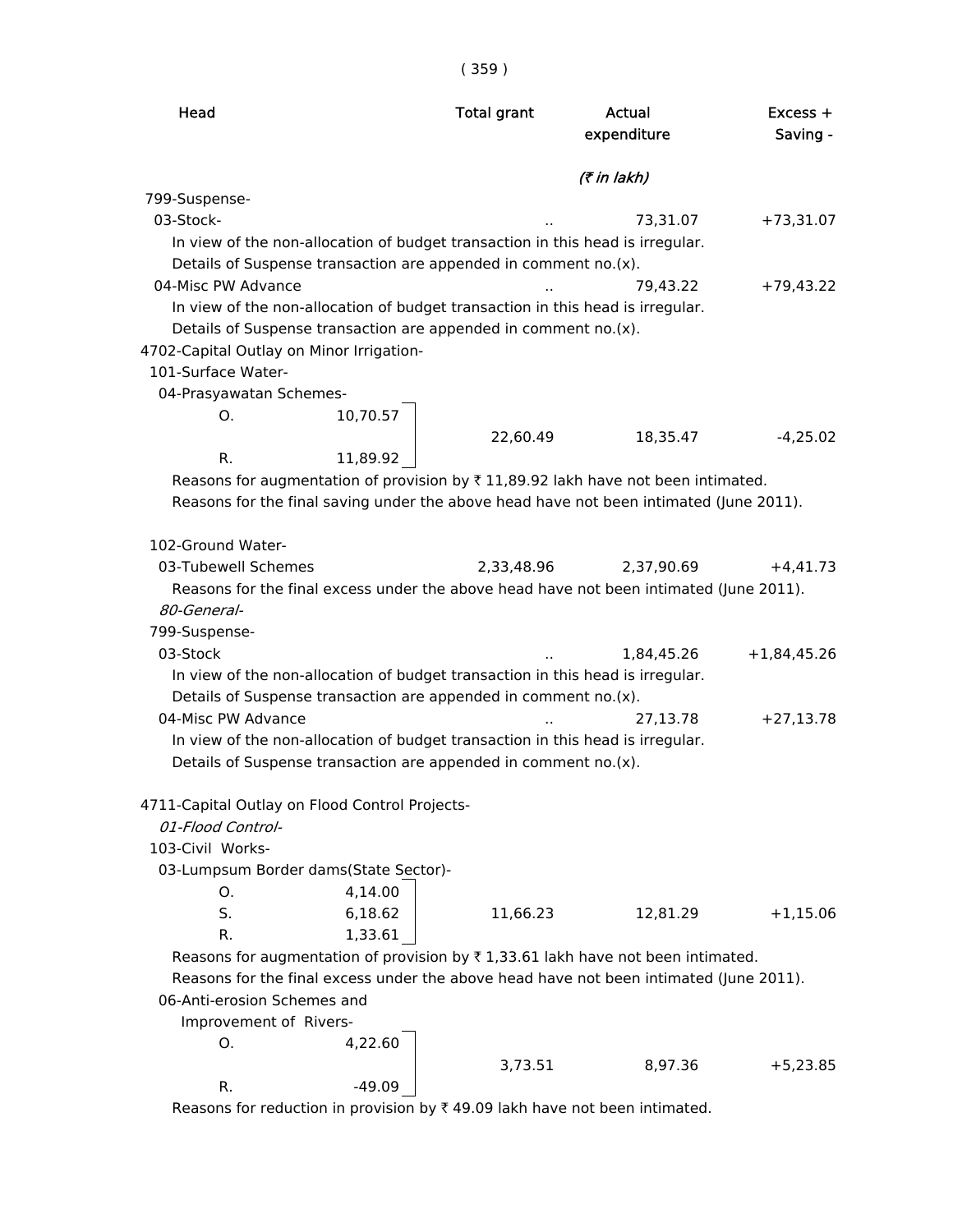| Head                                                            |          | <b>Total grant</b> | Actual<br>expenditure                                                                                 | $Excess +$<br>Saving - |
|-----------------------------------------------------------------|----------|--------------------|-------------------------------------------------------------------------------------------------------|------------------------|
|                                                                 |          |                    | (₹ in lakh)                                                                                           |                        |
| 07-Unforeseen emergency Works-                                  |          |                    |                                                                                                       |                        |
| О.                                                              | 5,52.00  |                    |                                                                                                       |                        |
|                                                                 |          | 6,57.55            | 6,56.71                                                                                               | $-0.84$                |
| R.                                                              | 1,05.55  |                    |                                                                                                       |                        |
| unexpected flood.                                               |          |                    | Augmentation of provision by $\overline{x}$ 1,05.55 lakh was due to repair works of damages caused by |                        |
| 08-Construction of Barrages-                                    |          |                    |                                                                                                       |                        |
| О.                                                              | 0.10     |                    |                                                                                                       |                        |
| S.                                                              | 1,84.08  | 17,20.43           | 16,50.56                                                                                              | $-69.87$               |
| R.                                                              | 15,36.25 |                    |                                                                                                       |                        |
|                                                                 |          |                    | Reasons for augmentation of provision by $\overline{\tau}$ 15,36.25 lakh have not been intimated.     |                        |
| 22-Construction of Border                                       |          |                    |                                                                                                       |                        |
| dams (Financed by                                               |          |                    |                                                                                                       |                        |
| NABARD)                                                         |          | 0.01               | 2.93                                                                                                  | $+2.92$                |
| 25-Survey and Research-                                         |          |                    |                                                                                                       |                        |
| Ο.                                                              | 46.00    |                    |                                                                                                       |                        |
|                                                                 |          | 1,46.00            | 1,45.65                                                                                               | $-0.35$                |
| R.                                                              | 1,00.00  |                    |                                                                                                       |                        |
|                                                                 |          |                    | Reasons for augmentation of provision by $\overline{\tau}$ 1,00.00 lakh have not been intimated.      |                        |
| 03-Drainage-                                                    |          |                    |                                                                                                       |                        |
| 103-Civil Works-                                                |          |                    |                                                                                                       |                        |
| 04- Water arrangement                                           |          |                    |                                                                                                       |                        |
| reforms                                                         |          | 0.01               | 10.33                                                                                                 | $+10.32$               |
|                                                                 |          |                    | Reasons for the final excess/saving/expenditure without provision under the above heads               |                        |
| have not been intimated (June 2011).                            |          |                    |                                                                                                       |                        |
| 799-Suspense-                                                   |          |                    |                                                                                                       |                        |
| 03-Stock                                                        |          |                    | 1,35,26.92                                                                                            | $+1,35,26.92$          |
|                                                                 |          |                    | In view of the non-allocation of budget transaction in this head is irregular.                        |                        |
| Details of Suspense transaction are appended in comment no.(x). |          |                    |                                                                                                       |                        |
| 04-Misc PW Advance-                                             |          |                    | 5,63.98                                                                                               | $+5,63.98$             |
|                                                                 |          |                    | In view of the non-allocation of budget transaction in this head is irregular.                        |                        |
| Details of Suspense transaction are appended in comment no.(x). |          |                    |                                                                                                       |                        |

( 360 )

## Charged-

(viii) Out of the final saving of  $\bar{\tau}$  5,58.48 lakh, no amount could be anticipated for surrender.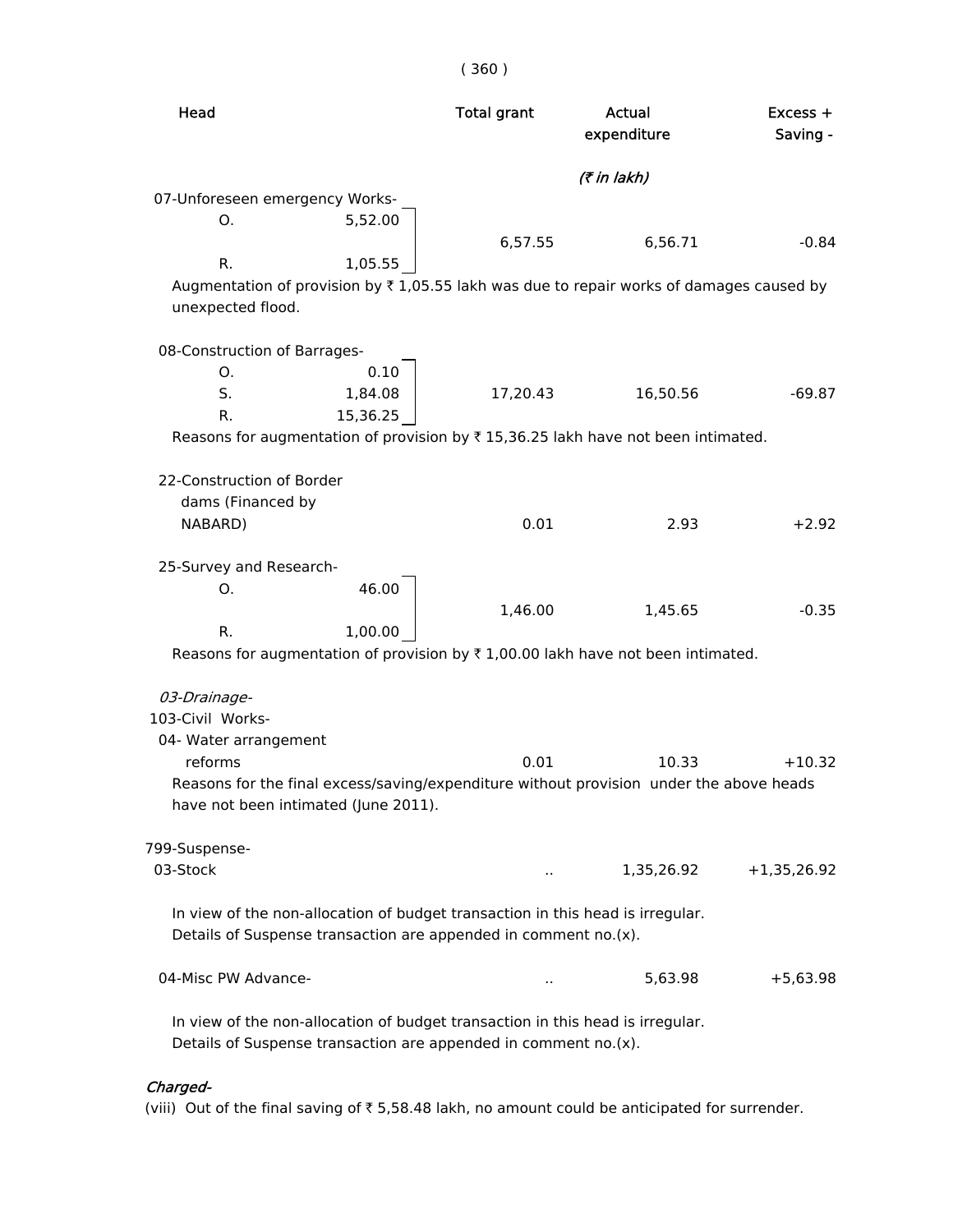(ix) Saving occurred under:-

| Head                                         | Total           | Actual             | $Excess +$ |
|----------------------------------------------|-----------------|--------------------|------------|
|                                              | appropriation   | expenditure        | Saving -   |
|                                              |                 | <i>(₹ in lakh)</i> |            |
| 4700-Capital Outlay on Major Irrigation-     |                 |                    |            |
| 33-Provision for payment of decretal amounts |                 |                    |            |
| due under contracts of various canals/dam    |                 |                    |            |
| projects of Irrigation Department-           |                 |                    |            |
| 051-Construction-                            |                 |                    |            |
| 10-Canals                                    | <i>18,40.00</i> | 12,81.52           | -5.58.48   |

Reasons for the final saving under the above head have not been intimated (June 2011).

(x) The expenditure includes  $\bar{\tau}$  6,53.18 crores booked under suspense. The nature of the suspense transactions and their accounting have been explained in Revenue Section of the grant.

 An analysis of the transactions during 2010-2011 together with opening and closing balances is given in Appendix-V.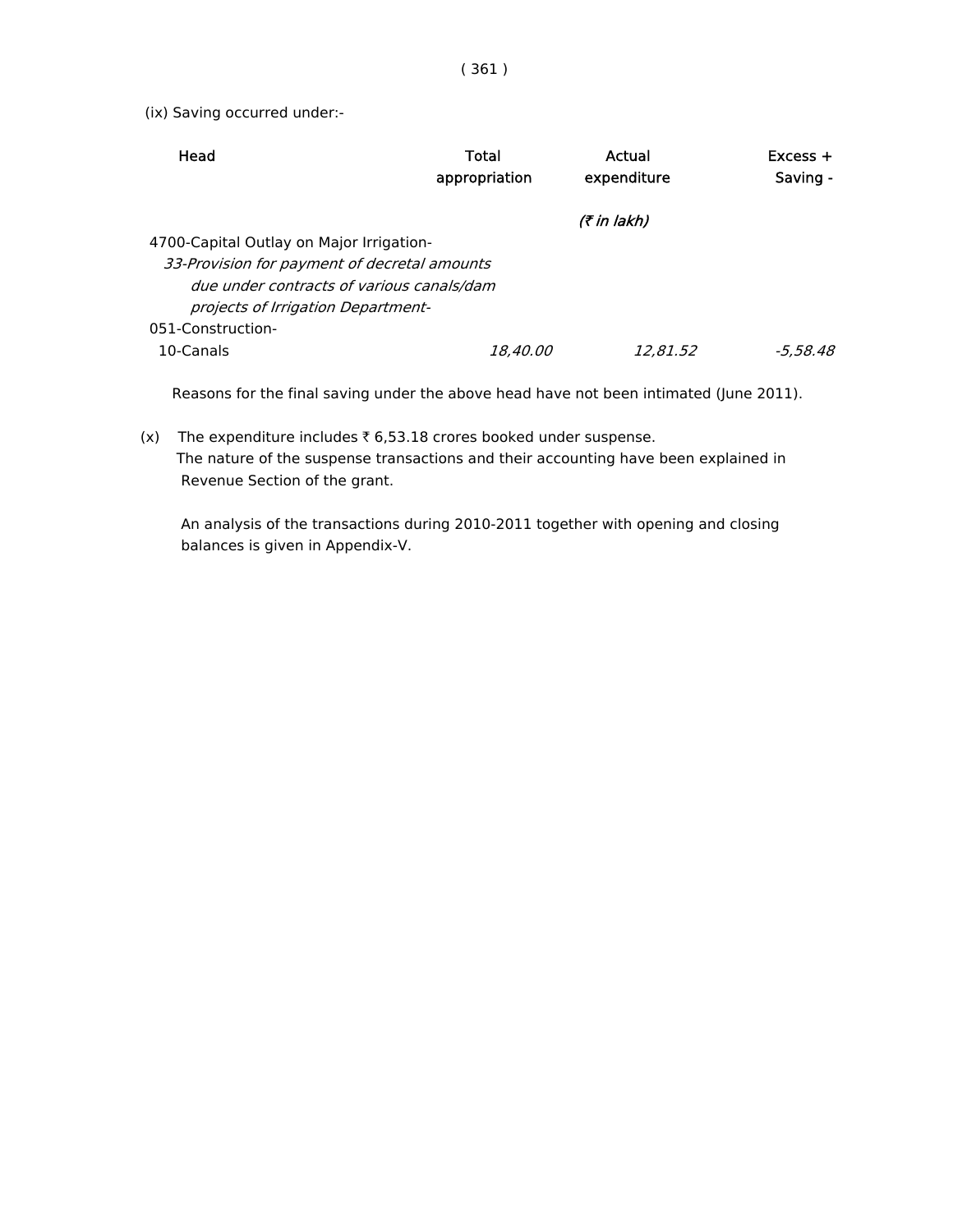( 362 )

| <b>Major Heads</b>                                                                        | <b>Total grant</b><br>or<br>appropriation | Actual<br>expenditure | Excess +<br>Saving -   |
|-------------------------------------------------------------------------------------------|-------------------------------------------|-----------------------|------------------------|
|                                                                                           |                                           | (₹ in thousand)       |                        |
| Revenue-                                                                                  |                                           |                       |                        |
| 2700-Major Irrigation and                                                                 |                                           |                       |                        |
| 2701-Medium Irrigation                                                                    |                                           |                       |                        |
| Voted-                                                                                    |                                           |                       |                        |
| Original<br>19,72,40,02                                                                   | 19,83,79,69                               | 19,69,09,07           | $-14,70,62$            |
| Supplementary<br>11,39,67                                                                 |                                           |                       |                        |
| Amount surrendered during the year                                                        |                                           |                       |                        |
| Charged-                                                                                  |                                           |                       |                        |
| Original<br><i>50,00</i>                                                                  |                                           |                       |                        |
|                                                                                           | 50,00                                     | 7,72                  | $-42,28$               |
| Supplementary                                                                             |                                           |                       |                        |
| Amount surrendered during the year                                                        |                                           |                       |                        |
| Capital-                                                                                  |                                           |                       |                        |
| 4701-Capital Outlay on Medium Irrigation                                                  |                                           |                       |                        |
| Voted-<br>Original                                                                        |                                           |                       |                        |
|                                                                                           |                                           | 6,15                  | $+6,15$                |
| Supplementary                                                                             |                                           |                       |                        |
| Amount surrendered during the year                                                        |                                           |                       |                        |
| <b>Notes and Comments-</b>                                                                |                                           |                       |                        |
| Revenue-                                                                                  |                                           |                       |                        |
| Voted-                                                                                    |                                           |                       |                        |
| (i) Actual expendure of ₹19,69,09.07 lakh includes ₹2.06 lakh pertaining to clearance of  |                                           |                       |                        |
| O.B. Suspense for the year 2009-10. Out of the final saving of ₹14,70.62 lakh,no          |                                           |                       |                        |
| amount could be anticipated for surrender.                                                |                                           |                       |                        |
| (ii)In view of the final saving of ₹14,70.62 lakh, the supplementary grant of             |                                           |                       |                        |
| ₹11,39.67 lakh obtained in August 2010 proved unnecessary.                                |                                           |                       |                        |
| (iii) Saving (partly counterbalanced by excess under other heads) occurred mainly under:- |                                           |                       |                        |
| Head                                                                                      | <b>Total grant</b>                        | Actual<br>expenditure | $Excess +$<br>Saving - |
|                                                                                           |                                           | (7 in lakh)           |                        |
| 2700-Major Irrigation-                                                                    |                                           |                       |                        |
| 32-Water Sector Restructuring project                                                     |                                           |                       |                        |
| (2nd Phase)(Commercial)-                                                                  |                                           |                       |                        |
| 800-Other Expenditure-                                                                    |                                           |                       |                        |
| 97-Externally Aided Schemes-                                                              |                                           |                       |                        |

S. 11,39.67 11,39.67 1,29.37 -10,10.30

# GRANT NO.95- IRRIGATION DEPARTMENT (ESTABLISHMENT)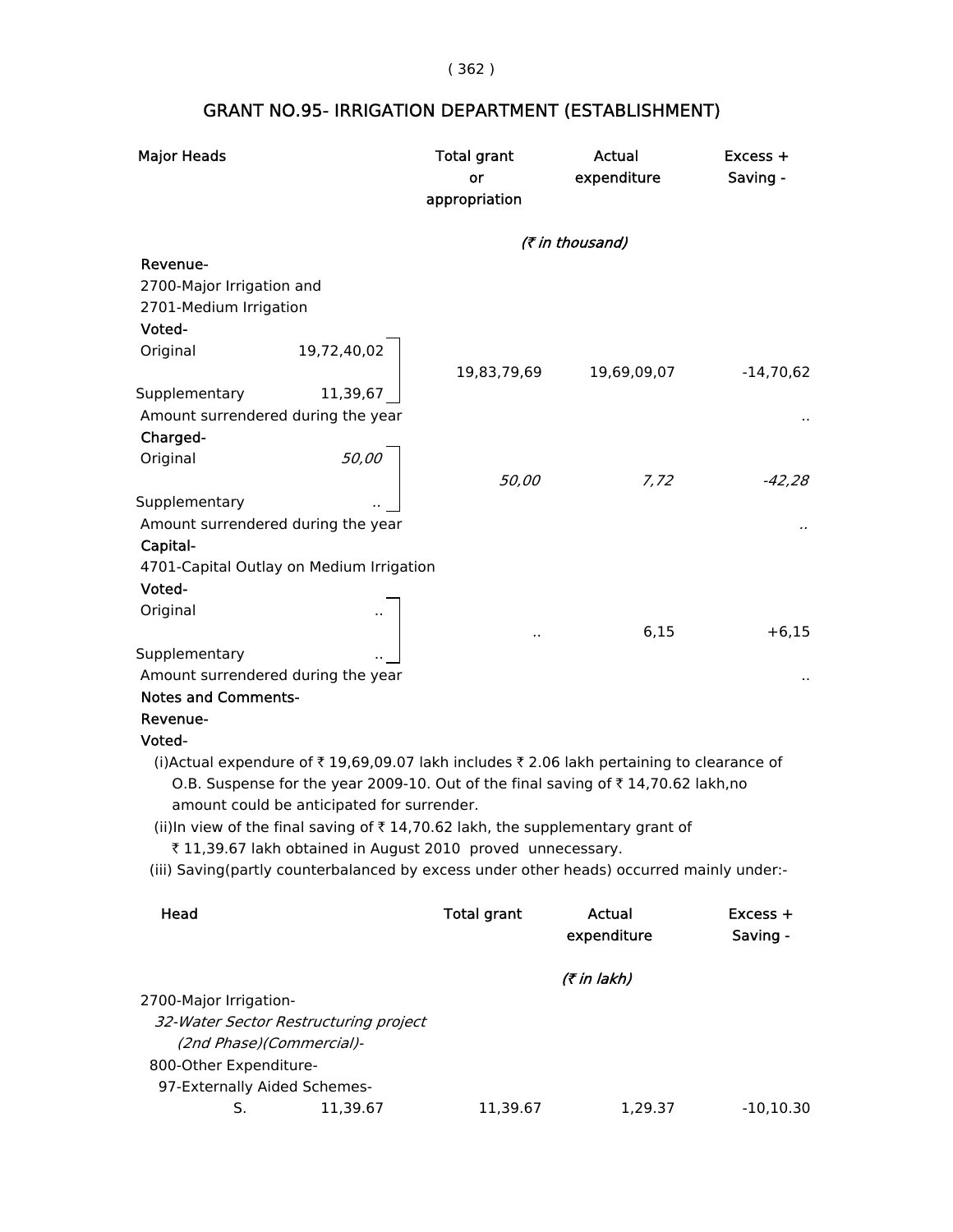| Head                                                                                       | <b>Total grant</b> | Actual<br>expenditure      | Excess +<br>Saving - |
|--------------------------------------------------------------------------------------------|--------------------|----------------------------|----------------------|
|                                                                                            |                    | (₹ in lakh)                |                      |
| 2701-Medium Irrigation-                                                                    |                    |                            |                      |
| 02-Medium Irrigation- Commercial-                                                          |                    |                            |                      |
| 001-Direction and Administration-                                                          |                    |                            |                      |
| 03-Direction                                                                               | 1,43,35.14         | 1,24,62.74                 | $-18,72.40$          |
| 09-Irrigation Development and                                                              |                    |                            |                      |
| <b>Control Commission</b>                                                                  | 25.56              | $\ddot{\phantom{1}}$       | $-25.56$             |
| 10-Toll free Call Centrre under                                                            |                    |                            |                      |
| Irrigation engineering                                                                     | 27.60              | 2.68                       | $-24.92$             |
| 800-Other Expenditure-                                                                     |                    |                            |                      |
| 03-Payment of Arrears                                                                      | 2,84,73.52         | 2,19,63.59                 | $-65,09.93$          |
| Reasons for the final saving under the above heads have not been intimated (June 2011).    |                    |                            |                      |
| (iv) Excess occurred mainly under:-                                                        |                    |                            |                      |
| 2701-Medium Irrigation-                                                                    |                    |                            |                      |
| 02-Medium Irrigation- Commercial-                                                          |                    |                            |                      |
| 001-Direction and Administration-                                                          |                    |                            |                      |
| 04-Working Establishment                                                                   | 15,03,77.94        | 15,49,63.17                | $+45,85.23$          |
| 05-Working Establishment (Lump                                                             |                    |                            |                      |
| sum provision for workcharged/                                                             |                    |                            |                      |
| daily wages staff and Workshop                                                             |                    |                            |                      |
| staff of Irrigation Department)                                                            | 40,00.00           | 73,85.21                   | $+33,85.21$          |
| 08-U.P. Water Management and                                                               |                    |                            |                      |
| <b>Regulation Commission</b>                                                               | 0.24               | 2.30                       | +2.06                |
| Reasons for the final excess under the above heads have not been intimated<br>(june 2011). |                    |                            |                      |
| Charged-                                                                                   |                    |                            |                      |
| (v)Out of the final saving of ₹42.28 lakh,no amount could be anticipated for surrender.    |                    |                            |                      |
| (vi) Saving occurred under:-                                                               |                    |                            |                      |
| Head                                                                                       | <b>Total</b>       | <b>Actual</b>              | $Excess +$           |
|                                                                                            | appropriation      | expenditure<br>(₹ in lakh) | Saving -             |
| 2701- Medium Irrigation-                                                                   |                    |                            |                      |
| 02-Medium Irrigation- Commercial-                                                          |                    |                            |                      |
| 001-Direction and Administration-                                                          |                    |                            |                      |
| 04-Working Establishment                                                                   | <i>50.00</i>       | 7.72                       | -42.28               |
| Reasons for the final saving under the above head have not been intimated (June 2011).     |                    |                            |                      |

# ( 363 )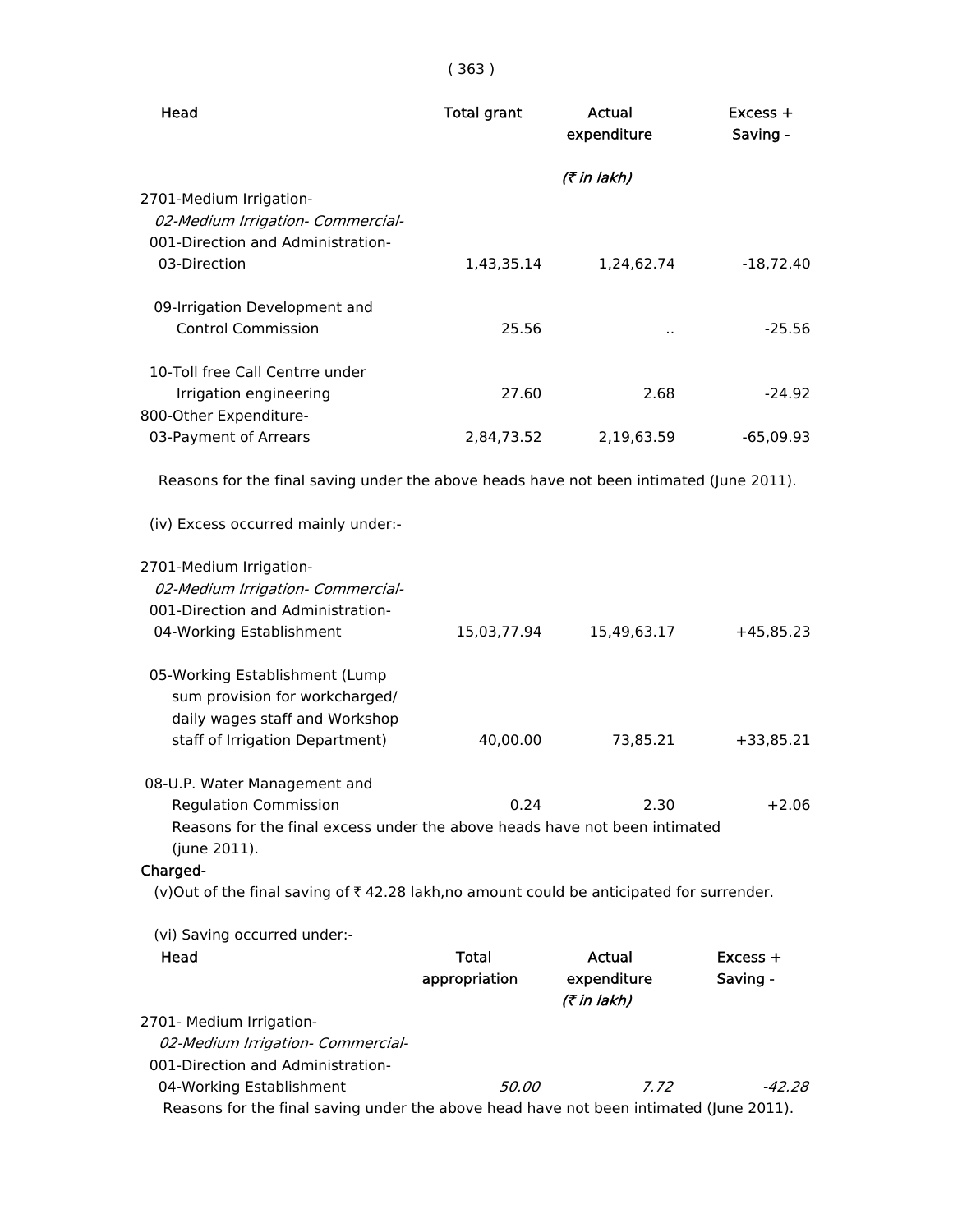## Capital-

## Voted-

(vii)Actual expenditure of  $\bar{\tau}$  6.15 lakh represents the clearance of suspense for the 2009-10. (viii)Excess occurred mainly under:-

| Head                                                                       | Total grant | Actual<br>expenditure |      | $Excess +$<br>Saving - |         |
|----------------------------------------------------------------------------|-------------|-----------------------|------|------------------------|---------|
|                                                                            |             | <i>(₹ in lakh)</i>    |      |                        |         |
| 4701-Capital Outlay on Medium Irrigation-                                  |             |                       |      |                        |         |
| 02-Medium Irrigation- Commercial-                                          |             |                       |      |                        |         |
| 001-Direction and Administration-                                          |             |                       |      |                        |         |
| 03-Direction                                                               | $\cdots$    |                       | 3.25 |                        | $+3.25$ |
| Actual expenditure pertains to clearance of suspense for the year 2009-10. |             |                       |      |                        |         |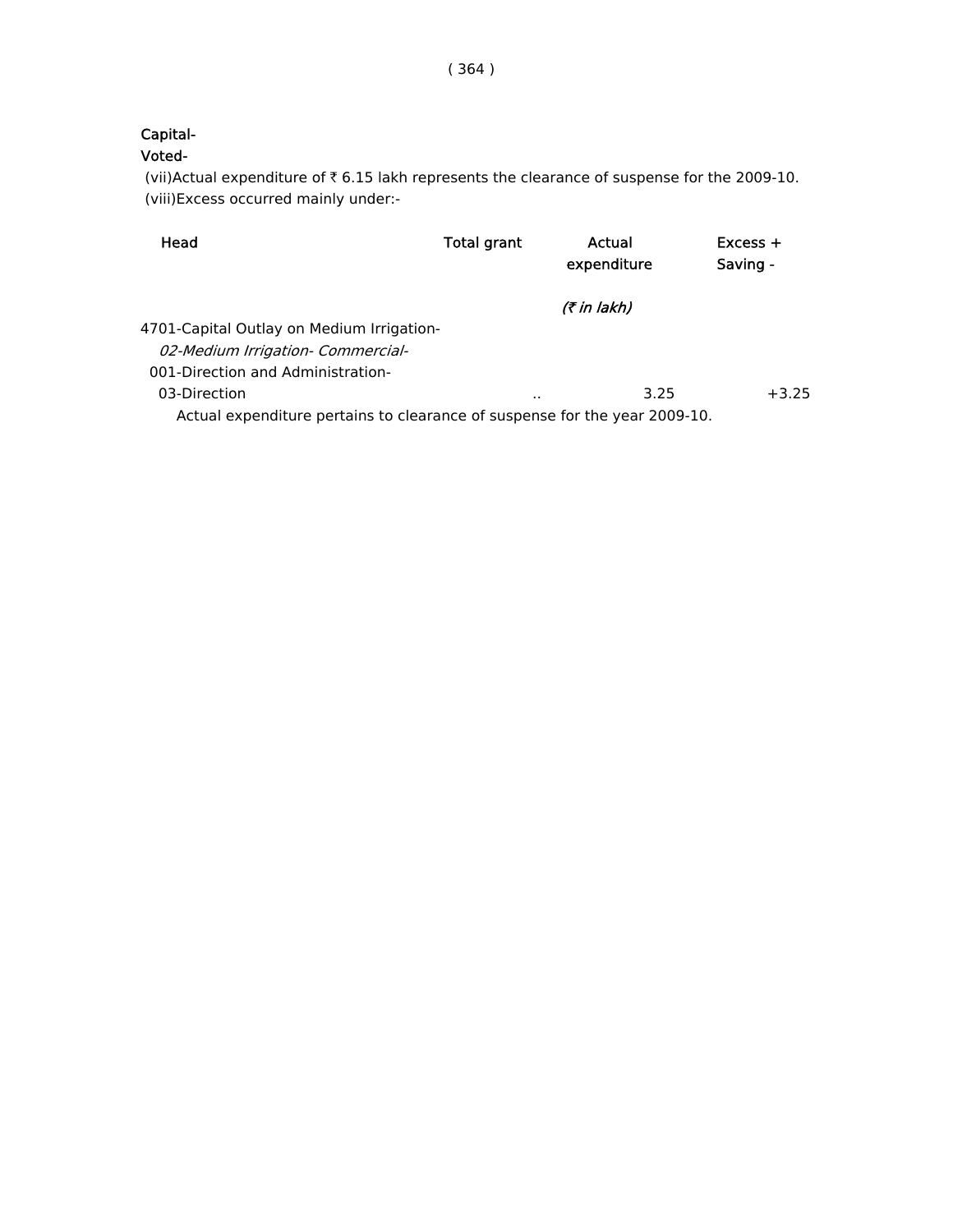## (365)

#### APPENDIX - I

#### (Reference: Summary of Appropriation Accounts on page 15)

 Expenditure met out of advances from the Contingency Fund sanctioned during 2010-11 but not recouped to the Fund till the close of the year.

| SI.<br>No. | <b>Number and Name</b><br>of grant                                | <b>Major Head</b><br>of Account       | <b>Expenditure from</b><br>the advance | <b>Date of Sanction</b><br>of advance |
|------------|-------------------------------------------------------------------|---------------------------------------|----------------------------------------|---------------------------------------|
|            |                                                                   |                                       | (₹in thousand)                         |                                       |
| 1.         | 26-Home Department<br>(Police)                                    | 2055-Police                           | 44535                                  | March, 2011                           |
|            |                                                                   | 4055-Capital Outlay<br>on Police      | 33300                                  | October, 2010                         |
| 2.         | 50-Revenue<br>Department (District<br>Administration)             | 2053-District<br>Administration       | 106                                    | March, 2011                           |
| 3.         | 59-Public Works<br>Department<br>(Estate Directorate)             | 4216-Capital Outlay<br>on Housing     | 201260                                 | March, 2011                           |
| 4.         | 89-Institutional<br><b>Finance Department</b><br>(Commercial Tax) | 2040-Taxes on Sales.<br>Trade etc.    | 118631                                 | February ,2011                        |
|            |                                                                   | 4059-Capital Outlay on<br>PublicWorks | 1200                                   | February ,2011                        |
|            |                                                                   | <b>Total</b>                          | 399032                                 |                                       |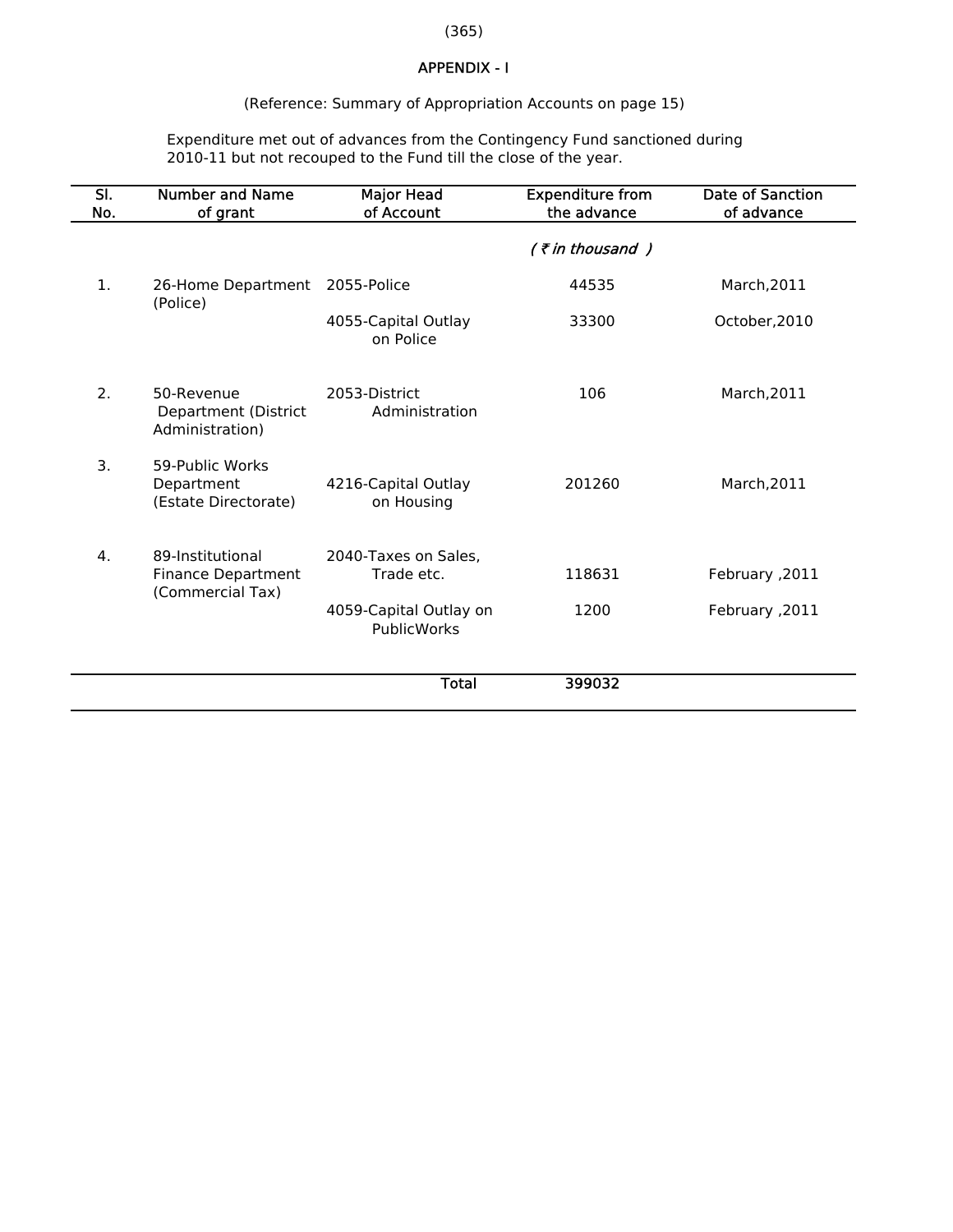### APPENDIX - II

( Reference : Table at Page- 15 )

Statement showing Grantwise details of estimates and actuals in respect of recoveries adjusted in the accounts in reduction of expenditure.

| <b>Serial</b><br><b>Number</b> | Number and name of grant<br>or appropriation                                                                        | <b>Budget</b><br><b>Estimates</b> | <b>Actuals</b>        | <b>Actuals compared</b><br>with Budget<br><b>Estimates</b><br>More+<br>Less - |
|--------------------------------|---------------------------------------------------------------------------------------------------------------------|-----------------------------------|-----------------------|-------------------------------------------------------------------------------|
| (1)                            | (2)                                                                                                                 | (3)                               | (4)                   | (5)                                                                           |
|                                |                                                                                                                     |                                   | (₹in thousand)        |                                                                               |
| 1.                             | 2- Housing Department<br>Capital-<br>Voted                                                                          |                                   | 13,77                 | $+13,77$                                                                      |
| 2.                             | 3- Industries Department (Small<br>Industry and Export Promotion)<br>Capital-                                       |                                   |                       |                                                                               |
| 3.                             | Voted<br>9- Power Department<br>Capital-<br>Voted                                                                   | Ω.<br>2,84,00,00                  | 2,39,64<br>2,84,00,00 | $+2,39,64$                                                                    |
| 4.                             | 10- Agriculture and Other Allied<br>Departments (Horticultural<br>and Sericulture Development)<br>Capital-<br>Voted | 2,10,00                           | 8,86,04               | $+6,76,04$                                                                    |
| 5.                             | 11- Agriculture and Other Allied<br>Departments (Agriculture)<br>Capital-<br>Voted                                  | 2,41,71,03                        | 2,89,66,19            | $+47,95,16$                                                                   |
| 6.                             | 12- Agriculture and Other Allied<br>Departments (Land Development<br>and Water Resources)<br>Capital-<br>Voted      | Ω.                                | 55                    | $+55$                                                                         |
| 7.                             | 13- Agriculture and Other Allied<br>Departments (Rural Development)<br>Capital-<br>Voted                            | $\ddot{\phantom{a}}$              | 4,69,61               | $+4,69,61$                                                                    |
| 8.                             | 14- Agriculture and Other Allied<br>Departments (Panchayti Raj)<br>Capital-<br>Voted                                |                                   | 22                    | $+22$                                                                         |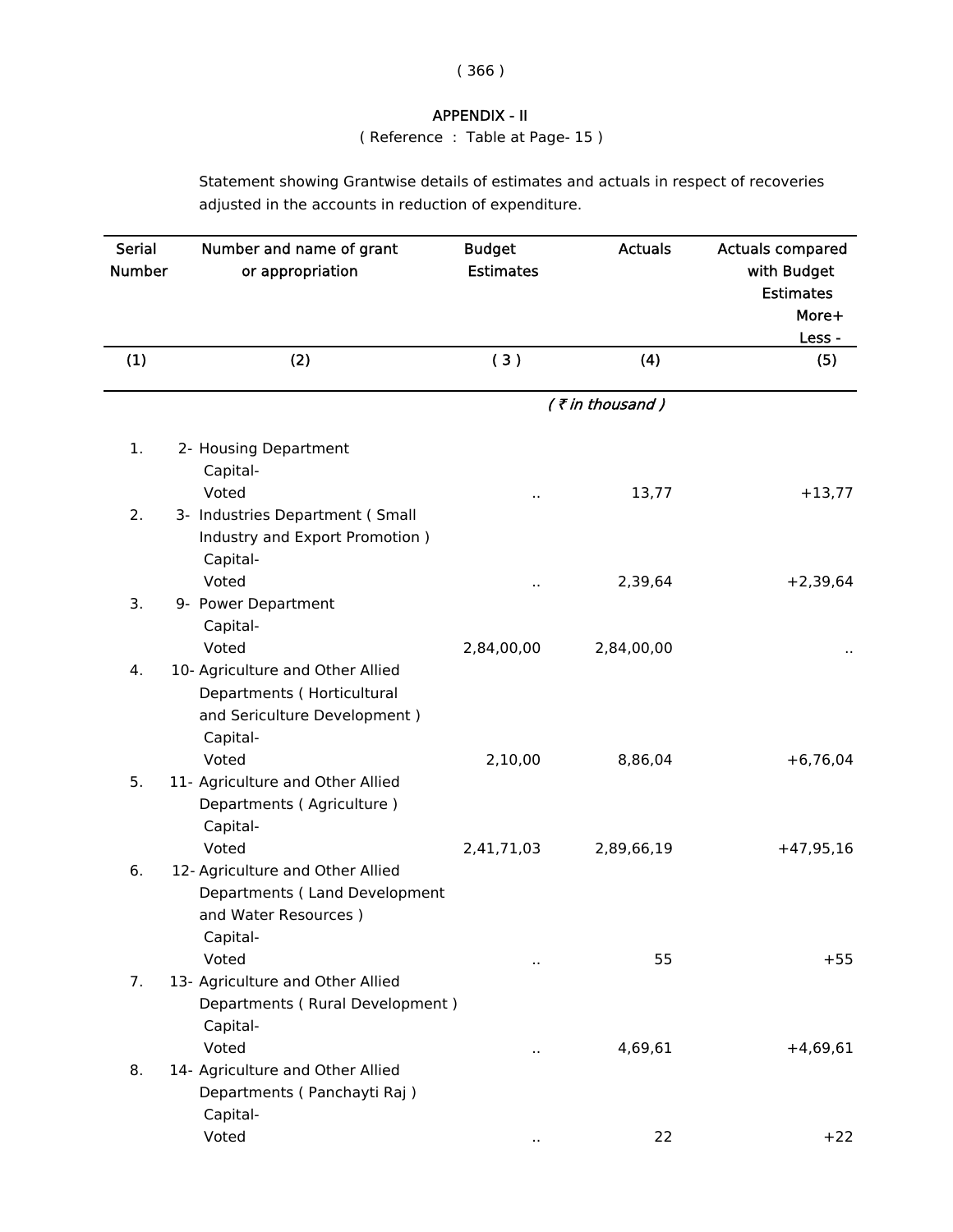|   | I<br>× |    |
|---|--------|----|
| × |        | ×. |

| <b>Serial</b><br><b>Number</b> | Number and name of grant<br>or appropriation | <b>Budget</b><br><b>Estimates</b> | <b>Actuals</b> | <b>Actuals compared</b><br>with Budget<br><b>Estimates</b><br>More+ |
|--------------------------------|----------------------------------------------|-----------------------------------|----------------|---------------------------------------------------------------------|
| (1)                            | (2)                                          | (3)                               | (4)            | Less -<br>(5)                                                       |
|                                |                                              |                                   | (₹in thousand) |                                                                     |
|                                |                                              |                                   |                |                                                                     |
| 9.                             | 15- Agriculture and Other allied             |                                   |                |                                                                     |
|                                | Departments (Animal Husbandry)               |                                   |                |                                                                     |
|                                | Capital-                                     |                                   |                |                                                                     |
|                                | Voted                                        |                                   | 36,00          | $+36,00$                                                            |
| 10.                            | 18- Agriculture and Other Allied             |                                   |                |                                                                     |
|                                | Departments (Co-operative)<br>Capital-       |                                   |                |                                                                     |
|                                | Voted                                        |                                   | 24,19,89       | $+24,19,89$                                                         |
| 11.                            | 21- Food and Civil Supplies                  |                                   |                |                                                                     |
|                                | Department                                   |                                   |                |                                                                     |
|                                | Capital-                                     |                                   |                |                                                                     |
|                                | Voted                                        | 1,18,11,58,41                     | 82,24,26,44    | $-35,87,31,97$                                                      |
|                                | Charged                                      | 3,62,00,00                        |                | $-3,62,00,00$                                                       |
| 12.                            | 24- Cane Development                         |                                   |                |                                                                     |
|                                | Department (Sugar Industry)                  |                                   |                |                                                                     |
|                                | Revenue-                                     |                                   |                |                                                                     |
|                                | Voted                                        | 35,00,00                          |                | $-35,00,00$                                                         |
| 13.                            | 25- Home Department (Jails)                  |                                   |                |                                                                     |
|                                | Revenue-                                     |                                   |                |                                                                     |
|                                | Voted                                        | 4,00                              | 4,00           |                                                                     |
|                                | Capital-                                     |                                   |                |                                                                     |
|                                | Voted                                        | μ.                                | 2,26,96        | $+2,26,96$                                                          |
| 14.                            | 26- Home Department (Police)                 |                                   |                |                                                                     |
|                                | Capital-                                     |                                   |                |                                                                     |
|                                | Voted                                        | .,                                | 2,23,28        | $+2,23,28$                                                          |
| 15.                            | 31- Medical Department (Medical              |                                   |                |                                                                     |
|                                | <b>Education and Training )</b>              |                                   |                |                                                                     |
|                                | Capital-<br>Voted                            |                                   | 9,50,00        | $+9,50,00$                                                          |
| 16.                            | 32- Medical Department (Allopathy)           | Ω,                                |                |                                                                     |
|                                | Capital-                                     |                                   |                |                                                                     |
|                                | Voted                                        |                                   | 19             | $+19$                                                               |
| 17.                            | 37- Urban Development Department             | .,                                |                |                                                                     |
|                                | Capital-                                     |                                   |                |                                                                     |
|                                | Voted                                        | 2,92,51,20                        | 3,40,24,01     | $+47,72,81$                                                         |
| 18.                            | 38- Civil Aviation Department                |                                   |                |                                                                     |
|                                | Capital-                                     |                                   |                |                                                                     |
|                                | Voted                                        |                                   | 5,70,53        | $+5,70,53$                                                          |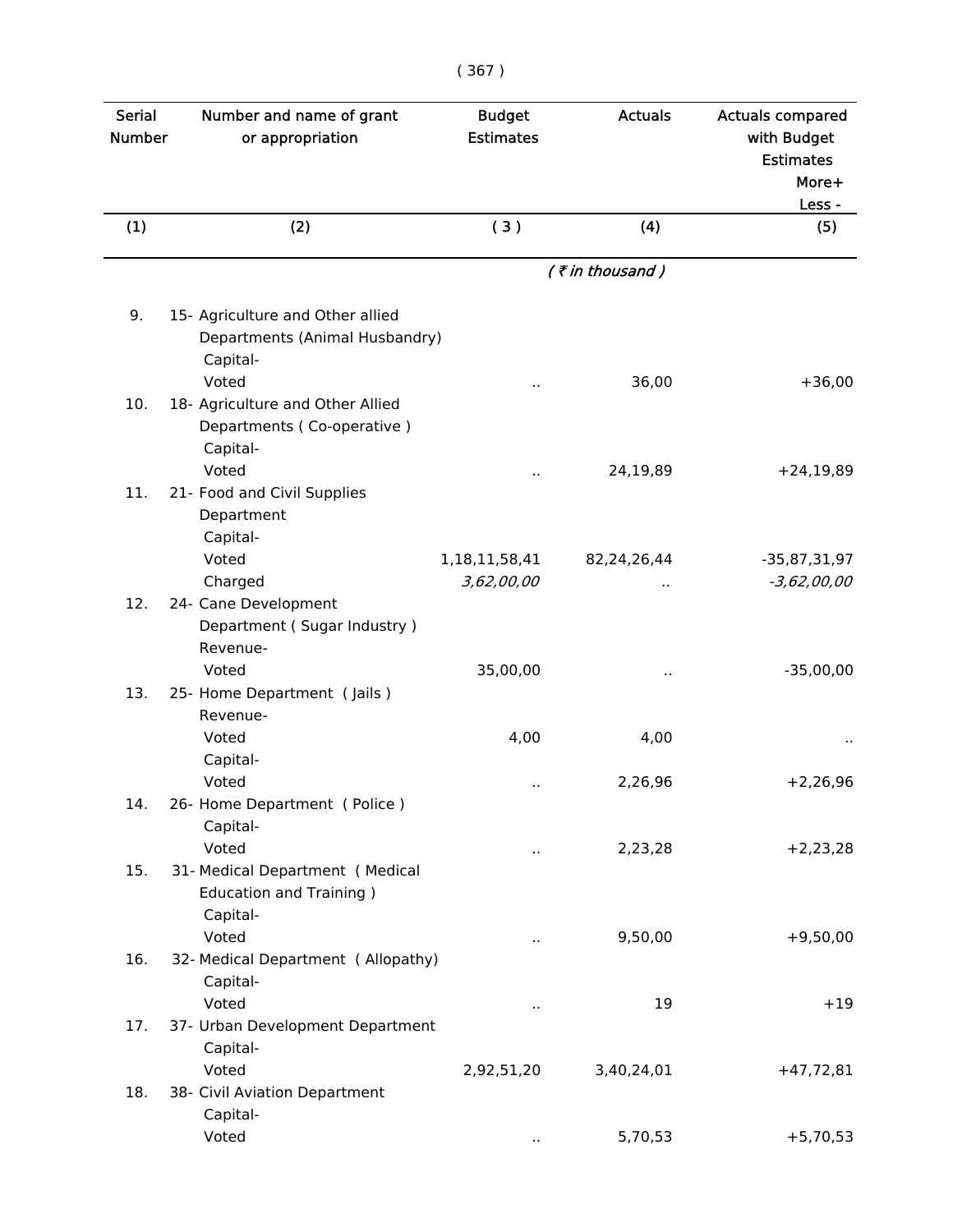| × | ×. |
|---|----|

| <b>Serial</b><br><b>Number</b> | Number and name of grant<br>or appropriation                                       | <b>Budget</b><br><b>Estimates</b> | <b>Actuals</b>     | <b>Actuals compared</b><br>with Budget<br><b>Estimates</b><br>More+ |
|--------------------------------|------------------------------------------------------------------------------------|-----------------------------------|--------------------|---------------------------------------------------------------------|
| (1)                            | (2)                                                                                | (3)                               | (4)                | Less -<br>(5)                                                       |
|                                |                                                                                    |                                   | $($ ₹ in thousand) |                                                                     |
| 19.                            | 39- Language Department                                                            |                                   |                    |                                                                     |
|                                | Revenue-                                                                           |                                   |                    |                                                                     |
|                                | Voted                                                                              | 40,00                             |                    | $-40,00$                                                            |
| 20.                            | 40- Planning Department<br>Capital-                                                |                                   |                    |                                                                     |
|                                | Voted                                                                              |                                   | 4,71,88            | $+4,71,88$                                                          |
| 21.                            | 44- Tourism Department<br>Capital-                                                 |                                   |                    |                                                                     |
|                                | Voted                                                                              | 1,56,00,00                        | 4,15,18            | $-1,51,84,82$                                                       |
| 22.                            | 47- Technical Education Department<br>Capital-                                     |                                   |                    |                                                                     |
|                                | Voted                                                                              |                                   | 3,73,10            | $+3,73,10$                                                          |
| 23.                            | 50- Revenue Department<br>(District Administration)<br>Capital-                    |                                   |                    |                                                                     |
|                                | Voted                                                                              |                                   | 1,18,40            | $+1,18,40$                                                          |
| 24.                            | 51- Revenue Department<br>(Relief on account of Natural<br>Calamities)<br>Revenue- |                                   |                    |                                                                     |
|                                | Voted                                                                              | 3,32,75,00                        | 5,30,21,37         | $+1,97,46,37$                                                       |
|                                | Capital-                                                                           |                                   |                    |                                                                     |
|                                | Voted                                                                              | 10,00,00                          | Ω,                 | $-10,00,00$                                                         |
| 25.                            | 55- Public Works Department<br>(Buildings)<br>Capital-                             |                                   |                    |                                                                     |
|                                | Voted                                                                              |                                   | 1,54,48,71         | $+1,54,48,71$                                                       |
| 26.                            | 56- Public Works Department<br>(Special Area Programme)<br>Capital-                |                                   |                    |                                                                     |
|                                | Voted                                                                              |                                   | 1,42,21            | $+1,42,21$                                                          |
| 27.                            | 58- Public Works Department<br>(Communications-Roads)<br>Capital-                  |                                   |                    |                                                                     |
|                                | Voted                                                                              | 2,86,48,81                        | 15,78,90,54        | $+12,92,41,73$                                                      |
| 28.                            | 72- Education Department<br>(Secondary Education)<br>Capital-                      |                                   |                    |                                                                     |
|                                | Voted                                                                              |                                   | 1,14               | $+1,14$                                                             |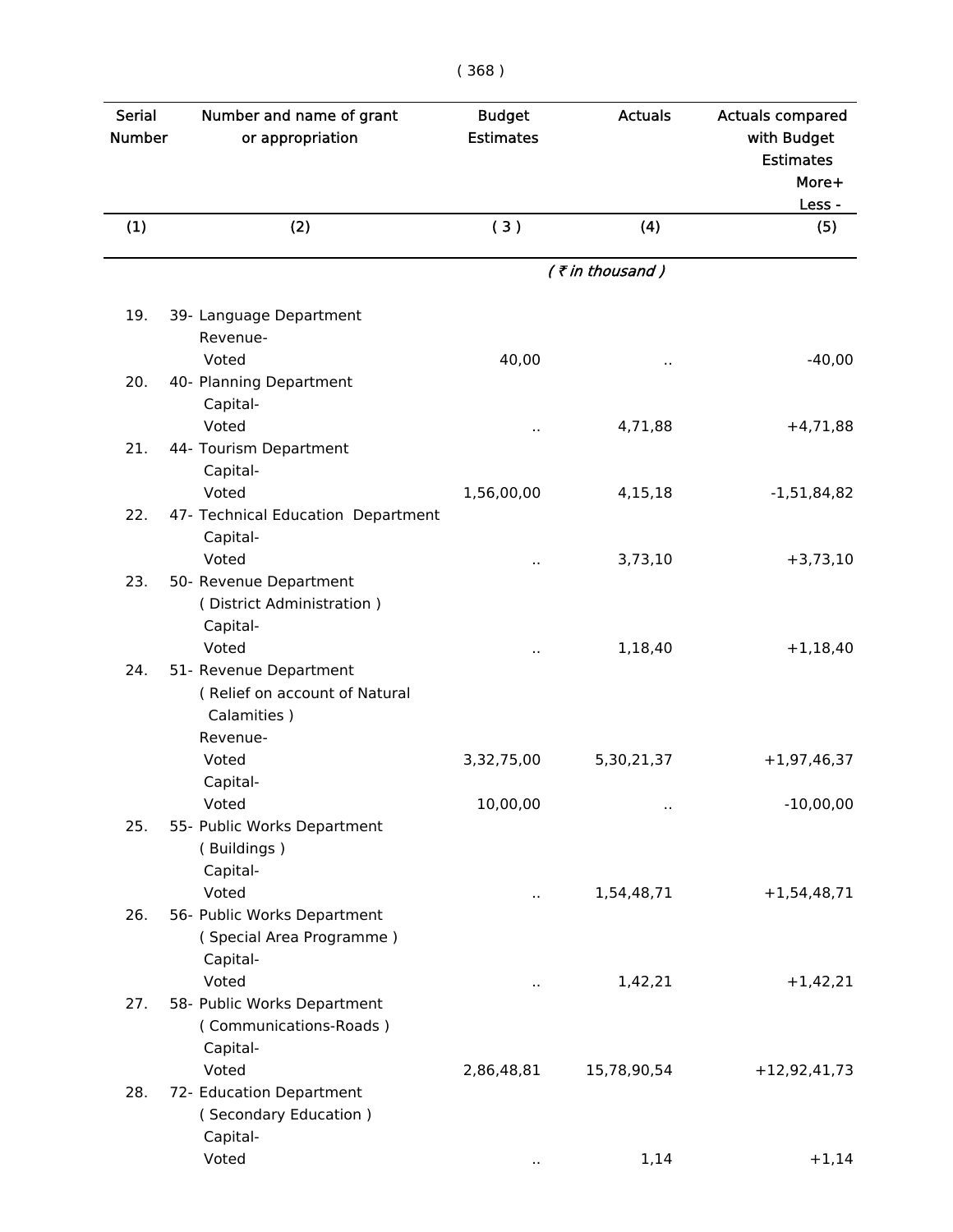| Serial<br><b>Number</b> | Number and name of grant<br>or appropriation                                                          | <b>Budget</b><br><b>Estimates</b> | <b>Actuals</b> | <b>Actuals compared</b><br>with Budget<br><b>Estimates</b><br>More+ |  |
|-------------------------|-------------------------------------------------------------------------------------------------------|-----------------------------------|----------------|---------------------------------------------------------------------|--|
| (1)                     | (2)                                                                                                   | (3)                               | (4)            | Less -<br>(5)                                                       |  |
|                         |                                                                                                       |                                   | (₹in thousand) |                                                                     |  |
| 29.                     | 73- Education Department<br>(Higher Education)<br>Revenue-<br>Voted                                   | 20,00                             |                | $-20,00$                                                            |  |
| 30.                     | 83- Social Welfare Department<br>(Special Component plan for<br><b>Scheduled Castes</b> )<br>Capital- |                                   |                |                                                                     |  |
| 31.                     | Voted<br>94- Irrigation Department<br>(Works)<br>Revenue-                                             | $\ddot{\phantom{a}}$              | 46,09,53       | $+46,09,53$                                                         |  |
|                         | Voted<br>Capital-                                                                                     | $\ddot{\phantom{a}}$              | 61,02,93       | $+61,02,93$                                                         |  |
|                         | Voted                                                                                                 |                                   | 6,59,52,85     | $+6,59,52,85$                                                       |  |
| <b>TOTAL -</b>          | Revenue-                                                                                              |                                   |                |                                                                     |  |

|                      | <b>Voted</b> | 3,68,39,00    | 5,91,28,30    | $+2,22,89,30$  |
|----------------------|--------------|---------------|---------------|----------------|
|                      | Charged      | $\bullet$     | $\bullet$     | $\pmb{\pi}$    |
|                      | Capital-     |               |               |                |
|                      | Voted        | 1,30,84,39,45 | 1,16,52,76,86 | $-14,31,62,59$ |
|                      | Charged      | 3,62,00,00    | $\bullet$     | -3,62,00,00    |
| <b>GRAND TOTAL -</b> |              |               |               |                |
|                      | Revenue-     | 3,68,39,00    | 5,91,28,30    | $+2,22,89,30$  |
|                      | Capital-     | 1,34,46,39,45 | 1,16,52,76,86 | $-17,93,62,59$ |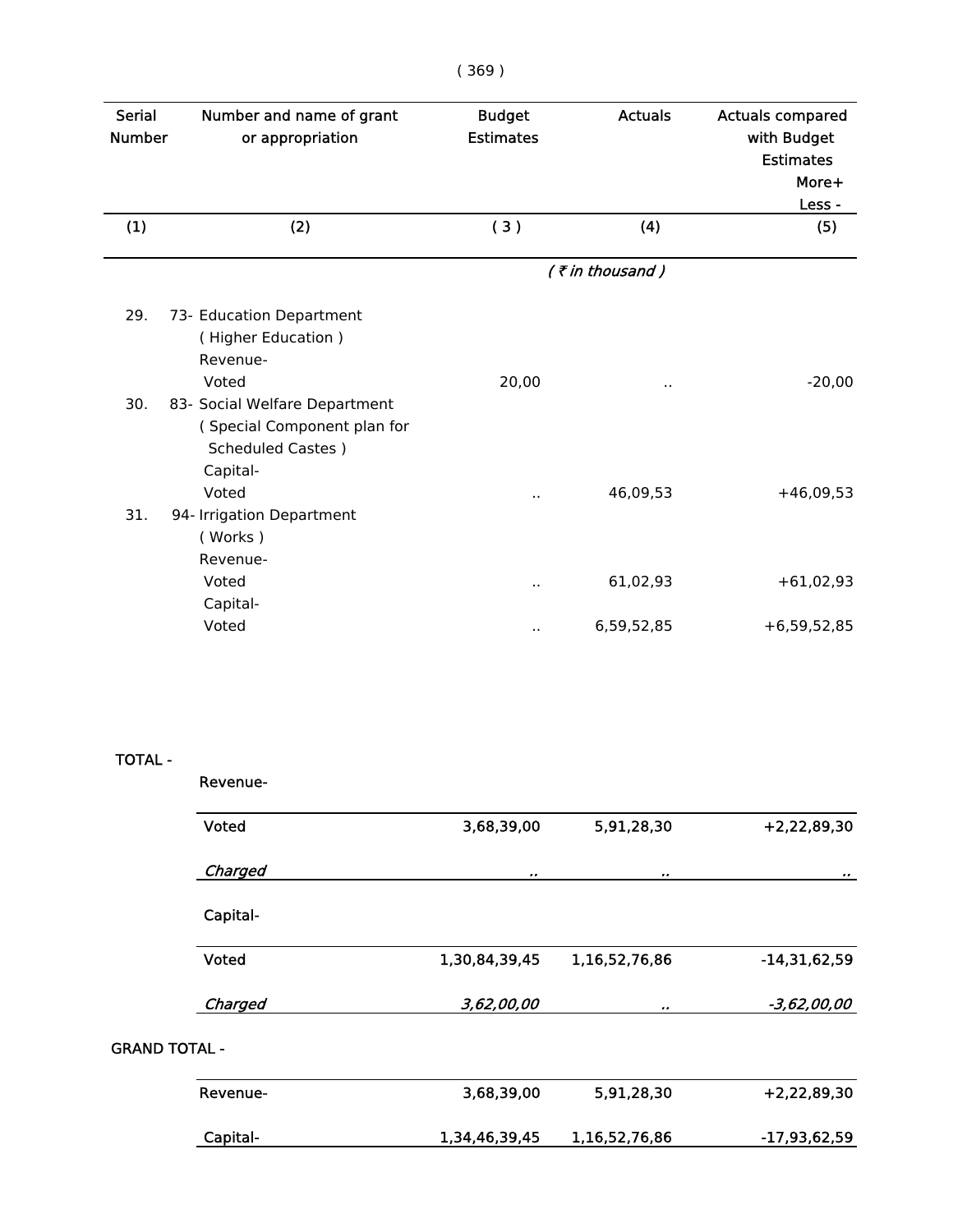( 370 )

# APPENDIX - III

[ Reference : Comment ( iv ), Page 352 ]

# Suspense transactions-Grant no. 94-IRRIGATION DEPARTMENT (Works)-Revenue Portion

| Head                                             | Opening<br>balance on<br>1st April 2010<br>$(Debit +)$<br>(Credit -) | <b>Debit</b> | Credit         | <b>Net</b> | Closing<br>balance on<br><b>31st March 2011</b><br>$(Debit +)$<br>(Credit -) |
|--------------------------------------------------|----------------------------------------------------------------------|--------------|----------------|------------|------------------------------------------------------------------------------|
|                                                  |                                                                      |              | $($ ₹ in lakh) |            |                                                                              |
| 2700-Major Irrigation-<br><b>Suspense Stock</b>  | $+94.66$                                                             | 26,61.31     | 25,13.83       | $+1,47.48$ | $+2,42.14$                                                                   |
| <b>Miscellaneous Works</b><br>Advances           | $+12,41.73$                                                          | 18,42.68     | 18,05.85       | $+36.83$   | $+12,78.56$                                                                  |
| <b>Total</b>                                     | $+13,36.39$                                                          | 45,03.99     | 43,19.68       | $+1,84.31$ | $+15,20.70$                                                                  |
| 2701-Medium Irrigation-<br><b>Suspense Stock</b> | $+4760.76$                                                           | 8,43.09      | 7,87.05        | $+56.04$   | $+48,46.80$                                                                  |
| <b>Miscellaneous Works</b><br>Advances           | $-26, 13.17$                                                         | 7,35.76      | 7,00.83        | $+34.93$   | $-25,78.24$                                                                  |
| Workshop<br>Suspense                             | $+18,07.32$                                                          |              |                |            | $+18,07.32$                                                                  |
| <b>Total</b>                                     | $+39,54.91$                                                          | 15,78.85     | 14,87.88       | $+90.97$   | 40,45.88                                                                     |
| 2702-Minor Irrigation-<br><b>Suspense Stock</b>  | 8,95.72                                                              | 2,94.16      | 2,51.73        | $+42.43$   | $+9,38.15$                                                                   |
| <b>Miscellaneous Works</b><br>Advances           | 50,81.51                                                             | 55.11        | 43.64          | $+11.47$   | $+50,92.58$                                                                  |
| Workshop<br>Suspense                             | $-1,77.26$                                                           |              |                |            | $-1,77.26$                                                                   |
| <b>Total</b>                                     | $+57,99.97$                                                          | 3,49.27      | 2,95.37        | $+53.90$   | $+58,53.87$                                                                  |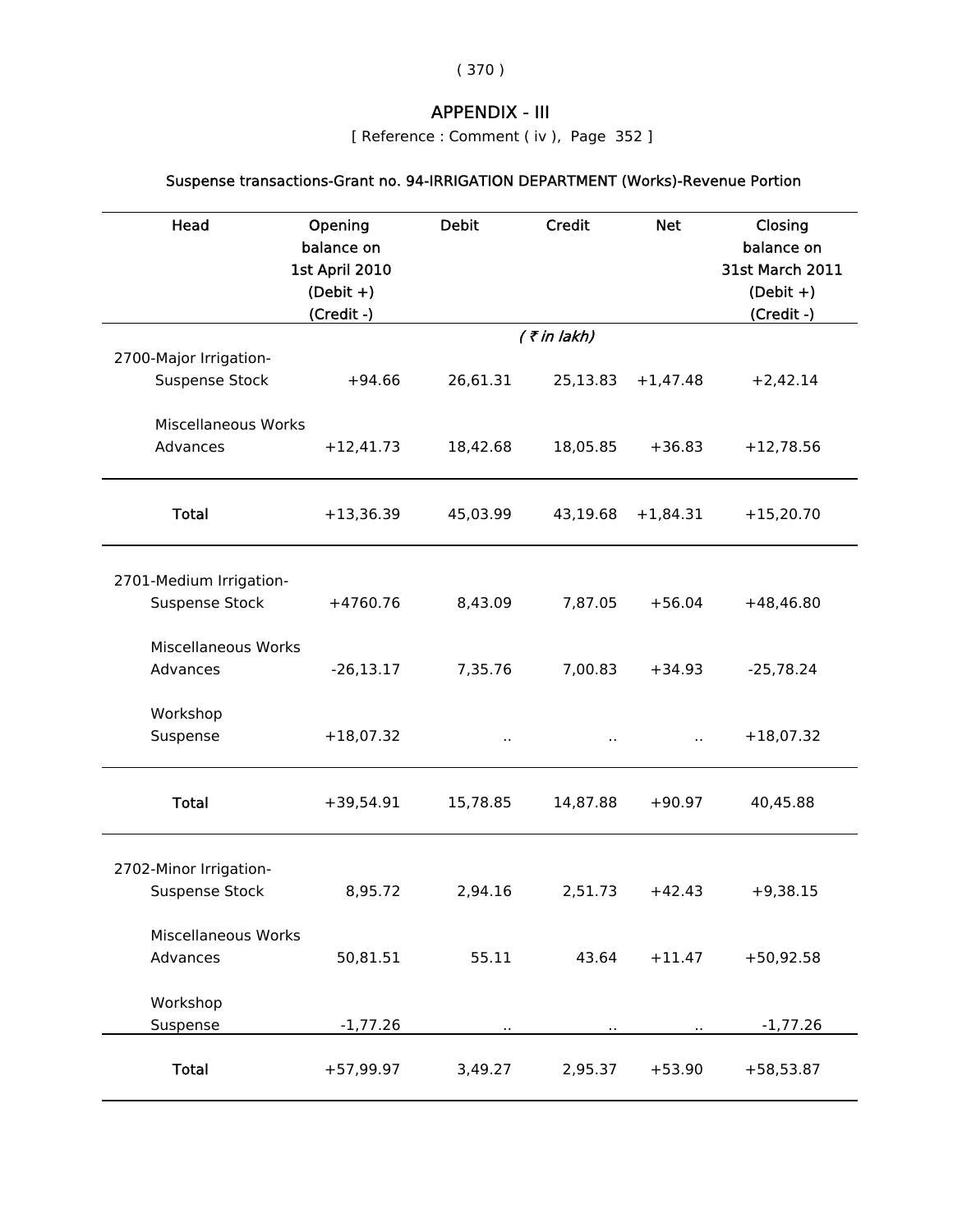## ( 371 )

# APPENDIX - IV

[ Reference : Comment ( iv ), Page 352 ]

# Direction and Administration and Machinery and Equipment Charges 2010-2011

| SI.<br>No.   | <b>Head of Account</b>  | Works Outlay on which<br>distribution is based |                         | <b>Direction and</b><br><b>Administration Charges</b><br>excluding pensionery<br>charges |                      | Machinery and<br>Equipment<br>Charges |                      |
|--------------|-------------------------|------------------------------------------------|-------------------------|------------------------------------------------------------------------------------------|----------------------|---------------------------------------|----------------------|
|              |                         | Grant                                          | <b>Actuals</b>          | Grant                                                                                    | <b>Actuals</b>       |                                       | Grant Actuals        |
| $\mathbf{1}$ | $\overline{2}$          | 3                                              | $\overline{\mathbf{4}}$ | 5                                                                                        | $6\phantom{1}$       | $\overline{7}$                        | 8                    |
|              |                         |                                                |                         | $($ ₹ in lakh)                                                                           |                      |                                       |                      |
|              | Irrigation-             |                                                |                         |                                                                                          |                      |                                       |                      |
| 1.           | 2700-Major Irrigation-  |                                                |                         |                                                                                          |                      |                                       |                      |
|              | Voted                   | 2,95,15                                        | 3,13,52                 |                                                                                          |                      |                                       |                      |
| 2.           | 2701-Medium Irrigation- |                                                |                         |                                                                                          |                      |                                       |                      |
|              | Voted                   | 7,87,88                                        | 4,80,52                 | 16,87,67                                                                                 | 17,48,16             | 12                                    | 12                   |
|              | Charged                 |                                                |                         | 50                                                                                       | 8                    | Ω.                                    | $\ddot{\phantom{0}}$ |
| 3.           | 2702-Minor Irrigation-  |                                                |                         |                                                                                          |                      |                                       |                      |
|              | Voted                   | 5,82,48                                        | 6,44,03                 | Ω,                                                                                       | $\ddot{\phantom{a}}$ | 3                                     |                      |
| 4.           | 2711-Flood Control and  |                                                |                         |                                                                                          |                      |                                       |                      |
|              | Drainage-               |                                                |                         |                                                                                          |                      |                                       |                      |
|              | Voted                   | 45,38                                          | 45,28                   | Ω.                                                                                       | $\ddot{\phantom{a}}$ |                                       |                      |
| 5.           | 4700-Capital Outlay on  |                                                |                         |                                                                                          |                      |                                       |                      |
|              | Major Irrigation-       |                                                |                         |                                                                                          |                      |                                       |                      |
|              | Voted                   | 28,31,40                                       | 15,93,06                |                                                                                          | $\ddot{\phantom{a}}$ | 20,87                                 | 7,71                 |
|              | Charged                 | 18,40                                          | 12,82                   |                                                                                          |                      |                                       | $\cdot$ .            |
| 6.           | 4701-Capital Outlay on  |                                                |                         |                                                                                          |                      |                                       |                      |
|              | Medium Irrigation-      |                                                |                         |                                                                                          |                      |                                       |                      |
|              | Voted                   | 3,47,06                                        | 3,41,03                 | 2,78,93                                                                                  | 6                    | 78                                    | 74                   |
| 7.           | 4702-Capital Outlay on  |                                                |                         |                                                                                          |                      |                                       |                      |
|              | Minor Irrigation-       |                                                |                         |                                                                                          |                      |                                       |                      |
|              | Voted                   | 3,40,82                                        | 5,57,62                 | $\cdot$ .                                                                                | $\ddot{\phantom{1}}$ | $\cdot$                               |                      |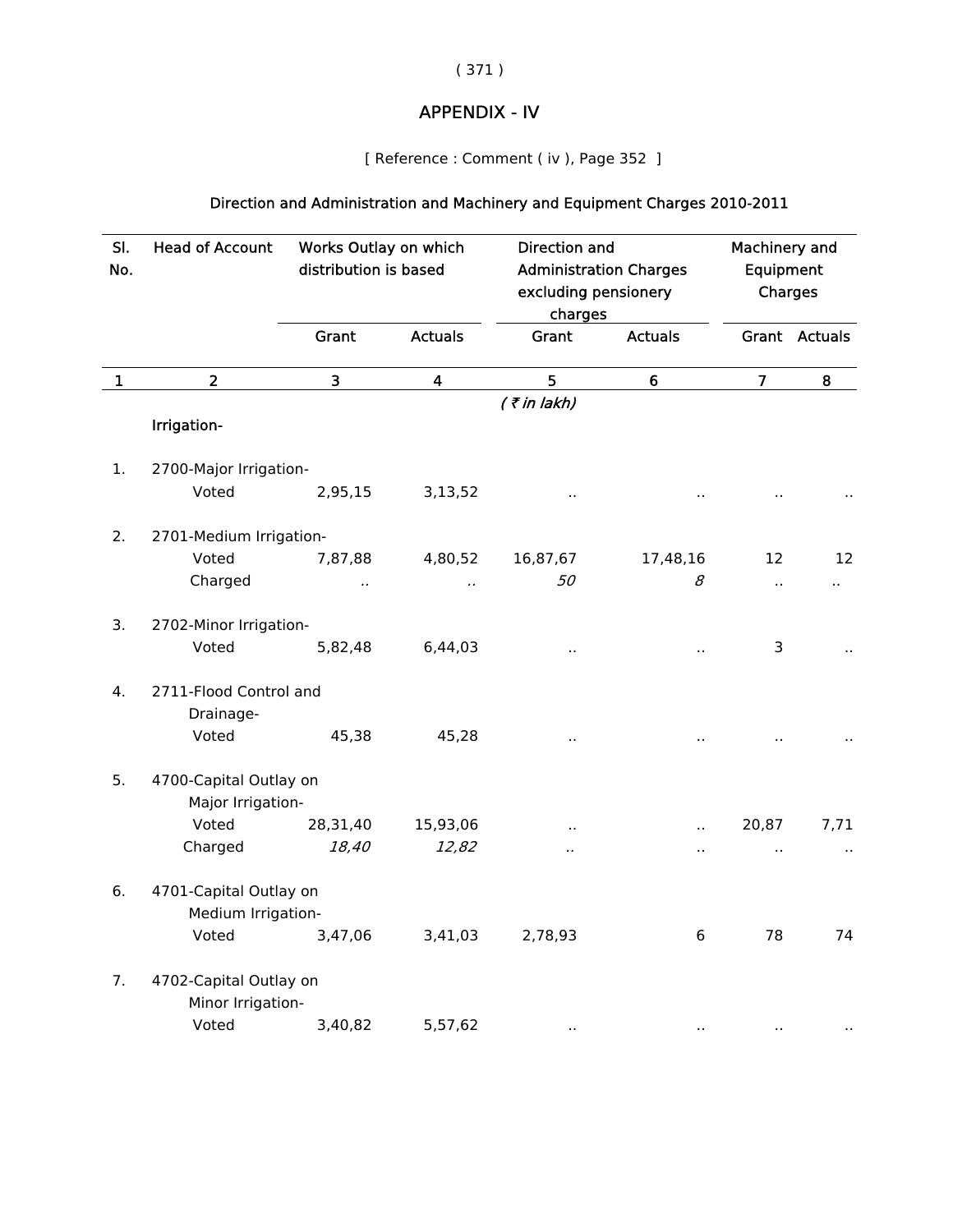# APPENDIX - IV (contd.)

| SI.<br>No. | <b>Head of Account</b>     | Works Outlay on which<br>distribution is based |                | <b>Direction and</b><br><b>Administration Charges</b><br>excluding pensionery<br>charges |                      | <b>Machinery and</b><br>Equipment<br>Charges |                      |  |  |
|------------|----------------------------|------------------------------------------------|----------------|------------------------------------------------------------------------------------------|----------------------|----------------------------------------------|----------------------|--|--|
|            |                            | Grant                                          | <b>Actuals</b> | Grant                                                                                    | <b>Actuals</b>       |                                              | Grant Actuals        |  |  |
| 1          | $\overline{2}$             | 3                                              | 4              | 5                                                                                        | 6                    | $\overline{7}$                               | 8                    |  |  |
|            |                            |                                                |                | $($ ₹ in lakh)                                                                           |                      |                                              |                      |  |  |
| 8.         | 4711-Capital Outlay on     |                                                |                |                                                                                          |                      |                                              |                      |  |  |
|            | Flood Control Projects-    |                                                |                |                                                                                          |                      |                                              |                      |  |  |
|            | Voted                      | 6,37,80                                        | 5,93,18        |                                                                                          | $\ddot{\phantom{a}}$ | 1,84                                         | 95                   |  |  |
|            | <b>Public Works-</b>       |                                                |                |                                                                                          |                      |                                              |                      |  |  |
| 9.         | 2013-Council of Ministers- |                                                |                |                                                                                          |                      |                                              |                      |  |  |
|            | Voted                      | 16,05                                          | 16,24          |                                                                                          |                      |                                              |                      |  |  |
| 10.        | 2052-Secretariat- General  |                                                |                |                                                                                          |                      |                                              |                      |  |  |
|            | Services-<br>Voted         | 31,42                                          | 31,95          |                                                                                          |                      |                                              |                      |  |  |
|            |                            |                                                |                |                                                                                          |                      |                                              |                      |  |  |
| 11.        | 2059-Public Works-         |                                                |                |                                                                                          |                      |                                              |                      |  |  |
|            | Voted                      | 1,87,46                                        | $-2,57,43$     | 9,77,62                                                                                  | 10,23,93             |                                              |                      |  |  |
|            | Charged                    | 2,21                                           | 2,15           | $\overline{4}$                                                                           | 3                    | Ω,                                           | $\ddot{\phantom{a}}$ |  |  |
| 12.        | 2070-Other Administrative  |                                                |                |                                                                                          |                      |                                              |                      |  |  |
|            | Services-                  |                                                |                |                                                                                          |                      |                                              |                      |  |  |
|            | Voted                      | 6,84                                           | 5,87           | $\cdot$ .                                                                                |                      |                                              |                      |  |  |
| 13.        | 2215-                      |                                                |                |                                                                                          |                      |                                              |                      |  |  |
|            | Services-                  |                                                |                |                                                                                          |                      |                                              |                      |  |  |
|            | Voted                      | 10                                             | $10\,$         | $\sim$                                                                                   | $\sim$               | $\cdot$ .                                    | $\cdot$ .            |  |  |
| 14.        | 2216-Housing-              |                                                |                |                                                                                          |                      |                                              |                      |  |  |
|            | Voted                      | 35,78                                          | 37,90          | $\cdot$ .                                                                                | $\cdot$ .            | $\cdot$ .                                    |                      |  |  |
|            | Charged                    | 45                                             | 43             | $\ddot{\phantom{a}}$                                                                     | $\ddot{\phantom{a}}$ | ò.                                           | $\ddot{\phantom{a}}$ |  |  |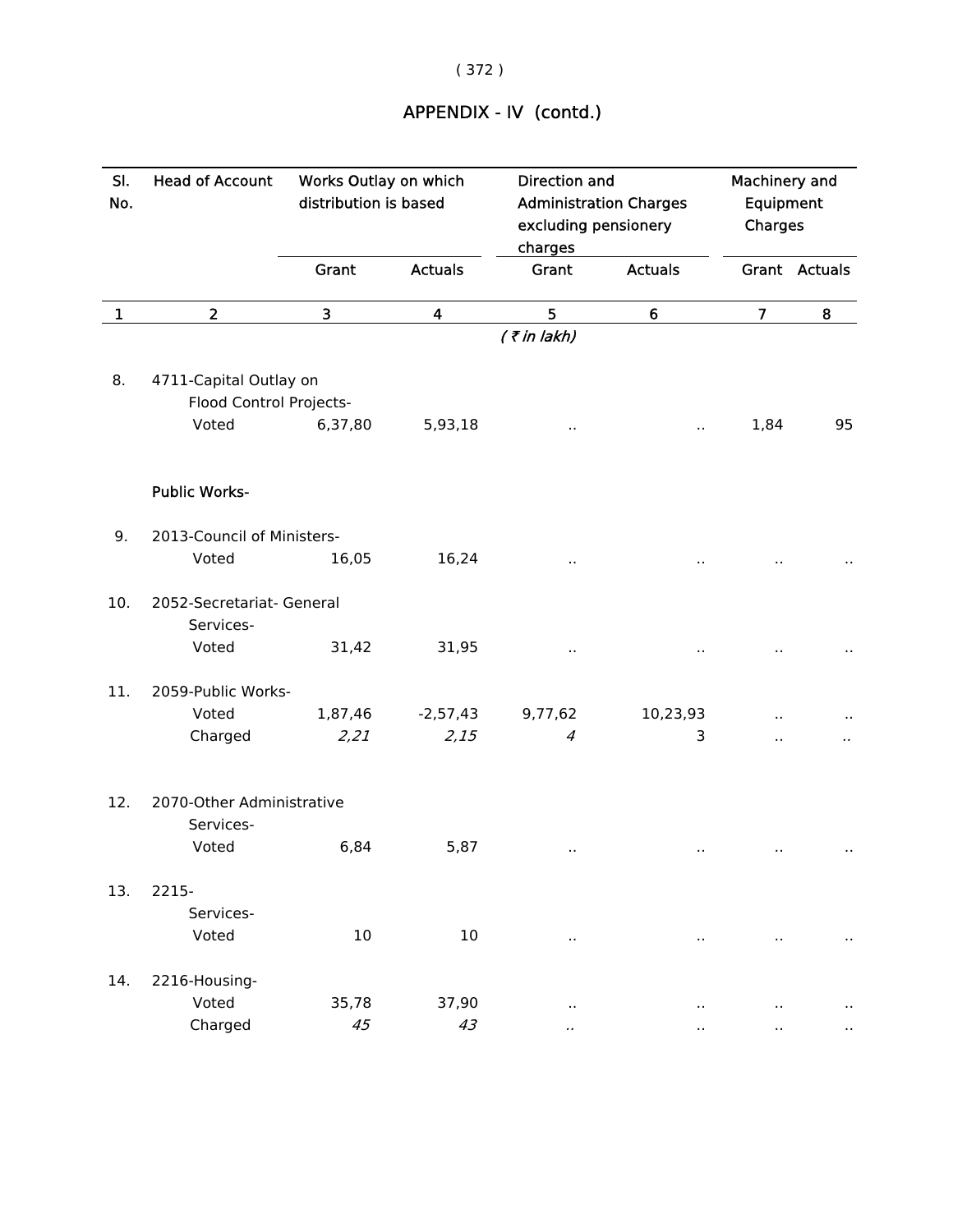# APPENDIX - IV (contd.)

| SI.<br>No. | <b>Head of Account</b>                                    |            | Works Outlay on which<br>Direction and<br>distribution is based<br><b>Administration Charges</b><br>excluding pensionery<br>charges |                      |                      | Machinery and<br>Equipment<br>Charges |                |
|------------|-----------------------------------------------------------|------------|-------------------------------------------------------------------------------------------------------------------------------------|----------------------|----------------------|---------------------------------------|----------------|
|            |                                                           | Grant      | <b>Actuals</b>                                                                                                                      | Grant                | <b>Actuals</b>       | Grant                                 | <b>Actuals</b> |
| 1          | $\overline{2}$                                            | 3          | 4                                                                                                                                   | 5                    | 6                    | $\overline{7}$                        | 8              |
|            |                                                           |            |                                                                                                                                     | $($ ₹ in lakh)       |                      |                                       |                |
| 15.        | 3054-Roads and Bridges-                                   |            |                                                                                                                                     |                      |                      |                                       |                |
|            | Voted                                                     | 14,92,38   | 16,14,54                                                                                                                            | $\ddot{\phantom{a}}$ |                      |                                       |                |
|            | Charged                                                   | 5          |                                                                                                                                     |                      |                      |                                       |                |
| 16.        | 4059-Capital Outlay on<br>Public Works-                   |            |                                                                                                                                     |                      |                      |                                       |                |
|            | Voted                                                     | 51,93      | 1,97,15                                                                                                                             | $\cdot$ .            |                      |                                       |                |
|            | Charged                                                   | 50         | 30                                                                                                                                  | $\ddot{\phantom{a}}$ |                      |                                       |                |
| 17.        | 4216-Capital Outlay on<br>Housing-                        |            |                                                                                                                                     |                      |                      |                                       |                |
|            | Voted                                                     | 58,88      | 56,97                                                                                                                               | $\cdot$              |                      |                                       |                |
|            | Charged                                                   | 33         | 33                                                                                                                                  | $\cdot$ .            |                      |                                       |                |
| 18.        | 4575-Capital Outlay on Other<br>Special Areas Programmes- |            |                                                                                                                                     |                      |                      |                                       |                |
|            | Voted                                                     | 1,98,00    | 1,96,08                                                                                                                             |                      |                      |                                       |                |
| 19.        | 5054-Capital Outlay on<br>Roads and Bridges-              |            |                                                                                                                                     |                      |                      |                                       |                |
|            | Voted                                                     | 40,23,52   | 51,79,92                                                                                                                            | $\cdot$ .            |                      |                                       |                |
|            | Charged                                                   | 5,06       | 1,36                                                                                                                                | $\ddot{\phantom{0}}$ | $\ddot{\phantom{1}}$ | $\ddot{\phantom{1}}$                  | $\sim$         |
|            | Total-                                                    |            |                                                                                                                                     |                      |                      |                                       |                |
|            | <b>Voted</b>                                              | 1,19,88,73 | 1,16,60,35                                                                                                                          | 27,25,84             | 27,72,15             | 23,64                                 | 9,52           |
|            | Charged                                                   | 27,00      | 17,39                                                                                                                               | 12                   | $11\,$               | $\ddot{\phantom{0}}$                  | $\cdot$ .      |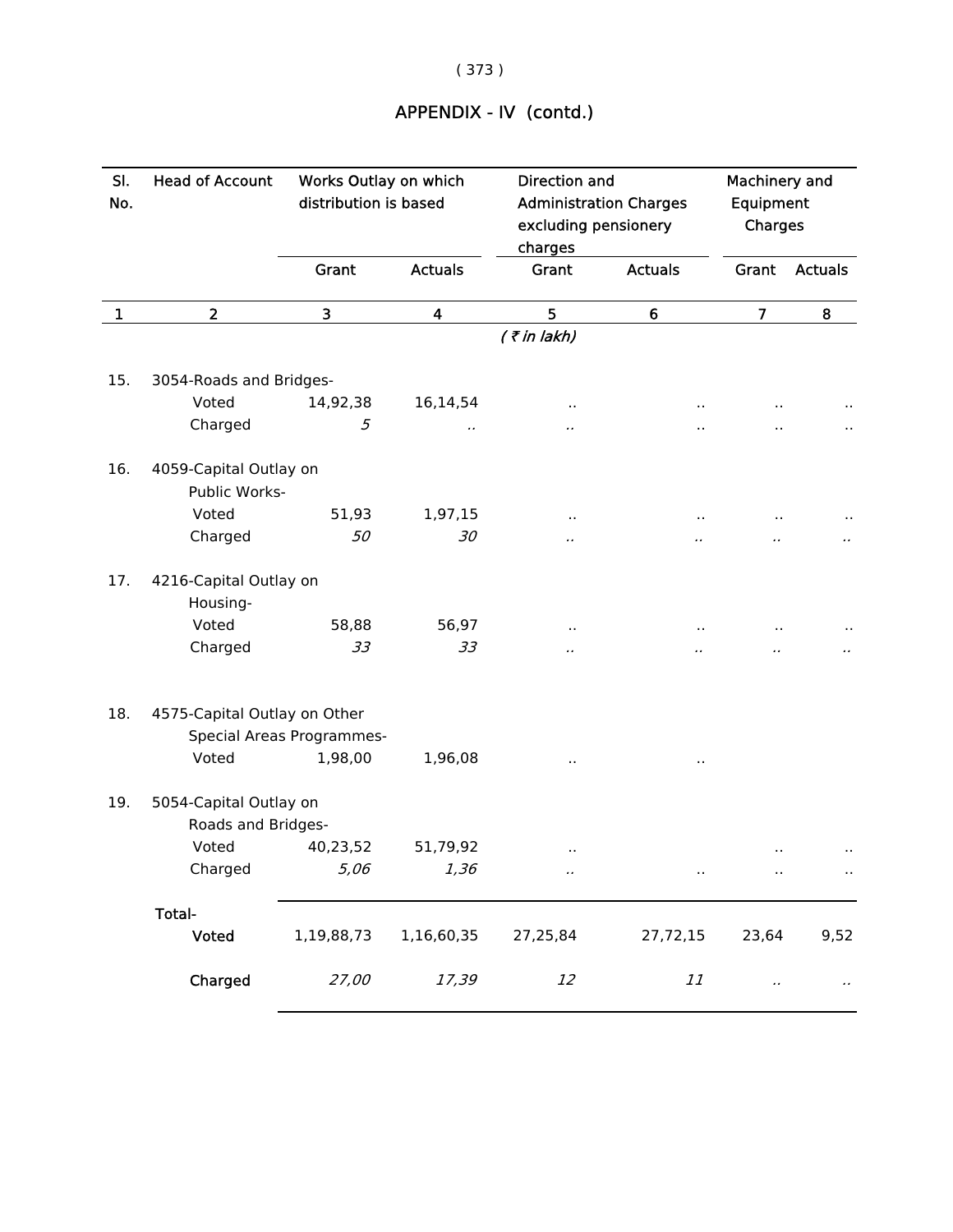## ( 374 )

# APPENDIX - IV (concld.)

|    |                                                                                                                            | As forecast in<br>the Budget | <b>Actuals</b> |
|----|----------------------------------------------------------------------------------------------------------------------------|------------------------------|----------------|
| 1. | Percentage of cost of Direction<br>and Administration to Works<br><b>Outlay for Irrigation Works-</b>                      |                              |                |
|    | Items $(1)$ to $(8)$                                                                                                       | 29                           | 30             |
| 2. | Percentage of cost of Direction<br>and Administration to Works<br><b>Outlay for Public Works-</b><br>Items $(9)$ to $(19)$ | 16                           | 14             |
| 3. | Percentage of cost of Direction<br>and Administration to Works<br><b>Outlay for State Works-</b><br>Items $(1)$ to $(19)$  | 23                           | 9              |
|    |                                                                                                                            |                              |                |

 The percentage of direction and administration charges to the works outlay for Irrigation and Public Works for the year 2007-08 and onwards are compared below:-

|                                   | Year    | <b>Works</b><br>Outlay | Direction and<br>Administration<br>Charges | Percentage |
|-----------------------------------|---------|------------------------|--------------------------------------------|------------|
|                                   |         | $($ ₹ in lakh)         |                                            |            |
| Irrigation Works-Items (1) to (8) | 2007-08 | 37,23,49               | 10,59,88                                   | 28         |
|                                   | 2008-09 | 44,88,25               | 13,19,85                                   | 29         |
|                                   | 2009-10 | 41,01,20               | 15,50,38                                   | 38         |
|                                   | 2010-11 | 45,93,88               | 17,48,30                                   | 38         |
| Public Works - Items (9) to (19)  |         |                        |                                            |            |
|                                   | 2007-08 | 71,58,73               | 3,19,46                                    | 4          |
|                                   | 2008-09 | 84,75,26               | 4,69,43                                    | 6          |
|                                   | 2009-10 | 78,14,12               | 4,42,75                                    | 6          |
|                                   | 2010-11 | 70,83,86               | 10,23,96                                   | 14         |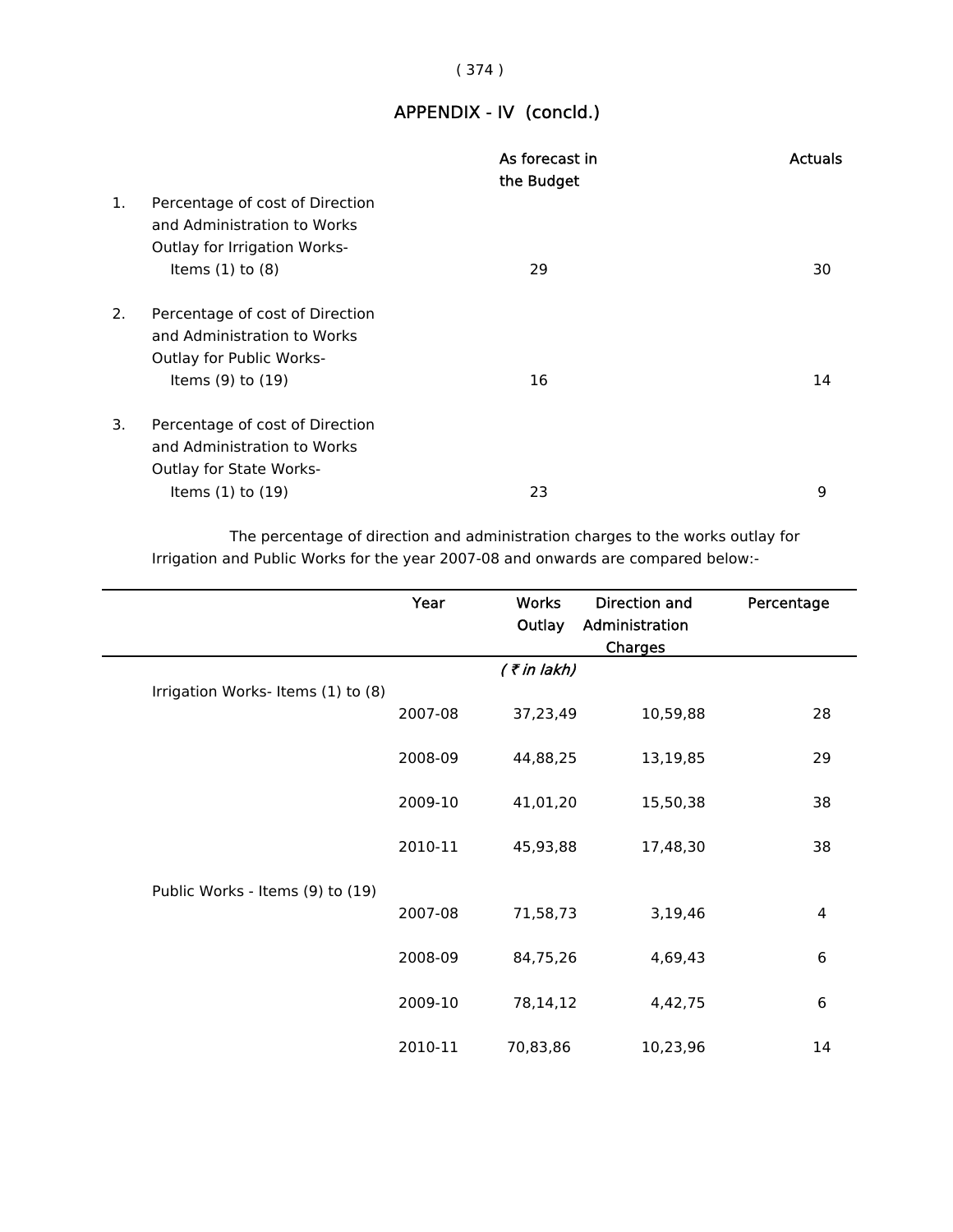( 375 )

# APPENDIX - V

[ Reference : Comment ( x ), Page 361 ]

# Suspense transactions- Grant no. 94-IRRIGATION DEPARTMENT (Works)-Capital Portion

| Head                                         | Opening<br>balance on<br>Ist April 2010<br>$(Debit +)$<br>(Credit -) | <b>Debit</b>         | <b>Credit</b>  | <b>Net</b>  | Closing<br>balance on<br><b>31st March 2011</b><br>$(Debit +)$<br>(Credit -) |
|----------------------------------------------|----------------------------------------------------------------------|----------------------|----------------|-------------|------------------------------------------------------------------------------|
|                                              |                                                                      |                      | $($ ₹ in lakh) |             |                                                                              |
| 4225- Capital Outlay on Welfare of           |                                                                      |                      |                |             |                                                                              |
| Scheduled Castes, Scheduled Tribes           |                                                                      |                      |                |             |                                                                              |
| and Other Backward Classes-                  |                                                                      |                      |                |             |                                                                              |
| Suspense Stock                               | $+69.46$                                                             | $\ddot{\phantom{1}}$ | ò.             |             | $+69.46$                                                                     |
| Miscellaneous Works                          | $+43.37$                                                             | $\sim$               | Ω.             |             | $+43.37$                                                                     |
| <b>Total</b>                                 | $+1,12.83$                                                           | ٠.                   |                |             | $+1,12.83$                                                                   |
| 4700- Capital Outlay on<br>Major Irrigation- |                                                                      |                      |                |             |                                                                              |
| Suspense Stock                               | $+30,68.03$                                                          | 94,63.18             | 89,67.64       | $+4,95.54$  | $+35,63.57$                                                                  |
| Miscellaneous Works<br>Advances              | $+17,69.41$                                                          | 53,30.95             | 66,19.97       | $-12,89.02$ | $+4,80.39$                                                                   |
| <b>Total</b>                                 | $+48,37.44$                                                          | 1,47,94.13           | 1,55,87.61     | $-7,93.48$  | $+40,43.96$                                                                  |
| 4701-Capital Outlay on Medium<br>Irrigation- |                                                                      |                      |                |             |                                                                              |
| <b>Suspense Stock</b>                        | $+1,27,98.36$                                                        | 73,31.07             | 75,65.04       | $-2,33.97$  | $+1,25,64.39$                                                                |
| Miscellaneous Works<br>Advances              | $+62,47.76$                                                          | 79,43.22             | 75,53.78       | $+3,89.44$  | $+66,37.20$                                                                  |
| <b>Workshop Suspense</b>                     | $+2,38.08$                                                           | $\ddot{\phantom{1}}$ | $\cdot$ .      | П,          | $+2,38.08$                                                                   |
| <b>Total</b>                                 | $+1,92,84.20$                                                        | 1,52,74.29           | 1,51,18.82     | 1,55.47     | $+1,94,39.67$                                                                |